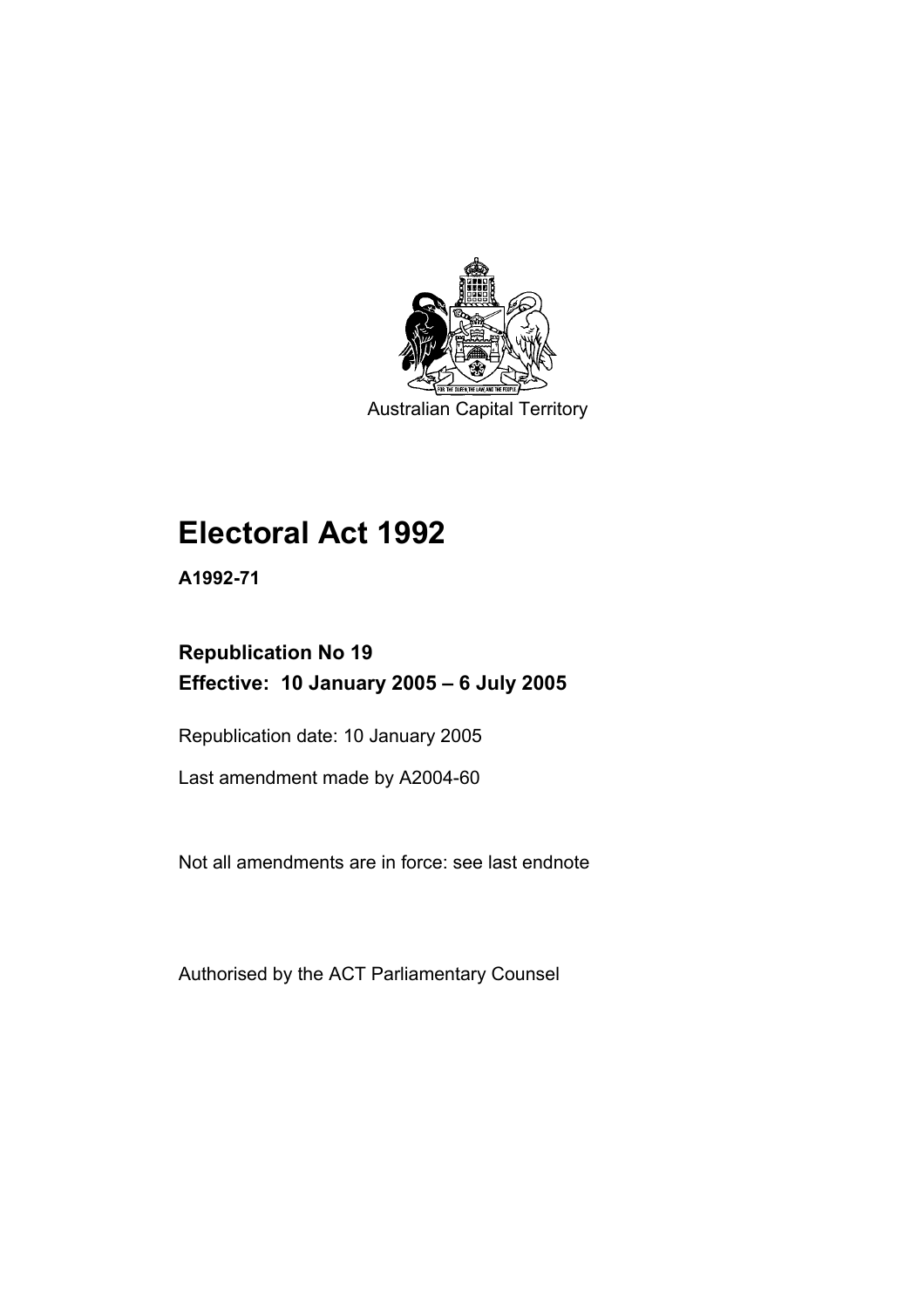### **About this republication**

#### **The republished law**

This is a republication of the *Electoral Act 1992* (including any amendment made under the *Legislation Act 2001*, part 11.3 (Editorial changes)) as in force on 10 January 2005*.* It also includes any amendment, repeal or expiry affecting the republished law to 10 January 2005.

The legislation history and amendment history of the republished law are set out in endnotes 3 and 4.

#### **Kinds of republications**

The Parliamentary Counsel's Office prepares 2 kinds of republications of ACT laws (see the ACT legislation register at www.legislation.act.gov.au):

- authorised republications to which the *Legislation Act 2001* applies
- unauthorised republications.

The status of this republication appears on the bottom of each page.

#### **Editorial changes**

The *Legislation Act 2001*, part 11.3 authorises the Parliamentary Counsel to make editorial amendments and other changes of a formal nature when preparing a law for republication. Editorial changes do not change the effect of the law, but have effect as if they had been made by an Act commencing on the republication date (see *Legislation Act 2001*, s 115 and s 117). The changes are made if the Parliamentary Counsel considers they are desirable to bring the law into line, or more closely into line, with current legislative drafting practice.

This republication does not include amendments made under part 11.3 (see endnote 1).

#### **Uncommenced provisions and amendments**

If a provision of the republished law has not commenced or is affected by an uncommenced amendment, the symbol  $\mathbf{U}$  appears immediately before the provision heading. The text of the uncommenced provision or amendment appears only in the last endnote.

#### **Modifications**

If a provision of the republished law is affected by a current modification, the symbol  $\mathbf{M}$ appears immediately before the provision heading. The text of the modifying provision appears in the endnotes. For the legal status of modifications, see *Legislation Act 2001*, section 95.

#### **Penalties**

The value of a penalty unit for an offence against this republished law at the republication date is—

- (a) if the person charged is an individual—\$100; or
- (b) if the person charged is a corporation—\$500.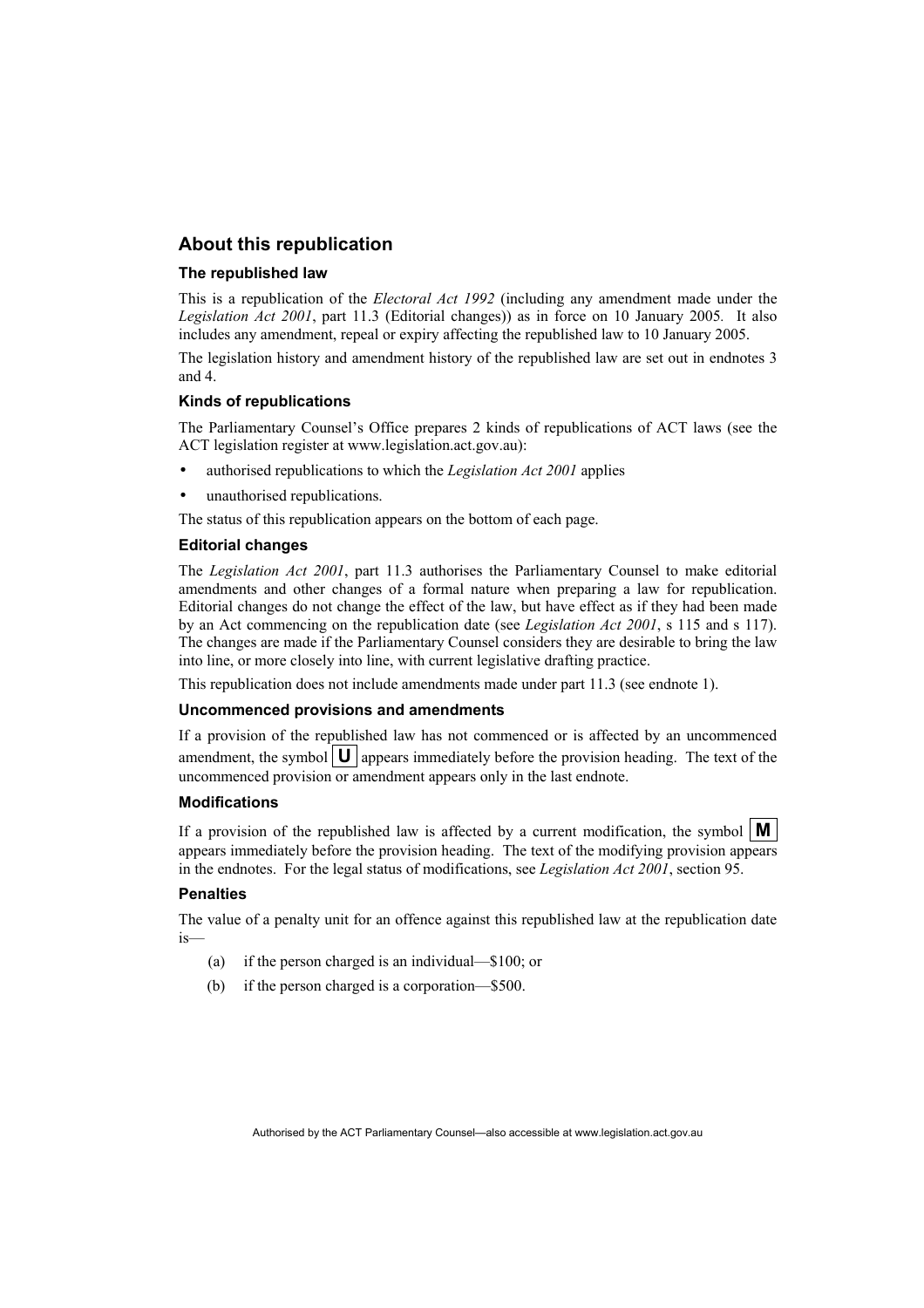

Australian Capital Territory

## **Electoral Act 1992**

## **Contents**

| Preamble                    |                                                                       | Page<br>2  |
|-----------------------------|-----------------------------------------------------------------------|------------|
| Part 1                      | <b>Preliminary</b>                                                    |            |
| 1                           | Name of Act                                                           | 3          |
| 3                           | Dictionary                                                            | 3          |
| 3A                          | Offences against Act—application of Criminal Code etc                 | 3          |
| 4                           | Meaning of electoral matter                                           | 4          |
| 4A                          | Meaning of available for public inspection                            | 4          |
| Part 2                      | <b>Australian Capital Territory Electoral</b><br><b>Commission</b>    |            |
| <b>Division 2.1</b>         | <b>Establishment, functions and powers of electoral</b><br>commission |            |
| 5                           | Establishment                                                         | 5          |
| 6                           | Constitution of commission                                            | 5          |
|                             |                                                                       |            |
| R <sub>19</sub><br>10/01/05 | Electoral Act 1992                                                    | contents 1 |
|                             | Effective: 10/01/05-06/07/05                                          |            |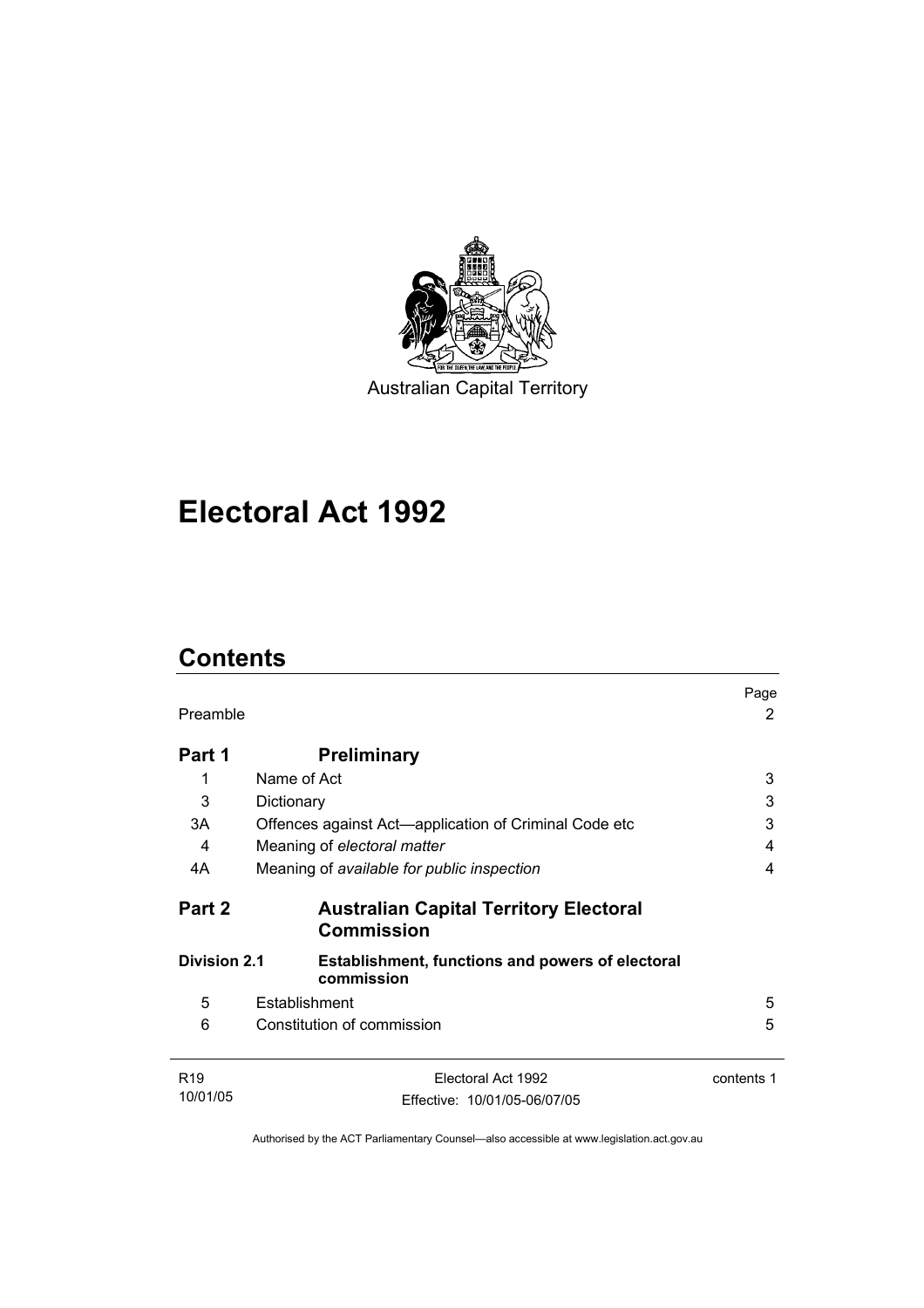|                     |                                                                                 | Page            |
|---------------------|---------------------------------------------------------------------------------|-----------------|
| 7                   | Functions of electoral commission<br>Determination of fees                      | 5               |
| 8<br>10             |                                                                                 | 6<br>7          |
| 10A                 | Electoral commission's annual report<br>Special reports by electoral commission | 7               |
| <b>Division 2.2</b> | <b>Members of electoral commission</b>                                          |                 |
| 11                  |                                                                                 |                 |
|                     | Meaning of <i>member</i> for div 2.2                                            | $\overline{7}$  |
| 12                  | Appointment                                                                     | 7               |
| 13                  | Term of appointment of members                                                  | 8               |
| 14                  | Conditions of appointment of members generally                                  | 8               |
| 15                  | Leave of absence                                                                | 8               |
| 17                  | Suspension or ending of appointment of members                                  | 9               |
| <b>Division 2.3</b> | <b>Meetings</b>                                                                 |                 |
| 19                  | Procedure                                                                       | 10              |
| 20                  | Delegation by electoral commission                                              | 11              |
| 21                  | Disclosure of interests                                                         | 11              |
| Part 3              | Electoral commissioner and staff of electoral<br>commission                     |                 |
| <b>Division 3.1</b> | <b>Electoral commissioner</b>                                                   |                 |
| 22                  | Appointment                                                                     | 13              |
| 23                  | Functions of commissioner etc                                                   | 13              |
| 24                  | Delegation by commissioner                                                      | 14              |
| 25                  | Term of appointment of commissioner                                             | 14              |
| 26                  | Conditions of appointment of commissioner generally                             | 14              |
| 27                  | Leave of absence                                                                | 14              |
| 29                  | Suspension or ending of appointment of commissioner                             | 15              |
| <b>Division 3.2</b> | <b>Staff of electoral commission</b>                                            |                 |
| 31                  | Staff                                                                           | 16              |
| 32                  | Temporary staff and consultants                                                 | 16              |
| 33                  | <b>Officers</b>                                                                 | 16              |
| Part 4              | <b>Electorates</b>                                                              |                 |
| 34                  | Multimember electorates                                                         | 18              |
| contents 2          | Electoral Act 1992                                                              | R <sub>19</sub> |
|                     | Effective: 10/01/05-06/07/05                                                    | 10/01/05        |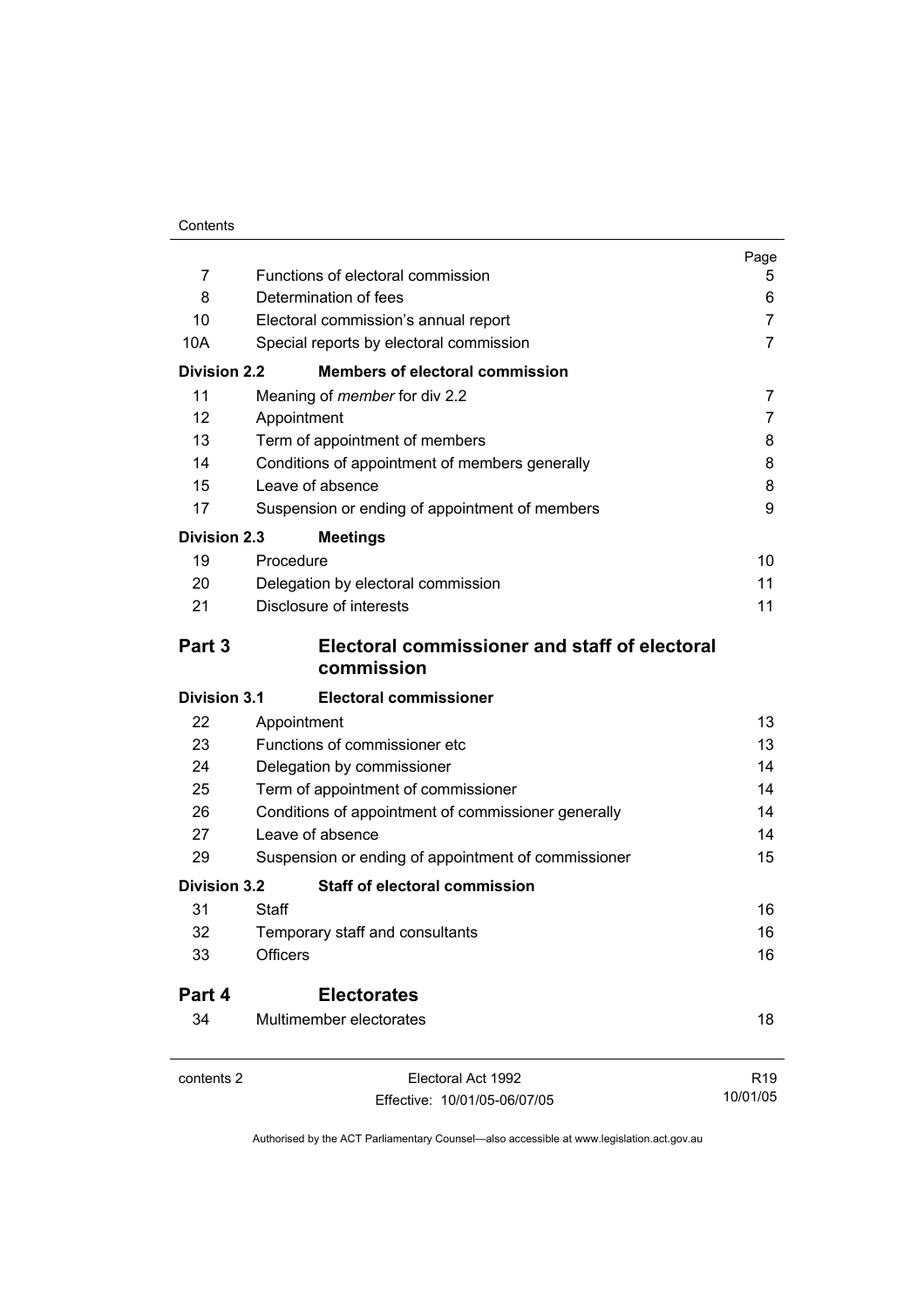**Contents** 

| 35     | Redistribution of electorates                                    | Page<br>18 |
|--------|------------------------------------------------------------------|------------|
| 36     | Factors relevant to redistribution                               | 18         |
| 37     | Timing of redistributions                                        | 19         |
| 38     | Suspension of redistribution process-extraordinary elections     | 20         |
| 39     | Redistribution committees                                        | 20         |
| 40     | Meetings of redistribution committee                             | 21         |
| 41     | Suggestions and comments about redistribution                    | 22         |
| 42     | Outline of proposal                                              | 22         |
| 43     | Proposed redistribution                                          | 23         |
| 44     | Notification and publication of proposal                         | 23         |
| 45     | Dissolution of redistribution committee                          | 24         |
| 46     | Objections                                                       | 24         |
| 47     | Augmented electoral commission                                   | 25         |
| 48     | Meetings of augmented electoral commission                       | 25         |
| 49     | Investigation of objections                                      | 26         |
| 50     | Redistribution-proposal by augmented electoral commission        | 27         |
| 51     | Publication of augmented electoral commission's proposal         | 27         |
| 52     | Objections to augmented electoral commission's proposal          | 28         |
| 53     | Report by augmented electoral commission and public announcement | 29         |
| 54     | Report to Legislative Assembly                                   | 30         |
| 55     | Decisions are final                                              | 30         |
| 56     | Validity not affected                                            | 31         |
| Part 5 | <b>Electoral rolls</b>                                           |            |
| 57     | Electorate and Territory rolls                                   | 32         |
| 58     | Contents of roll                                                 | 32         |
| 59     | Meaning of extract from roll                                     | 33         |
| 60     | Inspection of printed roll extracts                              | 33         |
| 61     | Supply of printed roll extracts to MLAs etc                      | 34         |
| 62     | Supply of roll extracts in electronic form to MLAs etc           | 34         |
| 63     | Use of roll extracts                                             | 34         |
| 65     | Provision of roll information to prescribed authorities          | 35         |
| 66     | Maintenance of rolls                                             | 36         |
| 67     | Power to require information                                     | 37         |

| R <sub>19</sub> | Electoral Act 1992           | contents 3 |
|-----------------|------------------------------|------------|
| 10/01/05        | Effective: 10/01/05-06/07/05 |            |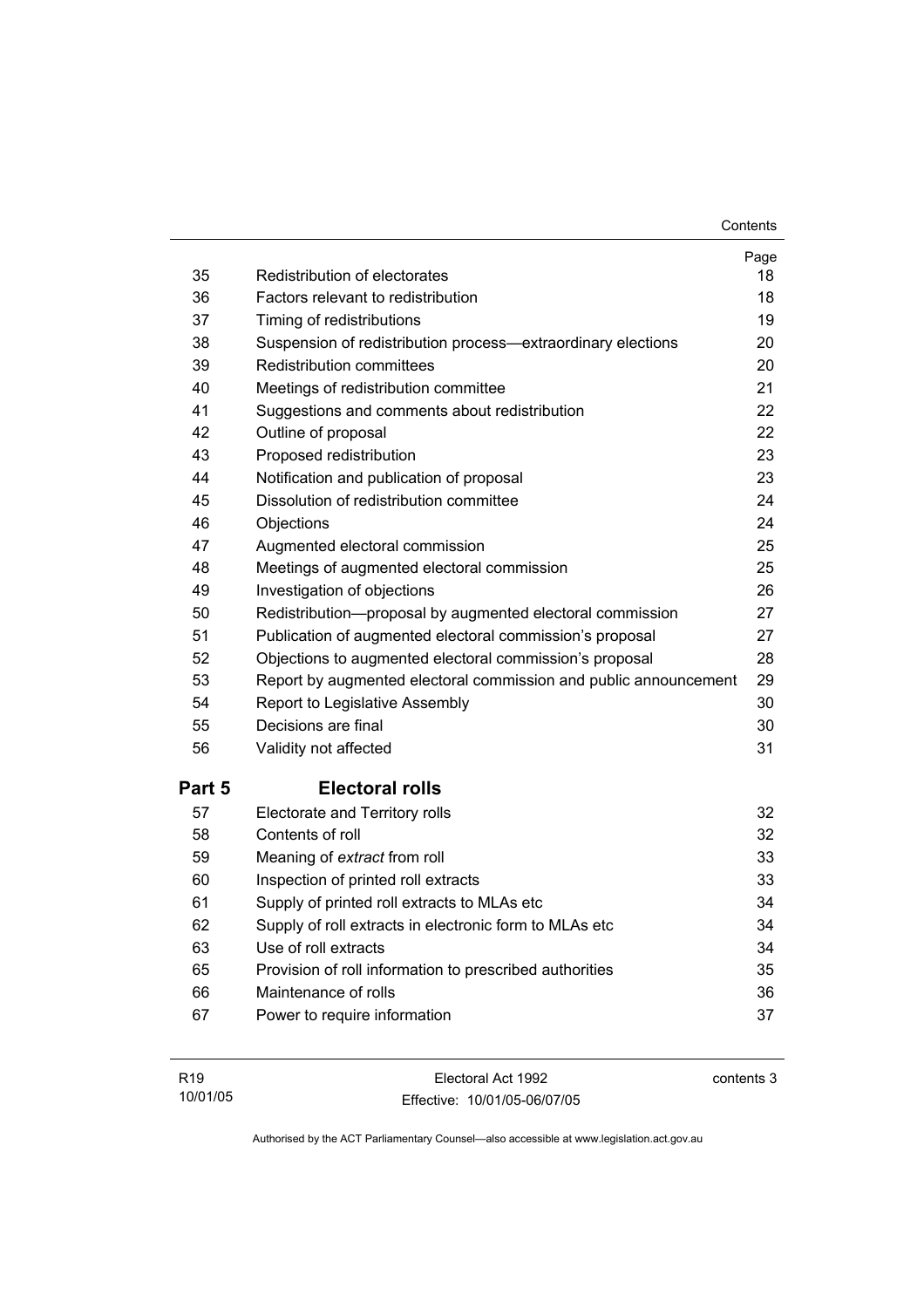| 68         | Notice of registered deaths                                            | Page<br>37      |
|------------|------------------------------------------------------------------------|-----------------|
|            | Disclosure of roll information                                         |                 |
| 69         |                                                                        | 38              |
| 70         | Joint roll arrangements with Commonwealth                              | 38              |
| Part 6     | <b>Enrolment</b>                                                       |                 |
| 71         | Persons taken not to be enrolled on Commonwealth roll                  | 40              |
| 71A        | Address of person serving sentence of imprisonment                     | 40              |
| 72         | Entitlement                                                            | 40              |
| 73         | Compulsory enrolment etc-residents                                     | 41              |
| 74         | Eligible overseas electors                                             | 42              |
| 75         | Age 17 enrolment                                                       | 43              |
| 76         | Enrolment etc                                                          | 43              |
| 77         | Suppression of elector's address                                       | 44              |
| 78         | Inclusion of particulars on roll following suppression                 | 45              |
| 79         | Suppression of elector's address pending review                        | 46              |
| 80         | Closed rolls                                                           | 47              |
| 81         | Objections to enrolment                                                | 49              |
| 82         | Record of claims for enrolment                                         | 51              |
| 83         | Processing enrolment claims                                            | 51              |
| 84         | Transmission of enrolment claims                                       | 51              |
| 85         | Production of claims for enrolment before a court                      | 51              |
| 86         | Claims for enrolment not subject to warrants                           | 52              |
| Part 7     | <b>Registration of political parties</b>                               |                 |
| 87         | Meaning of related political parties                                   | 53              |
| 88         | Register of political parties                                          | 53              |
| 89         | Application for registration of political party                        | 53              |
| 90         | Further information about application for political party registration | 54              |
| 91         | Notification and publication of applications                           | 54              |
| 91A        | Objections to applications and responses                               | 55              |
| 92         | Registration of political parties                                      | 56              |
| 93         | Refusal of applications for registration                               | 57              |
| 94         | Amendment of applications for registration                             | 59              |
| 95         | Changes to particulars in register                                     | 60              |
| 95A        | Objection to continued use of name                                     | 60              |
| contents 4 | Electoral Act 1992                                                     | R <sub>19</sub> |
|            | Effective: 10/01/05-06/07/05                                           | 10/01/05        |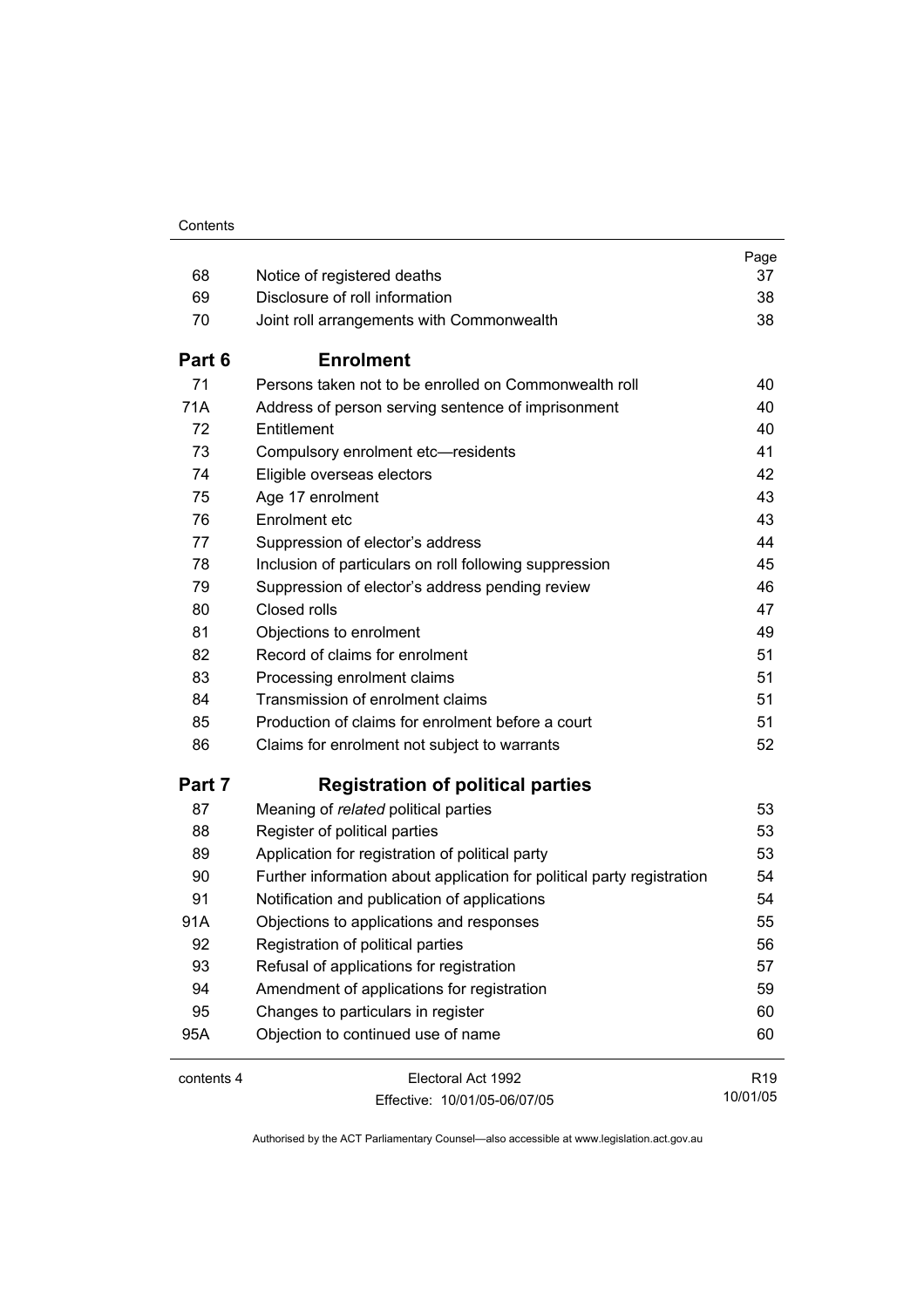| 95B                 | When certain action cannot be taken                            | Page<br>61 |
|---------------------|----------------------------------------------------------------|------------|
| 96                  | No action under pt 7 during pre-election period                | 61         |
| 96A                 | Who can be a registered officer                                | 62         |
| 97                  | Deputy registered officer                                      | 62         |
| 97A                 | Information about political parties                            | 62         |
| 98                  | Cancellation of registration of political parties              | 63         |
| 99                  | Use of party name after cancellation                           | 65         |
| 99A                 | General requirements about constitutions of registered parties | 66         |
| Part 8              | <b>Timing of elections</b>                                     |            |
| 100                 | Ordinary elections                                             | 67         |
| 101                 | <b>Extraordinary elections</b>                                 | 67         |
| 102                 | Polling day                                                    | 68         |
| Part 9              | <b>Arrangements for elections</b>                              |            |
| Division 9.1        | <b>Nominations</b>                                             |            |
| 103                 | Eligibility-MLAs                                               | 69         |
| 104                 | Qualifications for nomination                                  | 70         |
| 105                 | Candidates to be nominated                                     | 71         |
| 106                 | Multiple nominations invalid                                   | 73         |
| 107                 | Withdrawal etc of consent to nomination                        | 73         |
| 108                 | Place and hour of nomination                                   | 73         |
| 109                 | Declaration of candidates                                      | 74         |
| 110                 | Rejection of nominations                                       | 75         |
| 111                 | Need for a poll                                                | 75         |
| 112                 | Death of candidate before polling day                          | 76         |
| 113                 | Deposit-return or forfeiture                                   | 76         |
| <b>Division 9.2</b> | <b>Ballot papers</b>                                           |            |
| 114                 | <b>Ballot papers</b>                                           | 77         |
| 115                 | Grouping of candidates' names                                  | 78         |
| 116                 | Printing of ballot papers                                      | 78         |
| 117                 | Names on ballot papers                                         | 80         |
| 118                 | Draw for positions on ballot papers                            | 81         |

| R <sub>19</sub> | Electoral Act 1992           | contents 5 |
|-----------------|------------------------------|------------|
| 10/01/05        | Effective: 10/01/05-06/07/05 |            |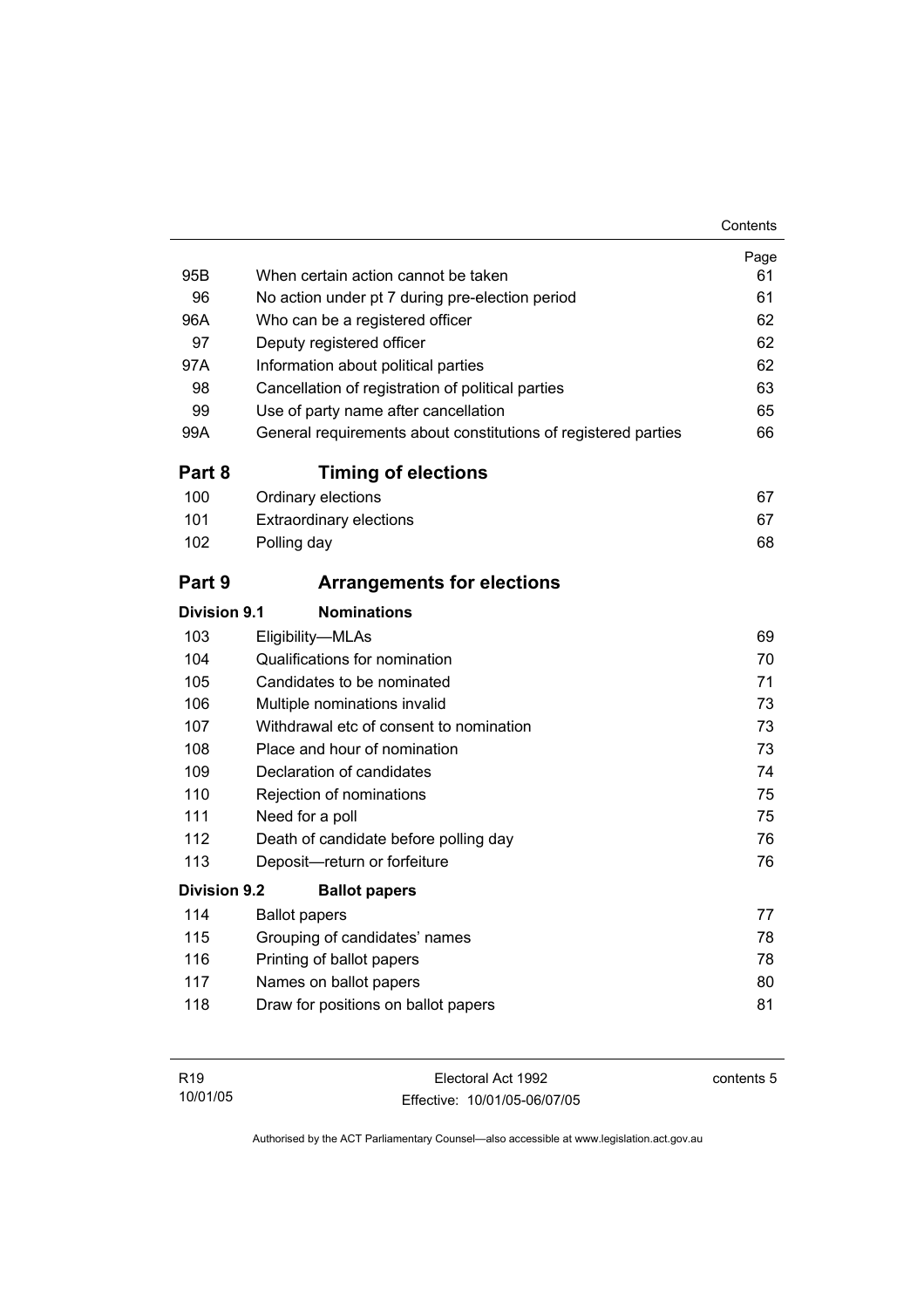#### Contents

| <b>Division 9.3</b>  |                                                                                                                                    | Page            |
|----------------------|------------------------------------------------------------------------------------------------------------------------------------|-----------------|
| 118A                 | Electronic voting devices and vote counting programs                                                                               |                 |
| 118B                 | Approval of computer program for electronic voting and vote counting<br>Security of electronic voting devices and related material | 81<br>82        |
|                      |                                                                                                                                    |                 |
| Division 9.4         | <b>Miscellaneous</b>                                                                                                               |                 |
| 119                  | Polling places and scrutiny centres                                                                                                | 83              |
| 120                  | Administrative arrangements                                                                                                        | 83              |
| 121                  | Certified lists of electors                                                                                                        | 84              |
| 121A                 | Use of information from certified lists                                                                                            | 84              |
| 122                  | Scrutineers-appointment                                                                                                            | 85              |
| 123                  | Scrutineers-conduct                                                                                                                | 86              |
| 124                  | Participation by candidates in conduct of election                                                                                 | 87              |
| 125                  | Determining matters by lot                                                                                                         | 87              |
| 126                  | Supplementary elections                                                                                                            | 87              |
| Part 10              | Voting                                                                                                                             |                 |
| <b>Division 10.1</b> | General                                                                                                                            |                 |
| 127                  | Meaning of authorised witness                                                                                                      | 88              |
| 128                  | Entitlement to vote                                                                                                                | 88              |
| 129                  | Compulsory voting                                                                                                                  | 89              |
| 130                  | Multiple votes prohibited                                                                                                          | 89              |
| 131                  | Procedures for voting                                                                                                              | 90              |
| 132                  | Manner of recording vote                                                                                                           | 90              |
| <b>Division 10.2</b> | Ordinary voting at a polling place                                                                                                 |                 |
| 133                  | Claims to vote                                                                                                                     | 91              |
| 134                  | Voting in private                                                                                                                  | 91              |
| Division 10.3        | Declaration voting at a polling place                                                                                              |                 |
| 135                  | Declaration voting at polling places                                                                                               | 92              |
| <b>Division 10.4</b> | Voting otherwise than at a polling place                                                                                           |                 |
| 136                  | Definitions for div 10.4                                                                                                           | 93              |
| 136A                 | Applications for postal voting papers                                                                                              | 94              |
| 136B                 | Ordinary or declaration voting in ACT before polling day                                                                           | 96              |
| 136C                 | Declaration voting outside ACT on or before polling day                                                                            | 99              |
| 137                  | Record of issue of declaration voting papers                                                                                       | 100             |
| contents 6           | Electoral Act 1992                                                                                                                 | R <sub>19</sub> |
|                      | Fffective: 10/01/05-06/07/05                                                                                                       | 10/01/05        |

Effective: 10/01/05-06/07/05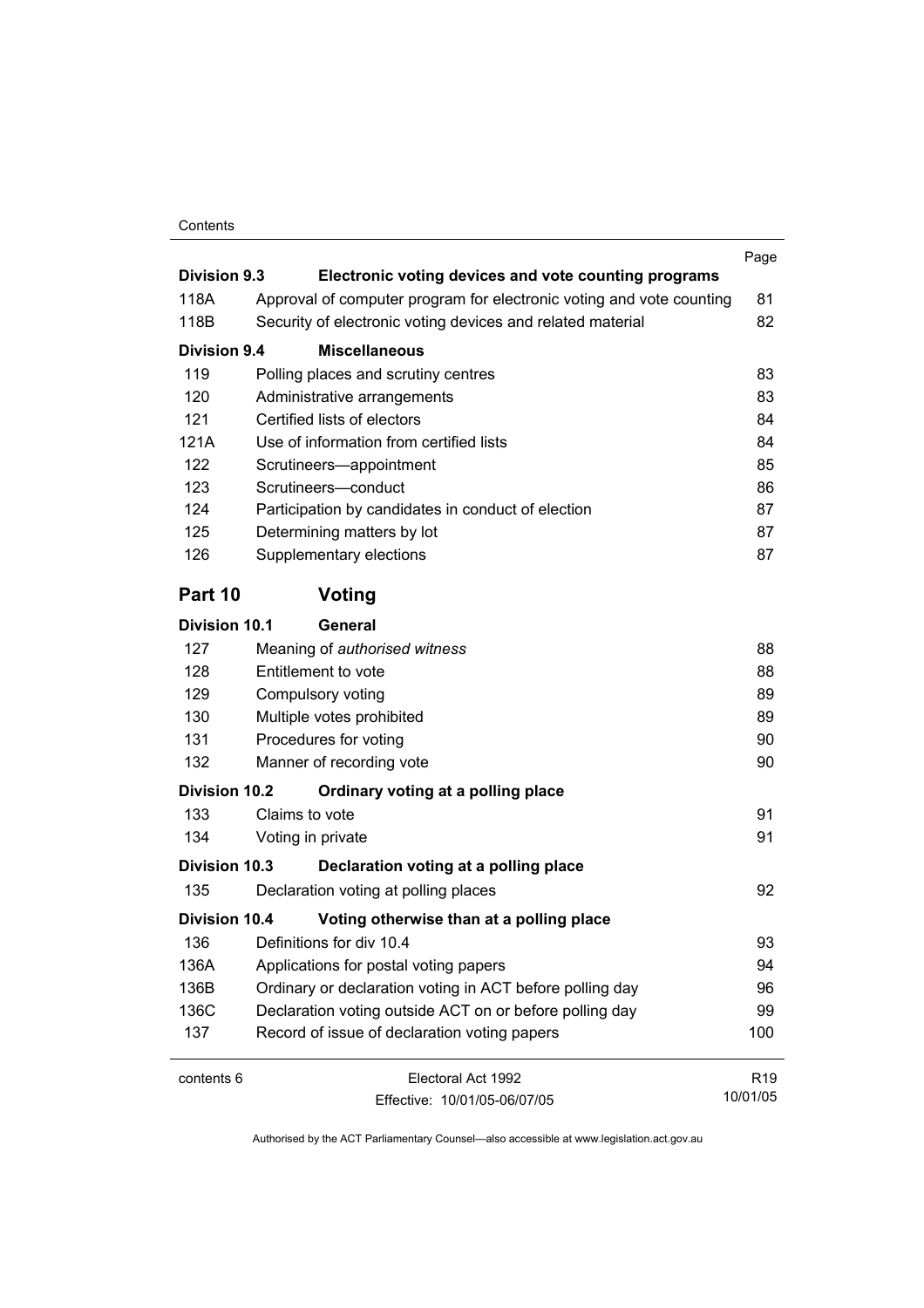|                      |                                                           | Contents |
|----------------------|-----------------------------------------------------------|----------|
|                      |                                                           | Page     |
| 138                  | Inspection of records                                     | 100      |
| 139                  | Receipt of declaration voting papers                      | 100      |
| 140                  | Registered declaration voters                             | 101      |
| 141                  | Issue of voting papers to registered declaration voters   | 102      |
| 142                  | Correcting formal errors                                  | 102      |
| 143                  | Soliciting applications for postal declaration votes      | 102      |
| 144                  | Transmission of applications for postal declaration votes | 103      |
| 144A                 | Requirements for casting postal votes                     | 103      |
| 145                  | Interference with declaration voting                      | 104      |
| 146                  | Soliciting completed declaration votes                    | 104      |
| 147                  | Transmission of completed declaration votes               | 104      |
| 148                  | Opening envelopes containing declaration votes            | 105      |
| <b>Division 10.5</b> | <b>Mobile polling</b>                                     |          |
| 149                  | Definitions for div 10.5                                  | 105      |
| 149A                 | Declaration of special hospitals                          | 105      |
| 150                  | Mobile polling-institutions                               | 105      |
| 151                  | Functions of visiting officers                            | 106      |
| 152                  | Failure to visit institution                              | 107      |
| 153                  | Custody of ballot boxes and electoral papers              | 107      |
| <b>Division 10.6</b> | <b>Miscellaneous</b>                                      |          |
| 154                  | Arrangements at polling places                            | 107      |
| 155                  | Particulars on ballot papers before issue                 | 108      |
| 156                  | Assistance to voters                                      | 108      |
| 156A                 | Assistance to voters unable to enter polling place        | 109      |
| 157                  | Spoilt ballot papers                                      | 110      |
| 158                  | Custody of ballot boxes and electoral papers              | 111      |
| 159                  | Extension of time for conducting elections                | 111      |
| 160                  | Suspension and adjournment of polling                     | 112      |
| <b>Division 10.7</b> | <b>Failure to vote</b>                                    |          |
| 161                  | Default notice                                            | 112      |
| 162                  | First notice                                              | 113      |
| 163                  | Second notice                                             | 113      |
| 164                  | Final notice                                              | 114      |
|                      |                                                           |          |

| R19      | Electoral Act 1992           | contents 7 |
|----------|------------------------------|------------|
| 10/01/05 | Effective: 10/01/05-06/07/05 |            |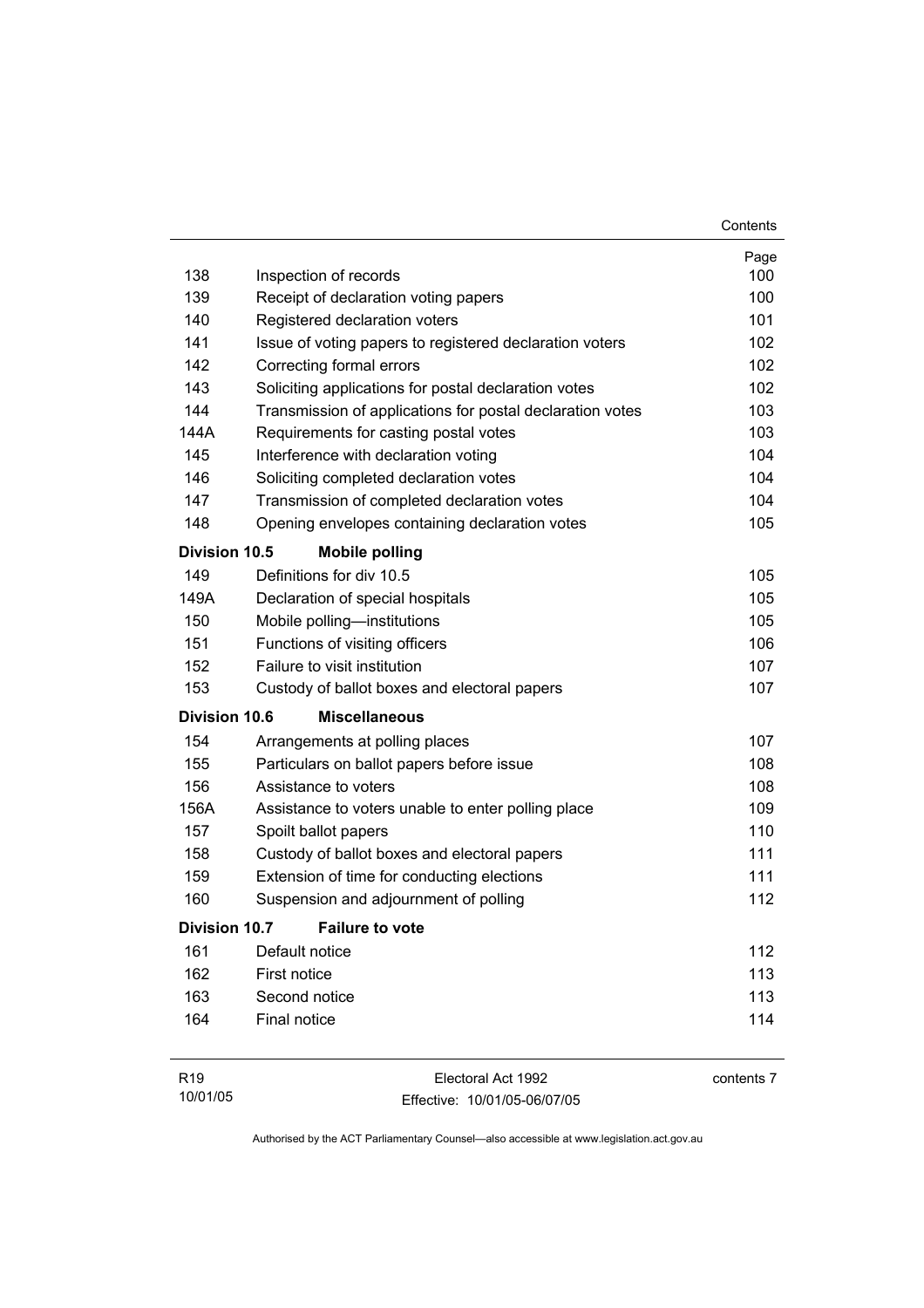#### **Contents**

| 165     | Discharge of liability                                              | Page<br>114 |
|---------|---------------------------------------------------------------------|-------------|
| 166     | Response on behalf of elector                                       | 115         |
| Part 11 | <b>Polling in Antarctica</b>                                        |             |
| 167     | Definitions for pt 11                                               | 116         |
| 167A    | Declaration of ship as a station                                    | 117         |
| 167B    | Approval of ways of transmission                                    | 117         |
| 168     | Returning officers and assistants for Antarctic stations            | 117         |
| 170     | Application of Act to polling in Antarctica                         | 117         |
| 171     | Antarctic electors                                                  | 118         |
| 172     | Arrangements for the polling in Antarctica                          | 118         |
| 173     | Conduct of the polling                                              | 119         |
| 174     | Claims to vote                                                      | 119         |
| 175     | Proceedings at close of poll                                        | 120         |
| 176     | Result of polling in Antarctica                                     | 120         |
| 177     | Preservation of documents                                           | 121         |
|         |                                                                     |             |
| Part 12 | The scrutiny                                                        |             |
| 178     | Scrutiny                                                            | 122         |
| 179     | Preliminary scrutiny of declaration voting papers etc               | 123         |
| 180     | Formality of ballot papers                                          | 124         |
| 181     | Death of candidate                                                  | 125         |
| 182     | First count-ordinary ballot papers                                  | 125         |
| 183     | First count-declaration ballot papers                               | 127         |
| 183A    | First count-electronic ballot papers                                | 127         |
| 184     | Second count-first preferences                                      | 127         |
| 185     | Ascertaining result of poll                                         | 128         |
| 186     | Objections by scrutineers                                           | 129         |
| 187     | Recount of ballot papers                                            | 129         |
| 187A    | Application for recount of ballot papers etc                        | 129         |
| 187B    | Review of decision of commissioner to refuse to arrange for recount | 130         |
| 187C    | Recount of electronic scrutiny of ballot papers                     | 131         |
| 188     | Reservation of disputed ballot papers                               | 132         |

| contents 8 |  |
|------------|--|
|------------|--|

Electoral Act 1992 Effective: 10/01/05-06/07/05

R19 10/01/05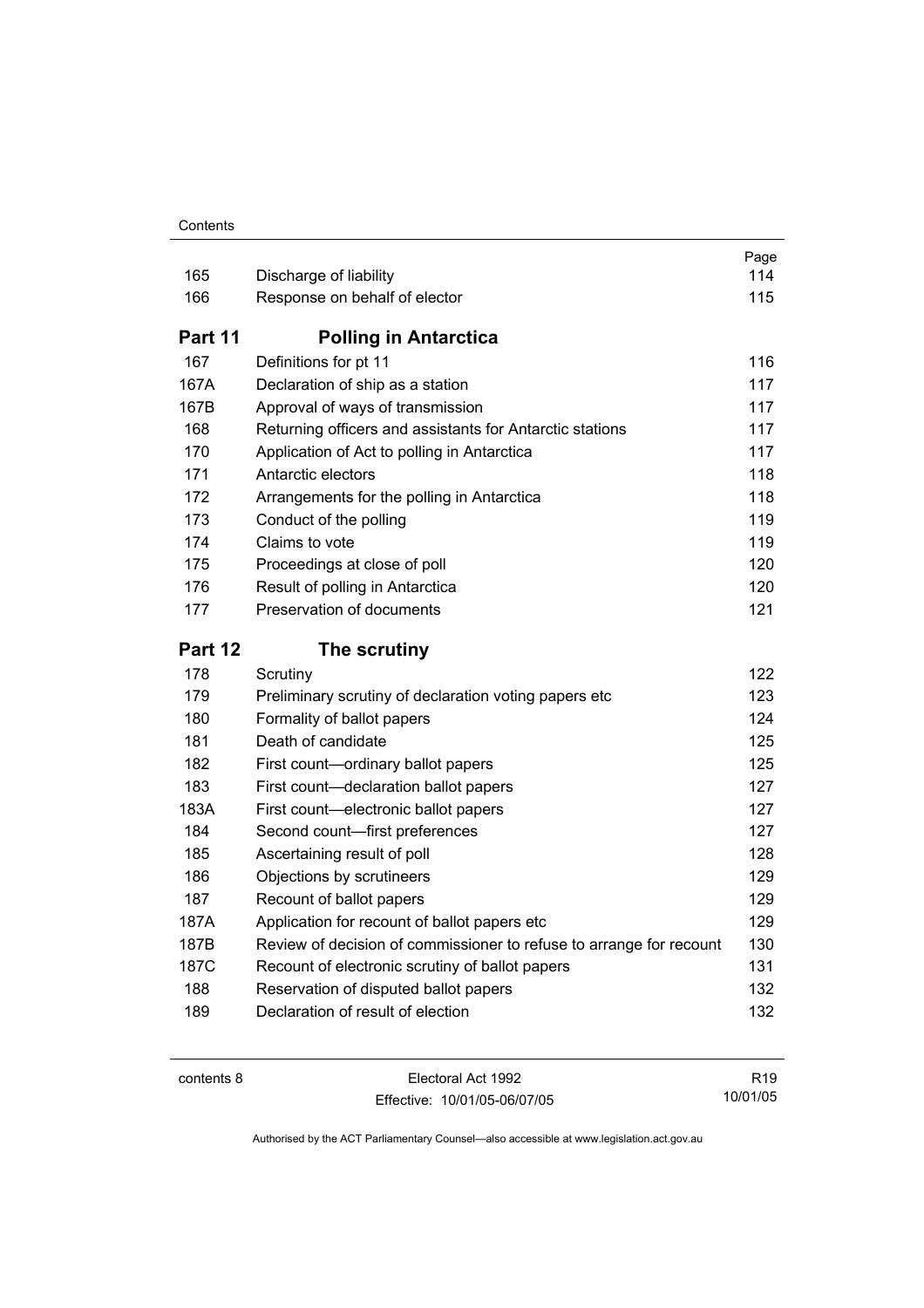|                      |                                                    | Contents   |
|----------------------|----------------------------------------------------|------------|
|                      |                                                    | Page       |
| <b>Part 13</b>       | <b>Casual vacancies</b>                            |            |
| 190                  | Definitions for pt 13                              | 133        |
| 191                  | Notice of casual vacancy                           | 133        |
| 192                  | Candidates for casual vacancy                      | 134        |
| 193                  | Publication of candidates' details                 | 135        |
| 194                  | Determination of candidate to fill vacancy         | 136        |
| 195                  | Assembly nominees                                  | 136        |
| 196                  | Term of office of MLA declared elected under pt 13 | 137        |
| 197                  | Dissolution or pre-election period                 | 138        |
| Part 14              | <b>Election funding and financial disclosure</b>   |            |
| <b>Division 14.1</b> | Preliminary                                        |            |
| 198                  | Definitions for pt 14                              | 139        |
| 198A                 | Reference to things done by party etc              | 141        |
| 198B                 | Candidate remains candidate after election         | 142        |
| 199                  | Related bodies corporate                           | 142        |
| 200                  | Activities of campaign committees                  | 142        |
| 201                  | Disclosure periods                                 | 142        |
| 202                  | Gifts-determination of amounts                     | 144        |
| <b>Division 14.2</b> | <b>Reporting agents</b>                            |            |
| 203                  | Appointed agents                                   | 144        |
| 204                  | Non-appointed agents                               | 145        |
| 205                  | Registers of reporting agents                      | 145        |
| <b>Division 14.3</b> | <b>Election funding</b>                            |            |
| 206                  | Who eligible votes are cast for                    | 146        |
| 207                  | Entitlement to funds                               | 146        |
| 208                  | Threshold                                          | 148        |
| 212                  | Making of payments                                 | 149        |
| 214                  | Death of candidate                                 | 149        |
| 215                  | Application voluntary                              | 150        |
| <b>Division 14.4</b> | <b>Disclosure of donations</b>                     |            |
| 216                  | Meaning of defined details for div 14.4            | 150        |
| 217                  | Disclosure of gifts                                | 151        |
| R <sub>19</sub>      | Electoral Act 1992                                 | contents 9 |
| 10/01/05             | Effective: 10/01/05-06/07/05                       |            |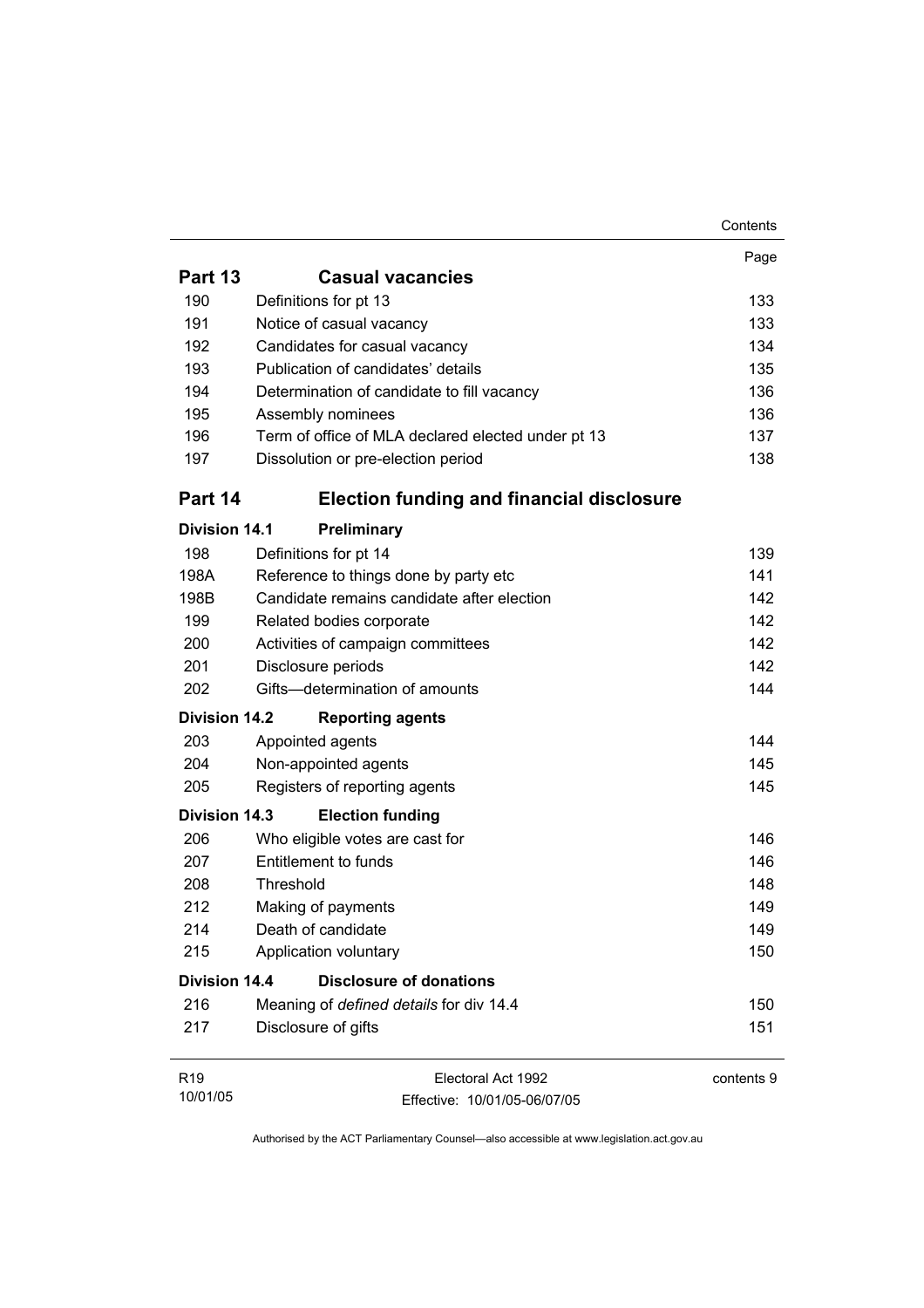|                      |                                                                 | Page |
|----------------------|-----------------------------------------------------------------|------|
| 218                  | Disclosure of gifts—non-party groups                            | 151  |
| 218A                 | Certain loans not to be received                                | 152  |
| 219                  | Nil returns                                                     | 154  |
| 220                  | Disclosure of gifts by persons incurring political expenditure  | 155  |
| 221                  | Donations to non-party groups and candidates                    | 156  |
| 221A                 | Annual returns of donations                                     | 157  |
| 221B                 | Advice about obligations to make returns                        | 159  |
| 222                  | Anonymous gifts                                                 | 159  |
| Division 14.5        | Disclosure of electoral expenditure                             |      |
| 223                  | Definitions for div 14.5                                        | 161  |
| 224                  | Returns of electoral expenditure                                | 163  |
| 225                  | Nil returns                                                     | 163  |
| 226                  | Returns by broadcasters and publishers                          | 164  |
| 227                  | Multiple elections on same day                                  | 166  |
| Division 14.6        | <b>Annual returns</b>                                           |      |
| 228                  | Meaning of defined particulars for div 14.6                     | 167  |
| 230                  | Annual returns by parties and MLAs                              | 167  |
| 231                  | Periods of less than financial year                             | 169  |
| 231A                 | Returns by parties under Commonwealth Electoral Act             | 170  |
| 231B                 | Annual returns by associated entities                           | 171  |
| 231C                 | Returns by associated entities under Commonwealth Electoral Act | 172  |
| 232                  | Amounts received                                                | 172  |
| 234                  | Outstanding amounts                                             | 173  |
| 234A                 | Regulations                                                     | 173  |
| <b>Division 14.7</b> | <b>Compliance</b>                                               |      |
| 235                  | Definitions for div 14.7                                        | 174  |
| 236                  | Offences                                                        | 174  |
| 237                  | Investigation notices generally                                 | 175  |
| 237A                 | Investigation notices about associated entities                 | 177  |
| 237B                 | Investigation notice offences                                   | 179  |
| 238                  | Investigation-search warrants                                   | 179  |
| 239                  | Records                                                         | 181  |
|                      |                                                                 |      |

contents 10 Electoral Act 1992 Effective: 10/01/05-06/07/05

R19 10/01/05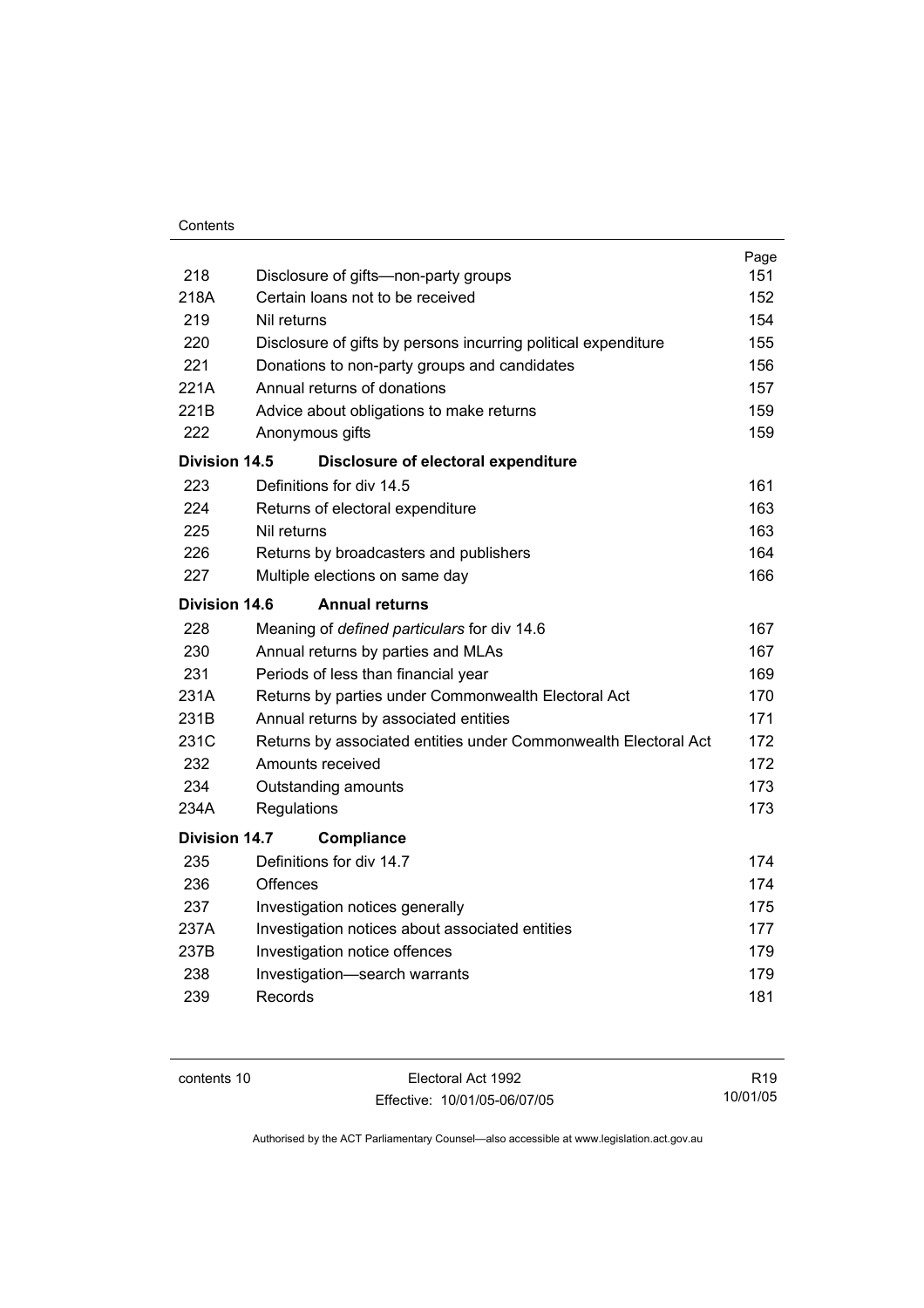|                      |                                                             | Contents |
|----------------------|-------------------------------------------------------------|----------|
|                      |                                                             | Page     |
| <b>Division 14.8</b> | <b>Miscellaneous</b>                                        |          |
| 240                  | Inability to complete returns                               | 182      |
| 241                  | Noncompliance with pt 14                                    | 184      |
| 242                  | Amendment of returns                                        | 184      |
| 243                  | Copies of returns to be available for public inspection     | 185      |
| Part 15              | <b>Review of decisions</b>                                  |          |
| 244                  | Definitions for pt 15                                       | 187      |
| 245                  | Reviewable decisions                                        | 187      |
| 246                  | <b>Review statements</b>                                    | 188      |
| 247                  | Review by electoral commission                              | 189      |
| 248                  | Notice of decision of the electoral commission              | 190      |
| 249                  | Review by administrative appeals tribunal                   | 191      |
| Part 16              | Disputed elections, eligibility and vacancies               |          |
| <b>Division 16.1</b> | Preliminary                                                 |          |
| 250                  | Definitions for pt 16                                       | 192      |
| 251                  | Meaning of Speaker for pt 16                                | 193      |
| <b>Division 16.2</b> | <b>Jurisdiction and powers of Supreme Court</b>             |          |
| 252                  | <b>Court of Disputed Elections</b>                          | 193      |
| 253                  | Powers of the court                                         | 194      |
| 255                  | Decisions are final                                         | 194      |
| <b>Division 16.3</b> | <b>Disputed elections</b>                                   |          |
| 256                  | Validity may be disputed after election                     | 194      |
| 257                  | Persons entitled to dispute elections                       | 195      |
| 258                  | Form of application                                         | 195      |
| 259                  | Time for filing application                                 | 195      |
| 260                  | Deposit as security for costs                               | 196      |
| 261                  | Registrar to serve copies of application on certain persons | 196      |
| 262                  | Parties to application under div 16.3                       | 196      |
| 263                  | Withdrawal and abatement of application                     | 197      |
| 264                  | Hearing of applications                                     | 199      |
| 265                  | Declarations and orders                                     | 199      |
|                      |                                                             |          |

| R <sub>19</sub> | Electoral Act 1992           | contents 11 |
|-----------------|------------------------------|-------------|
| 10/01/05        | Effective: 10/01/05-06/07/05 |             |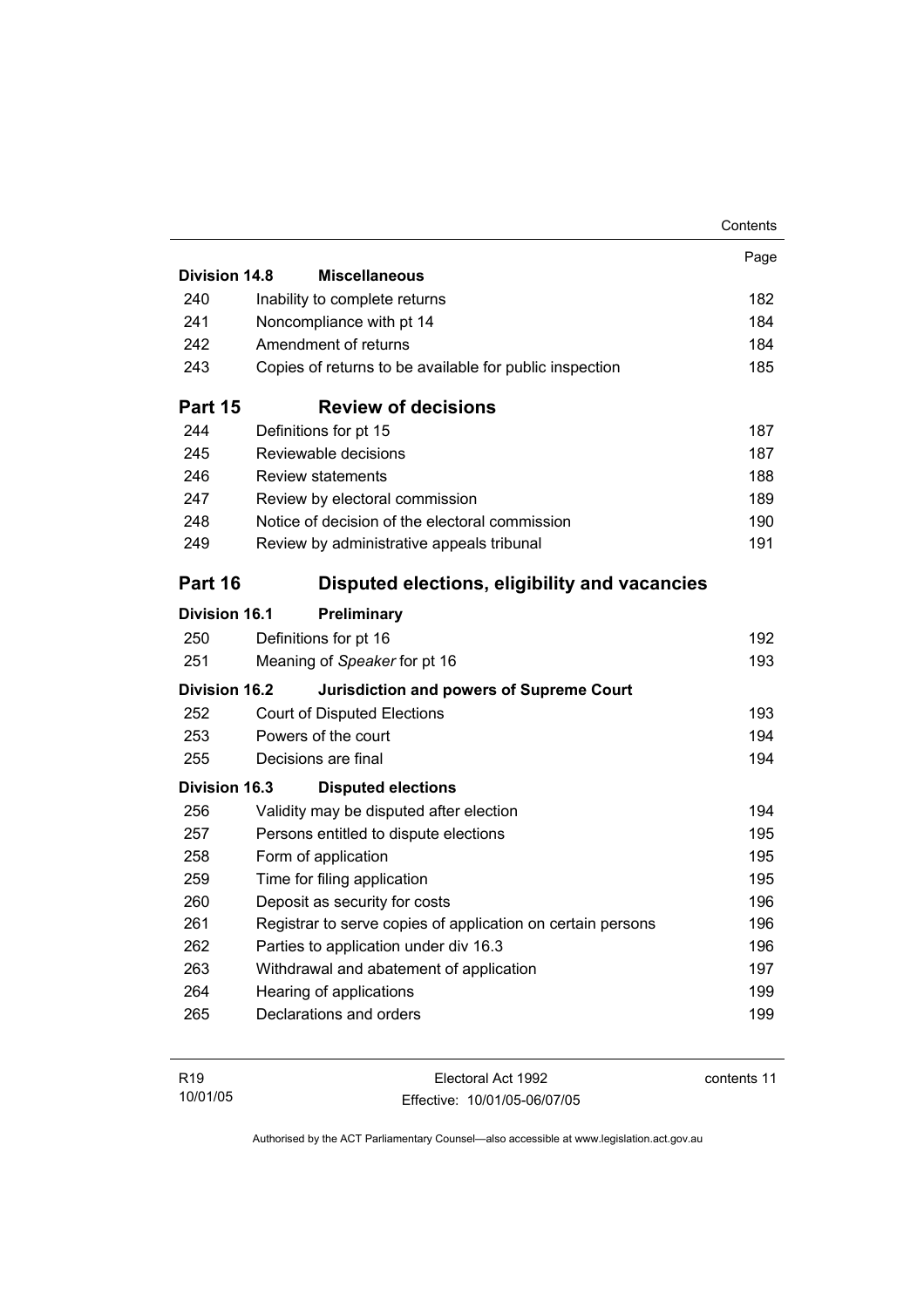#### **Contents**

|                      |                                                              | Page            |
|----------------------|--------------------------------------------------------------|-----------------|
| 266                  | Illegal practices                                            | 200<br>201      |
| 267                  | Bribery or undue influence by person elected                 |                 |
| 268                  | Immaterial delays and errors                                 | 201             |
| 269                  | Inquiries by court                                           | 202             |
| 270                  | Rejected ballot papers                                       | 202             |
| 271                  | Evidence that persons were not permitted to vote             | 202             |
| 272                  | Inspection of electoral papers                               | 203             |
| 273                  | Commissioner not prevented from accessing documents          | 203             |
| 274                  | Registrar to serve copies of declarations on certain persons | 203             |
| 275                  | <b>Effect of declarations</b>                                | 203             |
| <b>Division 16.4</b> | <b>Eligibility and vacancies</b>                             |                 |
| 276                  | Speaker to state case                                        | 204             |
| 277                  | Parties to a referral                                        | 204             |
| 278                  | Declarations and orders                                      | 205             |
| 279                  | Registrar to serve copy of declarations on Speaker           | 205             |
| 280                  | <b>Effect of declarations</b>                                | 205             |
| <b>Division 16.5</b> | <b>Proceedings</b>                                           |                 |
| 281                  | Procedure                                                    | 206             |
| 282                  | Legal representation limited                                 | 206             |
| 283                  | Admissibility of evidence                                    | 206             |
| 284                  | Costs may be ordered against Territory                       | 207             |
| Part 17              | <b>Electoral offences</b>                                    |                 |
| <b>Division 17.1</b> | <b>Bribery and improper influence</b>                        |                 |
| 285                  | <b>Bribery</b>                                               | 208             |
| 286                  | Influencing of votes by officers                             | 209             |
| 287                  | Influencing votes of hospital and nursing home patients      | 209             |
| <b>Division 17.2</b> | <b>Protection of rights</b>                                  |                 |
| 288                  | Violence and intimidation                                    | 209             |
| 289                  | Discrimination on grounds of political donations             | 209             |
| 290                  | Employees' right to leave of absence for voting              | 210             |
| <b>Division 17.3</b> | <b>Campaigning offences</b>                                  |                 |
| 291                  | Definitions for div 17.3                                     | 211             |
|                      |                                                              |                 |
| contents 12          | Electoral Act 1992                                           | R <sub>19</sub> |
|                      | Effective: 10/01/05-06/07/05                                 | 10/01/05        |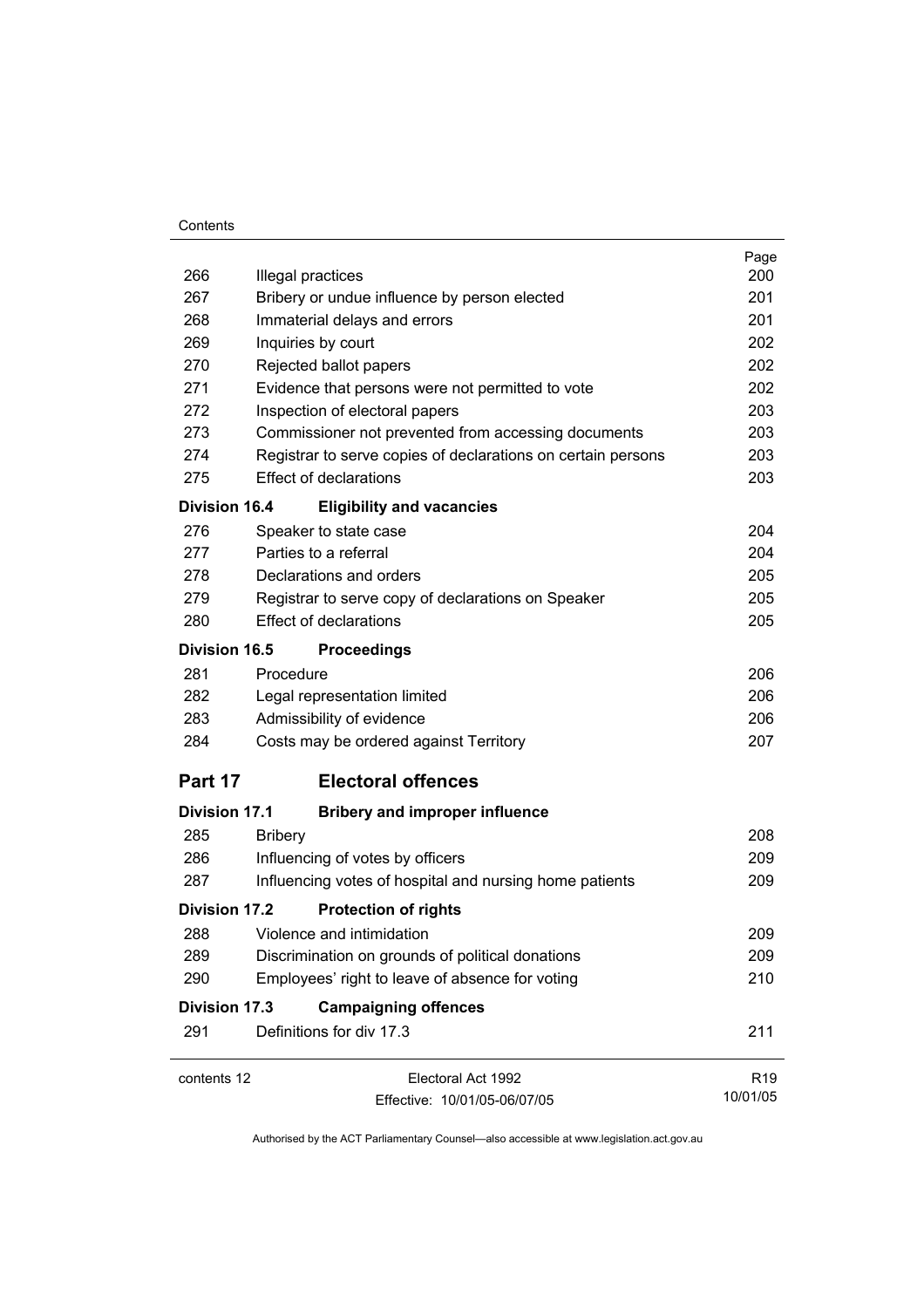| 292                  | Dissemination of electoral matter—authorisers and authors                              | Page<br>211 |
|----------------------|----------------------------------------------------------------------------------------|-------------|
| 293                  | Dissemination of electoral matter-letters to the editor                                | 212         |
| 294                  | Dissemination of electoral matter-newspaper and periodical reportage<br>and commentary | 213         |
| 295                  | Exemptions for dissemination of electoral matter on certain items                      | 213         |
| 296                  | Advertorials                                                                           | 214         |
| 297                  | Misleading or deceptive electoral matter                                               | 215         |
| 298                  | Inducement to illegal voting—representations of ballot papers                          | 215         |
| 299                  | Graffiti                                                                               | 215         |
| 300                  | Defamation of candidates                                                               | 216         |
| 301                  | Publication of statements about candidates                                             | 217         |
| 302                  | Disruption of election meetings                                                        | 217         |
| 303                  | Canvassing within 100m of polling places                                               | 218         |
| 304                  | Badges and emblems in polling places                                                   | 220         |
| 305                  | How-to-vote material in polling places                                                 | 220         |
| 306                  | Evidence of authorisation of electoral matter                                          | 220         |
| Division 17.4        | <b>Electronic voting offences</b>                                                      |             |
| 306A                 | Interfering with electronic voting devices etc                                         | 221         |
| 306B                 | Interfering with electronic counting devices etc                                       | 221         |
| Division 17.5        | <b>Voting fraud</b>                                                                    |             |
| 307                  | Voting fraud                                                                           | 221         |
| <b>Division 17.6</b> | <b>Electoral papers</b>                                                                |             |
| 310                  | Electoral papers-forfeiture                                                            | 222         |
| 311                  | Electoral papers-unauthorised possession                                               | 222         |
| 313                  | Electoral papers-defacement etc                                                        | 223         |
| 314                  | Electoral papers-signatures                                                            | 223         |
| 315                  | Electoral papers-witnesses                                                             | 223         |
| Division 17.7        | <b>Official functions</b>                                                              |             |
| 316                  | Improper influence—members of electoral commission etc                                 | 224         |
| 317                  | Unauthorised actions by officers                                                       | 225         |
| 318                  | Identification of voters and votes                                                     | 225         |
| 319                  | Responses to official questions                                                        | 226         |
| 320                  | Control of behaviour at voting centres                                                 | 226         |
| R <sub>19</sub>      | Electoral Act 1992                                                                     | contents 13 |

Effective: 10/01/05-06/07/05

10/01/05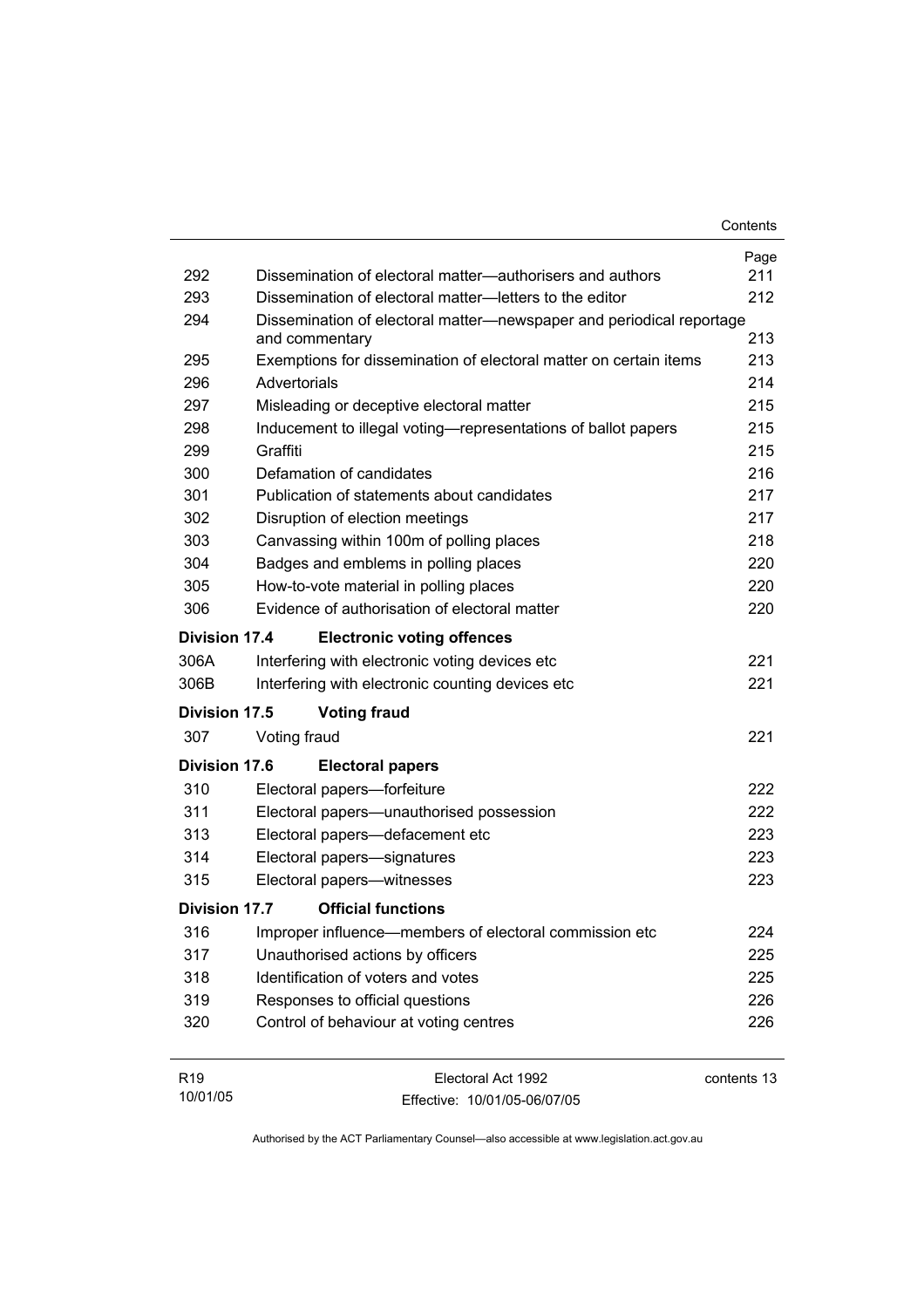#### **Contents**

|                      |                                                                   | Page |
|----------------------|-------------------------------------------------------------------|------|
| Part 18              | <b>Enforcement proceedings</b>                                    |      |
| <b>Division 18.1</b> | <b>Injunctions</b>                                                |      |
| 321                  | Restraining conduct                                               | 228  |
| 322                  | Requiring things to be done                                       | 229  |
| 323                  | Commissioner not required to give undertakings as to damages      | 229  |
| 324                  | Powers of the court                                               | 229  |
| <b>Division 18.2</b> | <b>Prosecutions</b>                                               |      |
| 325                  | Investigation of complaints                                       | 230  |
| 326                  | Commissioner may prosecute enrolment and voting offences          | 230  |
| 327                  | Service of certain process by mail                                | 230  |
| Part 19              | <b>Miscellaneous</b>                                              |      |
| 328                  | Extension of time for acts by officers                            | 231  |
| 329                  | Restrictions on sending completed ballot and voting papers by fax | 231  |
| 330                  | Forms-provision and assistance                                    | 231  |
| 332                  | Correcting delays, errors and omissions                           | 232  |
| 333                  | Voting statistics to be published                                 | 232  |
| 334                  | Collecting further statistical information                        | 232  |
| 335                  | Storage and destruction of electoral papers                       | 233  |
| 336                  | Administrative arrangements with Commonwealth and States          | 233  |
| 337                  | Evidentiary certificates                                          | 234  |
| 338                  | Acts and omissions of representatives                             | 235  |
| 340                  | Chief executive to provide assistance etc                         | 236  |
| 340A                 | Approved forms                                                    | 236  |
| 341                  | Regulation-making power                                           | 236  |

contents 14 Electoral Act 1992 Effective: 10/01/05-06/07/05

R19 10/01/05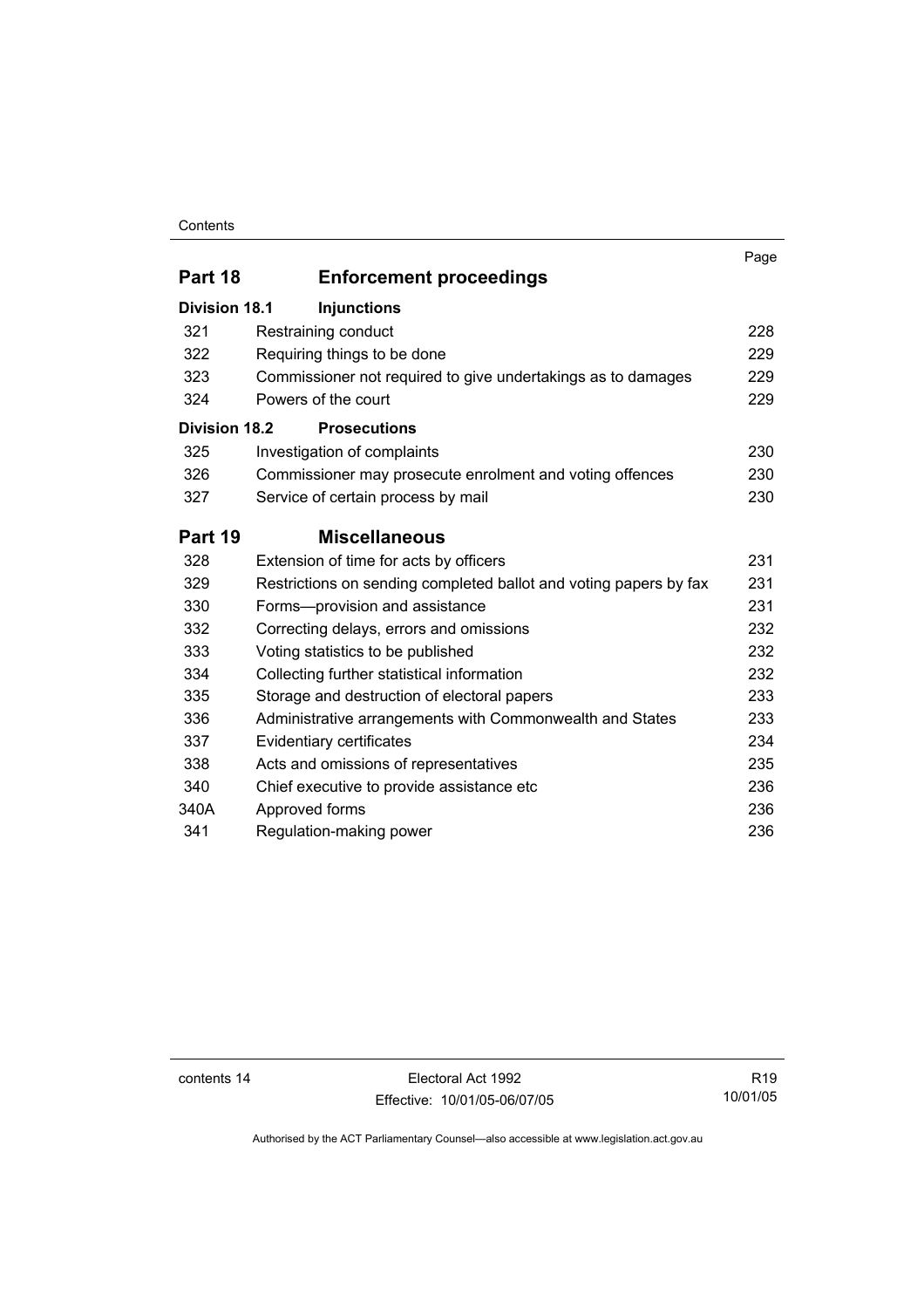|                   |                                                             | Contents    |
|-------------------|-------------------------------------------------------------|-------------|
| <b>Schedule 1</b> | Form of ballot paper                                        | Page<br>237 |
| <b>Schedule 2</b> | Ballot papers-printing of names and collation               | 238         |
| <b>Schedule 3</b> | <b>Preliminary scrutiny of declaration voting</b><br>papers | 252         |
| <b>Schedule 4</b> | Ascertaining result of poll                                 | 256         |
| <b>Part 4.1</b>   | Preliminary                                                 | 256         |
| 1                 | Interpretation for sch 4                                    | 256         |
| $\overline{2}$    | Disregarding preferences                                    | 258         |
| <b>Part 4.2</b>   | <b>General</b>                                              | 259         |
| 3                 | First preferences                                           | 259         |
| 4                 | Scrutiny to cease                                           | 259         |
| 5                 | Scrutiny to continue                                        | 259         |
| 6                 | Surplus votes                                               | 260         |
| $\overline{7}$    | More than 1 surplus                                         | 260         |
| 8                 | <b>Exclusion of candidates</b>                              | 262         |
| 9                 | Votes of excluded candidates                                | 263         |
| 10                | Setting aside ballot papers                                 | 263         |
| <b>Part 4.3</b>   | <b>Casual vacancies</b>                                     | 264         |
| 11                | Application                                                 | 264         |
| $12 \overline{ }$ | Quota                                                       | 264         |
| 13                | Transfer value                                              | 264         |
| 14                | Recount-first count                                         | 266         |
| 15                | Recount-continuation                                        | 266         |
| 16                | Successful candidate is dead                                | 267         |
| 17                | Multiple vacancies                                          | 267         |
| <b>Part 4.4</b>   | <b>Deceased successful candidates</b>                       | 269         |
| 18                | Application of pt 4.3                                       | 269         |
| 19                | Multiple deaths                                             | 269         |
| R <sub>19</sub>   | Electoral Act 1992                                          | contents 15 |

| R <sub>19</sub> | Electoral Act 1992           | contents 15 |
|-----------------|------------------------------|-------------|
| 10/01/05        | Effective: 10/01/05-06/07/05 |             |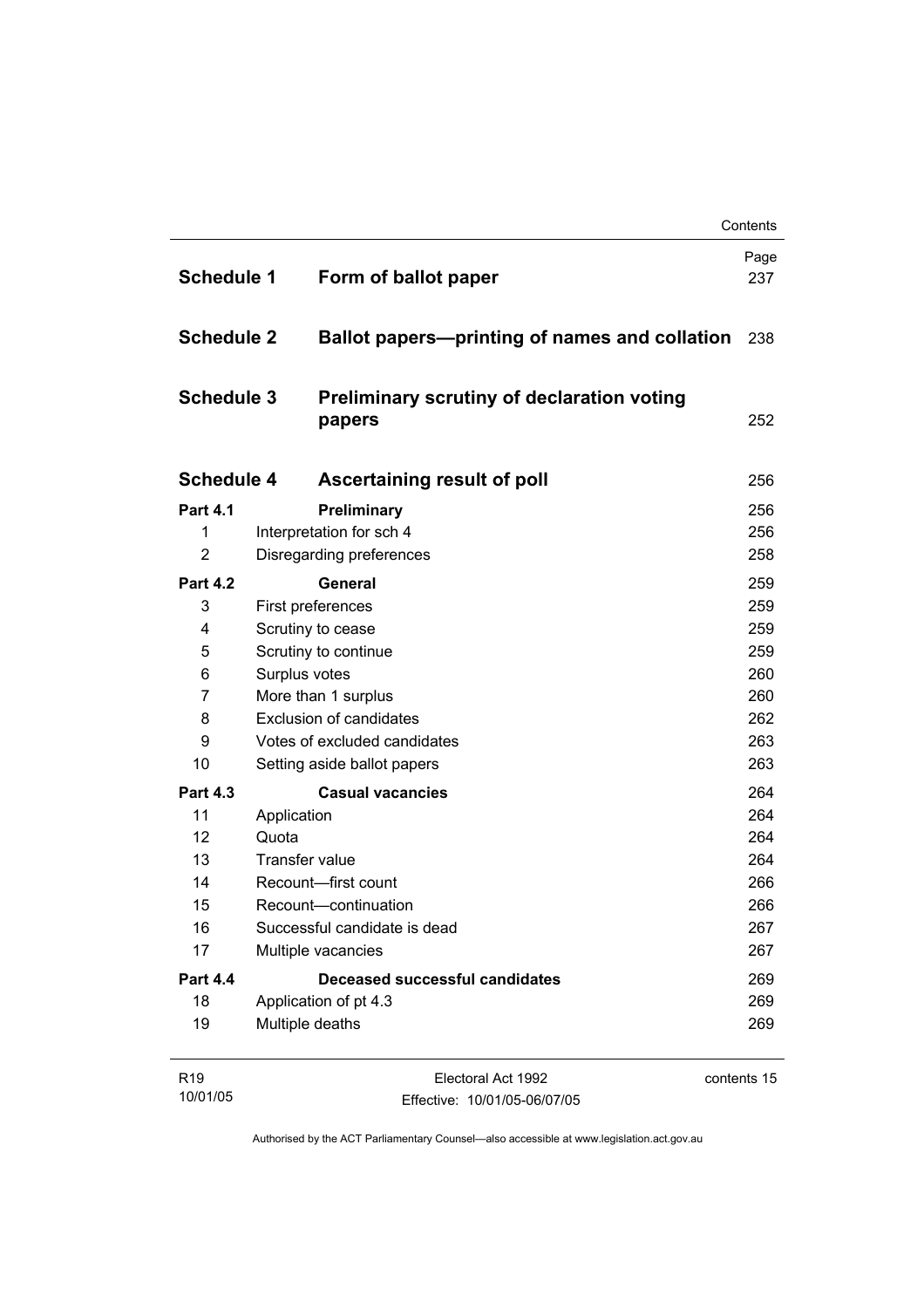#### **Contents**

### **Dictionary** 270

#### **Endnotes**

|   | About the endnotes     | 281 |
|---|------------------------|-----|
| 2 | Abbreviation key       | 281 |
| 3 | Legislation history    | 282 |
| 4 | Amendment history      | 287 |
| 5 | Earlier republications | 336 |
| 6 | Renumbered provisions  | 337 |
|   | Uncommenced amendments | 337 |

contents 16 Electoral Act 1992 Effective: 10/01/05-06/07/05

R19 10/01/05

Page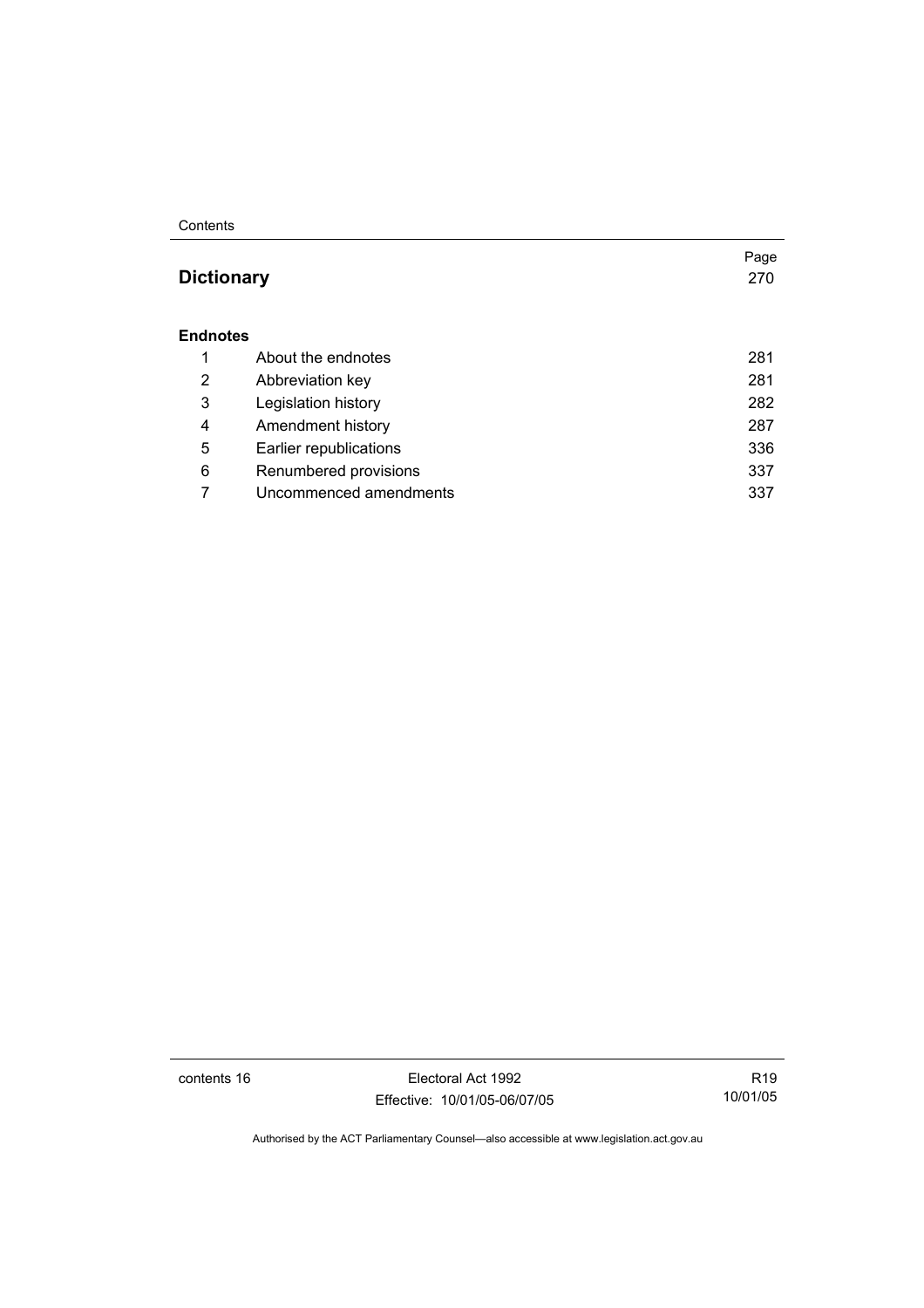

## **Electoral Act 1992**

An Act to provide for elections of members of the Legislative Assembly and related matters

R19 10/01/05

I

Electoral Act 1992 Effective: 10/01/05-06/07/05 page 1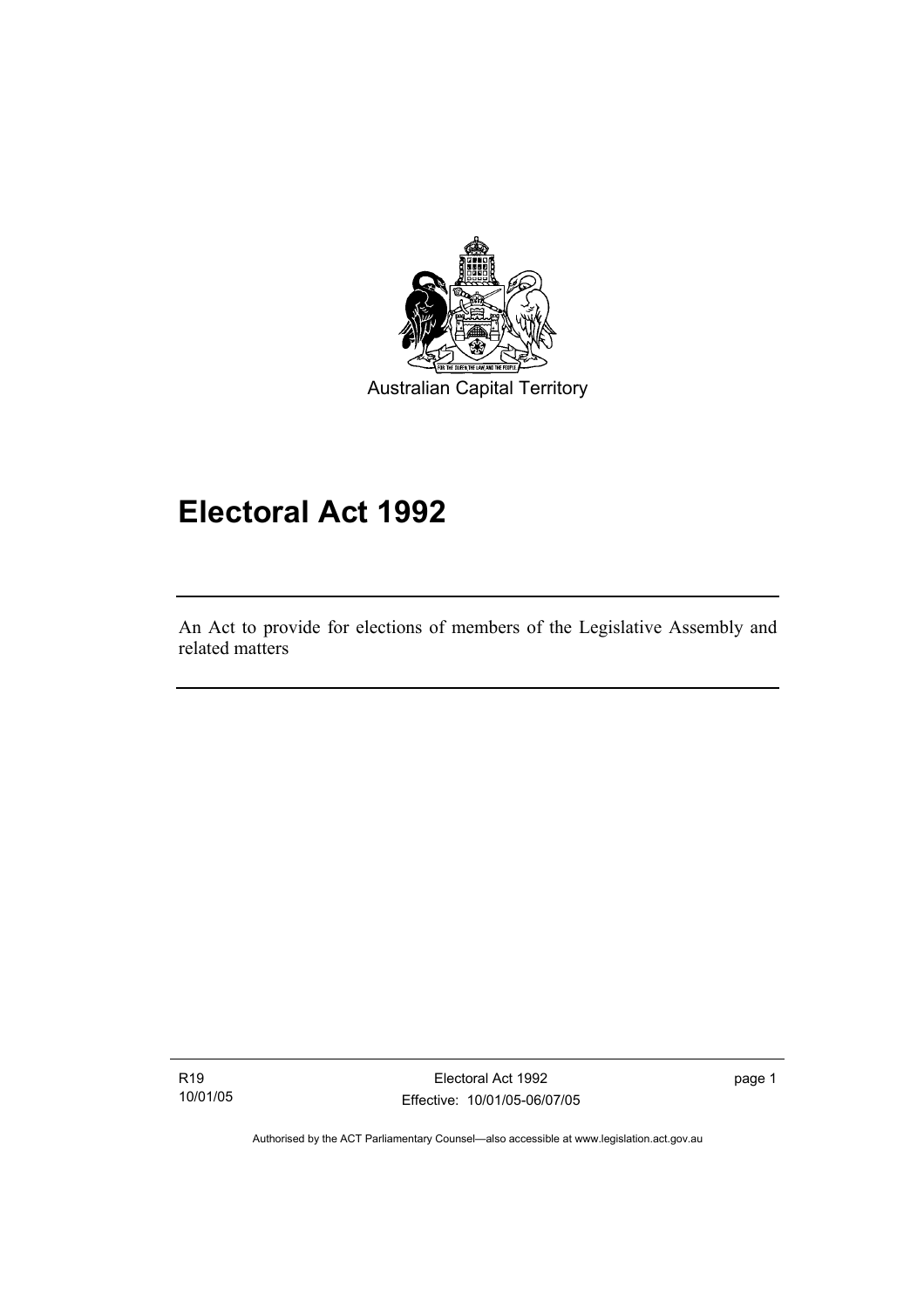### **Preamble**

- 1 On 15 February 1992 a referendum was held to enable the electors of the Territory to choose which of 2 voting systems is to be used at future elections for the Legislative Assembly.
- 2 The electors chose the proportional representation (Hare-Clark) system as outlined in the Referendum Options Description Sheet set out in the *Australian Capital Territory (Electoral) Act 1988* (Cwlth), schedule 3.
- 3 The electoral system chosen by the electors includes the system of rotation of the positions of candidates' names on ballot papers known as the Robson Rotation.
- 4 The Legislative Assembly wishes to enact legislation to implement the electoral system chosen by the electors as soon as it is convenient to do so.

The Legislative Assembly for the Australian Capital Territory therefore enacts as follows: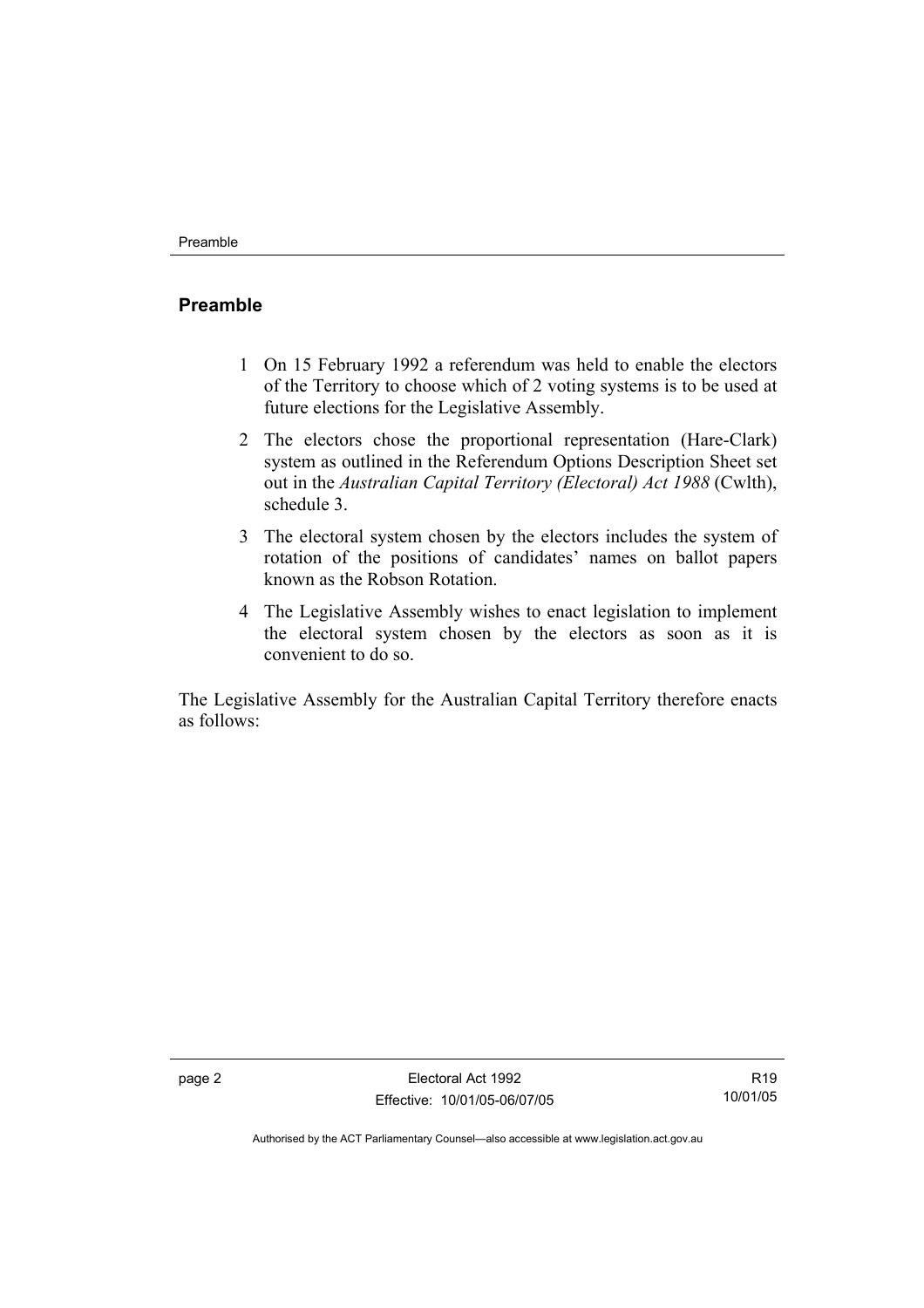## **Part 1** Preliminary

#### **1 Name of Act**

This Act is the *Electoral Act 1992*.

#### **3 Dictionary**

The dictionary at the end of this Act is part of this Act.

*Note 1* The dictionary at the end of this Act defines certain words and expressions used in this Act, and includes references (*signpost definitions*) to other words and expressions defined elsewhere in this Act or in other legislation.

> For example, the signpost definition '*electoral matter*—see section 4 (Meaning of *electoral matter*).' means that the expression 'electoral matter' is defined in that section and the definition applies to the entire Act.

*Note 2* A definition in the dictionary (including a signpost definition) applies to the entire Act unless the definition, or another provision of the Act, provides otherwise or the contrary intention otherwise appears (see *Legislation Act 2001*, s 155 and s 156 (1)).

### **3A Offences against Act—application of Criminal Code etc**

Other legislation applies in relation to offences against this Act.

*Note 1 Criminal Code*

The Criminal Code, ch 2 applies to the following offences against this Act (see Code, pt 2.1):

section 143

page 3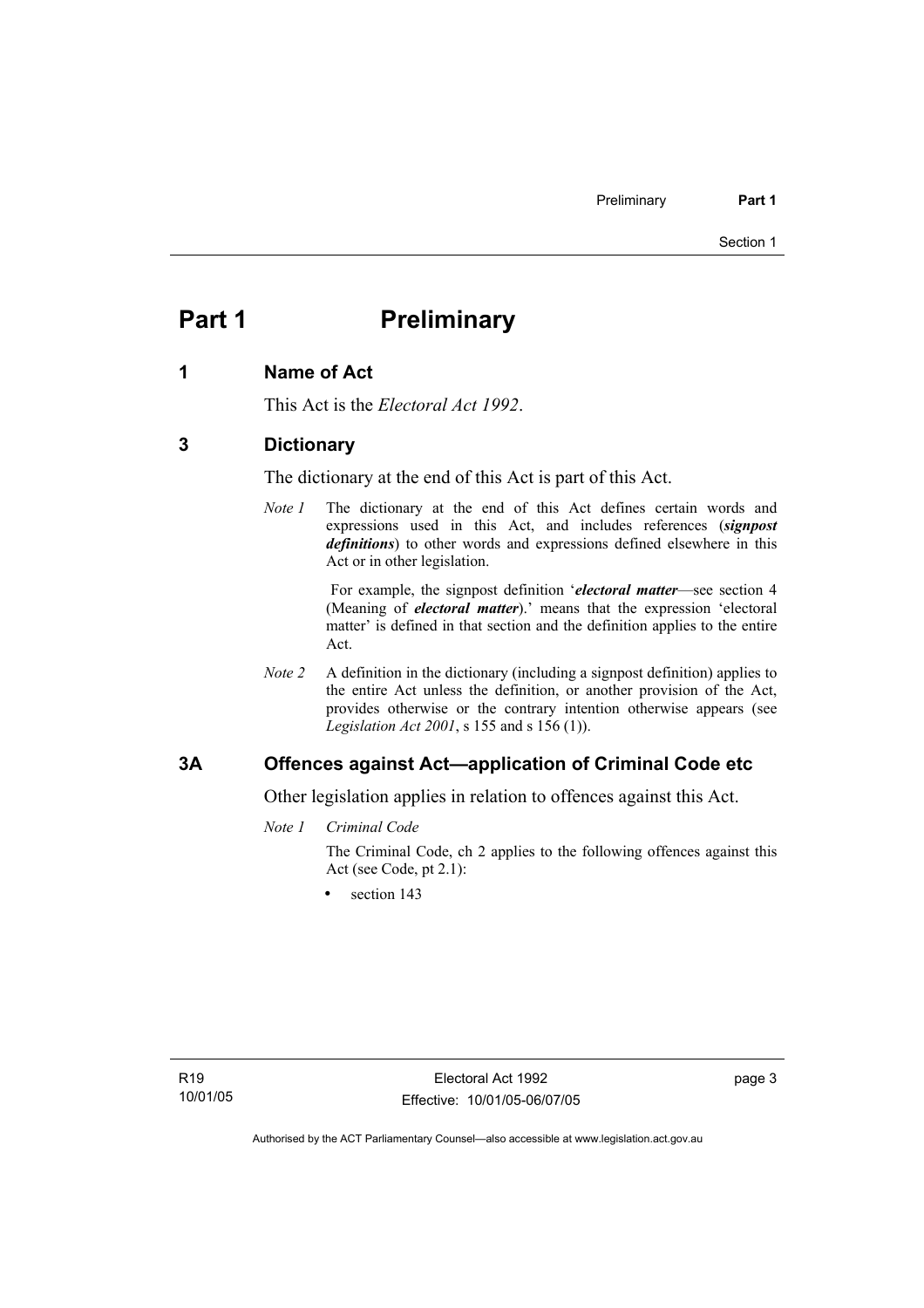#### Part 1 **Preliminary**

Section 4

The chapter sets out the general principles of criminal responsibility (including burdens of proof and general defences), and defines terms used for offences to which the Code applies (eg *conduct*, *intention*, *recklessness* and *strict liability*).

*Note 2 Penalty units* 

The Legislation Act, s 133 deals with the meaning of offence penalties that are expressed in penalty units.

#### **4 Meaning of** *electoral matter*

- (1) In this Act, *electoral matter* is matter, in printed or electronic form, that is intended or likely to affect voting at an election.
- (2) Without limiting subsection (1), matter is taken to be intended or likely to affect voting at an election if it contains an express or implicit reference to, or comment on—
	- (a) the election; or
	- (b) the performance of the Government or Opposition, or a previous Government or Opposition; or
	- (c) the performance of an MLA or former MLA; or
	- (d) the performance of a political party, candidate or group of candidates in the election; or
	- (e) an issue submitted to, or otherwise before, the electors in relation to the election.

#### **4A Meaning of** *available for public inspection*

If a provision of this Act requires the commissioner to make a document, a copy of a document or a register available for public inspection, the commissioner must make the document, a copy or register available for inspection by members of the public at the commissioner's office during ordinary business hours.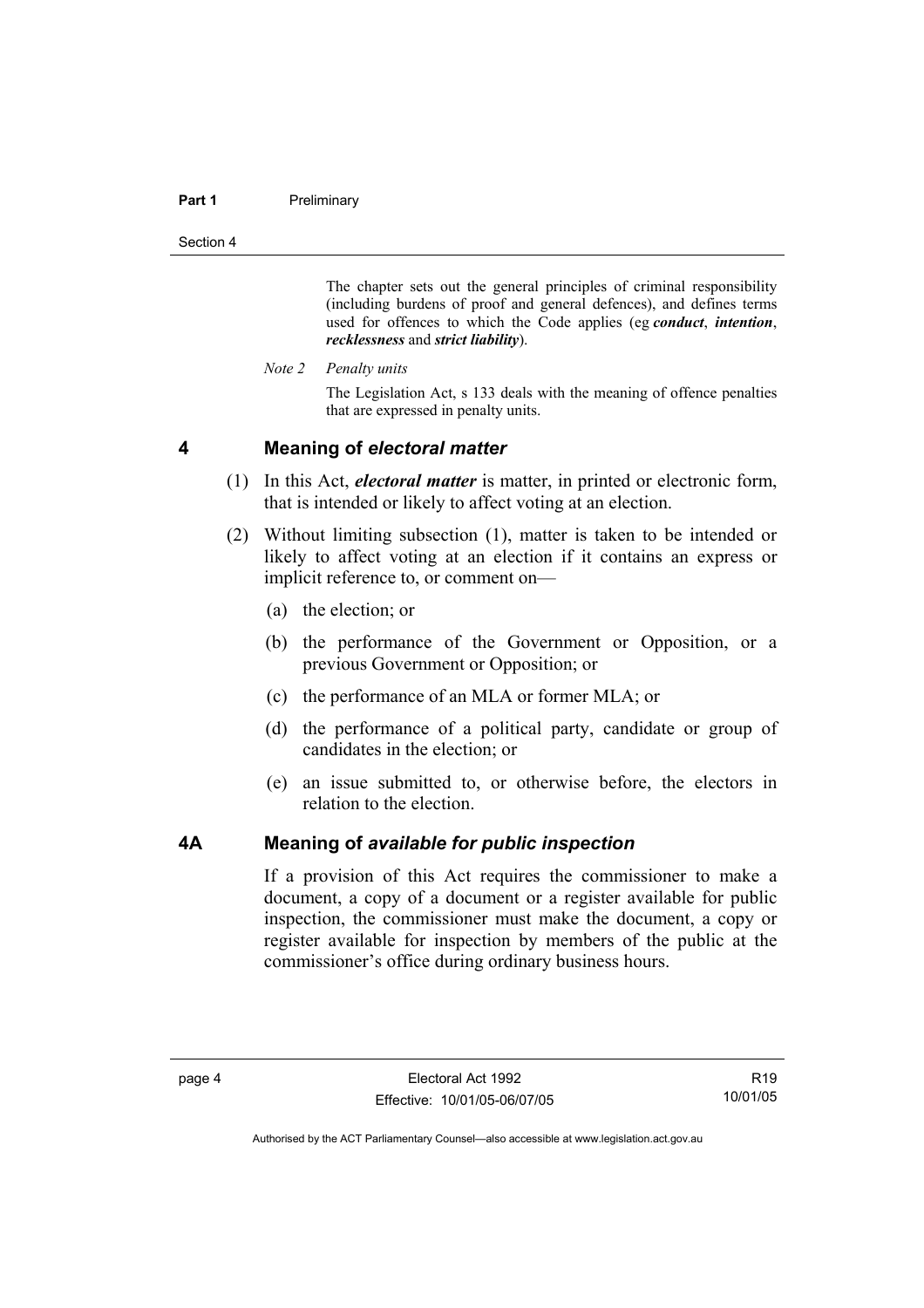## **Part 2 Australian Capital Territory Electoral Commission**

## **Division 2.1 Establishment, functions and powers of electoral commission**

### **5 Establishment**

The Australian Capital Territory Electoral Commission is established.

### **6 Constitution of commission**

The electoral commission consists of—

- (a) the chairperson; and
- (b) the commissioner; and
- (c) 1 other member.

### **7 Functions of electoral commission**

- (1) The electoral commission has the following functions:
	- (a) to advise the Minister on matters relating to elections;
	- (b) to consider, and report to the Minister on, matters relating to elections referred to it by the Minister;
	- (c) to promote public awareness of matters relating to elections and the Assembly by conducting education and information programs and by any other means it chooses;
	- (d) to provide information and advice on matters relating to elections to the Assembly, the Executive, the head of any administrative unit of the public service, Territory authorities, political parties, MLAs and candidates at elections;

page 5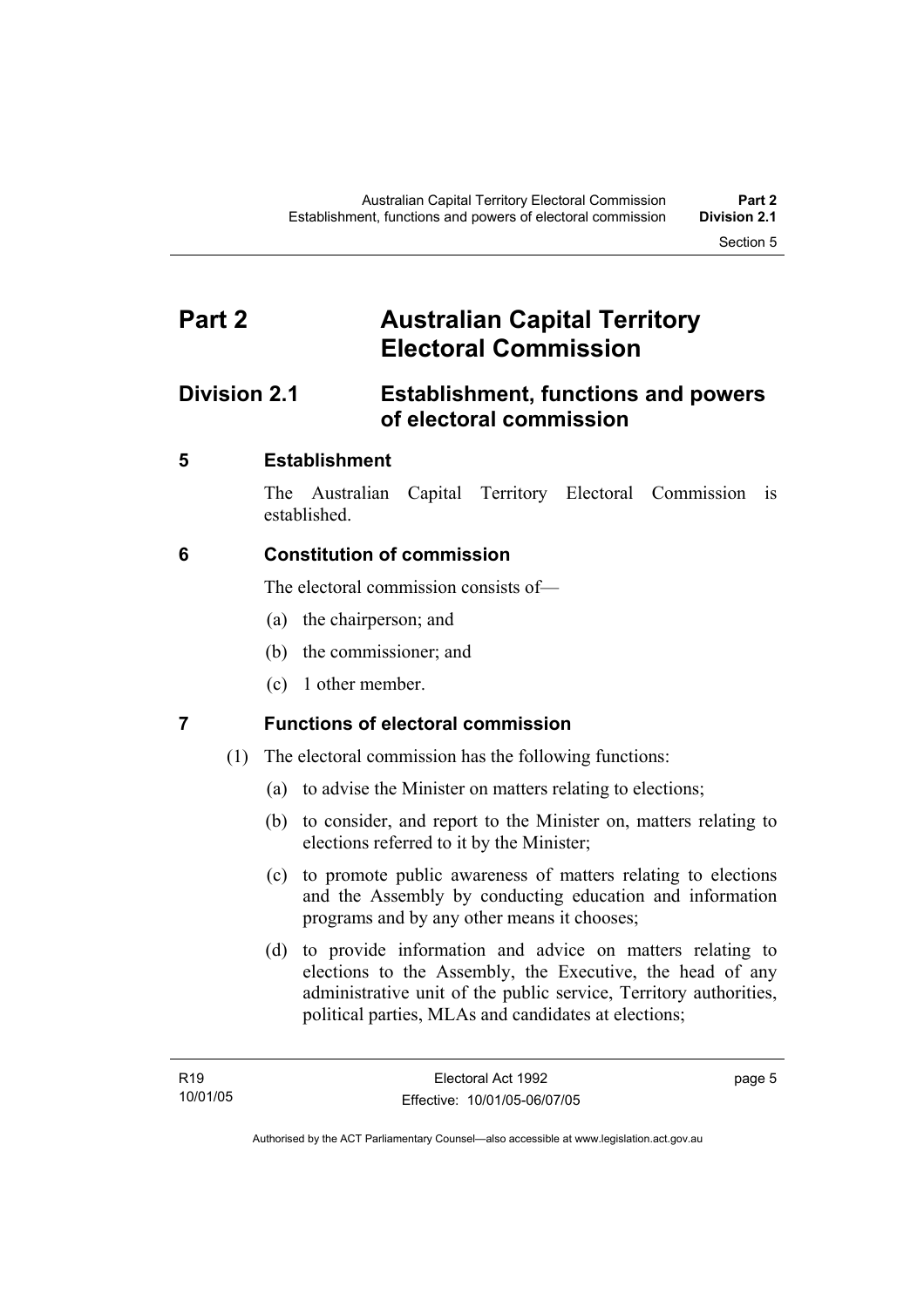- (e) to conduct and promote research into matters relating to elections or other matters relating to its functions;
- (f) to publish material on matters relating to its functions;
- (g) to provide, on payment of the determined fee (if any), goods and services to persons or organisations, to the extent that it is able to do so by using information or material in its possession or expertise acquired in the exercise of its functions;
- (h) to conduct ballots for prescribed persons and organisations;
- (i) to exercise any other function given to it under this Act or another Territory law.
- *Note* A provision of a law that gives an entity (including a person) a function also gives the entity powers necessary and convenient to exercise the function (see *Legislation Act 2001*, s 196 and dict, pt 1, def of *entity*).
- (2) The commission may exercise any of its functions under subsection (1) (a) to (f) in conjunction with the Australian Electoral Commission.
- (3) In this section:

*election* includes a referendum and any other ballot.

#### **8 Determination of fees**

- (1) The electoral commission may, in writing, determine fees for this Act.
	- *Note* The *Legislation Act 2001* contains provisions about the making of determinations and regulations relating to fees (see pt 6.3).
- (2) A determination is a disallowable instrument.
	- *Note* A disallowable instrument must be notified, and presented to the Legislative Assembly, under the *Legislation Act 2001*.

R19 10/01/05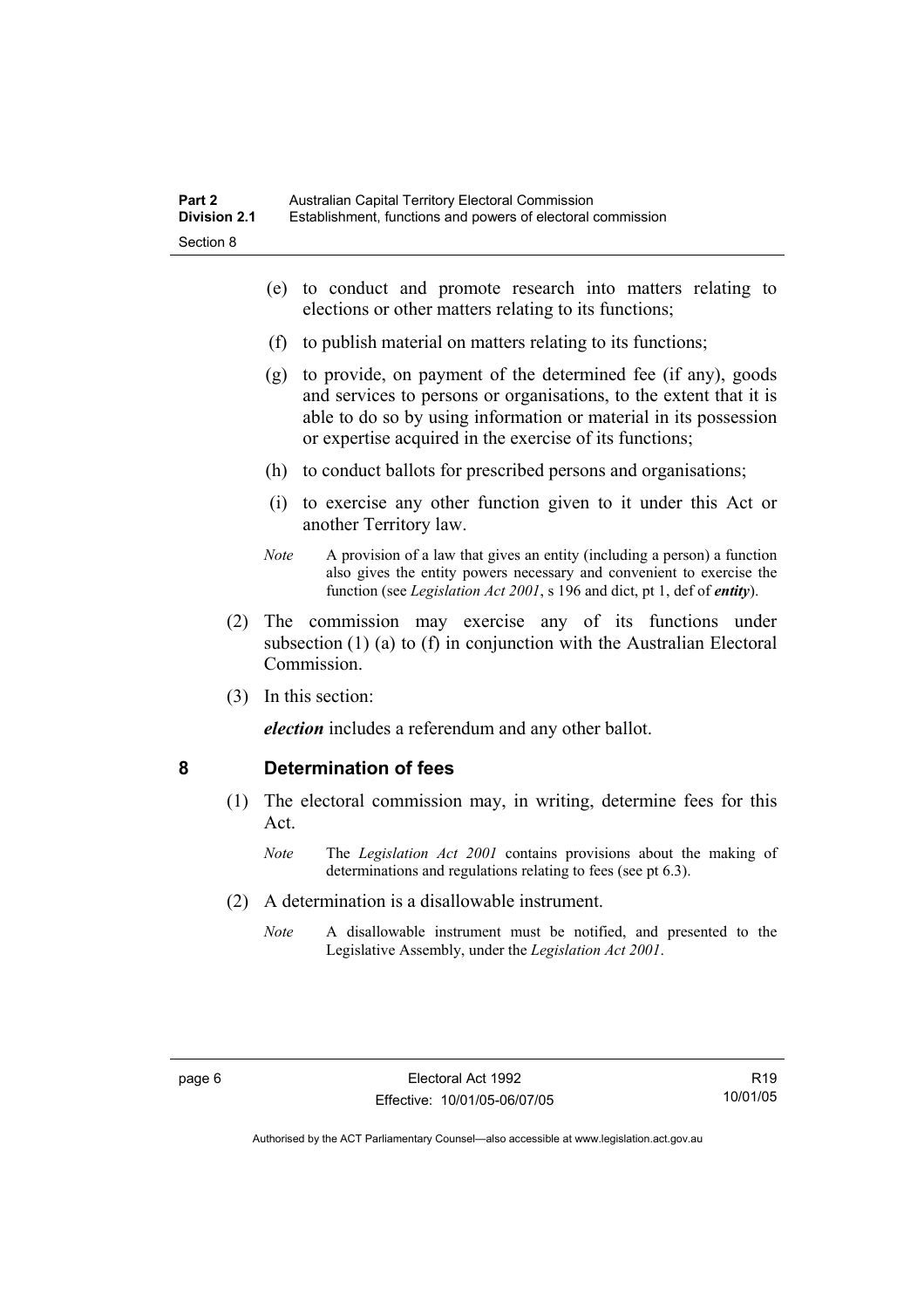### **10 Electoral commission's annual report**

The electoral commission is a public authority for the *Annual Reports (Government Agencies) Act 2004*.

#### **10A Special reports by electoral commission**

- (1) The electoral commission may give to the Minister a report on anything relating to elections, referendums or other ballots.
- (2) If the Minister receives a report that is expressed to be given to the Minister under subsection (1), the Minister must present a copy of the report to the Legislative Assembly within 6 sitting days after the day the Minister receives it.

### **Division 2.2 Members of electoral commission**

### **11 Meaning of** *member* **for div 2.2**

In this division:

*member* means a member of the electoral commission, other than the commissioner.

#### **12 Appointment**

- (1) The Executive may appoint a person to be a member.
	- *Note* For the making of appointments (including acting appointments), see *Legislation Act 2001*, pt 19.3.
- (2) A person shall not be appointed as the chairperson unless the person—
	- (a) is or has been a judge; or
	- (b) has been a justice of the High Court; or
	- (c) has been a chief executive; or
	- (d) has held an office of Secretary within the meaning of the *Public Service Act 1999* (Cwlth); or

| R <sub>19</sub> | Electoral Act 1992           | page 7 |
|-----------------|------------------------------|--------|
| 10/01/05        | Effective: 10/01/05-06/07/05 |        |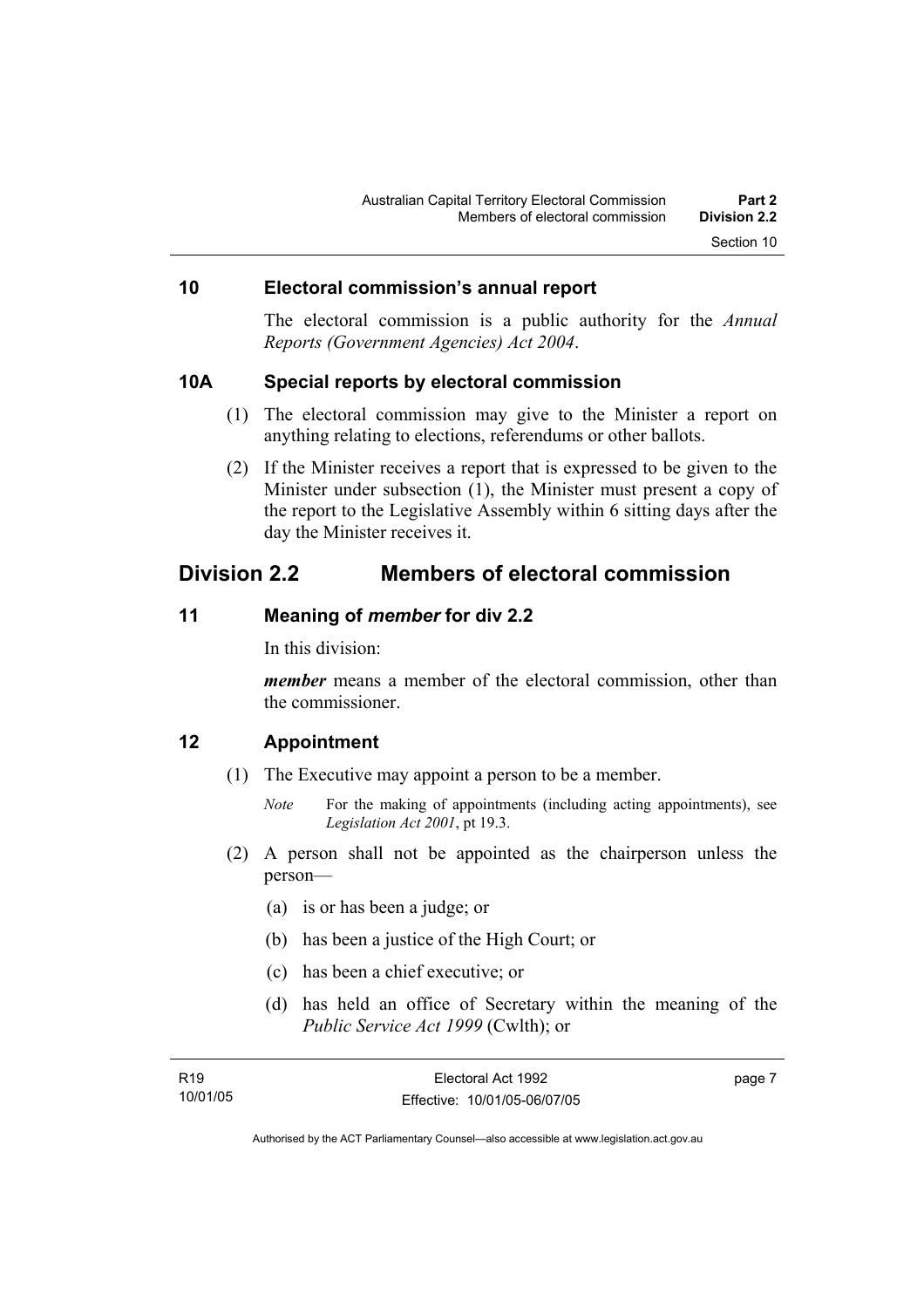- (e) has been a member of the electoral commission or of an authority of the Commonwealth, a State or another Territory equivalent to the electoral commission.
- (3) Before a person is appointed as a member, the Minister shall consult—
	- (a) the leader of each political party represented in the Legislative Assembly; and
	- (b) all members of the Legislative Assembly who are not also members of such a party;

about the proposed appointment.

- (4) An appointment under subsection (1) is a disallowable instrument.
	- *Note* A disallowable instrument must be notified, and presented to the Legislative Assembly, under the *Legislation Act 2001*.

### **13 Term of appointment of members**

A member must be appointed for a term of not longer than 5 years.

*Note* A person may be reappointed to a position if the person is eligible to be appointed to the position (see *Legislation Act 2001*, s 208 and dict, pt 1, def of *appoint*).

#### **14 Conditions of appointment of members generally**

A member holds the position on the conditions not provided by this Act or another Territory law that are decided by the Minister.

#### **15 Leave of absence**

The Minister may grant a member leave of absence on the terms and conditions about remuneration and otherwise that the Minister determines.

R19 10/01/05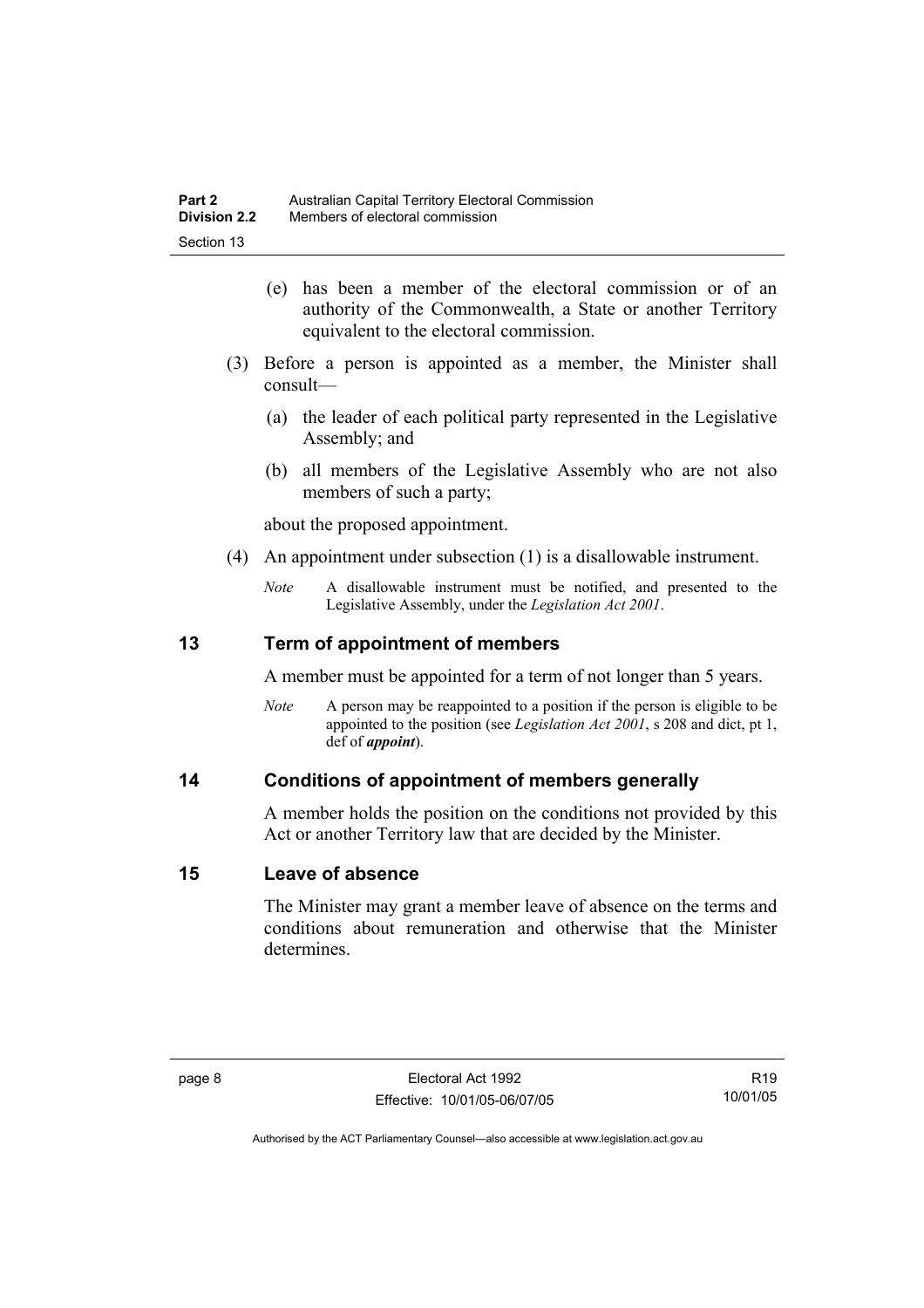### **17 Suspension or ending of appointment of members**

- (1) The Executive may suspend a member from duty for misbehaviour or physical or mental incapacity.
- (2) On the first sitting day after the day when a member is suspended, the Minister shall present a statement of the reasons for the suspension to the Legislative Assembly.
- (3) If, within 7 sitting days after a statement is presented in accordance with subsection (2), the Legislative Assembly passes a resolution requiring the Executive to end the appointment of the member to whom the statement relates, the Executive shall end the appointment of that member.
- $(4)$  If—
	- (a) the Minister does not present a statement in accordance with subsection (2); or
	- (b) the Legislative Assembly does not pass a resolution in accordance with subsection (3);

the member who is suspended shall resume his or her duties.

- (5) A member who is suspended from duty is entitled to be paid remuneration and allowances as a member during the suspension.
- (6) The Executive shall end the appointment of a member if the member—
	- (a) is absent without leave granted under section 15 from 3 consecutive meetings of the electoral commission; or
	- (b) contravenes section 21 without reasonable excuse; or
	- (c) is convicted of an offence in Australia or elsewhere punishable by imprisonment for 12 months or longer.
	- *Note* A member's appointment also ends if the member resigns (see *Legislation Act 2001*, s 210).

page 9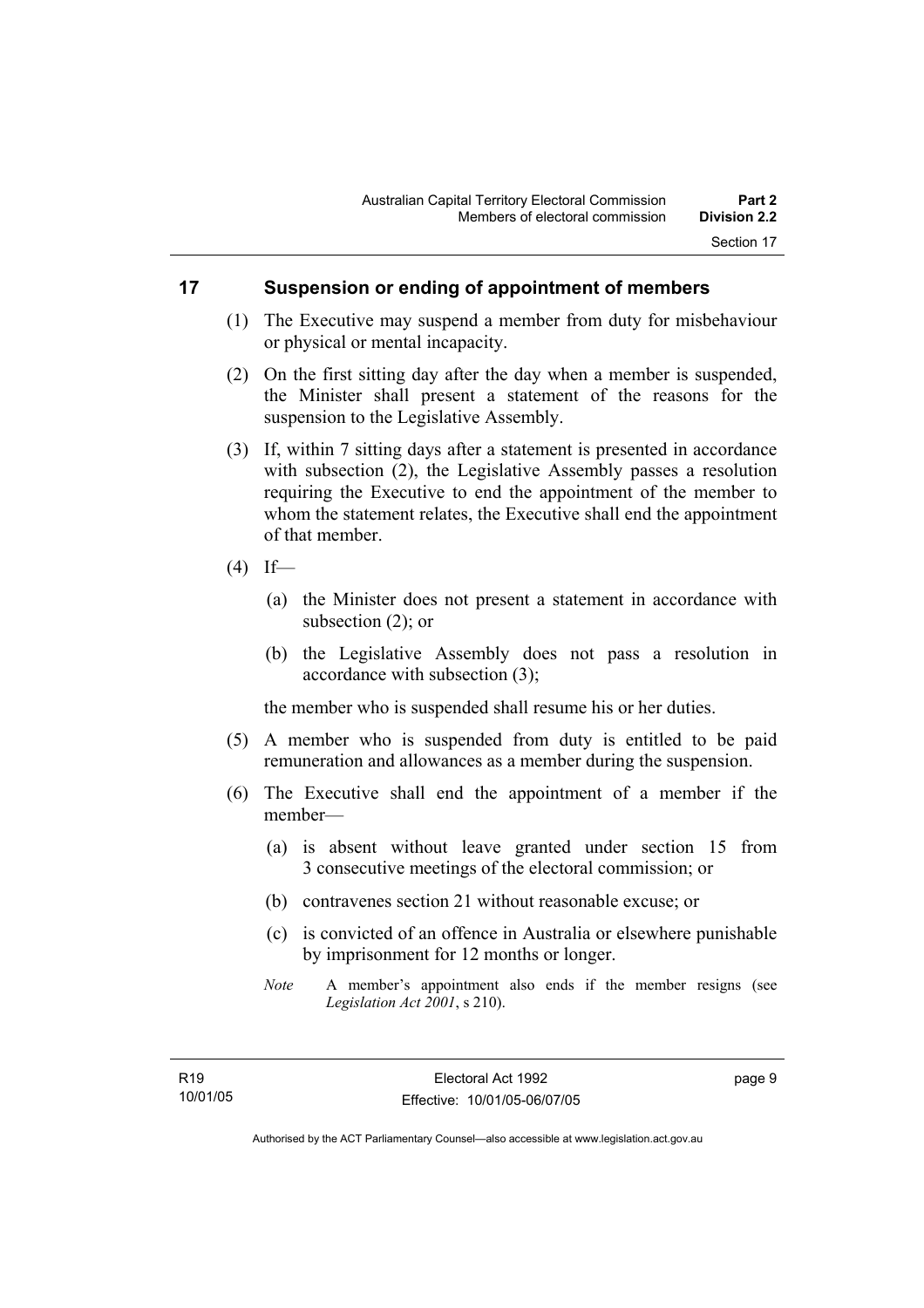## **Division 2.3 Meetings**

### **19 Procedure**

- (1) The chairperson may call a meeting of the electoral commission.
- (2) The chairperson shall call the meetings of the electoral commission necessary for the efficient conduct of its functions.
- (3) At a meeting, 2 members constitute a quorum.
- (4) The chairperson shall preside at all meetings at which he or she is present.
- (5) If the chairperson is not present at a meeting, the commissioner shall preside.
- (6) Questions arising at a meeting shall be determined by a majority of the votes of the members present and voting.
- (7) The member presiding at a meeting has a deliberative vote, and in the event of an equality of votes, has a casting vote.
- $(8)$  If—
	- (a) only 2 members are present at a meeting; and
	- (b) those members differ in opinion on a matter, other than a matter because of which the third member is absent because of section 21;

the determination of the matter shall be postponed until the next meeting.

- (9) The electoral commission may regulate the conduct of proceedings at its meetings as it considers appropriate.
- (10) The electoral commission may inform itself on any matter in the way it considers appropriate.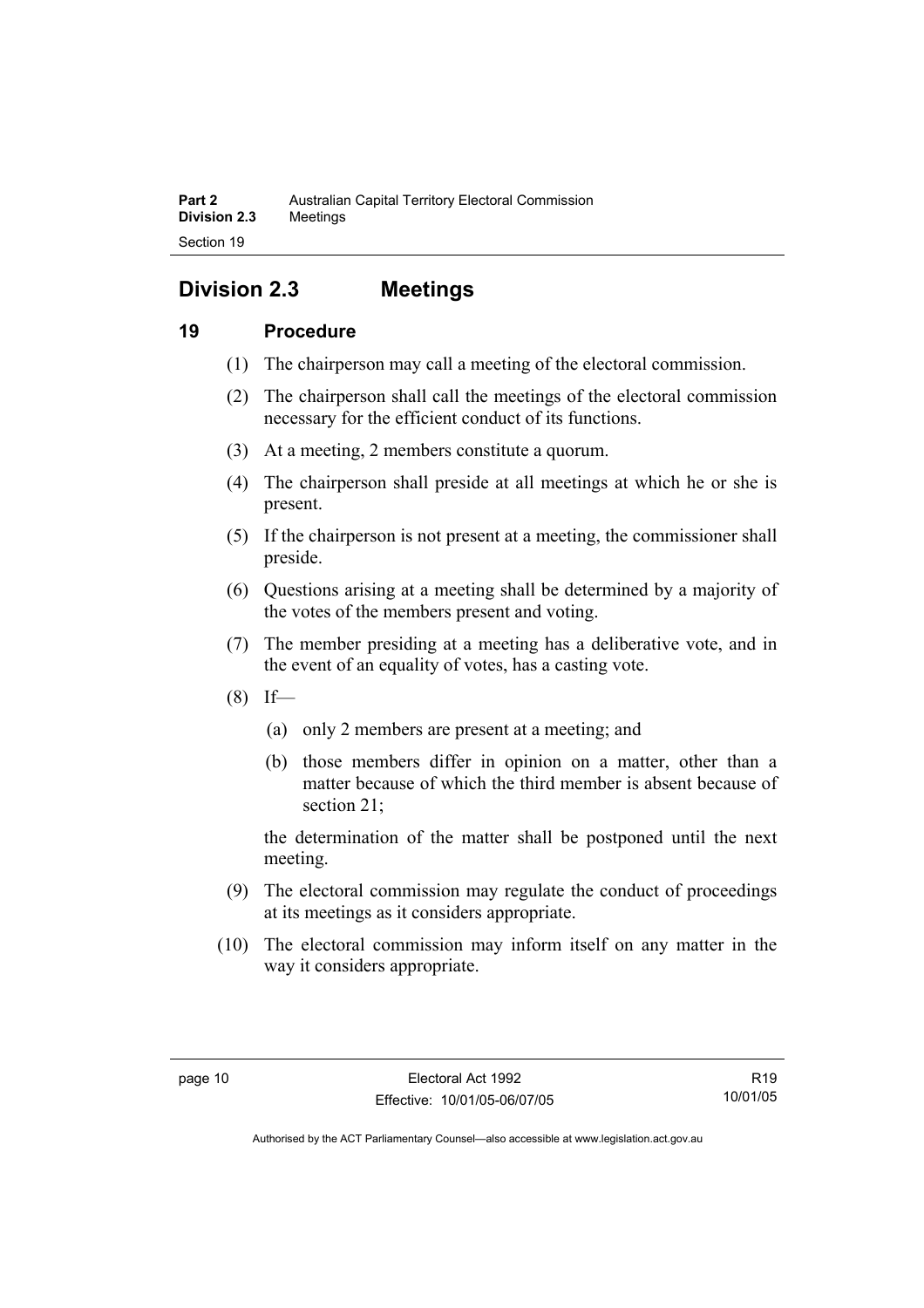### **20 Delegation by electoral commission**

- (1) The electoral commission may delegate the commission's functions under this Act or another Territory law to—
	- (a) the commissioner; or
	- (b) an officer or a member of the commission's staff.
- (2) However, the electoral commission must not delegate its functions under part 4 (Electorates) or part 15 (Review of decisions).
	- *Note* For the making of delegations and the exercise of delegated functions, see *Legislation Act 2001*, pt 19.4.

#### **21 Disclosure of interests**

- (1) A member who has a direct or indirect pecuniary interest in a matter being considered or about to be considered by the electoral commission shall, as soon as possible after the relevant facts have come to the member's knowledge, disclose the nature of the interest at a meeting of the electoral commission.
- (2) The disclosure shall be recorded in the minutes of the meeting and, unless the electoral commission determines otherwise, the member shall not—
	- (a) be present during any deliberation of the electoral commission in relation to the matter; or
	- (b) take part in any decision of the electoral commission in relation to the matter.
- (3) The member shall not—
	- (a) be present during any deliberation of the electoral commission for the purpose of considering whether to make a determination under subsection (2) in relation to that member; or
	- (b) take part in the making by the electoral commission of such a determination.

| R19      | Electoral Act 1992           | page 11 |
|----------|------------------------------|---------|
| 10/01/05 | Effective: 10/01/05-06/07/05 |         |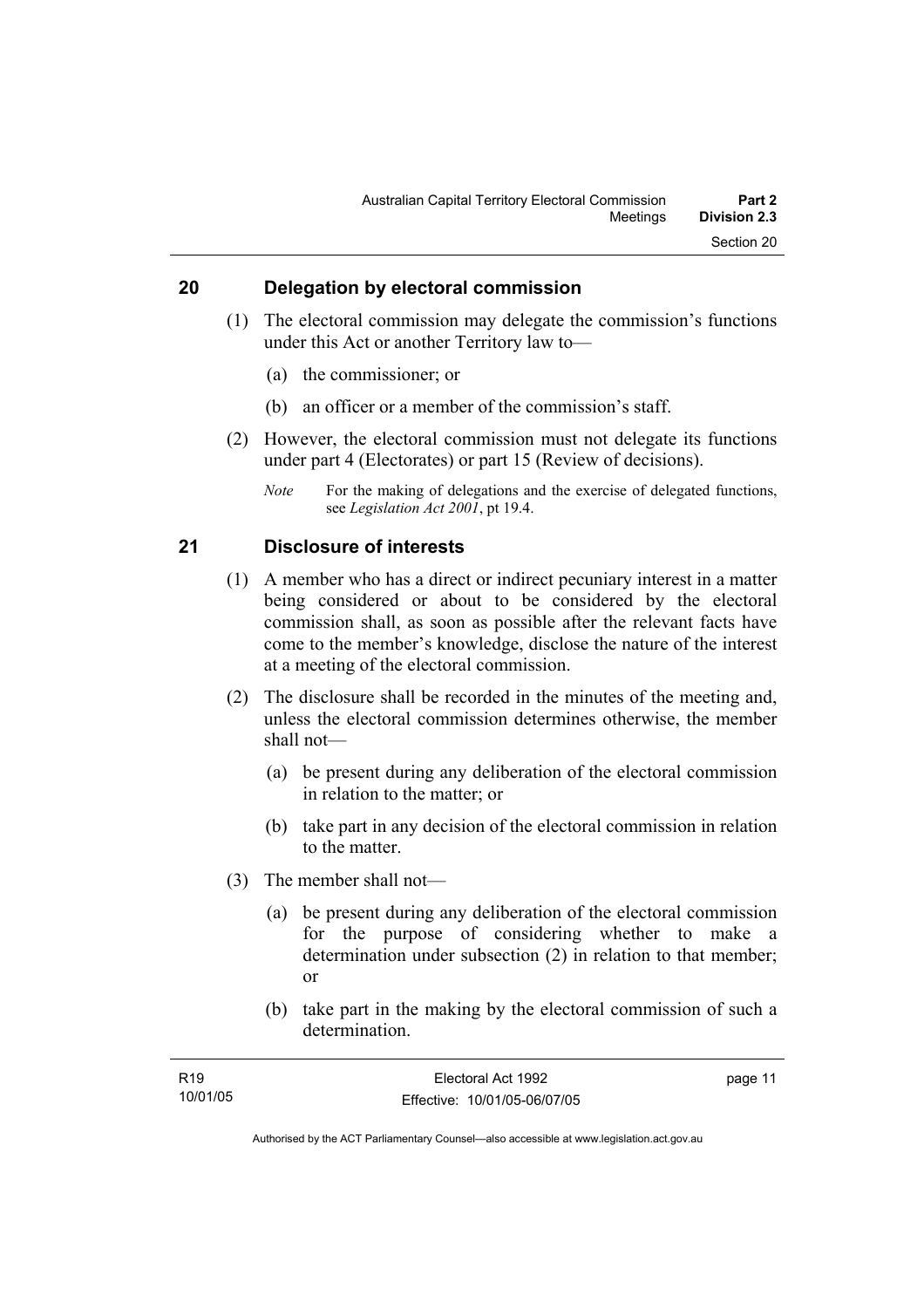| Part 2              | Australian Capital Territory Electoral Commission |
|---------------------|---------------------------------------------------|
| <b>Division 2.3</b> | Meetings                                          |
| Section 21          |                                                   |

 (4) A member is not to be taken to have an interest in a matter only because the member is entitled to vote in a general election of members of the Legislative Assembly.

page 12 **Electoral Act 1992** Effective: 10/01/05-06/07/05

R19 10/01/05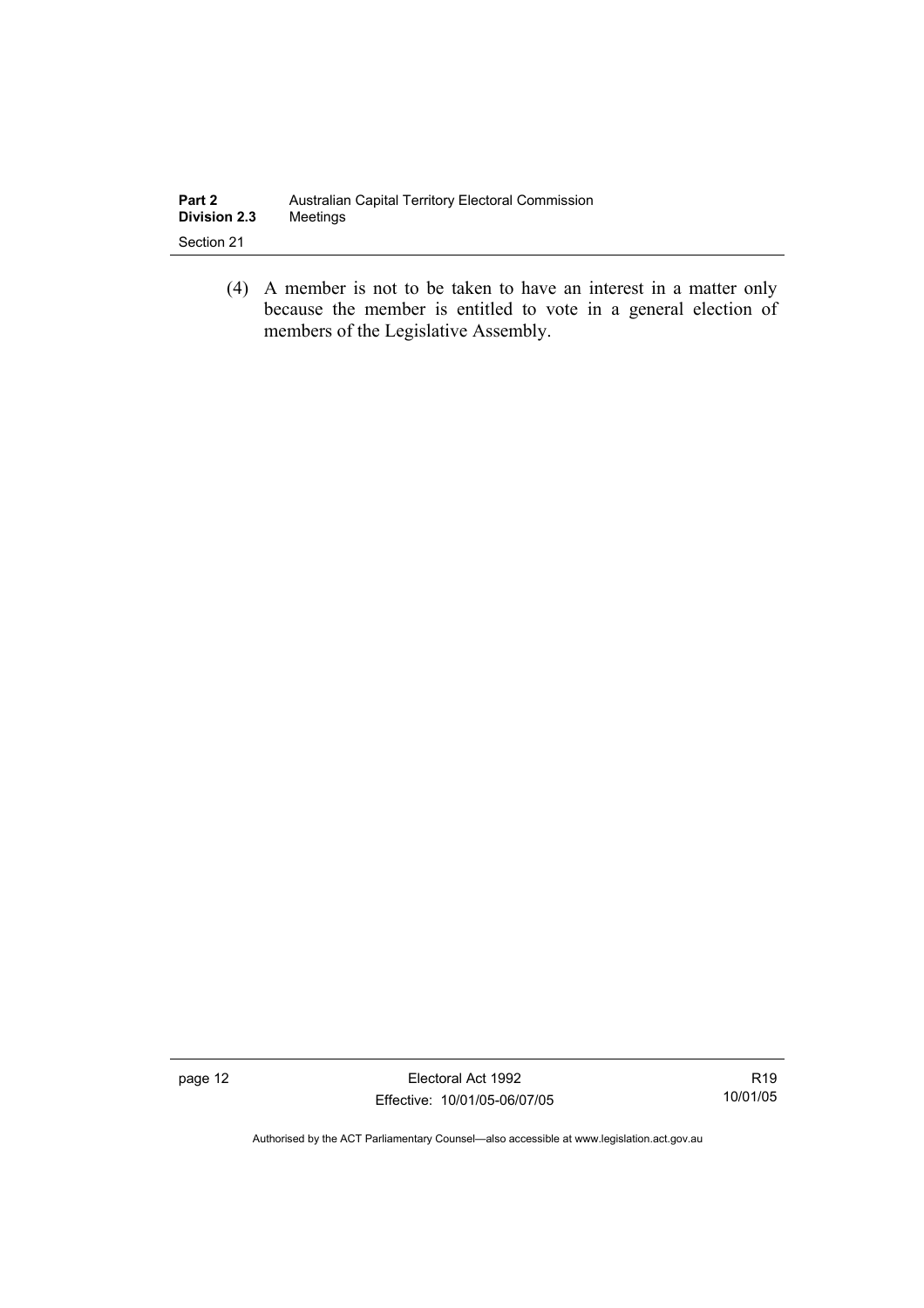## **Part 3 Electoral commissioner and staff of electoral commission**

### **Division 3.1 Electoral commissioner**

### **22 Appointment**

- (1) The Executive may appoint a person to be the Electoral **Commissioner** 
	- *Note* For the making of appointments (including acting appointments), see *Legislation Act 2001*, pt 19.3.
- (2) Before a person is appointed as the commissioner, the Minister shall consult—
	- (a) the leader of each political party represented in the Legislative Assembly; and
	- (b) all members of the Legislative Assembly who are not also members of such a party;

about the proposed appointment.

- (3) An appointment under subsection (1) is a disallowable instrument.
	- *Note* A disallowable instrument must be notified, and presented to the Legislative Assembly, under the *Legislation Act 2001*.

### **23 Functions of commissioner etc**

- (1) The commissioner is the chief executive officer of the electoral commission.
- (2) The commissioner has the functions given to the commissioner under this Act or another Territory law.
	- *Note* A provision of a law that gives an entity (including a person) a function also gives the entity powers necessary and convenient to exercise the function (see *Legislation Act 2001*, s 196 and dict, pt 1, def of *entity*).

| R19      |  |
|----------|--|
| 10/01/05 |  |

page 13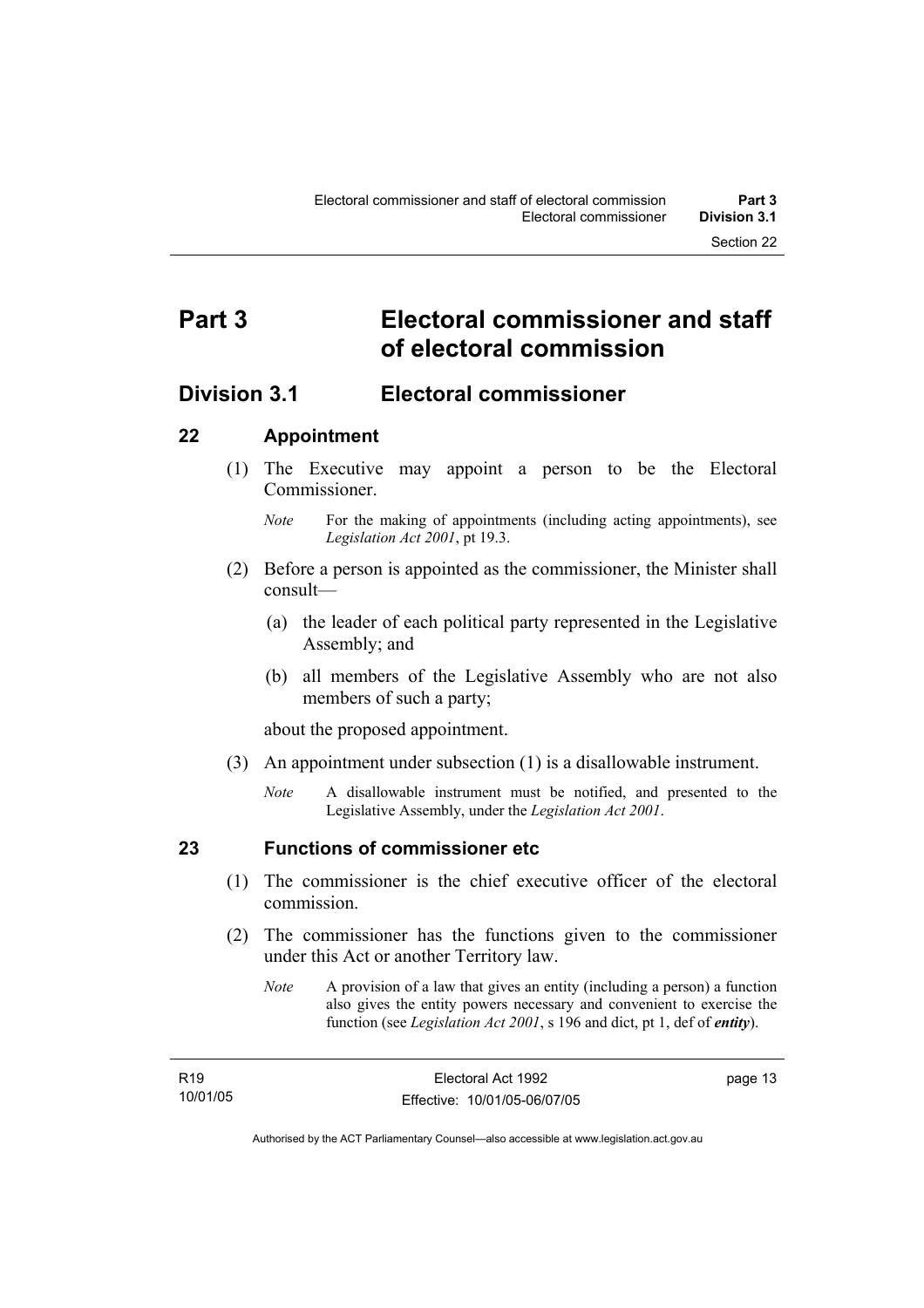(3) The commissioner may give written directions to officers and members of the staff of the electoral commission in relation to the exercise of their functions under this Act or another Territory law.

### **24 Delegation by commissioner**

- (1) The commissioner may delegate the commissioner's functions under this Act or another Territory law to an officer or a member of the staff of the electoral commission.
	- *Note* For the making of delegations and the exercise of delegated functions, see *Legislation Act 2001*, pt 19.4.
- (2) However, the commissioner must not delegate the commissioner's functions under part 4 (Electorates).

### **25 Term of appointment of commissioner**

The commissioner must be appointed for a term of not longer than 5 years.

*Note* A person may be reappointed to a position if the person is eligible to be appointed to the position (see *Legislation Act 2001*, s 208 and dict, pt 1, def of *appoint*).

### **26 Conditions of appointment of commissioner generally**

- (1) The commissioner holds the position on the conditions not provided by this Act or another Territory law that are decided by the Minister.
- (2) The commissioner may hold any other position that is compatible with the exercise of his or her functions as commissioner.

### **27 Leave of absence**

The Minister may grant the commissioner leave of absence on the terms and conditions about remuneration and otherwise that the Minister determines.

R19 10/01/05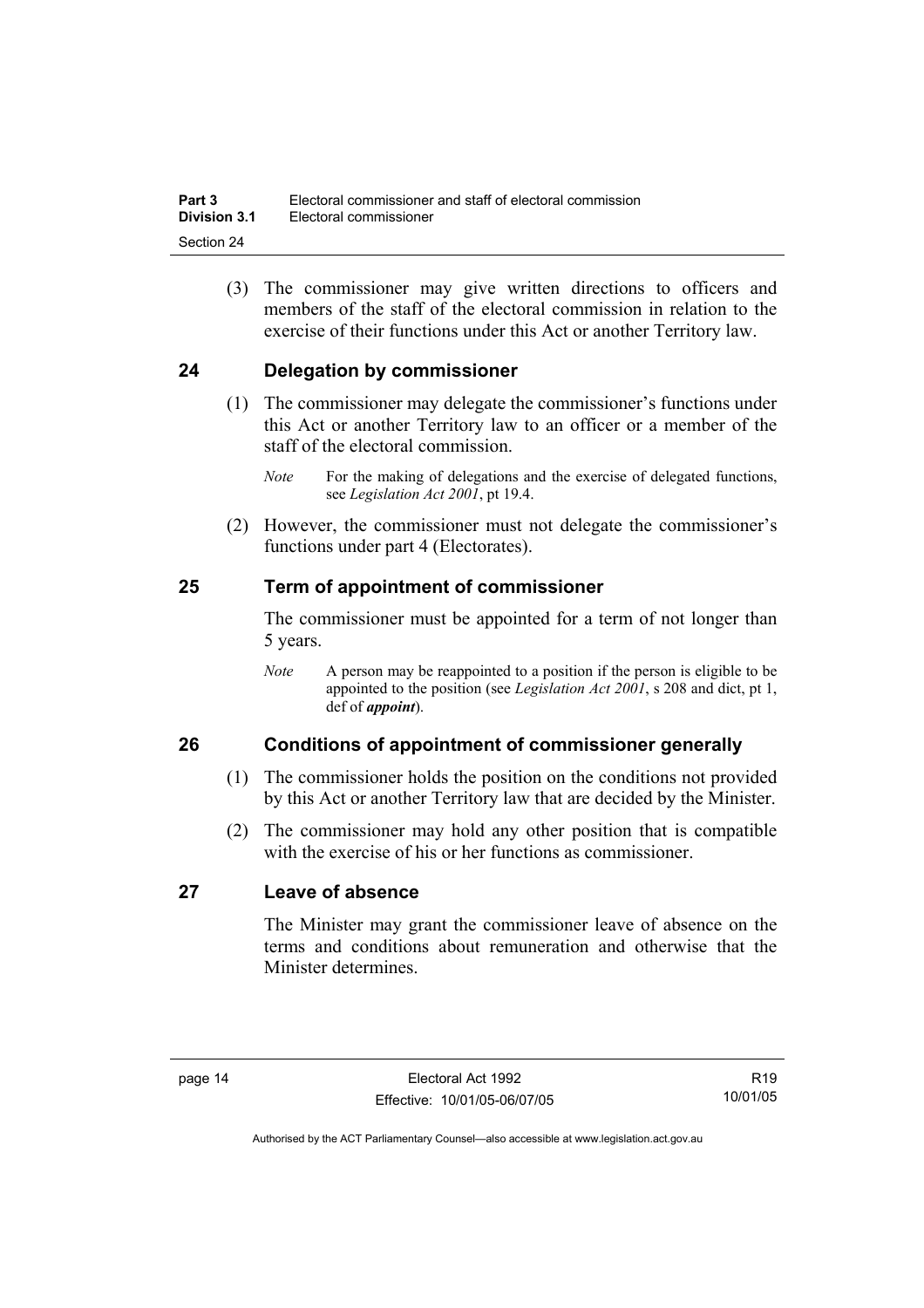### **29 Suspension or ending of appointment of commissioner**

- (1) The Executive may suspend the commissioner from duty for misbehaviour or physical or mental incapacity.
- (2) On the first sitting day after the day when the commissioner is suspended, the Minister shall present a statement of the reasons for the suspension to the Legislative Assembly.
- (3) If, within 7 sitting days after a statement is presented in accordance with subsection (2), the Legislative Assembly passes a resolution requiring the Executive to end the appointment of the commissioner, the Executive shall end the appointment of the commissioner.
- $(4)$  If—
	- (a) the Minister does not present a statement in accordance with subsection (2); or
	- (b) the Legislative Assembly does not pass a resolution in accordance with subsection (3);

the commissioner shall resume his or her duties.

- (5) The commissioner is entitled to be paid remuneration and allowances during any suspension.
- (6) The Executive shall end the appointment of the commissioner if he or she—
	- (a) is absent without leave granted under section 27 from 3 consecutive meetings of the commission; or
	- (b) contravenes section 21 without reasonable excuse; or
	- (c) is convicted of an offence in Australia or elsewhere punishable by imprisonment for 12 months or longer.
	- *Note* A person's appointment also ends if the person resigns (see *Legislation Act 2001*, s 210).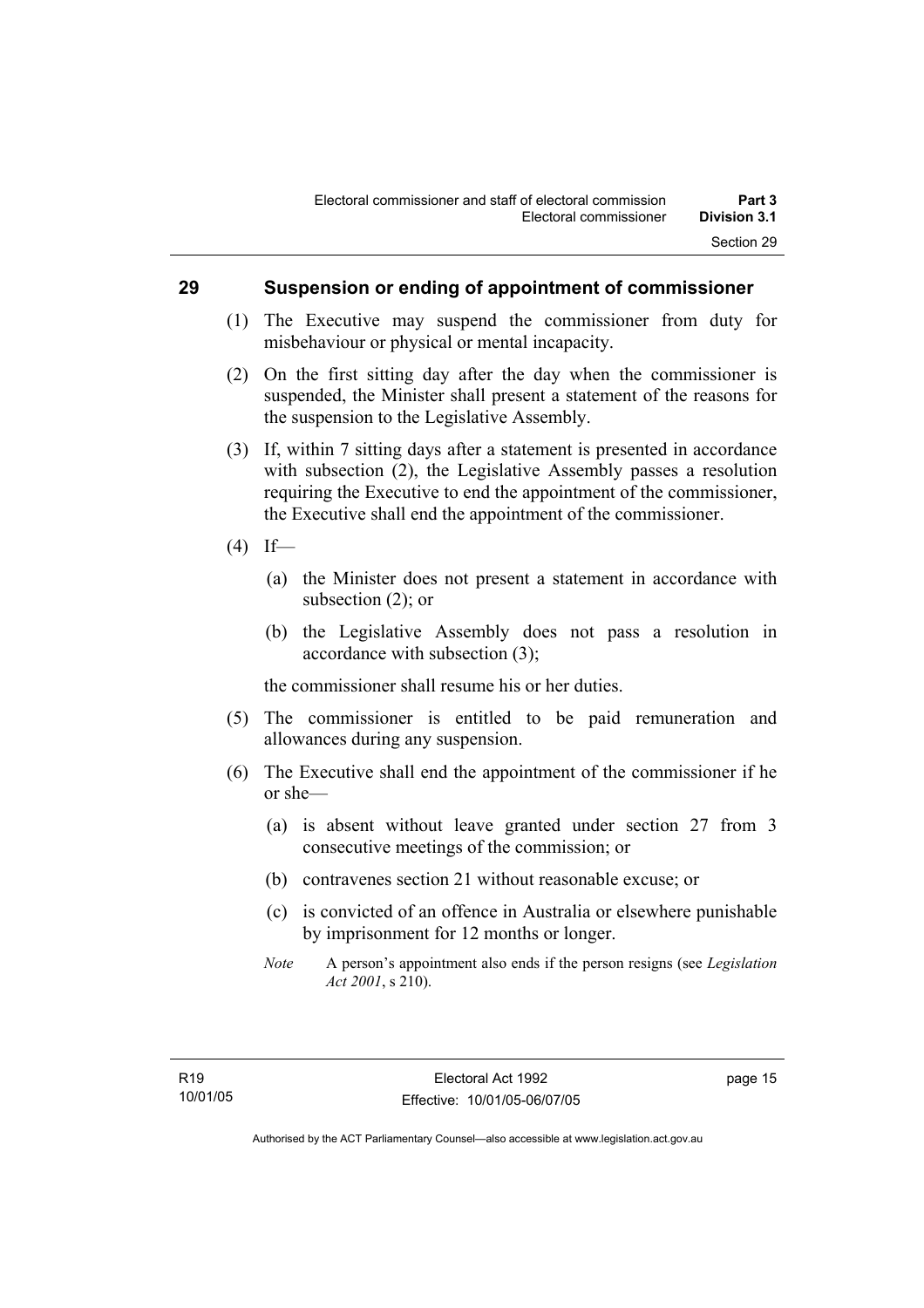## **Division 3.2 Staff of electoral commission**

### **31 Staff**

- (1) The staff assisting the commissioner shall be employed under the *Public Sector Management Act 1994*.
- (2) The *Public Sector Management Act 1994* applies in relation to the management of the staff assisting the commissioner.

### **32 Temporary staff and consultants**

- (1) The commissioner may, on behalf of the Territory—
	- (a) employ temporary staff; or
	- (b) engage consultants;

for this Act.

- (2) Temporary staff shall be employed on terms and conditions determined from time to time by the electoral commission after consultation with the Executive.
- (3) Consultants shall be engaged on terms and conditions determined from time to time by the electoral commission.
- (4) Nothing in this section in relation to the engagement of consultants is to be taken to give the commissioner or the commission a power to enter into a contract of employment.

### **U 33 Officers**

- (1) The commissioner may appoint an adult to be an officer for this Act.
	- *Note 1* For the making of appointments (including acting appointments), see *Legislation Act 2001*, pt 19.3.
	- *Note 2* In particular, a person may be appointed for a particular provision of a law (see *Legislation Act* 2001, s 7 (3)) and an appointment may be made by naming a person or nominating the occupant of a position (see s 207).

page 16 **Electoral Act 1992** Effective: 10/01/05-06/07/05

R19 10/01/05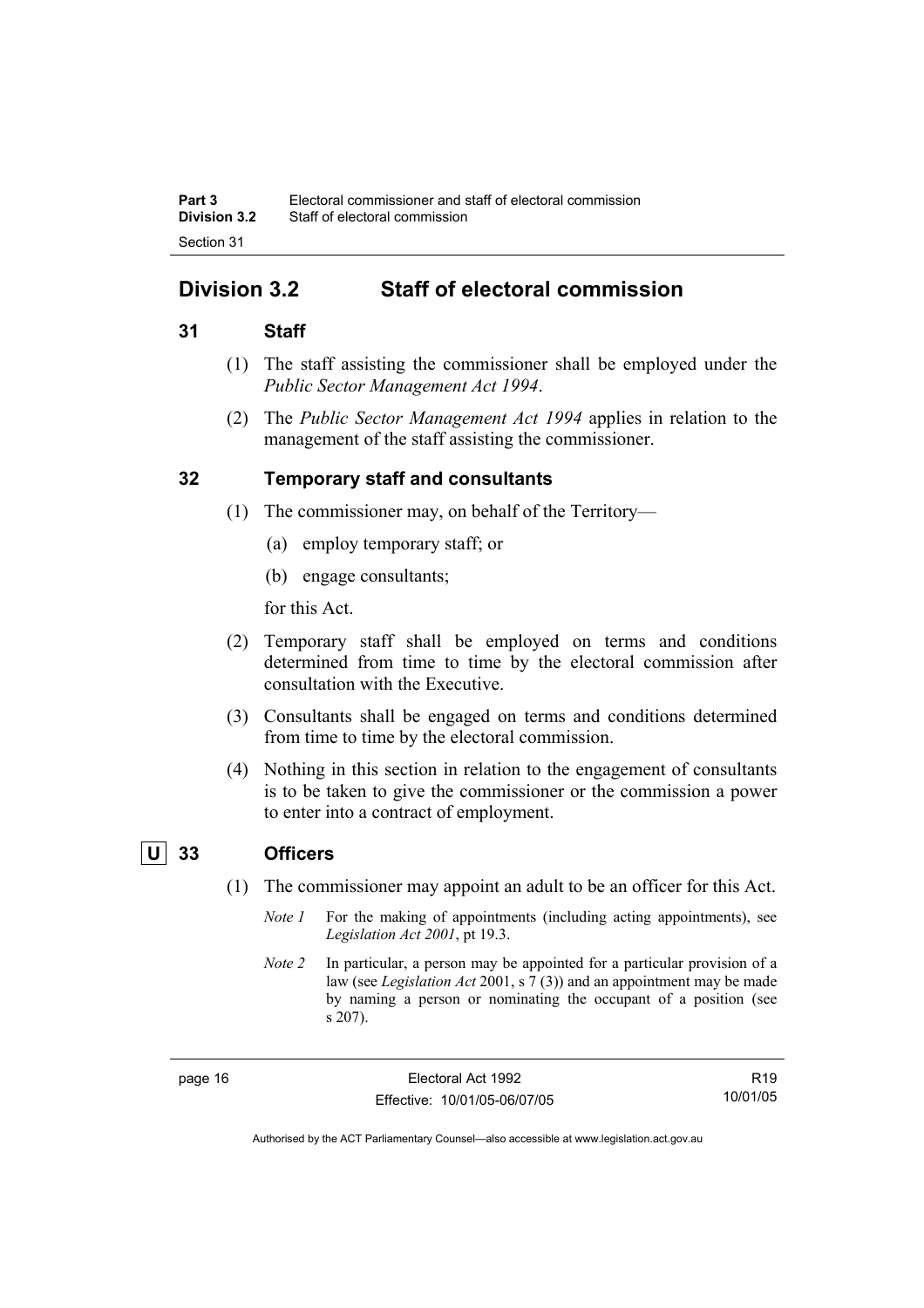- (2) The officers so appointed include, but are not limited to, the following officers:
	- (a) the officer in charge of a polling place;
	- (b) the officer in charge of a scrutiny centre;
	- (c) an officer for the purposes of a poll or the scrutiny at an election.
- (3) A candidate is not entitled to be appointed as an officer, and an officer vacates office if he or she becomes a candidate.
- (4) The commissioner has all the powers of an officer and, in the exercise of such a power, is subject to the same obligations as an officer and, for this Act, shall be taken to be an officer.
- (5) Subject to the directions of the OIC, an officer at a polling place or scrutiny centre may exercise any of the powers of the OIC and in so doing shall, for this Act, be taken to be the OIC.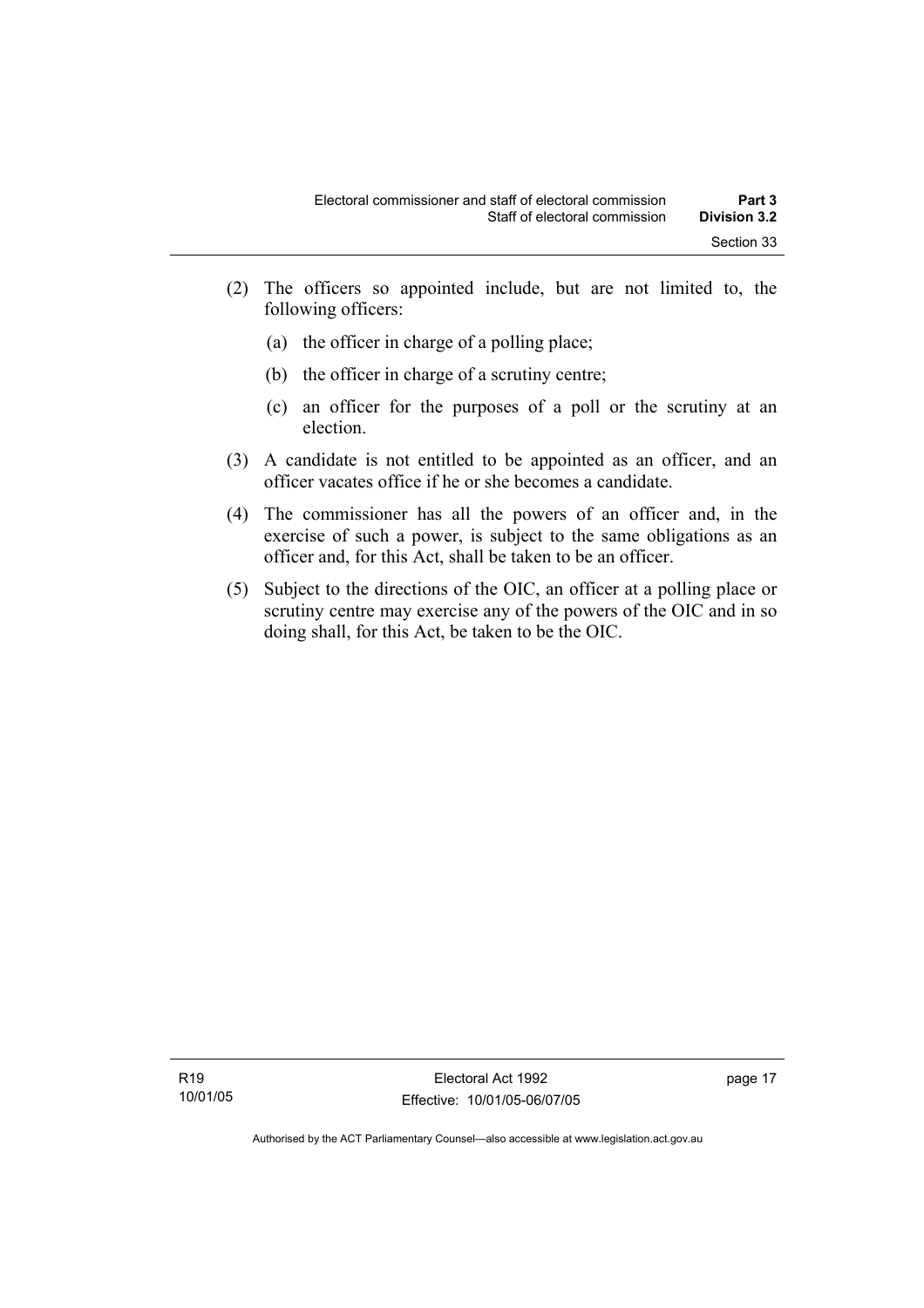#### **Part 4** Electorates

Section 34

## **Part 4 Electorates**

#### **34 Multimember electorates**

- (1) The ACT shall be divided into 3 separate electorates.
- (2) Seven members of the Legislative Assembly shall be elected from 1 electorate.
- (3) Five members of the Legislative Assembly shall be elected from each of the other 2 electorates.

### **35 Redistribution of electorates**

- (1) Subject to this part, the augmented commission shall redistribute electorates by determining—
	- (a) the name and boundaries of each electorate; and
	- (b) the number of members of the Legislative Assembly to be elected from each electorate.
- (2) A determination—
	- (a) must be in writing; and
	- (b) may be made only after any investigation under section 52 (Objections to augmented electoral commission's proposal) is finished.
- (3) A determination is a notifiable instrument.
	- *Note* A notifiable instrument must be notified under the *Legislation Act 2001*.

### **36 Factors relevant to redistribution**

In making a redistribution of electorates, the augmented commission shall—

R19 10/01/05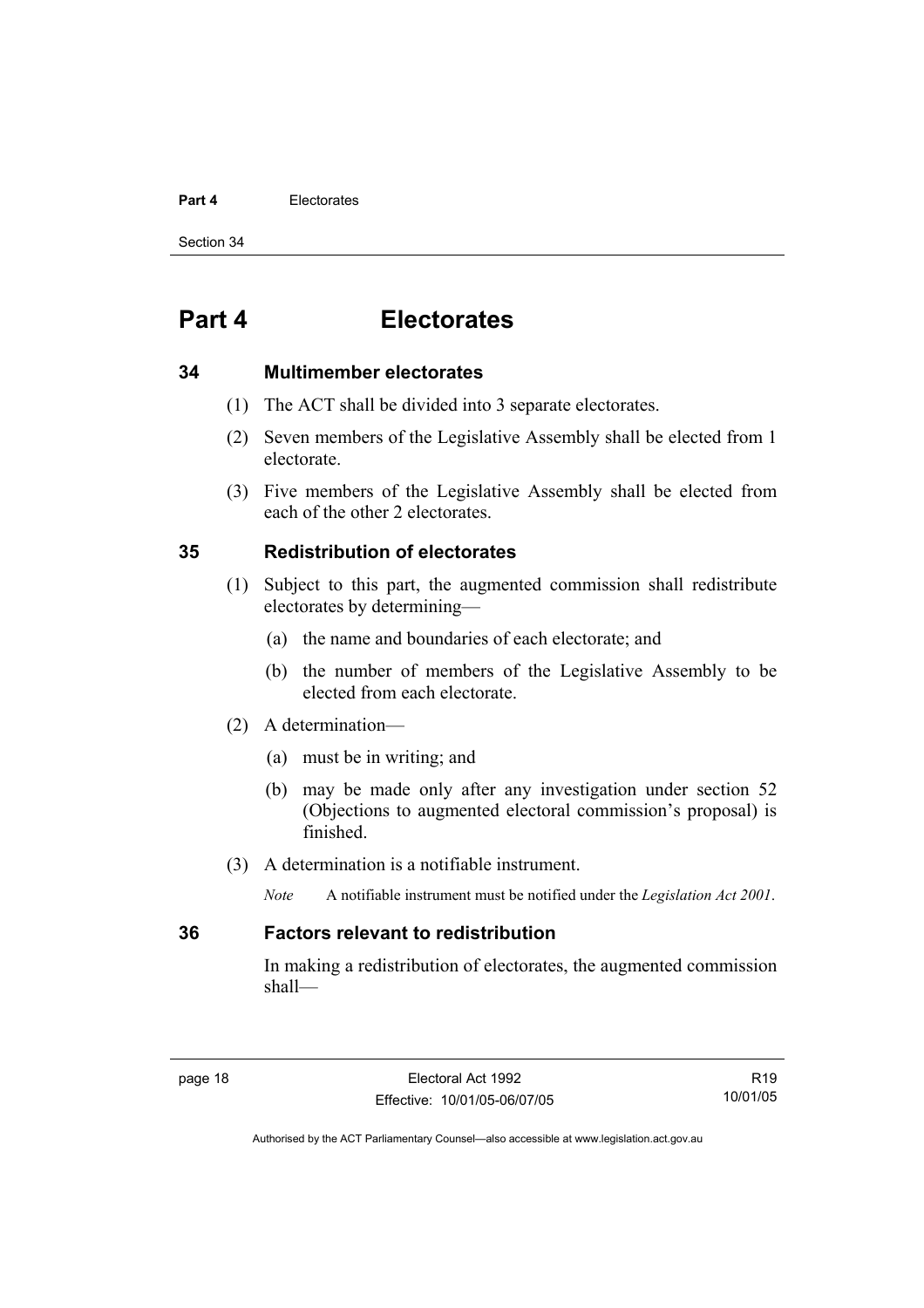- (a) ensure that the number of electors in an electorate immediately after the redistribution is within the range permitted by the *Australian Capital Territory (Self-Government) Act 1988*  (Cwlth), section 67D (2); and
- (b) endeavour to ensure, as far as practicable, that the number of electors in an electorate at the time of the next general election of members of the Legislative Assembly will not be greater than 105%, or less than 95%, of the expected quota for the electorate at that time ascertained in accordance with the formula set out in the *Australian Capital Territory (Self-Government) Act 1988* (Cwlth), section 67D (1); and
- (c) duly consider—
	- (i) the community of interests within each proposed electorate, including economic, social and regional interests; and
	- (ii) the means of communication and travel within each proposed electorate; and
	- (iii) the physical features and area of each proposed electorate; and
	- (iv) the boundaries of existing electorates; and
	- (v) the boundaries of divisions and sections fixed under the *Districts Act 2002*.

### **37 Timing of redistributions**

- (1) After each ordinary election, a redistribution process shall, subject to section 38—
	- (a) begin as soon as practicable after the beginning of the period of 2 years ending on the end of the 3rd Saturday in October in the year when the next ordinary election is due to be held; and
	- (b) be completed as soon as practicable.

page 19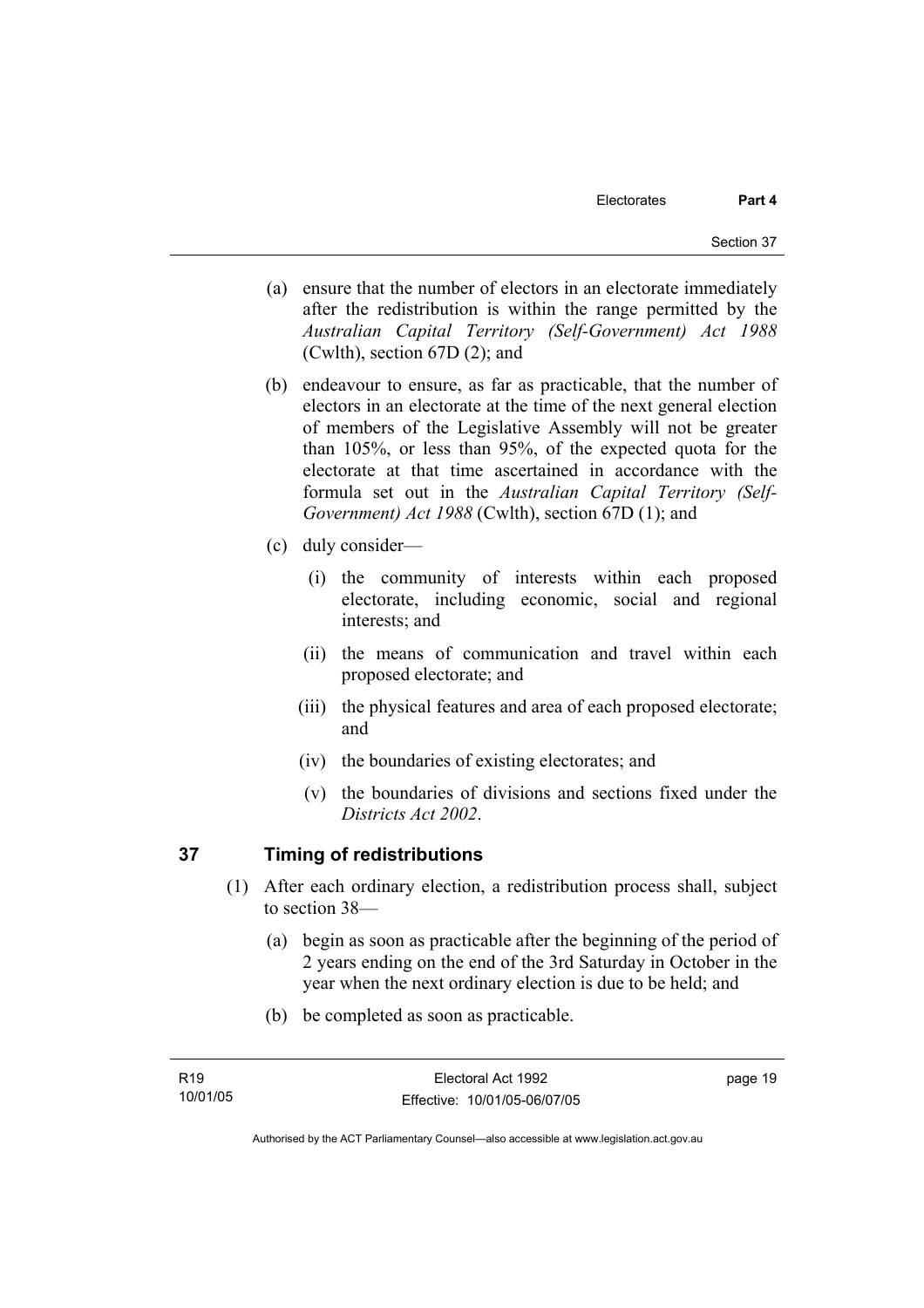#### **Part 4** Electorates

#### Section 38

- (2) For subsection (1), a redistribution process—
	- (a) begins when a redistribution committee is formed for the purposes of a redistribution; and
	- (b) ends when the redistribution of electorates is determined under section 35.

### **38 Suspension of redistribution process—extraordinary elections**

(1) In this section:

#### *redistribution process*—see section 37.

- (2) If the election period for an extraordinary election begins during a redistribution process, no further action shall be taken under this Act in relation to the redistribution until after the election period.
- (3) If, in relation to a proposed redistribution, a notice under this part invited a response (however described) to be made within a particular period and that period had not ended when the election period for an extraordinary election begins—
	- (a) a further such notice shall be given as soon as practicable after the election period; and
	- (b) this Act applies in relation to any response made in accordance with the firstmentioned notice as if it had been made in accordance with the further notice.

### **39 Redistribution committees**

- (1) The electoral commission must, in writing, establish redistribution committees for this part.
- (2) The establishment of a redistribution committee is a notifiable instrument.

*Note* A notifiable instrument must be notified under the *Legislation Act 2001*.

(3) A redistribution committee shall consist of—

page 20 **Electoral Act 1992** Effective: 10/01/05-06/07/05 R19 10/01/05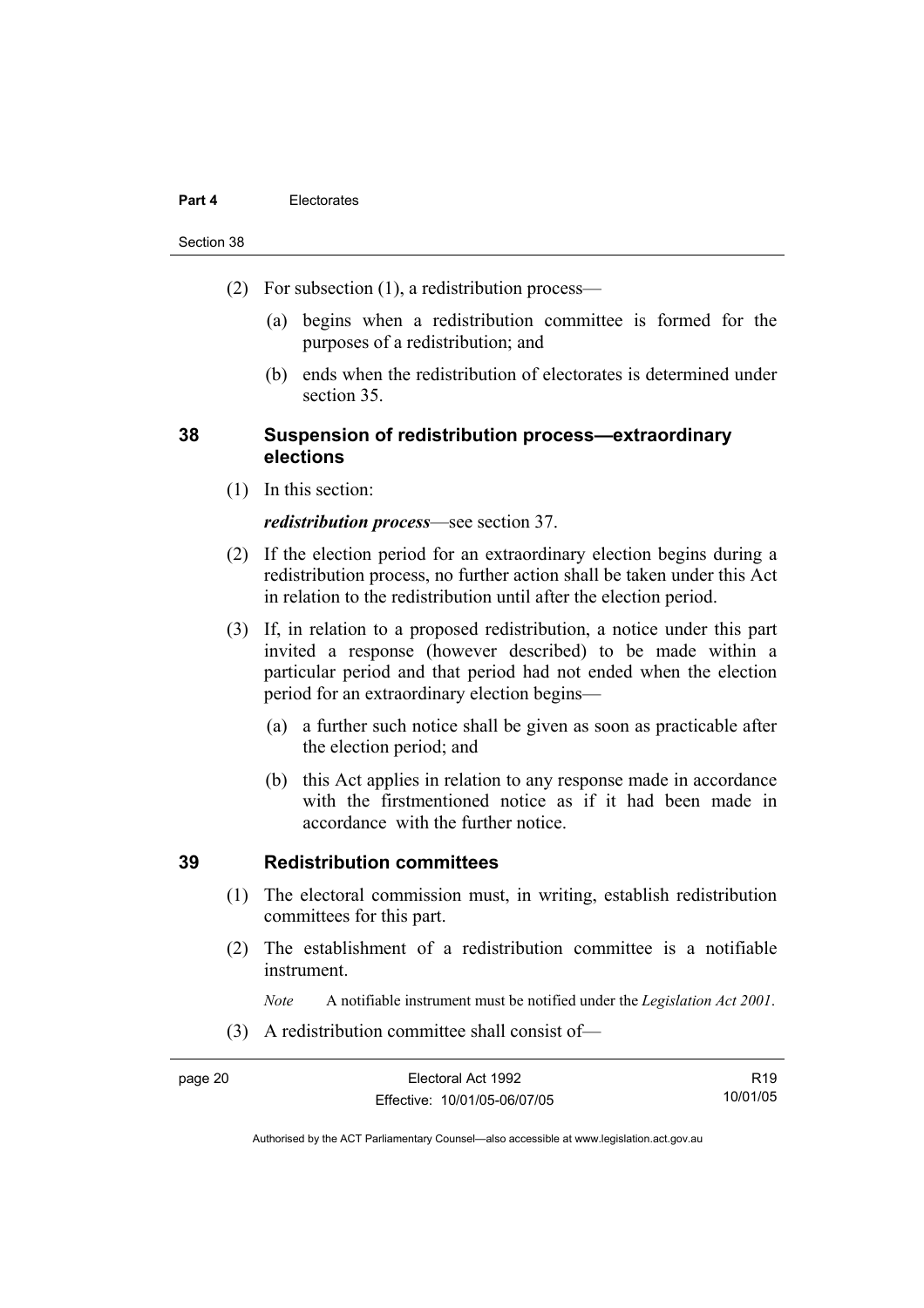- (a) the commissioner; and
- (b) the planning and land authority; and
- (c) the commissioner for surveys; and
- (d) a person appointed by the electoral commission whose qualifications or experience would, in the opinion of the electoral commission, enable the person to assist the committee, particularly in relation to the factors set out in section 36.

*Note* For the making of appointments, see *Legislation Act 2001*, pt 19.3.

 (4) The member mentioned in subsection (3) (d) holds the position on the conditions that are decided by the electoral commission in consultation with the Minister and stated in the member's appointment.

### **40 Meetings of redistribution committee**

- (1) The commissioner may call a meeting of a redistribution committee.
- (2) The commissioner shall preside at all meetings at which he or she is present.
- (3) If the commissioner is absent from a meeting, the members present shall elect 1 of their number to preside.
- (4) At a meeting, 3 members constitute a quorum.
- (5) Questions shall be determined by a majority of the votes of the members present and voting.
- (6) The member presiding at a meeting has a deliberative vote and, in the event of an equality of votes, has a casting vote.
- (7) A redistribution committee may regulate the conduct of proceedings at its meetings as it considers appropriate.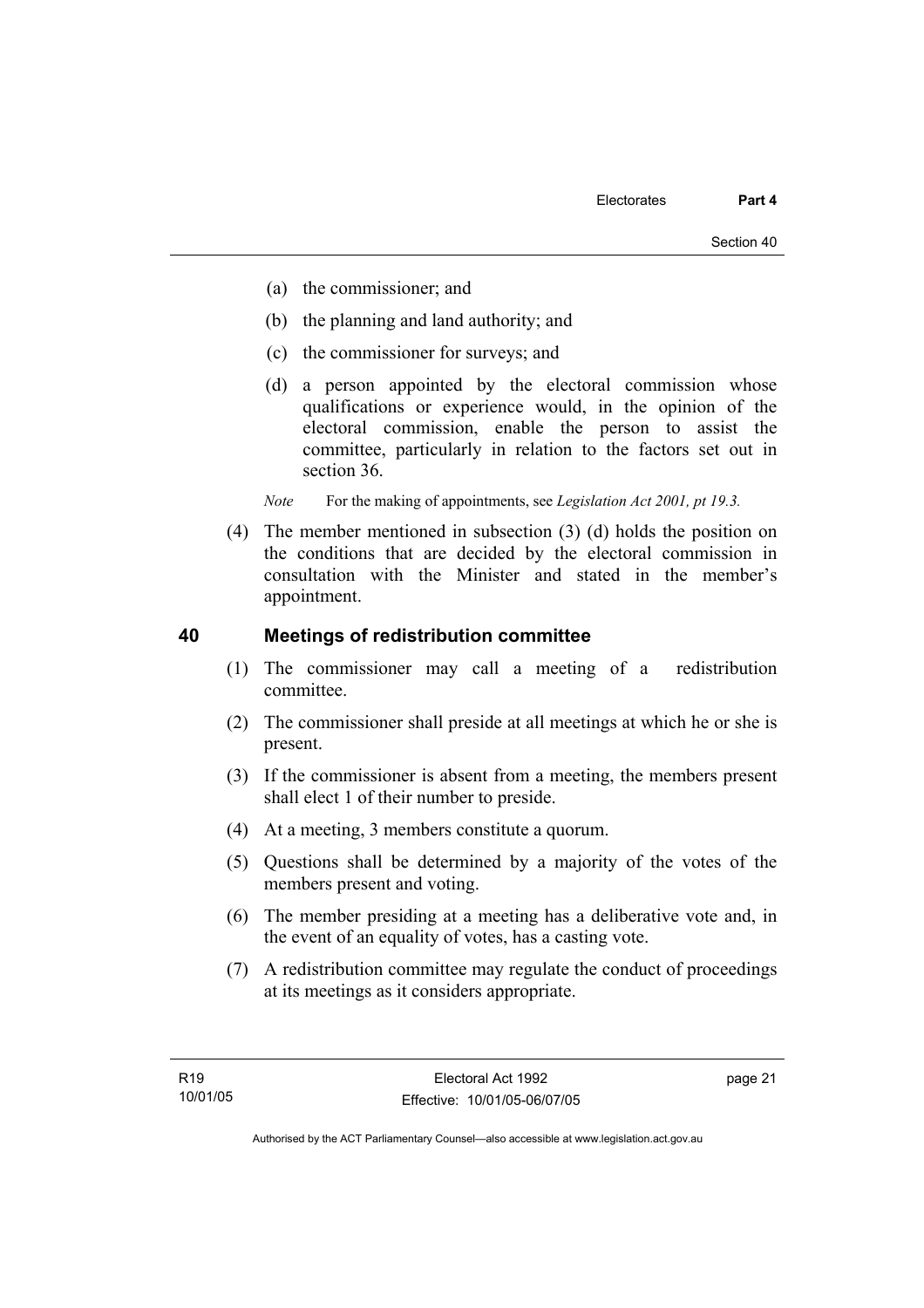#### **Part 4** Electorates

#### Section 41

- (8) A redistribution committee may inform itself in the way it considers appropriate, including the opening of its meetings to members of the public.
- (9) The electoral commission shall, on request by a redistribution committee, give the committee the information and assistance it requires for this part.

#### **41 Suggestions and comments about redistribution**

- (1) A redistribution committee must prepare a written notice stating—
	- (a) that written suggestions about the redistribution of electorates may be given to it within 28 days after the day the notice is notified under the *Legislation Act 2001*; and
	- (b) that written comments about the suggestions may be given to it within 14 days after the last day suggestions may be given to it; and
	- (c) each place where suggestions may be inspected by members of the public.
- (2) The notice is a notifiable instrument.

*Note* A notifiable instrument must be notified under the *Legislation Act 2001*.

- (3) The redistribution committee must also publish the notice in a newspaper.
- (4) The redistribution committee must ensure that copies of any suggestions given to it in accordance with the notice are available for inspection by members of the public in accordance with the notice.

### **42 Outline of proposal**

Before making a proposed redistribution of electorates, a redistribution committee may cause an outline of its proposal to be made available to members of the public.

R19 10/01/05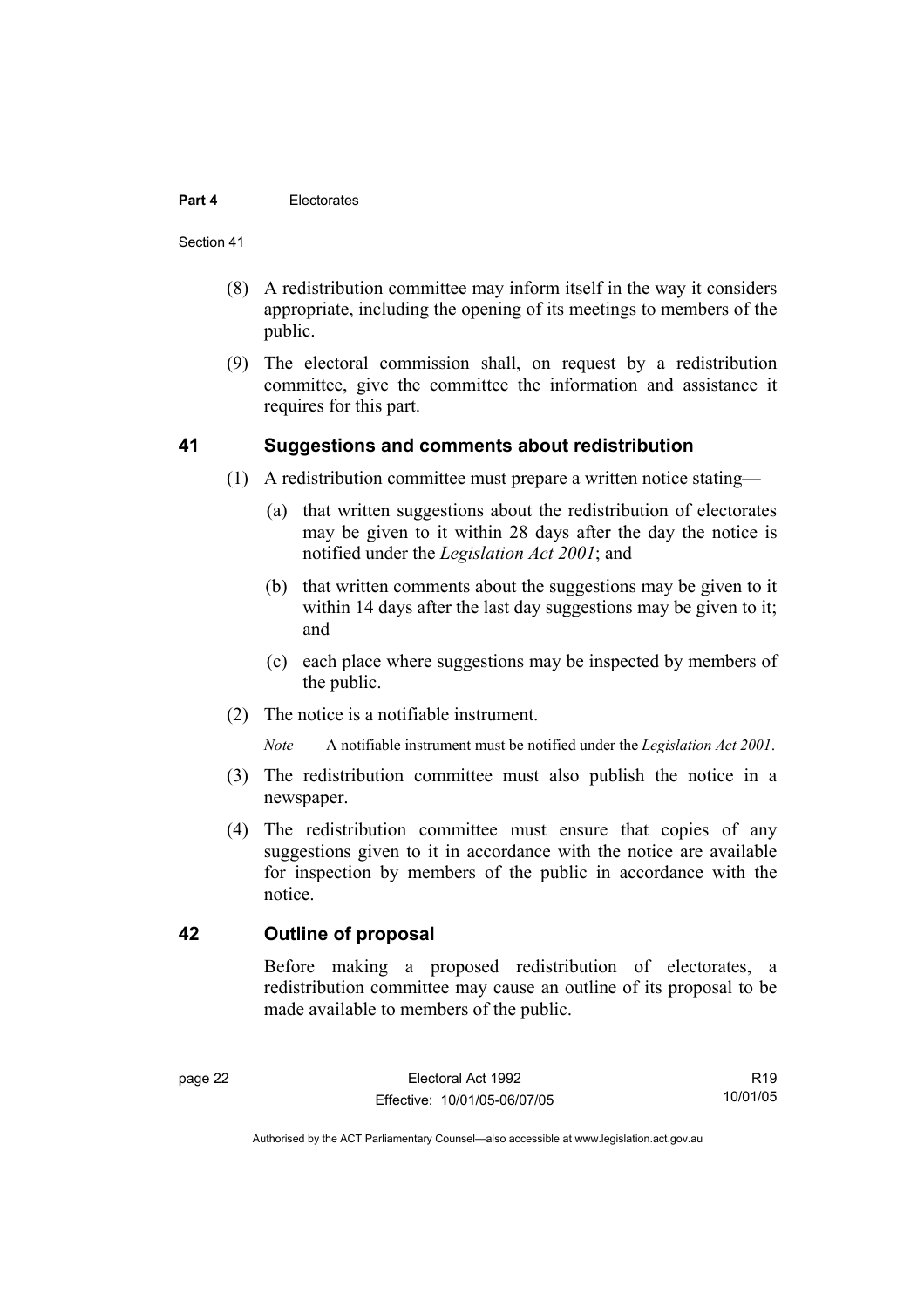### **43 Proposed redistribution**

- (1) A redistribution committee must make a proposed redistribution of electorates after considering the suggestions and comments (if any) given to it in accordance with the notice under section 41 (Suggestions and comments about redistribution).
- (2) Section 36 applies in relation to the making of the proposed redistribution as if it were a redistribution by the augmented commission.
- (3) The committee shall state the reasons for its proposal in writing.
- (4) A member of the committee who disagrees with its proposal may state the reasons for the disagreement in writing.

### **44 Notification and publication of proposal**

- (1) A redistribution committee must—
	- (a) exhibit a map or maps showing the name and boundaries of each proposed electorate at the electoral commission's office; and
	- (b) make a copy of the following available for public inspection:
		- (i) the suggestions and comments given to the committee in accordance with the notice under section 41 (Suggestions and comments about redistribution); and
		- (ii) a description (whether by reference to a map or plan or otherwise) of the boundaries of each proposed electorate; and
		- (iii) a statement of the number of members of the Legislative Assembly that it proposes should be elected from each proposed electorate; and
		- (iv) its statement of reasons for the proposed redistribution; and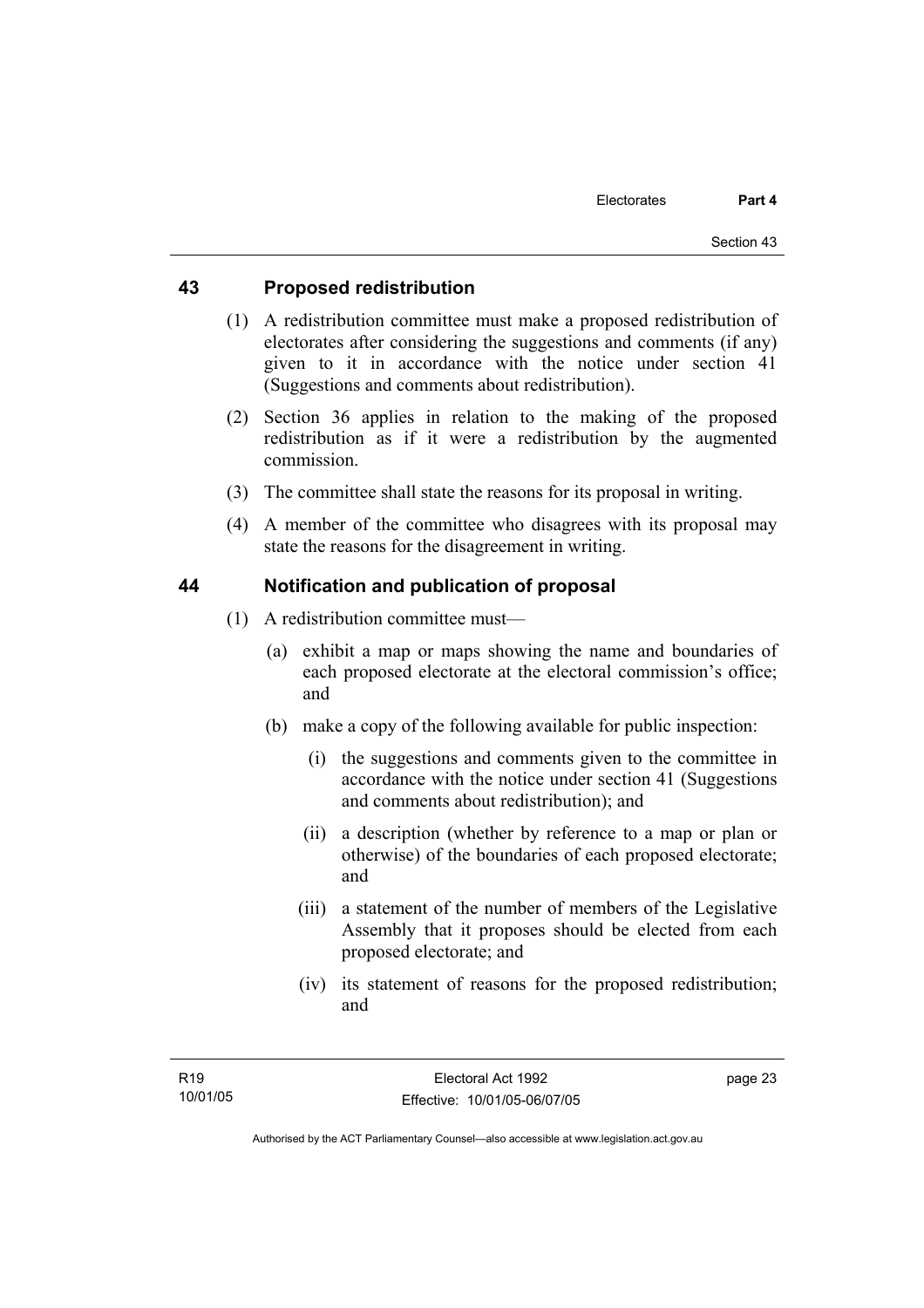#### **Part 4** Electorates

#### Section 45

- (v) if a member of the committee has provided a written statement or reasons for any disagreement with the proposal—that statement; and
- (c) prepare a written notice—
	- (i) telling the public about the exhibition mentioned in paragraph (a) and the availability for public inspection at the electoral commission's office of the copies of the documents mentioned in paragraph (b); and
	- (ii) stating that written objections against the proposal may be given to the electoral commission within 28 days after the day the notice is notified under the *Legislation Act 2001*.
- (2) The notice is a notifiable instrument.
	- *Note* A notifiable instrument must be notified under the *Legislation Act 2001*.
- (3) The redistribution committee must also publish the notice, and the map or maps of each proposed electorate, in a newspaper.

### **45 Dissolution of redistribution committee**

A redistribution committee is dissolved immediately after the notice and maps mentioned in section 44 (1) (Notification and publication of proposal) have been notified and published under section 44 in relation to the committee's proposal.

### **46 Objections**

- (1) An objection against a proposal by a redistribution committee must  $be$ —
	- (a) in writing; and
	- (b) given to the electoral commission within 28 days after the day the notice mentioned in section 44 (1) (Notification and publication of proposal) is notified under the *Legislation Act 2001* in relation to the committee's proposal.

R19 10/01/05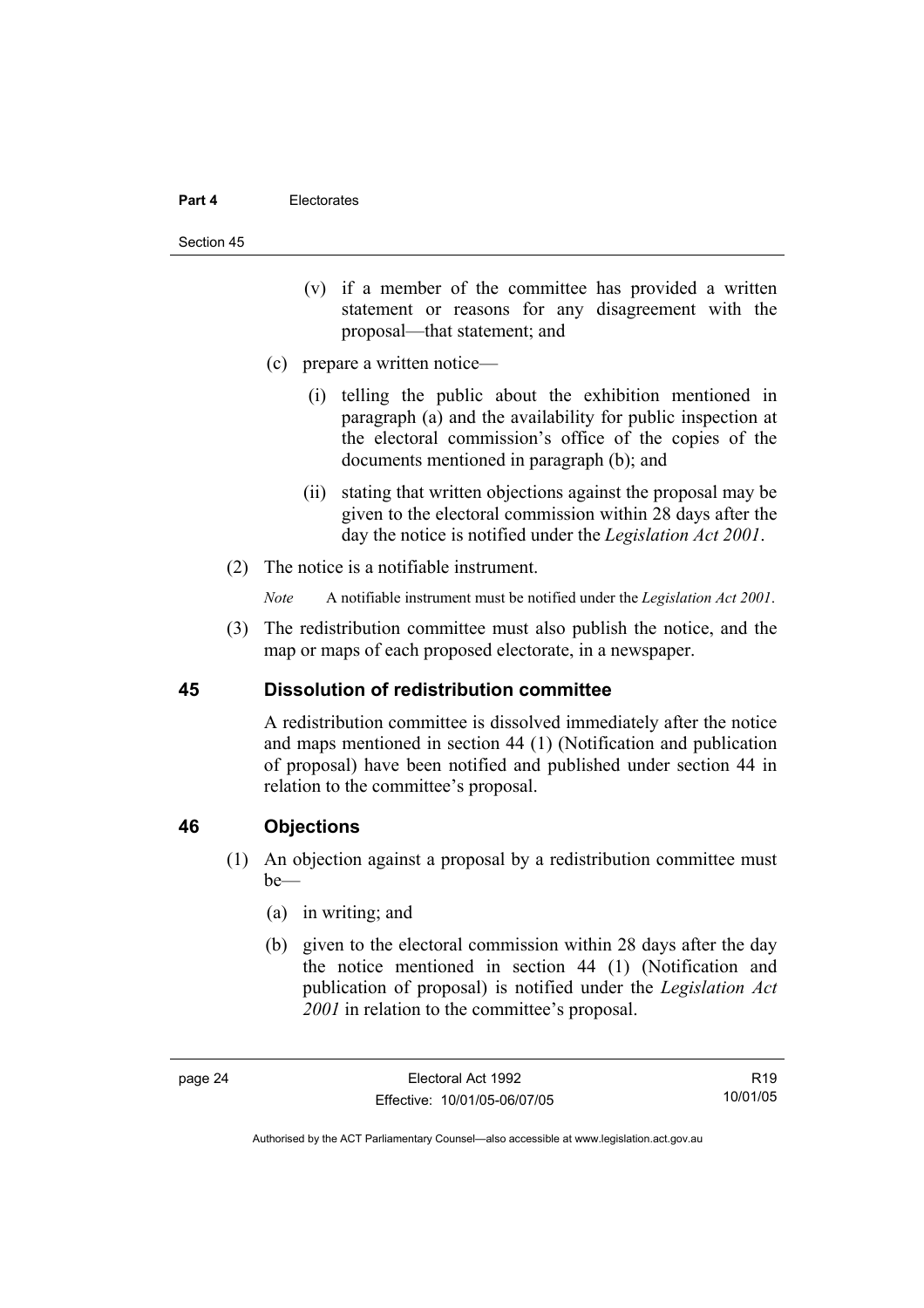(2) The commissioner must make a copy of each objection made under this section available for public inspection.

### **47 Augmented electoral commission**

- (1) For the purposes of each redistribution, an augmented electoral commission is established.
- (2) An augmented commission shall consist of—
	- (a) the members of the electoral commission; and
	- (b) the members (other than the commissioner) of the redistribution committee formed for the purposes of the redistribution.

### **48 Meetings of augmented electoral commission**

- (1) The chairperson of the electoral commission may call a meeting of an augmented commission.
- (2) The chairperson of the electoral commission shall preside at all meetings of an augmented commission at which he or she is present.
- (3) If the chairperson of the electoral commission is absent from a meeting of an augmented commission—
	- (a) the commissioner shall preside; or
	- (b) if the commissioner is absent from the meeting—the members present shall appoint 1 of their number to preside.
- (4) At a meeting, 4 members constitute a quorum.
- (5) Subject to subsection (6), questions shall be determined by a majority of the votes of the members present and voting.
- (6) An augmented commission shall not redistribute electorates under section 35 unless not less than 4 members of the augmented commission, of whom not less than 2 are members of the electoral commission, vote in favour of the redistribution.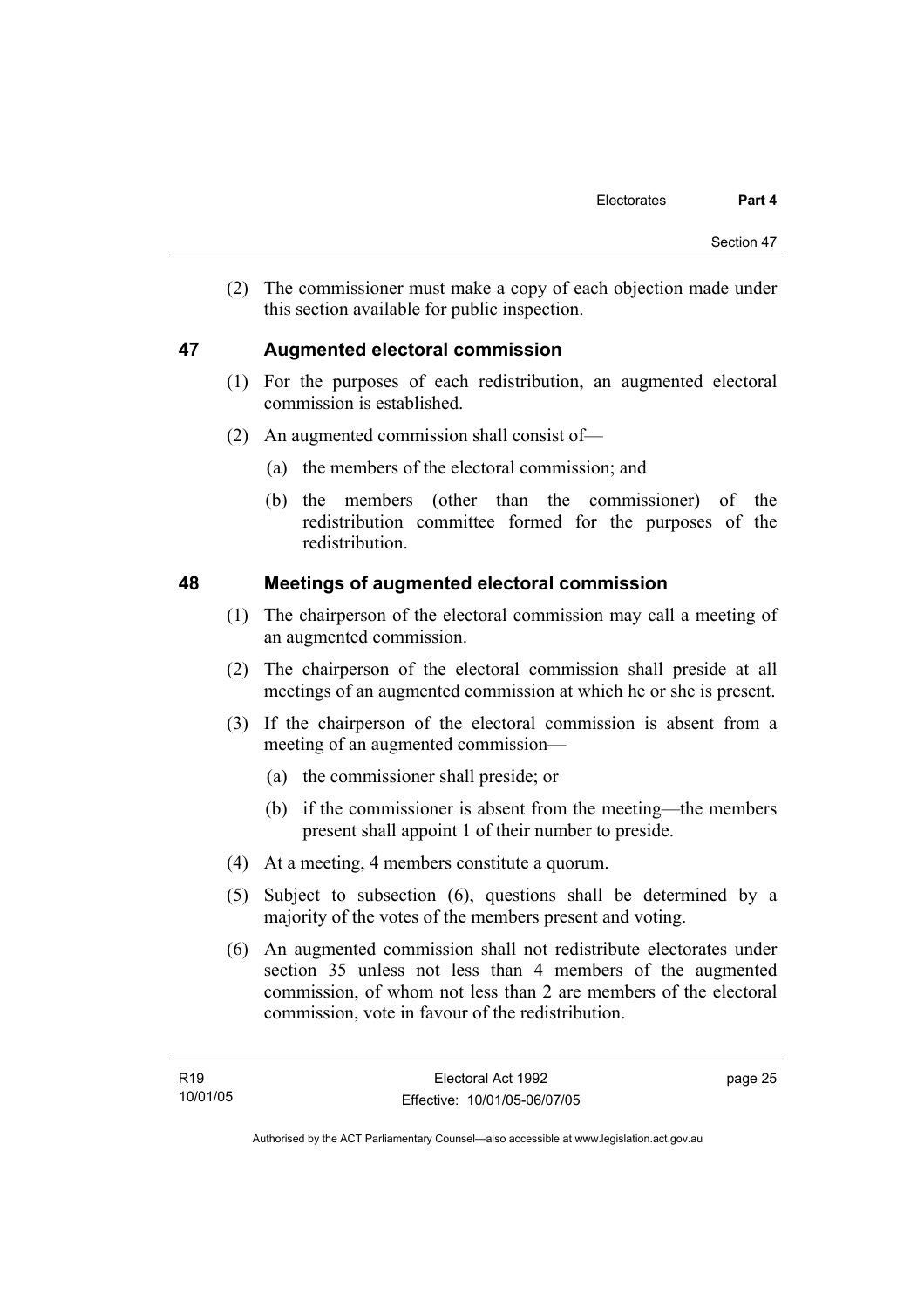#### Section 49

- (7) Subject to subsection (8), the member presiding at a meeting has a deliberative vote and, in the event of an equality of votes, has a casting vote.
- (8) The casting vote of the member presiding at a meeting shall not be used to vote in favour of the making of a redistribution under section 35.
- (9) An augmented commission may regulate the conduct of proceedings at its meetings as it considers appropriate.
- (10) Subject to section 49, an augmented commission may inform itself in any way it considers appropriate.
- (11) The electoral commission shall, on request by an augmented commission, give the augmented commission the information and assistance it requires for this part.

#### **49 Investigation of objections**

- (1) The augmented commission shall investigate each objection made in accordance with section 46.
- (2) For the purpose of investigating an objection, the augmented commission shall hold a public hearing, unless it is of the opinion that—
	- (a) the matters raised in the objection (or substantially the same matters) were raised in suggestions or comments given to the redistribution committee in accordance with the notice under section 41 (1) (Suggestions and comments about redistribution); and
	- (b) the objection is frivolous or vexatious.
- (3) The augmented commission may hold 1 public hearing in relation to several objections.
- (4) At a public hearing, submissions to the augmented commission may only be made—

R19 10/01/05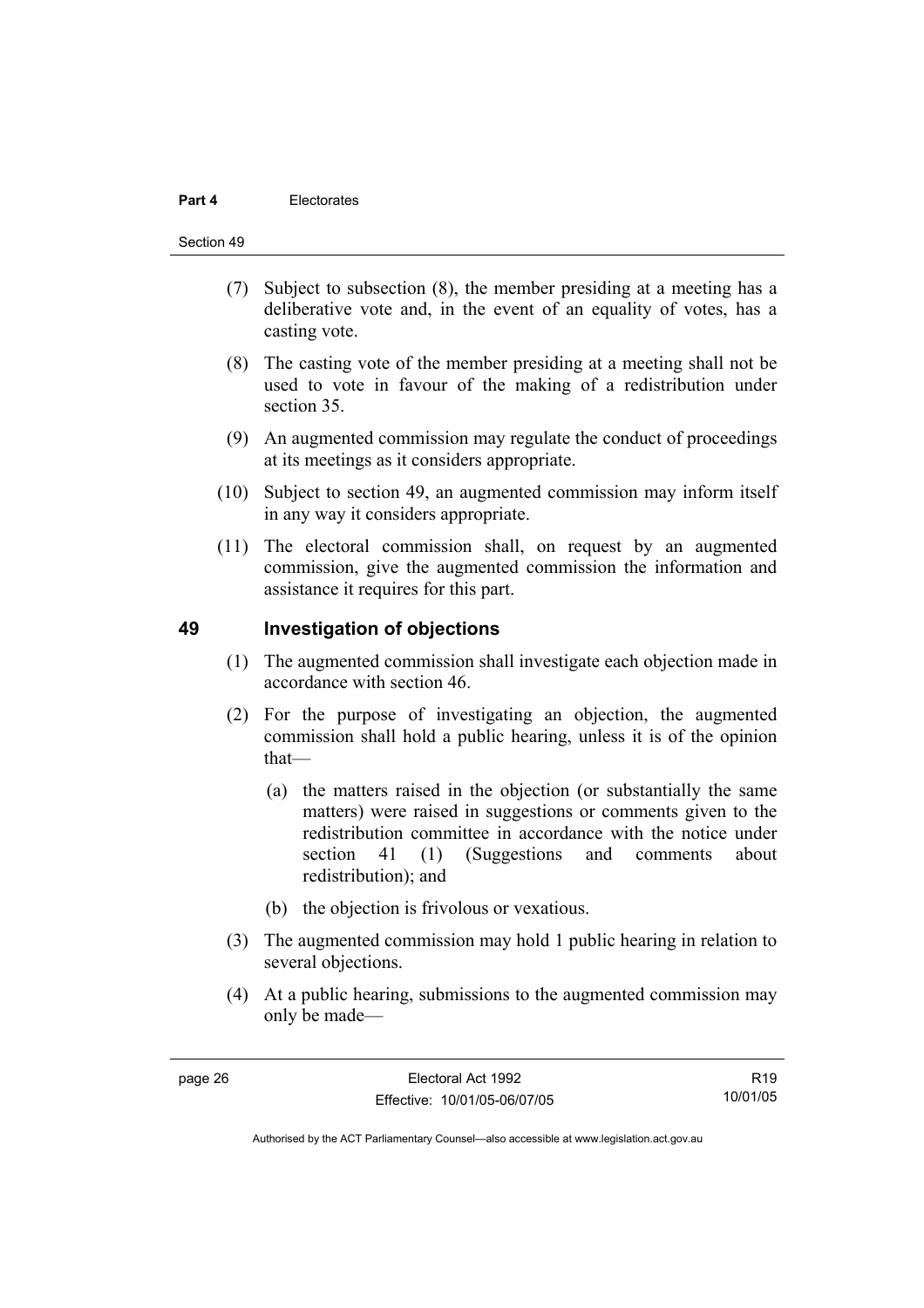- (a) by or on behalf of a person who made—
	- (i) an objection in accordance with section 46; or
	- (ii) a suggestion or comment about the proposed redistribution given to the redistribution committee in accordance with the notice under section 41 (1); or
- (b) by a person making a submission in relation to an objection.
- (5) The augmented commission shall consider all such submissions.
- (6) At a public hearing, the augmented commission is not bound by the rules of evidence and, subject to this section, may regulate the conduct of proceedings as it considers appropriate.
- (7) Without limiting subsection (6), the following matters are within the discretion of the augmented commission:
	- (a) the manner in which, and the time within which, submissions may be made;
	- (b) the extent to which the augmented commission may be addressed, and the persons by whom it may be addressed.

#### **50 Redistribution—proposal by augmented electoral commission**

The augmented commission shall make a proposed redistribution of electorates after completing any investigation required by section 49.

### **51 Publication of augmented electoral commission's proposal**

- (1) After making a proposed redistribution of electorates, the augmented commission shall cause a public announcement to be made concerning the proposal.
- (2) The public announcement shall include a statement—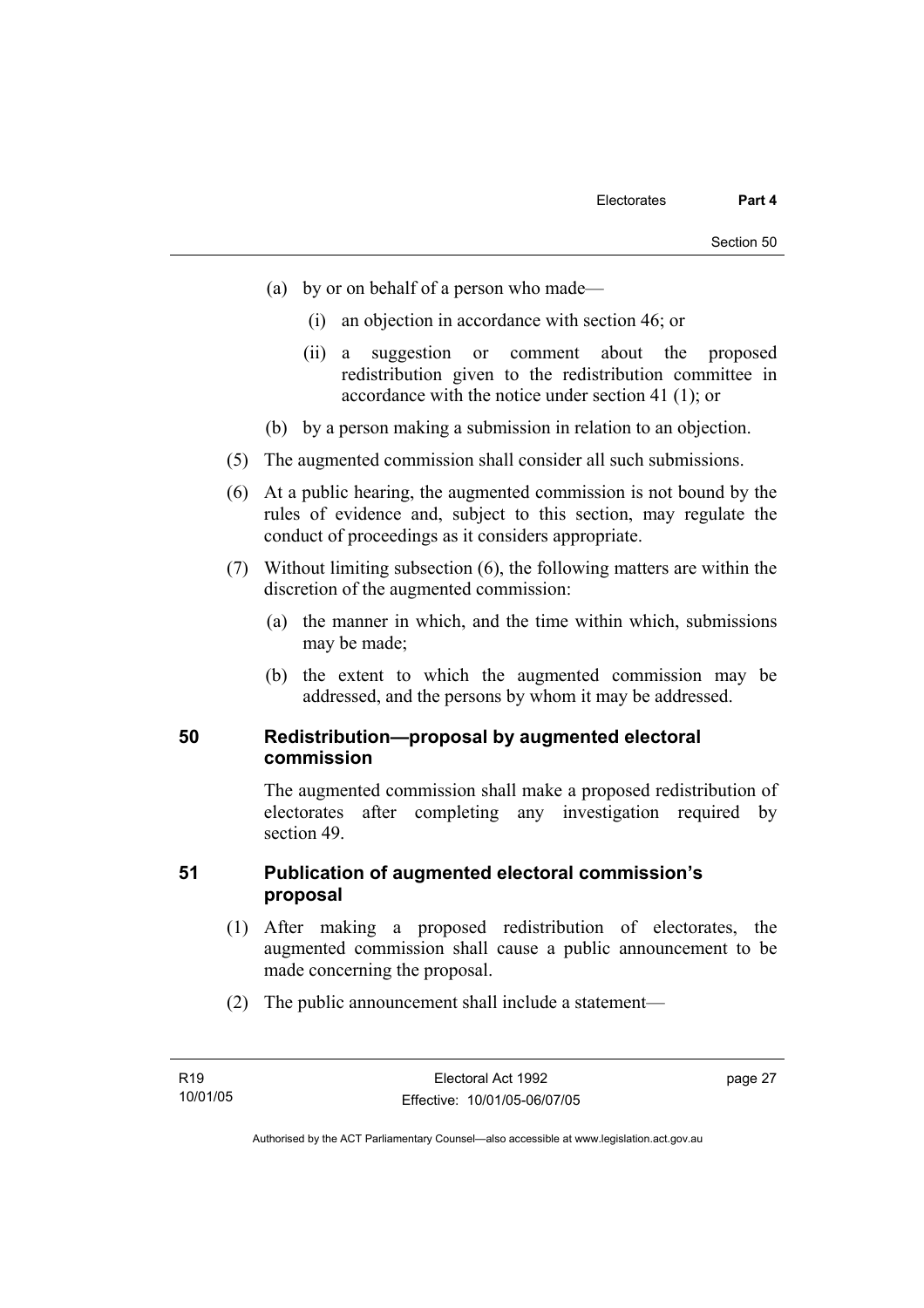#### **Part 4** Electorates

Section 52

- (a) setting out the substance of the augmented commission's findings or conclusions about the redistribution committee's proposal and any objection to it; and
- (b) setting out particulars of the augmented commission's proposal; and
- (c) whether, in the augmented commission's opinion, its proposal is significantly different from the redistribution committee's proposal and, if so, a further statement to the effect that written objections against the proposal may be given to the electoral commission in accordance with the notice prepared under subsection  $(3)$ .
- (3) If the augmented commission is of the opinion that its proposal is significantly different from the redistribution committee's proposal, the augmented commission must prepare a written notice stating that written objections against the proposal may be given to the electoral commission within 28 days after the day the notice is notified under the *Legislation Act 2001*.
- (4) The notice is a notifiable instrument.

*Note* A notifiable instrument must be notified under the *Legislation Act 2001*.

#### **52 Objections to augmented electoral commission's proposal**

- (1) An objection against a redistribution proposed by the augmented commission must be—
	- (a) in writing; and
	- (b) given to the electoral commission within 28 days after the day the notice under section 51 (3) (Publication of augmented electoral commission's proposal) is notified under the *Legislation Act 2001*.
	- *Note* For how documents may be given, see *Legislation Act 2001*, pt 19.5.

R19 10/01/05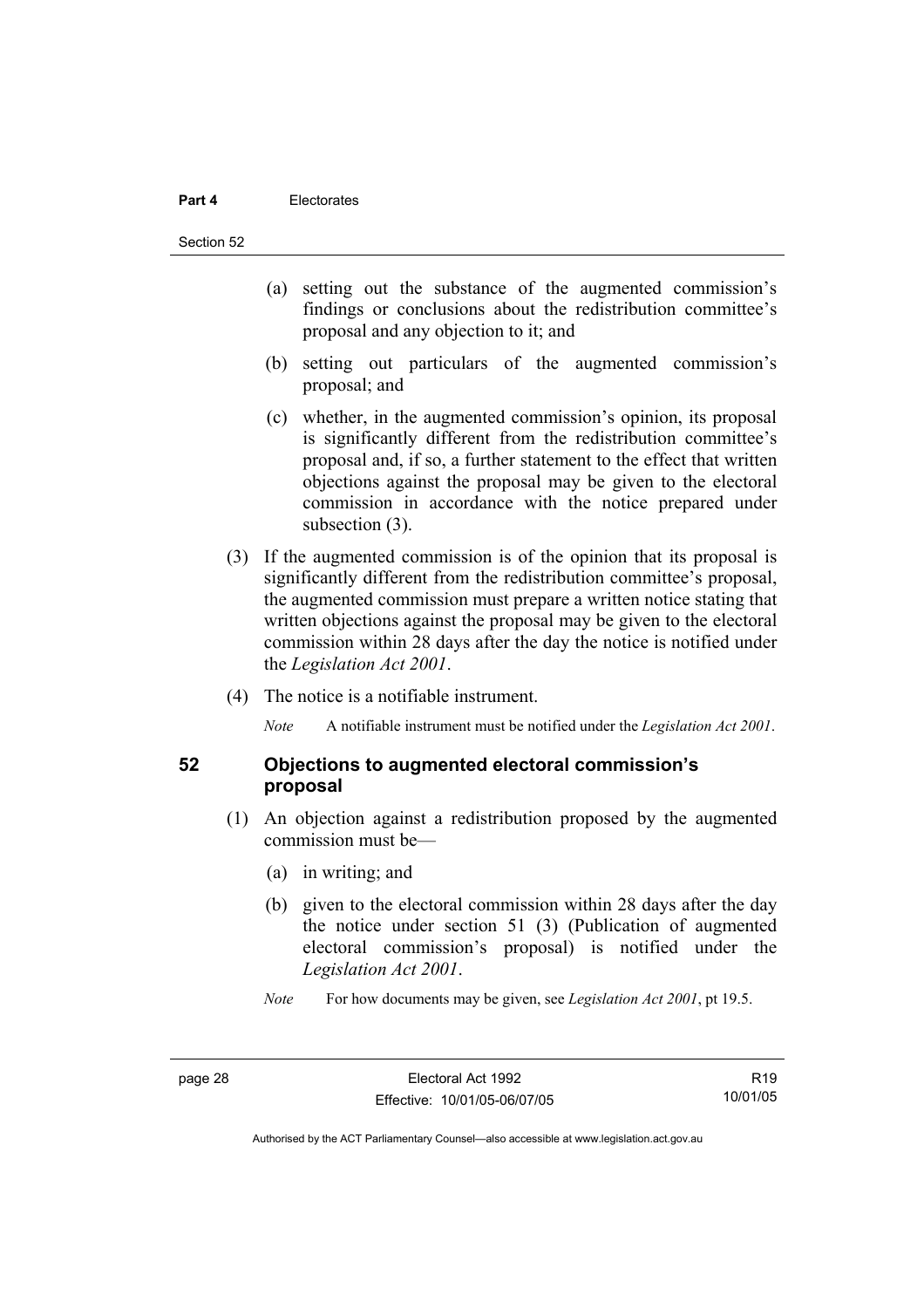- (2) If an objection is given to the electoral commission in accordance with subsection (1)—
	- (a) the augmented commission must investigate the objection; and
	- (b) section 49 (Investigation of objections) applies as if the investigation were an objection under that section.
- (3) The commissioner must make a copy of each objection made under this section available for public inspection.

#### **53 Report by augmented electoral commission and public announcement**

- (1) After redistributing electorates under section 35, the augmented commission shall cause—
	- (a) a report about the redistribution to be submitted to the Minister; and
	- (b) copies of the report to be made available for perusal by members of the public at the office of the electoral commission; and
	- (c) a public announcement to be made to the effect that the redistribution has been made and that copies of the report are available for perusal by members of the public at the office of the electoral commission.
- (2) The report shall contain particulars of—
	- (a) any suggestions or comments lodged with the redistribution committee; and
	- (b) the redistribution proposed by the redistribution committee and its reasons for the proposal; and
	- (c) if a member of the redistribution committee has provided a written statement of reasons for any disagreement with the committee's proposal—that statement; and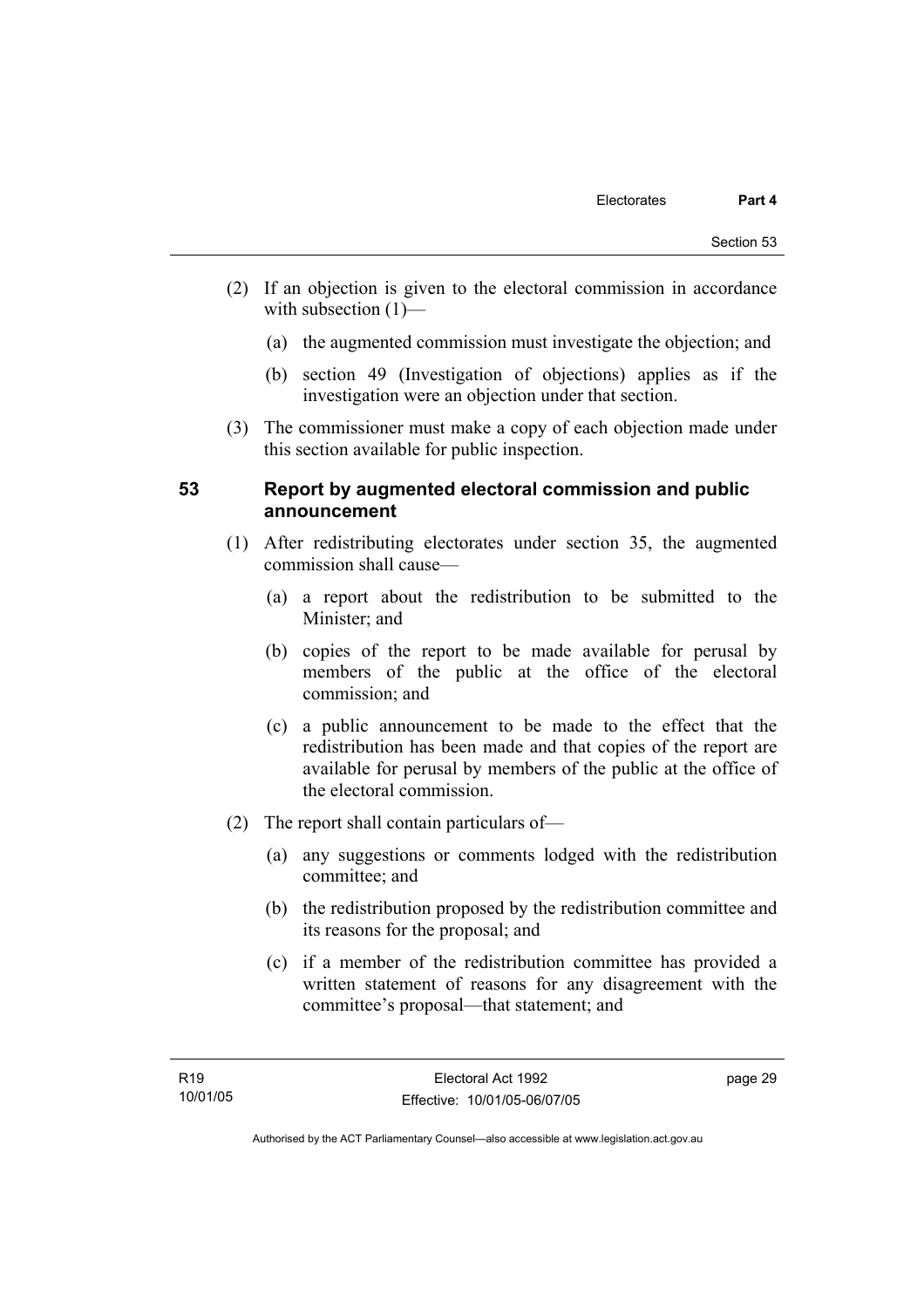#### **Part 4** Electorates

Section 54

- (d) any objections lodged with the electoral commission against the redistribution committee's proposal; and
- (e) the result of the investigation of any objections against the redistribution committee's proposal (including particulars of the proceedings at any public hearings in the course of an investigation); and
- (f) the redistribution proposed by the augmented commission and its reasons for the proposal; and
- (g) any objections lodged with the electoral commission against the augmented commission's proposal; and
- (h) the result of the investigation of any objections against the augmented commission's proposal (including particulars of the proceedings at any public hearings in the course of an investigation); and
- (i) the redistribution made by the augmented commission and its reasons for the redistribution; and
- (j) if a member of the augmented commission has provided a written statement of reasons for any disagreement with the augmented commission's proposal—that statement.

#### **54 Report to Legislative Assembly**

The Minister shall present a copy of the augmented commission's report to the Legislative Assembly on the first sitting day after the day when the Minister receives the report from the augmented commission.

#### **55 Decisions are final**

- (1) A decision of an augmented commission or a redistribution committee made, or purporting to be made, under this part—
	- (a) is final and conclusive; and

R19 10/01/05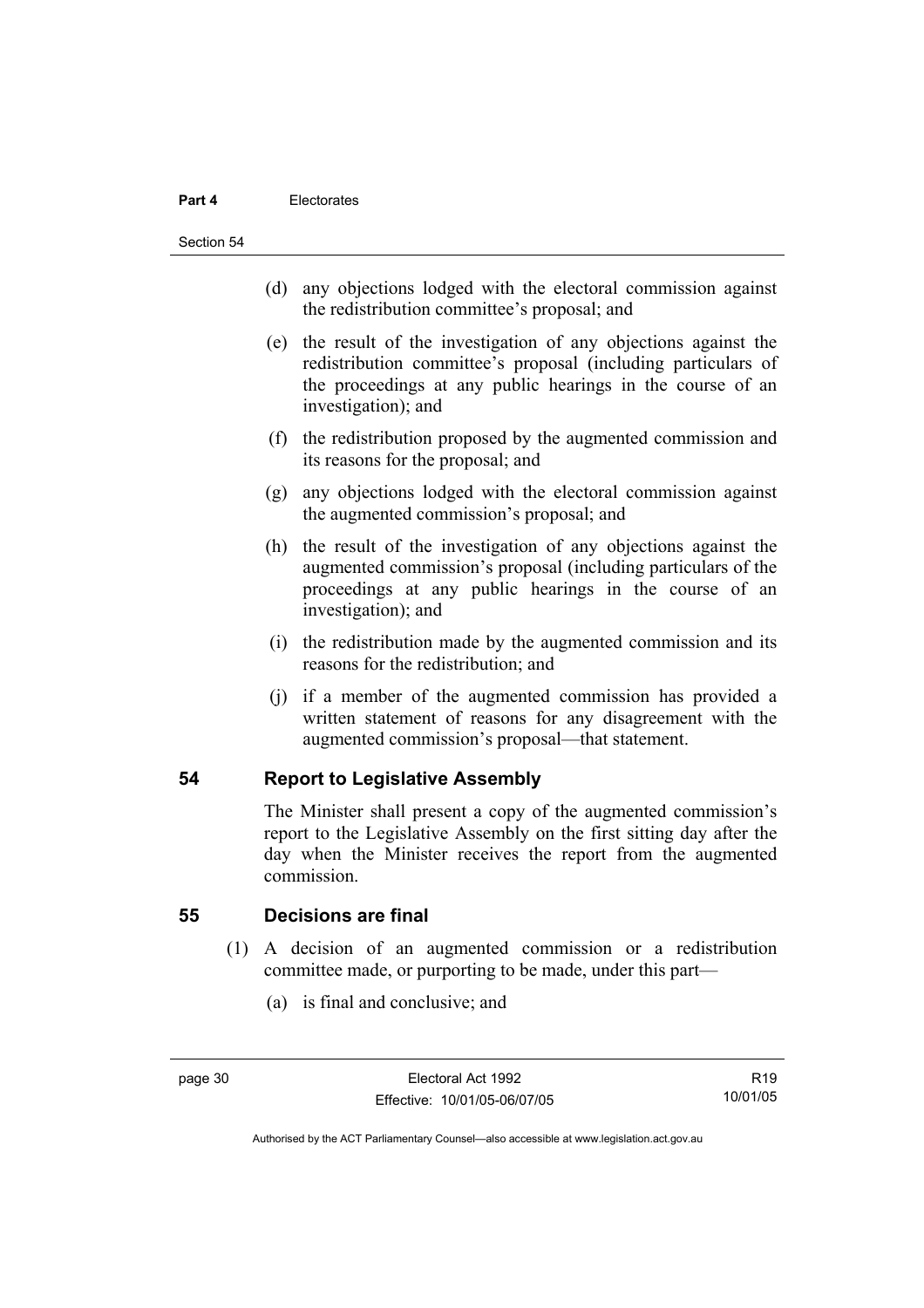- (b) shall not be challenged, appealed against, reviewed, quashed, set aside or called into question in any court or tribunal on any ground; and
- (c) is not subject to any proceedings for a writ of mandamus, prohibition or certiorari or for an injunction, declaration or other order in any court on any ground.
- (2) In subsection (1):

*decision* includes a failure to make a decision.

### **56 Validity not affected**

A failure to comply with the provisions of this part (except section 34, 35 or 36) is not to be taken to affect the validity of a decision of an augmented commission or a redistribution committee.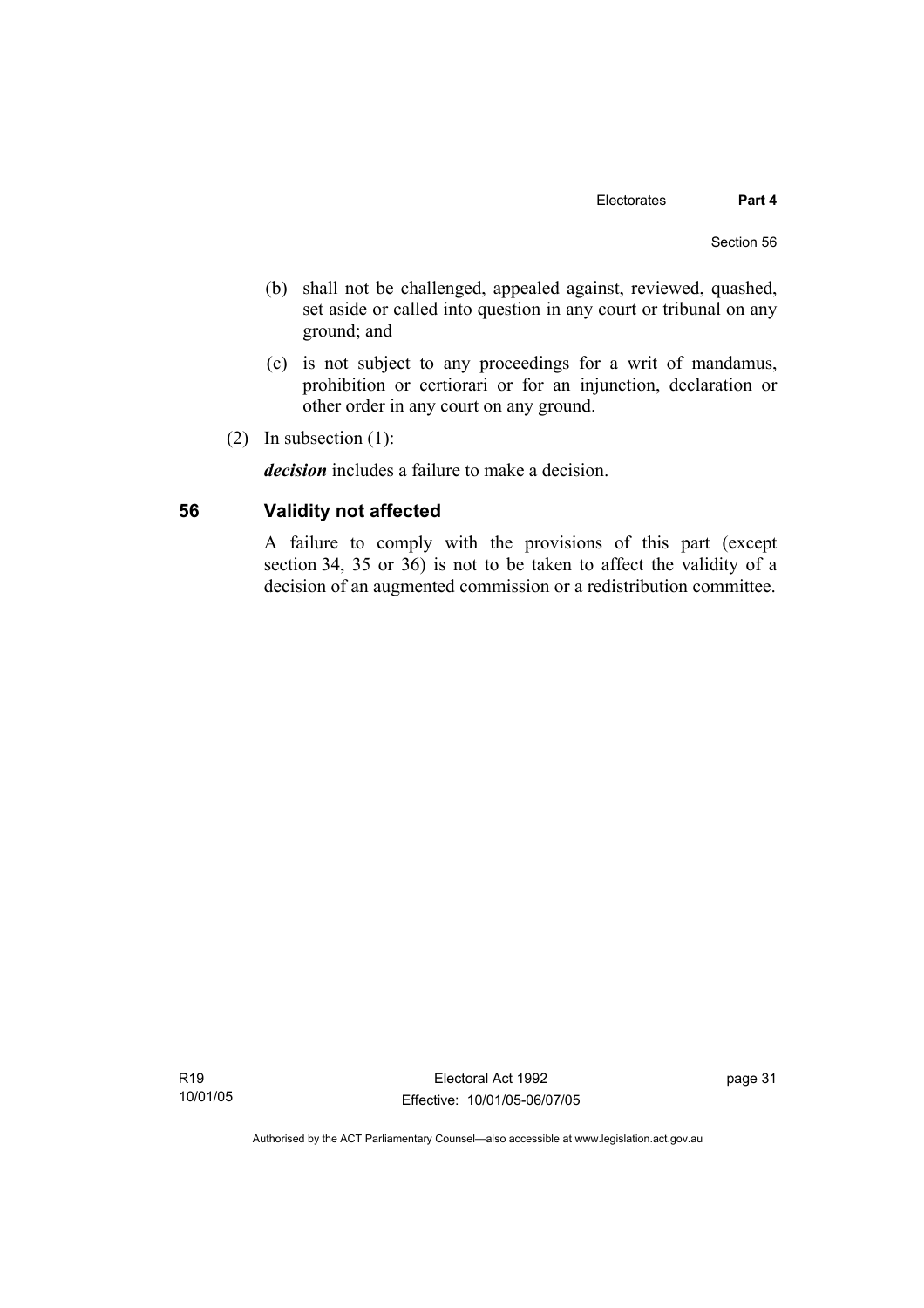#### **Part 5 Electoral rolls**

Section 57

# **Part 5 Electoral rolls**

### **57 Electorate and Territory rolls**

- (1) The commissioner shall keep a roll of the electors of the ACT consisting of separate rolls of the electors of each electorate.
- (2) A roll may be kept electronically.

### **58 Contents of roll**

- (1) A roll shall contain the following particulars in relation to each elector:
	- (a) surname or family name;
	- (b) each given name;
	- (c) address;
	- (d) sex;
	- (e) date of birth.
- (2) A roll may contain the following particulars in relation to each elector:
	- (a) occupation;
	- (b) any former surname;
	- (c) any previous address;
	- (d) postal address, if not the same as the address of the principal place of residence;
	- (e) the further particulars (if any) prescribed under the regulations.

R19 10/01/05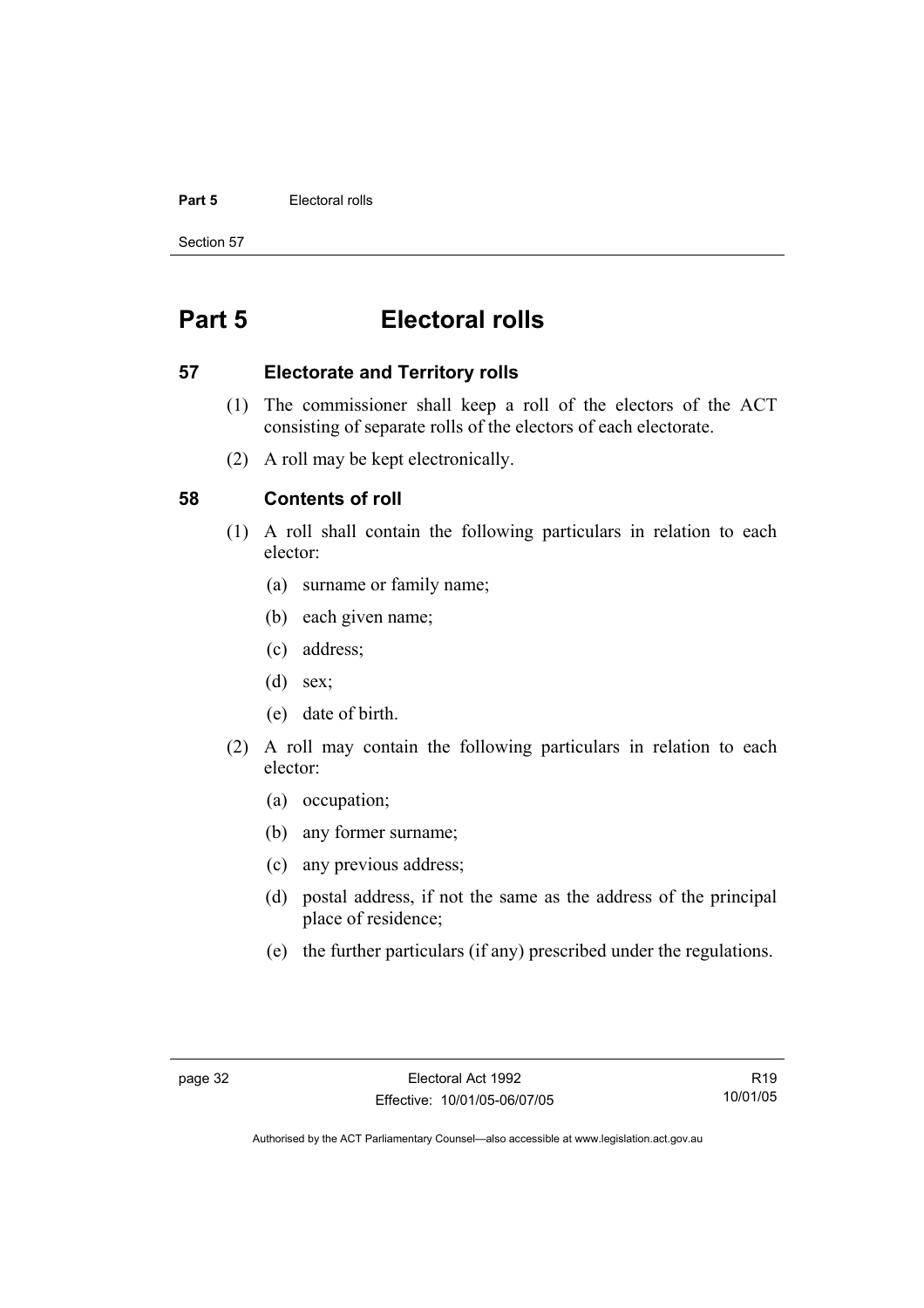#### **59 Meaning of** *extract* **from roll**

In this Act:

*extract* from a roll means the part of the roll that contains, for each elector enrolled at the time the extract is prepared—

- (a) the elector's surname or family name; and
- (b) each given name of the elector; and
- (c) the elector's address, unless the elector is—
	- (i) an elector whose address is suppressed; or
	- (ii) an eligible overseas elector; or
	- (iii) an Antarctic elector; or
	- (iv) an elector who is enrolled because of the elector's enrolment on the Commonwealth roll as an itinerant elector.
- *Note* A roll extract in electronic form is a disk, tape or other device from which the information in the extract may be reproduced by mechanical, electronic or other means (see dict, def of *electronic form*).

#### **60 Inspection of printed roll extracts**

- (1) The commissioner—
	- (a) shall, at the office of the commissioner; and
	- (b) may, at any other places the commissioner determines;

make a printed extract from each roll available for public inspection during ordinary office hours.

- (2) A right of inspection under subsection (1) shall not be taken to give any right to copy, take an extract from, or scan electronically, an extract from a roll.
- (3) For subsection (1), the commissioner shall prepare an extract of each roll at least once each calendar year.

| R <sub>19</sub> | Electoral Act 1992           | page 33 |
|-----------------|------------------------------|---------|
| 10/01/05        | Effective: 10/01/05-06/07/05 |         |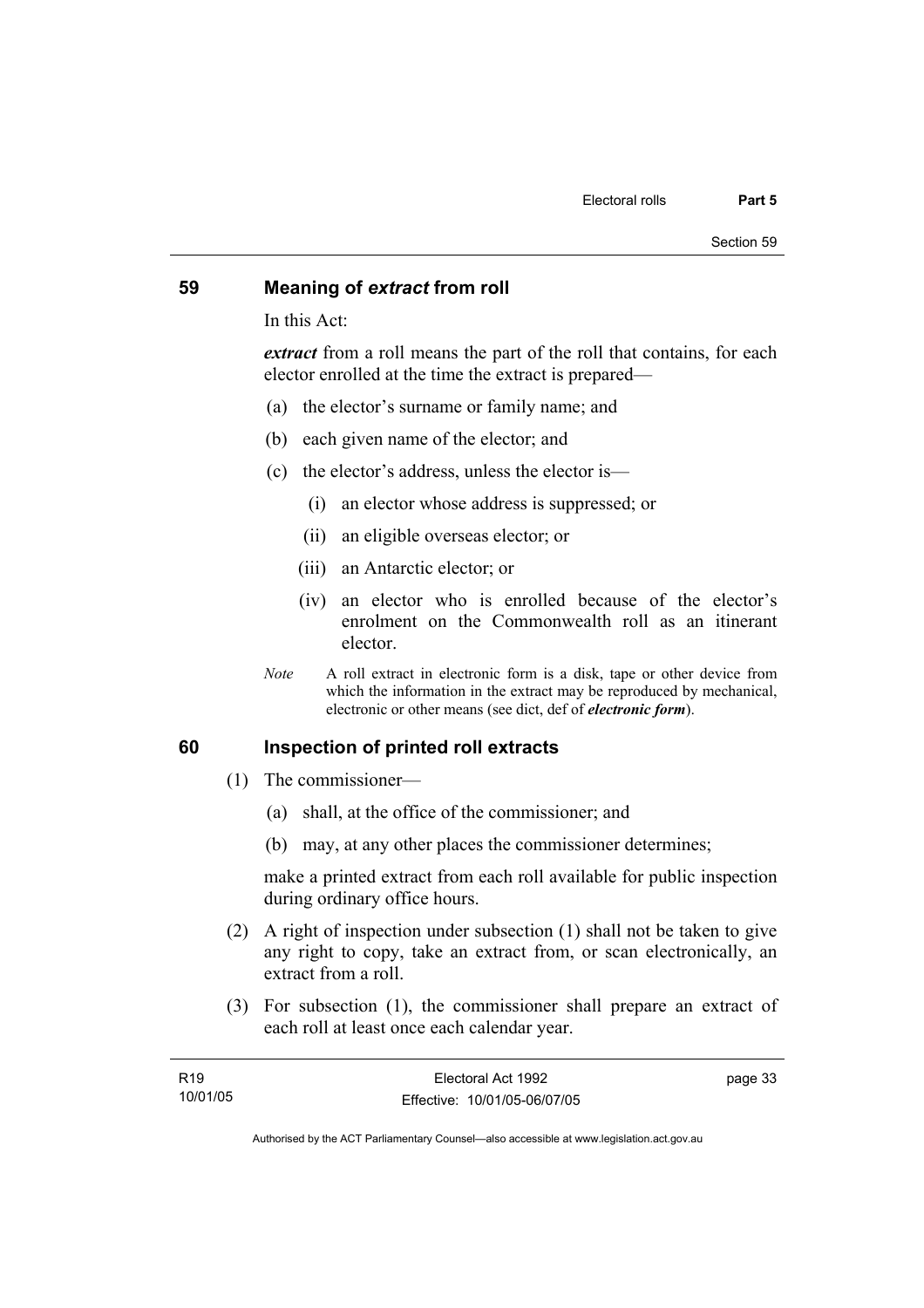#### **Part 5 Electoral rolls**

Section 61

### **61 Supply of printed roll extracts to MLAs etc**

- (1) At least once each calendar year, the commissioner shall, on request—
	- (a) give 2 printed extracts from the roll for an electorate to each MLA for the electorate; and
	- (b) give 2 printed extracts from the roll for each electorate to the registered officer of each registered party.
- (2) The commissioner shall, on request, supply a printed extract from a roll to a person who the commissioner is satisfied requires the extract for an approved purpose within the meaning of section 63.
	- *Note* A fee may determined under s 8 (Determination of fees) for a request under subsection (2).

### **62 Supply of roll extracts in electronic form to MLAs etc**

- (1) The commissioner shall, on request, so far as practicable, give a roll extract in electronic form to—
	- (a) an MLA; or
	- (b) the registered officer of a registered party.
- (2) The commissioner shall, on request, supply a roll extract in electronic form, or on microfiche, to a person who the commissioner is satisfied requires the extract for an approved purpose within the meaning of section 63.
	- *Note* A fee may determined under s 8 (Determination of fees) for a request under subsection (2).

#### **63 Use of roll extracts**

(1) In this section:

*approved purpose* means any of the following:

(a) for an MLA—the exercise of his or her functions;

page 34 Electoral Act 1992 Effective: 10/01/05-06/07/05

R19 10/01/05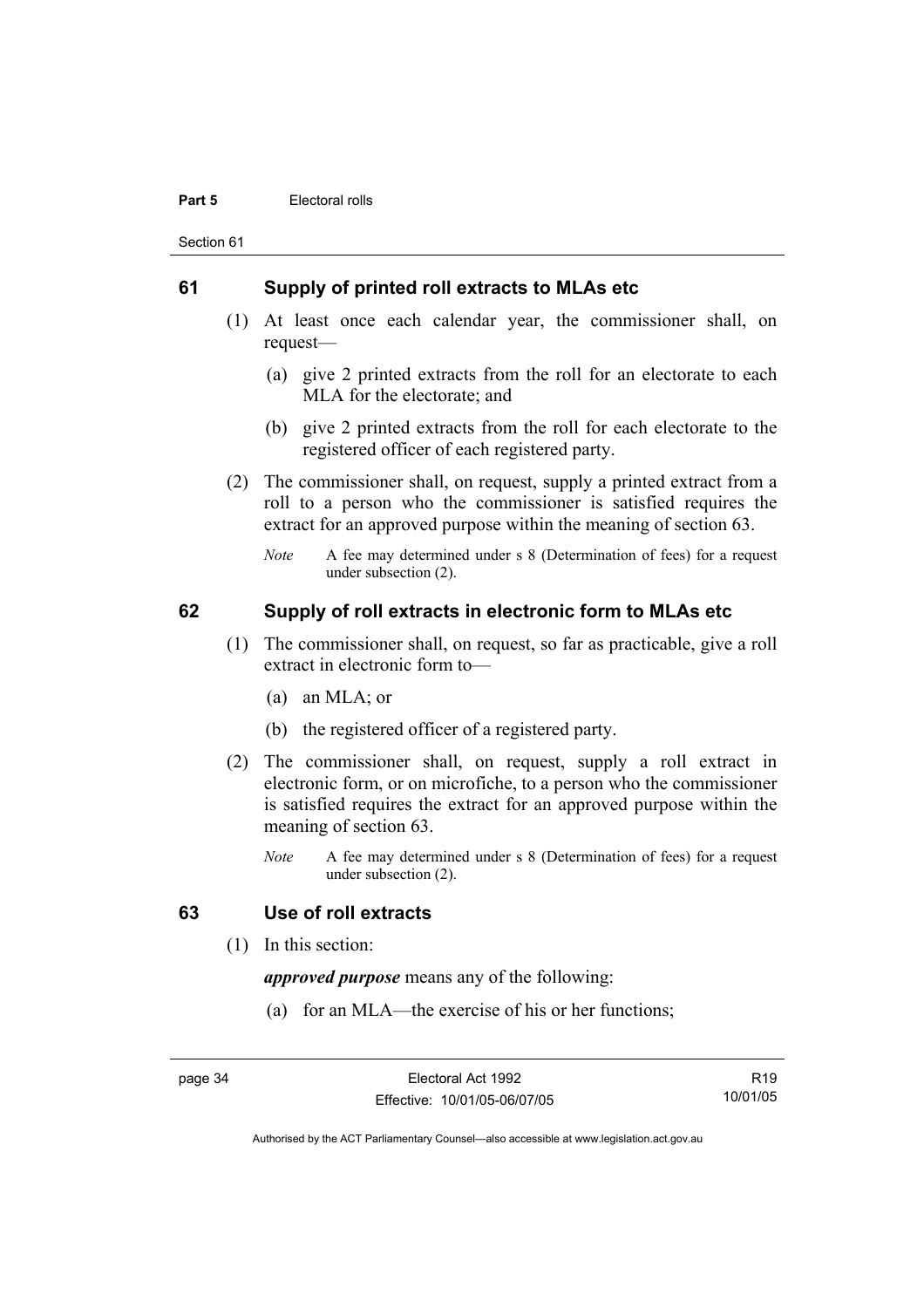- (b) for the registered officer of a registered party—the exercise by an MLA who is a member of the party of his or her functions;
- (c) for an MLA or the registered officer of a registered party—
	- (i) a purpose connected with an election; or
	- (ii) monitoring the accuracy of information in the roll;
- (d) for anyone—a purpose prescribed under the regulations.

*protected information*, in relation to a person, means information that the person knows, or has reasonable grounds for believing, was obtained from a roll extract given to the person or someone else under section 61 (Supply of printed roll extracts to MLAs etc) or section 62 (Supply of roll extracts in electronic form to MLAs etc).

- (2) A person must not, without reasonable excuse, use protected information for—
	- (a) a commercial purpose; or
	- (b) any other purpose, other than an approved purpose.

Maximum penalty: 50 penalty units, imprisonment for 6 months or both.

 (3) A person must not, without reasonable excuse, directly or indirectly divulge or communicate protected information to someone else for a purpose other than an approved purpose.

Maximum penalty: 50 penalty units, imprisonment for 6 months or both.

### **65 Provision of roll information to prescribed authorities**

 (1) The commissioner may give a copy of a roll or information contained on a roll to a prescribed authority if the commissioner is satisfied that the authority requires the copy or information for a prescribed purpose.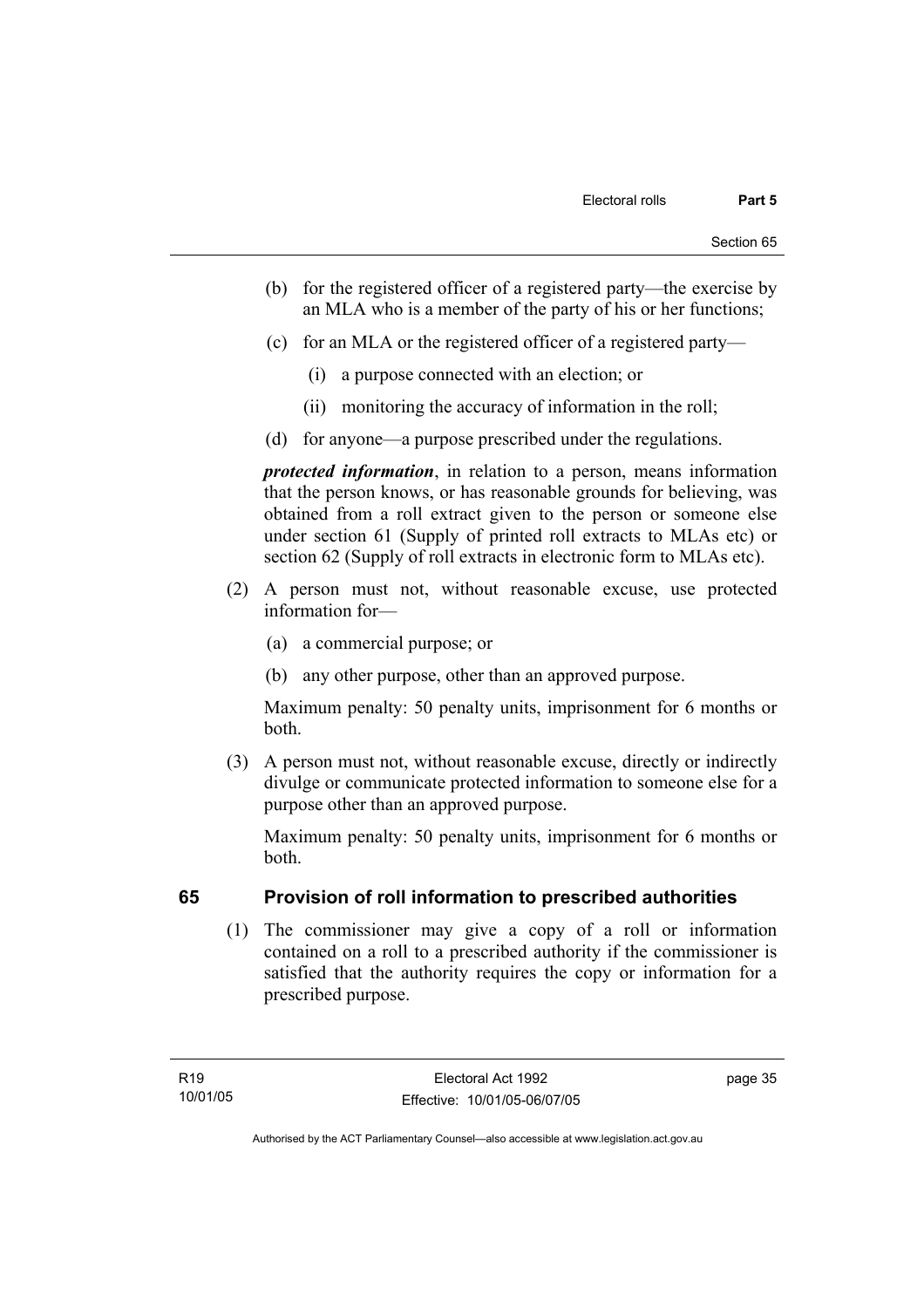#### **Part 5 Electoral rolls**

#### Section 66

 (2) A person shall not use information obtained under subsection (1) except in accordance with the regulations.

Maximum penalty: 50 penalty units, imprisonment for 6 months or both.

- (3) For the *Juries Act 1967*, the commissioner shall, on request by the sheriff, give the sheriff a copy of the roll of electors of the ACT.
- (4) A copy of a roll, or information, may be given to a person under subsection (1) or (3) in printed or electronic form or on microfiche.
- (5) A copy of a roll, or information, provided under subsection (1) or (3) shall not include—
	- (a) in relation to a person whose address is a suppressed address any particulars other than the name of the person; or
	- (b) the address of an eligible overseas elector; or
	- (c) the address of an Antarctic elector.
- (6) The regulations may provide for how a prescribed authority may deal with information, or information obtained from a copy of a roll, provided under subsection (1).

#### **66 Maintenance of rolls**

- (1) The commissioner shall, so far as practicable, keep the rolls up to date.
- (2) The commissioner may alter a roll at any time as follows:
	- (a) to register any change of name;
	- (b) to bring up to date any particulars appearing on the roll;
	- (c) to correct any mistake or omission;
	- (d) to remove the name of a deceased elector;

R19 10/01/05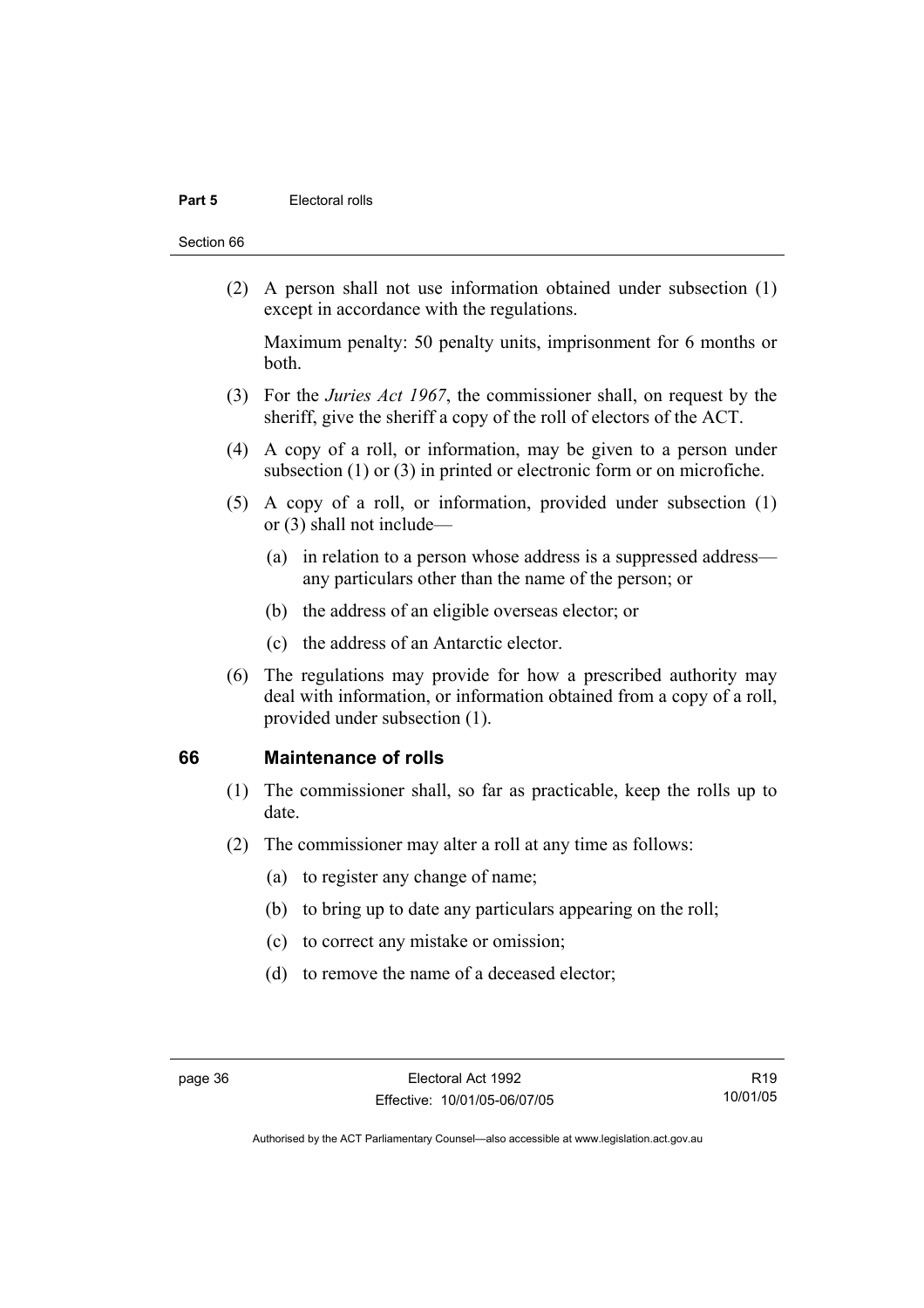(e) in relation to a person who is enrolled on the Commonwealth roll—to reflect any alteration under the Commonwealth Electoral Act, section 105 in relation to that enrolment.

### **67 Power to require information**

- (1) The commissioner may, by written notice, require—
	- (a) the administrative head of a unit of the public service; or
	- (b) the chief executive officer (however described) of a Territory authority or of an entity prescribed under the regulations; or
	- (c) the occupier of any residence;

to give to the commissioner or a specified officer specified information required in connection with the preparation, maintenance or revision of a roll.

*Note* For how documents may be given, see *Legislation Act 2001*, pt 19.5.

- (2) A notice shall specify the time within which the information is to be so given.
- (3) A person who, without reasonable excuse, contravenes such a requirement commits an offence.

Maximum penalty: 5 penalty units.

 (4) Subsection (3) does not apply if compliance with the requirement would involve the disclosure of information in contravention of any other law.

### **68 Notice of registered deaths**

The registrar-general shall give to the commissioner, on request, particulars entered in the register of deaths during the period to which the request relates in relation to the death of each person aged 17 years or older.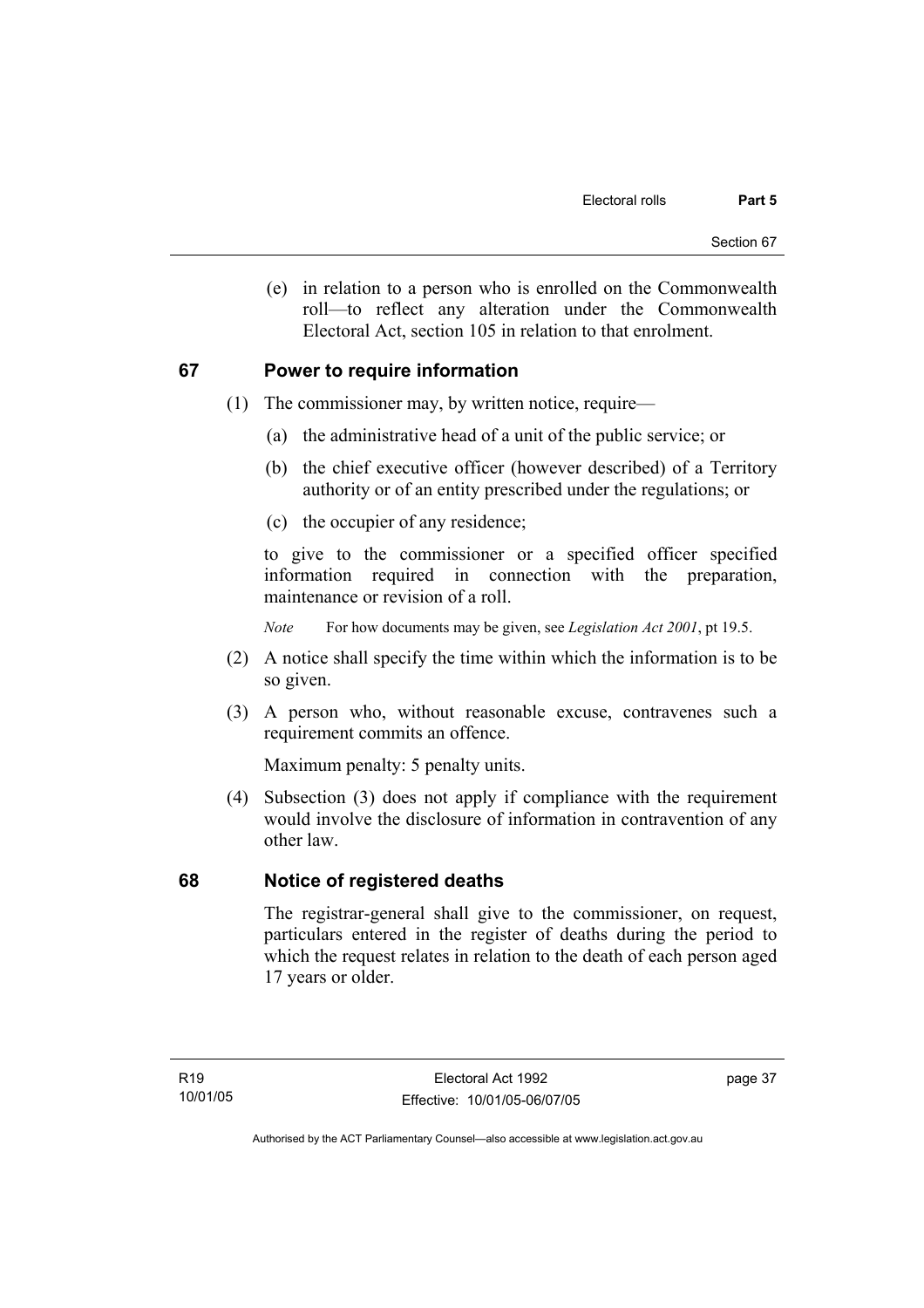#### **Part 5 Electoral rolls**

Section 69

### **69 Disclosure of roll information**

 (1) A person to whom this section applies shall not, without reasonable excuse, give a copy of a roll, an extract from a roll, or information contained on a roll, to another person except for this Act.

Maximum penalty: 50 penalty units, imprisonment for 6 months or both.

- (2) This section applies to a person who is, or has been—
	- (a) the commissioner; or
	- (b) an officer; or
	- (c) a member of the staff of the electoral commission.

### **70 Joint roll arrangements with Commonwealth**

- (1) The Chief Minister may arrange with the Governor-General for—
	- (a) the preparation, alteration or revision of the rolls; or
	- (b) the carrying out of any procedure relating to the preparation, alteration or revision of the rolls;

jointly by the Commonwealth and the Territory.

- (2) If such an arrangement is in force, a roll may contain—
	- (a) the names and particulars of persons who are enrolled as electors of the Commonwealth but not as electors of the ACT, provided that it is clearly indicated that they are not enrolled as electors of the ACT; and
	- (b) distinguishing marks against the names of persons enrolled as electors of the ACT but not as electors of the Commonwealth, to show that they are not electors of the Commonwealth; and
	- (c) other particulars in addition to those required by or under this Act to be included in the roll;

R19 10/01/05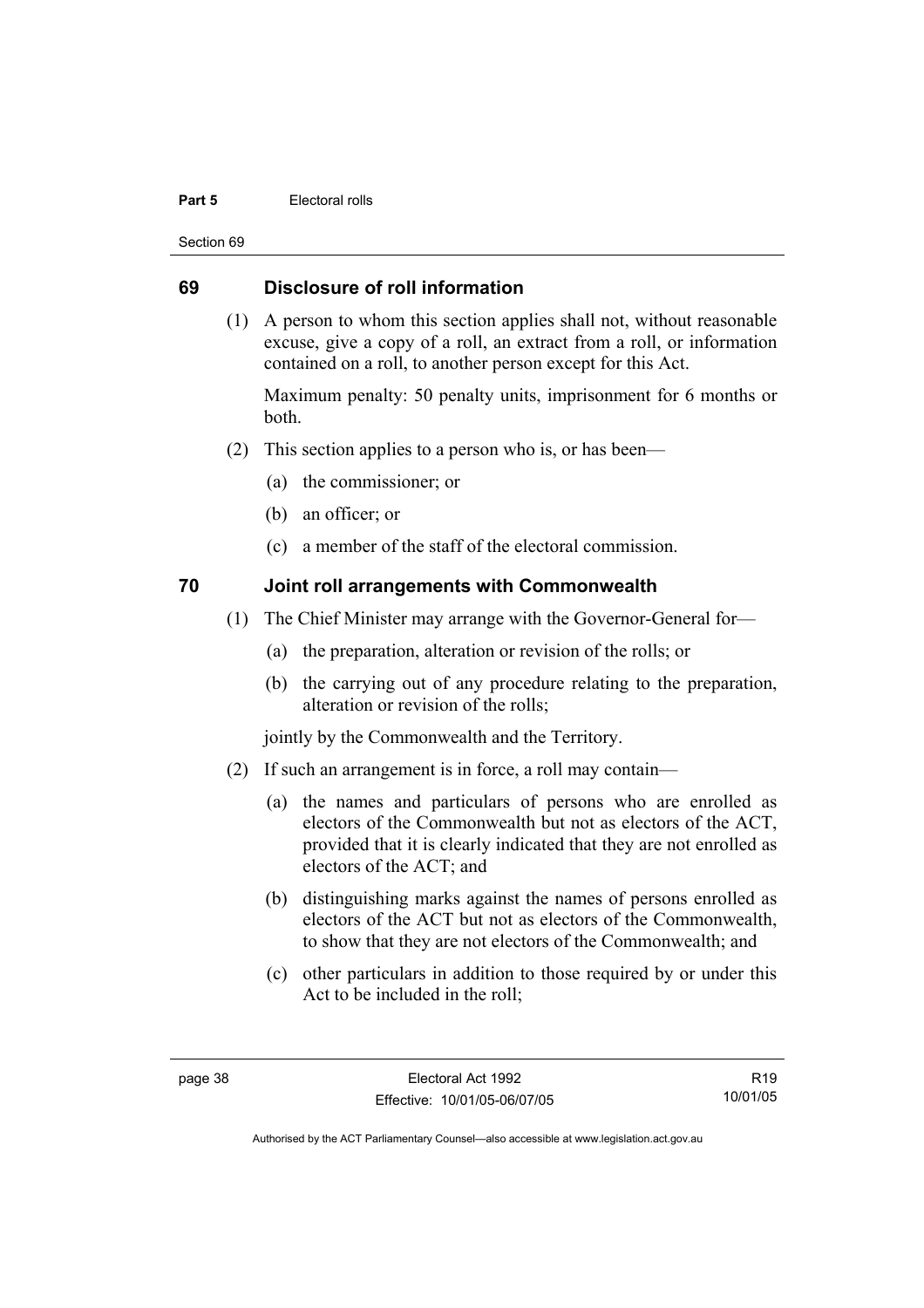Section 70

and, for this Act, the names of electors of the Commonwealth who are not enrolled as electors of the ACT and those marks and particulars shall not be taken to be part of the roll.

Electoral Act 1992 Effective: 10/01/05-06/07/05 page 39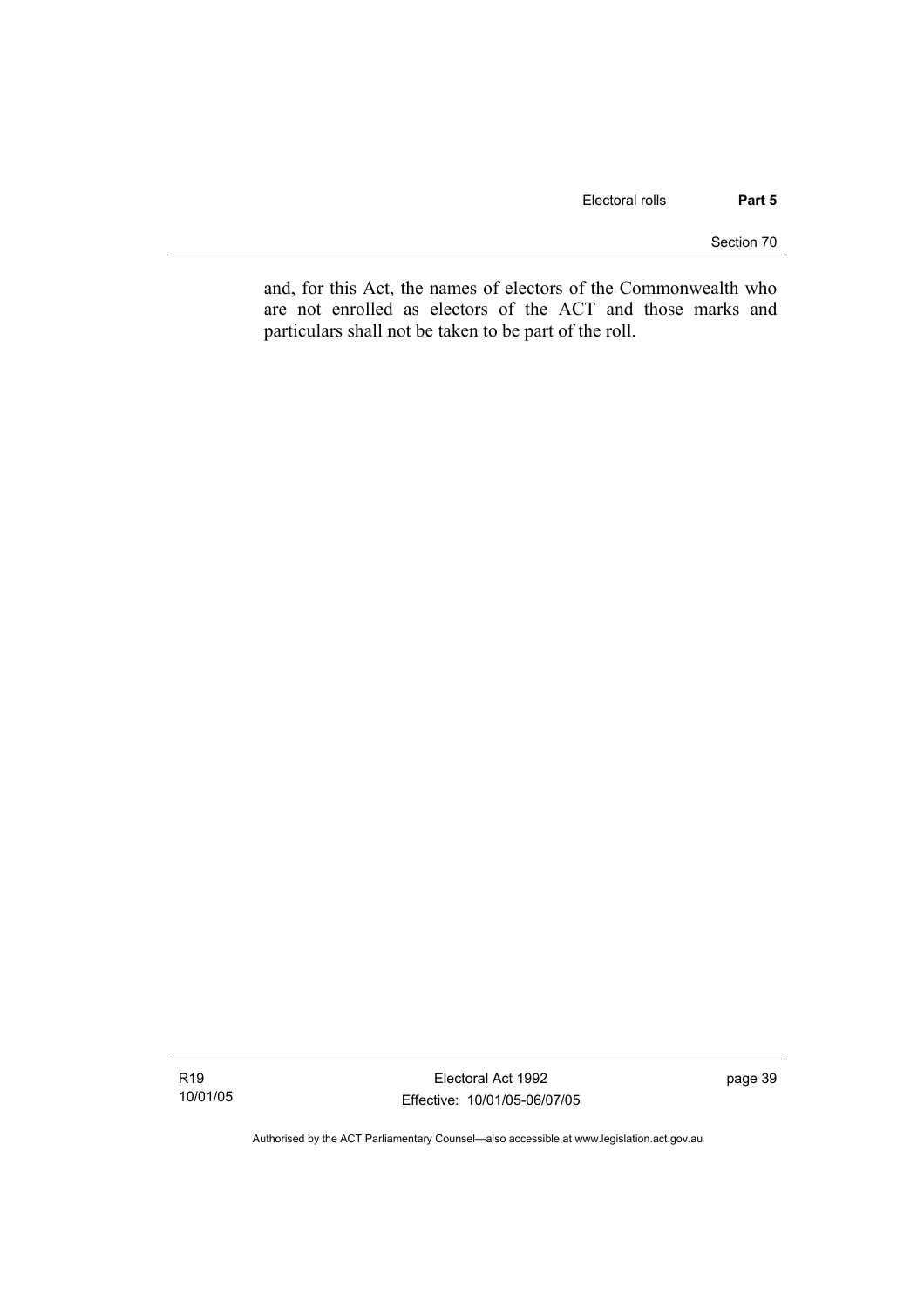#### **Part 6** Enrolment

Section 71

# **Part 6 Enrolment**

#### **71 Persons taken not to be enrolled on Commonwealth roll**

For this part, the following persons enrolled on the Commonwealth roll shall be taken not to be so enrolled:

- (a) a person whose address recorded on that roll is not in the ACT;
- (b) a person who is an eligible overseas elector for the Commonwealth Electoral Act but not an eligible overseas elector for this Act.

### **71A Address of person serving sentence of imprisonment**

For this part, the address of a person who is serving a sentence of imprisonment is—

- (a) if the person is enrolled on the Commonwealth roll—the address recorded on that roll in relation to the person; or
- (b) if paragraph (a) does not apply—
	- (i) the person's address immediately before the person began serving the sentence; or
	- (ii) if the person did not have an address immediately before beginning to serve the sentence—the address of the place where the person is serving the sentence.

### **72 Entitlement**

- (1) A person is entitled to be enrolled for an electorate if—
	- (a) the person is entitled to be enrolled on the Commonwealth roll otherwise than under the Commonwealth Electoral Act, section 100; and
	- (b) the person's address is in the electorate.

R19 10/01/05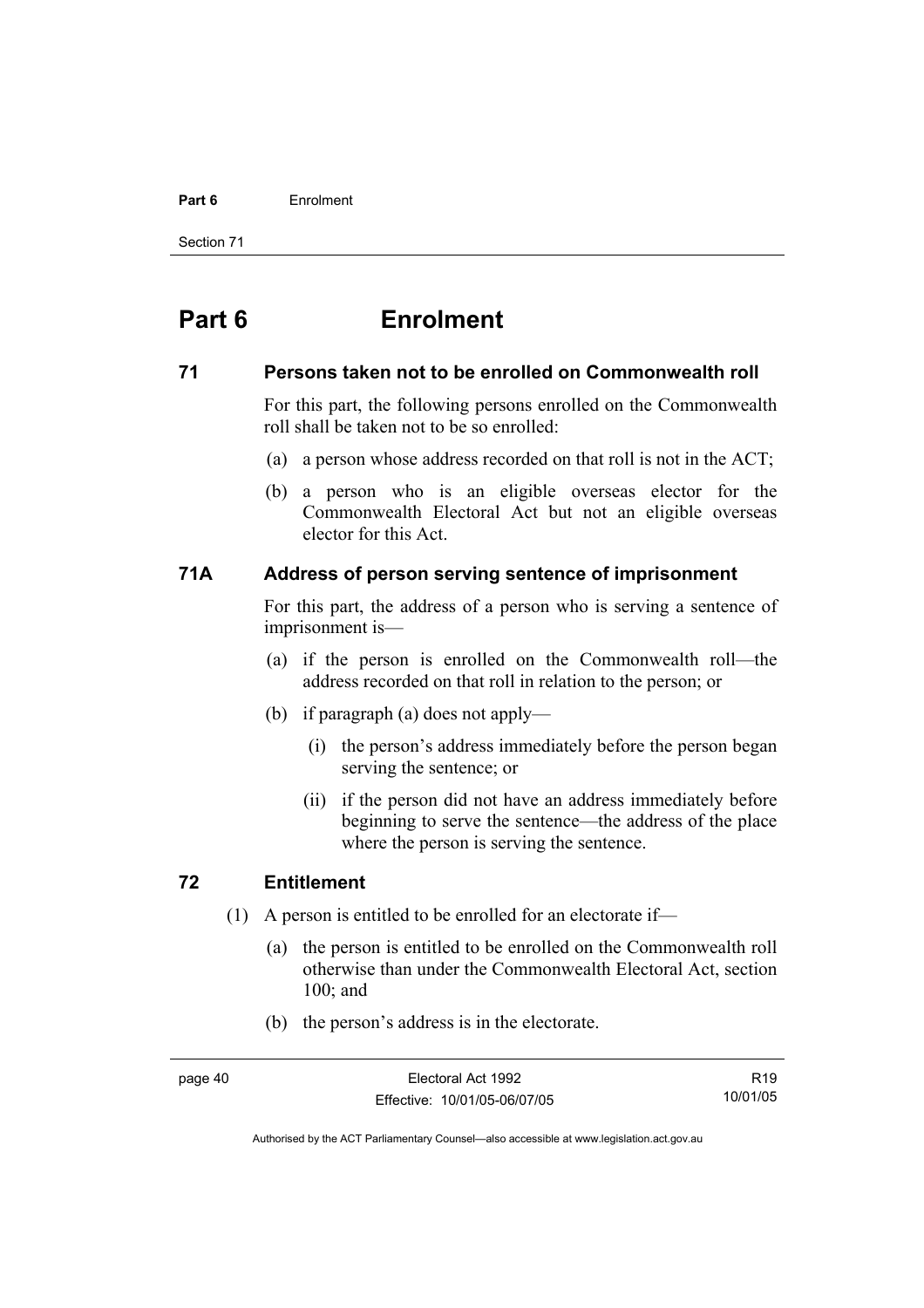(2) A person is not entitled to be enrolled for more than 1 electorate.

#### **73 Compulsory enrolment etc—residents**

- (1) A person who—
	- (a) is entitled to be enrolled for an electorate; and
	- (b) is not enrolled on any roll;

shall, subject to subsection (5), make a claim for enrolment within 21 days after the day the person became so entitled.

- (2) An elector who—
	- (a) is enrolled for an electorate; and
	- (b) is entitled, following a change of address, to be enrolled for another electorate;

shall, subject to subsections (4) and (5), make a claim for a transfer of enrolment within 52 days after the date of the change of address.

 (3) An elector who changes address within an electorate shall, subject to subsections (4) and (5), give the commissioner written notice setting out the particulars of the new address within 52 days after the date of the change of address.

*Note* For how documents may be given, see *Legislation Act 2001*, pt 19.5.

- (4) Subsections (2) and (3) do not apply to an eligible overseas elector, an Antarctic elector or a person who is not at least 18 years old.
- (5) If a person is enrolled on the Commonwealth roll otherwise than under the Commonwealth Electoral Act, section 100 and the address recorded on that roll in relation to the person is an address in an electorate—
	- (a) the person shall be taken—
		- (i) to have made a claim under subsection  $(1)$  or  $(2)$ , or given notice under subsection (3), whichever is appropriate; and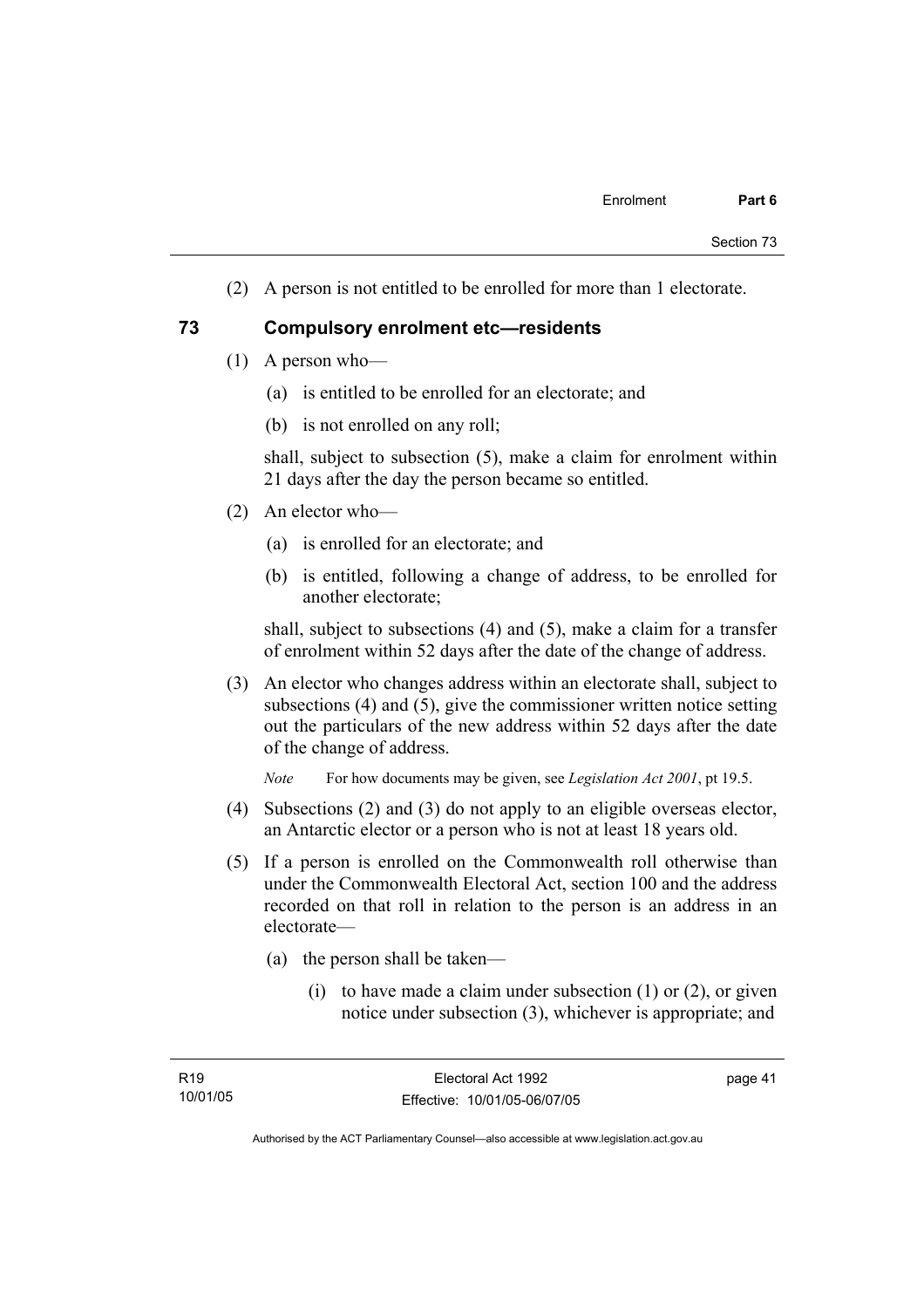#### **Part 6** Enrolment

Section 74

- (ii) to be enrolled for the electorate; and
- (b) the particulars recorded on the Commonwealth roll in relation to the person shall, so far as practicable, be taken to be the particulars recorded on the roll for the electorate.
- (6) A person who, without reasonable excuse, contravenes subsection (1), (2) or (3) commits an offence.

Maximum penalty: 0.5 penalty units.

### **74 Eligible overseas electors**

- (1) An elector—
	- (a) who is, for the Commonwealth Electoral Act, an eligible overseas elector; and
	- (b) whose address, recorded on the Commonwealth roll when the elector became a person referred to in paragraph (a), was an address in an electorate; and
	- (c) who has, for this Act, indicated an intention to reside, or resume residing, in the ACT after ceasing to be a person referred to in paragraph (a);

is, subject to subsection (4), an eligible overseas elector for this Act in relation to the electorate in which that address is located.

- (2) The commissioner shall annotate the roll for an electorate so as to indicate the name of each person who is an eligible overseas elector in relation to the electorate.
- (3) The commissioner shall cancel an annotation in relation to a person if—
	- (a) the person ceases to be an eligible overseas elector for the Commonwealth Electoral Act; or
	- (b) the person notifies the commissioner that he or she does not intend to reside, or to resume residing, in the ACT after

R19 10/01/05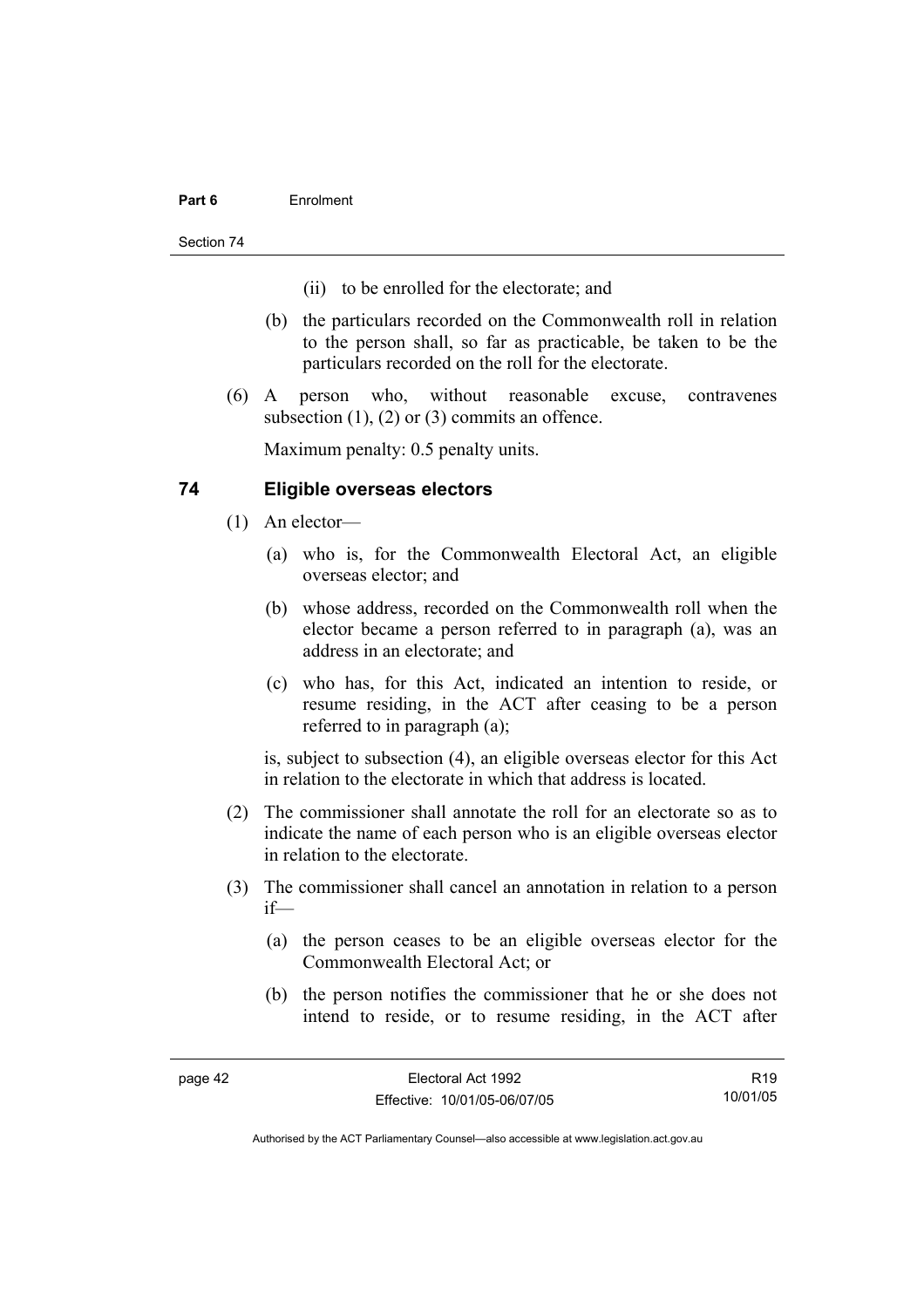ceasing to be an eligible overseas elector for the Commonwealth Electoral Act.

 (4) A person ceases to be an eligible overseas elector for this Act on the day the annotation in relation to the person is cancelled.

### **75 Age 17 enrolment**

- (1) The commissioner shall enrol a person on the roll for an electorate if the person—
	- (a) is at least 17 years old; and
	- (b) would, had the person attained the age of 18 years, be entitled to be enrolled for the electorate; and
	- (c) makes a claim for enrolment.
- (2) If a person is enrolled on the Commonwealth roll under the Commonwealth Electoral Act, section 100 and the address recorded on that roll is an address in an electorate—
	- (a) the person shall be taken—
		- (i) to have made a claim for enrolment under this section; and
		- (ii) to be enrolled under this section on the roll for the electorate; and
	- (b) the particulars recorded on the Commonwealth roll in relation to the person shall, so far as practicable, be taken to be the particulars recorded on the roll for the electorate.

### **76 Enrolment etc**

(1) In this section:

*claim* means a claim for enrolment or transfer of enrolment.

 (2) Except as otherwise provided by this Act, the name of a person shall not be added to a roll except under a claim.

| R19      | Electoral Act 1992           | page 43 |
|----------|------------------------------|---------|
| 10/01/05 | Effective: 10/01/05-06/07/05 |         |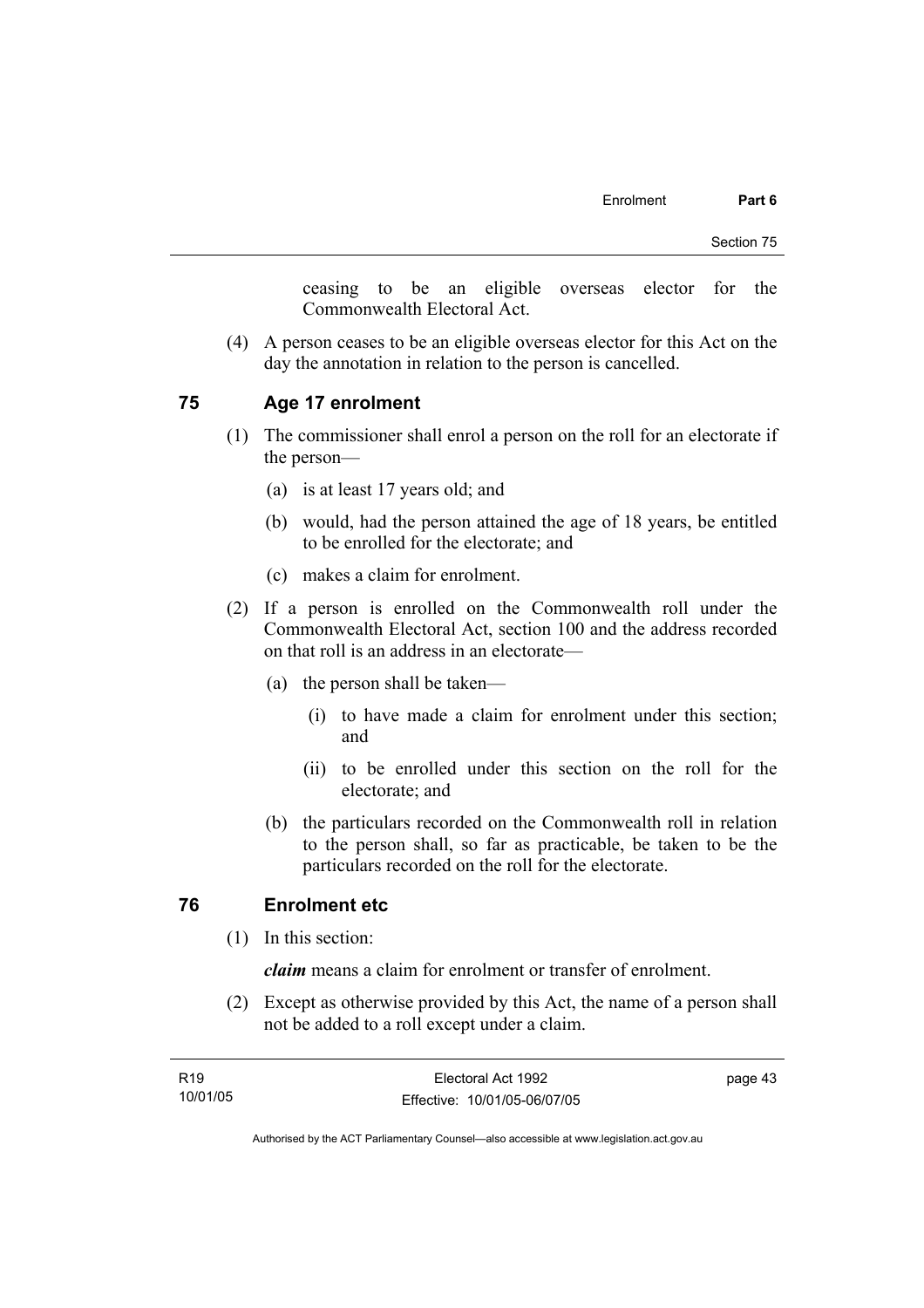#### Section 77

- (3) A claim shall be—
	- (a) signed by the claimant and the signature witnessed by a person who is entitled to attest an enrolment claim under the *Commonwealth Electoral Act 1918* (Cwlth), section 98; and
	- (b) given to the commissioner.
	- *Note 1* If a form is approved under s 340A (Approved forms) for a claim, the form must be used.
	- *Note 2* For how documents may be given, see *Legislation Act 2001*, pt 19.5.
- (4) The identity of the person making a claim for enrolment must be verified in the same way an enrolment claim under the *Commonwealth Electoral Act 1918* (Cwlth), section 98 must be verified.
- (5) On a claim under subsection (2), the commissioner shall, subject to section 80—
	- (a) enrol the claimant, if satisfied that he or she is entitled to be enrolled under the claim; or
	- (b) reject the claim.
- (6) After making a decision about a claim under subsection (2), the commissioner shall give the claimant—
	- (a) if the claim is accepted—written notice of the decision specifying the electorate in which the claimant is enrolled; or
	- (b) if the claim is rejected—a review statement about the decision.

#### **77 Suppression of elector's address**

- $(1)$  If—
	- (a) an elector is enrolled on the Commonwealth roll; and
	- (b) under the Commonwealth Electoral Act, section 104 the particulars of the elector's address have not been included on, or have been deleted from, the Commonwealth roll;

R19 10/01/05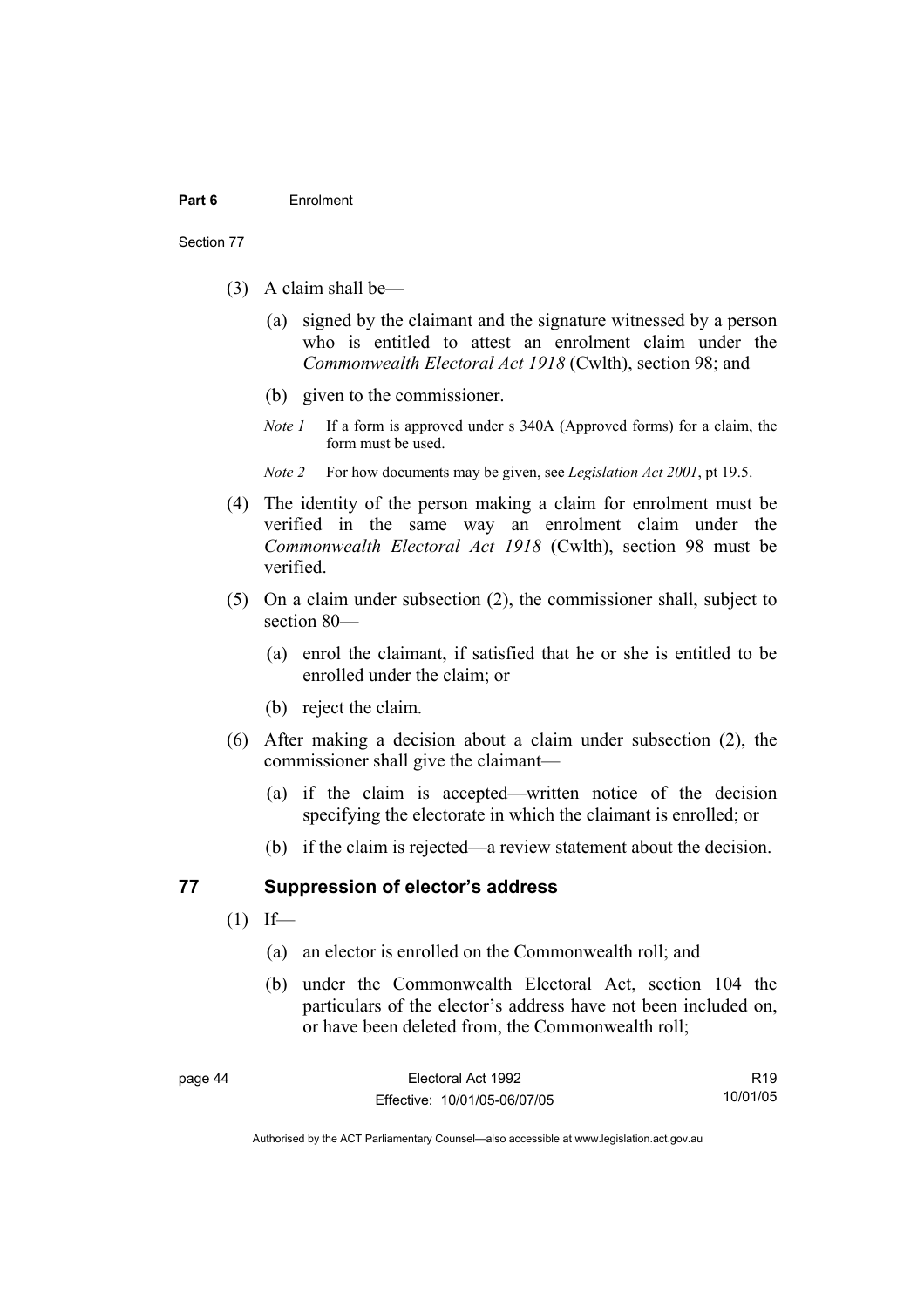page 45

the commissioner shall suppress the particulars of the elector's address from any extract from the roll on which the elector is enrolled under this Act.

- (2) If an elector is not enrolled on the Commonwealth roll, on the elector's request for the suppression of particulars of his or her address from an extract from any roll, the commissioner shall—
	- (a) grant the request; or
	- (b) refuse the request.
- (3) A request shall—
	- (a) set out the reasons for the request; and
	- (b) be verified by statutory declaration.
	- *Note* If a form is approved under s 340A (Approved forms) for a request, the form must be used.
- (4) The commissioner shall grant a request under subsection (2) if he or she is satisfied on reasonable grounds that the inclusion of the particulars of the elector's address on an extract from the roll would place at risk the personal safety of the elector or any member of the elector's family.
- (5) After making a decision about a request under subsection (2), the commissioner shall give the person who made the request—
	- (a) if the request is granted—written notice of the decision; or
	- (b) if the request is refused—a review statement about the decision.

#### **78 Inclusion of particulars on roll following suppression**

- (1) This section applies if the address of an elector has been suppressed under section 77 (2).
- (2) The commissioner shall include the particulars of the elector's address on an extract from the roll if the commissioner is satisfied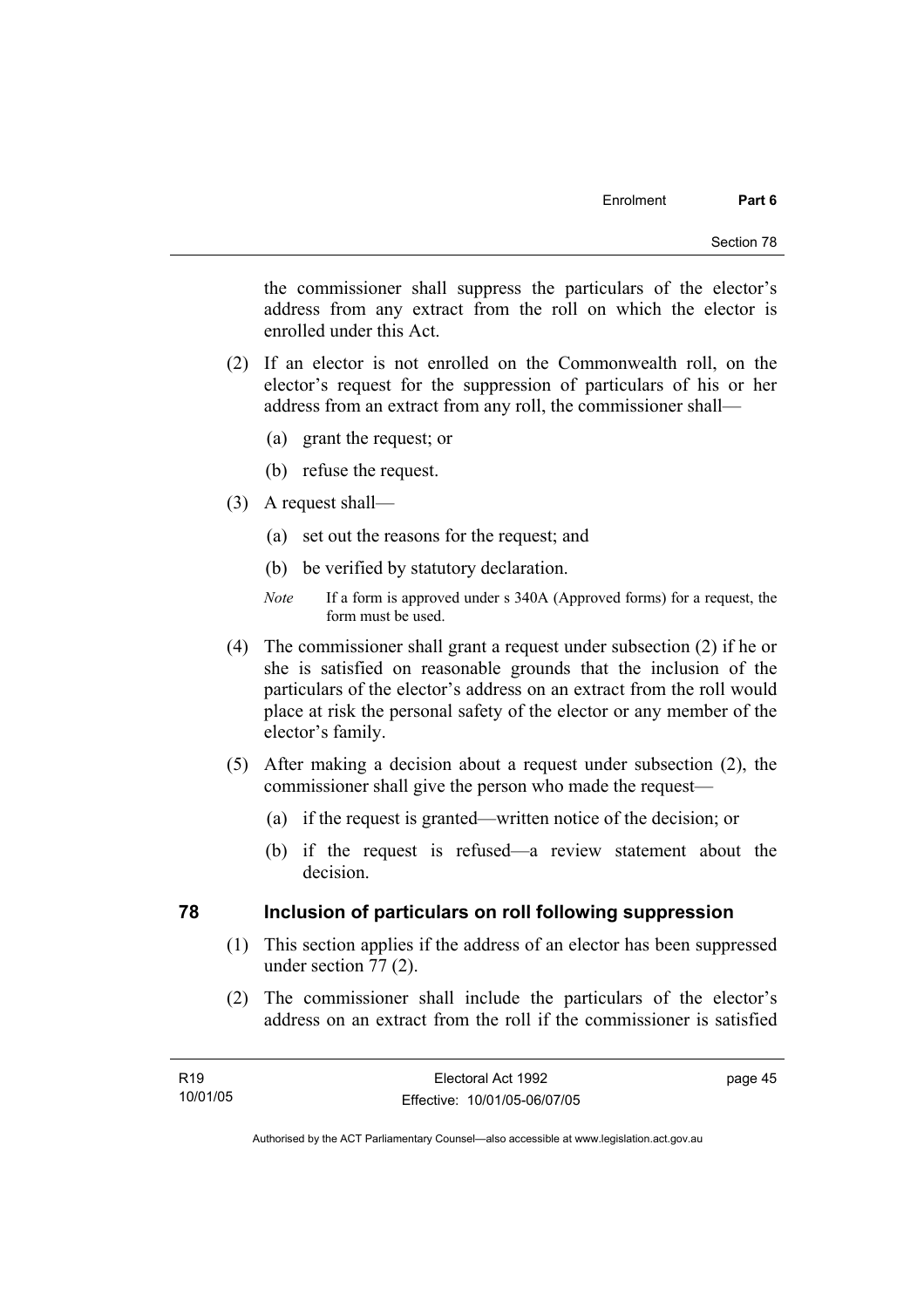#### **Part 6** Enrolment

Section 79

on reasonable grounds that the inclusion of the particulars would not place at risk the personal safety of the elector or any member of the elector's family.

 (3) After making a decision under subsection (2), the commissioner shall give the elector a review statement about the decision.

### **79 Suppression of elector's address pending review**

- (1) This section applies if the commissioner makes either of the following decisions:
	- (a) a decision under section 77 (2) (b) to refuse to suppress an elector's address from an extract from a roll;
	- (b) a decision under section 78 (2) to include particulars of an elector's address on an extract from a roll.
- (2) The commissioner shall suppress the particulars of the relevant elector's address from any extract from a roll from the defined date until—
	- (a) if no application for a review of the relevant decision has been made to the electoral commission within 28 days after the elector is given a review statement about the decision—the end of that period; or
	- (b) if, on a review, the electoral commission affirms the relevant decision, and no application for a review of the commission's decision has been made to the AAT—the end of 28 days after the elector is given a notice under section 248; or
	- (c) if, on a review, the AAT affirms the decision of the electoral commission, and no appeal to the Supreme Court is instituted—the end of 28 days after the elector is given notice of the decision of the AAT; or
	- (d) if an appeal to the Supreme Court is so instituted within that period—proceedings on the appeal are completed.

R19 10/01/05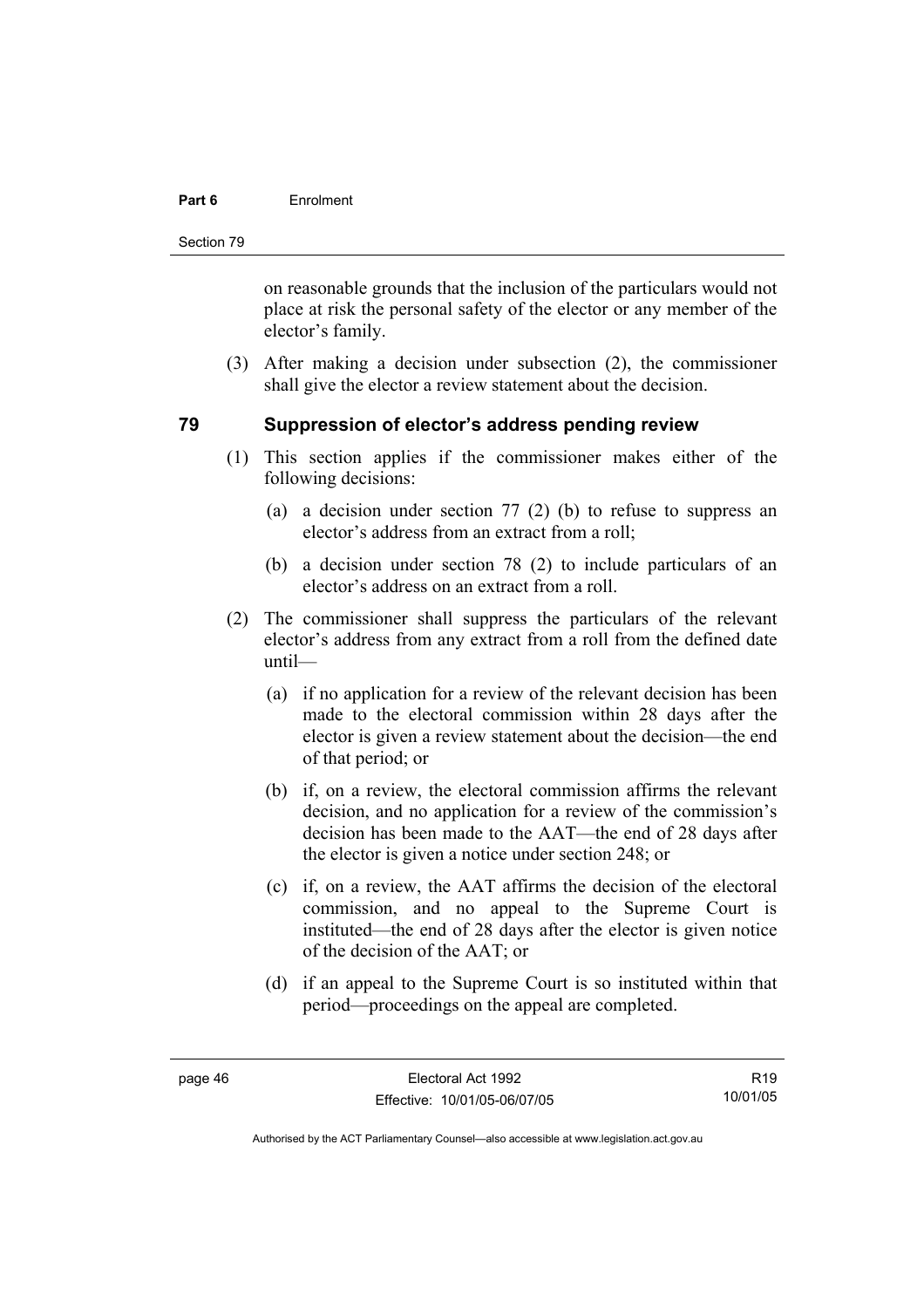- (3) Subsection (2) has effect subject to—
	- (a) an order of the electoral commission under section 247; and
	- (b) any order of the AAT; and
	- (c) any order of the Supreme Court.
- (4) In this section:

*defined date* means—

- (a) in relation to a decision under section 77 (2) (b) to refuse to suppress an elector's address from an extract from a roll—the date of the request for suppression; or
- (b) in relation to a decision under section 78 (2) to include particulars of an elector's address on an extract from a roll the date of the decision.

### **80 Closed rolls**

- (1) For this Act, the roll for an electorate shall be taken to be closed during the period—
	- (a) beginning at 8 pm on the 29th day before polling day for an election in the electorate; and
	- (b) ending at the close of polling at the election.
- (2) While a roll is closed, subject to subsections (3), (4) and (5) and section 66—
	- (a) a person shall not be enrolled; and
	- (b) a person shall not be taken to be enrolled under section 73 (5) or 75 (2) if the person's enrolment on the Commonwealth roll is effected during the closure; and
	- (c) a name shall not be removed; and
	- (d) an annotation in relation to the roll shall not be made or cancelled under section 74; and

| R <sub>19</sub> | Electoral Act 1992           | page 47 |
|-----------------|------------------------------|---------|
| 10/01/05        | Effective: 10/01/05-06/07/05 |         |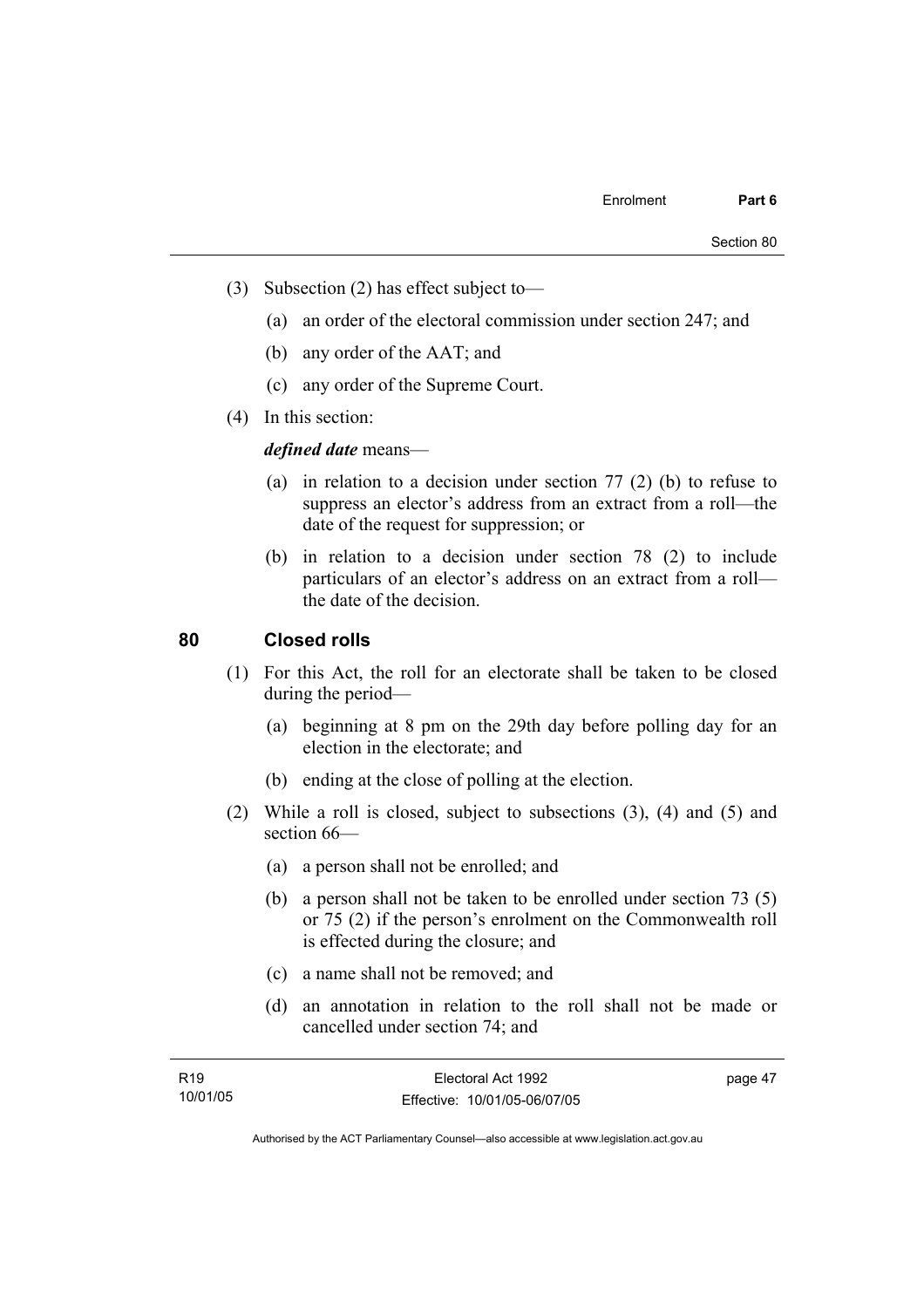#### **Part 6** Enrolment

Section 80

- (e) a change of address shall not be recorded.
- (3) Subsection (2) (c) shall not be taken to prevent the removal, while a roll is closed, of the name of a person who the commissioner believes on reasonable grounds made a statement in a claim for enrolment or transfer of enrolment that was false or misleading in a material particular.
- (4) If the Australian Postal Corporation notifies the commissioner in writing that the delivery of a posted claim for enrolment or transfer of enrolment has been delayed by an industrial dispute and, apart from the dispute, would have been delivered to the commissioner before the close of the roll for an election—
	- (a) subsection (2) (a) and (c) shall not be taken to prevent the enrolment of an elector or the removal of an elector's name from another roll as a consequence of such an enrolment; and
	- (b) if the claimant is enrolled in accordance with the claim—the enrolment shall be taken, in relation to any vote cast by the claimant in the election, to have been effected before the roll closed.
- (5) This section does not prevent the enrolment of an elector, during a period when a roll is closed, if the elector's claim for enrolment or transfer of enrolment was received before the beginning of that period by—
	- (a) an officer appointed under section 33 (Officers); or
	- (b) a member of the commission's staff; or
	- (c) a person authorised by the commissioner for this section; or
	- (d) an employee of the Australian Electoral Commission.
- (6) In this section:

*enrolment* includes the enrolment of a person who is taken to have been enrolled under this part.

R19 10/01/05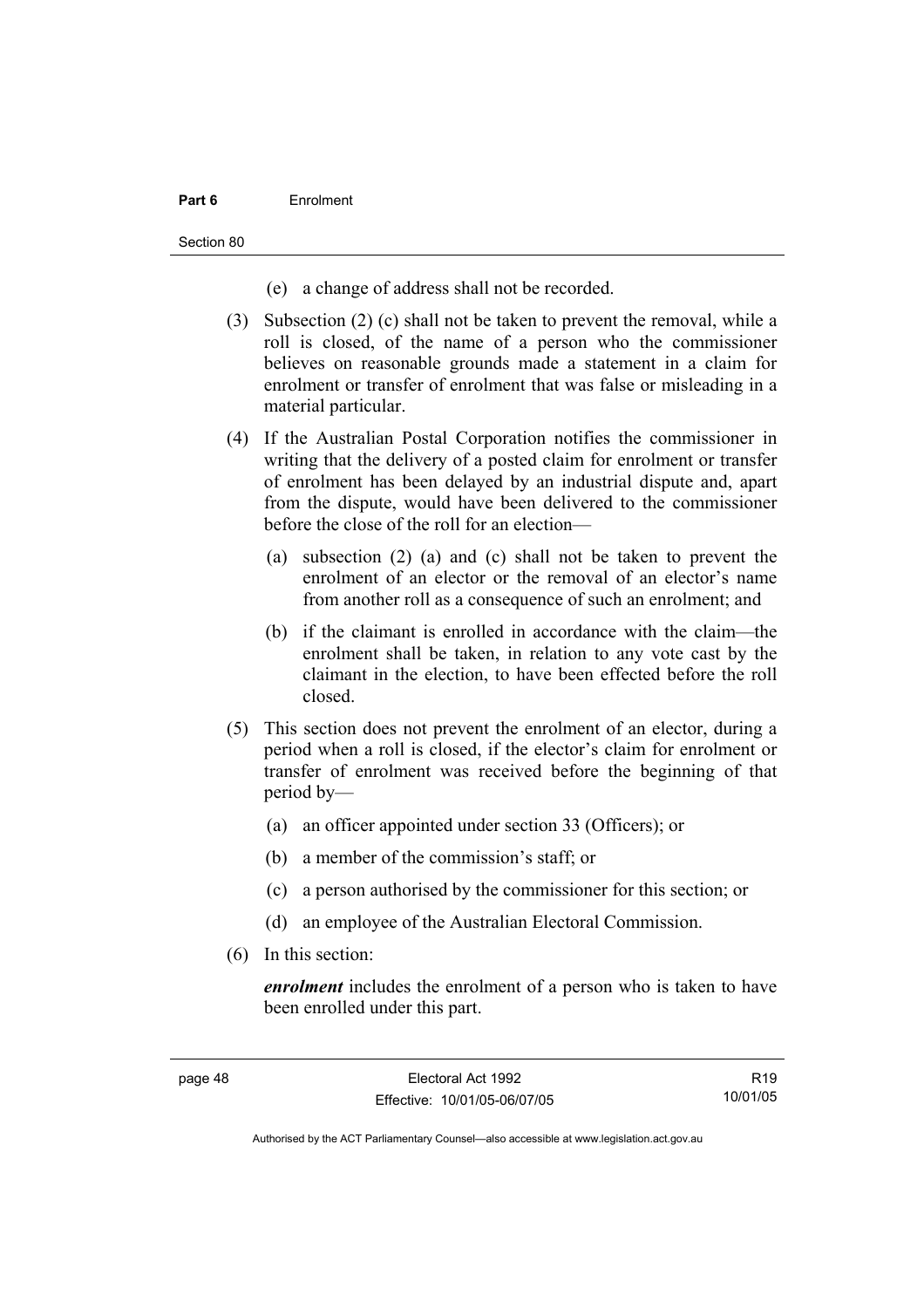*particulars*—a reference (express or implied) to *particulars* relating to a person includes a reference to particulars taken to be recorded on the roll under this part.

### **81 Objections to enrolment**

- (1) This section applies in relation to the enrolment of a person who is enrolled under this Act but is not enrolled under the Commonwealth Act.
- (2) An elector may object to the enrolment of a person on the ground that the person is not entitled to enrolment under section 72.
- (3) An objection shall—
	- (a) set out the grounds on which it is made; and
	- (b) subject to subsection (4), be accompanied by a deposit of \$2 or any higher amount prescribed by the regulations.
	- *Note* If a form is approved under s 340A (Approved forms) for an objection, the form must be used.
- (4) The deposit is not payable by an elector who objects to the enrolment of a person with a mental disability.
- (5) The commissioner shall reject an objection without notifying the person whose enrolment it concerns if—
	- (a) the objection is made because the enrolled person is a person with a mental disability and is not accompanied by a supporting medical certificate; or
	- (b) the commissioner believes on reasonable grounds that the objection is frivolous or vexatious.
- (6) After the commissioner rejects an objection under subsection (4), he or she shall—
	- (a) if subsection (5) (a) applies—give the objector written notice of the rejection; and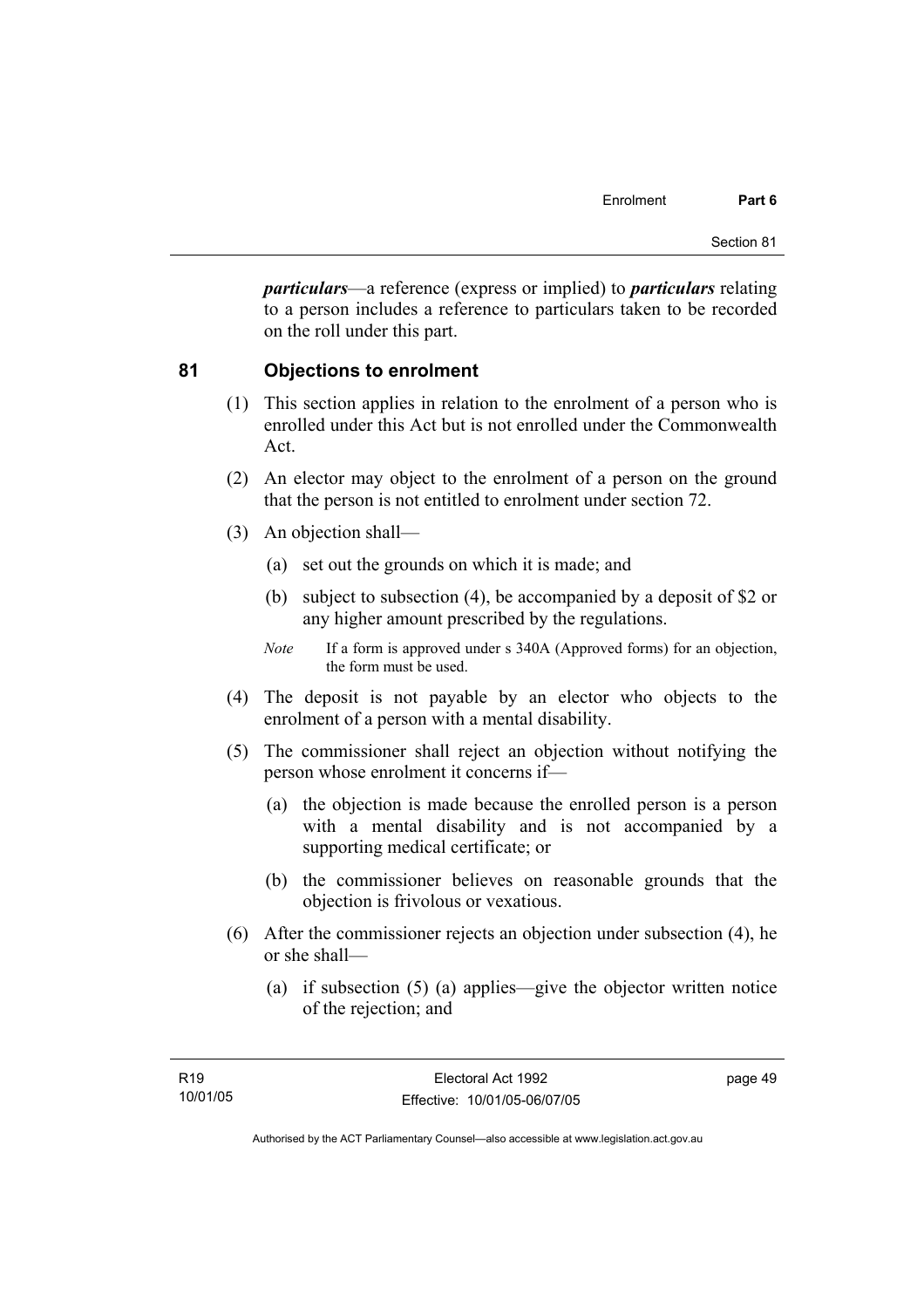#### **Part 6** Enrolment

#### Section 81

- (b) if subsection (5) (b) applies—give the objector a review statement about the decision to reject the objection.
- *Note* For how documents may be given, see *Legislation Act 2001*, pt 19.5.
- $(7)$  If—
	- (a) an objection is made to the enrolment of a person; or
	- (b) the commissioner believes on reasonable grounds that an enrolled person is not entitled to be enrolled (other than the ground that the person is a person with a mental disability);

the commissioner shall, subject to subsection (5), give the person written notice of the objection or belief inviting the person to respond within 21 days after the date of the notice.

- (8) After considering any such response, the commissioner shall determine the person's entitlement to enrolment and—
	- (a) confirm the enrolment; or
	- (b) remove the person's name from the roll.
- (9) After making a decision under subsection (8) about the enrolment of a person, the commissioner shall—
	- (a) for a decision to confirm the enrolment—give the person, and any objector, written notice of the decision; or
	- (b) for a decision to remove the person's name from the roll—
		- (i) give the person a review statement about the decision; and
		- (ii) if an objection has been duly made to the enrolment give the objector written notice of the decision.
- (10) If a person's name is removed from a roll as a result of an objection, the commissioner shall return the deposit lodged with the objection to the objector.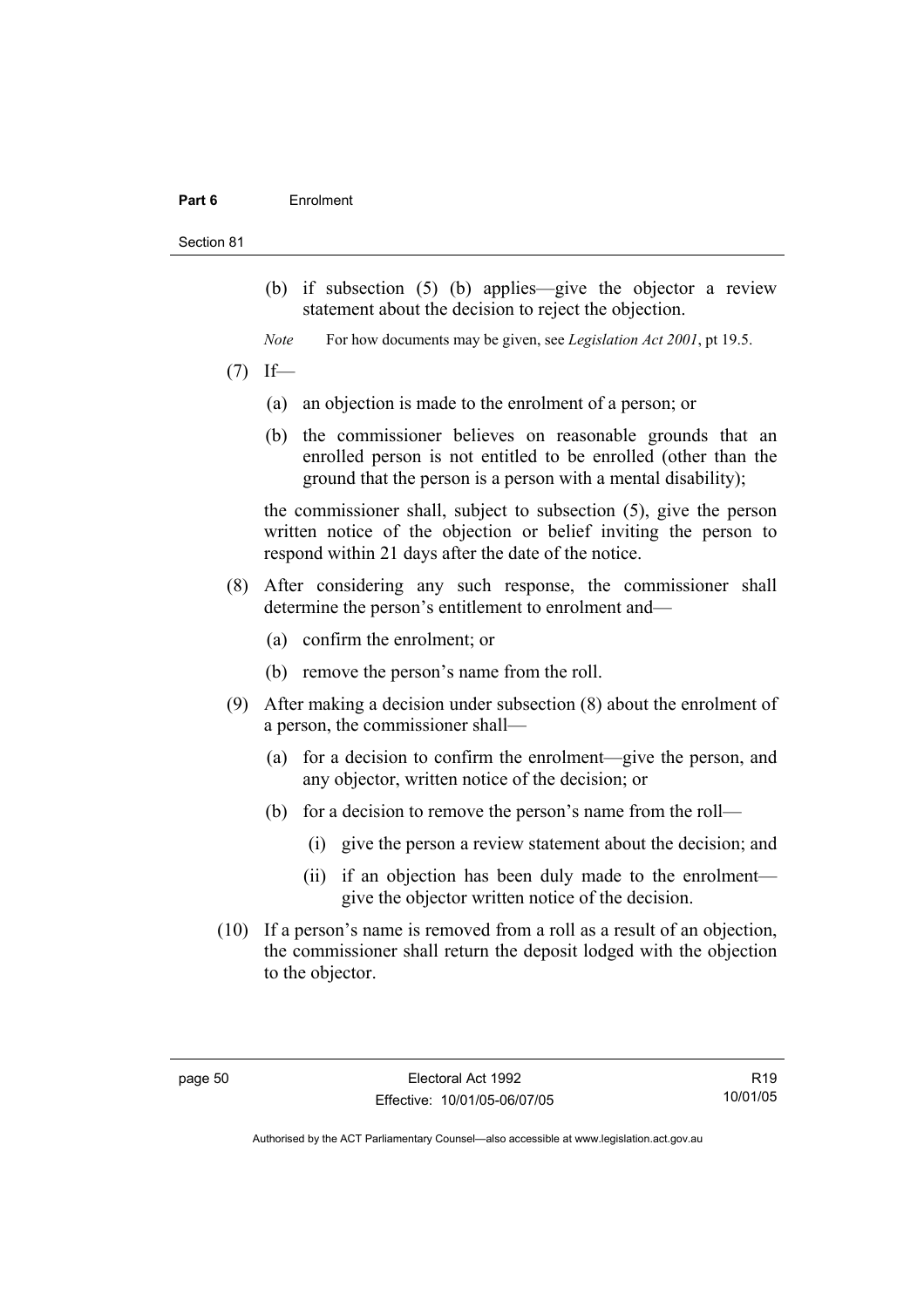(11) In this section:

*person with a mental disability* means a person who is incapable of understanding the nature and significance of enrolment and voting, and includes such a person even if a guardian or manager has not been appointed for the person under the *Guardianship and Management of Property Act 1991*.

### **82 Record of claims for enrolment**

- (1) If the commissioner is satisfied that a record of the particulars of a claim for enrolment or transfer of enrolment is kept on microfiche, microfilm or in any other appropriate permanent form, the claim may be destroyed.
- (2) A record of particulars of a claim that is kept in accordance with subsection (1) is evidence of the particulars of that claim.

### **83 Processing enrolment claims**

An officer who receives a claim for enrolment or transfer of enrolment shall do everything practicable to process the claim.

### **84 Transmission of enrolment claims**

A person who accepts for transmission to the commissioner a claim for enrolment or transfer of enrolment shall transmit the claim to the commissioner as soon as is practicable.

Maximum penalty: 10 penalty units.

### **85 Production of claims for enrolment before a court**

- (1) This section applies to a person who is, or has been—
	- (a) a member of the electoral commission; or
	- (b) the commissioner; or
	- (c) an officer; or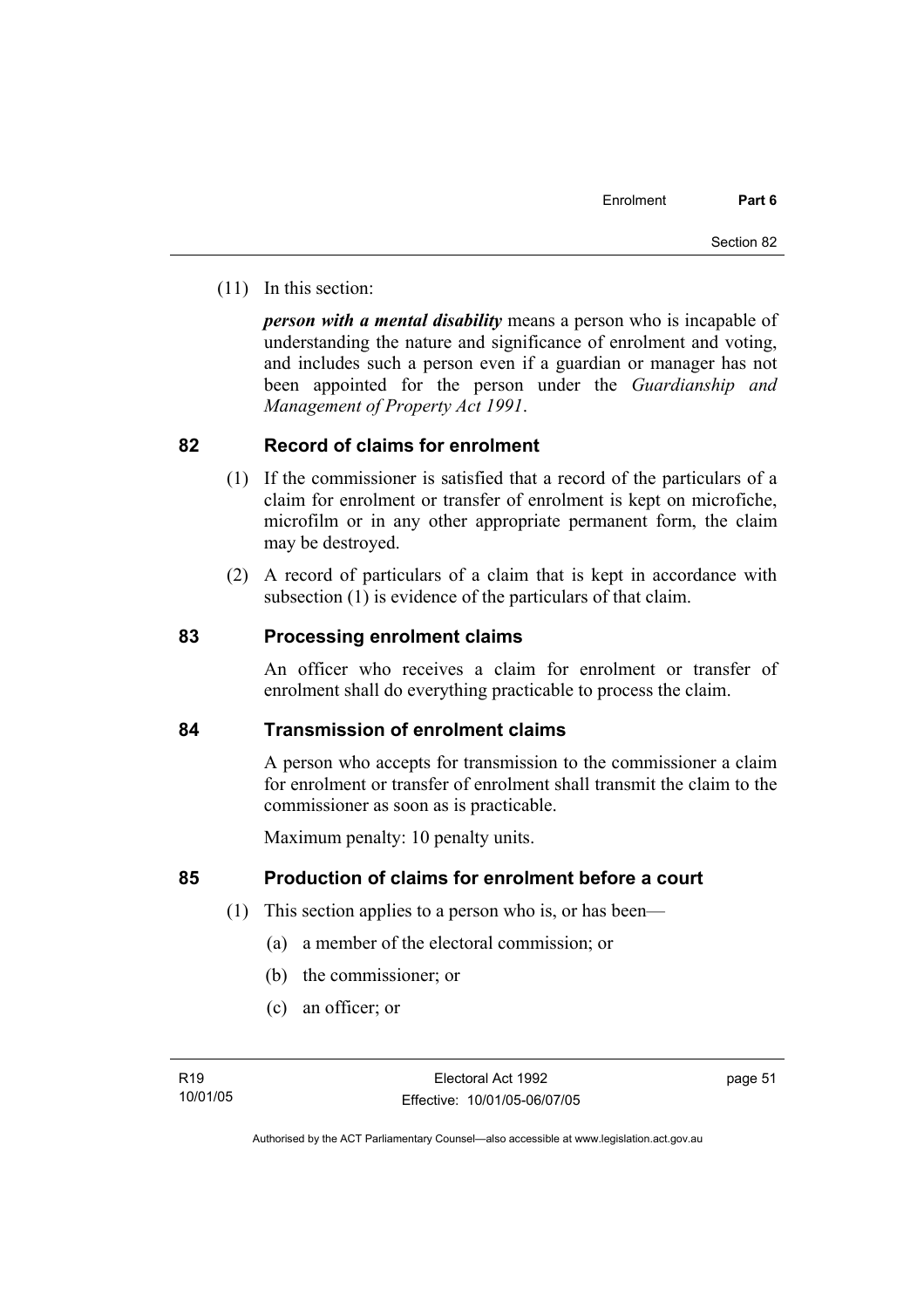#### **Part 6** Enrolment

Section 86

- (d) a member of the staff of the electoral commission.
- (2) A person to whom this section applies shall not, except for this Act, be required—
	- (a) to produce in a court a claim for enrolment; or
	- (b) to divulge or communicate to a court any matter or thing in relation to a claim for enrolment that has come to the person's notice in the exercise of functions under this Act.
- (3) In this section:

*court* includes any tribunal, authority or person having power to require the production of documents or the answering of questions.

#### **86 Claims for enrolment not subject to warrants**

A warrant issued under a Territory law authorising the seizure of a document related to an offence does not authorise the seizure of a claim for enrolment or transfer of enrolment.

page 52 Electoral Act 1992 Effective: 10/01/05-06/07/05

R19 10/01/05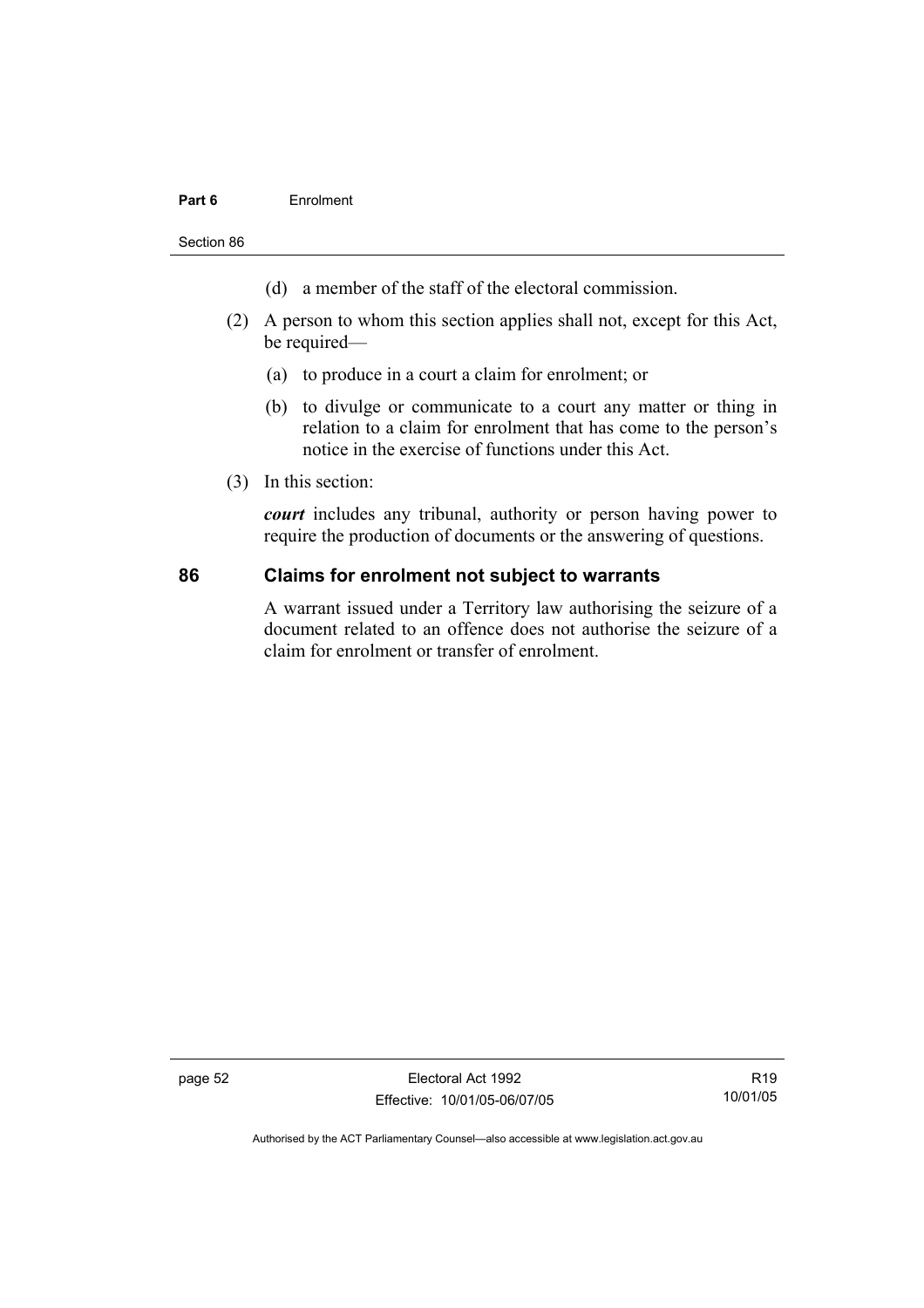# **Part 7 Registration of political parties**

### **87 Meaning of** *related* **political parties**

For this part, 2 political parties are taken to be *related* if—

- (a) one of them is a part of the other; or
- (b) both are parts of the same political party.

### **88 Register of political parties**

- (1) The commissioner must keep a register of political parties.
- (2) The register must contain the following particulars for each registered party:
	- (a) the name of the party;
	- (b) any abbreviation of the name of the party;
	- (c) the name and address of the registered officer of the party.
- (3) The commissioner must make the register available for public inspection.

## **89 Application for registration of political party**

- (1) An application for registration of a political party must—
	- (a) be signed by the secretary of the party; and
	- (b) state the party's name; and
	- (c) state any abbreviation of the party's name that the party intends to use for this Act; and
	- (d) state the name and address, and contain a specimen signature, of the person nominated to be the registered officer of the party; and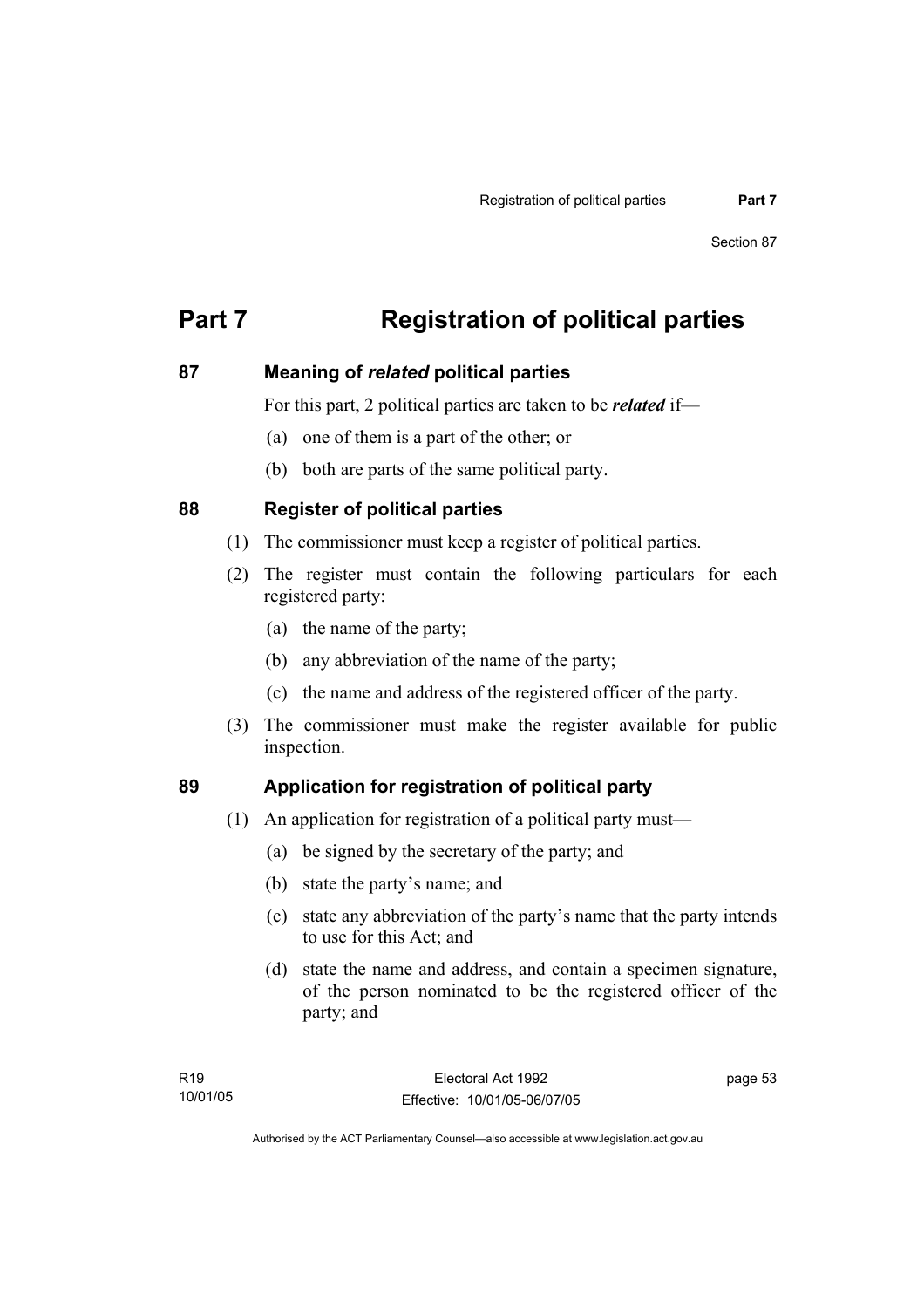Section 90

- (e) be accompanied by a copy of the party's constitution; and
- (f) be accompanied by a list of the names and addresses of at least 100 members of the party who are electors.
- *Note* If a form is approved under s 340A (Approved forms) for an application, the form must be used.
- (2) The commissioner may use information obtained under subsection (1) (f) only to find out whether the party has at least 100 members who are electors.

### **90 Further information about application for political party registration**

 (1) For this part, the commissioner may, by written notice given to an applicant for registration of a political party, require the applicant to give to the commissioner within a stated period stated information, or a stated document, relating to the application.

*Note* For how documents may be given, see *Legislation Act 2001*, pt 19.5.

- (2) If the applicant fails to comply with a notice under subsection (1), the commissioner may refuse the application.
- (3) If the commissioner refuses the application under subsection (2), the commissioner must give the applicant a review statement about the commissioner's decision.

### **91 Notification and publication of applications**

- (1) If the commissioner receives an application for the registration of a political party, the commissioner must prepare written notice of the application.
- (2) The notice must—
	- (a) state the following particulars:
		- (i) the name of the political party; and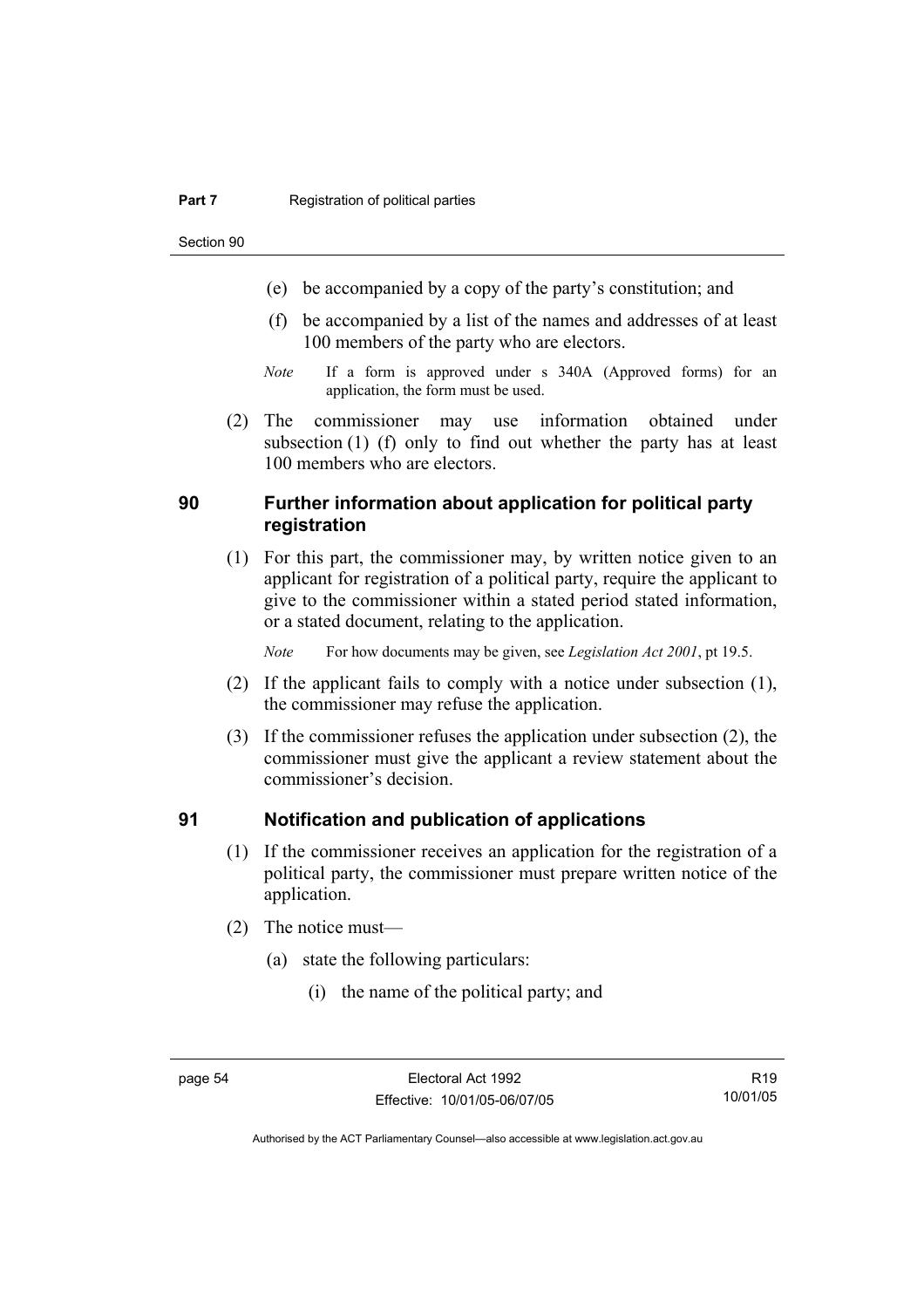- (ii) any abbreviation of the name of the party that the party intends to use for this Act; and
- (iii) the name and address of the person nominated to be the registered officer of the party; and
- (b) state that a copy of the application and the party's constitution are available for public inspection at the commissioner's office; and
- (c) state that written objections to the application may be given to the commissioner within 14 days after the day the notice is notified under the *Legislation Act 2001*.
- (3) The notice is a notifiable instrument.

*Note* A notifiable instrument must be notified under the *Legislation Act 2001*.

- (4) The commissioner must also publish the notice in a newspaper.
- (5) The commissioner must make a copy of the application and the party's constitution available for public inspection.

# **91A Objections to applications and responses**

- (1) An objection to an application for registration of a political party must—
	- (a) be in writing; and
	- (b) set out the grounds of the objection; and
	- (c) state the objector's name and address; and
	- (d) be signed by the objector; and
	- (e) be given to the commissioner in accordance with the notice under section 91 (Notification and publication of applications) for the application.
- (2) The commissioner must give to the person nominated to be the registered officer of the political party—

page 55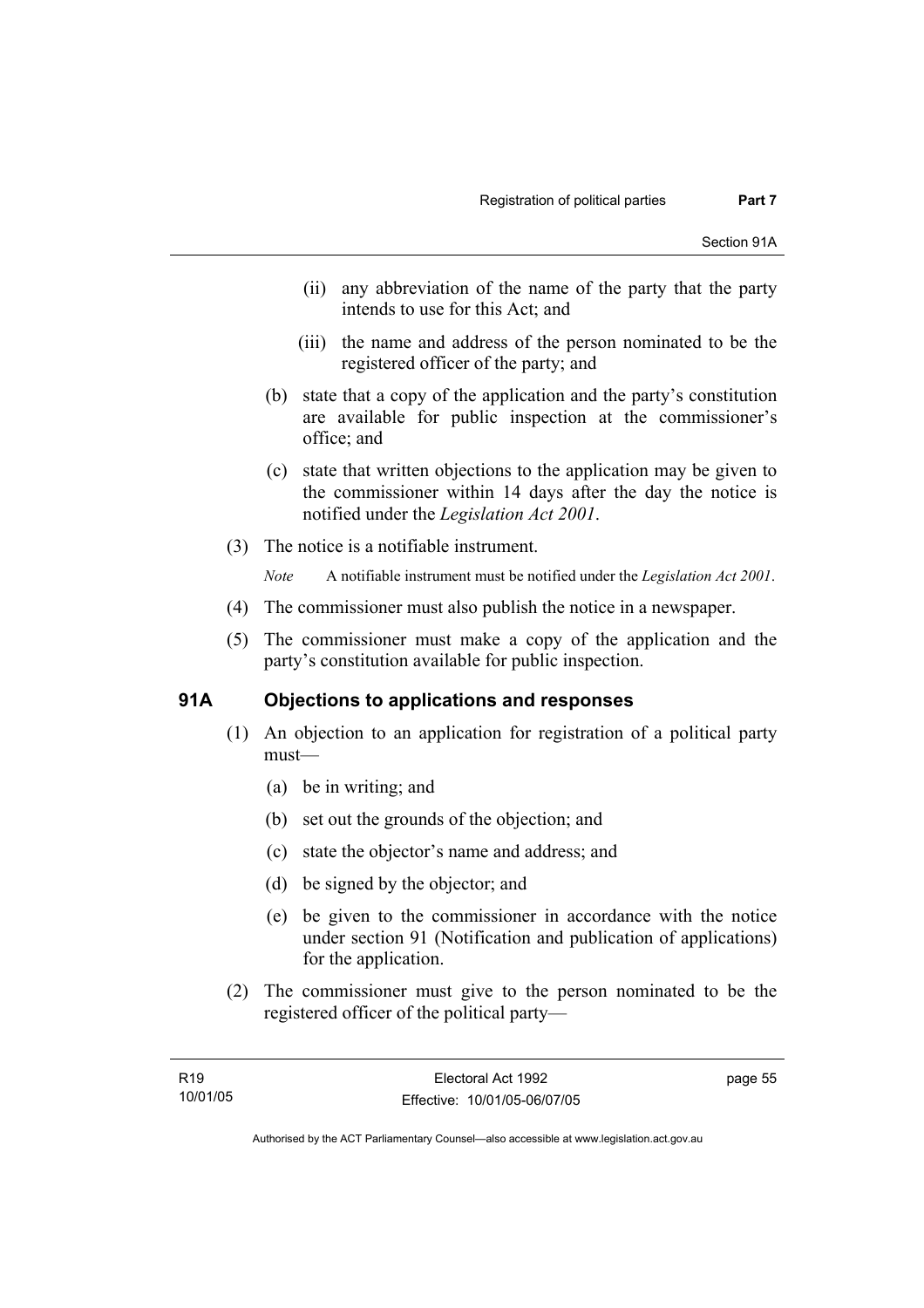Section 92

- (a) a copy of each objection given to the commissioner in accordance with subsection (1); and
- (b) a written notice inviting the person to give any response to the objection to the commissioner, in writing, within 14 days after the day the notice is given to the person.
- (3) The commissioner must make a copy of the following available for public inspection:
	- (a) each objection given to the commissioner in accordance with subsection  $(1)$ ;
	- (b) each response given to the commissioner in accordance with the notice under subsection (2).
- (4) In deciding whether to register the political party, the commissioner must consider each objection and response given to the commissioner in accordance with this section.

#### **92 Registration of political parties**

- (1) If an application for registration of a political party is made under this part, the commissioner must register the party unless the commissioner refuses the application under section 90 (2) (Further information about application for political party registration) or section 93 (Refusal of applications for registration).
- (2) If the commissioner registers a political party, the commissioner must prepare written notice of the registration.
- (3) The notice is a notifiable instrument.
	- *Note* A notifiable instrument must be notified under the *Legislation Act 2001*.
- (4) The commissioner must also give notice of the registration to the secretary of the political party.
- (5) In addition, if an objection was made under section 91A (Objections to applications and responses) to the application, the commissioner

R19 10/01/05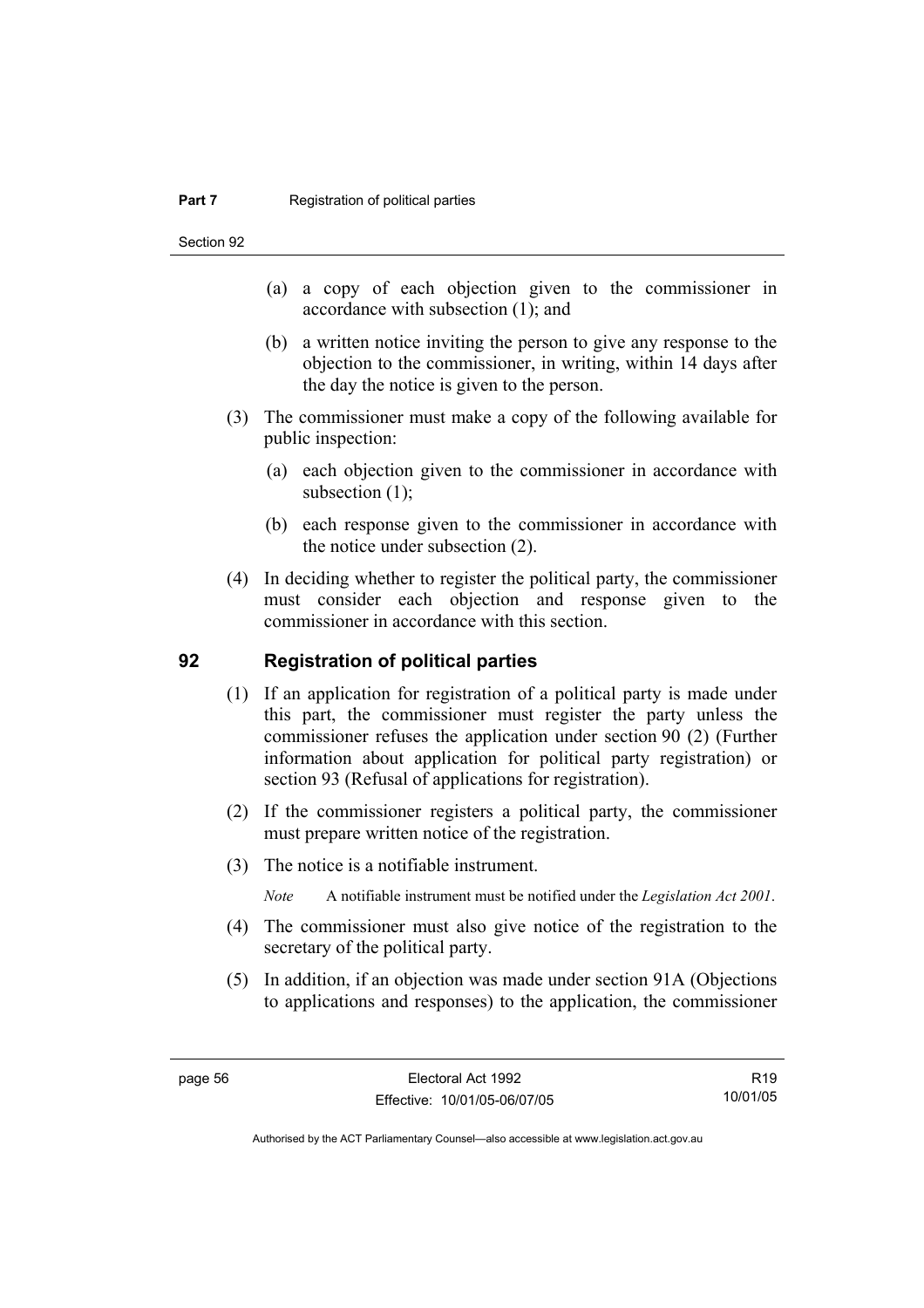must give the objector a review statement about the decision to register the political party.

# **93 Refusal of applications for registration**

- (1) The commissioner must refuse an application for the registration of a political party if—
	- (a) for an application for registration of a political party—the commissioner believes on reasonable grounds that, when it made the application, the party did not have at least 100 members who were electors; or
	- (b) the person nominated in the application to be the registered officer of the party is not qualified to be an elector or is the registered officer of a registered party; or
	- (c) the party is ineligible for registration because of section 99 (Use of party name after cancellation).
- (2) The commissioner must also refuse an application if the commissioner believes on reasonable grounds that the name of the political party, or any abbreviation of that name that the application states that the party intends to use for this Act—
	- (a) consists of more than 6 words; or
	- (b) is obscene; or
	- (c) is the name, or an acronym of the name, of another political party; or
	- (d) so nearly resembles the name, or an acronym of the name, of another political party that it is likely to be confused with or mistaken for that name or acronym; or
	- (e) consists of the word 'independent'; or
	- (f) consists of the words 'independent party'; or
	- (g) consists of or includes the word 'independent' and—

page 57

Authorised by the ACT Parliamentary Counsel—also accessible at www.legislation.act.gov.au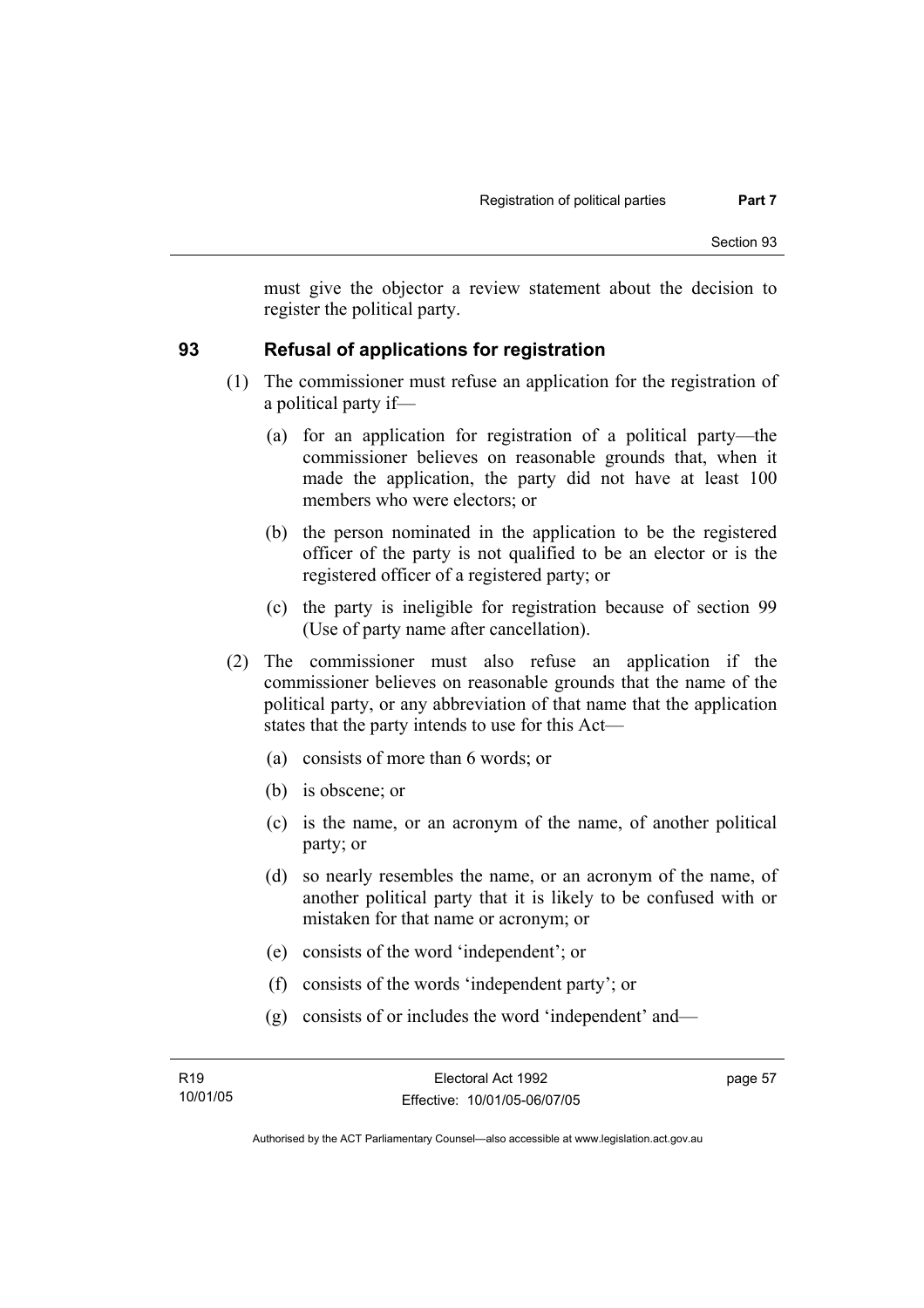Section 93

- (i) the name, or an acronym of the name, of another political party; or
- (ii) matter that so nearly resembles the name, or an acronym of the name, of another political party that the matter is likely to be confused with or mistaken for that name or acronym; or
- (h) includes the name of an MLA and the applicant does not have the MLA's written consent to use the name.
- (3) If the commissioner refuses an application for the registration of a political party, the commissioner must—
	- (a) give the secretary of the party a review statement about the decision to refuse the application; and
	- (b) if an objection was made under section 91A (Objections to applications and responses) to the application—give the objector written notice of the refusal.
- (4) In this section, *another political party*, in relation to a political party, is—
	- (a) a registered party; or
	- (b) a political party at least 1 member of which is a member of—
		- (i) the Legislative Assembly; or
		- (ii) the Commonwealth Parliament; or
		- (iii) a State legislature; or
	- (c) a political party registered or recognised for the law of the Commonwealth or a State that relates to the election of members of the Commonwealth Parliament or the State legislature.
- (5) However, *another political party*, in relation to a political party, does not include a political party that is related to it.

R19 10/01/05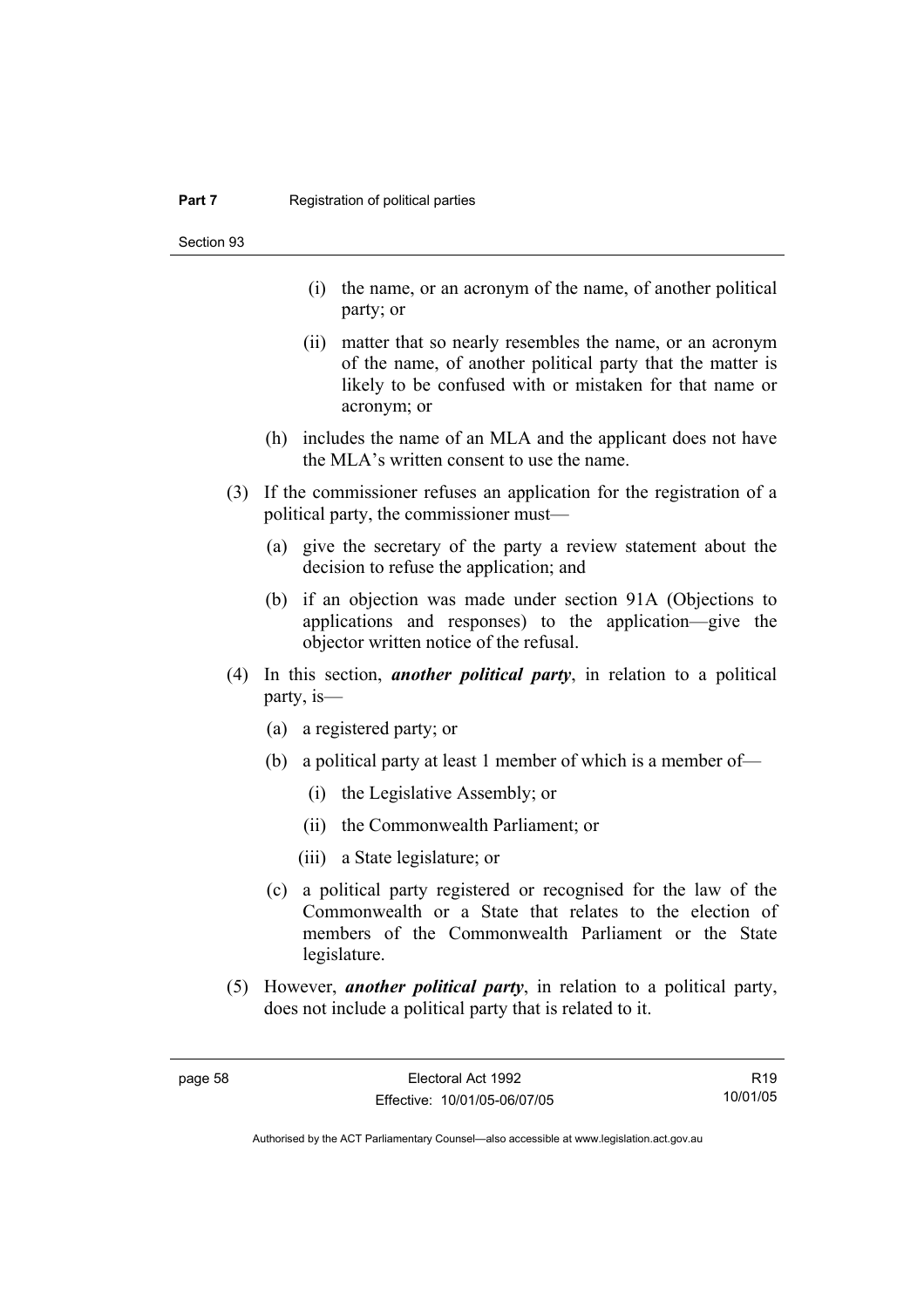(6) In this section:

*name* includes an abbreviation of the name.

### **94 Amendment of applications for registration**

- (1) If the commissioner is of the opinion that an application for the registration of a political party must be refused under section 93 (Refusal of applications for registration), but that the application might be amended to prevent the refusal, the commissioner must give the applicant written notice to that effect.
- (2) The notice must—
	- (a) set out the reasons for the commissioner's opinion; and
	- (b) describe the effect of subsections (3) to (5).
- (3) If the commissioner gives the notice to the applicant, the commissioner is not required to further consider the application unless a request is made under subsection (4).
- (4) Within 28 days after receiving the notice, the applicant may give the commissioner a written request, signed by the applicant, for the commissioner—
	- (a) to amend the application in a stated way; or
	- (b) to consider the application in the form in which it was made.
- (5) The commissioner must comply with the request.
- (6) If the applicant requests the commissioner to amend the application in a stated way, the application as amended in accordance with the request is taken to be a new application for the registration of a political party.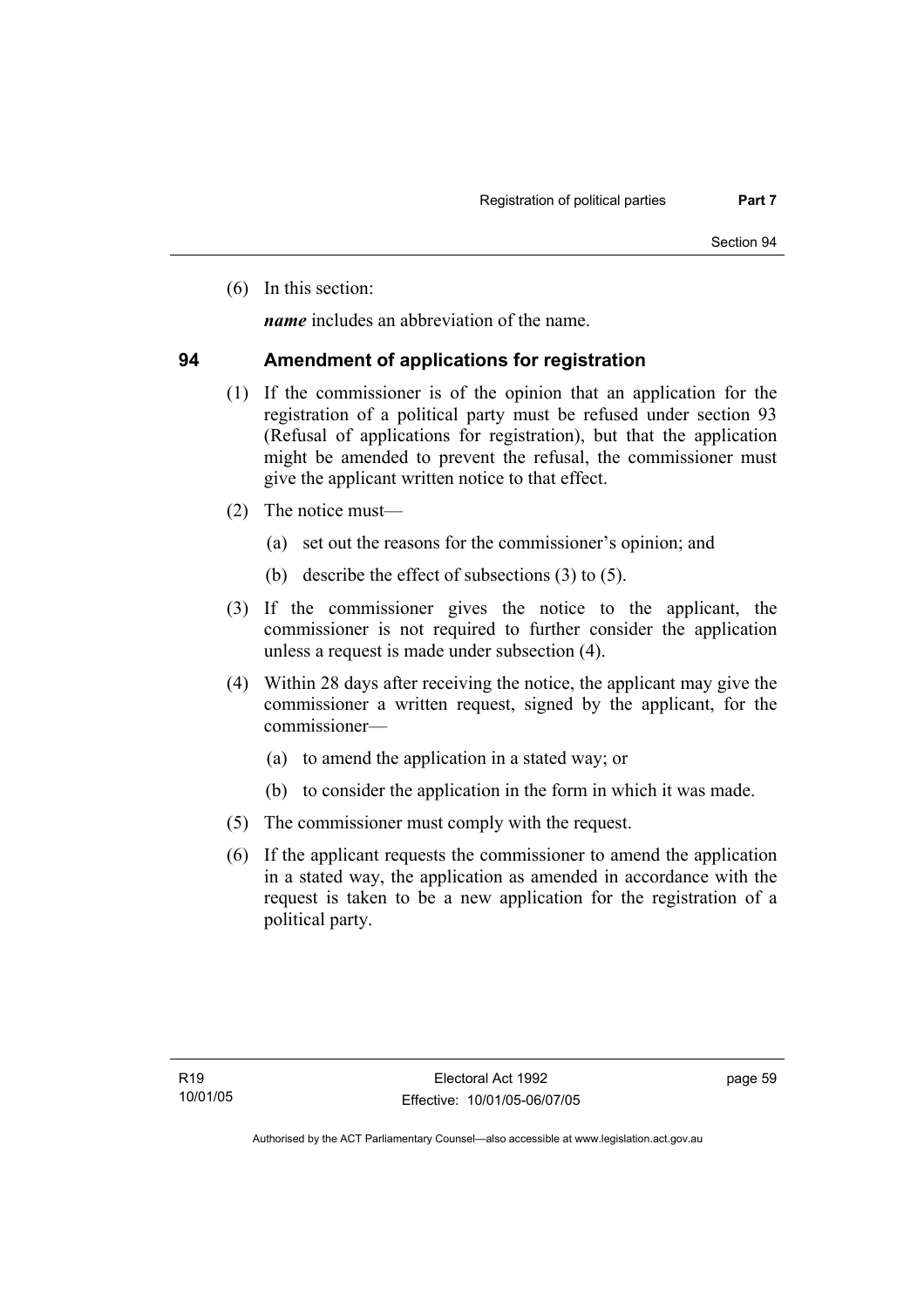Section 95

#### **95 Changes to particulars in register**

- (1) The secretary of a registered party may apply to the commissioner to change particulars included in the register of political parties in relation to the party.
- (2) This part (other than section 94 and this section) applies, with all necessary changes, to an application under subsection (1), as if it were an application for registration of the political party and any objection to the application were an objection to the registration.
- (3) Section 91 (Notification and publication of applications) and section 91A (Objections to applications and responses) do not apply to an application to change the address of the registered officer of a registered party.

#### **95A Objection to continued use of name**

- (1) This section applies if—
	- (a) the commissioner is satisfied that the name of a registered party (the *first party*) is relevantly similar to the name of another registered party (the *second party*) that was registered under this part later than the first party; and
	- (b) when it was registered the second party was related to the first party; and
	- (c) the registered officer of the first party objects in writing to the continued use of the name by the second party; and
	- (d) the commissioner is satisfied that the parties are not related at the time of the objection.
- (2) The commissioner must—
	- (a) uphold the objection; and
	- (b) by written notice, tell the registered officer of the second party that the second party will be deregistered under section 98 (Cancellation of registration of political parties) if—

R19 10/01/05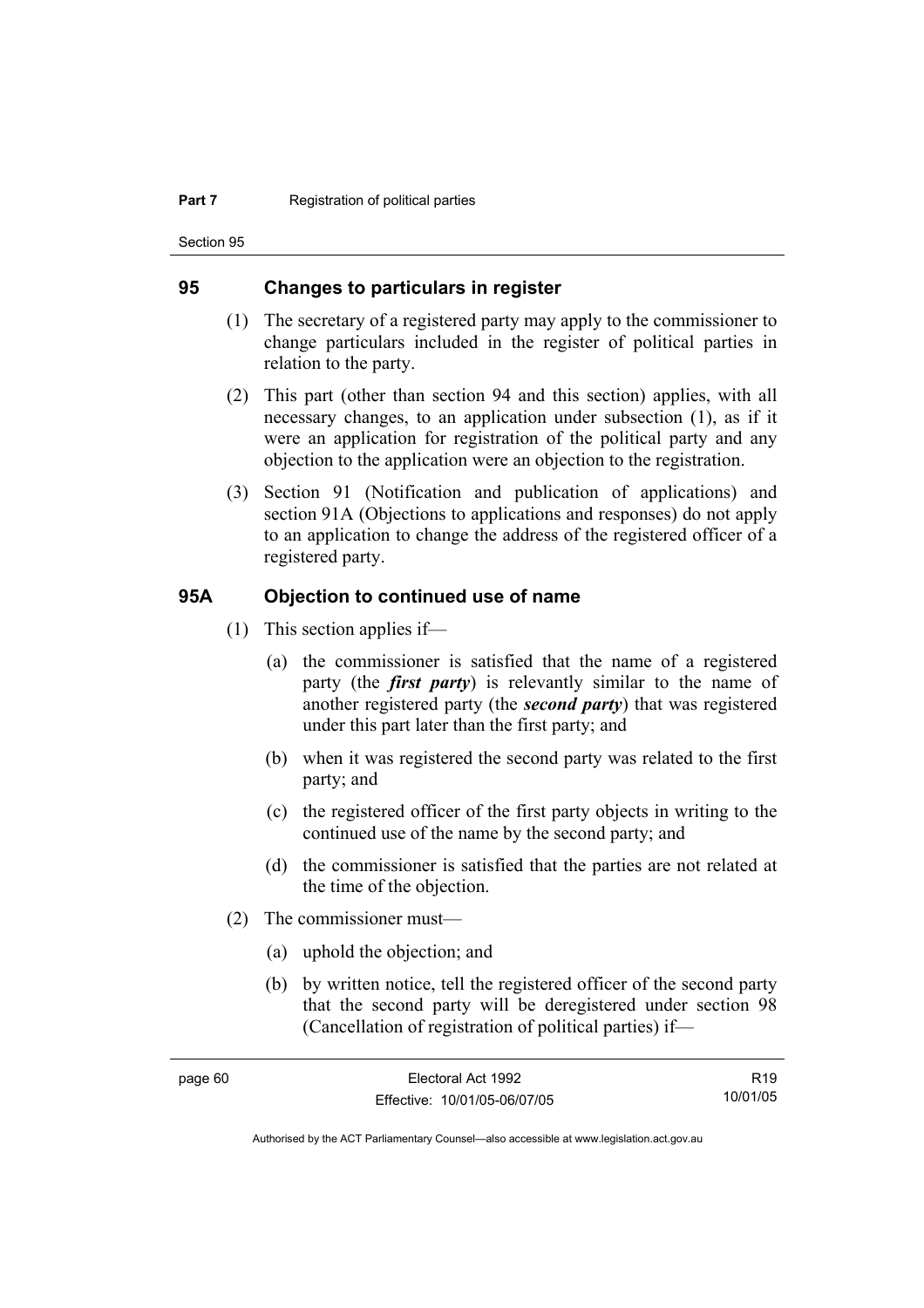- (i) it does not make an application under section 95 (Changes to particulars in register) for a change of name within 28 days after the registered officer receives the notice; or
- (ii) it makes the application, but the application is refused.
- (3) The name of a registered party is *relevantly similar* to the name of another registered party if the commissioner is satisfied on reasonable grounds that the name so nearly resembles the name of the other party that it is likely to be confused with or mistaken for that name.
- (4) In this section:

*name*, for a registered party, means—

- (a) the name of the party entered in the register of political parties; or
- (b) a registered abbreviation of the name of the party.

#### **95B When certain action cannot be taken**

- (1) This section applies if, in the period beginning 1 July in a year when an ordinary election must be held and ending when the pre-election period for the election begins, the commissioner receives an application—
	- (a) to register a political party; or
	- (b) to change the name or abbreviation of a political party.
- (2) The commissioner must not take any action under this part in that period in relation to the application.

#### **96 No action under pt 7 during pre-election period**

During a pre-election period, no action may be taken under this part in relation to the registration of a political party.

page 61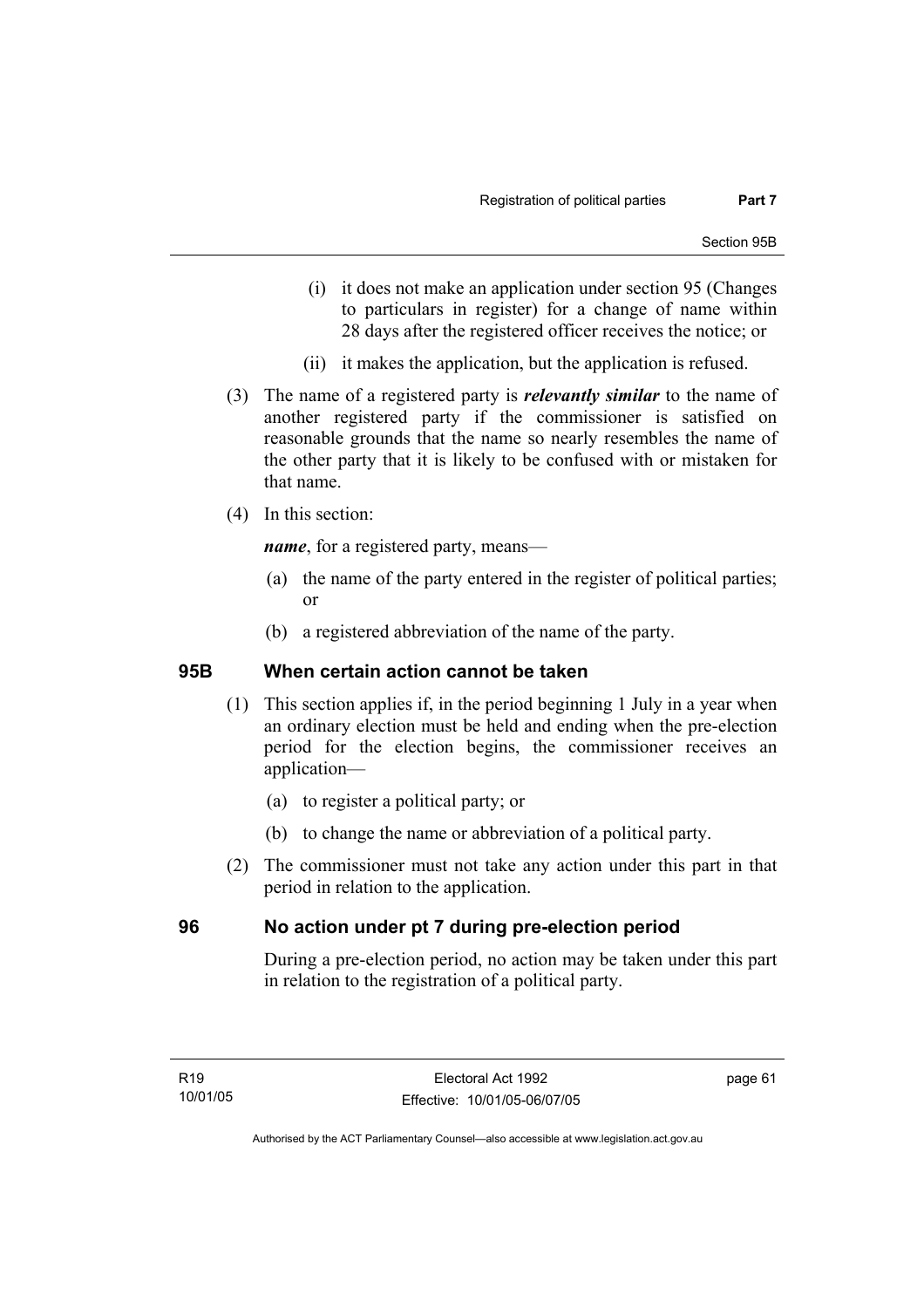#### **Part 7 Registration of political parties**

Section 96A

#### **96A Who can be a registered officer**

A person is entitled to be the registered officer of a registered party only if the person is qualified to be an elector.

#### **97 Deputy registered officer**

- (1) For part 9 (Arrangements for elections) and part 10 (Voting), a deputy registered officer of a registered party may be appointed—
	- (a) by the registered officer of the party; or
	- (b) if the office of registered officer of the party is vacant, or the registered officer cannot for any reason exercise the officer's functions—by the secretary of the party.
- (2) The appointment does not have effect until the commissioner is given written notice of the appointment.
- (3) The notice must—
	- (a) be signed by the person making the appointment and the person appointed deputy registered officer; and
	- (b) state the name and address of the deputy registered officer.
- (4) A person is entitled to be a deputy registered officer of a registered party only if the person is qualified to be an elector.
- (5) A reference in part 9 or 10 to the registered officer of a registered party includes a reference to a deputy registered officer of the party.

# **97A Information about political parties**

 (1) The commissioner may, by written notice given to the registered officer of a registered party, require the officer to give the commissioner information stated in the notice that is reasonably necessary for the commissioner to find out whether the party is entitled to be registered.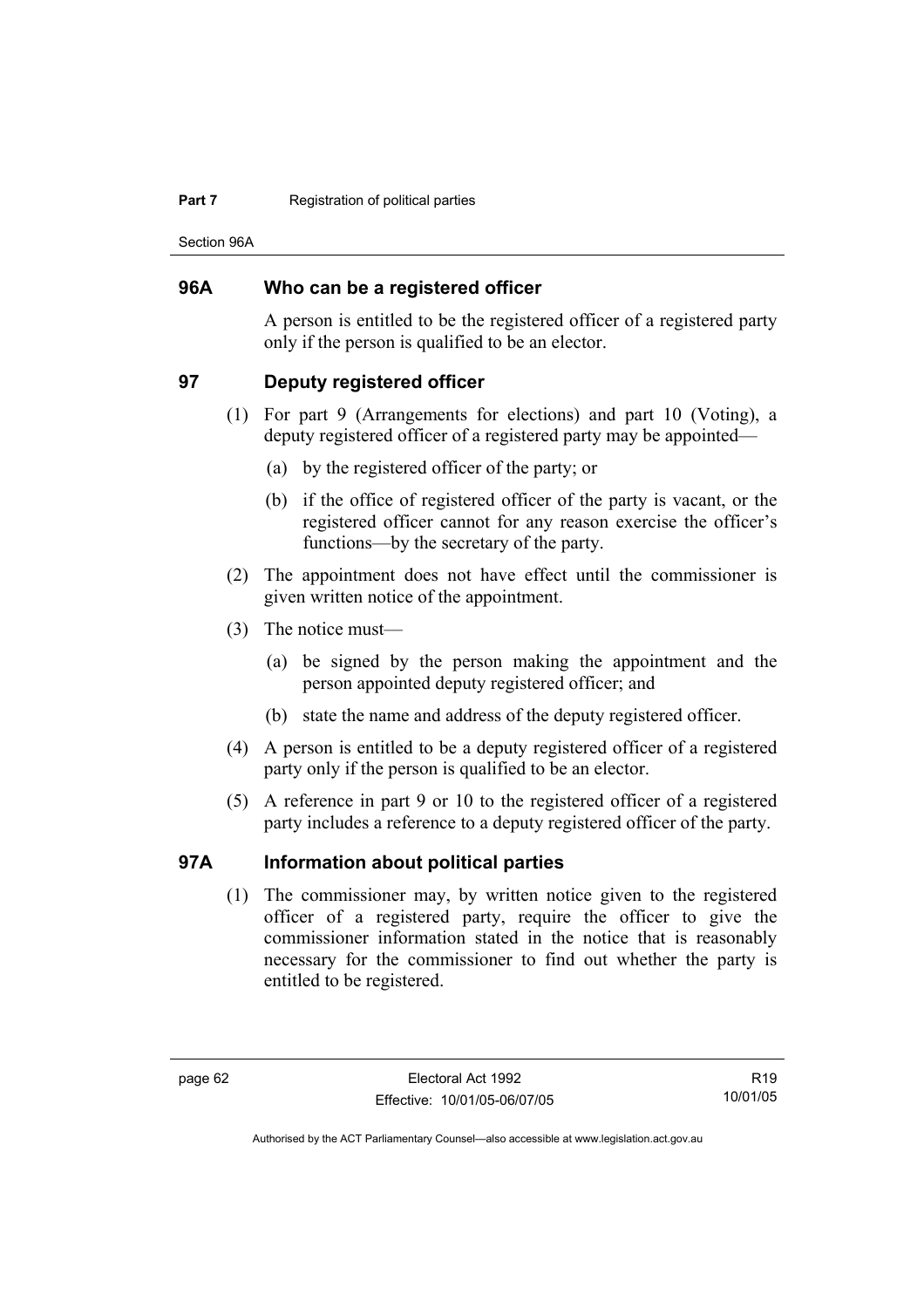- (2) Without limiting subsection (1), the commissioner may, under that subsection, require the registered officer to give the commissioner a list, as at a stated date, of the names and addresses of at least 100 members of the party who are electors.
- (3) The commissioner may use the information obtained under subsection (2) only to find out whether the party is entitled to be registered.

### **98 Cancellation of registration of political parties**

- (1) The commissioner must cancel the registration of a registered party if the secretary of the party asks the commissioner to cancel the registration.
- (2) A request under subsection (1) must—
	- (a) be in writing; and
	- (b) be signed by the applicant; and
	- (c) state the applicant's name and address.
- (3) The commissioner must cancel the registration of a registered party if it has not endorsed a candidate at the last 2 general elections.
- (4) However, subsection (3) applies to a registered party only if it was a registered party at the time of each of the general elections.
- (5) The commissioner must cancel the registration of a registered party if the commissioner believes on reasonable grounds that—
	- (a) for a registered party—
		- (i) the party has ceased to exist (whether by amalgamation with another political party or otherwise); or
		- (ii) the party does not have at least 100 members who are electors; or
		- (iii) the party does not have a constitution; or

page 63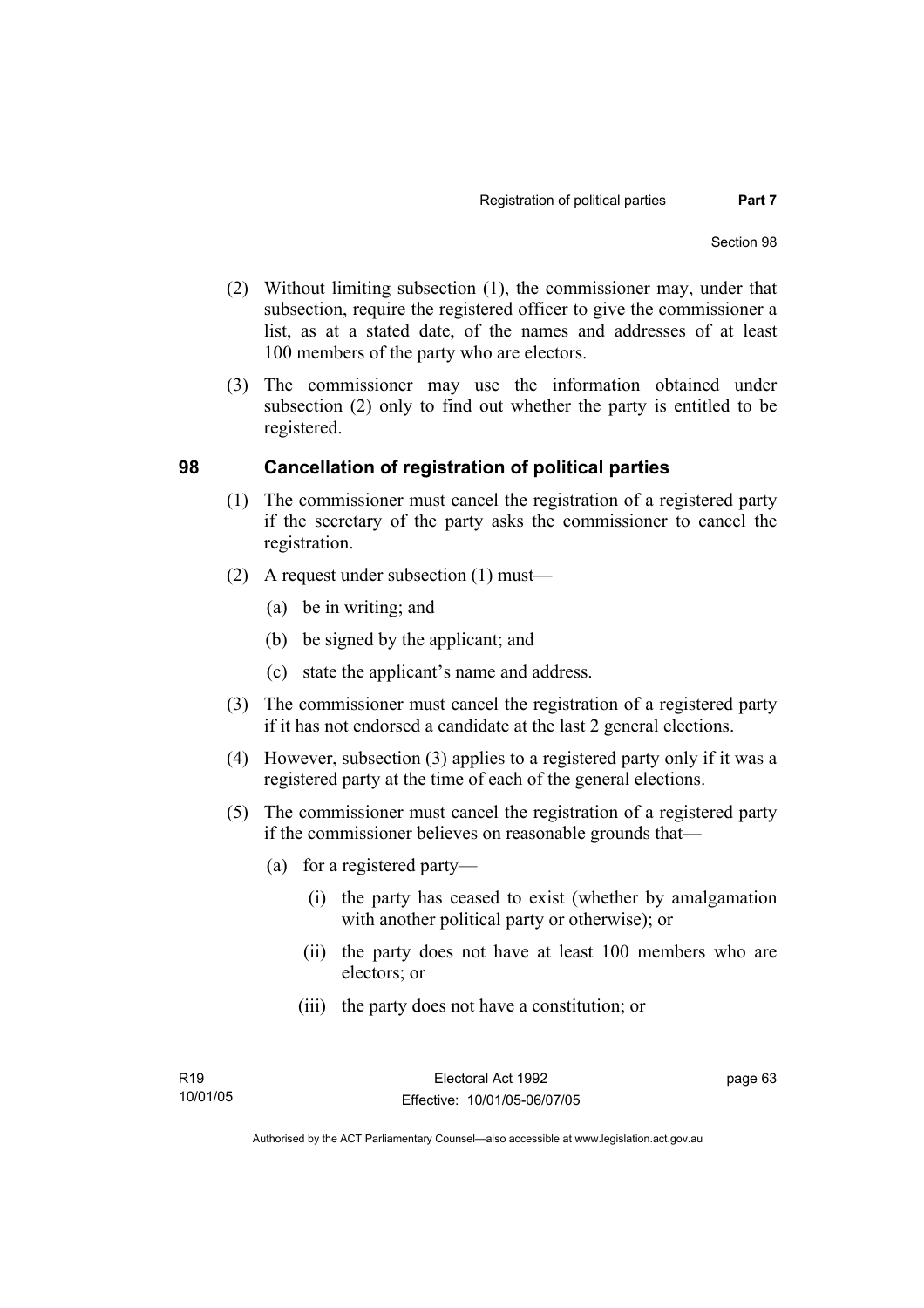#### **Part 7 Registration of political parties**

Section 98

- (b) the registration of the party was obtained by fraud or misrepresentation.
- (6) The commissioner may cancel the registration of a registered party under subsection (5) only if the commissioner has—
	- (a) given the relevant person a written notice—
		- (i) stating that the commissioner proposes to cancel the registration of the party; and
		- (ii) setting out the reasons for the proposed cancellation; and
		- (iii) stating that written objections to the proposed cancellation may be given to the commissioner within the 14 days mentioned in paragraph (b); and
	- (b) prepared, and notified under the *Legislation Act 2001*, a written notice stating—
		- (i) that the commissioner proposes to cancel the registration of the party; and
		- (ii) that written objections to the proposed cancellation may be given to the commissioner within 14 days after the day the notice is notified under the *Legislation Act 2001*; and
	- (c) considered each objection given to the commissioner in accordance with the notice under paragraph (a) or (b).
- (7) For subsection (6) (a), the *relevant person* is the secretary, or last secretary, of the registered party.
- (8) The notice under subsection (6) (b) is a notifiable instrument.

*Note* A notifiable instrument must be notified under the *Legislation Act 2001*.

 (9) If the commissioner cancels the registration of a registered party under this section, the commissioner must prepare written notice of the cancellation.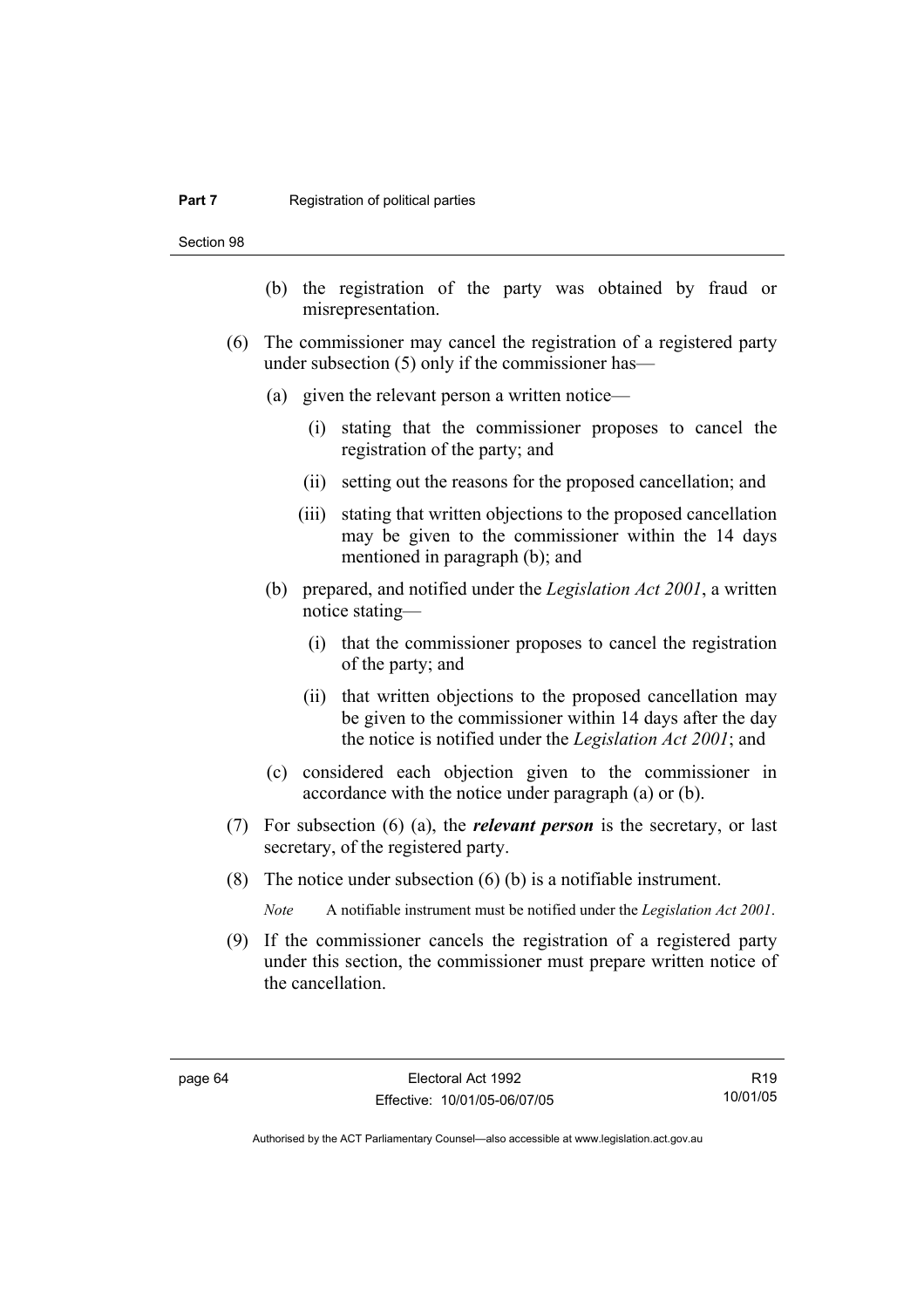(10) The notice under subsection (9) is a notifiable instrument.

*Note* A notifiable instrument must be notified under the *Legislation Act 2001*.

- (11) If the commissioner cancels the registration of a registered party under subsection (3), the commissioner must also give written notice of the cancellation to the registered officer of the party.
- (12) If the commissioner cancels the registration of a registered party under subsection (5), the commissioner must give a review statement about the decision to cancel the registration to the registered officer, or last registered officer, of the party.
- (13) If, after an objection has been made under this section to the proposed cancellation of the registration of a registered party, the commissioner decides not to cancel the registration, the commissioner must give written notice of the decision to—
	- (a) the registered officer of the party; and
	- (b) if the objection was not made by or on behalf of the party or sponsoring MLA—the objector.

#### **99 Use of party name after cancellation**

- (1) If the registration of a registered party (the *cancelled party*) is cancelled—
	- (a) the cancelled party; or
	- (b) another political party that has a name that so nearly resembles the name of the cancelled party that it is likely to be confused with or mistaken for the cancelled party;

is ineligible for registration until after the next general election after the cancellation.

(2) In this section:

*name* includes an abbreviation of the name.

page 65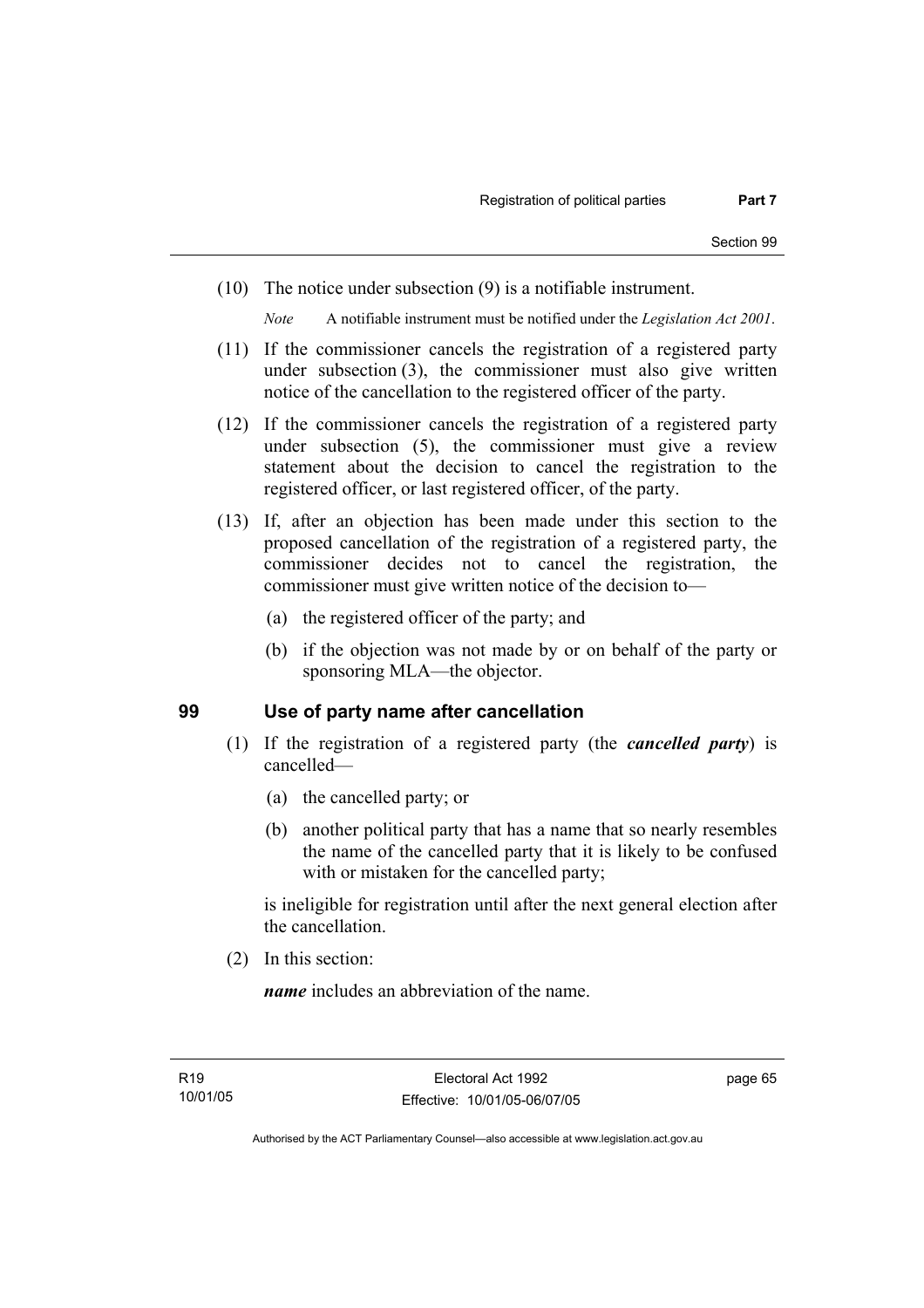#### **Part 7 Registration of political parties**

Section 99A

# **99A General requirements about constitutions of registered parties**

 (1) If a registered party changes its constitution, the registered officer of the party must give the commissioner a copy of the changed constitution within 30 days after the change.

Maximum penalty: 10 penalty units

 (2) The commissioner must make a copy of the constitution available for public inspection.

page 66 Electoral Act 1992 Effective: 10/01/05-06/07/05

R19 10/01/05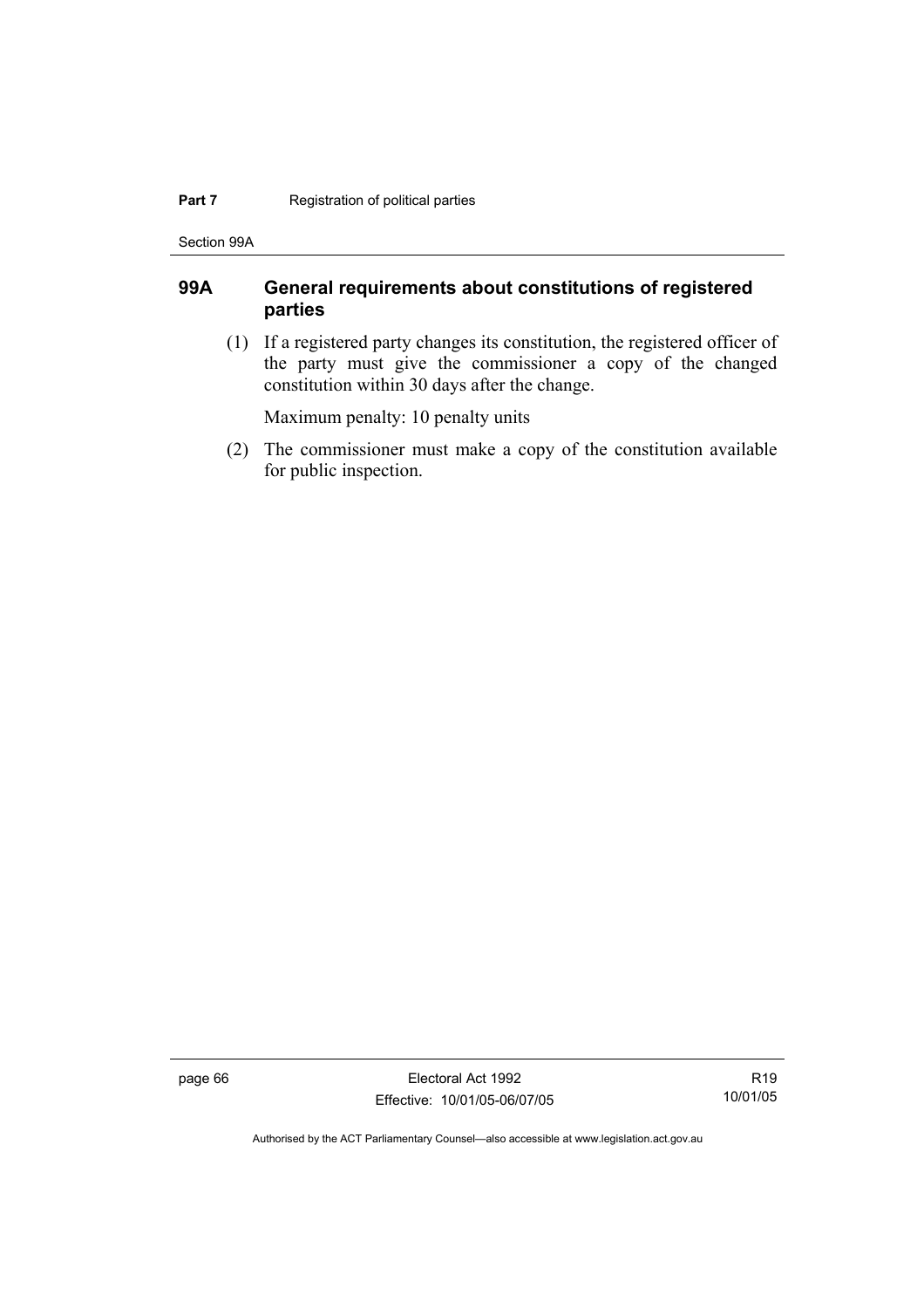# **Part 8 Timing of elections**

#### **100 Ordinary elections**

- (1) A general election under this Act must be held on the 3rd Saturday in October in the 4th year after the year when the last ordinary election was held.
- (2) If, apart from this subsection, an election in accordance with subsection (1) would be held on the day an election of Senators, or a general election of members of the House of Representatives, would be held, the election shall be held on the 1st Saturday in December in the year when it would, apart from this subsection, be held.
- (3) If an extraordinary general election has been held in the 6 months before the day when an election in accordance with subsection (1) or (2) would, apart from this subsection, have been held—
	- (a) the election shall not be held; and
	- (b) this section applies in relation to subsequent ordinary elections as if the election had been held.

#### **101 Extraordinary elections**

- (1) For this Act, an *extraordinary election* is—
	- (a) a general election required by the Self-Government Act, section 16; or
	- (b) a general election required by the Self-Government Act, section 48; or
	- (c) an election of an MLA or MLAs required by section 126; or
	- (d) an election of an MLA or MLAs required by section 275.
- (2) If an extraordinary election under section 126 (Supplementary elections) is required, the Executive must, in writing, determine a

| R <sub>19</sub> | Electoral Act 1992           | page 67 |
|-----------------|------------------------------|---------|
| 10/01/05        | Effective: 10/01/05-06/07/05 |         |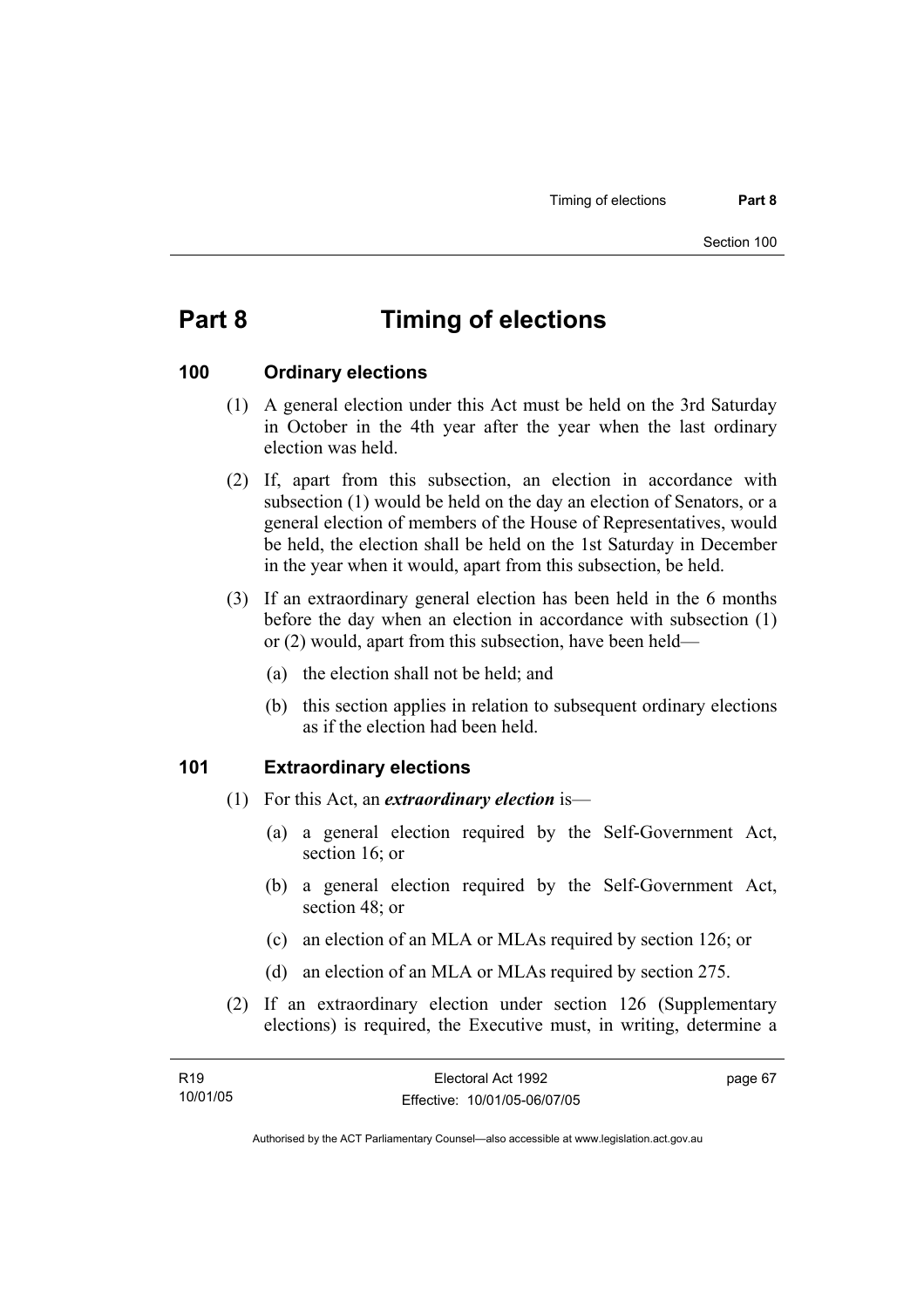#### **Part 8 Timing of elections**

Section 102

Saturday for holding the election that is not earlier than 36 days, or later than 90 days, after the day when the election failed.

- (3) If the Court of Disputed Returns declares an election void, the Executive must, in writing, determine a Saturday for holding the extraordinary election required under section 275 (Effect of declarations) that is not earlier than 36 days, or later than 90 days, after the day when the declaration is made.
- (4) The Executive must not determine under this section a day that is the polling day for an election of senators or a general election of the House of Representatives.
- (5) A determination under this section is a notifiable instrument.

*Note* A notifiable instrument must be notified under the *Legislation Act 2001*.

# **102 Polling day**

- (1) A poll must be held for an election on the day when the election is required to be held under this part.
- (2) This section is subject to section 111 (Need for a poll).

page 68 Electoral Act 1992 Effective: 10/01/05-06/07/05

R19 10/01/05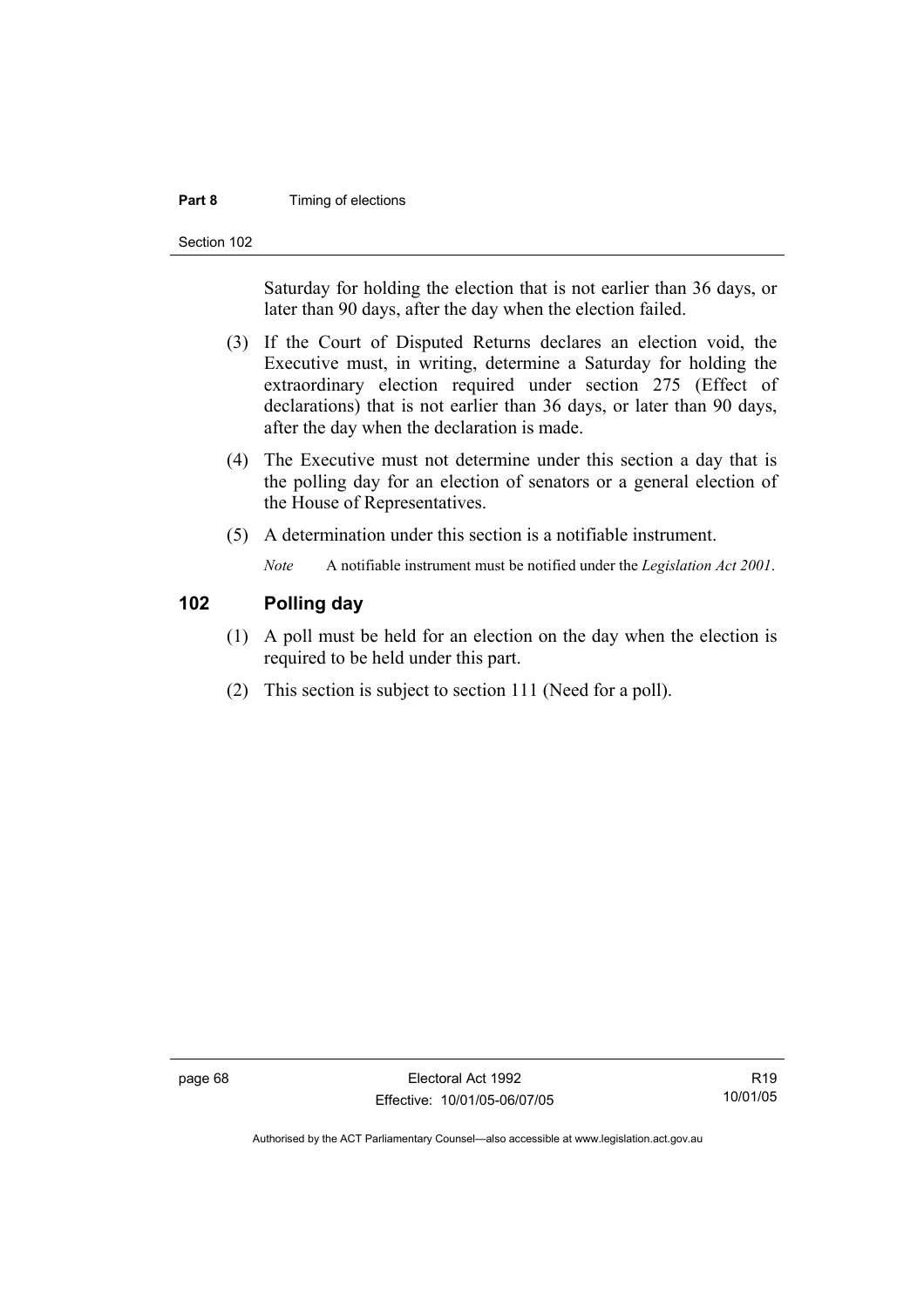# **Division 9.1 Nominations**

# **103 Eligibility—MLAs**

- (1) Subject to subsections (2) and (4), a person who is—
	- (a) an Australian citizen; and
	- (b) at least 18 years old; and
	- (c) an elector or entitled to be an elector;

is eligible to be an MLA.

- (2) A person is not eligible to be an MLA if—
	- (a) the person is a member of—
		- (i) the Parliament of the Commonwealth; or
		- (ii) the legislature of a State or another Territory; or
	- (b) the person—
		- (i) holds an office or appointment (other than a prescribed office) under a law of the Territory, the Commonwealth, a State or another Territory; or
		- (ii) is employed by the Territory, the Commonwealth, a State or another Territory, or by a Territory authority or a body (whether corporate or not) established by a law of the Commonwealth, a State or another Territory;

and is entitled to any remuneration or allowance (other than reimbursement of expenses reasonably incurred) in relation to the office, appointment or employment.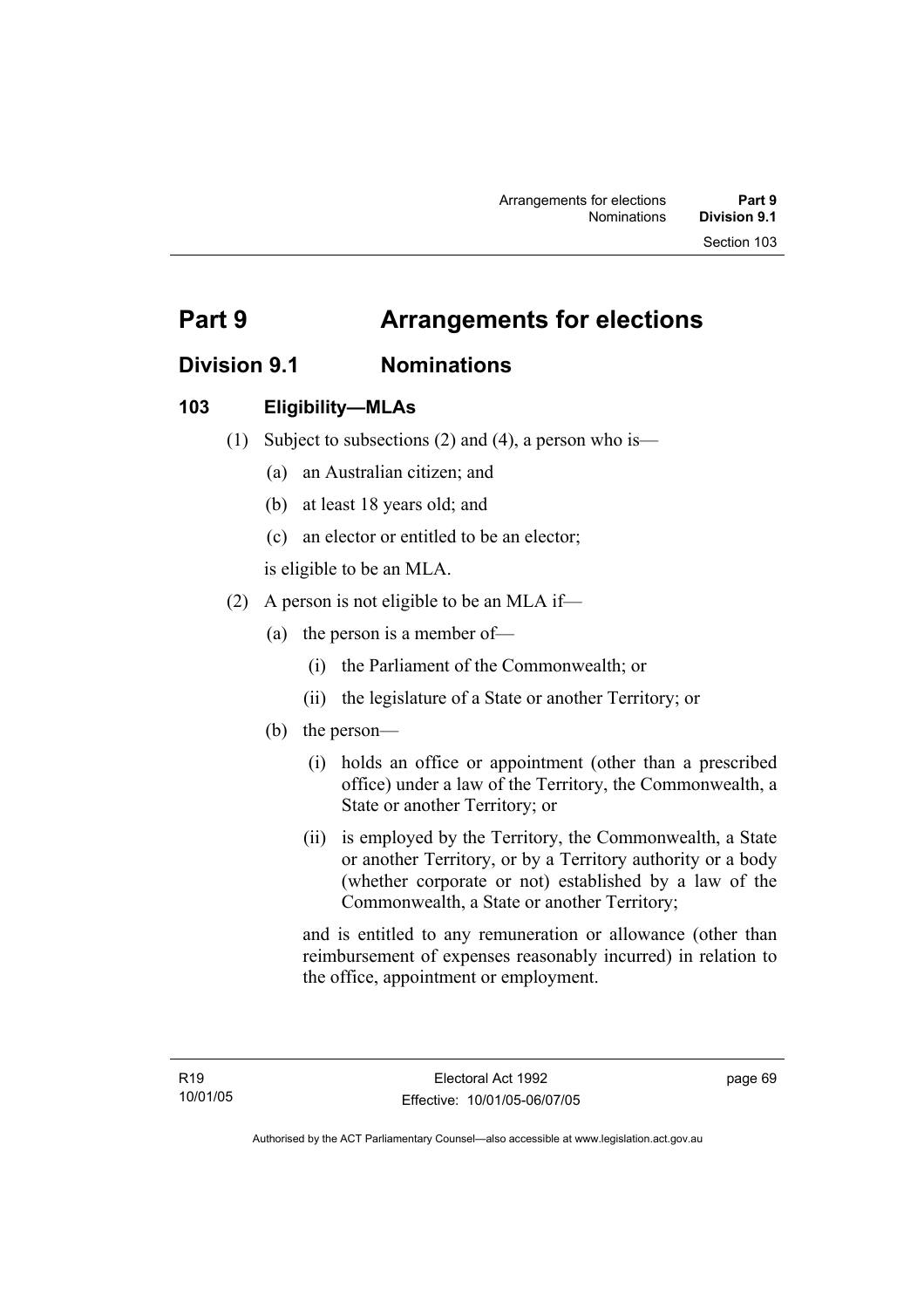(3) In subsection  $(2)$  (b) (i):

*prescribed office* means an office of Speaker, Deputy Speaker, Chief Minister, Deputy Chief Minister, Minister or MLA.

- (4) A person is not eligible to be an MLA for the disqualification period if—
	- (a) the person is convicted of an offence against—
		- (i) section 285 (Bribery) or section 288 (Violence and intimidation); or
		- (ii) the *Crimes Act 1914* (Cwlth), section 28 (Interfering with political liberty); or
		- (iii) the *Criminal Code* (Cwlth), part 2.4 relating to an offence mentioned in subparagraph (ii); or
	- (b) the person is found by the Court of Disputed Elections to have contravened (within the meaning of part 16) a section mentioned in paragraph (a) (i).
	- *Note 1* A reference to an offence against a Territory law includes a reference to an offence against the *Crimes Act 1900*, pt 9 (Aiding and abetting, accessories, attempts, incitement and conspiracy) that relates to the law (see *Legislation Act 2001*, s 189).
	- *Note 2 Contravention* is defined for pt 16 (Disputed elections, eligibility and vacancies) in s 250.
- (5) For subsection (4), the *disqualification period* is 2 years after the conviction or finding.

#### **104 Qualifications for nomination**

A person is not eligible to be nominated for election as an MLA unless, at the hour of nomination—

- (a) the person is eligible to be an MLA; or
- (b) for a person referred to in section 103 (2) (b)—the person would, apart from that paragraph, be eligible to be an MLA.

| page 70 | Electoral Act 1992           | R <sub>19</sub> |
|---------|------------------------------|-----------------|
|         | Effective: 10/01/05-06/07/05 | 10/01/05        |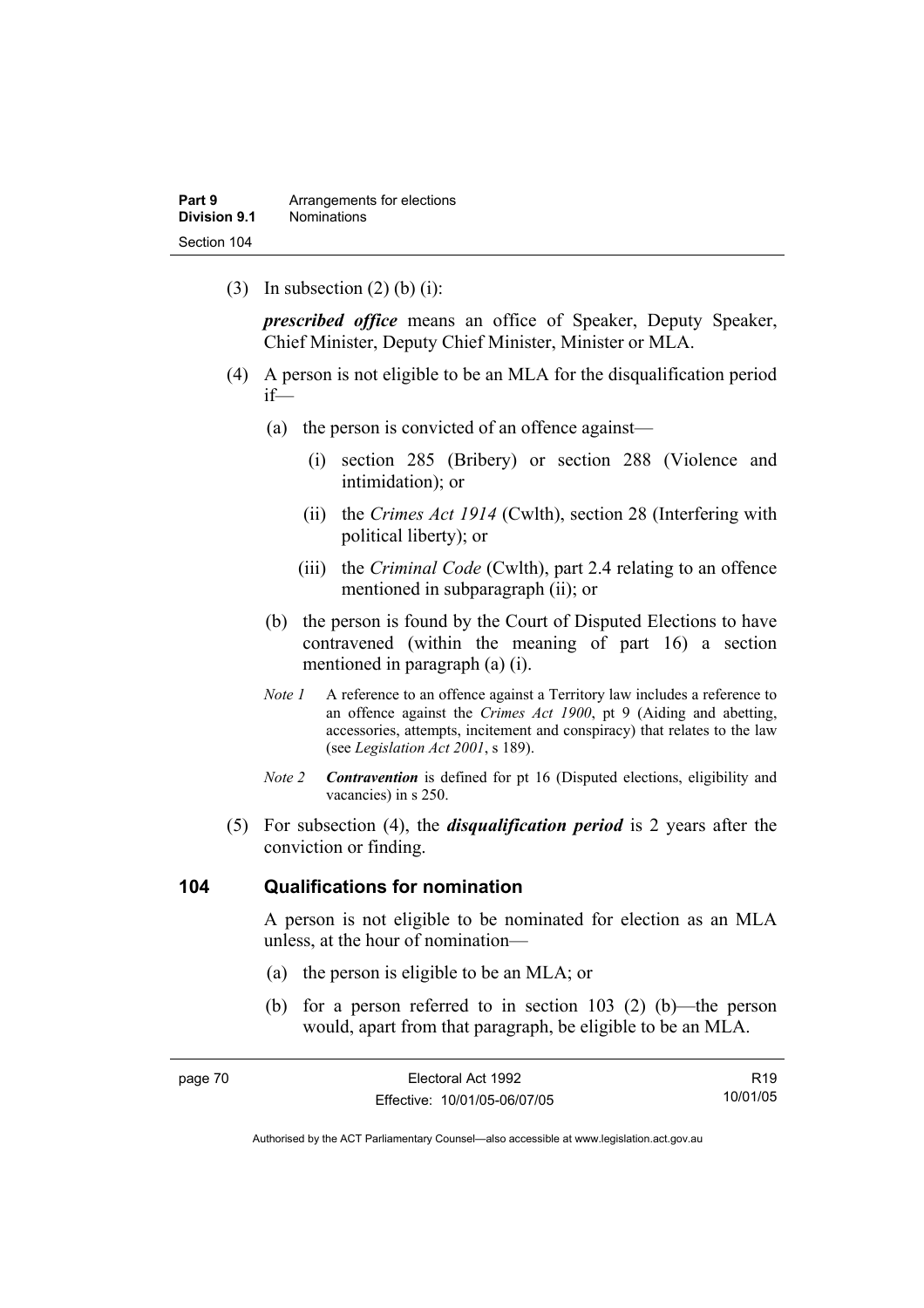#### **105 Candidates to be nominated**

- (1) A person is not eligible for election as an MLA unless the person is nominated in accordance with this section.
- (2) A person may be nominated to be a candidate for election only by—
	- (a) the registered officer of a registered party that endorses the person as a party candidate in the election for the electorate for which the candidate is being nominated; or
	- (b) 20 electors entitled to vote at the election.
- (3) A nomination shall be made by giving to the commissioner, during the pre-election period but not later than 24 hours before the hour of nomination—
	- (a) a duly completed nomination form; and
	- (b) a deposit of the prescribed amount in legal tender or a banker's cheque.
- (4) A nomination form shall—
	- (a) be in the form approved under section 340A (Approved forms); and
	- (b) subject to subsection (7), set out the particulars of the name, address and occupation of the nominee; and
	- (c) contain a statement, signed by the nominee, to the effect that he or she consents to the nomination, and to be an MLA if elected; and
	- (d) contain a declaration, signed by the nominee, to the effect that he or she is eligible to be nominated; and
	- (e) specify the form in which the nominee's name is to be printed on the ballot papers for the election; and
	- (f) if the nomination is made by the registered officer of a registered party—state any registered abbreviation of the name

page 71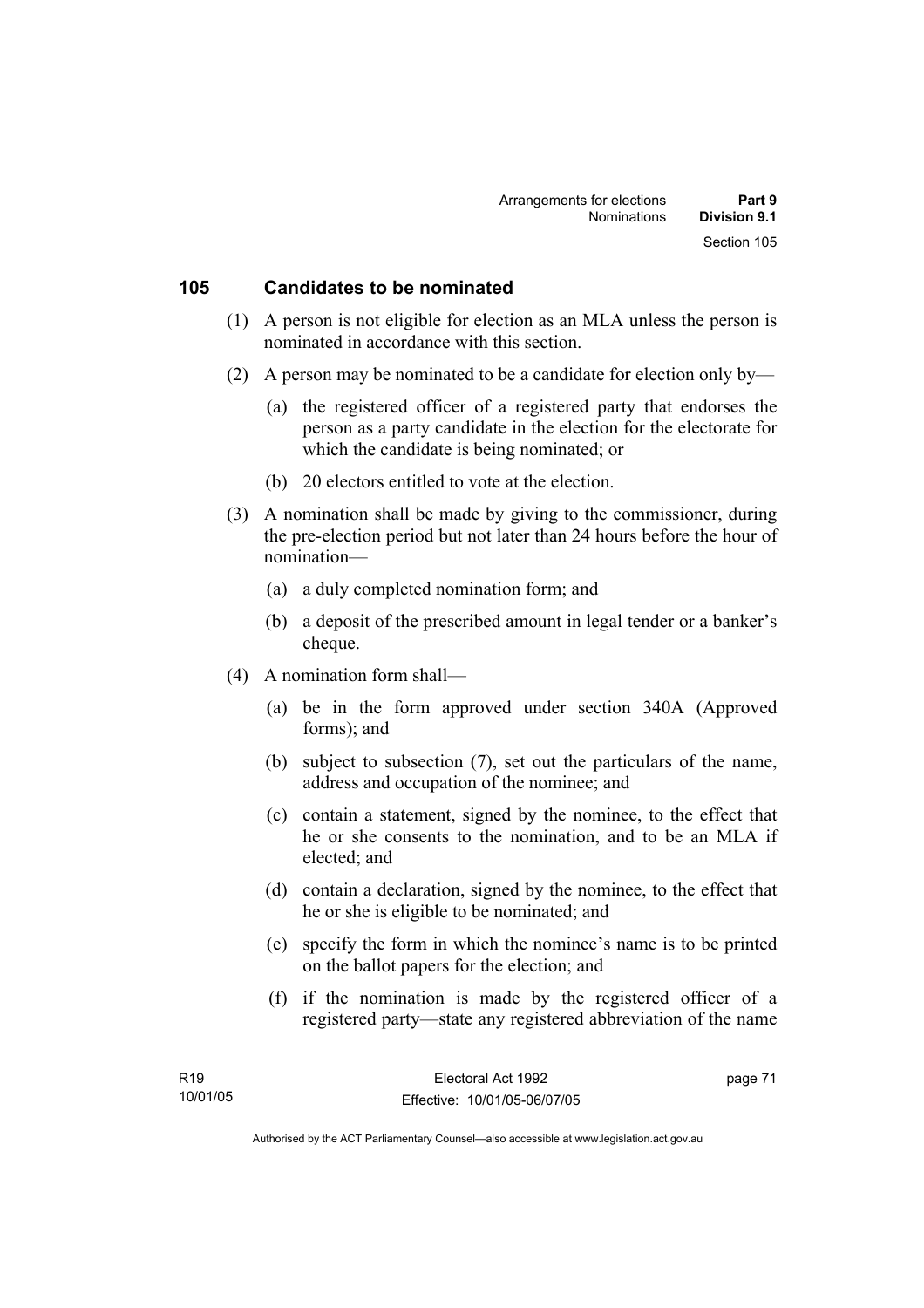| Part 9       | Arrangements for elections |
|--------------|----------------------------|
| Division 9.1 | <b>Nominations</b>         |
| Section 105  |                            |

of the party that is to be printed on the ballot paper for the election; and

- (g) if the nomination is made by 20 electors entitled to vote at the election—specify whether the word 'Independent' is to be printed on the ballot paper adjacent to the candidate square for the nominee; and
- (h) be signed by the nominator or each nominator.
- (5) A nomination form shall name a nominee only by specifying—
	- (a) the surname or family name, and the given name under which the nominee is enrolled; or
	- (b) if the nominee is not an elector—the surname or family name, and the given name under which the nominee is entitled to be enrolled.
- (6) A given name shall be taken to be specified for subsection (5), if the nomination form specifies—
	- (a) a commonly accepted variation of that name (including an abbreviation or truncation of that name or an alternative form of that name); or
	- (b) an initial standing for that name.
- (7) If the address of a nominee is a suppressed address, the nomination form need not specify the address but, in that case, the nominee shall notify the commissioner in writing of his or her address for correspondence.
- (8) A nomination is not invalid only because of a formal defect or error if this section has been substantially complied with.
- (9) If the time by which a nomination under subsection (3) is to be made falls on a public holiday, the nomination must be made no later than that time on the public holiday.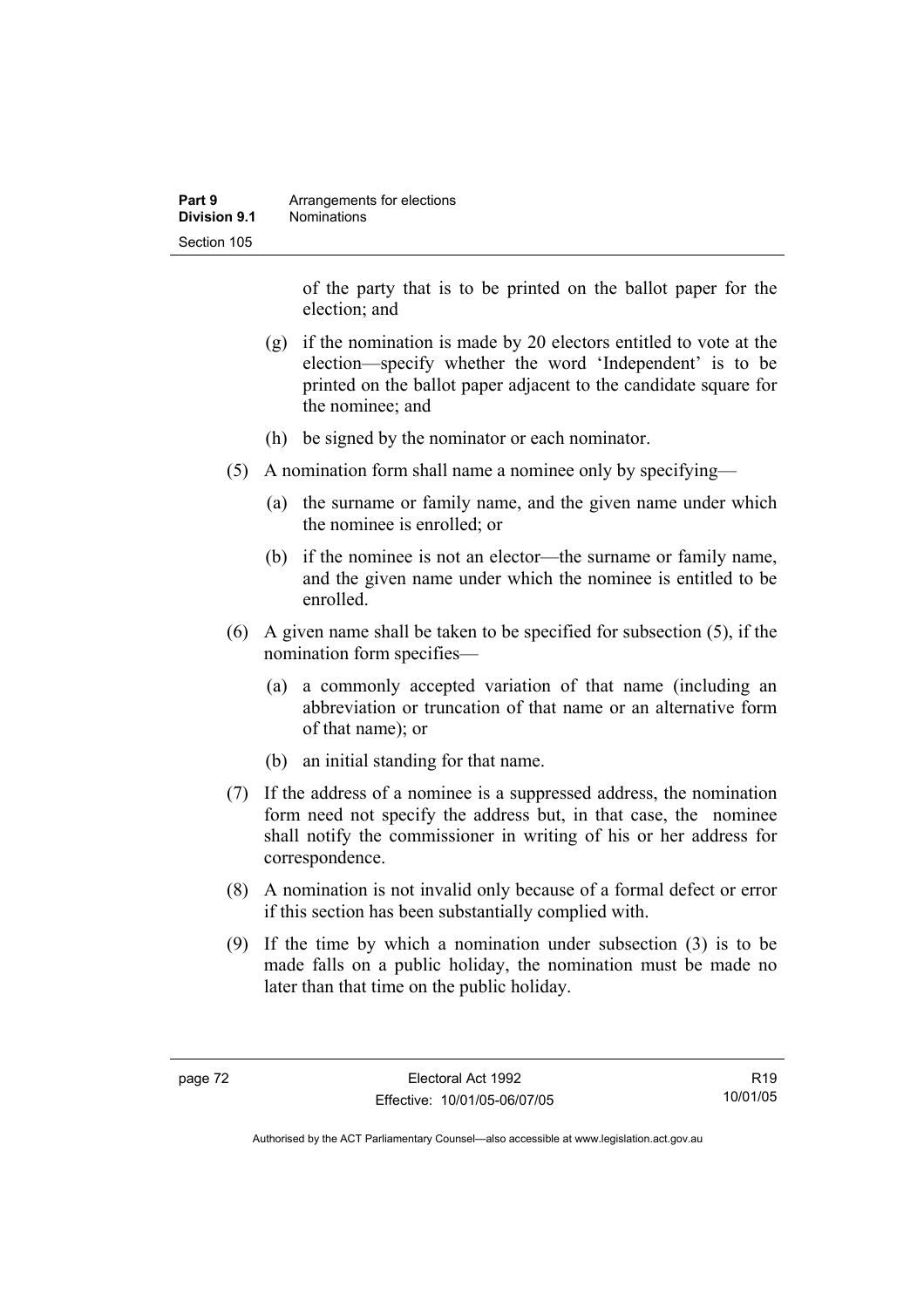- (10) Subsection (9) has effect despite the *Legislation Act 2001*, section 151 (4) (Reckoning of time).
- $(11)$  In subsection  $(3)$  (b):

*prescribed amount* means \$250 or any other amount prescribed by the regulations.

# **106 Multiple nominations invalid**

If, at the hour of nomination in relation to an election—

- (a) a person is nominated more than once to be a candidate for election in a particular electorate; or
- (b) a person is nominated to be a candidate for election in more than 1 electorate;

each such nomination is invalid.

## **107 Withdrawal etc of consent to nomination**

- (1) A person nominated to be a candidate may withdraw his or her consent to the nomination by giving the commissioner a written notice of withdrawal not later than 24 hours before the hour of nomination.
- (2) The registered officer may cancel a nomination made by the officer by giving the commissioner a written notice of cancellation not later than 24 hours before the hour of nomination.
- (3) On receipt of a notice referred to in subsection (1) or (2), the commissioner shall cancel the nomination and pay the amount of the deposit lodged to the nominee.

#### **108 Place and hour of nomination**

- (1) The *place of nomination* in relation to an election is—
	- (a) the office of the commissioner; or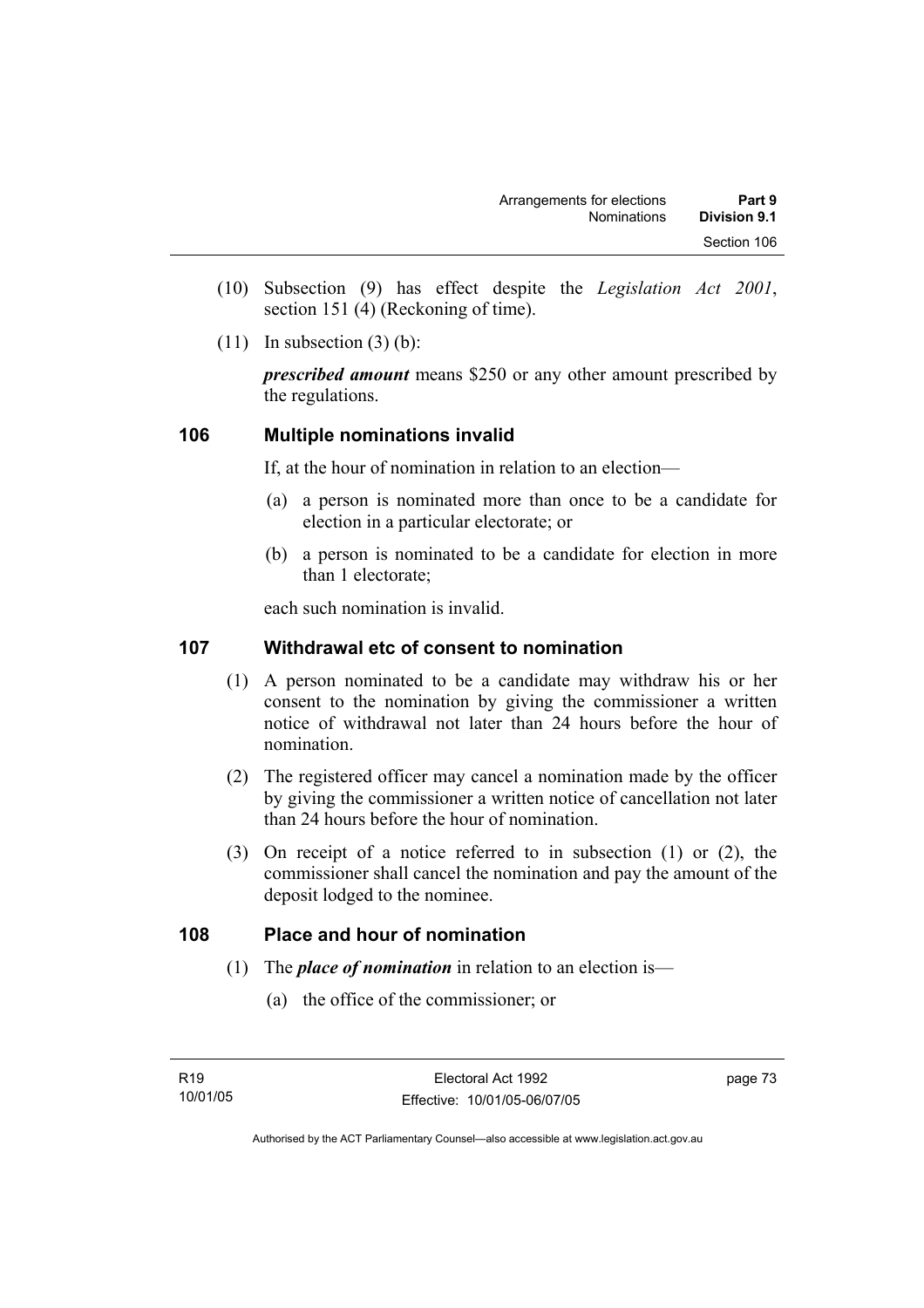- (b) any other place approved, in writing, by the commissioner as a place of nomination.
- (2) An approval is a notifiable instrument.

*Note* A notifiable instrument must be notified under the *Legislation Act 2001*.

- (3) The *hour of nomination* in relation to an election is 12 o'clock noon on the 23rd day before polling day for the election.
- (4) If the hour mentioned in subsection (3) falls on a public holiday, anything that under this Act is to be done by the hour of nomination must be done by that time on the public holiday.
- (5) Subsection (4) has effect despite the *Legislation Act 2001*, section 151 (4) (Reckoning of time).

# **109 Declaration of candidates**

- (1) As soon as practicable after the hour of nomination, the commissioner shall, at the place of nomination, publicly produce all nomination forms and declare each person duly nominated to be a candidate.
- (2) A declaration in relation to a candidate shall specify—
	- (a) the name of the candidate; and
	- (b) the name of any registered party by which the candidate is endorsed.
- (3) As soon as practicable after the declaration, the commissioner—
	- (a) shall, at the office of the commissioner; and
	- (b) may, at any other places the commissioner determines;

arrange for a notice containing particulars relating to each candidate to be displayed.

 (4) A notice shall not specify the address of a candidate if it is a suppressed address.

R19 10/01/05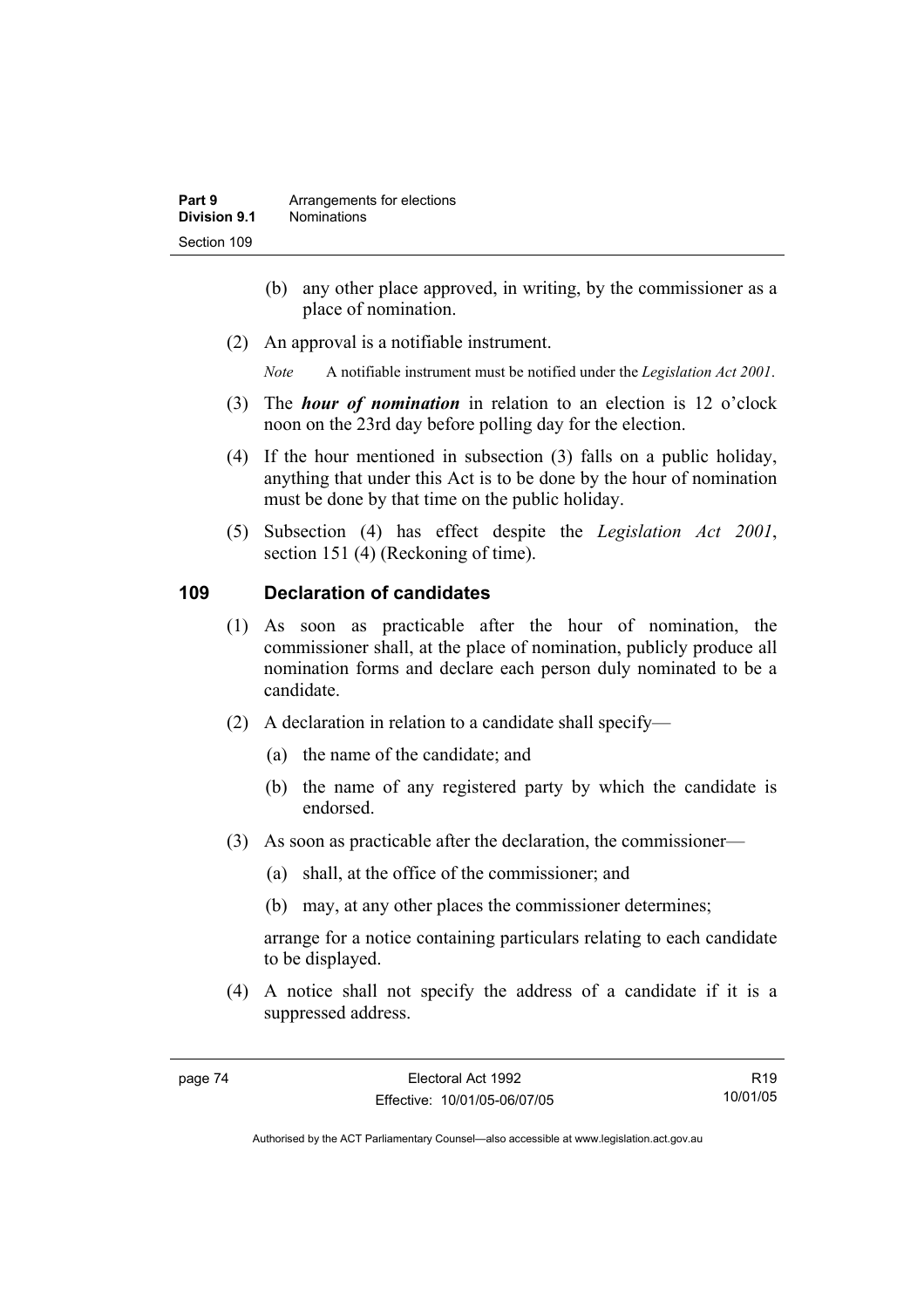### **110 Rejection of nominations**

- (1) The commissioner must reject the nomination of a person if the nomination form for the person is not substantially in accordance with section 105 (Candidates to be nominated).
- (2) The commissioner must also reject the nomination of a person if satisfied on reasonable grounds that the name under which the person is nominated—
	- (a) is obscene; or
	- (b) is frivolous; or
	- (c) has been assumed for a political purpose.

#### **Examples for par (c)**

- 1 A name that includes, completely or partly, the name, or an abbreviation of the name, of a political party.
- 2 A name that includes a political message.
- *Note* An example is part of the Act, is not exhaustive and may extend, but does not limit, the meaning of the provision in which it appears (see *Legislation Act 2001*, s 126 and s 132).
- (3) The commissioner must give a person whose nomination is rejected under subsection (1) or (2) written notice of the rejection.

*Note* For how documents may be given, see *Legislation Act 2001*, pt 19.5.

- (4) The notice must set out the reasons for the rejection.
- (5) The commissioner may reject the nomination of a person only under subsection  $(1)$  or  $(2)$ .

# **111 Need for a poll**

 (1) If the number of candidates for an election is not greater than the number required to be elected, the commissioner shall, in accordance with section 189, declare the candidate or candidates elected.

page 75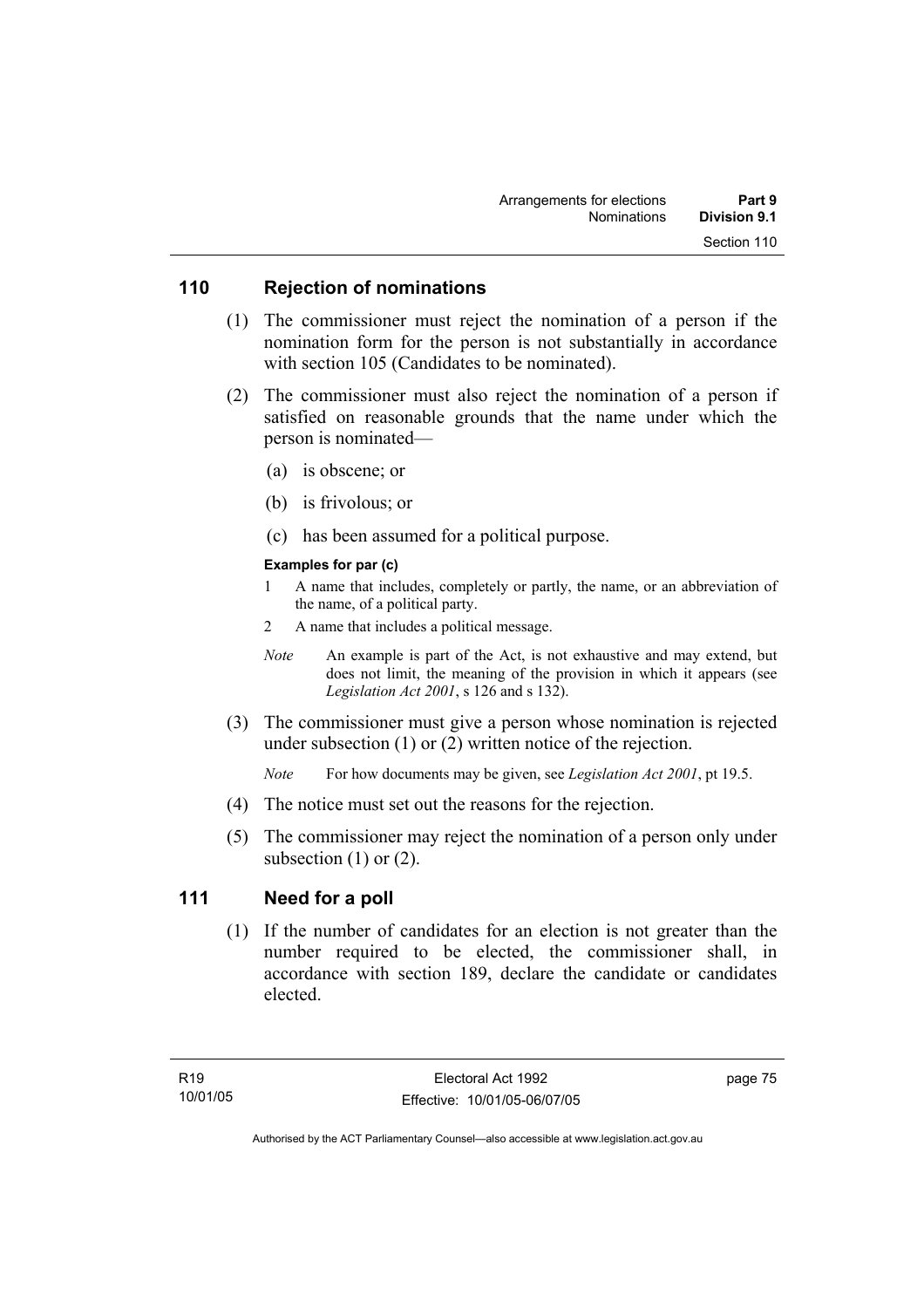| Part 9       | Arrangements for elections |
|--------------|----------------------------|
| Division 9.1 | <b>Nominations</b>         |
| Section 112  |                            |

 (2) If the number of candidates for election is greater than the number required to be elected, a poll shall be held in accordance with this Act.

# **112 Death of candidate before polling day**

If a candidate dies before polling day and the number of candidates remaining is not greater than the number required to be elected, the commissioner shall, in accordance with section 189, declare the remaining candidates elected.

### **113 Deposit—return or forfeiture**

- (1) A deposit paid in relation to the nomination of a candidate shall be returned to the candidate, after the result of an election is declared, if—
	- (a) the candidate is elected; or
	- (b) at the time when the candidate is excluded from a poll under a scrutiny in accordance with schedule 4, his or her total votes equal or exceed 20% of the quota for the election; or
	- (c) the candidate is neither elected nor excluded and his or her total votes, at any stage of the counting, equal or exceed 20% of the quota for the election.
- $(2)$  If—
	- (a) a nominee dies before the candidates are declared for an election; or
	- (b) a candidate dies before polling day;

the commissioner shall pay the amount of the deposit lodged to the deceased's personal representative.

 (3) Subject to subsections (1) and (2), a deposit made in relation to the nomination of a candidate shall be forfeited to the Territory when the result of an election is declared.

R19 10/01/05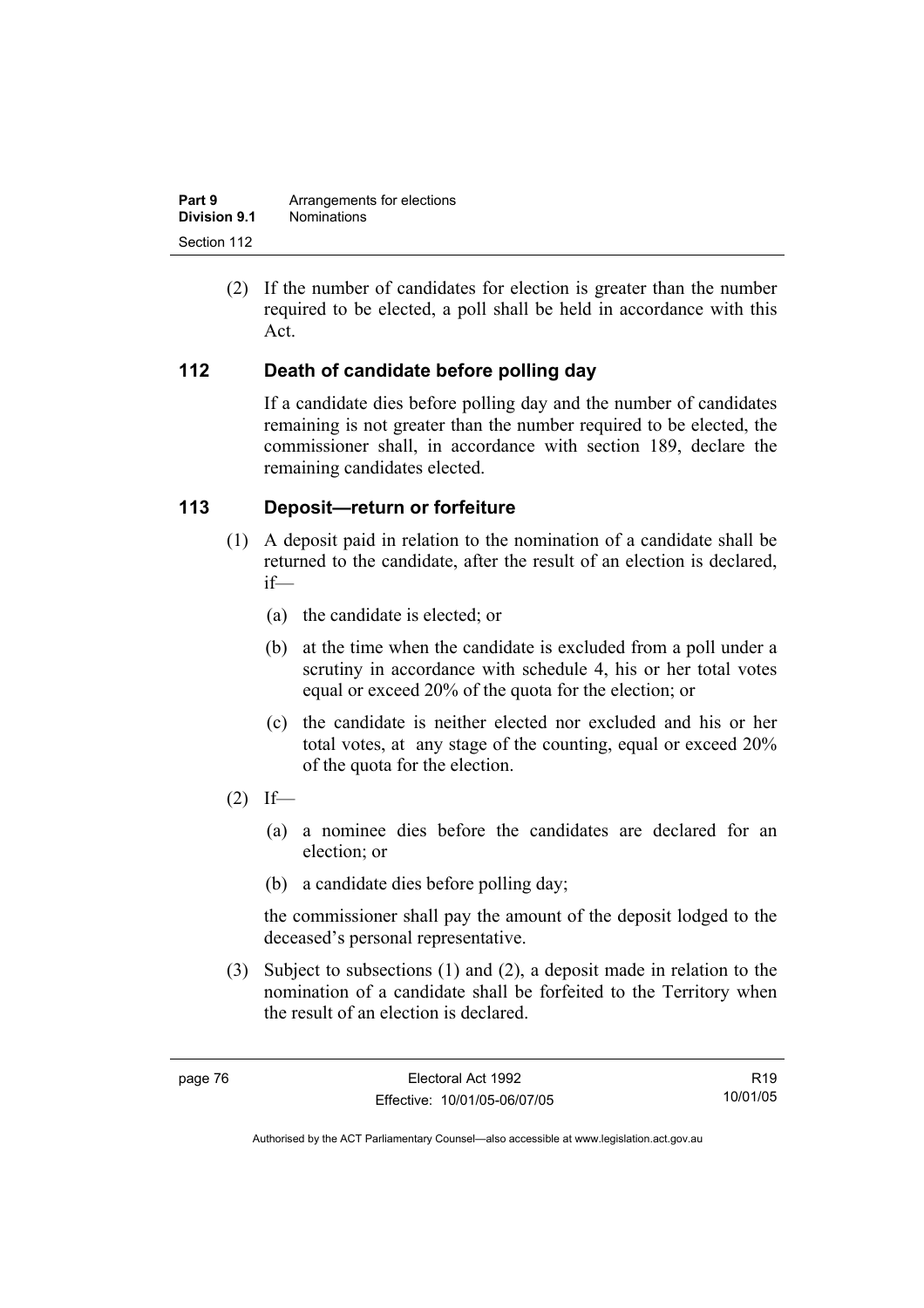# **Division 9.2 Ballot papers**

# **114 Ballot papers**

- (1) Subject to this division, the ballot papers to be used in an election shall be in accordance with the form in schedule 1.
- (2) The commissioner may determine the colour of the paper on which ballot papers for each electorate are to be printed.
- (3) A ballot paper must bear an official mark in the form approved under section 340A (Approved forms).
- (4) The ballot paper may be in electronic form.
- (5) The commissioner may approve changes to the electronic form of the ballot paper that are necessary to facilitate the display of the electronic form.

#### **Example**

The electronic form of a ballot paper may display columns of candidates using 2 rows.

- *Note* An example is part of the Act, is not exhaustive and may extend, but does not limit, the meaning of the provision in which it appears (see *Legislation Act 2001*, s 126 and s 132).
- (6) An approval under subsection (3) is a notifiable instrument.

*Note* A notifiable instrument must be notified under the *Legislation Act 2001*.

- (7) The regulations may—
	- (a) specify the headings or directions to be contained on ballot papers to be used for declaration voting; and
	- (b) provide for—
		- (i) the form of a ballot paper to be altered as specified in the regulations; or
		- (ii) a form set out in the regulations to be used in place of the form of a ballot paper.

page 77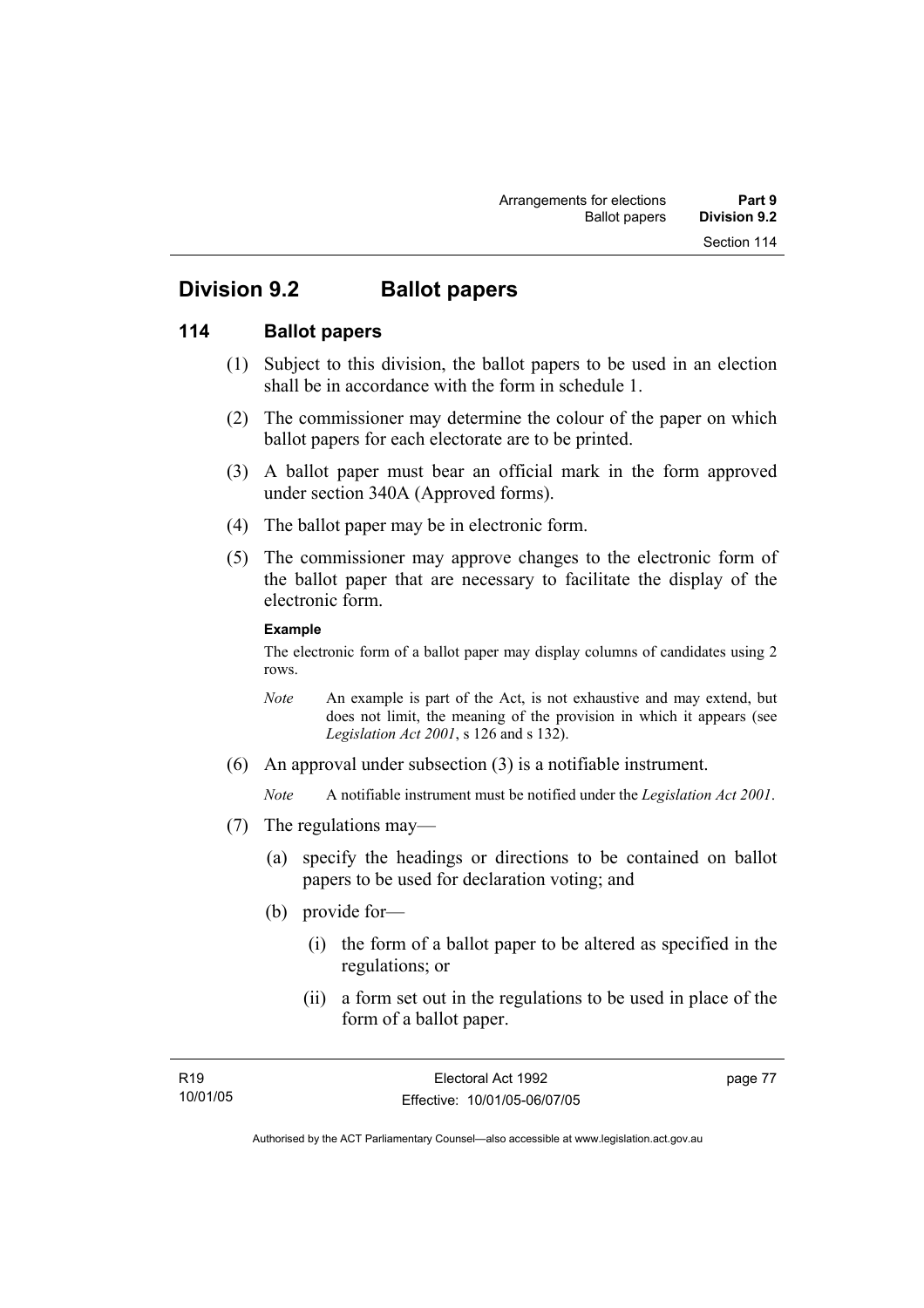| Part 9              | Arrangements for elections |
|---------------------|----------------------------|
| <b>Division 9.2</b> | <b>Ballot papers</b>       |
| Section 115         |                            |

## **115 Grouping of candidates' names**

- (1) If the registered officer of a registered party nominates 2 or more candidates for an election, their names shall be grouped in a separate column on the ballot papers for the relevant electorate.
- (2) If 2 or more non-party candidates request that their names be grouped on the ballot papers for an election, their names shall be grouped in a separate column on the ballot papers for the relevant electorate.
- (3) A request referred to in subsection (2) shall be—
	- (a) in writing signed by each of the candidates to be included in the group; and
	- (b) given to the commissioner before the hour of nomination.

#### **116 Printing of ballot papers**

- (1) Subject to subsections (2) to (7), on each ballot paper for an election—
	- (a) the names of the candidates in a group of candidates shall be printed in a single column; and
	- (b) if there are 2 or more groups of candidates—separate columns of the names of the candidates in each group shall be printed from left to right in an order determined by the commissioner by lot; and
	- (c) a distinguishing letter shall be printed above the column of names of the candidates in a particular group, the letter being—
		- (i) if there is only 1 group— 'A'; or
		- (ii) if there are 2 or more groups—the appropriate letter in a consecutive, alphabetical order beginning with 'A' corresponding to the order in which the columns of names

R19 10/01/05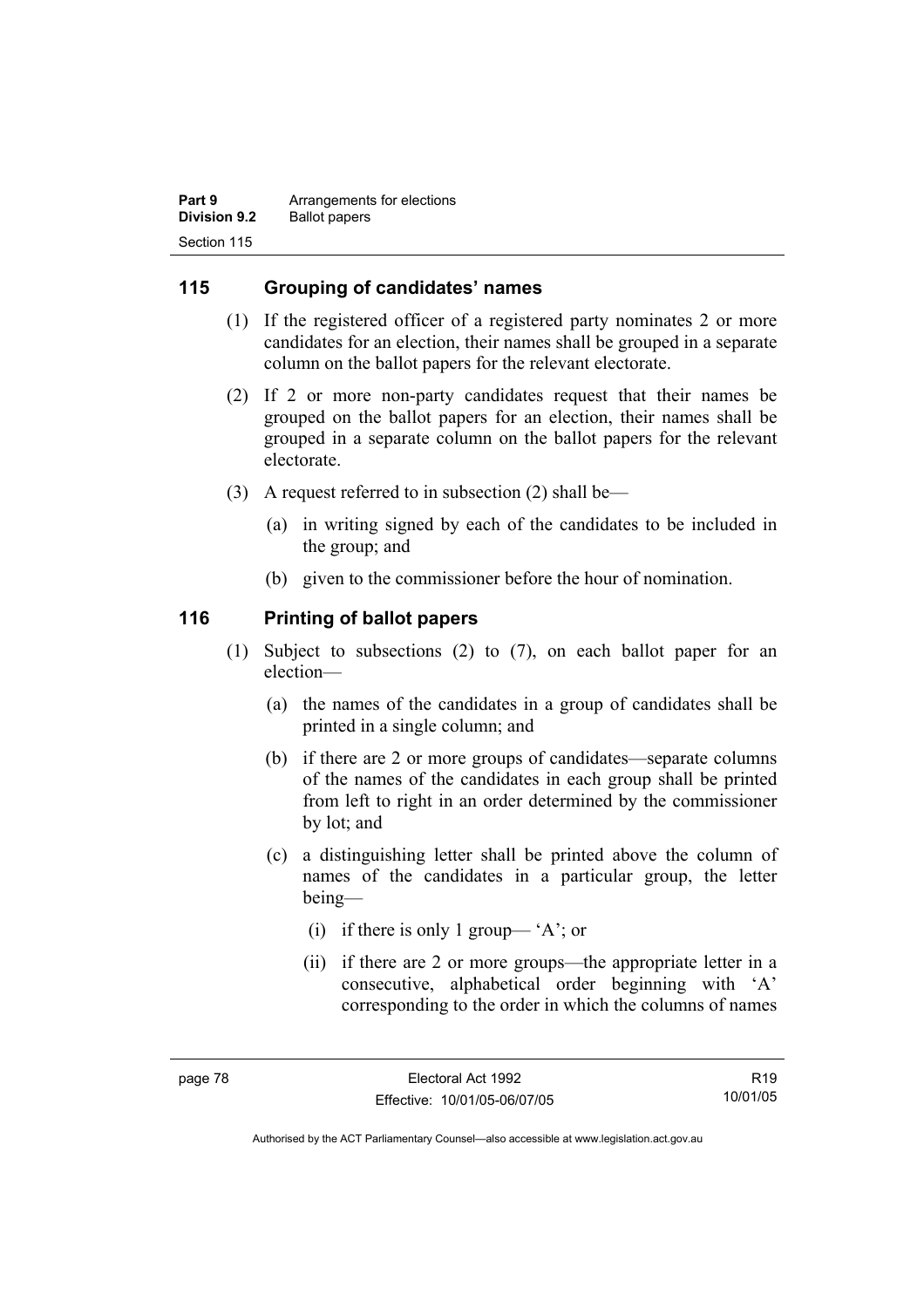in each group are printed from left to right on the ballot paper; and

- (d) if there are grouped and ungrouped candidates—the names of all ungrouped candidates shall, subject to subsection (6), be printed in a single column to the right of the last column of names of grouped candidates; and
- (e) if there are no groups of candidates—the names of all candidates shall be printed in a single column; and
- (f) the names of candidates in the columns shall be printed in an order determined in accordance with schedule 2; and
- (g) the name of each candidate shall be printed once only; and
- (h) a square (a *candidate square*) shall be printed adjacent to the name of each candidate.
- *Note Group*, in relation to candidates in an election, is defined in the dictionary.
- (2) A ballot paper must not contain more than the relevant number of candidate's names in a column.
- (3) If there are more than the relevant number of candidates in a group—
	- (a) their names shall, so far as practicable, be printed in 2 or more adjacent columns of equal length; and
	- (b) the names to be printed in each column shall be determined by the commissioner by lot.
- (4) If the names of the candidates in a particular group are printed in 2 or more adjacent columns, the distinguishing letter referred to in subsection (1) (c) shall be printed once only above those columns.
- (5) If there are no grouped candidates and there are more than the relevant number of ungrouped candidates—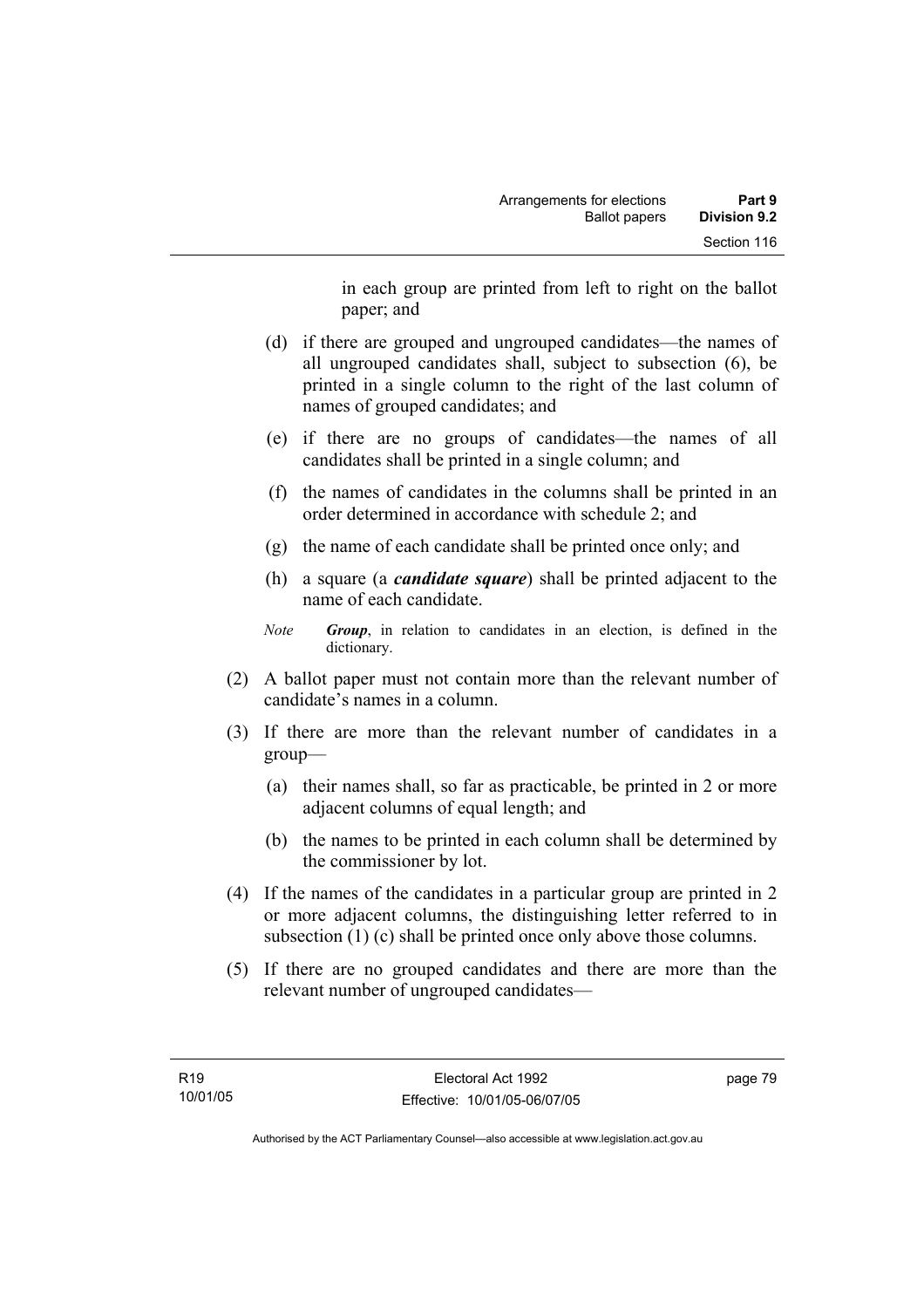- (a) their names shall, so far as practicable, be printed in 2 or more adjacent columns of equal length; and
- (b) the names to be printed in each column shall be determined by the commissioner by lot.
- (6) If a single column of the names of ungrouped candidates would be longer than the longest column of names of grouped candidates—
	- (a) the names of the ungrouped candidates shall be printed in 2 or more columns none of which is longer than the longest column of names of grouped candidates; and
	- (b) the names of the ungrouped candidates to be included in each column shall be determined by the commissioner by lot.
- (7) If similarity in the names of 2 or more candidates is likely to cause confusion, their names may be arranged on the ballot papers with such description or addition as will distinguish each from the other.
- (8) In this section:

#### *relevant number* means—

- (a) for a 5 member electorate—5; or
- (b) for a 7 member electorate—7.

# **117 Names on ballot papers**

(1) In this section:

*party name*, for a registered party, means—

- (a) the name under which the party is registered; or
- (b) if a registered abbreviation of the name of the party is stated in the nomination form of each party candidate—that abbreviation.
- (2) On the ballot papers for an election—

R19 10/01/05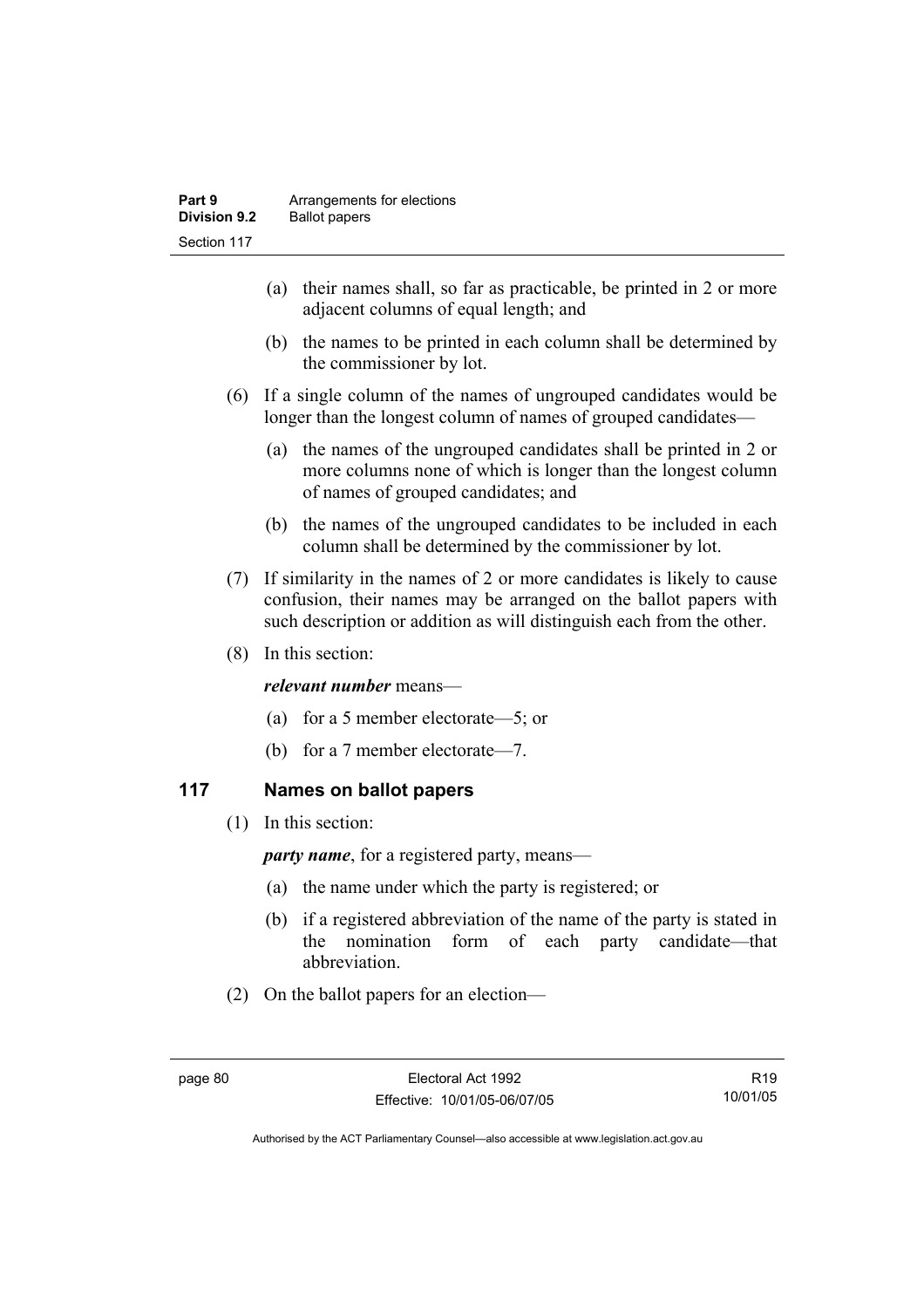- (a) the party name of the registered party by which a group of party candidates is endorsed must be printed at the top of the column of their names; and
- (b) the party name of the registered party by which an ungrouped party candidate is endorsed must be printed next to the candidate square for the candidate; and
- (c) the word 'independent' must be printed next to the candidate square for a candidate (other than a party candidate) if the nomination form so specified.

# **118 Draw for positions on ballot papers**

The commissioner shall make the determinations required by section 116 in public at the place of nomination, as soon as practicable after the candidates have been declared.

# **Division 9.3 Electronic voting devices and vote counting programs**

## **118A Approval of computer program for electronic voting and vote counting**

- (1) The commissioner may approve a computer program to allow electronic voting and perform steps in the scrutiny of votes in an election.
- (2) The commissioner may only approve a program if—
	- (a) the proper use of the program would give the same result in the scrutiny of votes in an election as would be obtained if the scrutiny were conducted without computer assistance; and
	- (b) the program will allow an elector to show consecutive preferences starting at '1'; and
	- (c) the program gives an elector an opportunity to correct any mistakes before processing the elector's vote; and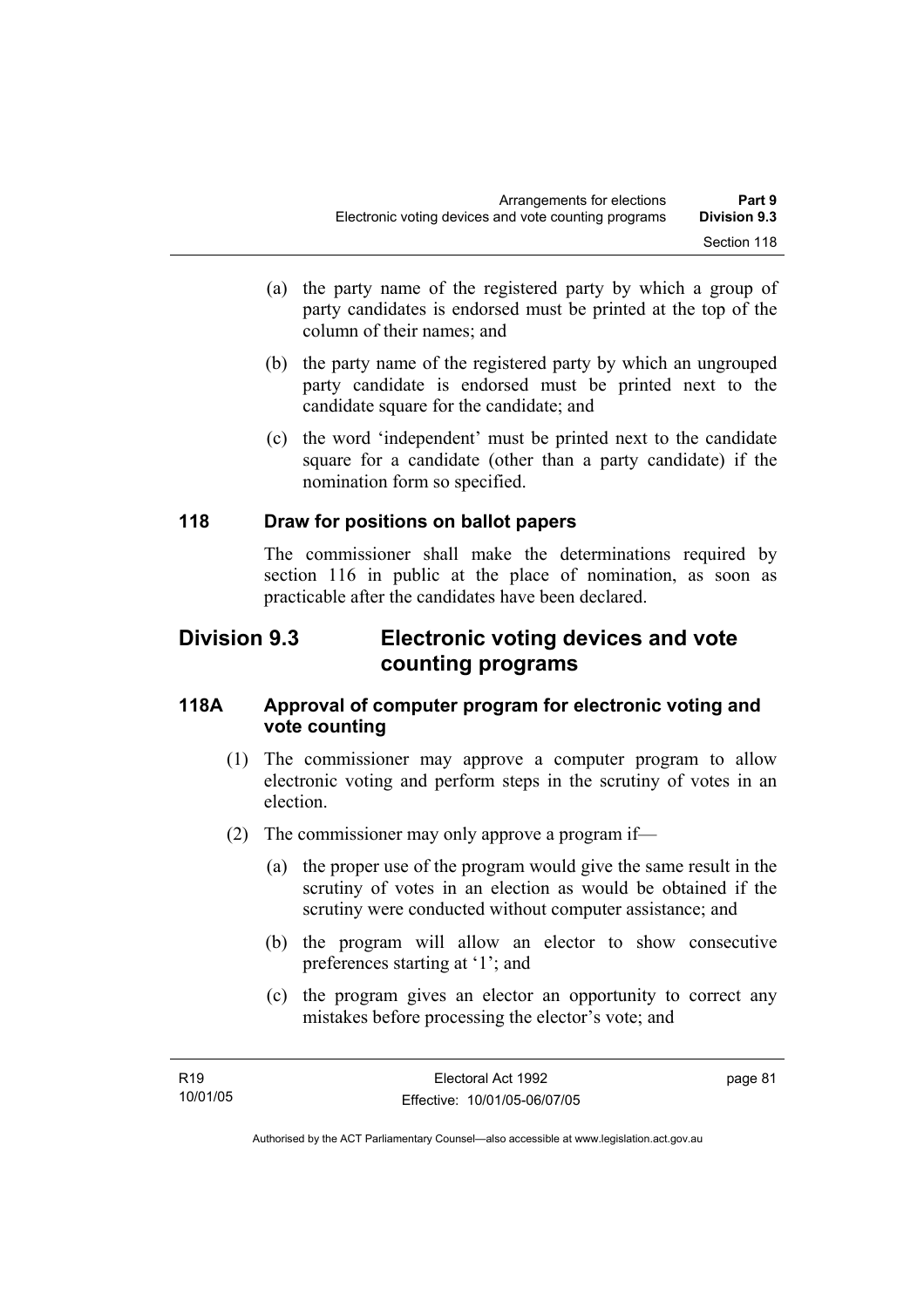- (d) the program will allow an elector to make an informal vote showing no preferences for any candidate; and
- (e) the program will not allow a person to find out how a particular elector cast his or her vote; and
- (f) the program is designed to pause while the commissioner makes a determination by lot required by schedule 4; and
- (g) the program can produce indicative distributions of preferences at any time after the close of the poll and before the declaration of the poll.
- (3) An approval under subsection (1) is a notifiable instrument.

*Note* A notifiable instrument must be notified under the *Legislation Act 2001*.

- (4) The commissioner must determine processes that must be followed in relation to the use of an approved computer program in the scrutiny of votes in an election.
- (5) Without limiting subsection (4), the commissioner may approve a process—
	- (a) for entering preferences shown on paper ballots into the approved computer program; and
	- (b) for counting preferences using the program to work out—
		- (i) the number of unrejected ballot papers on which a first preference is recorded for each candidate; and
		- (ii) the number of informal ballot papers for each electorate.

# **118B Security of electronic voting devices and related material**

 (1) The commissioner must take steps to ensure that electronic devices and computer programs used or intended to be used for or in connection with electronic voting are kept secure from interference at all times.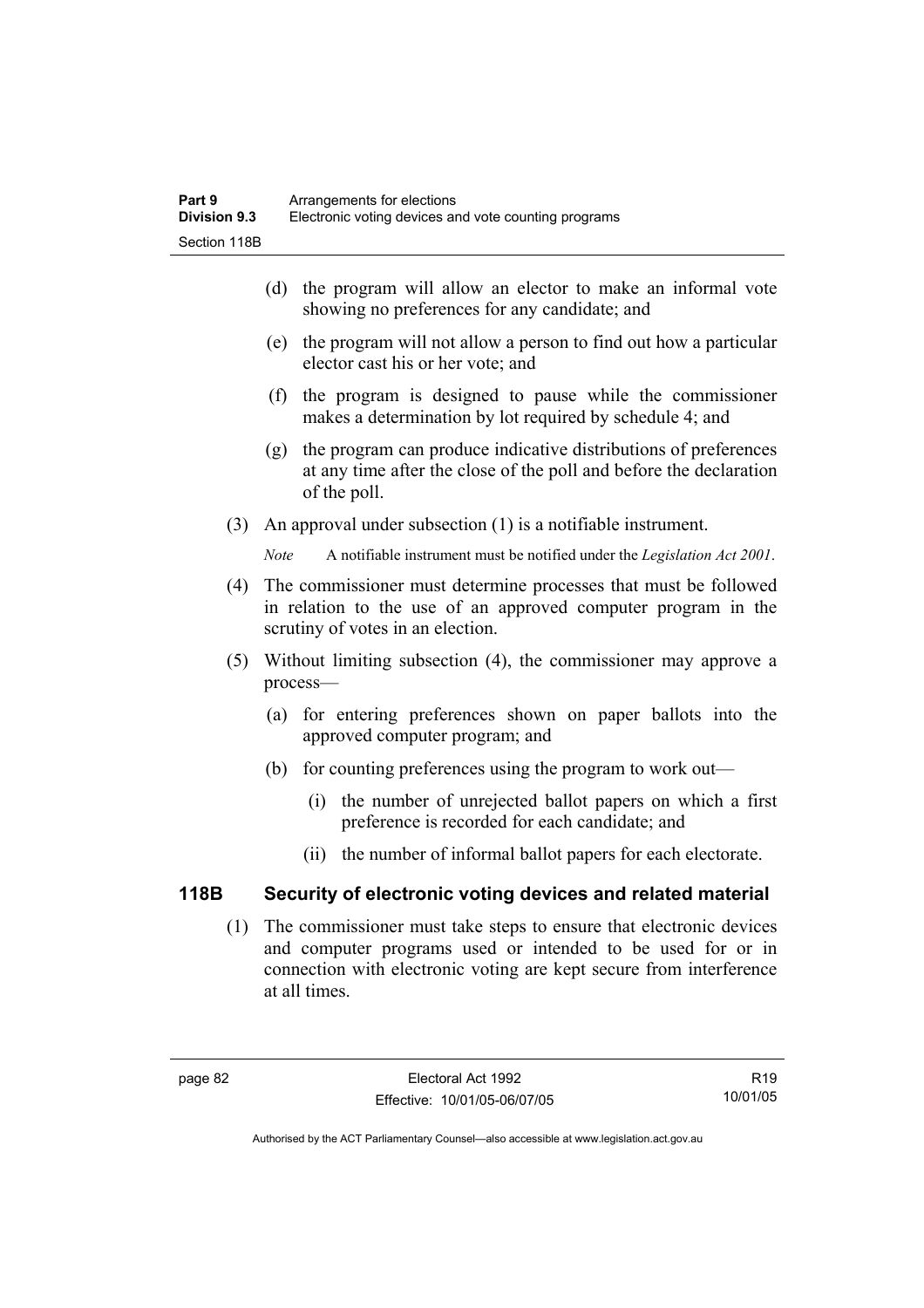- (2) The commissioner must keep backup copies of electronic data produced at a polling place or scrutiny centre until whichever of the following happens last:
	- (a) the beginning of the pre-election period for the next election;
	- (b) the documents are no longer required by the commissioner, another member of the electoral commission or a member of the staff of the commission for exercising a function under this Act.

# **Division 9.4 Miscellaneous**

# **119 Polling places and scrutiny centres**

- (1) The commissioner may, in writing—
	- (a) appoint a specified place to be a polling place on polling day for an election; and
	- (b) appoint a specified place to be a scrutiny centre during the election period for the purpose of the scrutiny at an election.
- (2) An appointment is a notifiable instrument.

*Note* A notifiable instrument must be notified under the *Legislation Act 2001*.

- (3) During a pre-election period, the commissioner—
	- (a) must publish in a newspaper; and
	- (b) may publish by any other means the commissioner determines;

a notice setting out particulars of each polling place for the election.

# **120 Administrative arrangements**

 (1) The commissioner shall make appropriate administrative arrangements for the conduct of each election and, in particular, shall ensure that each polling place is properly equipped with—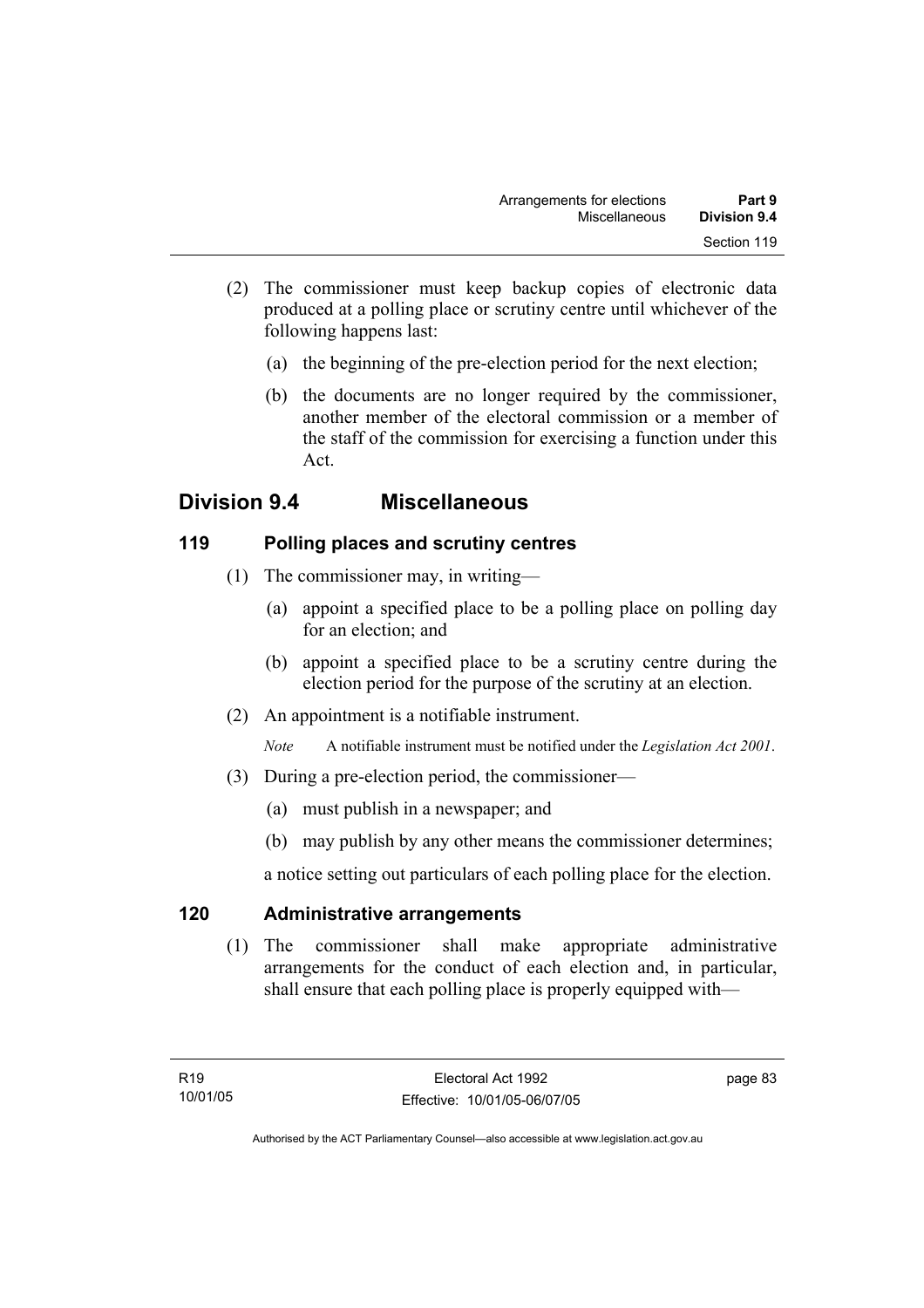- (a) separate voting compartments constructed so as to screen voters from observation while marking ballot papers; and
- (b) ballot boxes capable of being securely fastened; and
- (c) ballot papers and other documents and stationery.
- (2) The commissioner may make arrangements at a polling place for electors to vote using an electronic ballot paper (*electronic voting*).
- (3) For subsection (2), the commissioner may approve electronic devices for use by electors for electronic voting at a polling place.
- (4) An approval under subsection (3) is a notifiable instrument.

*Note* A notifiable instrument must be notified under the *Legislation Act 2001*.

#### **121 Certified lists of electors**

- (1) As soon as practicable after the roll for an electorate closes, the commissioner shall—
	- (a) prepare a certified list of the electors; and
	- (b) give a copy to the OIC for each polling place; and
	- (c) on request by a candidate for the electorate—give a copy to the candidate.
- (2) For this Act, the certified list of electors, in relation to an election in an electorate, is an extract from the roll for the electorate, certified by the commissioner, in relation to each person enrolled who will be at least 18 years of age on polling day.

# **121A Use of information from certified lists**

(1) In this section:

#### *approved purpose* means—

- (a) a purpose connected with an election; or
- (b) monitoring the accuracy of information on the roll.

R19 10/01/05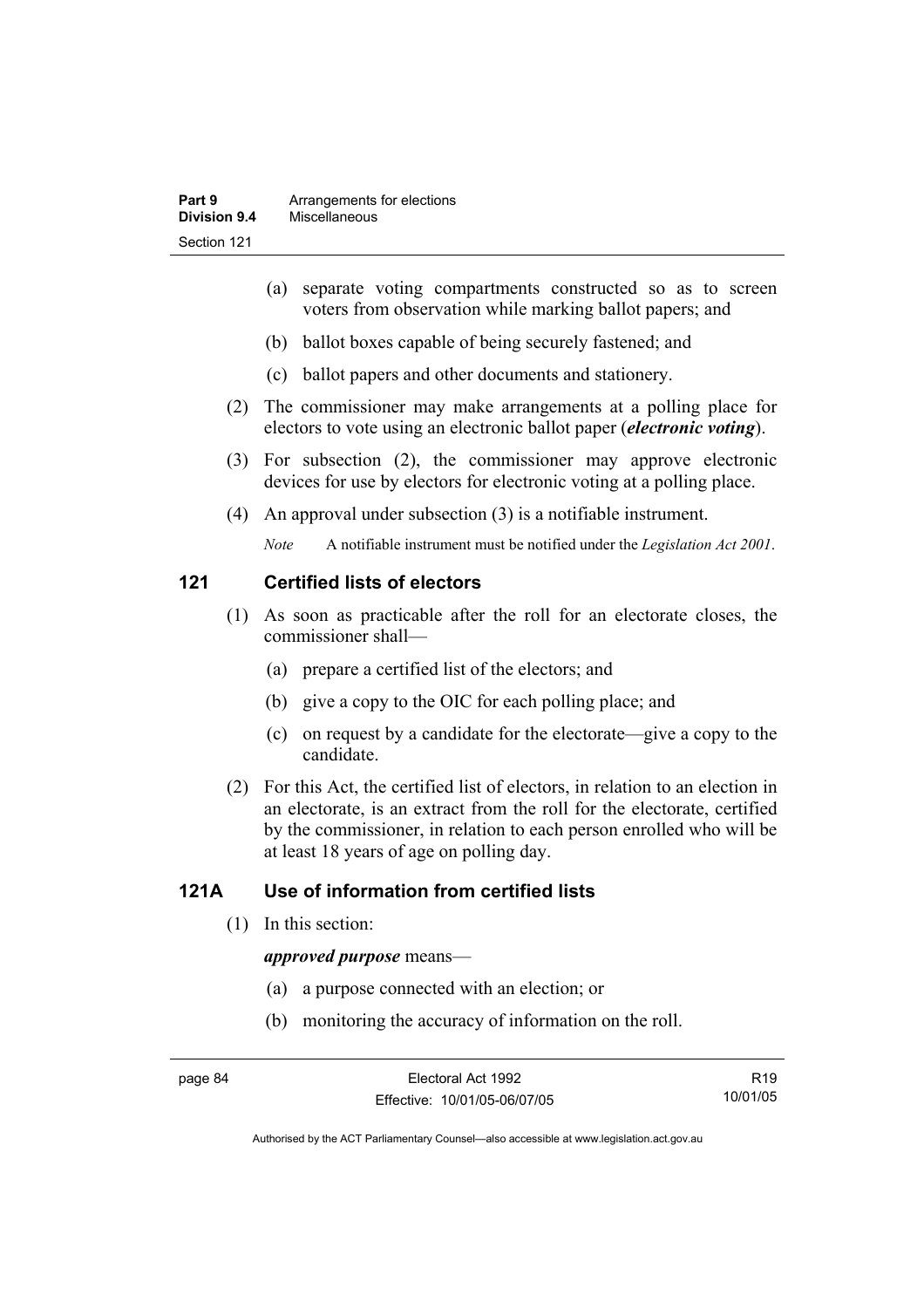*protected information*, in relation to a person, means information that the person knows, or has reasonable grounds for believing, was obtained from a copy of a certified list of electors given to the person or someone else under section 121 (1) (Certified list of electors).

- (2) A person must not, without reasonable excuse, use protected information for—
	- (a) a commercial purpose; or
	- (b) any other purpose, other than an approved purpose.

Maximum penalty: 50 penalty units, imprisonment for 6 months or both.

 (3) A person must not, without reasonable excuse, directly or indirectly divulge or communicate protected information to someone else for a purpose other than an approved purpose.

Maximum penalty: 50 penalty units, imprisonment for 6 months or both.

# **122 Scrutineers—appointment**

- (1) A candidate for election may appoint a scrutineer to represent the candidate during the polling for the election, or during the scrutiny for an election, or both.
- (2) An appointment shall be made by giving to the commissioner—
	- (a) written notice, signed by the candidate, specifying the name and address of the scrutineer; and
	- (b) an undertaking signed by the scrutineer.
	- *Note* If a form is approved under s 340A (Approved forms) for an undertaking, the form must be used.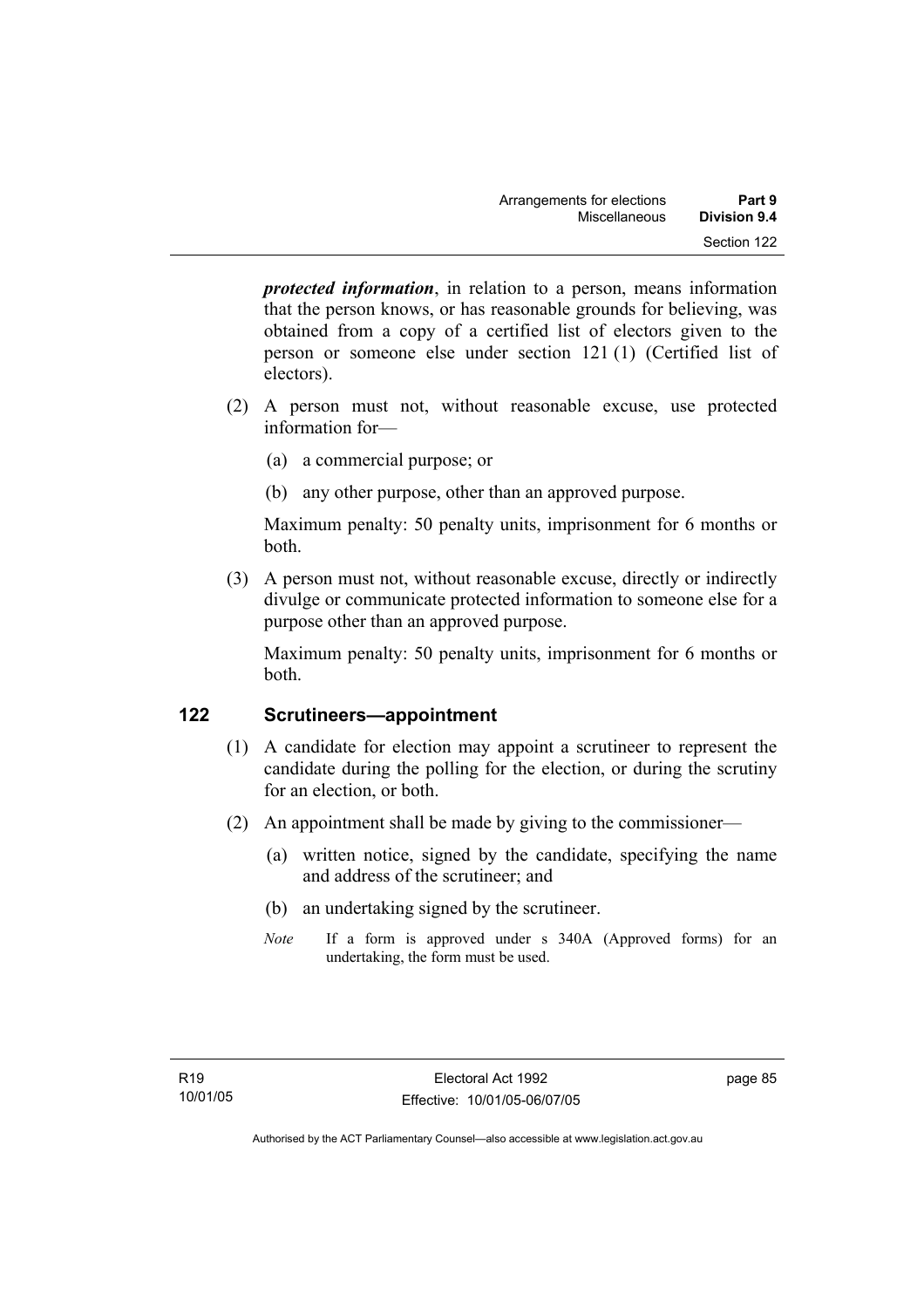| Part 9       | Arrangements for elections |
|--------------|----------------------------|
| Division 9.4 | Miscellaneous              |
| Section 123  |                            |

#### **123 Scrutineers—conduct**

- (1) Subject to subsection (2), a scrutineer representing a candidate during the polling for an election is entitled to be present in a polling place, and to enter or leave a polling place, when voters are allowed to vote at that place.
- (2) At any time while voters are allowed to vote at a particular polling place, the number of scrutineers representing a particular candidate who are present at that place shall not exceed the number of officers responsible for issuing ballot papers at that place.
- (3) Subject to subsection (4), a scrutineer representing a candidate during the scrutiny for an election is entitled to be present in a scrutiny centre, and to enter or leave a scrutiny centre, during the conduct of the scrutiny at the centre.
- (4) At any time during the conduct of the scrutiny at a particular scrutiny centre, the number of scrutineers representing a particular candidate who are present at the centre shall not exceed the number of officers at the centre.
- (5) A scrutineer at a polling place or scrutiny centre shall wear a badge, supplied by the commissioner, that identifies the person as a scrutineer.
- (6) A scrutineer shall not, without reasonable excuse, communicate with any person in a polling place except so far as is necessary in the exercise of the scrutineer's functions.

Maximum penalty: 10 penalty units.

 (7) A scrutineer shall not, without reasonable excuse, interfere with or attempt to influence an elector at a polling place.

Maximum penalty: 50 penalty units.

 (8) For section 320 (4) (b), a scrutineer who contravenes this section is no longer entitled to be on the premises.

R19 10/01/05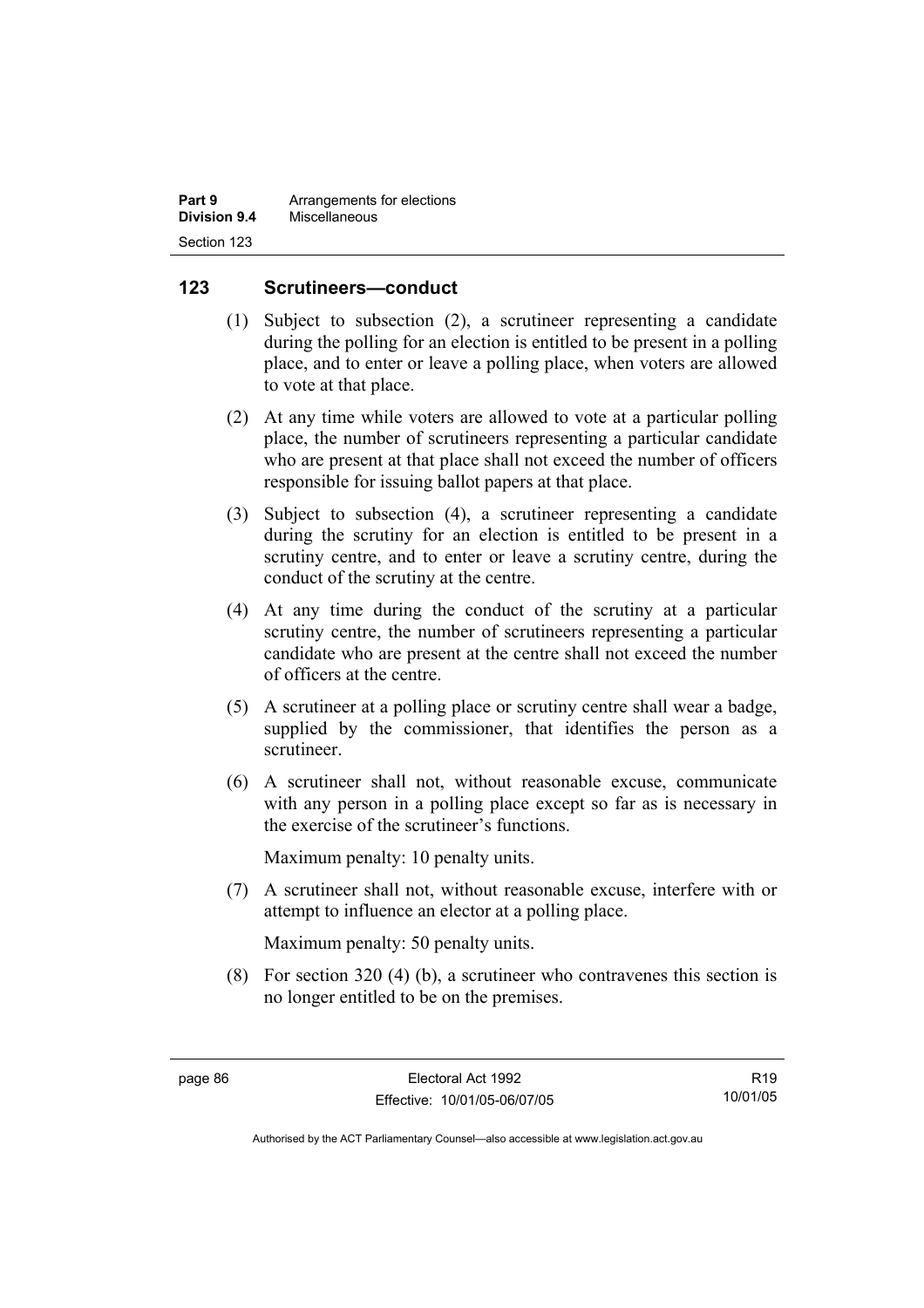#### **124 Participation by candidates in conduct of election**

A candidate shall not take any part in the conduct of an election.

#### **125 Determining matters by lot**

- (1) If the commissioner is required by this Act to determine a matter by lot, the matter shall be so determined in a way approved by the electoral commission in writing.
- (2) An approval is a disallowable instrument.
	- *Note* A disallowable instrument must be notified, and presented to the Legislative Assembly, under the *Legislation Act 2001*.

#### **126 Supplementary elections**

If, in relation to an election—

- (a) there are no candidates; or
- (b) the number of candidates declared elected under section 111 or 112 is less than the number of vacancies;

a supplementary election shall be held, as necessary, in accordance with section 101.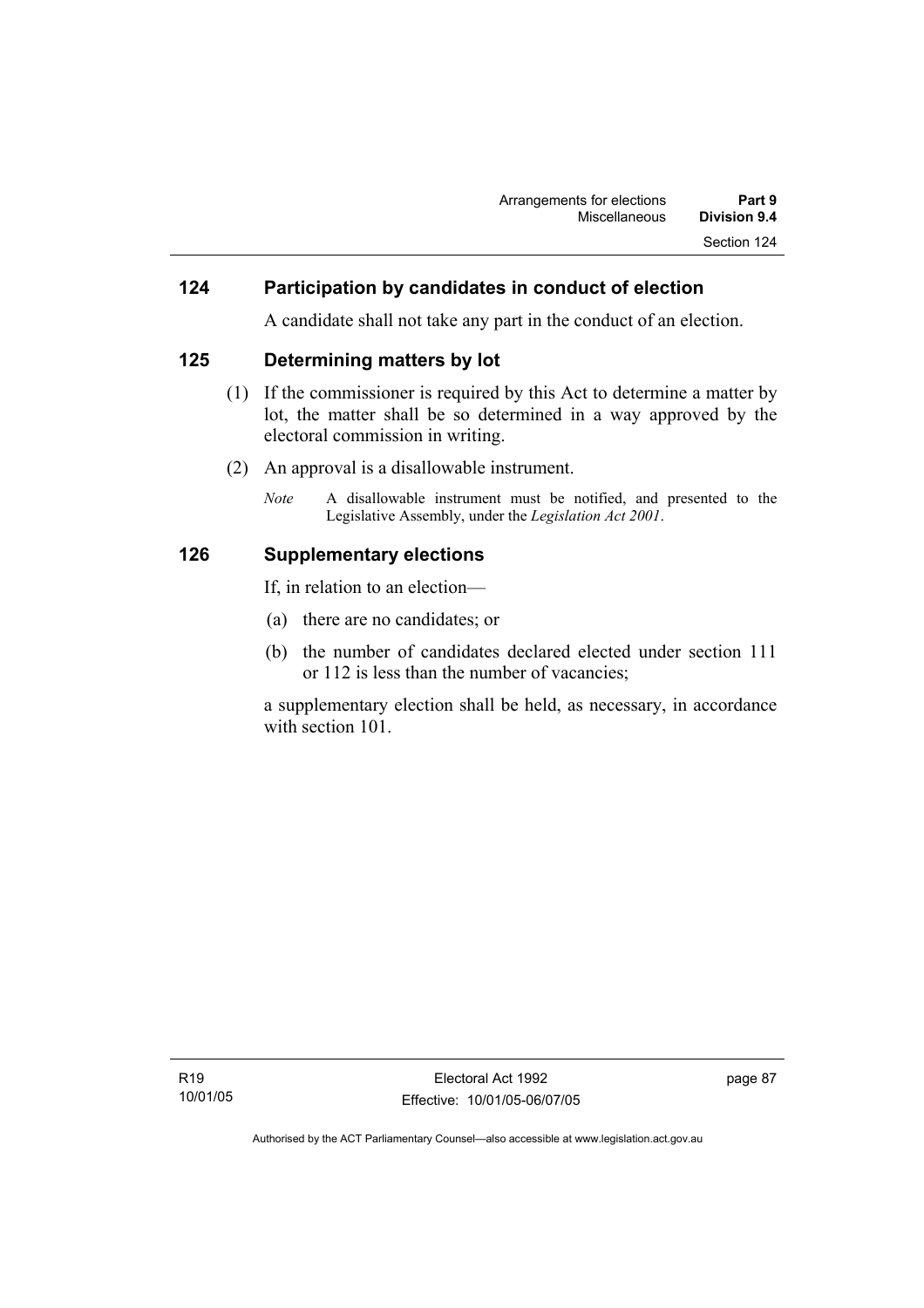**Part 10** Voting **Division 10.1** General Section 127

# **Part 10 Voting**

# **Division 10.1 General**

### **127 Meaning of** *authorised witness*

In this part:

#### *authorised witness* means—

- (a) in Australia or an external Territory—an officer, an elector or a person who is enrolled on any roll kept under the Commonwealth Electoral Act; or
- (b) in any other place—a person who is at least 18 years old;

but does not include a candidate at an election.

# **128 Entitlement to vote**

- (1) Subject to subsection (2), an elector enrolled for an electorate is entitled to vote at an election for the electorate.
- (2) A person who is enrolled is not entitled to vote at an election unless he or she will be at least 18 years old on the day the poll for the election is required to be held.
- (3) The inclusion of the name of a person on a certified list of electors for an election is conclusive evidence of the person's right to vote at the election.
- (4) The omission of the name of a person from a roll because of official error does not disqualify the person from voting.
- (5) In a roll or a certified list of electors, an omission of a given name, or an error in a name, does not disqualify an elector from voting.

R19 10/01/05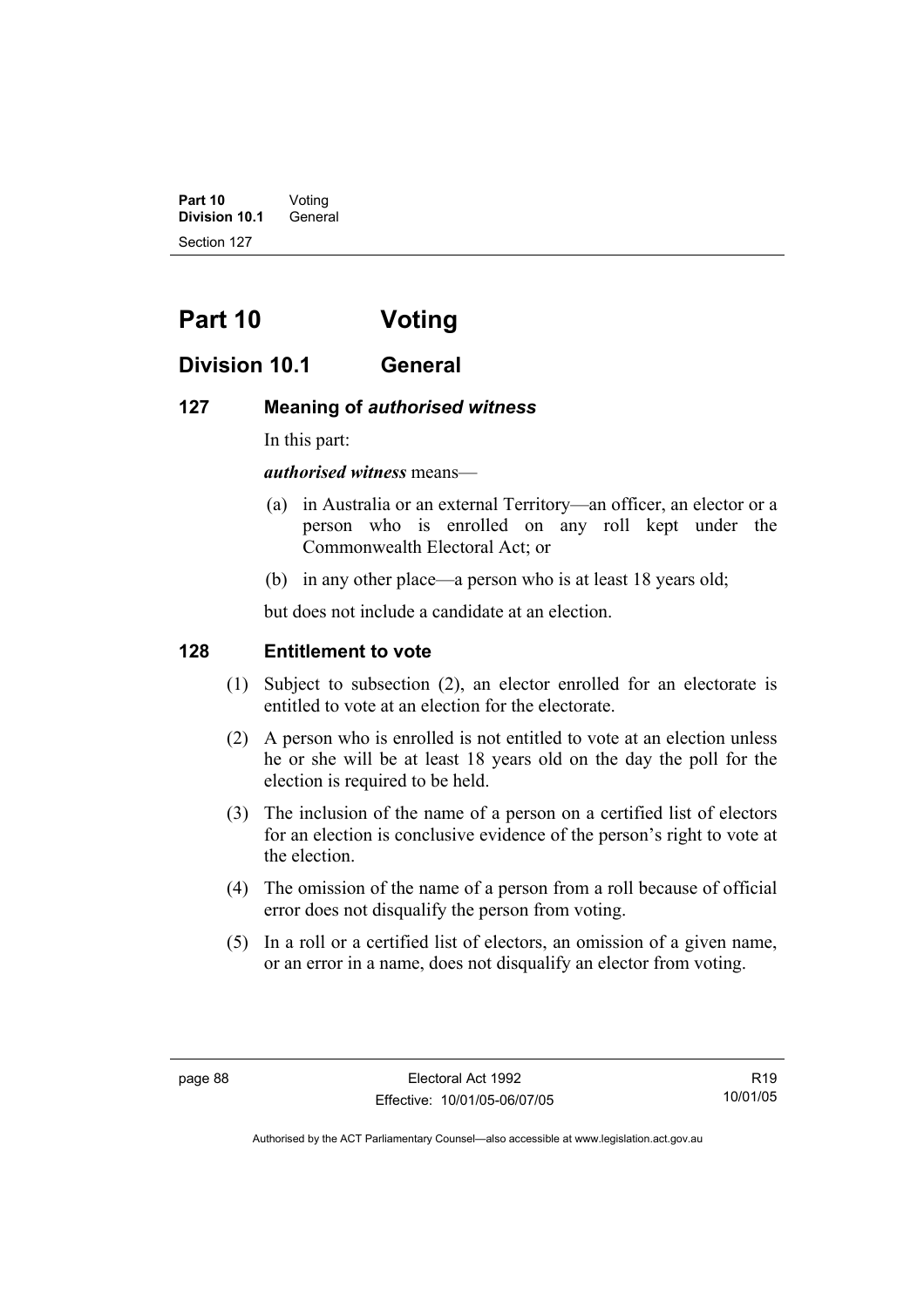| Voting  | Part 10       |
|---------|---------------|
| General | Division 10.1 |
|         | Section 129   |

 (6) An elector whose surname has changed is not disqualified from voting under a former name entered for the person on a roll or certified list of electors.

# **129 Compulsory voting**

 (1) An elector who is entitled to vote at an election shall not, without a valid and sufficient reason, fail to vote at the election.

Maximum penalty: 0.5 penalty units.

- (2) Subsection (1) does not apply to—
	- (a) an eligible overseas elector; or
	- (b) an Antarctic elector; or
	- (c) an elector who is serving a sentence of imprisonment outside the ACT; or
	- (d) an elector who is enrolled because of his or her enrolment on the Commonwealth roll as an itinerant elector.
- (3) Without limiting subsection (1), an elector shall be taken to have a valid and sufficient reason for failing to vote at an election if the elector believes it to be part of his or her religious duty to abstain from voting.

# **130 Multiple votes prohibited**

An elector shall not vote—

(a) more than once at the same election for an electorate; or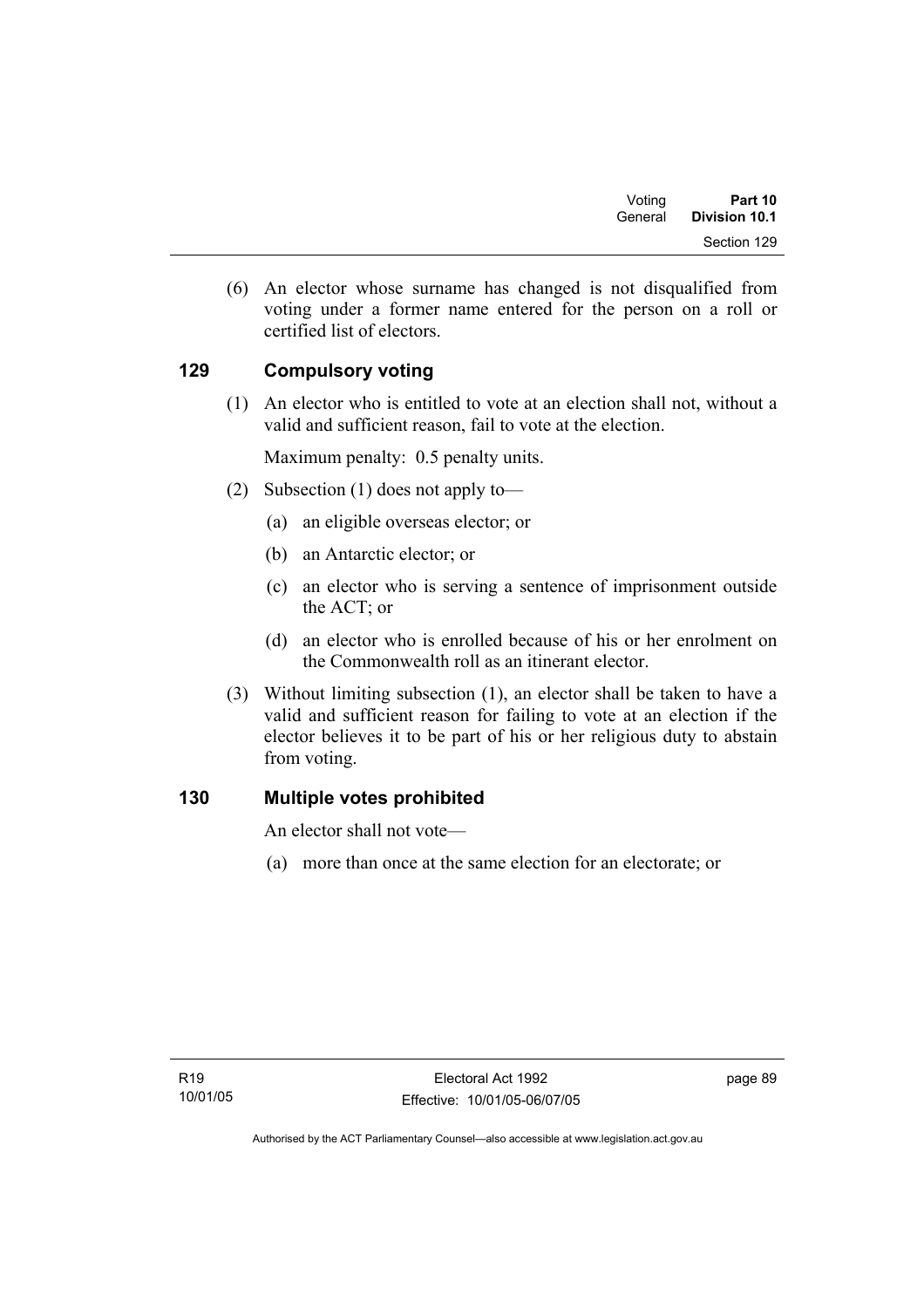(b) at 2 or more elections for electorates the polls for which are required to be held on the same day.

Maximum penalty: 50 penalty units, imprisonment for 6 months or both.

# **131 Procedures for voting**

- (1) At an election, an elector may—
	- (a) cast a vote in accordance with division 10.2, 10.3 or 10.4; or
	- (b) if the elector is a patient in a hospital or special hospital, or detained in a remand centre—cast an ordinary vote or a declaration vote in accordance with division 10.5.
- (2) An elector who is entitled to vote at an election may cast a vote on polling day at any polling place in the ACT, whether or not the polling place is in the electorate for which the elector is enrolled.
- (3) If there is electronic voting at a polling place, an elector may vote using a paper ballot paper or electronic voting.

# **132 Manner of recording vote**

- (1) An elector shall record his or her vote on a ballot paper by marking the ballot paper in accordance with subsection (2).
- (2) The elector—
	- (a) shall place consecutive whole numbers starting at '1' in the number of candidate squares equal to the number of candidates to be elected so as to indicate preferences; and
	- (b) may place further consecutive whole numbers in additional candidate squares so as to indicate additional preferences.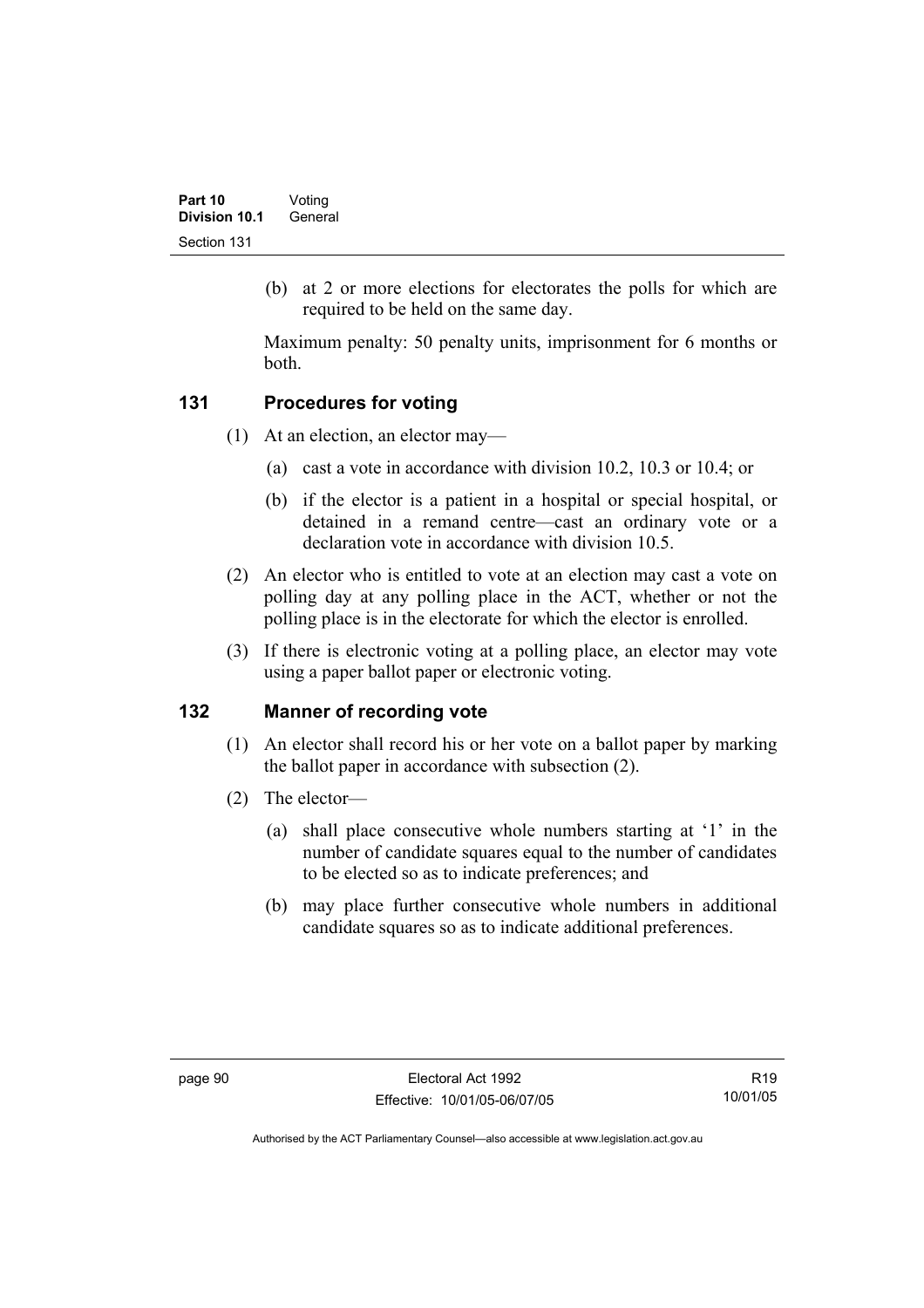# **Division 10.2 Ordinary voting at a polling place**

### **133 Claims to vote**

- (1) If a person attends before an officer at a polling place on polling day and claims to vote at an election, the officer shall issue a ballot paper to the claimant for the relevant electorate if satisfied that the certified list of electors for the electorate—
	- (a) specifies the claimant's name; and
	- (b) specifies an address for the claimant or indicates that the claimant's address is suppressed; and
	- (c) has not been marked so as to indicate that a ballot paper has already been issued to the claimant.
- (2) Despite subsection (1), an officer shall not issue a ballot paper to a person who indicates that he or she has already voted at the election.
- (3) Immediately after issuing a ballot paper to a claimant, the officer shall record the issue on the certified list of electors.

### **134 Voting in private**

Subject to section 156, a person shall, on receipt of a ballot paper under section 133, without delay—

- (a) go to an unoccupied voting compartment at the polling place; and
- (b) there, in private, mark his or her vote on the ballot paper in accordance with section 132; and
- (c) if the person has voted using a paper ballot paper—fold the ballot paper so as to conceal the vote and put it in a ballot box at the polling place; and
- (d) leave the polling place.

page 91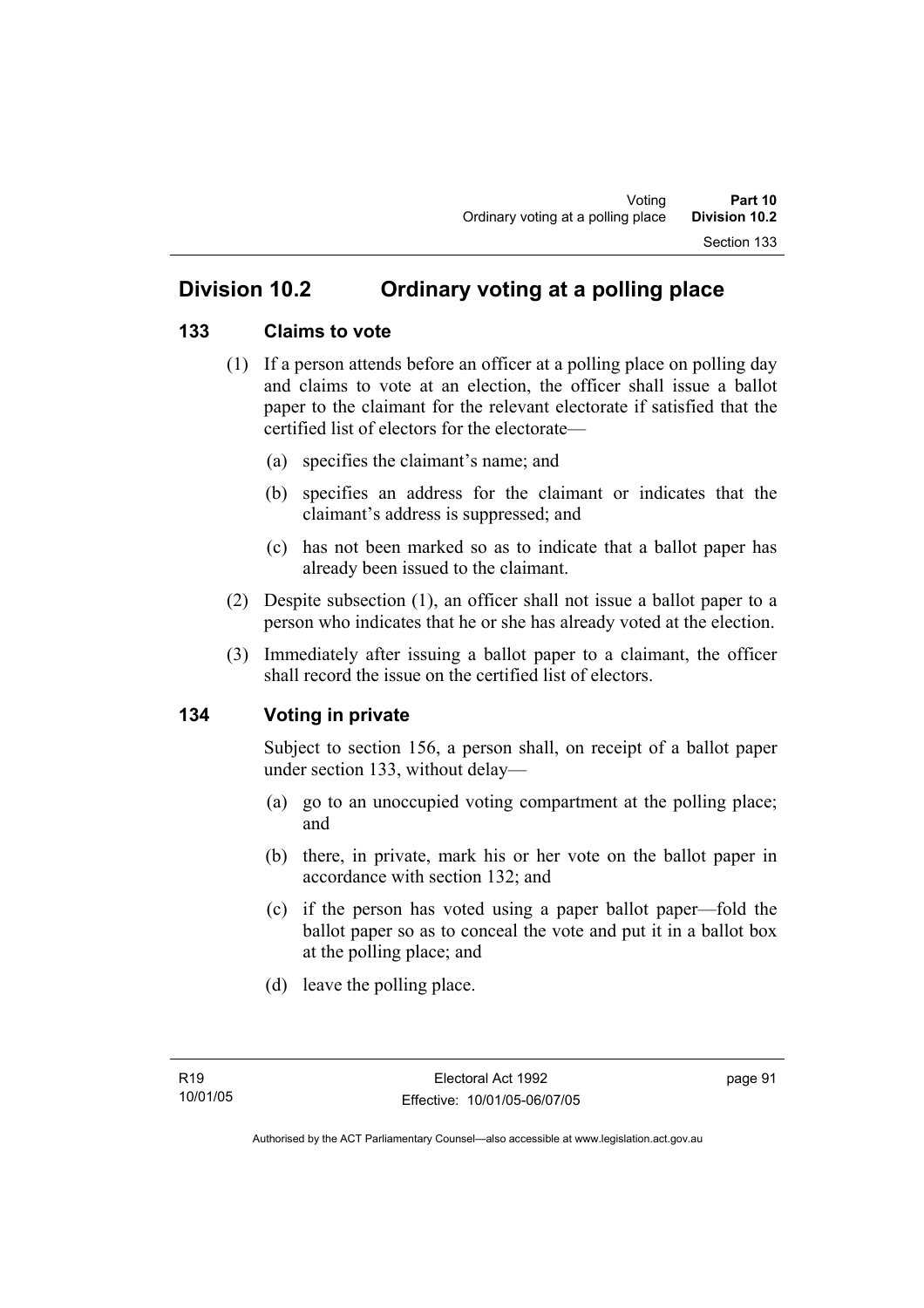# **Division 10.3 Declaration voting at a polling place**

### **135 Declaration voting at polling places**

- (1) If a person attends before an officer at a polling place on polling day and claims to vote at an election, the officer shall issue declaration voting papers to the person for the relevant electorate if satisfied that—
	- (a) the certified list of electors for the electorate does not specify the person's name; or
	- (b) the certified list of electors for the electorate has been marked so as to indicate that a ballot paper has already been issued to the person but the person claims not to have voted already at the election.
- (2) Despite subsection (1), an officer shall not issue declaration voting papers to a person who indicates that he or she has already voted at the election.
- (3) The officer shall—
	- (a) give the claimant a written statement indicating the consequences of casting a declaration vote under this section; and
	- (b) record the name of the claimant.
	- *Note* If a form is approved under s 340A (Approved forms) for a statement, the form must be used.
- (4) Subject to section 156, the following requirements apply to the casting of a declaration vote under this section:
	- (a) the person shall complete and sign the declaration in the presence of the officer;
	- (b) the officer shall complete and sign the certificate as witness;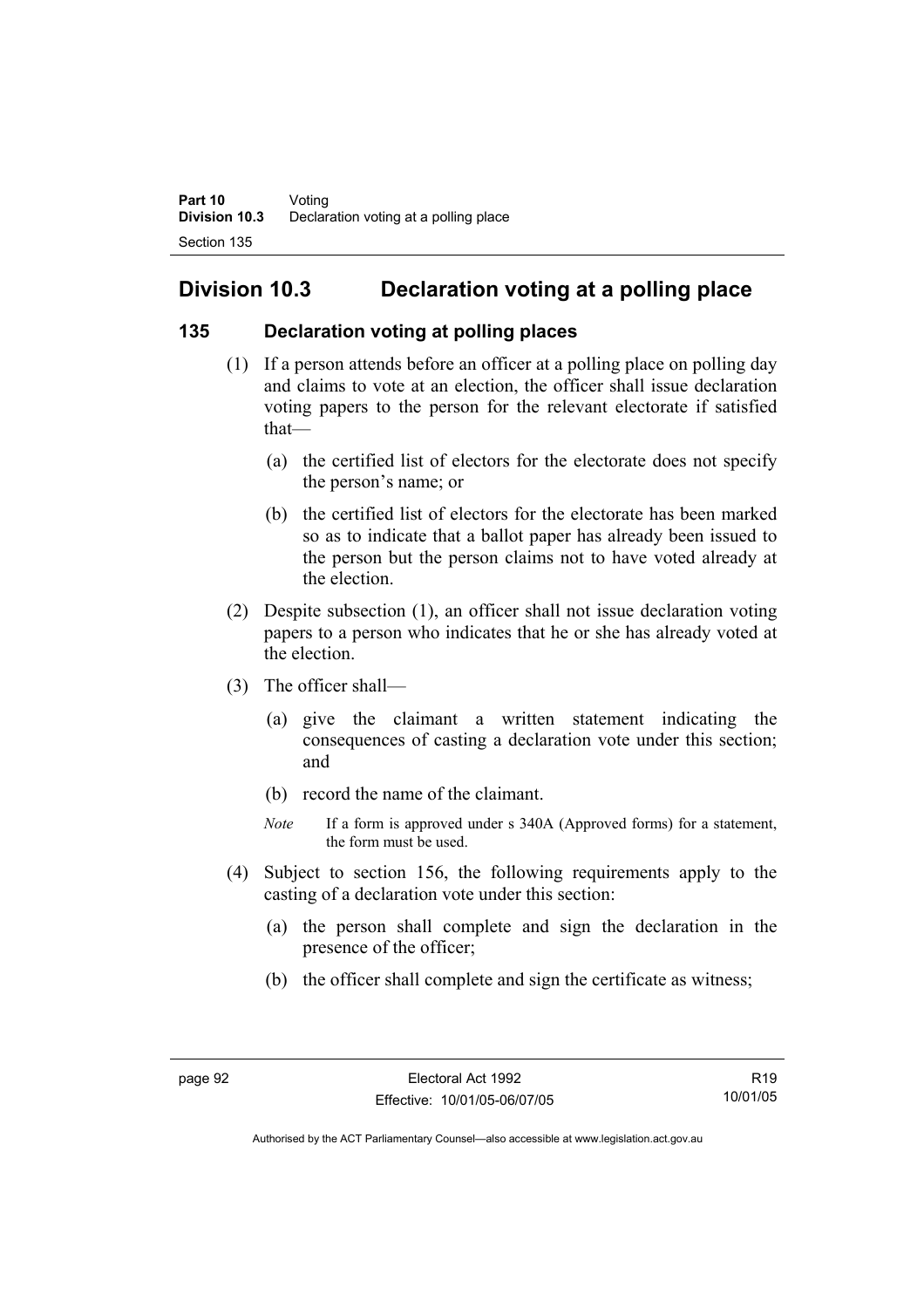- (c) the person shall go to an unoccupied voting compartment at the polling place and there, in private—
	- (i) mark his or her vote on the ballot paper in accordance with section 132; and
	- (ii) fold the ballot paper so as to conceal the vote;
- (d) the person shall return the folded ballot paper to the officer;
- (e) the officer shall, in the presence of the person, without unfolding the ballot paper, place it in the envelope on which the declaration referred to in paragraph (a) appears, fasten the envelope and place it in a ballot box at the polling place;
- (f) the person shall then leave the polling place.

## **Division 10.4 Voting otherwise than at a polling place**

### **136 Definitions for div 10.4**

(1) In this division:

*authorised delivery service* means—

- (a) Australia Post; or
- (b) if, under subsection (2), the commissioner decides that a delivery service be used instead of Australia Post—that delivery service; or
- (c) if, under subsection (2), the commissioner decides that a delivery service be used in addition to Australia Post— Australia Post or that delivery service.

*eligible elector*, for an election, means an elector who is entitled to vote at the election and—

 (a) who expects to be unable to attend at a polling place on polling day; or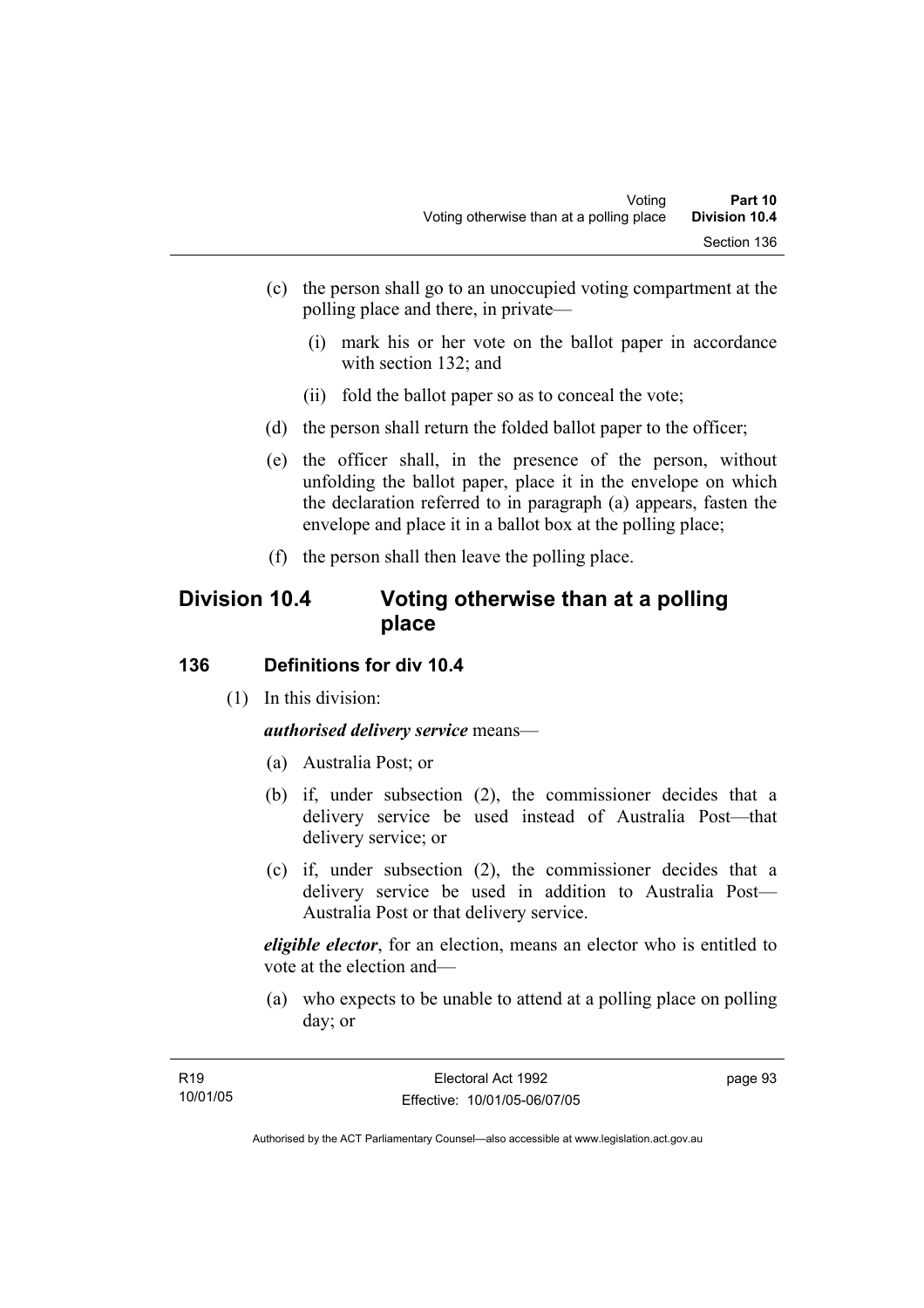(b) whose address is a suppressed address.

*post* means send using an authorised delivery service.

 (2) For subsection (1), definition of *post*, the commissioner may, in writing, decide that a delivery service be used instead of or in addition to Australia Post.

#### **136A Applications for postal voting papers**

- (1) An eligible elector for an election may apply to an authorised officer for declaration voting papers for postal voting (*postal voting papers*) for the election.
- (2) The application must be—
	- (a) signed and dated by the eligible voter in the presence of an authorised witness; and
	- (b) signed and dated by the witness; and
	- (c) received by an authorised officer before 8 pm on the day before polling day.
	- *Note* If a form is approved under s 340A (Approved forms) for an application, the form must be used.
- (3) If an authorised officer receives an application under this section from a person claiming to be an eligible voter for an election (the *applicant*), the officer must—
	- (a) if satisfied that the applicant's name is on the certified list of electors for an electorate—post postal voting papers for the electorate to the applicant; or
	- (b) if not so satisfied—post postal voting papers for the electorate in which in the applicant claims to be enrolled to the applicant.
- (4) However, the authorised officer must not post postal voting papers to the applicant—

R19 10/01/05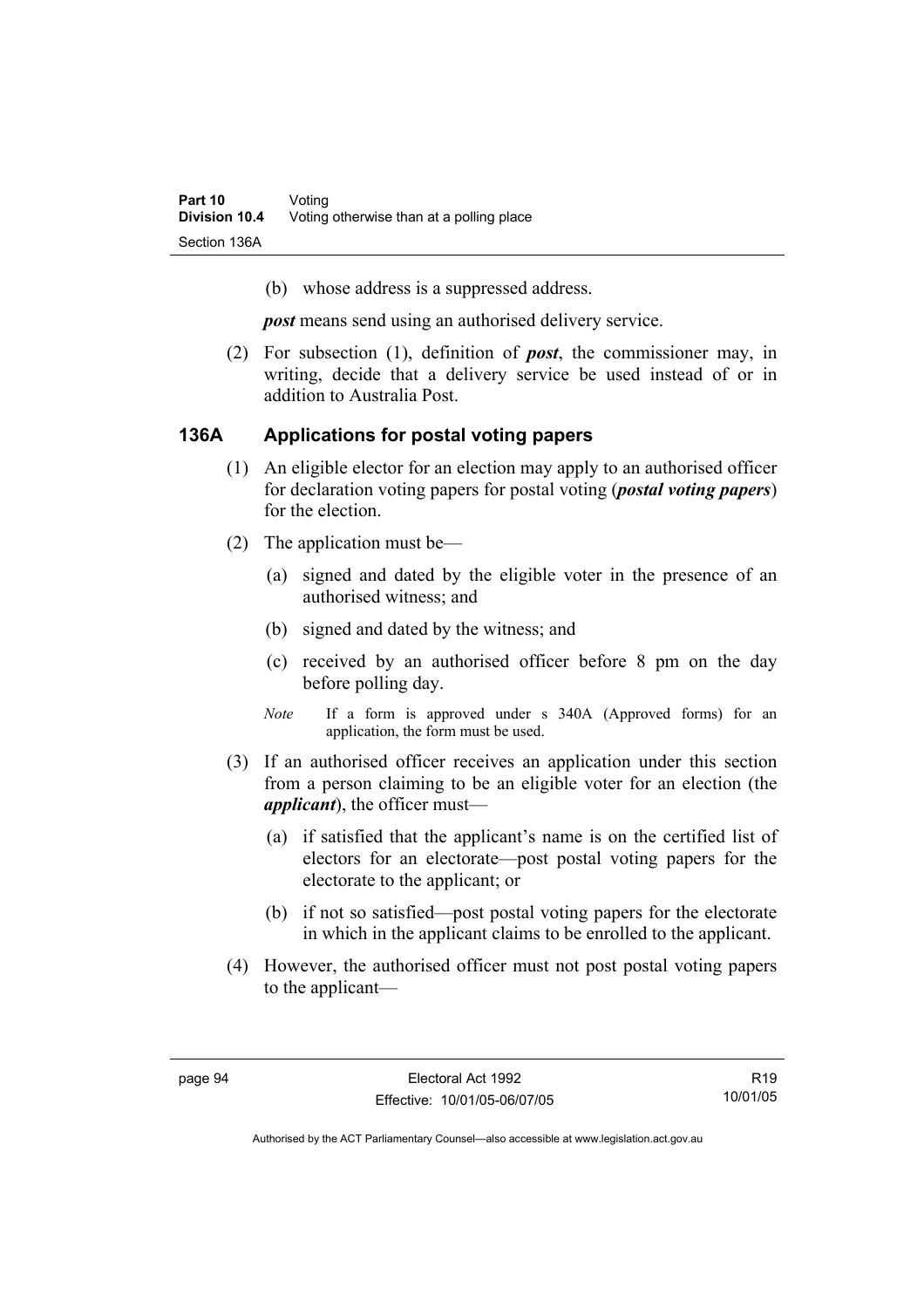- (a) if the applicant has nominated a postal address outside Australia—if the application is received by the officer after 5 pm on the Friday 8 days before polling day; or
- (b) in any other case—if the application is received by the officer after the last mail clearance, at the post office nominated by the commissioner in the postal voting papers, on the last Thursday before polling day; or
- (c) in any case—if the officer has reason to believe that the applicant is at a place where the normal transmission of mail has been significantly disrupted or curtailed or is otherwise unreliable.
- (5) Despite subsections (3) and (4), the authorised officer may give the postal voting papers to the applicant using a courier or other agent (other than an authorised delivery service), if the officer believes on reasonable grounds that—
	- (a) the applicant is a person to whom subsection (4) applies; and
	- (b) the papers are likely to reach the applicant in sufficient time for the applicant's ballot paper to be completed and posted or given in accordance with section 144A (Requirements for casting postal votes) if the papers are sent to the applicant using the agent.
- (6) Despite subsections (3) and (5), the authorised officer must not post or give postal voting papers to the applicant earlier than the  $19<sup>th</sup>$  day before polling day.
- (7) If postal voting papers are sent or given to the applicant in accordance with this section, neither the authorised officer nor the commissioner is responsible for ensuring that the papers reach the applicant.

*Note* Section 144A deals with how to cast a postal vote.

page 95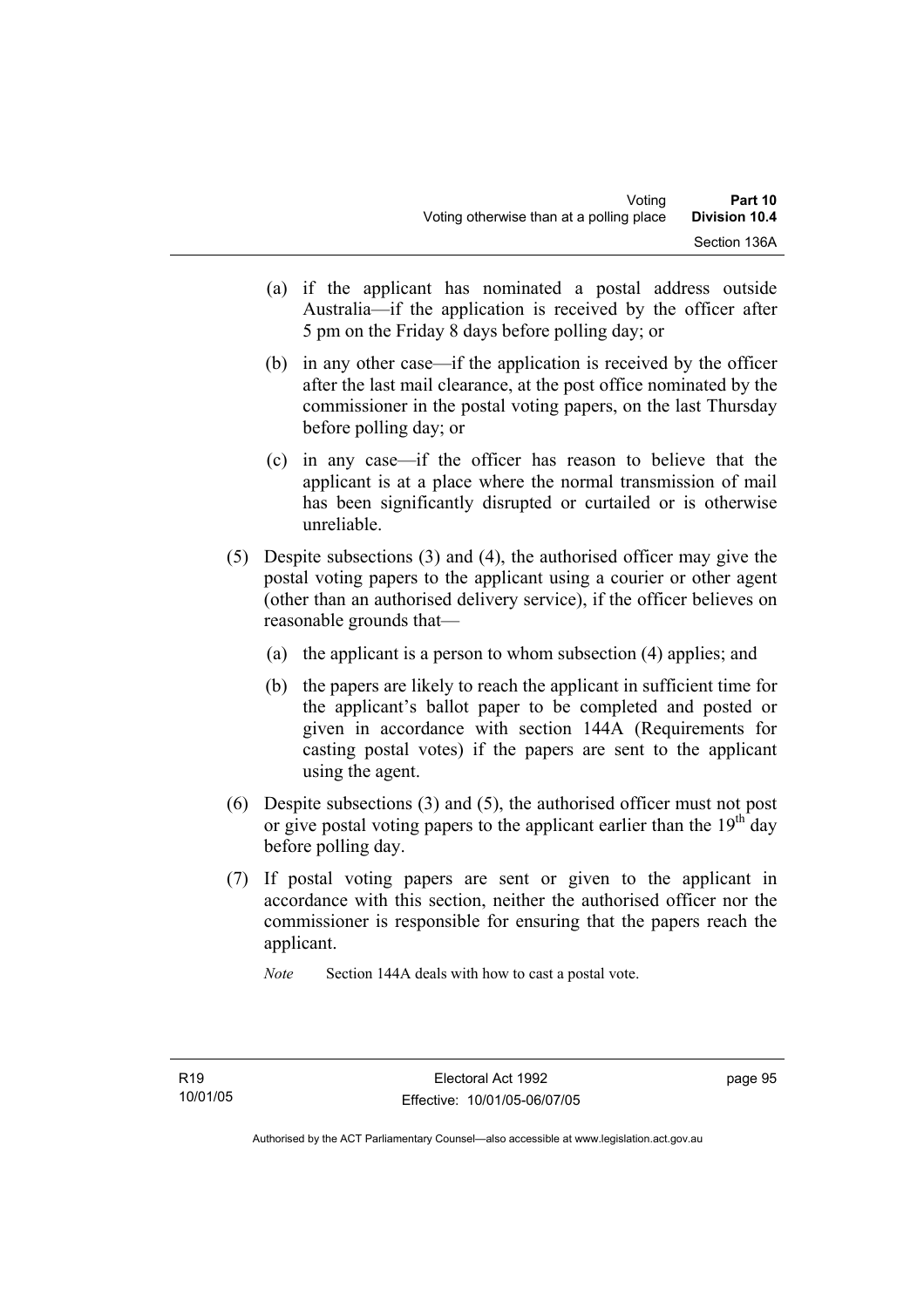#### **136B Ordinary or declaration voting in ACT before polling day**

(1) In this section:

*relevant period* means the period—

- (a) beginning no later than the 19th day before polling day or, if that 19th day is a public holiday in the ACT, the next business day; and
- (b) ending no later than 8pm on the day before polling day.
- (2) The commissioner may, in writing, determine the days and times during the relevant period for voting under this section.
- (3) This section applies if a person attends before an authorised officer, on a day and at a time determined under subsection (2), and makes a declaration to the effect that the person is an eligible elector.
- (4) A determination under subsection (2) is a notifiable instrument.

*Note* A notifiable instrument must be notified under the *Legislation Act 2001*.

- (5) If this section applies, the officer shall issue a ballot paper to the elector for the relevant electorate if satisfied that the certified list of electors for the electorate—
	- (a) specifies the claimant's name; and
	- (b) specifies an address for the claimant or indicates that the claimant's address is suppressed; and
	- (c) has not been marked so as to indicate that a ballot paper has already been issued to the claimant.
- (6) Despite subsection (5), an officer shall not issue a ballot paper to a person who indicates that he or she has already voted at the election.
- (7) Immediately after issuing a ballot paper to a claimant, the officer shall record the issue on the certified list of electors.
- (8) Section 134 applies to the casting of an ordinary vote under this section as if—

| page 96 | Electoral Act 1992           | R <sub>19</sub> |
|---------|------------------------------|-----------------|
|         | Effective: 10/01/05-06/07/05 | 10/01/05        |
|         |                              |                 |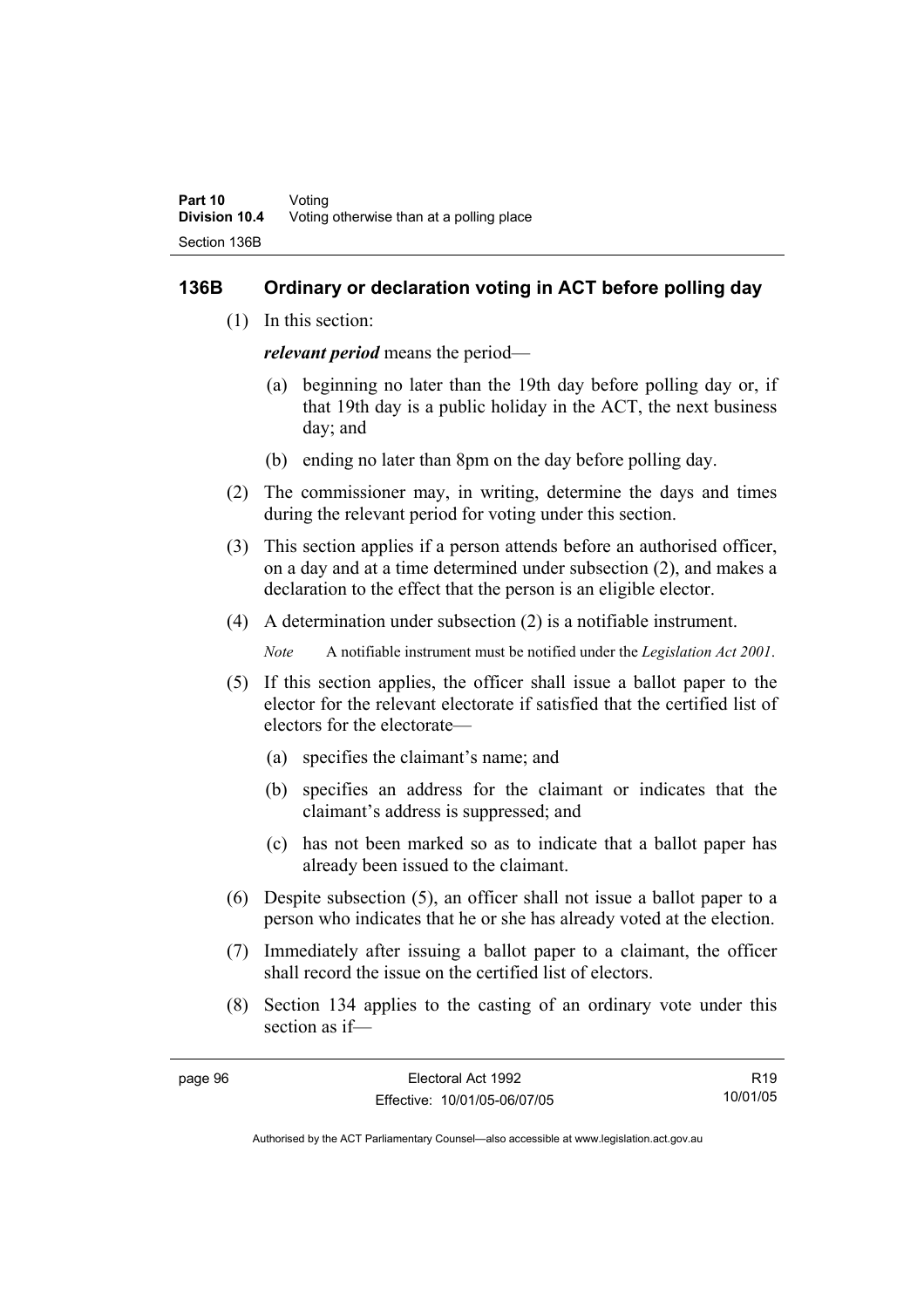- (a) it were a vote under section 133; and
- (b) the reference in section 134 to an *unoccupied voting compartment* were a reference to an unoccupied part of the place where the elector attends before the officer concerned.
- (9) Sections 120 to 123 apply in relation to polling under this section as if the place where that polling is conducted were a polling place.
- (10) Before any vote is taken under this section the OIC shall exhibit each ballot box empty and shall then securely fasten its cover.
- (11) At the conclusion of each day's polling under this section and in the presence of any scrutineers the ballot boxes shall be closed and sealed.
- (12) At the beginning of the second and each subsequent day's polling under this section and in the presence of any scrutineers the seals on the ballot boxes shall be examined and opened.
- (13) At the close of polling under this section, the OIC shall, in the presence of any scrutineers—
	- (a) close and seal the ballot boxes containing ballot papers for ordinary voting or declaration voting; and
	- (b) parcel and enclose in sealed wrapping all unused ballot papers; and
	- (c) parcel and enclose in sealed wrapping all other electoral papers used at the polling place.
- (14) The OIC shall give the articles referred to in subsection (13) to the commissioner.
- (15) the commissioner shall keep the articles referred to in subsection (13) in safe custody for the purposes of scrutiny under part 12.
- (16) Ballot papers cast as ordinary votes under this section may only be removed from ballot boxes and counted after the close of polling on polling day.

| R <sub>19</sub> | Electoral Act 1992           | page 97 |
|-----------------|------------------------------|---------|
| 10/01/05        | Effective: 10/01/05-06/07/05 |         |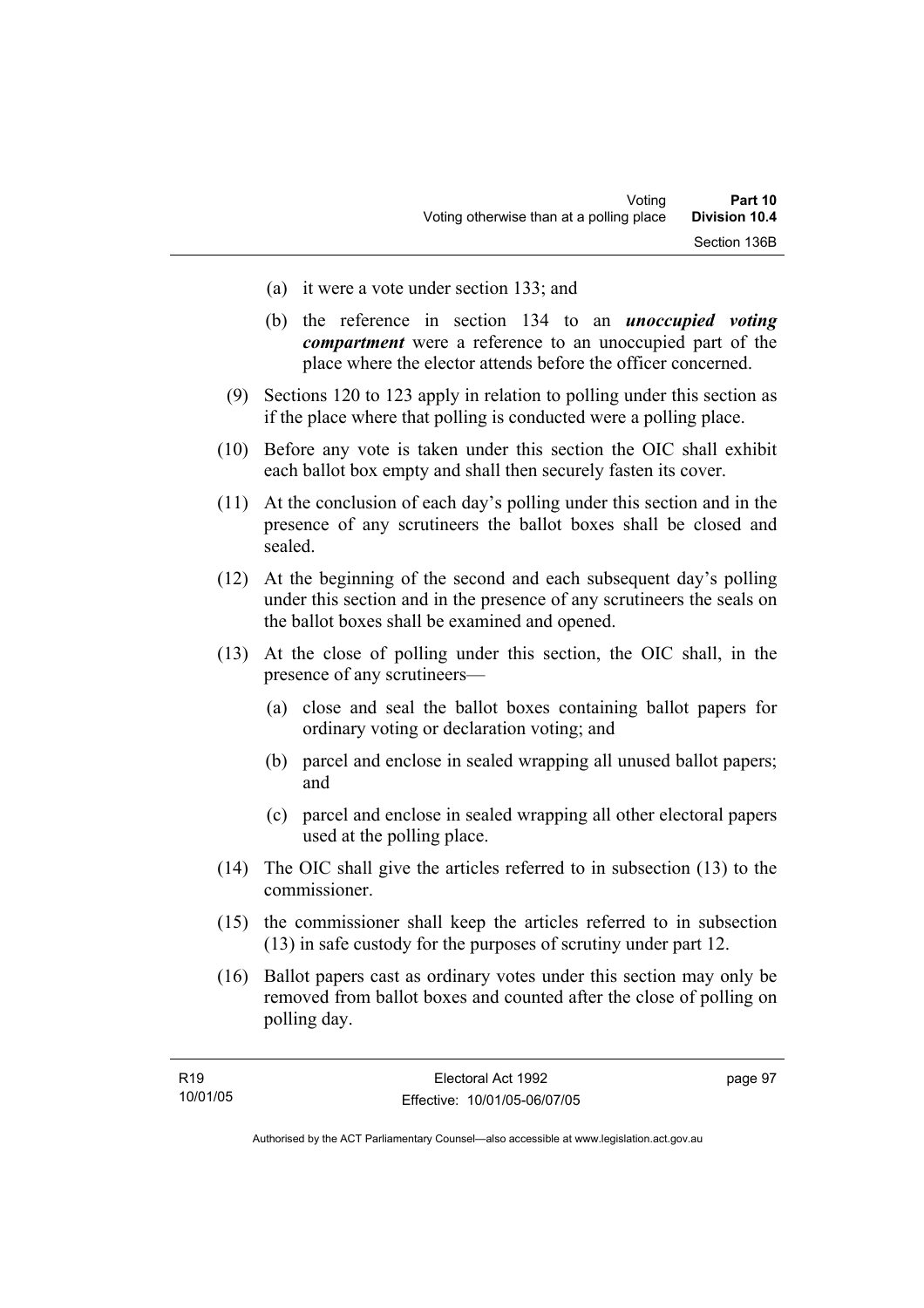- (17) If this section applies and the authorised officer is satisfied that—
	- (a) the certified list of electors for the electorate does not specify the person's name; or
	- (b) the certified list of electors for the electorate has been marked so as to indicate that a ballot paper has already been issued to the person but the person claims not to have voted already at the election;

the authorised officer shall issue declaration voting papers to the elector.

- (18) Despite subsection (17), an officer shall not issue declaration voting papers to a person who indicates that he or she has already voted at the election.
- (19) If an authorised officer issues declaration voting papers to the elector the officer shall—
	- (a) give the claimant a written statement indicating the consequences of casting a declaration vote under this section; and
	- (b) record the name of the claimant.
	- *Note* If a form is approved under s 340A (Approved forms) for a statement, the form must be used.
- (20) Section 135 (4) applies to the casting of a declaration vote under this section as if—
	- (a) it were a declaration vote under section 135; and
	- (b) the reference in section 135 (4) to an *unoccupied voting compartment* were a reference to an unoccupied part of the place where the elector attends before the officer concerned.

R19 10/01/05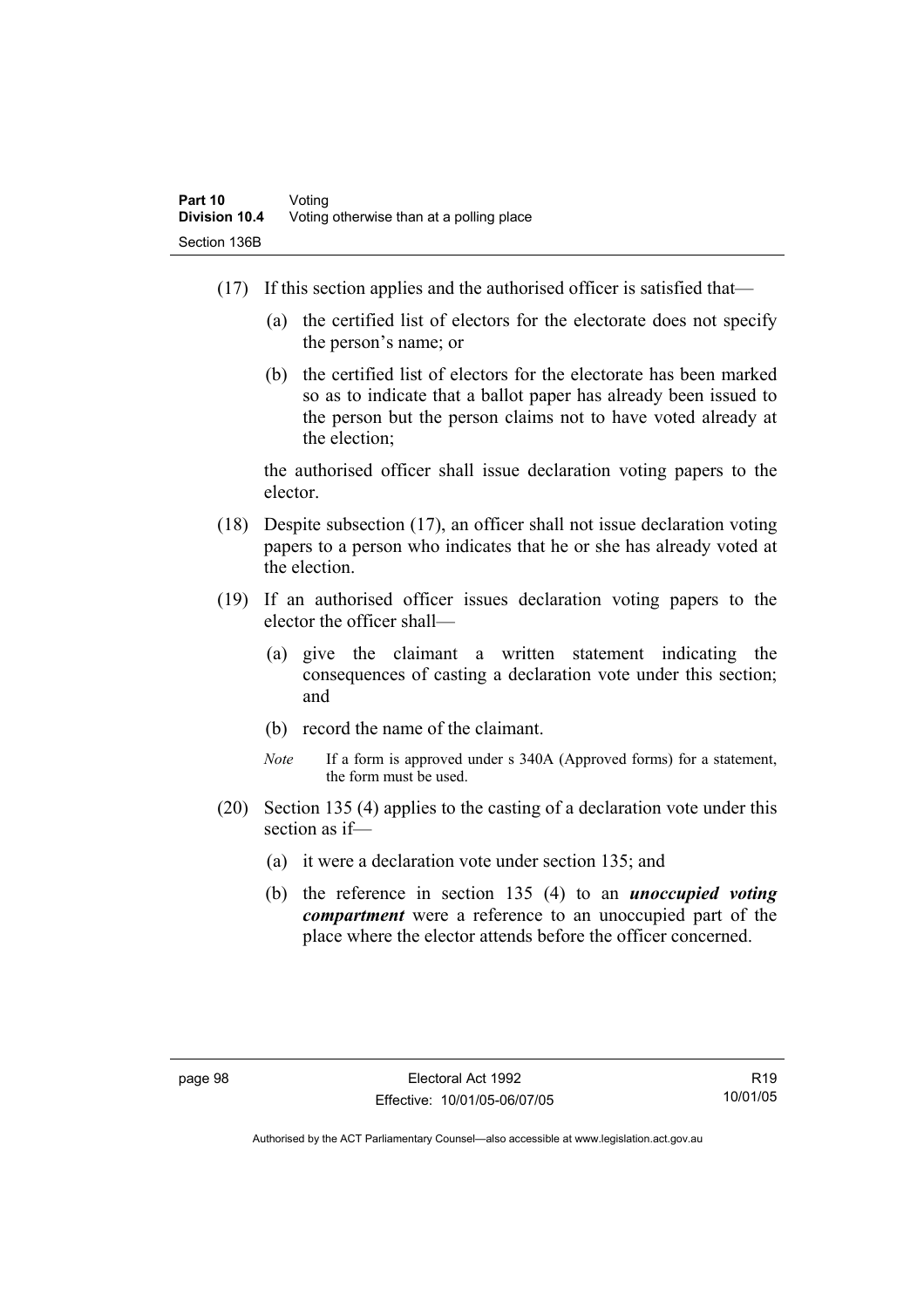### **136C Declaration voting outside ACT on or before polling day**

(1) In this section:

*relevant period* means the period—

- (a) beginning no later than the 19th day before polling day or, if that 19th day is a public holiday in the ACT, the next business day; and
- (b) ending no later than 6pm in the ACT on polling day.
- (2) The commissioner may, in writing, determine the days and times during the relevant period for voting under this section.
- (3) This section applies if a person attends before an authorised officer outside the ACT, on a day and at a time determined under subsection (2), and makes a declaration to the effect that the person is an eligible elector.
- (4) A determination under subsection (2) is a notifiable instrument.

*Note* A notifiable instrument must be notified under the *Legislation Act 2001*.

- (5) If this section applies, the authorised officer shall issue declaration voting papers to the elector.
- (6) Despite subsection (5), an officer shall not issue declaration voting papers to a person who indicates that he or she has already voted at the election.
- (7) If an authorised officer issues declaration voting papers to the elector the officer shall—
	- (a) give the claimant a written statement indicating the consequences of casting a declaration vote under this section; and
	- (b) record the name of the claimant.
	- *Note* If a form is approved under s 340A (Approved forms) for a statement, the form must be used.

page 99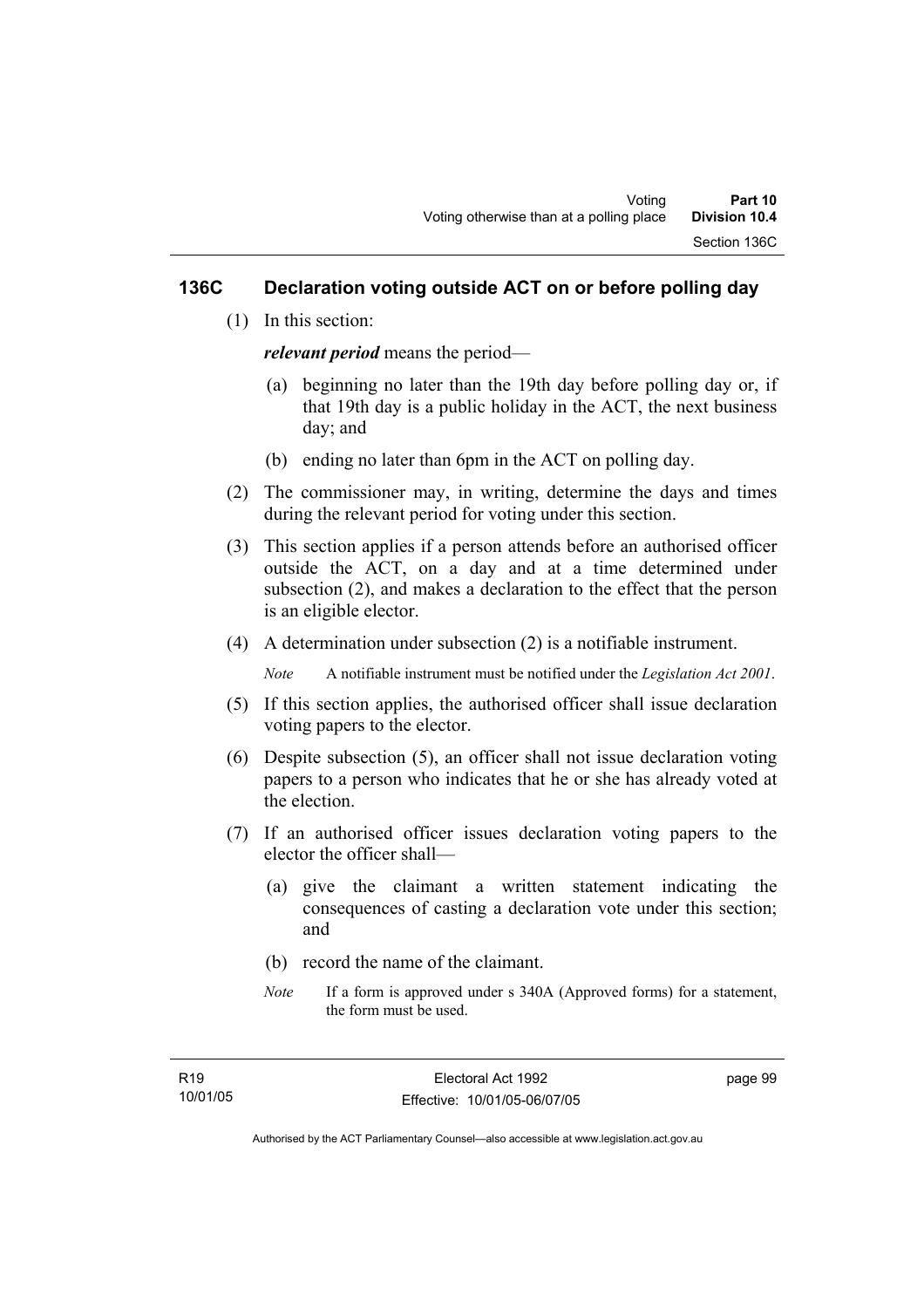- (8) Section 135 (4) applies to the casting of a declaration vote under this section as if—
	- (a) it were a declaration vote under section 135; and
	- (b) the reference in section 135 (4) to an *unoccupied voting compartment* were a reference to an unoccupied part of the place where the elector attends before the officer concerned.

### **137 Record of issue of declaration voting papers**

- (1) An officer who issues voting papers under section 136A, 136B (17) or 136C shall—
	- (a) make a record of the time and date of issue; and
	- (b) if the officer is not the commissioner—give the record to the commissioner.
- (2) If an application is made for a postal vote, the record shall be endorsed on the application.

### **138 Inspection of records**

- (1) Subject to subsection (2), the commissioner shall make each record referred to in section 137, or a copy, available for public inspection at the office of the commissioner within ordinary office hours during the period of 40 days beginning on the 3rd day after polling day.
- (2) A document referred to in subsection (1) that is made available for public inspection shall not specify a suppressed address.

### **139 Receipt of declaration voting papers**

- (1) An officer who receives completed voting papers in relation to a vote cast under section 136A shall—
	- (a) endorse the time and date of receipt on the envelope; and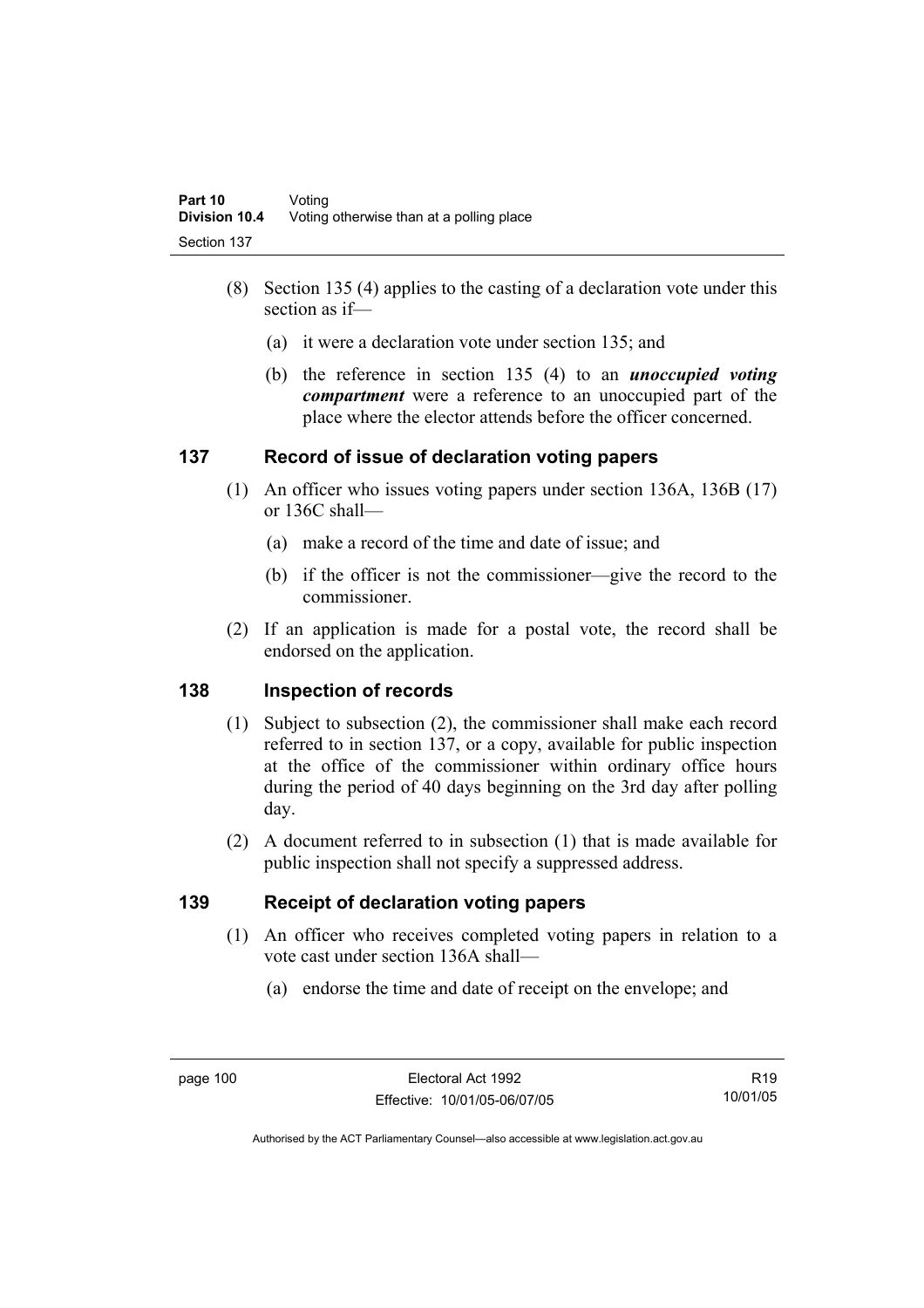- (b) if the officer is not the commissioner—give the papers to the commissioner or an authorised officer.
- *Note* For restrictions on sending completed ballot and voting papers by fax, see s 329.
- (2) The commissioner shall keep the papers in safe custody for the purposes of scrutiny under part 12.

#### **140 Registered declaration voters**

- (1) The commissioner shall keep a register, called the register of declaration voters.
- (2) The register may be kept electronically.
- (3) If an elector is registered as a general postal voter under the Commonwealth Electoral Act—
	- (a) the elector shall be taken to be a registered declaration voter for this Act; and
	- (b) the particulars so registered under the Commonwealth Electoral Act in relation to the elector shall, so far as practicable, be taken to be entered on the register kept under this Act.
- (4) The register shall contain the following particulars in relation to each elector to whom subsection (3) applies:
	- (a) surname or family name;
	- (b) each given name;
	- (c) address, other than—
		- (i) that of an eligible overseas elector; or
		- (ii) a suppressed address.

page 101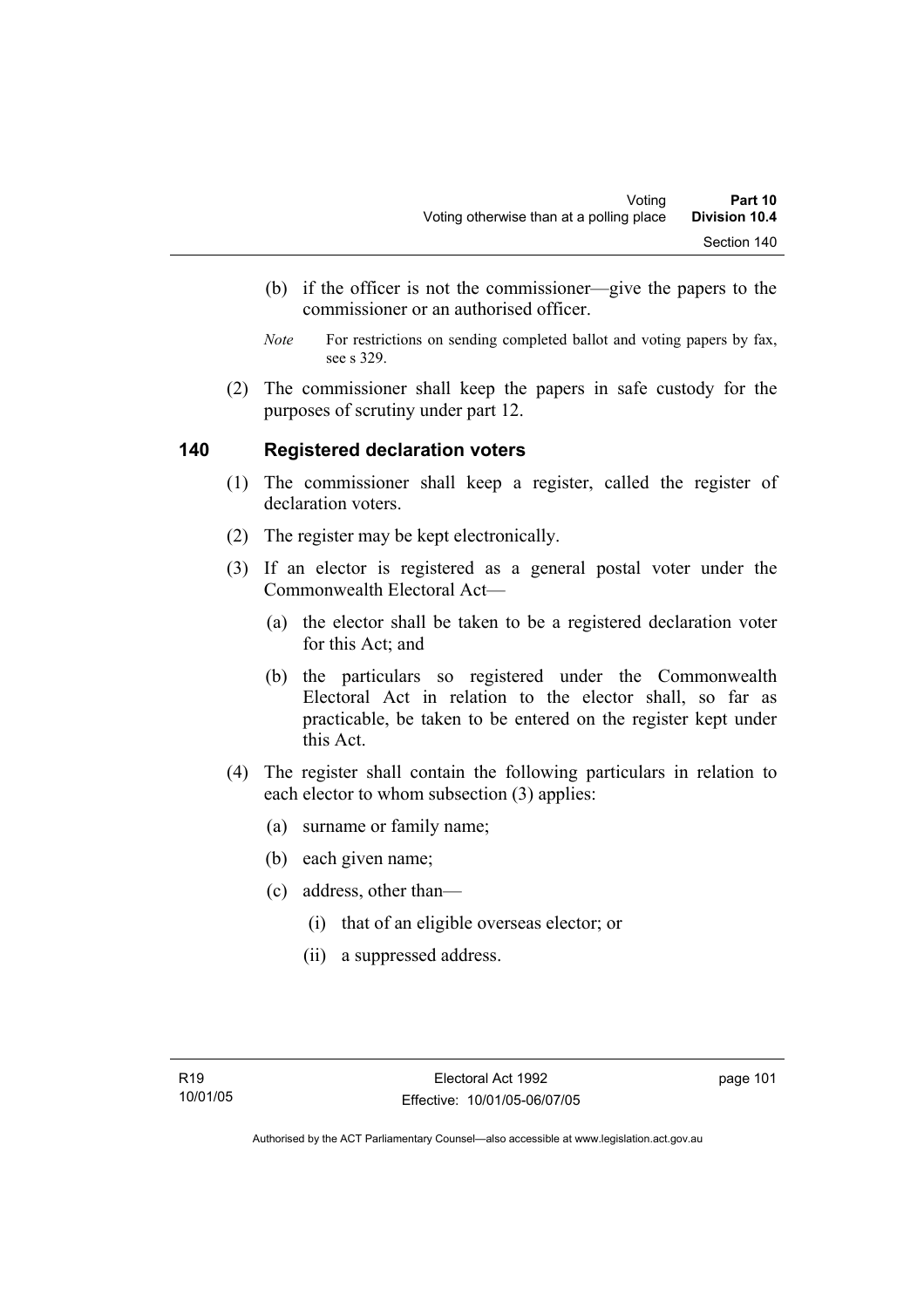#### **141 Issue of voting papers to registered declaration voters**

As soon as practicable after the beginning of the pre-election period for an election, the commissioner shall post to each elector enrolled for the electorate in which the election is to be held who is a registered declaration voter declaration voting papers for the election.

*Note* Section 144A deals with how to cast a postal vote.

#### **142 Correcting formal errors**

If an officer is satisfied that—

- (a) an application for declaration voting papers for postal voting; or
- (b) the declaration or certificate in completed declaration voting papers;

contains a formal error, the officer may amend the application, declaration or certificate to correct the error.

#### **143 Soliciting applications for postal declaration votes**

- (1) A person commits an offence if the person does anything to induce someone else—
	- (a) to complete an application form for declaration voting papers for postal voting; and
	- (b) to return the completed form to an address that is not an address authorised by the commissioner.

Maximum penalty: 30 penalty units.

 (2) A person commits an offence if the person does anything to induce someone else to complete an application form for declaration voting papers for postal voting that is not the form approved under section 340A for the application form.

Maximum penalty: 30 penalty units.

| page 102 | Electoral Act 1992           | R <sub>19</sub> |
|----------|------------------------------|-----------------|
|          | Effective: 10/01/05-06/07/05 | 10/01/05        |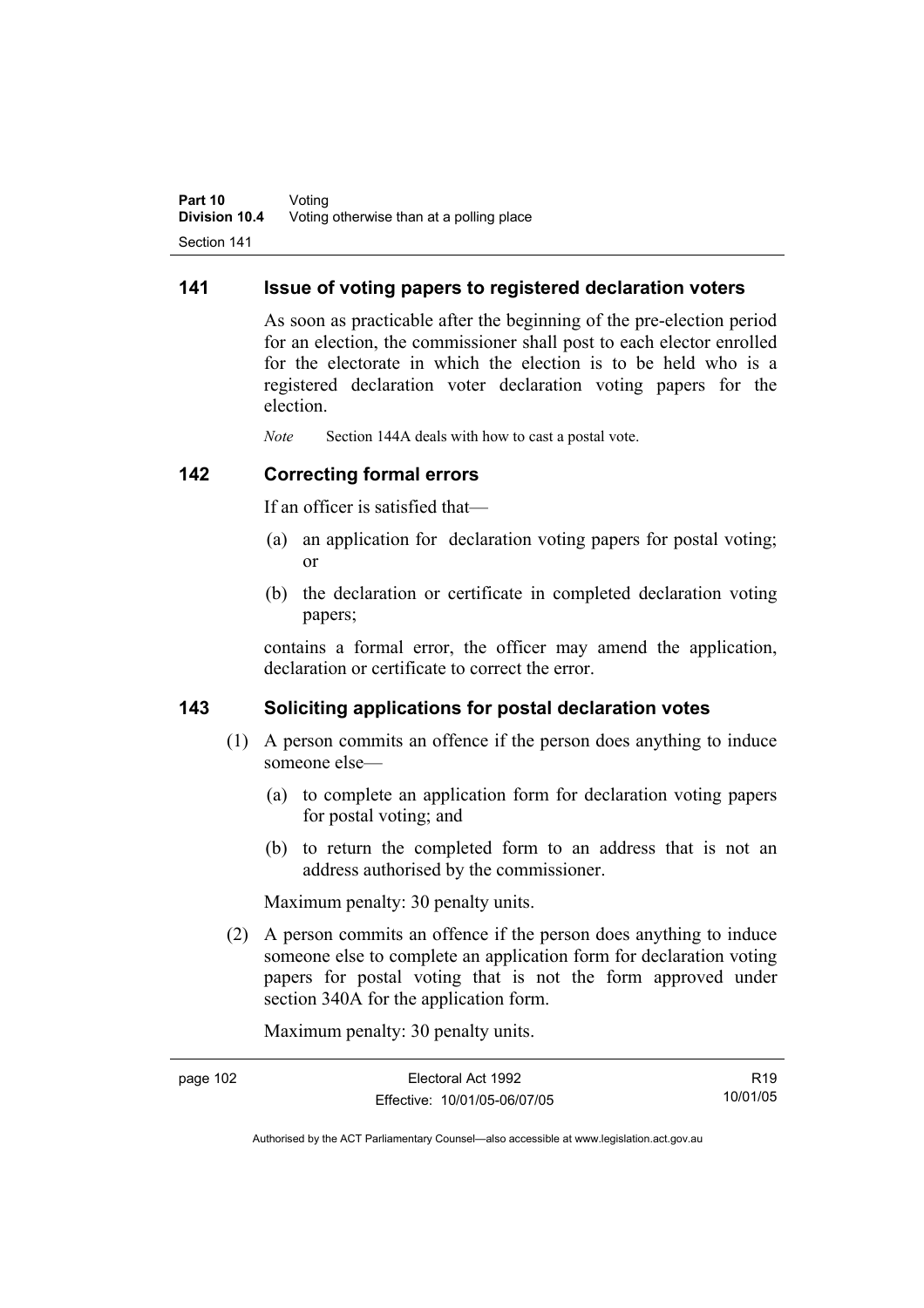(3) An offence against this section is a strict liability offence.

#### **144 Transmission of applications for postal declaration votes**

A person who accepts for transmission to the commissioner a completed application for declaration voting papers for postal voting shall transmit the application to the commissioner as soon as practicable.

Maximum penalty: 10 penalty units.

### **144A Requirements for casting postal votes**

- (1) This section applies to a person if the person has received declaration voting papers for an election under section 136A (Applications for postal voting papers) or section 141 (Issue of voting papers to registered declaration voters).
- (2) To cast a postal vote—
	- (a) the person must show the unsigned declaration and certificate, and the unmarked ballot paper to an authorised witness; and
	- (b) the person must complete and sign the declaration in the presence of the witness; and
	- (c) the witness must complete and sign the certificate as witness; and
	- (d) the person must, in the presence of the witness but so that the witness cannot see the vote, mark his or her vote on the ballot paper, fold the ballot paper, place it in the envelope addressed to the commissioner and fasten the envelope; and
	- (e) the person must—
		- (i) post the envelope and contents to the commissioner before polling day; or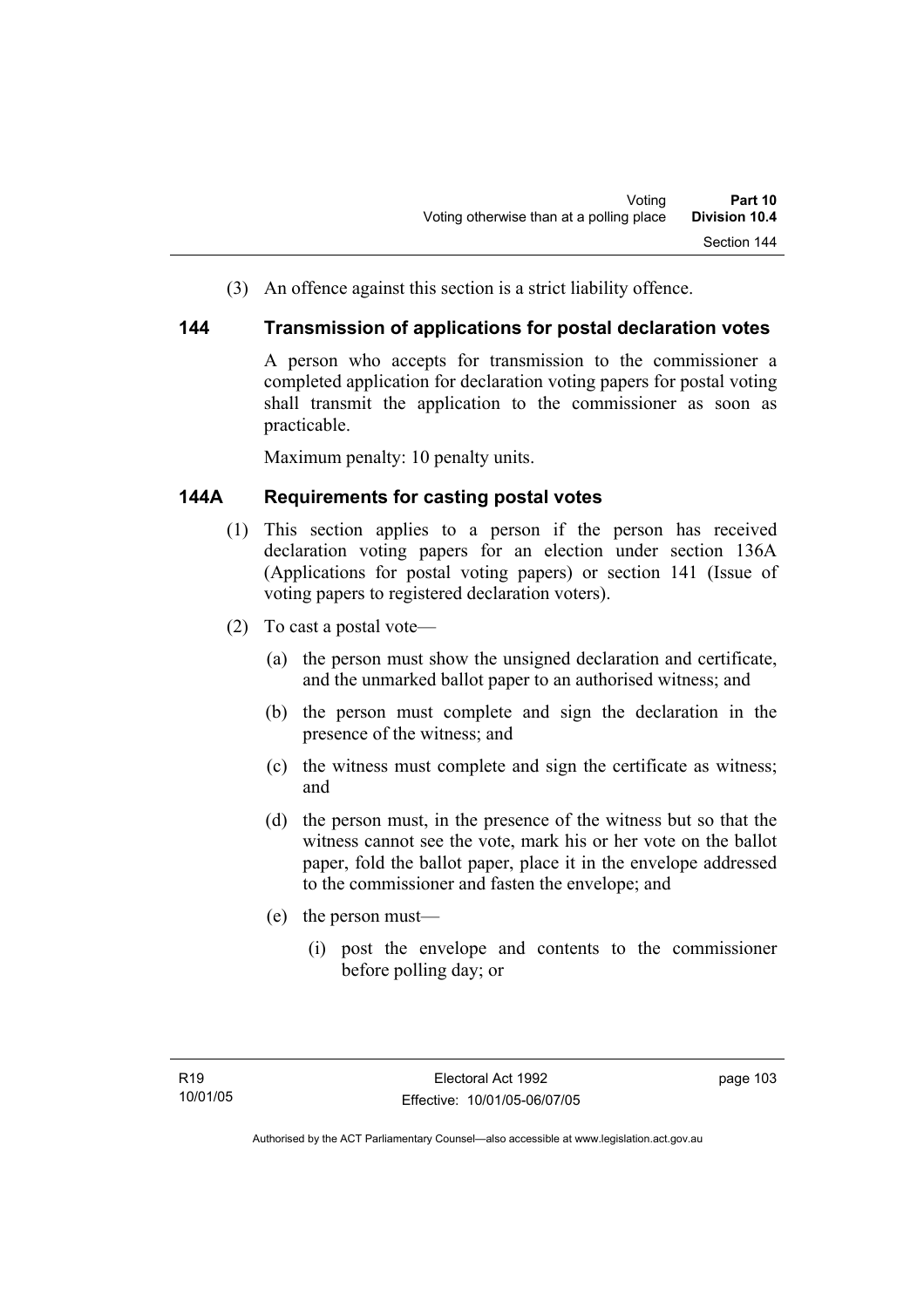- (ii) give the envelope and contents to the commissioner or another officer on or before polling day.
- *Note* For restrictions on sending completed ballot and voting papers by fax, see s 329.
- (3) This section is subject to section 156 (Assistance to voters).

#### **145 Interference with declaration voting**

Except for section 156, or at the request of the elector, a person shall not, without reasonable excuse—

- (a) communicate with an elector while he or she is casting a declaration vote; or
- (b) interfere with an elector's casting of a declaration vote; or
- (c) do anything to find out how an elector voted by declaration vote; or
- (d) enable any other person to find out how an elector voted by declaration vote

Maximum penalty: 30 penalty units.

#### **146 Soliciting completed declaration votes**

A person shall not, without reasonable excuse, do anything for the purpose of inducing an elector to give to the person completed declaration voting papers.

Maximum penalty: 30 penalty units.

#### **147 Transmission of completed declaration votes**

A person who accepts for transmission to the commissioner completed declaration voting papers shall transmit them to the commissioner as soon as practicable.

Maximum penalty: 10 penalty units.

R19 10/01/05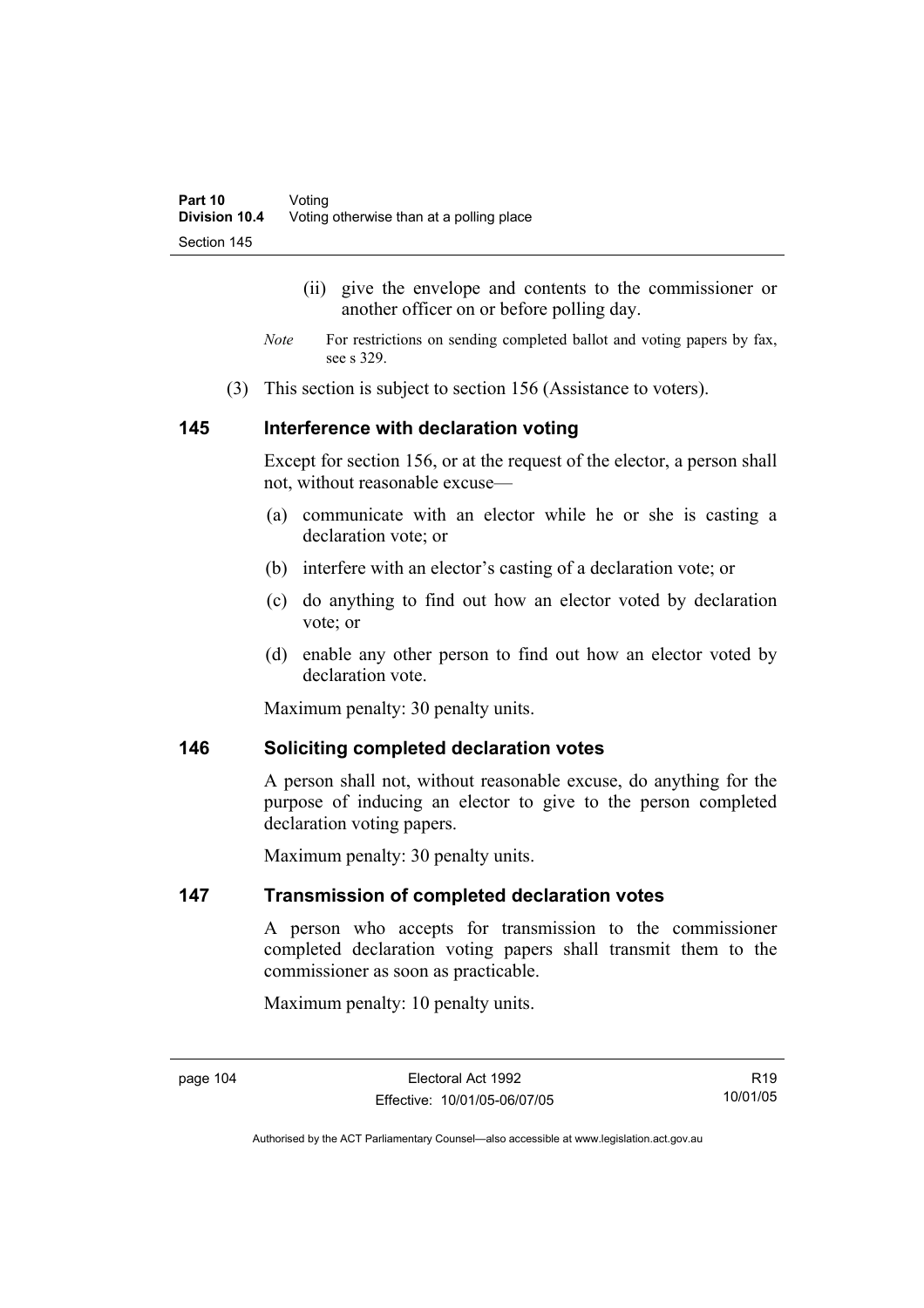#### **148 Opening envelopes containing declaration votes**

Unless authorised by or under this Act, a person shall not, without reasonable excuse, open an envelope that appears to contain a completed declaration vote.

Maximum penalty: 5 penalty units.

## **Division 10.5 Mobile polling**

#### **149 Definitions for div 10.5**

In this division:

*remand centre* includes a police station or other place where a person is held in lawful custody in relation to an offence.

*special hospital* means a hospital declared under section 149A.

*visiting officer* means an officer who makes a visit referred to in section 150 (1), (2) or (3).

#### **149A Declaration of special hospitals**

- (1) The commissioner may, in writing, declare a hospital that is not a polling place to be a special hospital for this division.
- (2) A declaration is a notifiable instrument.

*Note* A notifiable instrument must be notified under the *Legislation Act 2001*.

#### **150 Mobile polling—institutions**

- (1) The OIC of a polling place that is a hospital shall arrange for an officer to visit patients at the hospital (other than outpatients) between 8 am and 6 pm on polling day for the purpose of taking their votes.
- (2) The commissioner shall arrange for an officer to visit patients at a special hospital (other than outpatients) between 8 am and 6 pm—
	- (a) on a day that is not more than 5 days before polling day; or

| R <sub>19</sub> | Electoral Act 1992           | page 105 |
|-----------------|------------------------------|----------|
| 10/01/05        | Effective: 10/01/05-06/07/05 |          |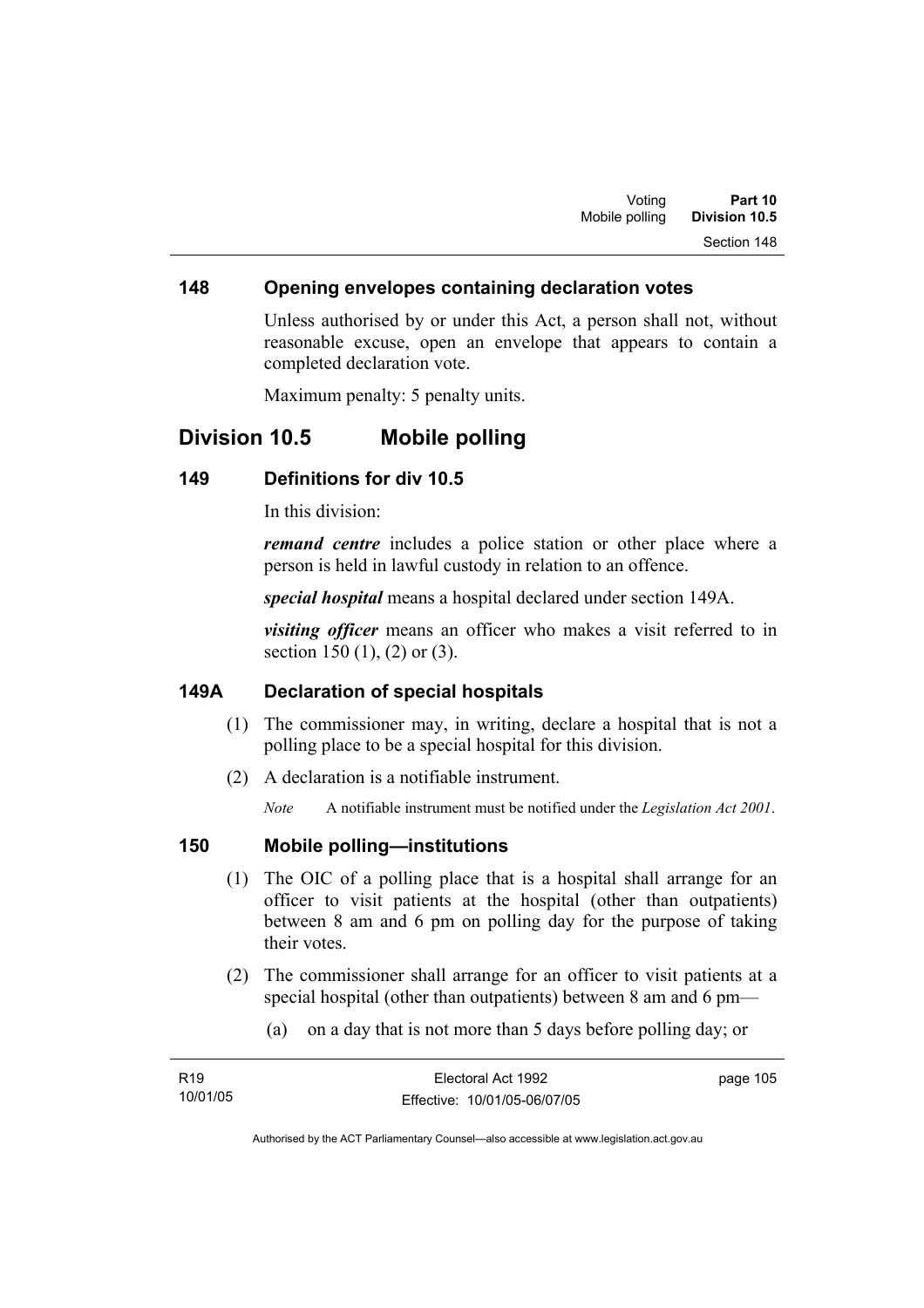(b) on polling day;

for the purpose of taking their votes.

- (3) The commissioner shall arrange for an officer to visit persons detained in a remand centre for the purpose of taking their votes.
- (4) A visit referred to in subsection (3) shall be made at a time, and in accordance with any conditions, arranged by the commissioner and the person in charge of the centre.

### **151 Functions of visiting officers**

- (1) When visiting under section 150, the visiting officer—
	- (a) shall take a ballot box, ballot papers, the certified list of electors and anything else necessary to enable a person to vote; and
	- (b) shall be accompanied by at least 1 other officer and any scrutineer who wishes to attend.
- (2) The number of scrutineers for a particular candidate who are present at a hospital, special hospital or remand centre with the visiting officer must not be more than the number of officers at the hospital, special hospital or remand centre.
- (3) While a visiting officer is with a person in a room or other place for the purpose of taking the person's vote, this Act has effect, so far as practicable, as if—
	- (a) the room or place were a polling place; and
	- (b) the visiting officer were the OIC of the polling place.
- (4) A visit under section 150 to a patient in a hospital or special hospital shall not be made if the visiting officer is informed by a doctor, or a member of the staff at the hospital, that the visit is forbidden on medical grounds.

R19 10/01/05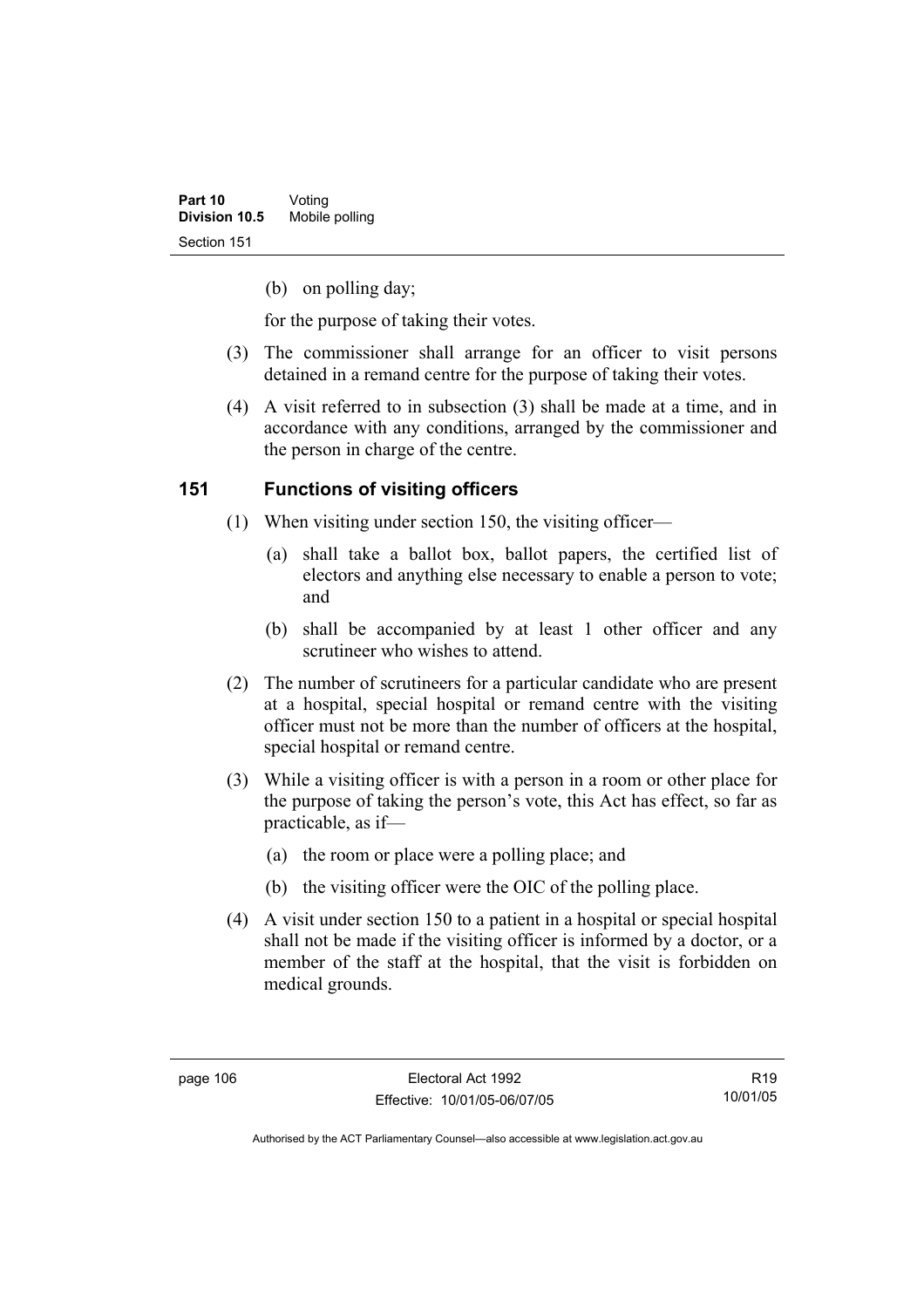(5) A visit under section 150 to a person detained in a remand centre shall not be made if the visiting officer is informed by the person in charge of the centre that the visit is forbidden on security grounds.

### **152 Failure to visit institution**

A failure to make a visit under section 150 or to take votes in accordance with section 151, does not invalidate the result of an election.

### **153 Custody of ballot boxes and electoral papers**

- (1) After a visiting officer has completed all his or her visits under section 150, the officer shall, in the presence of any scrutineers—
	- (a) close and seal the ballot boxes containing ballot papers for ordinary voting or declaration voting; and
	- (b) parcel and enclose in sealed wrapping all unused ballot papers; and
	- (c) parcel and enclose in sealed wrapping all other electoral papers used for the purposes of the visits.
- (2) The visiting officer shall give the articles referred to in subsection (1) to the commissioner.
- (3) The commissioner shall keep the articles referred to in subsection (1) in safe custody for the purposes of scrutiny under part 12.

## **Division 10.6 Miscellaneous**

### **154 Arrangements at polling places**

At each polling place the polling shall be conducted as follows:

 (a) before any vote is taken the OIC shall exhibit each ballot box empty, and shall then securely fasten its cover;

page 107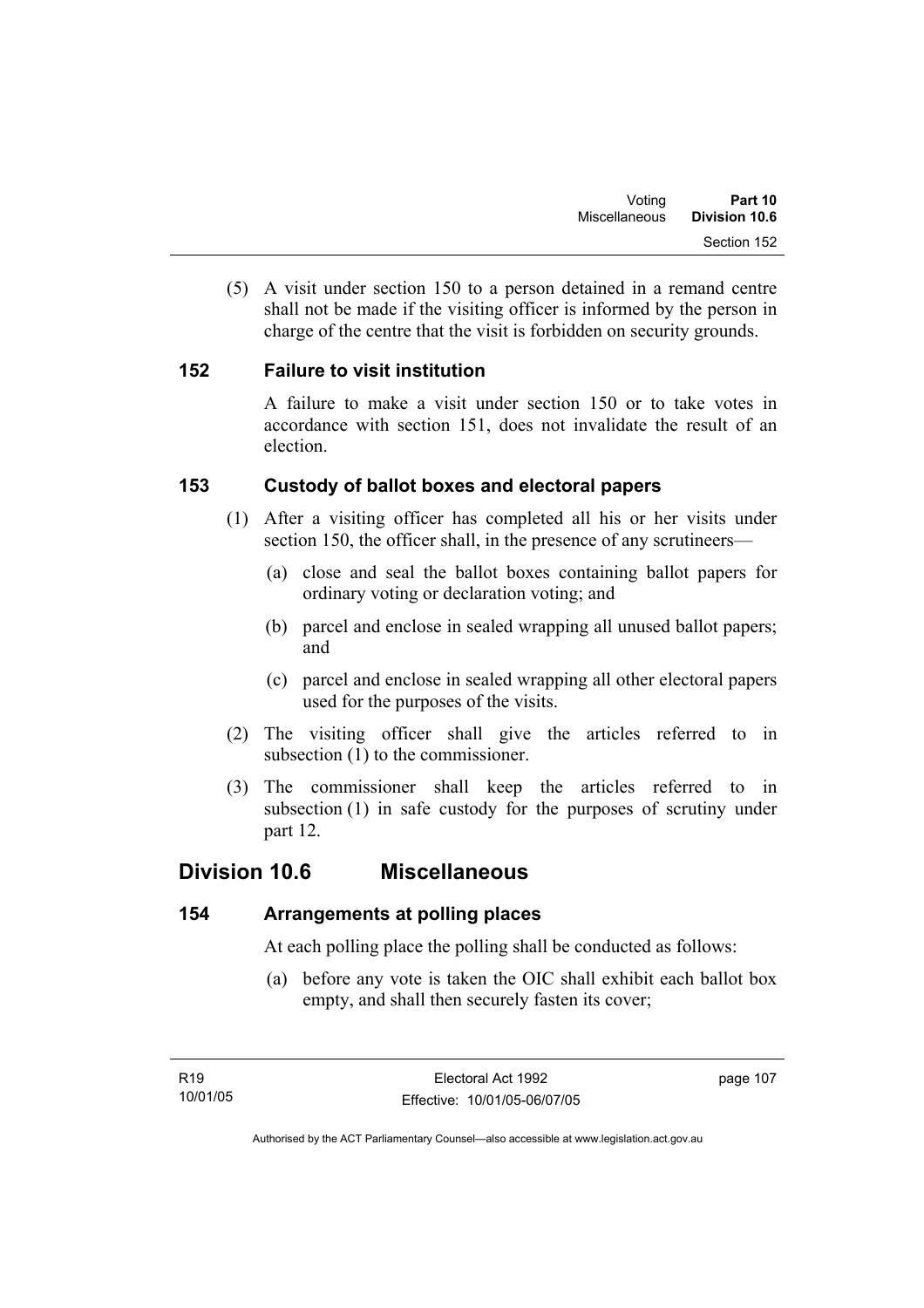- (b) the poll shall open at 8 am and shall not close until all electors present in the polling place at 6 pm and desiring to vote, have voted;
- (c) the polling place shall be closed at 6 pm and no person shall be admitted after that hour for the purpose of voting.

#### **155 Particulars on ballot papers before issue**

An officer shall not issue a ballot paper for the purposes of an election unless the particulars required by division 9.2 are printed or endorsed on the ballot paper.

### **156 Assistance to voters**

- (1) An elector who is unable to vote may be assisted in voting if the elector would otherwise be unable to vote.
- (2) An assistant shall be—
	- (a) if the elector is a postal voter—a nominee of the elector or, if there is no such nominee, an authorised witness; or
	- (b) in any other case—a nominee of the elector or, if there is no such nominee, an officer.
- (3) An assistant may enter a voting compartment for the purpose of assisting an elector to vote, but an officer shall not do so except in the presence of—
	- (a) a scrutineer; or
	- (b) if no scrutineer is present—another officer.
- (4) Subject to subsection (3), an assistant may assist an elector in any of the following ways:
	- (a) by acting as an interpreter;
	- (b) for a declaration vote—by completing, or assisting the elector to complete, the declaration;

R19 10/01/05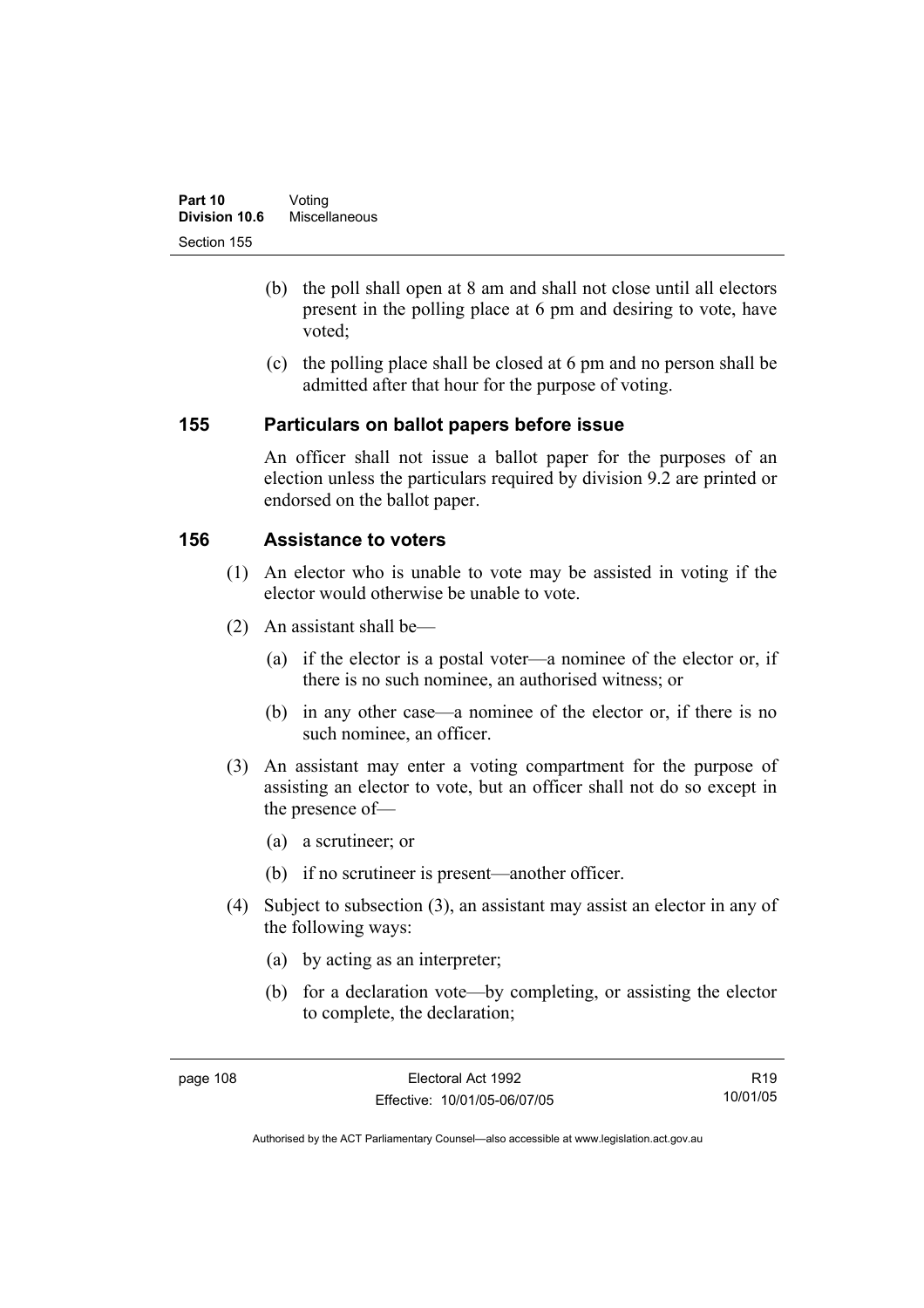- (c) by explaining the ballot paper and the requirements of this Act relating to its marking;
- (d) by marking, or assisting the elector to mark, the ballot paper at the elector's direction;
- (e) by folding the ballot paper and depositing it in a ballot box or declaration envelope, or with an officer, as required by this Act.

### **156A Assistance to voters unable to enter polling place**

- (1) This section applies if the OIC of a polling place is satisfied that a voter cannot enter the polling place because of a physical disability, illness, advanced pregnancy or another condition.
- (2) The voter may vote outside the polling place, but close to the polling place, and may be assisted in voting.
- (3) Before allowing the voter to vote outside the polling place, the OIC must—
	- (a) tell any scrutineers at the polling place that the voter is to vote outside the polling place; and
	- (b) allow, from the scrutineers present, 1 scrutineer for each candidate to be present when the voter votes.
- (4) The voter must—
	- (a) mark the voter's vote on the ballot paper in the OIC's presence; and
	- (b) fold the ballot paper to conceal the names of the candidates; and
	- (c) give the ballot paper to the OIC.
- (5) If the voter is casting an ordinary vote, the OIC must ensure that the folded ballot paper is immediately returned to the polling place and

page 109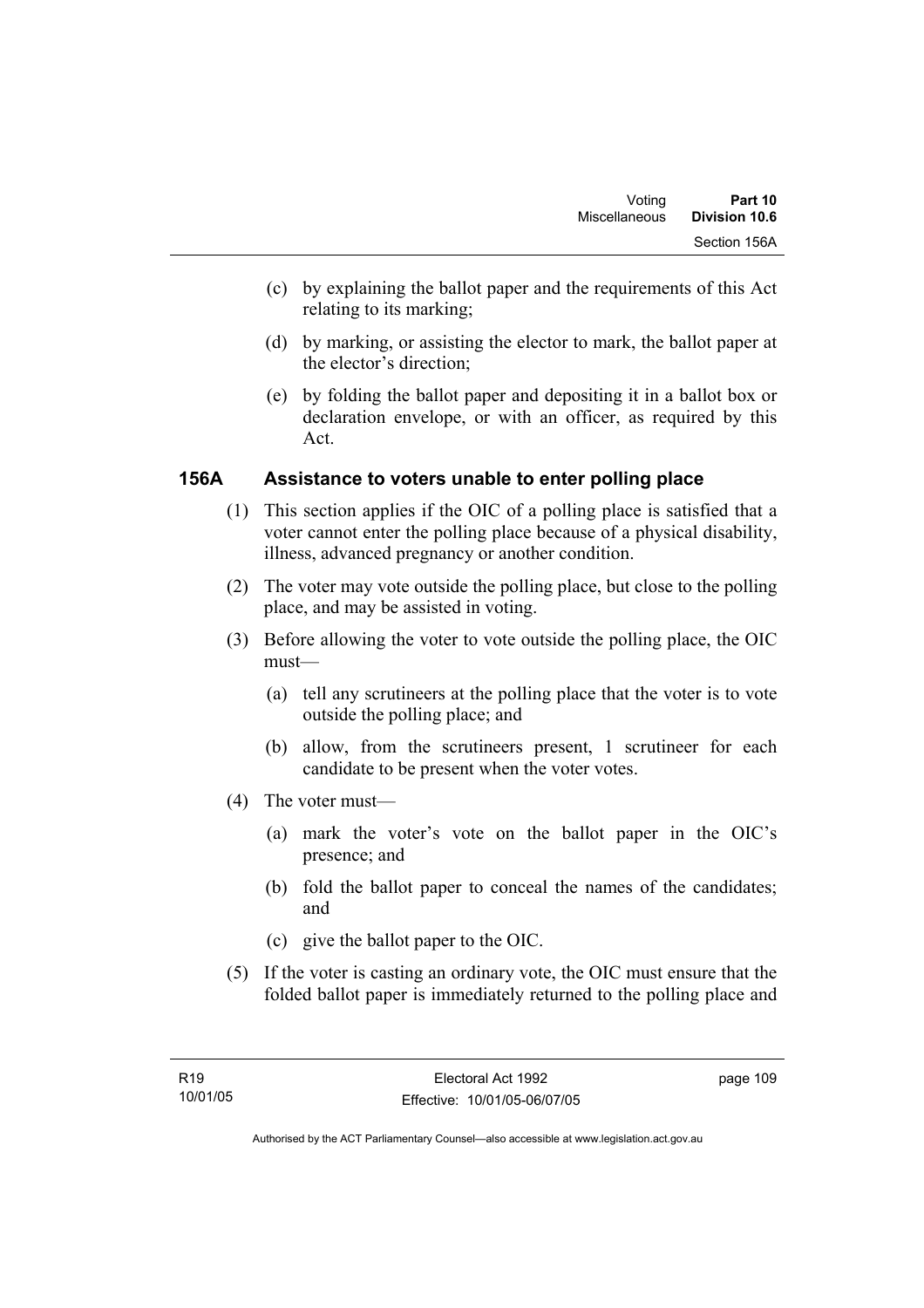put in the ballot box in the presence of the scrutineers (if any) who were present when the voter voted.

- (6) If the voter is casting a declaration vote, the OIC must—
	- (a) in the presence of the voter, without unfolding the ballot paper, place the ballot paper in the envelope on which the voter has completed and signed the declaration and seal the envelope; and
	- (b) place the envelope in a ballot box at the polling place.
- (7) This section is subject to section 156 (Assistance to voters).

### **157 Spoilt ballot papers**

- (1) An officer shall issue another unused ballot paper to an elector who—
	- (a) satisfies the officer that a ballot paper previously issued to the elector has been inadvertently spoiled; and
	- (b) gives the spoilt ballot paper to the officer.
- (2) An officer who receives a spoilt ballot paper shall—
	- (a) write 'spoilt' on the back of it; and
	- (b) place it in an envelope, seal the envelope and endorse it so as to indicate the type of spoilt ballot paper enclosed; and
	- (c) sign the endorsement.
- (3) At the close of polling, the OIC shall enclose the envelope in a sealed parcel and give it to the commissioner.
- (4) This section does not apply in relation to an elector who votes electronically.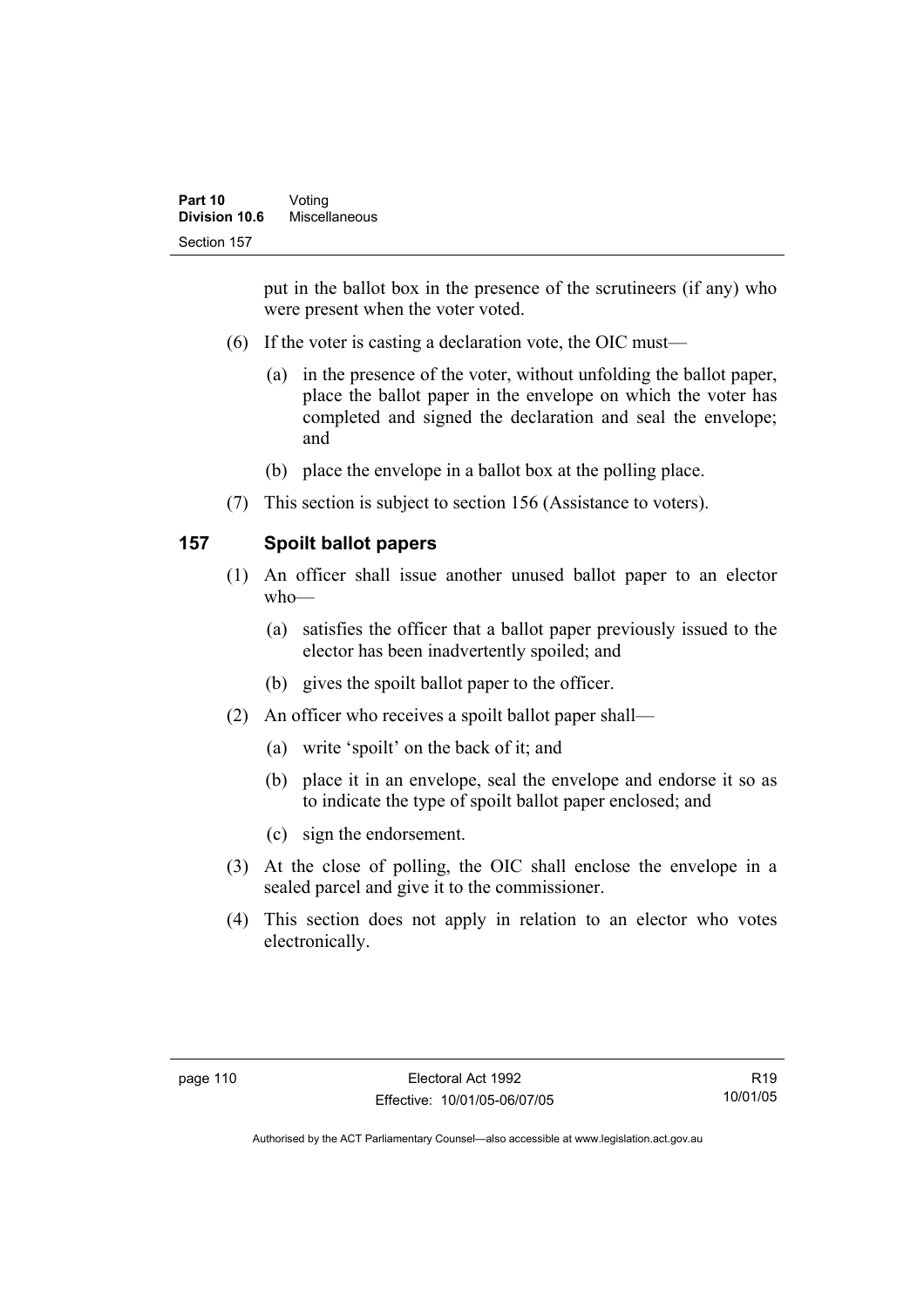### **158 Custody of ballot boxes and electoral papers**

- (1) At the close of polling, the OIC of a polling place shall, in the presence of any scrutineers—
	- (a) close and seal the ballot boxes containing ballot papers for ordinary voting or declaration voting; and
	- (b) parcel and enclose in sealed wrapping all unused ballot papers; and
	- (c) parcel and enclose in sealed wrapping all other electoral papers used at the polling place.
- (2) The commissioner shall keep the articles referred to in subsection (1) in safe custody for the purposes of scrutiny under part 12.
- (3) Subsection (1) (a) does not apply to ballot boxes containing ballot papers for ordinary voting if the polling place is also a scrutiny centre and the procedures set out in section 182 are to be carried out in relation to those ballot boxes and ballot papers at that centre.

#### **159 Extension of time for conducting elections**

- (1) Despite any other provision of this Act, before or after the day when an election is required to be held, the Executive may, by written notice, make provision for—
	- (a) extending the time for holding the election; or
	- (b) meeting any difficulty that might otherwise interfere with the due conduct of the election; or

and any provision so made shall be valid and sufficient for that purpose.

(2) A notice under subsection (1) is a notifiable instrument.

*Note* A notifiable instrument must be notified under the *Legislation Act 2001*.

page 111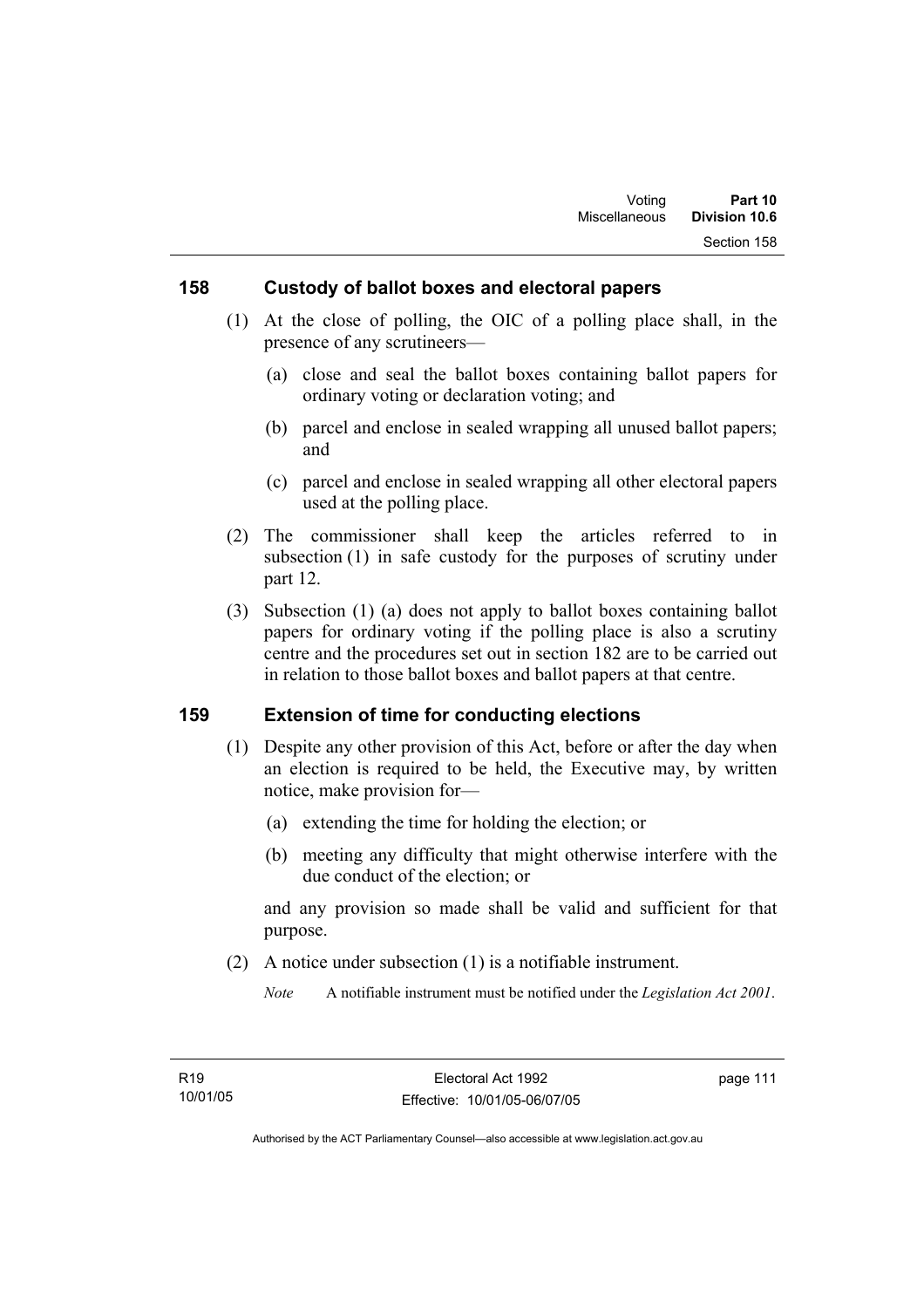(3) On notification under the *Legislation Act 2001* of a notice under subsection (1), the commissioner must publish a copy of the notice in a newspaper.

### **160 Suspension and adjournment of polling**

- (1) The commissioner may suspend the polling at a polling place on polling day if for any reason it is not practicable to proceed with it.
- $(2)$  If—
	- (a) the polling is suspended; and
	- (b) the commissioner believes on reasonable grounds that it is not reasonably practicable for an elector affected by the suspension to cast a vote at another polling place;

the commissioner must, in writing, determine a day (that is as soon as practicable, but no later than 21 days, after the suspension) as the day when polling is to resume.

- (3) If it is impracticable to resume the polling at the same polling place, the determination must state the polling place where polling may be resumed.
- (4) A determination under subsection (2) is a notifiable instrument.

*Note* A notifiable instrument must be notified under the *Legislation Act 2001*.

 (5) On the resumption of polling, only an elector who was entitled to vote on the day when the poll for the election was required to be held and who has not already voted is entitled to vote.

# **Division 10.7 Failure to vote**

### **161 Default notice**

 (1) For this division, a default notice, in relation to an elector, is a notice containing a statement to the effect that—

R19 10/01/05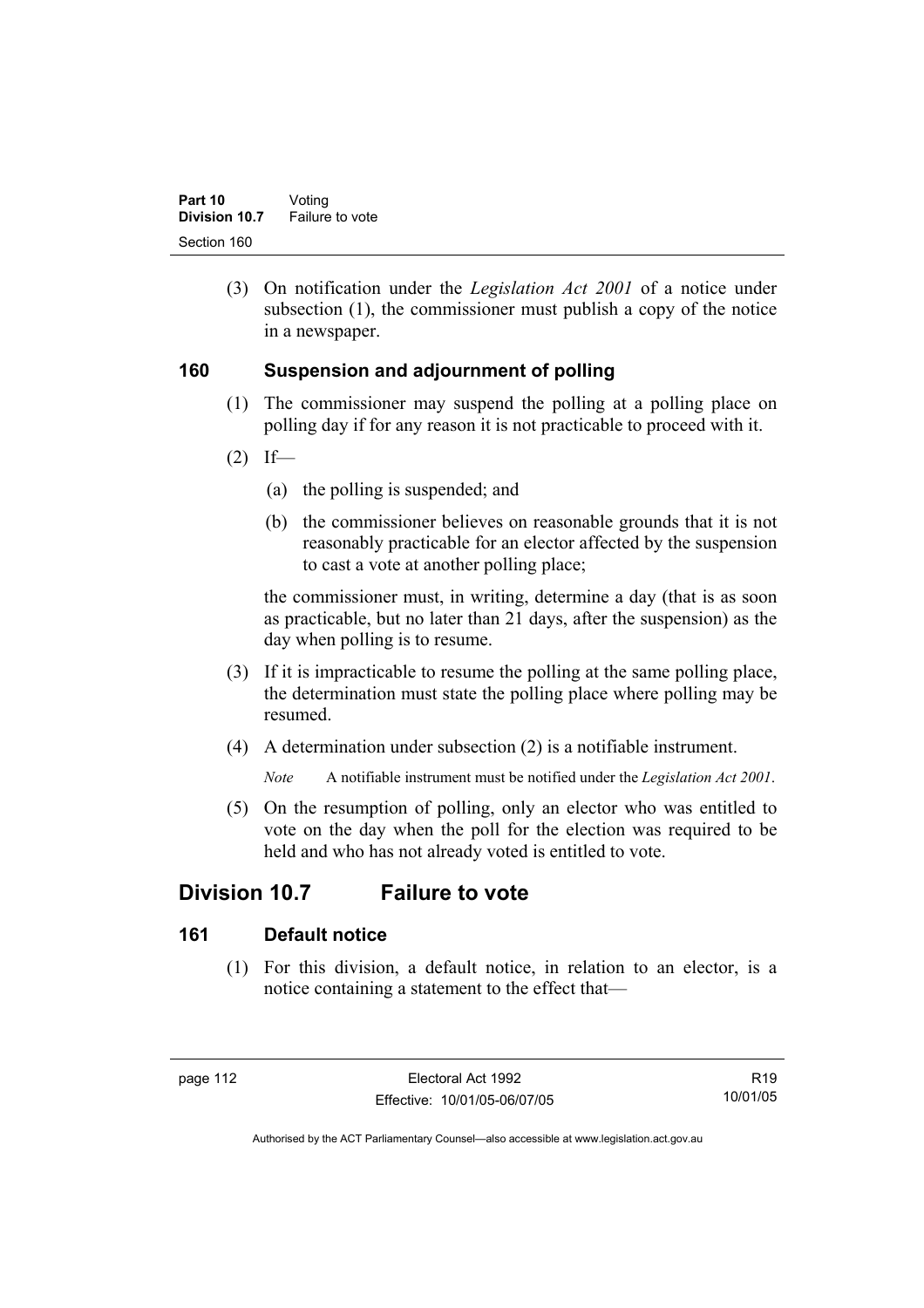- (a) it is an offence to fail to vote at an election without a valid and sufficient reason; and
- (b) the elector appears to have failed to vote at an election; and
- (c) if the elector does not wish to have the matter dealt with by a court, the elector may, within the time specified in the notice—
	- (i) if the elector voted at the election—give the commissioner particulars in writing of the voting; or
	- (ii) if the elector failed to vote at the election—give the commissioner particulars in writing of any valid and sufficient reason for the failure, or pay the amount of the prescribed penalty.
- *Note* If a form is approved under s 340A (Approved forms) for a default notice, the form must be used.
- (2) For subsection (1) (c) (ii), the prescribed penalty is \$20 or any higher penalty prescribed by the regulations.

### **162 First notice**

- (1) As soon as practicable after polling day for an election, the commissioner shall send a default notice to each elector who was required to vote at the election and appears to the commissioner to have failed to do so.
- (2) Subsection (1) does not apply to an elector who the commissioner is satisfied—
	- (a) is dead; or
	- (b) had a valid and sufficient reason for failing to vote at the election.

#### **163 Second notice**

If an elector to whom a default notice has been sent under section 162 fails to respond to the notice within the time specified,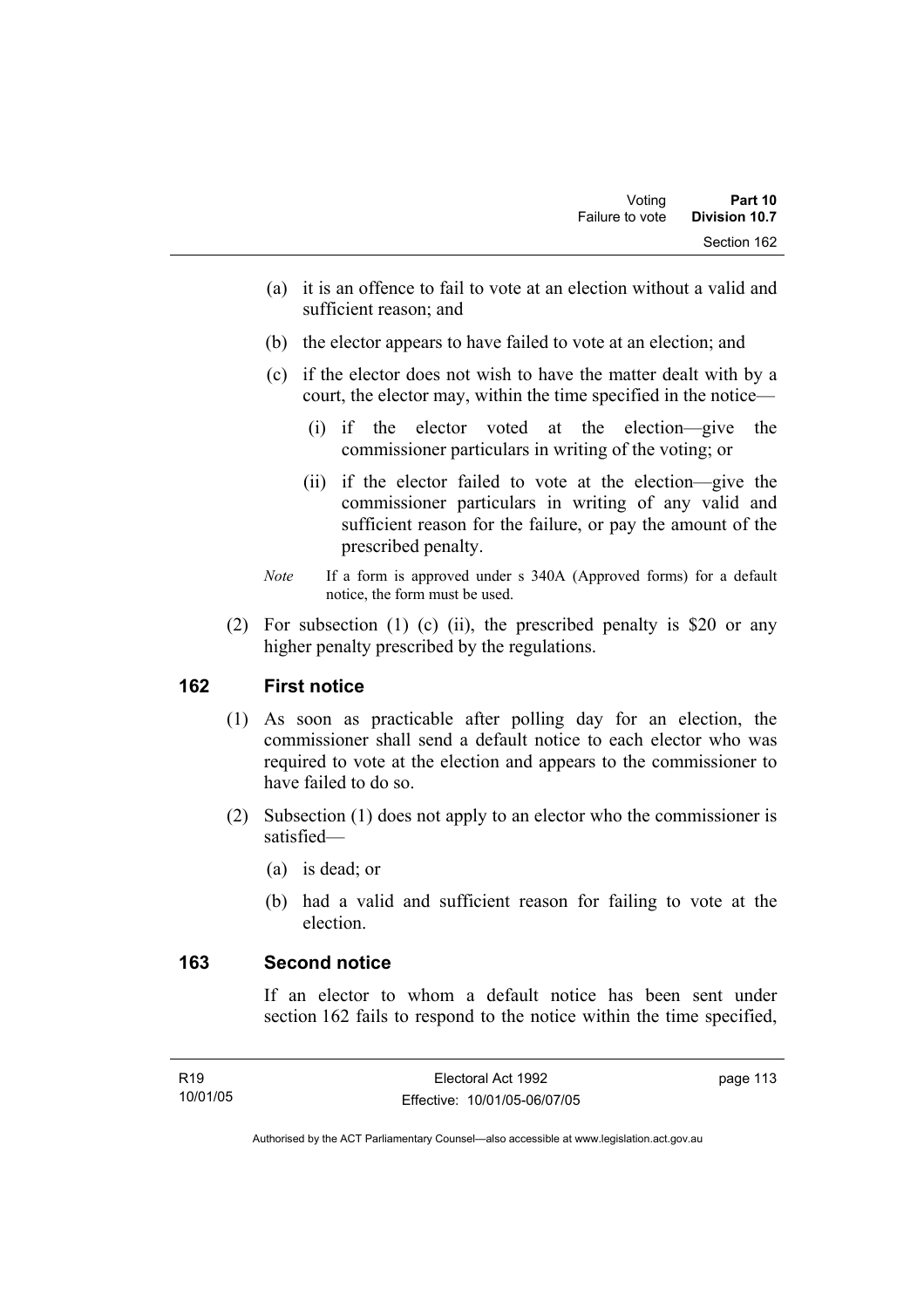the commissioner shall send a second default notice to the elector, endorsed to the effect that the elector has failed to respond to the first notice.

### **164 Final notice**

- (1) The commissioner shall send a final default notice to an elector if—
	- (a) a default notice under section 162 or 163 has been sent to the elector; and
	- (b) the time for responding to the notice has ended; and
	- (c) the elector has not paid the prescribed penalty; and
	- (d) the commissioner is not satisfied that the elector—
		- (i) voted at the election; or
		- (ii) had a valid and sufficient reason for failing to vote at the election.
- (2) A final default notice shall contain a statement to the effect that—
	- (a) the commissioner is not so satisfied; and
	- (b) if the elector does not wish to have the matter dealt with by a court—the elector may, within the time specified in the notice, pay the amount of the prescribed penalty.

### **165 Discharge of liability**

If an elector who failed to vote at an election pays the amount of the prescribed penalty in accordance with a default notice—

- (a) any liability of the elector under section 129 in relation to the failure is discharged; and
- (b) proceedings for an offence against that section shall not be instituted against the elector in relation to the failure.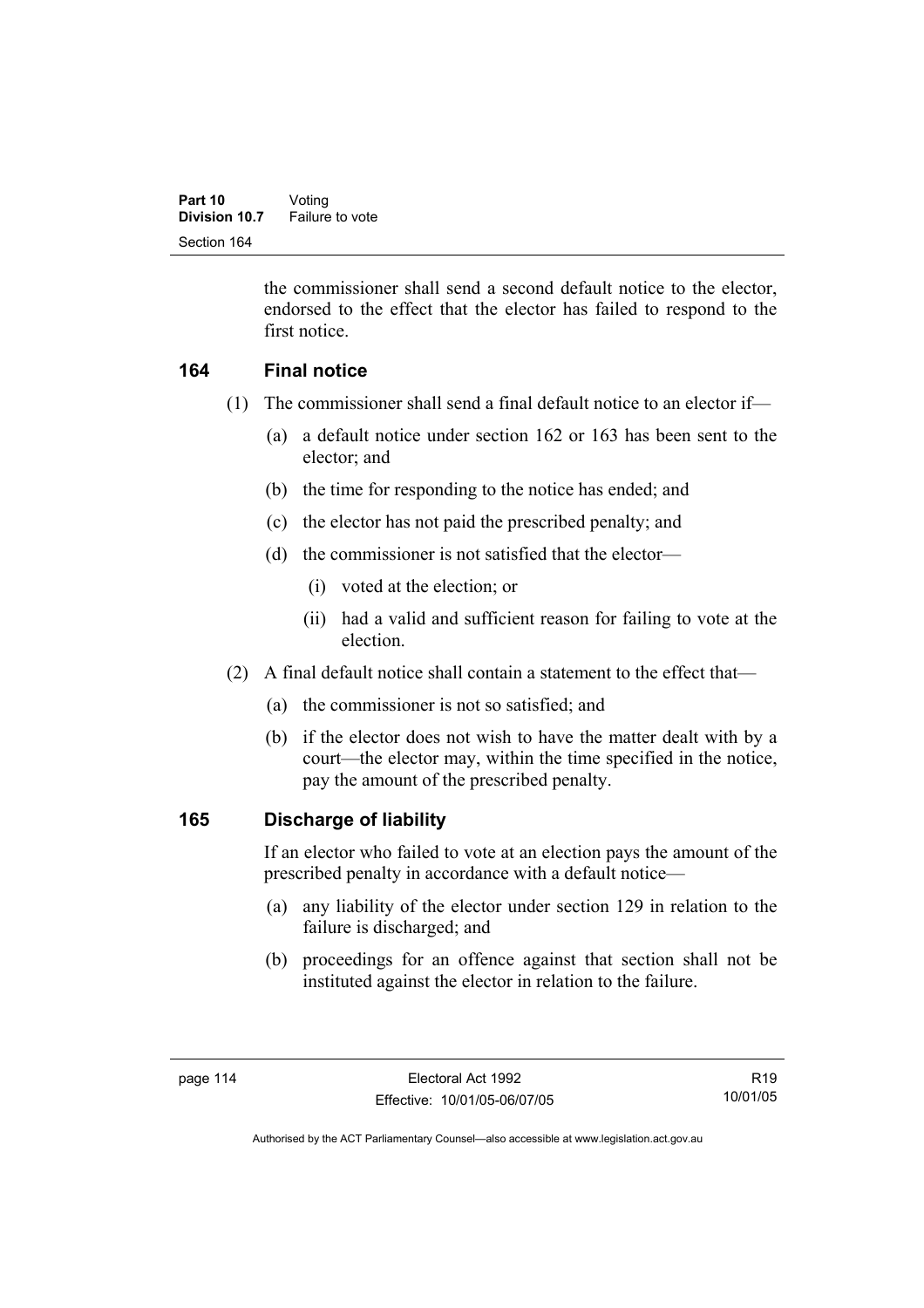| Voting          | Part 10       |
|-----------------|---------------|
| Failure to vote | Division 10.7 |
|                 | Section 166   |

# **166 Response on behalf of elector**

If a person responds to a default notice on behalf of an elector who is unable to do so, the response shall be taken to be that of the elector.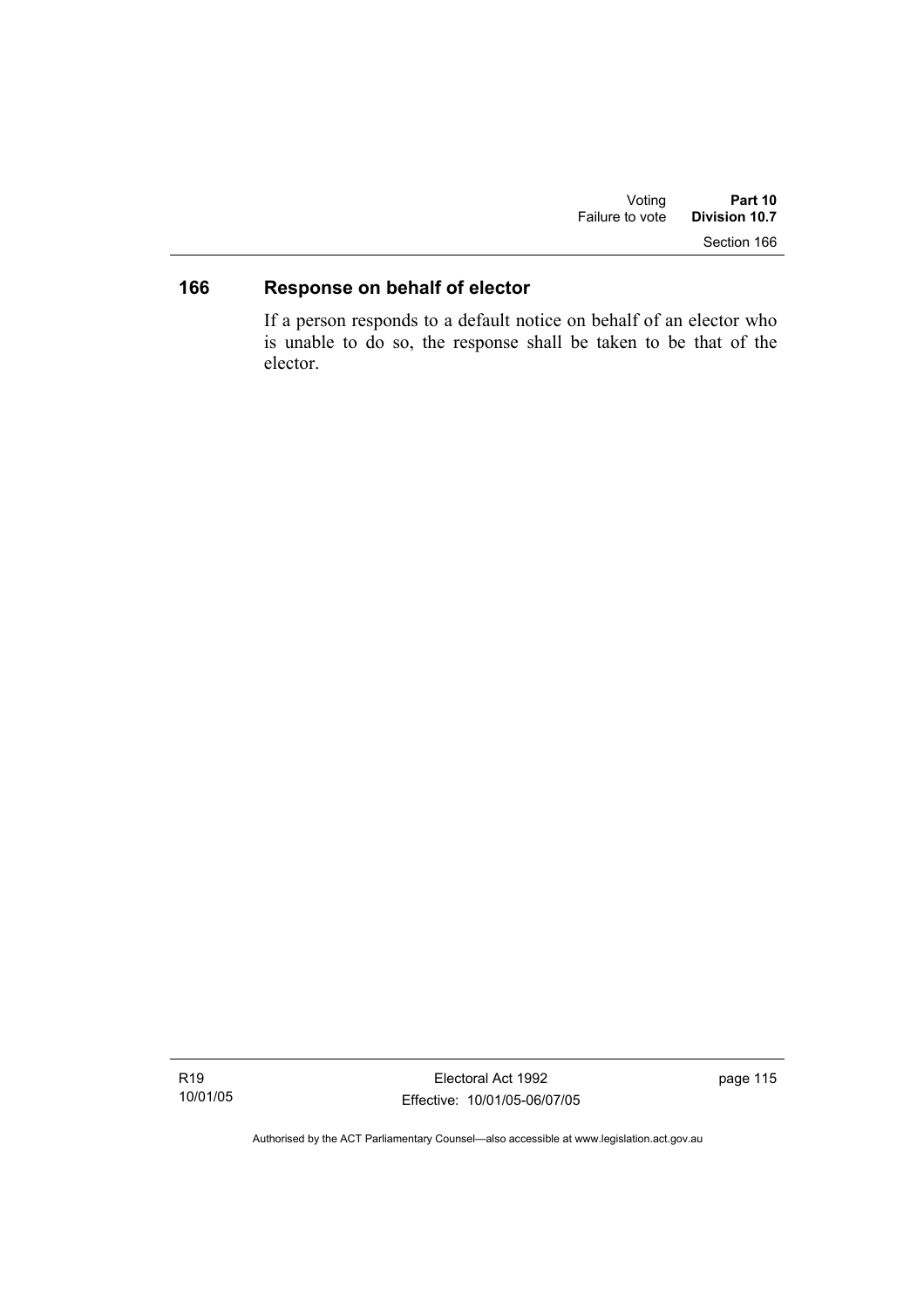#### **Part 11** Polling in Antarctica

Section 167

# **Part 11 Polling in Antarctica**

#### **167 Definitions for pt 11**

In this part:

*Antarctica* means—

- (a) the Australian Antarctic Territory; or
- (b) the Territory of Heard Island and McDonald Islands; or
- (c) Macquarie Island.

*assistant returning officer*, in relation to a station, means the assistant returning officer appointed under section 168 in relation to the station.

*research personnel* means personnel who are to be, or have been, engaged in work at a station.

*returning officer*, in relation to a station, means the returning officer appointed under section 168 in relation to the station.

*station* means—

- (a) a research station in Antarctica that is operated by the Commonwealth and is declared by the commissioner, in writing, to be a permanent research station; or
- (b) in relation to a particular election, a ship that is declared by the commissioner, in writing, to be a station for this part in relation to the election.

*transmit* means transmit by fax, telex or in another way approved under section 167B.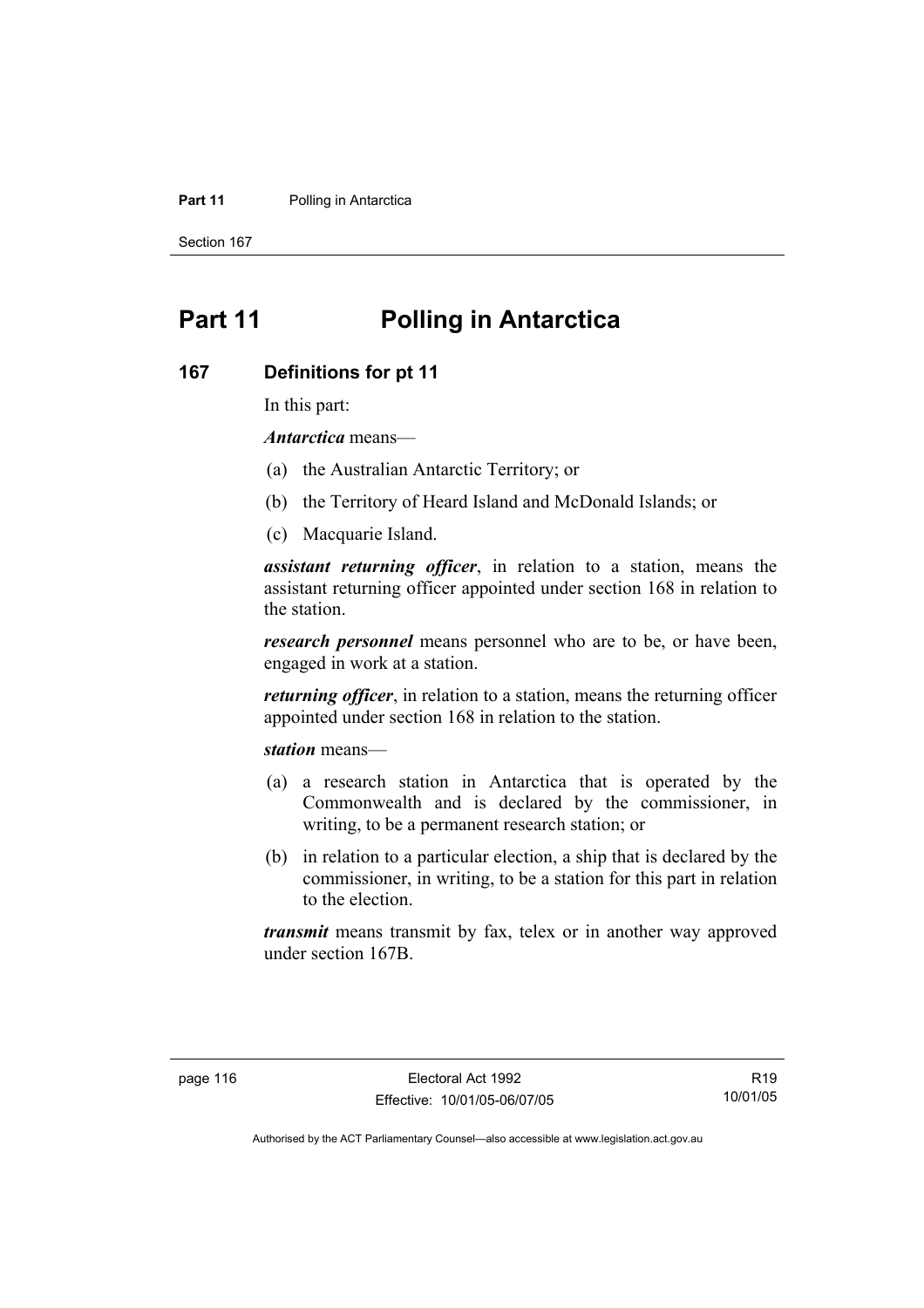#### **167A Declaration of ship as a station**

The commissioner may declare a ship as a station only if the commissioner is satisfied that, on polling day for an election, the ship is likely to be at sea transporting research personnel to or from Antarctica.

#### **167B Approval of ways of transmission**

- (1) The commissioner may, in writing, approve a way of transmission for this part.
- (2) The approval is a notifiable instrument.
	- *Note* A notifiable instrument must be notified under the *Legislation Act 2001*.

#### **168 Returning officers and assistants for Antarctic stations**

- (1) The commissioner must appoint a returning officer, and an assistant returning officer, for each station.
	- *Note 1* For the making of appointments (including acting appointments), see *Legislation Act 2001*, pt 19.3.
	- *Note 2* In particular, a person may be appointed for a particular provision of a law (see *Legislation Act* 2001, s 7 (3)) and an appointment may be made by naming a person or nominating the occupant of a position (see s 207).
- (2) The commissioner or the person in charge of a station may appoint an acting returning officer, or acting assistant returning officer, for a station.
- (3) However, the person in charge of a station must not be appointed to be the returning officer, or assistant returning officer, for the station.

#### **170 Application of Act to polling in Antarctica**

Subject to this part, this Act applies, so far as practicable, to the taking of a poll in Antarctica as if—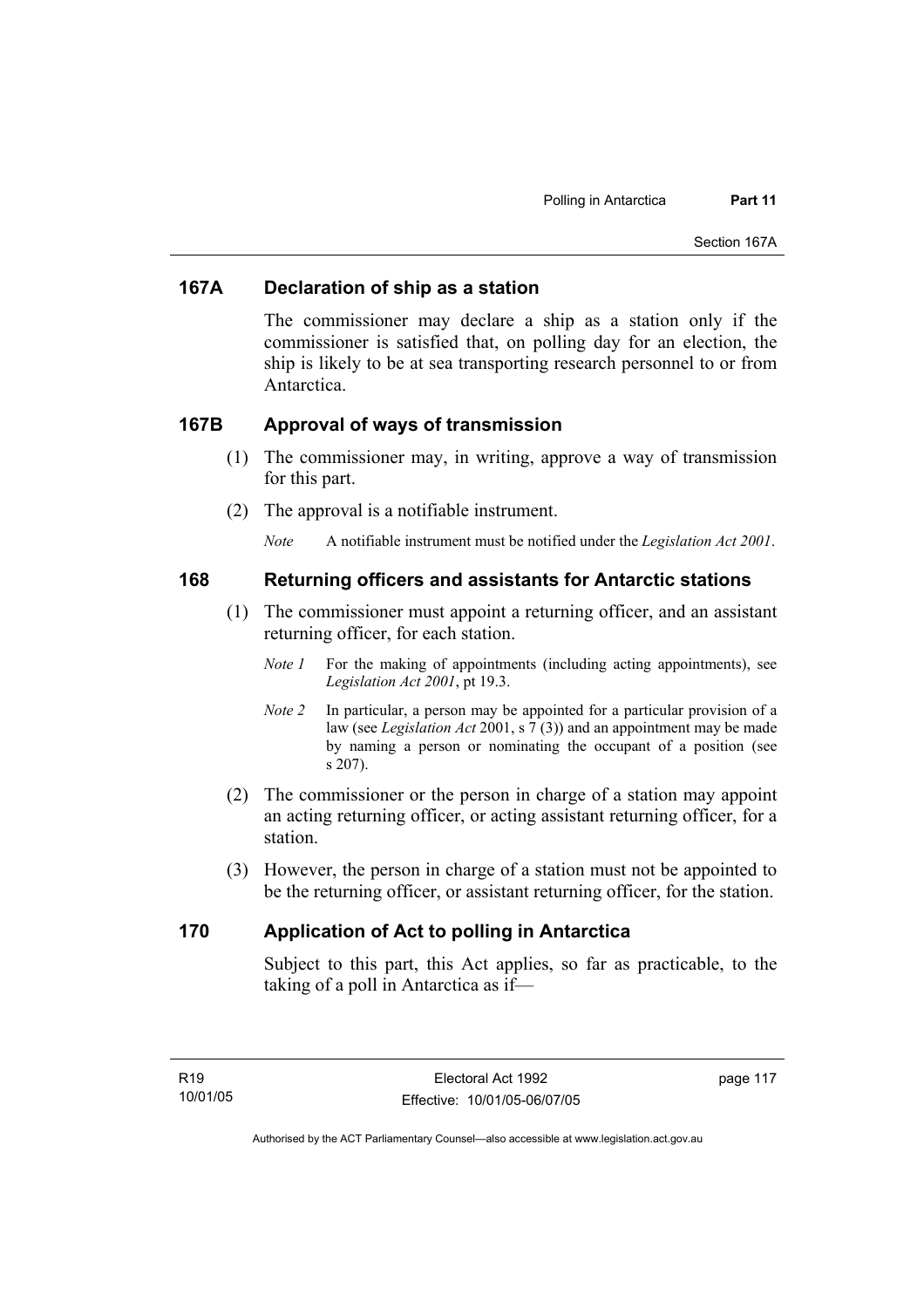#### **Part 11** Polling in Antarctica

Section 171

- (a) a reference in the Act to a polling place were a reference to the relevant station; and
- (b) a reference in the Act to the OIC of a polling place were a reference to the returning officer; and
- (c) a reference in the Act to an officer were a reference to the assistant returning officer.

#### **171 Antarctic electors**

- (1) Subject to subsection (2), an elector—
	- (a) who is, for the Commonwealth Electoral Act, an Antarctic elector; and
	- (b) whose address, recorded on the Commonwealth roll when the elector became a person referred to in paragraph (a), was an address in an electorate;

is an Antarctic elector for this Act in relation to the electorate where that address is located.

 (2) A person does not become an Antarctic elector for the purposes of an election under this Act if the person became an Antarctic elector for the Commonwealth Electoral Act after the hour of nomination for the election.

### **172 Arrangements for the polling in Antarctica**

- (1) As soon as practicable after the close of nominations for an election in relation to an electorate for which an Antarctic elector is enrolled—
	- (a) the commissioner shall transmit to the returning officer at whose station the elector is based—
		- (i) an extract from the certified list of electors for the electorate containing the particulars relating to the elector; and

R19 10/01/05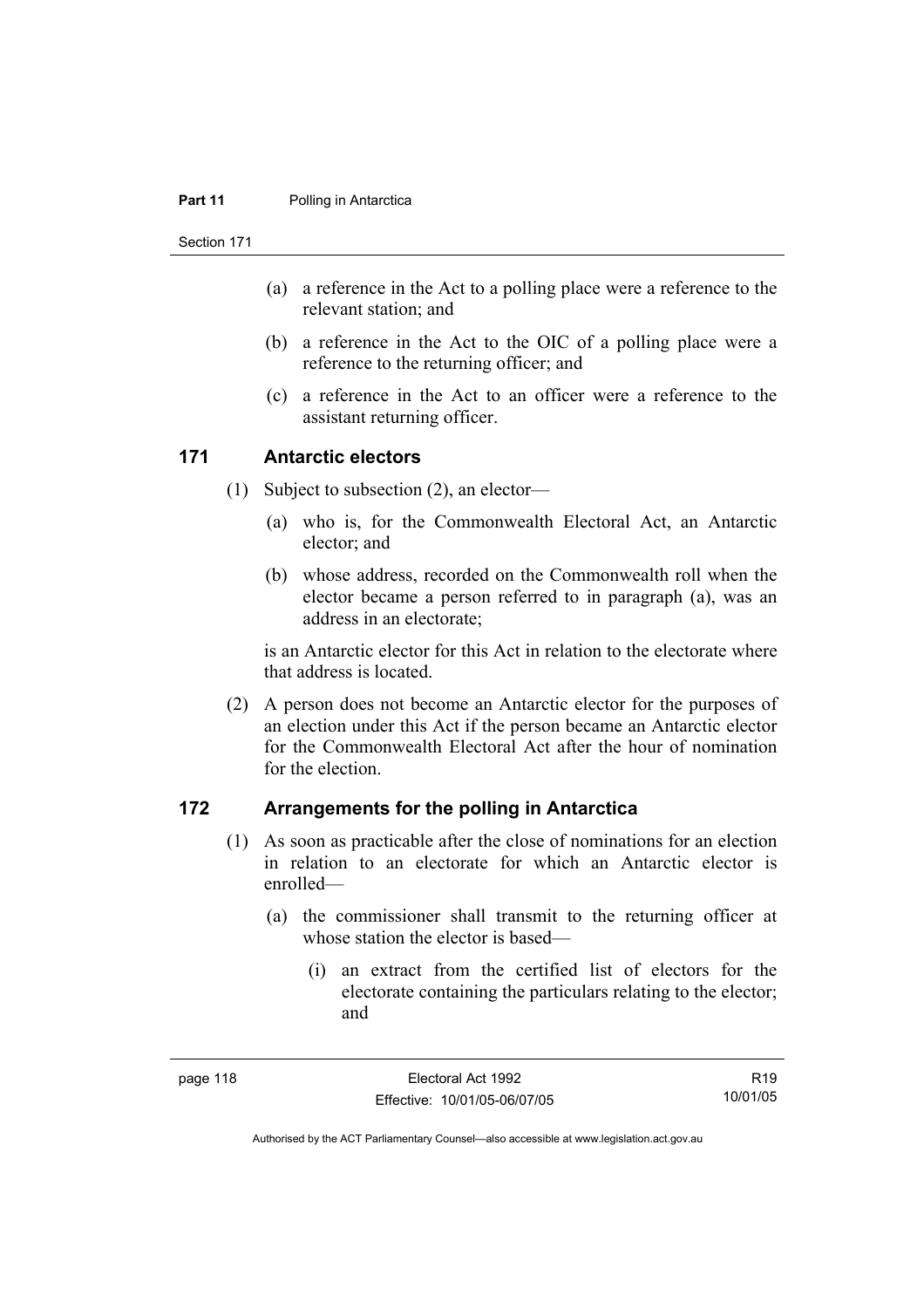- (ii) directions for the preparation by the officer of ballot papers for the election; and
- (b) the returning officer shall prepare ballot papers in accordance with the directions.
- (2) The directions shall ensure, so far as practicable, that the ballot papers are the same as ballot papers prepared under division 9.2 for the election.

### **173 Conduct of the polling**

- (1) The polling at a station shall be conducted as follows:
	- (a) before any vote is taken, the returning officer shall exhibit a ballot box empty, and shall then securely fasten its cover;
	- (b) subject to subsection (2), the poll shall be conducted during the hours on the days the returning officer directs;
	- (c) the returning officer or the assistant returning officer shall, at all times when the poll is open, be present in that part of the station where the polling is taking place.
- (2) The polling at a station shall not continue beyond the time that is 6 pm in the ACT on polling day for the election.

#### **174 Claims to vote**

The returning officer or assistant returning officer for a station shall—

- (a) hand a ballot paper to each Antarctic elector who attends before the officer during the hours of polling and claims to vote at the election; and
- (b) record the issue of the ballot paper to the elector.

page 119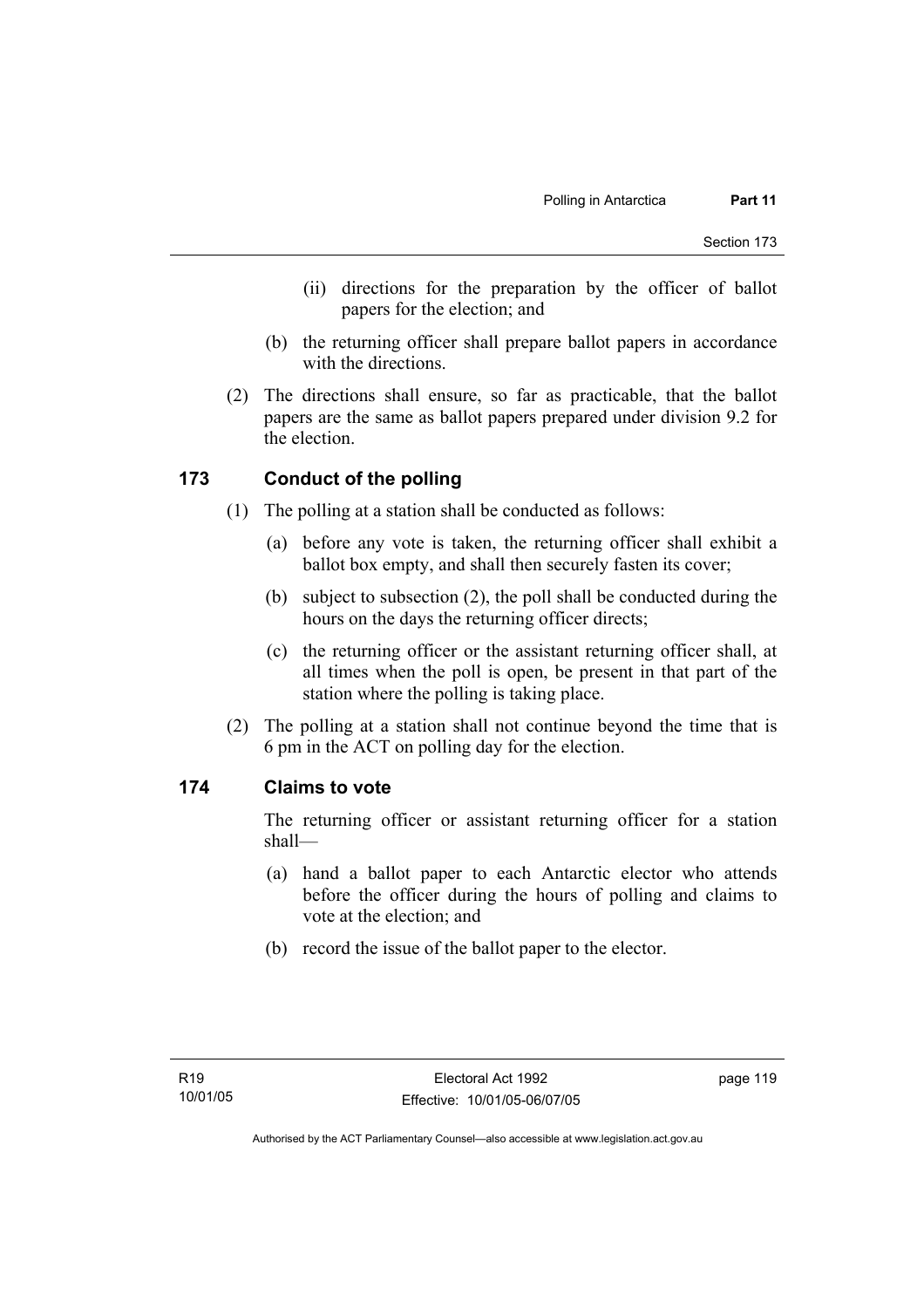#### **Part 11** Polling in Antarctica

Section 175

#### **175 Proceedings at close of poll**

At the close of the poll, the returning officer shall, in the presence of the assistant returning officer—

- (a) open the ballot box; and
- (b) transmit to the authorised officer—
	- (i) particulars of each elector who has voted at the station in the election; and
	- (ii) unless subparagraph (iii) applies, particulars of the marking of each ballot paper; and
	- (iii) if the returning officer is unable to read or understand clearly the particulars referred to in subparagraph (ii)—a statement to explain that inability; and
- (c) prepare a written statement of the information transmitted.
- *Note* A ballot paper completed by an Antarctic elector may be faxed to the commissioner, see s 329.

#### **176 Result of polling in Antarctica**

- (1) On receipt of the transmission under section 175, the authorised officer shall—
	- (a) in relation to each ballot paper marked by an Antarctic elector—transcribe the particulars of the elector's marks onto a ballot paper for the relevant electorate; and
	- (b) seal in an envelope the ballot paper onto which the particulars are transcribed; and
	- (c) sign the envelope and endorse it to the effect that it contains a ballot paper recording a vote by an Antarctic elector that is to be admitted to the scrutiny for the election; and
	- (d) send the envelope to the commissioner.

R19 10/01/05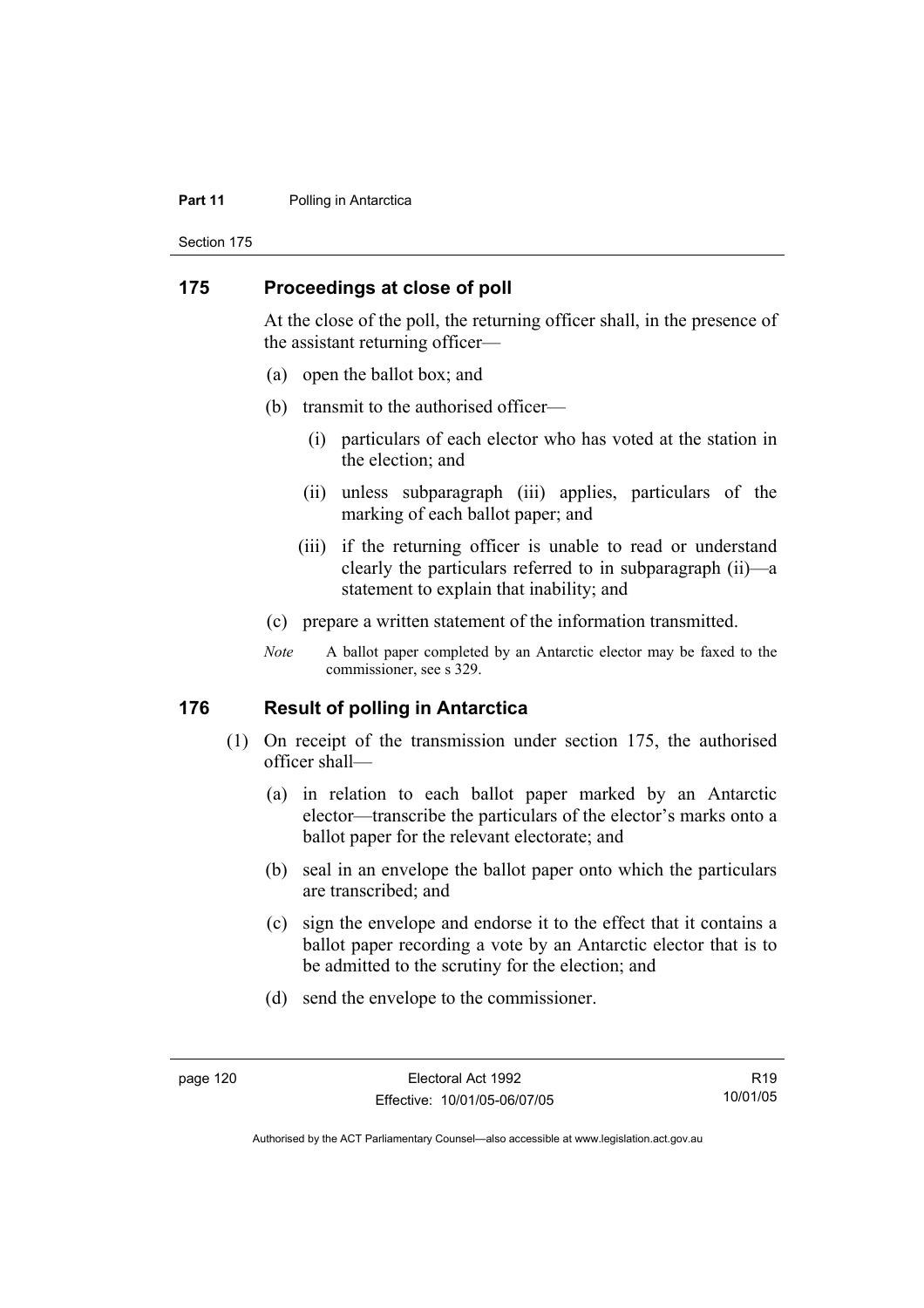(2) An authorised officer shall not mark a ballot paper under this section in a way that is likely to enable it to be identified as representing the vote of an Antarctic elector.

#### **177 Preservation of documents**

- (1) As soon as practicable after the close of the poll for an election, the returning officer for each station shall forward to the commissioner—
	- (a) a copy of the record of the issue of each ballot paper; and
	- (b) a copy of the statement referred to in section 175 (c); and
	- (c) the ballot papers used for voting at the station.
- (2) The commissioner shall keep the documents referred to in subsection (1) in safe custody for the purposes of scrutiny under part 12.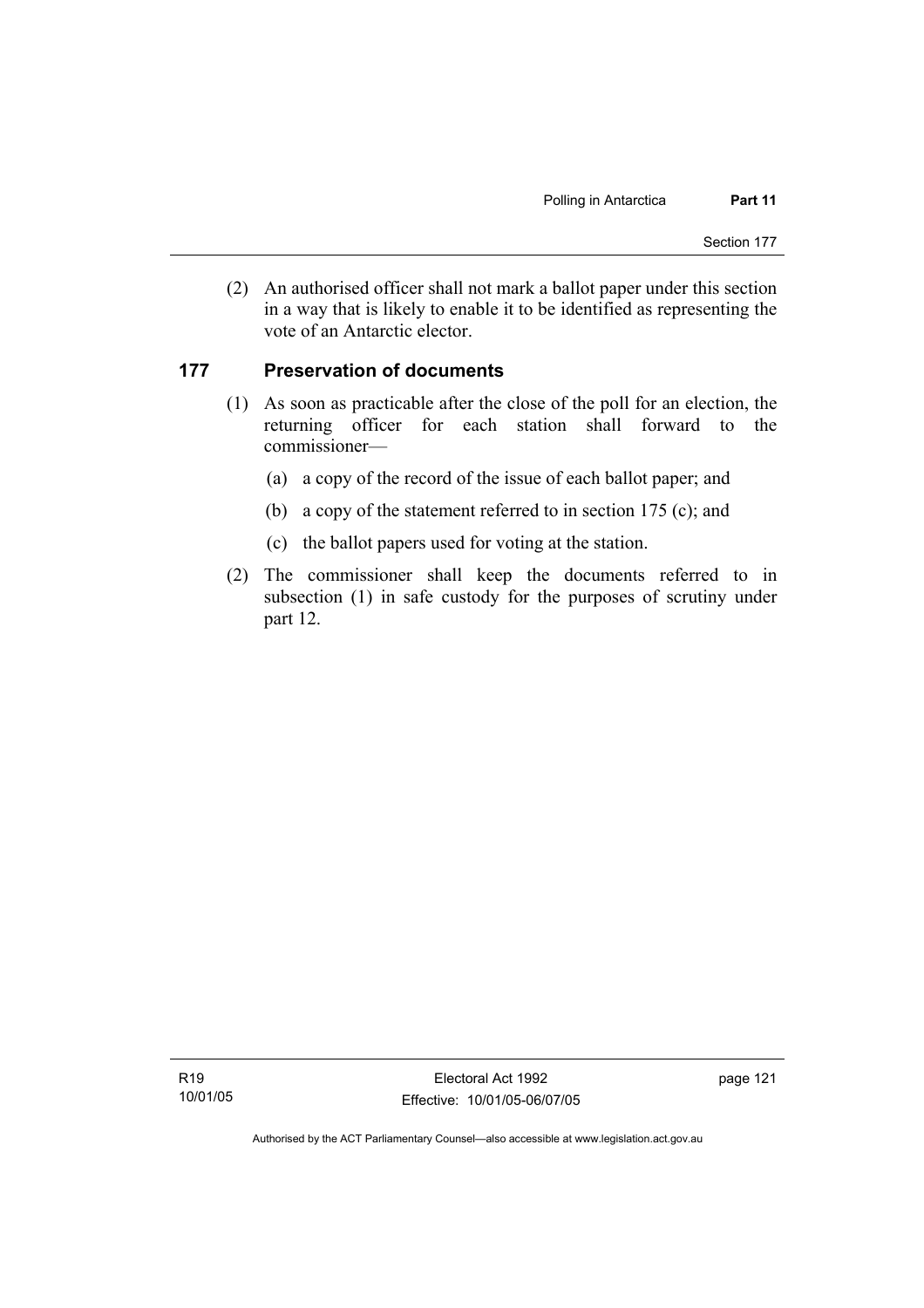#### **Part 12** The scrutiny

Section 178

# **Part 12 The scrutiny**

#### **178 Scrutiny**

- (1) The result of the polling at an election shall be ascertained by scrutiny in accordance with this part.
- (2) All the proceedings at the scrutiny shall be open to the inspection of the scrutineers.
- (3) The commissioner shall arrange for the following articles, documents and data to be dealt with at scrutiny centres for this part:
	- (a) applications for postal votes in the election;
	- (b) records of issued declaration voting papers;
	- (c) completed declaration voting papers received by the commissioner, the OIC of a polling place or another officer;
	- (d) ballot boxes containing ballot papers for ordinary voting or declaration voting;
	- (e) electronic ballot papers;
	- (f) envelopes containing ballot papers recording votes by Antarctic electors.
- (4) The OIC for a scrutiny centre may adjourn the scrutiny at the centre from time to time.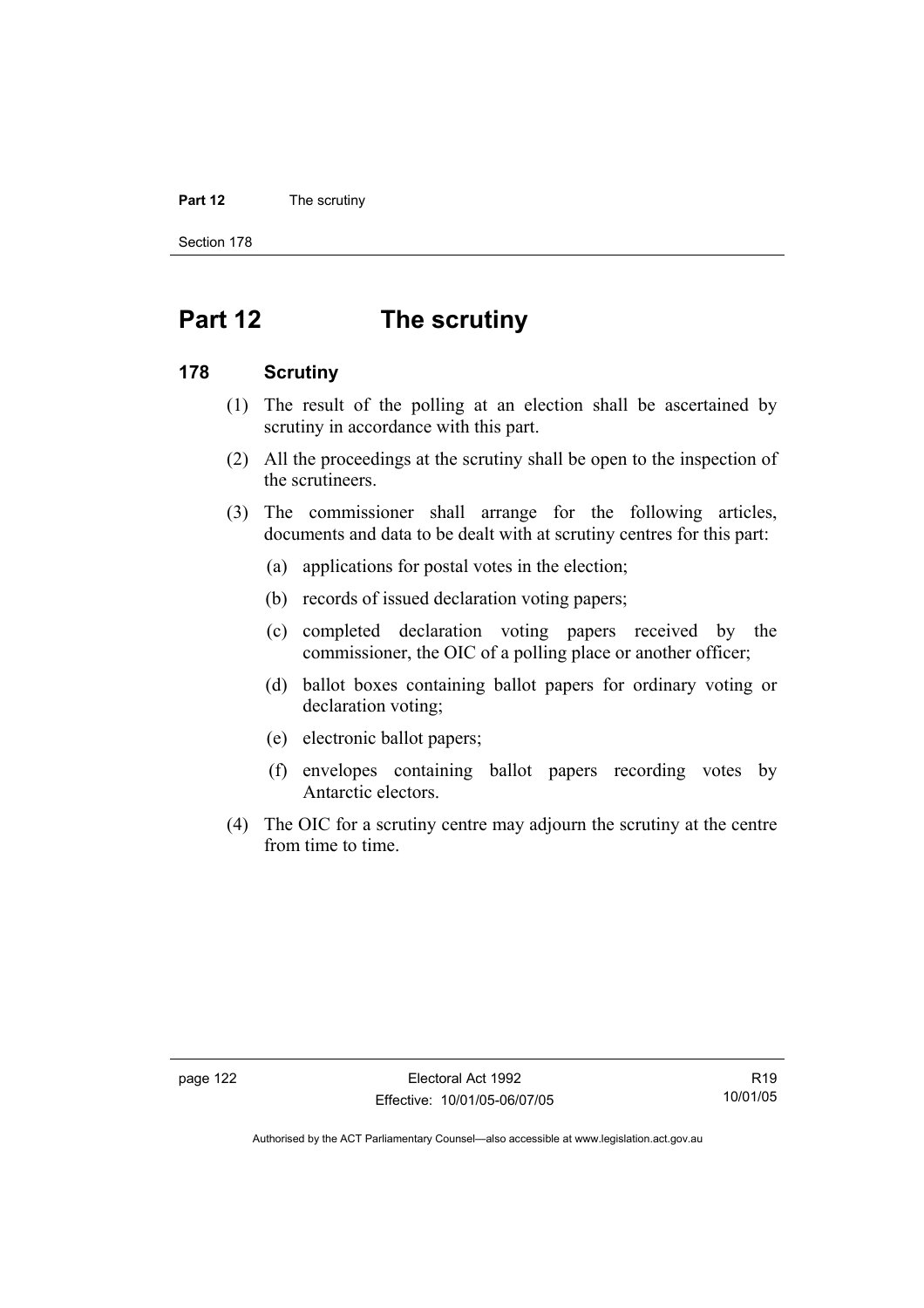#### **179 Preliminary scrutiny of declaration voting papers etc**

- (1) The commissioner shall arrange for the conduct of the preliminary scrutinies necessary in relation to a poll until the following documents have been dealt with in accordance with this section:
	- (a) all completed declaration voting papers (including those used for postal voting) received by the commissioner or another officer on or before polling day;
	- (b) all completed declaration voting papers used for postal voting received by the commissioner before the end of the 6th day after the close of the poll;
	- (c) any envelope referred to in section 176 (1) (d) containing a ballot paper recording the vote of an Antarctic elector.
- (2) A preliminary scrutiny shall not be conducted earlier than the 5th day before polling day.
- (3) The commissioner shall display a notice in a prominent place at the office of the commissioner specifying the date and time when, and the place where, a preliminary scrutiny is to begin.
- (4) The notice shall be so displayed no later than 4 pm on the day before the beginning of the preliminary scrutiny.
- (5) A preliminary scrutiny shall be conducted in accordance with schedule 3.
- (6) Schedule 3 applies, so far as practicable, in relation to a vote cast by an Antarctic elector as if—
	- (a) the vote were a declaration vote other than a postal vote; and
	- (b) a declaration signed by the elector specifying the electorate in relation to which the elector is an Antarctic elector appeared on the envelope referred to in section  $176$  (1) (d); and
	- (c) a reference in that schedule to a set of declaration voting papers were a reference to that envelope.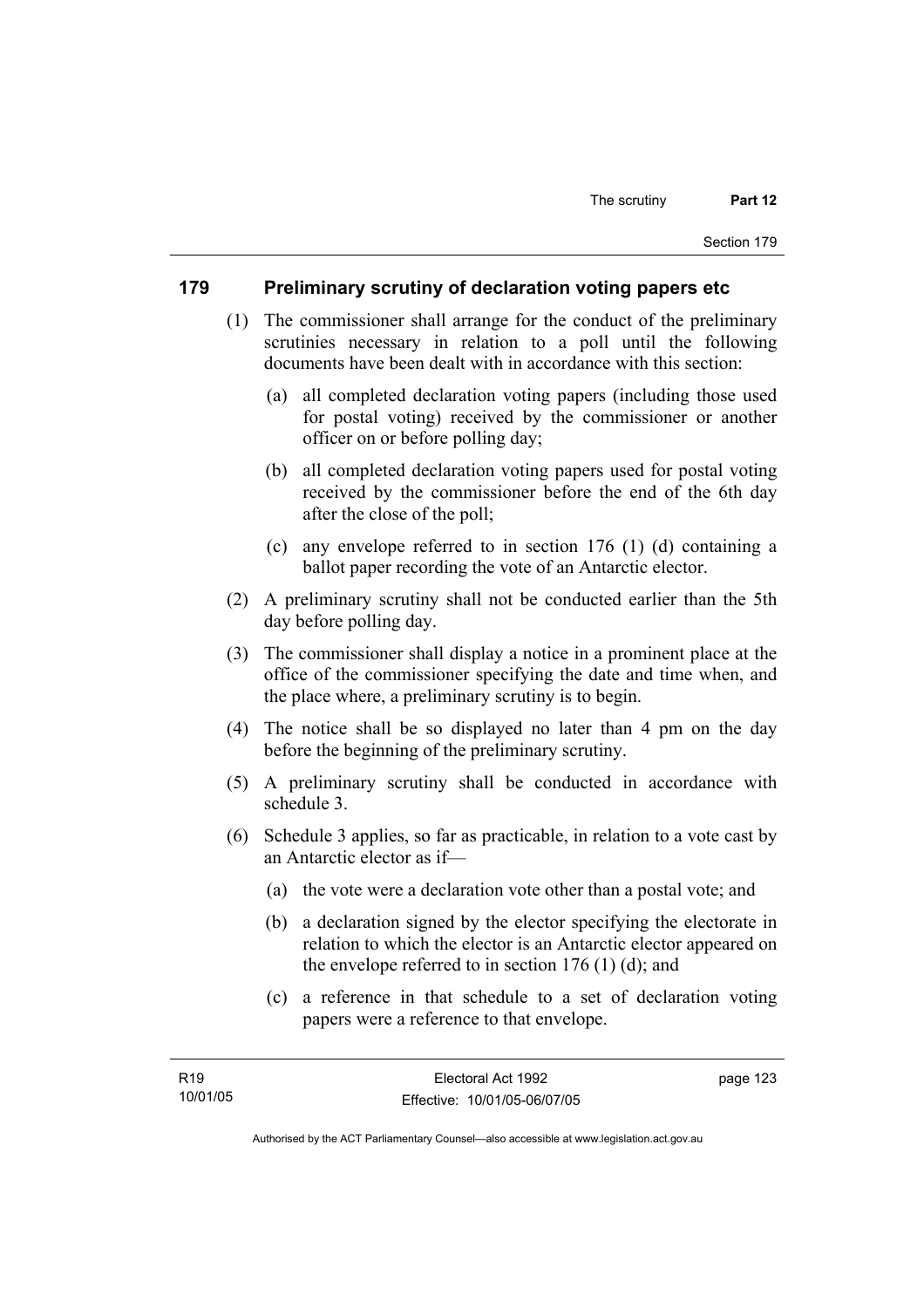#### **Part 12** The scrutiny

Section 180

- (7) At a preliminary scrutiny, declaration voting papers shall not be rejected for further scrutiny because of a formal error.
- (8) A preliminary scrutiny shall be taken to be part of the scrutiny in relation to an election.

#### **180 Formality of ballot papers**

- (1) Except as provided by this section, a ballot paper is formal and effect shall be given to the elector's intention as far as that intention is clear.
- (2) A ballot paper is informal if—
	- (a) in the opinion of the OIC of a scrutiny centre—
		- (i) it is not authentic; or
		- (ii) it has writing on it by which the elector can be identified; or
	- (b) no first preference is marked in a candidate square; or
	- (c) a first preference is marked in 2 or more candidate squares; or
	- (d) for a completed declaration vote ballot paper that has not been dealt with at a preliminary scrutiny under section 179—it is not enclosed in the appropriate envelope on which appears a declaration made by an elector.
- (3) In determining whether a ballot paper is formal—
	- (a) a preference marked outside a candidate square shall be taken to be marked in the square if the voter's intention to indicate that preference for that candidate is clear; and
	- (b) subject to subsection (2) (a), any other writing outside a candidate square shall be disregarded.
- (4) A ballot paper on which the particulars are endorsed by an officer under section 155 is not informal—

R19 10/01/05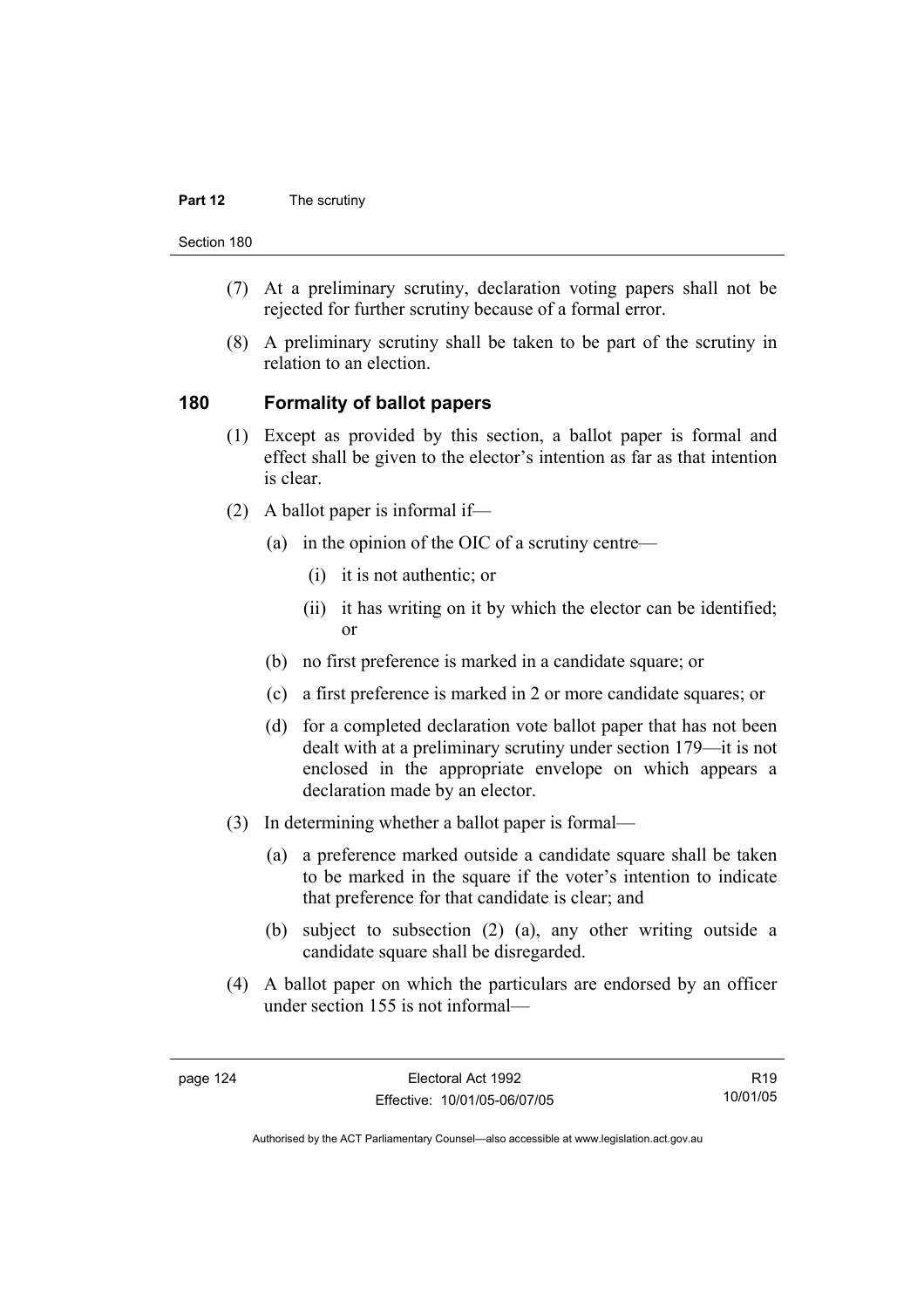- (a) if no other candidate has the same surname—only because the surname of a candidate has been written on the ballot paper; or
- (b) only because of a spelling mistake in the particulars endorsed on the ballot paper.
- (5) If it is necessary for this part, the commissioner may determine the formality of a ballot paper and, for that purpose, may reverse any decision made by another officer.

### **181 Death of candidate**

If a candidate dies before the end of polling day, and the number of candidates remaining is greater than the number of candidates to be elected, a ballot paper is not informal only because of—

- (a) the inclusion on the ballot paper of the name of the deceased candidate; or
- (b) the marking of any consecutive number in a candidate square adjacent to that name; or
- (c) the omission to place any number in a candidate square adjacent to that name, or any resultant failure to indicate in consecutive order the elector's preferences.

### **182 First count—ordinary ballot papers**

- (1) This section applies only to paper ballot papers.
- (2) As soon as practicable after the close of the poll for an election, the OIC for a scrutiny centre shall arrange for the procedures set out in this section to be carried out.
- (3) First, the OIC shall—
	- (a) exhibit for inspection by any scrutineer each ballot box containing ballot papers recording ordinary votes; and
	- (b) record the condition of the ballot box before opening it.

page 125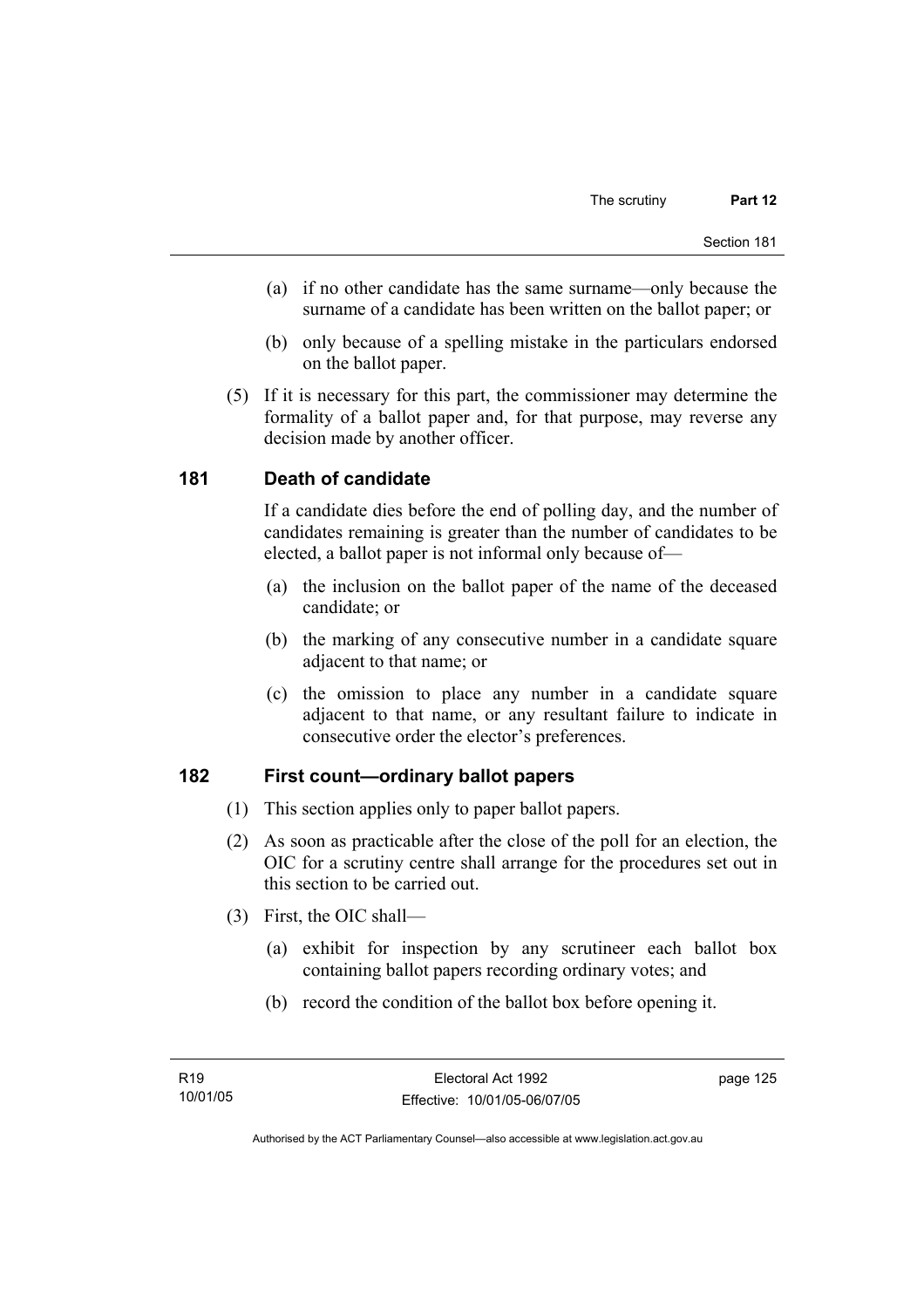#### **Part 12** The scrutiny

Section 182

- (4) Second, the OIC shall arrange for an officer to—
	- (a) open each ballot box; and
	- (b) sort the ballot papers from each ballot box into separate parcels for each electorate; and
	- (c) in relation to the ballot papers for each electorate—
		- (i) count all informal ballot papers, reject them from further scrutiny under this section, and place them in a separate parcel; and
		- (ii) sort the unrejected ballot papers into separate parcels according to the first preferences marked on them and count the ballot papers in each parcel.
- (5) Third, the OIC shall, in relation to the ballot papers for each electorate—
	- (a) make out and sign a statement (countersigned by an officer and each scrutineer who wishes to do so) setting out—
		- (i) the number of unrejected ballot papers on which a first preference is recorded for each candidate; and
		- (ii) the number of informal ballot papers; and
	- (b) transmit particulars of the numbers so recorded to the commissioner, by telephone or other expeditious way; and
	- (c) seal up the parcels, endorse on each a description of the contents and permit each scrutineer who wishes to do so to countersign the endorsement; and
	- (d) send the parcels to the commissioner without delay, together with the statement referred to in paragraph (a).
- (6) Despite subsection (4) (b), the total number of ballot papers for a particular electorate that are to be dealt with at a particular scrutiny under this section shall not be fewer than 20.

R19 10/01/05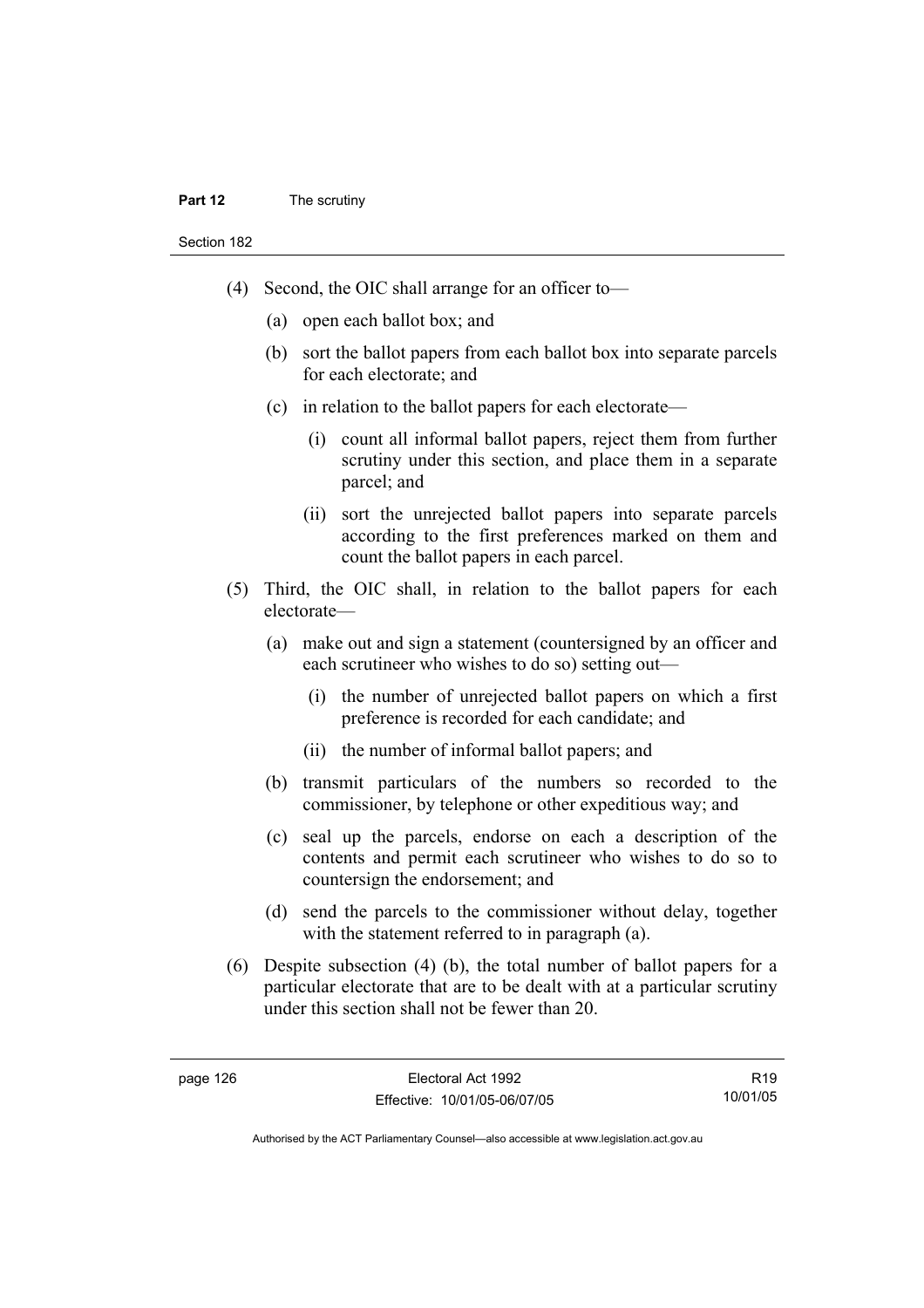- (7) If subsection (6) applies, the OIC shall—
	- (a) count the number of those ballot papers; and
	- (b) seal them in a separate parcel; and
	- (c) endorse the parcel with a description of the contents (including the number of ballot papers); and
	- (d) send the parcel to another scrutiny centre, as directed by the commissioner, for this part.
- (8) The OIC may arrange for preferences marked on paper ballot papers to be entered into the approved computer program.

### **183 First count—declaration ballot papers**

As soon as practicable after declaration vote ballot papers have been admitted to a scrutiny under this section because of schedule 3 but not before the close of the poll for the election, the OIC for the relevant scrutiny centre shall arrange for the ballot papers to be dealt with in accordance with section 182 as if they were ordinary vote ballot papers.

#### **183A First count—electronic ballot papers**

As soon as practicable after the close of the poll for an election, the OIC for a scrutiny centre must arrange for preferences from electronic voting to be entered into the approved computer program and for the electronic counting of the votes using the program.

## **184 Second count—first preferences**

- (1) If preferences marked on paper ballot papers have not been entered on the approved computer program under section 182 (8), the commissioner shall—
	- (a) arrange for an officer at a scrutiny centre to open the parcels referred to in section 182 (5) (d) (including those to which that paragraph applies under section 183) and, so far as practicable,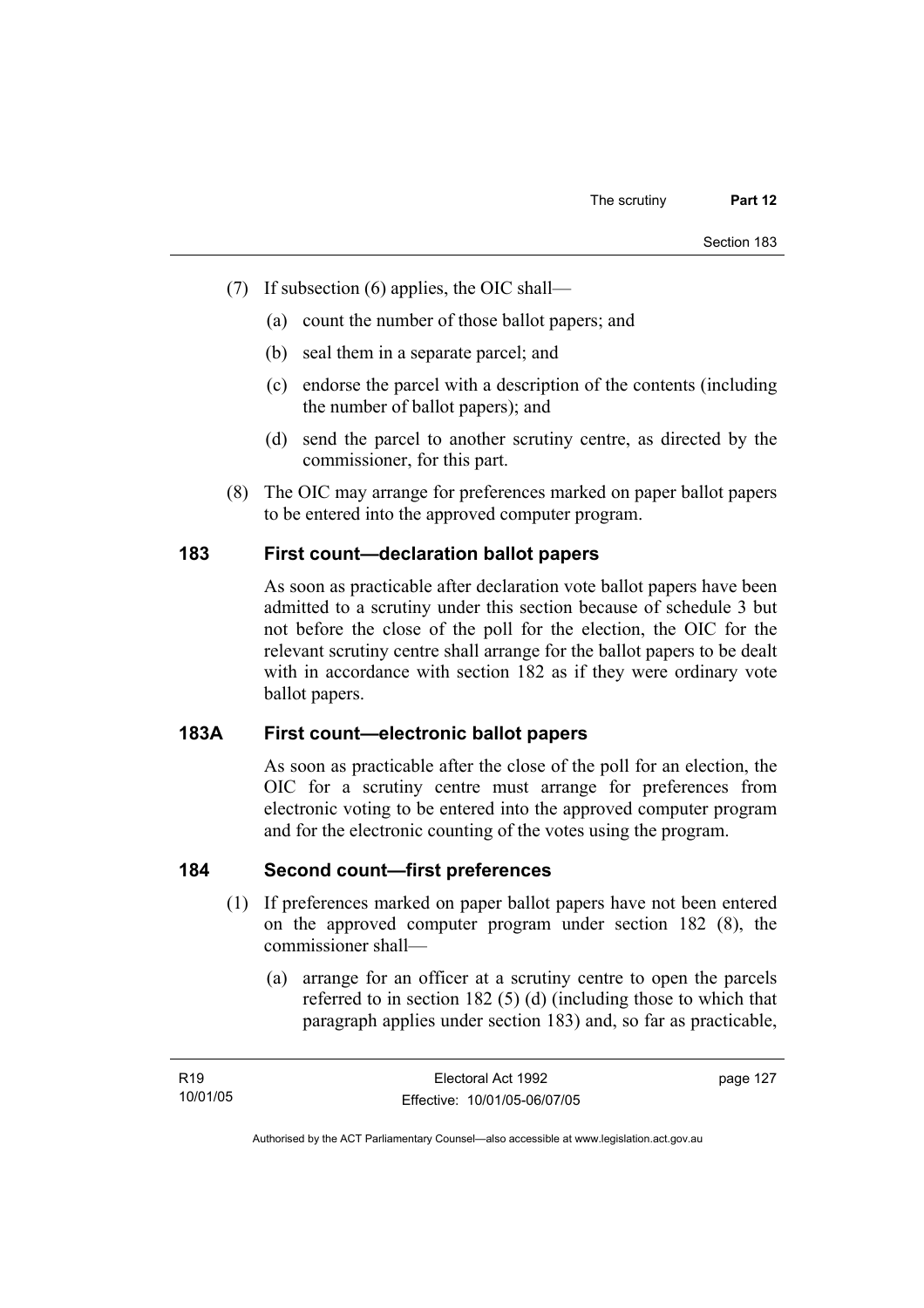#### **Part 12** The scrutiny

conduct a second scrutiny of the ballot papers in accordance with section  $182$  (4) and (5); and

- (b) from the result of the second scrutiny, ascertain—
	- (i) the number of unrejected ballot papers on which a first preference is recorded for each candidate; and
	- (ii) the number of informal ballot papers for each electorate.
- (2) The commissioner must, using the approved computer program, ascertain from the result of the first scrutiny of electronic ballot papers and any paper ballot papers from which preferences have been entered on the computer program under section 182 (8)—
	- (a) the number of unrejected ballot papers on which a first preference is recorded for each candidate; and
	- (b) the number of informal ballot papers for each electorate.
- (3) For subsection (1), the officer conducting the second scrutiny may reverse a decision made at the scrutiny under section 182.

#### **185 Ascertaining result of poll**

- (1) The commissioner shall arrange for—
	- (a) the further scrutiny of the ballot papers referred to in section 184 $(1)$  (b) (i) and  $(2)$  (a); and
	- (b) the ascertainment of the successful candidates;

in accordance with schedule 4.

- (2) If it is necessary to do so for schedule 4, the commissioner shall—
	- (a) determine the numbers of ballot papers or votes; or
	- (b) calculate a quota or transfer value; or
	- (c) identify a candidate.

R19 10/01/05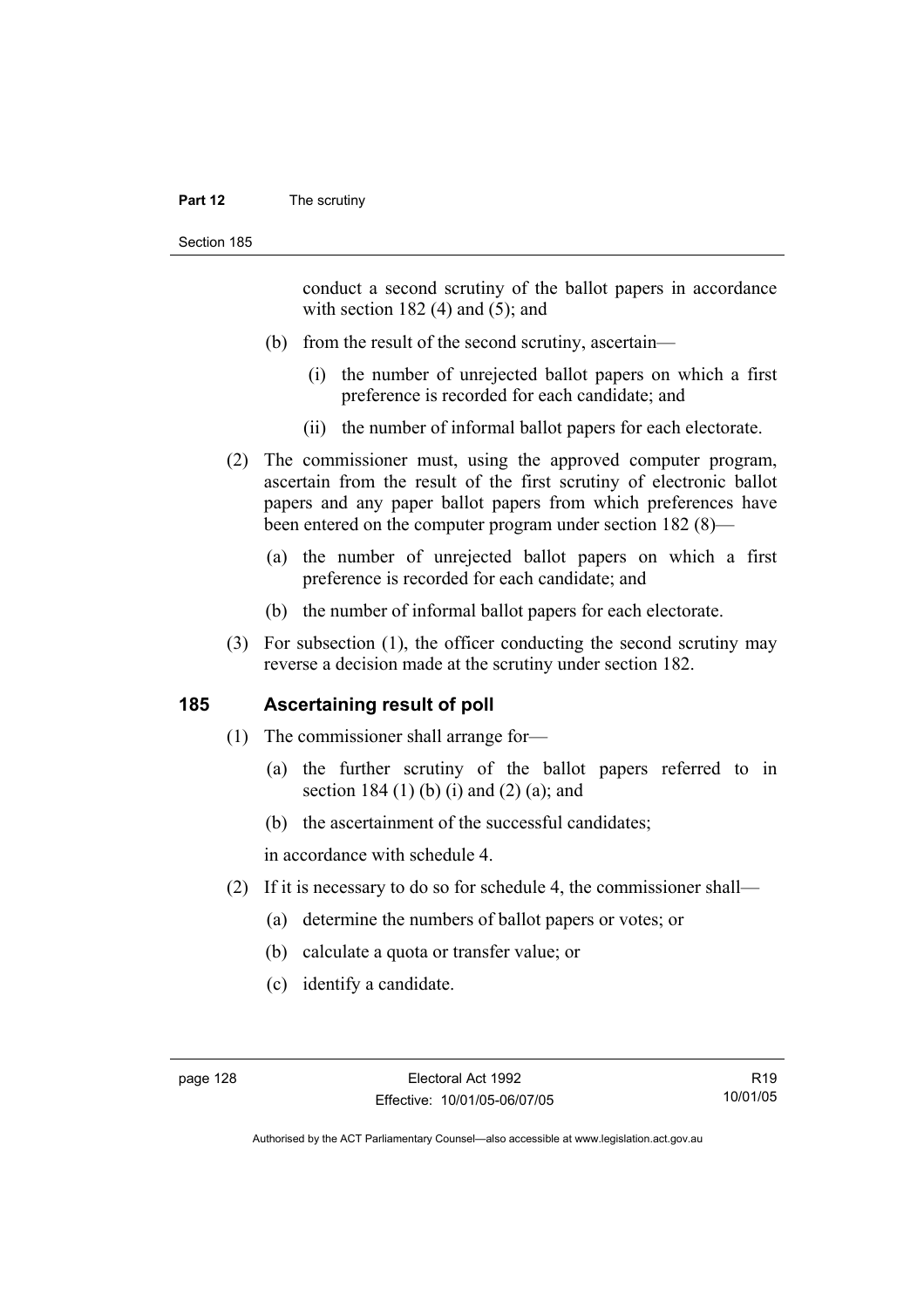### **186 Objections by scrutineers**

- (1) If a scrutineer objects to a ballot paper as being informal, the officer conducting the scrutiny shall mark the ballot paper 'admitted' or 'rejected' according to the officer's decision to admit or reject the ballot paper.
- (2) Subsection (1) shall not be taken to prevent the officer from rejecting a ballot paper as being informal if there is no objection by a scrutineer.

### **187 Recount of ballot papers**

- (1) The commissioner may, at any time before the declaration of the result of an election, arrange for a recount of some or all of the ballot papers for the election—
	- (a) on the commissioner's own initiative; or
	- (b) on application under section 187A by a candidate for the election.
- (2) The commissioner must, if directed by the electoral commission under section 187B (Review of decision of commissioner to refuse to arrange for recount), arrange for a recount of some or all of the ballot papers for the election.
- (3) In recounting ballot papers, the commissioner—
	- (a) may reverse a decision made earlier in the scrutiny; but
	- (b) must deal with the ballot papers in a way that is consistent with this part.
- (4) Before a recount is conducted, the commissioner must tell each candidate, in writing, the date, time and place fixed for the recount.

#### **187A Application for recount of ballot papers etc**

 (1) A candidate for an election may apply to the commissioner for a recount of some or all of the ballot papers for the election.

| R19      | Electoral Act 1992           | page 129 |
|----------|------------------------------|----------|
| 10/01/05 | Effective: 10/01/05-06/07/05 |          |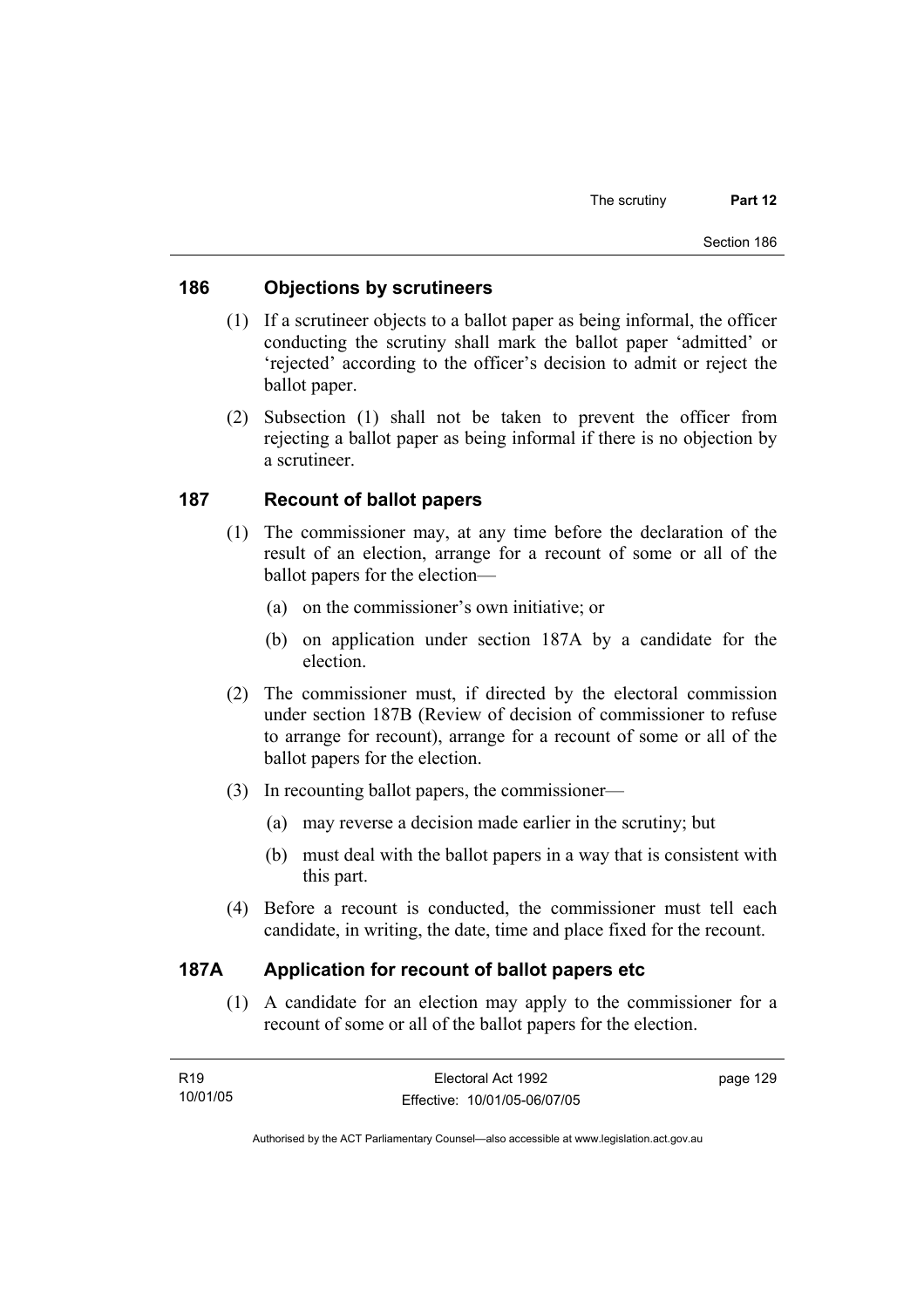#### **Part 12** The scrutiny

#### Section 187B

- (2) The application must—
	- (a) be in writing; and
	- (b) set out the reasons for the requested recount.
- (3) The commissioner must—
	- (a) arrange for the requested recount; or
	- (b) refuse to arrange for the requested recount.

#### **187B Review of decision of commissioner to refuse to arrange for recount**

- (1) This section applies if—
	- (a) a candidate for an election applies to the commissioner under section 187A for a recount of some or all of the ballot papers for an election (the *requested recount*); and
	- (b) the commissioner refuses to arrange for the requested recount.
- (2) The candidate may apply to the electoral commission for review of the commissioner's decision.
- (3) The application to the electoral commission must—
	- (a) be in writing; and
	- (b) set out the applicant's reasons for making the application.
- (4) On review of the decision, the electoral commission may—
	- (a) confirm the commissioner's decision; or
	- (b) set the decision aside and direct the commissioner to arrange for—
		- (i) the requested recount; or
		- (ii) another recount of some or all of the ballot papers.

R19 10/01/05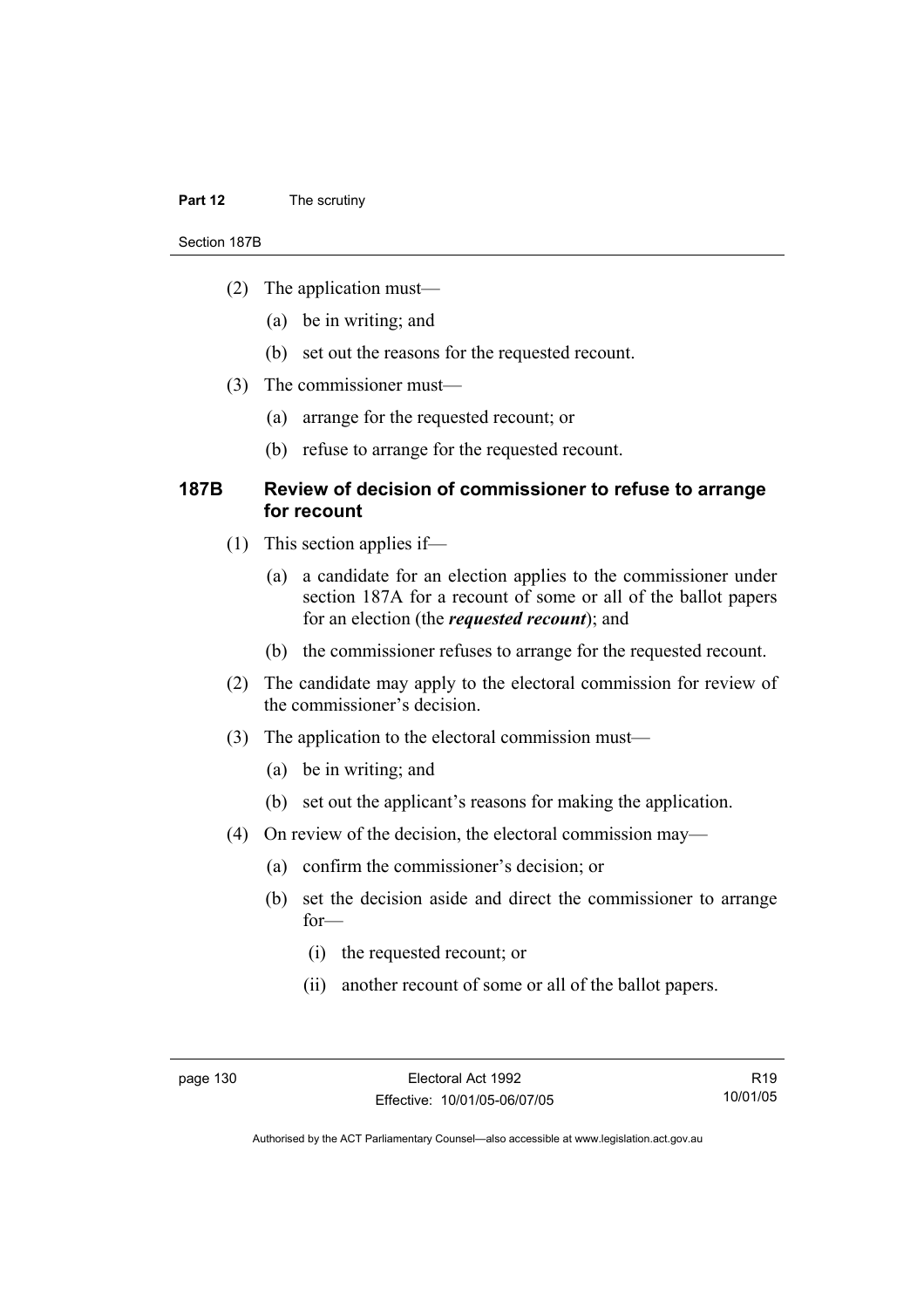- (5) In considering the application, the electoral commission may have regard to the commissioner's reasons for refusing to arrange for the requested recount.
- (6) Unless the decision to refuse to arrange for the requested recount was made by a delegate of the commissioner, the commissioner must not—
	- (a) be present during any deliberation of the electoral commission in relation to the application; or
	- (b) take part in any decision of the electoral commission in relation to the application.

## **187C Recount of electronic scrutiny of ballot papers**

- (1) This section sets out the alternative ways in which a recount of the electronic scrutiny of ballot papers may be conducted.
- (2) The recount may be conducted by recounting data from electronic ballot papers kept on a backup copy of electronic data produced at a polling place or scrutiny centre.
- (3) If an approved computer program is used to find out the result of a scrutiny, the recount may be conducted—
	- (a) by rerunning the program; or
	- (b) by reloading the data into a different copy of the program and running the program.
- (4) If practicable, the recount may be conducted—
	- (a) by re-examining the accuracy of any preference data entered into the computer program from paper ballot papers; or
	- (b) by conducting—
		- (i) a partial or full manual scrutiny of paper ballot papers from which preference data has been entered into the computer program; or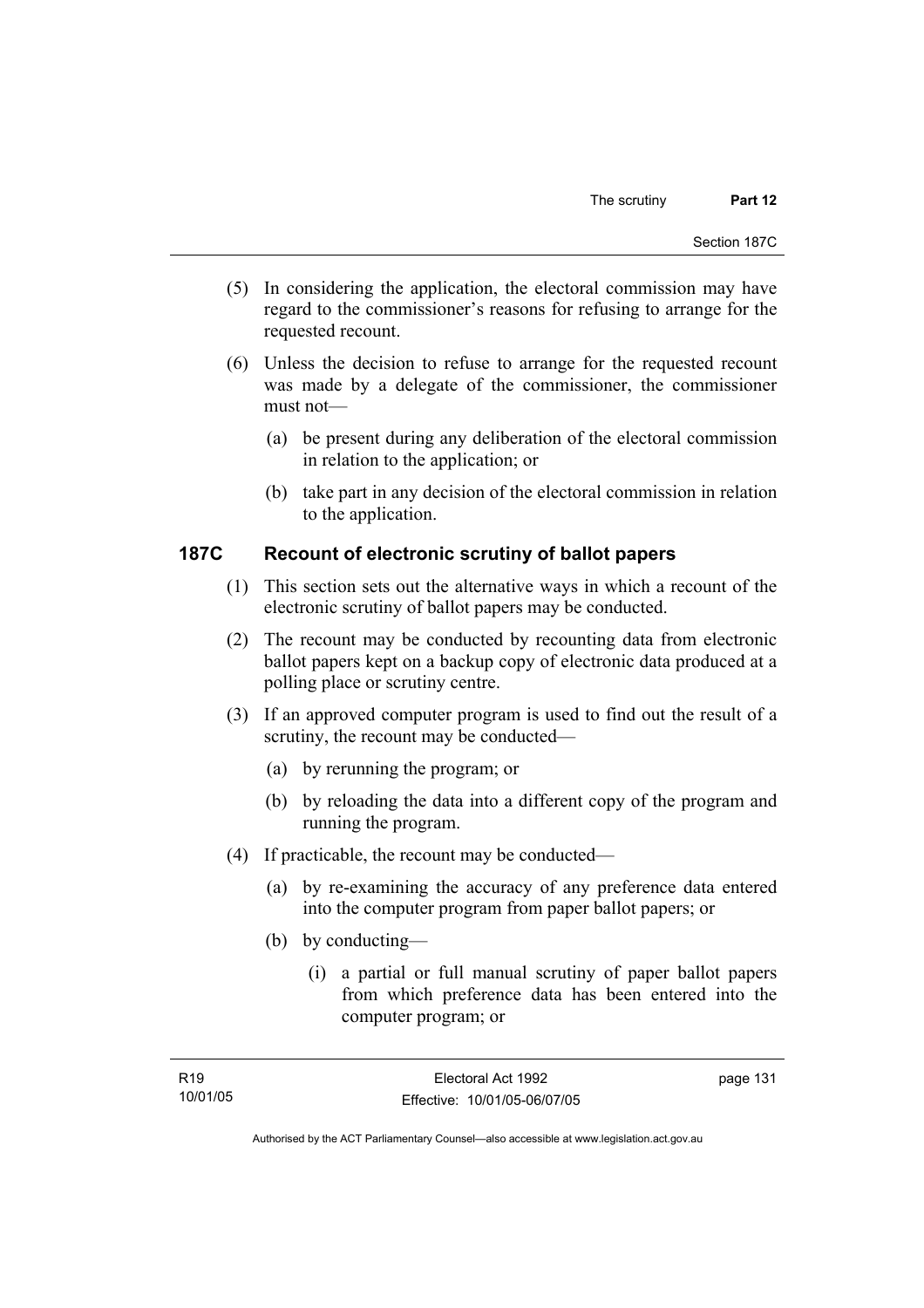#### **Part 12** The scrutiny

Section 188

 (ii) a combination of manual scrutiny of those paper ballot papers and a computerised scrutiny of electronic ballot papers.

#### **188 Reservation of disputed ballot papers**

- (1) The officer conducting a recount—
	- (a) may, if the officer considers appropriate; and
	- (b) shall, at the request of any scrutineer;

reserve any ballot paper for the decision of the commissioner.

 (2) The commissioner shall decide whether any ballot paper so reserved is to be admitted or rejected.

#### **189 Declaration of result of election**

- (1) As soon as practicable after the result of the poll in an election has been ascertained, the commissioner shall—
	- (a) declare elected each successful candidate ascertained in accordance with schedule 4;
	- (b) declare the result of the election; and
	- (c) notify the clerk of the Assembly of the names of the candidates elected.
- (2) The declaration shall be made in public at the place of nomination during ordinary office hours.
- (3) If a day is polling day for 2 or more elections, the results of all the elections shall be declared, so far as practicable, on the same day.
- (4) If a poll is not required for an election, a declaration under section 111 (1) or 112 shall not be made before the day that would have been polling day for the election.

R19 10/01/05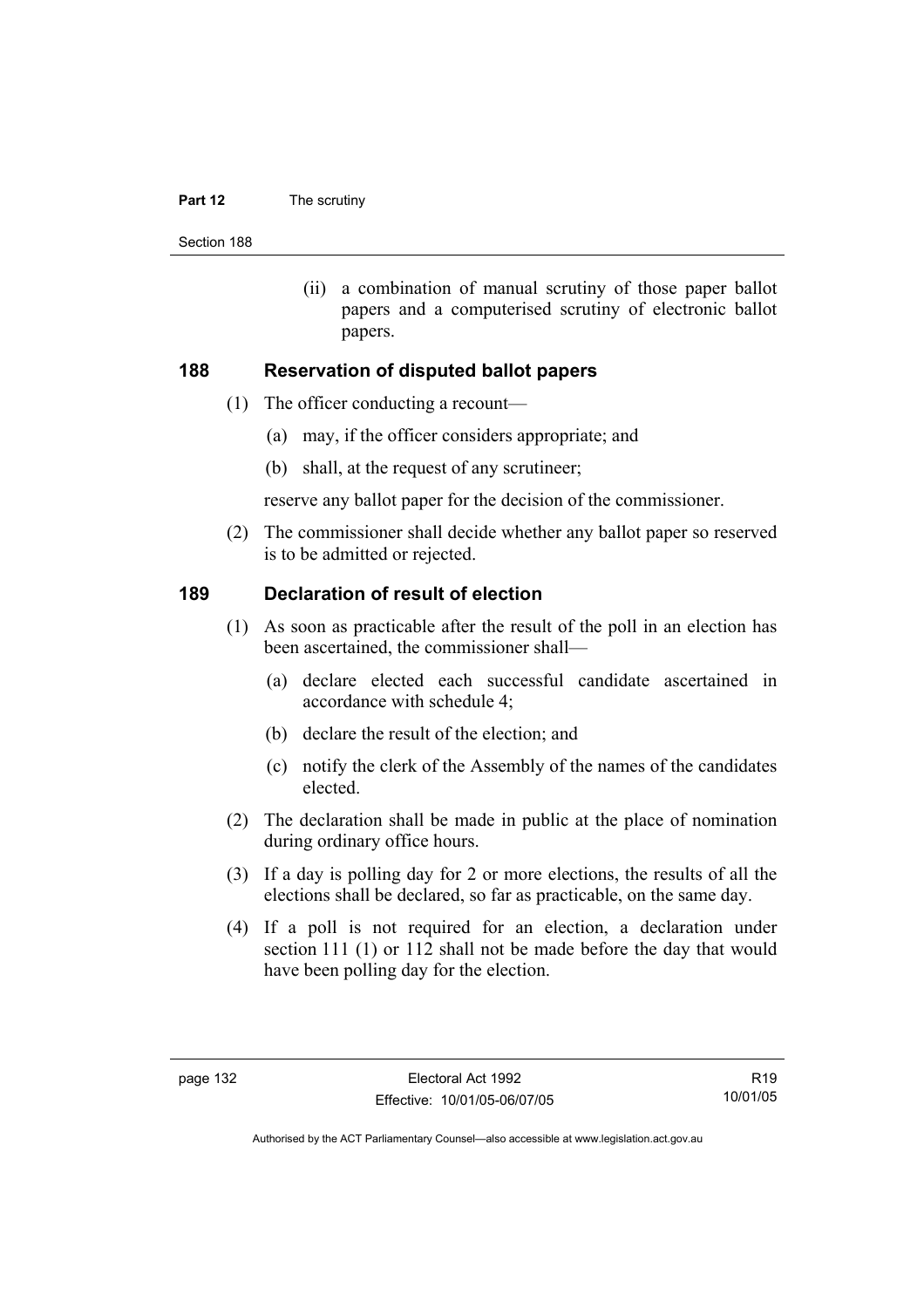# **Part 13 Casual vacancies**

#### **190 Definitions for pt 13**

In this part:

*former MLA*, in relation to a casual vacancy, means the person who was elected to the seat in which the vacancy has occurred at the last election before the vacancy occurred.

*Speaker* includes—

- (a) if there is a vacancy in the office of Speaker—the Deputy Speaker; and
- (b) if there is a vacancy in the offices of Speaker and Deputy Speaker—the clerk of the Legislative Assembly.

#### **191 Notice of casual vacancy**

- $(1)$  If—
	- (a) the Speaker notifies the commissioner in writing that the seat of an MLA has become vacant otherwise than because of—
		- (i) the dissolution of the Assembly; or
		- (ii) the expiry of the term for which MLAs were elected at an election; or
		- (iii) the failure or partial failure of an election; and
	- (b) the commissioner is satisfied that it is practicable to fill the vacancy in accordance with section 194;

the commissioner shall publish a notice in a newspaper.

 (2) A notice published by the commissioner under subsection (1) shall—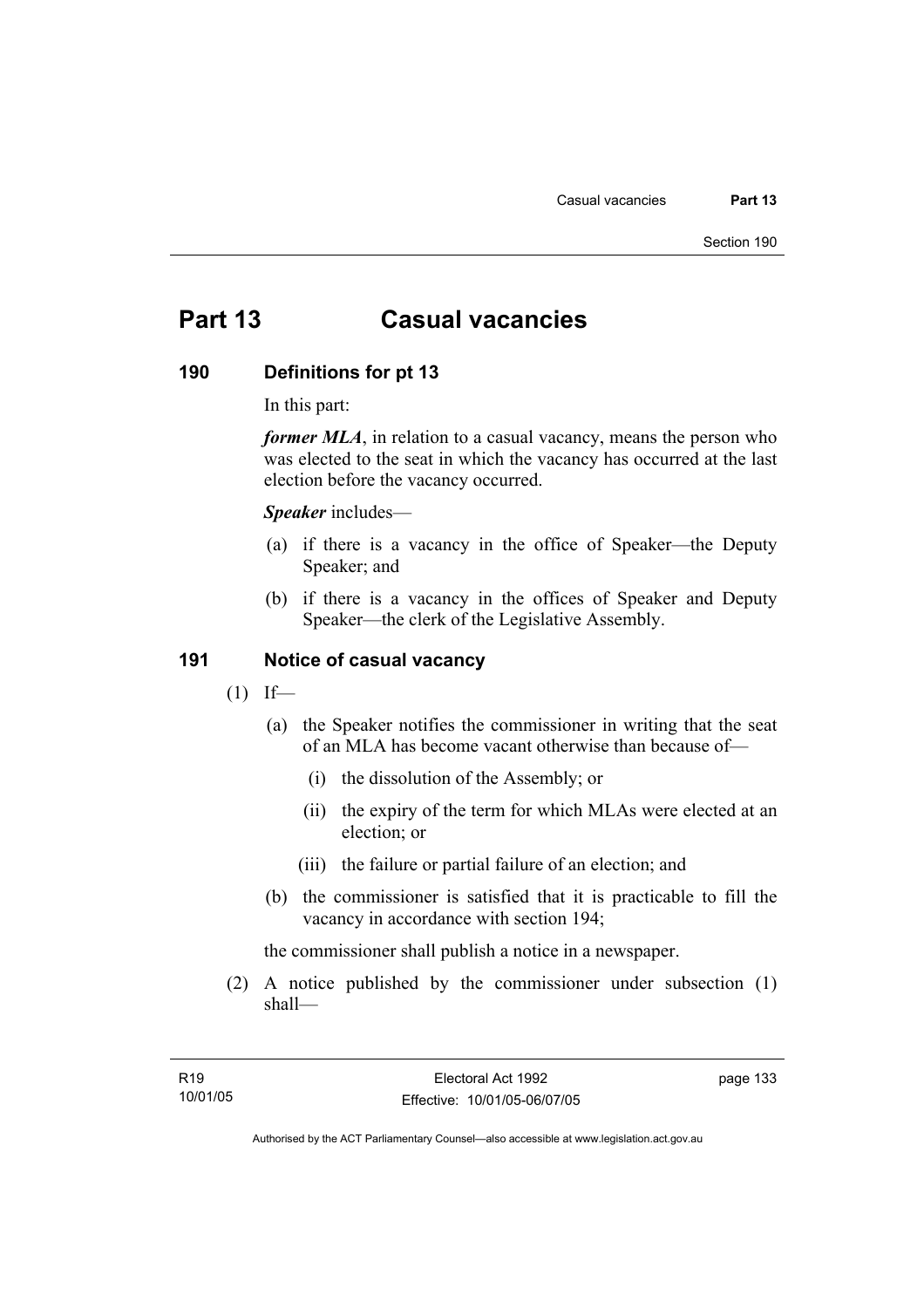#### **Part 13** Casual vacancies

Section 192

- (a) contain a statement to the effect that—
	- (i) there is a casual vacancy in the Assembly; and
	- (ii) a person may apply to be a candidate in accordance with section 192; and
- (b) specify when, in accordance with section 192, applications close.
- (3) The commissioner shall, so far as practicable, give a copy of the notice to any person who, in the opinion of the commissioner, may be entitled to make an application under section 192 in relation to the vacancy.
- (4) If the commissioner is not satisfied that it is practicable to fill the vacancy in accordance with section 194, he or she shall inform the Speaker accordingly.

### **192 Candidates for casual vacancy**

- (1) A person may apply to be a candidate for a seat in relation to which a casual vacancy has occurred if—
	- (a) the person was a candidate in the last election for the electorate in which the vacancy has occurred; and
	- (b) the person was not elected; and
	- (c) he or she is an eligible person.
- (2) An application under subsection (1) shall—
	- (a) contain—
		- (i) a statement by the applicant that he or she consents to be an MLA if elected; and
		- (ii) a declaration by the applicant, made in the presence of an elector, that he or she is an eligible person; and

R19 10/01/05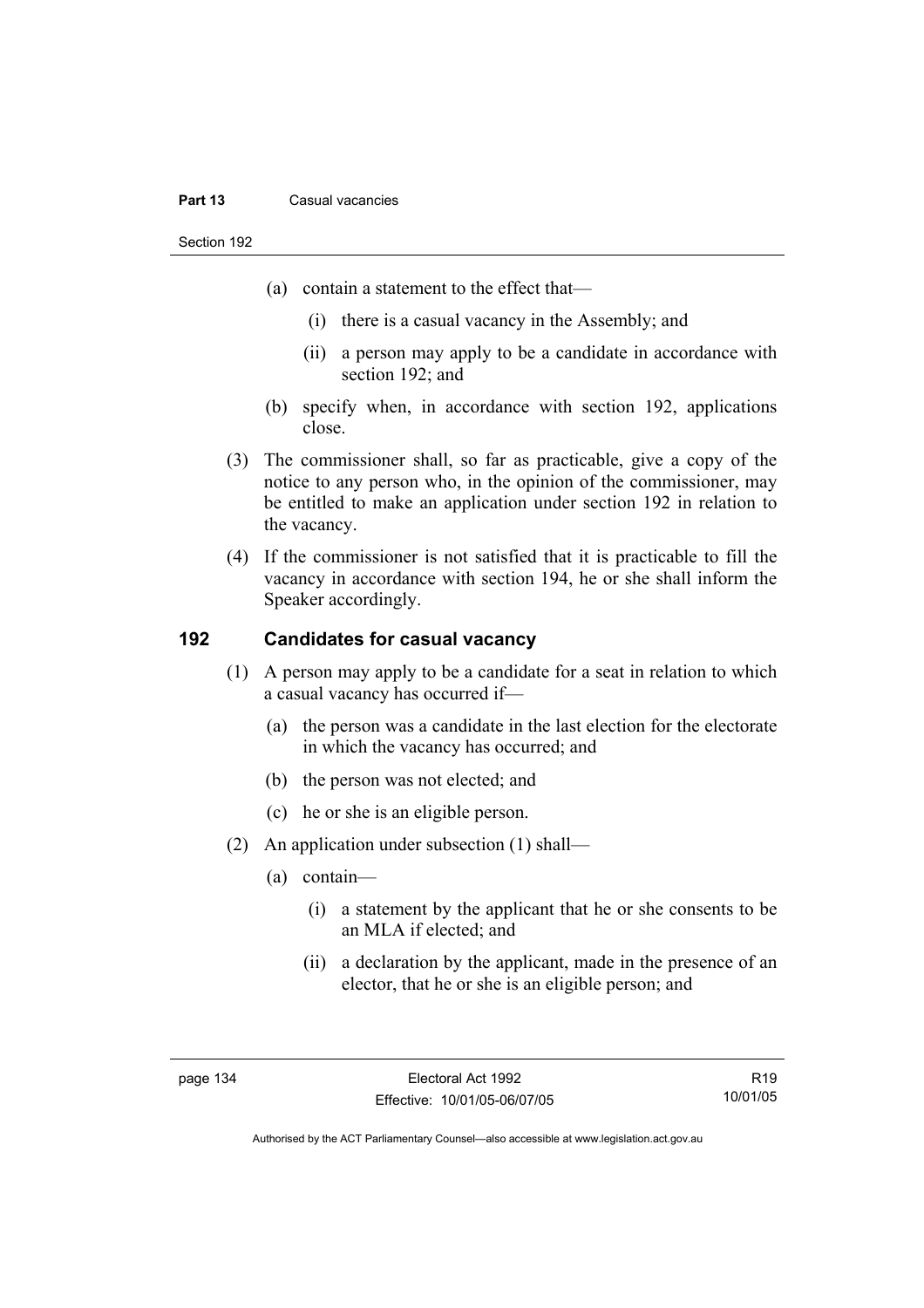- (iii) the signature of the applicant and of the elector who witnessed the applicant's declaration; and
- (b) reach the commissioner before noon on the 10th day after the day on which notice of the vacancy was published in a newspaper in accordance with section 191 (1).
- *Note* If a form is approved under s 340A (Approved forms) for an application, the form must be used.
- (3) An applicant may withdraw his or her application by giving the commissioner written notice of withdrawal before applications close.
- (4) The commissioner shall reject a purported application that is not substantially in accordance with subsection (2) and give the person in relation to whom it was made written notice setting out the reasons for the rejection.
- (5) In this section:

*eligible person* means a person who—

- (a) is eligible to be an MLA; or
- (b) would, apart from section 103 (2) (b), be eligible to be an MLA.

### **193 Publication of candidates' details**

- (1) If 1 or more persons have applied to be a candidate in accordance with section 192, the commissioner shall, as soon as practicable after the close of applications—
	- (a) publicly produce all the applications and declare each person who has duly applied to be a candidate; and
	- (b) arrange for a notice containing particulars relating to each candidate (other than any suppressed address) to be displayed at the office of the commissioner.

Authorised by the ACT Parliamentary Counsel—also accessible at www.legislation.act.gov.au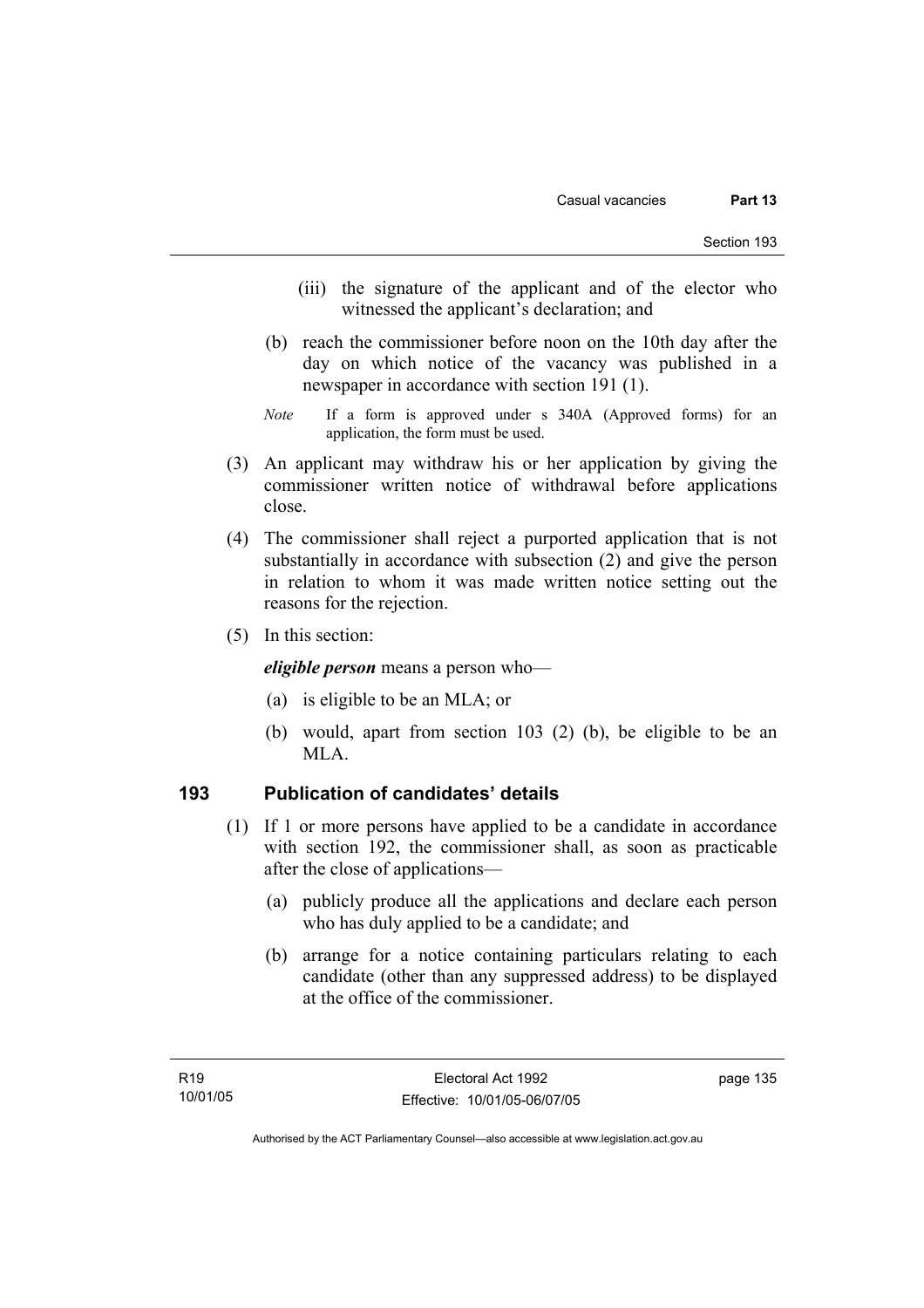#### **Part 13** Casual vacancies

Section 194

 (2) If there are no candidates in relation to a casual vacancy, the commissioner shall declare that there are no candidates and inform the Speaker accordingly.

#### **194 Determination of candidate to fill vacancy**

- (1) If there is only 1 candidate in relation to a casual vacancy, the commissioner shall declare the candidate elected.
- (2) If there is more than 1 candidate in relation to a casual vacancy, the commissioner shall, as soon as practicable after making a declaration under section 193 (1) (a)—
	- (a) fix a time and place for a recount of the ballot papers counted for the former MLA at the last election at which he or she was elected; and
	- (b) give each candidate written notice of the time and place so fixed; and
	- (c) conduct the recount in accordance with schedule 4, part 4.3.

*Note* For how documents may be given, see *Legislation Act 2001*, pt 19.5.

- (3) The commissioner shall declare elected the successful candidate ascertained in accordance with schedule 4, part 4.3.
- (4) This Act applies, so far as practicable, to a recount under subsection (2) as if it were a scrutiny under part 12.

#### **195 Assembly nominees**

- $(1)$  If—
	- (a) the commissioner informs the Speaker that a casual vacancy has not been filled for a reason specified in section 191 (4) or 193 (2); and
	- (b) the Speaker notifies the commissioner that the Assembly has chosen a person to hold the vacant office as an MLA for the rest of the term of the former MLA;

R19 10/01/05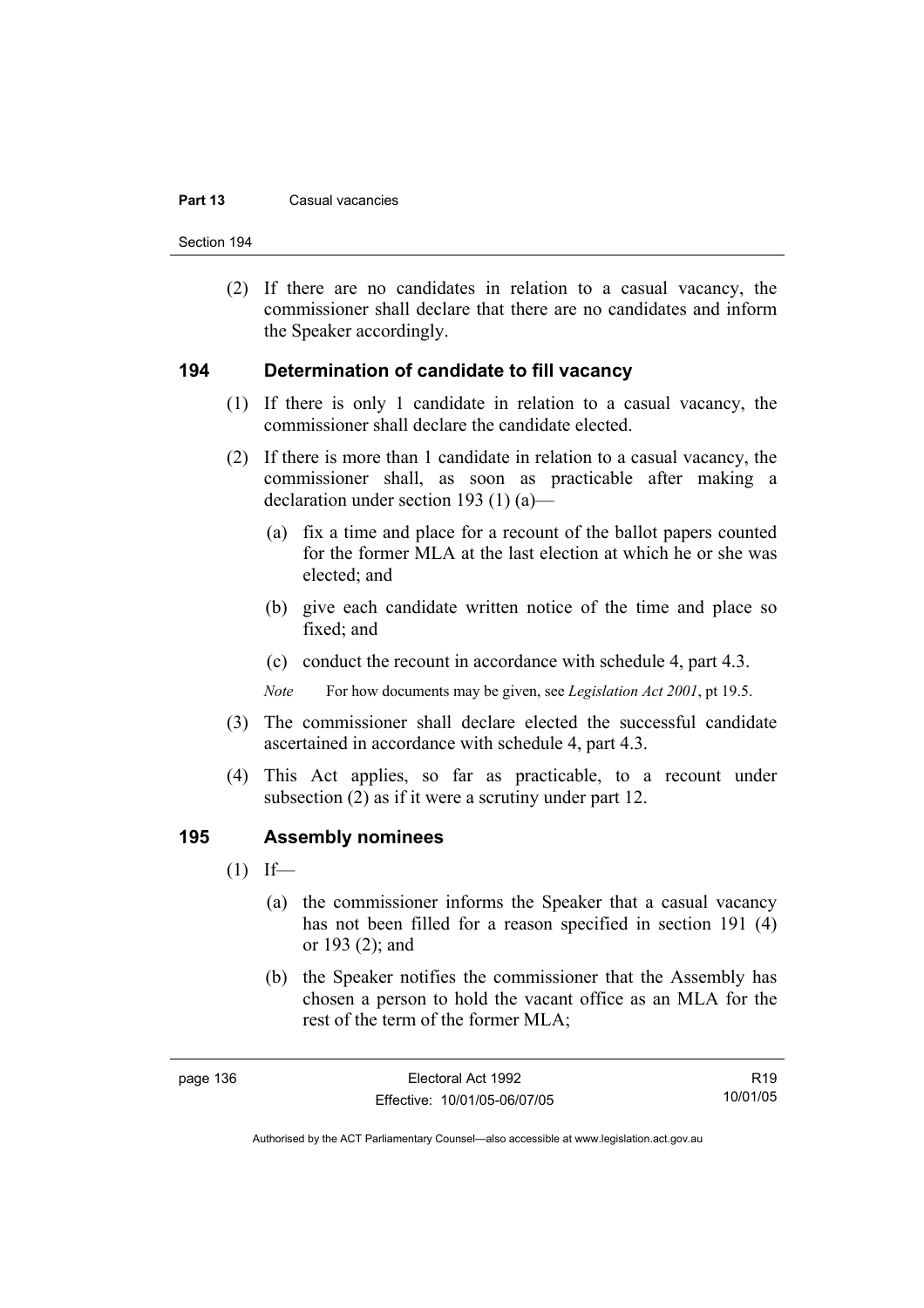the commissioner shall declare elected the person chosen.

- (2) If the name of the former MLA appeared on the ballot paper for the last election as a party candidate, the person chosen to hold the vacant office shall be a member of the party who is nominated by the party.
- (3) If a person chosen in accordance with subsection (2) ceases to be a member of the party before the Assembly next meets after the declaration under subsection (1), the person shall be taken not to have been chosen.
- $(4)$  If—
	- (a) the name of the former MLA appeared on the ballot paper for the last election as a candidate other than a party candidate; or
	- (b) if subsection (2) would otherwise apply—there is no member of the relevant party available to be chosen;

the person chosen shall be a person who has not been a member of a registered party at any time during 12 months immediately before the time when the choice is made.

- (5) If a person chosen in accordance with subsection (4) becomes a member of a registered party before the Assembly next meets after the declaration under subsection (1), the person shall be taken not to have been chosen.
- (6) For subsection (3), a person shall not be taken to have ceased to be a member of a registered party merely because the party has ceased to exist or has been removed from the register of political parties.

#### **196 Term of office of MLA declared elected under pt 13**

The term of office of an MLA declared elected under—

- (a) section 194 (1) or (3); or
- (b) section 195 (1);

Authorised by the ACT Parliamentary Counsel—also accessible at www.legislation.act.gov.au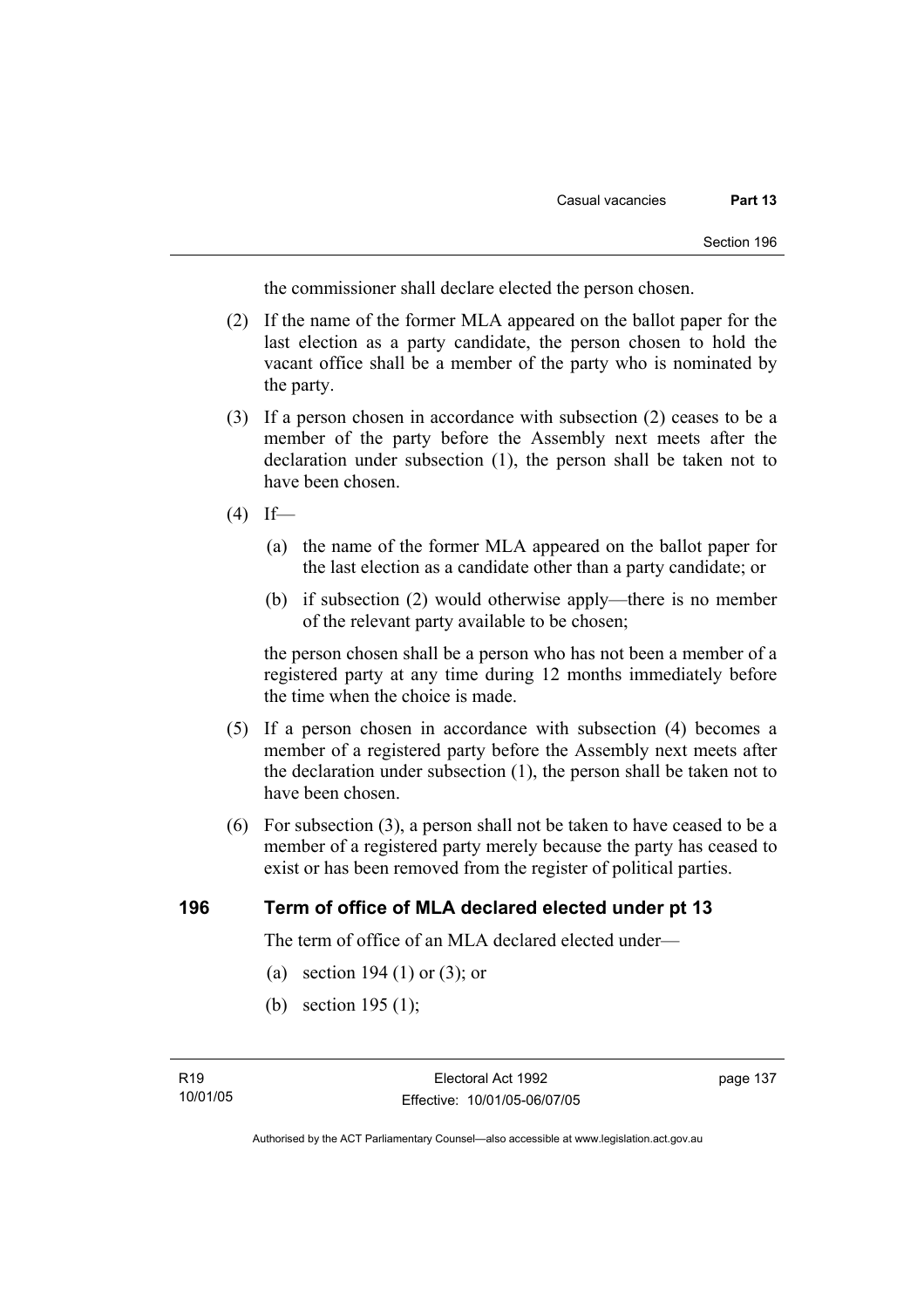#### **Part 13** Casual vacancies

Section 197

begins at the end of the day when the election of the MLA is declared and, unless sooner ended by resignation or disqualification, or by dissolution of the Assembly, ends on the polling day for the next election.

### **197 Dissolution or pre-election period**

The commissioner shall not take any action, or any further action, under this part in relation to a casual vacancy after the Assembly is dissolved or a pre-election period begins in relation to the electorate in which the casual vacancy has occurred.

page 138 Electoral Act 1992 Effective: 10/01/05-06/07/05

R19 10/01/05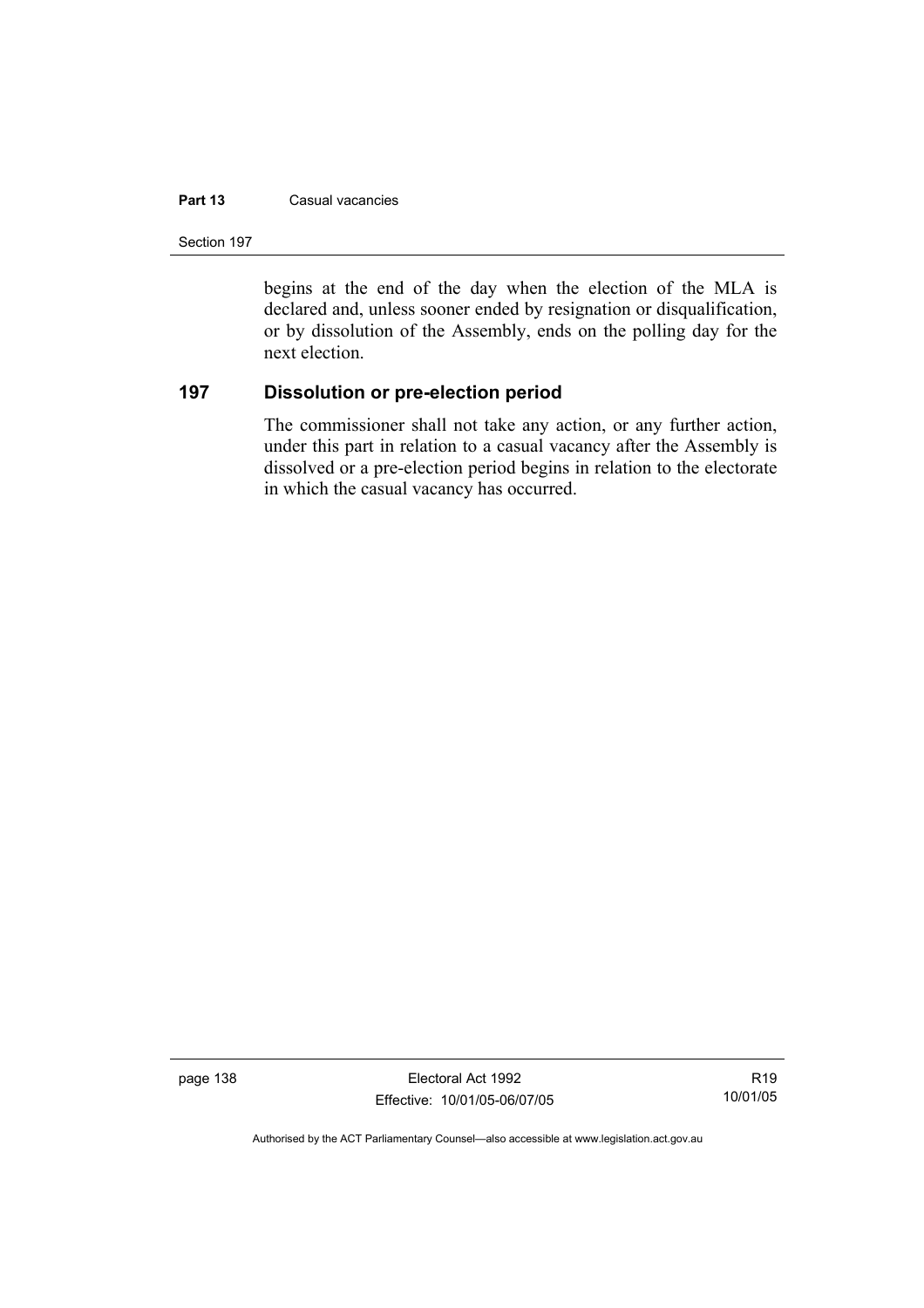# **Part 14 Election funding and financial disclosure**

# **Division 14.1 Preliminary**

## **198 Definitions for pt 14**

In this part:

*amount* includes value.

*associated entity* means an entity that—

- (a) is controlled by 1 or more parties or MLAs; or
- (b) operates, completely or to a significant extent, for the benefit of 1 or more registered parties or MLAs.

*disclosure period*—see section 201.

*disposition of property* means any conveyance, transfer, assignment, settlement, delivery, payment or other alienation of property, and includes—

- (a) the allotment of shares in a company; and
- (b) the creation of a trust in property; and
- (c) the grant or creation of any lease, mortgage, charge, servitude, licence, power, partnership or interest in property; and
- (d) the release, discharge, surrender, forfeiture or abandonment (at law or in equity) of any debt, contract or thing in action or of any interest in property; and
- (e) the exercise by a person of a general power of appointment of property in favour of any other person; and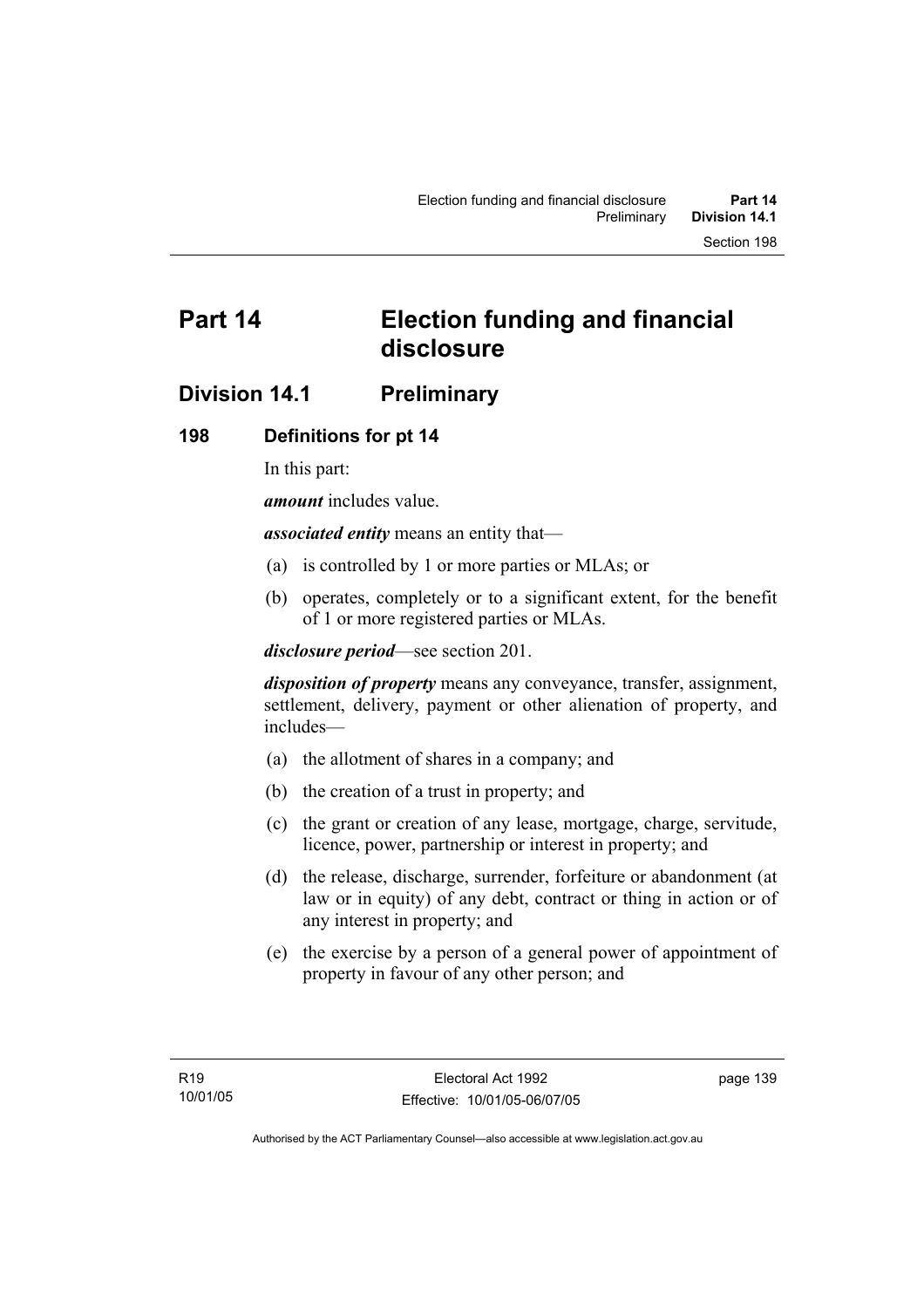(f) a transaction entered into by a person with intent to diminish (directly or indirectly) the value of the person's own property and to increase the value of the property of any other person.

*eligible vote*, in relation to an election, means a first preference recorded on a formal ballot paper in the election.

*entity* means—

- (a) an incorporated or unincorporated body; or
- (b) a trustee of a trust.

*financial controller*, in relation to an associated entity, means—

- (a) if the entity is a company—the secretary of the company; or
- (b) if the entity is the trustee of a trust—the trustee; or
- (c) in any other case—the person responsible for maintaining the financial records of the entity.

*gift* means a disposition of property made by a person to another person, being a disposition made without consideration in money or money's worth or with inadequate consideration, and includes the provision of a service (other than volunteer labour) for no consideration or for inadequate consideration, but does not include—

- (a) a disposition of property under a will; or
- (b) a payment under division 14.3; or
- (c) an annual subscription paid to a party by a person in relation to the person's membership of the party; or
- (d) for division 14.4 (Disclosure of donations) and in relation to a candidate—a gift made to or received by the candidate for the benefit of a party or non-party group of which the candidate is a member.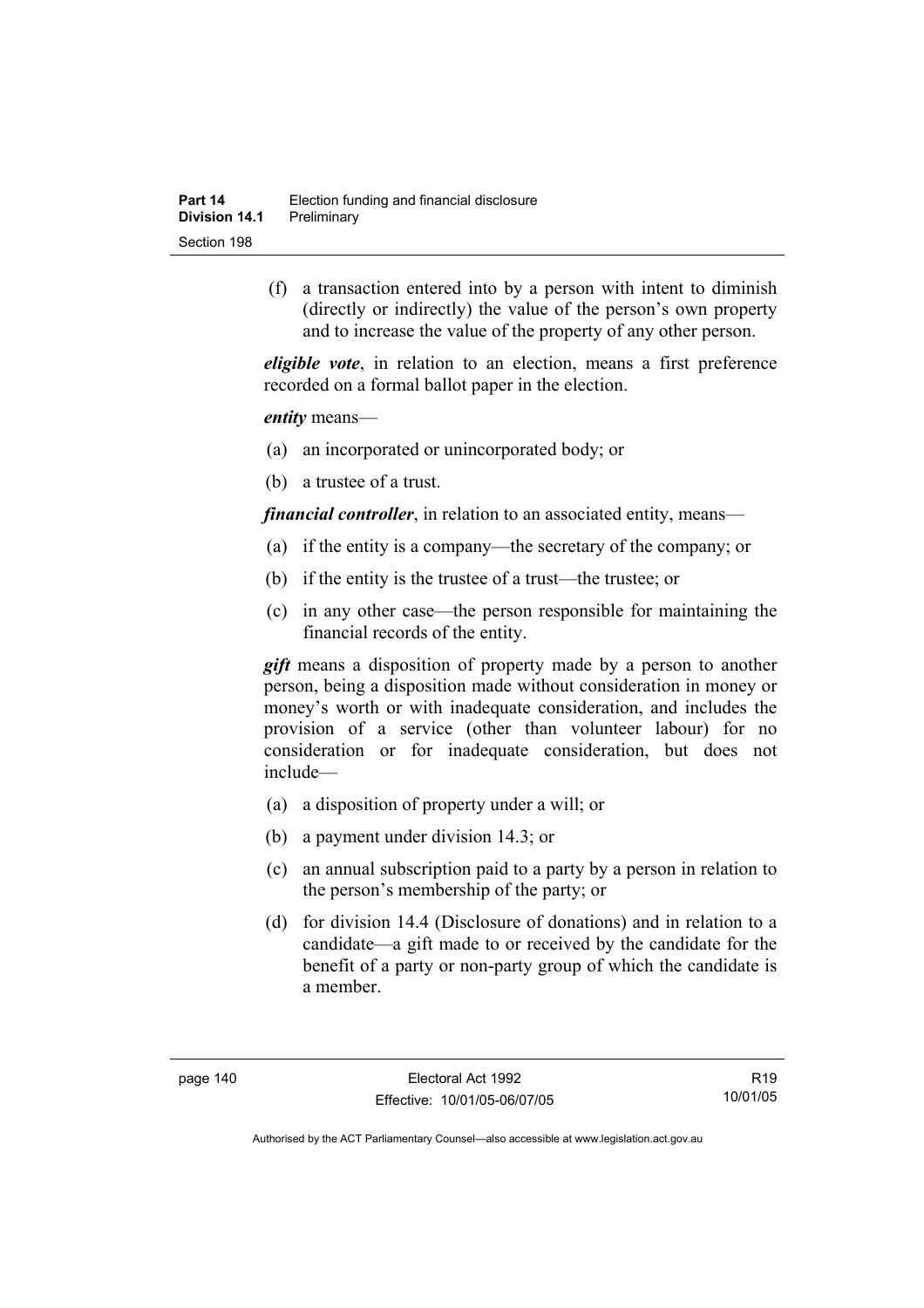*non-party group* means a group of non-party candidates whose names are grouped on a ballot paper under section 115 (2).

*party* means a registered party.

*property* includes money.

*register* means—

- (a) in relation to a reporting agent appointed by a party or MLA the register of party and MLA reporting agents kept under section 205 (1); or
- (b) in relation to a reporting agent appointed by a candidate—the register of candidate reporting agents kept under section 205 (2).

*registered industrial organisation* means an organisation registered under the *Workplace Relations Act 1996* (Cwlth) or under a law of a State or another Territory providing for the registration of industrial organisations.

*reporting agent*, for a party, MLA or candidate, means—

- (a) a person appointed by the party, MLA or candidate under section 203 (Appointed agents) and whose registration under section 205 (Registers of reporting agents) has not been cancelled; or
- (b) the person taken to be the reporting agent for the party, MLA or candidate under section 204 (Non-appointed agents).

## **198A Reference to things done by party etc**

In this part, a reference to something done by or with the authority of a party is, if the party is not a corporation, a reference to things being done by or with the authority of members of the party on behalf of the party.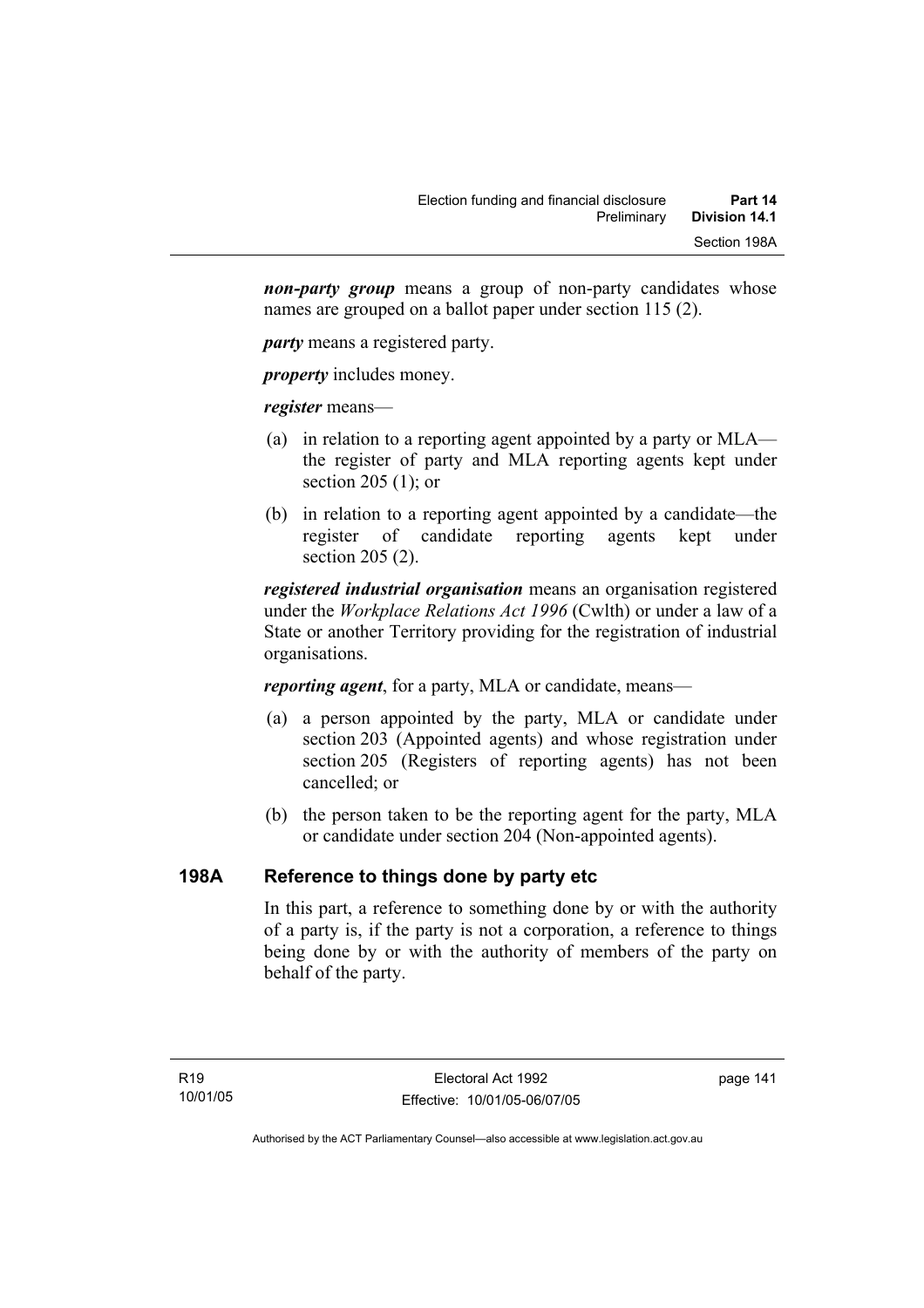## **198B Candidate remains candidate after election**

For this part, a candidate is taken to remain a candidate for 30 days after the election in which the person was a candidate.

## **199 Related bodies corporate**

- (1) For this part, bodies corporate that are related shall be taken to be the same person.
- (2) In subsection (1):

*related*, in relation to 2 bodies corporate, means that one body corporate is—

- (a) a holding company; or
- (b) a subsidiary; or
- (c) a subsidiary of a holding company;

of the other body corporate.

## **200 Activities of campaign committees**

- (1) For division 14.4 (Disclosure of donations), division 14.5 (Disclosure of electoral expenditure) and division 14.6 (Annual returns), gifts received, expenditure incurred, and amounts received, paid or owed, by or on behalf of the campaign committee of a party candidate are taken to be incurred, paid or owed by the party.
- (2) In subsection (1):

*campaign committee* means a body of persons appointed, or engaged, to form a committee to assist the campaign of a candidate.

## **201 Disclosure periods**

 (1) For this part, the *disclosure period* in relation to an election is the period beginning on the disclosure day and ending at the end of the 30th day after polling day.

R19 10/01/05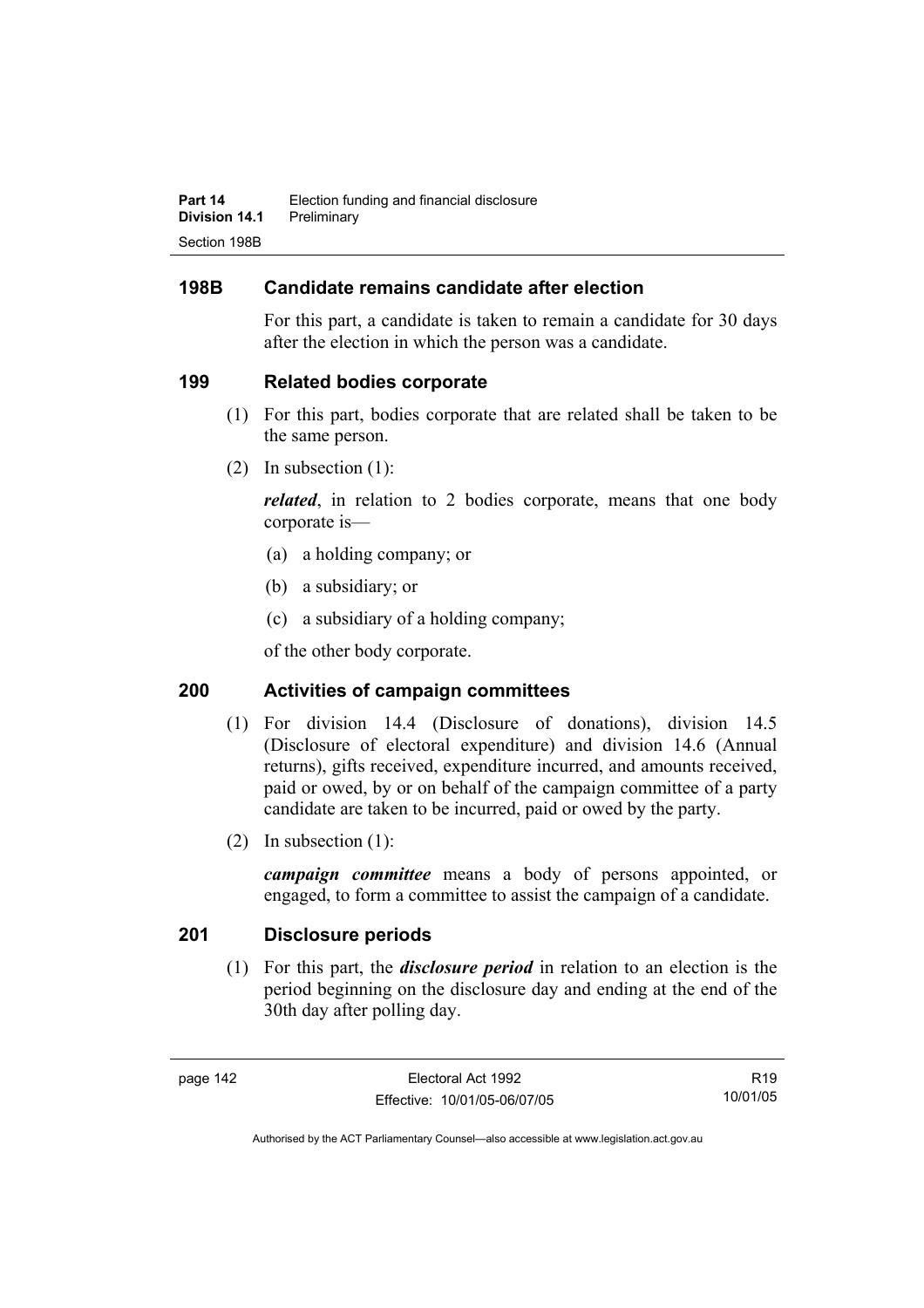(2) In subsection (1):

*disclosure day*, in relation to an election, means—

- (a) for a candidate who was a candidate in an election the polling day for which was within 5 years before polling day for the firstmentioned election—the 31st day after polling day for the last election before the firstmentioned election; or
- (b) for a candidate to whom paragraph (a) does not apply—
	- (i) if the candidate won party preselection, or endorsement, for the election—the day when preselection, or endorsement, was won; or
	- (ii) in any other case—the earlier of the following days:
		- (A) the day when the person publicly announced that he or she would be a candidate in the election; or
		- (B) the day when the person was nominated in accordance with section 105; or
- (c) for a person to whom, or body to which, section 220 or 221 applies—the 31st day after polling day for the last previous election; or
- (d) for a non-party group that contested the previous general election—the 31st day after polling day for that election; or
- (e) for a non-party group to which paragraph (d) does not apply the earlier of the following days:
	- (i) the day when the group publicly announced that it would contest the election;
	- (ii) the day when the candidates comprising the group requested that their names be grouped on the ballot paper in accordance with section 115.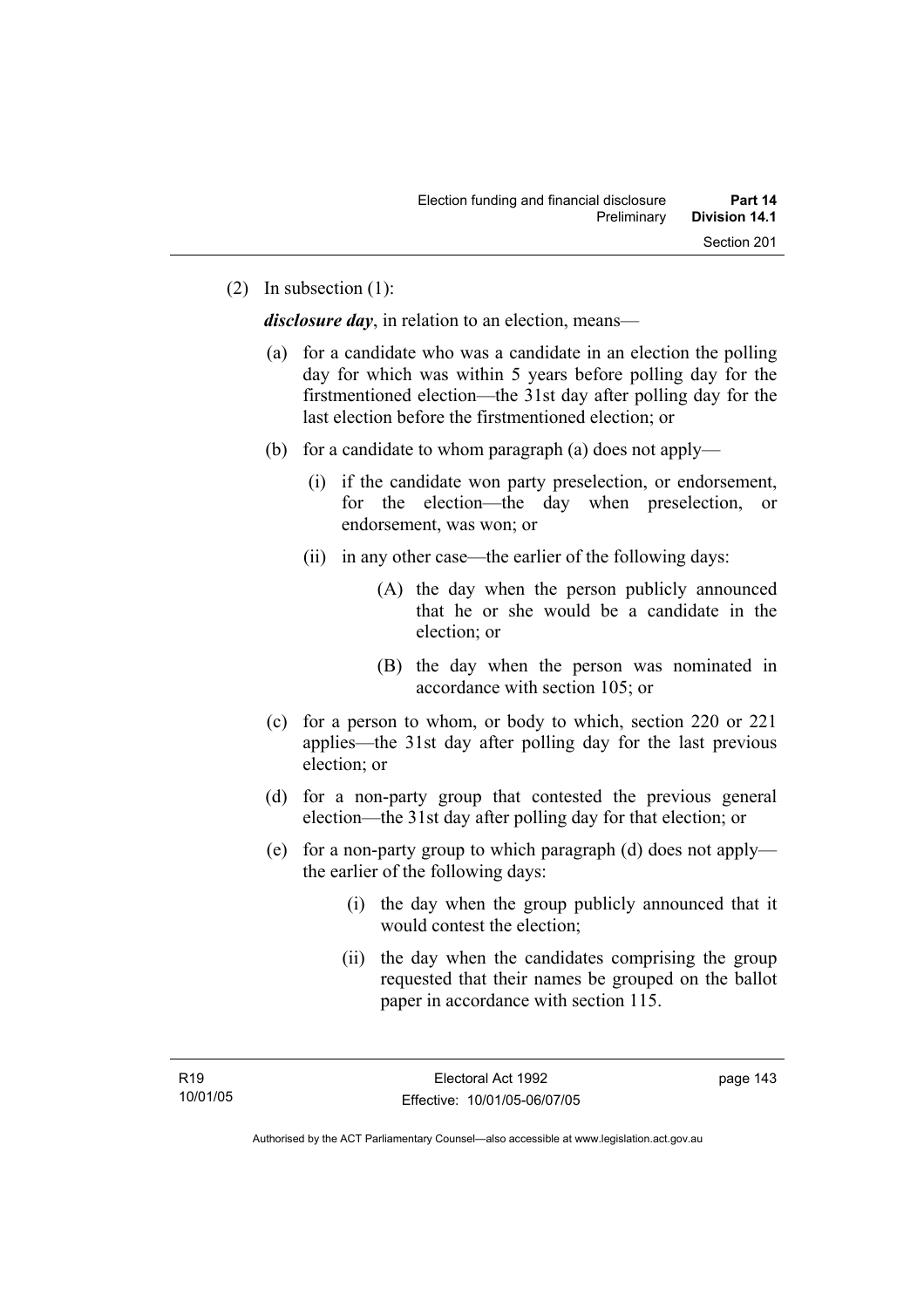#### **202 Gifts—determination of amounts**

For this part, the regulations may prescribe principles for determining the amount of a gift that consists of, or includes, a disposition of property other than money.

# **Division 14.2 Reporting agents**

### **203 Appointed agents**

- (1) A party, non-party group, MLA or candidate may appoint a reporting agent.
- (2) The appointment of a reporting agent under subsection (1) has no effect unless—
	- (a) the person appointed is an adult; and
	- (b) written notice of the appointment is given to the commissioner—
		- (i) if the appointment is made by a party—by the secretary of the party; or
		- (ii) if the appointment is made by a non-party group—by a member of the group; or
		- (iii) in any other case—by the MLA or candidate making the appointment; and
	- (c) the name, address and date of birth of the person appointed are set out in the notice; and
	- (d) the person appointed has consented in writing to the appointment.
	- *Note* For how documents may be given, see *Legislation Act 2001*, pt 19.5.
- (3) If a party ceases to be registered under part 7 (Registration of political parties) and, immediately before it ceased to be registered, a person was its reporting agent under subsection (1), the person is

R19 10/01/05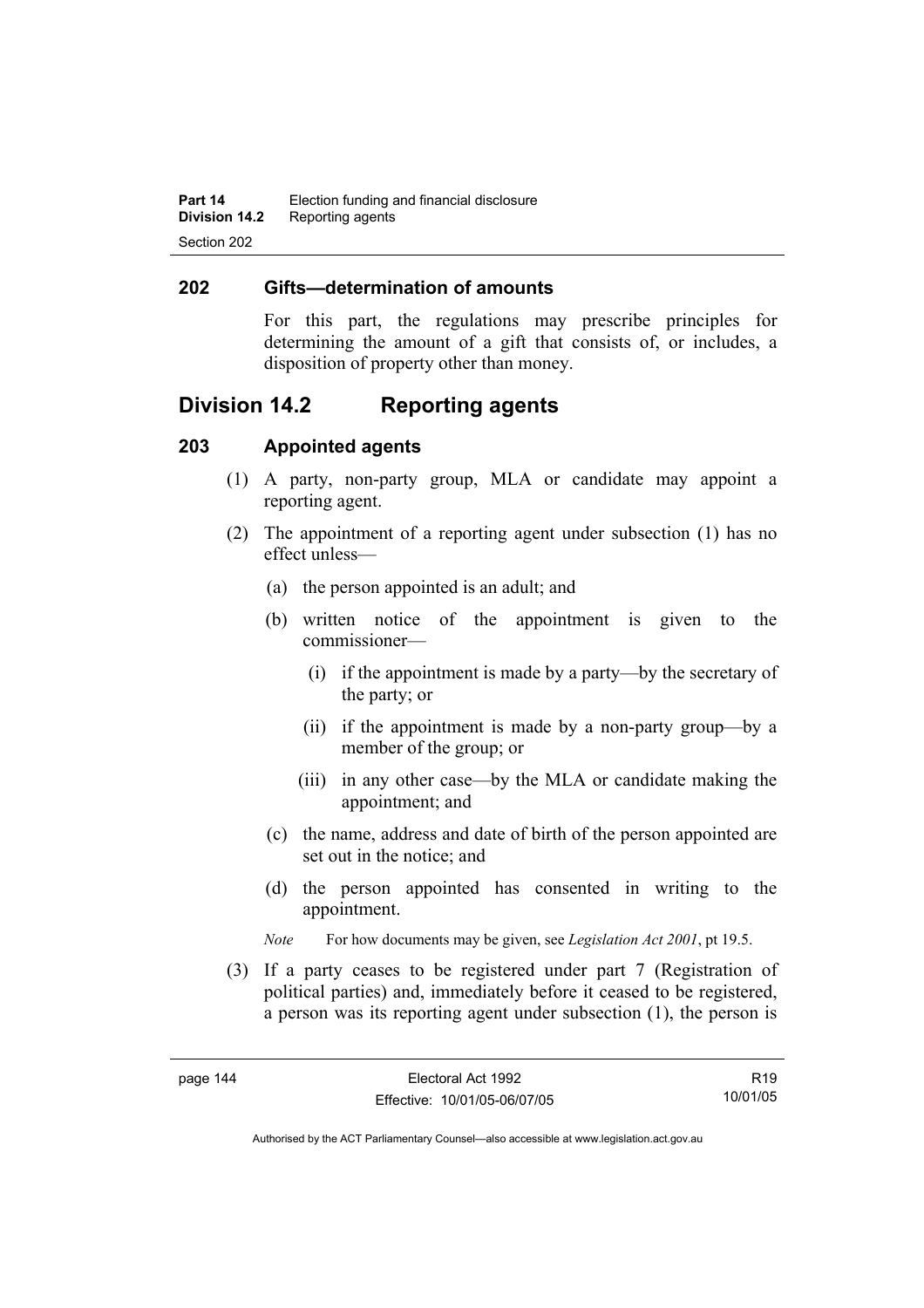taken to continue to be its reporting agent as if it had continued to be registered.

 (4) A person taken to be a reporting agent in accordance with subsection (3) or section 204 (2) is taken to continue in the position until the person resigns from the position with the commissioner's consent.

## **204 Non-appointed agents**

- (1) If there is no appointment in force under section 203 (Appointed agents) in relation to a party, the registered officer of the party is taken to be its reporting agent.
- (2) If a party ceases to be registered under part 7 (Registration of political parties) and no-one is taken under section 203 (3) to be its reporting agent, the person who was its registered officer immediately before it ceased to be registered is taken to be its reporting agent as if it had continued to be registered.
- (3) If there is no appointment in force under section 203 in relation to a non-party group, each member of the group shall be taken to be a reporting agent for the group.
- (4) If there is no appointment under section 203 in force in relation to an MLA, the MLA shall be taken to be his or her own reporting agent.
- (5) If there is no appointment under section 203 in force in relation to a candidate, the candidate shall be taken to be his or her own reporting agent.

## **205 Registers of reporting agents**

- (1) The commissioner must keep a register called the register of party and MLA agents.
- (2) The commissioner shall keep a register called the register of nonparty group and candidate reporting agents.

page 145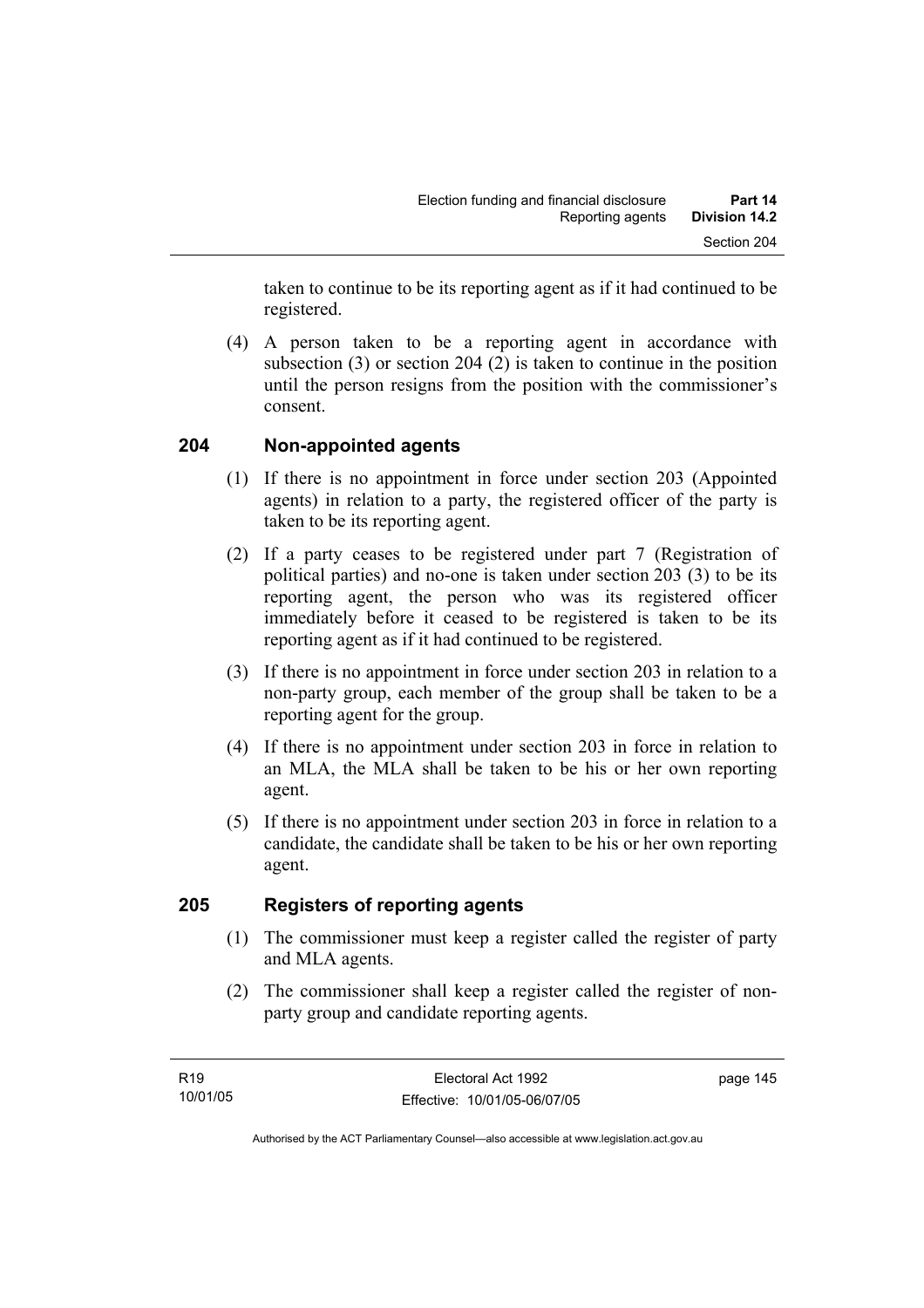- (3) The commissioner shall register the name and address of each reporting agent appointed in accordance with section 203 in the appropriate register.
- (4) The commissioner shall cancel the registration of a reporting agent if—
	- (a) the person gives the commissioner written notice that he or she has resigned the appointment; or
	- (b) the MLA, candidate or secretary of the party that appointed the person gives the commissioner written notice that the person has ceased to be the reporting agent; or
	- (c) it comes to the commissioner's notice that the person can no longer exercise the functions of a reporting agent.
- (5) If a registered reporting agent dies, the MLA, candidate or secretary of the party, that appointed the agent must give the commissioner written notice within 28 days after the day of the death.

# **Division 14.3 Election funding**

## **206 Who eligible votes are cast for**

For this division—

- (a) an eligible vote cast for a party candidate is taken to be cast for the party and not for the candidate; and
- (b) an eligible vote cast for a member of a non-party group is taken to be cast for the group and not for the member.

## **207 Entitlement to funds**

(1) In this section:

*index number*, in relation to a quarter, means the all groups consumer price index number, being the weighted average of the

R19 10/01/05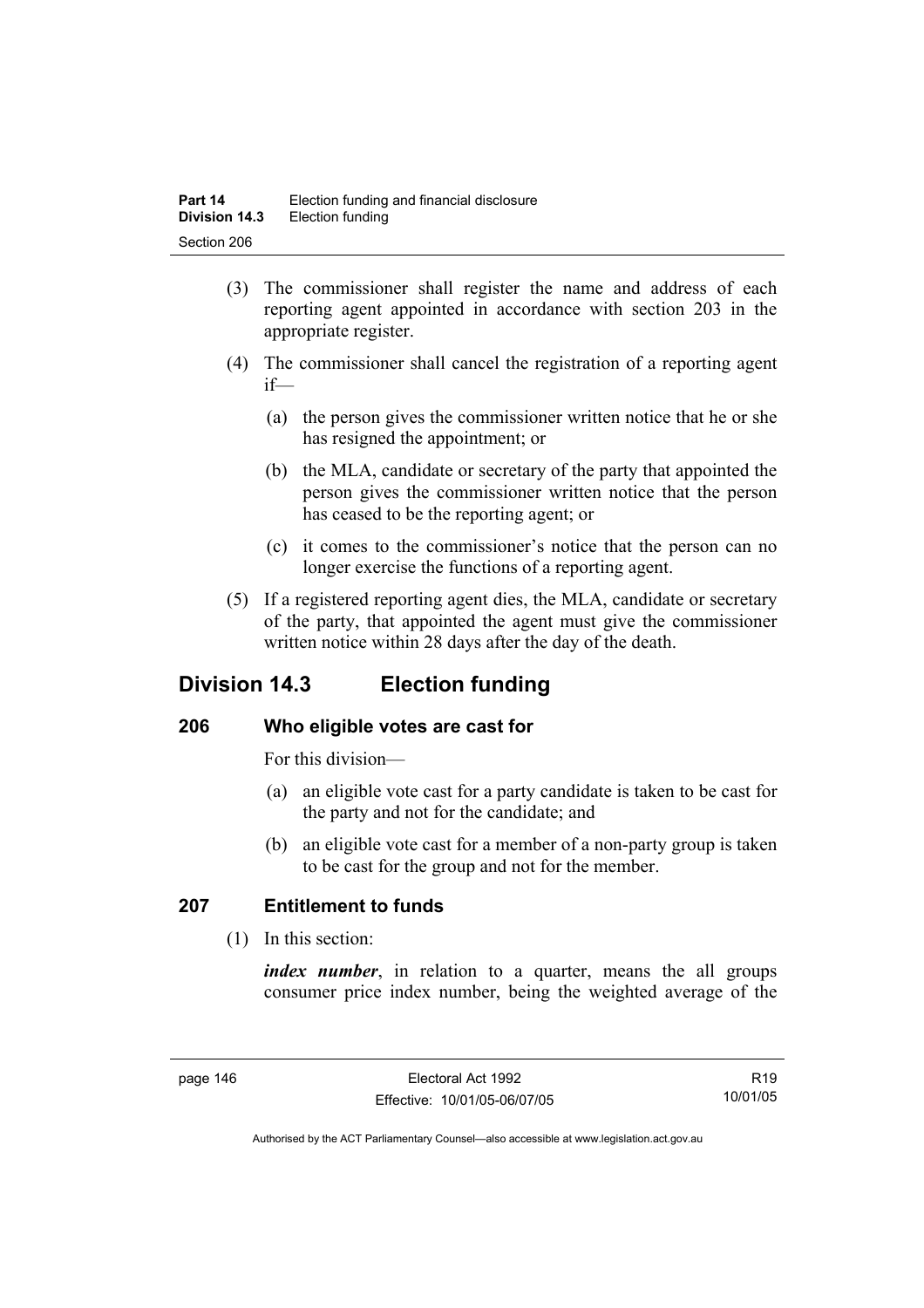8 capital cities, published by the Australian statistician in relation to that quarter.

*relevant period* means the period of 6 months beginning on 1 January 1994 and each subsequent period of 6 months.

- (2) The prescribed amount is payable for each eligible vote cast for a party, non-party group or candidate in an election.
- (3) The prescribed amount is—
	- (a) if polling day occurred during the relevant period beginning 1 January 1994—100 cents;
	- (b) if polling day occurred during a subsequent relevant period beginning on 1 January—an amount calculated as follows:

$$
\frac{\text{INS}}{\text{INM}} \times P
$$

where:

*INS* means the index number for the last previous September quarter.

*INM* means the index number for the last previous March quarter.

*P* means the prescribed amount in relation to the last previous relevant period; or

 (c) in relation to a subsequent relevant period beginning on 1 July—an amount calculated as follows:

$$
\frac{INM}{INS} \ x \ P
$$

where:

*INM* means the index number for the last previous March quarter.

R19 10/01/05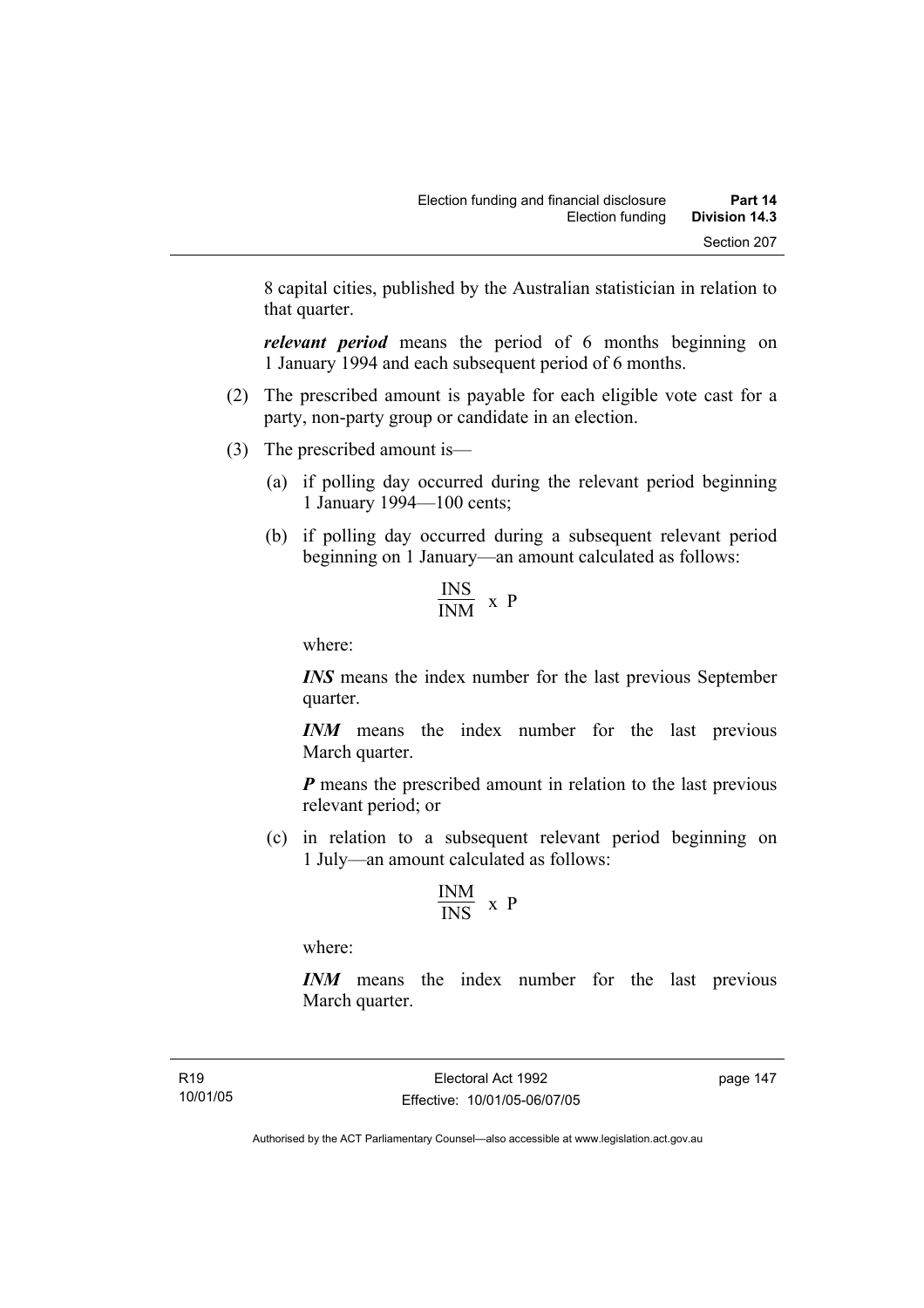*INS* means the index number for the last previous September quarter.

*P* means the prescribed amount in relation to the last previous relevant period.

- (4) An amount prescribed, or fraction used to calculate the amount, under subsection  $(3)$  (b) or  $(c)$ —
	- (a) if the amount or fraction, if calculated to 4 decimal points, would end with a number greater than 4—shall be calculated to 3 decimal places and increased by 0.001; or
	- (b) in any other case—shall be calculated to 3 decimal places.
- (5) Subject to subsection (6), if the Australian statistician publishes an index number in relation to a quarter in substitution for an index number previously published in relation to that quarter, the publication of the later index number shall be disregarded for this section.
- (6) If the Australian statistician changes the reference base for the consumer price index, then, in applying this section after the change, regard shall be had only to index numbers published in terms of the new reference base.

## **208 Threshold**

- (1) A payment under this division may only be made for the votes cast for a candidate in an election if the number of eligible votes cast in the candidate's favour is at least 4% of the number of eligible votes cast in the election by the electors of the electorate for which the candidate was nominated.
- (2) A payment under this division may only be made for the votes cast for a party in an election by the electors of an electorate if the number of eligible votes cast in the party's favour is at least 4% of the number of eligible votes cast by those electors in that election.

R19 10/01/05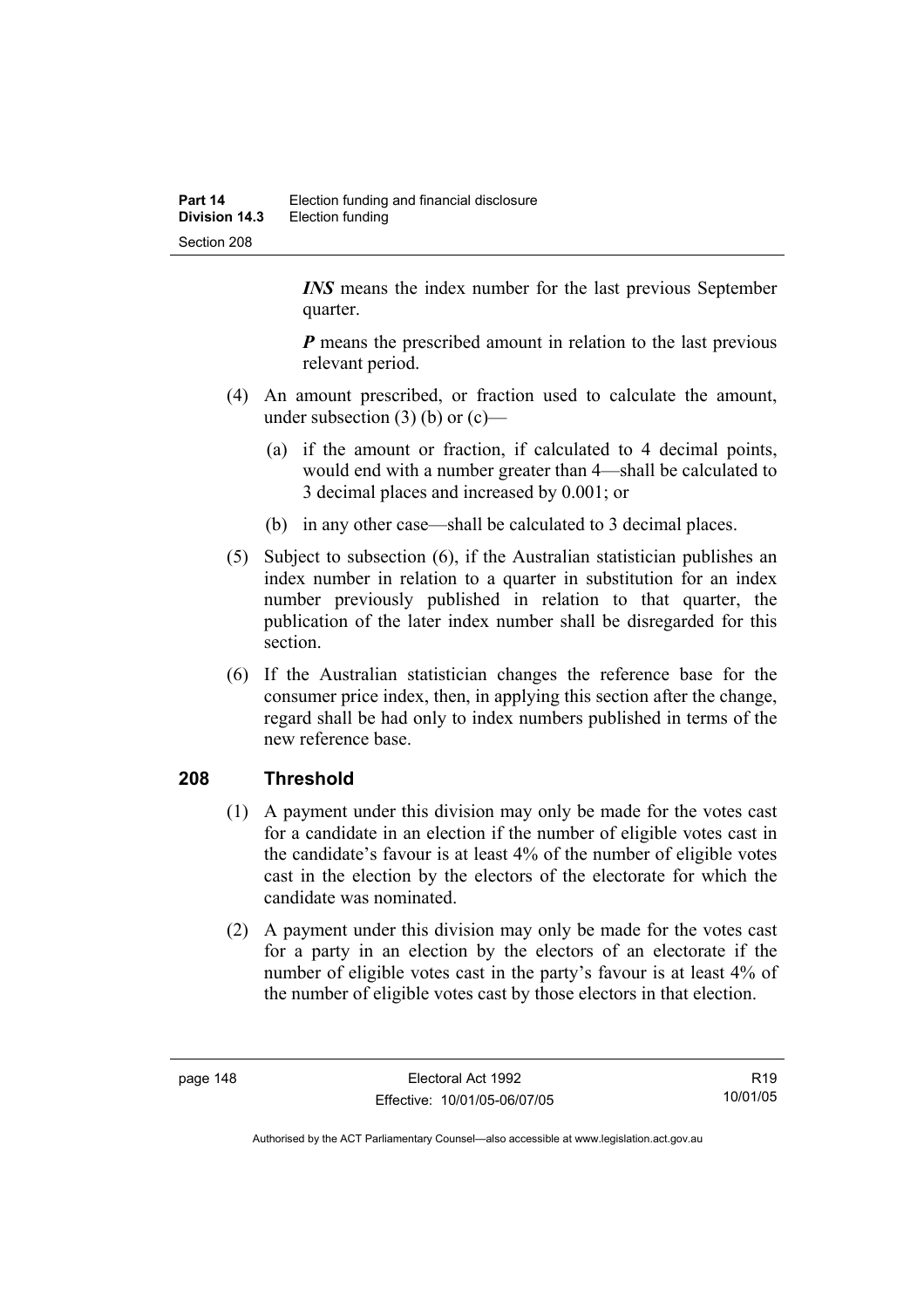### **212 Making of payments**

- (1) If an amount is payable under this division for votes cast in an election for 1 or more candidates endorsed by a party, the commissioner must make the payment to the registered officer of the party.
- (2) If an amount is payable under this division in relation to votes cast for 1 or more candidates who are members of a non-party group, the commissioner shall—
	- (a) if the members of the group have, by written notice given to the commissioner, appointed a person to receive payments under this division on behalf of the group—pay the amount to the person so appointed; or
	- (b) in any other case—pay the amount to the members of the group proportionately according to the number of eligible votes cast for each member.
- (3) If an amount is payable under this division for votes cast in an election for a candidate who was not endorsed by a party for the election and was not a member of a non-party group, the commissioner must make the payment to the candidate.
- (4) If a payment is made under this section and the recipient is not entitled to receive the whole or a part of the amount paid, the amount or the part of the amount may be recovered by the Territory as a debt due.

#### **214 Death of candidate**

- (1) If a candidate for whom eligible votes were cast in an election dies, a payment under this division in relation to the eligible votes cast for the candidate may be made despite the death of the candidate.
- (2) If a candidate referred to in subsection (1) was not—
	- (a) endorsed by a party for the election; or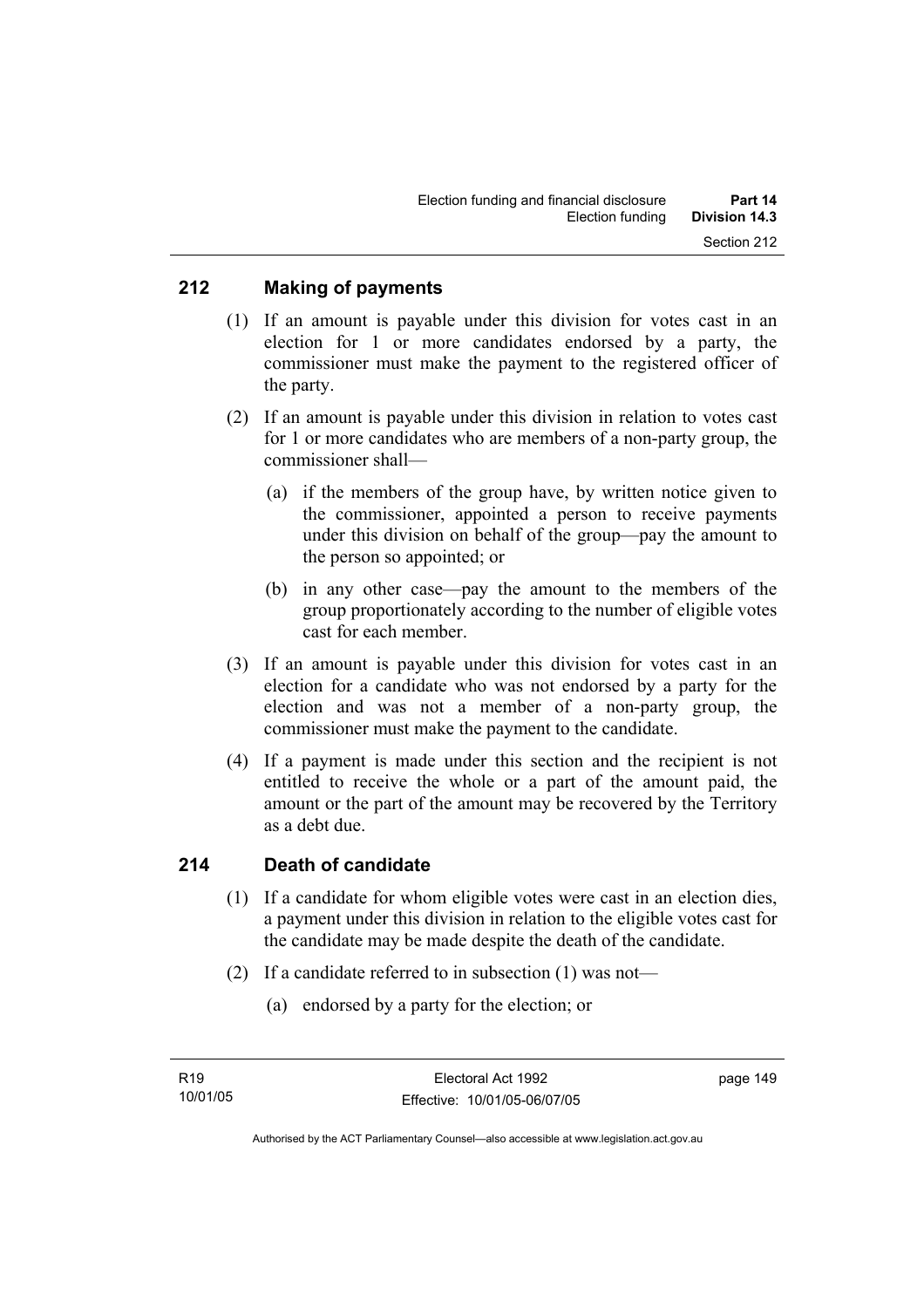| Part 14       | Election funding and financial disclosure |
|---------------|-------------------------------------------|
| Division 14.4 | Disclosure of donations                   |
| Section 215   |                                           |

 (b) a member of a non-party group in relation to which an appointment under section 212 (2) (a) was in effect at the time of his or her death;

the payment may be made to the legal personal representative of the deceased candidate.

### **215 Application voluntary**

Nothing in this division shall be taken to require a person to accept payment of an amount payable under section 207.

## **Division 14.4 Disclosure of donations**

### **216 Meaning of** *defined details* **for div 14.4**

In this division:

*defined details*, in relation to a gift, means—

- (a) for a gift made on behalf of the members of an unincorporated association, other than a registered industrial organisation—
	- (i) the name of the association; and
	- (ii) the names and addresses of the members of the executive committee (however described) of the association;
- (b) for a gift from a trust fund or the funds of a foundation—
	- (i) the names and addresses of the trustees of the fund or foundation; and
	- (ii) the name, title or description of the trust fund or foundation; or
- (c) in any other case—the name and address of the person or organisation that made the gift.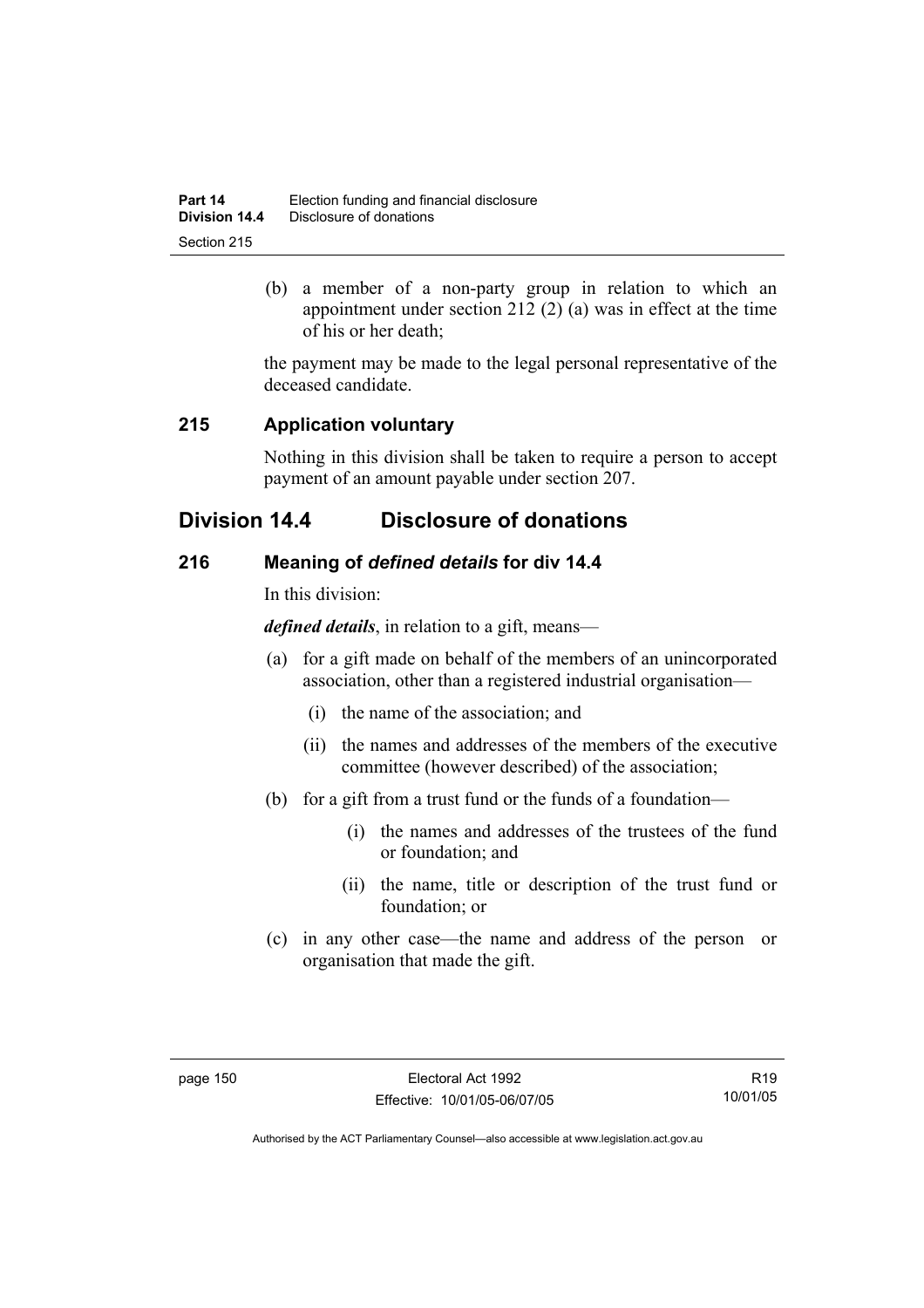### **217 Disclosure of gifts**

- (1) The reporting agent of a candidate shall, within 15 weeks after the polling day in the election, give the commissioner a return.
	- *Note 1* If a form is approved under s 340A (Approved forms) for a return, the form must be used.

*Note 2* For how a return may be given, see *Legislation Act 2001*, pt 19.5.

- (2) A return shall specify the following matters in relation to the disclosure period for the election:
	- (a) the total amount of any gifts received by the candidate;
	- (b) the number of persons who made gifts to the candidate;
	- (c) the date each gift was received;
	- (d) the amount of each gift received;
	- (e) the defined details of each gift received.
- (3) However, the reporting agent is not required to state the matters mentioned in subsection (2) (c) to (e) for a gift by a person if the amount of the gift and the total of all other gifts made to the candidate by the person is less than \$1 500.
- (4) A reference in this section to a gift is a reference to a gift other than a gift made in a private capacity to a candidate for his or her personal use that the candidate has not used, and will not use, solely or substantially for a purpose related to an election.

### **218 Disclosure of gifts—non-party groups**

- (1) A reporting agent of a non-party group shall, within 15 weeks after the polling day in the election, give the commissioner a return.
	- *Note 1* If a form is approved under s 340A (Approved forms) for a return, the form must be used.
	- *Note 2* For how a return may be given, see *Legislation Act 2001*, pt 19.5.

page 151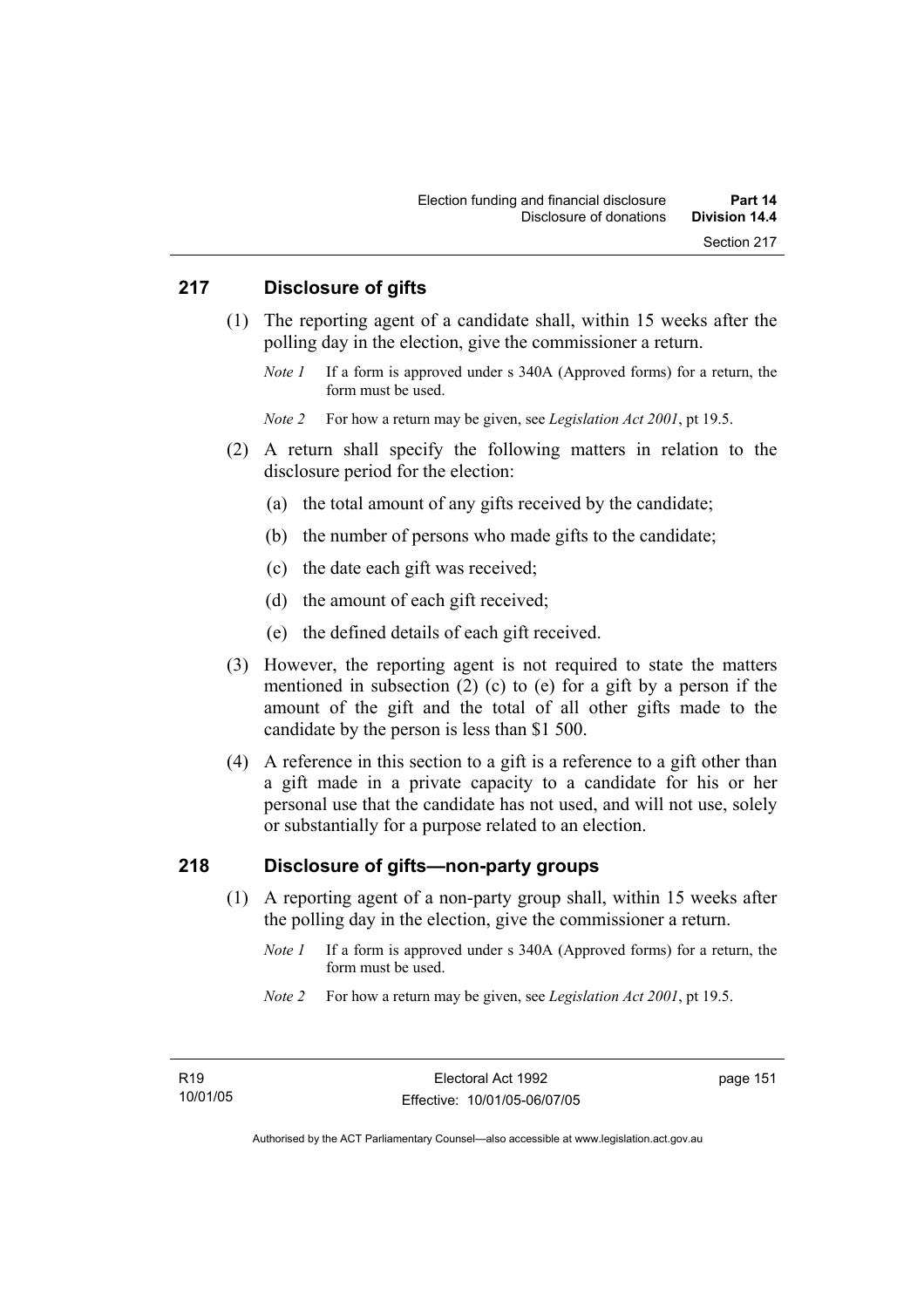- (2) A return shall specify the following matters in relation to the disclosure period for the election:
	- (a) the total amount of any gifts received by the group;
	- (b) the number of persons who made gifts to the group;
	- (c) the date each gift was received;
	- (d) the amount of each gift received;
	- (e) the defined details of each gift received.
- (3) However, the reporting agent is not required to specify the information mentioned in subsection (2) (c) to (e) for a gift by a person if the amount of the gift and sum of all other gifts made to the non-party group by the person is less than \$200.

### **218A Certain loans not to be received**

- (1) A party, non-party group, MLA, candidate or associated entity (the *receiver*) must not receive a loan of \$1 500 or more from a person or entity (the *giver*) that is not a financial institution, unless the receiver complies with this section.
- (2) The receiver of the loan must immediately make a record of the following:
	- (a) the terms of the loan;
	- (b) if the giver is a registered industrial organisation—
		- (i) the name of the organisation; and
		- (ii) the names and addresses of the members of the executive committee (however described) of the organisation;
	- (c) if the giver is an unincorporated body—
		- (i) the name of the body; and
		- (ii) the names and addresses of the members of the executive committee (however described) of the body;

R19 10/01/05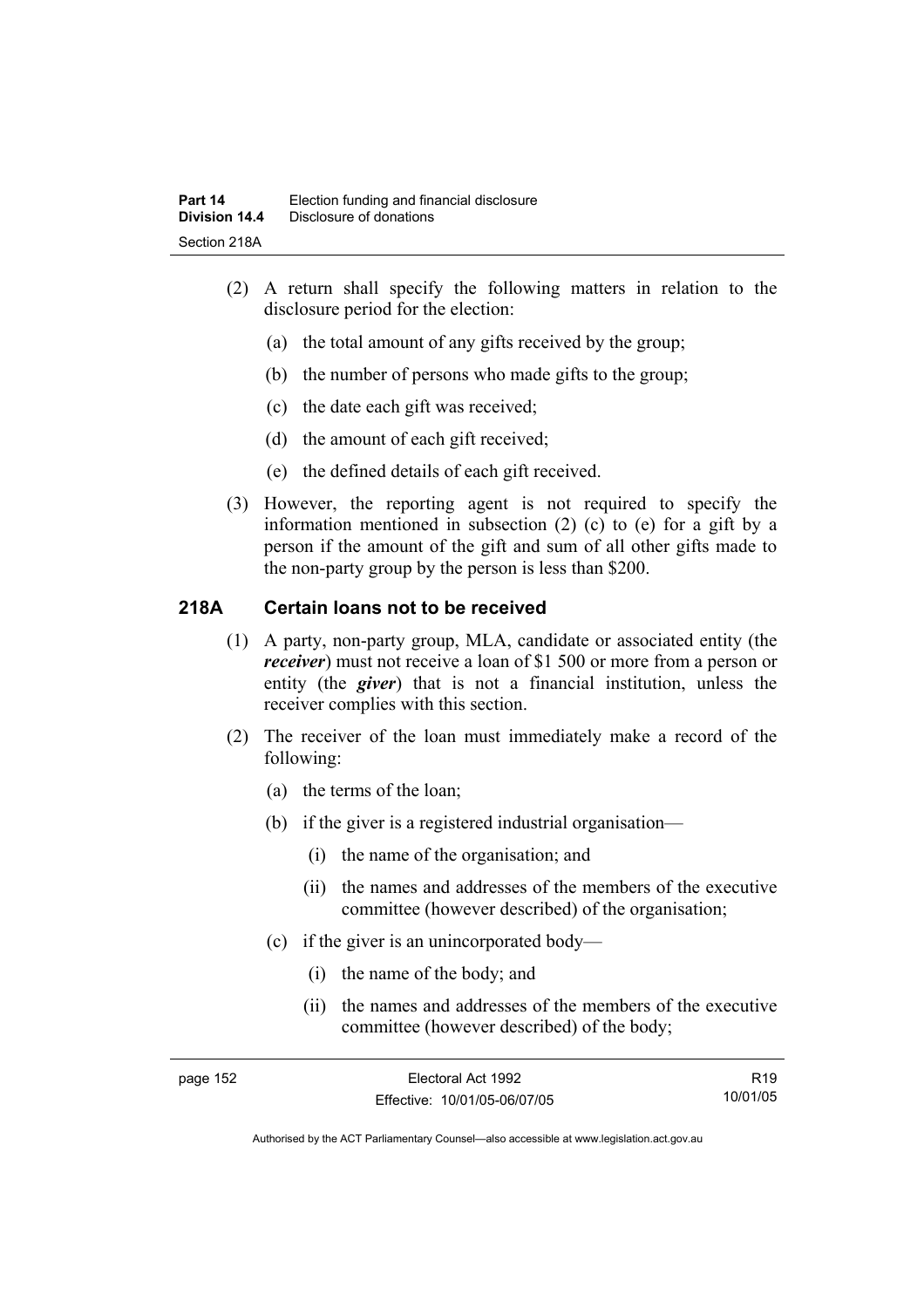- (d) if the loan was paid out of a trust fund or the funds of a foundation—
	- (i) the names and addresses of the trustees of the fund or foundation; and
	- (ii) the title or other description of the trust fund, or the name of the foundation;
- (e) in any other case—the name and address of the giver.
- (3) If the receiver receives a loan to which subsection (1) applies but does not comply with subsection (2), the relevant person must pay to the Territory an amount equal to the amount of the loan.
- (4) The amount payable under subsection (3) is a debt payable to the Territory by the relevant person and may be recovered by proceedings in a court of competent jurisdiction.
- (5) If the receiver is a non-party group and each member of the group is taken to be a reporting agent for the group under section 204 (Non-appointed agents), the members of the group are jointly and severally liable to pay any amount payable to the Territory under subsection (3) and subsection (4) applies accordingly.
- (6) For this section, if credit is given on a credit card for card transactions, each transaction is taken to be a separate loan.
- (7) In this section:

*credit card* includes a debit card.

#### *financial institution* means—

- (a) a bank; or
- (b) a credit union; or
- (c) a building society; or
- (d) an entity prescribed under the regulations.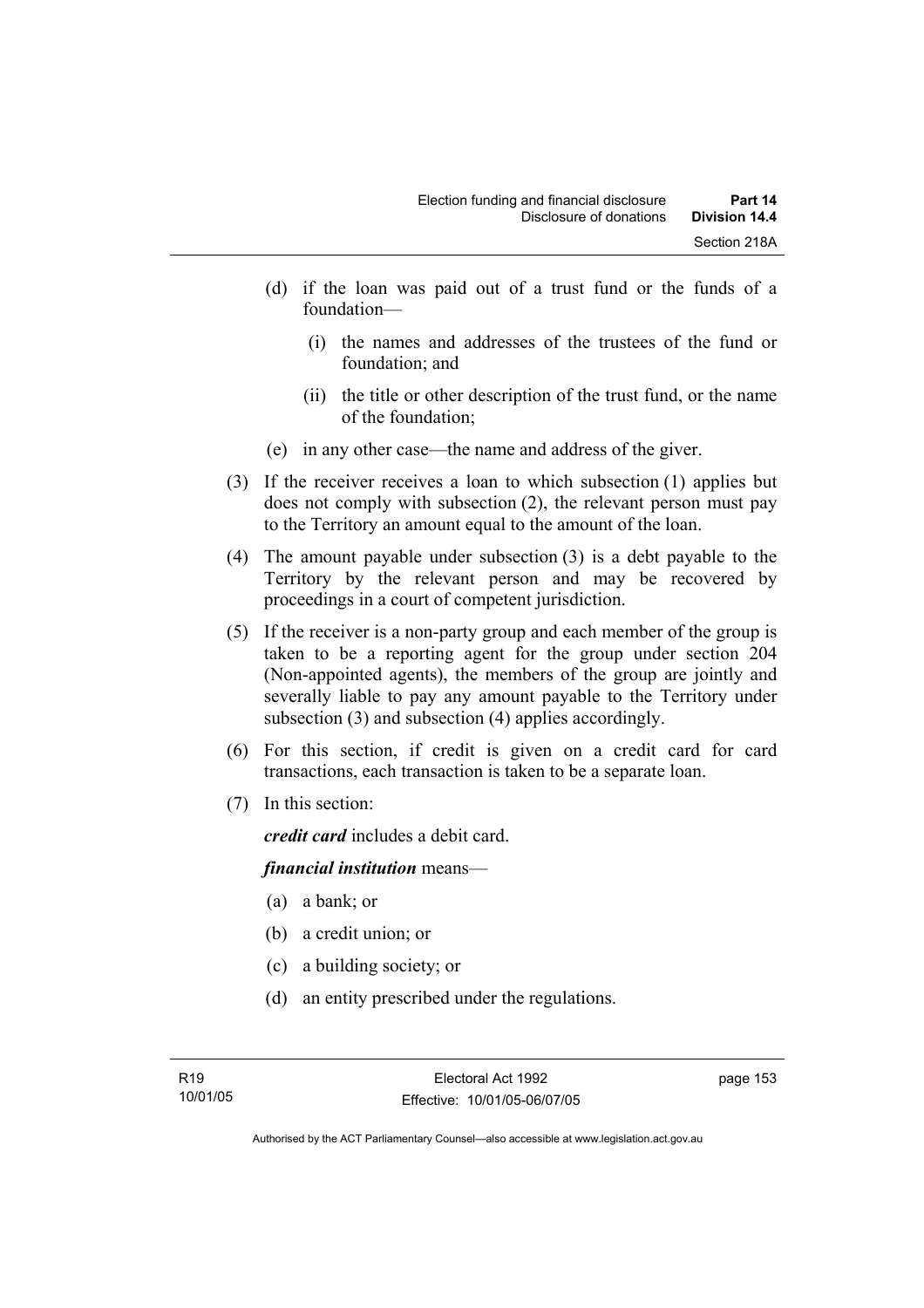*loan* means any of the following:

- (a) an advance of money;
- (b) a provision of credit or any other form of financial accommodation;
- (c) a payment of an amount for, on account of, on behalf of or at the request of the receiver, if there is an express or implied obligation to repay the amount;
- (d) a transaction (whatever its terms or form) that is, in substance, a loan of money.

#### *relevant person* means—

- (a) for a loan for the benefit of a party—
	- (i) if the party is a corporation—the party; or
	- (ii) in any other case—the reporting agent of the party; or
- (b) for a loan to or for the benefit of a non-party group—the reporting agent of the group; or
- (c) for a gift to or for the benefit of an MLA—the MLA; or
- (d) for a gift to or for the benefit of a candidate—the candidate; or
- (e) for a gift to or for the benefit of an associated entity—
	- (i) if the entity is a corporation—the entity; or
	- (ii) in any other case—the financial controller of the entity.

#### **219 Nil returns**

If no details are required to be included in a return under section 217 or 218, the return shall be given to the commissioner and shall include a statement to the effect that no gifts of a kind required to be disclosed were received.

R19 10/01/05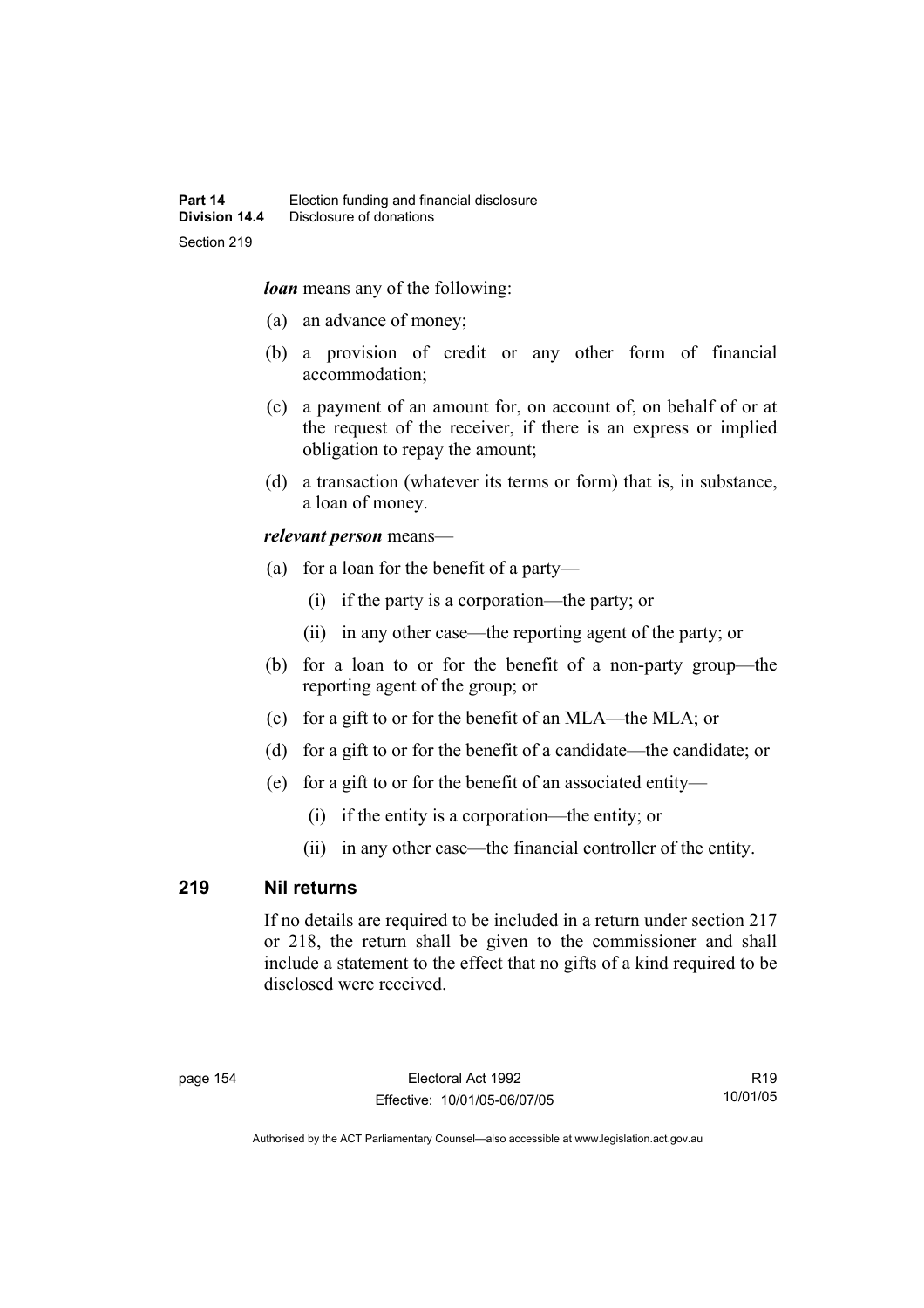#### **220 Disclosure of gifts by persons incurring political expenditure**

- (1) This section applies if a person (other than a party, candidate or associated entity) (the *first person*)—
	- (a) incurs expenditure for a political purpose during the disclosure period for an election; and
	- (b) receives from someone else 1 or more gifts—
		- (i) all or a part of each of which was used by the first person to enable the person to incur expenditure during the disclosure period for a political purpose or to reimburse the person for incurring expenditure during the disclosure period for a political purpose; and
		- (ii) the total amount of which is \$1 000 or more.
- (2) Within 15 weeks after polling day in the election, the first person must give the commissioner a return for the gift or gifts.
	- *Note 1* If a form is approved under s 340A (Approved forms) for a return, the form must be used.
	- *Note 2* For how a return may be given, see *Legislation Act 2001*, pt 19.5.
- (3) A return shall, in relation to each gift referred to in subsection (1), specify—
	- (a) the amount of the gift; and
	- (b) the date it was received; and
	- (c) the defined details.
- (4) Subsection (1) does not apply to a person if the amount of expenditure incurred by the person for political purposes during the disclosure period is less than \$1 000.
- (5) For this section, a person shall be taken to have incurred expenditure for a political purpose if, during the disclosure period in relation to

page 155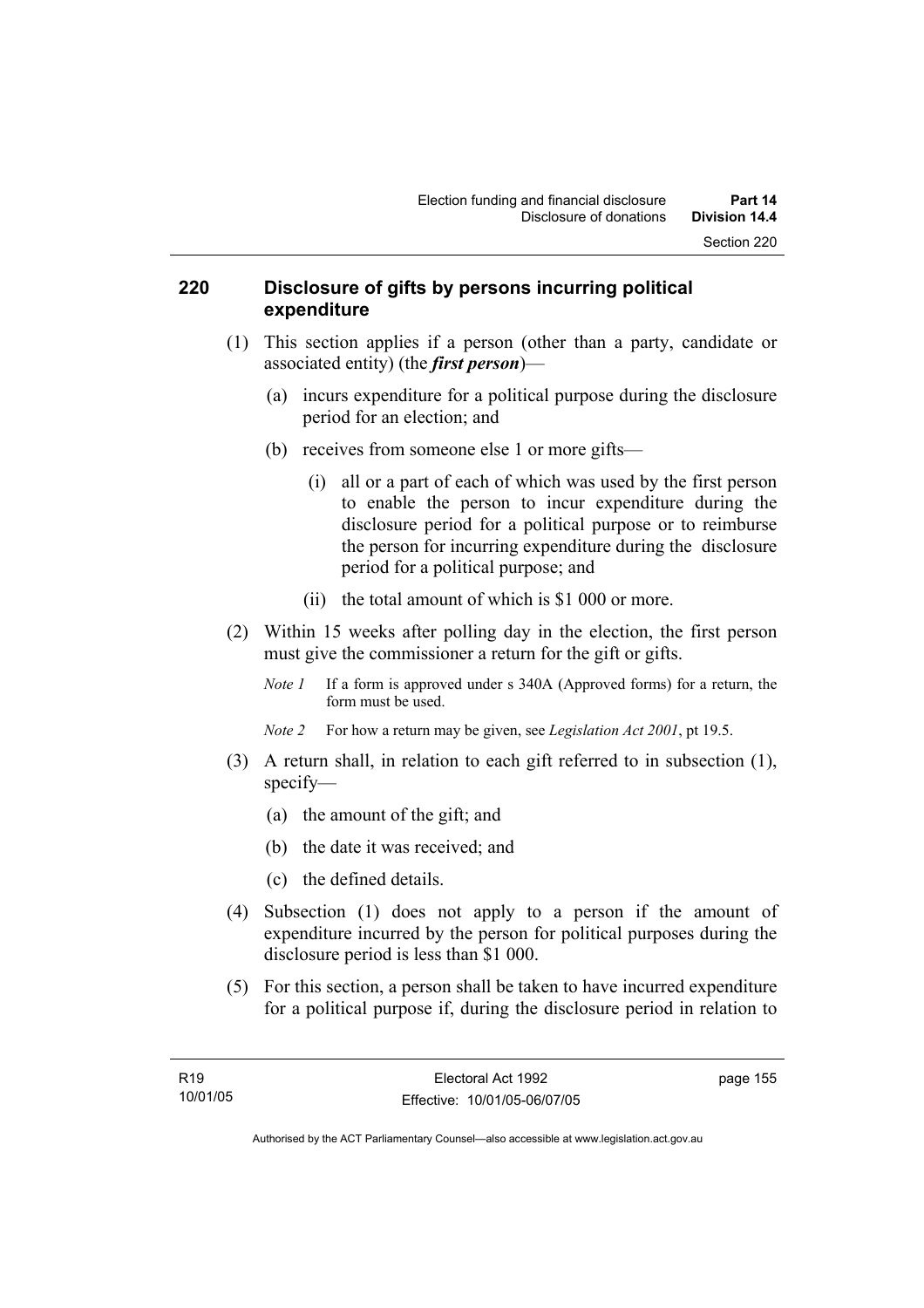an election, the person incurs expenditure in relation to that or any other election.

- (6) In this section, a reference to incurring of expenditure for a political purpose is a reference to incurring of expenditure in relation to—
	- (a) publishing electoral matter (including publishing by radio or television); or
	- (b) otherwise publishing a view on an issue in an election; or
	- (c) making a gift to a party; or
	- (d) making a gift to a candidate; or
	- (e) making a gift to a person on the understanding that the person or another person will apply, either directly or indirectly, the whole or a part of the gift in a way referred to in paragraph  $(a)$ ,  $(b)$ ,  $(c)$  or  $(d)$ .
- (7) For subsection (3), 2 or more gifts made by the same person to or for the benefit of a person to whom subsection (1) applies shall be taken to be a single gift.

## **221 Donations to non-party groups and candidates**

- (1) If, during the disclosure period for an election, a person (other than a party, a candidate or an associated entity) makes gifts totalling \$1,500 or more to the same non-party group or candidate in the election or the same specified body, the person must give the commissioner a return within 15 weeks after the polling day for the election.
	- *Note 1* If a form is approved under s 340A (Approved forms) for a return, the form must be used.
	- *Note 2* For how a return may be given, see Legislation Act, pt 19.5.
- (2) A return shall specify in relation to each gift referred to in subsection (1) made by the person during the disclosure period—
	- (a) the amount of the gift; and

| page 156 | Electoral Act 1992           | R <sub>19</sub> |
|----------|------------------------------|-----------------|
|          | Effective: 10/01/05-06/07/05 | 10/01/05        |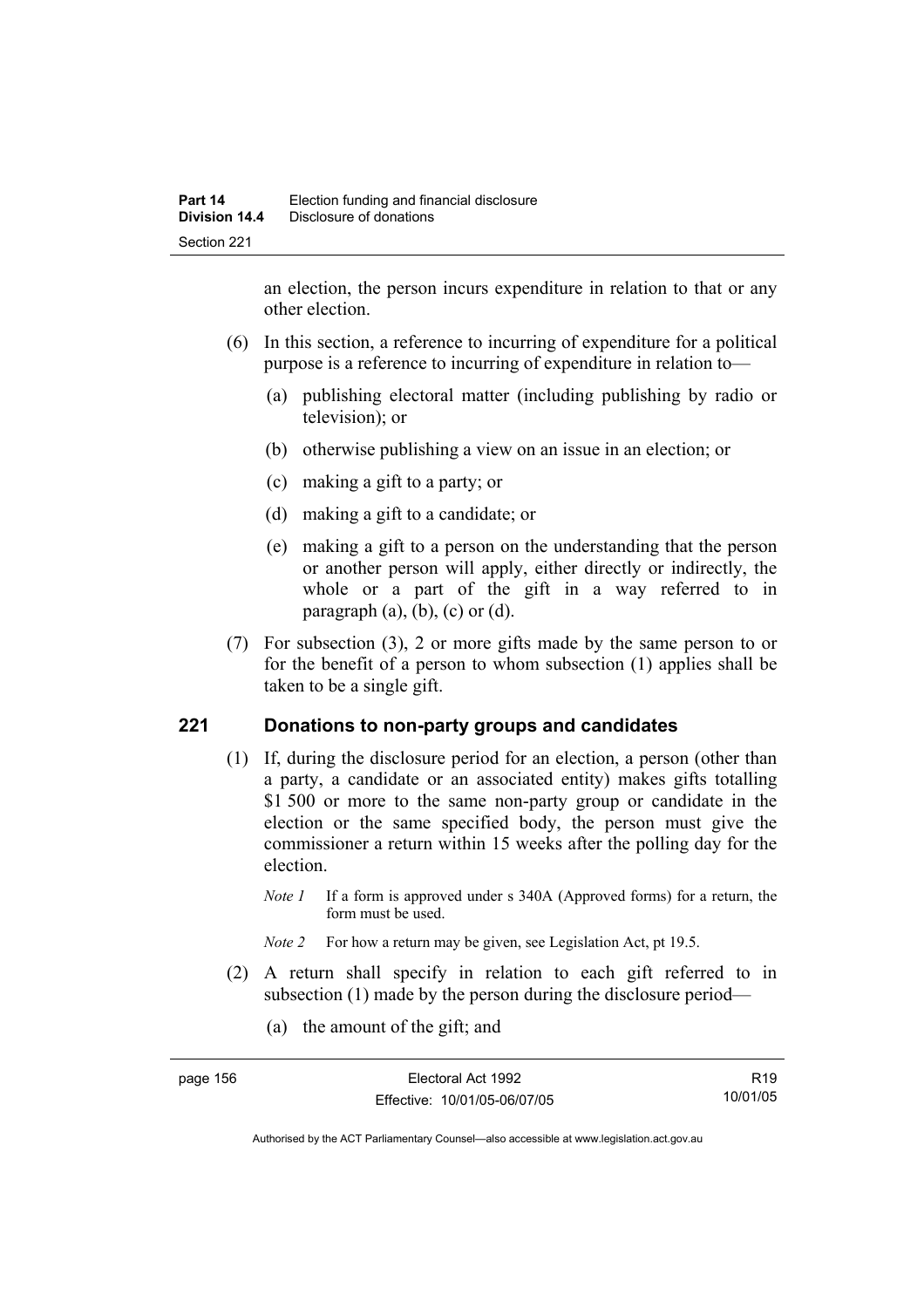- (b) the date it was made; and
- (c) the defined details.
- (3) A reference in this section to a *gift* is a reference to a gift other than a gift made in a private capacity to a candidate or a specified body that is an individual, for his or her personal use, being a gift that the receiver has not used, and will not use, solely or substantially for a purpose related to an election.
- (4) The commissioner may, in writing, specify a person or body (whether incorporated or not) for this section if the commissioner believes on reasonable grounds, that it is a function of the person or body to incur electoral expenditure or to give gifts (directly or indirectly) to candidates.
- (5) The specification of a person or body is a notifiable instrument.

*Note* A notifiable instrument must be notified under the *Legislation Act 2001*.

(6) In this section:

*specified body* means a person or body specified in accordance with subsection (4).

### **221A Annual returns of donations**

- (1) If, in a financial year, a person makes a gift of \$1 500 or more, or gifts totalling \$1 500 or more, to the same party, MLA or associated entity, the person must, within the relevant period after the end of the financial year, give the commissioner a return covering all the gifts that the person made to the party, MLA or associated entity during the financial year.
	- *Note 1* If a form is approved under s 340A (Approved forms) for a return, the form must be used.
	- *Note 2* For how a return may be given, see *Legislation Act 2001*, pt 19.5.
- (2) If, in a financial year—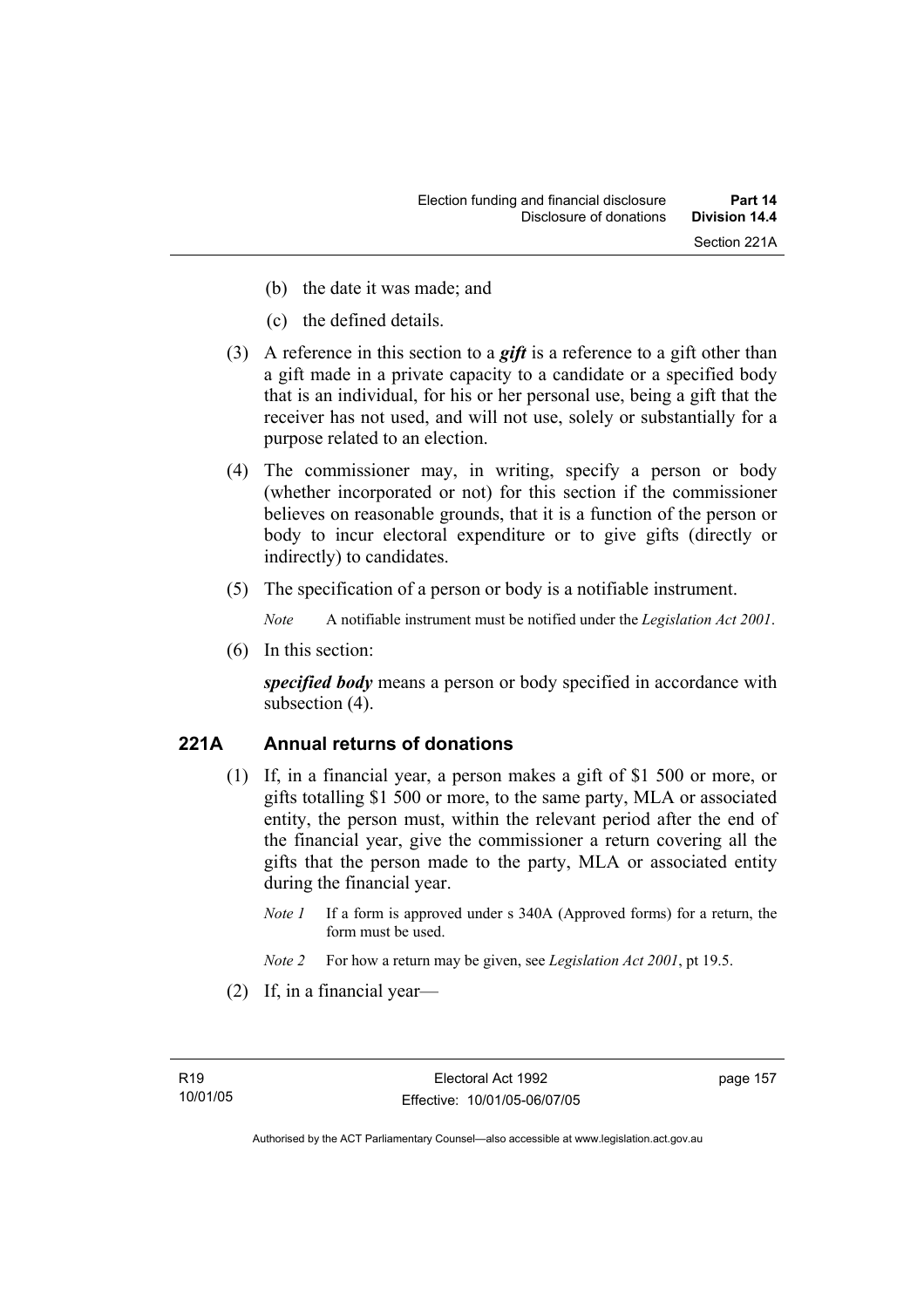- (a) a person receives a gift of \$1 000 or more, or gifts totalling \$1 000 or more; and
- (b) the person uses all or part of the gift or gifts to make a gift of \$1 500 or more, or gifts totalling \$1 500 or more, to a party, MLA or associated entity;

the person must, within the relevant period after the end of the financial year, give the commissioner a return covering all the gifts mentioned in paragraph (a).

- (3) For each gift mentioned in subsection (1) or (2) (a), the return must state—
	- (a) the amount of the gift; and
	- (b) the date when it was made; and
	- (c) for a gift mentioned in subsection (1)—the name of the party, MLA or associated entity to which the gift was made; and
	- (d) for a gift mentioned in subsection  $(2)$  (a)—the defined details.
- (4) Subsection (2) does not apply to a gift mentioned in subsection (2) (a) that has been included in a previous return under this section.
- (5) If a person makes a gift to any person or body with the intention of benefiting a party, MLA or associated entity, the person is taken, for this section, to have made the gift to the party, MLA or associated entity.
- (6) In this section:

*gift* does not include—

- (a) a gift made to an MLA in a private capacity for the MLA's personal use if the MLA does not use the gift solely or substantially for a purpose related to an election; or
- (b) a gift made by a party, member of a non-party group, MLA, candidate or associated entity.

| page 158 | Electoral Act 1992           | R <sub>19</sub> |
|----------|------------------------------|-----------------|
|          | Effective: 10/01/05-06/07/05 | 10/01/05        |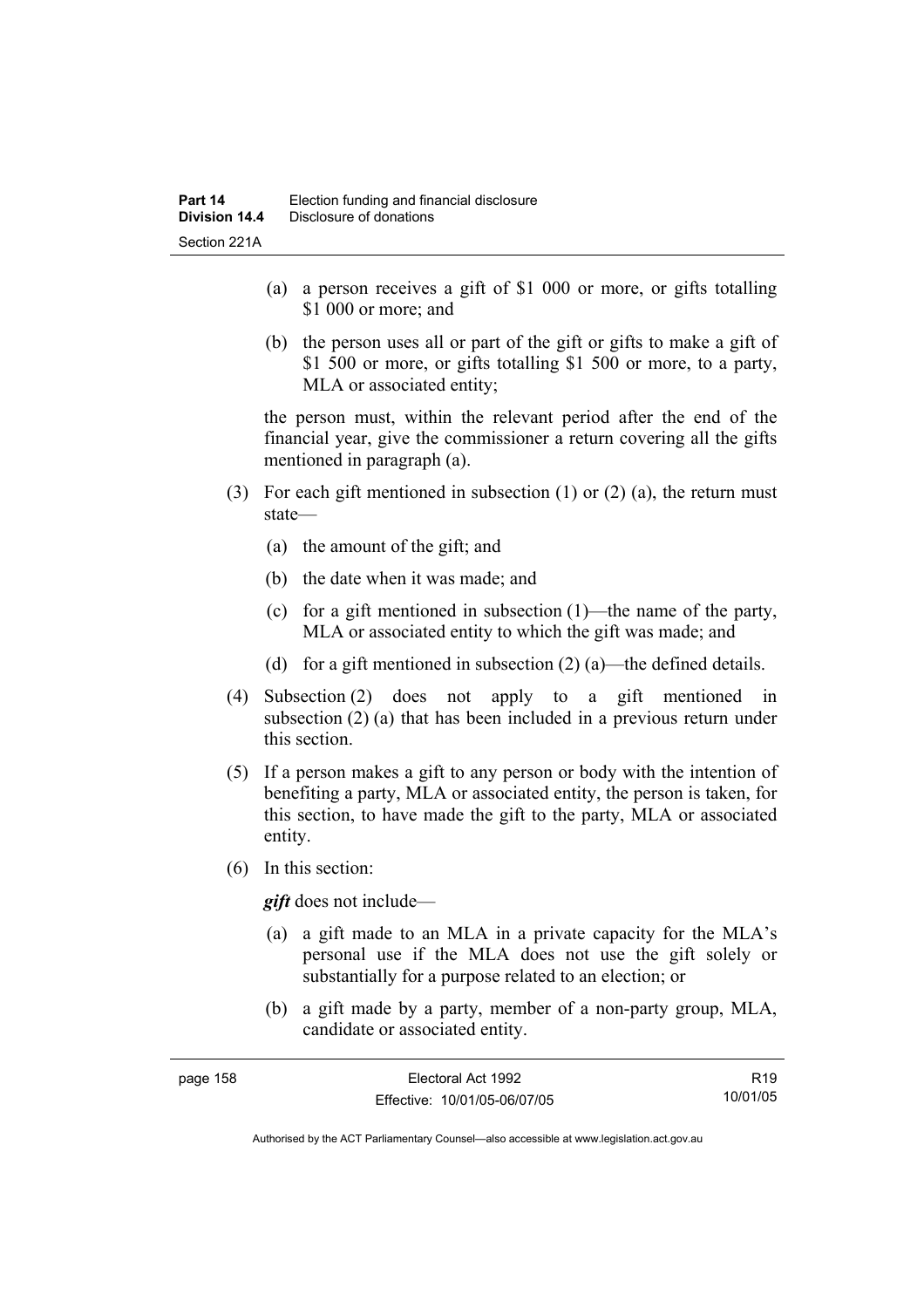#### *relevant period* means—

- (a) for a financial year ending in a year when a general election is held—24 weeks; and
- (b) in any other case—20 weeks.

#### **221B Advice about obligations to make returns**

 (1) If, in a financial year, a party or MLA (the *receiver*) receives a gift of \$1 500 or more, or gifts totalling \$1 500 or more, from the same person (the *giver*), the receiver must, before 1 August after the end of the financial year, by written notice to the giver, tell the giver about the requirements of section 221A (Annual returns of donations).

Maximum penalty: 50 penalty units.

(2) In this section:

*gift*—see section 221A (6).

### **222 Anonymous gifts**

- (1) A party, non-party group, MLA, candidate or associated entity (the *receiver*) must not accept a gift of the prescribed amount or more made by someone else (the *giver*) to or for the benefit of the receiver unless—
	- (a) the receiver knows the defined details of the gift; or
	- (b) both the following subparagraphs apply:
		- (i) the giver tells the receiver the defined details of the gift before the gift is made;
		- (ii) when the gift is made, the receiver has no grounds for believing that the defined details given by the giver are not true.
- (2) Subsection (1) applies—

page 159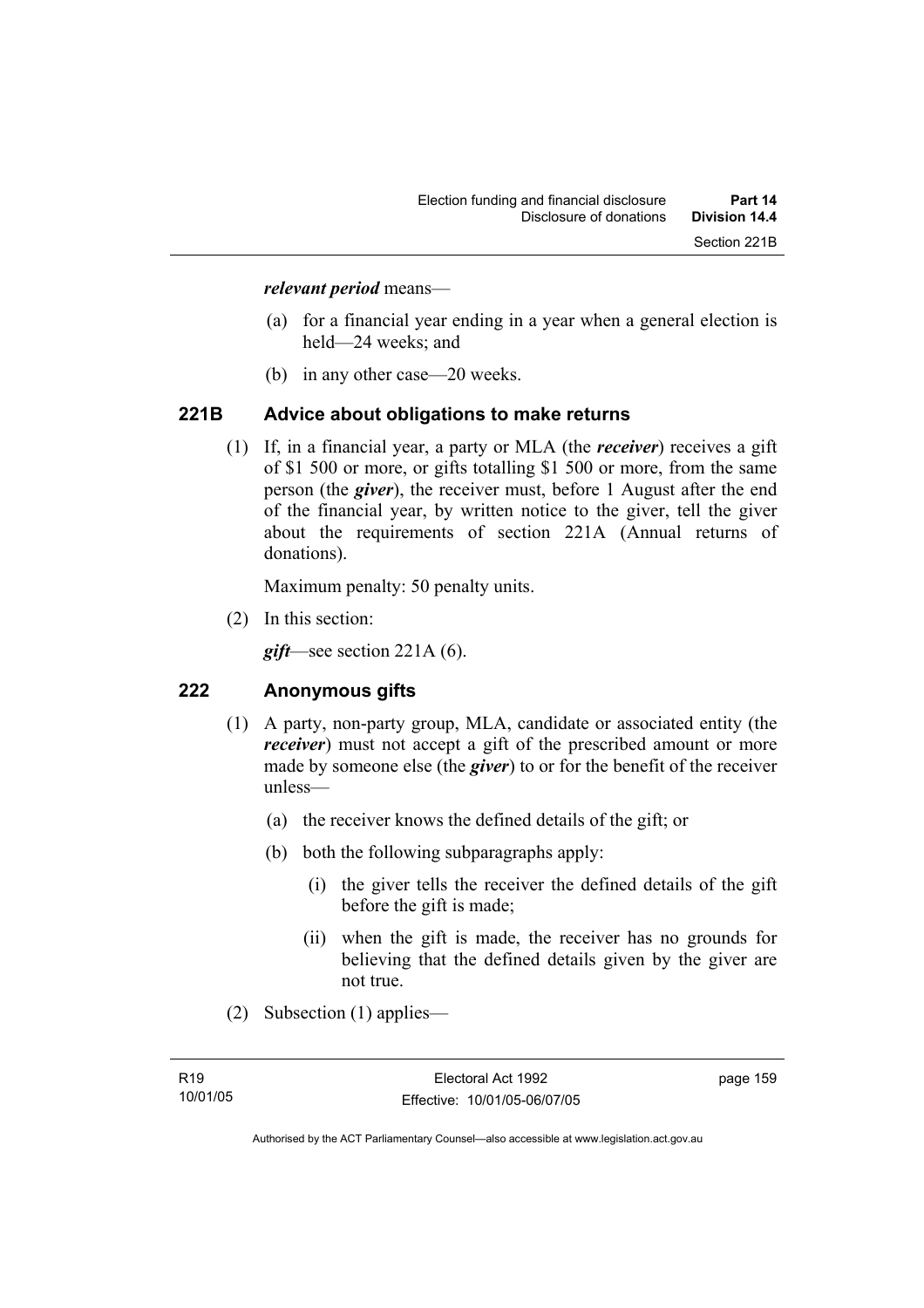- (a) for a party, MLA or associated entity—to gifts received at any time; or
- (b) for a non-party group or candidate—to gifts received during the disclosure period.
- (3) For this section, 2 or more gifts made by the same person to or for the benefit of a party, non-party group, MLA, candidate or associated entity are taken to be a single gift.
- (4) If the receiver contravenes subsection (1), the relevant person must pay to the Territory an amount equal to the amount of the gift.
- (5) The amount payable under subsection (4) is a debt payable to the Territory by the relevant person and may be recovered by proceedings in a court of competent jurisdiction.
- (6) If the receiver is a non-party group and each member of the group is taken to be a reporting agent for the group under section 204 (Non-appointed agents), the members of the group are jointly and severally liable to pay any amount payable to the Territory under subsection (4), and subsection (5) applies accordingly.
- (7) In this section:

*gift* includes a gift made on behalf of the members of an unincorporated association.

*prescribed amount*, for a gift made to or for the benefit of a party, MLA, associated entity, candidate or non-party group, means \$1 500.

#### *relevant person* means

- (a) for a gift to or for the benefit of a party—
	- (i) if the party is a corporation—the party; or
	- (ii) in any other case—the reporting agent of the party; or
- (b) for a gift to or for the benefit of a non-party group—the reporting agent of the group; or

| page 160 | Electoral Act 1992           | R <sub>19</sub> |
|----------|------------------------------|-----------------|
|          | Effective: 10/01/05-06/07/05 | 10/01/05        |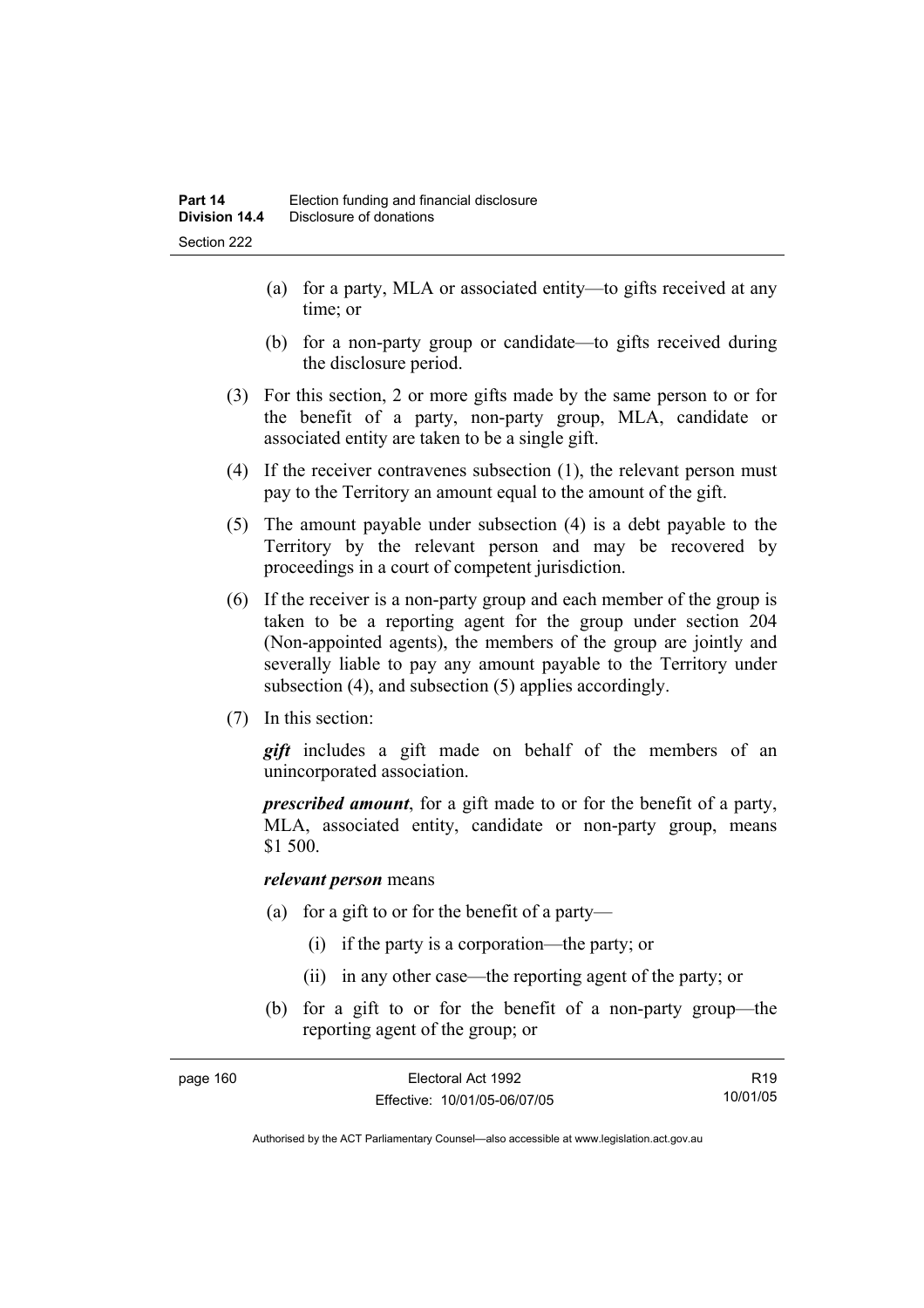- (c) for a gift to or for the benefit of an MLA—the MLA; or
- (d) for a gift to or for the benefit of a candidate—the candidate; or
- (e) for a gift to or for the benefit of an associated entity—
	- (i) if the entity is a corporation—the entity; or
	- (ii) in any other case—the financial controller of the entity.

## **Division 14.5 Disclosure of electoral expenditure**

### **223 Definitions for div 14.5**

In this division:

*broadcaster* means—

- (a) the Australian Broadcasting Corporation continued in existence under the *Australian Broadcasting Corporation Act 1983* (Cwlth), section 5; or
- (b) the Special Broadcasting Service Corporation continued in existence under the *Special Broadcasting Service Act 1991*  (Cwlth), section 5; or
- (c) the holder of a licence under the *Broadcasting Services Act 1992* (Cwlth); or
- (d) the provider of a broadcasting service under a class licence under that Act.

*electoral advertisement* means an advertisement containing electoral matter, whether or not consideration was given for its publication or broadcast.

*electoral expenditure*, in relation to an election, means expenditure incurred (whether or not incurred during the pre-election period) on—

 (a) broadcasting an electoral advertisement during the pre-election period; or

| R19      | Electoral Act 1992           | page 161 |
|----------|------------------------------|----------|
| 10/01/05 | Effective: 10/01/05-06/07/05 |          |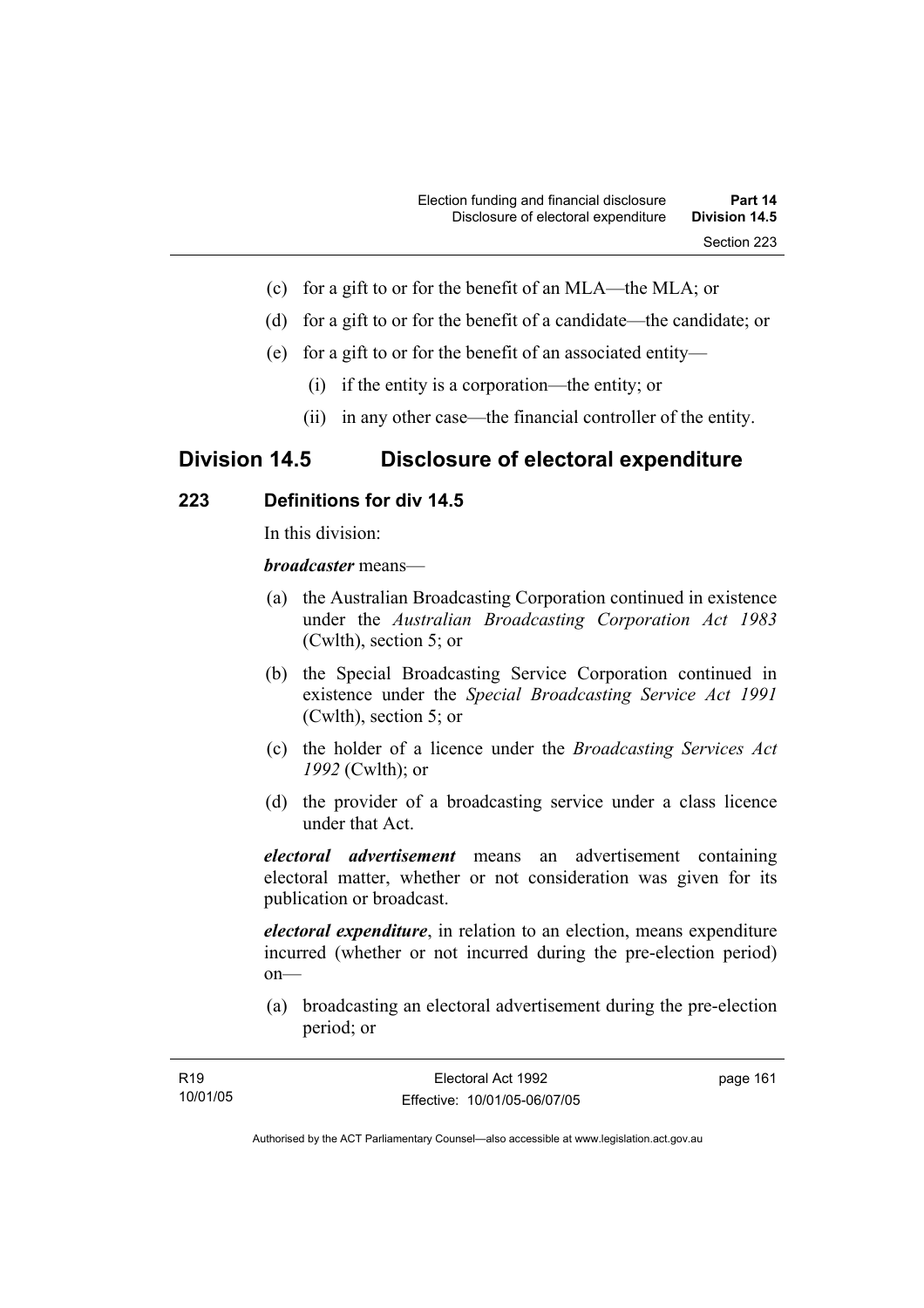- (b) publishing an electoral advertisement in a newspaper or periodical during the pre-election period; or
- (c) displaying an electoral advertisement at a theatre or other place of entertainment during the pre-election period; or
- (d) producing an electoral advertisement referred to in paragraph  $(a)$ ,  $(b)$  or  $(c)$ ; or
- (e) producing any printed electoral matter to which section 292 applies (other than material referred to in paragraph (a), (b) or (c)) that is published during the pre-election period; or
- (f) producing and distributing electoral matter that is addressed to particular persons or organisations and is distributed during the pre-election period; or
- (g) consultant's or advertising agent's fees in respect of—
	- (i) services provided during the pre-election period, being services relating to the election; or
	- (ii) material relating to the election that is used during the pre-election period; or
- (h) carrying out an opinion poll or other research about the election during the pre-election period.

*participant* in an election means—

- (a) a party, non-party group or candidate; or
- (b) a person (other than a party or candidate) by whom, or with the authority of whom, electoral expenditure in relation to an election is incurred.

*relates*—an advertisement *relates* to an election if it contains electoral matter, whether or not consideration is given for publication or broadcasting of the advertisement.

R19 10/01/05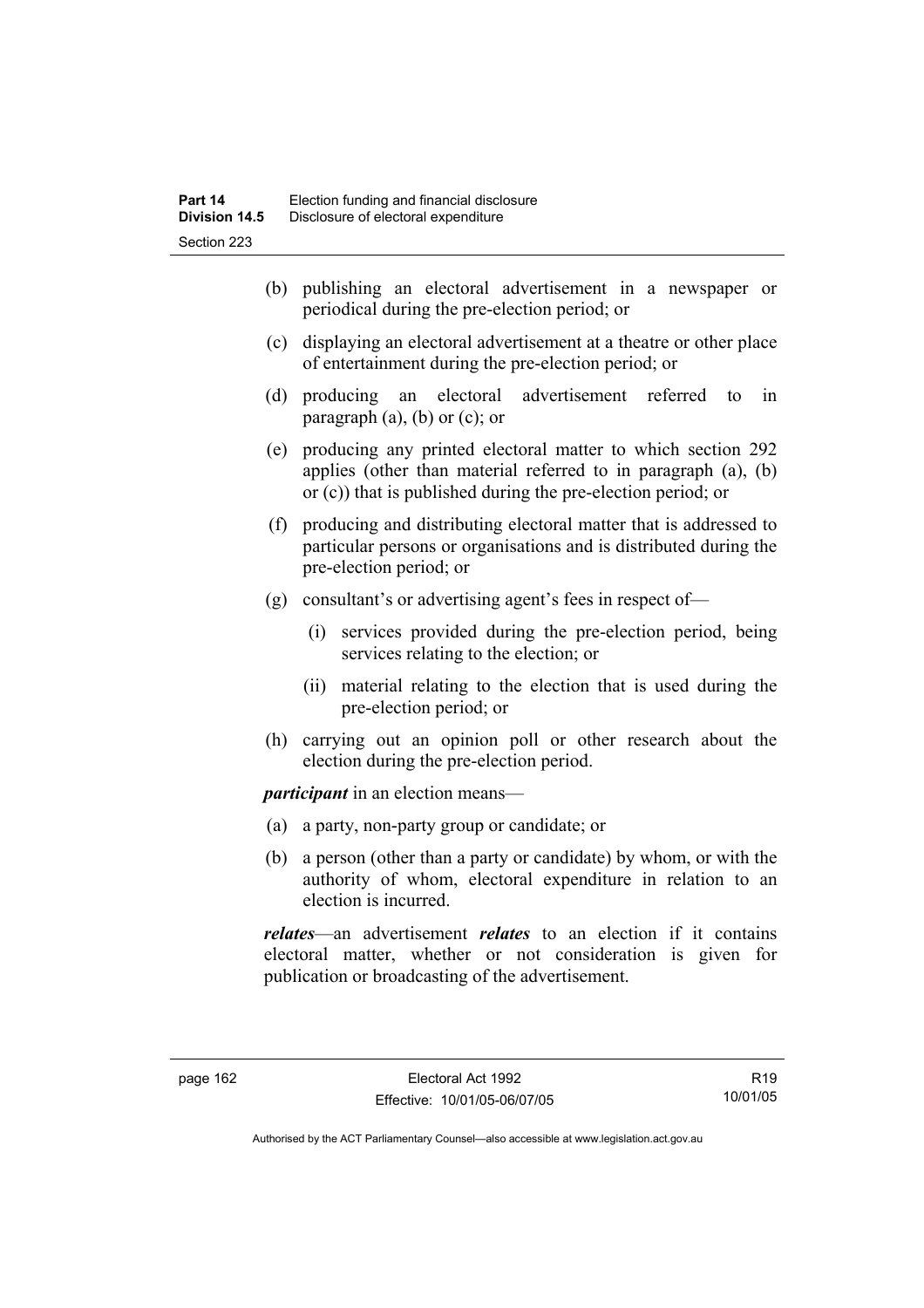#### **224 Returns of electoral expenditure**

 (1) The reporting agent of each person who was a candidate in an election shall, before the end of 15 weeks after polling day for the election, give the commissioner a return specifying details of the electoral expenditure in relation to the election incurred by or with the authority of the candidate.

*Note 1* If a form is approved under s 340A (Approved forms) for a return, the form must be used.

*Note 2* For how a return may be given, see *Legislation Act 2001*, pt 19.5.

- (2) A reporting agent of a non-party group in an election shall, before the end of 15 weeks after polling day for the election, give the commissioner a return specifying details of the electoral expenditure in relation to the election incurred by or with the authority of the group.
- (3) If electoral expenditure in relation to an election is incurred by or with the authority of a party, the reporting agent of the party shall, before the end of 15 weeks after polling day for the election, give the commissioner a return setting out details of the expenditure.
- (4) If electoral expenditure in relation to an election was incurred by or with the authority of a person and the expenditure was not incurred with the written authority of a party, non-party group, candidate or associated entity in the election the person shall, before the end of 15 weeks after polling day for the election, give the commissioner a return specifying details of the electoral expenditure.
- (5) A person is not required to give the commissioner a return under subsection (4) in relation to an election if the amount of the electoral expenditure incurred in relation to the election by or with the person's authority is less than \$1 500.

# **225 Nil returns**

 (1) If no electoral expenditure in relation to an election is incurred by or with the authority of a candidate in the election, a return under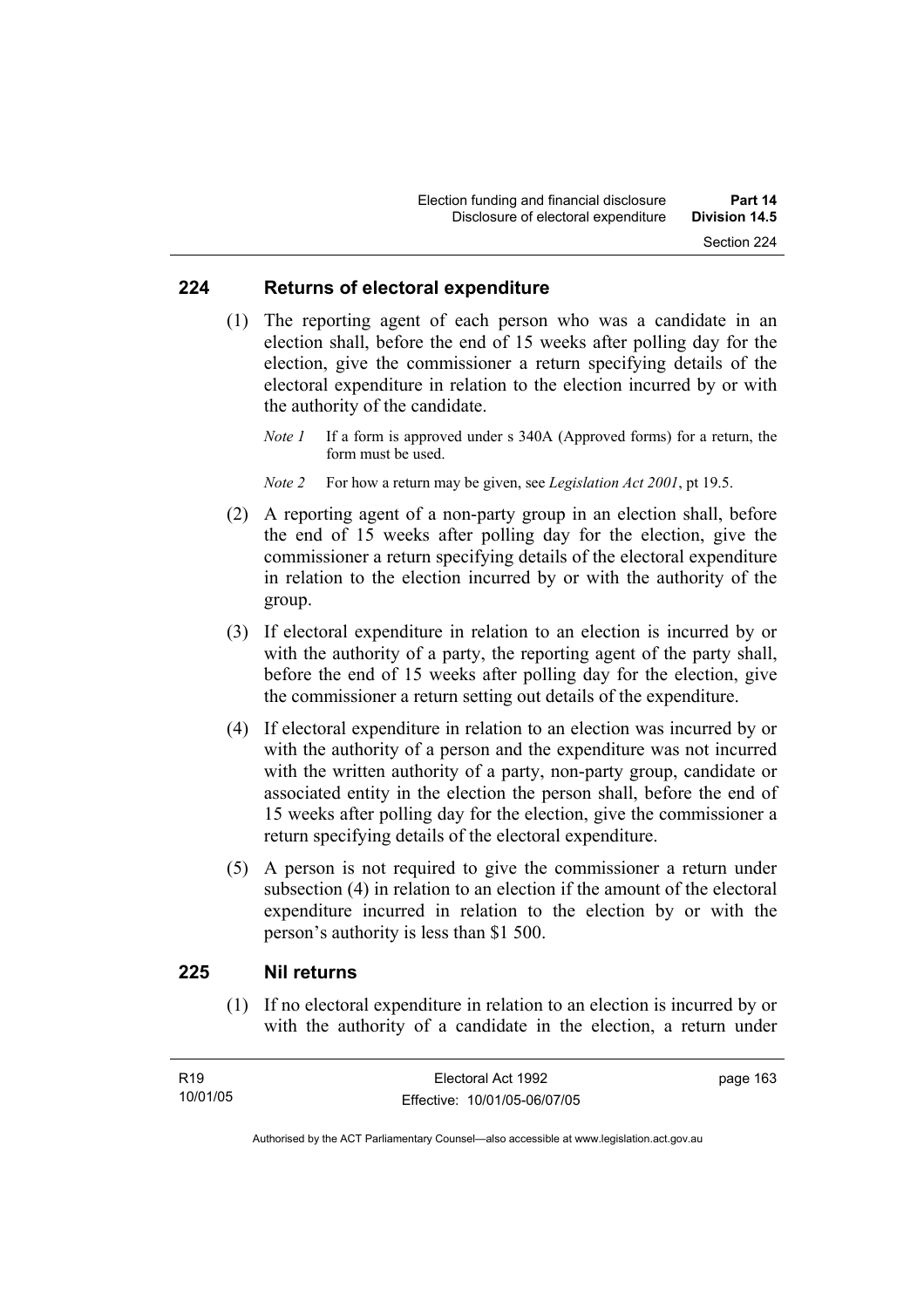section 224 in relation to the candidate shall be given to the commissioner and shall include a statement to the effect that no expenditure of a kind required to be disclosed has been incurred by or with the authority of the candidate.

- (2) If no electoral expenditure in relation to an election is incurred by or with the authority of a non-party group in the election, a return under section 224 in relation to the group shall be given to the commissioner and shall include a statement to the effect that no expenditure of a kind required to be disclosed has been incurred by or with the authority of the group.
- (3) If no electoral expenditure in relation to an election is incurred by or with the authority of a party that endorsed a candidate in the election, a return under section 224 in relation to the party shall be given to the commissioner and shall include a statement to the effect that no expenditure of a kind required to be disclosed has been incurred by or with the authority of the party.

# **226 Returns by broadcasters and publishers**

- (1) If an election has taken place—
	- (a) each broadcaster who broadcast an electoral advertisement during the pre-election period with the authority of a participant in the election; and
	- (b) each publisher who published an electoral advertisement in a newspaper or periodical during the pre-election period with the authority of a participant in the election;

shall give the commissioner a return before the end of 8 weeks after polling day in the election.

- *Note 1* If a form is approved under s 340A (Approved forms) for a return, the form must be used.
- *Note 2* For how a return may be given, see *Legislation Act 2001*, pt 19.5.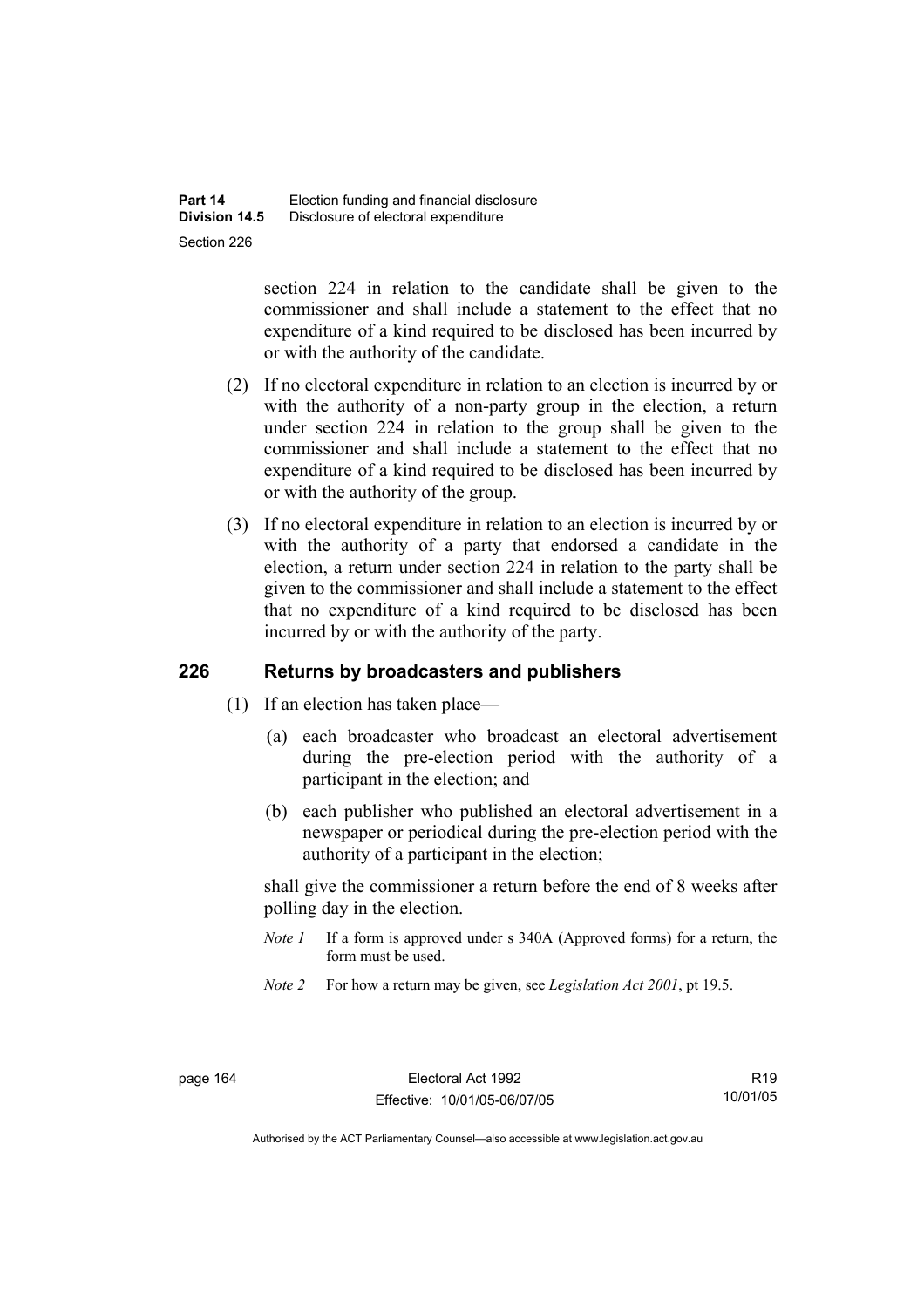- (2) A return shall specify the following particulars in relation to the advertisement:
	- (a) the broadcasting service as part of which the advertisement was broadcast or the newspaper or periodical in which the advertisement was published;
	- (b) the name and address of the person at whose request the advertisement was broadcast or published;
	- (c) the name and address of the participant in the election with whose authority the advertisement was broadcast or published;
	- (d) the date or dates when, and, for an advertisement that was broadcast, the times between which, the advertisement was broadcast or published;
	- (e) for a published advertisement—the page on which the advertisement was published and the space occupied by it;
	- (f) whether or not, on each occasion when the advertisement was broadcast or published, a charge was made by the broadcaster or publisher for the broadcasting or publication of the advertisement;
	- (g) if a charge referred to in paragraph (f) was made—the amount of the charge.
- (3) If a broadcaster or publisher specifies in a return the amount of a charge in accordance with subsection (2) (g), the broadcaster or publisher shall state in the return whether or not the charge is at less than normal commercial rates having regard to—
	- (a) for a broadcast advertisement—the length of the advertisement and the day or days when, and the times between which, it was broadcast; or
	- (b) for a published advertisement—the space occupied by the advertisement and the nature of the newspaper or periodical.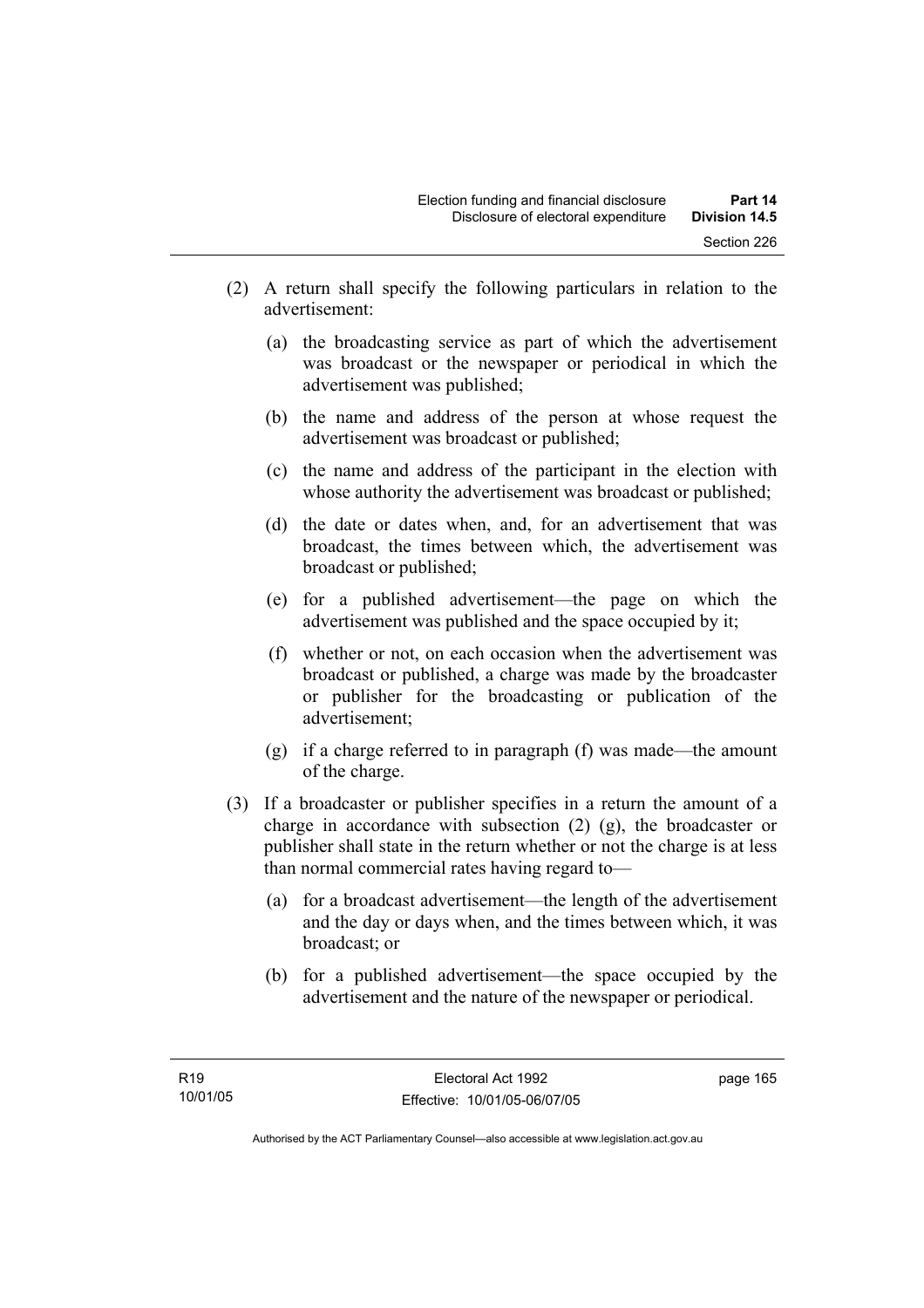| Part 14              | Election funding and financial disclosure |
|----------------------|-------------------------------------------|
| <b>Division 14.5</b> | Disclosure of electoral expenditure       |
| Section 227          |                                           |

- (4) A publisher is not required to give the commissioner a return under subsection (1) in relation to an election if the amount of the charges made by the publisher in relation to the publication of any advertisements to which that subsection applies, in relation to that election and any other election that took place on the same day as the firstmentioned election, does not exceed \$1 000.
- (5) A return under subsection (1) may refer to more than 1 advertisement.

# **227 Multiple elections on same day**

- $(1)$  If—
	- (a) the voting at 2 or more elections took place on the same day; and
	- (b) a person would, apart from this subsection, be required to give the commissioner 2 or more returns under this division relating to those elections;

the person may give the commissioner a single return, in a form approved under section 340A (Approved forms), setting out the particulars that the person would have been required to set out in those separate returns.

 (2) It is sufficient compliance with this division if the return sets out details of the expenditure without showing the extent to which it relates to any election.

R19 10/01/05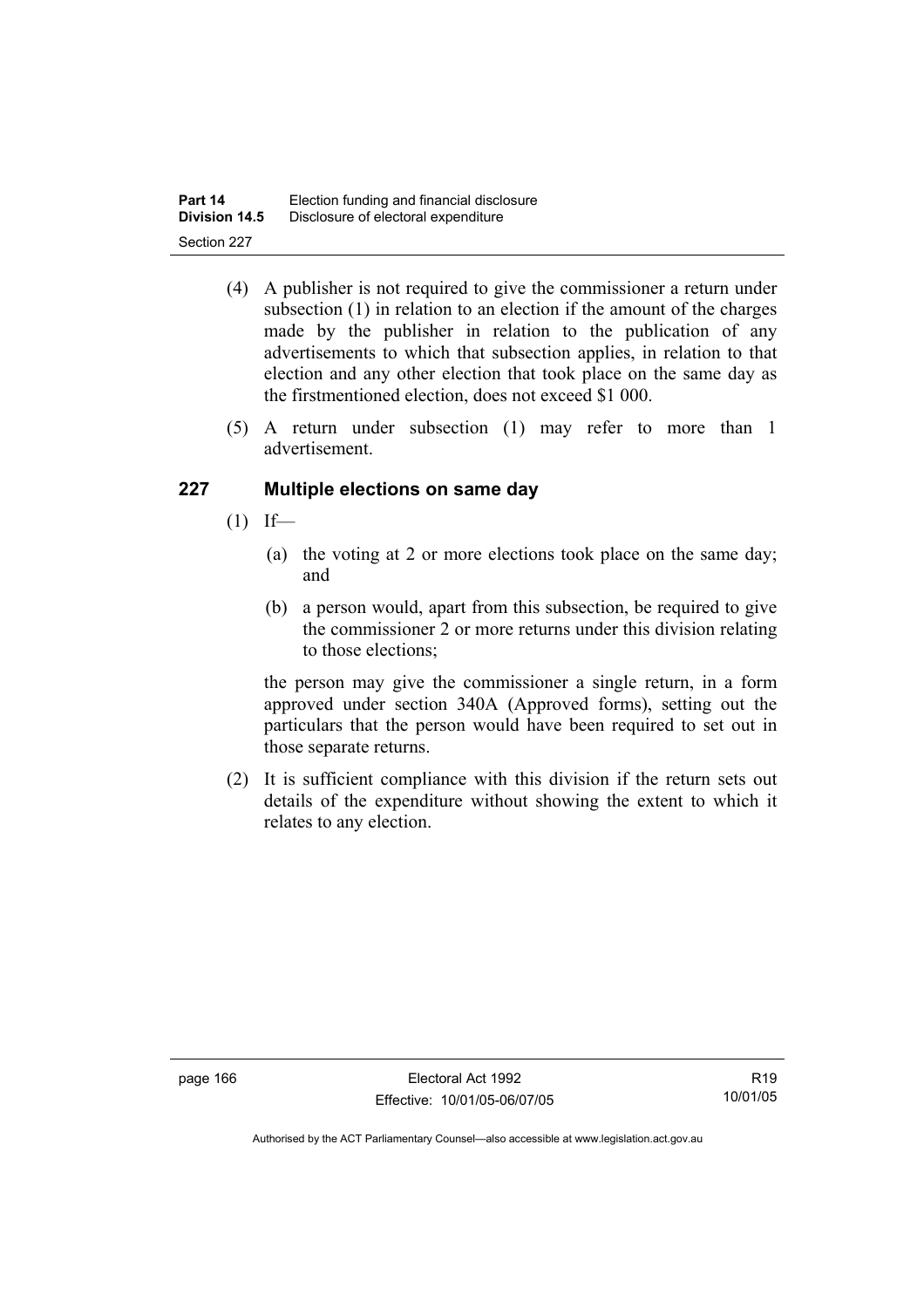# **Division 14.6 Annual returns**

## **228 Meaning of** *defined particulars* **for div 14.6**

In this division:

*defined particulars*, in relation to a sum, means—

- (a) if the sum was received from, paid to or owed to, an unincorporated association, other than a registered industrial organisation—
	- (i) the name of the association; and
	- (ii) the names and addresses of the members of the executive committee (however described) of the association; and
- (b) if the sum was paid out of or into, or incurred as a debt to, a trust fund or the funds of a foundation—
	- (i) the names and addresses of the trustees of the fund or foundation; and
	- (ii) the name, title or description of the trust fund or foundation; and
- (c) the name and address of the person or organisation that paid, received or is owed the sum; and
- (d) such other particulars as are prescribed.

# **230 Annual returns by parties and MLAs**

- (1) The reporting agent of a party or MLA must, within 16 weeks after the end of each financial year, give the commissioner a return.
	- *Note 1* If a form is approved under s 340A (Approved forms) for a return, the form must be used.
	- *Note 2* For how a return may be given, see *Legislation Act 2001*, pt 19.5.
- (2) However, the return may be the audited annual accounts of the party or MLA in a form approved, in writing, by the commissioner.

| R <sub>19</sub> | Electoral Act 1992           | page 167 |
|-----------------|------------------------------|----------|
| 10/01/05        | Effective: 10/01/05-06/07/05 |          |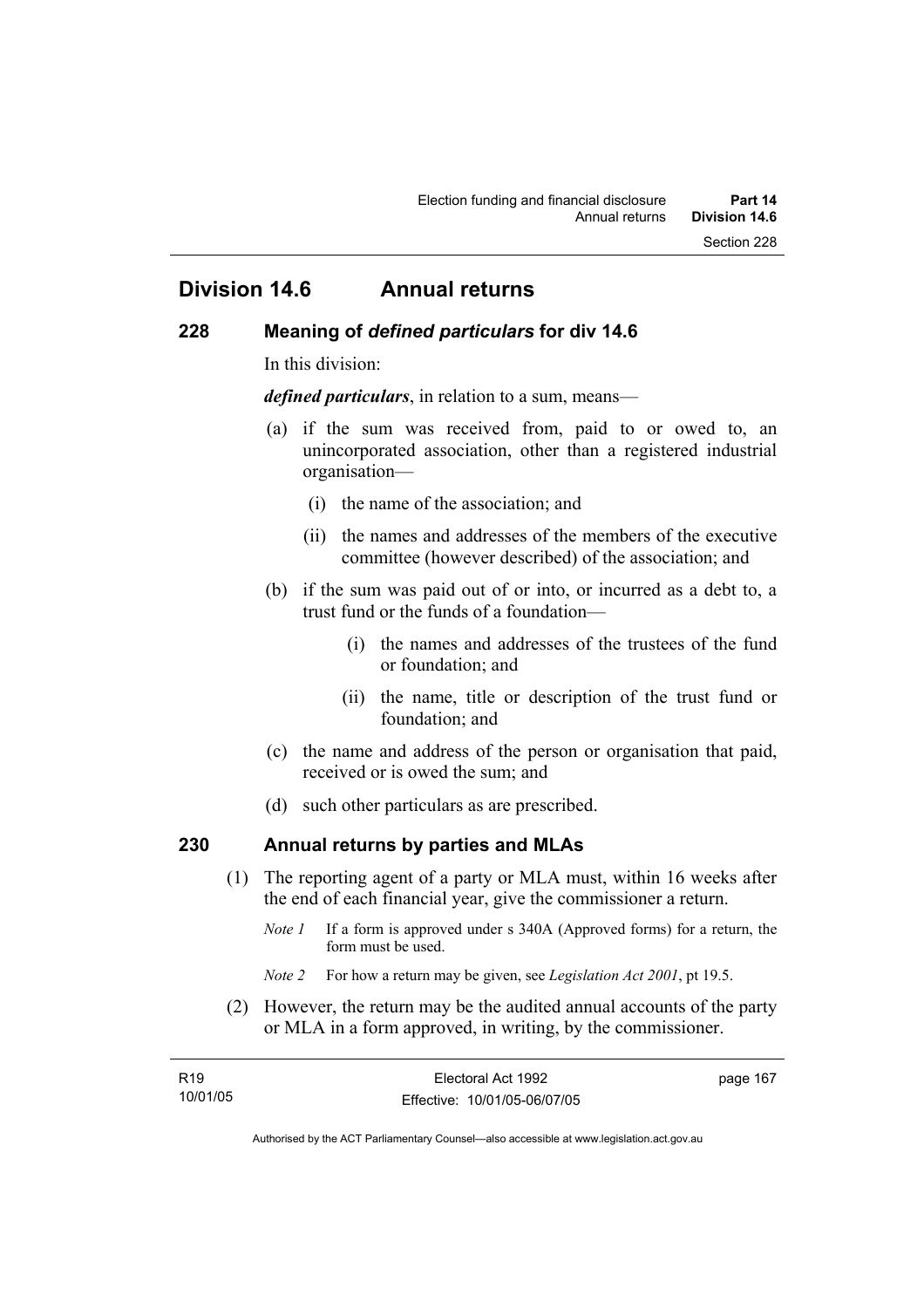(3) The approval is a notifiable instrument.

*Note* A notifiable instrument must be notified under the *Legislation Act 2001*.

- (4) The return must state—
	- (a) the amount received by, or on behalf of, the party or MLA during the financial year, together with the particulars required by section 232 (1) (Amounts received); and
	- (b) the amount paid by, or on behalf of, the party or MLA during the financial year; and
	- (c) the outstanding amount, at the end of the financial year, of debts incurred by, or on behalf of, the party or MLA, together with the particulars required by section 234 (1) (Outstanding amounts).
- (5) For subsection (4) (a), an amount is received by, or on behalf of, an MLA only if the amount is a gift received by the MLA in his or her capacity as an MLA.

#### **Examples of amounts not required to be stated in a return**

- 1 Income derived in a private capacity eg interest on bank accounts and dividends on shares.
- 2 Salary, allowances and other benefits (including superannuation benefits) as an MLA.
- 3 A gift given to the MLA in a private capacity for his or her personal use eg a birthday gift from a family member.
- *Note* An example is part of the Act, is not exhaustive and may extend, but does not limit, the meaning of the provision in which it appears (see *Legislation Act 2001*, s 126 and s 132).
- (6) For subsection (4) (b) or (c), an amount paid, or an outstanding amount of debts incurred, by or on behalf of an MLA includes an amount paid, or an outstanding amount of debts incurred, by or on behalf of the MLA for a purpose that relates solely or substantially to his or her position as MLA on any of the following:
	- (a) broadcasting an advertisement;

R19 10/01/05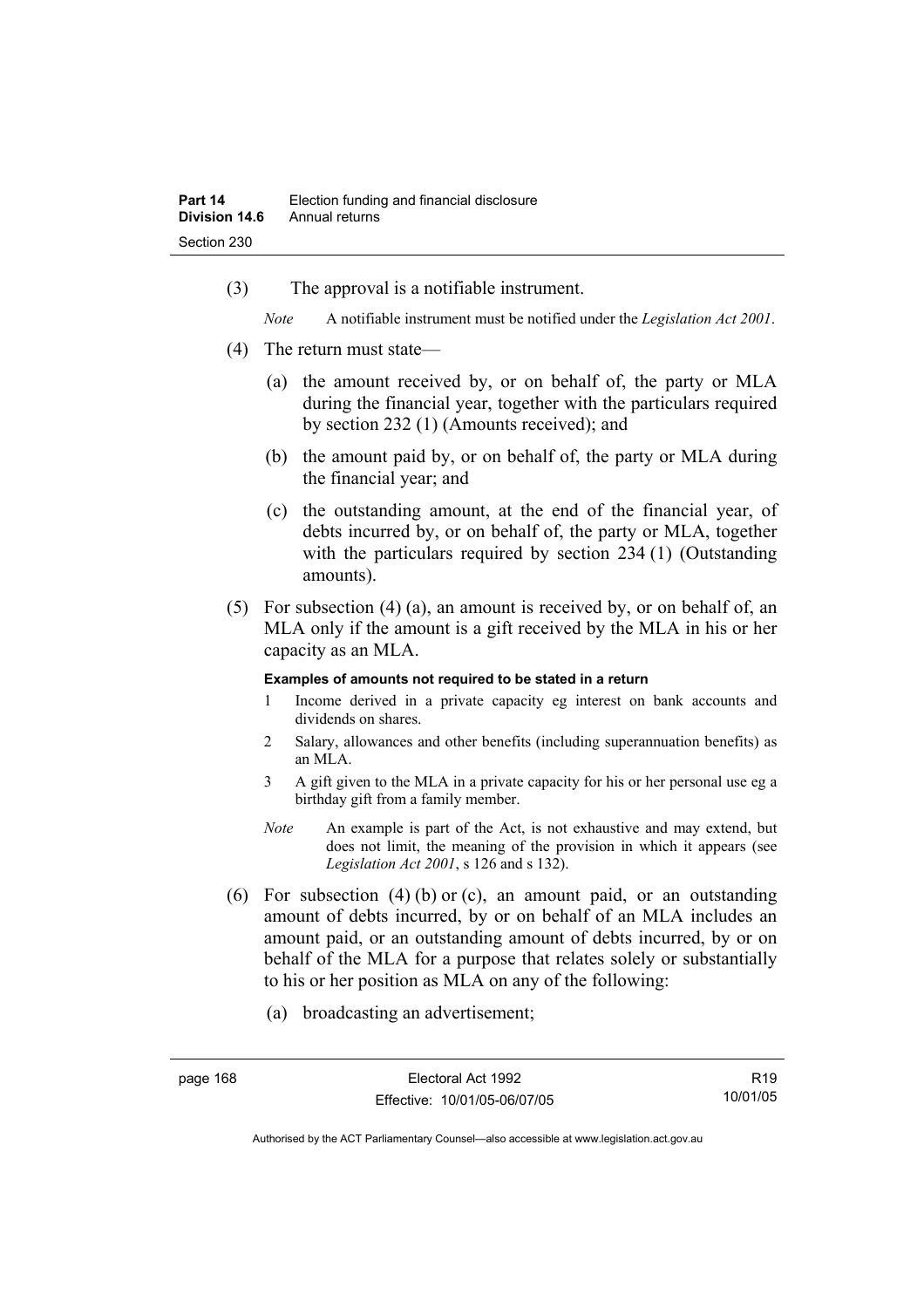- (b) publishing an advertisement in a newspaper or periodical;
- (c) displaying an advertisement at a theatre or another place of entertainment;
- (d) producing an advertisement mentioned in paragraphs (a) to (c);
- (e) producing any printed electoral matter to which section 292 (Dissemination of electoral matter—authorisers and authors) applies;
- (f) producing and distributing electoral matter that is addressed to particular people or organisations;
- (g) consultant's or advertising agent's fees for services provided;
- (h) carrying out an opinion poll or other research.
- (7) A return under this section must not include a list of the members of a party.
- (8) If the registration of a party is cancelled during a financial year, this section applies to the party in relation to the year as if a reference to the reporting agent of the party were a reference to the person who was the reporting agent of the party immediately before the cancellation.
- (9) If a person ceases to be an MLA during a financial year, this section applies to the person in relation to the year as if the person were the reporting agent.

# **231 Periods of less than financial year**

- (1) This section applies if, during a financial year—
	- (a) a political party becomes, or ceases to be, a registered party; or
	- (b) a person becomes, or ceases to be, an MLA.
- (2) A return under section 230 (Annual returns by parties and MLAs) for the political party or person for the financial year need only

page 169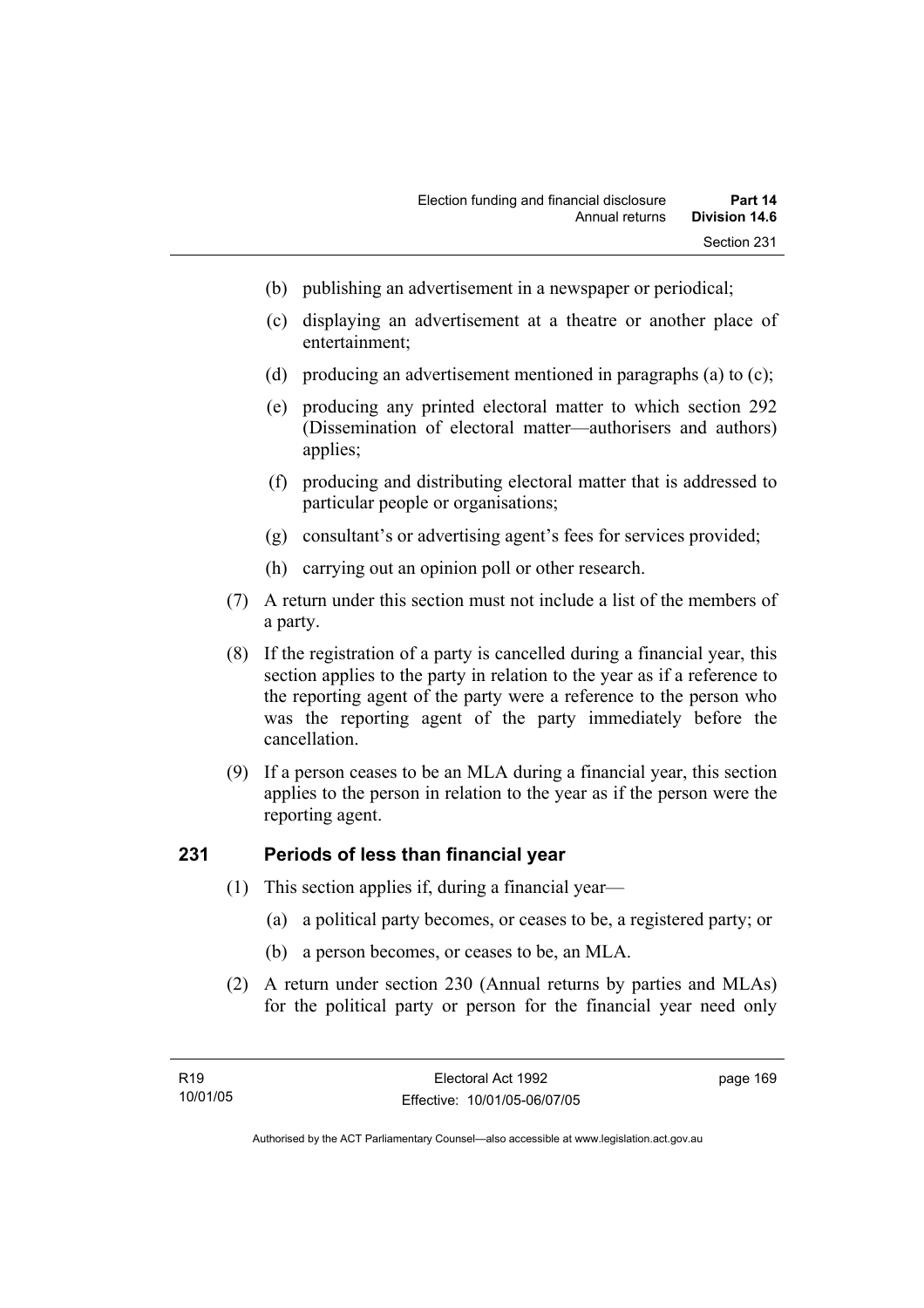include particulars for the part of the year when the party was registered or the person was an MLA.

# **231A Returns by parties under Commonwealth Electoral Act**

- $(1)$  If—
	- (a) an organisation has corresponding registration as a political party under this Act, part 7 and under the Commonwealth Act, part 11 whether by the same or a different name; and
	- (b) the agent of the organisation gives to the Australian Electoral Commission, within the period of 16 weeks after the end of the financial year, a return under the Commonwealth Act, section 314AB in relation to that financial year; and
	- (c) the agent or organisation gives to the ACT commissioner, within that period, a copy of that return;

the organisation is not required to give to the ACT commissioner a return under section 230 in relation to that financial year.

- (2) For subsection (1), an organisation has corresponding registration as a political party under this Act, part 7 and under the Commonwealth Act, part 11 if the same person is specified as the registered officer of the party in the register of political parties kept under this Act, section 88 and in the register of political parties kept under the Commonwealth Act, section 125.
- (3) In this section:

*agent*, in relation to an organisation, means the person appointed under the Commonwealth Act, section 288 to be the agent of the organisation in relation to the ACT.

*Commonwealth Act* means the *Commonwealth Electoral Act 1918* (Cwlth).

*party* includes an ACT branch of a political party registered under the Commonwealth Act, part 11.

R19 10/01/05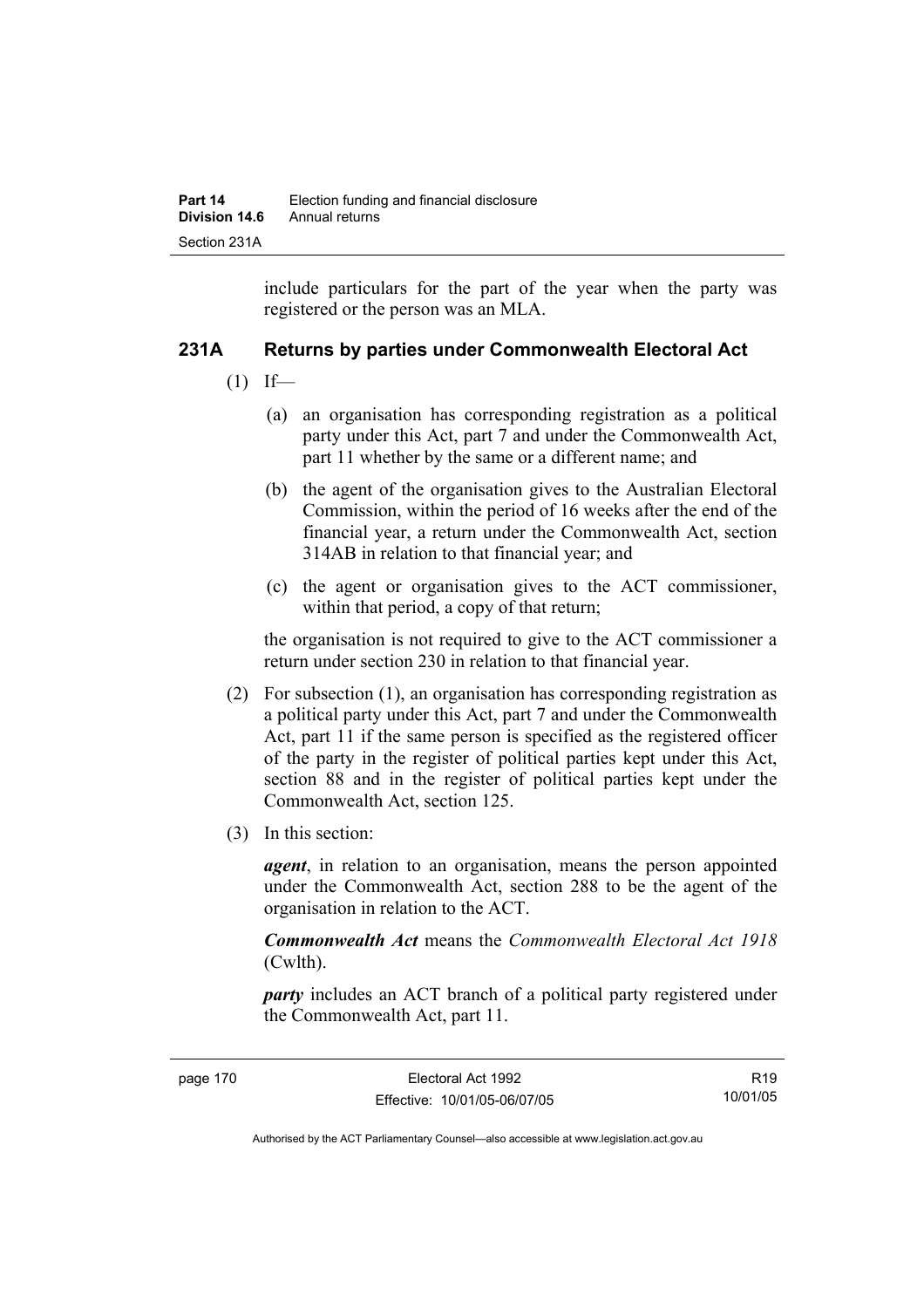# **231B Annual returns by associated entities**

- (1) If an entity is an associated entity at any time during a financial year, the entity's financial controller must give the commissioner a return within 16 weeks after the end of the financial year.
	- *Note 1* If a form is approved under s 340A (Approved forms) for a return, the form must be used.
	- *Note 2* For how a return may be given, see *Legislation Act 2001*, pt 19.5.
- (2) The return must state—
	- (a) the amount received by, or on behalf of, the entity during the financial year, together with the particulars required by section 232 (1) (Amounts received); and
	- (b) the amount paid by, or on behalf of, the entity during the financial year; and
	- (c) if the entity is an associated entity at the end of the financial year—the outstanding amount, at the end of the year, of debts incurred by, or on behalf of, the entity, together with the particulars required by section 234 (2) (Outstanding amounts).
- (3) An amount received when the entity was not an associated entity is not to be counted for subsection (2) (a) and (b).
- (4) If an amount required to be stated under subsection (2) (b) was—
	- (a) paid to or for the benefit of 1 or more parties or MLAs; and
	- (b) paid out of funds generated from capital of the entity;

the return must set out the required details of each person who contributed to that capital on or after 29 November 1996.

- (5) For subsection (4), the required details of a person are—
	- (a) the person's name and address; and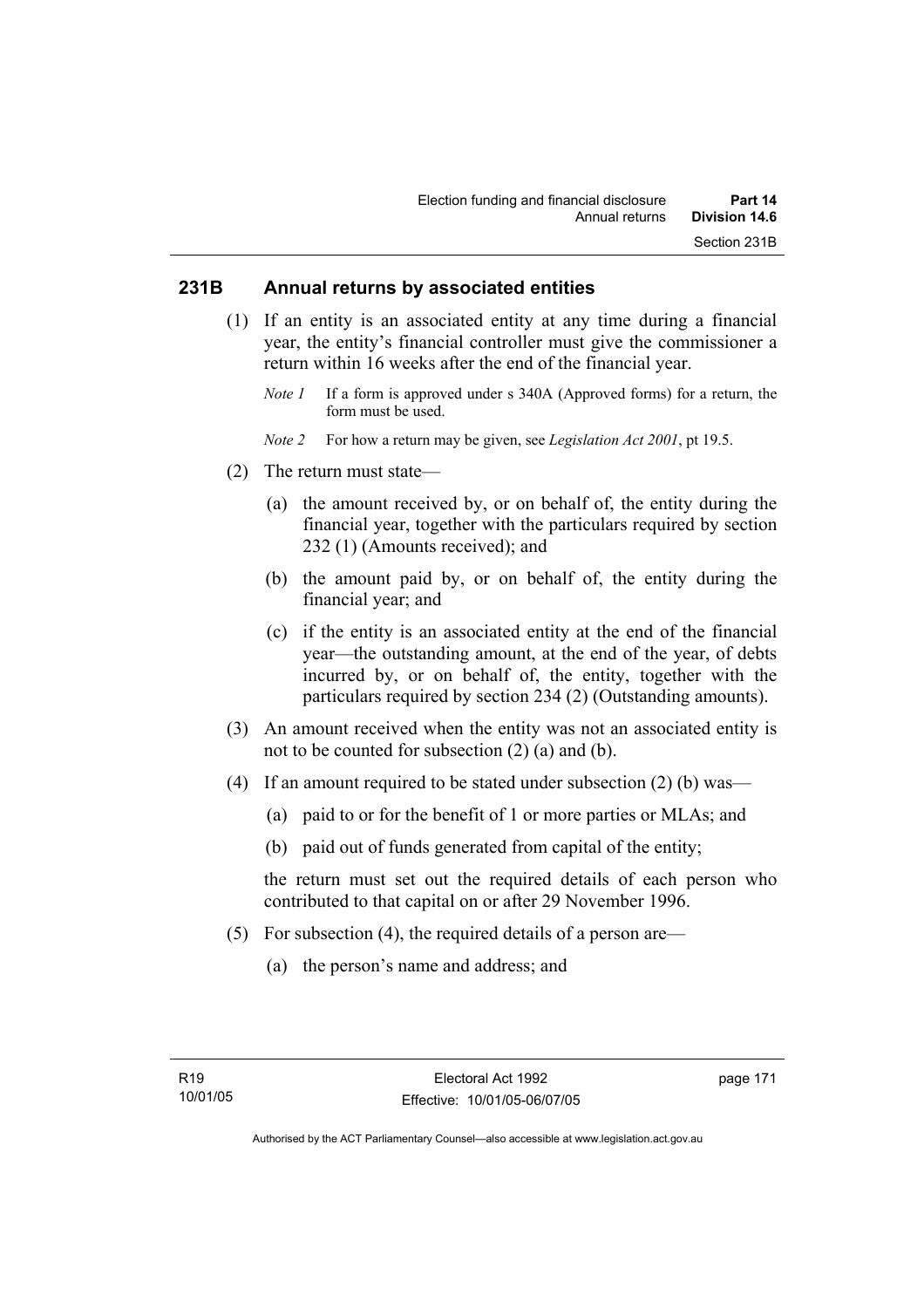- (b) the total of the person's contributions to the capital of the associated entity mentioned in that subsection up to the end of the financial year.
- (6) Subsection (5) does not apply to contributions that have been included in a previous return under this section.

# **231C Returns by associated entities under Commonwealth Electoral Act**

- (1) This section applies in relation to an associated entity that—
	- (a) is controlled by 1 or more parties; or
	- (b) operates wholly or mainly for the benefit of 1 or more parties.
- (2) If an entity was, during a financial year, an associated entity in relation to which this section applies and the financial controller of the entity—
	- (a) gives to the Australian Electoral Commission, within the period of 16 weeks after the end of the financial year, a return under the *Commonwealth Electoral Act 1918* (Cwlth), section 314AEA in relation to that financial year; and
	- (b) gives to the commissioner, within that period, a copy of that return;

the financial controller is not required to give to the commissioner a return under section 231B in relation to the entity for that financial year.

# **232 Amounts received**

 (1) If the sum of all amounts received by, or on behalf of, a party, MLA or associated entity (the *receiver*) from a person or organisation during a financial year is \$1 500 or more, the return by the receiver under section 230 (Annual returns by parties and MLAs) or section 231B (Annual returns by associated entities) must state the amount of the sum and set out the defined particulars for it.

R19 10/01/05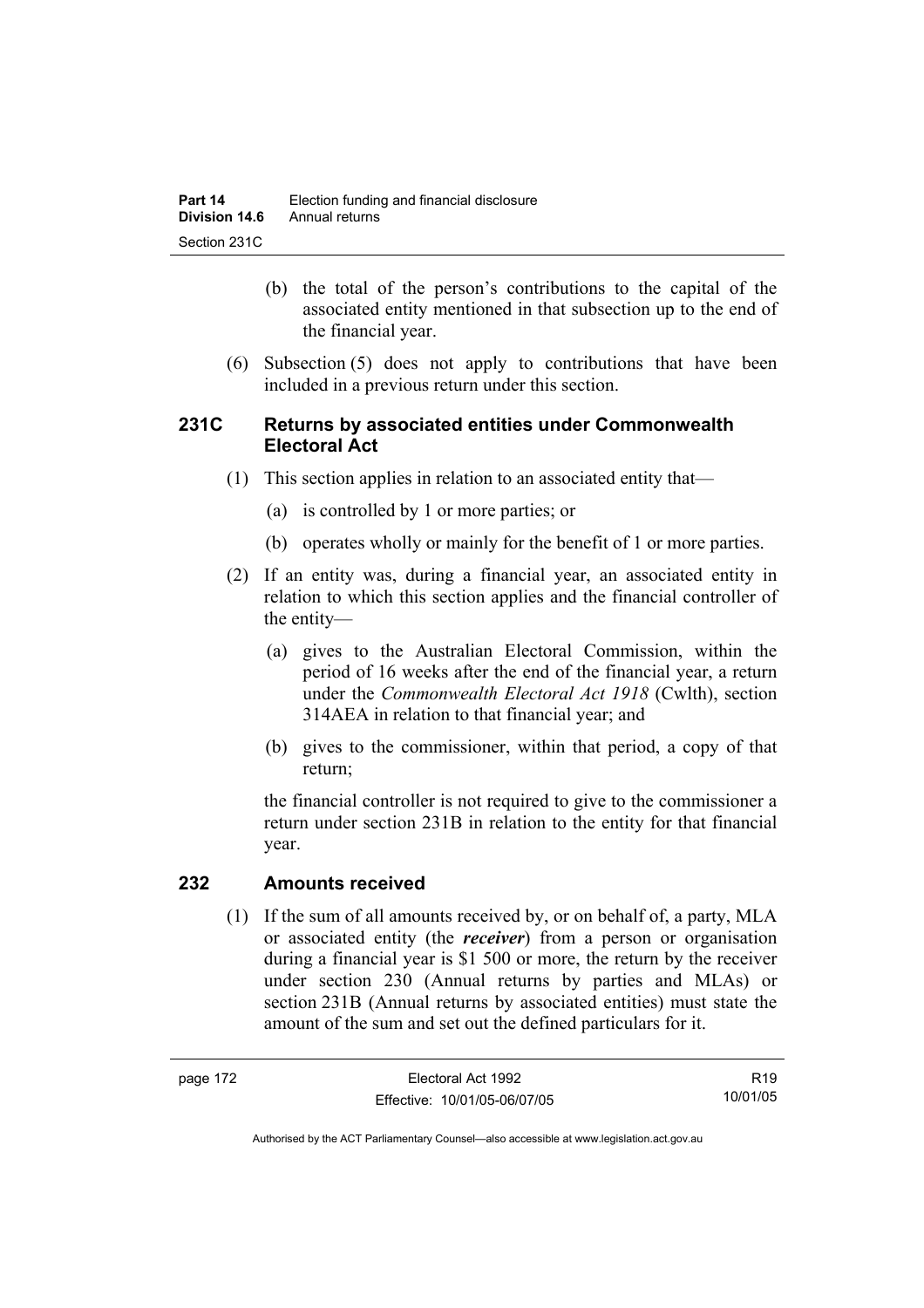- (2) In working out the sum, an amount of less than \$1 500 need not be counted.
- (3) If the sum was received as a loan, the return must state the information required by section 218A (2) (Certain loans not to be received).

# **234 Outstanding amounts**

- (1) If, at the end of a financial year, the sum of all debts within the meaning of section 230 (4) (c) that are owed by a party or MLA to a particular person or organisation is \$1 500 or more, the return by the party or MLA under section 230 shall specify the sum and include the defined particulars.
- (2) If an entity is an associated entity at the end of a financial year and, at the end of that year, the sum of all debts within the meaning of section 231B (2) (c) that are owed by the entity to a particular person or organisation is \$1 500 or more, the return by the entity under section 231B in relation to the financial year shall set out the sum and include the defined particulars.

# **234A Regulations**

- (1) The regulations may require greater detail to be provided in returns under section 230 or 231B than is required by this division.
- (2) Without limiting subsection (1), the regulations may require that the total amounts referred to in section 230 (4) or 231B (2) be broken down in the way specified in the regulations.
- (3) The regulations may reduce the amount of information to be provided in returns under section 231B.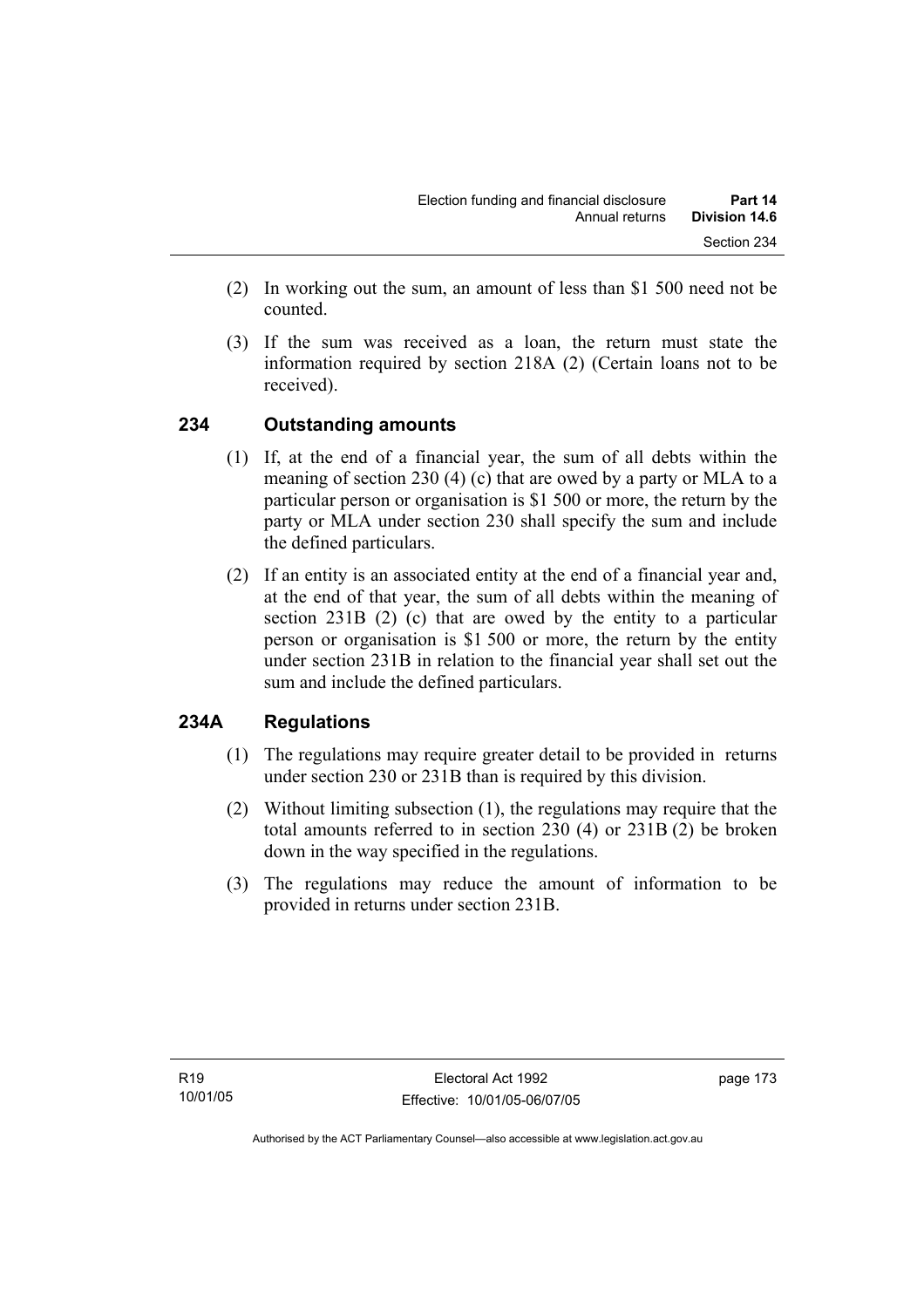# **Division 14.7 Compliance**

# **235 Definitions for div 14.7**

In this division:

*investigation notice* means a notice under section 237 (3) (Investigation notices generally) or section 237A (2) (Investigation notices about associated entities).

*return* includes a notice under section 240 (1) (c) or (4) (Inability to complete returns).

# **236 Offences**

 (1) A person shall not, without reasonable excuse, fail to give the commissioner a return under this part within the time required.

Maximum penalty:

- (a) for a return required to be given by the reporting agent of a party—50 penalty units; and
- (b) for any other return—20 penalty units.
- (2) A person shall not, without reasonable excuse—
	- (a) give the commissioner an incomplete return under division 14.4, 14.5 or 14.6; or
	- (b) fail to retain records in accordance with section 239.

Maximum penalty: 20 penalty units.

 (3) For subsection (1) or subsection (2) (b), it is a reasonable excuse for a reporting agent of a non-party group to fail to give a return or keep records if another reporting agent of the group has given the return within the time required or kept records in accordance with section 239, as the case requires.

R19 10/01/05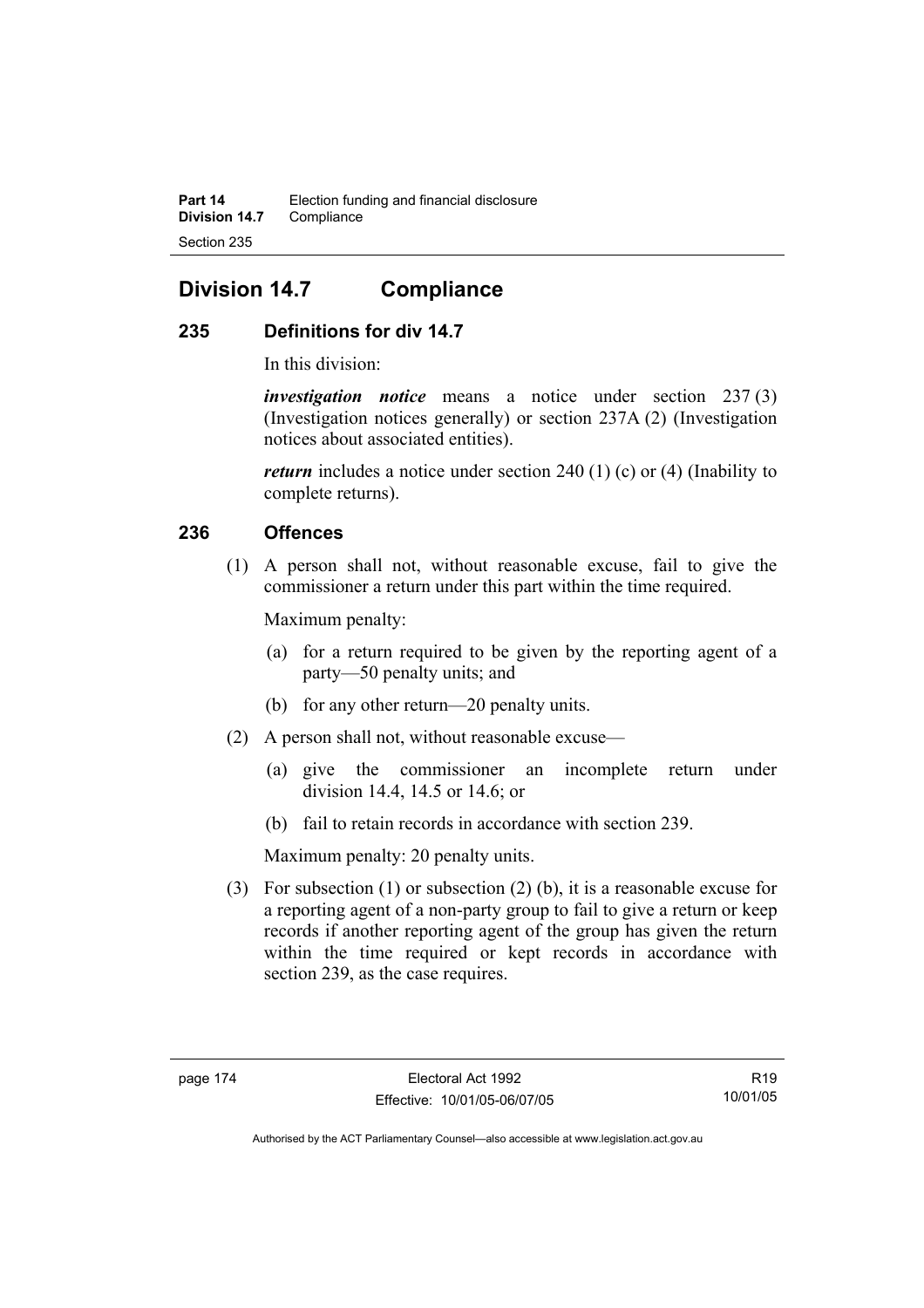(4) A person shall not give a return under division 14.4, 14.5 or 14.6, containing particulars that are, to the knowledge of the person, false or misleading in a material particular.

Maximum penalty: 50 penalty units, imprisonment for 6 months or both.

 (5) A person shall not give to another person who is required to give a return under division 14.4, 14.5 or 14.6 information relevant to the return that is, to the knowledge of the firstmentioned person, false or misleading in a material particular.

Maximum penalty: 50 penalty units, imprisonment for 6 months or both.

 (6) A prosecution in relation to an offence against this section may be begun at any time within 4 years after the offence was committed.

# **237 Investigation notices generally**

(1) In this section:

*prescribed person* means a person who, in the commissioner's opinion, is or may be required to give the commissioner a return under this part in relation to an election.

- (2) The commissioner may conduct an investigation into compliance with this part.
- (3) For an investigation, the commissioner may give a notice (an *investigation notice*) in relation to a reporting agent or prescribed person to—
	- (a) the agent or prescribed person; or
	- (b) for the reporting agent of a party—any officer, employee or representative of the party; or
	- (c) for a prescribed person that is a corporation—any of its officers or employees; or

page 175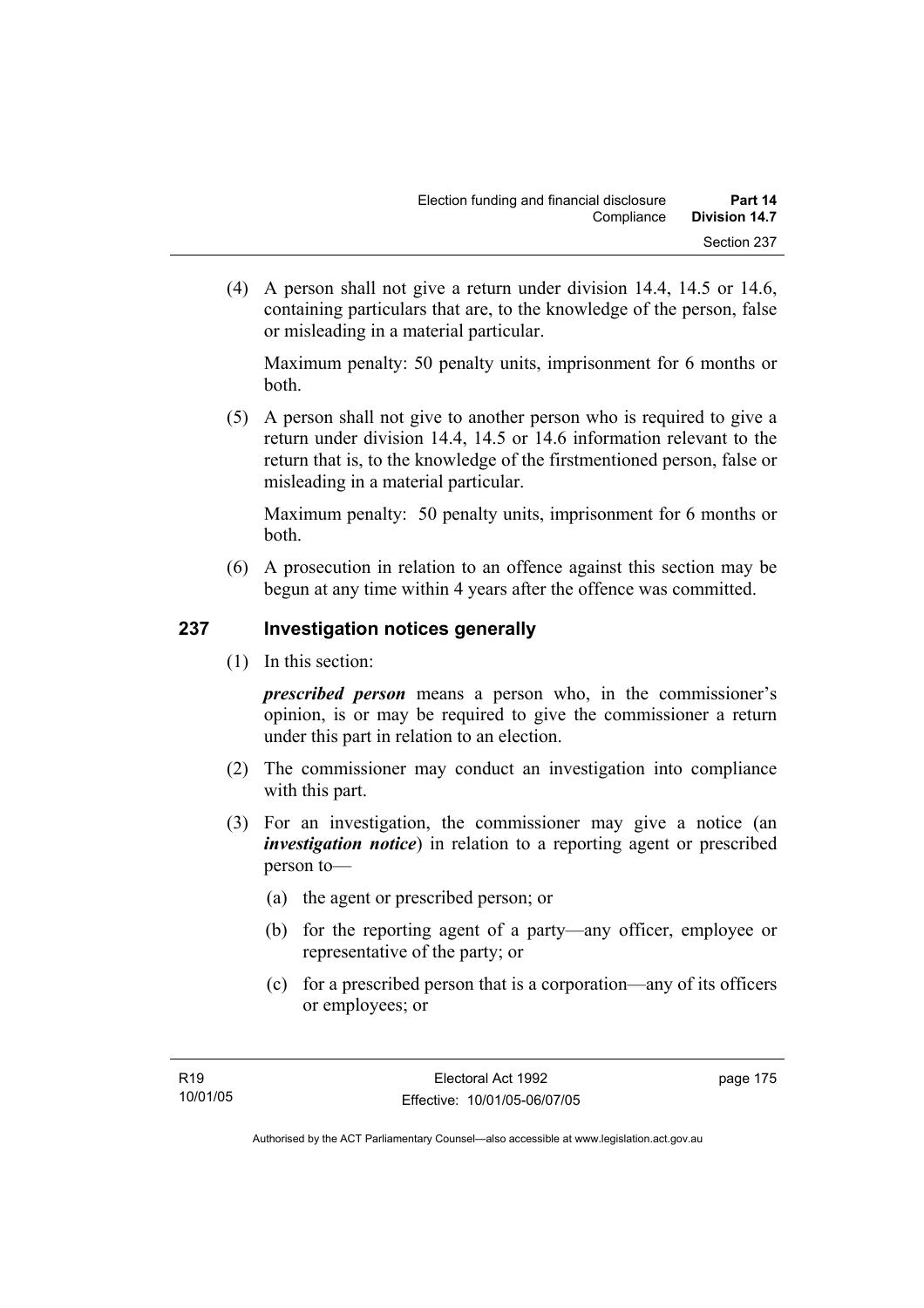- (d) anyone else the commissioner has reasonable grounds for believing can produce a document or anything else, or give evidence, about anyone's compliance with this part.
- *Note* For how documents may be given, see *Legislation Act 2001*, pt 19.5.
- (4) The investigation notice must require the person to whom it is given—
	- (a) to produce to the commissioner, within the time and in the way stated in the notice, a document, or something else, stated in the notice; or
	- (b) to appear, at a time and place stated in the notice, before the commissioner to give evidence, orally or in writing, and to produce a document, or something else, stated in the notice.
- (5) The time stated in the notice must be not earlier than 28 days after the notice is given to the person.
- (6) If the investigation notice requires an officer, employee or representative of a party other than its reporting agent to appear before the commissioner, the reporting agent of the party is entitled—
	- (a) to attend the investigation; or
	- (b) to nominate someone else to attend on the reporting agent's behalf.
- (7) If the investigation notice requires someone other than the financial controller of an associated entity to appear before the commissioner in relation to an investigation into the entity, the financial controller is entitled—
	- (a) to attend the investigation; or
	- (b) to nominate someone else to attend on the financial controller's behalf.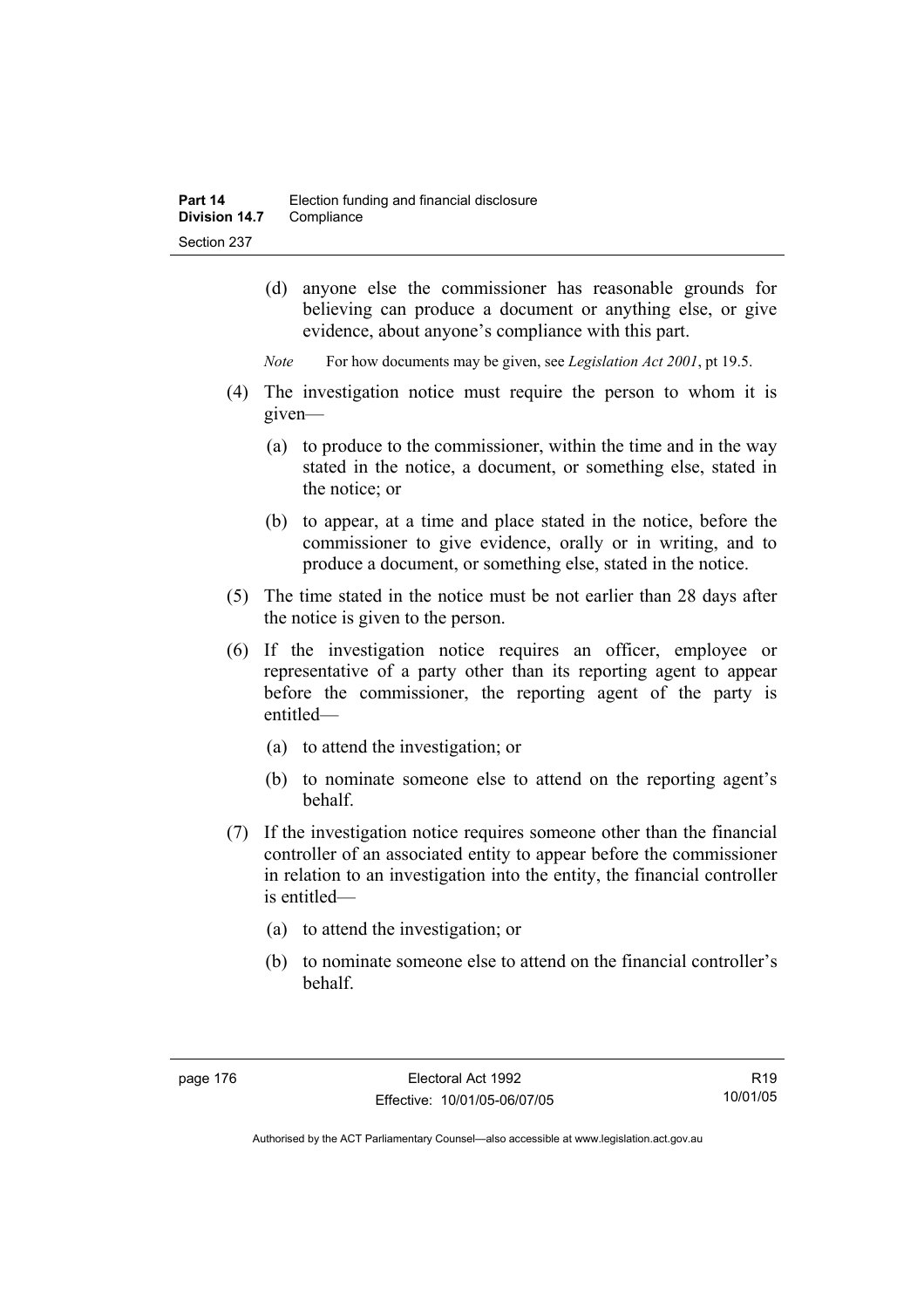# $(8)$  If—

- (a) an investigation notice relates to an investigation into—
	- (i) a return given to the commissioner under this part by the reporting agent of an MLA; or
	- (ii) a failure of a reporting agent of an MLA to give the commissioner a return under this part within the time required; and
- (b) the notice requires someone other than the reporting agent of the MLA to appear before the commissioner;

the reporting agent is entitled—

- (c) to attend the investigation; or
- (d) to nominate someone else to attend on the reporting agent's behalf.
- (9) The commissioner may conduct the investigation even though the person to whom the notice was given contravenes the notice.
- (10) The commissioner may require a person to whom an investigation notice has been given to give evidence on oath, and for that purpose may administer an oath.
	- *Note* For the taking of an oath or the making of an affirmation, see the *Oaths and Affirmations Act 1984.*

### **237A Investigation notices about associated entities**

- (1) This section applies if—
	- (a) the commissioner believes on reasonable grounds that a person can produce a document or anything else, or give evidence, about whether an entity is, or was at a particular time, an associated entity; and
	- (b) the person is, or has been, the financial controller or an officer or employee of the entity.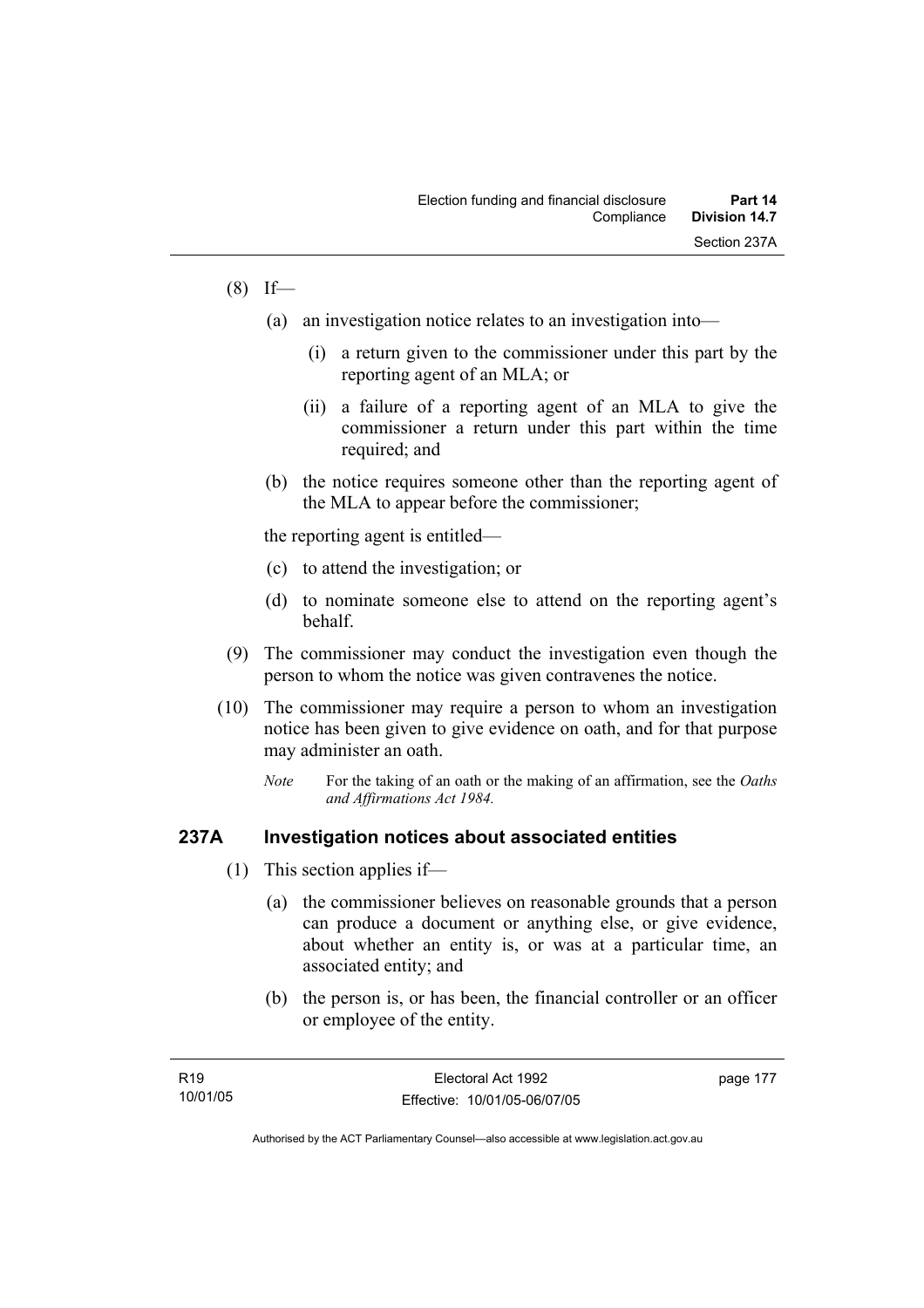- (2) The commissioner may give to the person a notice (an *investigation notice*) requiring the person—
	- (a) to produce to the commissioner, within the time and in the way stated in the notice, a document, or something else, stated in the notice; or
	- (b) to appear, at a time and place stated in the notice, before the commissioner to give evidence, orally or in writing, and to produce a document, or something else, stated in the notice.
- (3) The time stated in the notice must not be earlier than 28 days after the day the notice is given to the person.
- (4) If the investigation notice requires someone other than the financial controller of the associated entity to appear before the commissioner, the financial controller is entitled—
	- (a) to attend the investigation; or
	- (b) to nominate someone else to attend on the financial controller's behalf.
- (5) The commissioner may conduct the investigation even though the person to whom the notice was given contravenes the notice to attend.
- (6) If the commissioner gives an investigation notice to a person, the commissioner must also give the person a review statement about the decision to give the person the notice.
- (7) The person is taken not to have failed to comply with the notice if the person makes application under section 247 (Review by electoral commission) for review of the decision and the application has not been decided.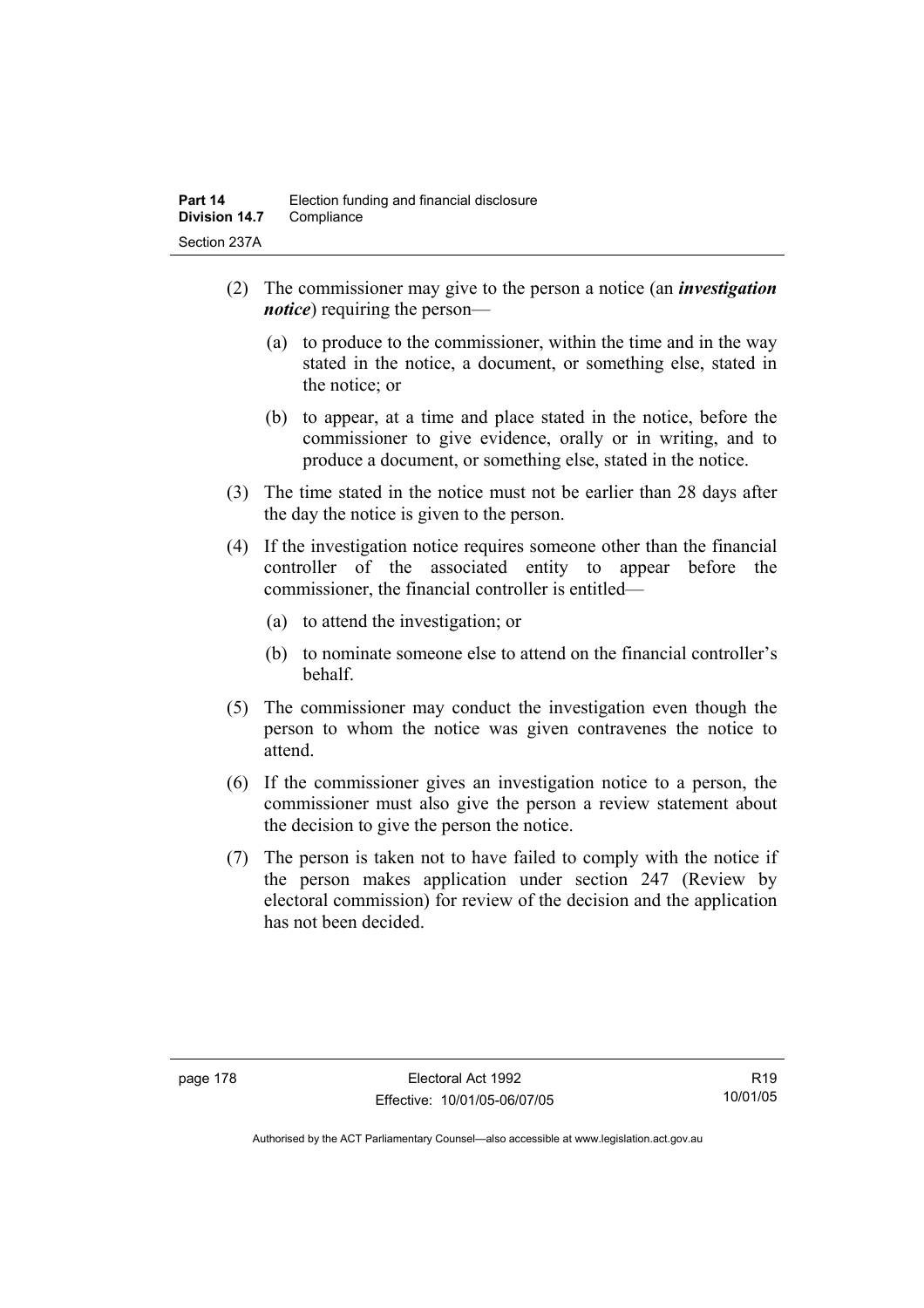- (8) The commissioner may require a person to whom an investigation notice has been given to give evidence on oath, and for that purpose may administer an oath.
	- *Note* For the taking of an oath or the making of an affirmation, see the *Oaths and Affirmations Act 1984.*
- (9) This section is in addition to, and does not limit, section 237 (Investigation notices generally).

# **237B Investigation notice offences**

 (1) A person must not, without reasonable excuse, contravene an investigation notice.

Maximum penalty: 50 penalty units, imprisonment for 6 months or both.

 (2) A person must not, in response to an investigation notice, give evidence that the person knows is false or misleading in a material particular.

Maximum penalty: 50 penalty units, imprisonment for 6 months or both.

# **238 Investigation—search warrants**

- (1) The commissioner may make an application to a magistrate for the issue of a warrant if—
	- (a) the commissioner has reasonable grounds for suspecting that there may be, at that time or within the next 24 hours, in or on any premises, an article that may afford evidence relating to a contravention of section 236 (a *relevant article*); and
	- (b) the commissioner has reasonable grounds for believing that, if an investigation notice under section 237 were issued for the production of the relevant article, it might be concealed, lost, mutilated, destroyed or disposed of.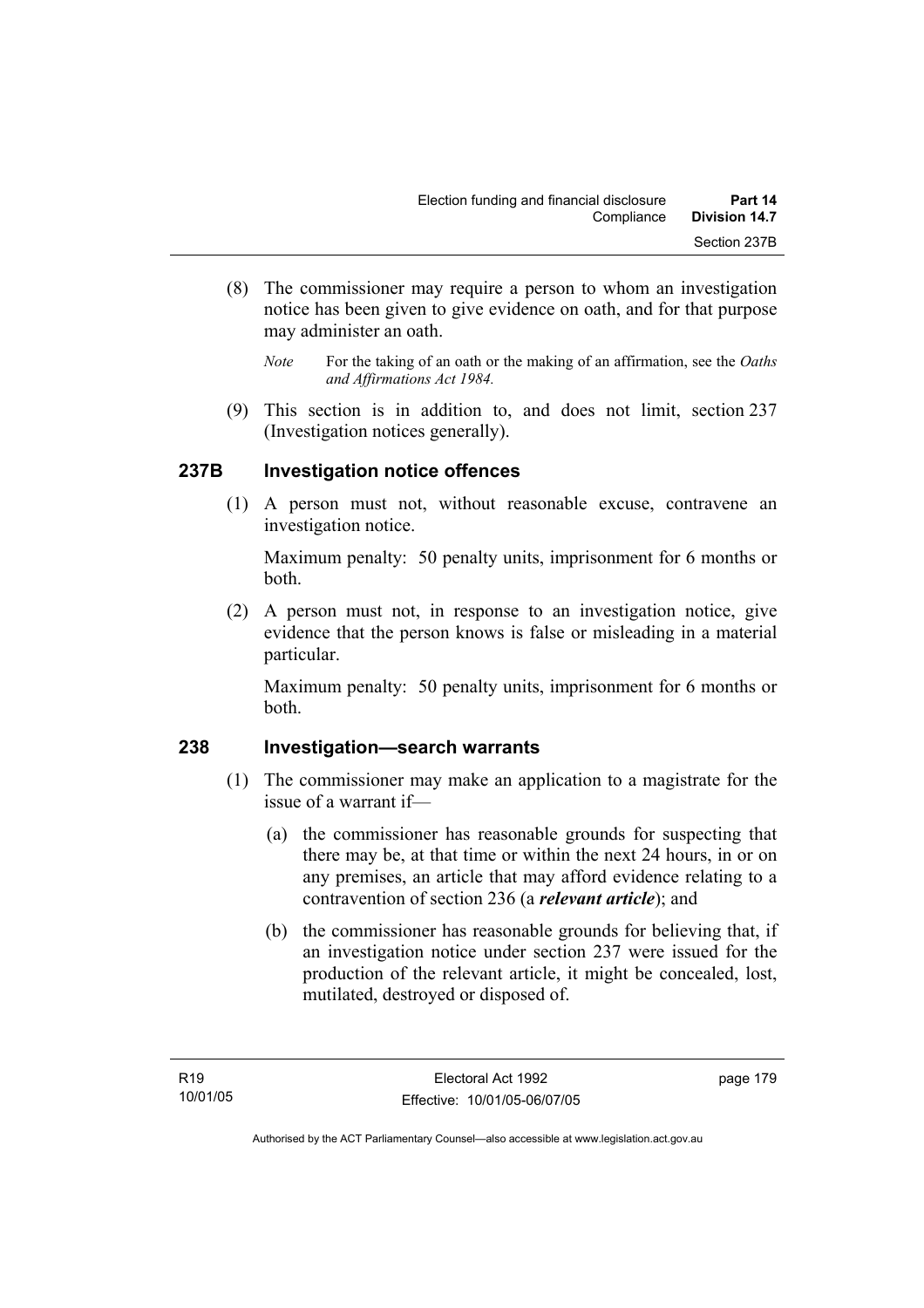- (2) A magistrate may, on application in accordance with subsection (1), issue a warrant authorising the commissioner or any other person named in the warrant, with the assistance the commissioner or person considers necessary, and if necessary by force—
	- (a) to enter the premises; and
	- (b) to search the premises for relevant articles; and
	- (c) to seize any relevant article found in or on the premises.
- (3) A magistrate shall not issue a warrant unless—
	- (a) an affidavit has been lodged with the magistrate setting out the grounds on which the issue of the warrant is being sought; and
	- (b) the commissioner or another person has given the magistrate, either orally or by affidavit, any further information the magistrate requires about the grounds on which the issue of the warrant is being sought; and
	- (c) the magistrate is satisfied that there are reasonable grounds for issuing the warrant.
- (4) If a magistrate issues a warrant, he or she shall endorse on the affidavit lodged in accordance with subsection (3) the grounds relied on to justify the issue of the warrant.
- (5) A warrant shall—
	- (a) state the purpose for which it is issued, including a reference to the alleged offence in relation to which it is issued; and
	- (b) specify the hours during which the entry is authorised or state that the entry is authorised at any time of the day or night; and
	- (c) include a description of the kind of articles to which it relates; and
	- (d) specify the date, not later than 1 month after the date of issue of the warrant, when the warrant ceases to have effect.

R19 10/01/05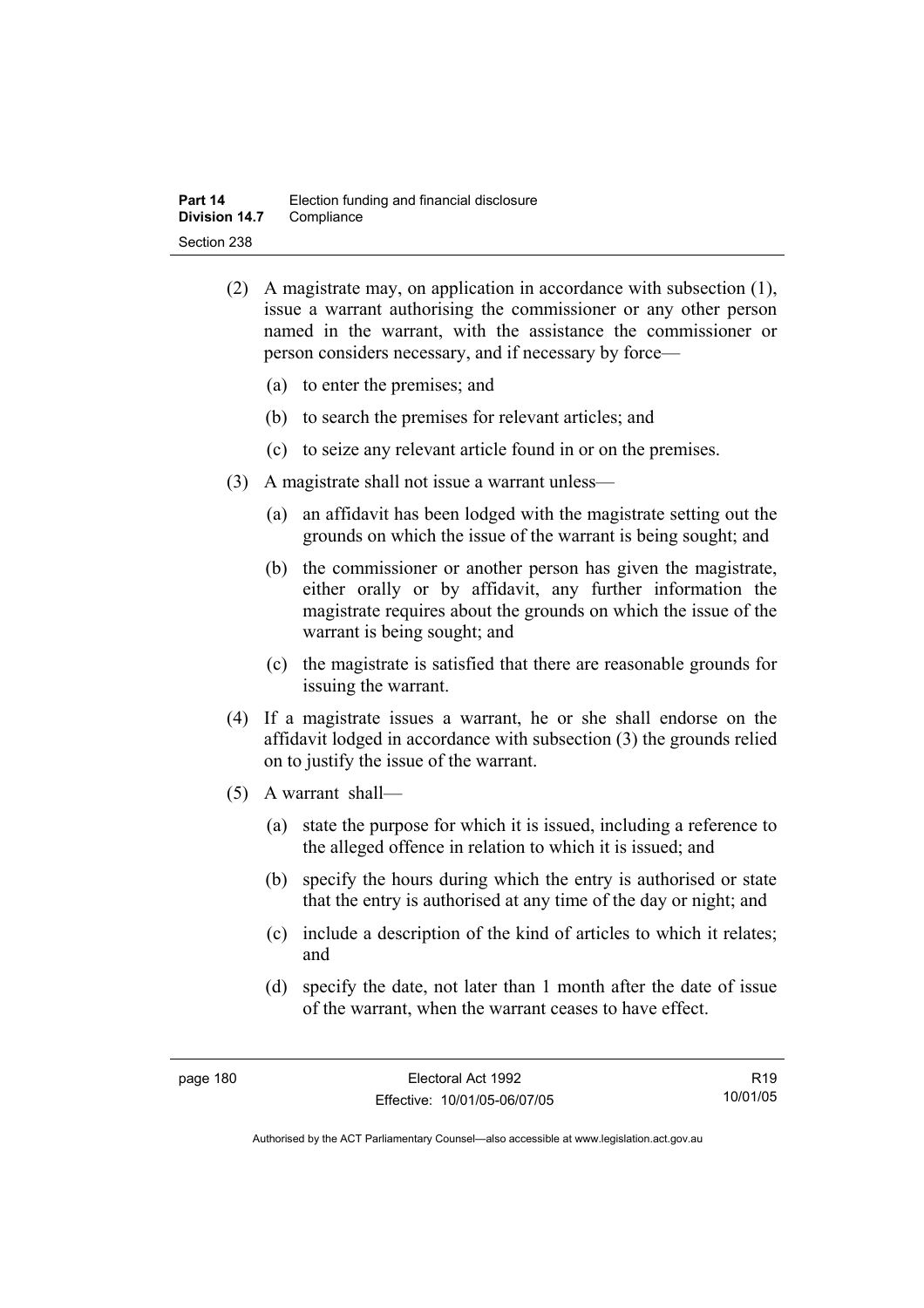- (6) If an article is seized by a person under a warrant—
	- (a) the person may keep the article for as long as is necessary and reasonable for the purposes of the investigation to which it is relevant; and
	- (b) when retention of the article ceases to be necessary and reasonable for those purposes, he or she shall cause it to be delivered to the person who appears to be entitled to possession of the article.
- (7) If a document is retained under subsection  $(6)$  (a)—
	- (a) the person otherwise entitled to possession of the document is entitled to be supplied, as soon as practicable, with a copy certified by the commissioner to be a true copy and the certified copy shall be received in all courts as evidence as if it were the original; and
	- (b) until the certified copy is supplied, the commissioner shall, at the times and places the commissioner considers appropriate, permit the person otherwise entitled to possession of the document, or a person authorised by that person, to inspect and make copies of, or take extracts from, the document.

# **239 Records**

- (1) If a person makes or obtains an article that is or includes a record relating to a matter particulars of which are, or could be, required to be set out in a return under this part relating to an election, he or she shall keep the record for not less than 4 years beginning on polling day for that election.
- (2) If a party, MLA or associated entity makes or obtains an article that is or includes a record relating to a matter particulars of which are, or could be, required to be set out in a return under division 14.6 (Annual returns), the party, MLA or associated entity must keep the record for not less than 4 years beginning on the day after the last day when the return must be given to the commissioner.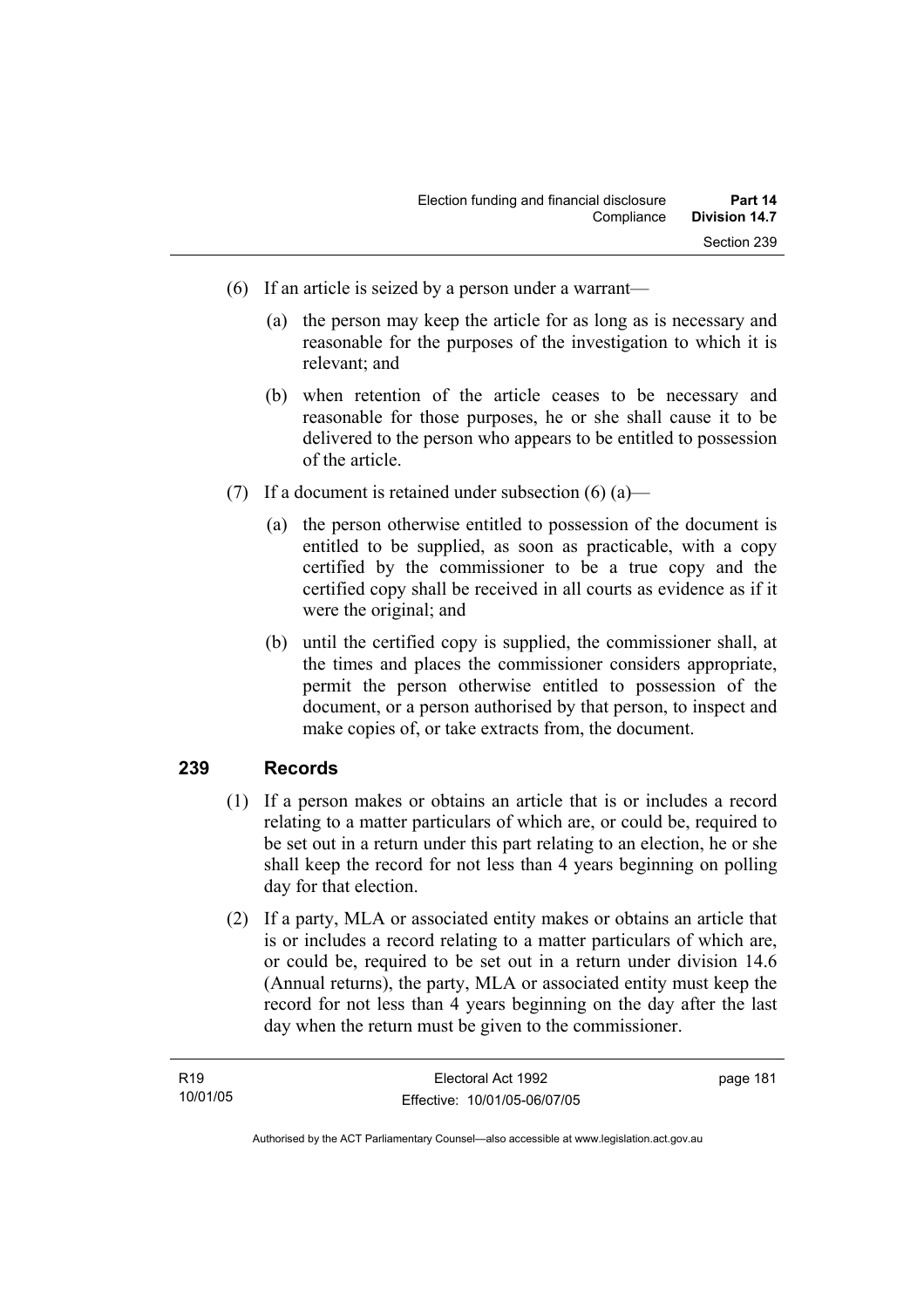- (3) If a person, party, MLA or associated entity (the *transferor*) would, in the normal course of business or administration, transfer to someone else a record mentioned in subsection (1) or (2)—
	- (a) the transferor is taken not to have contravened the subsection by transferring the record; and
	- (b) the person to whom the record is transferred must keep the record for the period for which the transferor would have been required to keep the record if the record had not been transferred.

# **Division 14.8 Miscellaneous**

# **240 Inability to complete returns**

- (1) If a person who is required to give the commissioner a return under division 14.4, 14.5 or 14.6 considers that it is impossible to complete the return because he or she is unable to obtain particulars that are required for the preparation of the return, the person may—
	- (a) prepare the return to the extent that it is possible to do so without those particulars; and
	- (b) give the commissioner the return so prepared; and
	- (c) give the commissioner written notice—
		- (i) identifying the return; and
		- (ii) stating that the return is incomplete because he or she is unable to obtain certain particulars; and
		- (iii) identifying those particulars; and
		- (iv) setting out the reasons why he or she is unable to obtain those particulars; and
		- (v) if the person believes, on reasonable grounds, that another person whose name and address he or she knows can give

R19 10/01/05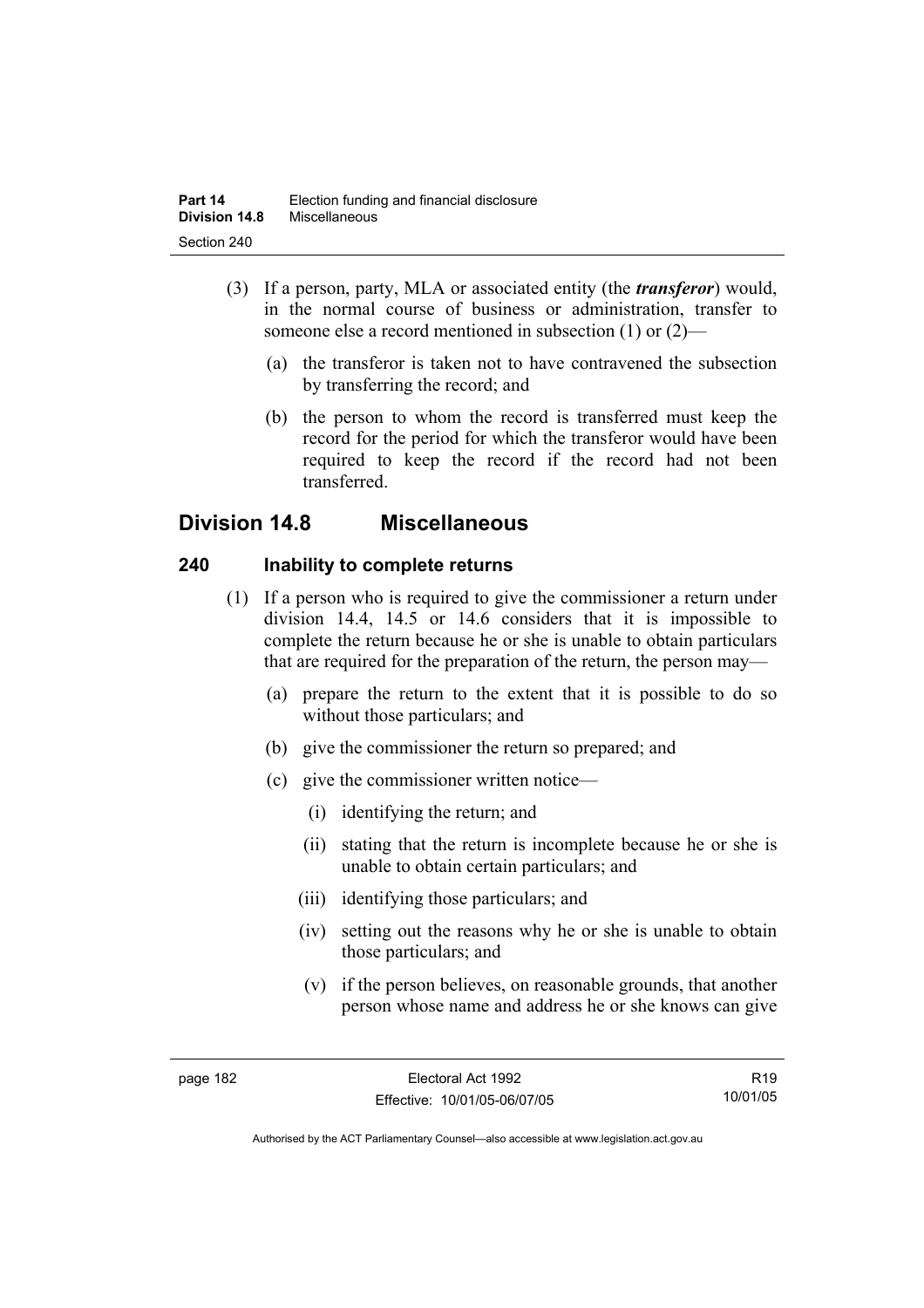those particulars—stating that belief, the reasons for it and the name and address of the other person.

- (2) A person who complies with subsection (1) shall not, because of the omission of the particulars referred to in subsection (1) (c) (iii), be taken, for section 236 (2) (a), to have given a return that is incomplete.
- (3) If the commissioner has been informed under subsection (1) (c) or (4) (e) that a person can supply particulars that have not been included in a return, the commissioner may, by written notice served on that person, require the person to give the commissioner written notice of the particulars within the period specified in the notice.
- (4) If a person who is required to give the commissioner particulars under subsection (3) considers that he or she is unable to obtain some or all of the particulars, the person shall give to the commissioner a written notice—
	- (a) specifying the particulars (if any) that the person is able to give; and
	- (b) stating that the person is unable to obtain certain particulars;
	- (c) identifying those particulars; and
	- (d) specifying the reasons why the person considers he or she is unable to obtain those particulars; and
	- (e) if the person believes, on reasonable grounds, that another person whose name and address he or she knows can give those particulars—specifying the name and address of that other person and the reasons why he or she believes that the other person is able to give those particulars.
- $(5)$  If—
	- (a) a notice is given to a person under subsection (3); and
	- (b) the person complies with that notice or gives the commissioner a notice under subsection (4);

| R <sub>19</sub> | Electoral Act 1992           | page 183 |
|-----------------|------------------------------|----------|
| 10/01/05        | Effective: 10/01/05-06/07/05 |          |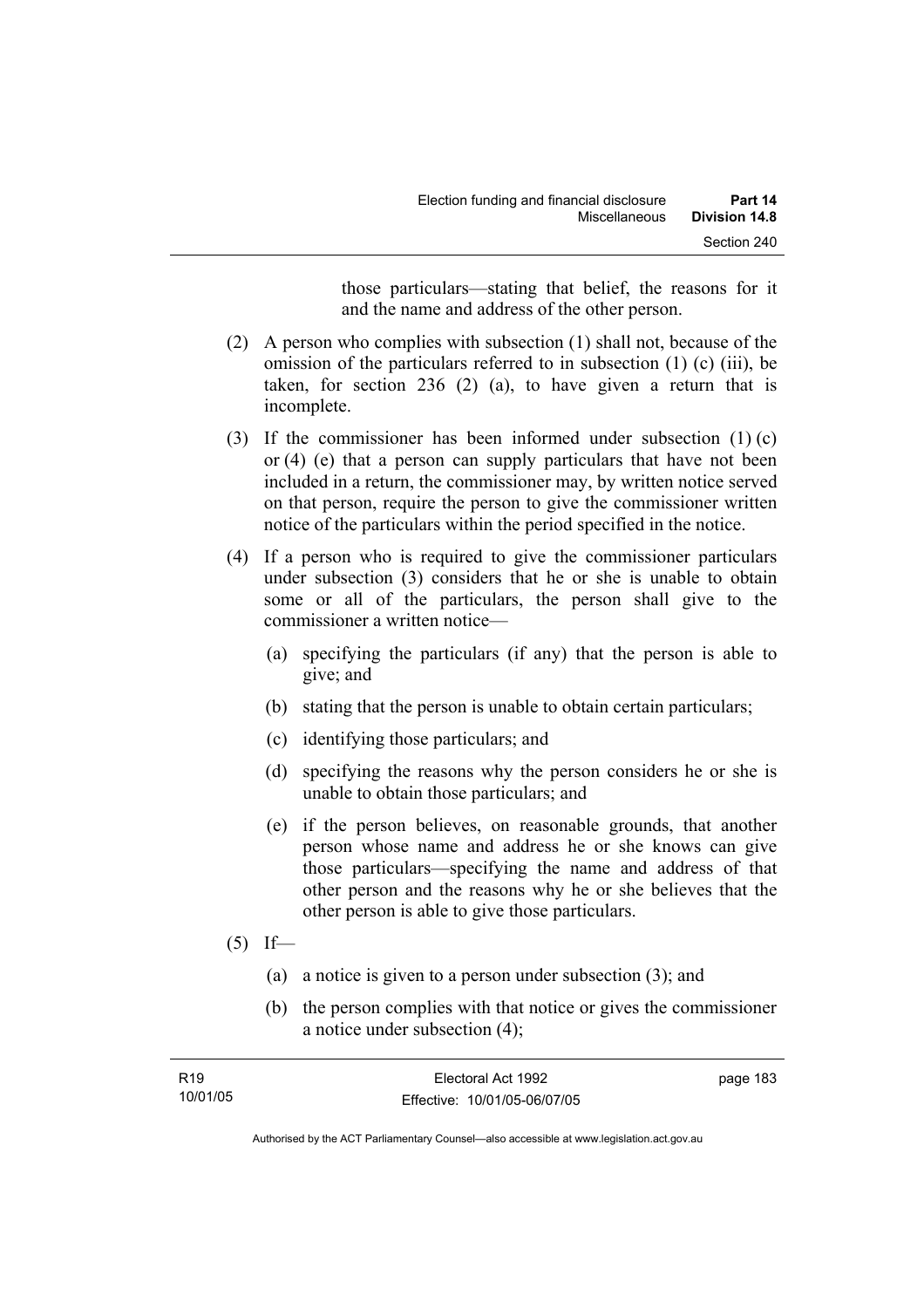he or she shall not, only because of the omission of the required particulars, be taken to have given an incomplete return.

# **241 Noncompliance with pt 14**

- (1) The failure of a person to comply with a provision of this part in relation to an election does not invalidate that election.
- (2) Without limiting subsection (1)—
	- $(a)$  if—
		- (i) a party endorsed a candidate in an election; and
		- (ii) the candidate was elected at the election;

a failure by the reporting agent of the party to comply with this part in relation to that election does not invalidate the candidate's election;

- (b) if a member of a non-party group was elected at the election a failure by a reporting agent of the group to comply with this part in relation to the election does not invalidate the election of the member; and
- (c) a failure by the reporting agent of a candidate who is elected at an election to comply with his or her part in relation to the election does not invalidate the candidate's election.

# **242 Amendment of returns**

- (1) If the commissioner is satisfied that a return under this part contains a formal error or is subject to a formal defect, the commissioner may amend the return to the extent necessary to correct the error or remove the defect.
- (2) A person authorised by subsection (3) may, by written notice signed by the person and given to the commissioner, request the permission of the commissioner to make a specified amendment of a return for the purpose of correcting an error or omission.

R19 10/01/05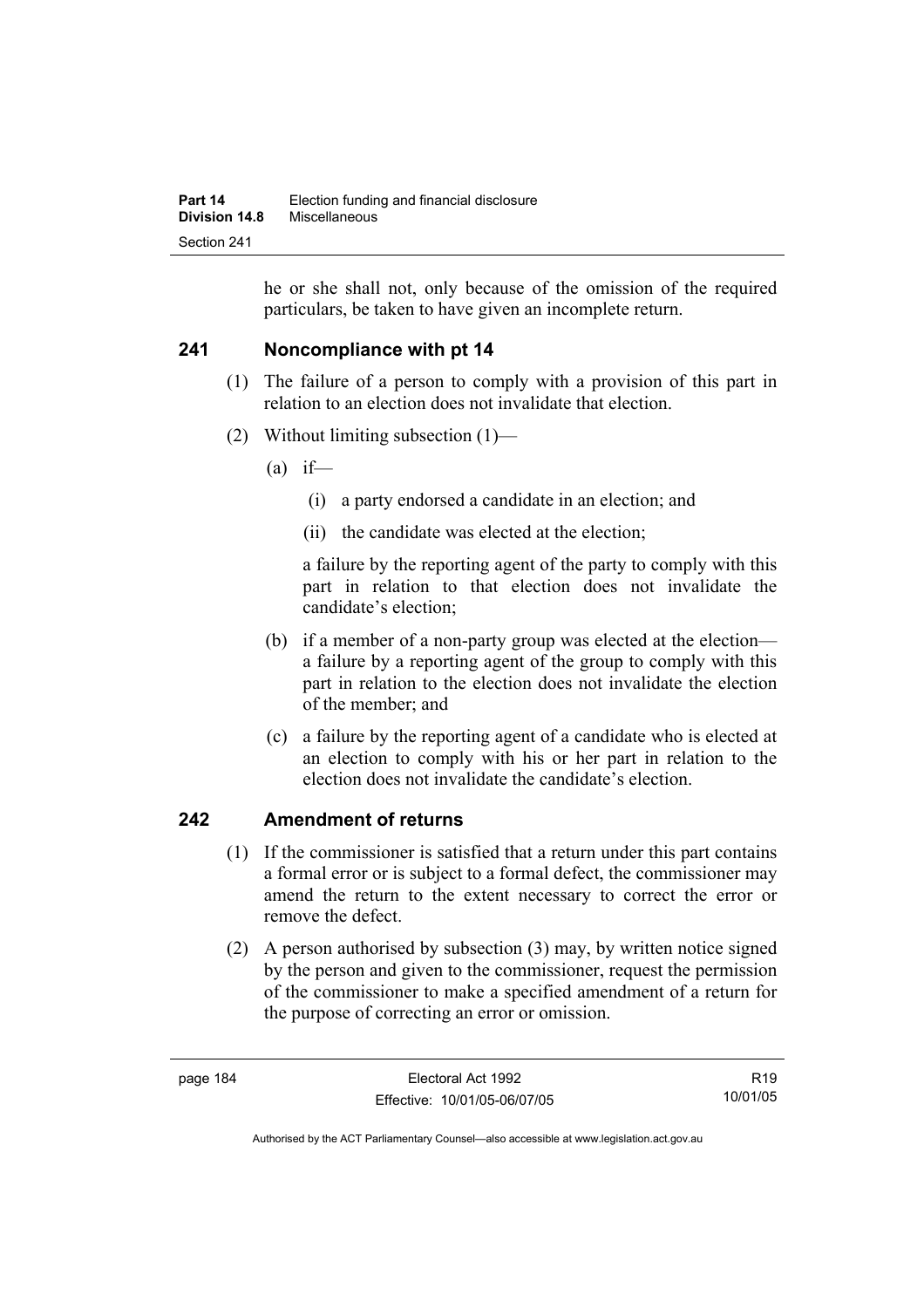- (3) A request may be made by—
	- (a) the person who gave the return; or
	- (b) if the return was given for a party, MLA or candidate—the reporting agent of the party, MLA or candidate; or
	- (c) if the return was given in relation to an associated entity—the financial controller of the entity.
- (4) On a request under subsection (2), the commissioner shall permit the person making the request to amend the return accordingly if the commissioner is satisfied that the request is justified.
- (5) If the commissioner decides to refuse a request under subsection (2), the commissioner shall give the person making the request a review statement about the decision.
- (6) The amendment of a return under this section does not affect the liability of a person to be convicted of an offence against section 236 (2) or (4) arising out of the giving of the return.

# **243 Copies of returns to be available for public inspection**

- (1) The commissioner must make available for public inspection, in accordance with subsections (2) and (3), a copy of each return given to the commissioner under division 14.4 (Disclosure of donations), 14.5 (Disclosure of electoral expenditure) and division 14.6 (Annual returns).
- (2) A copy of a return under division 14.4 or 14.5 (other than a return under section 221A (Annual returns of donations)) must be made available for public inspection from the beginning of the 25th week after polling day in the election to which the return relates.
- (3) A copy of a return under section 221A or division 14.6 must be made available for public inspection from the beginning of February in the next year.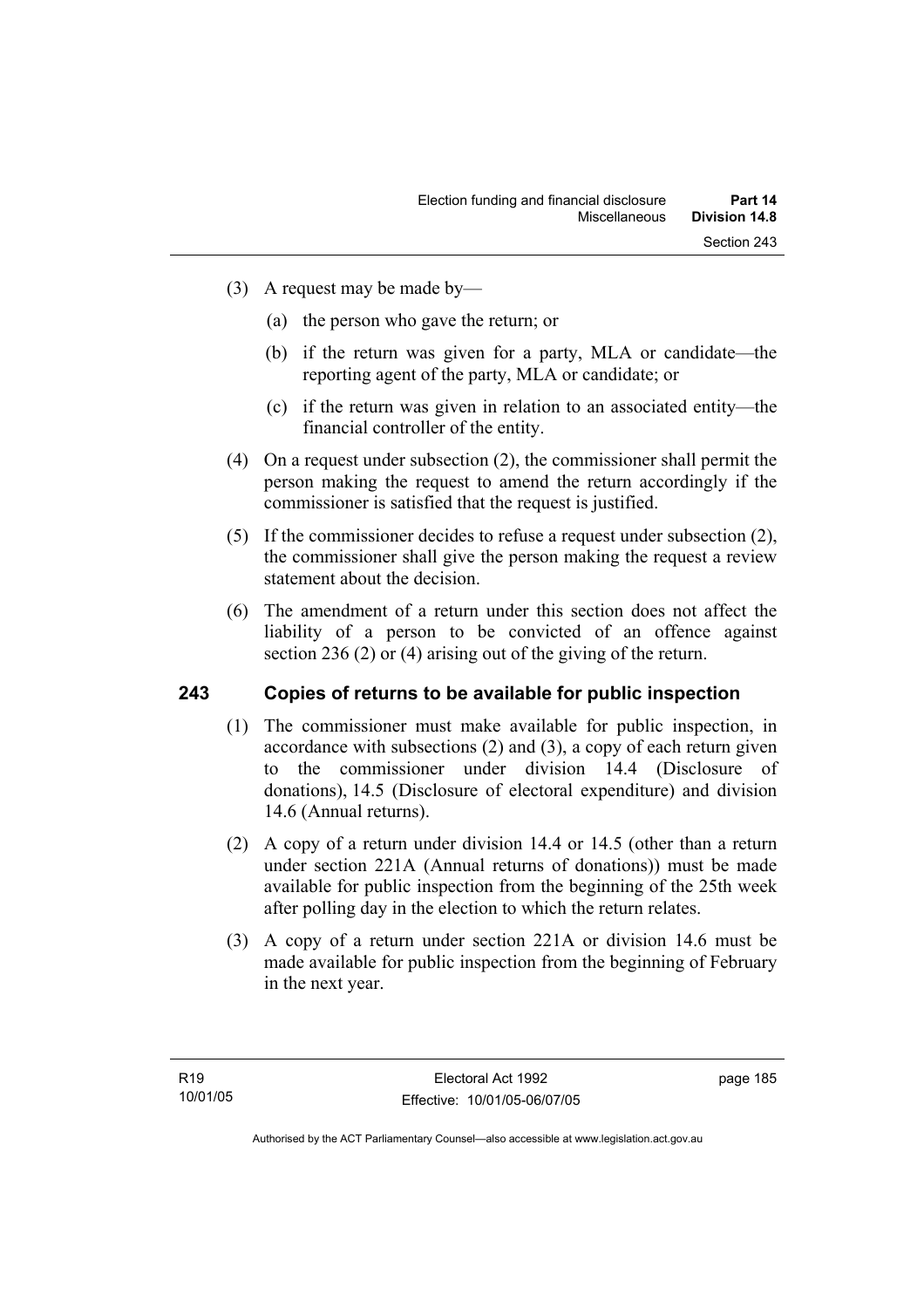- (4) A person may, on request, obtain a copy of a return if a copy of the return is available for public inspection under this section.
	- *Note* A fee may be determined under s 8 (Determination of fees) for this subsection.

page 186 Electoral Act 1992 Effective: 10/01/05-06/07/05

R19 10/01/05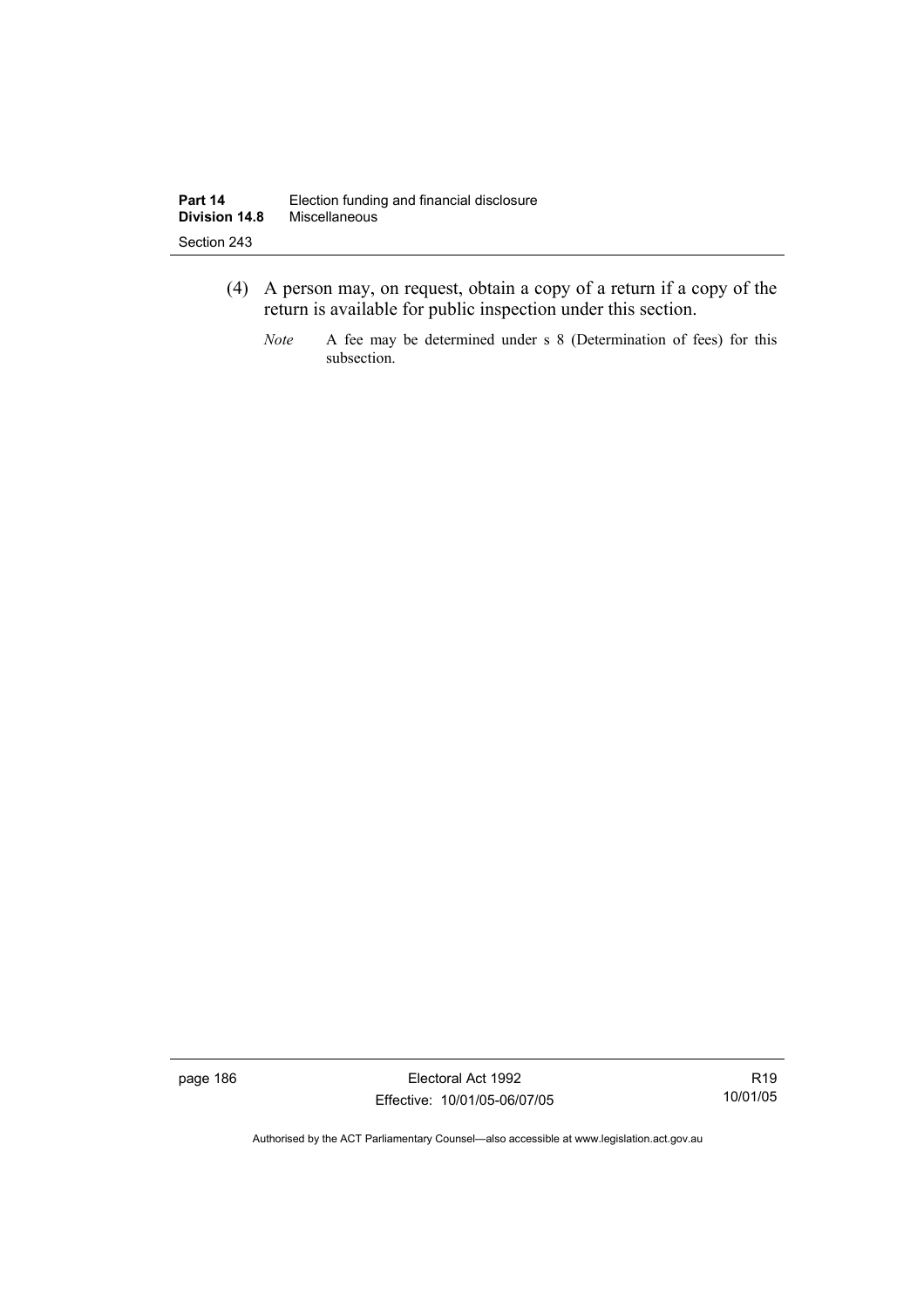# **Part 15 Review of decisions**

#### **244 Definitions for pt 15**

In this part:

*person* includes a political party.

*reviewable decision* means a decision referred to in section 245.

# **245 Reviewable decisions**

For this part, the following decisions of the commissioner are reviewable:

- (a) a decision to enrol a person under section 76 (5) (a);
- (b) a decision to reject a claim for enrolment under section 76 $(5)$  $(b)$ ;
- (c) a decision to refuse a request for the suppression of the particulars of an elector's address from an extract from any roll under section  $77(2)$  (b);
- (d) a decision to include the particulars of an elector's address that had been suppressed on an extract from a roll under section 78 (2);
- (e) a decision to reject an objection to the enrolment of a person under section 81 (5);
- (f) a decision to remove a person's name from a roll under section 81 (8) (b);
- (g) a decision under section 90 (2) (Further information about application for political party registration) to refuse an application for registration of a political party;
- (h) a decision to register a political party under section 92 (1);

page 187

Authorised by the ACT Parliamentary Counsel—also accessible at www.legislation.act.gov.au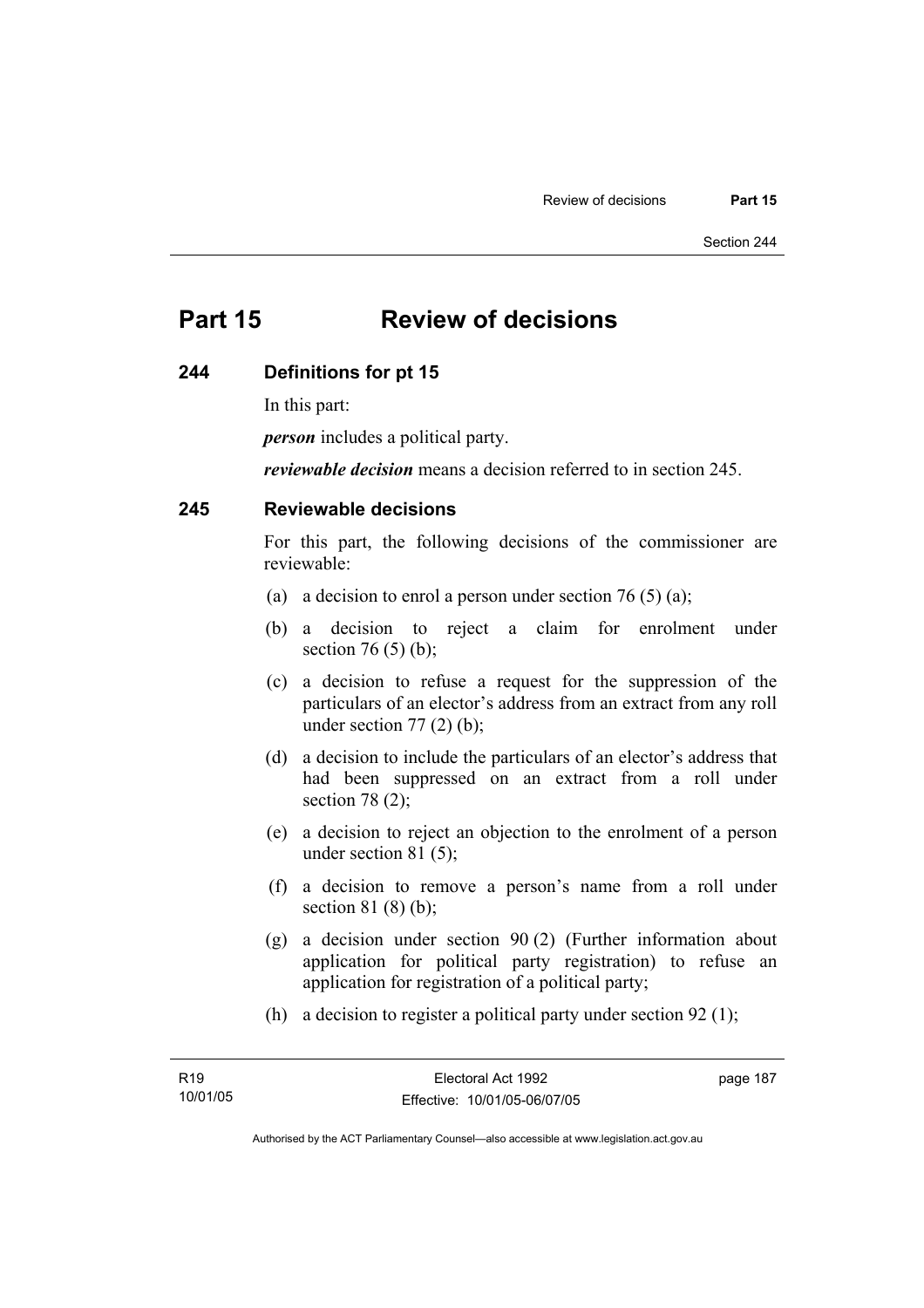#### **Part 15 Review of decisions**

Section 246

- (i) a decision to refuse an application for the registration of a political party under section 93 (1) or (2);
- (j) a decision under section 93 (1) or (2) to refuse to change the registered particulars of a political party as applied by section 95 (2) (Changes to particulars in register);
- (k) a decision under section 98 (5) (Cancellation of registration of political parties) to cancel the registration of a political party;
- (l) a decision to give a notice under section 237A (Investigation notices about associated entities);
- (m) a decision to refuse a request to make a specified amendment of a return under section 242 (4).

# **246 Review statements**

- (1) For this Act, a review statement about a reviewable decision shall be in writing containing—
	- (a) a statement of the decision; and
	- (b) a statement of the reasons for the decision; and
	- (c) a statement to the effect that the person to whom the notice is given may, within 28 days after the review statement is given, apply to the electoral commission for a review of the decision.
- (2) The validity of a reviewable decision is not to be taken to be affected by a failure—
	- (a) to give a review statement to a person affected by the decision; or
	- (b) to comply with this section.

R19 10/01/05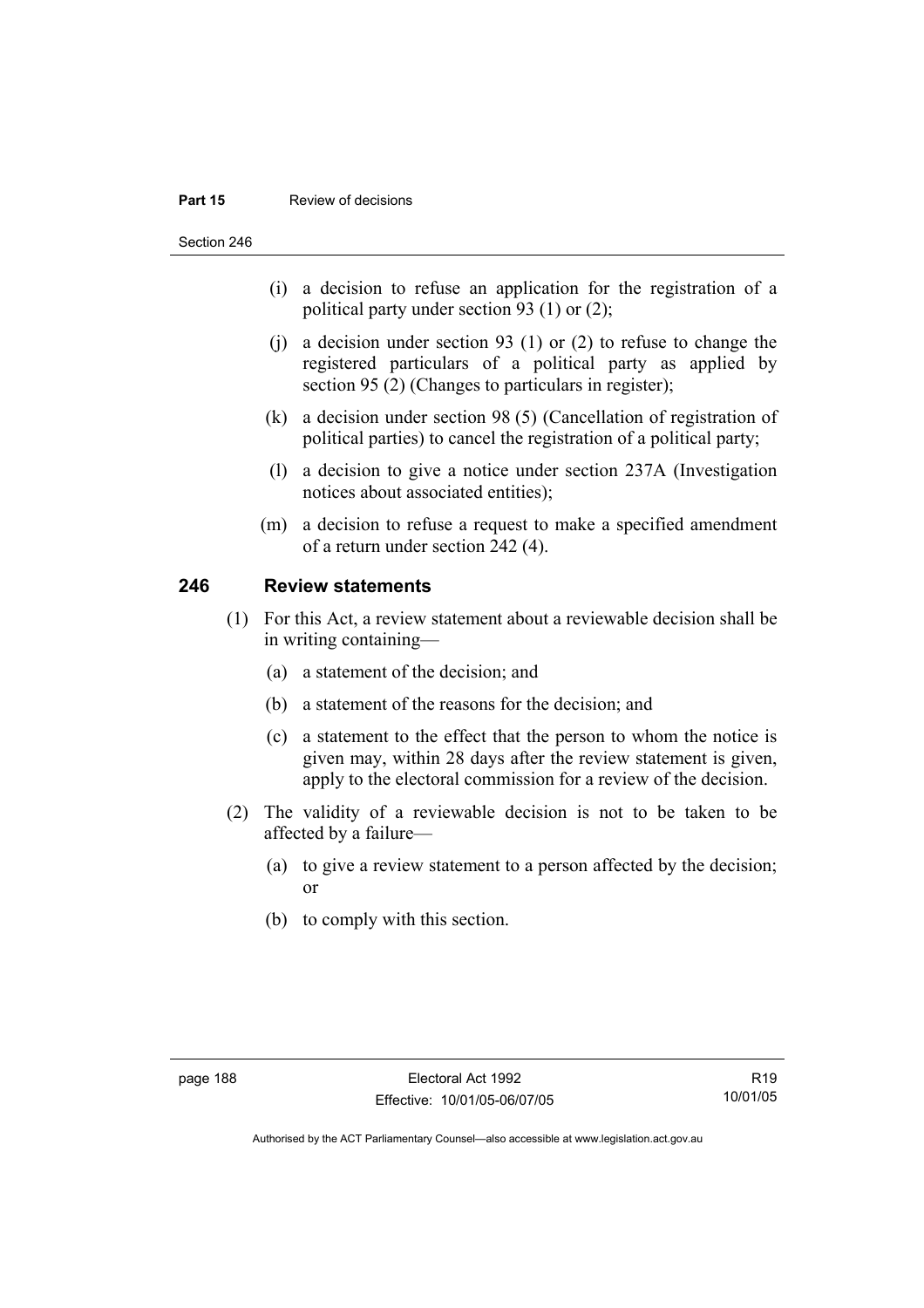### **247 Review by electoral commission**

- (1) The electoral commission must review a reviewable decision if a person affected by the decision applies to the commission in accordance with subsections (2) and (3).
- (2) The application must—
	- (a) be in writing; and
	- (b) state the applicant's name and address; and
	- (c) set out the applicant's reasons for making the application.
- (3) The application must be given to the electoral commission at the commission's office—
	- (a) within 28 days after—
		- (i) for a decision to register a political party—the day of notification under the *Legislation Act 2001* of the notice under section 92 (3) (Registration of political parties) of the decision; or
		- (ii) in any case—the day the relevant review statement was given to the applicant; or
	- (b) within a further period allowed by the commission before or after the end of that period.
- (4) Before making a decision on the review of a reviewable decision, the electoral commission may, on the application of a person affected by the decision, make a written order staying or otherwise affecting the operation or implementation of the decision or a part of the decision.
- (5) The electoral commission may make an order under subsection (4) whether or not an application for the review of the relevant decision has been made to the commission.
- (6) In considering an application for an order under subsection (4), the electoral commission shall have regard to—

| R <sub>19</sub> | Electoral Act 1992           | page 189 |
|-----------------|------------------------------|----------|
| 10/01/05        | Effective: 10/01/05-06/07/05 |          |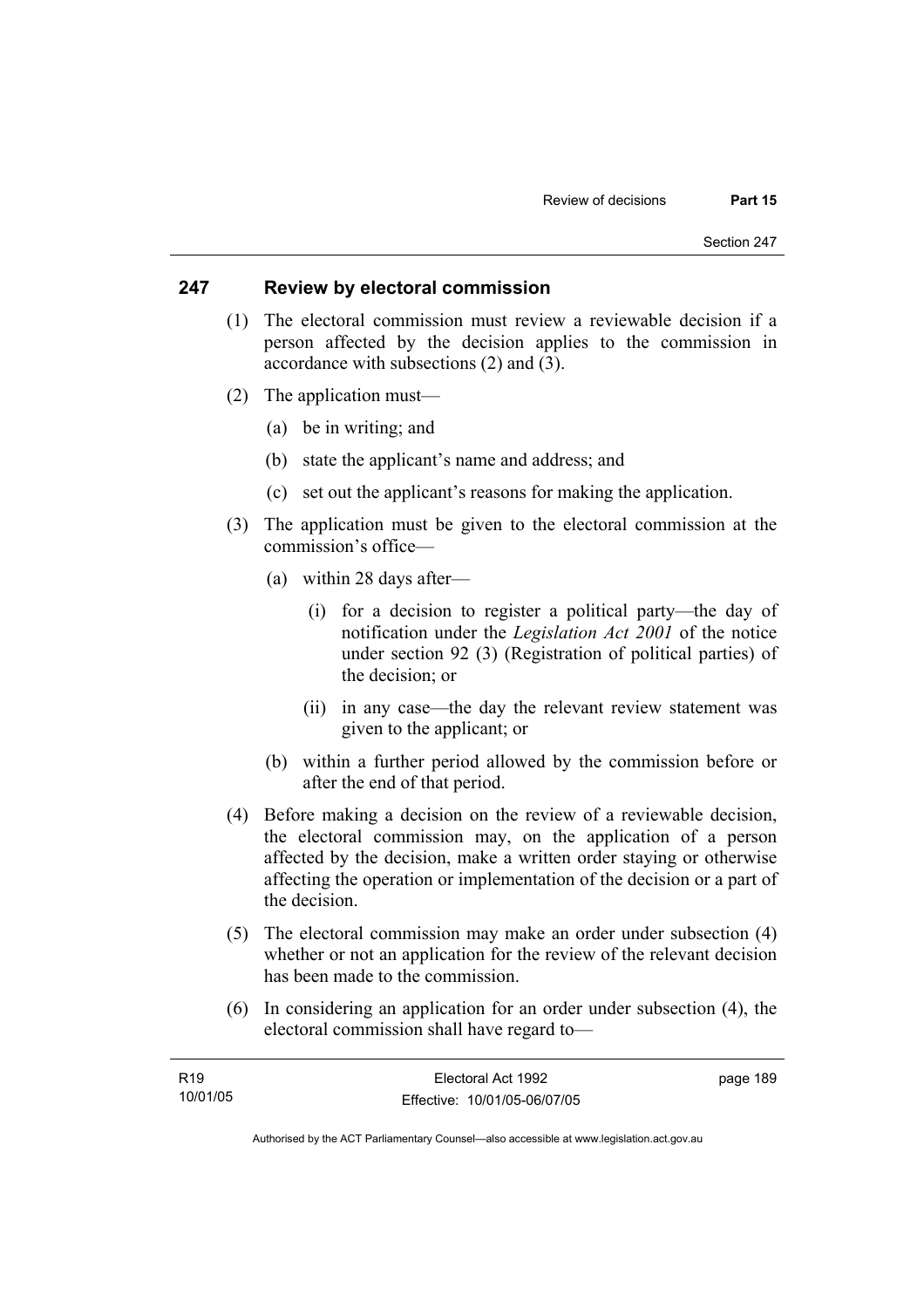#### **Part 15 Review of decisions**

Section 248

- (a) the interests of all persons affected by the relevant decision; and
- (b) the necessity of securing, as far as practicable, the effectiveness of the review process and of the commission's decision on the review.
- (7) On the review of a reviewable decision, the electoral commission shall—
	- (a) affirm the decision; or
	- (b) vary the decision; or
	- (c) set aside the decision and substitute its own decision.
- (8) Except for a reviewable decision made by a delegate of the commissioner, the commissioner shall not—
	- (a) be present during any deliberation of the electoral commission in relation to a review under this section; or
	- (b) take part in any decision of the electoral commission in relation to a review under this section.

#### **248 Notice of decision of the electoral commission**

- (1) The electoral commission shall give written notice of its decision on a review under section 247 to—
	- (a) each person to whom a review statement about the relevant decision was given under this Act; and
	- (b) the applicant for the review.
- (2) A notice under subsection (1) shall—
	- (a) include a statement to the effect that, subject to the *Administrative Appeals Tribunal Act 1989*, an application may be made to the AAT for a review of the decision of the electoral commission; and

R19 10/01/05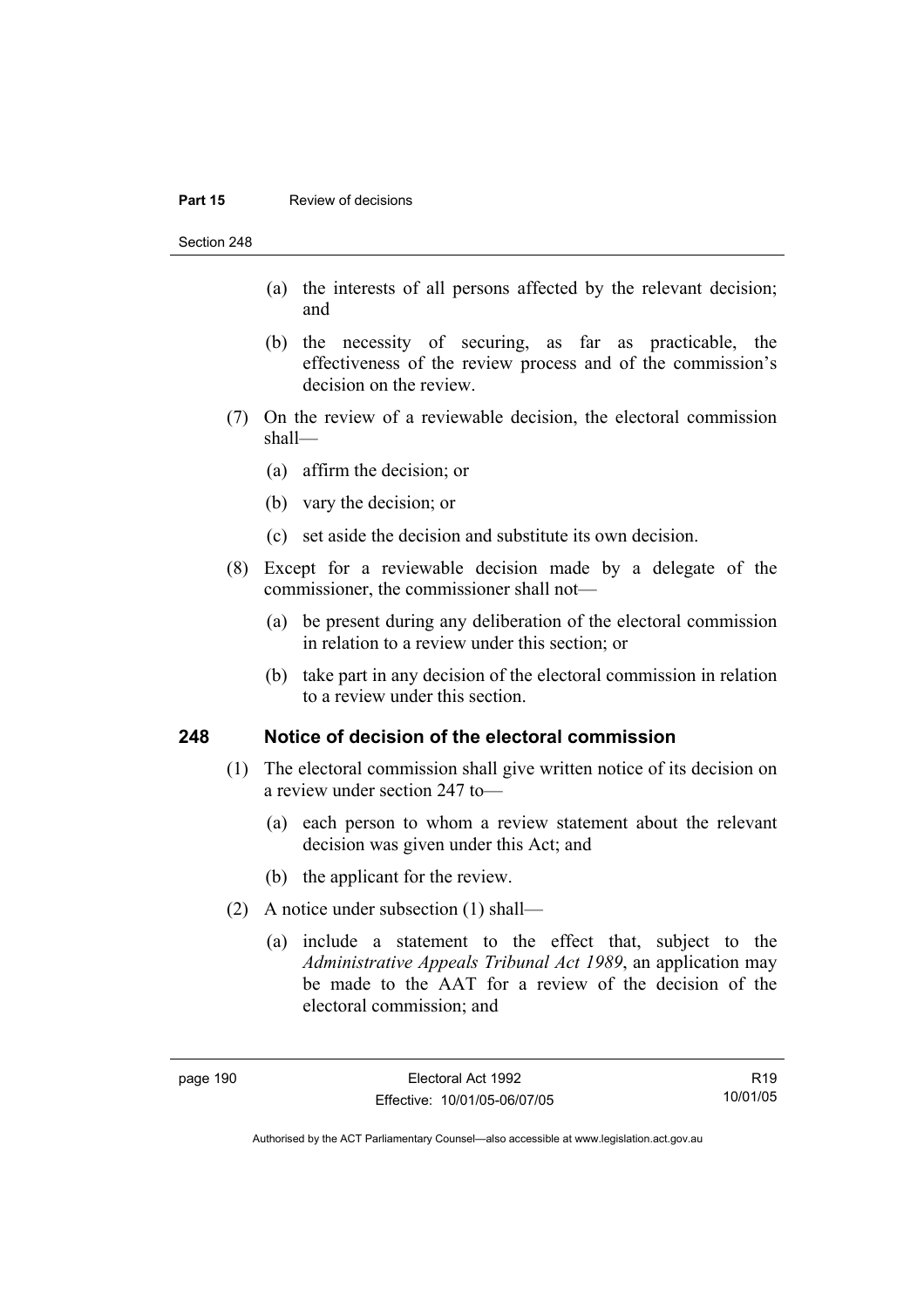- (b) except if that Act, section 26 (11) applies—include a statement to the effect that a person whose interests are affected by the decision of the electoral commission may request a statement under that Act, section 26.
- (3) The validity of a decision of the electoral commission under section 247 (6) is not to be taken to be affected by a failure to comply with this section.

# **249 Review by administrative appeals tribunal**

Application may be made to the AAT for a review of a decision of the electoral commission under section 247 (7).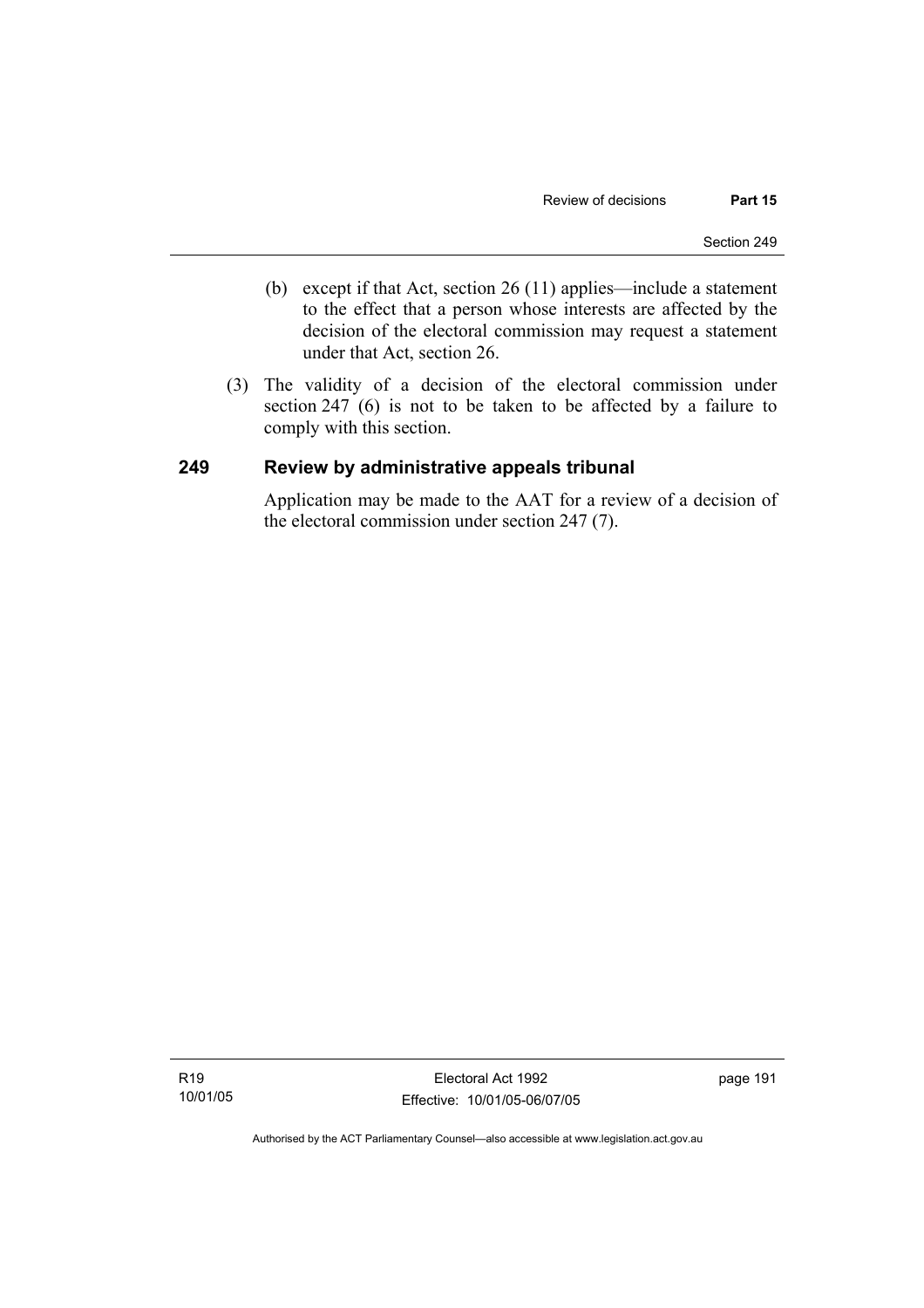# **Part 16 Disputed elections, eligibility and vacancies**

# **Division 16.1 Preliminary**

# **250 Definitions for pt 16**

In this part:

*application* means an application disputing the validity of an election made in accordance with section 258.

*bribery* means a contravention of section 285.

*contravention*, of a section of this Act or the *Crimes Act 1914* (Cwlth), includes—

- (a) attempting or conspiring to contravene that section; or
- (b) aiding, abetting, counselling or procuring the contravention of that section.

*Court of Disputed Elections*—see section 252 (2).

*election* includes—

- (a) a recount of votes under section 194; and
- (b) the choice of a person to fill a casual vacancy under section 195.

*file* means to file in the registrar's office.

*proceeding* means a proceeding before the Court of Disputed Elections.

*registrar* means the registrar of the Supreme Court.

*Speaker*—see section 251.

R19 10/01/05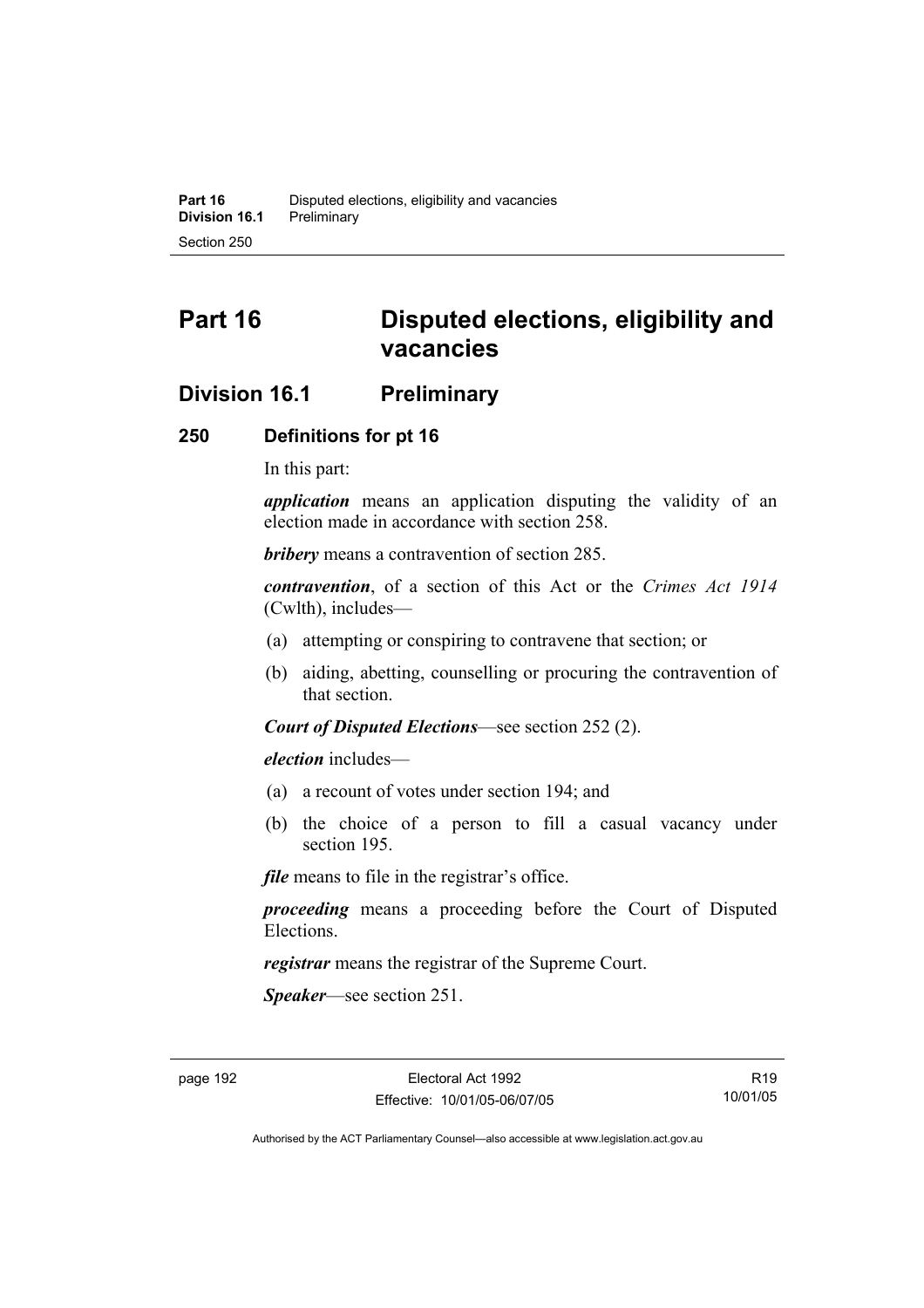*undue influence* means a contravention of section 288 (Violence and intimidation) or the *Crimes Act 1914* (Cwlth), section 28 (Interfering with political liberty).

# **251 Meaning of** *Speaker* **for pt 16**

(1) In this part:

*Speaker* includes—

- (a) if the Speaker is unavailable—the Deputy Speaker; or
- (b) if both the Speaker and Deputy Speaker are unavailable another MLA who is not the subject of a proceeding and is appointed by the Assembly to act as the Speaker for this part; or
- (c) if both the Speaker and Deputy Speaker are unavailable and no MLA is appointed for paragraph (b)—the clerk of the Assembly.
- (2) For subsection (1), the Speaker or Deputy Speaker is unavailable if—
	- (a) the office-holder is absent from duty; or
	- (b) there is a vacancy in the office; or
	- (c) the office-holder is the subject of a proceeding.

# **Division 16.2 Jurisdiction and powers of Supreme Court**

# **252 Court of Disputed Elections**

- (1) The Supreme Court has jurisdiction to hear and determine—
	- (a) applications disputing the validity of elections; and
	- (b) questions referred to the court by resolution of the Legislative Assembly relating to—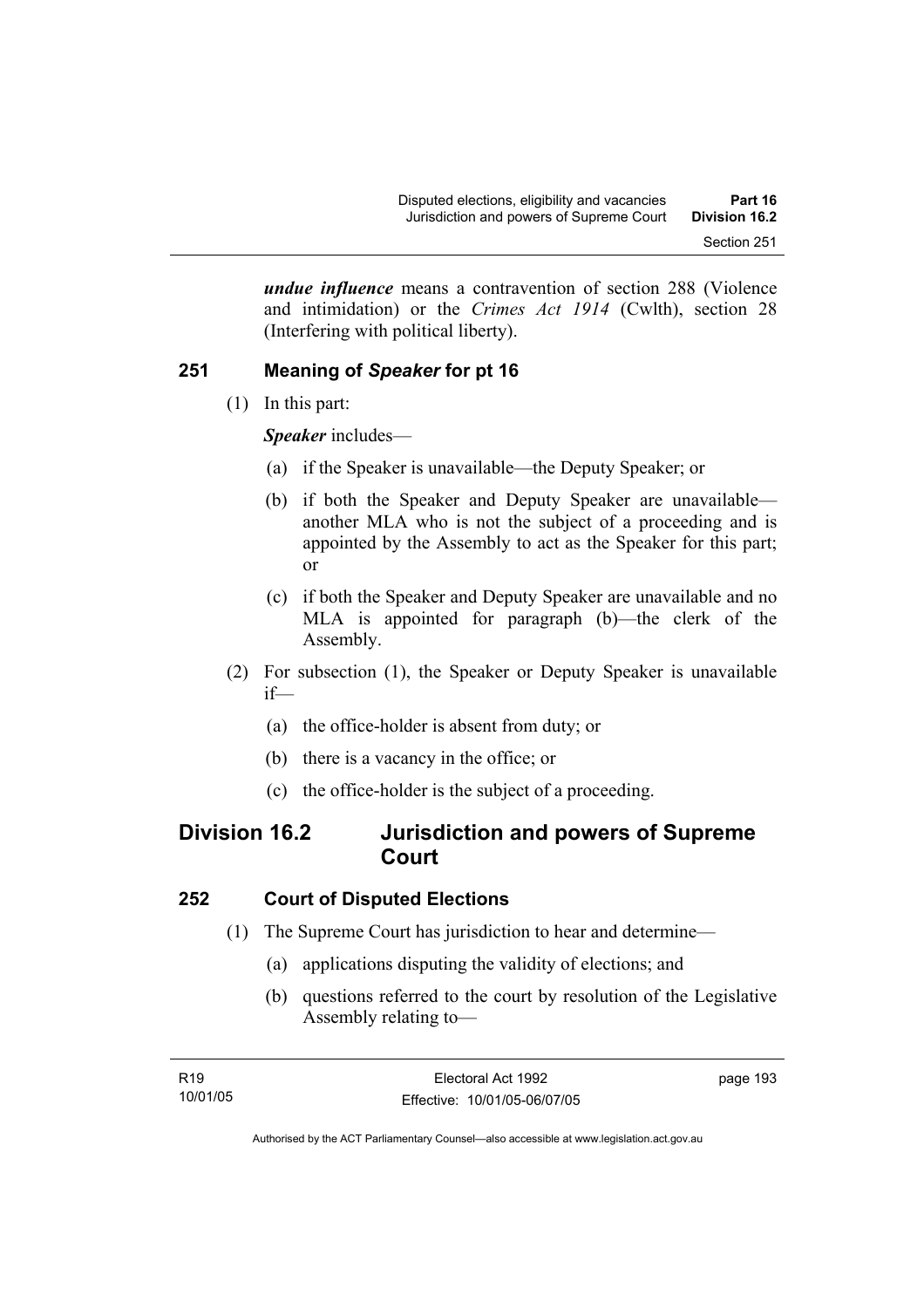- (i) the eligibility of persons who have been declared elected to be members of the Assembly; or
- (ii) vacancies in the membership of the Assembly.
- (2) When exercising jurisdiction under subsection (1), the Supreme Court shall be known as the Court of Disputed Elections.

# **253 Powers of the court**

Subject to this part, the Supreme Court has the same powers (so far as they are applicable) when exercising jurisdiction under this part as it has when exercising its original jurisdiction.

# **255 Decisions are final**

A decision of the Court of Disputed Elections is final and conclusive, is not subject to appeal and shall not be called into question.

# **Division 16.3 Disputed elections**

# **256 Validity may be disputed after election**

- (1) The validity of an election shall not be disputed except by application to the Court of Disputed Elections after the result of the election is declared.
- (2) Without limiting subsection (1), if any of the following matters in relation to an election is called into question, the validity of the election is to be taken to be in dispute:
	- (a) the acceptance or rejection of a nomination of a candidate by the commissioner;
	- (b) the eligibility of a person to be nominated as a candidate, to be elected or to be an MLA;
	- (c) any matter connected with the printing or endorsement of ballot papers;

R19 10/01/05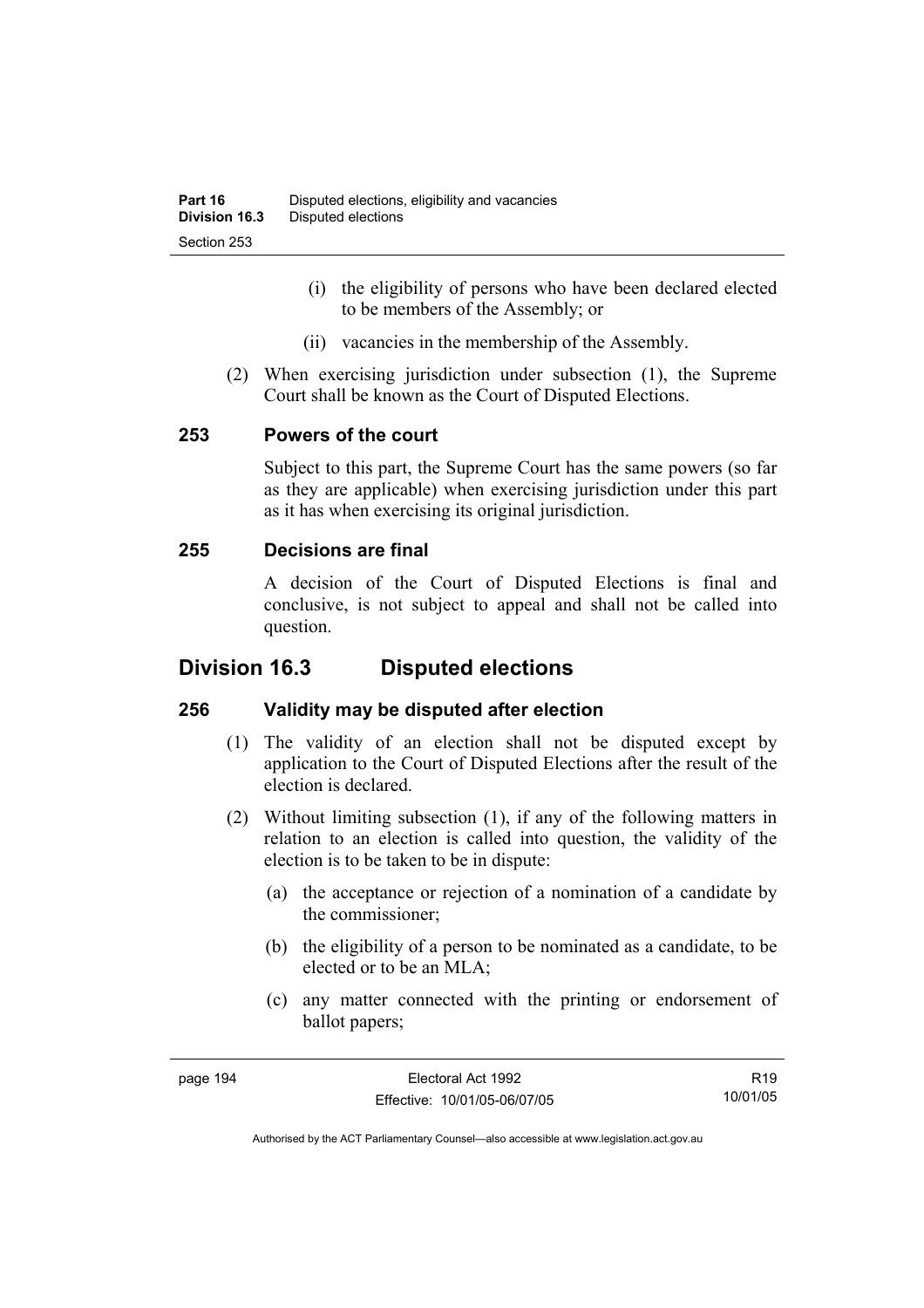- (d) any matter connected with the issue, or scrutiny, of ballot papers by an officer;
- (e) any matter connected with electronic voting;
- (f) any matter connected with the admission or rejection of declaration votes by an officer at the preliminary scrutiny.

# **257 Persons entitled to dispute elections**

The following persons are entitled to dispute the validity of an election:

- (a) a candidate in the election;
- (b) an elector entitled to vote at the election;
- (c) the commissioner.

# **258 Form of application**

- (1) An application disputing the validity of an election shall—
	- (a) specify the declarations sought; and
	- (b) set out the facts relied on to invalidate the election with sufficient particularity to identify the matters on which the applicant relies as justifying those declarations; and
	- (c) set out the applicant's full name and address and the capacity in which he or she is making the application; and
	- (d) be signed by the applicant.
- (2) The signature of an applicant other than the commissioner shall be witnessed by another person whose signature, full name, address and occupation shall be set out in the application.

# **259 Time for filing application**

An application shall be filed within 40 days after the result of the election is declared.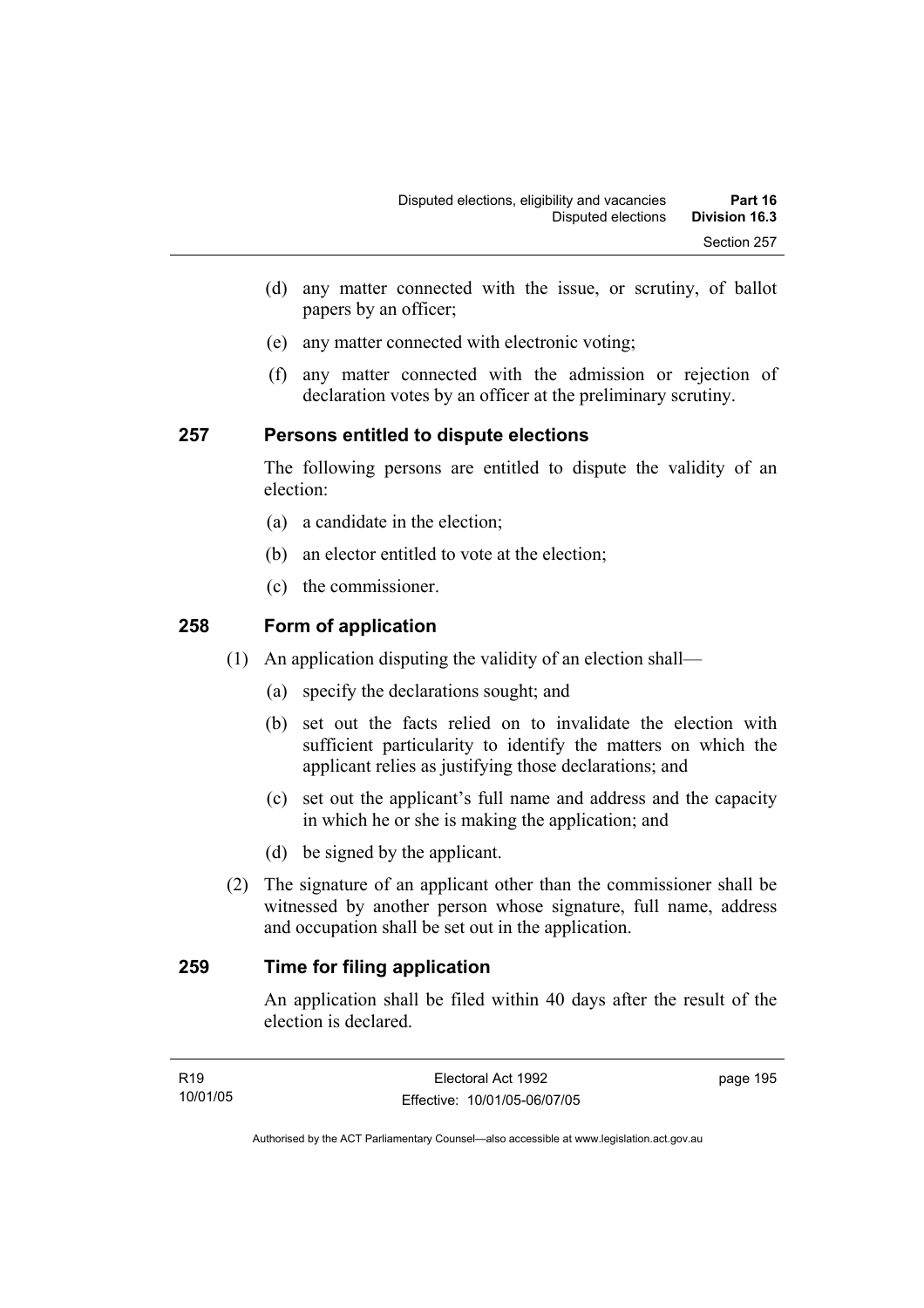# **260 Deposit as security for costs**

- (1) At the time of filing an application, the applicant shall deposit with the registrar as security for costs the amount prescribed by the *Supreme Court Rules*.
- (2) The amount deposited shall be set off against any costs ordered to be paid by the applicant.

# **261 Registrar to serve copies of application on certain persons**

The registrar shall, after an application is filed under section 259, serve a sealed copy of the application on—

- (a) the Speaker; and
- (b) the person whose election is being disputed; and
- (c) if the commissioner is not the applicant—the commissioner.

# **262 Parties to application under div 16.3**

- (1) The following people are entitled to appear in a proceeding under this division:
	- (a) the applicant;
	- (b) the commissioner;
	- (c) if a person whose election is being disputed files a notice of appearance within 7 days after the day when the person is served with a copy of the application under section 261—the person;
	- (d) anyone else with the leave of the Court of Disputed Elections.
- (2) A person other than the applicant who appears under subsection (1) is to be taken to be a respondent to the application.
- (3) This section does not apply to an application under section 263.

R19 10/01/05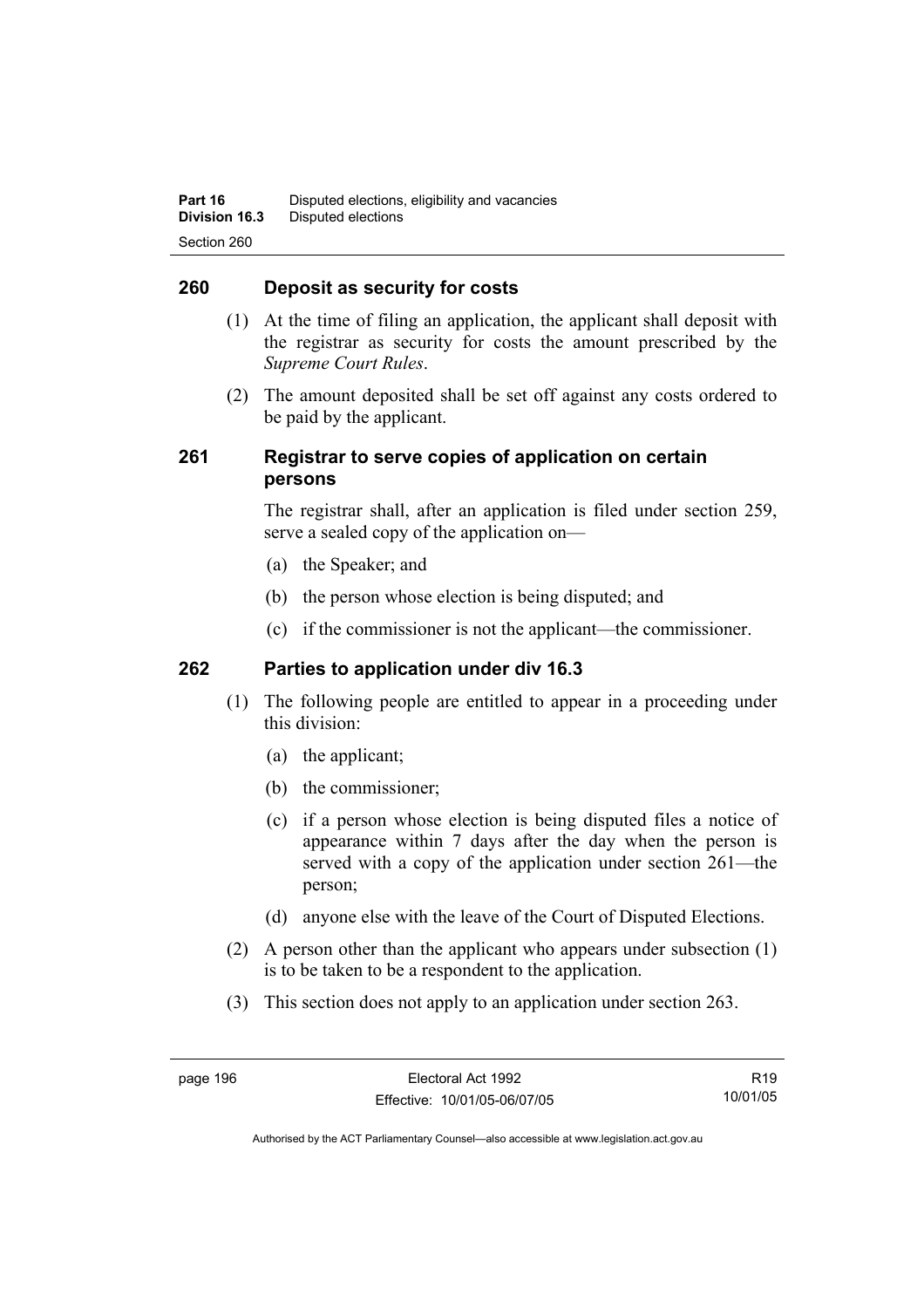#### **263 Withdrawal and abatement of application**

(1) In this section:

*election application* means an application disputing the validity of an election made in accordance with section 258.

*leave application* means an application for leave to withdraw an election application.

- (2) An applicant may withdraw an election application only with the leave of the Supreme Court.
- (3) An applicant is not entitled to make a leave application unless notice of the applicant's intention to do so has been—
	- (a) published in a newspaper; and
	- (b) given to the commissioner and to each of the respondents to the relevant election application.
- (4) A leave application shall not be made without the consent of all the applicants to the relevant election application.
- (5) The following persons are entitled to appear as respondents to a leave application:
	- (a) the commissioner;
	- (b) a respondent to the relevant election application;
	- (c) any other person with the leave of the Supreme Court.
- (6) Unless the Supreme Court orders otherwise, if an election application is withdrawn, the applicant is liable to pay the costs of the respondent in relation to that application and the leave application.
- (7) In determining a leave application, the Supreme Court shall inquire into the reasons for it and determine whether it was—
	- (a) the result of an agreement, arrangement or understanding; or

page 197

Authorised by the ACT Parliamentary Counsel—also accessible at www.legislation.act.gov.au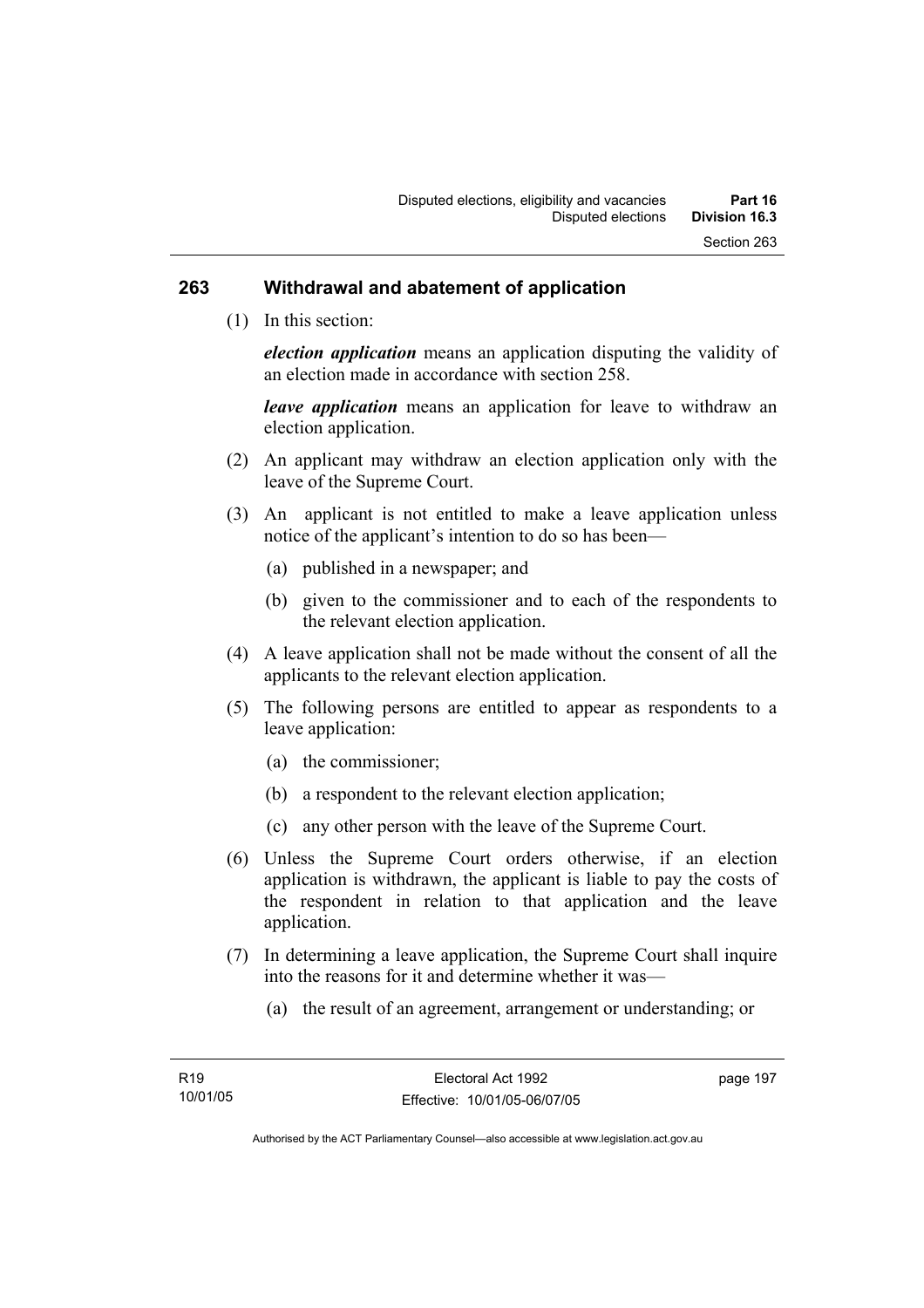- (b) in consideration of—
	- (i) the seat in the Assembly that is in issue being vacated at any time in the future; or
	- (ii) the withdrawal of any other election application; or
	- (iii) any other matter.
- (8) The Supreme Court shall publish its reasons for a determination as if it were a judgment and give a copy of them to the commissioner.
- (9) If, before the hearing of an election application, a respondent other than the commissioner—
	- (a) dies or gives the prescribed notice that he or she does not intend to oppose the application; or
	- (b) resigns from, or otherwise ceases to hold, the seat in the Assembly that is in issue;

then—

- (c) the person ceases to be a respondent; and
- (d) the person, or his or her personal representative, shall—
	- (i) publish notice of that fact in a newspaper; and
	- (ii) give a copy of the notice to the registrar; and
- (e) if a person who might have been an applicant in relation to the election files a notice of appearance within the prescribed period—that person is entitled to appear as a respondent to the application.
- (10) A person who has ceased to be a respondent to an election application is not entitled to appear as a party in proceedings in relation to that application.
- (11) The registrar shall notify the commissioner of the receipt of a notice mentioned in subsection (9) (d) (ii).

R19 10/01/05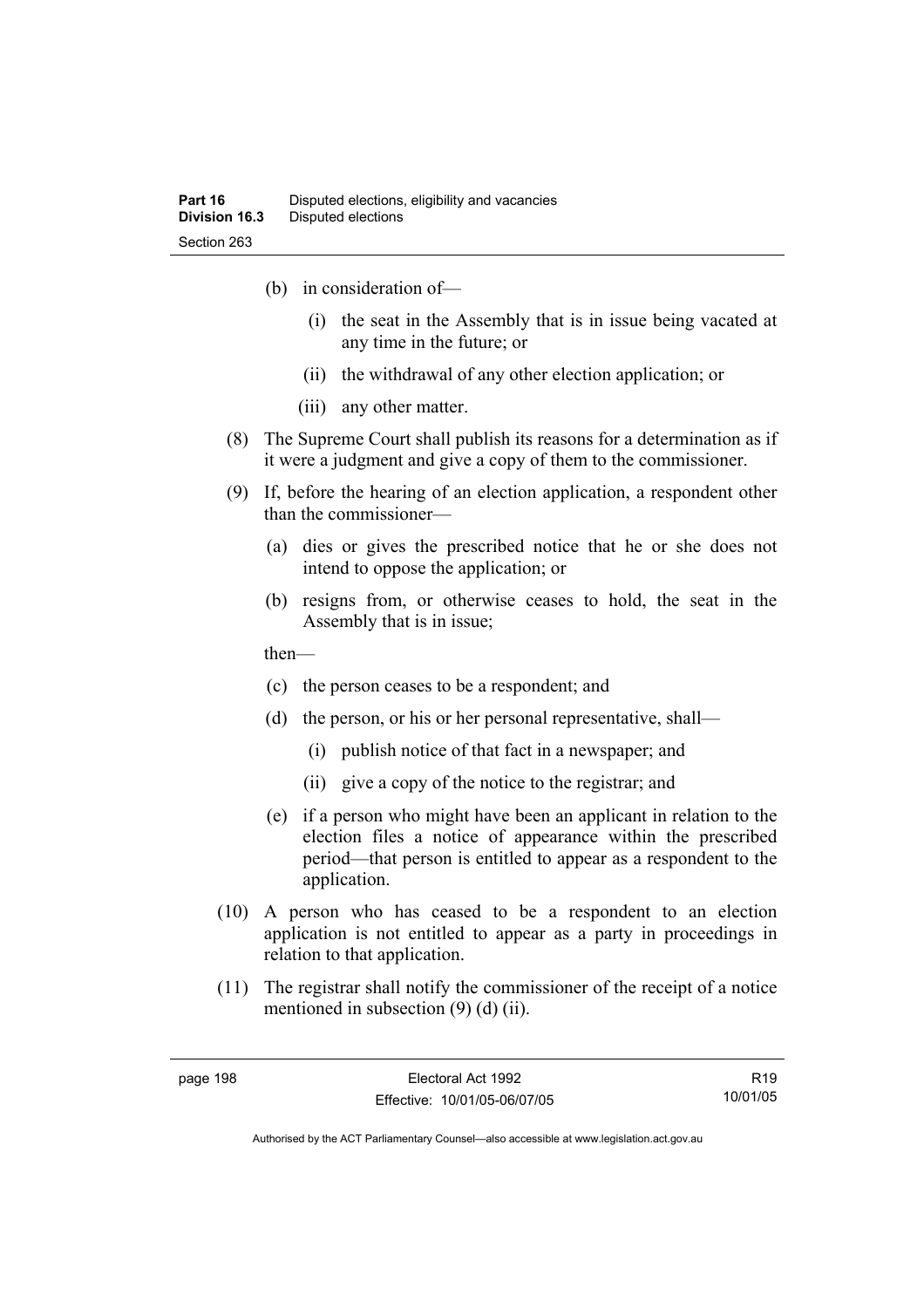- (12) An election application shall be abated by the death of a sole applicant or the last survivor of several applicants.
- (13) The abatement of an election application does not affect the liability of the applicant or any other person for costs awarded against the applicant or other person.

## **264 Hearing of applications**

- (1) The registrar shall, as soon as practicable after the time for filing applications in relation to an election under section 259 has passed, prepare a list of the applications pending in the order of filing and shall make a copy of the list available for inspection at the registrar's office.
- (2) Subject to subsection (3), an application shall, as far as practicable, be heard in the order in which it appears in the list.
- (3) All applications in relation to an election for an electorate shall be heard together.

## **265 Declarations and orders**

The Court of Disputed Elections shall hear and determine an application and may—

- (a) declare the election void; or
- (b) declare that a person who has been declared elected was not duly elected; or
- (c) declare that a person who has not been declared elected was duly elected; or
- (d) dismiss the application in whole or in part;

and may make any orders in relation to the application that the court considers appropriate.

page 199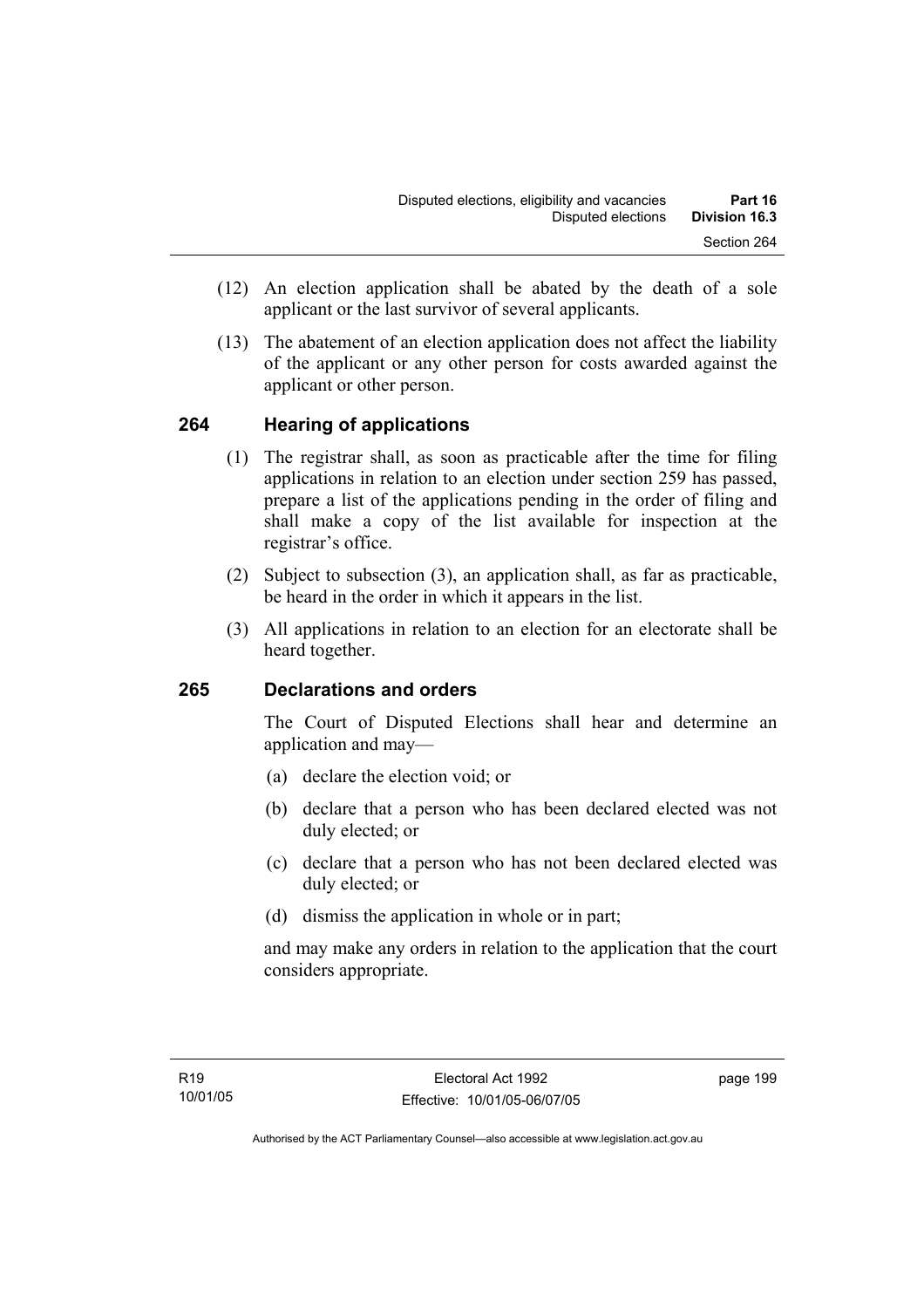### **266 Illegal practices**

- (1) Without limiting the grounds on which the Court of Disputed Elections may make a declaration under section 265 (a) or (b), the court may make such a declaration on the ground of any illegal practice in connection with the election.
- (2) The Court of Disputed Elections shall not make a declaration under section 265 (a) or  $(b)$ —
	- (a) on the ground of any illegal practice (other than bribery or undue influence); or
	- (b) on the ground of bribery or undue influence by a person who was not a candidate for the election without the knowledge or consent of a candidate in the election;

unless satisfied that—

- (c) the result of the election was, or was likely to have been, affected by the illegal practice; and
- (d) it is just to make the declaration.
- (3) If the Court of Disputed Elections finds any illegal practice in connection with an election (whether the court makes a declaration under section 265 (a) or (b) on that ground or not), the registrar shall report the finding to—
	- (a) the Speaker; and
	- (b) the Minister; and
	- (c) the commissioner; and
	- (d) the director of public prosecutions.
- (4) Any finding by the Court of Disputed Elections in relation to any illegal practice in connection with an election is not to be taken to be a bar to, or to prejudice in any way, any prosecution in relation to the act alleged before the court to have constituted the illegal practice.

| page | 200 |
|------|-----|
|------|-----|

R19 10/01/05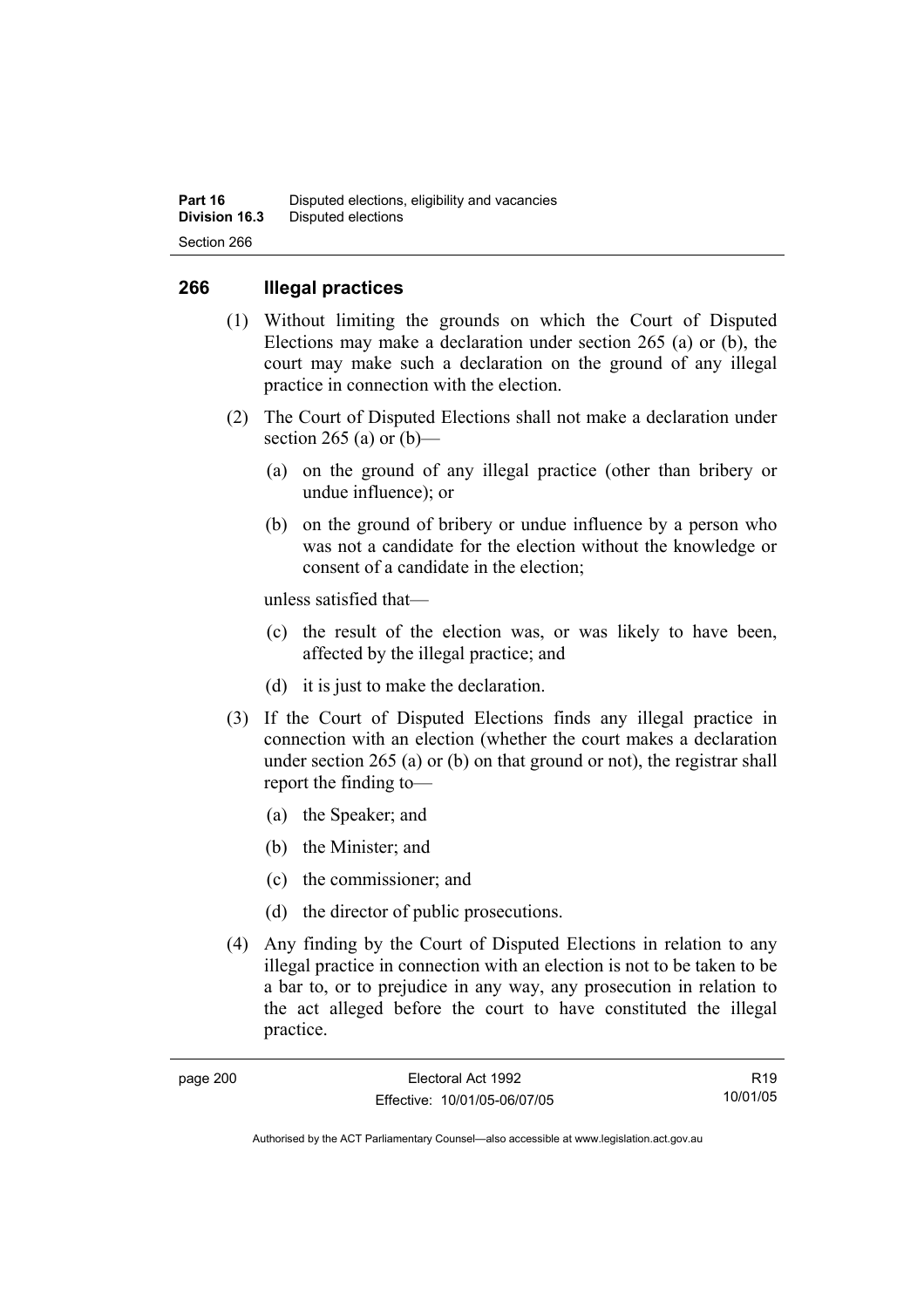(5) In this section:

*illegal practice* means a contravention of this Act, and includes undue influence.

*Note Contravention* and *undue influence* are defined in s 250.

#### **267 Bribery or undue influence by person elected**

If the Court of Disputed Elections finds that a person who was declared elected committed, or attempted to commit, bribery or undue influence in connection with any election, the court shall declare the election of that person void.

#### **268 Immaterial delays and errors**

- (1) The Court of Disputed Elections shall not make a declaration under section 265 (a), (b) or (c) on the ground that there was a delay in—
	- (a) declaring the nominations for the election; or
	- (b) providing certified lists of electors to candidates for the election; or
	- (c) polling for the election; or
	- (d) declaring the result of the election.
- (2) The Court of Disputed Elections shall not make a declaration under section 265 (a), (b) or (c) on the ground of any absence of, or any error or omission by, an officer unless the absence, error or omission affected, or was likely to have affected, the result of the election.
- (3) In determining whether an absence, error or omission that prevented an elector from voting affected the result of an election or not, the Court of Disputed Elections shall not have regard to any evidence of the way in which the elector intended to vote.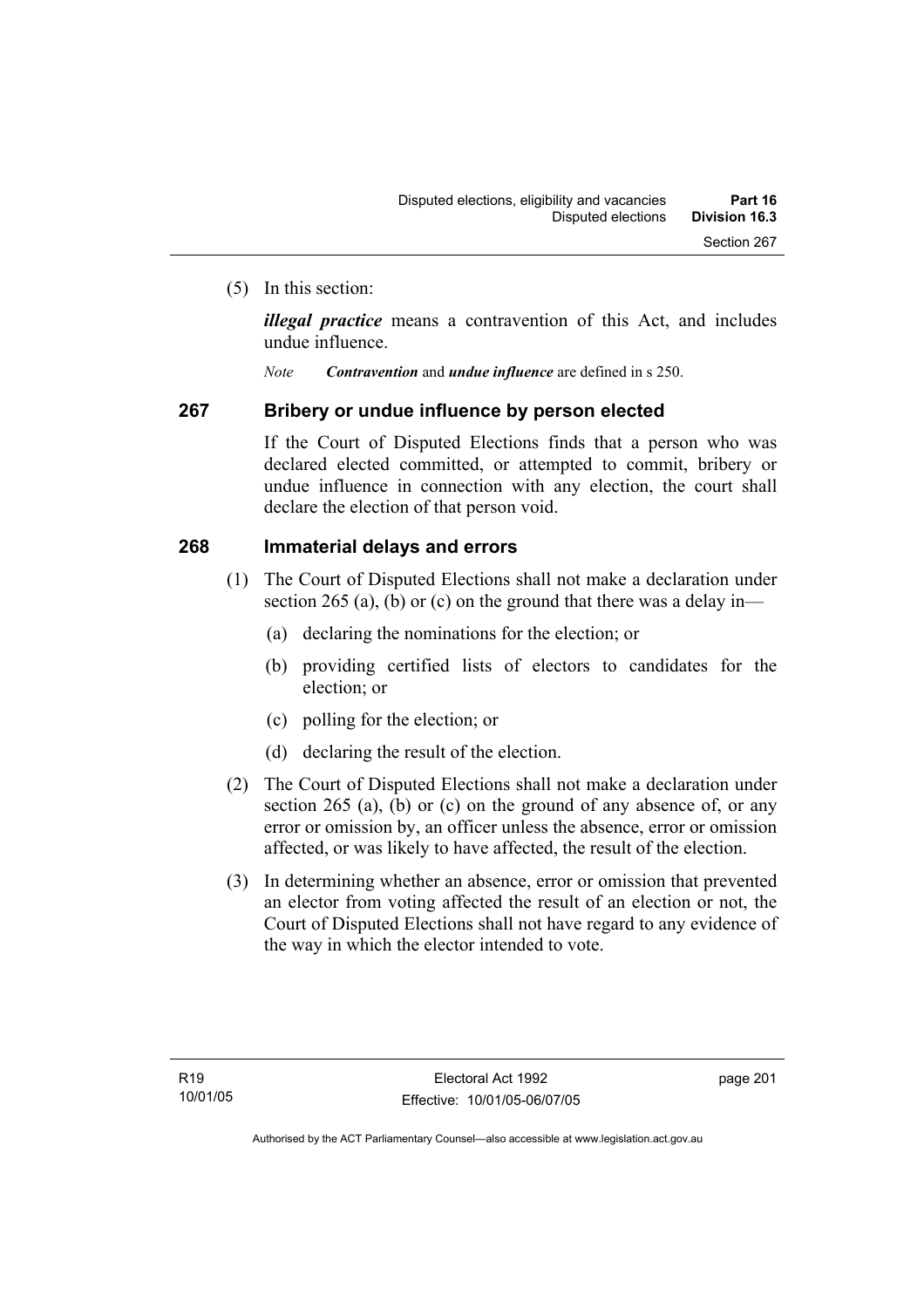#### **269 Inquiries by court**

- (1) In determining an application, the Court of Disputed Elections may make the inquiries it considers appropriate, including but not limited to—
	- (a) an inquiry about the identity of persons who voted; and
	- (b) an inquiry into the accuracy of approved computer programs used in electronic voting and the electronic scrutiny of votes; and
	- (c) an inquiry about whether ballot papers were improperly admitted or rejected, or not.
- (2) The Court of Disputed Elections shall not inquire into the correctness of any roll.
- (3) If the Court of Disputed Elections makes an inquiry in relation to ballot papers marked under part 11, a statement of particulars of the marking of ballot papers prepared by an officer under section 175 (c) is conclusive evidence of the particulars contained in the statement unless the court orders otherwise.

## **270 Rejected ballot papers**

In determining an application, the Court of Disputed Elections may have regard to any declaration vote ballot papers rejected at the preliminary scrutiny if the court is of the opinion that the ballot papers should not have been rejected.

#### **271 Evidence that persons were not permitted to vote**

In determining an application, the Court of Disputed Elections shall not have regard to any evidence that a person was not permitted to cast a vote in an election unless the court is satisfied that the person—

(a) claimed to vote in accordance with this Act; and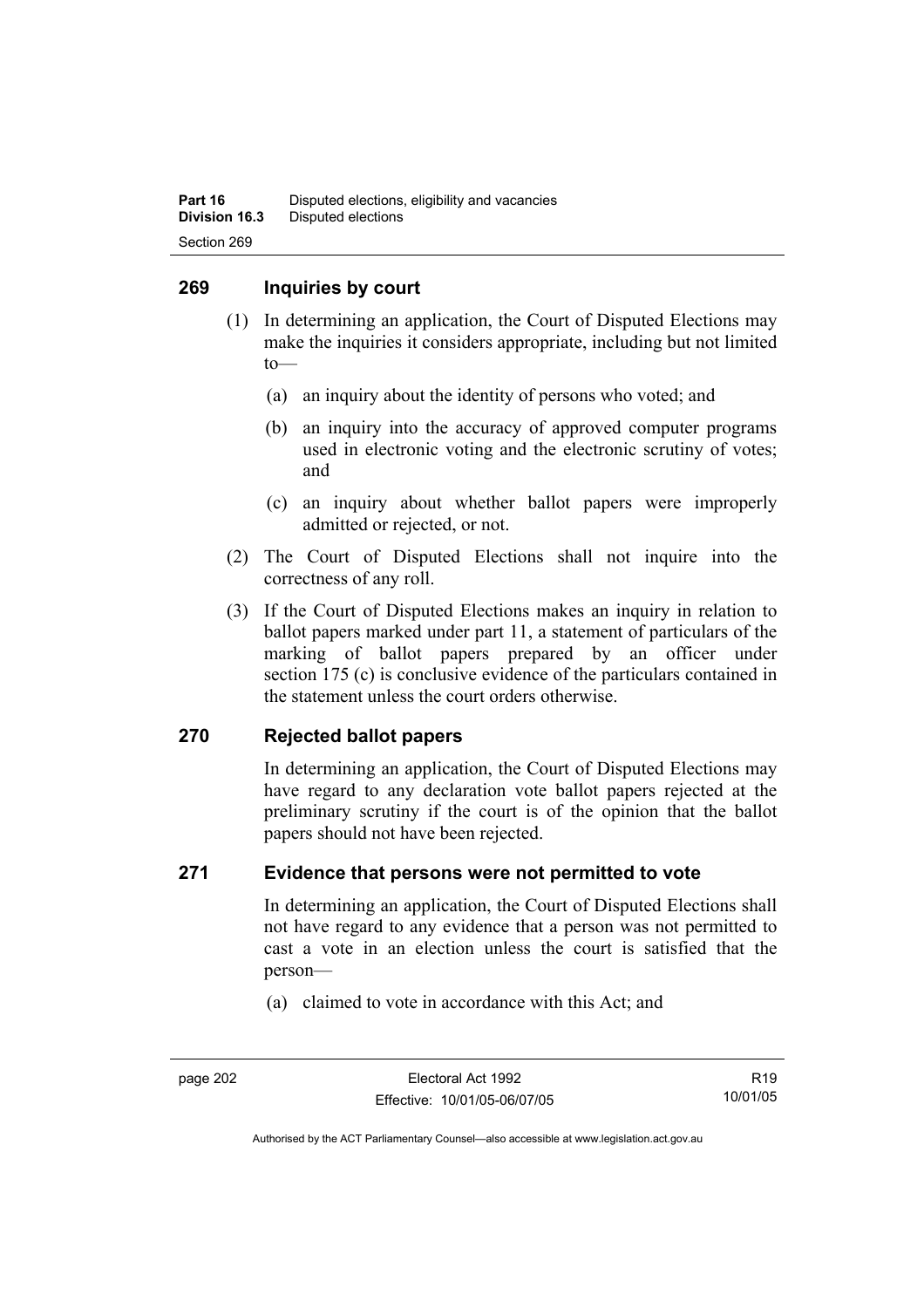(b) complied with the requirements of this Act in relation to voting to the extent that he or she was permitted to do so.

## **272 Inspection of electoral papers**

A party to an application may—

- (a) with the leave of the Court of Disputed Elections; and
- (b) in the presence of the commissioner or a member of staff of the electoral commission;

inspect, and make copies of or take extracts from, the electoral papers (except ballot papers) in the possession of the commissioner that were used in connection with the election being disputed.

## **273 Commissioner not prevented from accessing documents**

Unless the Court of Disputed Elections otherwise orders, the filing of an application is not to be taken to prevent the commissioner, another member of the electoral commission or a member of the staff of the commission from having access to any document to which that person would otherwise be entitled to have access for the purpose of exercising a function under this Act.

## **274 Registrar to serve copies of declarations on certain persons**

The registrar shall, after an application is determined, serve a sealed copy of the declarations and orders (if any) made by the Court of Disputed Elections on—

- (a) the Speaker; and
- (b) each party to the application.

**275 Effect of declarations** 

 (1) If the Court of Disputed Elections declares an election void, another election shall be held in accordance with section 101.

page 203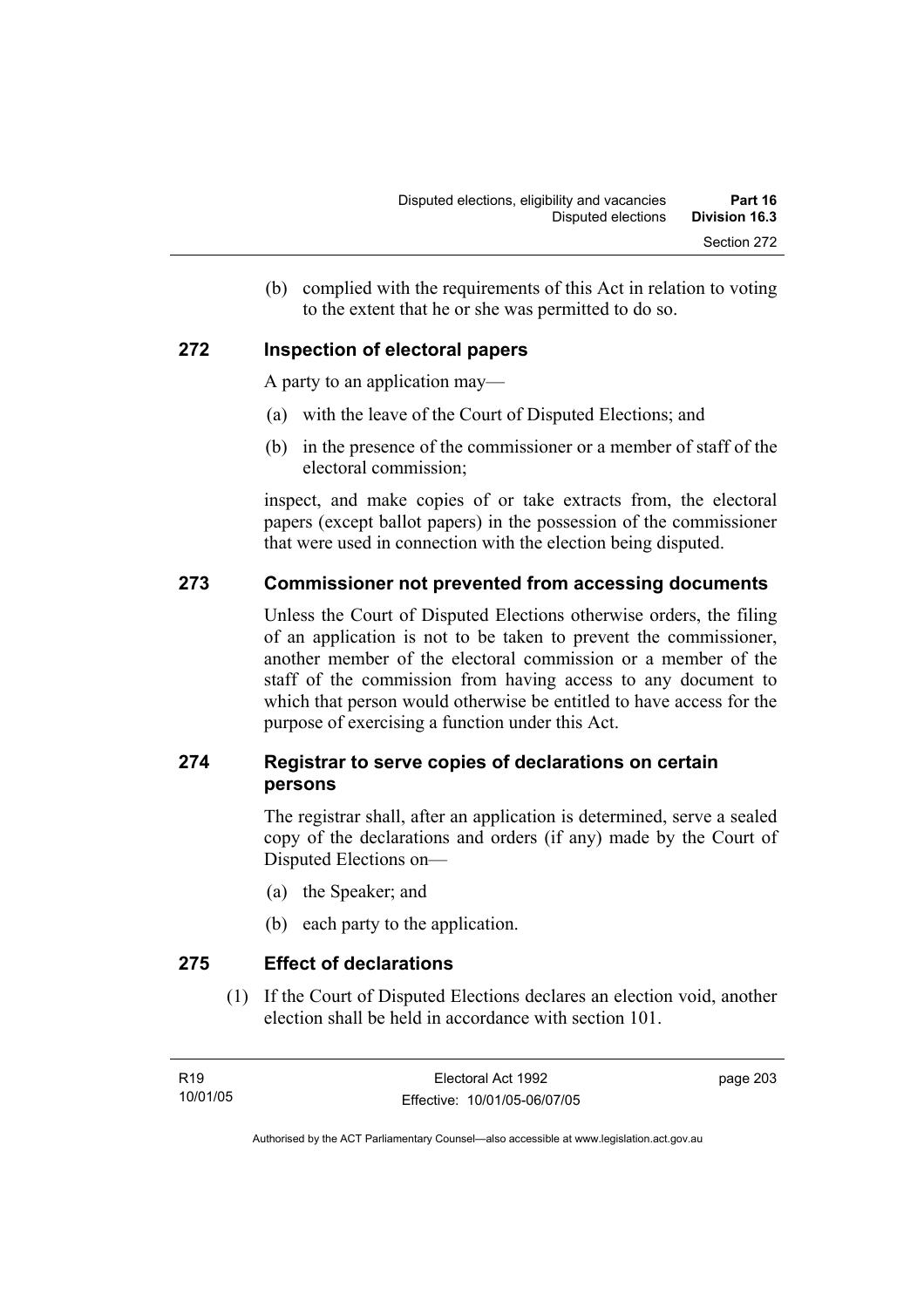- (2) If the Court of Disputed Elections declares that a person who has been declared elected was not duly elected, that person is to be taken not to have been duly elected.
- (3) If the Court of Disputed Elections declares that a person who has not been declared elected was duly elected, that person is to be taken to have been duly elected.
- (4) A declaration by the Court of Disputed Elections referred to in subsection (1), (2) or (3) takes effect on the end of the day when the declaration by the court is made.

## **Division 16.4 Eligibility and vacancies**

## **276 Speaker to state case**

If the Assembly passes a resolution referring to the Court of Disputed Elections a question relating to—

- (a) the eligibility of a person who has been declared elected to be an MLA; or
- (b) a vacancy in the membership of the Assembly;

the Speaker shall give to the registrar a statement setting out the question referred, together with any documents in the possession of the Assembly that relate to that question.

## **277 Parties to a referral**

The following persons are entitled to appear in a proceeding under this division:

- (a) any person who, in the opinion of the Court of Disputed Elections, has a sufficient interest in the determination of the question referred;
- (b) any person on whom notice of that question is ordered to be served by the court.

R19 10/01/05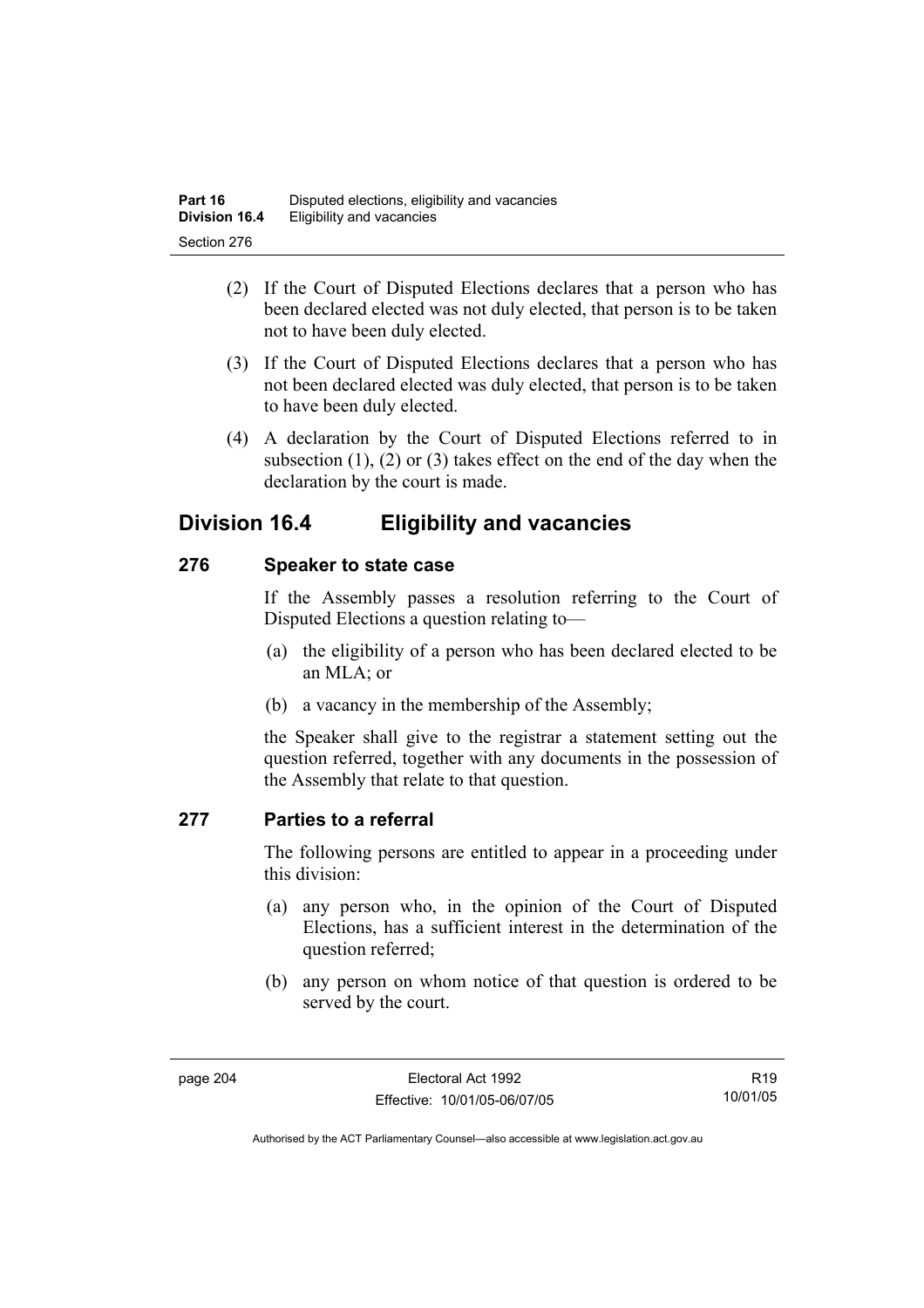#### **278 Declarations and orders**

The Court of Disputed Elections shall hear and determine a question referred to it and may—

- (a) declare that a person who has been declared elected is not eligible to be an MLA; or
- (b) declare a vacancy in the membership of the Assembly; or
- (c) refuse to make a declaration;

and may make the orders in relation to the referral that the court considers appropriate.

#### **279 Registrar to serve copy of declarations on Speaker**

The registrar shall, after a question referred to the Court of Disputed Elections is determined, serve a sealed copy of the declarations and orders (if any) made by the court on—

- (a) the Speaker; and
- (b) each party to the referral.

#### **280 Effect of declarations**

- (1) If the Court of Disputed Elections
	- (a) declares that a person who has been declared elected is not eligible to be an MLA; or
	- (b) declares a vacancy in the membership of the Assembly;

on the end of the day when the declaration is made a vacancy in the membership of the Assembly arises.

 (2) A vacancy under subsection (1) shall be filled in accordance with part 13.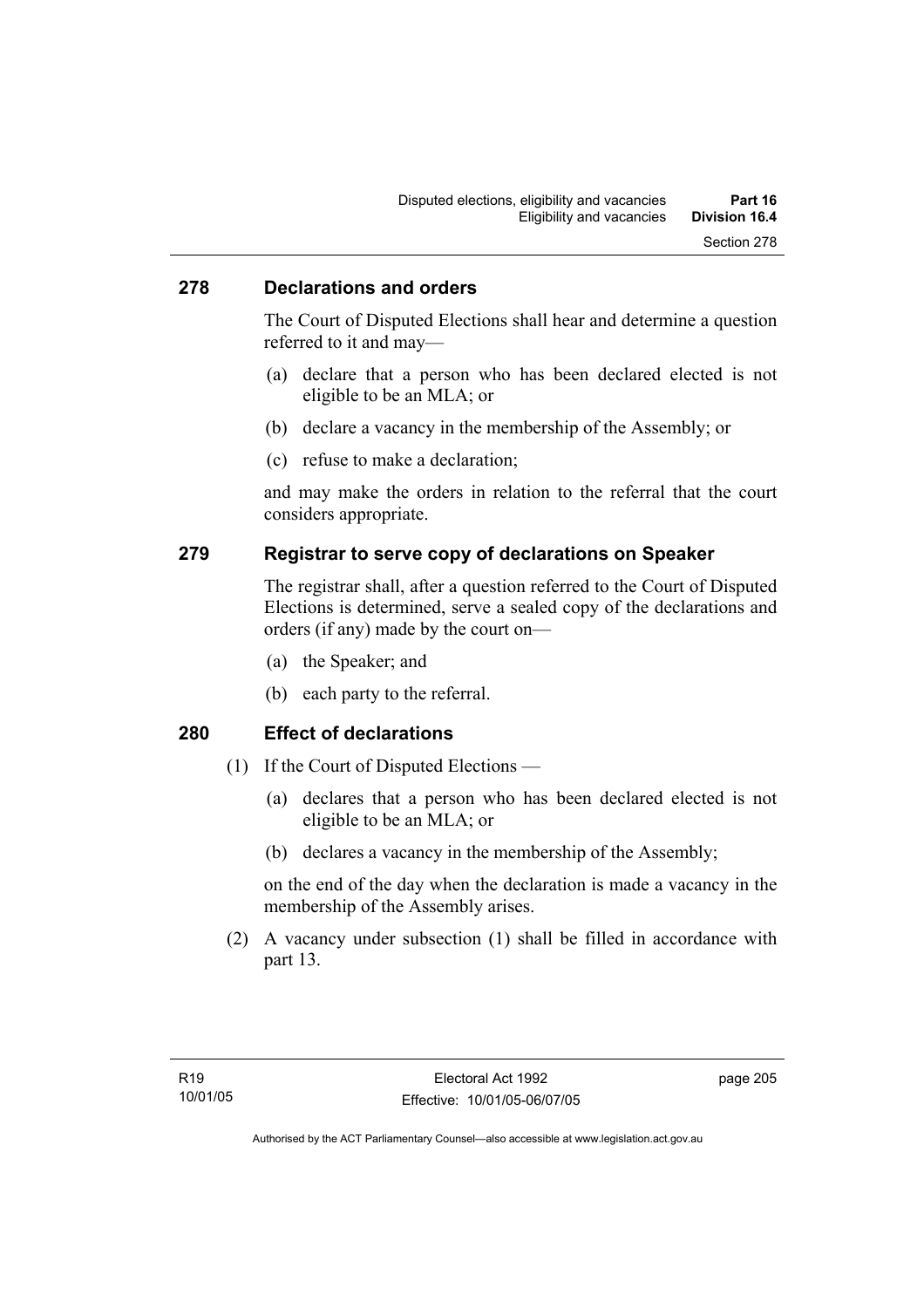## **Division 16.5 Proceedings**

### **281 Procedure**

In a proceeding, the Court of Disputed Elections —

- (a) shall be guided by the substantial merits and good conscience of the case; and
- (b) is not bound by technicalities, legal forms or the rules of evidence, but may inform itself in the way it considers appropriate.

## **282 Legal representation limited**

In a proceeding, a party is entitled to be represented by only 1 lawyer appearing as counsel.

### **283 Admissibility of evidence**

- (1) A person who appears as a witness in a proceeding is not excused from answering a question or producing a document or other thing that the person is required by the Court of Disputed Elections to answer or produce on the ground that the answering of the question or the producing of the document or thing may tend to incriminate the person or on the ground of privilege.
- (2) A statement or disclosure made, or a document or other thing produced, by a person in the course of a proceeding, or any information, document or other thing obtained as a direct or indirect consequence of the making of the statement or disclosure, or of the production of the firstmentioned document or thing, is not admissible in evidence in any civil or criminal proceeding except—
	- (a) a proceeding before the Court of Disputed Elections; or
	- (b) a proceeding for an offence relating to the giving of false evidence.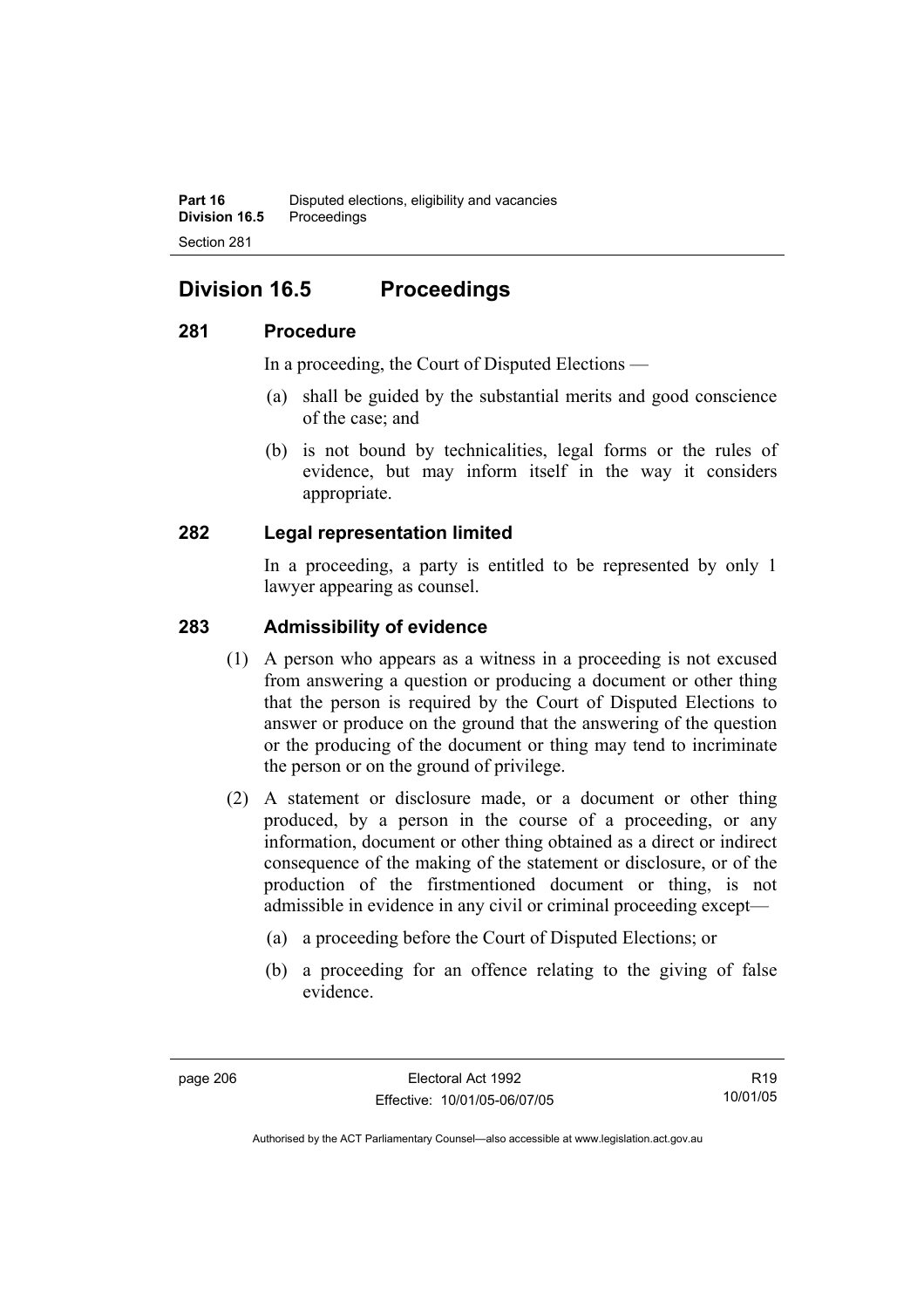## **284 Costs may be ordered against Territory**

Even if the Territory is not a party to a proceeding, the Court of Disputed Elections may order the Territory to pay all or any of the costs of the proceeding.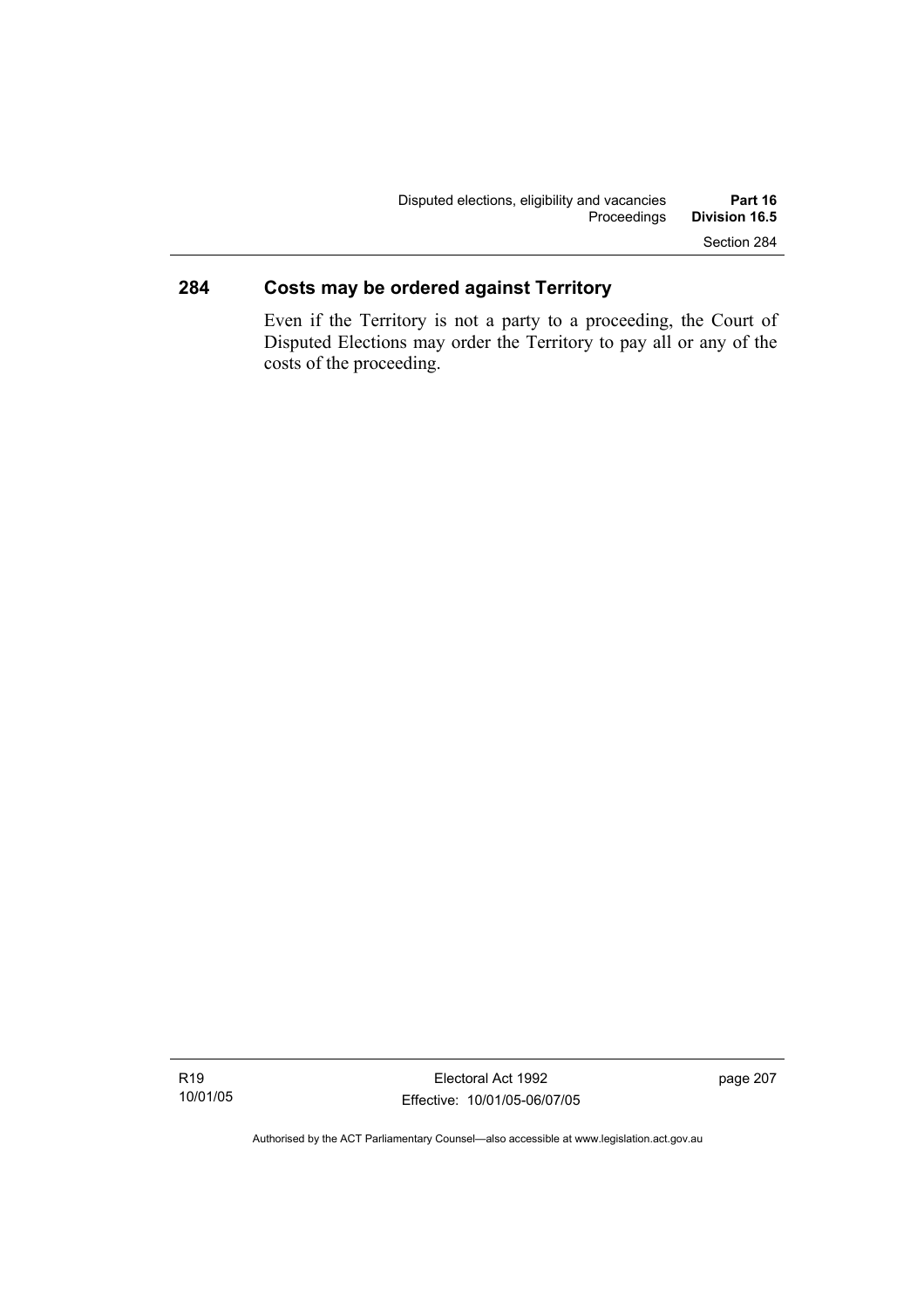**Part 17** Electoral offences **Division 17.1** Bribery and improper influence Section 285

# **Part 17 Electoral offences**

## **Division 17.1 Bribery and improper influence**

## **285 Bribery**

(1) A person shall not offer, solicit or accept an electoral bribe.

Maximum penalty: 50 penalty units, imprisonment for 6 months or both.

(2) In this section:

*bribe* does not include a declaration of public policy or a promise of public action.

*electoral bribe* means a bribe for the purpose of—

- (a) influencing the vote of an elector; or
- (b) influencing the candidature of a person in an election; or
- (c) otherwise influencing the course or result of an election; or
- (d) inducing a person not to apply, or to withdraw an application, under section 192 to be a candidate for a seat in relation to which a casual vacancy has occurred, if that person is an eligible person within the meaning of that section; or
- (e) inducing a person not to apply, or to withdraw an application, to the Court of Disputed Elections under division 16.3 to dispute the validity of an election, if that person is entitled to dispute the validity of the election under section 257.

R19 10/01/05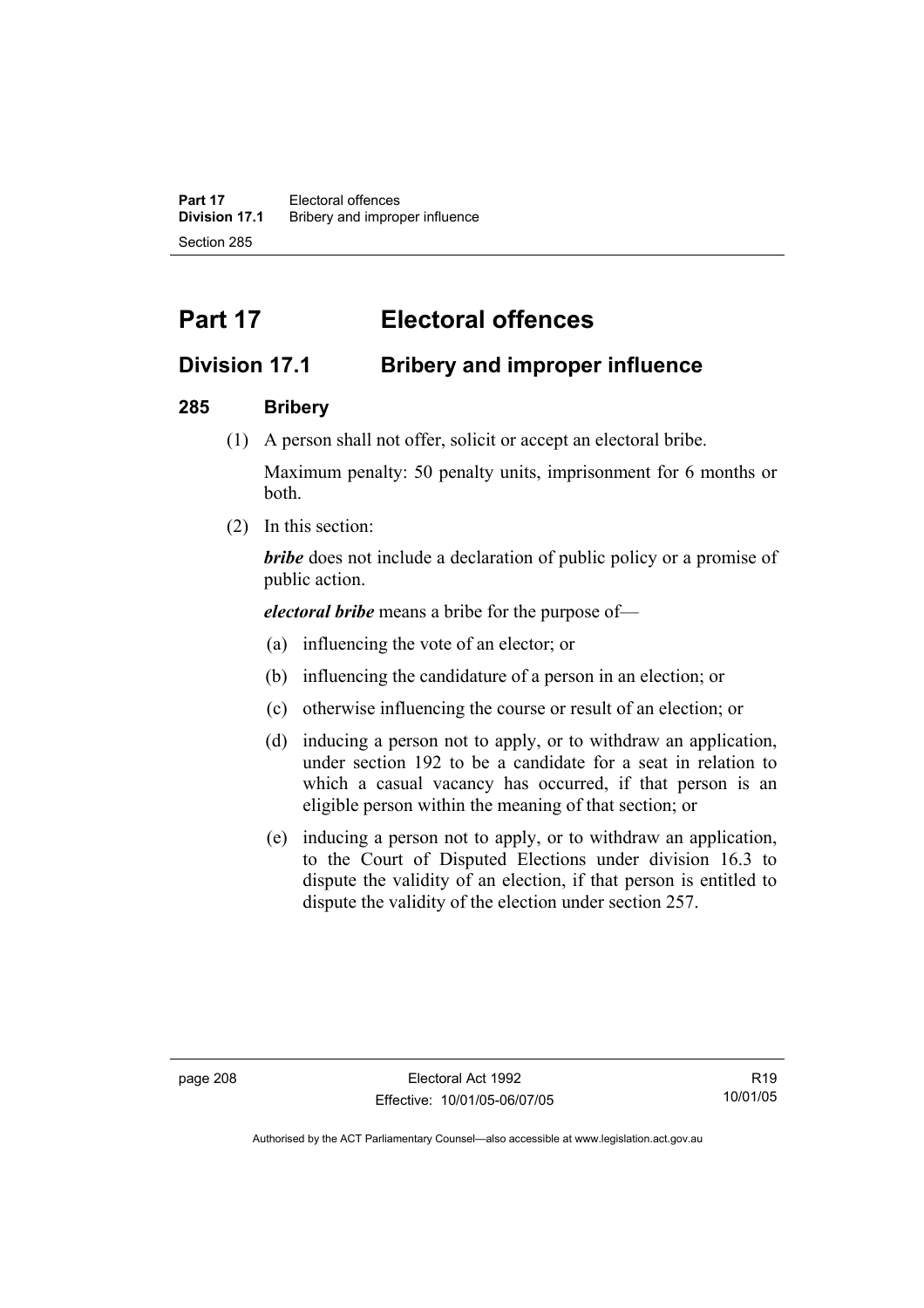## **286 Influencing of votes by officers**

In the exercise of a function under this Act, an officer shall not, without reasonable excuse, do anything for the purpose of influencing the vote of another person.

Maximum penalty: 50 penalty units, imprisonment for 6 months or both.

## **287 Influencing votes of hospital and nursing home patients**

The proprietor of a hospital or nursing home, or an employee or agent of such a proprietor, shall not, without reasonable excuse, do anything for the purpose of influencing the vote of a patient or resident of the hospital or nursing home.

Maximum penalty: 50 penalty units, imprisonment for 6 months or both.

## **Division 17.2 Protection of rights**

#### **288 Violence and intimidation**

A person shall not, by violence or intimidation, hinder or interfere with—

- (a) the free exercise of a right under this Act; or
- (b) the free performance of a duty under this Act.

Maximum penalty: 50 penalty units, imprisonment for 6 months or both.

#### **289 Discrimination on grounds of political donations**

- (1) A person shall not discriminate against another person on the ground of the making by the other person of a donation to—
	- (a) a political party; or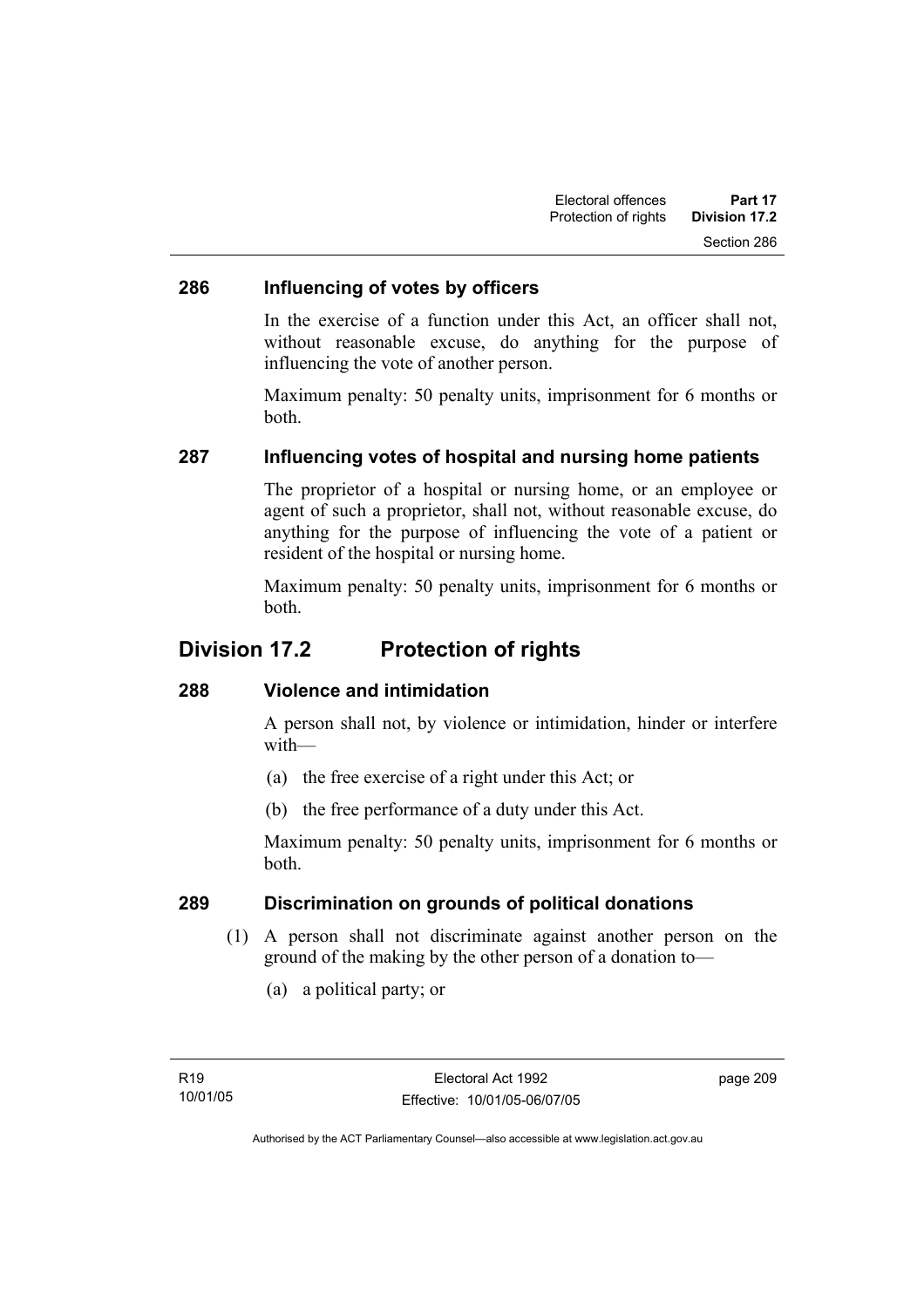(b) a candidate in an election.

Maximum penalty: 50 penalty units, imprisonment for 6 months or both.

(2) In this section:

*discriminate against*, in relation to a person, means—

- (a) deny the person access to membership of any trade union, club or other body, whether incorporated or not; or
- (b) not allow the person to work or to continue to work; or
- (c) subject the person to any form of intimidation or coercion; or
- (d) subject the person to any other detriment.

## **290 Employees' right to leave of absence for voting**

 (1) On notification from an employee before a polling day, the employer shall allow the employee, without penalty or any disproportionate deduction of pay, to take any necessary leave (not exceeding 2 hours) for the purpose of voting.

Maximum penalty: 10 penalty units.

- (2) Subsection (1) does not apply if the absence of the employee from employment could—
	- (a) endanger any person, animal or thing; or
	- (b) cause substantial loss to any person.
- (3) An employee shall not notify an employer under subsection (1) if he or she does not have a genuine intention of voting during the period of the leave to be granted for the purpose of voting.

Maximum penalty: 5 penalty units.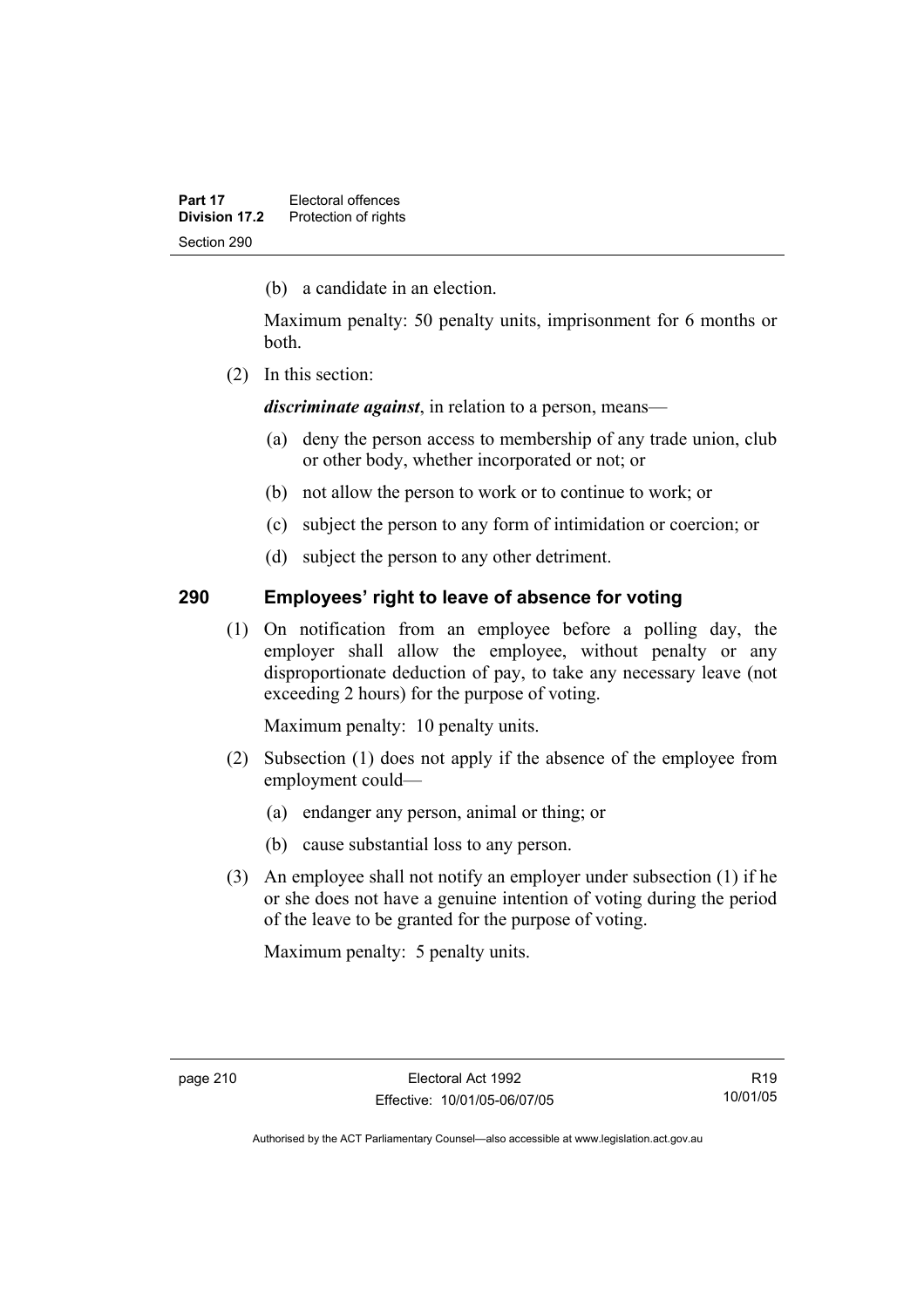## **Division 17.3 Campaigning offences**

## **291 Definitions for div 17.3**

In this division:

*address*, in relation to a person, means—

- (a) if the person is acting on behalf of a political party—an address of the party, other than a post office box; or
- (b) in any case—
	- (i) the address of the person's principal place of residence; or
	- (ii) an address of the person's place of business.

*disseminate* electoral matter (whether in printed or electronic form) means print, publish, distribute, produce or broadcast the electoral matter

*publish* electoral matter, includes publish electronically.

*reportage or commentary*, in relation to a newspaper or periodical, means everything in the newspaper or periodical except—

- (a) advertisements; and
- (b) letters to the editor.

## **292 Dissemination of electoral matter—authorisers and authors**

- (1) A person must not disseminate electoral matter unless there is, in the approved position—
	- (a) the name and address of the person who authorised the matter or its author; and

page 211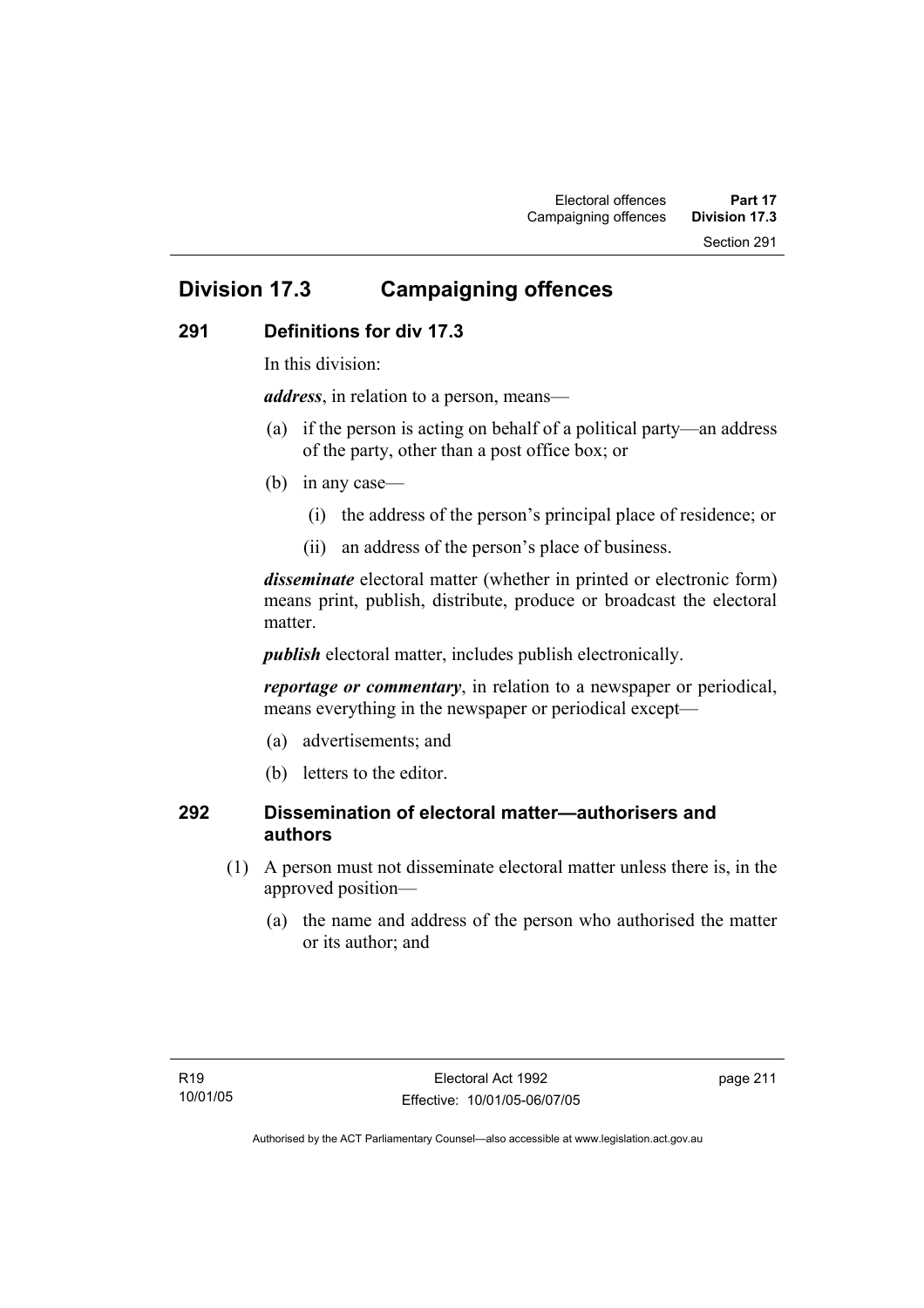(b) if the matter was published for a registered party or candidate for election—the name of the party or candidate.

Maximum penalty: 10 penalty units.

(2) In this section:

#### *approved position* means—

- (a) at the end of the matter; and
- (b) for an item in a newspaper or periodical containing electoral matter taking up all or part of each of 2 opposing pages—at the foot of the item on the first page; and
- (c) for an item in electronic form—at the foot of each page.

#### **293 Dissemination of electoral matter—letters to the editor**

- (1) Section 292 does not apply to the dissemination of a letter to the editor of a newspaper or periodical if—
	- (a) the name of the author and the locality of the author's residence appears at the end; and
	- (b) the editor of the newspaper or periodical keeps a written record of the address of the author, as stated in the original of the letter sent to the editor or as otherwise ascertained by the editor.
- (2) For subsection (1) (a), it is sufficient to identify the locality of an author's residence by reference to—
	- (a) the suburb or town of, or nearest to, that residence; and
	- (b) for a locality outside the ACT—the State, other Territory or other country of that residence.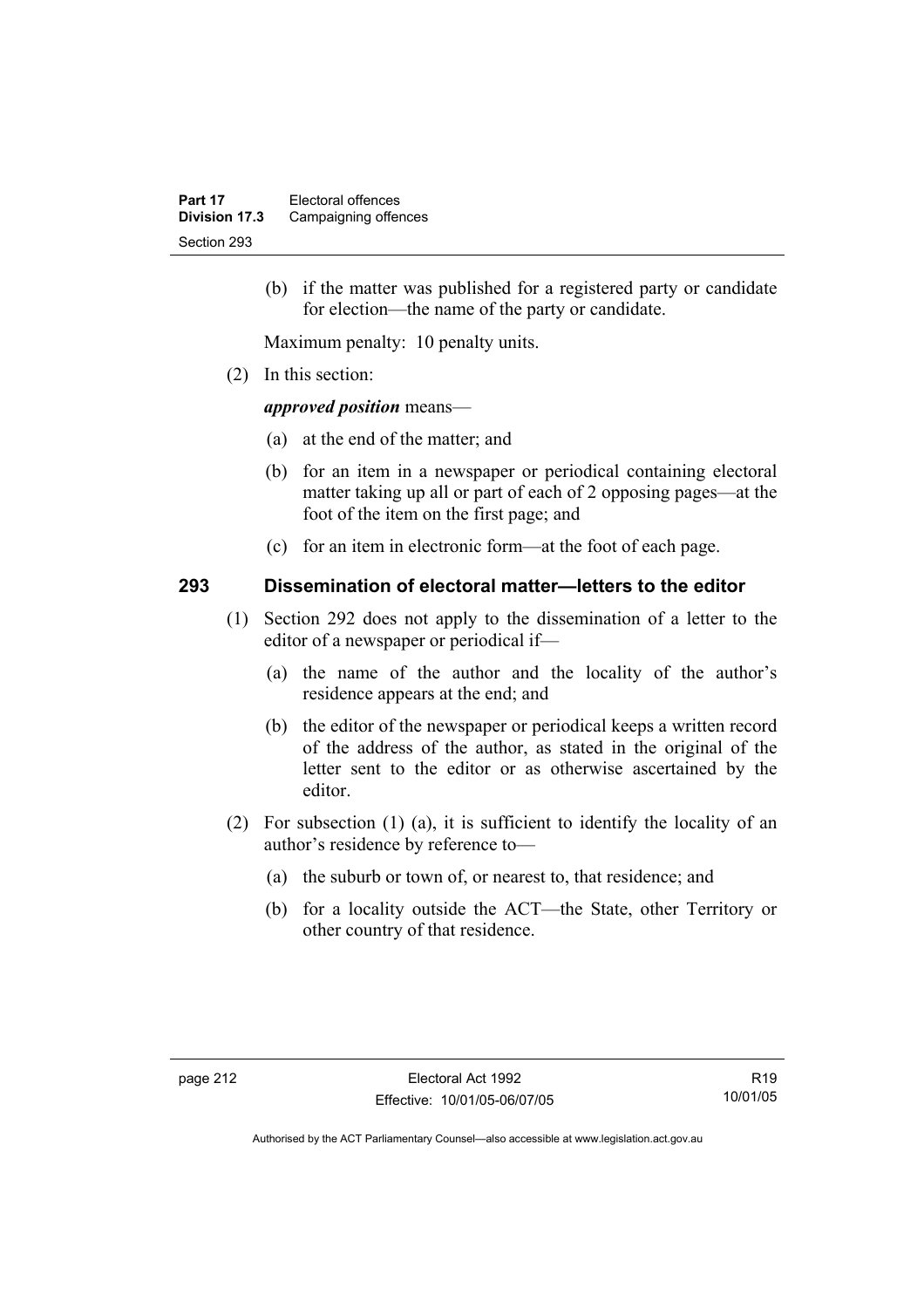#### **294 Dissemination of electoral matter—newspaper and periodical reportage and commentary**

Section 292 does not apply to electoral matter contained in reportage or commentary in an issue of a newspaper or periodical if the issue contains a statement to the effect that a person whose name and address appears in the statement has authorised the publication of all electoral matter contained in reportage or commentary in that issue.

### **295 Exemptions for dissemination of electoral matter on certain items**

- (1) Section 292 (Dissemination of electoral matter—authorisers and authors) does not apply to electoral matter on any of the following items unless the item includes a representation of a ballot paper:
	- (a) a letter from an MLA that includes the name of the MLA and an indication that he or she is an MLA;
	- (b) a press release published by or on behalf of an MLA that includes the name of the MLA and an indication that he or she is an MLA;
	- (c) a report under the *Annual Reports (Government Agencies) Act 1995* or *Annual Reports (Government Agencies) Act 2004*;
	- (d) a publication of a government agency that includes—
		- (i) the name of the agency; and
		- (ii) the City of Canberra Arms; and
		- (iii) the words 'Australian Capital Territory', 'Australian Capital Territory Legislative Assembly', 'ACT Legislative Assembly', 'Australian Capital Territory Government' or 'ACT Government';
	- (e) a T-shirt, lapel button, lapel badge, pen, pencil or balloon;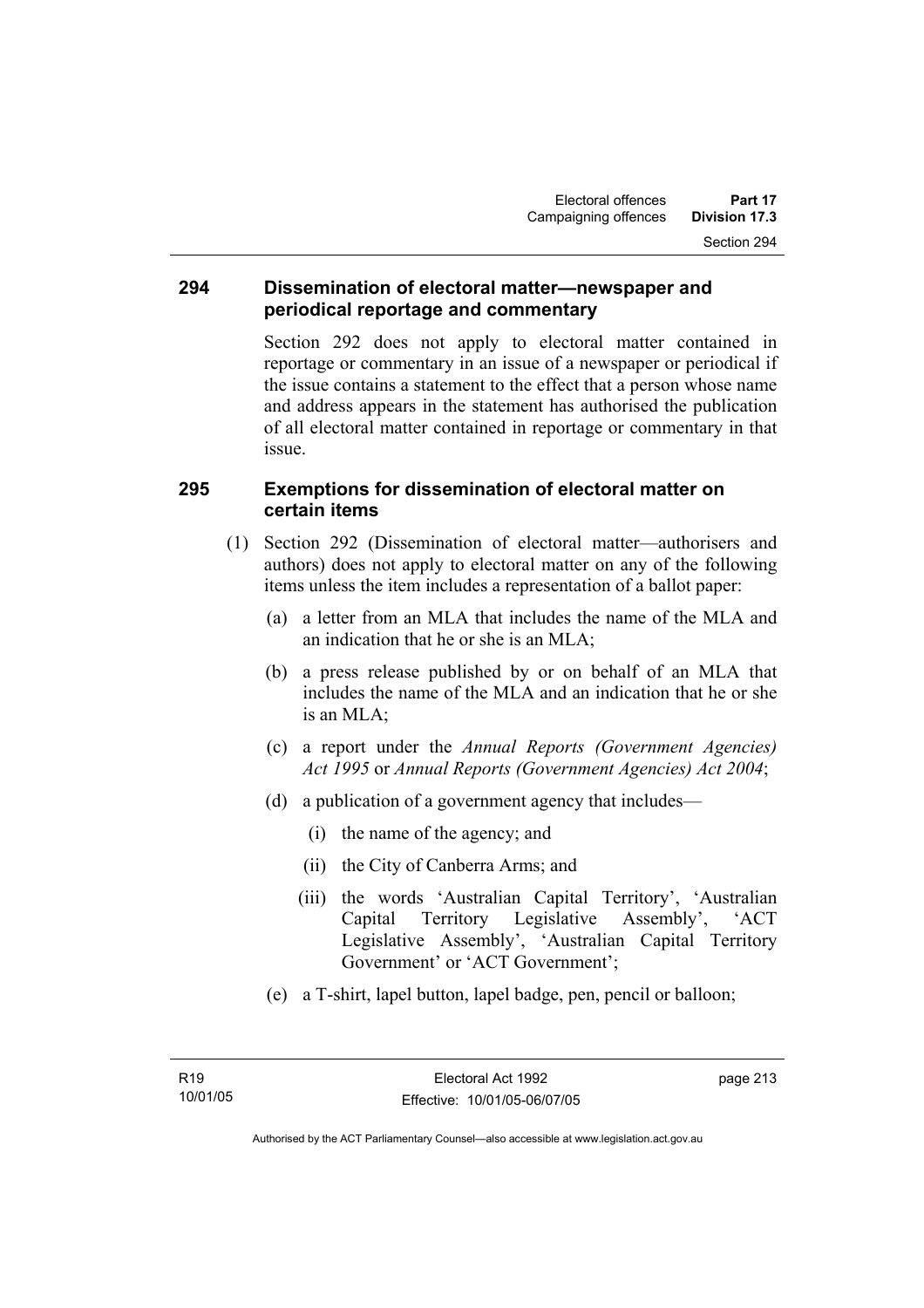- (f) a business or visiting card that promotes the candidacy of a person in an election;
- (g) a letter or card on which the name and address of the sender appears;
- (h) an item prescribed under the regulations.
- (2) In this section:

*government agency* means—

- (a) an administrative unit; or
- (b) a Territory instrumentality; or
- (c) a statutory office-holder and the staff assisting the statutory office-holder.

*publication*, of a government agency, does not include a publication that is published for the first time within 6 months immediately before a general election if the publication includes a picture of an MLA.

#### **296 Advertorials**

- (1) This section applies to an advertisement in a newspaper or periodical that—
	- (a) appears to be reportage or commentary; and
	- (b) includes electoral matter.
- (2) If this section applies to an advertisement, the proprietor of the newspaper or periodical shall cause the word 'advertisement' to be printed as a headline to the advertisement, in letters not smaller than 10 point, on each page on which the advertisement appears.

Maximum penalty: 10 penalty units.

R19 10/01/05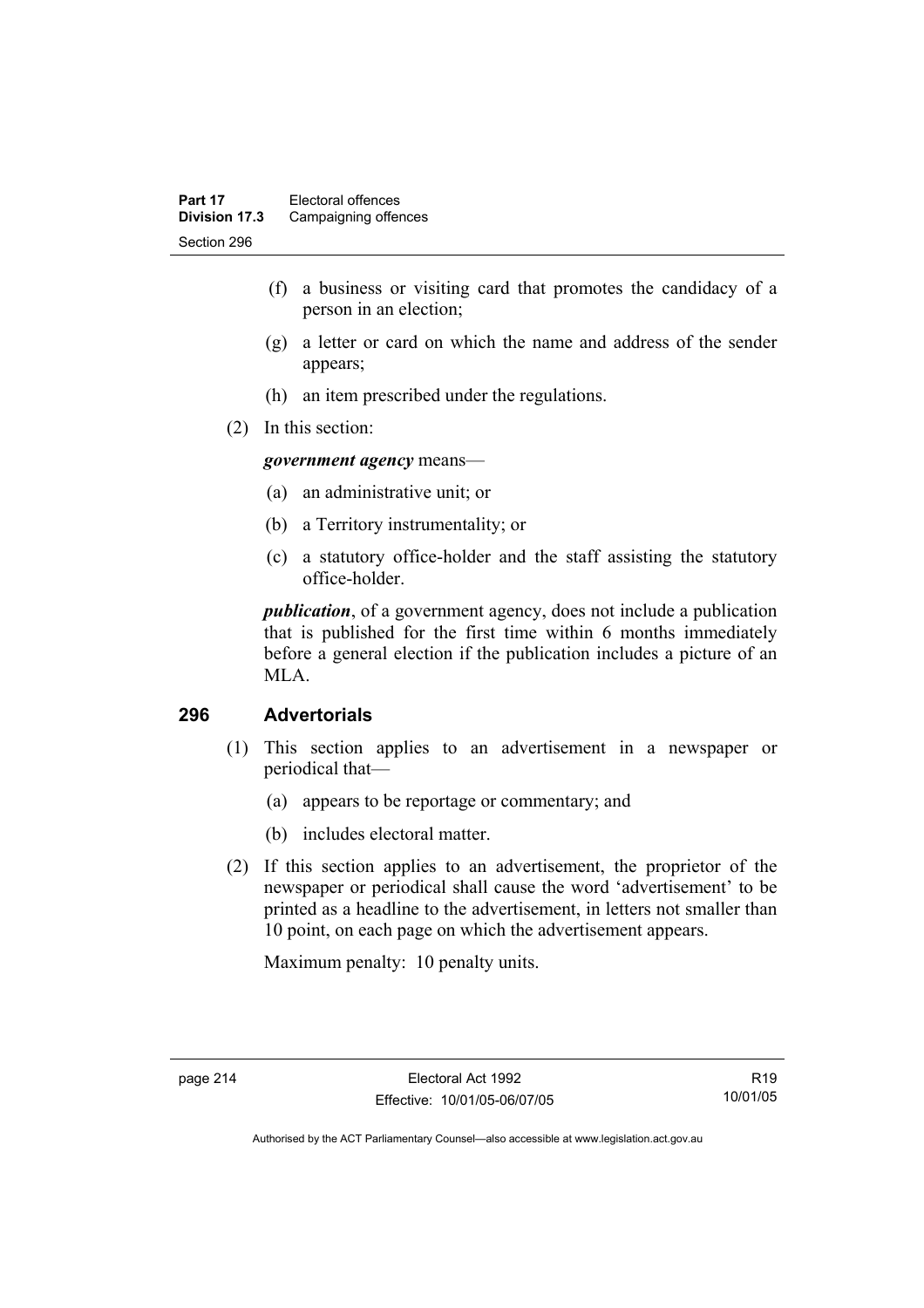#### **297 Misleading or deceptive electoral matter**

 (1) A person shall not disseminate, or authorise to be disseminated, electoral matter that is likely to mislead or deceive an elector about the casting of a vote.

Maximum penalty: 50 penalty units, imprisonment for 6 months or both.

 (2) It is a defence to a prosecution for an offence against subsection (1) if it is established that the defendant did not know, and could not reasonably be expected to have known, that the electoral matter was likely to mislead or deceive an elector about the casting of a vote.

## **298 Inducement to illegal voting—representations of ballot papers**

A person shall not disseminate, or authorise to be disseminated, electoral matter including a representation of a ballot paper, or part of a ballot paper, likely to induce an elector to mark his or her vote otherwise than in accordance with the directions on the ballot paper.

Maximum penalty: 50 penalty units, imprisonment for 6 months or both.

#### **299 Graffiti**

- (1) A person shall not, without reasonable excuse, mark any electoral matter directly on any defined place or object without the consent of—
	- (a) for a place—the lessee or lawful occupier of the place; or
	- (b) for an object—the owner or lawful possessor of the object.

Maximum penalty: 10 penalty units.

 (2) The Territory or a Territory authority shall not give consent for subsection  $(1)$ .

page 215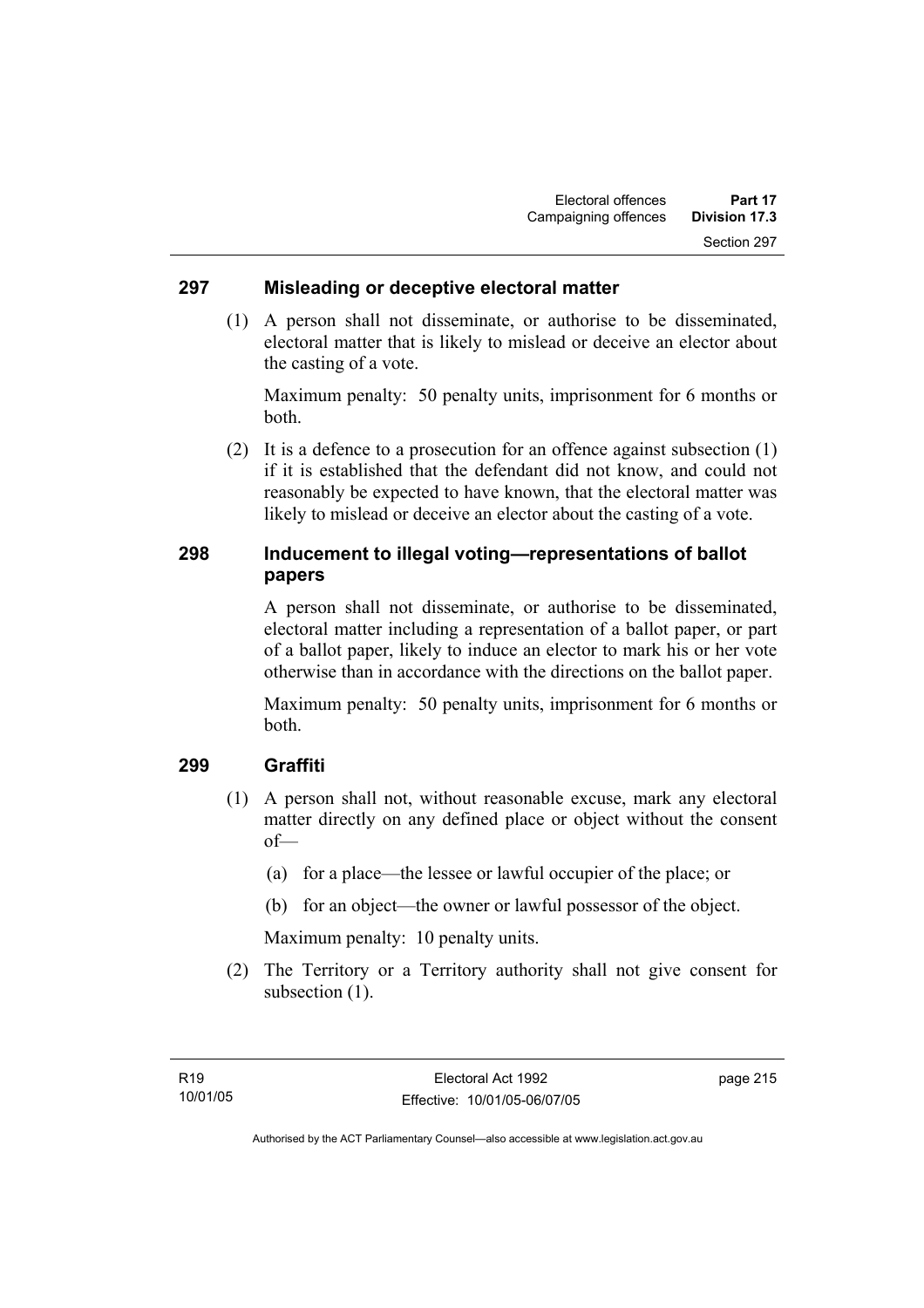| Part 17       | Electoral offences   |
|---------------|----------------------|
| Division 17.3 | Campaigning offences |
| Section 300   |                      |

- (3) In a prosecution for an offence against subsection (1) in relation to a defined place or object leased, occupied, owned or possessed by the Territory or a Territory authority, it is to be conclusively presumed that the Territory or the Territory authority, as the case requires, did not consent to any marking of electoral matter on the place or object.
- (4) In this section:

*defined place or object* means a building, footpath, hoarding, roadway, vehicle, vessel or any public or private place (whether on land or water or in the air).

*lessee*—see the *Land (Planning and Environment) Act 1991*, section 159.

*mark* means write, draw or depict.

#### **300 Defamation of candidates**

 (1) A person shall not make or publish, or authorise to be made or published, a false and defamatory statement about the personal character or conduct of a candidate.

Maximum penalty: 50 penalty units, imprisonment for 6 months or both.

- (2) It is a defence to a prosecution for an offence against subsection (1) if it is established that the defendant believed on reasonable grounds that the relevant statement was true.
- (3) A person who makes a false and defamatory statement in relation to the personal character or conduct of a candidate in contravention of this section may, at the suit of the candidate, be restrained by injunction from repeating the statement or any similar false and defamatory statement.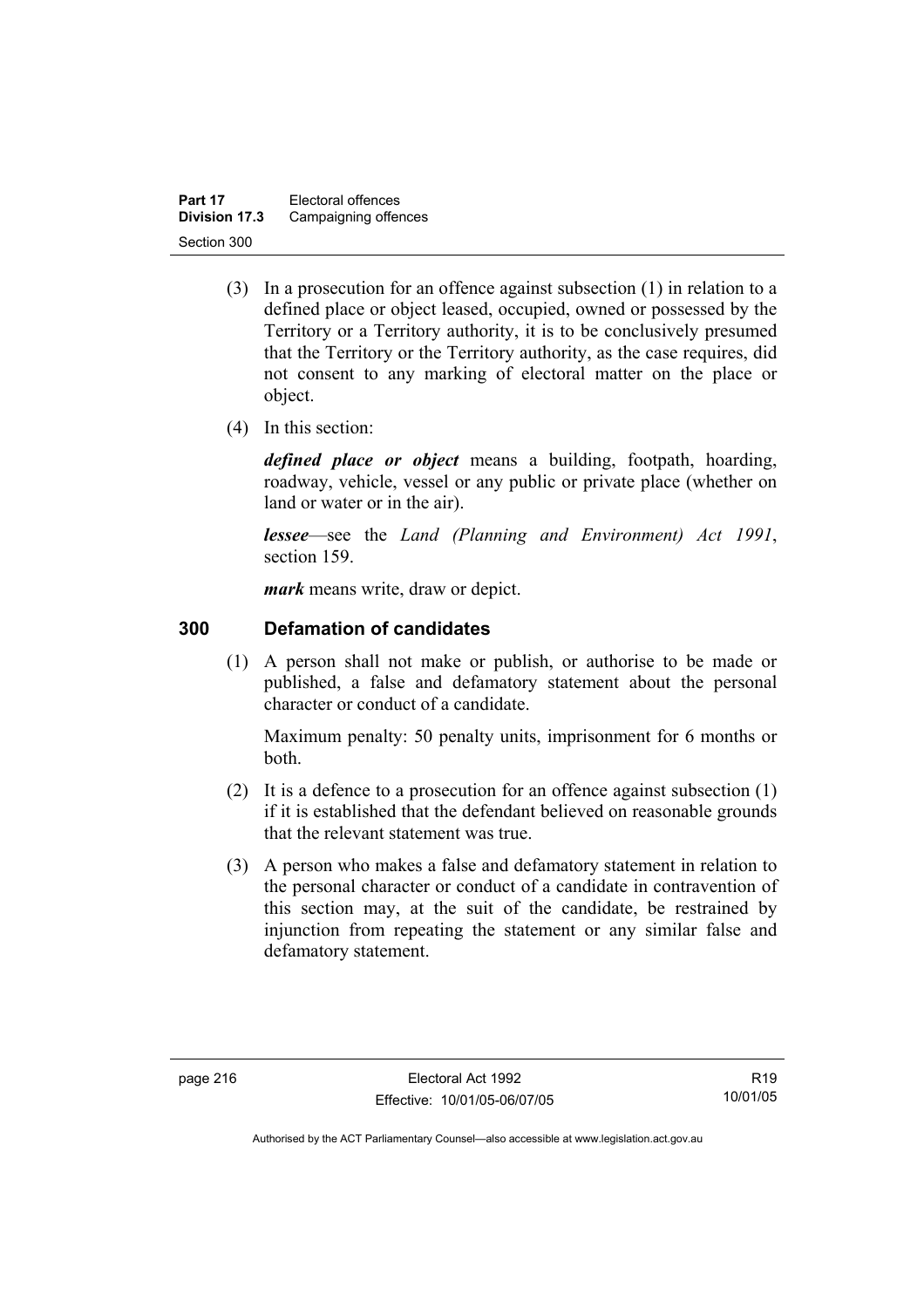#### **301 Publication of statements about candidates**

- (1) A person shall not publish, or authorise to be published, on behalf of a body (whether incorporated or unincorporated) a statement—
	- (a) expressly or impliedly claiming that a candidate in an election is associated with, or supports the policy or activities of, that body; or
	- (b) expressly or impliedly advocating that a candidate should be given the first preference vote in an election;

without the written authority of the candidate.

Maximum penalty: 30 penalty units.

- (2) In proceedings for an offence against subsection (1), it shall be presumed, unless the contrary is proved, that a statement purported to be made on behalf of a body was made on behalf of the body.
- (3) This section does not apply to a statement—
	- (a) published on behalf of a political party; and
	- (b) that relates to a candidate nominated by the party who has publicly declared his or her candidature to be on behalf of, or in the interests of, the party.

#### **302 Disruption of election meetings**

 (1) A person shall not, without reasonable excuse, disrupt an election meeting.

Maximum penalty: 5 penalty units.

- (2) The chairperson of an election meeting may request a police officer to remove from the meeting any person who, in the opinion of the chairperson, is disrupting the meeting.
- (3) On a request from the chairperson under subsection (2), a police officer may take reasonable action to remove from the meeting the person disrupting the meeting.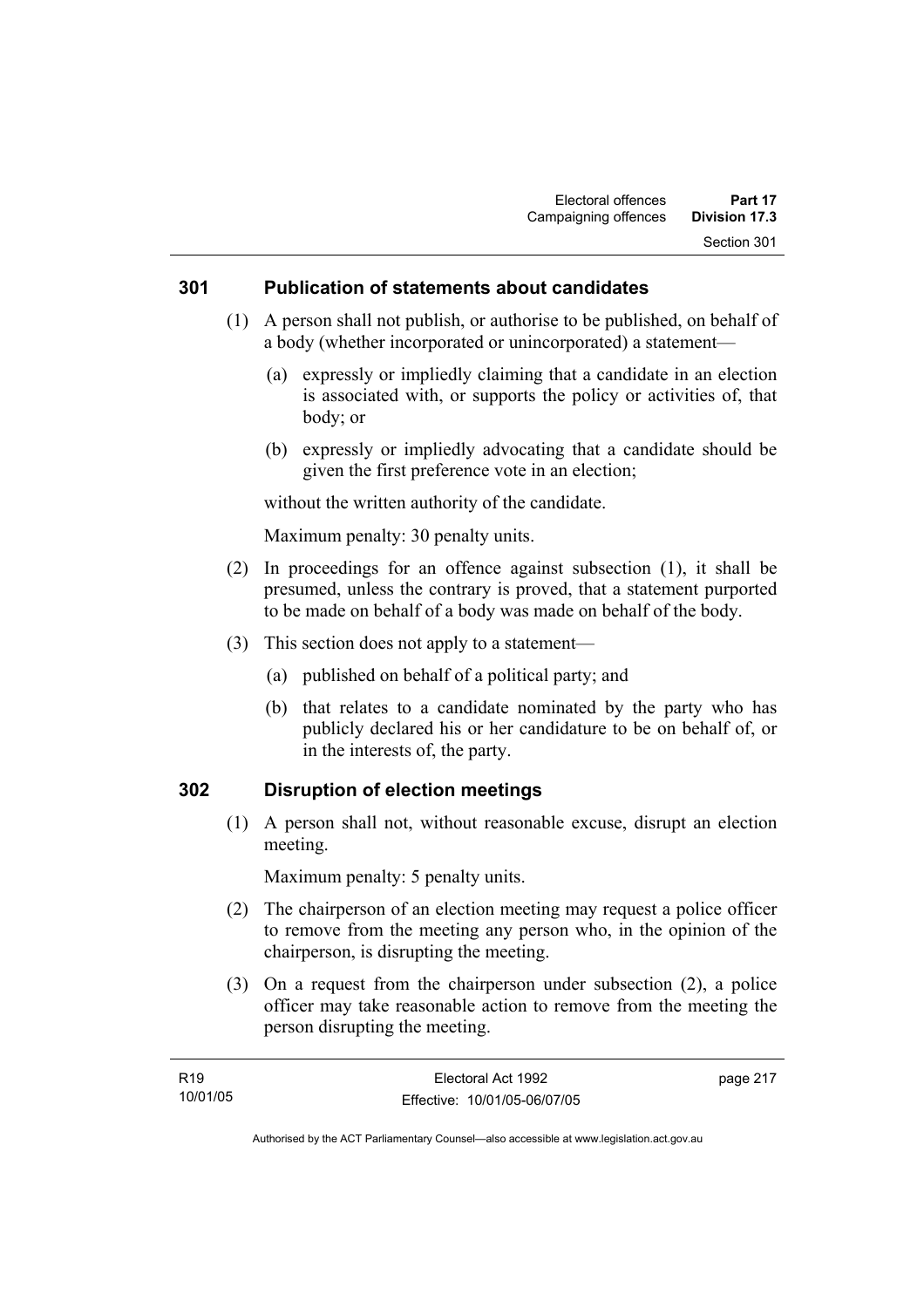| Part 17       | Electoral offences   |
|---------------|----------------------|
| Division 17.3 | Campaigning offences |
| Section 303   |                      |

 (4) A person who is the subject of a request referred to in subsection (2) shall not, without reasonable excuse, return to the meeting without the authority of the chairperson after leaving it or being removed from it.

Maximum penalty: 10 penalty units.

(5) In this section:

*election meeting* means a lawful public meeting held during a pre-election period in association with the relevant election.

#### **303 Canvassing within 100m of polling places**

- (1) A person shall not, during polling hours within the defined polling area in relation to a polling place—
	- (a) do anything for the purpose of influencing the vote of an elector as the elector is approaching, or while the elector is at, the polling place; or
	- (b) do anything for the purpose of inducing an elector not to vote as the elector is approaching, or while the elector is at, the polling place; or
	- (c) exhibit a notice containing electoral matter that is able to be clearly seen by electors approaching, or at, the polling place, other than a notice authorised by the commissioner for display there.

Maximum penalty: 5 penalty units.

- (2) If the building where a polling place is located is situated on grounds within an enclosure, the commissioner may, by written notice, specify the boundary of that enclosure for subsection (7), definition of *defined polling area*, paragraph (b).
- (3) A notice is a notifiable instrument.
	- *Note* A notifiable instrument must be notified under the *Legislation Act 2001*.

R19 10/01/05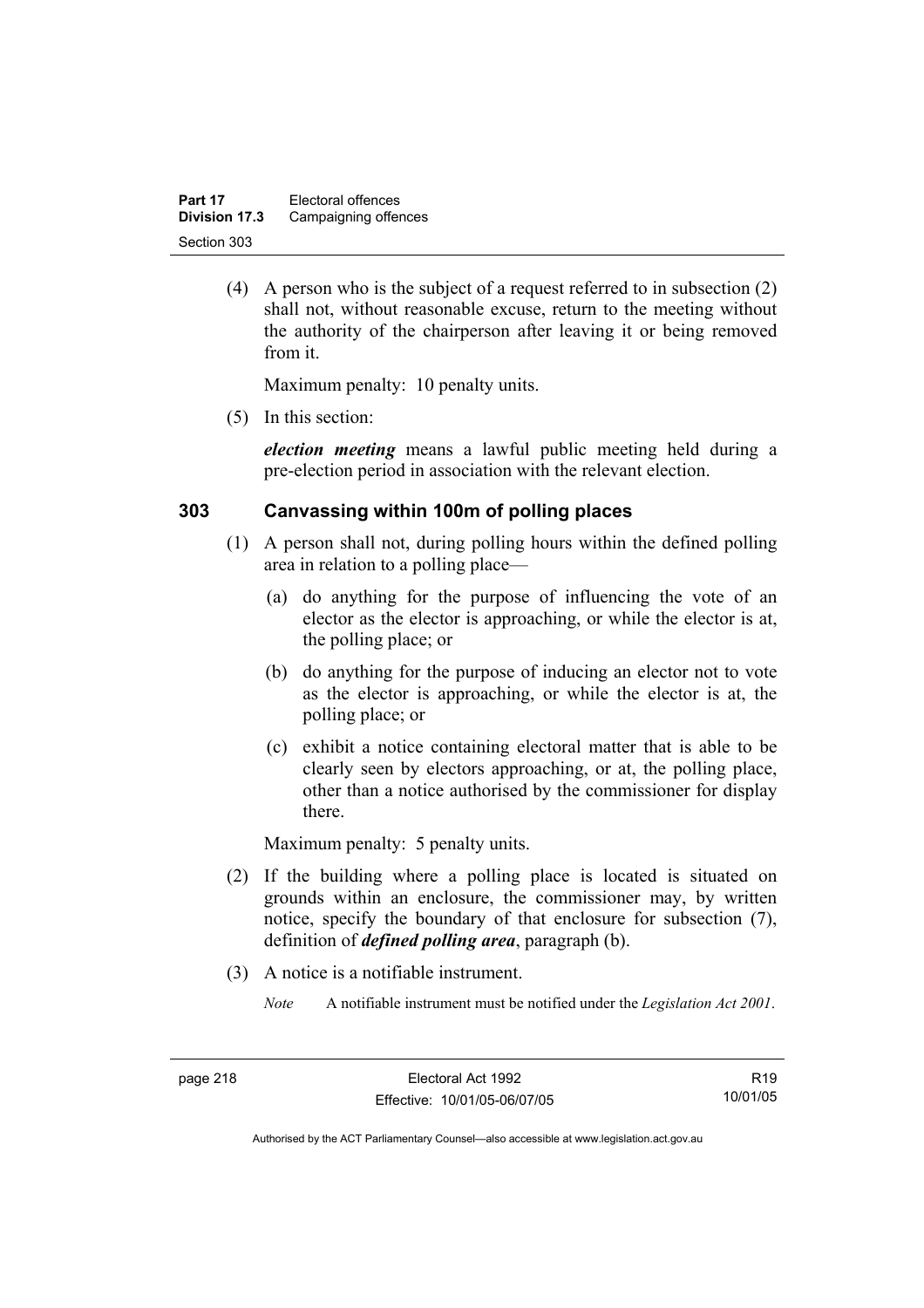- (4) An officer may, if directed by the commissioner, remove or obliterate a notice that the commissioner or the officer believes on reasonable grounds to be exhibited in contravention of this section.
- (5) Subsection (4) does not authorise an officer to enter land that is subject to a lease within the meaning of the *Land (Planning and Environment) Act 1991*, part 5.
- (6) A person shall not obstruct an officer in the exercise or attempted exercise of the officer's functions under subsection (4).

Maximum penalty: 50 penalty units, imprisonment for 6 months or both.

(7) In this section:

*defined polling area*, in relation to a polling place, means the area—

- (a) within the building where the polling place is located, and within 100m of the building; or
- (b) if the commissioner issues a notice under subsection (2) in relation to the polling place—within the boundary of the enclosure specified in the notice, and within 100m outside that boundary.

*polling hours*, in relation to a polling place, means—

- (a) for a polling place appointed under section 119—between the hours of 8 am and 6 pm on polling day; or
- (b) for a polling place where a vote may be made before an officer—any time when the place is open for the acceptance of votes; or
- (c) for a polling place where polling is authorised under division 10.5—the period when a mobile polling visit is being made to the building where that place is located.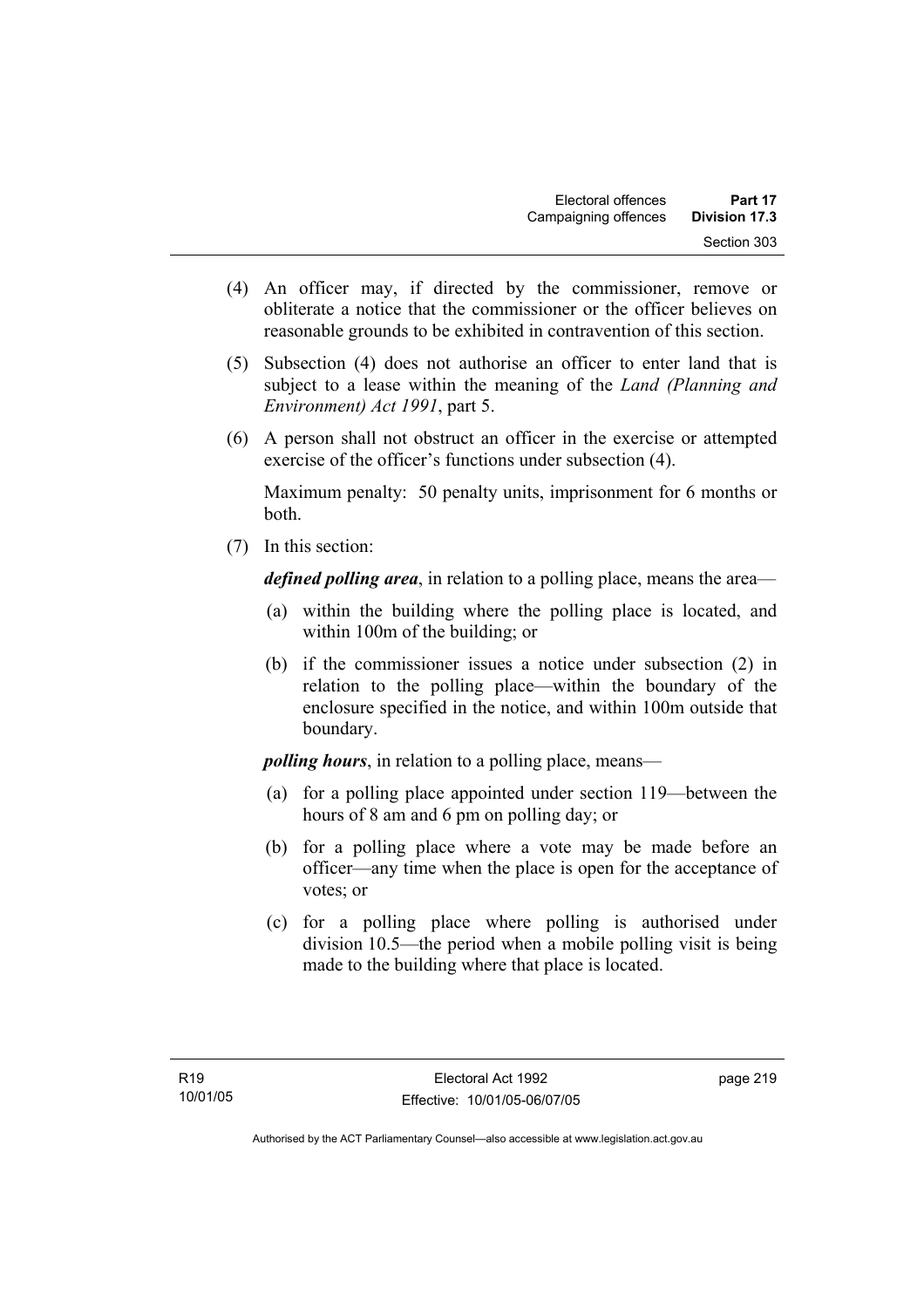**Part 17** Electoral offences **Division 17.3** Campaigning offences Section 304

## **304 Badges and emblems in polling places**

Subject to section 123 (5), an officer or scrutineer shall not wear or display in a polling place a badge or emblem associated with a political party or candidate.

Maximum penalty: 10 penalty units.

### **305 How-to-vote material in polling places**

 (1) A person shall not, except for the purposes of assisting another person to vote under section 156, exhibit or leave in a polling place any printed electoral matter.

Maximum penalty: 5 penalty units.

 (2) This section does not apply in relation to a notice authorised by the commissioner for display in the polling place.

#### **306 Evidence of authorisation of electoral matter**

In proceedings for an offence against this division—

- (a) electoral matter including a statement to the effect that it was authorised by a specified person is admissible as evidence of that fact; and
- (b) an issue of a newspaper or periodical including a statement to the effect that a specified person authorised the publication of all electoral matter contained in reportage or commentary in that issue is admissible as evidence of that fact; and
- (c) electoral matter including a statement to the effect that it was disseminated by a specified person is admissible as evidence of that fact; and
- (d) electoral matter that includes a name purporting to be the author's name is admissible as evidence of that fact.

R19 10/01/05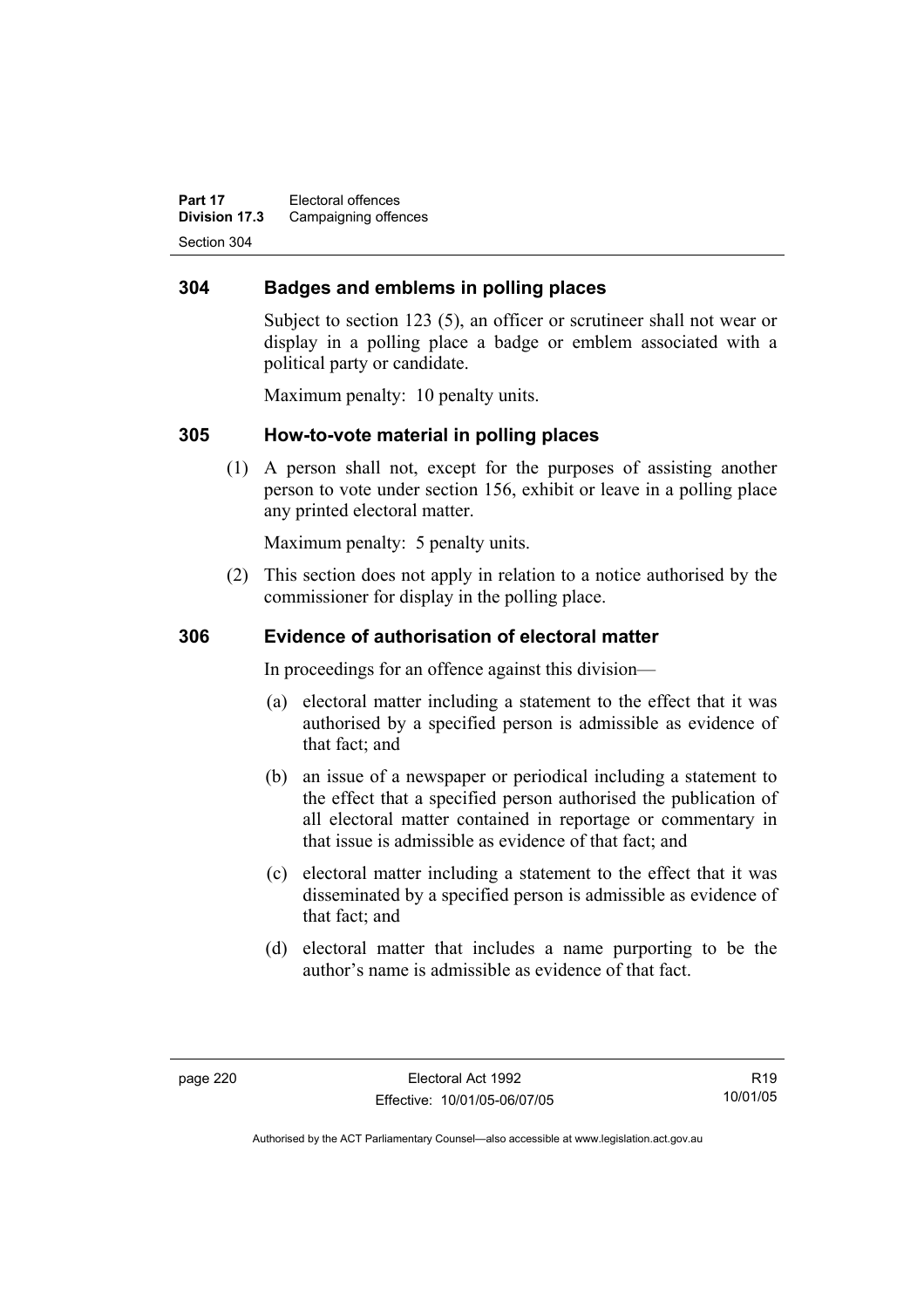## **Division 17.4 Electronic voting offences**

## **306A Interfering with electronic voting devices etc**

A person must not, without reasonable excuse, destroy or interfere with any device or computer program that is used, or intended to be used, for or in connection with electronic voting.

Maximum penalty: 50 penalty units, imprisonment for 6 months or both.

## **306B Interfering with electronic counting devices etc**

A person must not, without reasonable excuse, destroy or interfere with any device or computer program that is used, or intended to be used, for counting votes electronically.

Maximum penalty: 50 penalty units, imprisonment for 6 months or both.

## **Division 17.5 Voting fraud**

## **307 Voting fraud**

 (1) A person shall not supply a ballot paper unless authorised to do so for this Act.

Maximum penalty: 50 penalty units.

(2) A person shall not obtain a ballot paper by fraudulent means.

Maximum penalty: 50 penalty units, imprisonment for 6 months or both.

 (3) A person other than an elector shall not mark a ballot paper, unless expressly authorised by this Act.

Maximum penalty: 50 penalty units.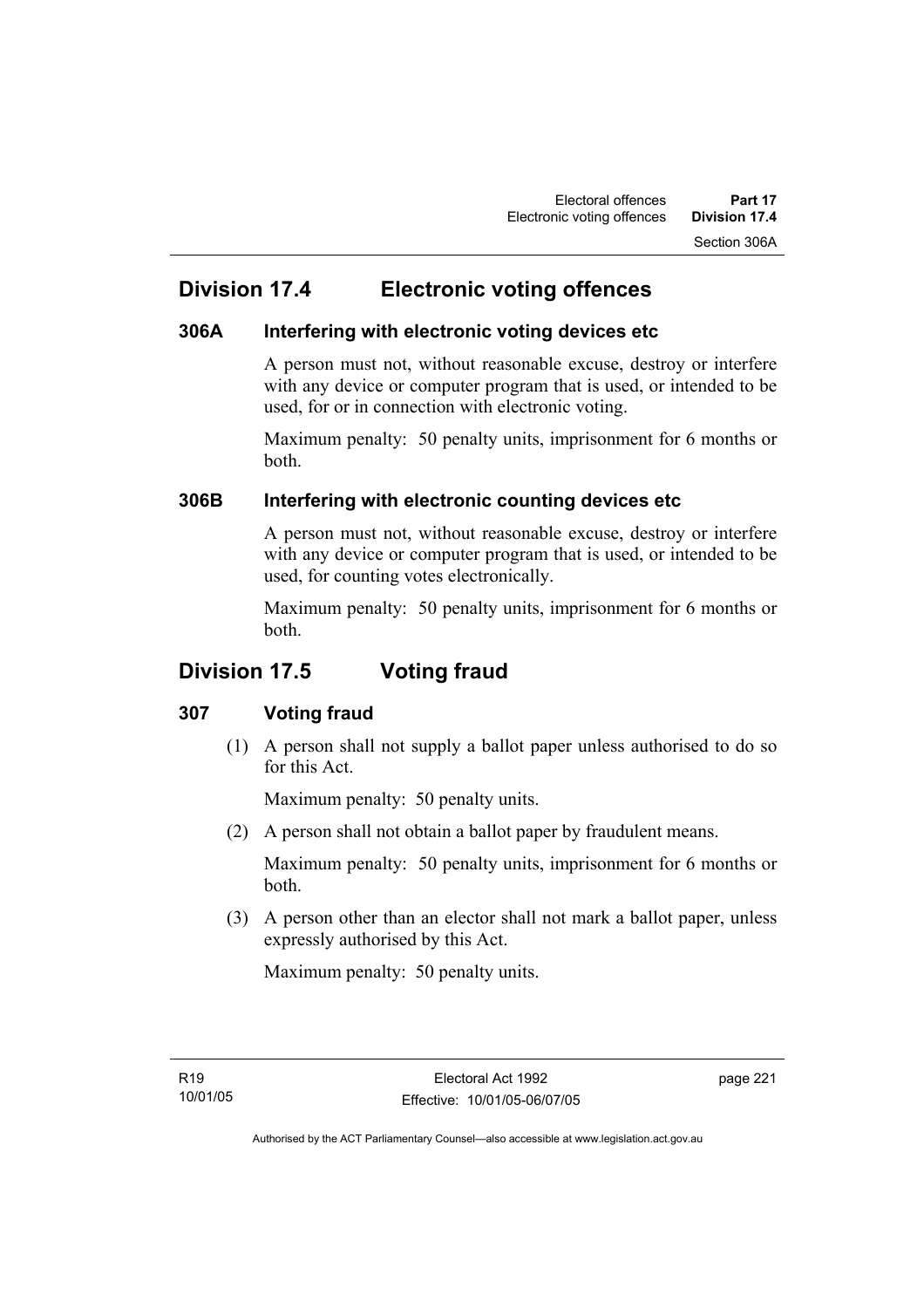| Part 17       | Electoral offences |
|---------------|--------------------|
| Division 17.6 | Electoral papers   |
| Section 310   |                    |

 (4) A person shall not fraudulently put a ballot paper, or any other paper, in a ballot box.

Maximum penalty: 50 penalty units, imprisonment for 6 months or both.

- (5) A person shall not fraudulently take a ballot paper out of—
	- (a) a place where a vote may be made before an officer under section 136B or 136C; or
	- (b) a polling place; or
	- (c) a scrutiny centre.

Maximum penalty: 50 penalty units, imprisonment for 6 months or both.

 (6) A person shall not, without reasonable excuse, interfere with a ballot box, or a ballot paper, unless authorised to do so for this Act.

Maximum penalty: 50 penalty units, imprisonment for 6 months or both.

## **Division 17.6 Electoral papers**

### **310 Electoral papers—forfeiture**

- (1) On conviction of a person for an offence against the Criminal Code, part 3.6 (Forgery and related offences), any document or instrument in relation to which the offence was committed is forfeited to the Territory.
- (2) A forfeited document or instrument may be destroyed or dealt with as prescribed.

## **311 Electoral papers—unauthorised possession**

A person shall not, without reasonable excuse, except for this Act—

(a) possess an electoral paper; or

R19 10/01/05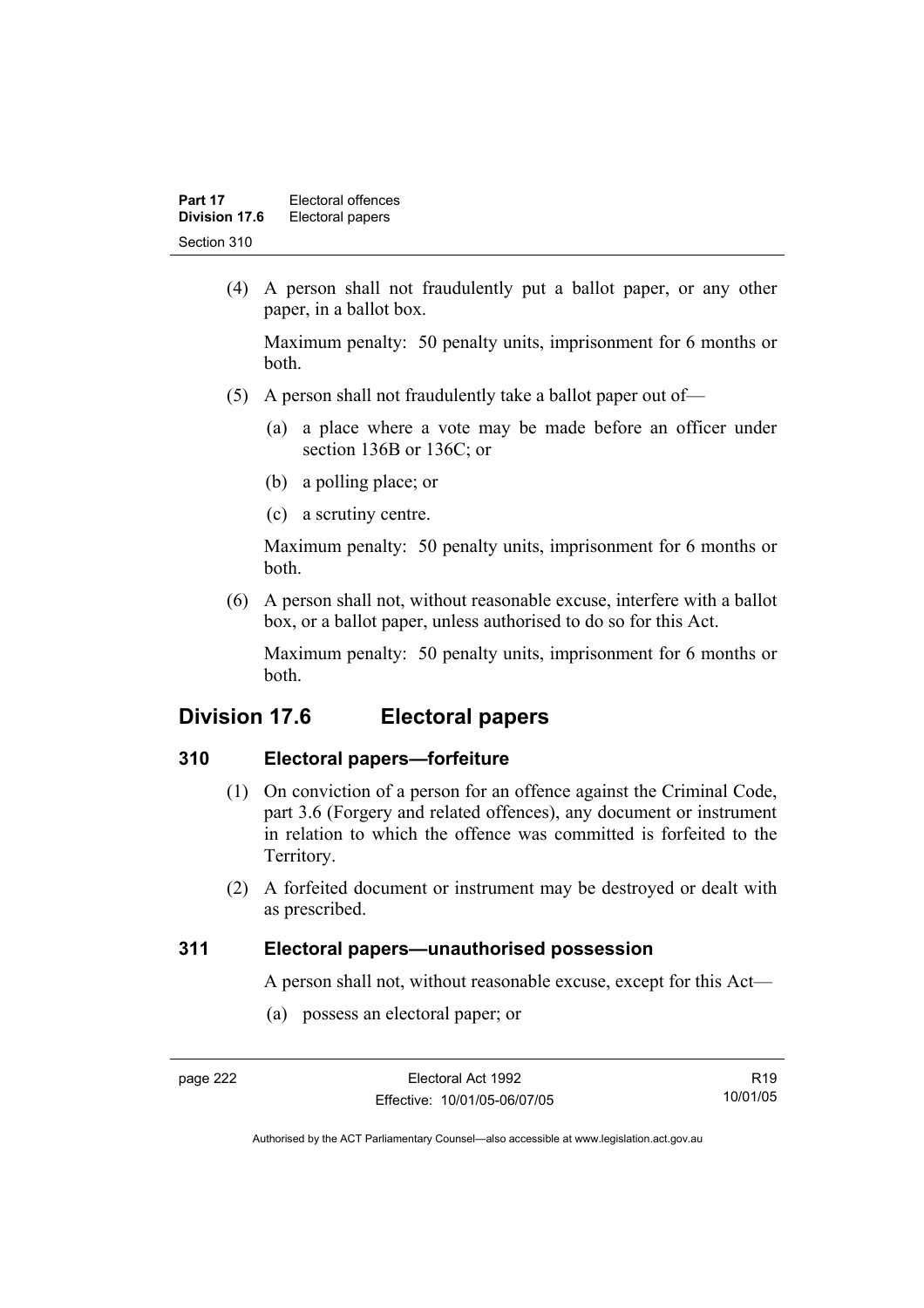(b) possess an instrument designed or adapted particularly for producing an electoral paper, or an official mark on an electoral paper.

Maximum penalty: 30 penalty units.

## **313 Electoral papers—defacement etc**

Unless authorised by or under this Act, a person shall not fraudulently deface, remove, mutilate or destroy an electoral paper.

Maximum penalty: 50 penalty units, imprisonment for 6 months or both.

### **314 Electoral papers—signatures**

 (1) Subject to subsection (2), if a person is required by this Act to sign an electoral paper, he or she shall sign it with his or her personal signature.

Maximum penalty: 10 penalty units.

- (2) If a person is unable to sign his or her name in writing, the person is to be taken to have signed an electoral paper if—
	- (a) the person makes a mark on the paper by way of signature; or
	- (b) another person signs the document in the presence of and at the direction of the person.

#### **315 Electoral papers—witnesses**

- (1) A person shall not witness the signature of an electoral paper unless—
	- (a) the paper is signed by the signatory; and
	- (b) he or she has seen the signatory sign the paper; and
	- (c) he or she is satisfied as to—
		- (i) the identity of the signatory; and

page 223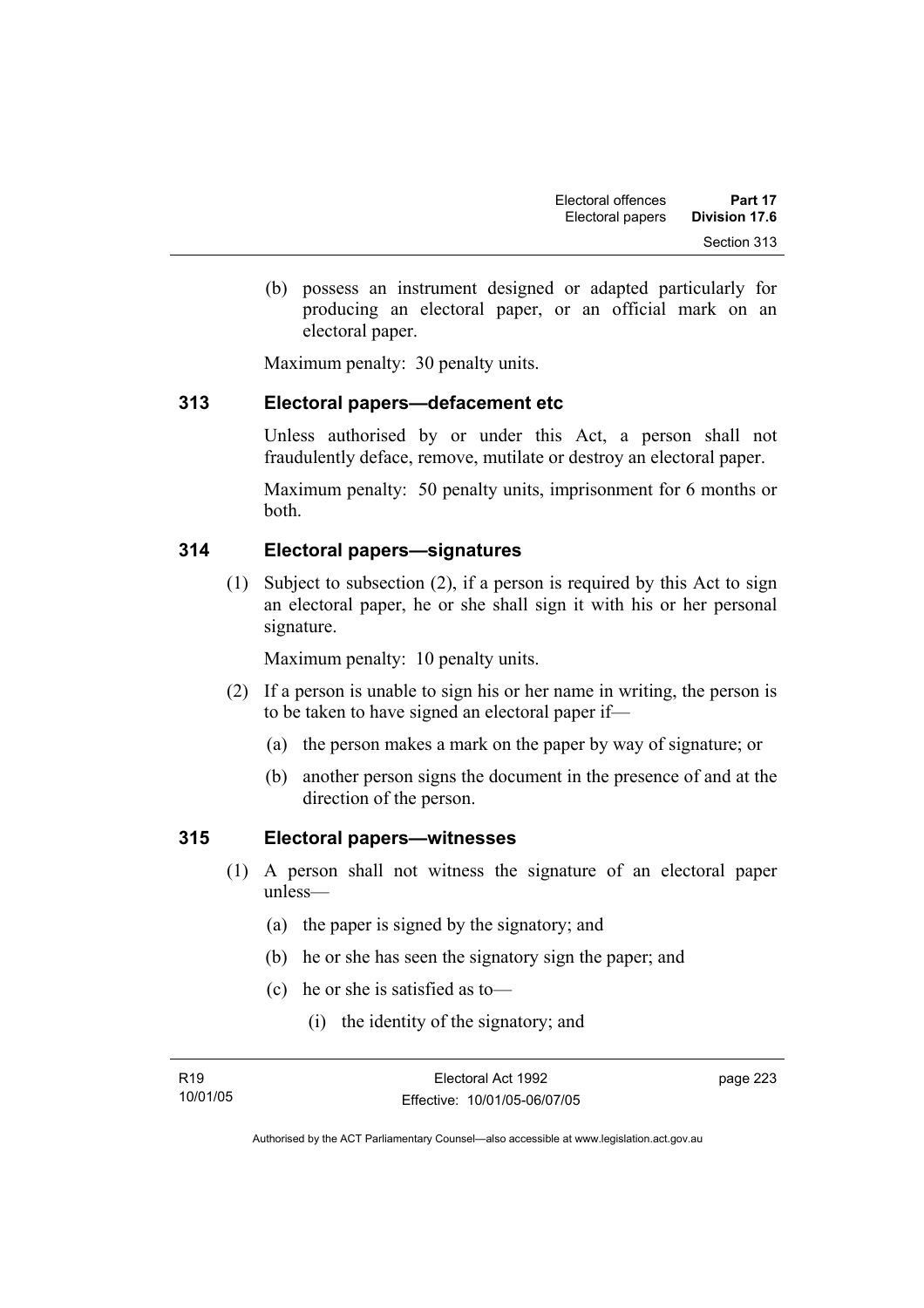- (ii) the truth of any statements made in the paper by the signatory; and
- (d) he or she is able to sign his or her own name.

Maximum penalty: 10 penalty units.

- (2) For subsection (1) (c), a witness may satisfy himself or herself on the basis of—
	- (a) personal knowledge of the signatory; or
	- (b) inquiries made of the signatory; or
	- (c) any other reasonable means.
- (3) In this section:

*signatory*, in relation to a person witnessing the signature of an electoral paper, means the person whose signature is purported to be witnessed.

## **Division 17.7 Official functions**

## **316 Improper influence—members of electoral commission etc**

A person shall not do anything improper for the purpose of influencing a member of—

- (a) the electoral commission; or
- (b) an augmented commission; or
- (c) a redistribution committee.

Maximum penalty: 50 penalty units, imprisonment for 6 months or both.

R19 10/01/05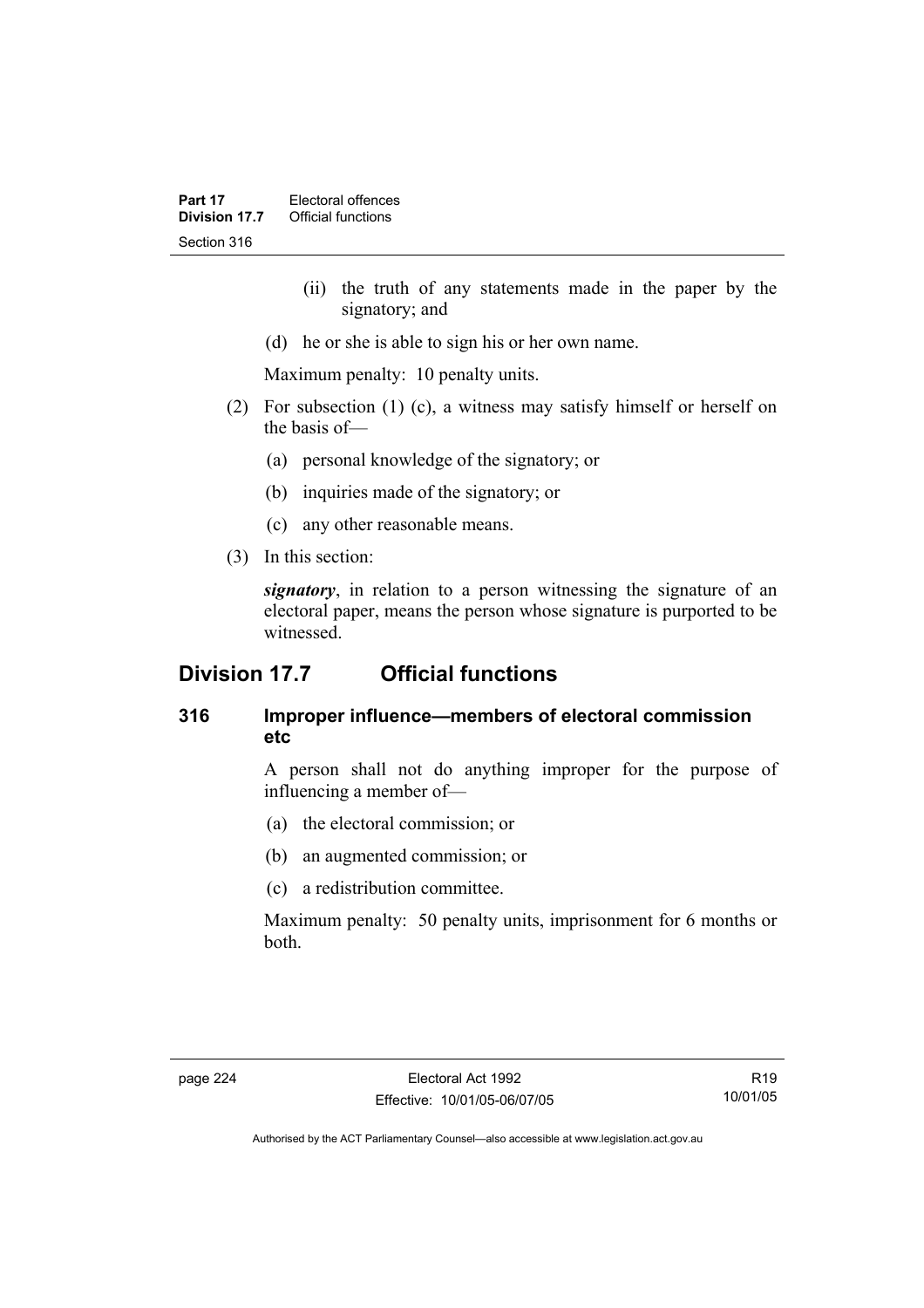#### **317 Unauthorised actions by officers**

An officer shall not, without reasonable excuse, contravene—

- (a) a provision of this Act for which no other penalty is provided; or
- (b) a direction given to him or her under this Act.

Maximum penalty: 10 penalty units.

### **318 Identification of voters and votes**

 (1) Except as authorised under this Act, an officer shall not make any mark on a ballot paper that would be likely to enable the identification, directly or indirectly, of the person who votes on the ballot paper.

Maximum penalty: 50 penalty units, imprisonment for 6 months or both.

 (2) Except as authorised under this Act, an officer or a scrutineer shall not, directly or indirectly, disclose any information acquired in the exercise of his or her functions under this Act that would be likely to enable it to be known how an identified voter has voted.

Maximum penalty: 50 penalty units, imprisonment for 6 months or both.

(3) In subsection (2):

*officer* includes a person who has been, but is no longer, an officer.

*scrutineer* includes a person who has been, but is no longer, a scrutineer.

page 225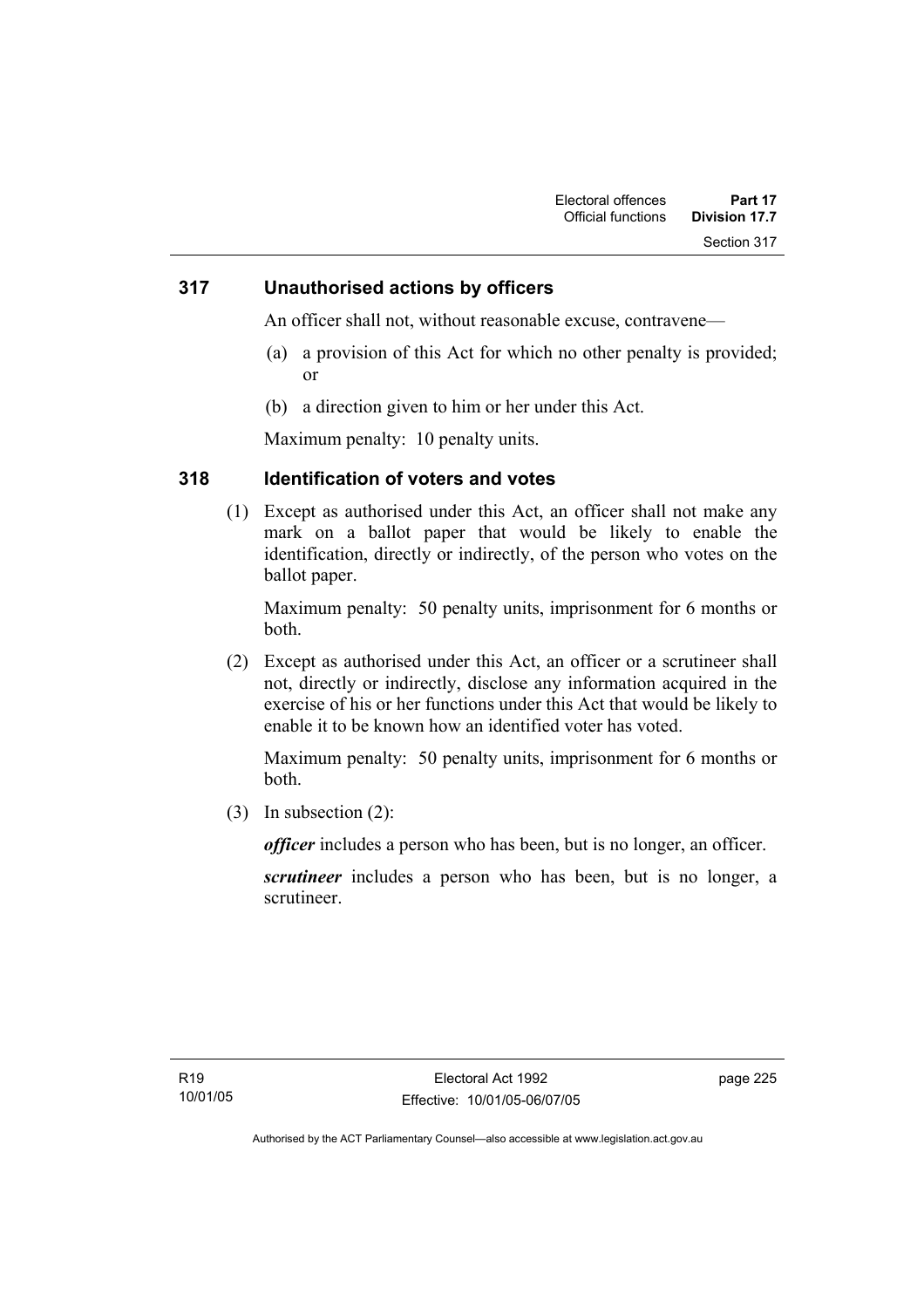**Part 17 Electoral offences**<br>**Division 17.7 Official functions Official functions** Section 319

#### **319 Responses to official questions**

 (1) A person shall not, in answer to an official question, make a statement that is false or misleading in a material particular.

Maximum penalty: 50 penalty units, imprisonment for 6 months or both.

- (2) It is a defence to a prosecution for an offence against subsection (1) if it is established that the defendant did not know, and could not reasonably be expected to have known, that the relevant statement was false or misleading in a material particular.
- (3) In this section:

*official question* means a question asked by an officer in the exercise of his or her functions under this Act.

#### **320 Control of behaviour at voting centres**

 (1) A person shall not, without reasonable excuse, disrupt an activity being carried out under this Act at a voting centre.

Maximum penalty: 10 penalty units.

 (2) A person at a voting centre shall not, without reasonable excuse, disobey a direction given by the OIC by or under this Act.

Maximum penalty: 10 penalty units.

 (3) A person shall not, without reasonable excuse, enter or remain at a voting centre without the permission, express or implied, of the OIC.

Maximum penalty: 10 penalty units.

- (4) Subsection (3) does not apply—
	- (a) to an officer; or
	- (b) to a scrutineer who is entitled to be on the premises under section 123; or

R19 10/01/05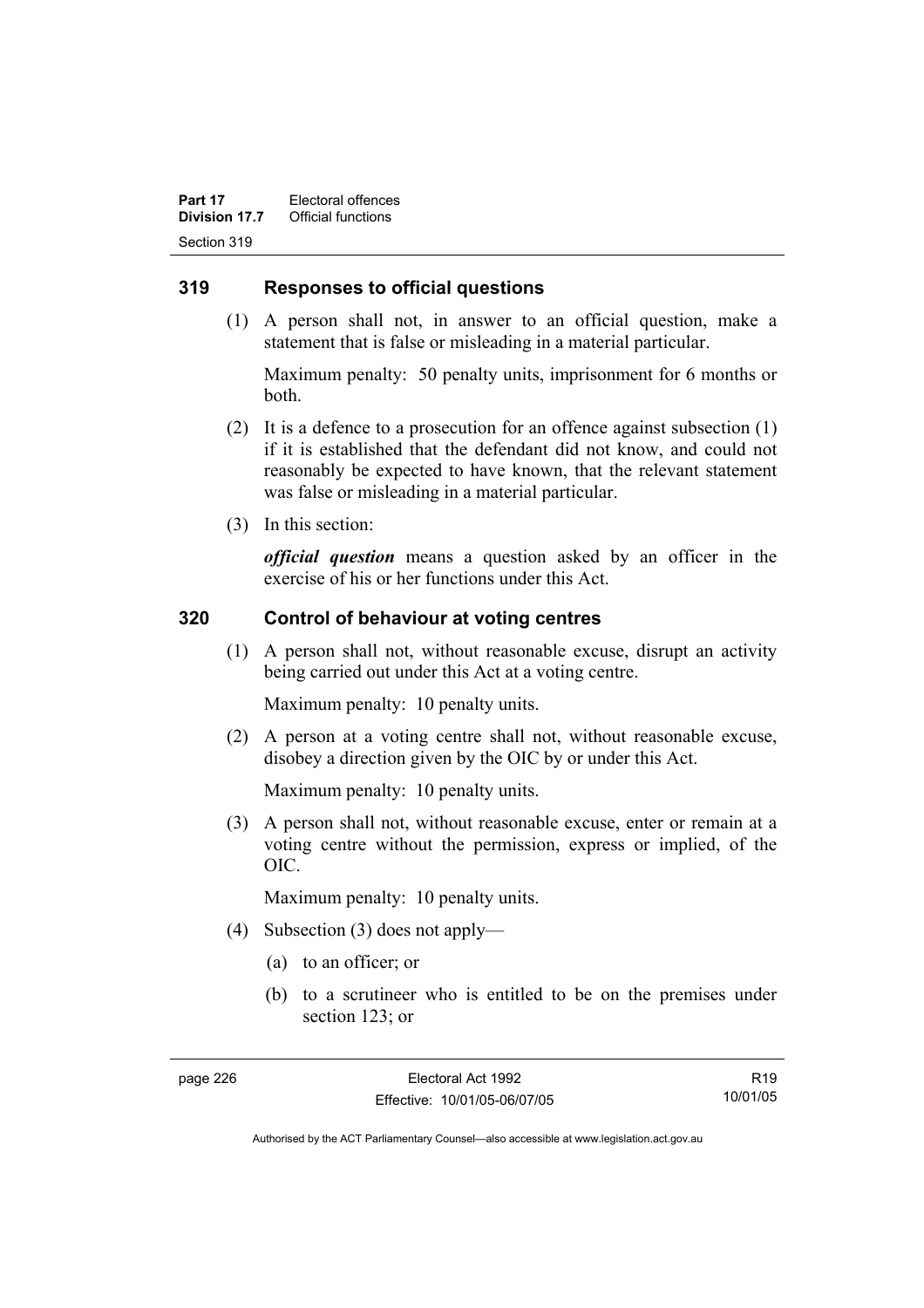- (c) if the voting centre is a polling place—to a voter who enters the place for the purpose of voting and remains no longer than is necessary and reasonable for that purpose.
- (5) A person who contravenes this section may be removed from the premises by a police officer or by an authorised officer.
- (6) In this section:

*OIC*, in relation to a voting centre, means the officer in charge of the centre.

#### *voting centre* means—

- (a) a place where a vote may be made before an officer under section 136B or 136C; or
- (b) a polling place; or
- (c) a scrutiny centre.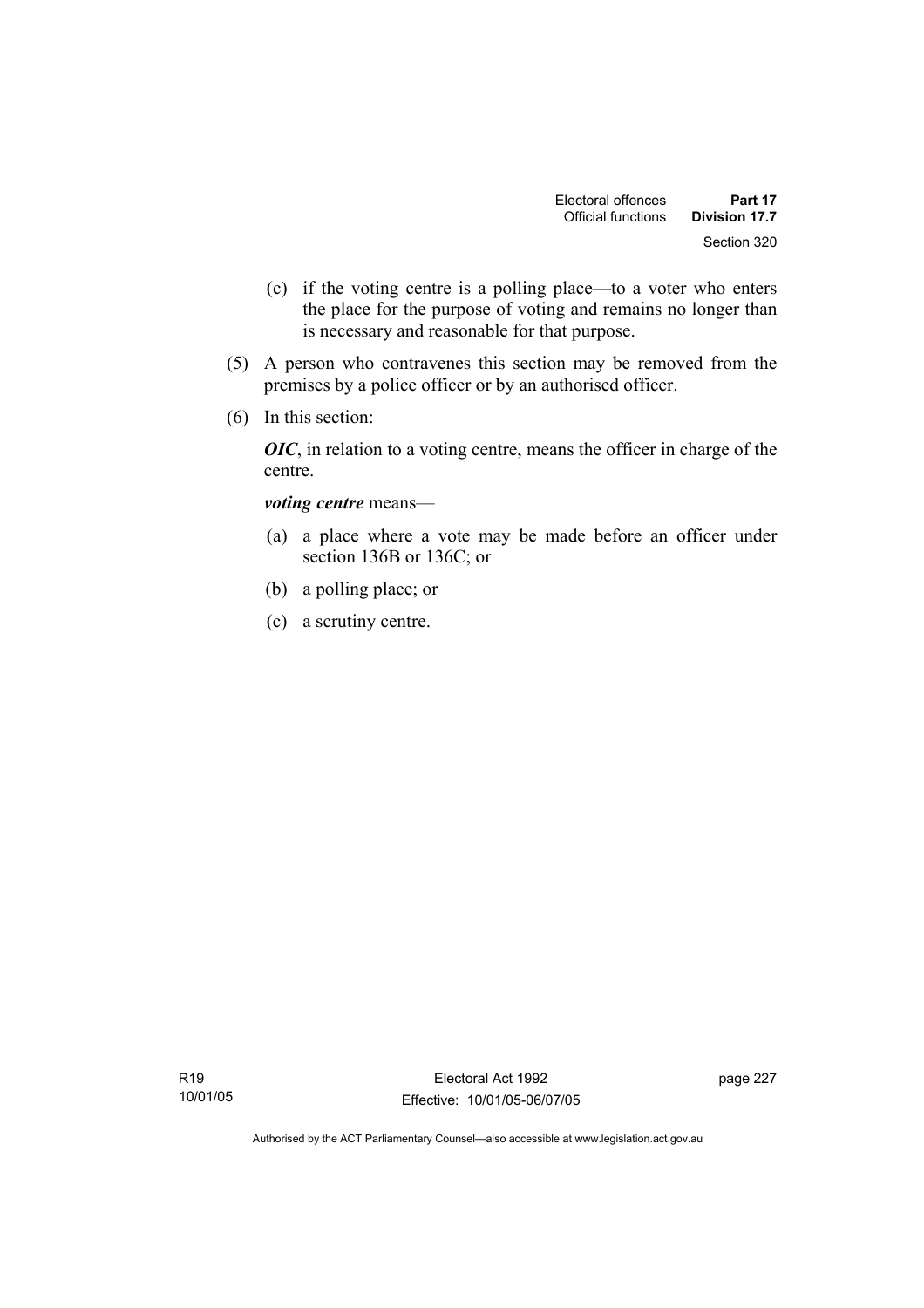**Part 18 Enforcement proceedings Division 18.1** Injunctions Section 321

# **Part 18 Enforcement proceedings**

## **Division 18.1 Injunctions**

#### **321 Restraining conduct**

- (1) This section applies if a person (the *relevant person*) has engaged, is engaging, or proposes to engage, in conduct that was, is, or would be, a contravention of this Act or another Territory law in its application to elections.
- (2) The commissioner or, if the conduct relates to an election, a candidate in the election may apply to the Supreme Court for an injunction.
- (3) On application under subsection (2), the Supreme Court may grant an injunction—
	- (a) restraining the relevant person from engaging in the conduct; and
	- (b) if, in the court's opinion, it is desirable to do so, requiring the relevant person to do anything.
- (4) The Supreme Court may grant an injunction restraining a person from engaging in conduct of a particular kind—
	- (a) if satisfied that the person has engaged in conduct of that kind, whether or not it appears to the court that the person intends to engage again, or to continue to engage, in conduct of that kind; or
	- (b) if it appears to the court that, if an injunction is not granted, it is likely the person will engage in conduct of that kind, whether or not the person has previously engaged in conduct of that kind and whether or not there is an imminent danger of substantial damage to someone else if the person engages in conduct of that kind.

| page 228 | Electoral Act 1992           | R <sub>19</sub> |
|----------|------------------------------|-----------------|
|          | Effective: 10/01/05-06/07/05 | 10/01/05        |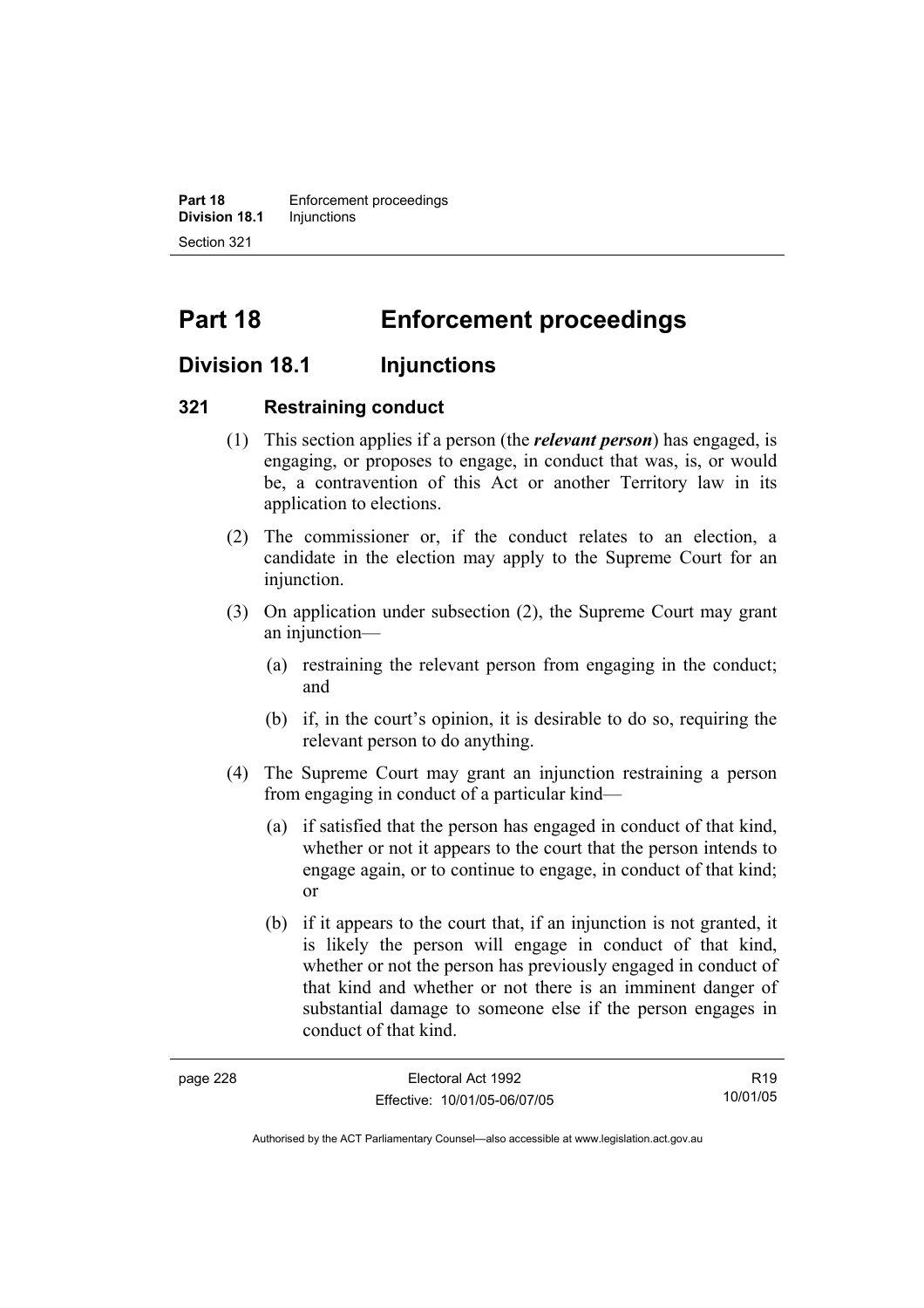#### **322 Requiring things to be done**

- (1) This section applies if a person (the *relevant person*) has failed, is failing, or proposes to fail to do something in contravention of this Act or another Territory law in its application to elections.
- (2) The commissioner or, if the conduct relates to an election, a candidate in the election may apply to the Supreme Court for an injunction requiring the relevant person to do the thing.
- (3) On application under subsection (2), the Supreme Court may grant an injunction requiring the relevant person to do the thing.
- (4) The Supreme Court may grant an injunction requiring a person to do something—
	- (a) if satisfied that the person has failed to do the thing, whether or not it appears to the court that the person intends to fail again, or to continue to fail, to do the thing; or
	- (b) if it appears to the court that, if an injunction is not granted, it is likely the person will fail to do the thing, whether or not the person has previously failed to do the thing and whether or not there is an imminent danger of substantial damage to someone else if the person fails to do the thing.

## **323 Commissioner not required to give undertakings as to damages**

If the commissioner makes an application for an injunction to which this division applies, the Supreme Court must not require that, as a condition of granting the injunction, the commissioner give any undertakings about damages on his or her own behalf or on behalf of any other person.

#### **324 Powers of the court**

Subject to this division, the Supreme Court has the same powers (so far as they are applicable) in relation to injunctions under this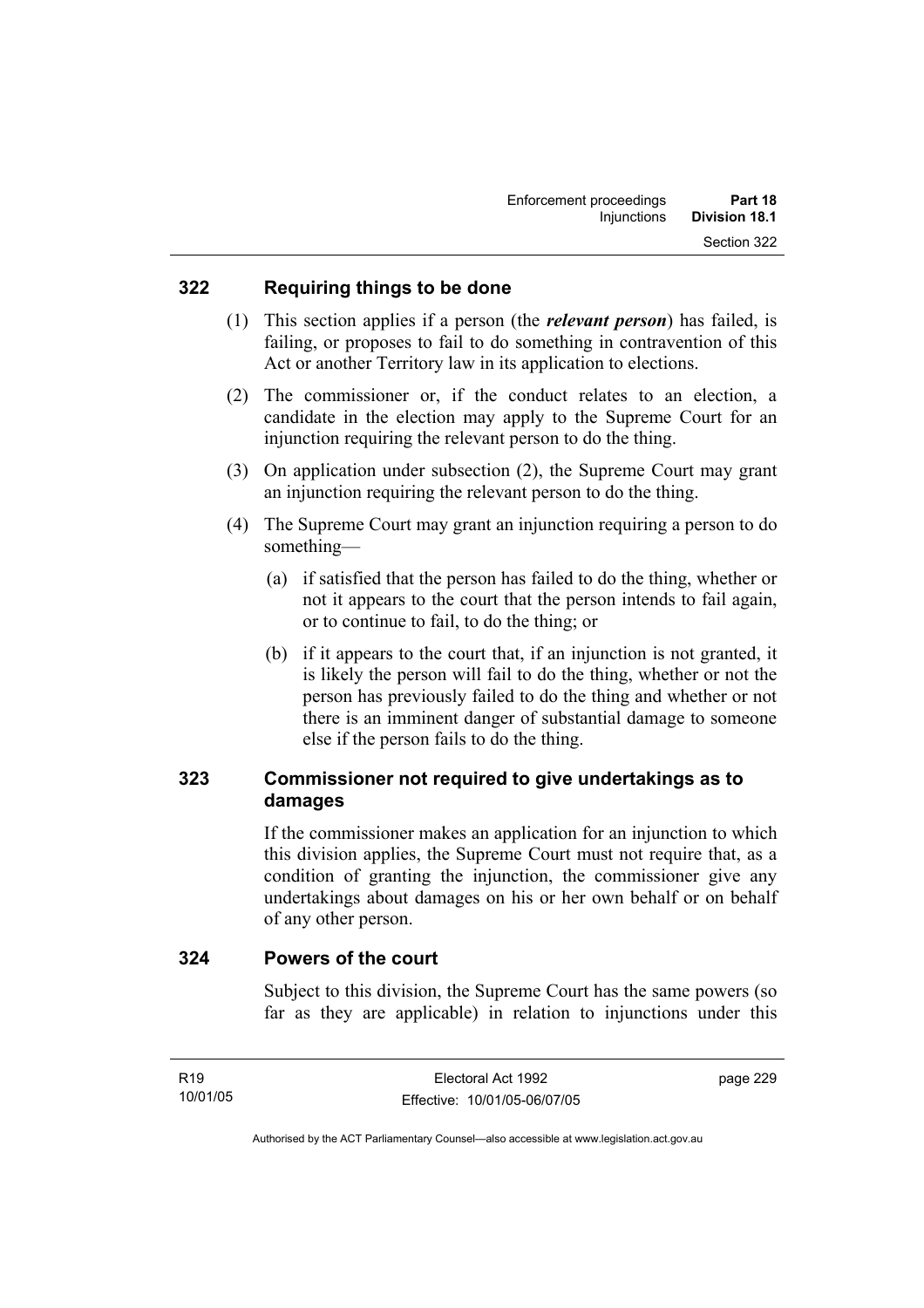division as it has in relation to injunctions under its original jurisdiction.

## **Division 18.2 Prosecutions**

## **325 Investigation of complaints**

The commissioner shall—

- (a) investigate; or
- (b) refer to the appropriate authority for investigation;

any complaint alleging a contravention of this Act, unless the commissioner believes on reasonable grounds that the complaint is frivolous or vexatious.

## **326 Commissioner may prosecute enrolment and voting offences**

The commissioner may institute and conduct any prosecution in relation to an offence against section 73 (6) or 129 (1).

## **327 Service of certain process by mail**

In addition to any other method by which a document may be served, process relating to a proceeding for an offence against section 129 (1) may be served on a person by sending it by prepaid post to the address of the person recorded on the roll.

*Note* For other ways of serving documents, see *Legislation Act 2001*, pt 19.5.

page 230 Electoral Act 1992 Effective: 10/01/05-06/07/05

R19 10/01/05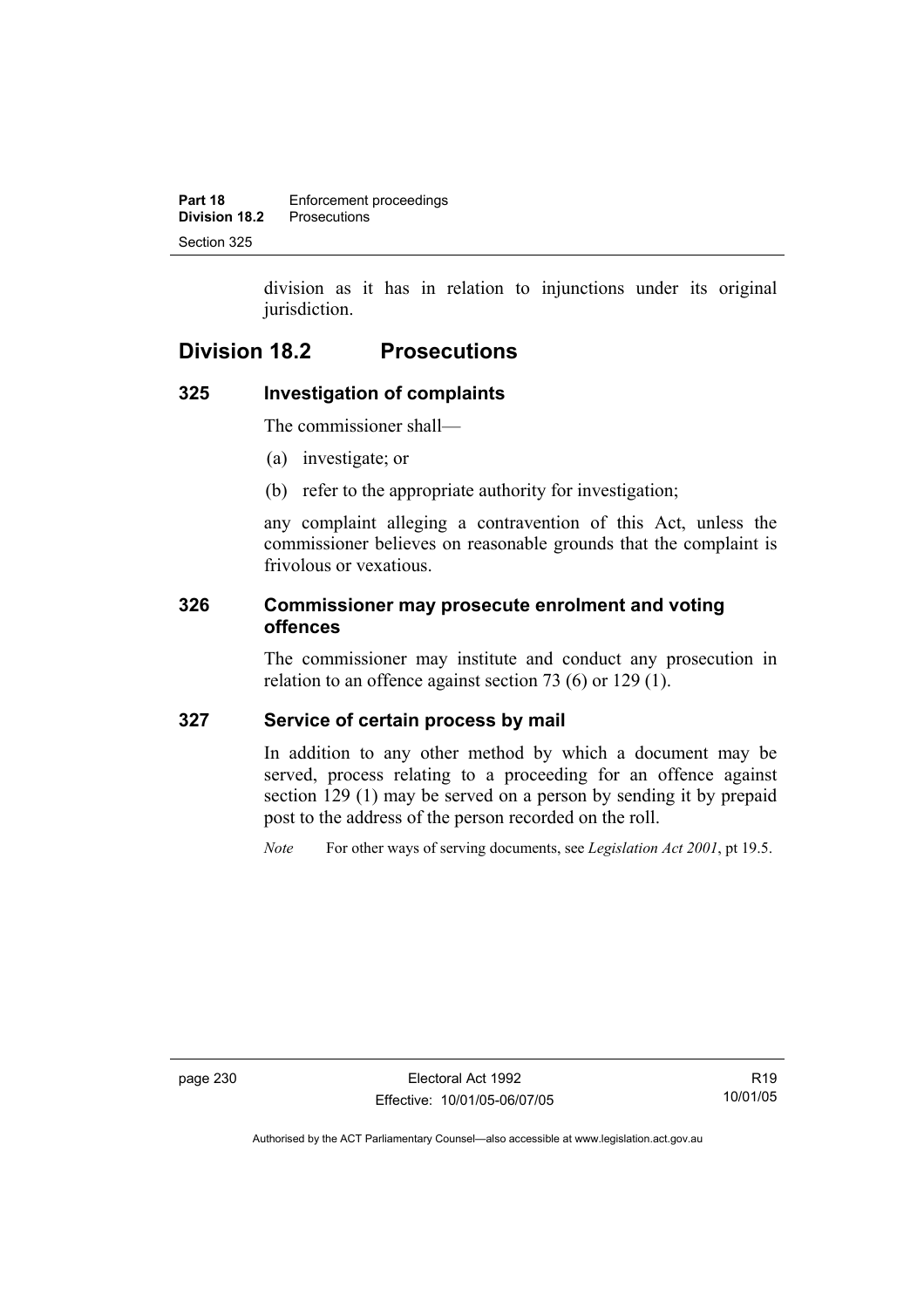## **Part 19 Miscellaneous**

#### **328 Extension of time for acts by officers**

If—

- (a) an officer is required by this Act to do an act at a specified time or within a specified period; and
- (b) an officer other than the commissioner refuses or fails to do the act at that time or within that period;

the commissioner may grant an extension of time (not exceeding 48 hours) within which the act may be done.

### **329 Restrictions on sending completed ballot and voting papers by fax**

- (1) This section applies to—
	- (a) a completed ballot paper (other than a ballot paper completed by an Antarctic elector); and
	- (b) a completed declaration voting paper.
- (2) Despite the *Legislation Act 2001*, part 19.5 (Service of a document), a document (including a copy of the document) to which this section applies cannot be served on a person by faxing it to the person.
	- *Note* For other ways of serving the documents and other documents under this Act, see *Legislation Act 2001*, pt 19.5.

### **330 Forms—provision and assistance**

 (1) The commissioner shall ensure that any forms provided for, or required by or under, this Act are kept at the office of the commissioner and are provided, on request, to members of the public.

page 231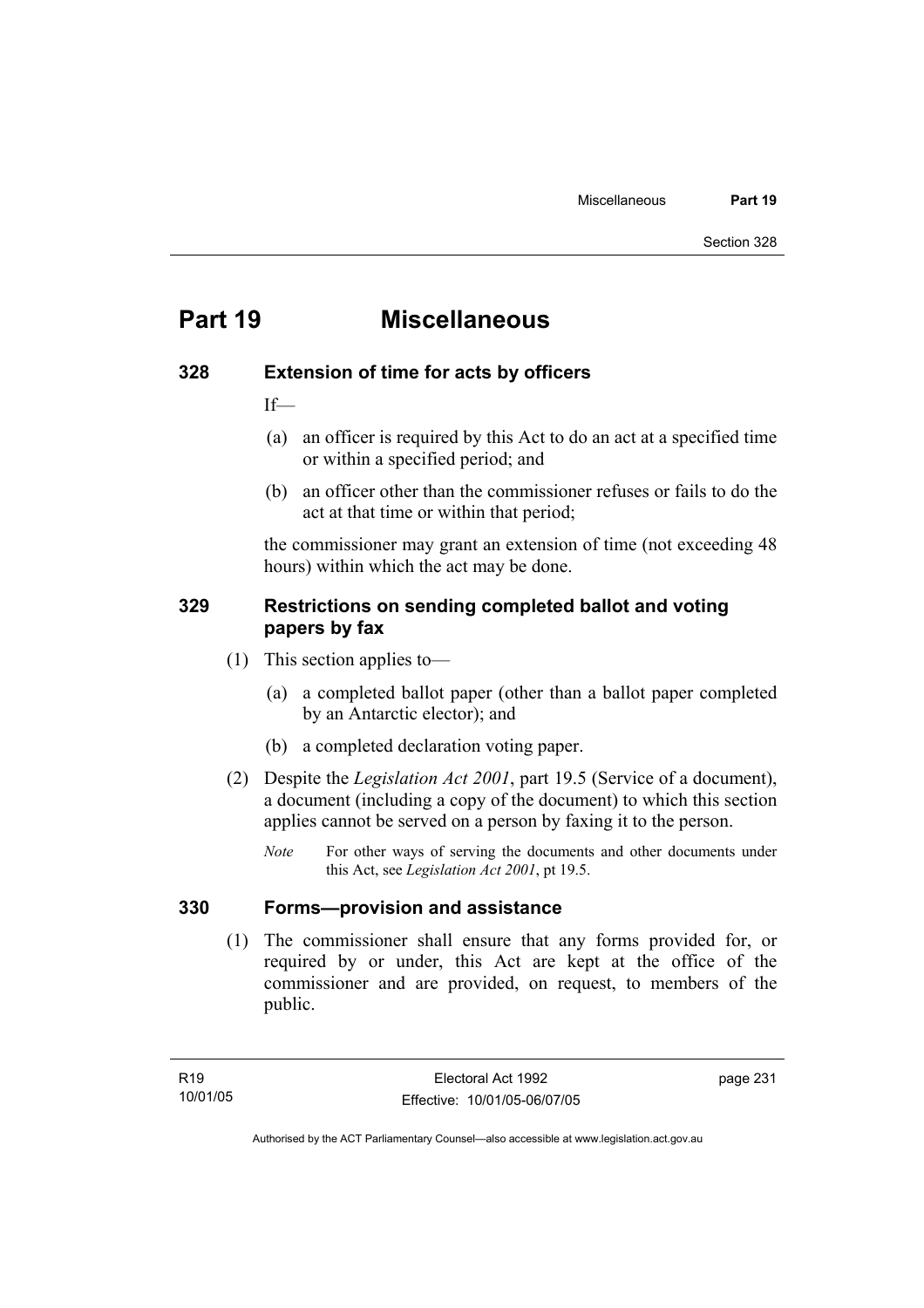#### **Part 19** Miscellaneous

Section 332

 (2) It is the duty of the staff of the electoral commission to assist, on request, members of the public in completing any of those forms.

#### **332 Correcting delays, errors and omissions**

- (1) The commissioner may remedy, remove or supply any delay, error or omission in the preparation, printing, issue or transmission of any roll, certified list of electors or ballot papers by written notice specifying the matter to be dealt with and the course of action to be followed, and that course (if followed) is to be taken to be valid and sufficient for the purpose of remedying, removing or supplying the defect, error or omission.
- (2) A notice is a notifiable instrument.

*Note* A notifiable instrument must be notified under the *Legislation Act 2001*.

#### **333 Voting statistics to be published**

- (1) The electoral commission shall, as soon as practicable after an election is held, publish statistics in relation to voting at the election.
- (2) A person may obtain copies of the statistics in paper or electronic form.
	- *Note* A fee may be determined under s 8 (Determination of fees) for this subsection.

#### **334 Collecting further statistical information**

When—

- (a) the time for filing an application disputing the validity of an election has ended; and
- (b) the Court of Disputed Elections has determined any such applications in relation to the election;

the commissioner may use ballot papers, certified lists of electors, declaration voting papers and other electoral papers used in the election to collect statistical information.

R19 10/01/05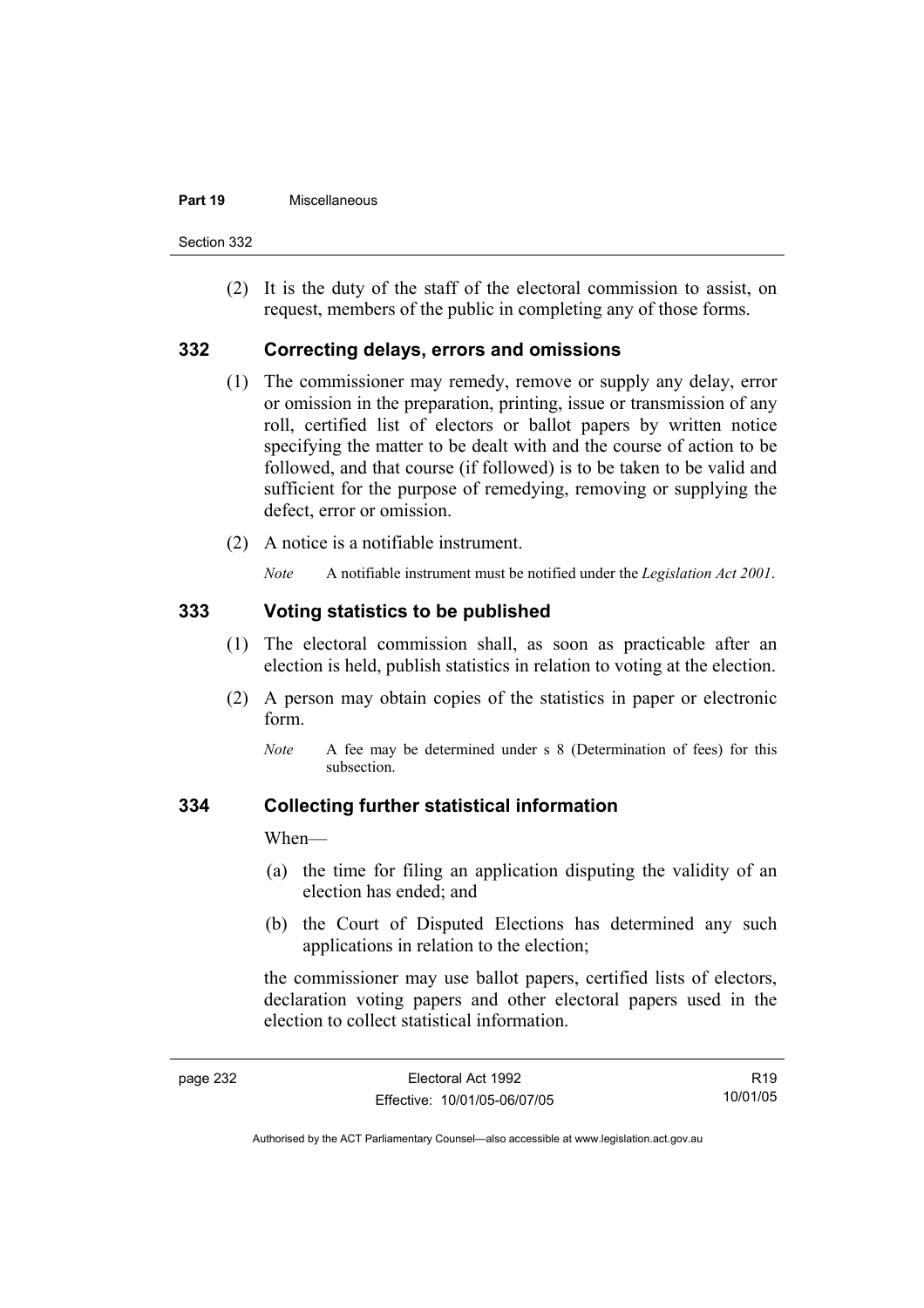#### **335 Storage and destruction of electoral papers**

- (1) This section applies to electoral papers in the commissioner's possession that were used for an election.
- (2) The commissioner must securely store the electoral papers until whichever of the following happens last:
	- (a) the beginning of the pre-election period for the next general election;
	- (b) the electoral papers are no longer required by the commissioner, another member of the electoral commission or a member of the staff of the commission for exercising a function under this Act.
- (3) The commissioner may destroy the electoral papers only when the last of the matters mentioned in subsection (2) happens.

#### **336 Administrative arrangements with Commonwealth and States**

The Minister may arrange with the appropriate Minister of the Commonwealth or a State—

- (a) for officers or employees of the public service of the Commonwealth or State, or of an authority of the Commonwealth or State, to exercise the powers of an officer under this Act; or
- (b) to make a member of the electoral commission, the commissioner or a member of the staff of the commission available for the exercise of powers on behalf of the corresponding electoral authority of the Commonwealth or State.

page 233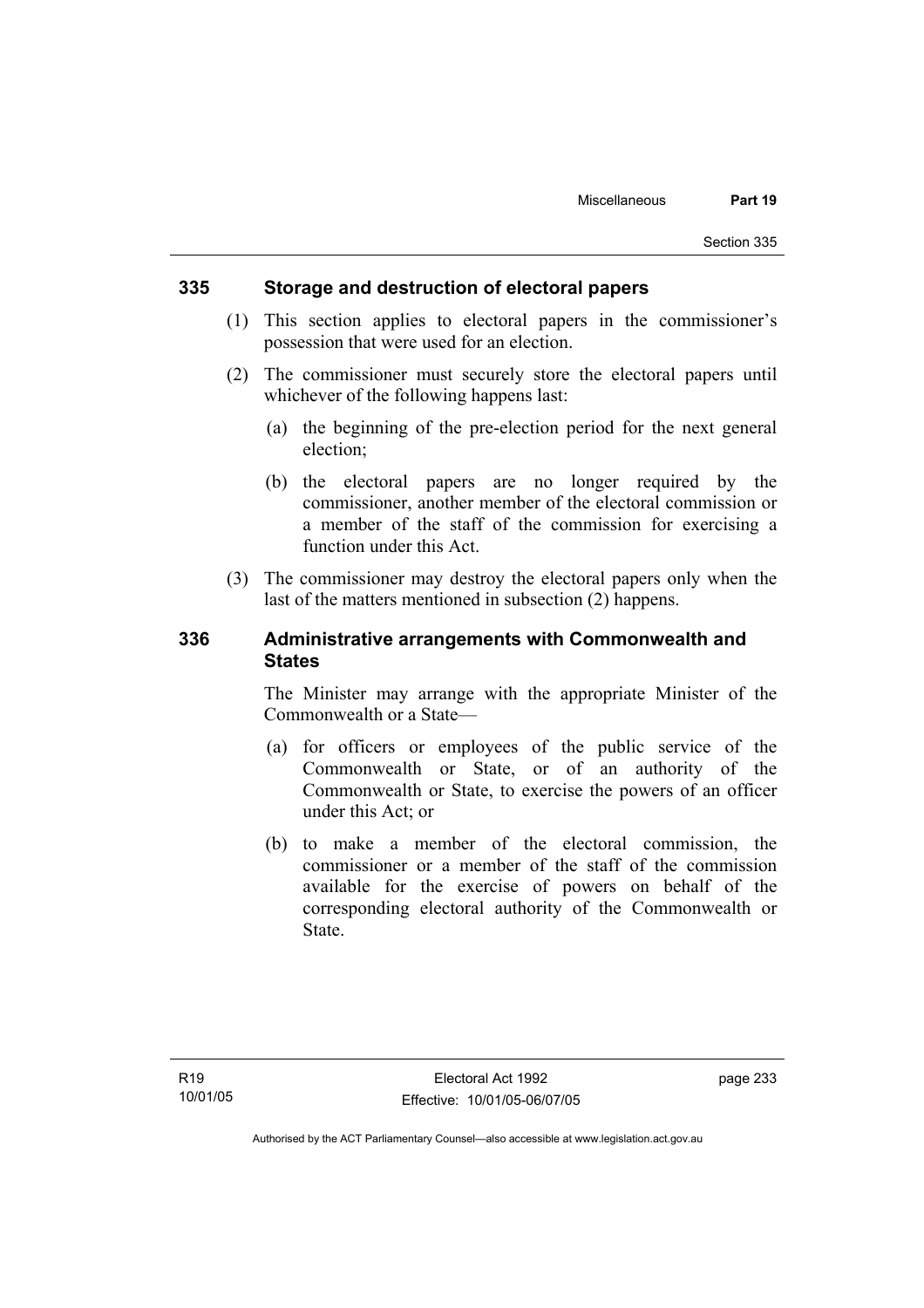#### **Part 19** Miscellaneous

Section 337

#### **337 Evidentiary certificates**

- (1) In a proceeding under this Act, a certificate signed by the commissioner stating any of the following matters is evidence of the matters so stated:
	- (a) that on a specified day a person was, or was not, enrolled for an electorate;
	- (b) that, in relation to an election, a person was or was not—
		- (i) an eligible overseas elector; or
		- (ii) an Antarctic elector; or
		- (iii) an elector serving a sentence of imprisonment outside the ACT;
	- (c) that a person was, or was not, declared as a candidate for an election;
	- (d) that a nomination of a person to be a candidate in an election was rejected;
	- (e) that an election was duly held;
	- (f) that a person was, or was not, given a ballot paper for an election;
	- (g) that a person voted, or failed to vote, in an election;
	- (h) that on a stated day, or during a stated period, a stated person was, or was not, registered as the reporting agent of a stated registered party, MLA or candidate;
	- (i) that on a stated day, or during a stated period, no reporting agent was registered for a stated registered party, MLA or candidate;
	- (j) that on a specified day a person was, or was not, an officer;
	- (k) that on a specified day a person was, or was not, the delegate of the electoral commission or the commissioner.

| page 234 | Electoral Act 1992           | R <sub>19</sub> |
|----------|------------------------------|-----------------|
|          | Effective: 10/01/05-06/07/05 | 10/01/05        |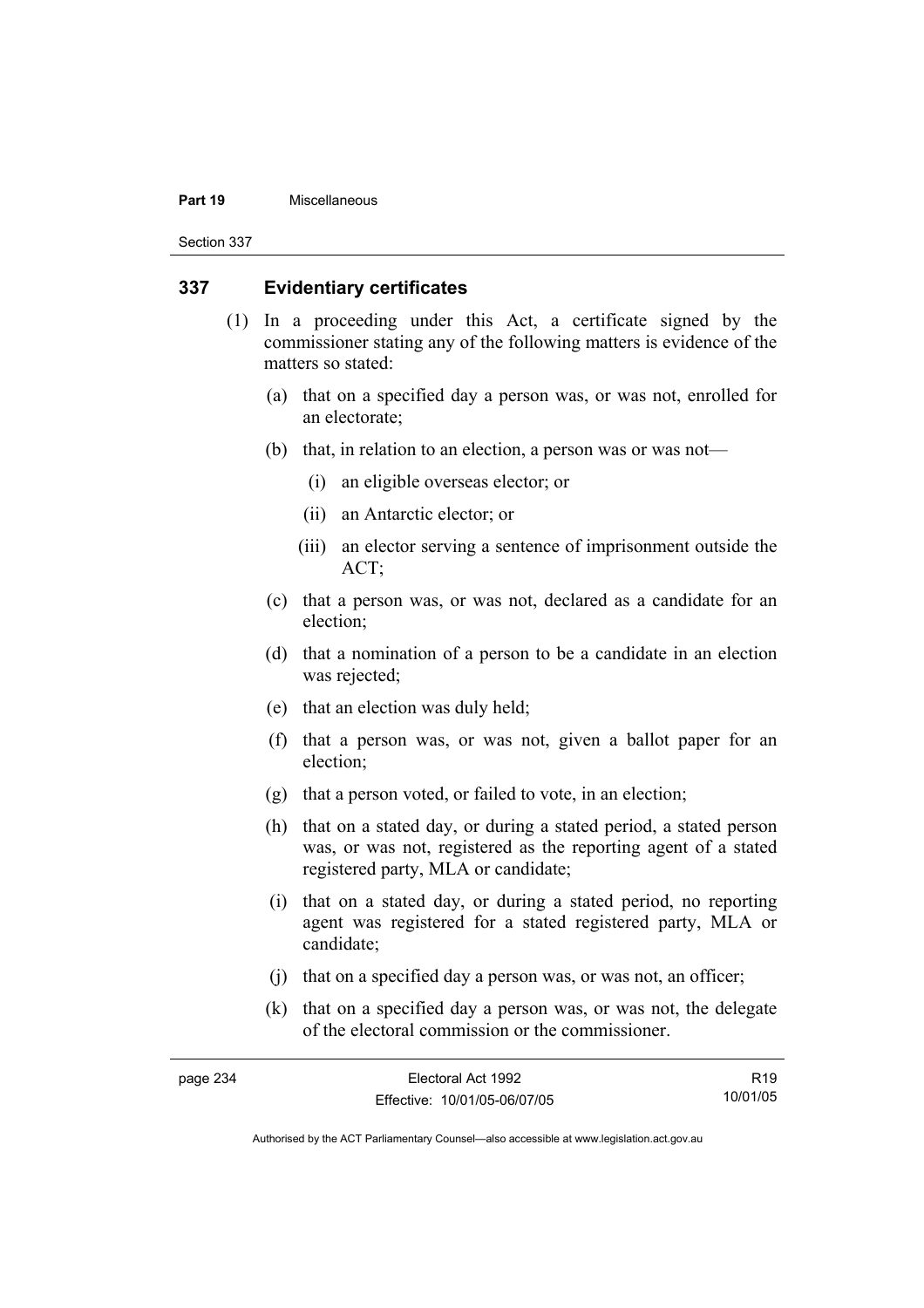(2) In subsection (1), a reference to a person or thing is a reference to a person or thing specified in the certificate.

#### **338 Acts and omissions of representatives**

(1) In this section:

*person* means an individual.

*Note* See the Criminal Code, pt 2.5 for provisions about corporate criminal responsibility.

*representative*, of a person, means an employee or agent of the person.

*state of mind*, of a person, includes—

- (a) the person's knowledge, intention, opinion, belief or purpose; and
- (b) the person's reasons for the intention, opinion, belief or purpose.
- (2) This section applies to a prosecution for any offence against this Act.
- (3) If it is relevant to prove a person's state of mind about an act or omission, it is enough to show—
	- (a) the act was done or omission made by a representative of the person within the scope of the representative's actual or apparent authority; and
	- (b) the representative had the state of mind.
- (4) An act done or omitted to be done on behalf of a person by a representative of the person within the scope of the representative's actual or apparent authority is also taken to have been done or omitted to be done by the person.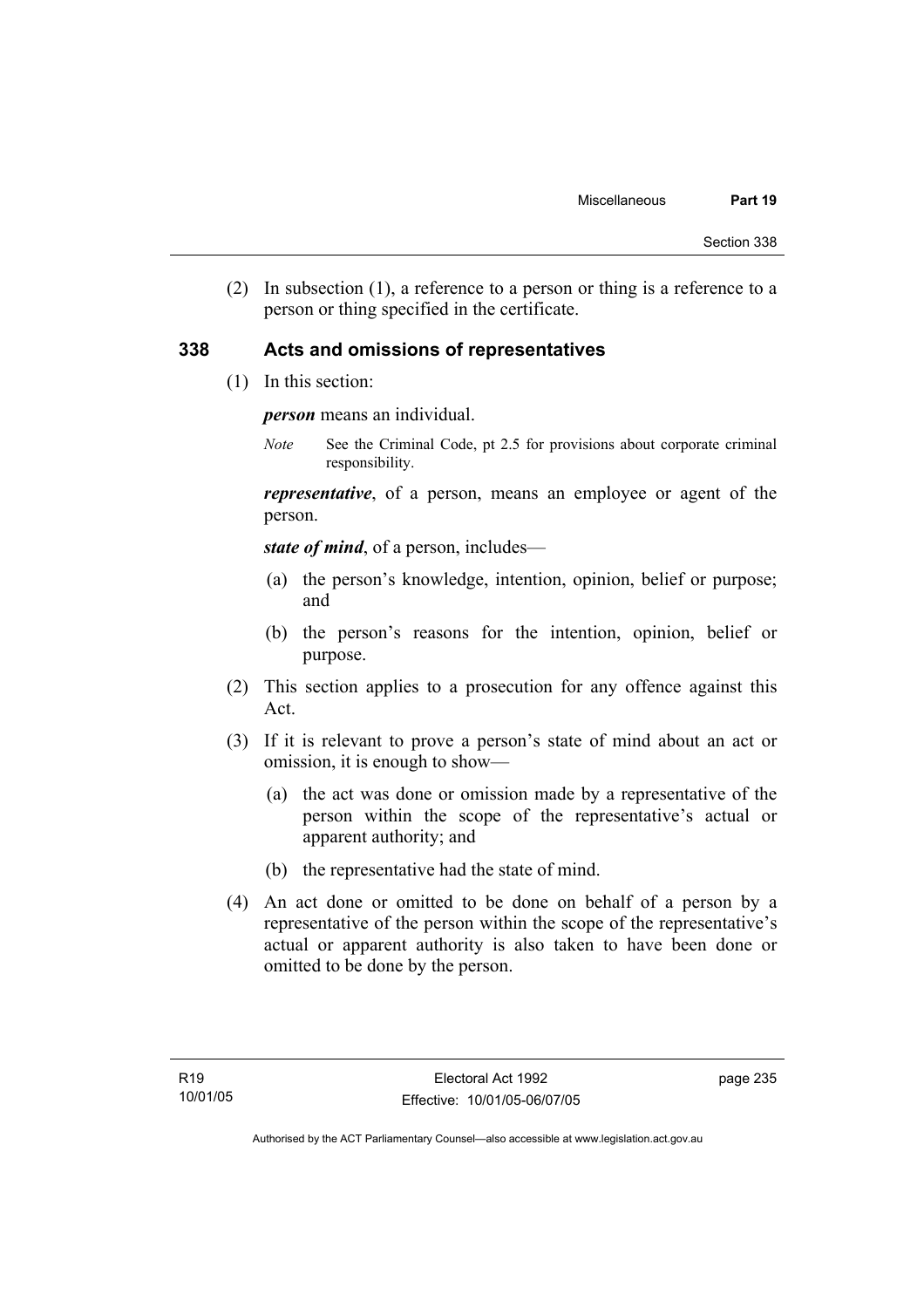#### **Part 19** Miscellaneous

Section 340

- (5) However, subsection (4) does not apply if the person establishes that reasonable precautions were taken and appropriate diligence was exercised to avoid the act or omission.
- (6) A person who is convicted of an offence cannot be punished by imprisonment for the offence if the person would not have been convicted of the offence without subsection (3) or (4).

#### **340 Chief executive to provide assistance etc**

The chief executive of the administrative unit responsible for the *Public Sector Management Act 1994*, division 3.4 shall comply with any request by the electoral commission, the commissioner or an augmented commission for information or assistance reasonably required for this Act.

### **340A Approved forms**

- (1) The commissioner may, in writing, approve forms for this Act.
- (2) If the commissioner approves a form for a particular purpose, the approved form must be used for that purpose.

*Note* For other provisions about forms, see *Legislation Act 2001*, s 255.

(3) An approved form is a notifiable instrument.

*Note* A notifiable instrument must be notified under the *Legislation Act 2001*.

#### **341 Regulation-making power**

- (1) The Executive may make regulations for this Act.
	- *Note* Regulations must be notified, and presented to the Legislative Assembly, under the *Legislation Act 2001*.
- (2) The regulations may prescribe offences for contraventions of the regulations and prescribe maximum penalties of not more than 10 penalty units for offences against the regulations.

R19 10/01/05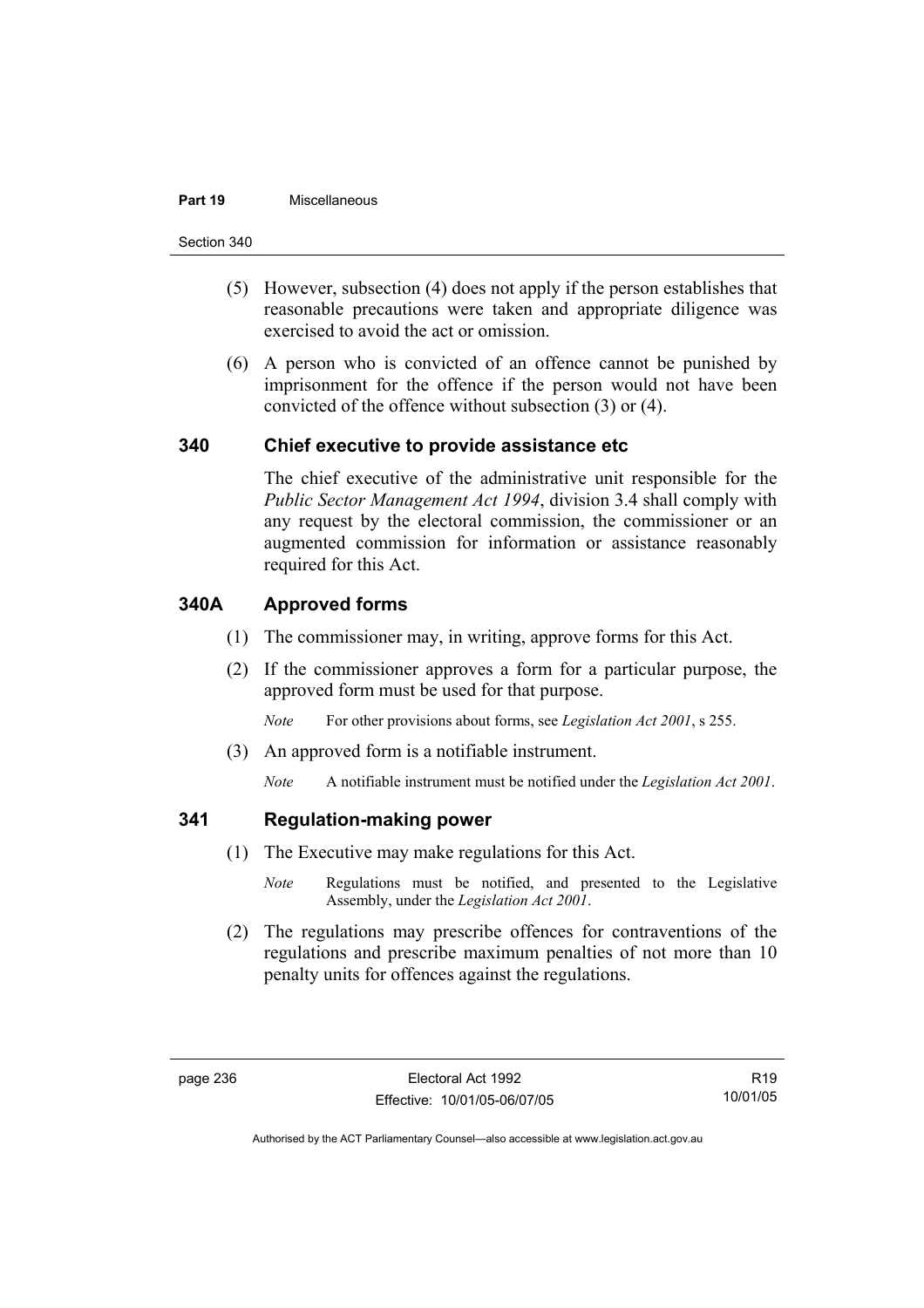# **Schedule 1 Form of ballot paper**

(see s 114)

|  | <b>Legislative Assembly for the Australian Capital Territory</b> |
|--|------------------------------------------------------------------|
|  |                                                                  |

**Ballot** paper Election of  $\mathbf{\hat{a}}$  Member(s) **Electorate of [ 2 ] Number [1] boxes from 1 to [1] in the order of your choice**  Then you may show as many further preferences as you wish by writing numbers from  $\left[ \begin{smallmatrix} 3 \end{smallmatrix} \right]$  onwards in other boxes. **A**   $[$ <sup>4</sup> $]$  **B [ 4 ] C [ 4 ] [ 5**  $[1]$   $[1]$   $[1]$   $[1]$   $[1]$   $[1]$  **[ 6 ] [ 6 ] [ 6 ] [ 6 ] [ 7 ] [ 6 ] [ 6 ] [ 6 ] [ 6 ] [ 7 ] [ 6 ] [ 6 ] [ 6 ] [ 6 ] [ 7 ]** 

#### Remember, number at least  $\begin{bmatrix} 1 \end{bmatrix}$  boxes from 1 to  $\begin{bmatrix} 1 \end{bmatrix}$  in the order of your choice.

- 
- **2.** Insert name of electorate ungrouped candidates<br> **3.** Insert the number that is 1 more than the number<br> **6.** Insert name of candidate **3.** Insert the number that is 1 more than the number
- **4.** Insert name, or abbreviation of name, of registered party, as required as required
- **1.** Insert number of vacancies **5.** Insert 'UNGROUPED' if there are **2.** Insert name of electorate **1.** Insert name of electorate
	-
	- of vacancies **7.** Insert name, or abbreviation of name,  $\frac{1}{2}$  Insert name, or abbreviation of name, of registered party, or 'INDEPENDENT',

R19 10/01/05

Electoral Act 1992 Effective: 10/01/05-06/07/05 page 237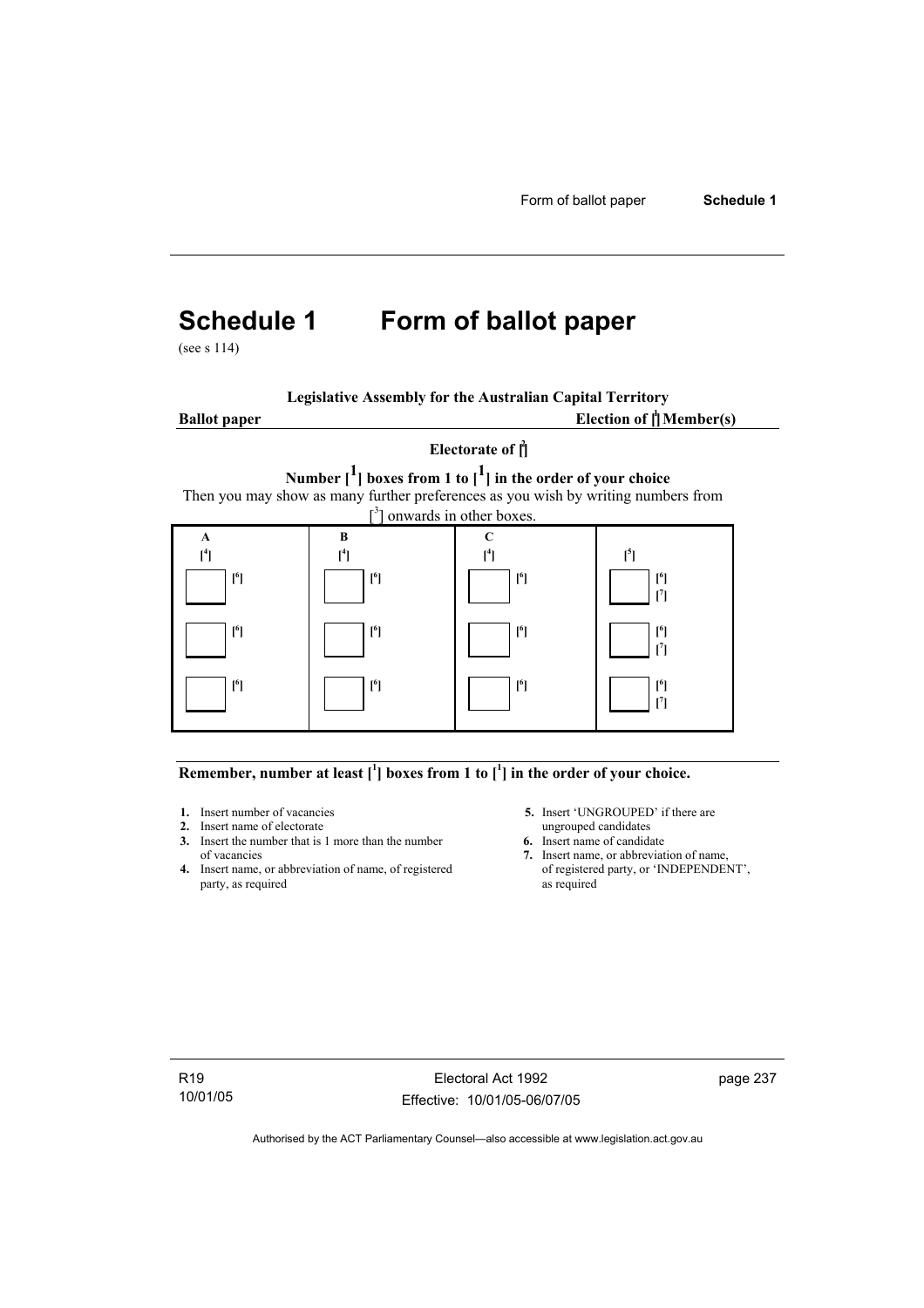## **Schedule 2 Ballot papers—printing of names and collation**

(see s 116)

**1** In this schedule:

*column*, in relation to a ballot paper, means a column of candidates' names printed on the ballot paper in accordance with section 116.

- **2** (1) The ballot papers for an election shall be printed so that, for each column—
	- (a) separate batches are printed equal in number to the number of names in the column; and
	- (b) in the first batch, the names in the column are printed in an order determined by the commissioner by lot; and
	- (c) in each batch after the first, the names in the column are printed in the order specified in the table at the end of this schedule; and
	- (d) so far as practicable, the number of ballot papers in each batch for the column is equal to the number of ballot papers in each other batch for the column.
	- (2) In the table at the end of this schedule—
		- (a) the number '1' appearing in a column shall be taken to represent the name determined in accordance with clause 1 (b) to be in the first position in the corresponding column on the ballot paper; and
		- (b) the number '2' appearing in a column shall be taken to represent the name determined in accordance with clause 1 (b) to be in the second position in the corresponding column on the ballot paper;

R19 10/01/05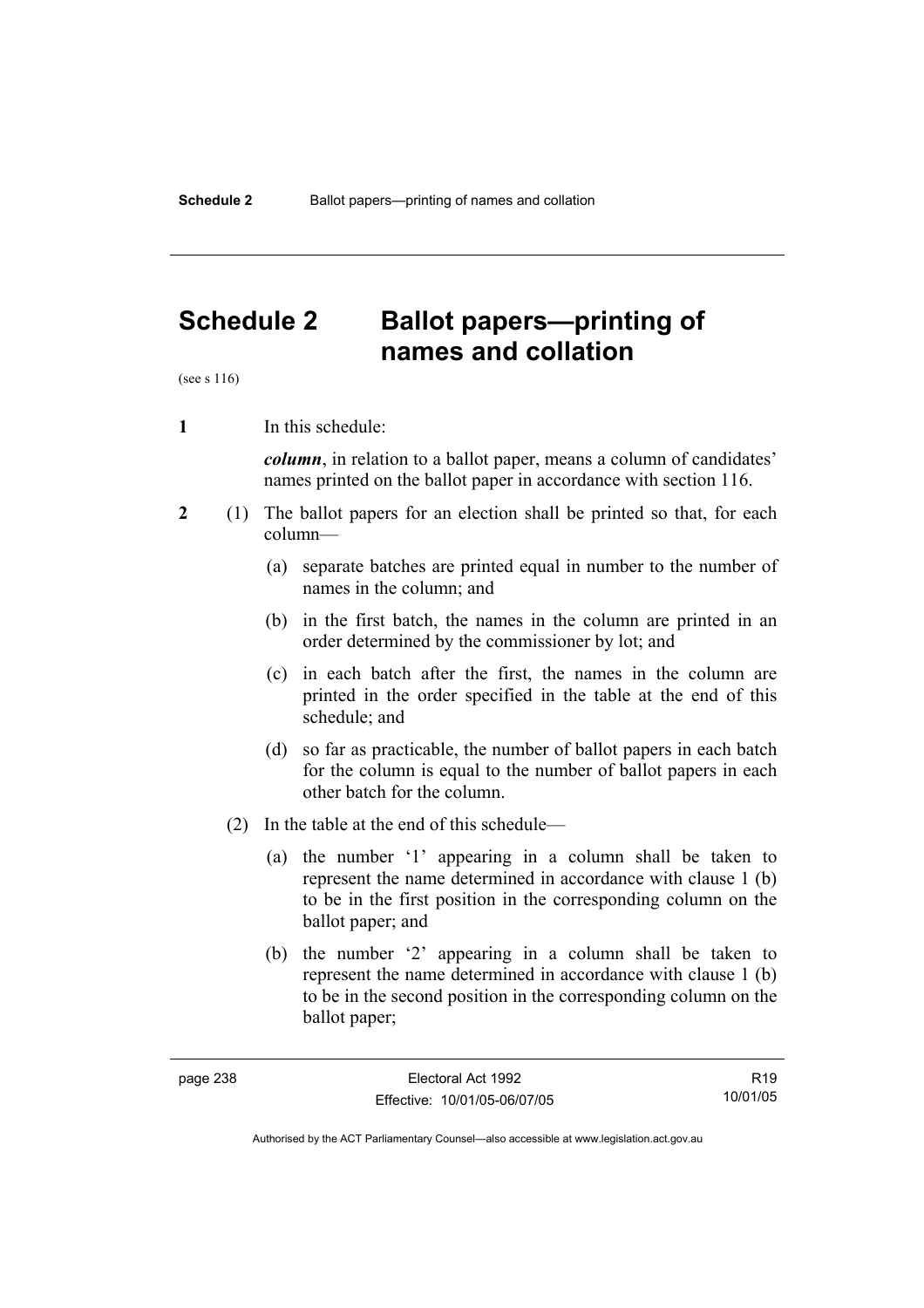and so on.

- **3** The commissioner shall ensure that ballot papers distributed to a polling place for the purposes of an election are so collated that the ballot paper immediately following another ballot paper in the issue is in a form different from that of the other ballot paper.
- **4** The OIC of a polling place shall ensure, so far as practicable, that the form of a ballot paper issued by an officer to a person claiming to vote at that place is different from that of the previous ballot paper so issued by the officer.

#### TABLE

*For 5-member electorates*

| 1st              | 2nd              | 3rd              | 4th            | 5th              | 6th            | 7th              | 8th            | 9th            | 10th           | 11 <sup>th</sup> | 12th             |
|------------------|------------------|------------------|----------------|------------------|----------------|------------------|----------------|----------------|----------------|------------------|------------------|
| batch            | batch            | batch            | batch          | batch            | batch          | batch            | batch          | batch          | batch          | batch            | batch            |
| $\mathbf{1}$     | $\mathbf{1}$     | 1                | 1              | 1                | 1              | 1                | 1              | 1              | 1              | 1                | 1                |
| $\overline{2}$   | $\overline{2}$   | $\overline{2}$   | 3              | 3                | 3              | $\overline{4}$   | $\overline{4}$ | $\overline{4}$ | 5              | 5                | 5                |
| 3                | $\overline{4}$   | 5                | $\overline{2}$ | 5                | $\overline{4}$ | 5                | 2              | 3              | 4              | 3                | $\overline{2}$   |
| $\overline{4}$   | 5                | 3                | 5              | $\overline{4}$   | $\overline{2}$ | $\overline{2}$   | $\overline{3}$ | 5              | 3              | $\overline{2}$   | $\overline{4}$   |
| 5                | 3                | $\overline{4}$   | $\overline{4}$ | $\overline{2}$   | 5              | 3                | 5              | $\overline{2}$ | $\overline{2}$ | $\overline{4}$   | 3                |
| 13 <sub>th</sub> | 14 <sub>th</sub> | 15 <sup>th</sup> | 16th           | 17 <sub>th</sub> | 18th           | 19 <sub>th</sub> | 20th           | 21st           | 22nd           | 23rd             | 24 <sub>th</sub> |
| batch            | batch            | batch            | batch          | batch            | batch          | batch            | batch          | batch          | batch          | batch            | batch            |
| $\overline{2}$   | $\overline{2}$   | $\overline{2}$   | 2              | $\overline{2}$   | $\overline{2}$ | $\overline{2}$   | 2              | $\overline{2}$ | $\overline{2}$ | $\overline{2}$   | 2                |
| 3                | 3                | 3                | 4              | 4                | 4              | 5                | 5              | 5              | 1              | 1                | $\mathbf{1}$     |
| 4                | 5                | $\mathbf{1}$     | 3              | 1                | 5              | 1                | 3              | 4              | 5              | 4                | 3                |
| 5                | $\mathbf{1}$     | $\overline{4}$   | $\mathbf{1}$   | 5                | 3              | 3                | $\overline{4}$ | 1              | $\overline{4}$ | 3                | 5                |
| $\mathbf{1}$     | 4                | 5                | 5              | 3                | 1              | $\overline{4}$   | 1              | 3              | 3              | 5                | $\overline{4}$   |
| 25 <sub>th</sub> | 26th             | 27th             | 28th           | 29 <sub>th</sub> | 30th           | 31st             | 32nd           | 33rd           | 34th           | 35th             | 36th             |
| batch            | batch            | batch            | batch          | batch            | batch          | batch            | batch          | batch          | batch          | batch            | batch            |
| $\overline{3}$   | 3                | 3                | 3              | 3                | 3              | 3                | 3              | 3              | 3              | 3                | 3                |
| 4                | 4                | 4                | 5              | 5                | 5              | 1                | 1              | 1              | $\overline{2}$ | $\overline{2}$   | $\overline{2}$   |
| 5                | 1                | $\overline{c}$   | $\overline{4}$ | $\overline{2}$   | 1              | $\overline{2}$   | 4              | 5              | $\mathbf{1}$   | 5                | 4                |
| 1                | $\overline{2}$   | 5                | $\overline{2}$ | $\mathbf{1}$     | 4              | 4                | 5              | $\overline{2}$ | 5              | 4                |                  |
| 2                | 5                | $\mathbf{1}$     | $\mathbf{1}$   | 4                | $\overline{2}$ | 5                | 2              | $\overline{4}$ | 4              | 1                | 5                |
|                  |                  |                  |                |                  |                |                  |                |                |                |                  |                  |

| R <sub>19</sub> | Electoral Act 1992           |
|-----------------|------------------------------|
| 10/01/05        | Effective: 10/01/05-06/07/05 |

Authorised by the ACT Parliamentary Counsel—also accessible at www.legislation.act.gov.au

page 239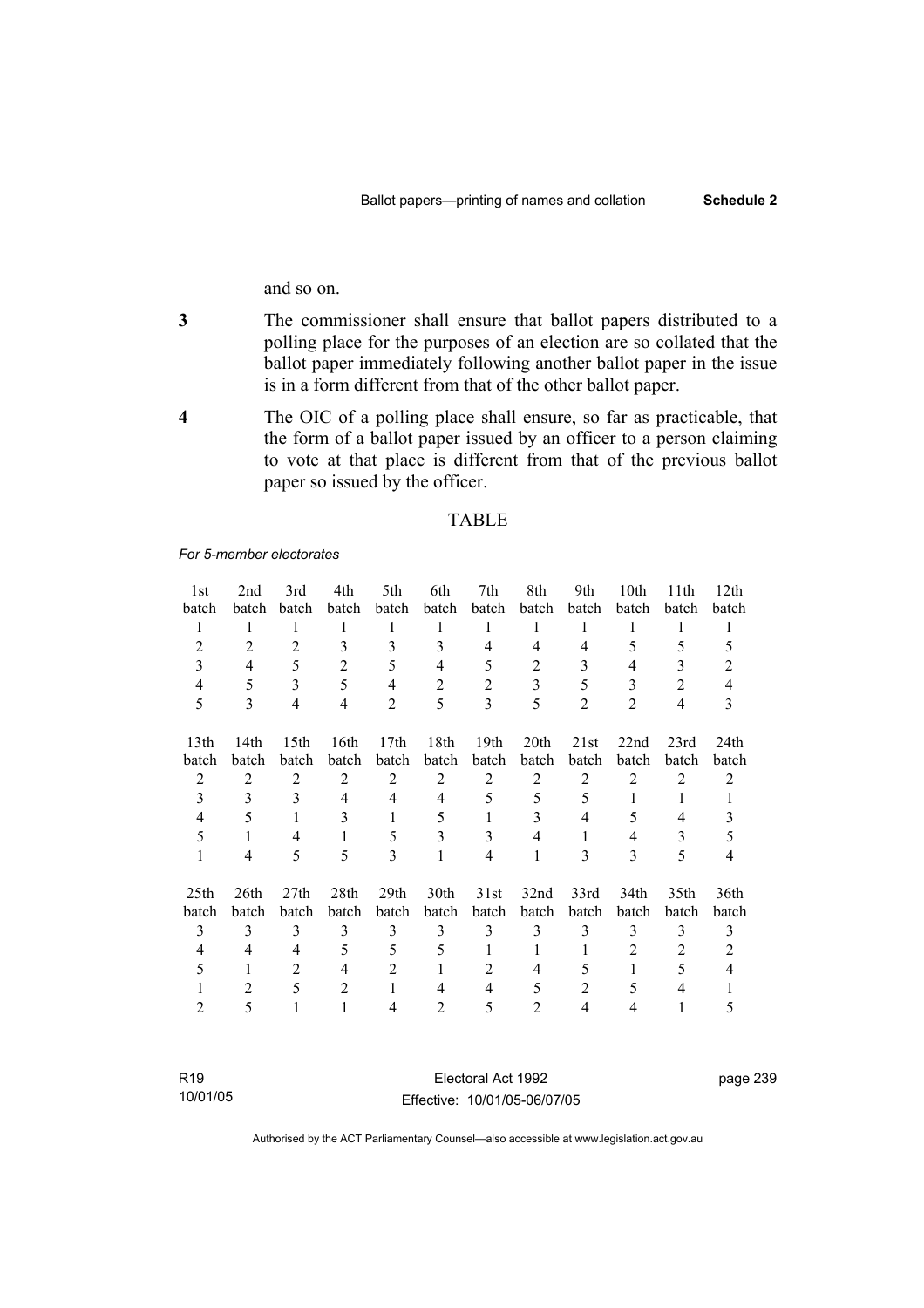| 37 <sub>th</sub><br>batch<br>4<br>3 | 38th<br>batch<br>4   | 39th<br>batch<br>4 | 40th<br>batch<br>4 | 41st<br>batch<br>4<br>2 | 42nd<br>batch<br>4<br>5<br>3 | 43rd<br>batch<br>4<br>2 | 44th<br>batch<br>4<br>2 | 45th<br>batch<br>4<br>5   | 46th<br>batch<br>4 | 47th<br><b>batch</b><br>4 | 48th<br>batch |
|-------------------------------------|----------------------|--------------------|--------------------|-------------------------|------------------------------|-------------------------|-------------------------|---------------------------|--------------------|---------------------------|---------------|
| 49th<br>batch                       | 50th<br><b>batch</b> | 51st<br>batch      | 52nd<br>batch      | 53rd<br>batch           | 54th<br>batch                | 55th<br>batch           | 56th<br>batch           | 57 <sub>th</sub><br>batch | 58th<br>batch      | 59th<br><b>batch</b>      | 60th<br>batch |
|                                     |                      | 5                  | 5                  | 5                       | 5                            | 5                       | 5                       | 5                         | 5                  | 5                         |               |
|                                     |                      |                    | 2                  | 2                       | 2                            | 3                       | 3                       |                           | 4                  |                           |               |
|                                     |                      |                    |                    | 4                       |                              |                         |                         |                           |                    |                           |               |
|                                     |                      | 2                  | 4                  | 3                       |                              |                         |                         | 4                         | 2                  |                           |               |
|                                     |                      |                    |                    |                         |                              |                         |                         |                           |                    |                           |               |

page 240 Electoral Act 1992 Effective: 10/01/05-06/07/05

R19 10/01/05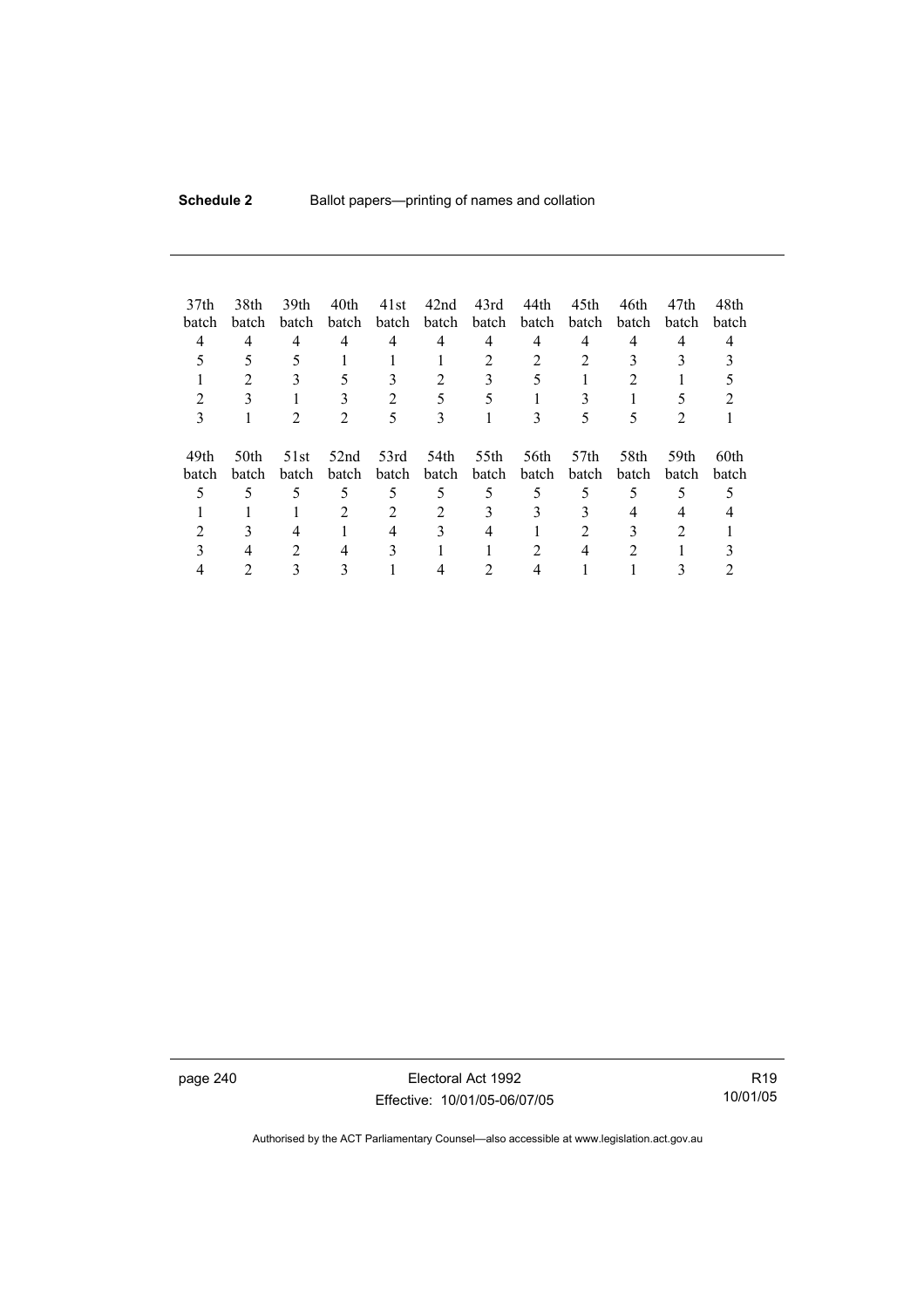#### *For 7-member electorates*

| 1st            | 2nd              | 3rd            | 4th            | 5th              | 6th                     | 7th            | 8th            | 9th                     | 10th                    |
|----------------|------------------|----------------|----------------|------------------|-------------------------|----------------|----------------|-------------------------|-------------------------|
| batch          | batch            | batch          | batch          | batch            | batch                   | batch          | batch          | batch                   | batch                   |
| $\mathbf{1}$   | $\mathbf{1}$     | 1              | 1              | $\mathbf{1}$     | $\mathbf{1}$            | $\mathbf{1}$   | $\mathbf{1}$   | 1                       | 1                       |
| $\overline{c}$ | $\boldsymbol{2}$ | $\overline{c}$ | $\overline{c}$ | $\overline{2}$   | $\overline{c}$          | $\overline{2}$ | $\overline{c}$ | $\overline{2}$          | $\overline{2}$          |
| 3              | 3                | $\overline{4}$ | $\overline{4}$ | 5                | 5                       | 6              | 6              | 7                       | 7                       |
| $\overline{4}$ | 6                | 5              | 7              | 6                | 3                       | 7              | 4              | 3                       | 5                       |
| 5              | 7                | 6              | 3              | $\overline{7}$   | $\overline{\mathbf{4}}$ | 3              | 5              | $\overline{\mathbf{4}}$ | 6                       |
| 6              | 4                | 7              | 5              | $\overline{3}$   | 6                       | $\overline{4}$ | 7              | 5                       | 3                       |
| 7              | 5                | 3              | 6              | $\overline{4}$   | 7                       | 5              | 3              | 6                       | $\overline{4}$          |
|                |                  |                |                |                  |                         |                |                |                         |                         |
| 11th           | 12 <sup>th</sup> | 13th           | 14th           | 15 <sup>th</sup> | 16th                    | 17th           | 18th           | 19th                    | 20th                    |
| batch          | batch            | batch          | batch          | batch            | batch                   | batch          | batch          | batch                   | batch                   |
| 1              | $\mathbf{1}$     | 1              | $\mathbf{1}$   | $\mathbf{1}$     | 1                       | $\mathbf{1}$   | 1              | $\mathbf{1}$            | 1                       |
| 3              | 3                | 3              | 3              | 3                | 3                       | 3              | 3              | 3                       | 3                       |
| 4              | 4                | 5              | 5              | 6                | 6                       | 7              | 7              | $\overline{2}$          | $\overline{c}$          |
| $\overline{2}$ | 7                | $\overline{4}$ | 7              | 4                | $\overline{c}$          | 5              | 4              | 5                       | $\tau$                  |
| 6              | 5                | $\overline{2}$ | 6              | $\overline{2}$   | 5                       | $\overline{4}$ | 6              | 6                       | 6                       |
| $\overline{7}$ | $\sqrt{2}$       | $\overline{7}$ | $\overline{4}$ | 5                | $\overline{7}$          | 6              | $\overline{c}$ | $\overline{\mathbf{4}}$ | 5                       |
| 5              | 6                | 6              | $\overline{2}$ | 7                | $\overline{\mathbf{4}}$ | $\overline{2}$ | 5              | $\overline{7}$          | 4                       |
|                |                  |                |                |                  |                         |                |                |                         |                         |
| 21st           | 22nd             | 23rd           | 24th           | 25th             | 26th                    | 27th           | 28th           | 29th                    | 30th                    |
| batch          | batch            | batch          | batch          | batch            | batch                   | batch          | batch          | batch                   | batch                   |
| $\mathbf{1}$   | $\mathbf{1}$     | $\mathbf{1}$   | $\mathbf{1}$   | $\mathbf{1}$     | $\mathbf{1}$            | $\mathbf{1}$   | $\mathbf{1}$   | $\mathbf{1}$            | $\mathbf{1}$            |
| 4              | $\overline{4}$   | $\overline{4}$ | $\overline{4}$ | 4                | $\overline{4}$          | $\overline{4}$ | 4              | $\overline{4}$          | 4                       |
| 5              | 5                | 6              | 6              | 7                | $\overline{7}$          | 3              | 3              | $\overline{2}$          | $\overline{2}$          |
| $\overline{c}$ | 3                | 5              | 3              | 5                | $\overline{c}$          | 6              | 5              | 6                       | $\overline{\mathbf{3}}$ |
| $\overline{7}$ | 6                | $\overline{2}$ | 7              | $\overline{2}$   | 6                       | 5              | 7              | 7                       | $\overline{7}$          |
| 3              | $\overline{2}$   | $\overline{3}$ | 5              | 6                | 3                       | $\overline{7}$ | $\overline{2}$ | 5                       | 6                       |
| 6              | 7                | $\overline{7}$ | $\overline{2}$ | 3                | 5                       | 2              | 6              | 3                       | 5                       |

R19 10/01/05

Electoral Act 1992 Effective: 10/01/05-06/07/05 page 241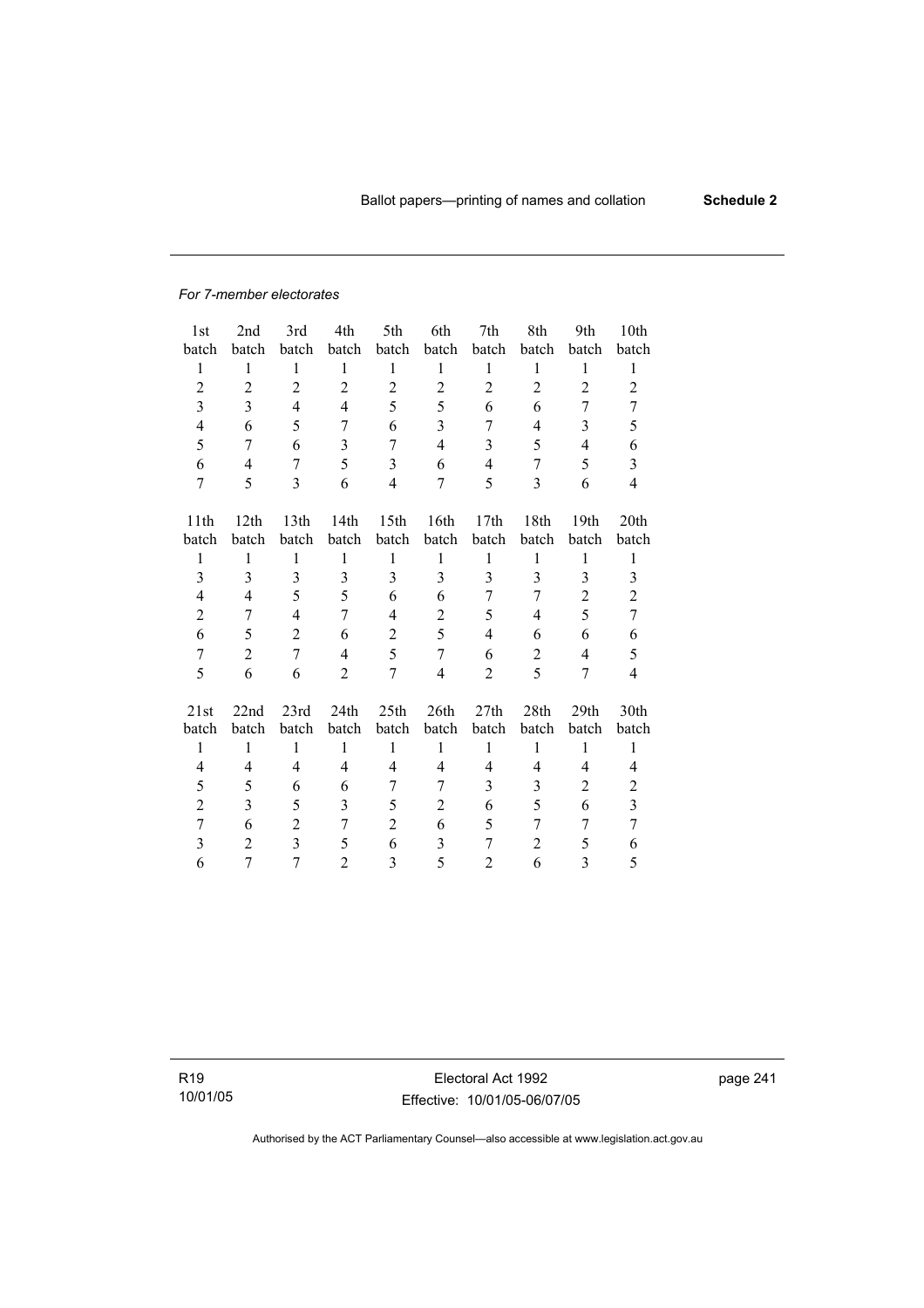| 31st<br>batch           | 32nd<br>batch    | 33rd<br>batch           | 34th<br>batch           | 35th<br>batch            | 36th<br>batch           | 37 <sub>th</sub><br>batch | 38th<br>batch  | 39th<br>batch  | 40th<br>batch           |
|-------------------------|------------------|-------------------------|-------------------------|--------------------------|-------------------------|---------------------------|----------------|----------------|-------------------------|
| $\,1$                   | $\mathbf{1}$     | $\,1$                   | $\mathbf 1$             | $\mathbf{1}$             | $\mathbf{1}$            | $\mathbf{1}$              | $\mathbf{1}$   | $\mathbf{1}$   | $\,1$                   |
| 5                       | 5                | 5                       | 5                       | 5                        | 5                       | 5                         | 5              | 5              | 5                       |
| 6                       | 6                | $\overline{7}$          | $\overline{7}$          | $\overline{3}$           | $\overline{3}$          | $\overline{4}$            | $\overline{4}$ | $\overline{2}$ | $\overline{2}$          |
| $\overline{2}$          | $\overline{4}$   | 6                       | $\overline{4}$          | 6                        | $\overline{2}$          | $\overline{7}$            | 6              | $\overline{7}$ | $\overline{4}$          |
| $\overline{3}$          | $\overline{7}$   | $\overline{2}$          | $\overline{3}$          | $\overline{2}$           | $\overline{7}$          | 6                         | 3              | 3              | $\overline{\mathbf{3}}$ |
| $\overline{4}$          | $\overline{2}$   | $\overline{4}$          | 6                       | $\overline{7}$           | $\overline{4}$          | $\overline{3}$            | $\overline{2}$ | 6              | $\overline{7}$          |
| $\overline{7}$          | $\overline{3}$   | $\overline{3}$          | $\overline{2}$          | $\overline{4}$           | 6                       | $\overline{2}$            | $\overline{7}$ | $\overline{4}$ | 6                       |
|                         |                  |                         |                         |                          |                         |                           |                |                |                         |
| 41st                    | 42nd             | 43rd                    | 44th                    | 45th                     | 46th                    | 47th                      | 48th           | 49th           | 50th                    |
| batch                   | batch            | batch                   | batch                   | batch                    | batch                   | batch                     | batch          | batch          | batch                   |
| $\mathbf{1}$            | $\mathbf{1}$     | $\mathbf{1}$            | $\mathbf{1}$            | $\mathbf{1}$             | $\mathbf{1}$            | $\mathbf{1}$              | $\mathbf{1}$   | $\mathbf{1}$   | $\mathbf{1}$            |
| 6                       | 6                | 6                       | 6                       | 6                        | 6                       | 6                         | 6              | 6              | 6                       |
| $\overline{7}$          | $\tau$           | $\overline{3}$          | $\overline{3}$          | $\overline{4}$           | $\overline{4}$          | 5                         | 5              | $\overline{2}$ | $\overline{c}$          |
| $\overline{2}$          | 5                | $\overline{7}$          | 5                       | $\overline{7}$           | $\overline{2}$          | $\overline{3}$            | $\overline{7}$ | $\overline{3}$ | 5                       |
| $\overline{4}$          | $\overline{3}$   | $\overline{c}$          | $\overline{4}$          | $\overline{c}$           | $\overline{\mathbf{3}}$ | $\overline{7}$            | $\overline{4}$ | $\overline{4}$ | $\overline{4}$          |
| 5                       | $\overline{2}$   | 5                       | $\overline{7}$          | $\overline{3}$           | 5                       | $\overline{4}$            | $\sqrt{2}$     | $\overline{7}$ | $\overline{3}$          |
| $\overline{3}$          | $\overline{4}$   | $\overline{4}$          | $\overline{2}$          | 5                        | $\overline{7}$          | $\overline{2}$            | 3              | 5              | $\overline{7}$          |
|                         |                  |                         |                         |                          |                         |                           |                |                |                         |
|                         |                  |                         |                         |                          |                         |                           |                |                |                         |
| 51st                    | 52nd             | 53rd                    | 54th                    | 55th                     | 56th                    | 57th                      | 58th           | 59th           | 60th                    |
| batch                   | batch            | batch                   | batch                   | batch                    | batch                   | batch                     | batch          | batch          | batch                   |
| $\mathbf{1}$            | $\mathbf{1}$     | $\mathbf{1}$            | $\mathbf{1}$            | $\mathbf{1}$             | $\mathbf{1}$            | $\mathbf{1}$              | $\mathbf{1}$   | $\mathbf{1}$   | $\mathbf{1}$            |
| $\overline{7}$          | $\overline{7}$   | $\overline{7}$          | $\overline{7}$          | $\overline{7}$           | $\overline{7}$          | $\overline{7}$            | $\overline{7}$ | $\overline{7}$ | $\tau$                  |
| $\overline{\mathbf{3}}$ | $\overline{3}$   | $\overline{4}$          | $\overline{4}$          | 5                        | 5                       | 6                         | 6              | $\overline{c}$ | $\overline{c}$          |
| $\overline{c}$          | 6                | 3                       | 6                       | $\overline{3}$           | $\overline{2}$          | $\overline{4}$            | 3              | $\overline{4}$ | 6                       |
| 5                       | $\overline{4}$   | $\overline{2}$          | 5                       | $\overline{2}$           | $\overline{4}$          | 3                         | 5              | 5              | 5                       |
| 6                       | $\overline{2}$   | 6                       | $\overline{3}$          | $\overline{4}$           | 6                       | 5                         | $\overline{2}$ | $\overline{3}$ | $\overline{4}$          |
| $\overline{4}$          | 5                | 5                       | $\overline{2}$          | 6                        | 3                       | $\overline{2}$            | $\overline{4}$ | 6              | $\overline{\mathbf{3}}$ |
|                         |                  |                         |                         |                          |                         |                           |                |                |                         |
| 61st                    | 62nd             | 63rd                    | 64th                    | 65th                     | 66th                    | 67th                      | 68th           | 69th           | 70th                    |
| batch                   | batch            | batch                   | batch                   | batch                    | batch                   | batch                     | batch          | batch          | batch                   |
| $\sqrt{2}$              | $\boldsymbol{2}$ | $\overline{c}$          | $\sqrt{2}$              | $\overline{c}$           | $\boldsymbol{2}$        | $\overline{c}$            | $\overline{c}$ | $\overline{c}$ | $\sqrt{2}$              |
| $\overline{3}$          | $\overline{3}$   | $\overline{\mathbf{3}}$ | $\overline{\mathbf{3}}$ | $\overline{3}$           | 3                       | $\overline{3}$            | $\overline{3}$ | 3              | $\overline{\mathbf{3}}$ |
| $\overline{4}$          | $\overline{4}$   | 5                       | 5                       | 6                        | 6                       | $\overline{7}$            | $\overline{7}$ | $\mathbf{1}$   | $\mathbf{1}$            |
| 5                       | $\overline{7}$   | 6                       | $\mathbf{1}$            | $\overline{7}$           | $\overline{4}$          | $\mathbf{1}$              | 5              | $\overline{4}$ | 6                       |
| 6                       | $\mathbf{1}$     | 7                       | $\overline{4}$          | $\mathbf{1}$             | 5                       | $\overline{4}$            | 6              | 5              | 7                       |
| $\tau$                  | 5                | $\mathbf{1}$            | 6                       | $\overline{\mathcal{L}}$ | $\overline{7}$          | 5                         | $\mathbf{1}$   | 6              | $\overline{\mathbf{4}}$ |
| $\mathbf{1}$            | 6                | 4                       | $\overline{7}$          | 5                        | $\mathbf{1}$            | 6                         | $\overline{4}$ | $\overline{7}$ | 5                       |

page 242 Electoral Act 1992 Effective: 10/01/05-06/07/05

R19 10/01/05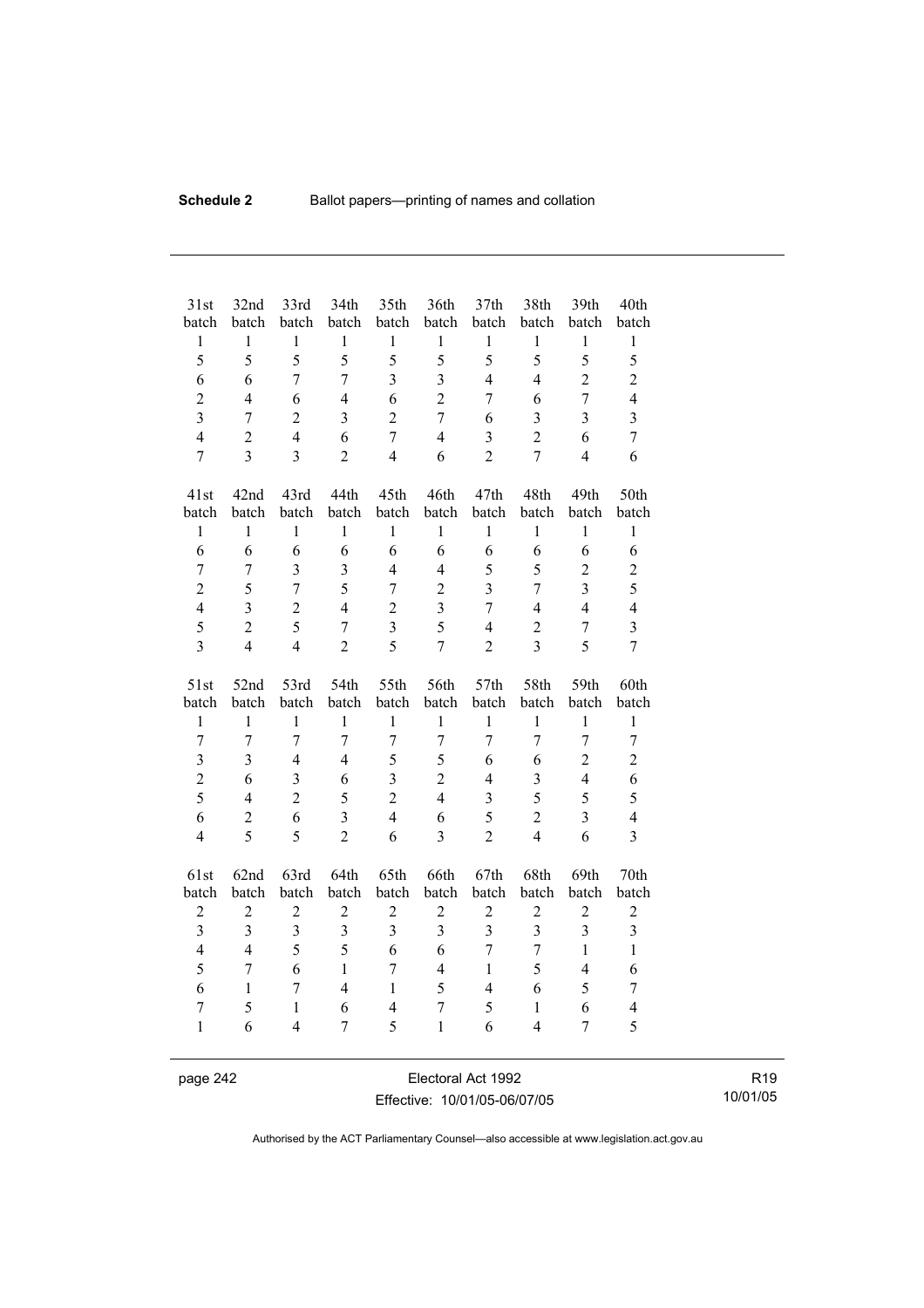| 71st<br>batch           | 72nd<br>batch           | 73rd<br>batch            | 74th<br>batch           | 75th<br>batch            | 76th<br>batch           | 77th<br>batch           | 78th<br>batch  | 79th<br>batch       | 80th<br>batch                |
|-------------------------|-------------------------|--------------------------|-------------------------|--------------------------|-------------------------|-------------------------|----------------|---------------------|------------------------------|
| $\overline{c}$          | $\overline{c}$          | $\boldsymbol{2}$         | $\overline{c}$          | $\boldsymbol{2}$         | $\overline{2}$          | $\boldsymbol{2}$        | $\overline{c}$ | $\overline{2}$      | $\overline{c}$               |
| $\overline{4}$          | $\overline{4}$          | $\overline{4}$           | $\overline{4}$          | $\overline{4}$           | $\overline{4}$          | $\overline{4}$          | $\overline{4}$ | $\overline{4}$      | $\overline{4}$               |
| 5                       | 5                       | 6                        | 6                       | $\overline{7}$           | $\overline{7}$          | $\mathbf{1}$            | $\mathbf{1}$   | 3                   | $\overline{\mathbf{3}}$      |
| $\overline{\mathbf{3}}$ | $\mathbf{1}$            | 5                        | $\mathbf{1}$            | 5                        | $\overline{3}$          | 6                       | 5              | 6                   | $\mathbf{1}$                 |
| $\overline{7}$          | 6                       | $\overline{3}$           | $\overline{7}$          | $\overline{3}$           | 6                       | 5                       | $\overline{7}$ | $\overline{7}$      | $\overline{7}$               |
| $\mathbf{1}$            | $\overline{\mathbf{3}}$ | $\mathbf{1}$             | 5                       | 6                        | $\mathbf{1}$            | $\overline{7}$          | $\overline{3}$ | 5                   | 6                            |
| 6                       | $\overline{7}$          | $\overline{7}$           | $\overline{3}$          | $\mathbf{1}$             | 5                       | $\overline{3}$          | 6              | $\mathbf{1}$        | 5                            |
|                         |                         |                          |                         |                          |                         |                         |                |                     |                              |
| 81st                    | 82nd                    | 83rd                     | 84th                    | 85th                     | 86th                    | 87th                    | 88th           | 89th                | 90th                         |
| batch                   | batch                   | batch                    | batch                   | batch                    | batch                   | batch                   | batch          | batch               | batch                        |
| $\sqrt{2}$              | $\boldsymbol{2}$        | $\sqrt{2}$               | $\overline{c}$          | $\boldsymbol{2}$         | $\overline{2}$          | $\overline{c}$          | $\overline{c}$ | $\overline{2}$      | $\overline{c}$               |
| 5                       | 5                       | 5                        | 5                       | 5                        | 5                       | 5                       | 5              | 5                   | 5                            |
| 6                       | 6                       | $\overline{7}$           | $\overline{7}$          | $\mathbf{1}$             | $\mathbf{1}$            | $\overline{4}$          | $\overline{4}$ | $\overline{3}$      | $\overline{\mathbf{3}}$      |
| $\overline{\mathbf{3}}$ | $\overline{4}$          | 6                        | $\overline{4}$          | 6                        | $\overline{3}$          | 7                       | 6              | $\overline{7}$      | $\overline{4}$               |
| $\mathbf{1}$            | $\overline{7}$          | 3                        | $\mathbf{1}$            | $\overline{\mathbf{3}}$  | $\overline{7}$          | 6                       | $\mathbf{1}$   | $\mathbf{1}$        | $\,1$                        |
| $\overline{4}$          | $\overline{3}$          | $\overline{4}$           | 6                       | $\overline{7}$           | $\overline{4}$          | $\mathbf{1}$            | $\overline{3}$ | 6                   | $\overline{7}$               |
| $\overline{7}$          | $\mathbf{1}$            | $\mathbf{1}$             | $\overline{\mathbf{3}}$ | $\overline{\mathcal{L}}$ | 6                       | $\overline{\mathbf{3}}$ | $\overline{7}$ | $\overline{4}$      | 6                            |
|                         |                         |                          |                         |                          |                         |                         |                |                     |                              |
| 91st                    | 92nd                    | 93rd                     | 94th                    | 95th                     | 96th                    | 97th                    | 98th           | 99th                | 100th                        |
| batch                   | batch                   | batch                    | batch                   | batch                    | batch                   | batch                   | batch          | batch               | batch                        |
| $\sqrt{2}$              | $\sqrt{2}$              | $\mathbf{2}$             | $\overline{c}$          | $\overline{c}$           | $\overline{2}$          | $\sqrt{2}$              | $\overline{2}$ | $\boldsymbol{2}$    | $\sqrt{2}$                   |
| 6<br>$\overline{7}$     | 6<br>$\overline{7}$     | 6                        | 6<br>$\mathbf{1}$       | 6<br>$\overline{4}$      | 6<br>$\overline{4}$     | 6<br>5                  | 6<br>5         | 6<br>$\overline{3}$ | 6                            |
| $\overline{\mathbf{3}}$ | 5                       | 1<br>7                   | 5                       | $\overline{7}$           | $\overline{\mathbf{3}}$ | $\mathbf{1}$            | $\overline{7}$ | $\mathbf{1}$        | $\overline{\mathbf{3}}$<br>5 |
| $\overline{4}$          | $\mathbf{1}$            | $\overline{3}$           | $\overline{4}$          | $\overline{\mathbf{3}}$  | $\mathbf{1}$            | $\overline{7}$          | $\overline{4}$ | $\overline{4}$      | $\overline{4}$               |
| 5                       | $\overline{3}$          | 5                        | $\overline{7}$          | $\mathbf{1}$             | 5                       | $\overline{4}$          | $\overline{3}$ | $\overline{7}$      | $\mathbf{1}$                 |
| $\mathbf{1}$            | $\overline{4}$          | $\overline{\mathcal{A}}$ | $\overline{3}$          | 5                        | $\overline{7}$          | 3                       | $\mathbf{1}$   | 5                   | $\overline{7}$               |
|                         |                         |                          |                         |                          |                         |                         |                |                     |                              |
| 101st                   | 102nd                   | 103rd                    | 104th                   | 105th                    | 106th                   | 107th                   | 108th          | 109th               | 110th                        |
| batch                   | batch                   | batch                    | batch                   | batch                    | batch                   | batch                   | batch          | batch               | batch                        |
| $\overline{2}$          | $\overline{2}$          | $\overline{2}$           | $\overline{2}$          | $\overline{2}$           | $\overline{2}$          | $\overline{2}$          | $\overline{2}$ | $\overline{2}$      | $\overline{c}$               |
| $\overline{7}$          | $\overline{7}$          | 7                        | $\overline{7}$          | $\boldsymbol{7}$         | $\boldsymbol{7}$        | $\overline{7}$          | $\overline{7}$ | $\boldsymbol{7}$    | $\sqrt{ }$                   |
| $\mathbf{1}$            | 1                       | $\overline{4}$           | $\overline{4}$          | 5                        | 5                       | 6                       | 6              | 3                   | $\overline{\mathbf{3}}$      |
| $\overline{\mathbf{3}}$ | 6                       | $\mathbf{1}$             | 6                       | $\mathbf{1}$             | $\overline{\mathbf{3}}$ | $\overline{4}$          | $\mathbf{1}$   | $\overline{4}$      | 6                            |
| 5                       | $\overline{4}$          | $\overline{\mathbf{3}}$  | 5                       | $\overline{3}$           | $\overline{4}$          | $\mathbf{1}$            | 5              | 5                   | 5                            |
| 6                       | 3                       | 6                        | $\mathbf{1}$            | $\overline{4}$           | 6                       | 5                       | 3              | $\mathbf{1}$        | $\overline{4}$               |
| $\overline{4}$          | 5                       | 5                        | $\overline{\mathbf{3}}$ | 6                        | $\mathbf{1}$            | $\overline{3}$          | $\overline{4}$ | 6                   | $\mathbf{1}$                 |
|                         |                         |                          |                         |                          |                         |                         |                |                     |                              |
| R <sub>19</sub>         |                         |                          |                         |                          |                         | Electoral Act 1992      |                |                     |                              |

| .        |  |
|----------|--|
| 10/01/05 |  |

Electoral Act 1992 Effective: 10/01/05-06/07/05 page 243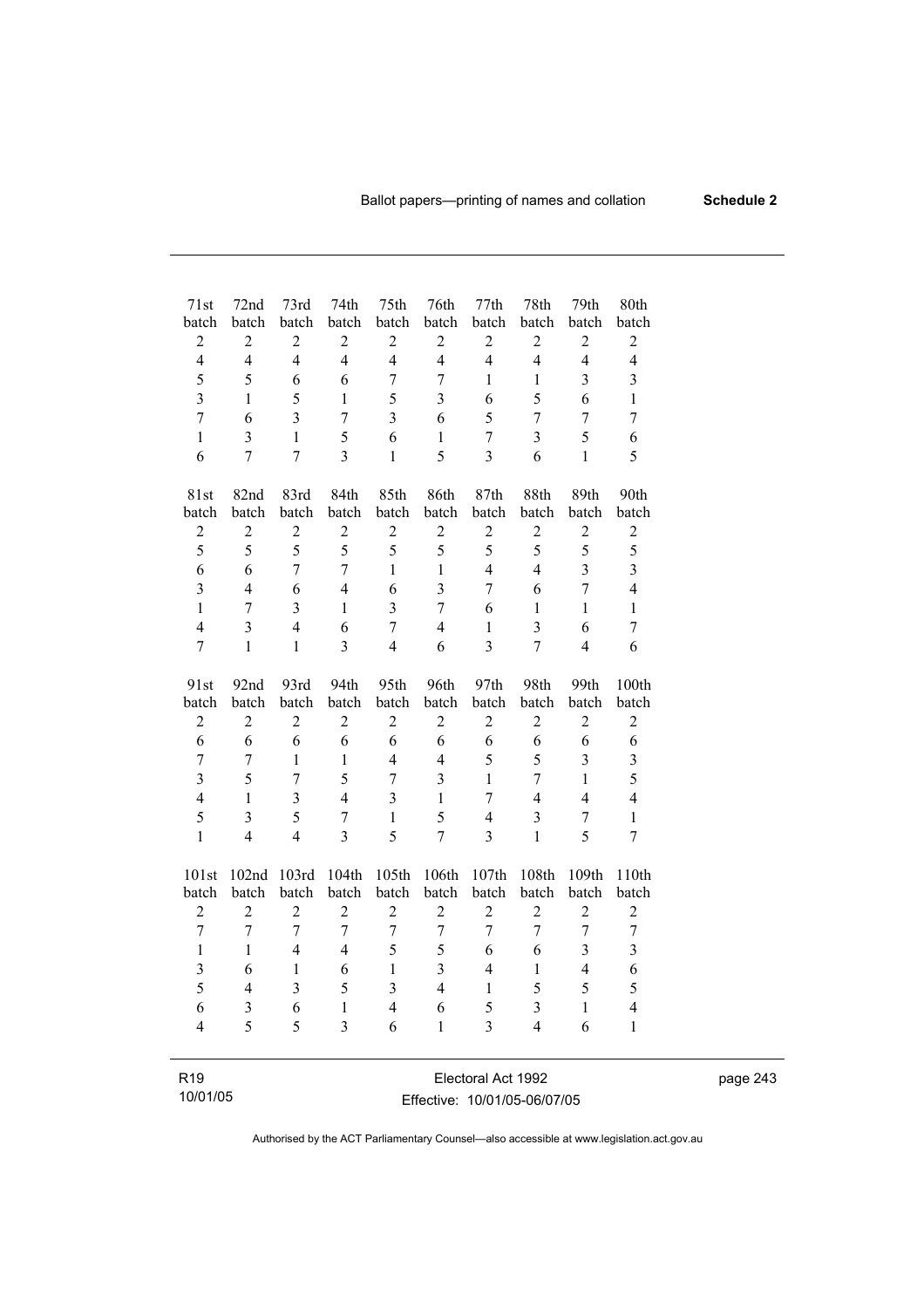| 111th<br>batch   | 112th<br>batch | 113th<br>batch          | 114th<br>batch          | 115th<br>batch          | 116th<br>batch | 117th<br>batch          | 118th<br>batch          | 119th<br>batch          | 120th<br>batch          |
|------------------|----------------|-------------------------|-------------------------|-------------------------|----------------|-------------------------|-------------------------|-------------------------|-------------------------|
| $\boldsymbol{2}$ | $\overline{2}$ | $\overline{2}$          | $\overline{2}$          | $\overline{2}$          | $\overline{2}$ | $\overline{c}$          | $\boldsymbol{2}$        | $\sqrt{2}$              | $\overline{c}$          |
| $\mathbf{1}$     | $\mathbf{1}$   | $\mathbf{1}$            | $\mathbf{1}$            | $\mathbf{1}$            | $\mathbf{1}$   | $\mathbf{1}$            | $\mathbf{1}$            | $\mathbf{1}$            | $\mathbf{1}$            |
| $\overline{4}$   | $\overline{4}$ | 5                       | 5                       | 6                       | 6              | $\overline{7}$          | $\overline{7}$          | $\overline{3}$          | $\overline{\mathbf{3}}$ |
| $\overline{3}$   | $\overline{7}$ | $\overline{4}$          | $\overline{7}$          | $\overline{4}$          | 3              | 5                       | $\overline{4}$          | 5                       | $\overline{7}$          |
| 6                | 5              | $\overline{\mathbf{3}}$ | 6                       | $\overline{\mathbf{3}}$ | 5              | $\overline{4}$          | 6                       | 6                       | 6                       |
| $\boldsymbol{7}$ | 3              | $\overline{7}$          | $\overline{4}$          | 5                       | $\overline{7}$ | 6                       | $\overline{3}$          | $\overline{4}$          | 5                       |
| 5                | 6              | 6                       | $\overline{3}$          | $\overline{7}$          | $\overline{4}$ | $\overline{3}$          | 5                       | $\overline{7}$          | $\overline{4}$          |
| 121st            | 122nd          | 123rd                   | 124th                   | 125th                   | 126th          | 127th                   | 128th                   | 129th                   | 130th                   |
| batch            | batch          | batch                   | batch                   | batch                   | batch          | batch                   | batch                   | batch                   | batch                   |
| $\mathfrak{Z}$   | $\overline{3}$ | $\overline{\mathbf{3}}$ | 3                       | 3                       | 3              | $\overline{\mathbf{3}}$ | 3                       | 3                       | 3                       |
| $\overline{4}$   | $\overline{4}$ | $\overline{4}$          | $\overline{4}$          | $\overline{4}$          | $\overline{4}$ | $\overline{4}$          | $\overline{4}$          | $\overline{4}$          | $\overline{4}$          |
| 5                | 5              | 6                       | 6                       | $\overline{7}$          | 7              | $\mathbf{1}$            | $\mathbf{1}$            | $\overline{2}$          | $\overline{c}$          |
| 6                | $\mathbf{1}$   | $\overline{7}$          | $\overline{2}$          | $\mathbf{1}$            | 5              | $\overline{2}$          | 6                       | 5                       | $\overline{7}$          |
| $\overline{7}$   | $\overline{2}$ | $\mathbf{1}$            | 5                       | $\overline{c}$          | 6              | 5                       | $\overline{7}$          | 6                       | $\mathbf{1}$            |
| $\mathbf{1}$     | 6              | $\overline{2}$          | $\overline{7}$          | 5                       | $\mathbf{1}$   | 6                       | $\overline{2}$          | $\overline{7}$          | 5                       |
| $\overline{2}$   | $\overline{7}$ | 5                       | $\mathbf{1}$            | 6                       | $\overline{2}$ | $\overline{7}$          | 5                       | $\mathbf{1}$            | 6                       |
|                  |                |                         |                         |                         |                |                         |                         |                         |                         |
| 131st            | 132nd          | 133rd                   | 134th                   | 135th                   | 136th          | 137th                   | 138th                   | 139th                   | 140th                   |
| batch            | batch          | batch                   | batch                   | batch                   | batch          | batch                   | batch                   | batch                   | batch                   |
| 3                | $\overline{3}$ | $\overline{\mathbf{3}}$ | $\overline{\mathbf{3}}$ | $\overline{3}$          | 3              | $\overline{\mathbf{3}}$ | $\overline{\mathbf{3}}$ | $\overline{\mathbf{3}}$ | 3                       |
| 5                | 5              | 5                       | 5                       | 5                       | 5              | 5                       | 5                       | 5                       | 5                       |
| 6                | 6              | $\overline{7}$          | $\overline{7}$          | $\mathbf{1}$            | $\mathbf{1}$   | $\overline{2}$          | $\overline{2}$          | $\overline{4}$          | $\overline{4}$          |
| $\overline{4}$   | $\overline{2}$ | 6                       | $\overline{2}$          | 6                       | $\overline{4}$ | $\overline{7}$          | 6                       | $\overline{7}$          | $\overline{2}$          |
| $\mathbf{1}$     | $\overline{7}$ | $\overline{4}$          | $\mathbf{1}$            | $\overline{4}$          | $\overline{7}$ | 6                       | $\mathbf{1}$            | $\mathbf{1}$            | $\mathbf{1}$            |
| $\overline{2}$   | $\overline{4}$ | $\overline{2}$          | 6                       | $\overline{7}$          | $\overline{2}$ | $\mathbf{1}$            | $\overline{4}$          | 6                       | $\boldsymbol{7}$        |
| $\overline{7}$   | $\mathbf{1}$   | $\mathbf{1}$            | $\overline{4}$          | $\overline{2}$          | 6              | $\overline{4}$          | $\overline{7}$          | $\overline{2}$          | 6                       |
| 141st            | 142nd          | 143rd                   | 144th                   | 145th                   | 146th          | 147th                   | 148th                   | 149th                   | 150th                   |
| batch            | batch          | batch                   | batch                   | batch                   | batch          | batch                   | batch                   | batch                   | batch                   |
| 3                | $\mathfrak{Z}$ | 3                       | 3                       | 3                       | 3              | 3                       | $\overline{3}$          | 3                       | 3                       |
| 6                | 6              | 6                       | 6                       | 6                       | 6              | 6                       | 6                       | 6                       | 6                       |
| $\overline{7}$   | $\overline{7}$ | $\mathbf{1}$            | $\mathbf{1}$            | $\overline{c}$          | $\overline{c}$ | 5                       | 5                       | $\overline{4}$          | $\overline{\mathbf{4}}$ |
| $\overline{4}$   | 5              | $\overline{7}$          | 5                       | $\overline{7}$          | $\overline{4}$ | $\mathbf{1}$            | 7                       | $\mathbf{1}$            | 5                       |
| $\sqrt{2}$       | $\mathbf{1}$   | $\overline{4}$          | $\overline{2}$          | $\overline{4}$          | $\mathbf{1}$   | $\overline{7}$          | $\overline{2}$          | $\overline{2}$          | $\overline{2}$          |
| 5                | $\overline{4}$ | 5                       | $\overline{7}$          | $\mathbf{1}$            | 5              | $\overline{c}$          | $\overline{4}$          | $\overline{7}$          | $\mathbf{1}$            |
| $\mathbf{1}$     | $\overline{2}$ | $\overline{2}$          | $\overline{4}$          | 5                       | $\overline{7}$ | $\overline{4}$          | $\mathbf{1}$            | 5                       | $\overline{7}$          |

page 244 Electoral Act 1992 Effective: 10/01/05-06/07/05

R19 10/01/05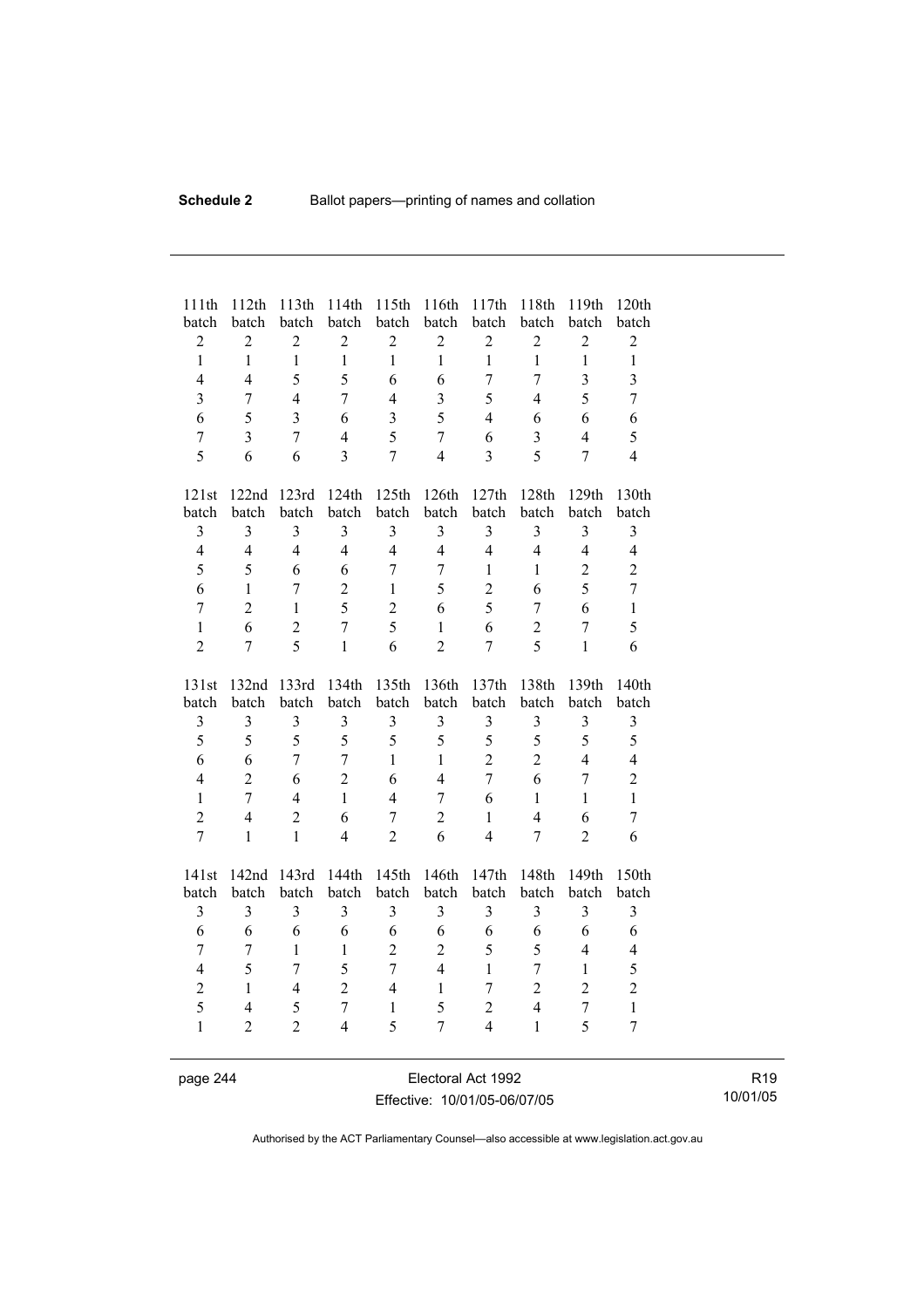| 151st                    | 152 <sub>nd</sub> | 153rd                   | 154th                    | 155th          | 156th                   | 157th                    | 158th          | 159th          | 160th                   |
|--------------------------|-------------------|-------------------------|--------------------------|----------------|-------------------------|--------------------------|----------------|----------------|-------------------------|
| batch                    | batch             | batch                   | batch                    | batch          | batch                   | batch                    | batch          | batch          | batch                   |
| 3                        | $\overline{3}$    | 3                       | 3                        | 3              | $\overline{\mathbf{3}}$ | $\mathfrak{Z}$           | 3              | 3              | 3                       |
| $\overline{7}$           | $\overline{7}$    | $\overline{7}$          | $\overline{7}$           | $\overline{7}$ | $\overline{7}$          | $\overline{7}$           | $\overline{7}$ | $\overline{7}$ | $\overline{7}$          |
| $\mathbf{1}$             | 1                 | $\overline{2}$          | $\overline{2}$           | 5              | 5                       | 6                        | 6              | $\overline{4}$ | $\overline{4}$          |
| $\overline{4}$           | 6                 | 1                       | 6                        | $\mathbf{1}$   | $\overline{4}$          | $\overline{2}$           | $\mathbf{1}$   | $\overline{2}$ | 6                       |
| 5                        | $\overline{2}$    | $\overline{4}$          | 5                        | 4              | $\overline{2}$          | $\mathbf{1}$             | 5              | 5              | 5                       |
| 6                        | $\overline{4}$    | 6                       | $\mathbf{1}$             | $\overline{2}$ | 6                       | 5                        | $\overline{4}$ | $\mathbf{1}$   | $\overline{c}$          |
| $\overline{2}$           | 5                 | 5                       | $\overline{4}$           | 6              | $\mathbf{1}$            | $\overline{4}$           | $\overline{2}$ | 6              | $\mathbf{1}$            |
| 161st                    | 162nd             | 163rd                   | 164th                    | 165th          | 166th                   | 167th                    | 168th          | 169th          | 170th                   |
| batch                    | batch             | batch                   | batch                    | batch          | batch                   | batch                    | batch          | batch          | batch                   |
| 3                        | $\mathfrak{Z}$    | 3                       | 3                        | 3              | 3                       | 3                        | $\overline{3}$ | $\mathfrak{Z}$ | 3                       |
| $\mathbf{1}$             | $\mathbf{1}$      | $\mathbf{1}$            | $\mathbf{1}$             | $\mathbf{1}$   | $\mathbf{1}$            | $\mathbf{1}$             | $\mathbf{1}$   | $\mathbf{1}$   | $\mathbf{1}$            |
| $\overline{2}$           | $\overline{2}$    | 5                       | 5                        | 6              | 6                       | $\overline{7}$           | $\overline{7}$ | 4              | $\overline{4}$          |
| $\overline{4}$           | $\overline{7}$    | $\overline{2}$          | $\tau$                   | $\overline{2}$ | $\overline{4}$          | 5                        | $\overline{2}$ | 5              | $\overline{7}$          |
| 6                        | 5                 | $\overline{4}$          | 6                        | $\overline{4}$ | 5                       | $\overline{2}$           | 6              | 6              | 6                       |
| $\overline{7}$           | $\overline{4}$    | $\overline{7}$          | $\overline{2}$           | 5              | $\overline{7}$          | 6                        | $\overline{4}$ | $\overline{2}$ | 5                       |
| 5                        | 6                 | 6                       | $\overline{4}$           | $\overline{7}$ | $\overline{2}$          | $\overline{4}$           | 5              | $\overline{7}$ | $\overline{2}$          |
| 171st                    | 172nd             | 173rd                   | 174th                    | 175th          | 176th                   | 177th                    | 178th          | 179th          | 180th                   |
| batch                    | batch             | batch                   | batch                    | batch          | batch                   | batch                    | batch          | batch          | batch                   |
| $\overline{3}$           | $\overline{3}$    | 3                       | $\overline{3}$           | 3              | $\overline{3}$          | $\overline{3}$           | $\overline{3}$ | 3              | $\overline{3}$          |
| $\overline{c}$           | $\overline{c}$    | $\overline{2}$          | $\overline{2}$           | $\overline{2}$ | $\overline{2}$          | $\overline{2}$           | $\overline{2}$ | $\overline{2}$ | $\overline{c}$          |
| 5                        | 5                 | 6                       | 6                        | $\overline{7}$ | $\overline{7}$          | $\mathbf{1}$             | $\mathbf{1}$   | $\overline{4}$ | $\overline{4}$          |
| $\overline{4}$           | $\mathbf{1}$      | 5                       | $\mathbf{1}$             | 5              | $\overline{4}$          | 6                        | 5              | 6              | $\mathbf{1}$            |
| $\overline{7}$           | 6                 | $\overline{4}$          | $\overline{7}$           | $\overline{4}$ | 6                       | 5                        | $\overline{7}$ | $\overline{7}$ | $\overline{7}$          |
| $\mathbf{1}$             | $\overline{4}$    | $\mathbf{1}$            | 5                        | 6              | $\mathbf{1}$            | $\overline{7}$           | $\overline{4}$ | 5              | 6                       |
| 6                        | $\overline{7}$    | 7                       | 4                        | 1              | 5                       | $\overline{4}$           | 6              | 1              | 5                       |
| 181st                    | 182nd             | 183rd                   | 184th                    | 185th          | 186th                   | 187th                    | 188th          | 189th          | 190th                   |
| batch                    | batch             | batch                   | batch                    | batch          | batch                   | batch                    | batch          | batch          | batch                   |
| $\overline{\mathcal{L}}$ | $\overline{4}$    | $\overline{4}$          | $\overline{\mathcal{L}}$ | $\overline{4}$ | $\overline{4}$          | $\overline{\mathcal{L}}$ | $\overline{4}$ | $\overline{4}$ | $\overline{4}$          |
| 5                        | 5                 | 5                       | 5                        | 5              | 5                       | 5                        | 5              | 5              | 5                       |
| 6                        | 6                 | $\overline{7}$          | $\overline{7}$           | $\mathbf{1}$   | $\mathbf{1}$            | $\overline{2}$           | $\overline{2}$ | $\overline{3}$ | $\overline{\mathbf{3}}$ |
| $\overline{7}$           | $\overline{2}$    | $\mathbf{1}$            | $\overline{3}$           | $\overline{2}$ | 6                       | $\overline{\mathbf{3}}$  | $\overline{7}$ | 6              | $\mathbf{1}$            |
| $\mathbf{1}$             | $\overline{3}$    | $\overline{2}$          | 6                        | $\overline{3}$ | $\overline{7}$          | 6                        | $\mathbf{1}$   | $\overline{7}$ | $\overline{c}$          |
| $\overline{2}$           | $\overline{7}$    | $\overline{\mathbf{3}}$ | 1                        | 6              | $\overline{c}$          | $\overline{7}$           | 3              | $\mathbf{1}$   | 6                       |
| $\overline{3}$           | $\mathbf{1}$      | 6                       | $\overline{2}$           | 7              | $\overline{3}$          | 1                        | 6              | $\overline{2}$ | $\overline{7}$          |
|                          |                   |                         |                          |                |                         |                          |                |                |                         |
| R <sub>19</sub>          |                   |                         |                          |                |                         | Electoral Act 1992       |                |                |                         |

#### Effective: 10/01/05-06/07/05

10/01/05

page 245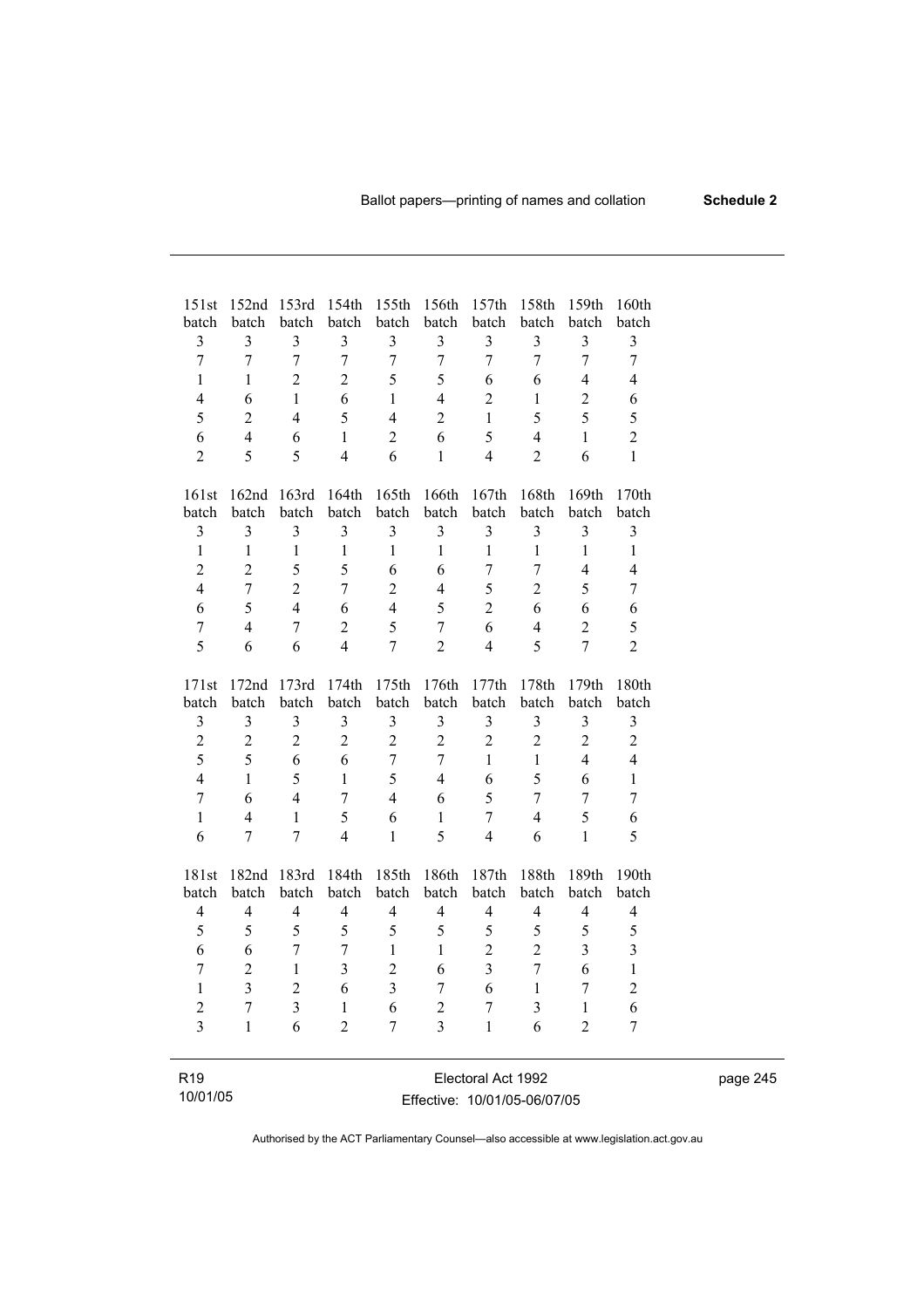| 191st            | 192nd          | 193rd          | 194th                   | 195th                   | 196th                   | 197th                   | 198th          | 199th            | 200th                   |
|------------------|----------------|----------------|-------------------------|-------------------------|-------------------------|-------------------------|----------------|------------------|-------------------------|
| batch            | batch          | batch          | batch                   | batch                   | batch                   | batch                   | batch          | batch            | batch                   |
| $\overline{4}$   | $\overline{4}$ | $\overline{4}$ | $\overline{4}$          | $\overline{4}$          | $\overline{4}$          | $\overline{4}$          | $\overline{4}$ | $\overline{4}$   | $\overline{4}$          |
| 6                | 6              | 6              | 6                       | 6                       | 6                       | 6                       | 6              | 6                | 6                       |
| $\tau$           | 7              | $\mathbf{1}$   | $\mathbf{1}$            | $\overline{c}$          | $\overline{2}$          | $\overline{3}$          | $\overline{3}$ | 5                | 5                       |
| 5                | $\overline{3}$ | $\overline{7}$ | $\overline{3}$          | $\overline{7}$          | 5                       | $\mathbf{1}$            | $\overline{7}$ | $\mathbf{1}$     | $\overline{\mathbf{3}}$ |
| $\overline{2}$   | $\mathbf{1}$   | 5              | $\overline{2}$          | 5                       | $\mathbf{1}$            | $\tau$                  | $\overline{2}$ | $\overline{2}$   | $\overline{c}$          |
| $\overline{3}$   | 5              | $\overline{3}$ | $\overline{7}$          | $\mathbf{1}$            | $\overline{\mathbf{3}}$ | $\overline{c}$          | 5              | $\overline{7}$   | $\mathbf{1}$            |
| $\mathbf{1}$     | $\overline{2}$ | $\overline{2}$ | 5                       | $\overline{3}$          | $\overline{7}$          | 5                       | $\mathbf{1}$   | $\overline{3}$   | $\boldsymbol{7}$        |
| 201st            |                | 202nd 203rd    | 204th                   | 205th                   | 206th                   | 207th                   | 208th          | 209th            | 210th                   |
| batch            | batch          | batch          | batch                   | batch                   | batch                   | batch                   | batch          | batch            | batch                   |
| $\overline{4}$   | $\overline{4}$ | $\overline{4}$ | $\overline{4}$          | $\overline{4}$          | $\overline{4}$          | $\overline{4}$          | $\overline{4}$ | $\overline{4}$   | $\overline{\mathbf{4}}$ |
| $\tau$           | $\overline{7}$ | $\overline{7}$ | $\overline{7}$          | $\overline{7}$          | $\overline{7}$          | 7                       | $\overline{7}$ | $\overline{7}$   | $\tau$                  |
| $\mathbf{1}$     | $\mathbf{1}$   | $\overline{2}$ | $\overline{2}$          | $\overline{3}$          | 3                       | 6                       | 6              | 5                | 5                       |
| 5                | 6              | $\mathbf{1}$   | 6                       | $\mathbf{1}$            | 5                       | $\overline{2}$          | $\mathbf{1}$   | $\overline{2}$   | 6                       |
| $\overline{3}$   | $\overline{2}$ | 5              | $\overline{3}$          | 5                       | $\overline{2}$          | $\mathbf{1}$            | $\overline{3}$ | $\overline{3}$   | $\overline{\mathbf{3}}$ |
| 6                | 5              | 6              | $\mathbf{1}$            | $\overline{2}$          | 6                       | $\overline{\mathbf{3}}$ | 5              | $\mathbf{1}$     | $\overline{2}$          |
| $\overline{2}$   | $\overline{3}$ | $\overline{3}$ | 5                       | 6                       | $\mathbf{1}$            | 5                       | $\overline{2}$ | 6                | $\mathbf{1}$            |
|                  |                |                |                         |                         |                         |                         |                |                  |                         |
| 211th            | 212th          | 213th          | 214th                   | 215th                   | 216th                   | 217th                   | 218th          | 219th            | 220th                   |
| batch            | batch          | batch          | batch                   | batch                   | batch                   | batch                   | batch          | batch            | batch                   |
| $\overline{4}$   | $\overline{4}$ | $\overline{4}$ | $\overline{4}$          | $\overline{4}$          | $\overline{4}$          | $\overline{4}$          | $\overline{4}$ | $\overline{4}$   | $\overline{4}$          |
| $\mathbf{1}$     | $\mathbf{1}$   | $\mathbf{1}$   | $\mathbf{1}$            | $\mathbf{1}$            | $\mathbf{1}$            | $\mathbf{1}$            | $\mathbf{1}$   | $\mathbf{1}$     | $\mathbf{1}$            |
| $\overline{c}$   | $\overline{2}$ | $\overline{3}$ | $\overline{3}$          | 6                       | 6                       | $\overline{7}$          | $\overline{7}$ | 5                | 5                       |
| 5                | $\overline{7}$ | $\overline{c}$ | $\overline{7}$          | $\overline{c}$          | 5                       | $\overline{3}$          | $\overline{2}$ | $\overline{3}$   | $\overline{7}$          |
| 6                | $\overline{3}$ | 5              | 6                       | 5                       | $\overline{3}$          | $\overline{c}$          | 6              | 6                | 6                       |
| $\boldsymbol{7}$ | 5              | $\overline{7}$ | $\overline{2}$          | $\overline{3}$          | $\overline{7}$          | 6                       | 5              | $\overline{2}$   | 3                       |
| $\overline{3}$   | 6              | 6              | 5                       | $\overline{7}$          | $\overline{2}$          | 5                       | $\overline{3}$ | $\overline{7}$   | $\overline{2}$          |
|                  | 222nd          |                |                         |                         |                         |                         | 228th          | 229th            | 230th                   |
| 221st<br>batch   | batch          | 223rd<br>batch | 224th<br>batch          | 225th<br>batch          | 226th<br>batch          | 227th<br>batch          | batch          | batch            | batch                   |
| $\overline{4}$   | $\overline{4}$ | $\overline{4}$ | $\overline{4}$          | $\overline{4}$          | $\overline{4}$          | $\overline{4}$          | $\overline{4}$ | $\overline{4}$   | $\overline{4}$          |
| $\overline{c}$   | $\overline{2}$ | $\overline{2}$ | $\overline{2}$          | $\overline{2}$          | $\overline{2}$          | $\overline{c}$          | $\overline{2}$ | $\overline{2}$   | $\overline{c}$          |
| $\overline{3}$   | $\overline{3}$ | 6              | 6                       | $\overline{7}$          | $\overline{7}$          | $\mathbf{1}$            | $\mathbf{1}$   | 5                | 5                       |
| 5                | $\mathbf{1}$   | $\overline{3}$ | $\mathbf{1}$            | $\overline{\mathbf{3}}$ | 5                       | 6                       | $\overline{3}$ | 6                | $\mathbf{1}$            |
| $\overline{7}$   | 6              | 5              | $\overline{7}$          | 5                       | 6                       | $\mathfrak{Z}$          | $\overline{7}$ | $\boldsymbol{7}$ | $\boldsymbol{7}$        |
| $\mathbf{1}$     | 5              | $\mathbf{1}$   | $\overline{\mathbf{3}}$ | 6                       | $\mathbf{1}$            | $\overline{7}$          | 5              | 3                | 6                       |
| 6                | $\overline{7}$ | $\overline{7}$ | 5                       | $\mathbf{1}$            | $\overline{3}$          | 5                       | 6              | $\mathbf{1}$     | $\overline{3}$          |

page 246 Electoral Act 1992 Effective: 10/01/05-06/07/05

R19 10/01/05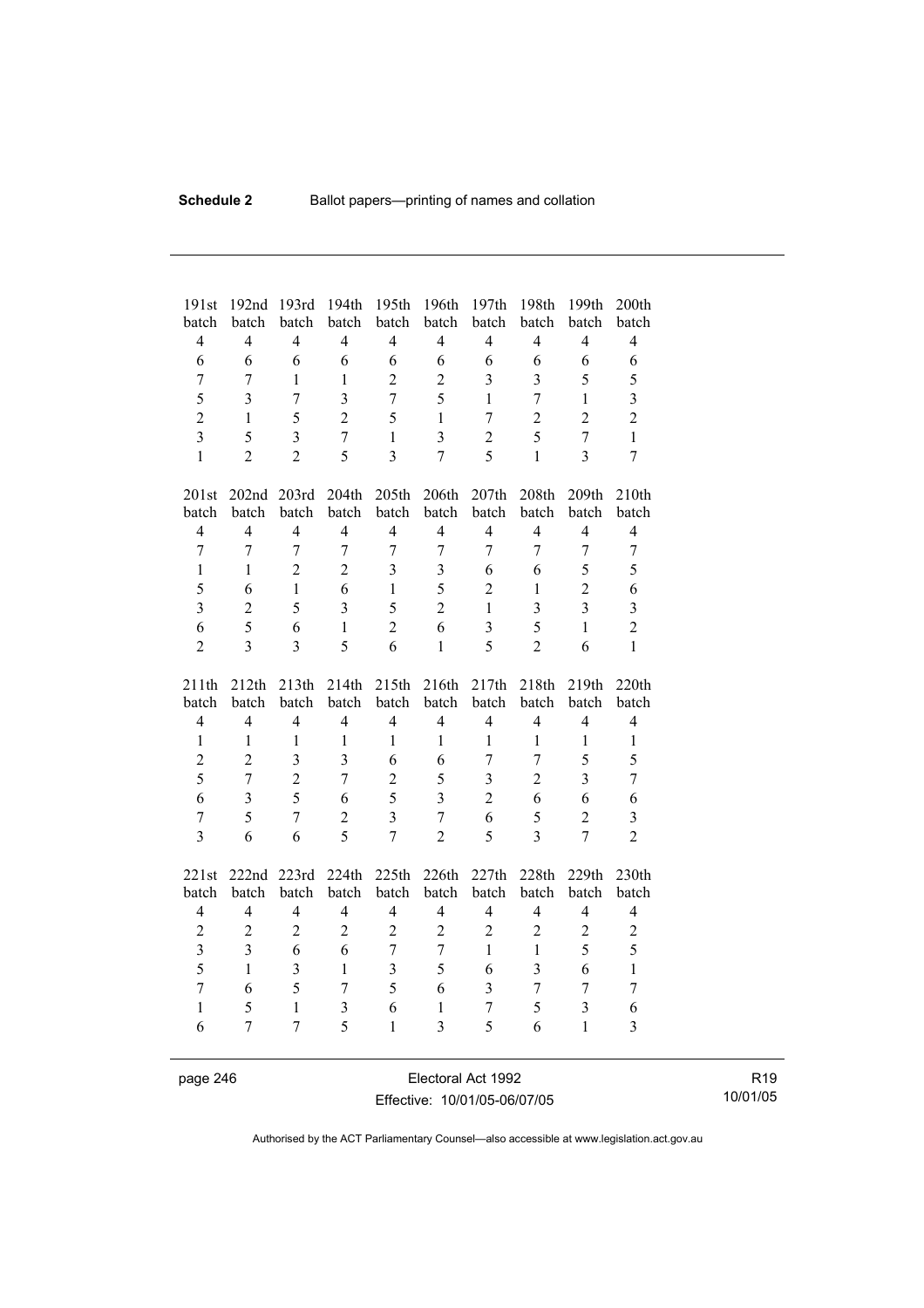| 231st<br>batch          | 232nd<br>batch           | 233rd<br>batch   | 234th<br>batch          | 235th<br>batch   | 236th<br>batch   | 237th<br>batch          | 238th<br>batch   | 239th<br>batch          | 240th<br>batch          |
|-------------------------|--------------------------|------------------|-------------------------|------------------|------------------|-------------------------|------------------|-------------------------|-------------------------|
| $\overline{4}$          | $\overline{4}$           | $\overline{4}$   | $\overline{4}$          | $\overline{4}$   | $\overline{4}$   | $\overline{4}$          | $\overline{4}$   | $\overline{4}$          | $\overline{4}$          |
| $\overline{3}$          | 3                        | 3                | $\overline{3}$          | 3                | $\overline{3}$   | $\overline{3}$          | 3                | $\overline{3}$          | $\mathfrak{Z}$          |
| 6                       | 6                        | $\overline{7}$   | $\overline{7}$          | $\mathbf{1}$     | 1                | $\overline{2}$          | $\overline{2}$   | 5                       | 5                       |
| 5                       | $\overline{2}$           | 6                | $\overline{2}$          | 6                | 5                | $\overline{7}$          | 6                | $\overline{7}$          | $\overline{2}$          |
| $\mathbf{1}$            | $\overline{7}$           | 5                | $\mathbf{1}$            | 5                | $\overline{7}$   | 6                       | $\mathbf{1}$     | $\mathbf{1}$            | $\mathbf{1}$            |
| $\overline{2}$          | 5                        | $\overline{2}$   | 6                       | $\overline{7}$   | $\overline{2}$   | $\mathbf{1}$            | 5                | 6                       | $\overline{7}$          |
| $\overline{7}$          | $\mathbf{1}$             | $\mathbf{1}$     | 5                       | $\overline{2}$   | 6                | 5                       | $\overline{7}$   | $\overline{2}$          | 6                       |
|                         |                          |                  |                         |                  |                  |                         |                  |                         |                         |
| 241st                   | 242nd                    | 243rd            | 244th                   | 245th            | 246th            | 247th                   | 248th            | 249th                   | 250th                   |
| batch                   | batch                    | batch            | batch                   | batch            | batch            | batch                   | batch            | batch                   | batch                   |
| 5                       | 5                        | 5                | 5                       | 5                | 5                | 5                       | 5                | 5                       | 5                       |
| 6                       | 6                        | 6                | 6                       | 6                | 6                | 6                       | 6                | 6                       | 6                       |
| $\overline{7}$          | $\overline{7}$           | 1                | $\mathbf{1}$            | $\boldsymbol{2}$ | $\overline{2}$   | $\overline{3}$          | $\overline{3}$   | $\overline{4}$          | $\overline{4}$          |
| $\mathbf{1}$            | $\overline{3}$           | $\overline{2}$   | $\overline{4}$          | $\overline{3}$   | $\overline{7}$   | $\overline{4}$          | $\mathbf{1}$     | $\overline{7}$          | $\overline{c}$          |
| $\overline{2}$          | $\overline{4}$           | $\overline{3}$   | $\overline{7}$          | $\overline{4}$   | $\mathbf{1}$     | $\boldsymbol{7}$        | $\overline{2}$   | $\mathbf{1}$            | $\overline{\mathbf{3}}$ |
| $\overline{3}$          | $\mathbf{1}$             | $\overline{4}$   | $\overline{2}$          | $\boldsymbol{7}$ | 3                | $\mathbf{1}$            | $\overline{4}$   | $\overline{2}$          | $\overline{7}$          |
| $\overline{4}$          | $\overline{2}$           | $\overline{7}$   | $\overline{3}$          | $\mathbf{1}$     | $\overline{4}$   | $\overline{2}$          | $\overline{7}$   | $\overline{3}$          | $\mathbf{1}$            |
| 251st                   | 252nd                    | 253rd            | 254th                   | 255th            | 256th            | 257th                   | 258th            | 259th                   | 260th                   |
| batch                   | batch                    | batch            | batch                   | batch            | batch            | batch                   | batch            | batch                   | batch                   |
| 5                       | 5                        | 5                | 5                       | 5                | 5                | 5                       | 5                | 5                       | 5                       |
| $\overline{7}$          | $\overline{7}$           | $\overline{7}$   | $\overline{7}$          | $\overline{7}$   | $\overline{7}$   | $\overline{7}$          | $\overline{7}$   | $\overline{7}$          | $\overline{7}$          |
| $\mathbf{1}$            | $\mathbf{1}$             | $\overline{2}$   | $\overline{2}$          | $\overline{3}$   | $\overline{3}$   | $\overline{4}$          | $\overline{4}$   | 6                       | 6                       |
| 6                       | $\overline{4}$           | $\mathbf{1}$     | $\overline{4}$          | $\mathbf{1}$     | 6                | $\overline{2}$          | $\mathbf{1}$     | $\overline{2}$          | $\overline{4}$          |
| $\overline{\mathbf{3}}$ | $\overline{2}$           | 6                | $\overline{\mathbf{3}}$ | 6                | $\overline{2}$   | $\mathbf{1}$            | $\overline{3}$   | $\overline{3}$          | $\overline{\mathbf{3}}$ |
| $\overline{4}$          | 6                        | $\overline{4}$   | $\,1$                   | $\overline{2}$   | $\overline{4}$   | $\overline{\mathbf{3}}$ | 6                | $\mathbf{1}$            | $\sqrt{2}$              |
| $\overline{2}$          | $\overline{3}$           | $\overline{3}$   | 6                       | $\overline{4}$   | $\mathbf{1}$     | 6                       | $\overline{2}$   | $\overline{4}$          | $\mathbf{1}$            |
| 261st                   | 262nd                    | 263rd            | 264th                   | 265th            | 266th            | 267th                   | 268th            | 269th                   | 270th                   |
| batch                   | batch                    | batch            | batch                   | batch            | batch            | batch                   | batch            | batch                   | batch                   |
| 5                       | 5                        | 5                | 5                       | 5                | 5                | 5                       | 5                | 5                       | 5                       |
| $\mathbf{1}$            | $\,1$                    | 1                | $\,1$                   | $\mathbf{1}$     | $\mathbf{1}$     | $\mathbf{1}$            | $\mathbf{1}$     | $\mathbf{1}$            | $\mathbf{1}$            |
| $\overline{2}$          | $\overline{2}$           | $\mathfrak{Z}$   | $\overline{\mathbf{3}}$ | $\overline{4}$   | $\overline{4}$   | $\overline{7}$          | $\boldsymbol{7}$ | 6                       | 6                       |
| 6                       | $\overline{7}$           | $\overline{2}$   | $\overline{7}$          | $\overline{2}$   | 6                | $\overline{3}$          | $\overline{2}$   | $\overline{\mathbf{3}}$ | $\overline{7}$          |
| $\overline{4}$          | $\overline{\mathbf{3}}$  | 6                | $\overline{4}$          | 6                | 3                | $\overline{2}$          | $\overline{4}$   | $\overline{4}$          | $\overline{4}$          |
| $\overline{7}$          | 6                        | $\boldsymbol{7}$ | $\overline{c}$          | $\mathfrak{Z}$   | $\boldsymbol{7}$ | $\overline{4}$          | 6                | $\overline{c}$          | $\mathfrak{Z}$          |
| $\overline{\mathbf{3}}$ | $\overline{\mathcal{L}}$ | $\overline{4}$   | 6                       | $\overline{7}$   | $\overline{2}$   | 6                       | $\mathfrak{Z}$   | $\overline{7}$          | $\sqrt{2}$              |
|                         |                          |                  |                         |                  |                  |                         |                  |                         |                         |
| R <sub>19</sub>         |                          |                  |                         |                  |                  | Electoral Act 1992      |                  |                         |                         |

10/01/05

i.

Electoral Act 1992 Effective: 10/01/05-06/07/05 page 247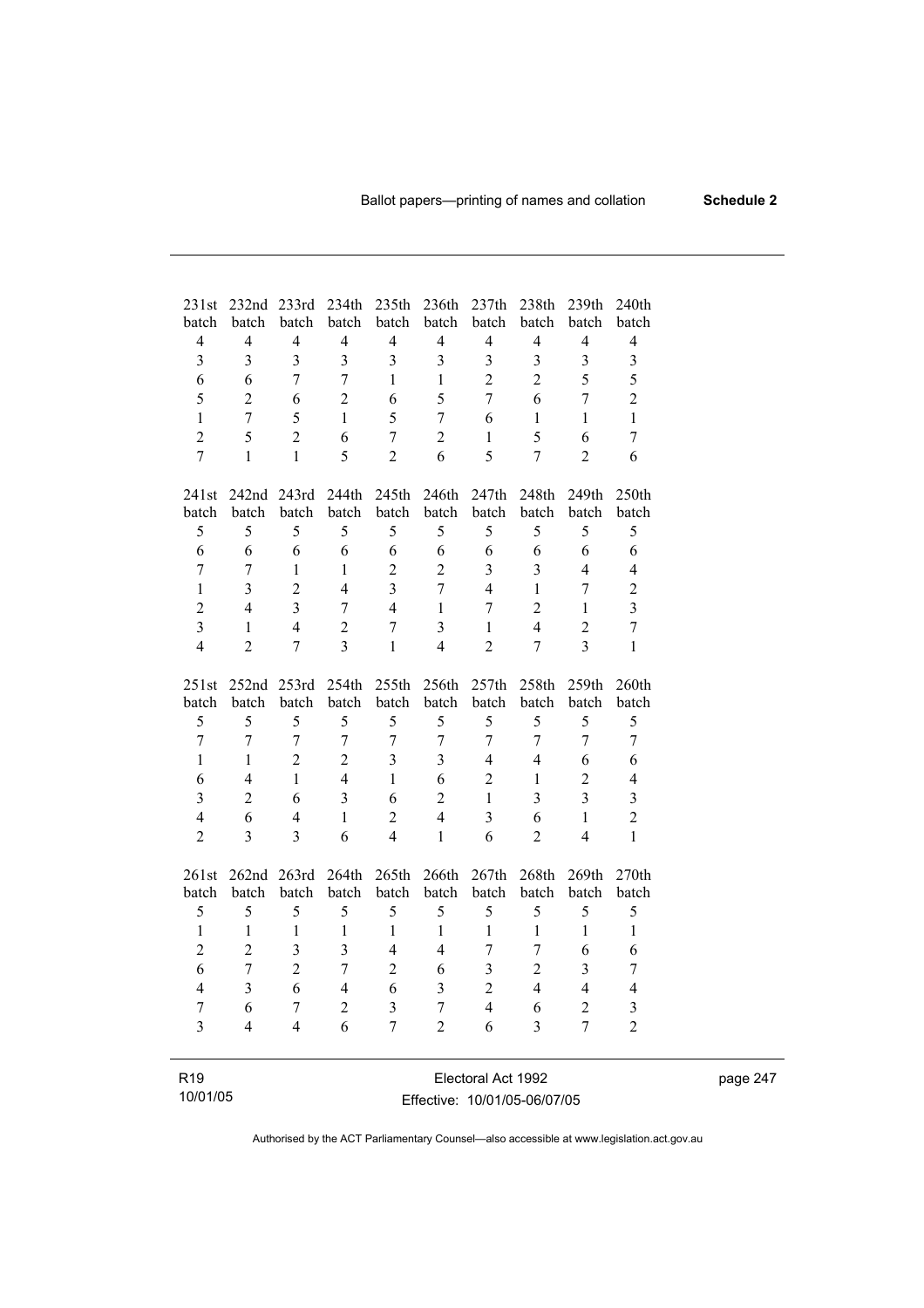| 271st<br>batch                 | 272nd<br>batch      | 273rd<br>batch                 | 274th<br>batch      | 275th<br>batch   | 276th<br>batch          | 277th<br>batch          | 278th<br>batch      | 279th<br>batch                 | 280th<br>batch          |
|--------------------------------|---------------------|--------------------------------|---------------------|------------------|-------------------------|-------------------------|---------------------|--------------------------------|-------------------------|
| 5                              | 5                   | 5                              | 5                   | 5                | 5                       | 5                       | 5                   | 5                              | 5                       |
| $\overline{c}$                 | $\overline{2}$      | $\overline{c}$                 | $\overline{2}$      | $\overline{c}$   | $\overline{2}$          | $\overline{2}$          | $\overline{2}$      | $\overline{2}$                 | $\overline{2}$          |
| $\overline{\mathbf{3}}$        | $\overline{3}$      | $\overline{4}$                 | $\overline{4}$      | $\overline{7}$   | $\overline{7}$          | $\mathbf{1}$            | $\mathbf{1}$        | 6                              | 6                       |
| 6                              | $\mathbf{1}$        | $\overline{\mathbf{3}}$        | $\mathbf{1}$        | $\overline{3}$   | 6                       | $\overline{4}$          | $\overline{3}$      | $\overline{4}$                 | $\mathbf{1}$            |
| $\overline{7}$                 | $\overline{4}$      | 6                              | $\overline{7}$      | 6                |                         | $\overline{3}$          | $\overline{7}$      | $\overline{7}$                 |                         |
|                                |                     |                                |                     | $\overline{4}$   | $\overline{4}$          |                         |                     |                                | $\overline{7}$          |
| $\mathbf{1}$<br>$\overline{4}$ | 6<br>$\overline{7}$ | $\mathbf{1}$<br>$\overline{7}$ | $\overline{3}$<br>6 | $\mathbf{1}$     | $\mathbf{1}$            | $\overline{7}$<br>6     | 6<br>$\overline{4}$ | $\overline{3}$<br>$\mathbf{1}$ | $\overline{4}$          |
|                                |                     |                                |                     |                  | 3                       |                         |                     |                                | 3                       |
| 281st                          |                     | 282nd 283rd                    | 284th               | 285th            | 286th                   | 287th                   | 288th               | 289th                          | 290th                   |
| batch                          | batch               | batch                          | batch               | batch            | batch                   | batch                   | batch               | batch                          | batch                   |
| 5                              | 5                   | 5                              | 5                   | 5                | 5                       | 5                       | 5                   | 5                              | 5                       |
| $\overline{3}$                 | $\overline{3}$      | $\overline{3}$                 | $\overline{3}$      | $\overline{3}$   | $\overline{3}$          | $\overline{\mathbf{3}}$ | 3                   | $\overline{3}$                 | $\overline{\mathbf{3}}$ |
| $\overline{4}$                 | $\overline{4}$      | $\overline{7}$                 | $\overline{7}$      | $\mathbf{1}$     | $\mathbf{1}$            | $\overline{2}$          | $\overline{2}$      | 6                              | 6                       |
| 6                              | $\overline{2}$      | $\overline{4}$                 | $\overline{2}$      | $\overline{4}$   | 6                       | $\overline{7}$          | $\overline{4}$      | $\overline{7}$                 | $\overline{c}$          |
| $\mathbf{1}$                   | $\overline{7}$      | 6                              | $\mathbf{1}$        | 6                | $\overline{7}$          | $\overline{4}$          | $\mathbf{1}$        | $\mathbf{1}$                   | $\mathbf{1}$            |
| $\overline{2}$                 | 6                   | $\overline{c}$                 | $\overline{4}$      | $\overline{7}$   | $\overline{c}$          | $\mathbf{1}$            | 6                   | $\overline{4}$                 | $\overline{7}$          |
| $\overline{7}$                 | $\mathbf{1}$        | $\mathbf{1}$                   | 6                   | $\overline{2}$   | $\overline{4}$          | 6                       | $\overline{7}$      | $\overline{2}$                 | 4                       |
|                                |                     |                                |                     |                  |                         |                         |                     |                                |                         |
|                                |                     |                                |                     |                  |                         |                         |                     |                                |                         |
| 291st                          | 292 <sub>nd</sub>   | 293rd                          | 294th               | 295th            | 296th                   | 297th                   | 298th               | 299th                          | 300th                   |
| batch                          | batch               | batch                          | batch               | batch            | batch                   | batch                   | batch               | batch                          | batch                   |
| 5                              | 5                   | 5                              | 5                   | 5                | 5                       | 5                       | 5                   | 5                              | 5                       |
| $\overline{4}$                 | $\overline{4}$      | $\overline{4}$                 | $\overline{4}$      | $\overline{4}$   | $\overline{4}$          | $\overline{4}$          | $\overline{4}$      | $\overline{4}$                 | $\overline{4}$          |
| $\overline{7}$                 | 7                   | $\mathbf{1}$                   | $\mathbf{1}$        | $\overline{2}$   | $\overline{2}$          | $\overline{3}$          | 3                   | 6                              | 6                       |
| 6                              | $\overline{3}$      | $\overline{7}$                 | $\overline{3}$      | $\overline{7}$   | 6                       | $\mathbf{1}$            | $\overline{7}$      | $\mathbf{1}$                   | $\overline{\mathbf{3}}$ |
| $\overline{2}$                 | $\mathbf{1}$        | 6                              | $\overline{2}$      | 6                | $\mathbf{1}$            | 7                       | $\overline{2}$      | $\overline{2}$                 | $\overline{2}$          |
| $\overline{3}$                 | 6                   | 3                              | $\overline{7}$      | $\mathbf{1}$     | $\overline{\mathbf{3}}$ | $\overline{2}$          | 6                   | $\overline{7}$                 | $\mathbf{1}$            |
| $\mathbf{1}$                   | $\overline{2}$      | $\overline{2}$                 | 6                   | $\overline{3}$   | $\overline{7}$          | 6                       | $\mathbf{1}$        | $\overline{3}$                 | $\boldsymbol{7}$        |
|                                |                     |                                |                     |                  |                         |                         |                     |                                |                         |
| 301st                          | 302nd 303rd         |                                | 304th               | 305th            | 306th                   | 307th                   | 308th               | 309th                          | 310th                   |
| batch                          | batch               | batch                          | batch               | batch            | batch                   | batch                   | batch               | batch                          | batch                   |
| 6                              | 6                   | 6                              | 6                   | 6                | 6                       | 6                       | 6                   | 6                              | 6                       |
| $\boldsymbol{7}$               | $\tau$              | $\overline{7}$                 | $\tau$              | $\boldsymbol{7}$ | $\boldsymbol{7}$        | 7                       | $\overline{7}$      | $\tau$                         | $\tau$                  |
| $\mathbf{1}$                   | $\mathbf{1}$        | $\overline{2}$                 | $\overline{2}$      | $\overline{3}$   | 3                       | $\overline{4}$          | $\overline{4}$      | 5                              | 5                       |
| $\overline{2}$                 | $\overline{4}$      | $\overline{3}$                 | 5                   | $\overline{4}$   | $\mathbf{1}$            | 5                       | $\overline{2}$      | $\mathbf{1}$                   | $\overline{\mathbf{3}}$ |
| $\overline{\mathbf{3}}$        | 5                   | $\overline{4}$                 | $\mathbf{1}$        | 5                | $\overline{2}$          | $\mathbf{1}$            | $\overline{3}$      | $\overline{2}$                 | $\overline{4}$          |
| $\overline{4}$                 | $\overline{2}$      | 5                              | $\overline{3}$      | $\mathbf{1}$     | $\overline{4}$          | $\overline{c}$          | 5                   | 3                              | $\mathbf{1}$            |
| 5                              | $\overline{3}$      | $\mathbf{1}$                   | $\overline{4}$      | $\overline{2}$   | 5                       | $\overline{3}$          | $\mathbf{1}$        | $\overline{4}$                 | $\overline{2}$          |

page 248 Electoral Act 1992 Effective: 10/01/05-06/07/05

R19 10/01/05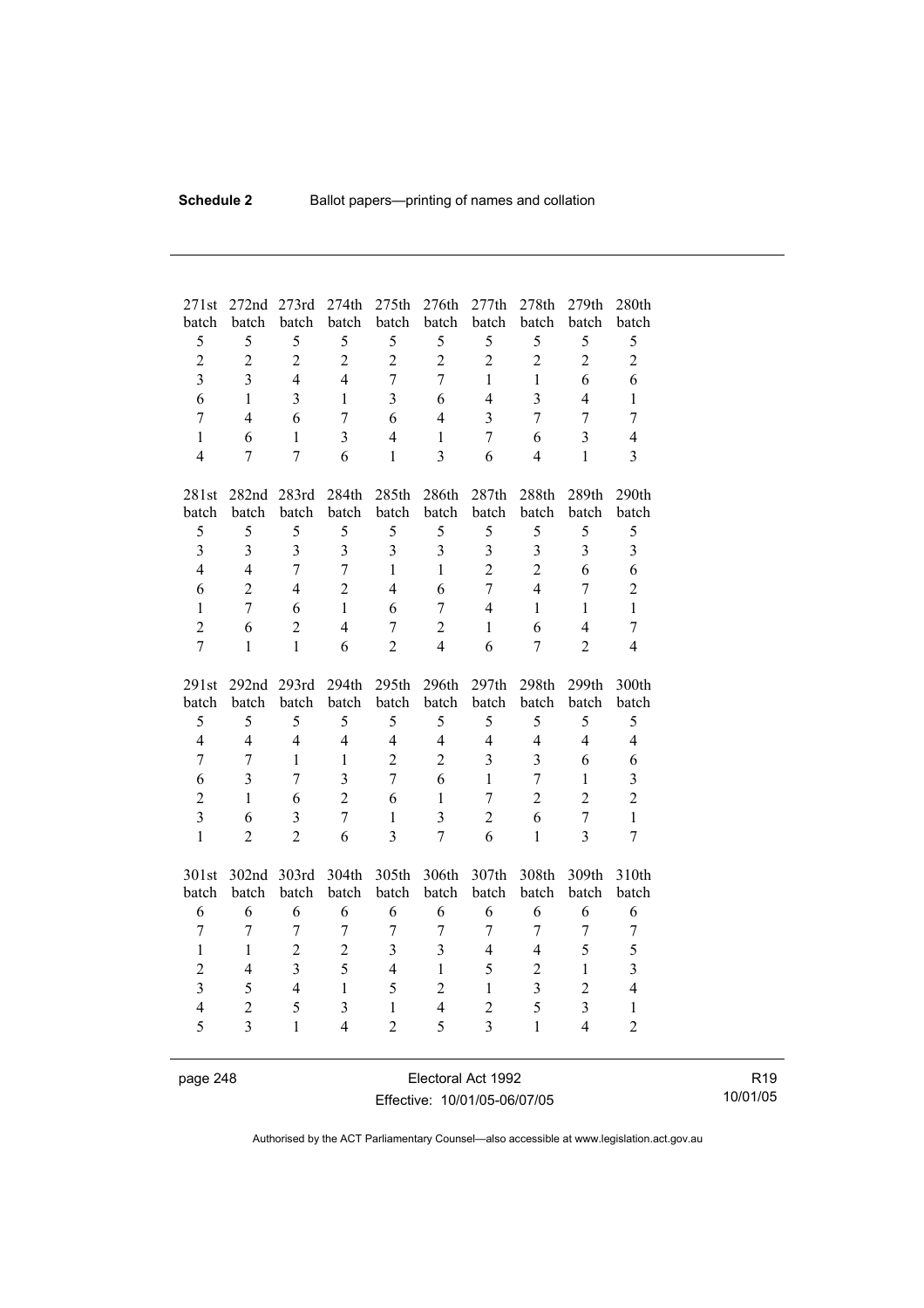| 311th<br>batch                   | 312th<br>batch                   | 313th<br>batch          | 314th<br>batch          | 315th<br>batch                 | 316th<br>batch          | 317th<br>batch               | 318th<br>batch          | 319th<br>batch      | 320th<br>batch          |
|----------------------------------|----------------------------------|-------------------------|-------------------------|--------------------------------|-------------------------|------------------------------|-------------------------|---------------------|-------------------------|
| 6                                | 6                                | 6                       | 6                       | 6                              | 6                       | 6                            | 6                       | 6                   | 6                       |
| $\mathbf{1}$                     | $\mathbf{1}$                     | $\mathbf{1}$            | $\mathbf{1}$            | $\mathbf{1}$                   | $\mathbf{1}$            | $\mathbf{1}$                 | $\mathbf{1}$            | $\mathbf{1}$        | $\mathbf{1}$            |
| $\overline{2}$                   | $\overline{2}$                   | $\overline{3}$          | $\overline{3}$          | $\overline{4}$                 | $\overline{4}$          | 5                            | 5                       | $\overline{7}$      | $\overline{7}$          |
| $\overline{7}$                   | 5                                | $\overline{2}$          | 5                       | $\overline{2}$                 | 7                       | $\overline{3}$               | $\overline{2}$          | $\overline{3}$      | 5                       |
| $\overline{4}$                   | $\overline{3}$                   | $\overline{7}$          | $\overline{4}$          | $\overline{7}$                 | 3                       | $\overline{2}$               | $\overline{4}$          | $\overline{4}$      | $\overline{4}$          |
| 5                                | $\overline{7}$                   | 5                       | $\overline{2}$          | $\overline{3}$                 | 5                       | $\overline{4}$               | $\overline{7}$          | $\overline{c}$      | $\overline{\mathbf{3}}$ |
| $\overline{3}$                   | $\overline{4}$                   | $\overline{4}$          | $\overline{7}$          | 5                              | $\overline{2}$          | $\overline{7}$               | $\overline{3}$          | 5                   | $\overline{2}$          |
|                                  |                                  |                         |                         |                                |                         |                              |                         |                     |                         |
| 321st                            | 322nd                            | 323rd                   | 324th                   | 325th                          | 326th                   | 327th                        | 328th                   | 329th               | 330th                   |
| batch                            | batch                            | batch                   | batch                   | batch                          | batch                   | batch                        | batch                   | batch               | batch                   |
| 6                                | 6                                | 6                       | 6                       | 6                              | 6                       | 6                            | 6                       | 6                   | 6                       |
| $\overline{2}$                   | $\overline{2}$                   | $\overline{2}$          | $\overline{2}$          | $\overline{2}$                 | $\overline{2}$          | $\overline{2}$               | $\overline{2}$          | $\overline{2}$      | $\overline{2}$          |
| $\overline{\mathbf{3}}$          | $\overline{3}$                   | $\overline{4}$          | $\overline{4}$          | 5                              | 5                       | $\mathbf{1}$                 | $\mathbf{1}$            | $\overline{7}$      | $\overline{7}$          |
| $\overline{7}$                   | $\mathbf{1}$                     | $\overline{3}$          | $\mathbf{1}$            | $\overline{3}$                 | $\overline{7}$          | $\overline{4}$               | $\overline{3}$          | $\overline{4}$      | $\mathbf{1}$            |
| 5                                | $\overline{4}$                   | $\overline{7}$          | 5                       | $\overline{7}$                 | $\overline{4}$          | $\overline{3}$               | 5                       | 5                   | 5                       |
| $\mathbf{1}$                     | $\overline{7}$                   | $\mathbf{1}$            | $\overline{3}$          | $\overline{4}$                 | $\mathbf{1}$            | 5                            | $\overline{7}$          | $\overline{3}$      | $\overline{4}$          |
| $\overline{4}$                   | 5                                | 5                       | $\overline{7}$          | $\mathbf{1}$                   | $\overline{3}$          | $\overline{7}$               | $\overline{4}$          | $\mathbf{1}$        | $\overline{3}$          |
|                                  |                                  |                         |                         |                                |                         |                              |                         |                     |                         |
| 331st                            | 332nd                            | 333rd                   | 334th                   | 335th                          | 336th                   | 337th                        | 338th                   | 339th               | 340th                   |
| batch                            | batch                            | batch                   | batch                   | batch                          | batch                   | batch                        | batch                   | batch               | batch                   |
| 6                                | 6                                | 6                       | 6<br>$\overline{3}$     | 6<br>$\overline{3}$            | 6                       | 6<br>$\overline{\mathbf{3}}$ | 6                       | 6                   | 6                       |
| $\overline{3}$<br>$\overline{4}$ | $\overline{3}$<br>$\overline{4}$ | 3<br>5                  | 5                       |                                | 3                       | $\overline{2}$               | 3<br>$\overline{2}$     | 3                   | $\overline{\mathbf{3}}$ |
|                                  |                                  | $\overline{4}$          | $\overline{2}$          | $\mathbf{1}$<br>$\overline{4}$ | $\mathbf{1}$            | 5                            | $\overline{4}$          | $\overline{7}$<br>5 | $\overline{7}$          |
| $\overline{7}$                   | $\overline{2}$                   |                         |                         |                                | $\overline{7}$          | $\overline{4}$               |                         |                     | $\overline{2}$          |
| $\mathbf{1}$                     | 5                                | $\overline{7}$          | $\mathbf{1}$            | $\overline{7}$                 | 5                       |                              | $\mathbf{1}$            | $\mathbf{1}$        | $\mathbf{1}$            |
| $\overline{c}$                   | $\overline{7}$                   | $\overline{2}$          | $\overline{4}$          | 5                              | $\overline{2}$          | 1                            | 7                       | $\overline{4}$      | 5                       |
| $\overline{5}$                   | $\mathbf{1}$                     | $\mathbf{1}$            | $\overline{7}$          | $\overline{2}$                 | $\overline{\mathbf{4}}$ | $\overline{7}$               | $\overline{5}$          | $\overline{2}$      | $\overline{4}$          |
| 341st                            | 342nd                            | 343rd                   | 344th                   | 345th                          | 346th                   | 347th                        | 348th                   | 349th               | 350th                   |
| batch                            | batch                            | batch                   | batch                   | batch                          | batch                   | batch                        | batch                   | batch               | batch                   |
| 6                                | 6                                | 6                       | 6                       | 6                              | 6                       | 6                            | 6                       | 6                   | 6                       |
| $\overline{4}$                   | $\overline{4}$                   | $\overline{4}$          | $\overline{4}$          | $\overline{4}$                 | $\overline{4}$          | $\overline{4}$               | $\overline{4}$          | 4                   | $\overline{4}$          |
| 5                                | 5                                | $\mathbf{1}$            | $\mathbf{1}$            | $\overline{2}$                 | $\overline{2}$          | $\overline{\mathbf{3}}$      | $\overline{\mathbf{3}}$ | $\overline{7}$      | $\sqrt{ }$              |
| $\overline{7}$                   | $\overline{3}$                   | 5                       | $\overline{\mathbf{3}}$ | 5                              | $\overline{7}$          | $\mathbf{1}$                 | 5                       | $\mathbf{1}$        | $\overline{\mathbf{3}}$ |
| $\overline{2}$                   | $\mathbf{1}$                     | $\boldsymbol{7}$        | $\overline{c}$          | $\overline{7}$                 | $\mathbf{1}$            | 5                            | $\overline{2}$          | $\overline{2}$      | $\overline{c}$          |
| $\overline{\mathbf{3}}$          | $\overline{7}$                   | $\overline{\mathbf{3}}$ | 5                       | $\mathbf{1}$                   | 3                       | $\overline{2}$               | $\overline{7}$          | 5                   | $\,1$                   |
| $\mathbf{1}$                     | $\overline{2}$                   | $\overline{2}$          | $\overline{7}$          | $\overline{3}$                 | 5                       | $\overline{7}$               | $\mathbf{1}$            | $\overline{3}$      | 5                       |
|                                  |                                  |                         |                         |                                |                         |                              |                         |                     |                         |
| R <sub>19</sub>                  |                                  |                         |                         |                                |                         | Electoral Act 1992           |                         |                     |                         |

10/01/05

Electoral Act 1992 Effective: 10/01/05-06/07/05 page 249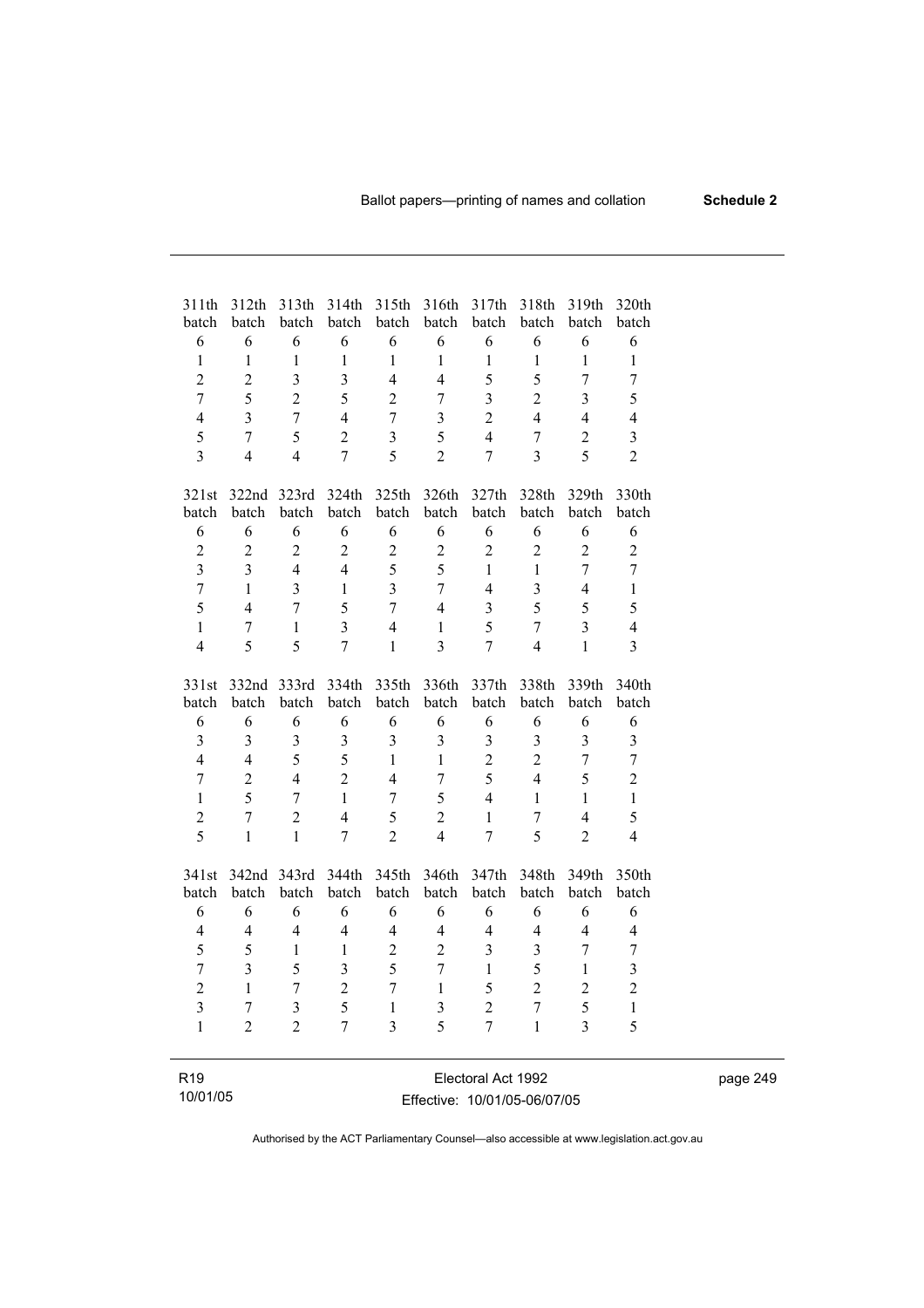| 351st<br>batch   | 352nd<br>batch          | 353rd<br>batch          | 354th<br>batch | 355th<br>batch   | 356th<br>batch   | 357th<br>batch          | 358th<br>batch | 359th<br>batch | 360th<br>batch          |
|------------------|-------------------------|-------------------------|----------------|------------------|------------------|-------------------------|----------------|----------------|-------------------------|
| 6                | 6                       | 6                       | 6              | 6                | 6                | 6                       | 6              | 6              | 6                       |
| 5                | 5                       | 5                       | 5              | 5                | 5                | 5                       | 5              | 5              | 5                       |
| $\mathbf{1}$     | $\mathbf{1}$            | $\overline{2}$          | $\overline{2}$ | $\overline{3}$   | $\overline{3}$   | $\overline{4}$          | $\overline{4}$ | $\overline{7}$ | $\overline{7}$          |
| $\overline{7}$   | $\overline{4}$          | $\mathbf{1}$            | $\overline{4}$ | $\mathbf{1}$     | $\overline{7}$   | $\overline{2}$          | $\mathbf{1}$   | $\overline{2}$ | $\overline{4}$          |
| $\overline{3}$   | $\overline{2}$          | 7                       | 3              | $\overline{7}$   | $\overline{2}$   | $\mathbf{1}$            | 3              | $\overline{3}$ | 3                       |
| $\overline{4}$   | $\overline{7}$          | $\overline{4}$          | $\mathbf{1}$   | $\overline{2}$   | $\overline{4}$   | $\overline{3}$          | $\overline{7}$ | $\mathbf{1}$   | $\overline{2}$          |
| $\overline{2}$   | $\overline{3}$          | $\overline{3}$          | $\overline{7}$ | $\overline{4}$   | $\mathbf{1}$     | $\overline{7}$          | $\overline{2}$ | $\overline{4}$ | $\mathbf{1}$            |
|                  |                         |                         |                |                  |                  |                         |                |                |                         |
| 361st            |                         | 362nd 363rd             | 364th          | 365th            | 366th            | 367th                   | 368th          | 369th          | 370th                   |
| batch            | batch                   | batch                   | batch          | batch            | batch            | batch                   | batch          | batch          | batch                   |
| $\overline{7}$   | $\overline{7}$          | $\overline{7}$          | $\overline{7}$ | $\overline{7}$   | $\overline{7}$   | $\overline{7}$          | $\overline{7}$ | $\overline{7}$ | $\overline{7}$          |
| $\mathbf{1}$     | $\mathbf{1}$            | $\mathbf{1}$            | $\mathbf{1}$   | $\mathbf{1}$     | $\mathbf{1}$     | $\mathbf{1}$            | $\mathbf{1}$   | $\mathbf{1}$   | $\mathbf{1}$            |
| $\overline{2}$   | $\overline{2}$          | $\overline{3}$          | 3              | $\overline{4}$   | $\overline{4}$   | 5                       | 5              | 6              | 6                       |
| $\overline{3}$   | 5                       | $\overline{4}$          | 6              | 5                | $\overline{2}$   | 6                       | $\overline{3}$ | $\overline{2}$ | 4                       |
| $\overline{4}$   | 6                       | 5                       | $\overline{2}$ | 6                | 3                | $\overline{2}$          | $\overline{4}$ | $\overline{3}$ | 5                       |
| 5                | $\overline{3}$          | 6                       | $\overline{4}$ | $\overline{2}$   | 5                | $\overline{3}$          | 6              | $\overline{4}$ | $\overline{c}$          |
| 6                | $\overline{4}$          | $\overline{2}$          | 5              | 3                | 6                | $\overline{4}$          | $\overline{2}$ | 5              | $\overline{3}$          |
|                  |                         |                         |                |                  |                  |                         |                |                |                         |
|                  |                         |                         |                |                  |                  |                         |                |                |                         |
| 371st            | 372nd                   | 373rd                   | 374th          | 375th            | 376th            | 377th                   | 378th          | 379th          | 380th                   |
| batch            | batch                   | batch                   | batch          | batch            | batch            | batch                   | batch          | batch          | batch                   |
| $\boldsymbol{7}$ | $\overline{7}$          | $\overline{7}$          | 7              | $\boldsymbol{7}$ | $\boldsymbol{7}$ | $\boldsymbol{7}$        | 7              | $\overline{7}$ | $\overline{7}$          |
| $\boldsymbol{2}$ | $\overline{2}$          | $\overline{c}$          | $\overline{2}$ | $\boldsymbol{2}$ | $\overline{2}$   | $\overline{2}$          | $\overline{2}$ | $\overline{2}$ | $\overline{c}$          |
| $\overline{3}$   | $\overline{3}$          | $\overline{4}$          | $\overline{4}$ | 5                | 5                | 6                       | 6              | $\mathbf{1}$   | $\mathbf{1}$            |
| $\mathbf{1}$     | 6                       | $\overline{\mathbf{3}}$ | 6              | $\overline{3}$   | $\mathbf{1}$     | $\overline{4}$          | 3              | $\overline{4}$ | 6                       |
| 5                | $\overline{4}$          | $\mathbf{1}$            | 5              | $\mathbf{1}$     | $\overline{4}$   | $\overline{\mathbf{3}}$ | 5              | 5              | 5                       |
| 6                | $\mathbf{1}$            | 6                       | $\overline{3}$ | $\overline{4}$   | 6                | 5                       | $\mathbf{1}$   | $\overline{3}$ | $\overline{4}$          |
| $\overline{4}$   | 5                       | 5                       | $\mathbf{1}$   | 6                | $\overline{3}$   | $\mathbf{1}$            | $\overline{4}$ | 6              | $\overline{\mathbf{3}}$ |
|                  |                         |                         |                |                  |                  |                         |                |                |                         |
| 381st            | 382nd                   | 383rd                   | 384th          | 385th            | 386th            | 387th                   | 388th          | 389th          | 390th                   |
| batch            | batch                   | batch                   | batch          | batch            | batch            | batch                   | batch          | batch          | batch                   |
| 7                | 7                       | 7                       | $\overline{7}$ | 7                | 7                | $\boldsymbol{7}$        | $\sqrt{ }$     | 7              | 7                       |
| $\overline{3}$   | $\overline{3}$          | $\overline{\mathbf{3}}$ | $\overline{3}$ | $\overline{3}$   | $\overline{3}$   | $\overline{3}$          | 3              | $\overline{3}$ | $\overline{\mathbf{3}}$ |
| $\overline{4}$   | $\overline{\mathbf{4}}$ | 5                       | 5              | 6                | 6                | $\overline{2}$          | $\overline{2}$ | $\mathbf{1}$   | $\mathbf{1}$            |
| $\mathbf{1}$     | $\overline{2}$          | $\overline{4}$          | $\overline{2}$ | $\overline{4}$   | $\mathbf{1}$     | 5                       | $\overline{4}$ | 5              | $\overline{c}$          |
| 6                | 5                       | $\mathbf{1}$            | 6              | $\mathbf{1}$     | 5                | $\overline{4}$          | 6              | 6              | 6                       |
| $\overline{c}$   | $\mathbf{1}$            | $\overline{2}$          | $\overline{4}$ | 5                | $\overline{2}$   | 6                       | $\mathbf{1}$   | $\overline{4}$ | 5                       |
| 5                | 6                       | 6                       | $\mathbf{1}$   | $\overline{2}$   | $\overline{4}$   | $\mathbf{1}$            | 5              | $\overline{2}$ | $\overline{4}$          |

page 250 **Electoral Act 1992** Effective: 10/01/05-06/07/05

R19 10/01/05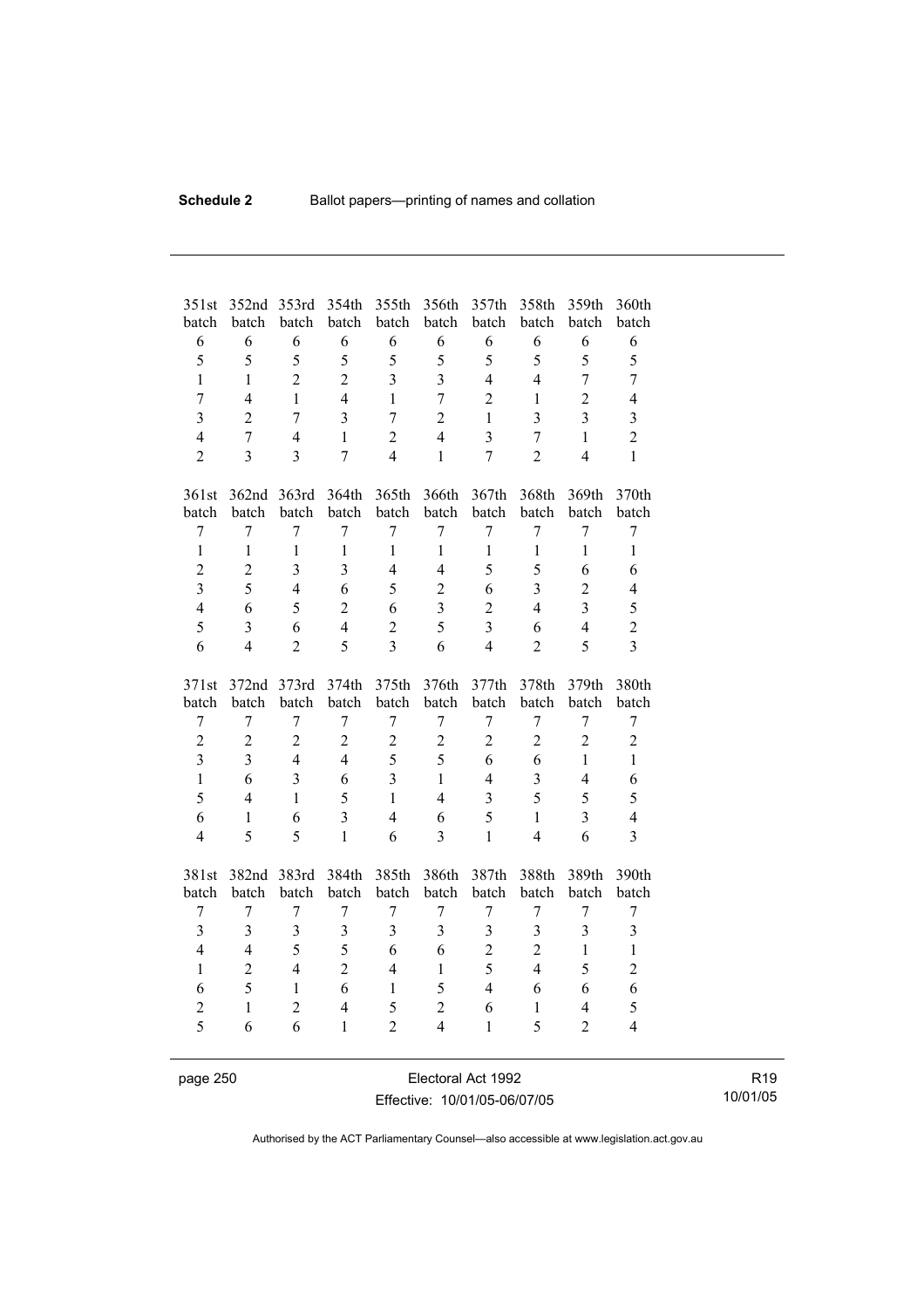| 391st          | 392 <sub>nd</sub> | 393rd             | 394th          | 395th          | 396th          | 397th          | 398th             | 399th             | 400 <sub>th</sub>       |
|----------------|-------------------|-------------------|----------------|----------------|----------------|----------------|-------------------|-------------------|-------------------------|
| batch          | batch             | batch             | batch          | batch          | batch          | batch          | batch             | batch             | batch                   |
| 7              | 7                 | 7                 | 7              | 7              | 7              | 7              | 7                 | 7                 | 7                       |
| $\overline{4}$ | 4                 | $\overline{4}$    | $\overline{4}$ | 4              | $\overline{4}$ | $\overline{4}$ | $\overline{4}$    | $\overline{4}$    | 4                       |
| 5              | 5                 | 6                 | 6              | $\overline{2}$ | $\overline{2}$ | 3              | 3                 | 1                 | $\mathbf{1}$            |
| $\mathbf{1}$   | 3                 | 5                 | 3              | 5              | $\mathbf{1}$   | 6              | 5                 | 6                 | $\mathfrak{Z}$          |
| $\overline{2}$ | 6                 | $\mathbf{1}$      | $\overline{2}$ | $\mathbf{1}$   | 6              | 5              | $\overline{2}$    | $\overline{2}$    | $\overline{2}$          |
| 3              | $\mathbf{1}$      | 3                 | 5              | 6              | 3              | 2              | 1                 | 5                 | 6                       |
| 6              | $\overline{2}$    | $\overline{2}$    | $\mathbf{1}$   | 3              | 5              | 1              | 6                 | $\mathcal{E}$     | 5                       |
|                |                   |                   |                |                |                |                |                   |                   |                         |
| 401st          | 402 <sub>nd</sub> | 403rd             | 404th          | 405th          | 406th          | 407th          | 408 <sub>th</sub> | 409 <sub>th</sub> | 410 <sub>th</sub>       |
| batch          | batch             | batch             | batch          | batch          | batch          | batch          | batch             | batch             | batch                   |
| 7              | 7                 | 7                 | 7              | 7              | 7              | 7              | 7                 | 7                 | 7                       |
| 5              | 5                 | 5                 | 5              | 5              | 5              | 5              | 5                 | 5                 | 5                       |
| 6              | 6                 | $\overline{2}$    | $\overline{2}$ | 3              | 3              | $\overline{4}$ | $\overline{4}$    | 1                 | 1                       |
| $\mathbf{1}$   | 4                 | 6                 | $\overline{4}$ | 6              | $\mathbf{1}$   | $\overline{2}$ | 6                 | $\overline{2}$    | 4                       |
| $\overline{3}$ | $\overline{2}$    | $\mathbf{1}$      | $\overline{3}$ | $\mathbf{1}$   | $\overline{2}$ | 6              | 3                 | $\overline{3}$    | $\overline{\mathbf{3}}$ |
| $\overline{4}$ | $\mathbf{1}$      | $\overline{4}$    | 6              | $\overline{2}$ | $\overline{4}$ | 3              | $\mathbf{1}$      | 6                 | $\overline{2}$          |
| $\overline{2}$ | 3                 | 3                 | $\mathbf{1}$   | $\overline{4}$ | 6              | 1              | $\overline{2}$    | 4                 | 6                       |
|                |                   |                   |                |                |                |                |                   |                   |                         |
| 411th          | 412 <sub>th</sub> | 413 <sub>th</sub> | 414th          | 415th          | 416th          | 417th          | 418th             | 419th             | 420 <sub>th</sub>       |
| batch          | batch             | batch             | batch          | batch          | batch          | batch          | batch             | batch             | batch                   |
| 7              | 7                 | 7                 | 7              | 7              | 7              | 7              | 7                 | 7                 | 7                       |
| 6              | 6                 | 6                 | 6              | 6              | 6              | 6              | 6                 | 6                 | 6                       |
| $\overline{2}$ | $\overline{c}$    | 3                 | 3              | $\overline{4}$ | $\overline{4}$ | 5              | 5                 | 1                 | 1                       |
| $\mathbf{1}$   | 5                 | $\overline{2}$    | 5              | 2              | $\mathbf{1}$   | 3              | $\overline{c}$    | 3                 | 5                       |
| 4              | 3                 | 1                 | 4              | 1              | 3              | $\overline{2}$ | $\overline{4}$    | 4                 | 4                       |
| 5              | $\mathbf{1}$      | 5                 | $\overline{2}$ | 3              | 5              | $\overline{4}$ | $\mathbf{1}$      | $\overline{2}$    | 3                       |
| 3              | 4                 | 4                 | $\mathbf{1}$   | 5              | $\overline{2}$ | 1              | 3                 | 5                 | $\overline{2}$          |

R19 10/01/05

Electoral Act 1992 Effective: 10/01/05-06/07/05 page 251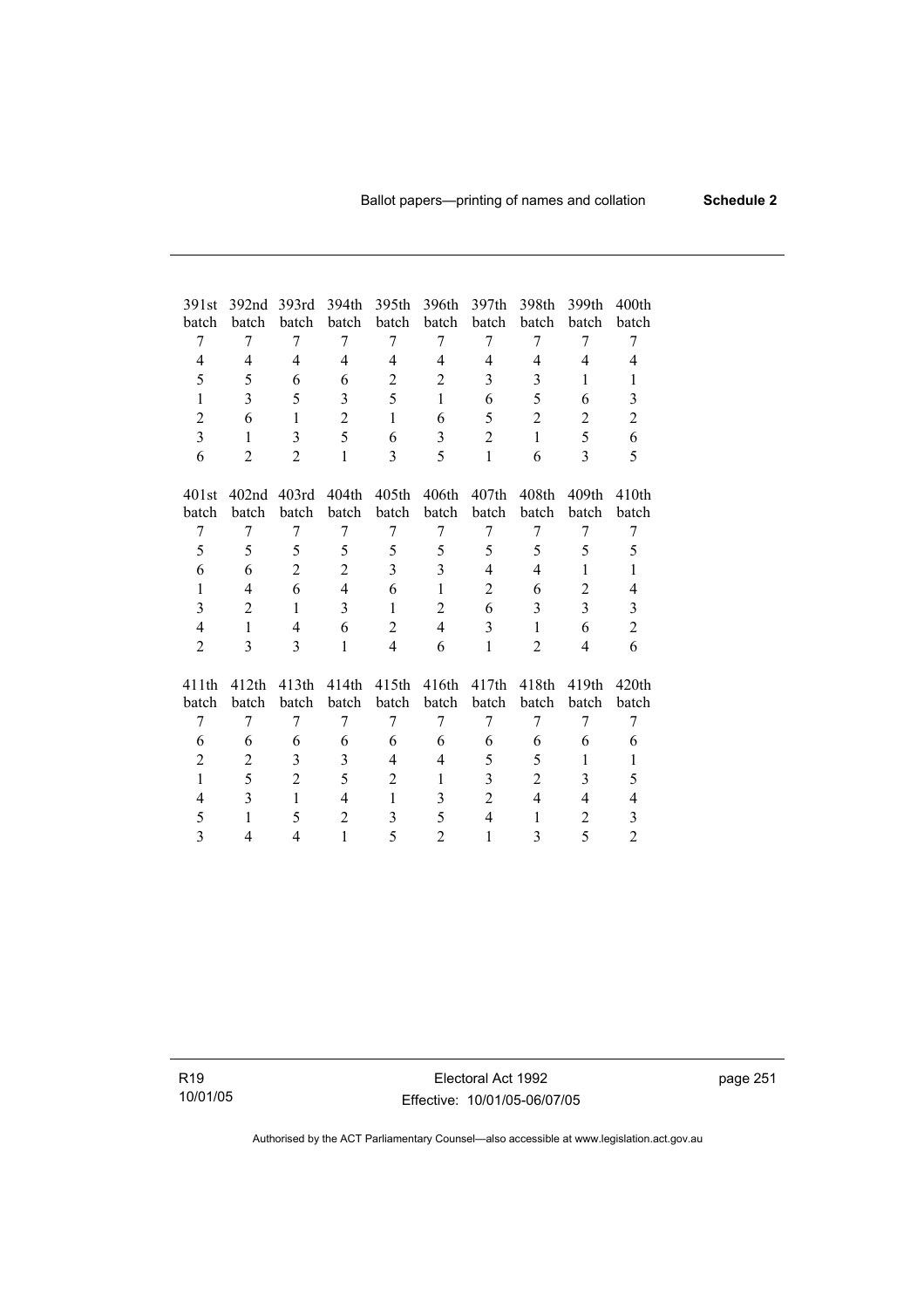## **Schedule 3 Preliminary scrutiny of declaration voting papers**

(see s 179)

1 In this schedule:

*envelope* means an envelope on which appears a declaration , in the form approved under section 340A (Approved forms) for the declaration, made by an elector for the purpose of casting a declaration vote.

- 2 The OIC of a scrutiny centre shall arrange for a preliminary scrutiny at the centre to be conducted in accordance with this schedule.
- 4 An officer shall produce—
	- (a) each set of declaration voting papers at the centre; and
	- (b) each written application for a postal vote to which any of those papers relate;

that has not been dealt with at an earlier preliminary scrutiny.

- 5 An officer shall sort the declaration voting papers to which the preliminary scrutiny relates into the following groups:
	- (a) 1 group containing papers to which clause 6 applies;
	- (b) 1 group containing the remainder.
- 6 (1) In this clause:

#### *relevant provision* means—

- (a) for a vote under section 135—section 135 (4); or
- (b) for a vote under section 136B—section 135 (4) as applied by section 136B (18); or

R19 10/01/05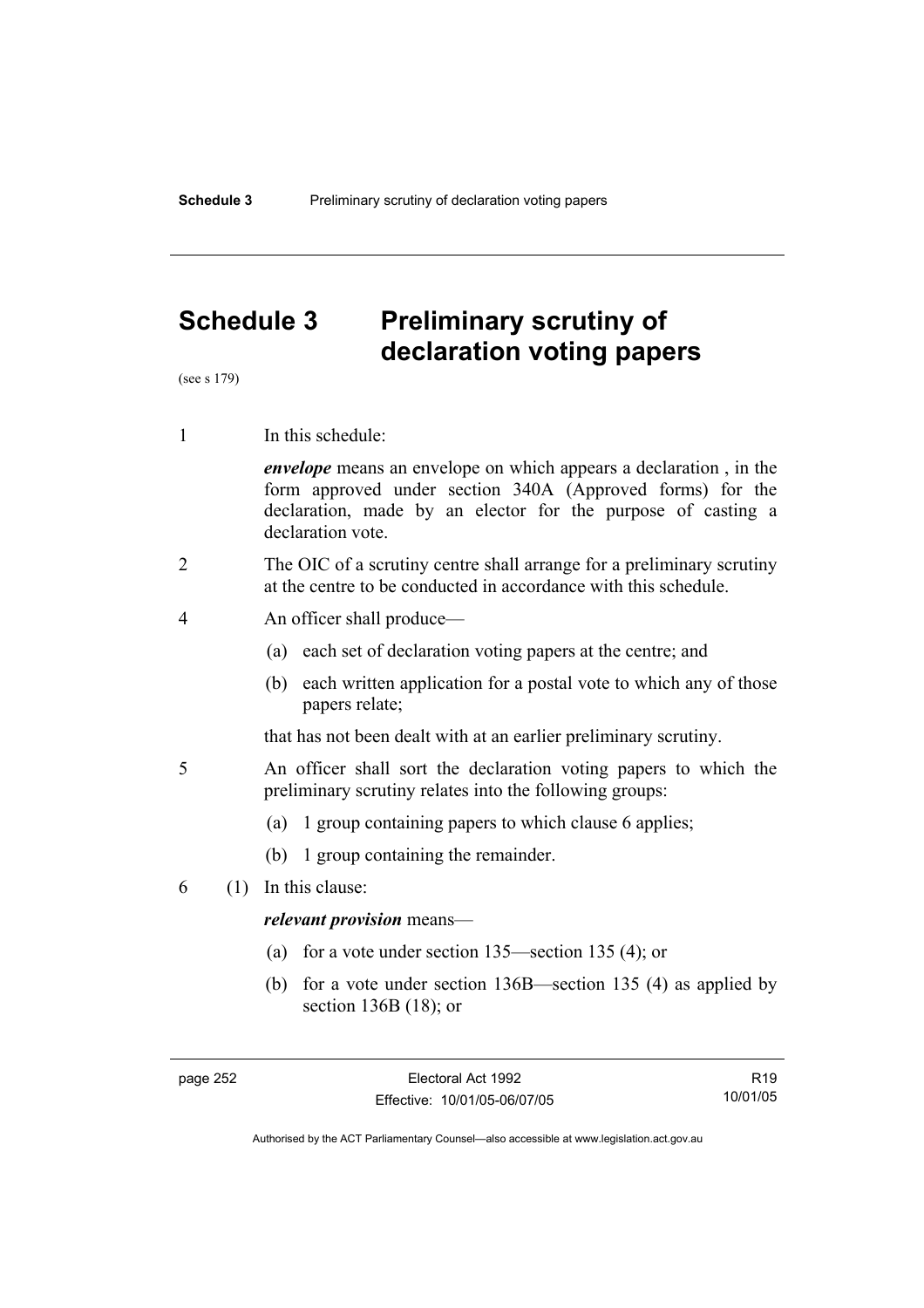- (c) for a vote under section 136C—section 135 (4) as applied by section 136C (8); or
- (d) for a vote under section 144A—section 144A (2).
- (2) This clause applies to a set of declaration voting papers if the officer is satisfied that—
	- (a) the signature on the declaration is that of the elector; and
	- (b) the certificate by the witness is in accordance with the relevant provision; and
	- (c) for a postal vote if the papers were posted to the commissioner—the papers were so posted before the close of the poll; and
	- (d) for the vote of an Antarctic elector—the envelope referred to in section 176 (1) (c) is endorsed and signed by an authorised officer in accordance with that paragraph.
- (3) For subclause (2) (b), if an officer referred to in section 135 (4) omits to sign the certificate, the certificate shall nevertheless be taken to be in accordance with the relevant provision, if—
	- (a) the issue of the relevant declaration voting papers was recorded under division 10.3 or 10.4; and
	- (b) the OIC is satisfied the papers were properly issued to the elector.
- 7 An officer shall sort the declaration voting papers to which clause 6 applies into the following groups:
	- (a) 1 group containing envelopes on which appear declarations by electors enrolled for the electorate indicated in the declaration;
	- (b) 1 group containing the remainder.

page 253

Authorised by the ACT Parliamentary Counsel—also accessible at www.legislation.act.gov.au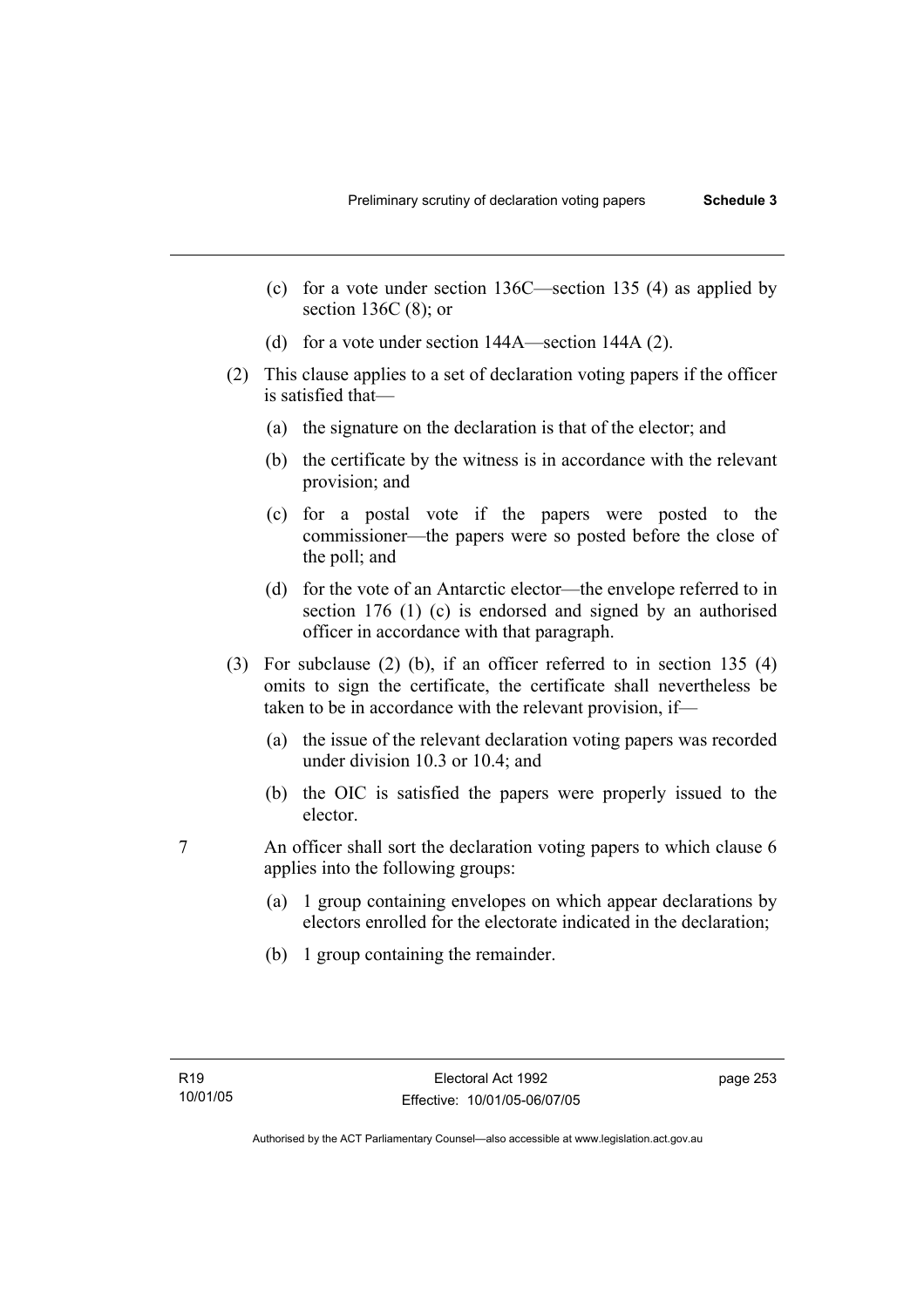- 8 An officer shall sort the remaining declaration voting papers referred to in clause 7 (b) into the following groups: (a) 1 group containing papers to which clause 9 applies; (b) 1 group containing the remainder. 9 This clause applies to a set of declaration voting papers if the OIC is satisfied that— (a) the elector who signed the declaration was, when the roll closed for the election, entitled to be enrolled; and (b) the omission of the elector's name from the roll resulted from an official error. 10 (1) An officer shall withdraw the ballot papers from the envelopes in the groups of declaration voting papers to which clause 7 (a) or 9 applies and, without unfolding or inspecting the ballot papers or allowing any other person to do so, admit them to scrutiny under section 183. (2) If 2 or more sets of papers to which clause 7 (a) or 9 applies are in the name of a particular elector— (a) the OIC shall determine which set shall be dealt with in accordance with subclause (1); and (b) the remaining set shall be set aside. (3) The OIC shall ensure that ballot papers referred to in subclause (1) are kept in a separate sealed ballot box until they are dealt with under section 183. 11 The OIC shall, in accordance with clauses 4 to 10, conduct a further scrutiny of the groups of remaining declaration voting papers to which clause 5 (b) or 8 (b) apply and, if there are any papers to which either paragraph applies after the further scrutiny, the OIC shall— (a) reject them from further scrutiny; and
	-

R19 10/01/05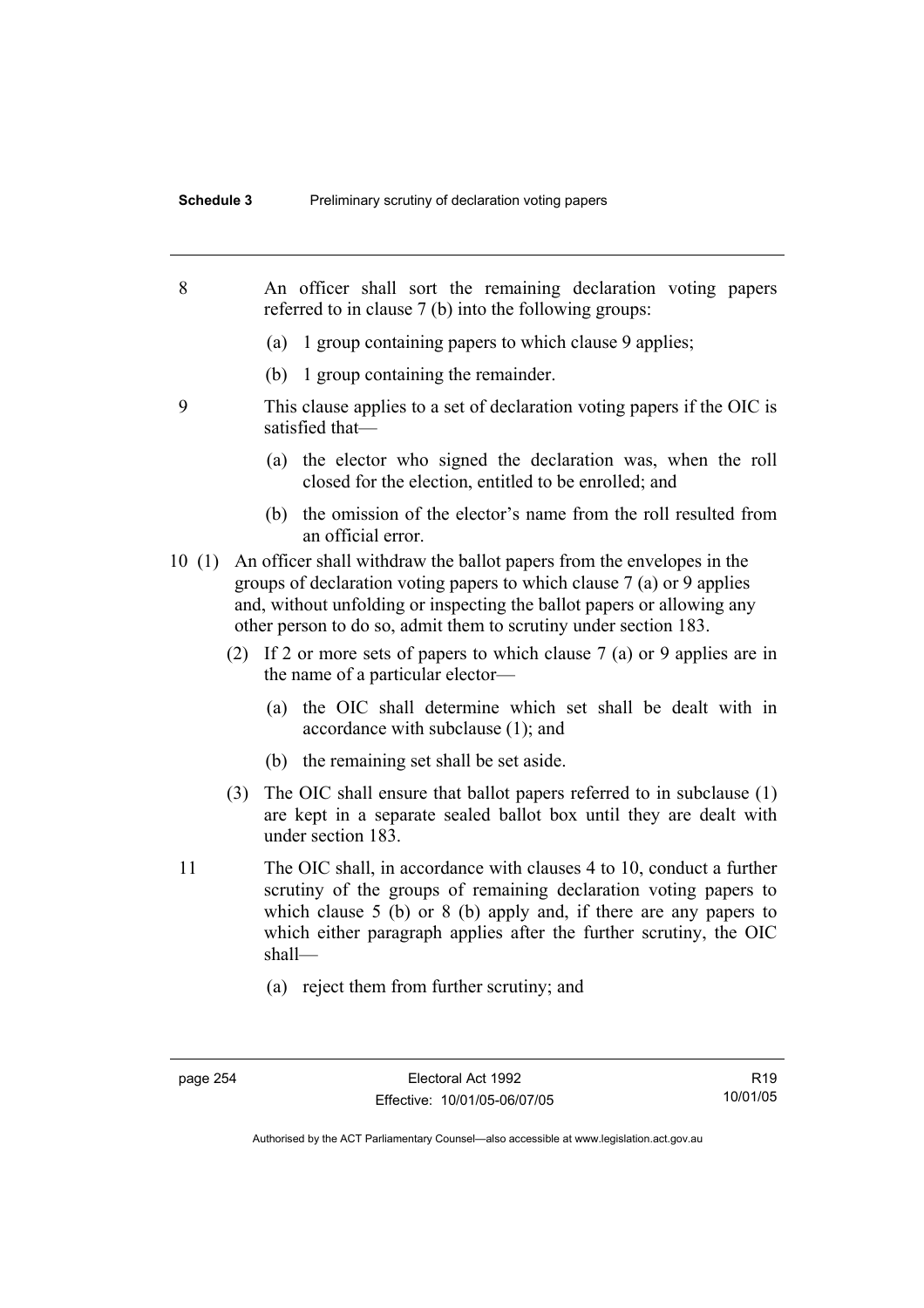(b) seal them, together with any papers to which clause 10 (2) (b) applies, in a parcel endorsed with a description of the contents, the name of the electorate and the date.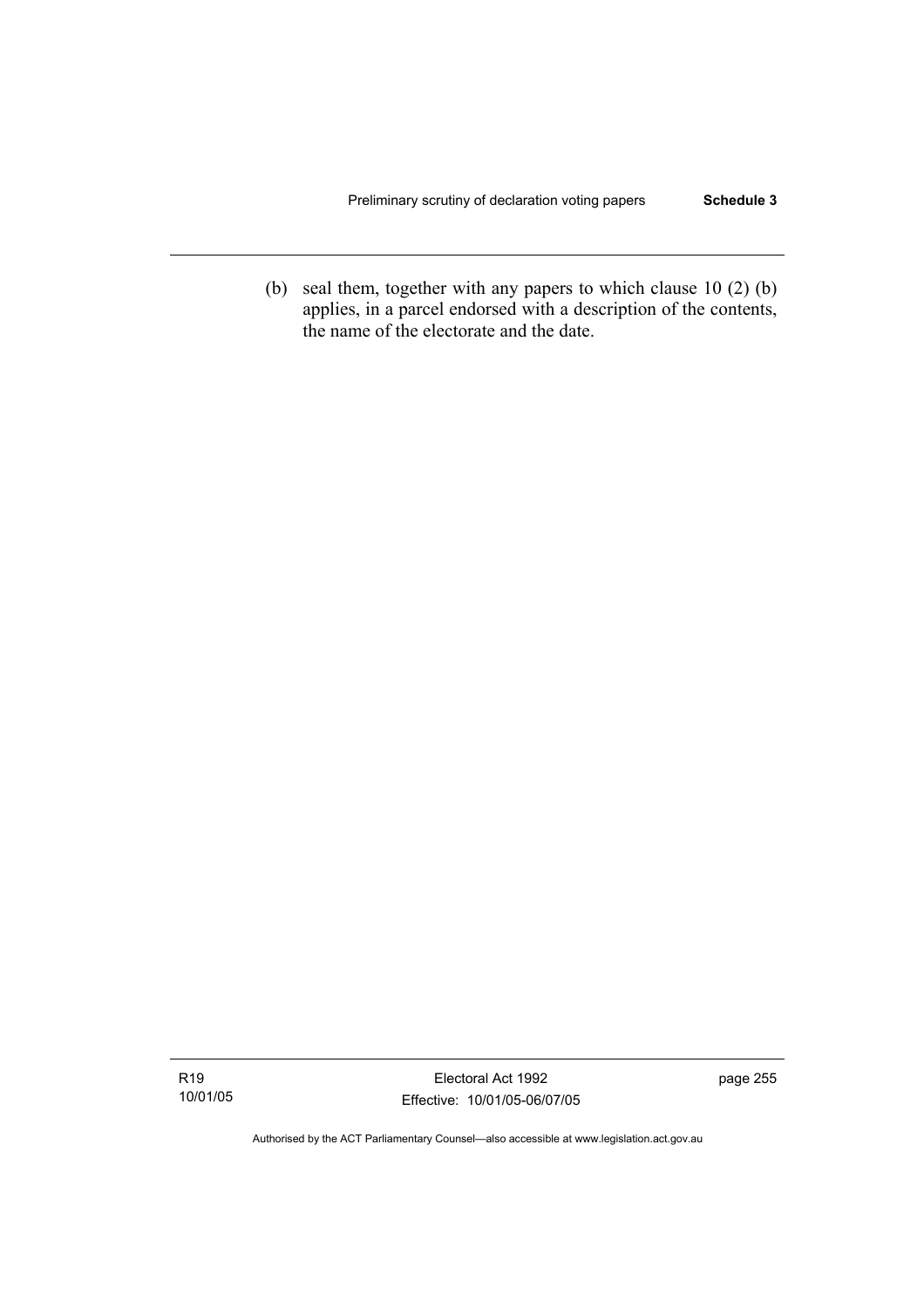**Schedule 4 Ascertaining result of poll**<br>**Part 4.1 Preliminary Preliminary** 

Clause 1

# **Schedule 4 Ascertaining result of poll**

(see s 185)

# **Part 4.1** Preliminary

### **1 Interpretation for sch 4**

(1) In this schedule:

*ballot paper* means a ballot paper that is formal under part 12.

*continuing candidate* means a candidate, other than a successful candidate, an excluded candidate or a candidate who died before polling day.

*count* means an allotment of votes under clause 3 (1), 6 (3), 9 (2) (c) or 14 (2).

*count votes*, in relation to a candidate, is the number of votes calculated as follows (any fraction being disregarded):

BP× TV

where:

*BP* means the number of ballot papers to be dealt with at a count that record the next available preference for the candidate.

*TV* means the transfer value of those ballot papers.

*excluded candidate* means a candidate excluded under clause 8.

*next available preference* means the next highest preference recorded for a continuing candidate on a ballot paper.

R19 10/01/05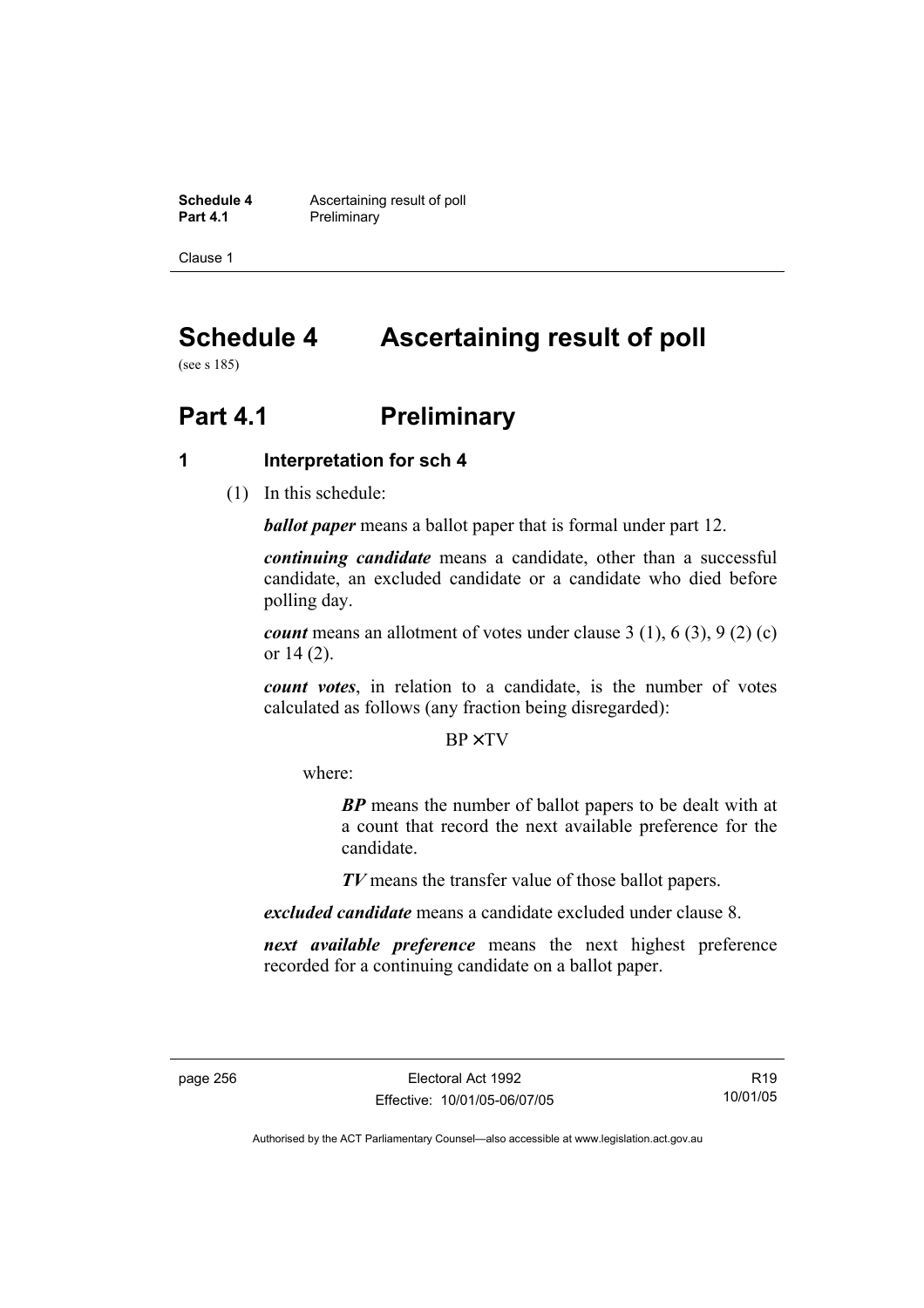*quota* means the quota of an electorate for an election and is calculated as follows (any fraction being disregarded):

$$
\frac{\text{BP}}{\text{N}+1}+1
$$

where:

*BP* means the number of ballot papers for the election.

*N* means the number of positions to be filled at the election.

*successful candidate* means a candidate who is successful under clause 3, 4, 6, 9 or 14.

*surplus*, in relation to a successful candidate, means the candidate's total votes less the quota, if the resulting number of votes is 1 or greater.

*total votes*, in relation to a candidate, means the sum of all votes allotted to the candidate.

*transfer value*, in relation to a ballot paper, is—

 (a) in relation to the allotment of votes from the surplus of a successful candidate—for ballot papers that specify a next available preference, subject to subclause  $(2)$ , the value calculated as follows:

## CP S

where:

*S* means the surplus.

*CP* means the number of ballot papers counted for the candidate at the count at which he or she became successful and that specify a next available preference; or

page 257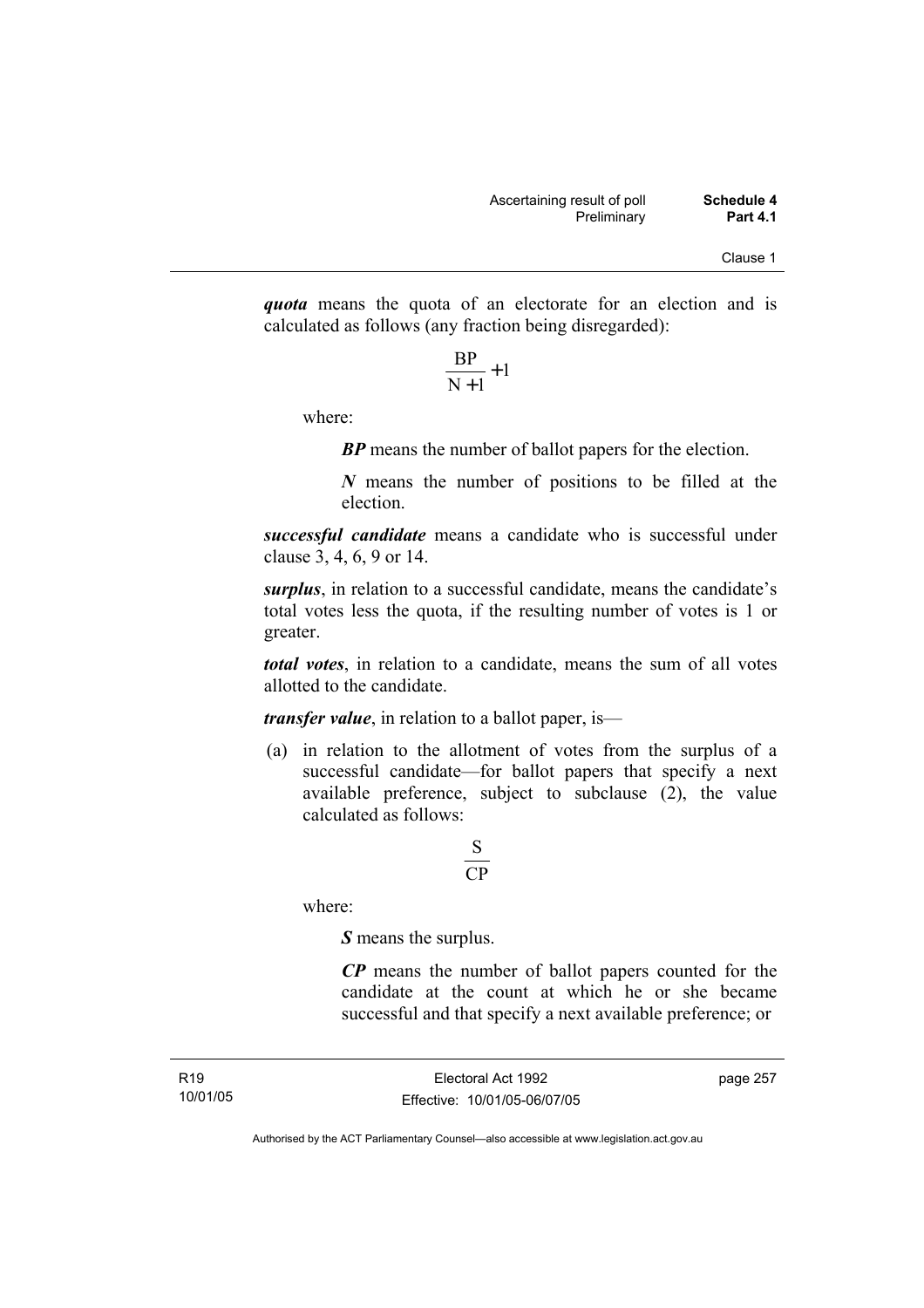| Schedule 4      | Ascertaining result of poll |
|-----------------|-----------------------------|
| <b>Part 4.1</b> | Preliminary                 |

- (b) in relation to the allotment of votes under clause  $9(2)$  (c)—
	- (i) for ballot papers in relation to which votes were allotted to the excluded candidate under clause 3—1; or
	- (ii) for ballot papers in relation to which count votes were allotted to the excluded candidate under clause 6 (3) or 9 (2) (c)—the transfer value of the ballot papers when counted for the purpose of that allotment.
- (2) If, but for this subclause, the transfer value of a ballot paper calculated in accordance with subsection (1), definition of *transfer value*, paragraph (a) would be greater than the transfer value of the ballot paper when counted for the successful candidate, the transfer value of that ballot paper is the lastmentioned transfer value.

### **2 Disregarding preferences**

- (1) This clause applies if effect is to be given to preferences indicated in candidate squares on a ballot paper under section 180.
- (2) If the same number is marked in 2 or more candidate squares on a ballot paper, those numbers and any greater number shall be disregarded in determining the elector's preferences.
- (3) If a number is missing from the series of consecutive whole numbers marked in the candidate squares on a ballot paper, the missing number and any greater number shall be disregarded in determining the elector's preferences.

page 258 Electoral Act 1992 Effective: 10/01/05-06/07/05

R19 10/01/05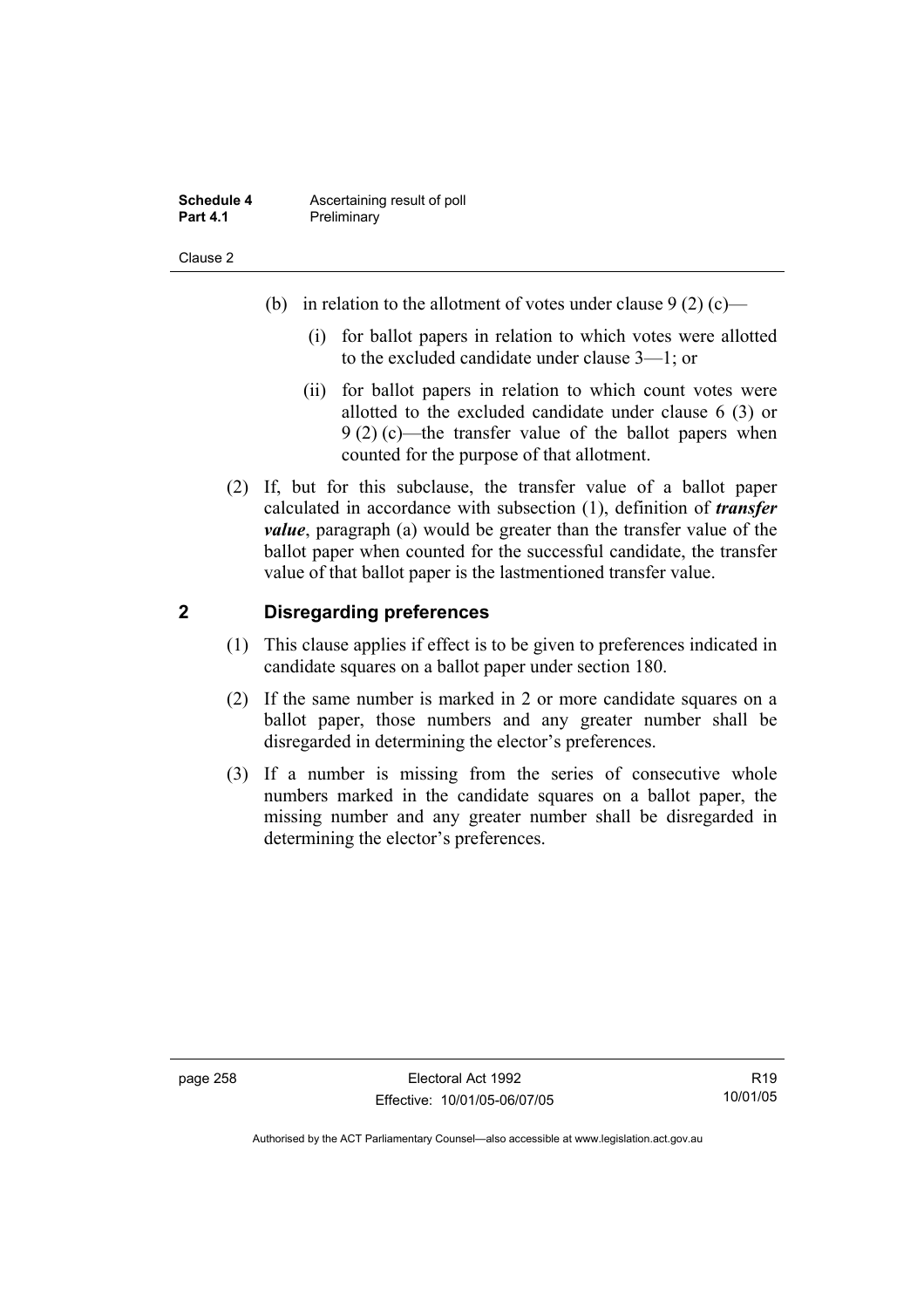## **Part 4.2 General**

### **3 First preferences**

- (1) For each ballot paper recording a first preference for a continuing candidate, 1 vote shall be allotted to the candidate.
- (2) For subclause (1), a ballot paper on which a first preference for a candidate who died before polling day is recorded shall be taken to record a first preference for the candidate for whom the next available preference is recorded.
- (3) After the allotment of votes under subclause (1), each continuing candidate's total votes shall be calculated and, if the votes equal or exceed the quota, the candidate is successful.

### **4 Scrutiny to cease**

- (1) If, after a calculation under clause 3 (3), 6 (4) or 9 (2) (d), the number of successful candidates is equal to the number of positions to be filled, the scrutiny shall cease.
- (2) If, after a calculation under clause 3 (3) or 6 (4) or after all the ballot papers counted for an excluded candidate have been dealt with under clause 9—
	- (a) the number of continuing candidates is equal to the number of positions remaining to be filled; and
	- (b) no successful candidate has a surplus not already dealt with under clause 6;

each of those continuing candidates is successful and the scrutiny shall cease.

#### **5 Scrutiny to continue**

If the scrutiny has not ceased in accordance with clause 4 and—

| R <sub>19</sub> | Electoral Act 1992           | page 259 |
|-----------------|------------------------------|----------|
| 10/01/05        | Effective: 10/01/05-06/07/05 |          |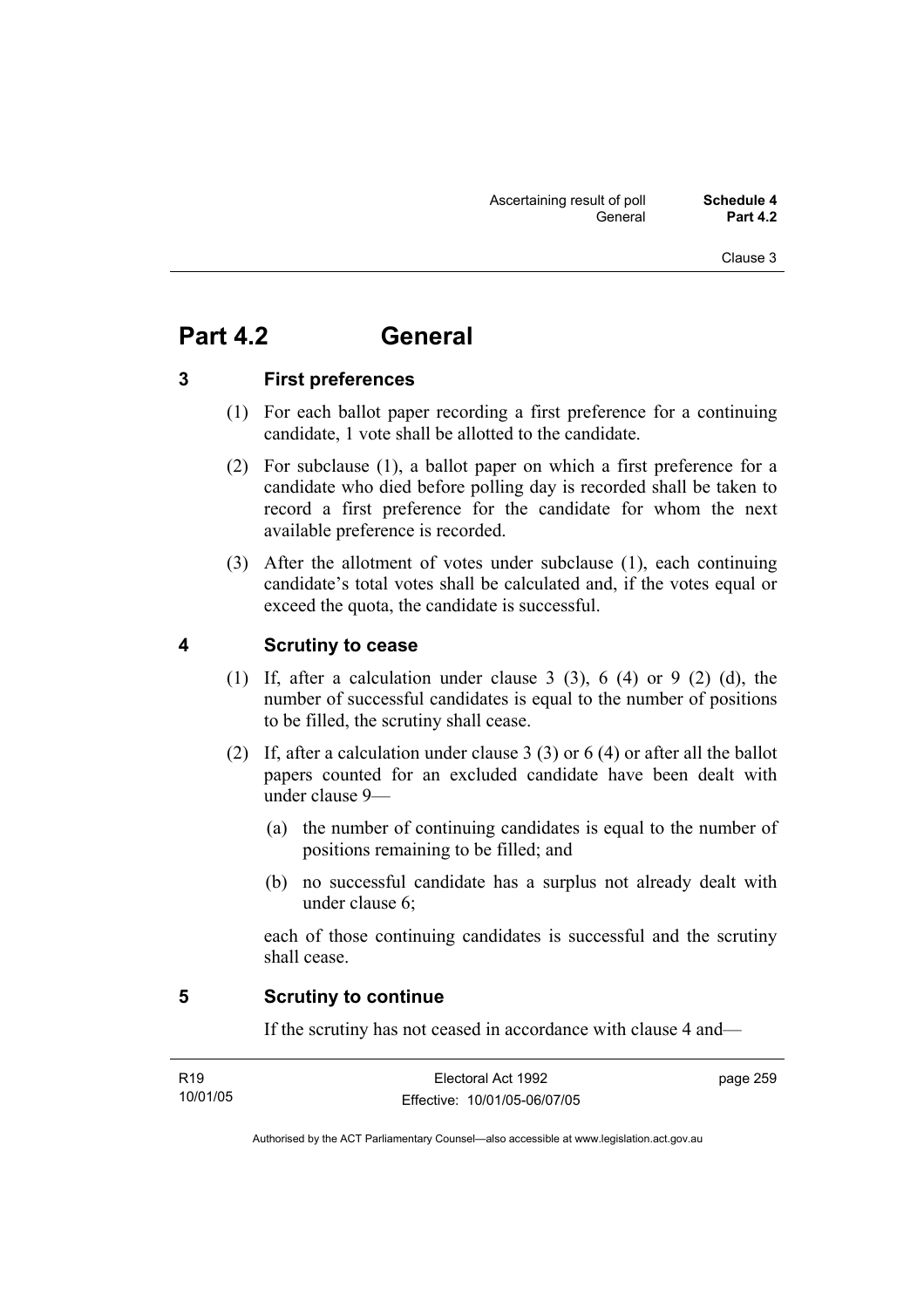| Schedule 4      | Ascertaining result of poll |
|-----------------|-----------------------------|
| <b>Part 4.2</b> | General                     |

- (a) 1 or more successful candidates have a surplus not already dealt with under clause 6—subject to clause 4, each surplus shall be dealt with in accordance with clause 6; or
- (b) there are no successful candidates with such a surplus—1 continuing candidate shall be excluded in accordance with clause 8 and the ballot papers counted for him or her shall be dealt with in accordance with clause 9.

## **6 Surplus votes**

- (1) Subject to clause 7, this clause applies in relation to the surplus of a successful candidate.
- (2) Each ballot paper counted for the purpose of allotting votes to the successful candidate at the count at which the candidate became successful shall be dealt with as follows:
	- (a) if it does not specify a next available preference—it shall be set aside as finally dealt with for this part;
	- (b) if it specifies a next available preference—it shall be grouped according to the candidate for whom that preference is recorded.
- (3) The count votes for each continuing candidate shall be determined and allotted to him or her.
- (4) After the allotment under subclause (3), the continuing candidates' total votes shall be calculated and, if the total votes of a candidate equal or exceed the quota, the candidate is successful.

## **7 More than 1 surplus**

- (1) In this clause—
	- (a) a reference to a successful candidate is a reference to a successful candidate with a surplus not already dealt with under clause 6; and

R19 10/01/05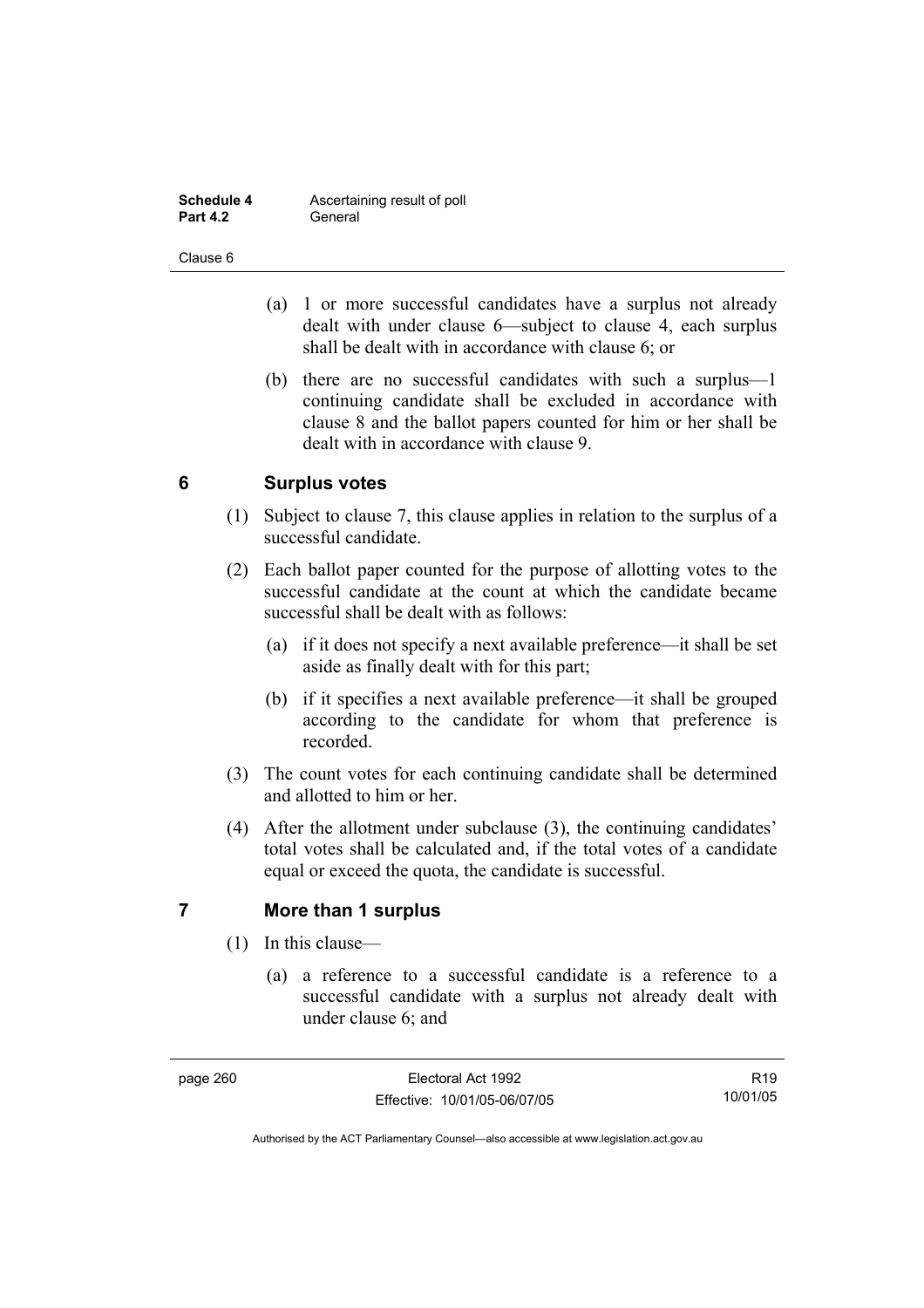- (b) a reference to the earliest count is a reference to the earliest count at which a successful candidate obtained a quota.
- (2) If there are 2 or more successful candidates, the surplus of the relevant candidate shall be dealt with in accordance with clause 6.
- (3) For subclause (2)—
	- (a) if only 1 successful candidate obtained a quota at the earliest count—that candidate is the relevant candidate;
	- (b) if 2 or more successful candidates obtained a quota at the earliest count—the candidate who, of those candidates, has the largest surplus is the relevant candidate; or
	- (c) if 2 or more successful candidates (*contemporary candidates*) who obtained a quota at the earliest count have the same surplus, being a surplus larger than that of any other candidate who obtained a quota at that count and—
		- (i) 1 of the contemporary candidates had more total votes than any other contemporary candidate at the last count at which all the contemporary candidates had unequal total votes—that candidate; or
		- (ii) there is no count at which all the contemporary candidates had unequal total votes—the contemporary candidate who is determined by the commissioner by lot to be the relevant candidate;

is the relevant candidate.

- $(4)$  If—
	- (a) a person becomes the relevant candidate under subclause (3)  $(c)$  (ii); and
	- (b) the ballot papers are recounted in accordance with section 187; and

page 261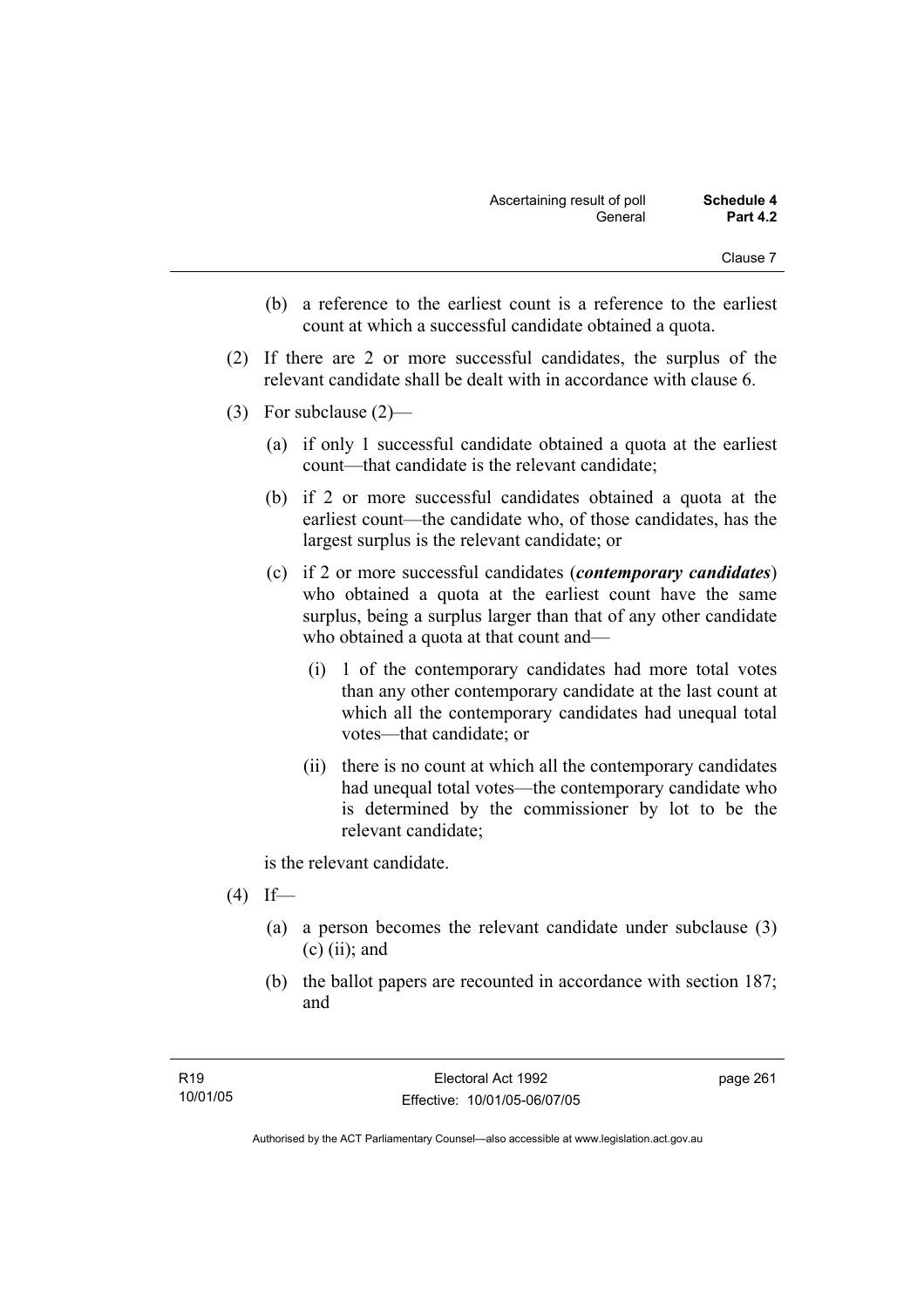| Schedule 4      | Ascertaining result of poll |
|-----------------|-----------------------------|
| <b>Part 4.2</b> | General                     |

 (c) the same candidates would, apart from this subclause, become the contemporary candidates once again under that subparagraph;

the person shall be taken to be the relevant candidate for subclause (2) in the recounting of those ballot papers.

### **8 Exclusion of candidates**

- (1) If clause 5 or 15 requires a candidate to be excluded, the candidate with the least total votes shall be excluded.
- (2) If 2 or more candidates each have the same total votes, being fewer total votes than any other candidate and—
	- (a) 1 of those candidates had fewer total votes than any other of those candidates at the last count at which all those candidates had unequal votes—that candidate; or
	- (b) there is no count at which all those candidates had unequal total votes—the candidate who, of those candidates, is determined by the commissioner by lot to be the candidate to be excluded;

shall be excluded.

- $(3)$  If—
	- (a) a person is excluded under subclause (2) (b); and
	- (b) the ballot papers are recounted in accordance with section 187; and
	- (c) that paragraph would, apart from this subclause, be applicable once again to the same candidates;

the person shall be taken to be excluded in the recounting of those ballot papers.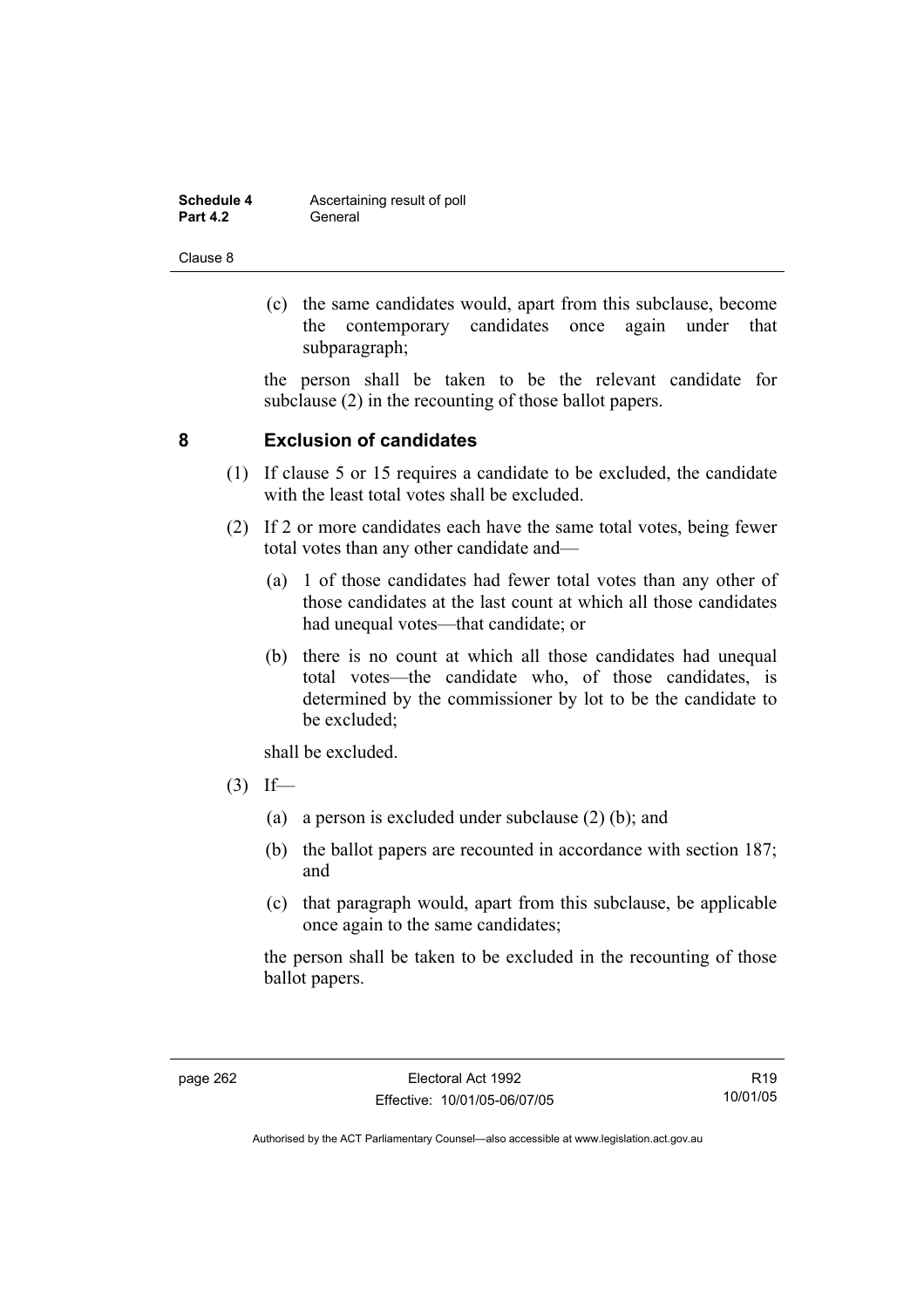### **9 Votes of excluded candidates**

- (1) If a candidate is excluded in accordance with clause 8, the ballot papers counted for the candidate shall be sorted into groups according to their transfer values when counted for him or her.
- (2) Subject to subclause (3), each group under subclause (1) shall be dealt with as follows:
	- (a) if a ballot paper in the group does not specify a next available preference—it shall be set aside as finally dealt with for this part;
	- (b) if a ballot paper in the group specifies a next available preference—it shall be grouped according to the candidate for whom that preference is recorded;
	- (c) each continuing candidate's count votes shall be determined and allotted to him or her;
	- (d) continuing candidates' total votes shall be calculated and, if the votes of any of those candidates equal or exceed the quota, the candidate is successful.
- (3) The groups referred to in subclause (1) shall be dealt with under subclause (2) starting with the group with the highest transfer value and, subject to subclause 4 (1) or 15 (2), continuing in descending order until all the groups have been dealt with.

#### **10 Setting aside ballot papers**

If, after a calculation under clause 3 (3), 6 (4) or 9 (2) (d), the total votes of a candidate who became successful on that calculation equal the quota, the ballot papers counted for that candidate shall be set aside for this part.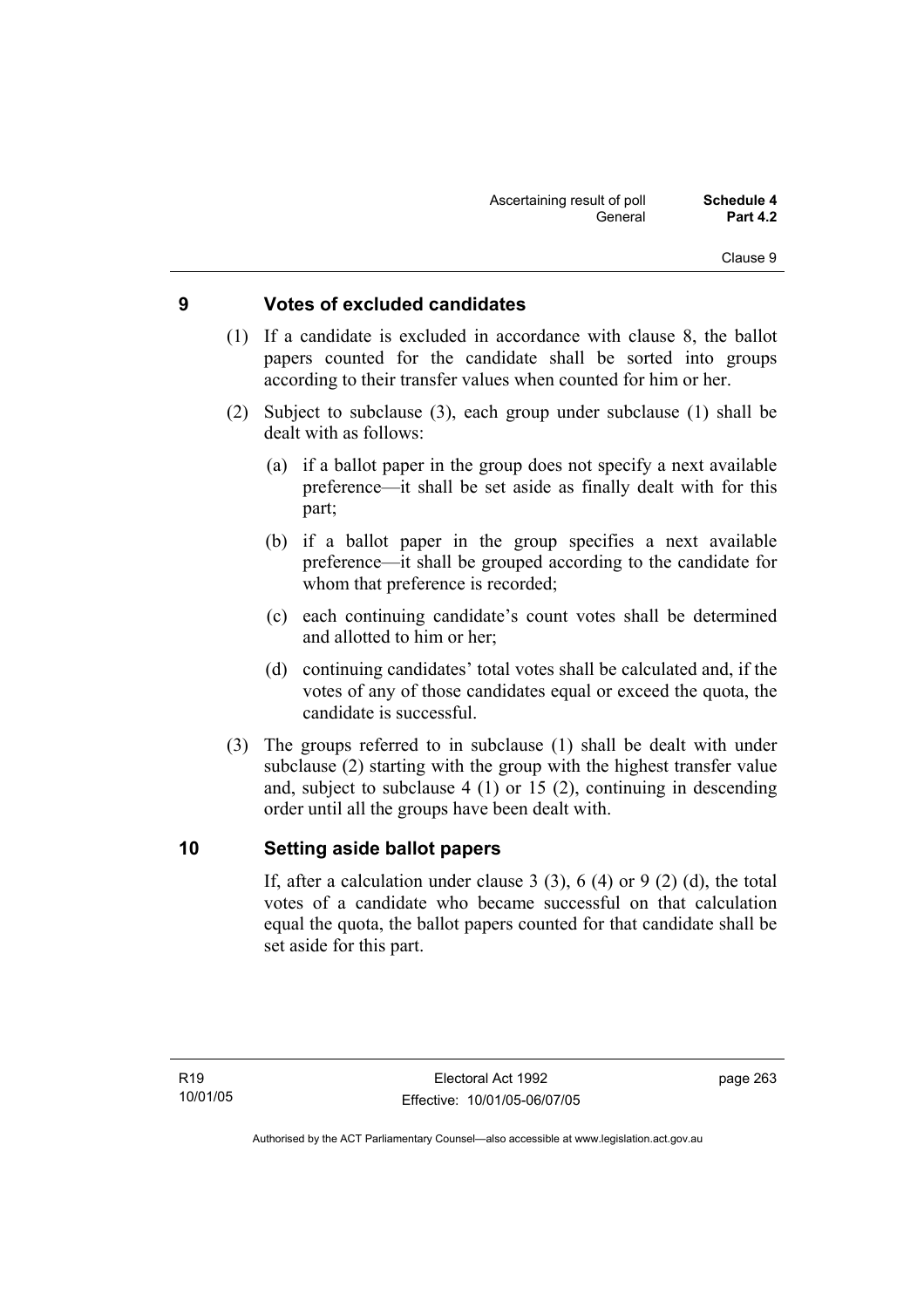**Schedule 4 Ascertaining result of poll**<br>**Part 4.3 Casual vacancies Casual vacancies** 

Clause 11

## **Part 4.3 Casual vacancies**

## **11 Application**

- (1) This part applies in relation to the vacancy in the seat of a former MLA that is to be filled by recount under section 194.
- (2) For this part—
	- (a) *continuing candidate* means a candidate within the meaning of part 13, but does not include a candidate who died before the recount for the purposes of this part began; and
	- (b) the quota is calculated under clause 12; and
	- (c) the transfer value is determined under clause 13.

### **12 Quota**

 (1) For this part, the quota, in relation to a count, is calculated as follows:

$$
\frac{\text{TVA}}{2} + 1
$$

(2) In this clause:

*TVA* means the sum of the total votes allotted to the continuing candidates at the count, any fraction being disregarded.

#### **13 Transfer value**

- (1) For this part, the transfer value of ballot papers counted for the former MLA—
	- (a) for a ballot paper dealt with at the count at which the former MLA became successful—is the value ascertained in accordance with subclause (2) or (3), as the case requires;

R19 10/01/05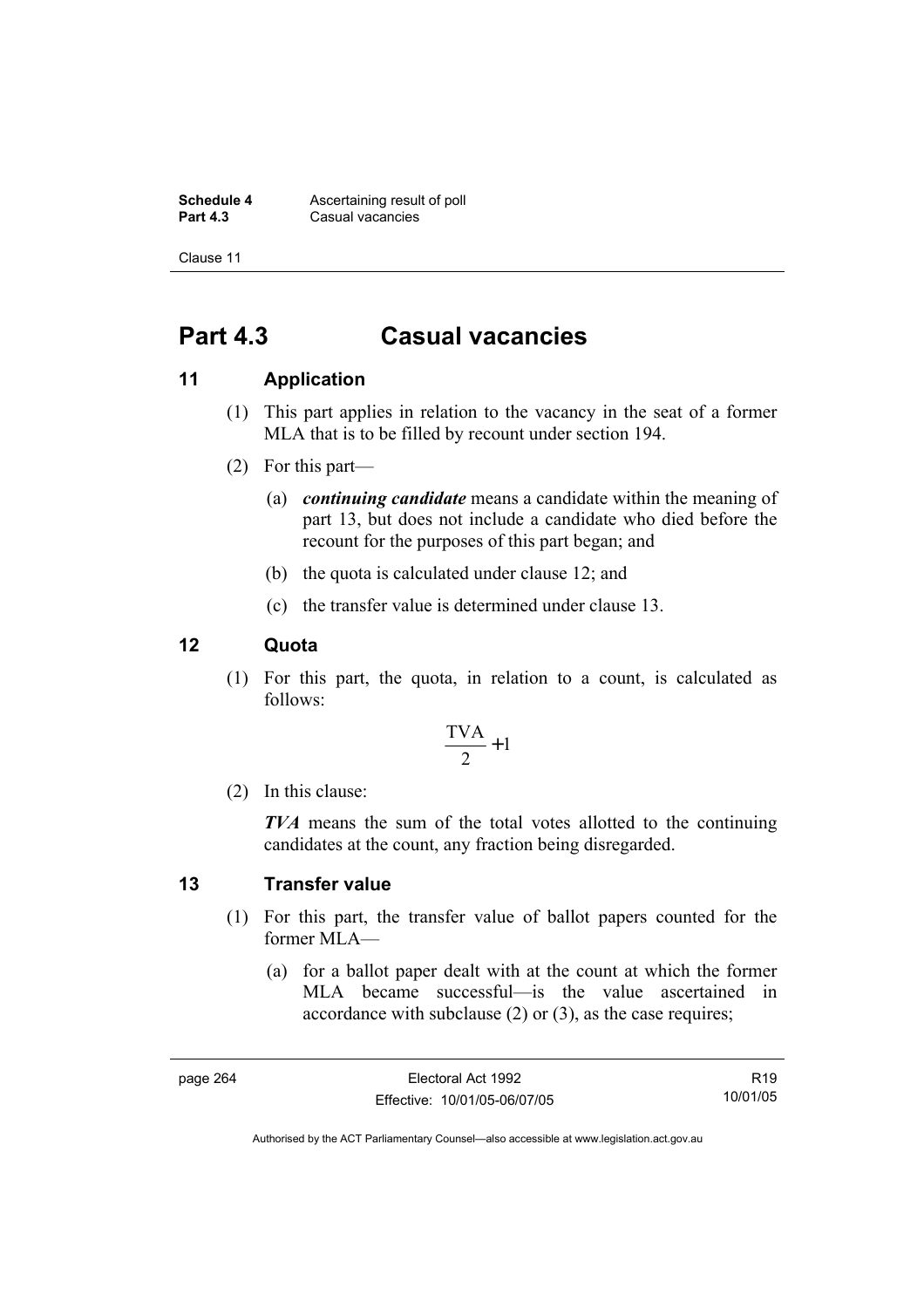- (b) for a ballot paper dealt with at the count under clause 3—is 1; and
- (c) for a ballot paper dealt with at any other count—is the transfer value of the ballot paper when counted for the purpose of allotting count votes to the former MLA.
- (2) If, at the count at which the former MLA became successful, NCP x TV was greater than or equal to Q—N—
	- (a) for a ballot paper that did not specify a next available preference—the value is calculated as follows:

$$
\frac{Q-N}{NCP}
$$
; and

- (b) for a ballot paper that specified a next available preference the value is zero.
- (3) If, at the count at which the former MLA became successful, NCP x TV was less than Q—N—
	- (a) for a ballot paper that did not specify a next available preference—the value is the transfer value of the ballot paper when counted for the purpose of allotting count votes to the former MLA; and
	- (b) for a ballot paper that specified a next available preference the value is calculated as follows:

$$
\frac{Q-N-(NCP \times TV)}{CP}
$$

(4) In subclauses (2) and (3):

*NCP* means the number of ballot papers counted for the former MLA at the count at which he or she became successful that did not specify a next available preference.

page 265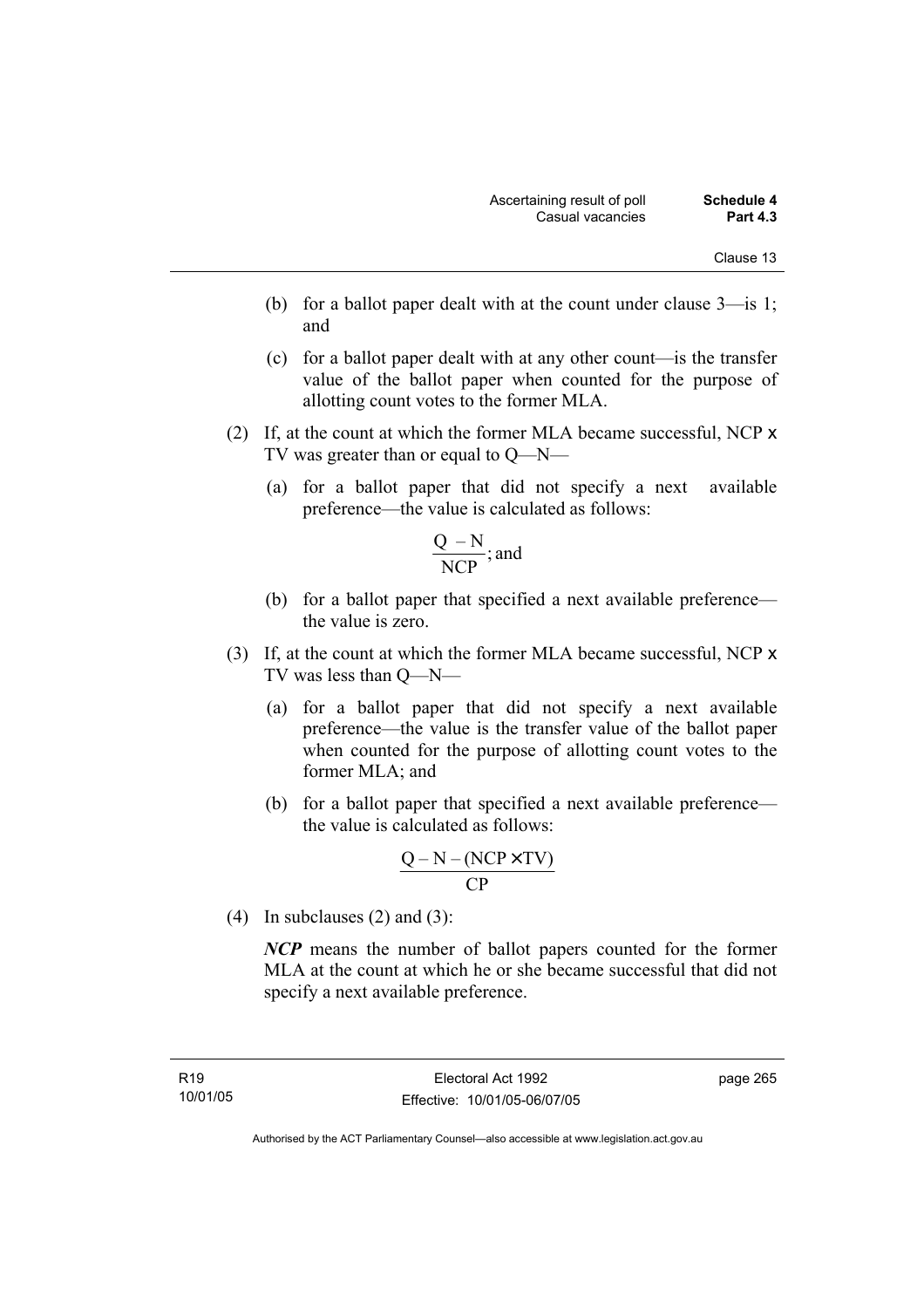| Schedule 4      | Ascertaining result of poll |
|-----------------|-----------------------------|
| <b>Part 4.3</b> | Casual vacancies            |

*TV* means the transfer value of a ballot paper when counted at that count for the purpose of allotting count votes to the former MLA.

*Q* means the quota for the election at which the former MLA was last elected.

*N* means the former MLA's total votes after the last calculation before that count.

*CP* means the number of ballot papers counted for the former MLA at that count that specified a next available preference.

#### **14 Recount—first count**

- (1) If a ballot paper counted for the former MLA—
	- (a) does not specify a next available preference—it shall be set aside as finally dealt with for this part; or
	- (b) specifies a next available preference—it shall be grouped according to the candidate for whom that preference is recorded.
- (2) The count votes for each continuing candidate shall be determined and allotted to him or her, and each continuing candidate's total votes shall be calculated.
- (3) If, after the calculation under subclause (2), the total votes of a continuing candidate equal or exceed the quota, the candidate is successful and the scrutiny shall cease.

#### **15 Recount—continuation**

- (1) If the scrutiny has not ceased in accordance with clause 14 (3) or subclause (2) of this clause—
	- (a) 1 continuing candidate shall be excluded in accordance with clause 8; and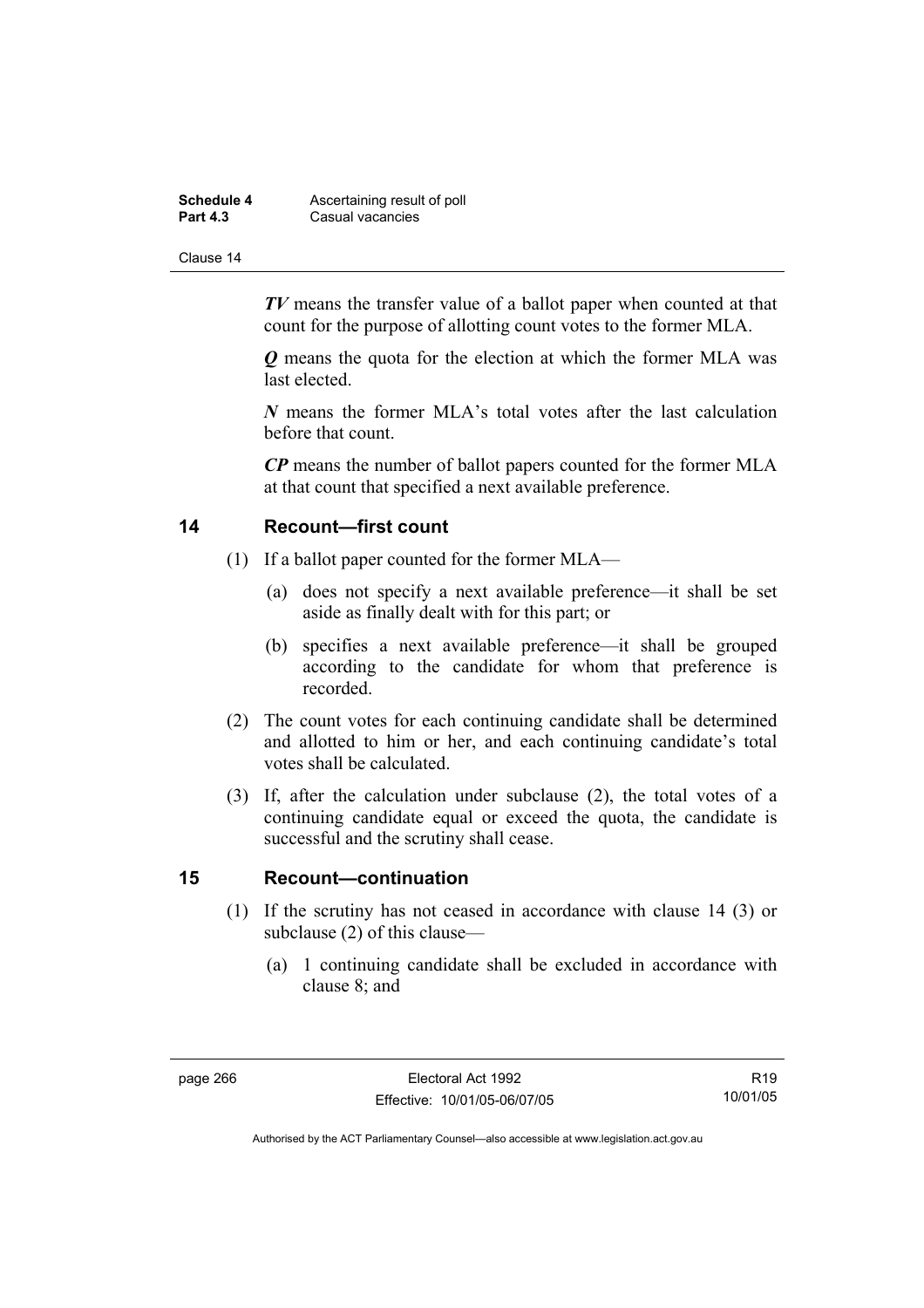- (b) the ballot papers counted for that candidate shall be dealt with in accordance with clause 9.
- (2) If, after a calculation under clause 9 (2) (d), a candidate is successful, the scrutiny shall cease.

### **16 Successful candidate is dead**

- (1) If the candidate who is successful on a recount is dead, the recount shall be conducted again.
- (2) For subclause (1), a ballot paper on which a preference for that candidate is recorded shall be taken to record a preference for the candidate for whom the next available preference is recorded.

### **17 Multiple vacancies**

- (1) If there are 2 or more vacancies in the seats of former MLAs that are required to be filled by recount under section 194, the recounts shall be conducted in the order in which the vacancies occurred.
- (2) If 2 or more of those vacancies occurred at the same time, the commissioner shall determine by lot the order in which the recounts are to be conducted.
- $(3)$  If—
	- (a) a person is a candidate in relation to more than 1 casual vacancy; and
	- (b) the person becomes a candidate in relation to those casual vacancies before the commissioner declares elected the successful candidate in relation to any of those casual vacancies; and
	- (c) the person is successful in relation to 1 of those casual vacancies;

for the purpose of conducting the recount in relation to the casual vacancies other than the one in relation to which the person was

| R <sub>19</sub> | Electoral Act 1992           | page 267 |
|-----------------|------------------------------|----------|
| 10/01/05        | Effective: 10/01/05-06/07/05 |          |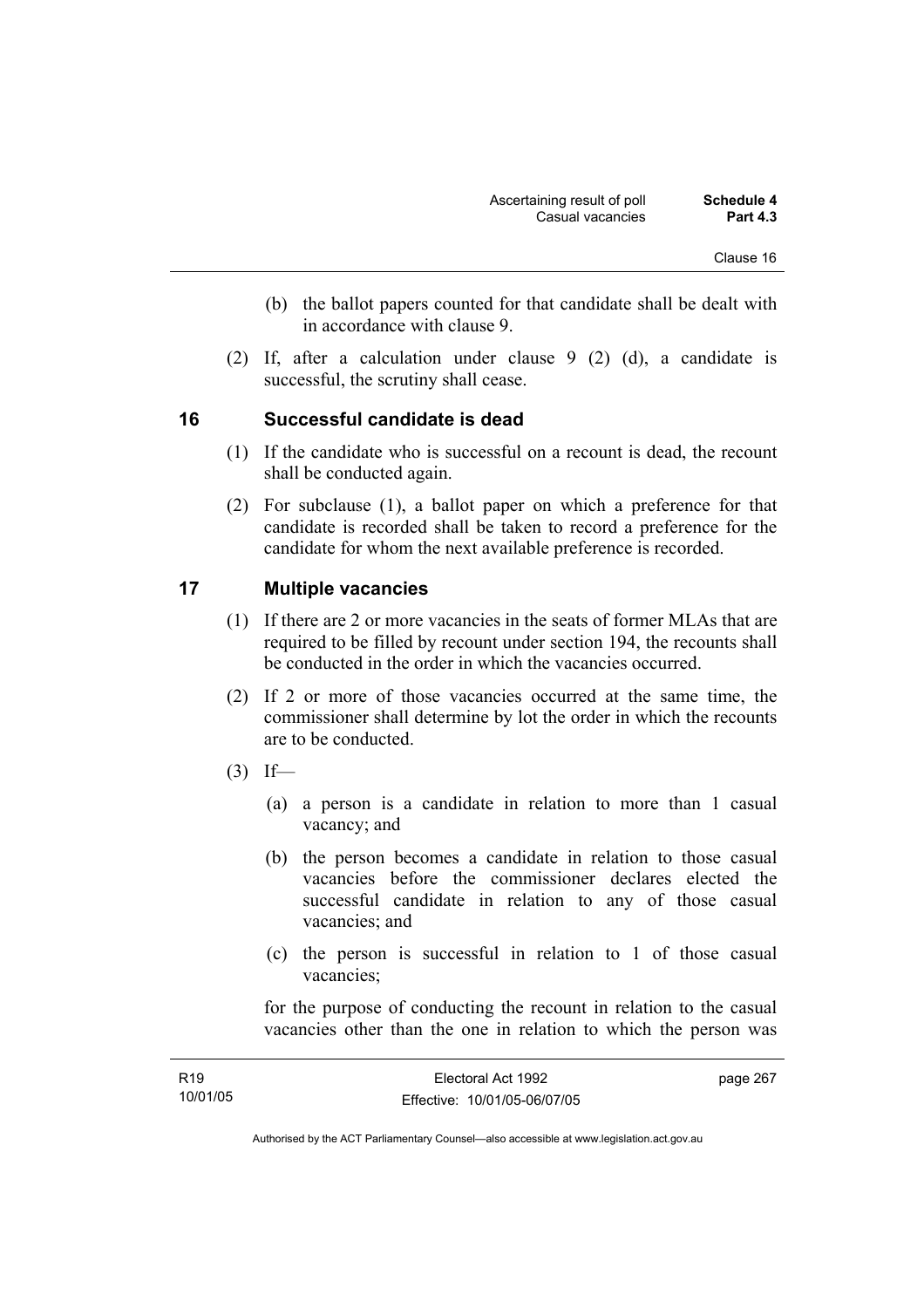**Schedule 4 Ascertaining result of poll Part 4.3 Casual vacancies** 

Clause 17

successful, the person shall be taken not to be a continuing candidate.

page 268 Electoral Act 1992 Effective: 10/01/05-06/07/05

R19 10/01/05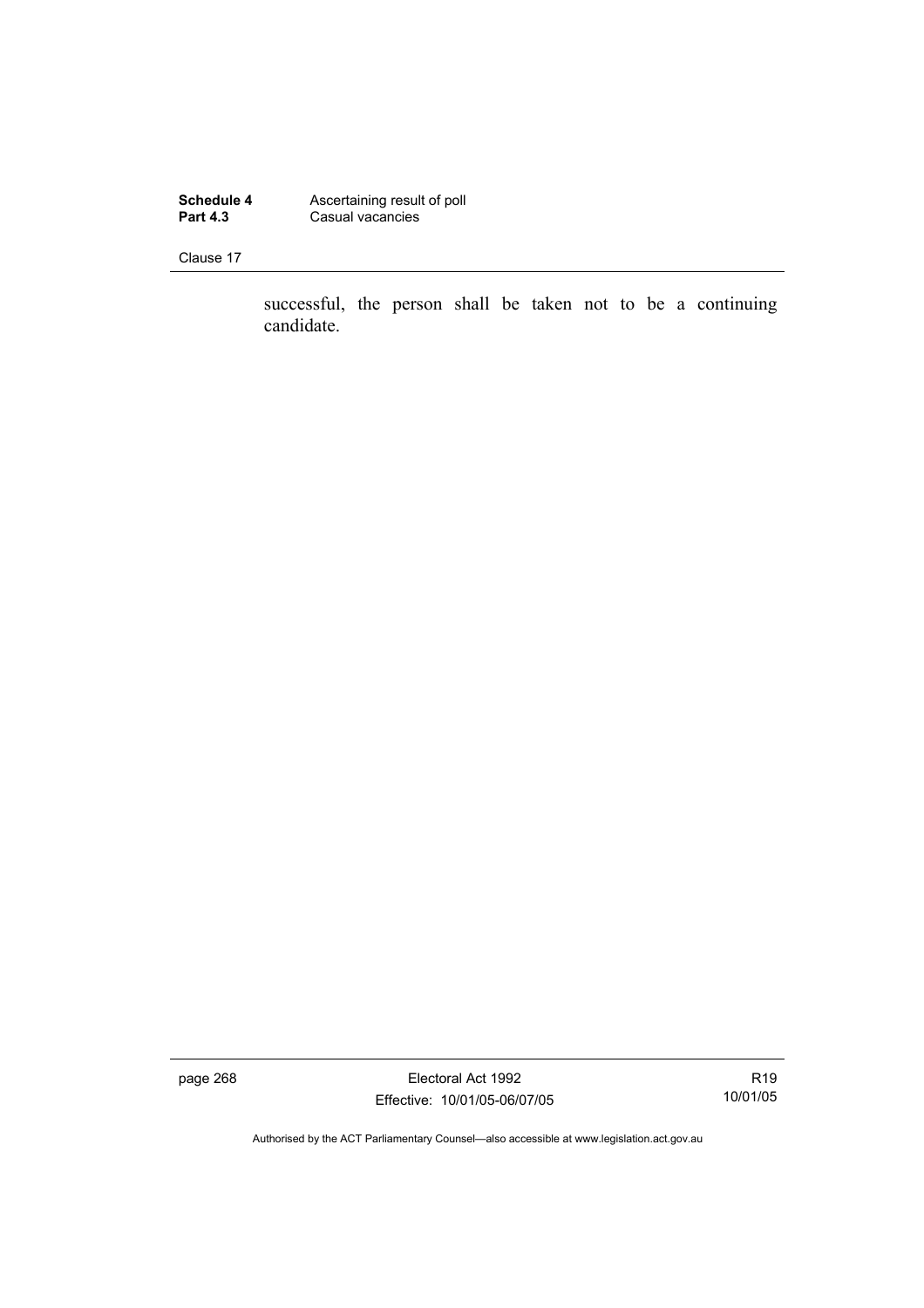## **Part 4.4 Deceased successful candidates**

## **18 Application of pt 4.3**

- (1) If a successful candidate dies on or after polling day but before the declaration of the result of the election, the ballot papers counted for the deceased candidate shall be dealt with in accordance with part 4.3 as if they had been counted for a former MLA.
- (2) In this part:

*continuing candidate* means a candidate other than a successful candidate, a candidate who died before the recount for this part commenced or a candidate who is excluded for clause 15.

## **19 Multiple deaths**

- (1) If 2 or more successful candidates die on or after polling day but before the declaration of the result of the election, the ballot papers counted for each deceased candidate shall be dealt in the order in which the candidates died.
- (2) If 2 or more of those successful candidates died at the same time, the commissioner shall determine by lot the order in which the ballot papers for the deceased candidates are to be dealt with.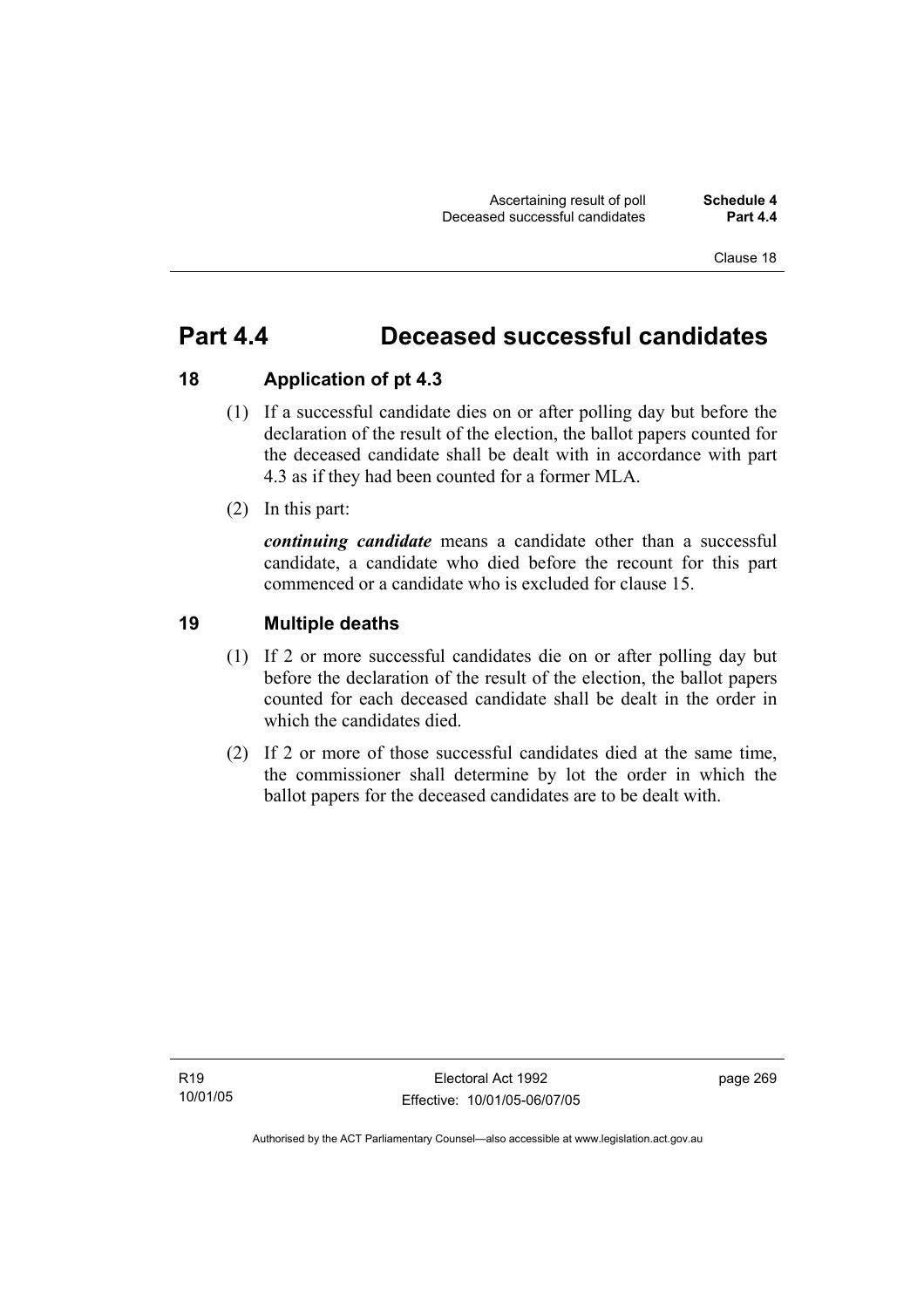## **Dictionary**

(see s 3)

- *Note 1* The *Legislation Act 2001* contains definitions and other provisions relevant to this Act.
- *Note 2* In particular, the *Legislation Act 2001*, dict, pt 1, defines the following terms:
	- adult
	- doctor
	- exercise
	- fail
	- function
	- Self-government Act
	- Speaker.

*AAT* means the administrative appeals tribunal.

*abbreviation*, of the name of a political party, includes an alternative name of the party.

#### *address*—

- (a) except in division 17.3 (Campaigning offences)—means, in relation to a person, the address of the person's principal place of residence (including a place of residence from which a person who is an elector is temporarily absent and to which the person intends to return to live in); and
- (b) in division 17.3—see section 291 (Definitions for div 17.3).

*amount*, for part 14 (Election funding and financial disclosure)—see section 198 (Definitions for pt 14).

*Antarctica*, for part 11 (Polling in Antarctica)—see section 167 (Definitions for pt 11).

*Antarctic elector* means an elector who is an Antarctic elector under section 171.

R19 10/01/05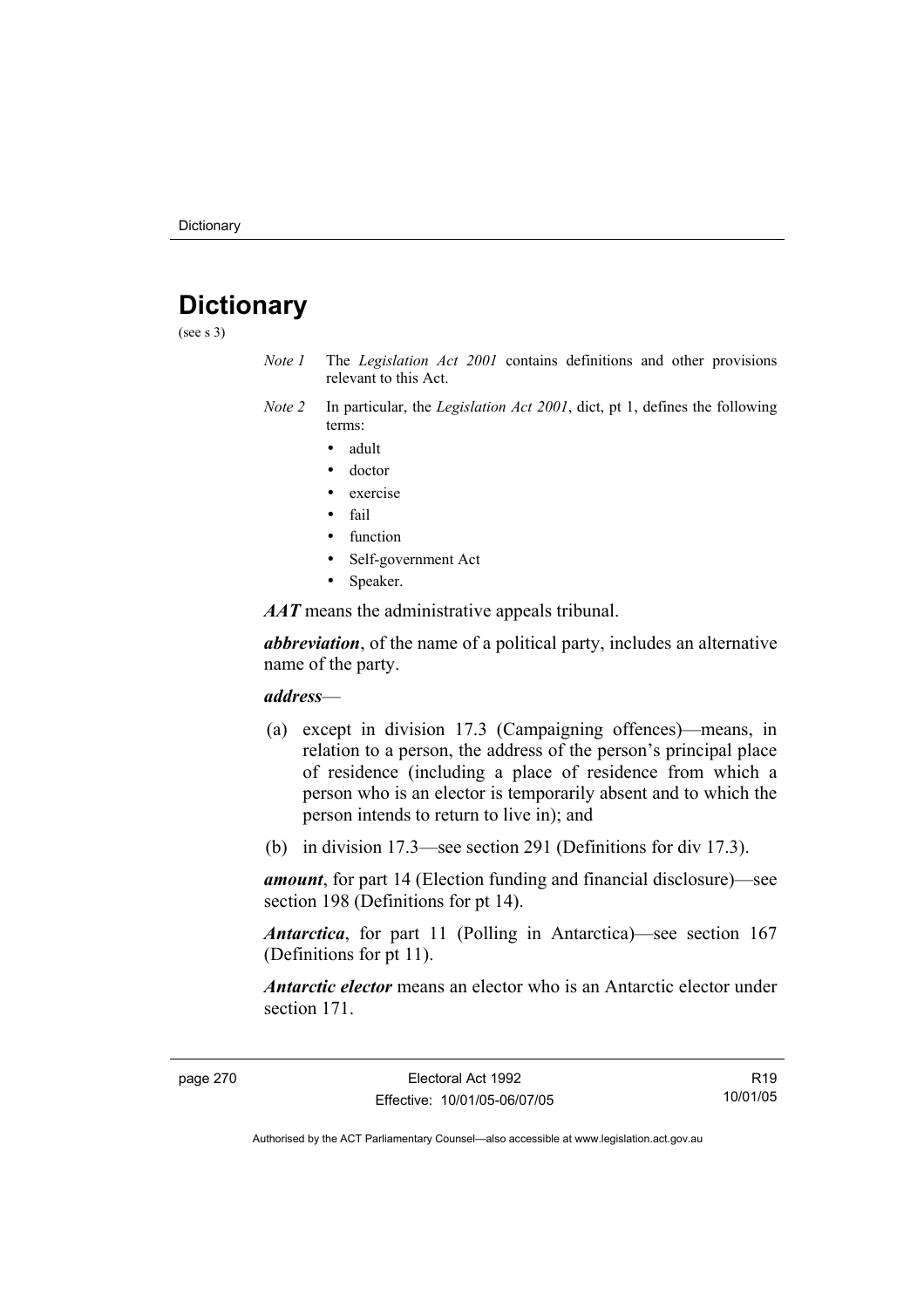*application*, for part 16 (Disputed elections, eligibility and vacancies)—see section 250 (Definitions for pt 16).

*approved computer program* means the computer program approved under section 118A.

*Assembly* means the Legislative Assembly.

*assistant returning officer*, for part 11 (Polling in Antarctica)—see section 167 (Definitions for pt 11).

*associated entity*, for part 14 (Election funding and financial disclosure)—see section 198 (Definitions for pt 14).

*augmented commission* in relation to a redistribution, means the augmented electoral commission established by section 47 for the purposes of the redistribution.

*authorised delivery service*, for division 10.4 (Voting otherwise than at a polling place)—see section 136.

*authorised officer* means an officer authorised by the commissioner for the purpose of the provision in which the expression occurs.

*authorised witness*, for part 10 (Voting)—see section 127 (Meaning of *authorised witness*).

*available for public inspection*—see section 4A (Meaning of *available for public inspection*).

## *ballot paper*—

- (a) includes an electronic ballot paper; and
- (b) if regulations are in force under section 114 (7) (Ballot papers)—means a ballot paper in the form prescribed under the regulations.
- *Note* A ballot paper is required to be in the form set out in sch 1 (see s  $114(1)$ ).

*bribery*, for part 16 (Disputed elections, eligibility and vacancies) see section 250 (Definitions for pt 16).

page 271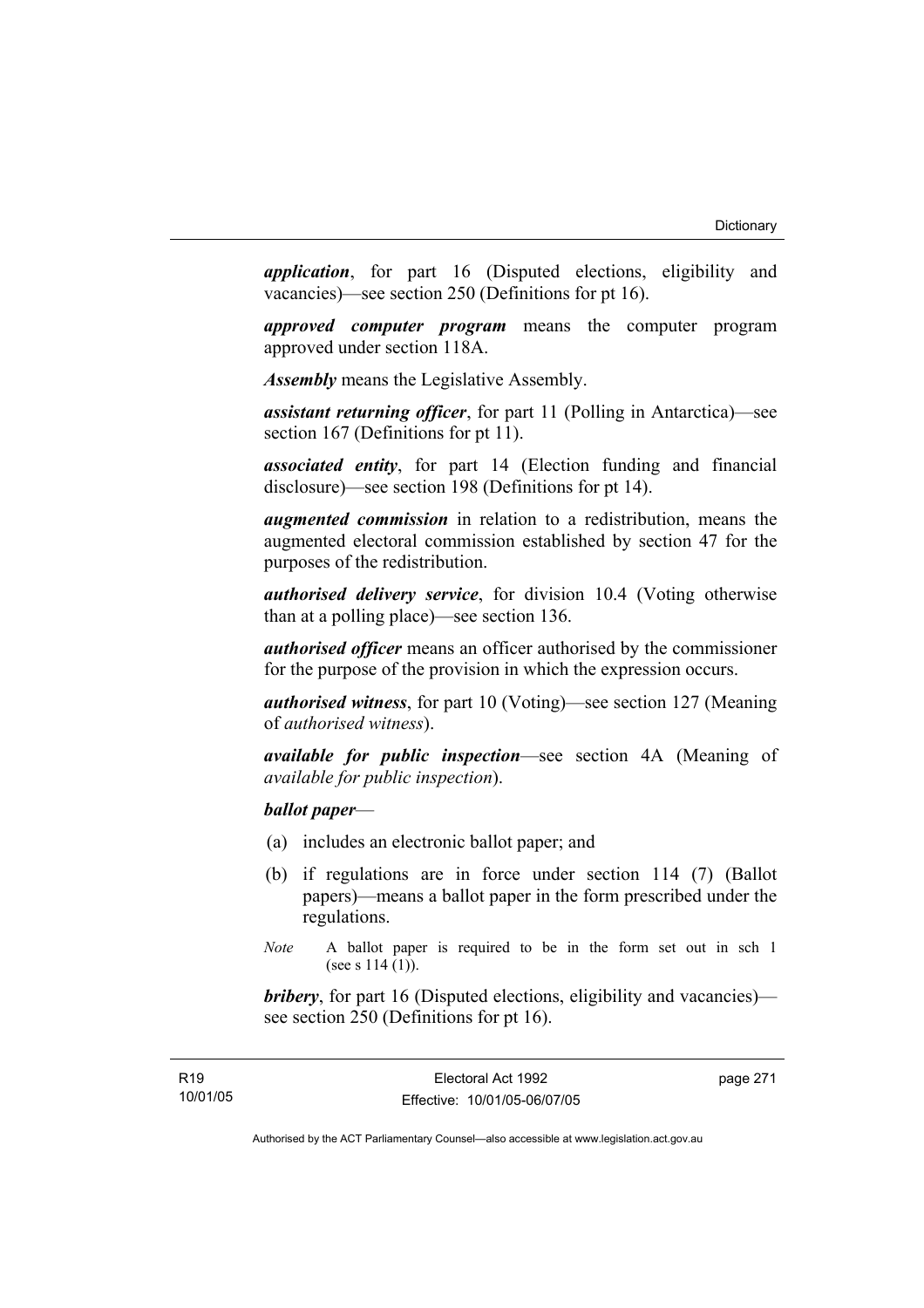*broadcast* includes televise.

*broadcaster*, for division 14.5 (Disclosure of electoral expenditure)—see section 223 (Definitions for div 14.5).

*candidate* means—

- (a) except in part 13 (Casual vacancies)—a person declared to be a candidate under section 109 (Declaration of candidates); and
- (b) in part 13—a person declared to be a candidate under section 193 (Publication of candidates' details).

*candidate square*—see section 116 (1) (h) (Printing of ballot papers).

*certified list of electors* means a certified list of electors prepared under section 121.

*closed*, in relation to a roll, means closed in accordance with section 80.

*commissioner* means the Electoral Commissioner appointed under section 22.

*Commonwealth Electoral Act* means the *Commonwealth Electoral Act 1918* (Cwlth).

*Commonwealth roll* means the roll of electors for the ACT required by the Commonwealth Electoral Act, section 81.

*contravention*, for part 16 (Disputed elections, eligibility and vacancies)—see section 250.

*Court of Disputed Elections*—see section 252 (2).

*declaration vote* means a vote cast in accordance with any of the following provisions:

- (a) section 135 (Declaration voting at polling places);
- (b) section 136B (15) (Ordinary or declaration voting in ACT before polling day);

R19 10/01/05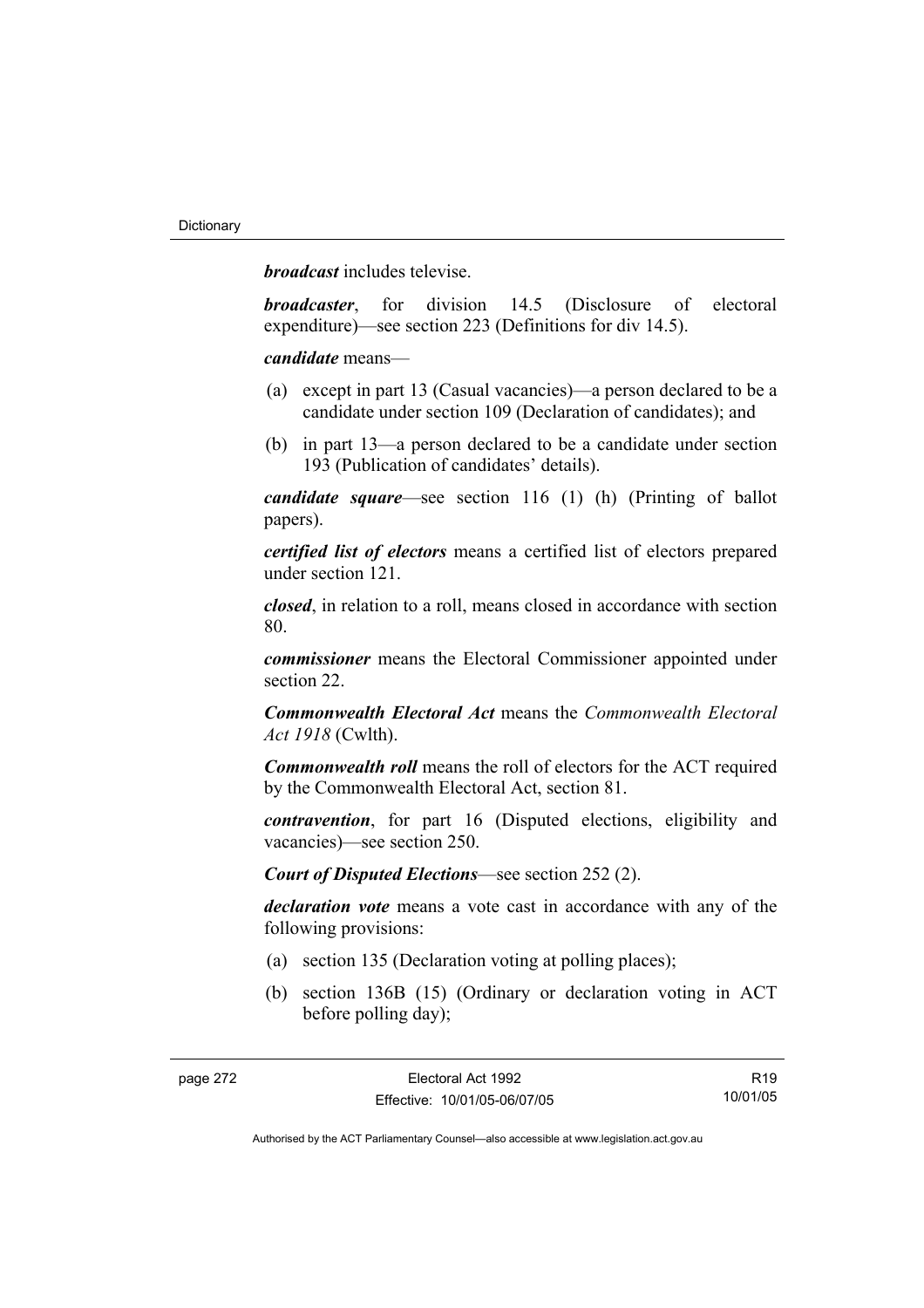- (c) section 136C (Declaration voting outside ACT on or before polling day);
- (d) section 144A (Requirements for casting postal votes).

*declaration voting papers*, in relation to an election, means—

- (a) a declaration, in the form approved under section 340A (Approved forms) for this paragraph, to be completed by an elector; and
- (b) a ballot paper suitable for declaration voting at the election; and
- (c) a certificate, in the form approved under section 340A (Approved forms) for this paragraph, to be completed by a witness to the declaration; and
- (d) an envelope, in the form approved under section 340A (Approved forms) for this paragraph, addressed to the commissioner, on which appears a declaration referred to in paragraph (a).

*defined details*, for division 14.4 (Disclosure of donations)—see section 216 (Meaning of *defined details* for div 14.4).

*defined particulars*, for division 14.6 (Annual returns)—see section 228 (Meaning of *defined particulars* for div 14.6).

*disclosure period*, for part 14 (Election funding and financial disclosure)—see section 201 (Disclosure periods).

*disposition of property*, for part 14 (Election funding and financial disclosure)—see section 198 (Definitions for pt 14).

*disseminate*, for division 17.3 (Campaigning offences)—see section 291 (Definitions for div 17.3).

*election* means—

(a) an election of an MLA or MLAs; and

page 273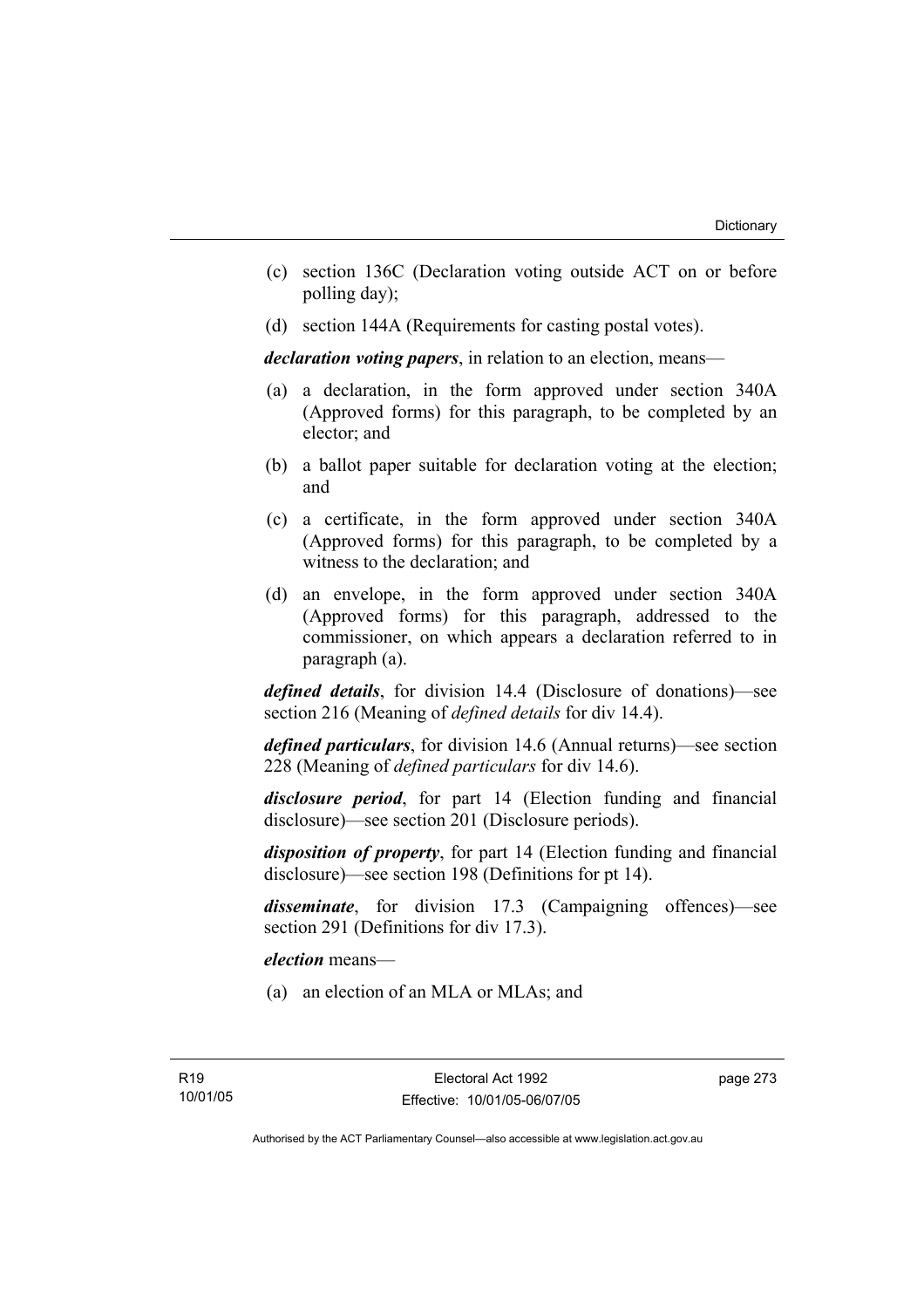- (b) in relation to an electorate—such an election for the electorate; and
- (c) for part 16 (Disputed elections, eligibility and vacancies)—see section 250 (Definitions for pt 16).

*election period*, in relation to an election, means the period—

- (a) beginning on the first day of the pre-election period; and
- (b) ending when the result of the election is declared under section 189.

*elector* means a person who is enrolled, or is to be taken under this Act to be enrolled, for an electorate.

*electoral advertisement*, for division 14.5 (Disclosure of electoral expenditure)—see section 223 (Definitions for div 14.5).

*electoral commission* means the Australian Capital Territory Electoral Commission established by section 5.

*electoral expenditure*, for division 14.5 (Disclosure of electoral expenditure)—see section 223 (Definitions for div 14.5).

*electoral matter*—see section 4 (Meaning of *electoral matter*).

*electoral paper* means a document, form or notice provided for or required under this Act.

*electorate* means an electorate, the name and boundaries of which are specified in a determination in force under section 35.

*electronic form*, of a roll or an extract from a roll, means a disk, tape or other device from which the information in the extract or roll may be reproduced by mechanical, electronic or other means.

## *electronic voting*—see section 120 (2).

*eligible elector*, for division 10.4 (Voting otherwise than at a polling place)—see section 136.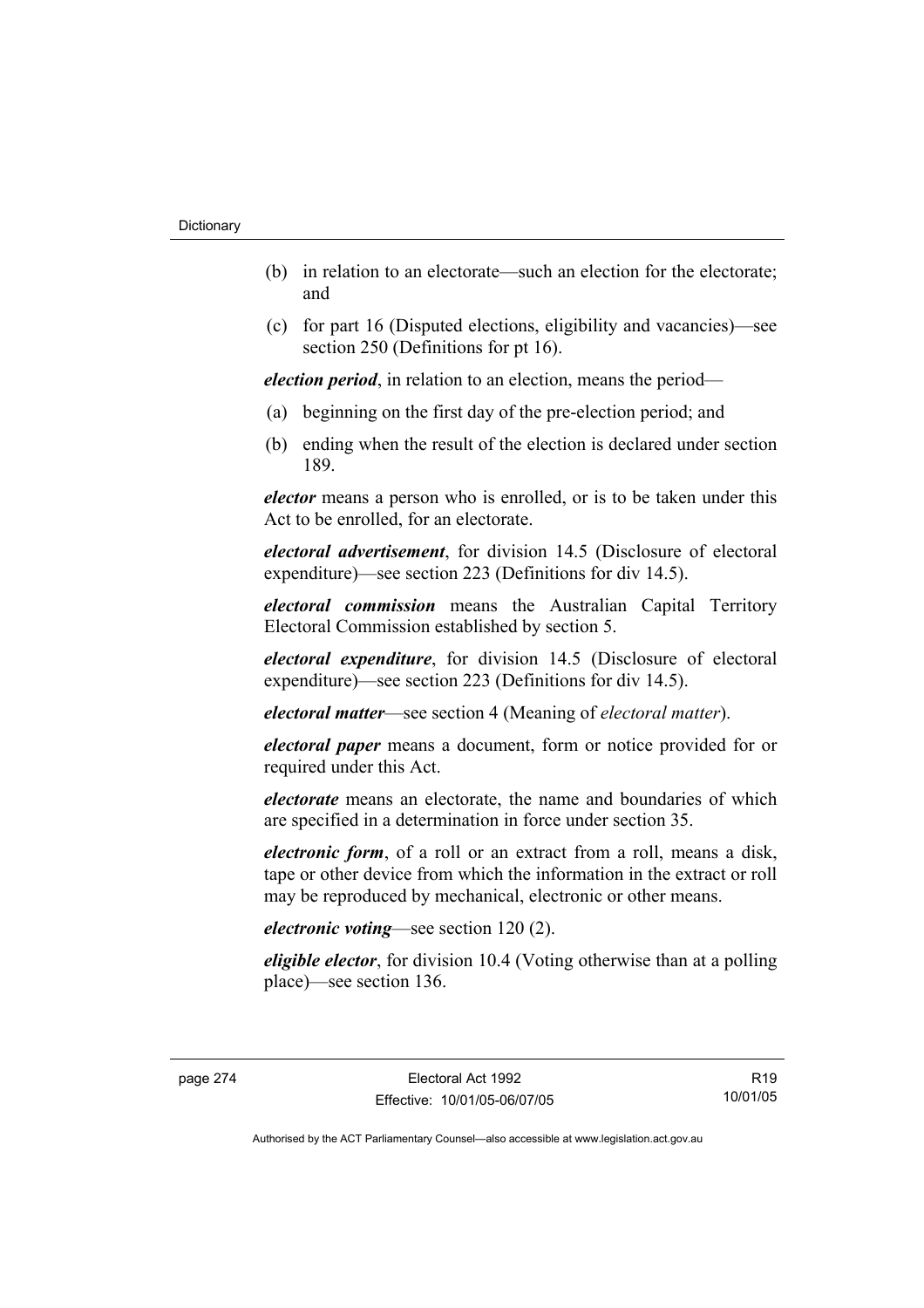*eligible overseas elector* means a person who is an eligible overseas elector under section 74.

*eligible vote*, for part 14 (Election funding and financial disclosure)—see section 198 (Definitions for pt 14).

*entity*, for part 14 (Election funding and financial disclosure)—see section 198 (Definitions for pt 14).

*extract*, from a roll—see section 59.

*extraordinary election*—see section 101.

*file*, for part 16 (Disputed elections, eligibility and vacancies)—see section 250 (Definitions for pt 16).

*financial controller*, for part 14 (Election funding and financial disclosure)—see section 198 (Definitions for pt 14).

*former MLA*, for part 13 (Casual vacancies)—see section 190 (Definitions for pt 13).

*general election* means a general election of MLAs.

*gift*, for part 14 (Election funding and financial disclosure)—see section 198 (Definitions for pt 14).

*group*, in relation to candidates in an election, means candidates whose names are grouped on the ballot papers in accordance with section 115 (1) or (2), whichever is applicable.

*hospital* includes a convalescent home and an institution similar to a hospital or convalescent home.

*hour of nomination*—see section 108.

*investigation notice*, for division 14.7 (Compliance)—see section 235 (Definitions for div 14.7).

*judge* means—

- (a) a judge of the Supreme Court; or
- (b) a judge of the Supreme Court of a State or another Territory; or

page 275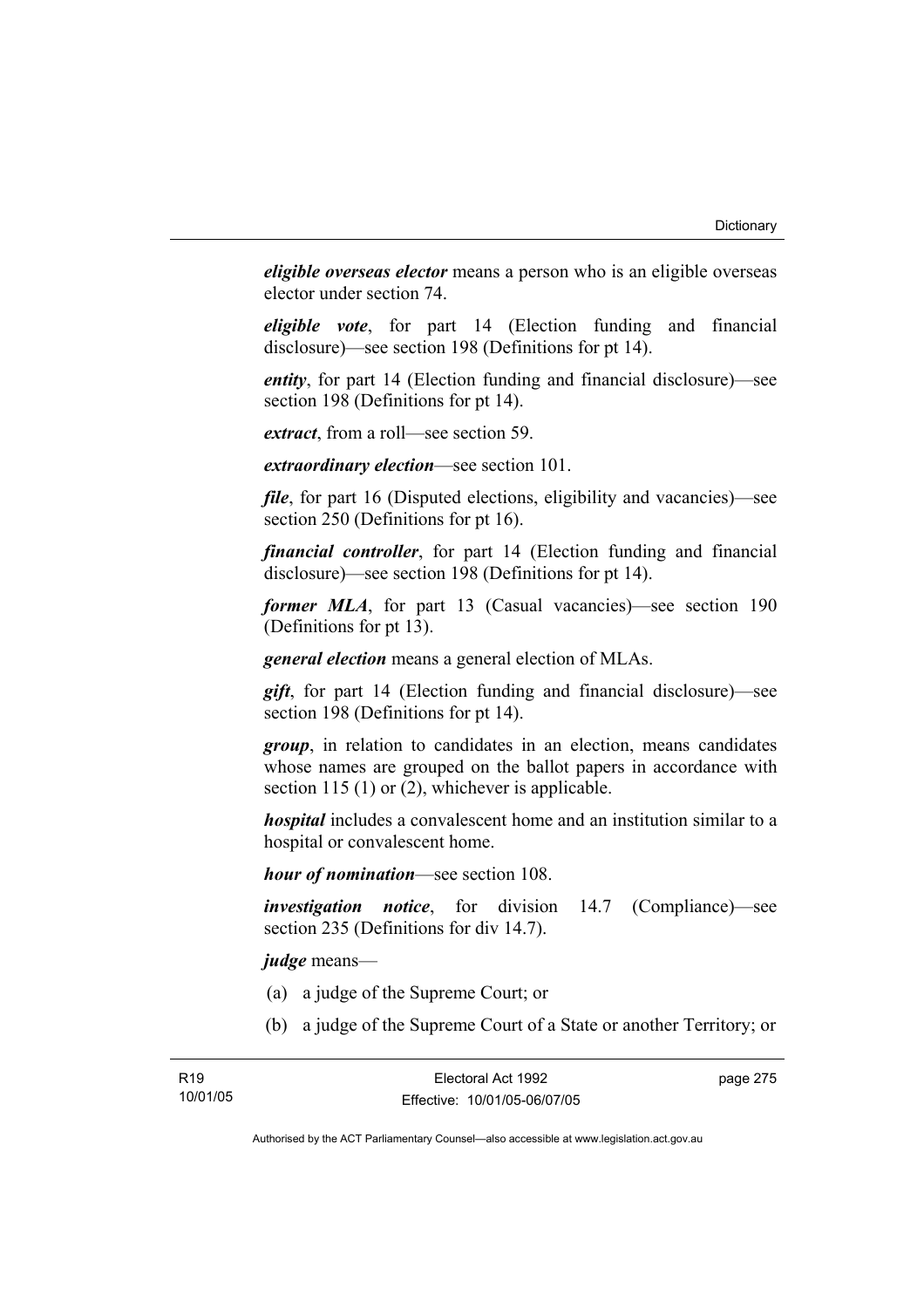(c) a judge of the Federal Court or Family Court.

*member*, for division 2.2 (Members of electoral commission)—see section 11 (Meaning of *member* for div 2.2).

*MLA* means a member of the Assembly.

*newspaper* means a newspaper circulating in the ACT.

*non-party group*, for part 14 (Election funding and financial disclosure)—see section 198 (Definitions for pt 14).

*officer* means—

- (a) a person appointed under section 33 (Officers) to be an officer; or
- (b) a person exercising a power under this Act under an arrangement under section 70 (Joint roll arrangements with the Commonwealth) or section 336 (Administrative arrangements with Commonwealth and States); or
- (c) in relation to a particular matter—a person mentioned in paragraph (a) or (b) exercising a power in relation to the matter.

*official error*, in relation to a person voting or seeking to vote at an election, means the removal of the person's name under this Act from the roll for an electorate in which the person is otherwise entitled to vote unless the name was so removed before the roll closed for the purpose of the previous election.

*OIC* means—

- (a) in relation to a scrutiny centre—the officer in charge of the centre; and
- (b) in relation to a polling place—the officer in charge of the place.

*ordinary election* means a general election required by section 100.

*ordinary vote* means a vote other than a declaration vote.

R19 10/01/05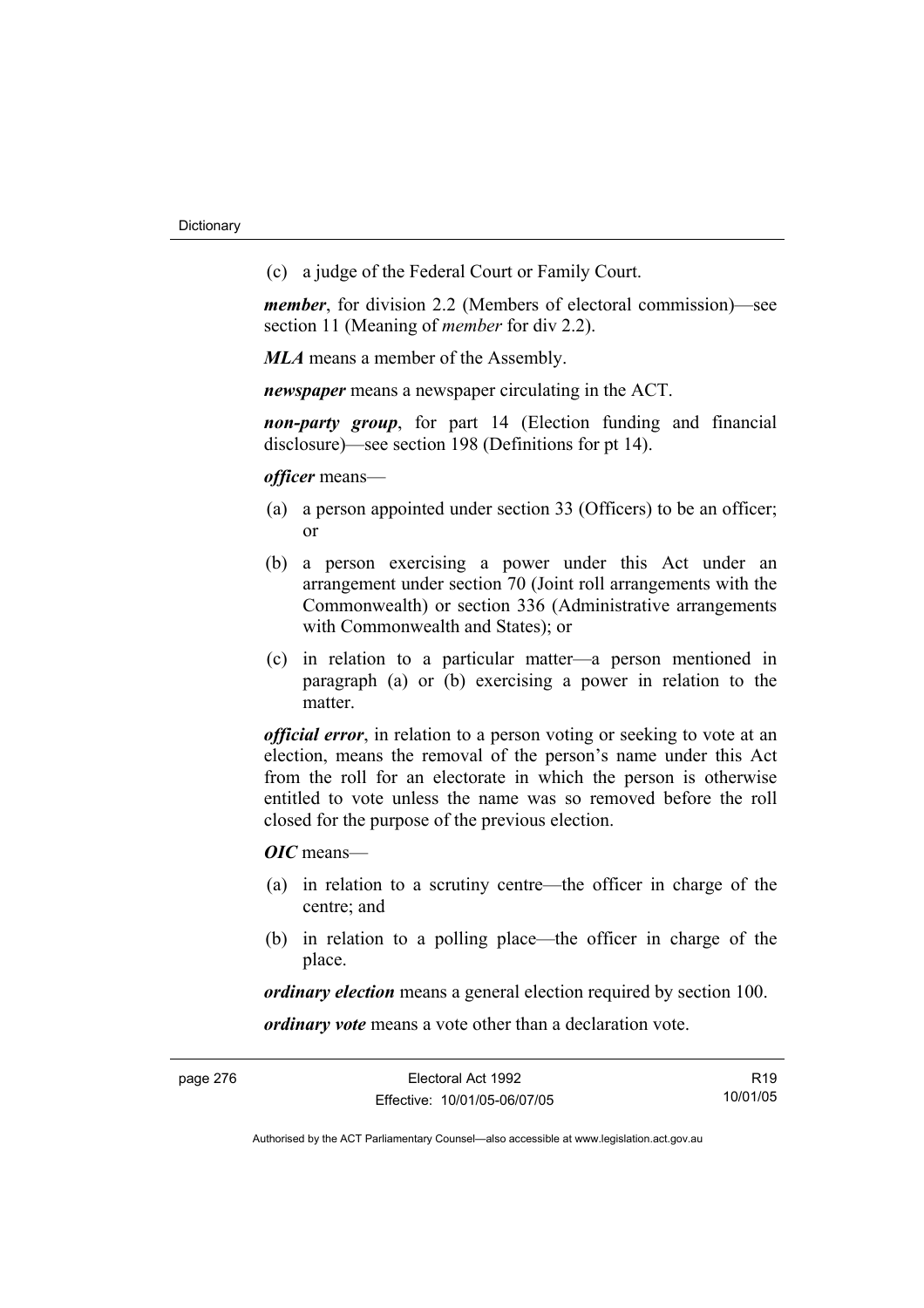*participant*, for division 14.5 (Disclosure of electoral expenditure)—see section 223 (Definitions for div 14.5).

*party*, for part 14 (Electoral funding and financial disclosure)—see section 198 (Definitions for pt 14).

*party candidate* means—

- (a) a candidate at an election nominated by the registered officer of a registered party; and
- (b) in relation to a registered party—a candidate nominated by the registered officer of the party.

*person*, for part 15 (Review of decisions)—see section 244 (Definitions for pt 15).

## *place of nomination*—see section 108.

*political party* means an organisation, incorporated or unincorporated, an object or activity of which is the promotion of the election to the Assembly of a candidate or candidates endorsed by it.

## *polling day*—

- (a) means the day when, apart from section 111 (Need for an election), a poll for an election would be required; and
- (b) except in part 8 (Timing of elections) and part 9 (Arrangements for elections), includes—
	- (i) if the time for holding an election is extended under section 159 for more than 1 day—each of those days; and
	- (ii) if polling is suspended under section 160—a day when polling is resumed.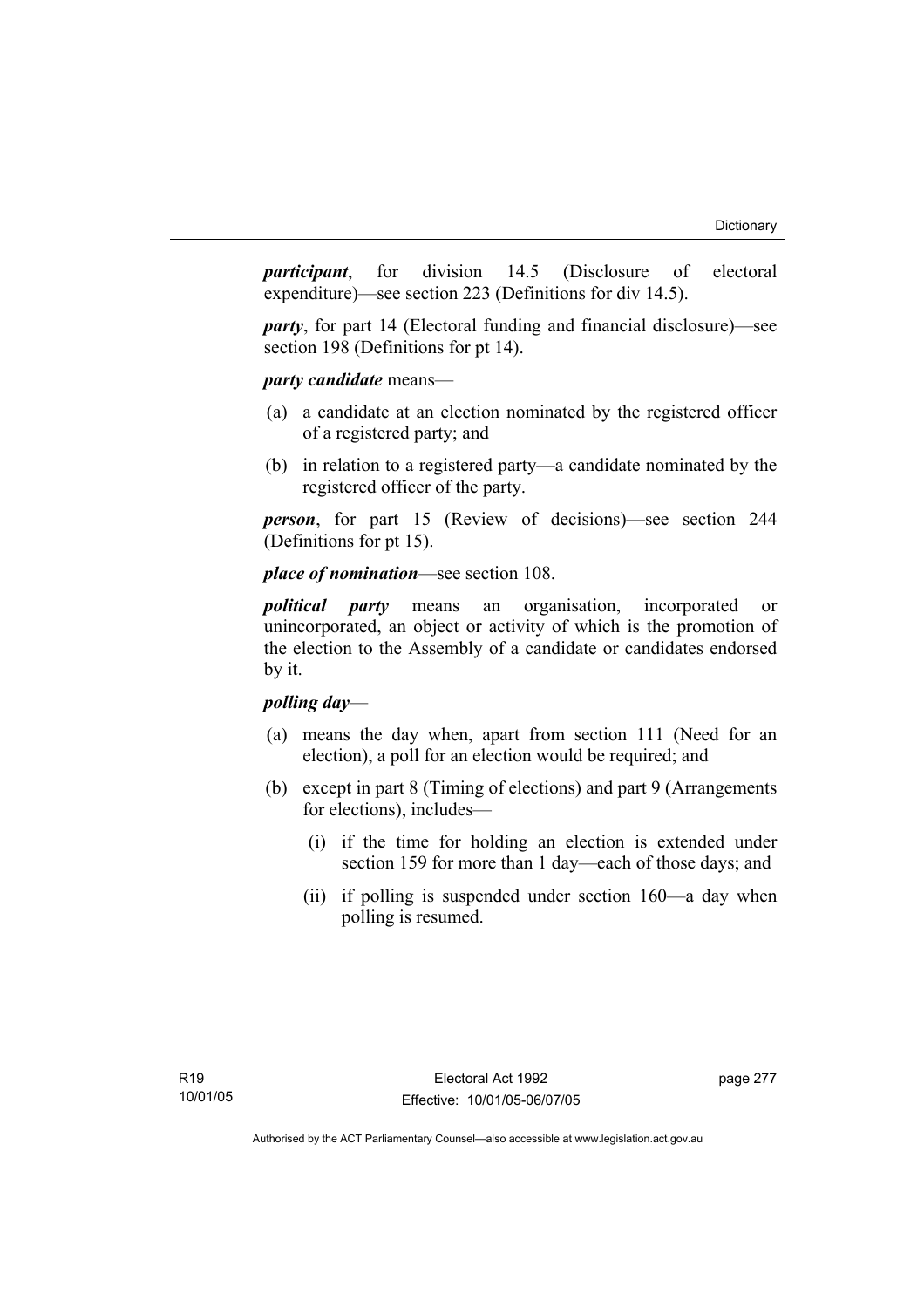*polling place* means a place appointed as a polling place under section 119 (Polling places and scrutiny centres), and, for division 17.3 (Campaigning offences), includes—

- (a) a place where a vote may be made before an officer under section 136B (Ordinary or declaration voting in ACT before polling day) or section 136C (Declaration voting outside ACT on or before polling day); and
- (b) a place where mobile polling is taking place under division 10.5 (Mobile polling).

*post*, for division 10.4 (Voting otherwise than at a polling place) see section 136.

*postal vote* means a declaration vote to which section 144A (Requirements for casting postal votes) applies.

*pre-election period* means the period of 37 days ending on the end of polling day for an election.

*proceeding*, for part 16 (Disputed elections, eligibility and vacancies)—see section 250 (Definitions for pt 16).

*property*, for part 14 (Election funding and financial disclosure) see section 198 (Definitions for pt 14).

*publish*, for division 17.3 (Campaigning offences)—see section 291 (Definitions for div 17.3).

*redistribution* includes distribution.

*register*, for part 14 (Election funding and financial disclosure)—see section 198 (Definitions for pt 14).

*registered*, for an abbreviation of the name of a registered party, means an abbreviation included in the particulars for the party in the register of political parties.

*registered industrial organisation*, for part 14 (Election funding and financial disclosure)—see section 198 (Definitions for pt 14).

R19 10/01/05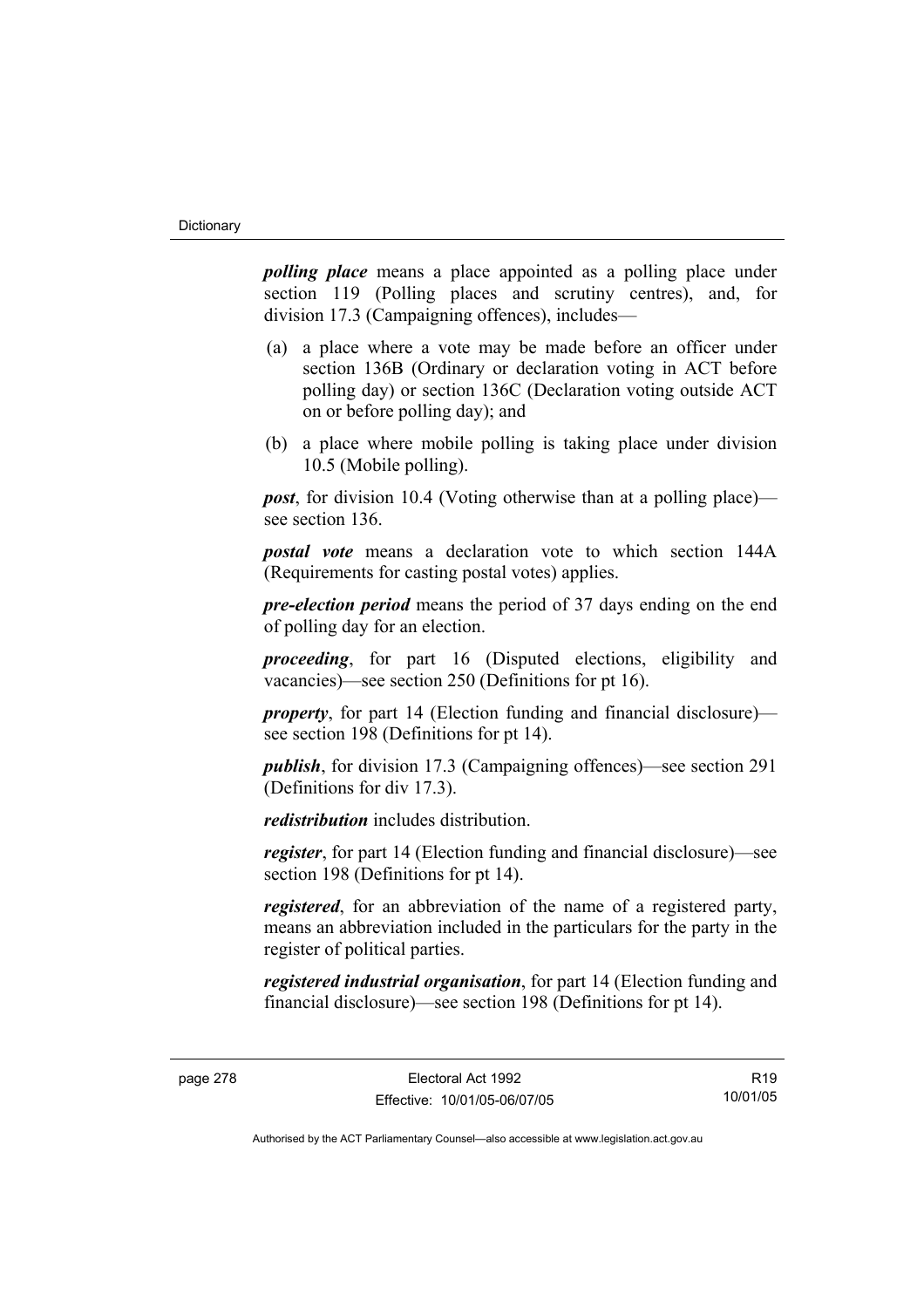*registered officer*, for a registered party, means the person whose name is entered in the register of political parties as the registered officer of the party.

*registered party* means a political party registered under part 7 (Registration of political parties).

*register of political parties* means the register of political parties kept under section 88 (Register).

*registrar*, for part 16 (Disputed elections, eligibility and vacancies)—see section 250 (Definitions for pt 16).

*related* political parties, for part 7 (Registration of political parties)—see section 87 (Meaning of *related* political parties).

*relates*, for division 14.5 (Disclosure of electoral expenditure)—see section 223 (Definitions for div 14.5).

*remand centre*, for division 10.5 (Mobile polling)—see section 149 (Definitions for div 10.5).

*reportage or commentary*, for division 17.3 (Campaigning offences)—see section 291 (Definitions for div 17.3).

*research personnel*, for part 11 (Polling in Antarctica)—see section 167 (Definitions for pt 11).

*return*, for division 14.7 (Compliance)—see section 235 (Definitions for div 14.7).

*returning officer*, for part 11 (Polling in Antarctica)—see section 167 (Definitions for pt 11).

*reviewable decision*, for part 15 (Review of decisions)—see section 244 (Definitions for pt 15).

*review statement*, in relation to a decision by the commissioner, means a statement referred to in section 246 about that decision.

*roll* means a roll of electors kept under this Act.

R19 10/01/05 page 279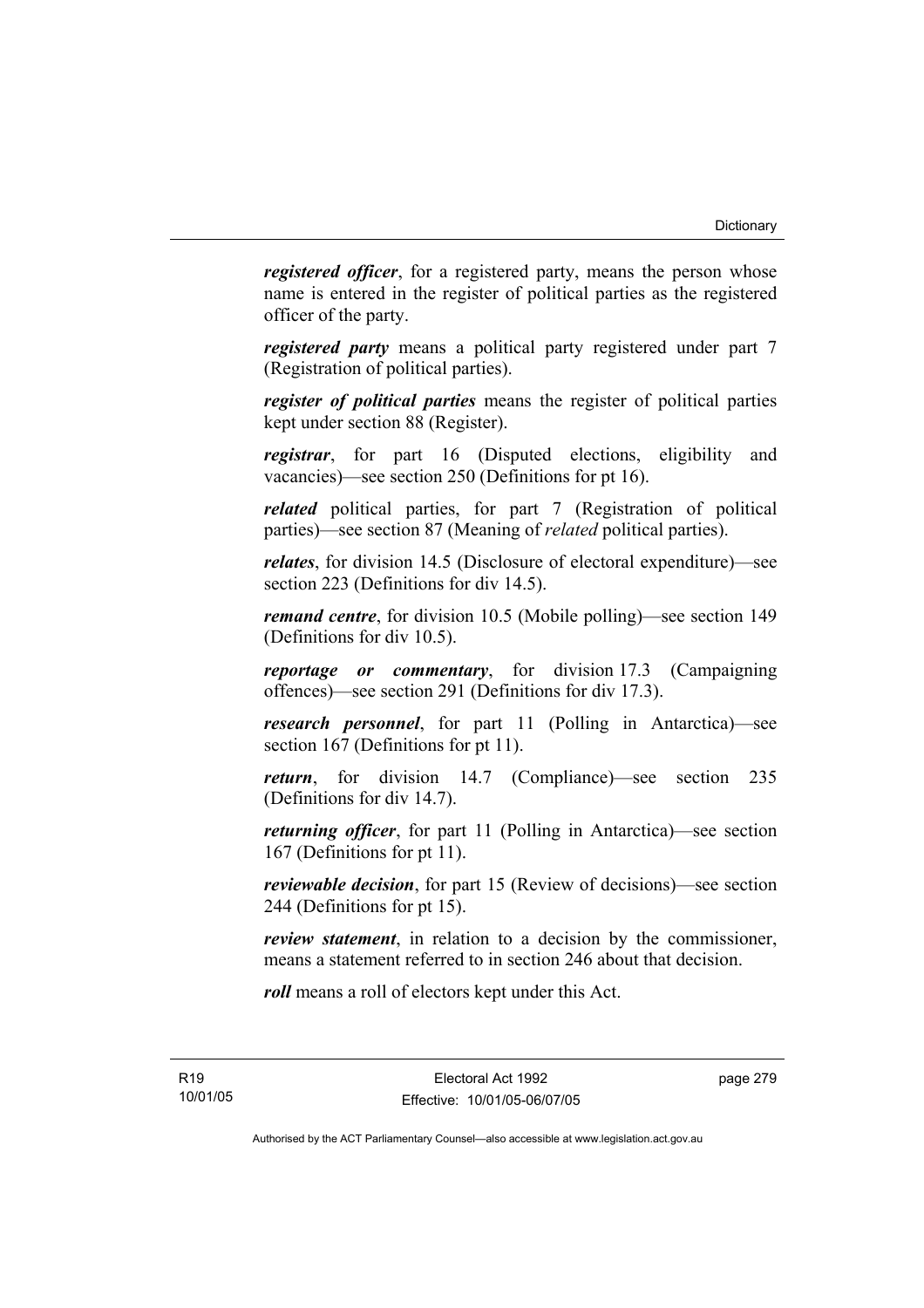*scrutineer* means a person appointed under section 122 to be a scrutineer.

*scrutiny centre* means a place appointed as a scrutiny centre under section 119.

*secretary*, in relation to a political party, means the secretary or chief administrative officer (however described) of the party.

## *Speaker*—

- (a) for part 13 (Casual vacancies)—see section 190; and
- (b) for part 16 (Disputed elections, eligibility and vacancies)—see section 251.
- *Note Speaker* is defined in the *Legislation Act 2001*, dict. pt 1.

*special hospital*, for division 10.5 (Mobile polling)—see section 149 (Definitions for div 10.5).

*staff*, in relation to the electoral commission, means—

- (a) the staff assisting the commissioner referred to in section 31; and
- (b) persons employed or engaged under section 32.

*station*, for part 11 (Polling in Antarctica)—see section 167 (Definitions for pt 11).

*suppressed address* means an address particulars of which are required to be suppressed from a roll extract under section 77.

*transmit*, for part 11 (Polling in Antarctica)—see section 167 (Definitions for pt 11).

*undue influence*, for part 16 (Disputed elections, eligibility and vacancies)—see section 250 (Definitions for pt 16).

*visiting officer*, for division 10.5 (Mobile polling)—see section 149 (Definitions for div 10.5).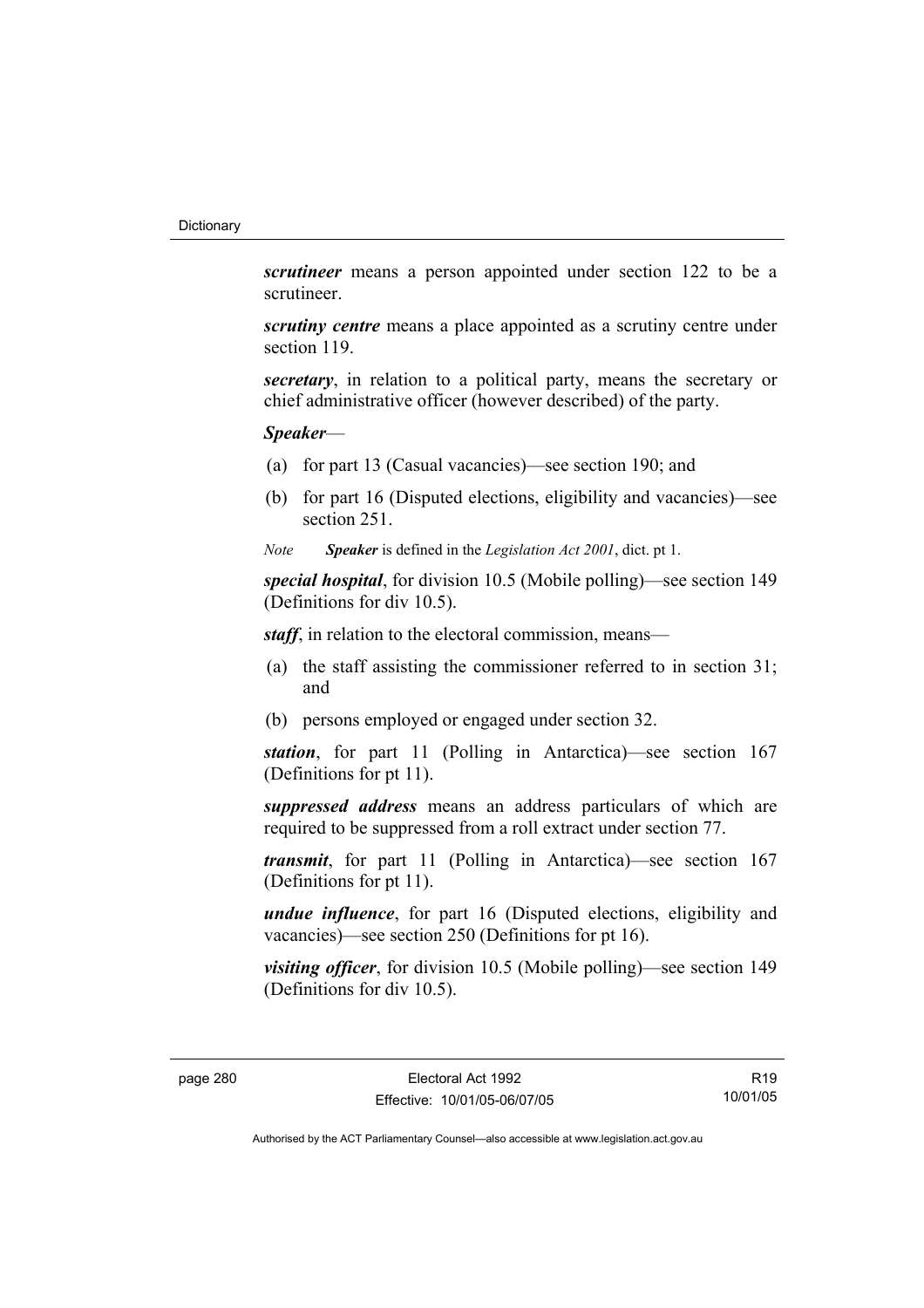## **Endnotes**

## **1 About the endnotes**

Amending and modifying laws are annotated in the legislation history and the amendment history. Current modifications are not included in the republished law but are set out in the endnotes.

Not all editorial amendments made under the *Legislation Act 2001*, part 11.3 are annotated in the amendment history. Full details of any amendments can be obtained from the Parliamentary Counsel's Office.

Uncommenced amending laws and expiries are listed in the legislation history and the amendment history. These details are underlined. Uncommenced provisions and amendments are not included in the republished law but are set out in the last endnote.

If all the provisions of the law have been renumbered, a table of renumbered provisions gives details of previous and current numbering.

The endnotes also include a table of earlier republications.

| $am = amended$                             | $ord = ordinance$                         |
|--------------------------------------------|-------------------------------------------|
| $amdt = amendment$                         | orig = original                           |
| $ch = chapter$                             | par = paragraph/subparagraph              |
| $cl = clause$                              | $pres = present$                          |
| $def = definition$                         | $prev = previous$                         |
| $dict = dictionary$                        | $(\text{prev})$ = previously              |
| disallowed = disallowed by the Legislative | $pt = part$                               |
| Assembly                                   | $r = rule/subrule$                        |
| $div = division$                           | $reg = regulation/subregulation$          |
| $exp = expires/expired$                    | $renum = renumbered$                      |
| $Gaz = Gazette$                            | $reloc = relocated$                       |
| $hdg = heading$                            | $R[X]$ = Republication No                 |
| $IA = Interpretation Act 1967$             | $RI =$ reissue                            |
| $ins = inserted/added$                     | s = section/subsection                    |
| $LA =$ Legislation Act 2001                | $sch = schedule$                          |
| $LR =$ legislation register                | $sdiv = subdivision$                      |
| LRA = Legislation (Republication) Act 1996 | $sub =$ substituted                       |
| $mod = modified/modification$              | SL = Subordinate Law                      |
| $o = order$                                | underlining = whole or part not commenced |
| om = omitted/repealed                      | or to be expired                          |
|                                            |                                           |

## **2 Abbreviation key**

R19 10/01/05

Electoral Act 1992 Effective: 10/01/05-06/07/05 page 281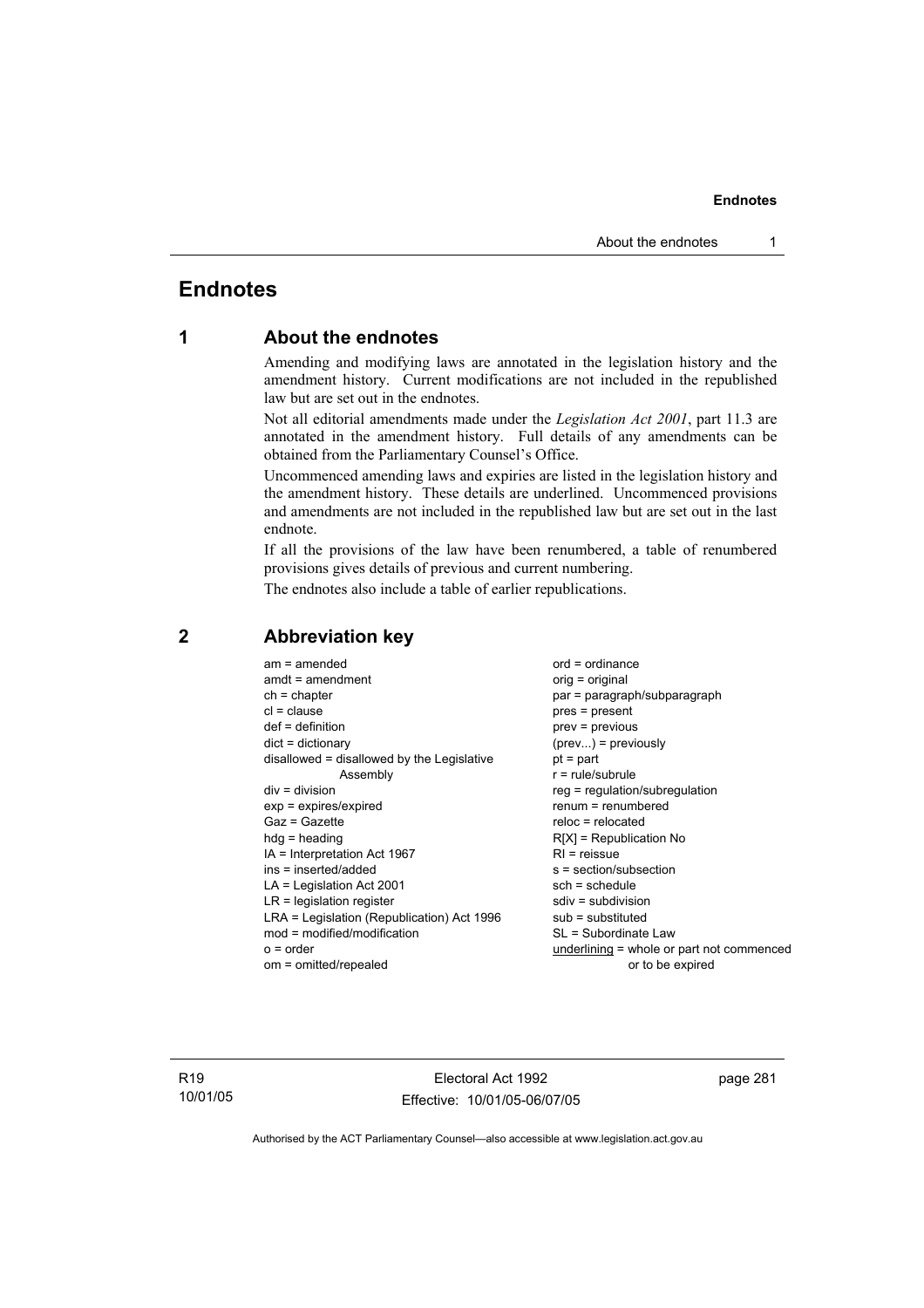| Legislation history<br>-3 |  |
|---------------------------|--|
|---------------------------|--|

## **3 Legislation history**

#### **Electoral Act 1992 No 71**

notified 8 December 1992 (Gaz 1992 No S218) s 1, s 2 commenced 8 December 1992 (s 2 (1)) remainder commenced 21 December 1992 (Gaz 1992 No S243 p 19)

as amended by

## **Acts Revision (Position of Crown) Act 1993 No 44 sch 2**

notified 27 August 1993 (Gaz 1993 No S165) commenced 27 August 1993 (s 2)

#### **Electoral (Amendment) Act 1994 No 14**

notified 17 May 1994 (Gaz 1994 No S85) s 1, s 2, s 22 (in pt), s 23 (in pt) commenced 17 May 1994 (s 2 (1), (2)) ss 3-21 commenced 6 June 1994 (Gaz 1994 No S105) s 22 (new pt 13) commenced 3 March 1995 (s 2 (5)) s 22 (new pt 16 (ss 244-278)) commenced 25 August 1994 (s 2 (6) and Gaz 1994 No S172) s 24 commenced 1 September 1994 (Gaz 1994 No S172) remainder commenced 25 August 1994 (Gaz 1994 No S172)

#### **Public Sector Management (Consequential and Transitional Provisions) Act 1994 No 38 sch 1 pt 32**

notified 30 June 1994 (Gaz 1994 No S121) s 1, s 2 commenced 30 June 1994 (s 2 (1)) sch1 pt 32 commenced 1 July 1994 (Gaz 1994 No S142 p 2)

### **Electoral (Amendment) Act 1994 (No 2) No 78**

notified 17 November 1994 (Gaz 1994 No S252) commenced 17 November 1994 (s 2)

## **Annual Reports (Government Agencies) (Consequential Provisions) Act 1995 No 25 sch**

notified 5 September 1995 (Gaz 1995 No S212) commenced 5 September 1995 (s 2)

#### **Electoral (Amendment) Act 1995 No 33**

notified 31 October 1995 (Gaz 1995 No S266) commenced 31 October 1995 (s 2)

page 282 Electoral Act 1992 Effective: 10/01/05-06/07/05

R19 10/01/05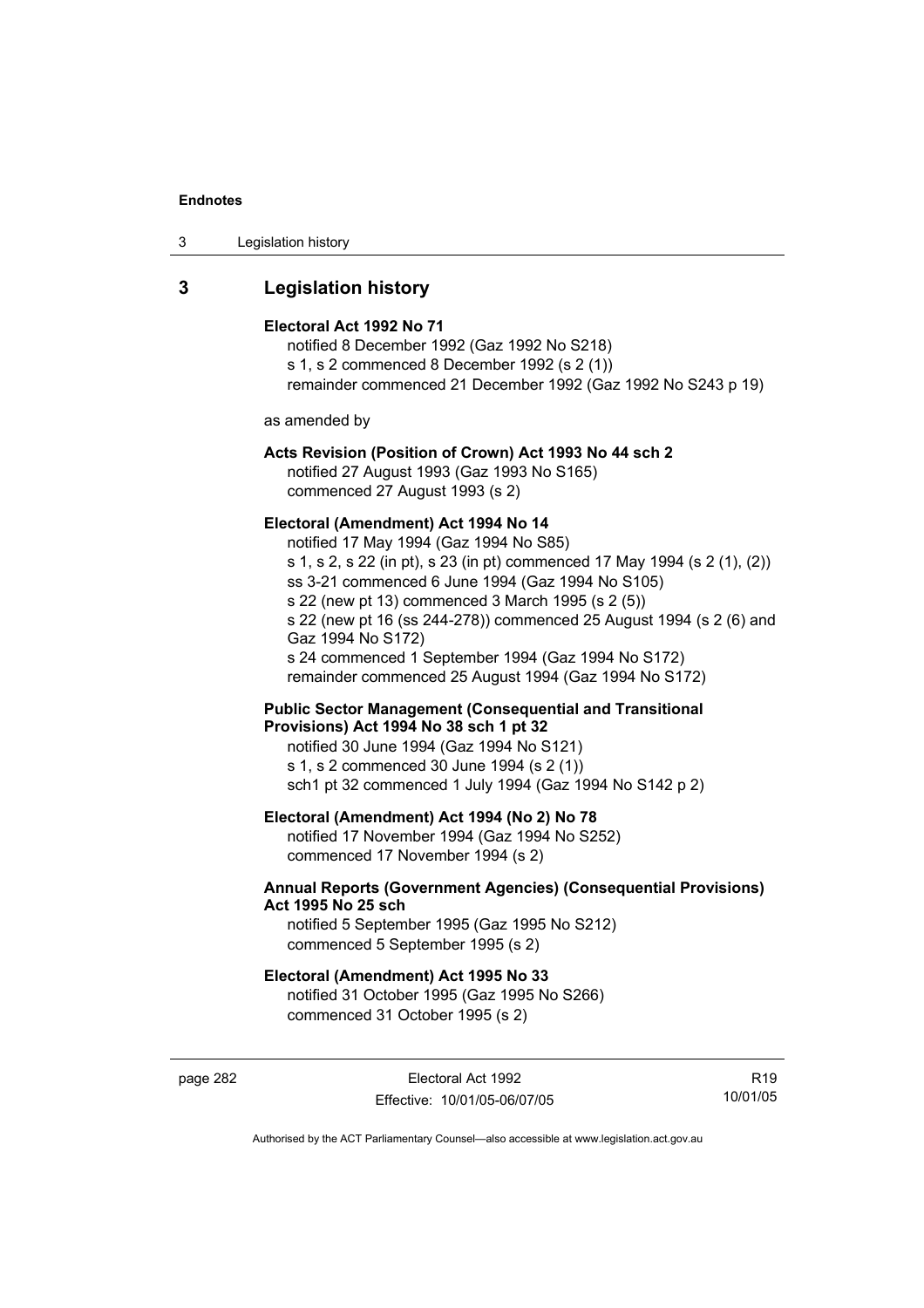#### **Statute Law Revision Act 1995 No 46 sch**

notified 18 December 1995 (Gaz 1995 No S306) commenced 18 December 1995 (s 2)

## **Remuneration Tribunal (Consequential and Transitional Provisions) Act 1995 No 56 sch**

notified 20 December 1995 (Gaz 1995 No S313) sch commenced 21 December 1995 (s 2 and see Gaz 1995 No S315 p 2)

#### **Electoral (Amendment) Act 1996 No 56**

notified 29 November 1996 (Gaz 1996 No S320) commenced 29 November 1996 (s 2)

#### **Land (Planning and Environment) (Amendment) Act 1996 (No 3) No 85**

notified 24 December 1996 (Gaz 1996 No S345) s 1, s 2 commenced 24 December 1996 (s 2 (1)) remainder commenced 24 June 1997 (s 2 (3))

#### **Electoral (Amendment) Act 1997 No 38**

notified 1 September 1997 (Gaz 1997 No S257) ss 1-3 commenced 1 September 1997 (s 2 (1)) remainder commenced 1 May 1998 (s 2 (2))

#### **Remuneration Tribunal (Consequential Amendments) Act 1997 No 41 sch 1 (as am by 2002 (No 2) No 49 pt 3.19)**

notified 19 September 1997 (Gaz 1997 No S264) s 1, s 2 commenced 19 September 1997 (s 2 (1)) sch 1 commenced 24 September 1997 (s 2)

#### **Electoral Amendment Act 1997 (No 2) No 91**

notified 1 December 1997 (Gaz 1997 No S380) commenced 1 December 1997 (s 2)

#### **Legal Practitioners (Consequential Amendments) Act 1997 No 96 sch 1**

notified 1 December 1997 (Gaz 1997 No S380) s 1, s 2 commenced 1 December 1997 (s 2 (1)) sch 1 commenced 1 June 1998 (s 2 (2))

R19 10/01/05 page 283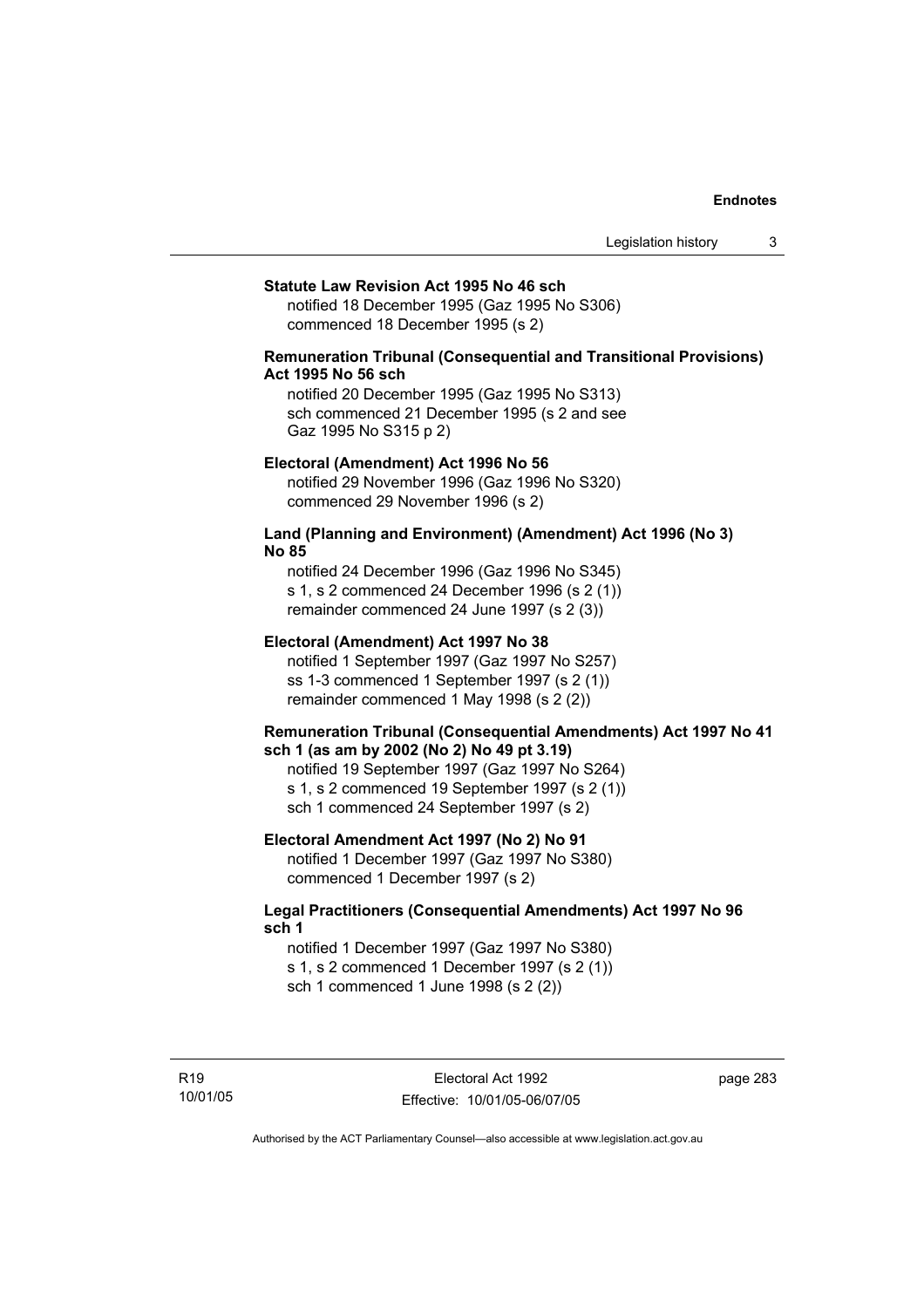| -3 | Legislation history |  |
|----|---------------------|--|
|----|---------------------|--|

| Statute Law Revision (Penalties) Act 1998 No 54 sch<br>notified 27 November 1998 (Gaz 1998 No S207)<br>s 1, s 2 commenced 27 November 1998 (s 2 (1))<br>sch commenced 9 December 1998 (Gaz 1998 No 49 p 1078) |
|---------------------------------------------------------------------------------------------------------------------------------------------------------------------------------------------------------------|
| Electoral (Amendment) Act 1998 No 61<br>notified 11 December 1998 (Gaz 1998 No S209)<br>commenced 11 December 1998 (s 2)                                                                                      |
| Electoral Amendment Act 2000 No 50<br>notified 28 September 2000 (Gaz 2000 No 39)<br>commenced 28 September 2000 (s 2)                                                                                        |
| Electoral Amendment Act 2000 (No 2) No 76<br>notified 21 December 2000 (Gaz 2000 No S69)<br>s 1, s 2 commenced 21 December 2000 (IA s 10B)<br>remainder commenced 11 April 2001 (Gaz 2001 No 14)              |
| Surveyors (Consequential Amendments) Act 2001 No 3 sch 1<br>notified 8 March 2001 (Gaz 2001 No 10)<br>s 1, s 2 commenced 8 March 2001 (IA s 10B)<br>sch 1 commenced 26 July 2001 (s 2 and Gaz 2001 No 30)     |
| Electoral Amendment Act 2001 No 36<br>notified 29 June 2001 (Gaz 2001 No S36)<br>commenced 29 June 2001 (s 2)                                                                                                 |
| Electoral (Entrenched Provisions) Amendment Act 2001 No 37<br>notified 29 June 2001 (Gaz 2001 No S36)<br>commenced 29 June 2001 (s 2)                                                                         |
| Electoral Amendment Act 2001 (No 2) No 38<br>notified 29 June 2001 (Gaz 2001 No S36)<br>s 1, s 2 commenced 29 June 2001 (IA s 10B)<br>remainder commenced 29 June 2001 (s 2)                                  |

page 284 Electoral Act 1992 Effective: 10/01/05-06/07/05

R19 10/01/05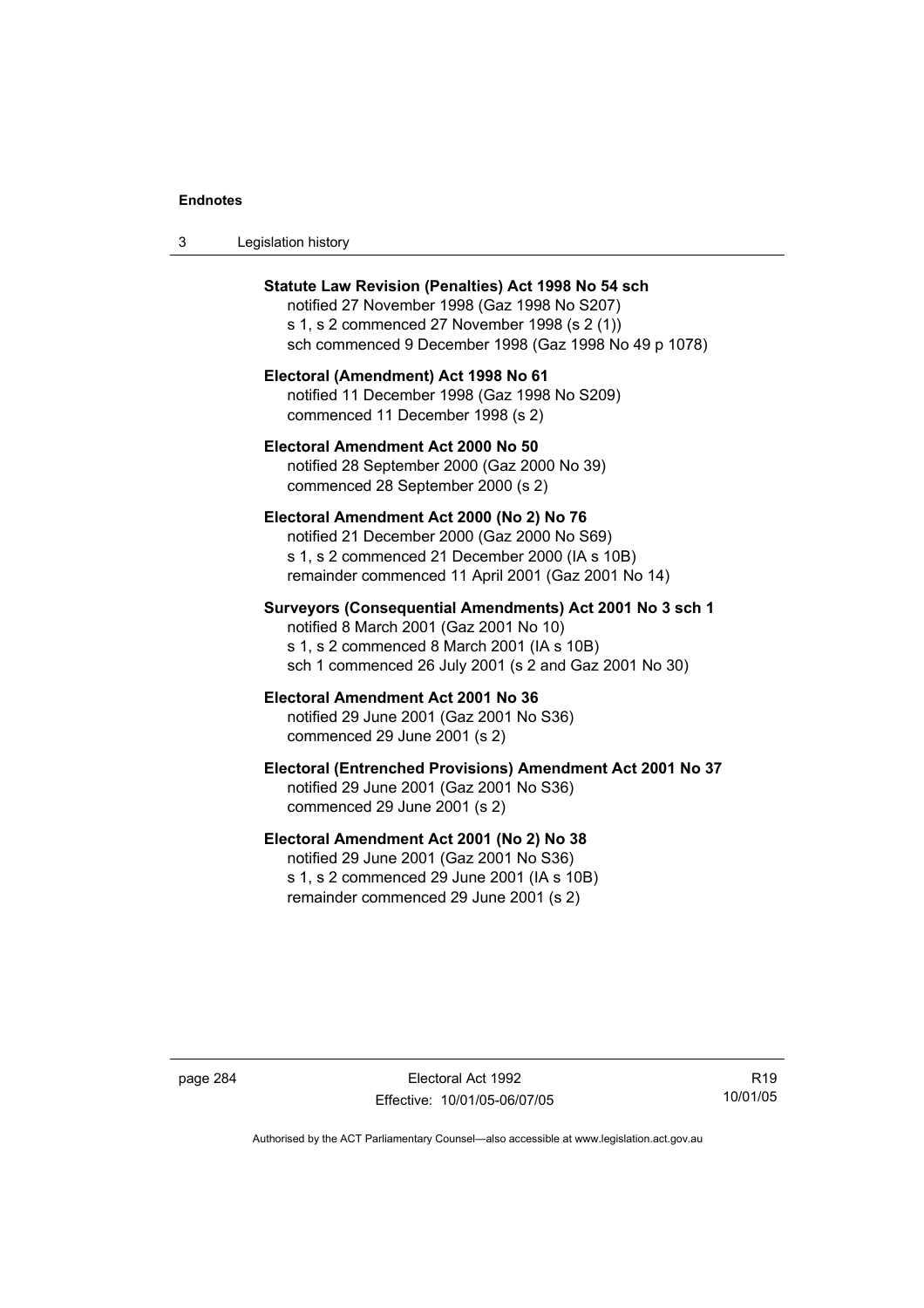## **Legislation (Consequential Amendments) Act 2001 No 44 sch 1 pt 120**

notified 26 July 2001 (Gaz 2001 No 30) s 1, s 2 commenced 26 July 2001 (IA s 10B) amdts 1.1294, 1.1312-1.1321, 1.1338, 1.1339, 1.1342, 1.1343, 1.1350, 1.1356, 1.1357, 1.1364, 1.1365, 1.1370-1.1372, 1.1378-1.1384, 1.1398-1.1400 commenced 12 September 2001 (s 2 and see Gaz 2001 No S65) pt 120 remainder commenced 12 September 2001 (s 2 and see Gaz 2001 No S65)

#### **Legislation Amendment Act 2002 No 11 pt 2.17**

notified LR 27 May 2002 s 1, s 2 commenced 27 May 2002 (LA s 75) pt 2.17 commenced 28 May 2002 (s 2 (1))

#### **Statute Law Amendment Act 2002 No 30 pt 3.21**

notified LR 16 September 2002 s 1, s 2 taken to have commenced 19 May 1997 (LA s 75 (2)) pt 3.21 commenced 17 September 2002 (s 2 (1))

### **Electoral Amendment Act 2002 No 32**

notified LR 8 October 2002 s 1, s 2 commenced 8 October 2002 (LA s 75 (1)) remainder commenced 9 October 2002 (s 2)

#### **Districts Act 2002 No 39 pt 1.3**

notified LR 10 October 2002 s 1, s 2 commenced 10 October 2002 (LA s 75 (1)) pt 1.3 commenced 11 October 2002 (s 2)

#### **Statute Law Amendment Act 2002 (No 2) No 49 pt 3.19**

notified LR 20 December 2002

s 1, s 2 taken to have commenced 7 October 1994 (LA s 75 (2))

pt 3.19 commenced 24 September 1997 (s 2 (4))

*Note* This Act only amends the Remuneration Tribunal (Consequential Amendments) Act 1997 No 41.

page 285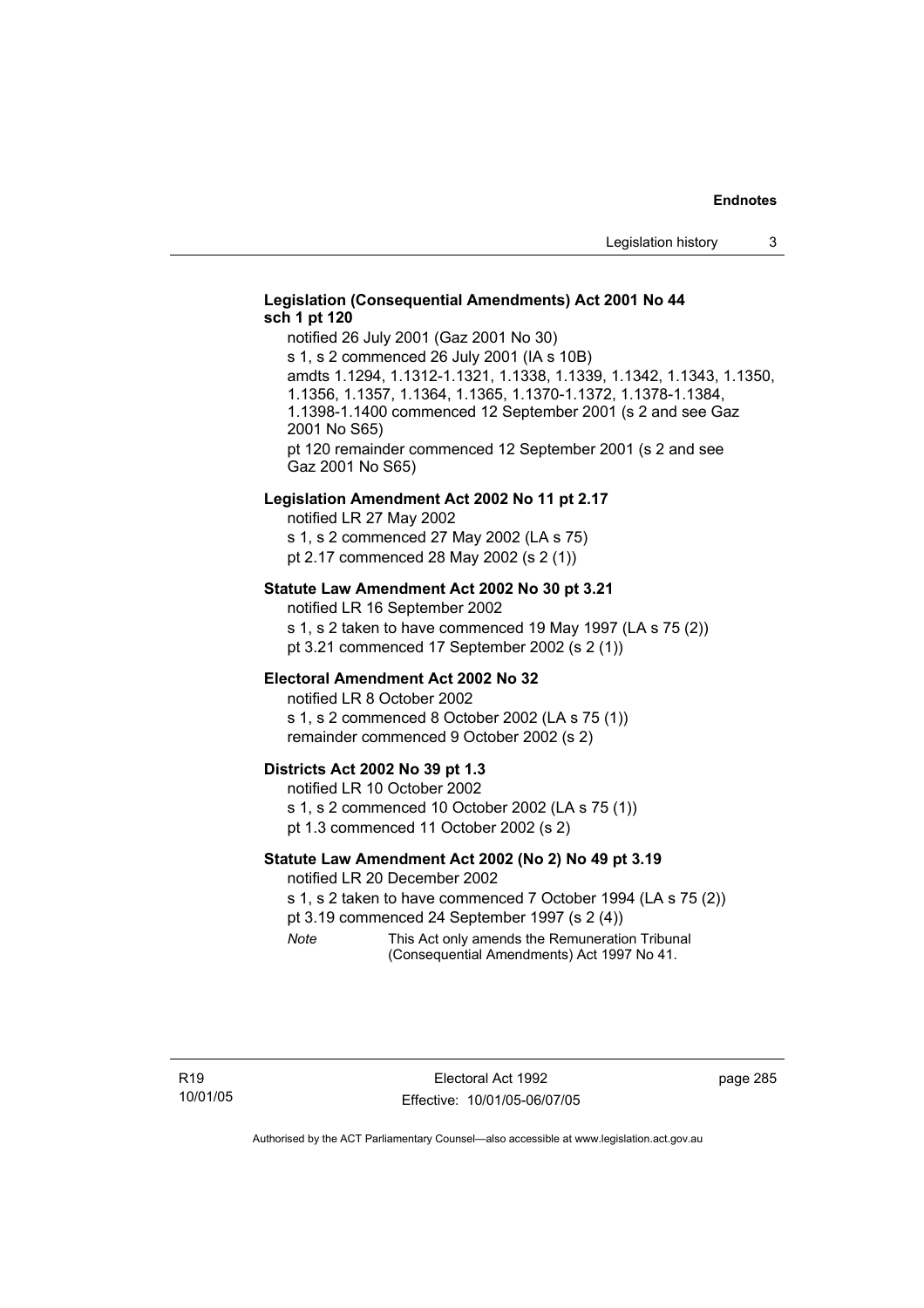3 Legislation history

## **Planning and Land (Consequential Amendments) Act 2002 A2002-56 sch 3 pt 3.4**

notified LR 20 December 2002

s 1, s 2 commenced 20 December 2002 (LA s 75 (1)) sch 3 pt 3.4 commenced 1 July 2003 (s 2 and see Planning and Land

Act 2002 A2002-55 s 5)

## **Electoral Amendment Act 2003 A2003-54**

notified LR 3 December 2003 s 1, s 2 commenced 3 December 2003 (LA s 75 (1)) remainder commenced 4 December 2003 (s 2)

### **Annual Reports Legislation Amendment Act 2004 A2004-9 sch 1 pt 1.12**

notified LR 19 March 2004 s 1, s 2 commenced 19 March 2004 (LA s 75 (1)) sch 1 pt 1.12 commenced 13 April 2004 (s 2 and see Annual Reports (Government Agencies) Act 2004 A2004-8, s 2 and CN2004-5)

#### **Criminal Code (Theft, Fraud, Bribery and Related Offences) Amendment Act 2004 A2004-15 sch 1 pt 1.11, sch 2 pt 2.31**

notified LR 26 March 2004 s 1, s 2 commenced 26 March 2004 (LA s 75 (1)) sch 1 pt 1.11, sch 2 pt 2.31 commenced 9 April 2004 (s 2 (1))

#### **Electoral Amendment Act 2004 A2004-26**

notified LR 21 May 2004 s 1, s 2 commenced 21 May 2004 (LA s 75 (1)) remainder commenced 22 May 2004 (s 2)

## **Health Professionals Legislation Amendment Act 2004 A2004-39 sch 1 pt 1.2**

notified LR 8 July 2004 s 1, s 2 commenced 8 July 2004 (LA s 75 (1)) sch 1 pt 1.2 awaiting commencement (s 2 and see Health Professionals Act 2004 A2004-38, s 2) *Note* default commencement under s 2: 8 July 2005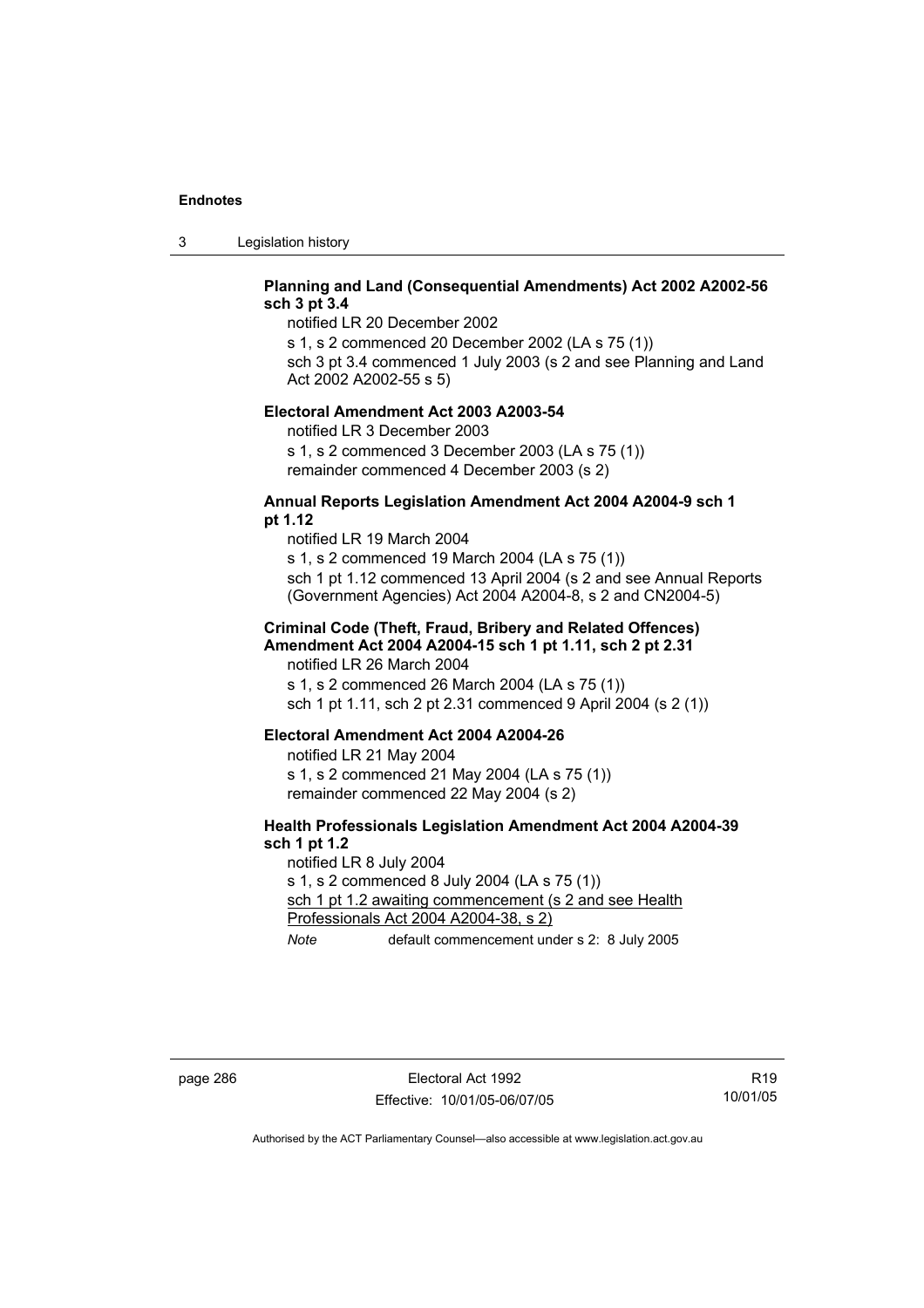## **Court Procedures (Consequential Amendments) Act 2004 A2004-60 sch 1 pt 1.25**

notified LR 2 September 2004 s 1, s 2 commenced 2 September 2004 (LA s 75 (1)) sch 1 pt 1.25 commenced 10 January 2005 (s 2 and see Court Procedures Act 2004 A2004-59, s 2 and CN2004-29)

## **4 Amendment history**

| <b>Preamble</b><br>preamble           | am 1994 No 14                                                                                                                                                                                                                                                                                                                                                                                                                                                                                                                                                                                                                                                                                                                                                                                                                             |
|---------------------------------------|-------------------------------------------------------------------------------------------------------------------------------------------------------------------------------------------------------------------------------------------------------------------------------------------------------------------------------------------------------------------------------------------------------------------------------------------------------------------------------------------------------------------------------------------------------------------------------------------------------------------------------------------------------------------------------------------------------------------------------------------------------------------------------------------------------------------------------------------|
| <b>Title</b><br>title                 | sub 1994 No 14                                                                                                                                                                                                                                                                                                                                                                                                                                                                                                                                                                                                                                                                                                                                                                                                                            |
| Name of Act<br>s <sub>1</sub>         | sub 2001 No 36 amdt 1.1                                                                                                                                                                                                                                                                                                                                                                                                                                                                                                                                                                                                                                                                                                                                                                                                                   |
| <b>Commencement</b><br>s <sub>2</sub> | am 1994 No 14<br>om 2001 No 44 amdt 1.1285                                                                                                                                                                                                                                                                                                                                                                                                                                                                                                                                                                                                                                                                                                                                                                                                |
| <b>Dictionary</b><br>s 3              | def <i>abbreviation</i> ins $A1994-14 s6$<br>om A2001-36 amdt 1.2<br>def candidate ins A1994-14 s 6<br>om A2001-36 amdt 1.2<br>def declaration vote om A2001-36 amdt 1.2<br>def Electoral Commissioner om A1994-14 s 6<br>def electoral paper ins A1994-14 s 6<br>om A2001-36 amdt 1.2<br>def <i>officer</i> ins A1994-14 s 6<br>om A2001-36 amdt 1.2<br>def <i>polling place</i> ins A1994-14 s 6<br>om A2001-36 amdt 1.2<br>def registered officer ins A1994-14 s 6<br>om A2001-36 amdt 1.2<br>def register of political parties ins A1994-14 s 6<br>om A2001-36 amdt 1.2<br>def registered party ins A1994-14 s 6<br>om A2001-36 amdt 1.2<br>def Self-Government Act ins A1994-14 s 6<br>om A2001-36 amdt 1.2<br>def Speaker ins A1994-14 s 6<br>om A2001-36 amdt 1.2<br>defs reloc to dict A2001-36 amdt 1.3<br>sub A2001-36 amdt 1.4 |

R19 10/01/05

Electoral Act 1992 Effective: 10/01/05-06/07/05 page 287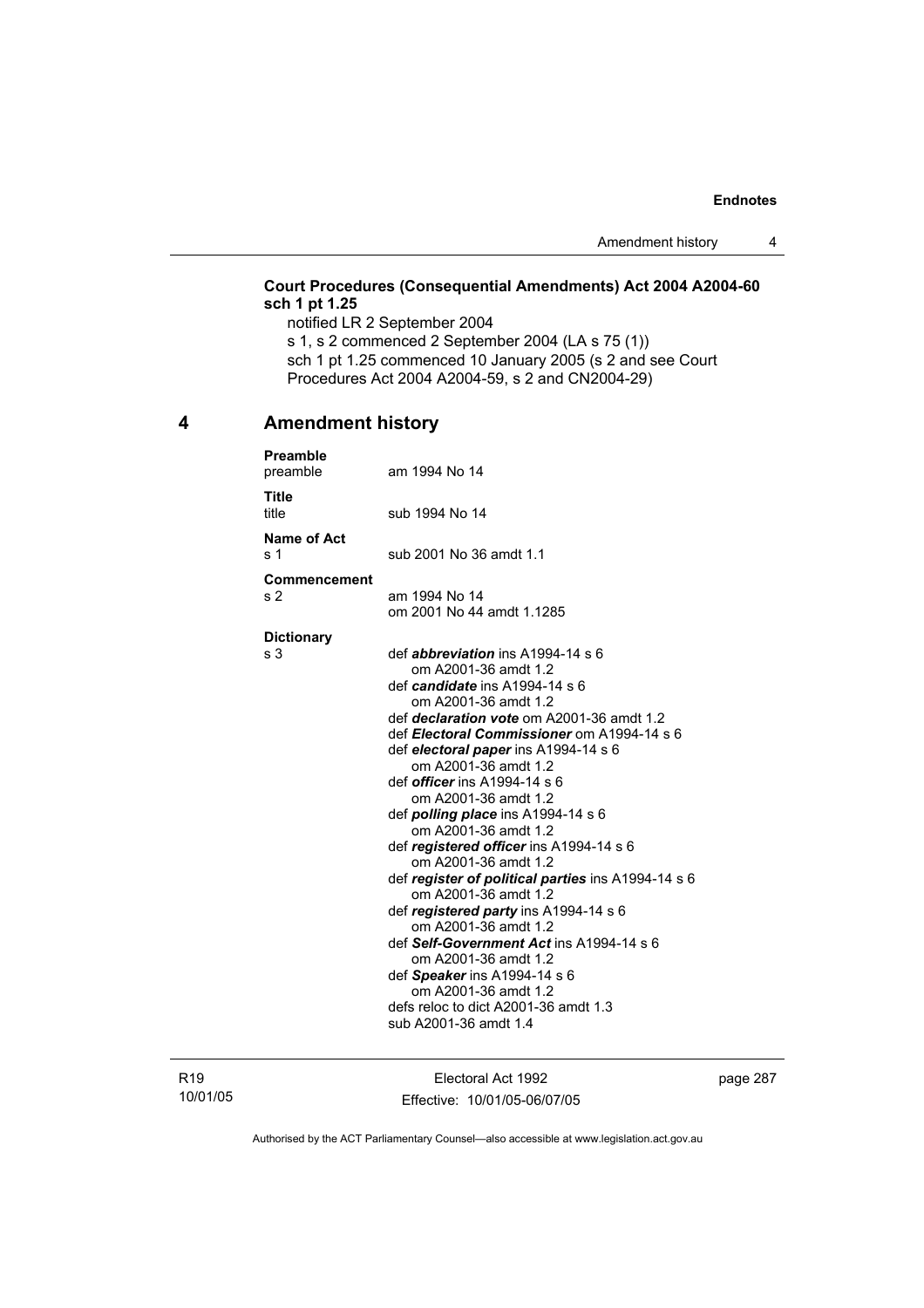4 Amendment history

**Offences against Act—application of Criminal Code etc**<br>s 3A **ins A2004-26 s 4**  $ins A2004-26 s 4$ **Meaning of** *electoral matter*<br>s 4 0m 1993 om 1993 No 44 sch 2 ins 1994 No 14 sub 2001 No 36 s 5 am A2004-26 amdt 1.60 **Meaning of** *available for public inspection* s 4A ins 2001 No 36 s 5 **Establishment, functions and powers of electoral commission**  div 2.1 hdg sub 2001 No 36 amdt 1.5 **Constitution of commission**  s 6 am 1994 No 14 sub 2002 No 30 amdt 3.243 **Functions of electoral commission**  s 7 sub 1994 No 14 am 1997 No 91 am LA (see 2001 No 36 amdt 1.99); 2002 No 30 amdts 3.244- 3.246 **Determination of fees**  s 8 (prev s 7A) ins 1994 No 14 renum 1994 No 14 sub 2001 No 44 amdt 1.1286 **Powers**  s 9 (prev s 8) renum 1994 No 14 om 2002 No 30 amdt 3.247 **Electoral commission's annual report**  (prev s 9) am 1994 No 14 renum 1994 No 14 om 1995 No 25 ins 1997 No 91 sub A2004-9 amdt 1.15 **Special reports by electoral commission**  s 10A ins 1997 No 91 sub 2002 No 30 amdt 3.248 **Members of electoral commission**  div 2.2 hdg sub 2001 No 36 amdt 1.6

page 288 Electoral Act 1992 Effective: 10/01/05-06/07/05

R19 10/01/05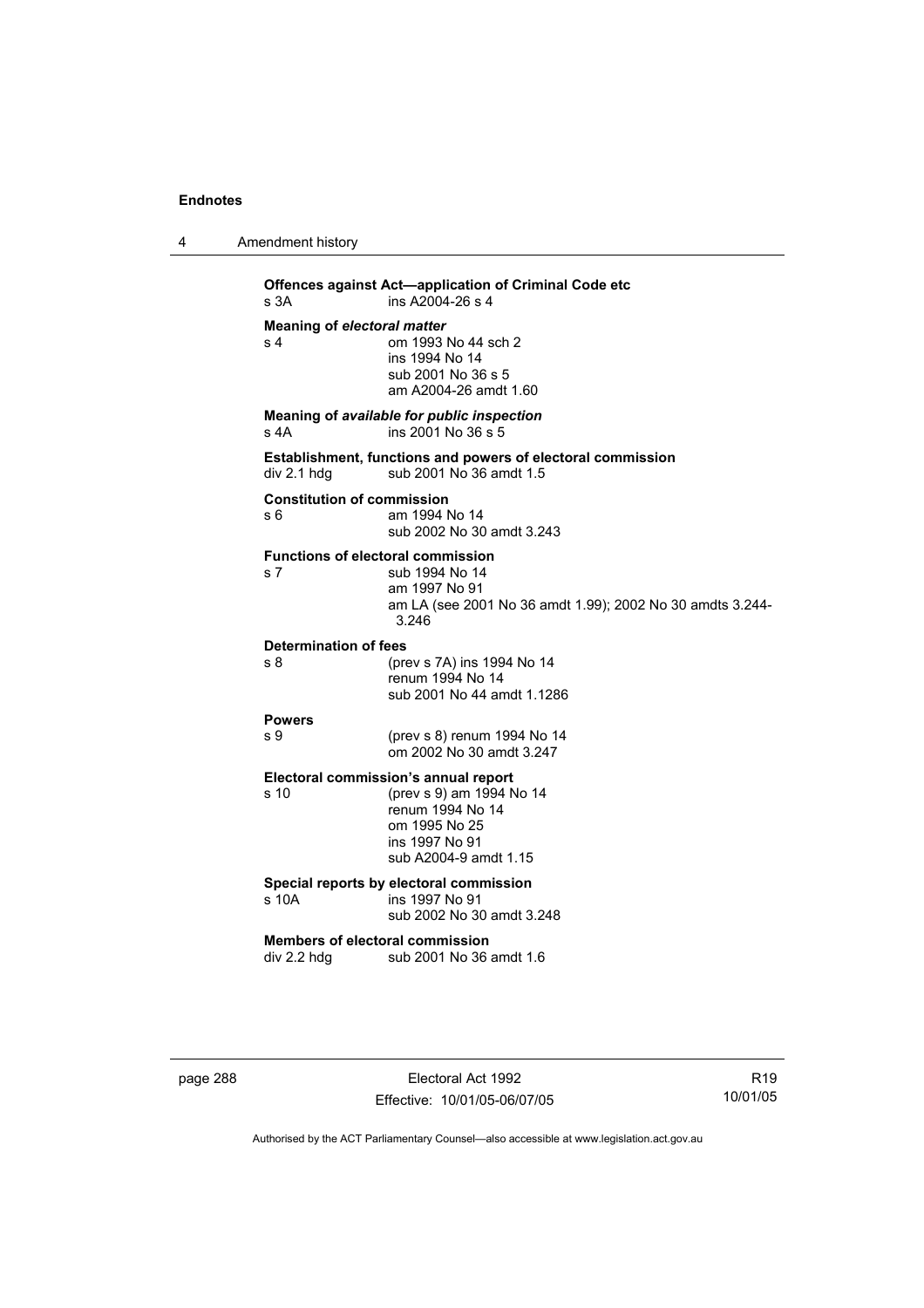| Meaning of member for div 2.2<br>s 11 hdg | sub 2001 No 36 amdt 1.7                                                            |
|-------------------------------------------|------------------------------------------------------------------------------------|
| s <sub>11</sub>                           | (prev s 10) renum 1994 No 14                                                       |
|                                           | om 1995 No 25 sch                                                                  |
|                                           | ins 1997 No 91                                                                     |
|                                           | def member sub 2002 No 30 amdt 3.249                                               |
| <b>Appointment</b>                        |                                                                                    |
| s 12                                      | (prev s 11) am 1994 No 14                                                          |
|                                           | renum 1994 No 14                                                                   |
|                                           | am 1994 No 38 sch 1 pt 32; 2001 No 44 amdt 1.1287; 2002<br>No 30 amdts 3.250-3.252 |
|                                           | Term of appointment of members                                                     |
| s <sub>13</sub>                           | (prev s 12) am 1994 No 14                                                          |
|                                           | renum 1994 No 14                                                                   |
|                                           | sub 2002 No 30 amdt 3.253                                                          |
|                                           | Conditions of appointment of members generally                                     |
| s 14                                      | (prev s 13) renum 1994 No 14                                                       |
|                                           | om 1997 No 41                                                                      |
|                                           | ins 2002 No 30 amdt 3.253                                                          |
| Leave of absence                          |                                                                                    |
| s 15                                      | (prev s 14) renum 1994 No 14                                                       |
| Resignation                               |                                                                                    |
| s 16                                      | (prev s 15) renum 1994 No 14<br>om 2002 No 30 amdt 3.254                           |
|                                           |                                                                                    |
| s 17 hdg                                  | Suspension or ending of appointment of members<br>sub 2002 No 30 amdt 3.255        |
| s 17                                      | (prev s 16) renum 1994 No 14                                                       |
|                                           | am 2002 No 30 amdt 3.256, amdt 3.257                                               |
| <b>Acting members</b>                     |                                                                                    |
| s 18                                      | (prev s 17) renum 1994 No 14                                                       |
|                                           | om 2002 No 30 amdt 3.258                                                           |
| <b>Meetings</b>                           |                                                                                    |
| div 2.3 hdg                               | (prev pt 2 div 3 hdg) renum LA (see 2000 No $76$ s $24$ )                          |
| <b>Procedure</b>                          |                                                                                    |
| s 19                                      | (prev s 18) renum 1994 No 14                                                       |
|                                           | Delegation by electoral commission                                                 |
| s <sub>20</sub>                           | (prev s 18A) ins 1994 No 14                                                        |
|                                           | renum 1994 No 14                                                                   |
|                                           | sub 2002 No 30 amdt 3.259                                                          |
| <b>Disclosure of interests</b>            |                                                                                    |
| s 21                                      | (prev s 19) renum 1994 No 14                                                       |

R19 10/01/05

Electoral Act 1992 Effective: 10/01/05-06/07/05 page 289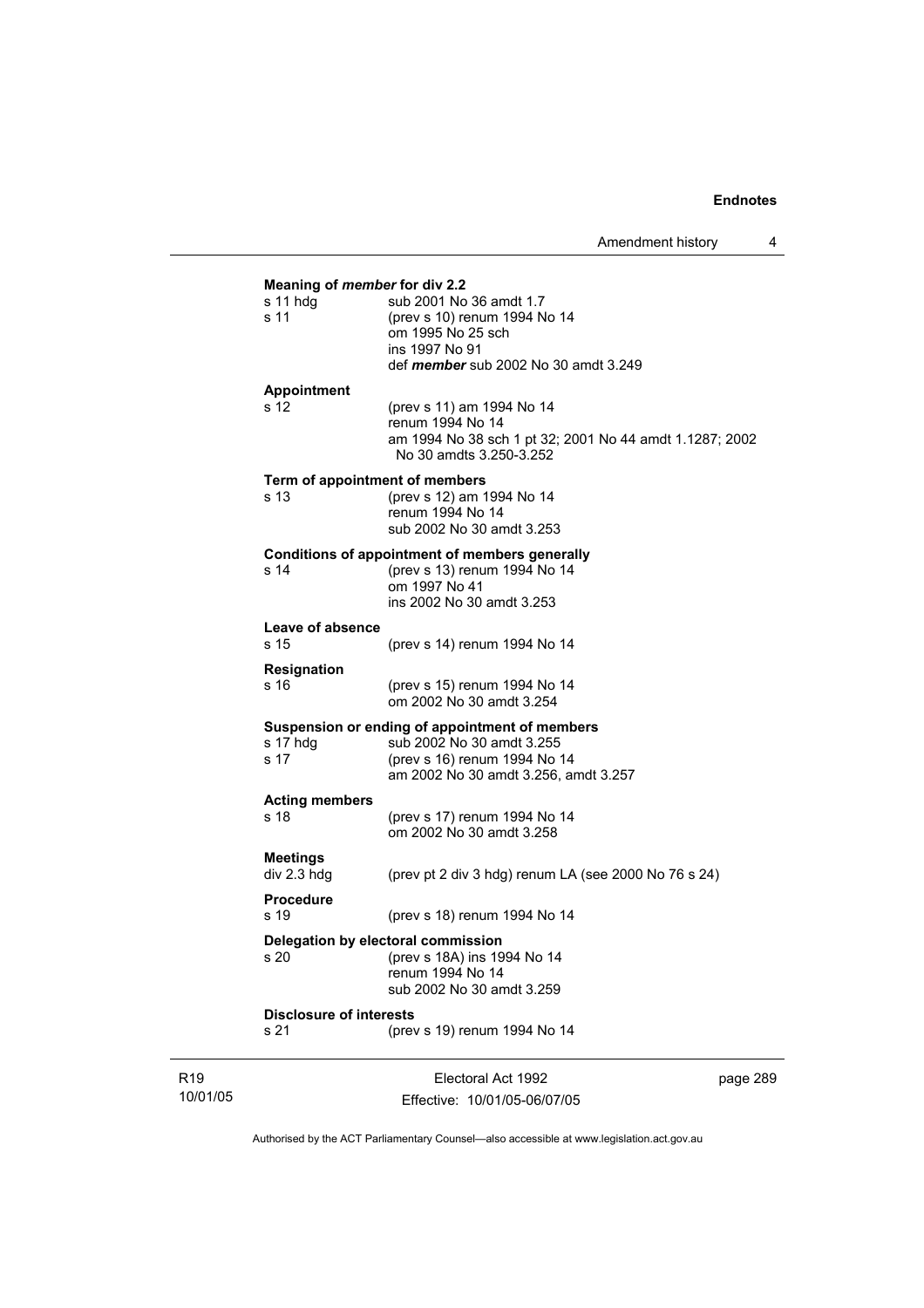| 4 | Amendment history                                       |                                                                                                                                                                           |
|---|---------------------------------------------------------|---------------------------------------------------------------------------------------------------------------------------------------------------------------------------|
|   | pt 3 hdg                                                | Electoral commissioner and staff of electoral commission<br>sub 1994 No 14                                                                                                |
|   | <b>Electoral commissioner</b><br>div 3.1 hdg            | (prev pt 3 div 1 hdg) ins 1994 No 14<br>renum LA (see 2000 No 76 s 24)                                                                                                    |
|   | <b>Appointment</b><br>s 22                              | (prev s 20) am 1994 No 14<br>renum 1994 No 14<br>am 2001 No 44 amdt 1.1288, amdt 1.1289; 2002 No 30 amdt<br>3.260                                                         |
|   | <b>Functions of commissioner etc</b><br>s <sub>23</sub> | (prev s 21) sub 1994 No 14<br>renum 1994 No 14<br>sub 2002 No 30 amdt 3.261                                                                                               |
|   | <b>Delegation by commissioner</b><br>s 24               | (prev s 21A) ins 1994 No 14<br>renum 1994 No 14<br>sub 2001 No 30 amdt 3.262                                                                                              |
|   | s 25                                                    | Term of appointment of commissioner<br>(prev s 22) am 1994 No 14<br>renum 1994 No 14<br>sub 2002 No 30 amdt 3.263                                                         |
|   | s 26                                                    | Conditions of appointment of commissioner generally<br>(prev s 23) am 1994 No 14<br>renum 1994 No 14<br>om 1995 No 56<br>ins 2002 No 30 amdt 3.263                        |
|   | Leave of absence                                        |                                                                                                                                                                           |
|   | s 27                                                    | (prev s 24) am 1994 No 14<br>renum 1994 No 14                                                                                                                             |
|   | Resignation                                             |                                                                                                                                                                           |
|   | s 28                                                    | (prev s 25) am 1994 No 14<br>renum 1994 No 14<br>om 2002 No 30 amdt 3.264                                                                                                 |
|   | s 29 hdg<br>s 29                                        | Suspension or ending of appointment of commissioner<br>sub 2002 No 30 amdt 3.265<br>(prev s 26) am 1994 No 14<br>renum 1994 No 14<br>am 2002 No 30 amdt 3.266, amdt 3.267 |

page 290 **Electoral Act 1992** Effective: 10/01/05-06/07/05

R19 10/01/05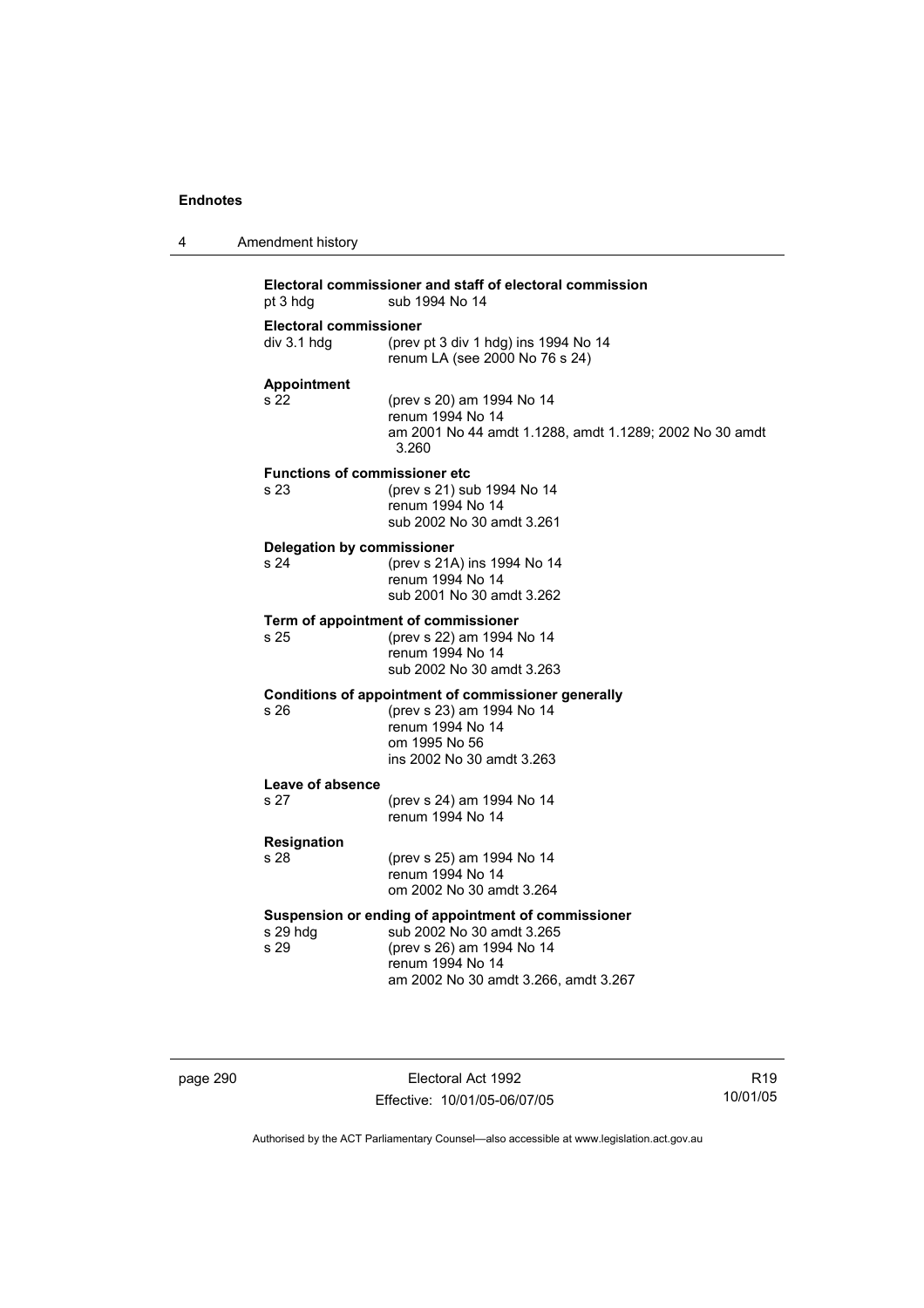|                                                   |                                                                                                                                             | Amendment history | 4 |
|---------------------------------------------------|---------------------------------------------------------------------------------------------------------------------------------------------|-------------------|---|
| <b>Acting commissioner</b><br>s 30                | (prev s 27) am 1994 No 14<br>renum 1994 No 14<br>om 2002 No 30 amdt 3.268                                                                   |                   |   |
| Staff of the electoral commission<br>div 3.2 hdg  | (prev pt 3 div 2 hdg) ins 1994 No 14<br>renum LA (see 2000 No 76 s 24)                                                                      |                   |   |
| Staff<br>s 31                                     | (prev s 27A) ins 1994 No 14<br>renum 1994 No 14<br>sub 1994 No 38 sch 1 pt 32                                                               |                   |   |
| <b>Temporary staff and consultants</b><br>s 32    | (prev s 27B) ins 1994 No 14<br>renum 1994 No 14<br>am 1994 No 38 sch 1 pt 32                                                                |                   |   |
| <b>Officers</b><br>s 33                           | (prev s 27C) ins 1994 No 14<br>renum 1994 No 14<br>am 2001 No 36 amdt 1.8; 2002 No 30 amdt 3.269; A2004-39<br>amdt 1.14                     |                   |   |
| <b>Multimember electorates</b><br>s 34            | (prev s 28) renum 1994 No 14                                                                                                                |                   |   |
| <b>Redistribution of electorates</b><br>s 35      | (prev s 29) renum 1994 No 14<br>am 2001 No 44 amdt 1.1290                                                                                   |                   |   |
| <b>Factors relevant to redistribution</b><br>s 36 | (prev s 30) renum 1994 No 14<br>am 2002 No 39 amdt 1.3                                                                                      |                   |   |
| <b>Timing of redistributions</b><br>s 37          | (prev s 31) am 1994 No 14<br>renum 1994 No 14<br>am 1998 No 61; 2002 No 30 amdts 3.270-3.272                                                |                   |   |
| s 37A                                             | Timing of redistribution after 2001 ordinary election<br>ins 2002 No 32 s 4<br>exp 16 October 2004 (s 37A (3))                              |                   |   |
| s 38                                              | Suspension of redistribution process-extraordinary elections<br>(prev s 31A) ins 1994 No 14<br>renum 1994 No 14<br>am 2002 No 30 amdt 3.273 |                   |   |

R19 10/01/05

Electoral Act 1992 Effective: 10/01/05-06/07/05 page 291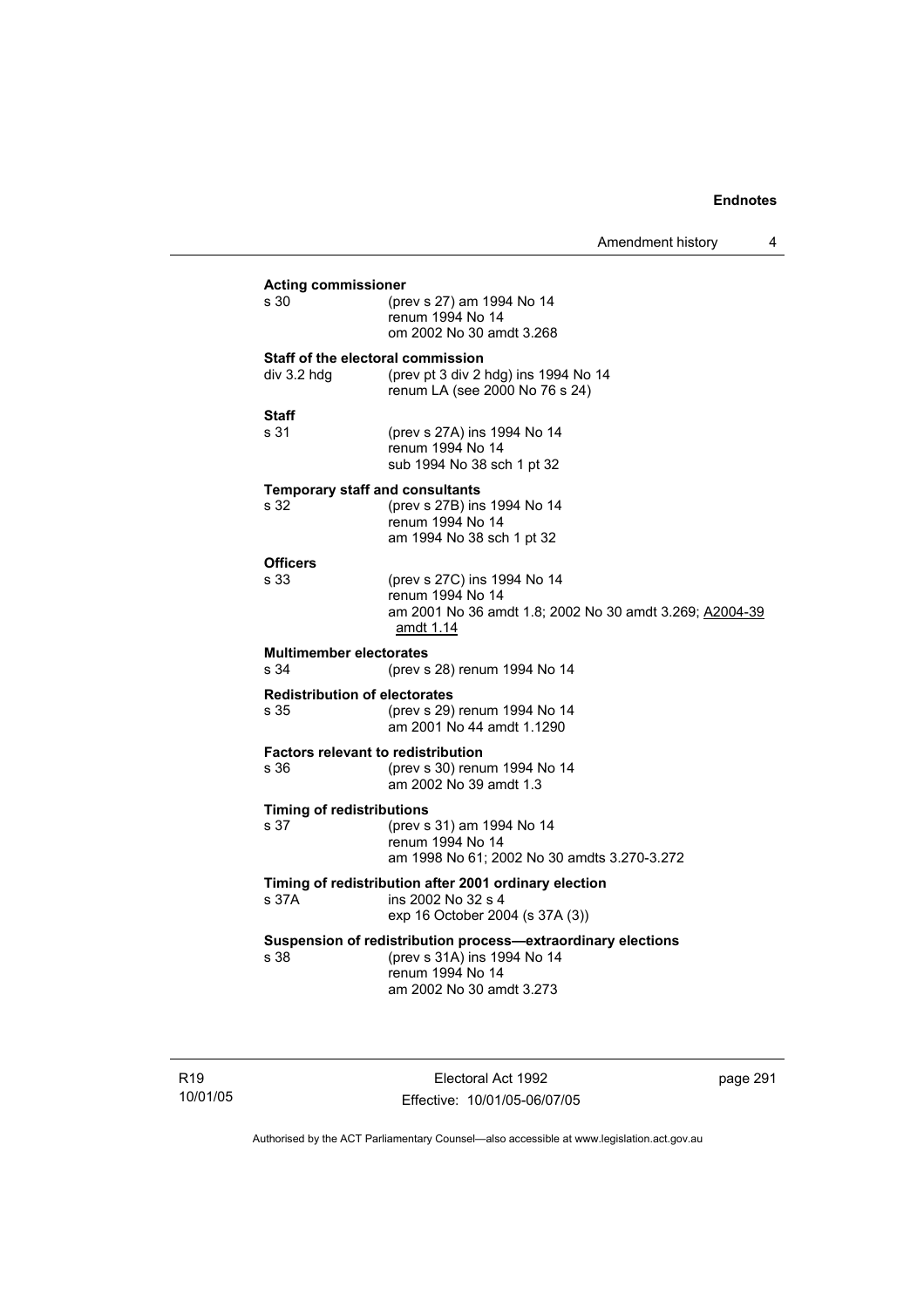4 Amendment history

| <b>Redistribution committees</b><br>s 39              | (prev s 32) am 1994 No 14<br>renum 1994 No 14<br>am 1996 No 85; 2000 No 3 sch 1; 2001 No 44 amdt 1.1291;<br>2002 No 30 amdt 3.274; A2002-56 amdt 3.29 |
|-------------------------------------------------------|-------------------------------------------------------------------------------------------------------------------------------------------------------|
| s 40                                                  | <b>Meetings of redistribution committee</b><br>(prev s 33) am 1994 No 14<br>renum 1994 No 14                                                          |
| s <sub>41</sub>                                       | Suggestions and comments about redistribution<br>(prev s 34) renum 1994 No 14<br>am 2001 No 36 amdt 1.9<br>sub 2001 No 44 amdt 1.1292                 |
| Outline of proposal<br>s <sub>42</sub>                | (prev s 35) renum 1994 No 14                                                                                                                          |
| <b>Proposed redistribution</b><br>s 43                | (prev s 36) renum 1994 No 14<br>am 2001 No 44 amdt 1.1293                                                                                             |
| s <sub>44</sub>                                       | Notification and publication of proposal<br>(prev s 37) renum 1994 No 14<br>am 2001 No 36 amdt 1.10<br>sub 2001 No 44 amdt 1.1294                     |
| s 45                                                  | <b>Dissolution of redistribution committee</b><br>(prev s 38) renum 1994 No 14<br>sub 2001 No 44 amdt 1.1295                                          |
| <b>Objections</b><br>$s$ 46                           | (prev s 39) renum 1994 No 14<br>am 2001 No 36 s 6 and amdt 1.11; 2001 No 44 amdt 1.1296                                                               |
| s <sub>47</sub>                                       | Augmented electoral commission<br>(prev s 40) am 1994 No 14<br>renum 1994 No 14<br>am 2002 No 30 amdt 3.275                                           |
| s 48                                                  | Meetings of augmented electoral commission<br>orig s 48 om 1994 No 14<br>(prev s 41) am 1994 No 14<br>renum 1994 No 14                                |
| <b>Investigation of objections</b><br>s <sub>49</sub> | (prev s 42) renum 1994 No 14<br>am 1997 No 91; 2001 No 44 amdt 1.1297, amdt 1.1298                                                                    |
| s 50                                                  | Redistribution-proposal by augmented electoral commission<br>(prev s 43) renum 1994 No 14                                                             |

page 292 **Electoral Act 1992** Effective: 10/01/05-06/07/05

R19 10/01/05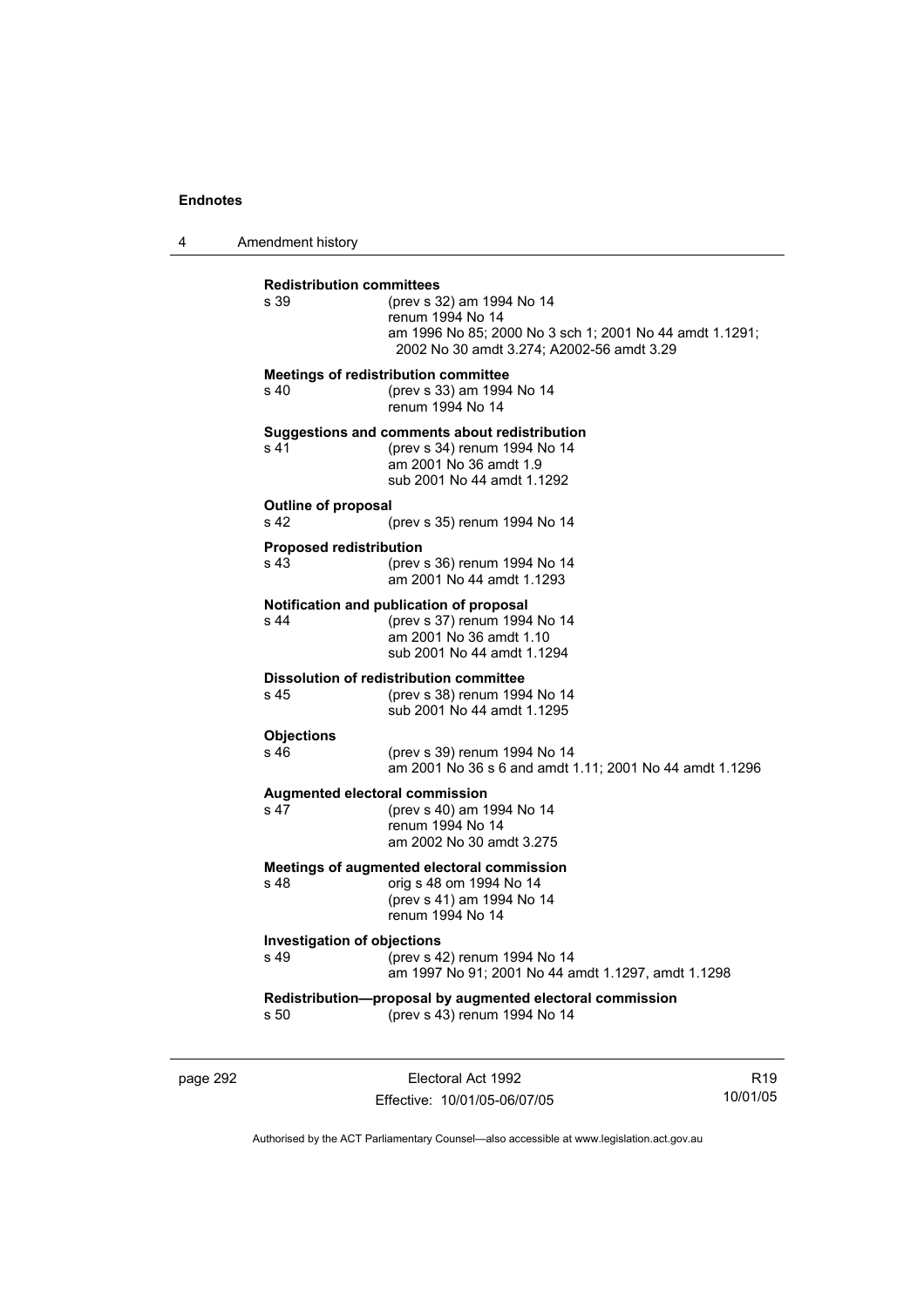|                                               | Publication of augmented electoral commission's proposal                                                                                                                        |
|-----------------------------------------------|---------------------------------------------------------------------------------------------------------------------------------------------------------------------------------|
| s 51                                          | (prev s 44) renum 1994 No 14<br>am 2001 No 44 amdt 1.1299, amdt 1.1300                                                                                                          |
| s 52                                          | Objections to augmented electoral commission's proposal<br>(prev s 45) am 1994 No 14<br>renum 1994 No 14<br>am 2001 No 36 s 7; 2001 No 44 amdt 1.1301; 2002 No 30<br>amdt 3.352 |
| s 53                                          | Report by augmented electoral commission and public announcement<br>(prev s 46) am 1994 No 14<br>renum 1994 No 14                                                               |
| <b>Report to Legislative Assembly</b><br>s 54 | (prev s 47) am 1994 No 14<br>renum 1994 No 14                                                                                                                                   |
| Decisions are final<br>s 55                   | (prev s 49) am 1994 No 14<br>renum 1994 No 14<br>am 2002 No 30 amdt 3.276                                                                                                       |
| <b>Validity not affected</b><br>s 56          | (prev s 50) am 1994 No 14<br>renum 1994 No 14                                                                                                                                   |
| <b>Electoral rolls</b><br>pt 5 hdg            | sub 1994 No 14                                                                                                                                                                  |
| <b>Electorate and Territory rolls</b><br>s 57 | (prev s 51) sub 1994 No 14<br>renum 1994 No 14                                                                                                                                  |
| <b>Contents of roll</b><br>s 58               | (prev s 52) sub 1994 No 14<br>renum 1994 No 14<br>am 2002 No 30 amdt 3.277                                                                                                      |
| Meaning of extract from roll<br>s 59          | (prev s 53) sub 1994 No 14<br>renum 1994 No 14<br>sub 2002 No 30 amdt 3.278                                                                                                     |
| Inspection of printed roll extracts<br>s 60   | (prev s 54) ins 1994 No 14<br>renum 1994 No 14                                                                                                                                  |
| s 61                                          | Supply of printed roll extract to MLAs etc<br>(prev s 55) ins 1994 No 14<br>renum 1994 No 14<br>am 2001 No 44 amdt 1.1302, amdt 1.1303                                          |
|                                               |                                                                                                                                                                                 |

R19 10/01/05

Electoral Act 1992 Effective: 10/01/05-06/07/05 page 293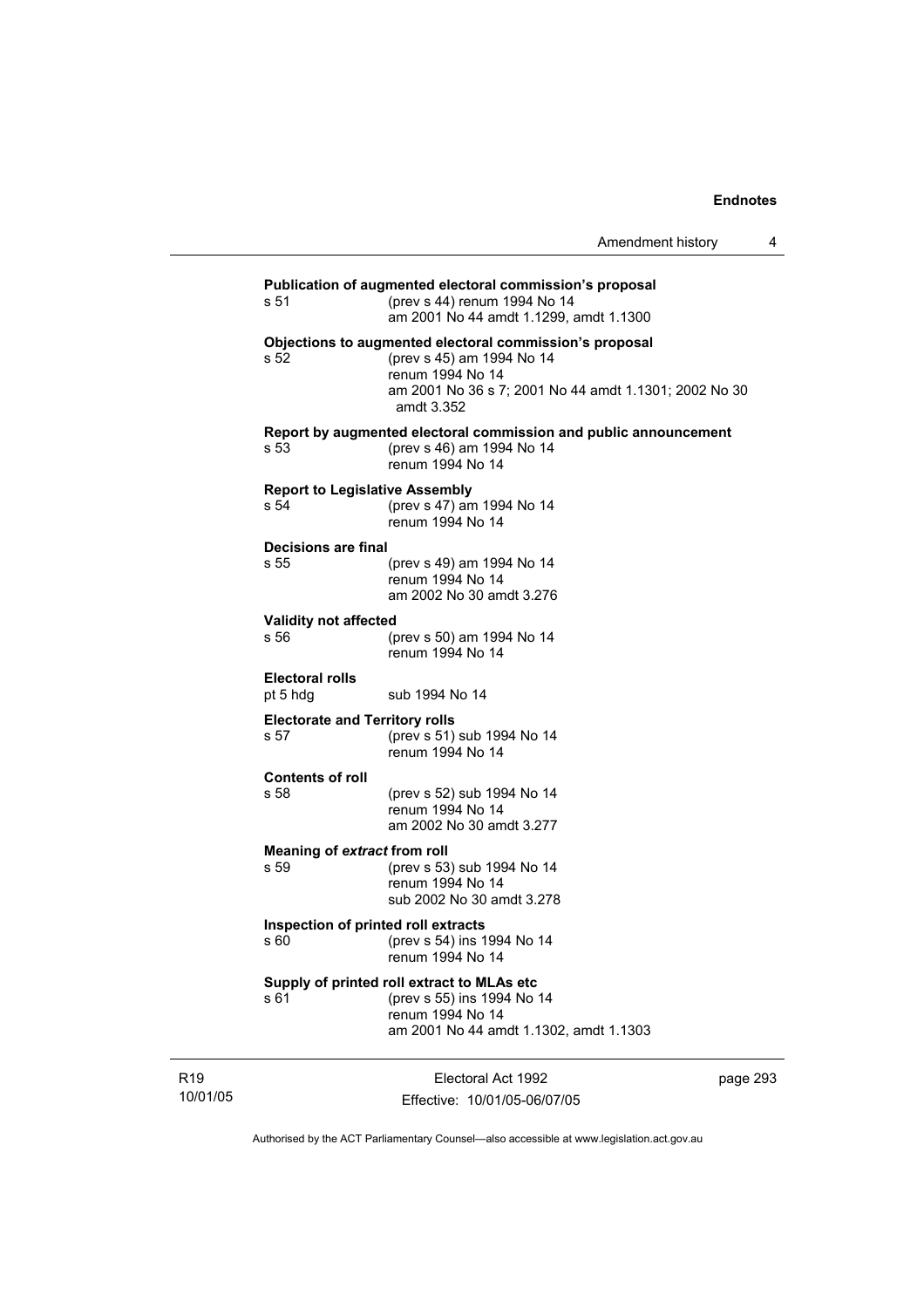4 Amendment history

## **Supply of roll extracts in electronic form to MLAs etc**  (prev s 56) ins 1994 No 14 renum 1994 No 14 am 1997 No 91; 2001 No 44 amdt 1.1304, amdt 1.1305 **Use of roll extracts**  s 63 (prev s 57) ins 1994 No 14 renum 1994 No 14 am 1998 No 54 sub 2001 No 36 s 8 **Prohibited use of roll extracts**  s 64 (prev s 58) ins 1994 No 14 renum 1994 No 14 am 1998 No 54 om 2001 No 36 s 8 **Provision of roll information to prescribed authorities**<br>  $\frac{65}{20}$  (prev s 59) ins 1994 No 14 (prev s 59) ins 1994 No 14 renum 1994 No 14 am 1997 No 91; 1998 No 54; 2002 No 30 amdt 3.279 **Maintenance of rolls**  s 66 (prev s 60) ins 1994 No 14 renum 1994 No 14 **Power to require information**  s 67 (prev s 61) ins 1994 No 14 renum 1994 No 14 am 1998 No 54; 2001 No 36 amdt 1.12; 2002 No 30 amdt 3.352 **Notice of registered deaths**  s 68 (prev s 62) ins 1994 No 14 renum 1994 No 14 **Disclosure of roll information**  s 69 (prev s 63) ins 1994 No 14 renum 1994 No 14 am 1998 No 54 **Joint roll arrangements with Commonwealth**  s 70 (prev s 64) ins 1994 No 14 renum 1994 No 14 am 1997 No 91 **Enrolment**  pt 6 hdg ins 1994 No 14

page 294 **Electoral Act 1992** Effective: 10/01/05-06/07/05

R19 10/01/05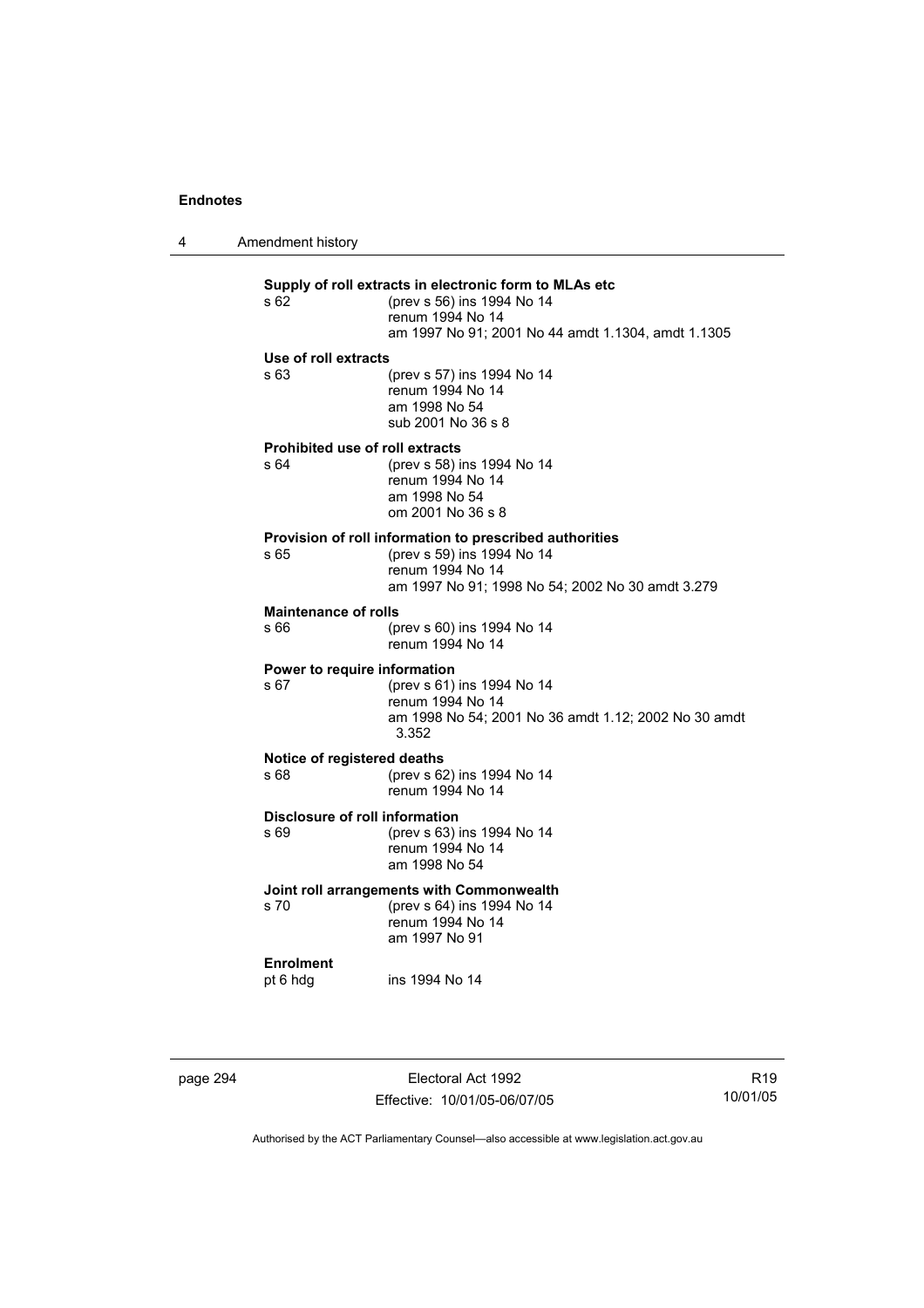Amendment history 4

## **Persons taken not to be enrolled on Commonwealth roll**  s 71 hdg sub 2001 No 36 amdt 1.13 s 71 (prev s 65) ins 1994 No 14 renum 1994 No 14 am 2001 No 36 amdts 1.14-1.16 **Address of person serving sentence of imprisonment**  s 71A hdg ins 2001 No 36 amdt 1.15<br>s 71A (prev s 71 (2)) renum 200 (prev s 71 (2)) renum 2001 No 36 amdt 1.15 **Entitlement**  s 72 (prev s 66) ins 1994 No 14 renum 1994 No 14 **Compulsory enrolment etc—residents**  (prev s 67) ins 1994 No 14 renum 1994 No 14 am 1998 No 54; 2002 No 30 amdt 3.352 **Eligible overseas electors**  s 74 (prev s 68) ins 1994 No 14 renum 1994 No 14 **Age 17 enrolment**  (prev s 69) ins 1994 No 14 renum 1994 No 14 **Enrolment etc**  (prev s 70) ins 1994 No 14 renum 1994 No 14 am 2001 No 36 s 9, s 10; 2001 No 44 amdt 1.1306, amdt 1.1307 am LA (see 2001 No 36 amdt 1.99); 2002 No 30 amdt 3.352 **Suppression of elector's address**  s 77 (prev s 71) ins 1994 No 14 renum 1994 No 14 am LA (see 2001 No 36 amdt 1.99); 2001 No 44 amdt 1.1308, amdt 1.1309 **Inclusion of particulars on roll following suppression**  s 78 (prev s 72) ins 1994 No 14 renum 1994 No 14 **Suppression of elector's address pending review**  s 79 (prev s 73) ins 1994 No 14 renum 1994 No 14

Electoral Act 1992 Effective: 10/01/05-06/07/05 page 295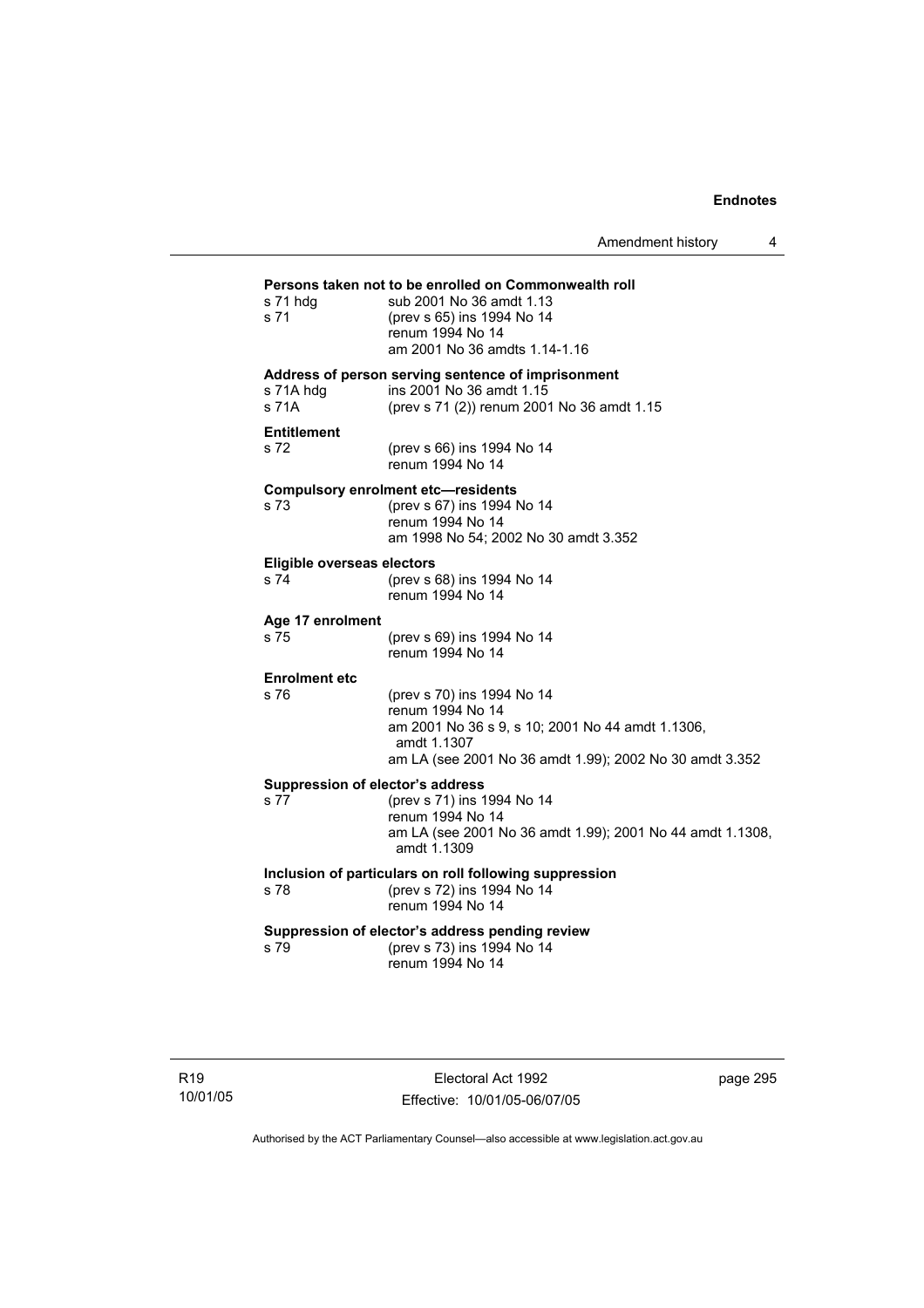4 Amendment history

| <b>Closed rolls</b><br>s 80          | (prev s 74) ins 1994 No 14                                                                                                        |
|--------------------------------------|-----------------------------------------------------------------------------------------------------------------------------------|
|                                      | renum 1994 No 14                                                                                                                  |
|                                      | am 1994 No 78; 1997 No 91; 2001 No 36 s 11; LA (see 2001<br>No 36 amdt 1.99); 2002 No 30 amdt 3.280                               |
| <b>Objections to enrolment</b>       |                                                                                                                                   |
| s 81                                 | (prev s 75) ins 1994 No 14<br>renum 1994 No 14                                                                                    |
|                                      | am 1997 No 91; LA (see 2001 No 36 amdt 1.99); 2001 No 44<br>amdt 1.1310, amdt 1.1311; 2002 No 30 amdts 3.281-3.284,<br>amdt 3.352 |
|                                      | <b>Record of claims for enrolment</b>                                                                                             |
| s 82                                 | (prev s 76) ins 1994 No 14<br>renum 1994 No 14                                                                                    |
| <b>Processing enrolment claims</b>   |                                                                                                                                   |
| s 83                                 | (prev s 77) ins 1994 No 14<br>renum 1994 No 14                                                                                    |
|                                      | <b>Transmission of enrolment claims</b>                                                                                           |
| s 84                                 | (prev s 78) ins 1994 No 14<br>renum 1994 No 14                                                                                    |
|                                      | am 1998 No 54                                                                                                                     |
|                                      | Production of claims for enrolment before a court                                                                                 |
| s 85                                 | (prev s 79) ins 1994 No 14<br>renum 1994 No 14                                                                                    |
|                                      | am 2002 No 30 amdt 3.285                                                                                                          |
|                                      | Claims for enrolment not subject to warrants                                                                                      |
| s 86                                 | (prev s 80) ins 1994 No 14<br>renum 1994 No 14                                                                                    |
|                                      | <b>Registration of political parties</b>                                                                                          |
| pt 7 hdg                             | ins 1994 No 14<br>sub 2001 No 36 s 12                                                                                             |
|                                      | am A2004-26 amdt 1.1                                                                                                              |
|                                      | Meaning of related political parties                                                                                              |
| s 87                                 | (prev s 81) ins 1994 No 14<br>renum 1994 No 14                                                                                    |
|                                      | sub 2001 No 36 s 12                                                                                                               |
| <b>Register of political parties</b> |                                                                                                                                   |
| s 88 hdg<br>s 88                     | sub A2004-26 amdt 1.2<br>(prev s 82) ins 1994 No 14                                                                               |
|                                      | renum 1994 No 14                                                                                                                  |
|                                      | sub 2001 No 36 s 12                                                                                                               |
|                                      | am A2004-26 amdts 1.3-1.7, amdt 1.62, amdt 1.63                                                                                   |

page 296 Electoral Act 1992 Effective: 10/01/05-06/07/05

R19 10/01/05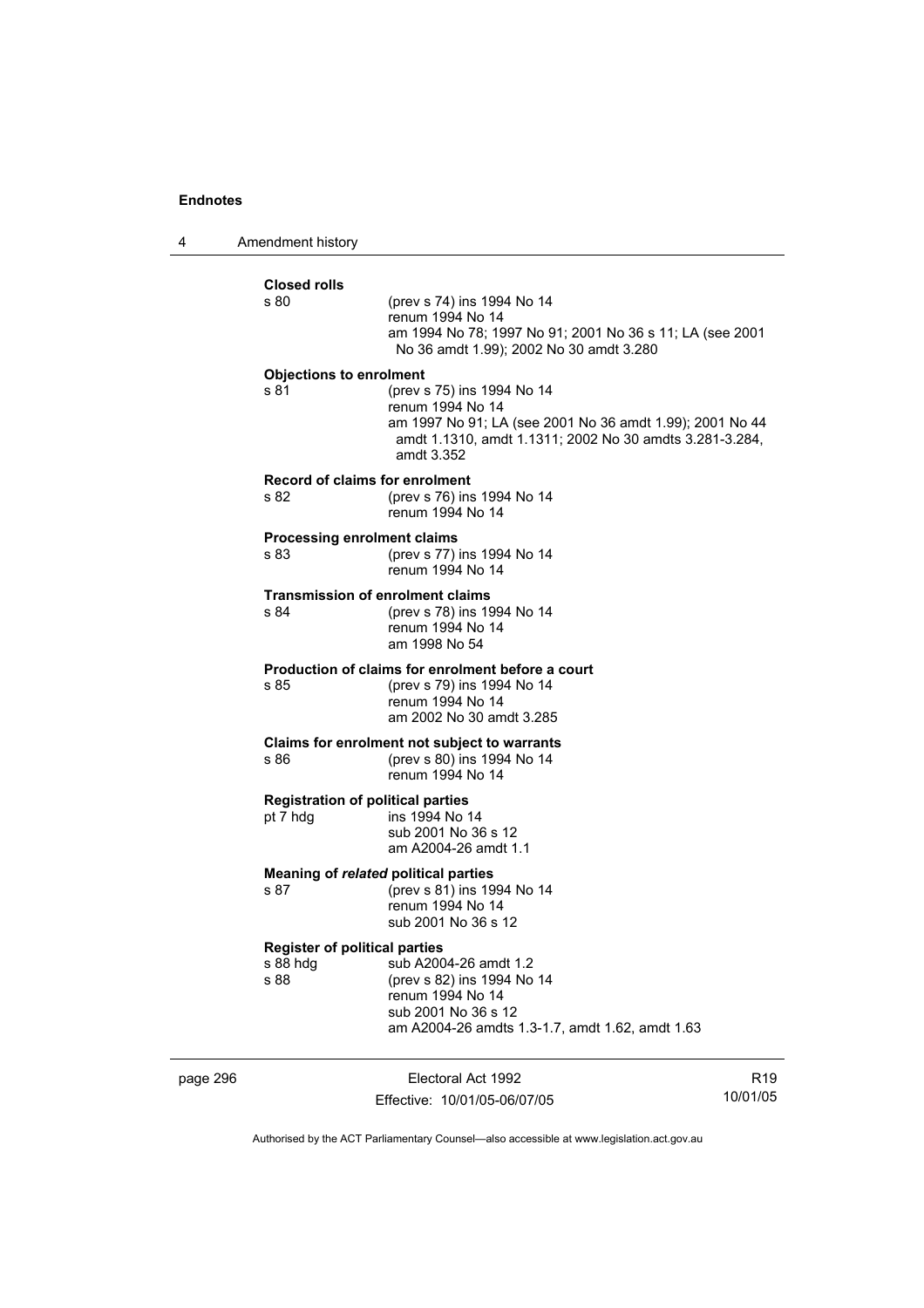#### **Application for registration of political party**

s 89 (prev s 83) ins 1994 No 14 renum 1994 No 14 sub 2001 No 36 s 12 am 2001 No 44 amdt 1.1312, amdt 1.1313; A2004-26 ss 5-7

## **Application for registration of ballot group**

s 89A ins 2001 No 36 s 12 am 2001 No 44 amdt 1.1314, amdt 1.1315 om A2004-26 amdt 1.8

#### **Further information about application for political party registration**

s 90 (prev s 84) ins 1994 No 14 renum 1994 No 14 sub 2001 No 36 s 12 am 2002 No 30 amdt 3.352; A2004-26 s 8; ss renum R16 LA (see A2004-26 s 9)

#### **Notification and publication of applications**

s 91 (prev s 85) ins 1994 No 14 renum 1994 No 14 sub 2001 No 36 s 12 am 2001 No 44 amdt 1.1316; A2004-26 amdts 1.9-1.11, amdt 1.62, amdt 1.63

#### **Objections to applications and responses**

s 91A ins 2001 No 36 s 12 am A2004-26 amdt 1.63

#### **Registration of political parties**

s 92 hdg sub A2004-26 amdt 1.12 s 92 (prev s 86) ins 1994 No 14 renum 1994 No 14 sub 2001 No 36 s 12 am 2001 No 44 amdt 1.1317; A2004-26 amdt 1.13, amdt 1.62, amdt 1.63

#### **Refusal of applications for registration**

s 93 (prev s 87) ins 1994 No 14 renum 1994 No 14 am 1997 No 91 sub 2001 No 36 s 12 am A2004-26 s 10, amdts 1.14-1.16, amdt 1.62, amdt 1.63, amdt 1.65; pars renum R16 LA (see A2004-26 amdt 1.66)

# **Amendment of applications for registration**

s 94 (prev s 88) ins 1994 No 14 renum 1994 No 14 sub 2001 No 36 s 12 am A2004-26 amdt 1.63

R19 10/01/05

Electoral Act 1992 Effective: 10/01/05-06/07/05 page 297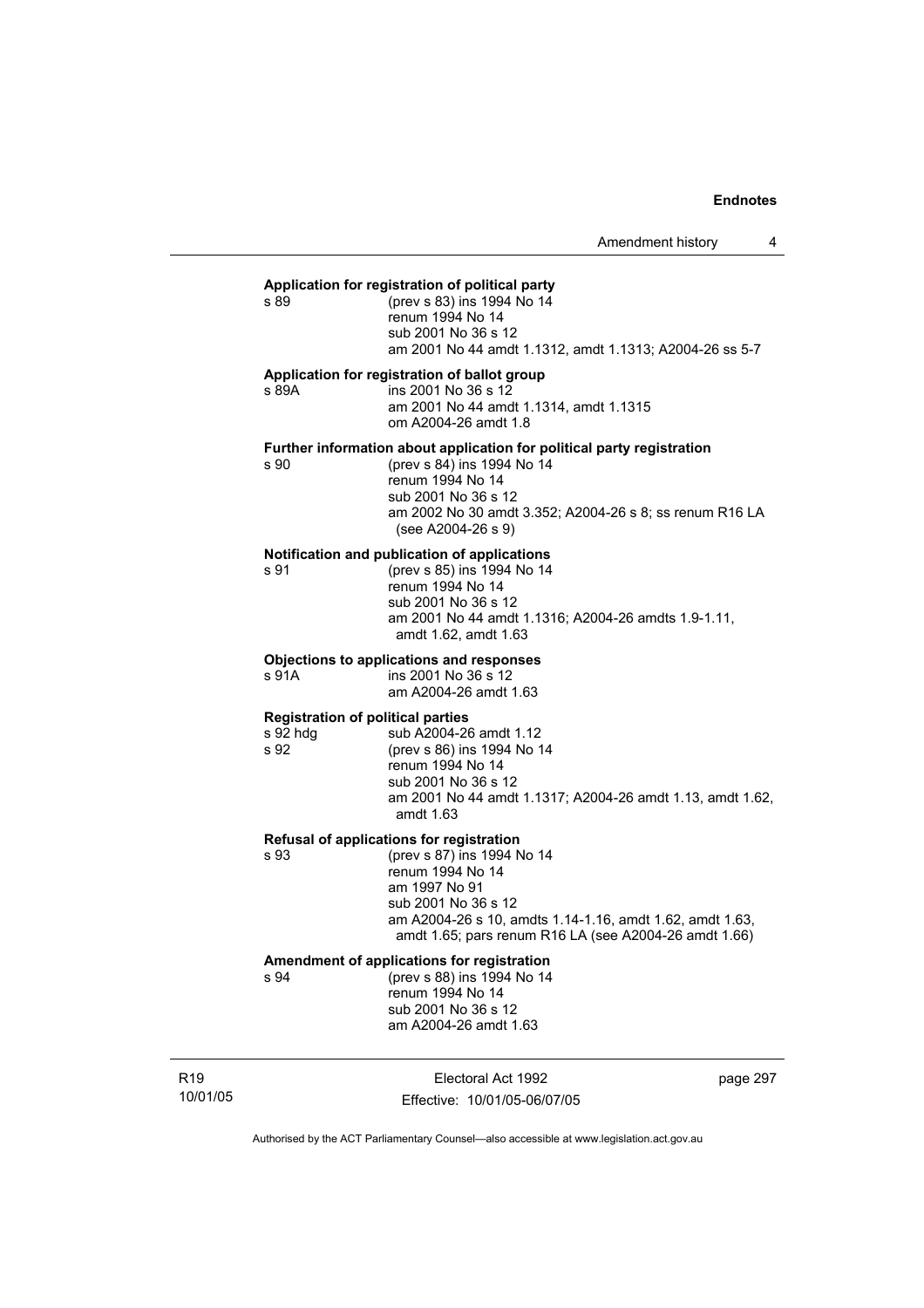4 Amendment history

**Changes to particulars in register**<br>**s** 95 (prev s 89) ins 1 (prev s 89) ins 1994 No 14 renum 1994 No 14 am 1997 No 91 sub 2001 No 36 s 12 am A2004-26 amdt 1.17, amdt 1.18, amdt 1.65; ss renum R16 LA (see A2004-26 amdt 1.66) **Objection to continued use of name**  s 95A ins 2001 No 36 s 12 am A2004-26 amdt 1.61 **When certain action cannot be taken**  s 95B ins A2004-26 s 11 **No action under pt 7 during pre-election period**  s 96 (prev s 90) ins 1994 No 14 renum 1994 No 14 sub 2001 No 36 s 12 am A2004-26 amdt 1.63 **Who can be a registered officer**<br>s 96A **ins 1997** No 9 ins 1997 No 91 sub 2001 No 36 s 12 am A2004-26 amdt 1.65 **Deputy registered officer**  s 97 (prev s 91) ins 1994 No 14 renum 1994 No 14 am 1997 No 91 sub 2001 No 36 s 12 am A2004-26 amdt 1.19, amdt 1.62, amdt 1.65 **Information about political parties**<br>s 97A **Ins** 2001 No 36 s  $ins 2001$  No 36 s 12 sub A2004-26 s 12 **Cancellation of registration of political parties**  s 98 hdg sub A2004-26 amdt 1.20<br>s 98 (prev s 92) ins 1994 No 1 (prev s 92) ins 1994 No 14 renum 1994 No 14 am 1997 No 91 sub 2001 No 36 s 12 am 2001 No 44 amdts 1.1318-1.1321; A2004-26 amdts 1.21-1.25, amdt 1.62, amdt 1.65; ss renum R16 LA (see A2004-26 amdt 1.66)

page 298 Electoral Act 1992 Effective: 10/01/05-06/07/05

R19 10/01/05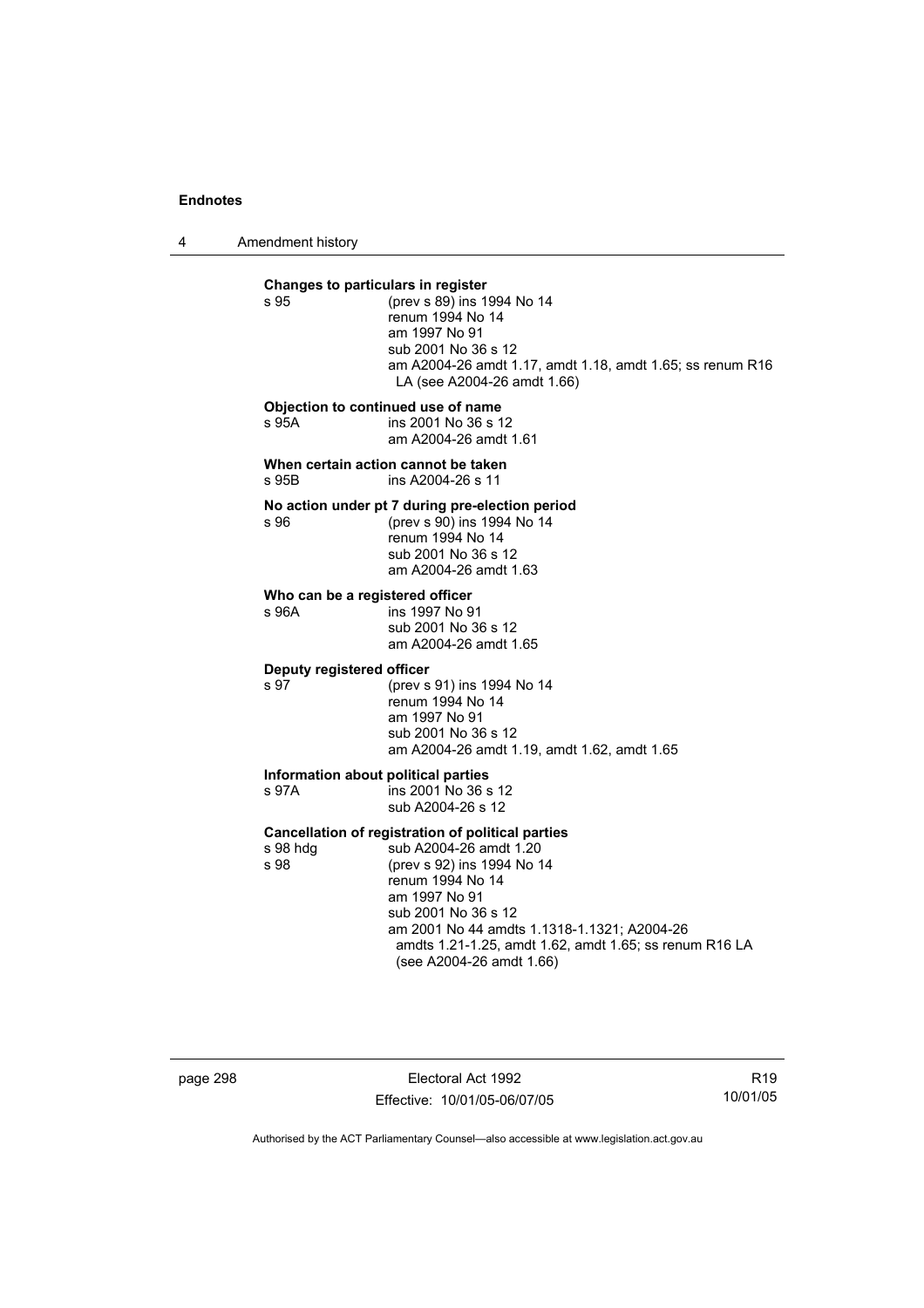| s 99 hdg<br>s 99                              | Use of party name after cancellation<br>sub A2004-26 amdt 1.26<br>(prev s 93) ins 1994 No 14<br>renum 1994 No 14<br>sub 2001 No 36 s 12<br>am A2004-26 amdt 1.27, amdt 1.28; ss renum R16 LA (see<br>A2004-26 amdt 1.66)   |
|-----------------------------------------------|----------------------------------------------------------------------------------------------------------------------------------------------------------------------------------------------------------------------------|
| s 99A                                         | General requirements about constitutions of registered parties<br>ins 2001 No 36 s 12                                                                                                                                      |
| <b>Timing of elections</b><br>pt 8 hdg        | ins 1994 No 14                                                                                                                                                                                                             |
| <b>Ordinary elections</b><br>s 100            | (prev s 94) ins 1994 No 14<br>renum 1994 No 14<br>am 1997 No 38; 2002 No 30 amdt 3.286; A2003-54 s 4                                                                                                                       |
| <b>Extraordinary elections</b><br>s 101       | (prev s 95) ins 1994 No 14<br>renum 1994 No 14<br>am 2001 No 44 amdt 1.1322                                                                                                                                                |
| Polling day<br>s 102                          | (prev s 96) ins 1994 No 14<br>renum 1994 No 14<br>sub 2002 No 30 amdt 3.287                                                                                                                                                |
| <b>Arrangements for elections</b><br>pt 9 hdg | ins 1994 No 14                                                                                                                                                                                                             |
| <b>Nominations</b><br>div 9.1 hdg             | (prev pt 9 div 1 hdg) renum LA (see 2000 No 76 s 24)                                                                                                                                                                       |
| Eligibility-MLAs<br>s 103                     | (prev s 97) ins 1994 No 14<br>renum 1994 No 14<br>am 2002 No 30 amdt 3.288                                                                                                                                                 |
| <b>Qualifications for nomination</b><br>s 104 | (prev s 98) ins 1994 No 14<br>renum 1994 No 14                                                                                                                                                                             |
| <b>Candidates to be nominated</b><br>s 105    | (prev s 99) ins 1994 No 14<br>renum 1994 No 14<br>am 1994 No 78; 2001 No 36 s 13, s 14, amdt 1.17; LA (see<br>2001 No 36 amdt 1.99); 2001 No 44 amdt 1.1323; ss renum<br>(see 2002 No 11 amdt 2.34); 2002 No 11 amdt 2.35; |

R19 10/01/05

Electoral Act 1992 Effective: 10/01/05-06/07/05 page 299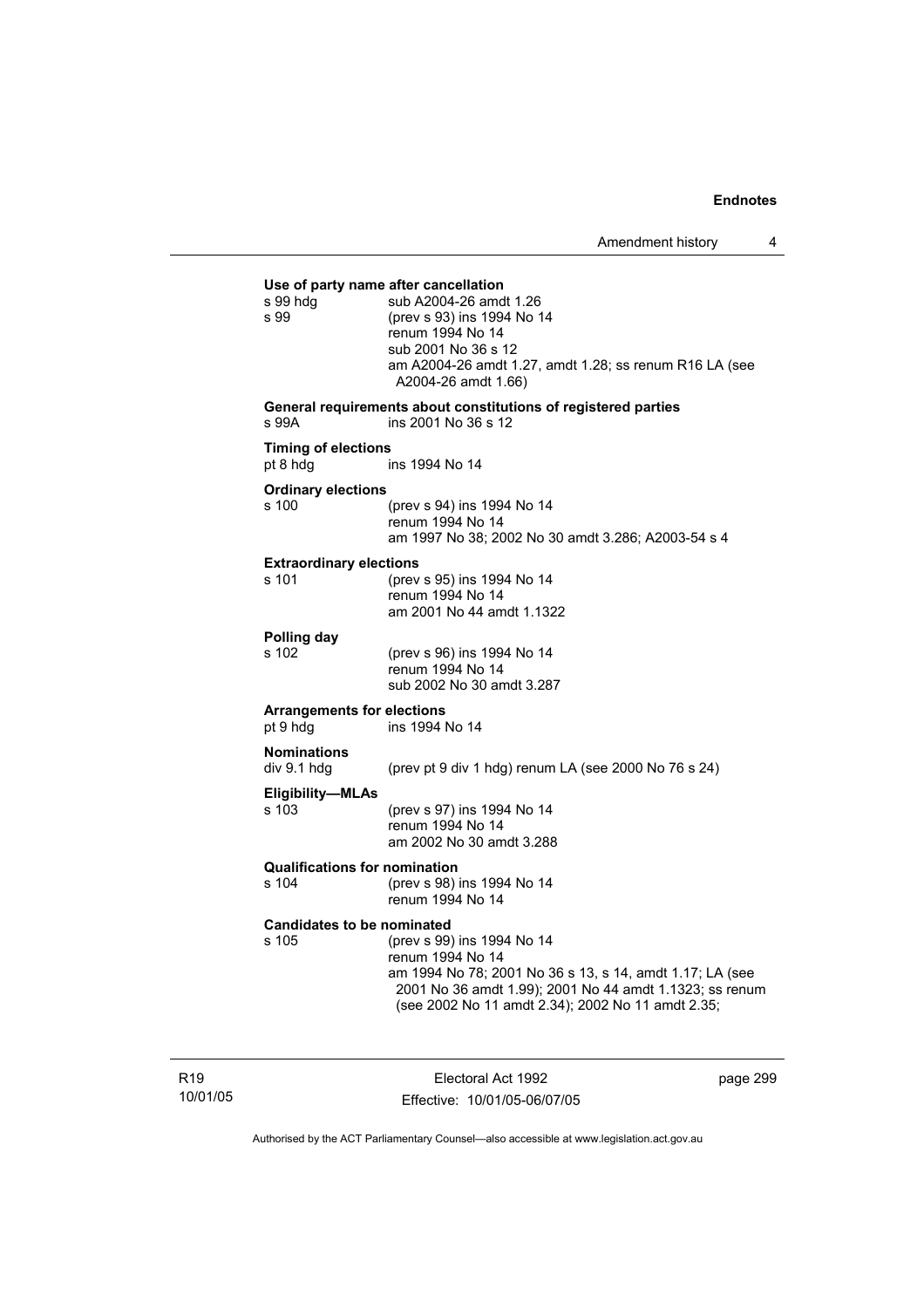4 Amendment history

A2004-26 amdt 1.29, amdt 1.62, amdt 1.65; pars renum R16 LA (see A2004-26 amdt 1.66)

| <b>Multiple nominations invalid</b><br>s 106 | (prev s 100) ins 1994 No 14<br>renum 1994 No 14                                                                                                                    |
|----------------------------------------------|--------------------------------------------------------------------------------------------------------------------------------------------------------------------|
| s 107                                        | Withdrawal etc of consent to nomination<br>(prev s 101) ins 1994 No 14<br>renum 1994 No 14                                                                         |
| Place and hour of nomination<br>s 108        | (prev s 102) ins 1994 No 14<br>renum 1994 No 14<br>am 1994 No 78; LA (see 2001 No 36 amdt 1.99); 2001 No 38<br>s 4; 2001 No 44 amdt 1.1324; 2002 No 11 amdt 2.36   |
| <b>Declaration of candidates</b><br>s 109    | (prev s 103) ins 1994 No 14<br>renum 1994 No 14<br>am 2001 No 36 amdt 1.18; A2004-26 amdt 1.65                                                                     |
| <b>Rejection of nominations</b><br>s 110     | (prev s 104) ins 1994 No 14<br>renum 1994 No 14<br>sub 2001 No 36 s 15<br>am 2002 No 30 amdt 3.352                                                                 |
| Need for a poll<br>s 111                     | (prev s 105) ins 1994 No 14<br>renum 1994 No 14                                                                                                                    |
| s 112                                        | Death of candidate before polling day<br>(prev s 106) ins 1994 No 14<br>renum 1994 No 14                                                                           |
| Deposit-return or forfeiture<br>s 113        | (prev s 107) ins 1994 No 14<br>renum 1994 No 14                                                                                                                    |
| <b>Ballot papers</b><br>div 9.2 hdg          | (prev pt 9 div 2 hdg) renum LA (see 2000 No 76 s 24)                                                                                                               |
| <b>Ballot papers</b><br>s 114                | (prev s 108) ins 1994 No 14<br>renum 1994 No 14<br>am 2000 No 76 s 5; LA (see 2001 No 36 amdt 1.99); 2001<br>No 44 amdt 1.1325, amdt 1.1326; 2002 No 30 amdt 3.289 |

page 300 Electoral Act 1992 Effective: 10/01/05-06/07/05

R19 10/01/05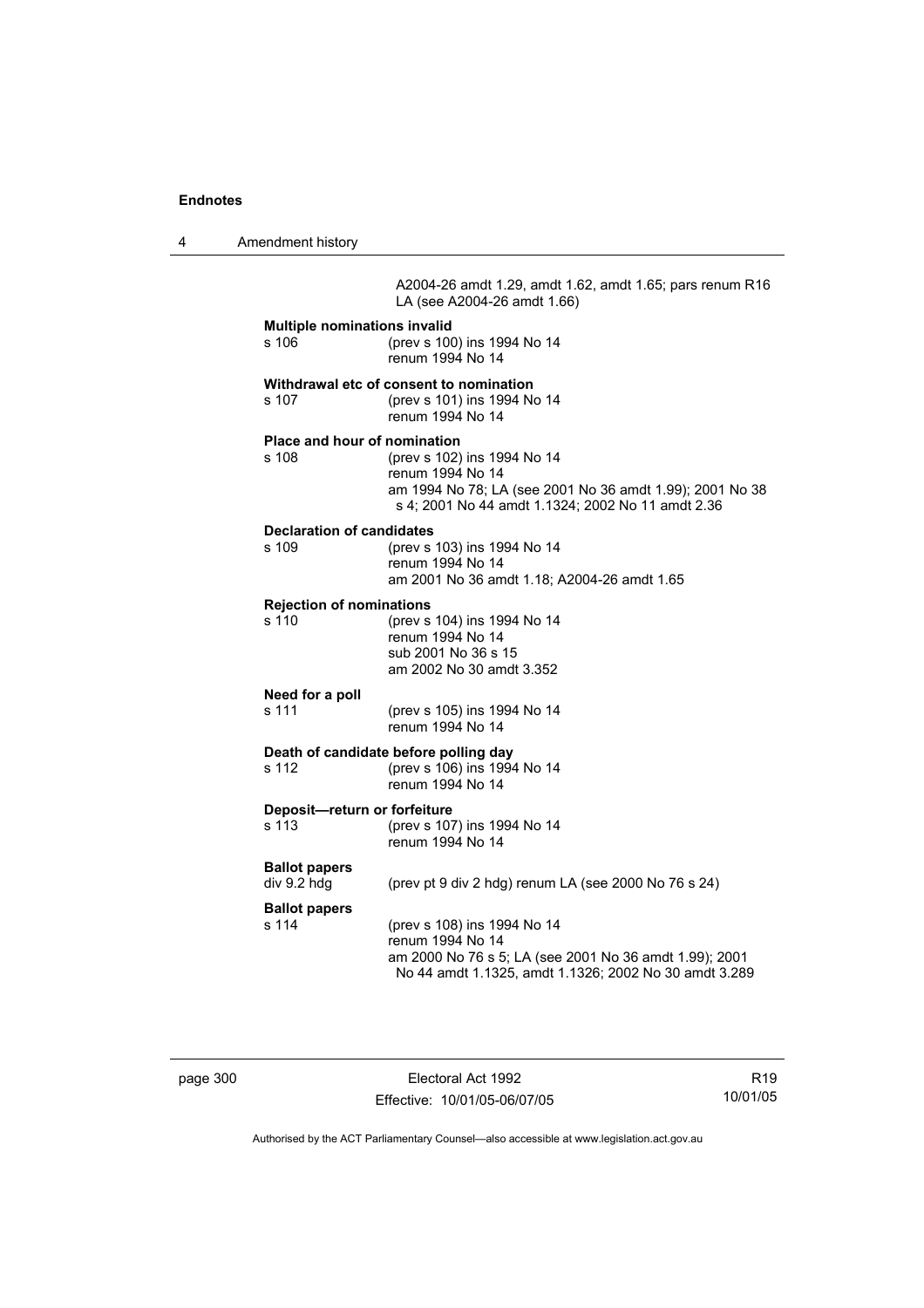## **Grouping of candidates' names** s 115 (prev s 109) ins 1994 No 14 renum 1994 No 14 am 2001 No 36 amdt 1.19; 2002 No 30 amdt 3.290; A2004-26 amdt 1.65 **Printing of ballot papers** s 116 (prev s 110) ins 1994 No 14 renum 1994 No 14 am 2001 No 38 ss 5-8; 2002 No 30 amdt 3.291, amdt 3.292 **Names on ballot papers** s 117 (prev s 111) ins 1994 No 14 renum 1994 No 14 am 1994 No 78 sub 2001 No 36 s 16 am A2004-26 amdts 1.30-1.32; pars renum R16 LA (see A2004-26 amdt 1.66) **Draw for positions on ballot papers** s 118 (prev s 112) ins 1994 No 14 renum 1994 No 14 **Electronic voting devices and vote counting programs** div 9.3 hdg (prev div 9.2A) ins 2000 No 76 s 6 renum LA (see 2000 No 76 s 24) **Approval of computer program for electronic voting and vote counting** s 118A ins 2000 No 76 s 6 am 2001 No 44 amdt 1.1327 am LA (see 2001 No 36 amdt 1.99) **Security of electronic voting devices and related material**  s 118B ins 2000 No 76 s 6 **Miscellaneous**  div 9.4 hdg (prev pt 9 div 3 hdg) renum LA (see 2000 No 76 s 24) **Polling places and scrutiny centres**  s 119 (prev s 113) ins 1994 No 14 renum 1994 No 14 am 2001 No 36 amdt 1.20; LA (see 2001 No 36 amdt 1.99); 2001 No 44 amdt 1.1328, amdt 1.1329 **Administrative arrangements** (prev s 114) ins 1994 No 14 renum 1994 No 14 am 2000 No 76 s 7; 2001 No 44 amdt 1.1330

R19 10/01/05

Electoral Act 1992 Effective: 10/01/05-06/07/05 page 301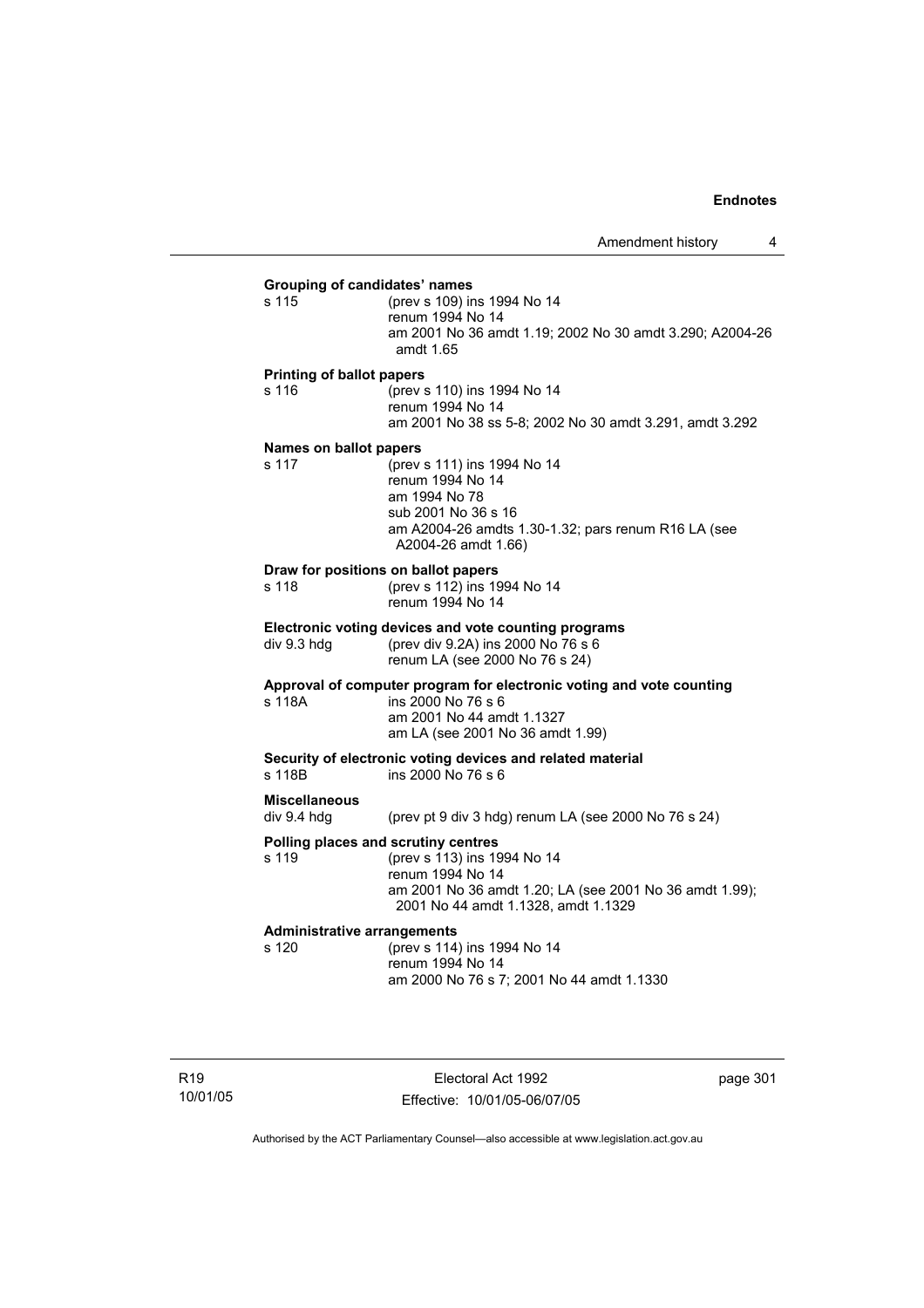| 4 | Amendment history                                          |                                                                                                                       |
|---|------------------------------------------------------------|-----------------------------------------------------------------------------------------------------------------------|
|   | <b>Certified lists of electors</b><br>s 121                | (prev s 115) ins 1994 No 14<br>renum 1994 No 14                                                                       |
|   | s 121A                                                     | Use of information from certified lists<br>ins 2001 No 36 s 17                                                        |
|   | Scrutineers-appointment<br>s 122                           | (prev s 116) ins 1994 No 14<br>renum 1994 No 14<br>am 2001 No 44 amdt 1.1331, amdt 1.1332                             |
|   | Scrutineers-conduct<br>s 123                               | (prev s 117) ins 1994 No 14<br>renum 1994 No 14<br>am 1998 No 54; 2002 No 30 amdt 3.293                               |
|   | s 124                                                      | Participation by candidates in conduct of election<br>(prev s 118) ins 1994 No 14<br>renum 1994 No 14                 |
|   | Determining matters by lot<br>s 125                        | (prev s 119) ins 1994 No 14<br>renum 1994 No 14<br>am 2001 No 44 amdt 1.1333                                          |
|   | <b>Supplementary elections</b><br>s 126                    | (prev s 120) ins 1994 No 14<br>renum 1994 No 14                                                                       |
|   | Voting<br>pt 10 hdg                                        | ins 1994 No 14                                                                                                        |
|   | General<br>$div 10.1 h$ div                                | (prev pt 10 div 1 hdg) renum LA (see 2000 No $76$ s $24$ )                                                            |
|   | <b>Meaning of authorised witness</b><br>s 127 hdg<br>s 127 | sub 2001 No 36 amdt 1.21<br>(prev s 121) ins 1994 No 14<br>renum 1994 No 14                                           |
|   | <b>Entitlement to vote</b><br>s 128                        | (prev s 122) ins 1994 No 14<br>renum 1994 No 14; 2001 No 36 amdt 1.99<br>am 1997 No 91; LA (see 2001 No 36 amdt 1.99) |
|   | <b>Compulsory voting</b><br>s 129                          | (prev s 123) ins 1994 No 14<br>renum 1994 No 14<br>am 1998 No 54                                                      |

page 302 Electoral Act 1992 Effective: 10/01/05-06/07/05

R19 10/01/05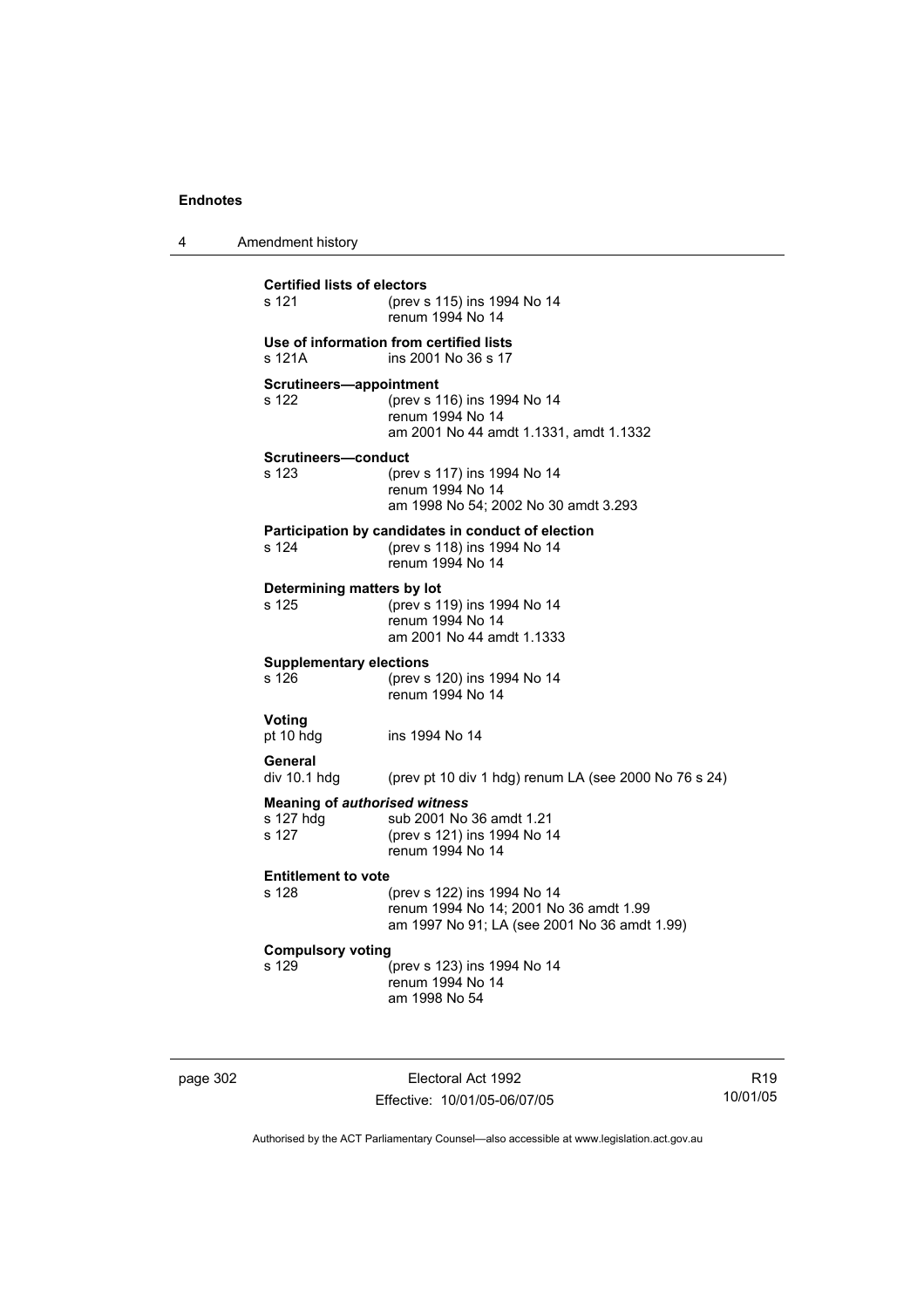| s 130                           | <b>Multiple votes prohibited</b><br>(prev s 124) ins 1994 No 14                                                    |
|---------------------------------|--------------------------------------------------------------------------------------------------------------------|
|                                 | renum 1994 No 14<br>am 1998 No 54                                                                                  |
| <b>Procedures for voting</b>    |                                                                                                                    |
| s 131                           | (prev s 125) ins 1994 No 14<br>renum 1994 No 14<br>am 1997 No 91; 2000 No 76 s 8; LA (see 2001 No 36 amdt<br>1.99) |
| <b>Manner of recording vote</b> |                                                                                                                    |
| s 132                           | (prev s 126) ins 1994 No 14<br>renum 1994 No 14                                                                    |
|                                 | Ordinary voting at a polling place                                                                                 |
| div 10.2 hdg                    | (prev pt 10 div 2 hdg) am 1997 No 91<br>renum LA (see 2000 No 76 s 24)                                             |
| <b>Claims to vote</b>           |                                                                                                                    |
| s 133                           | (prev s 127) ins 1994 No 14<br>renum 1994 No 14                                                                    |
|                                 | am 1997 No 91; LA (see 2001 No 36 amdt 1.99)                                                                       |
| Voting in private               |                                                                                                                    |
| s 134                           | (prev s 128) ins 1994 No 14                                                                                        |
|                                 | renum 1994 No 14<br>am 2000 No 76 s 9                                                                              |
|                                 |                                                                                                                    |
| div 10.3 hdg                    | Declaration voting at a polling place<br>(prev pt 10 div 3 hdg) am 1997 No 91                                      |
|                                 | renum LA (see 2000 No 76 s 24)                                                                                     |
|                                 | Declaration voting at polling places                                                                               |
| s 135                           | (prev s 129) ins 1994 No 14<br>renum 1994 No 14                                                                    |
|                                 | am 1997 No 91; 2001 No 44 amdt 1.1334, amdt 1.1335                                                                 |
|                                 | Voting otherwise than at a polling place                                                                           |
| div $10.4$ hdg                  | (prev pt 10 div 3A hdg) ins 1997 No 91<br>renum LA (see 2000 No 76 s 24)                                           |
| Definitions for div 10.4        |                                                                                                                    |
| s 136 hdg<br>s 136              | sub 2001 No 36 amdt 1.22                                                                                           |
|                                 | (prev s 130) ins 1994 No 14<br>renum 1994 No 14                                                                    |
|                                 |                                                                                                                    |

Electoral Act 1992 Effective: 10/01/05-06/07/05 page 303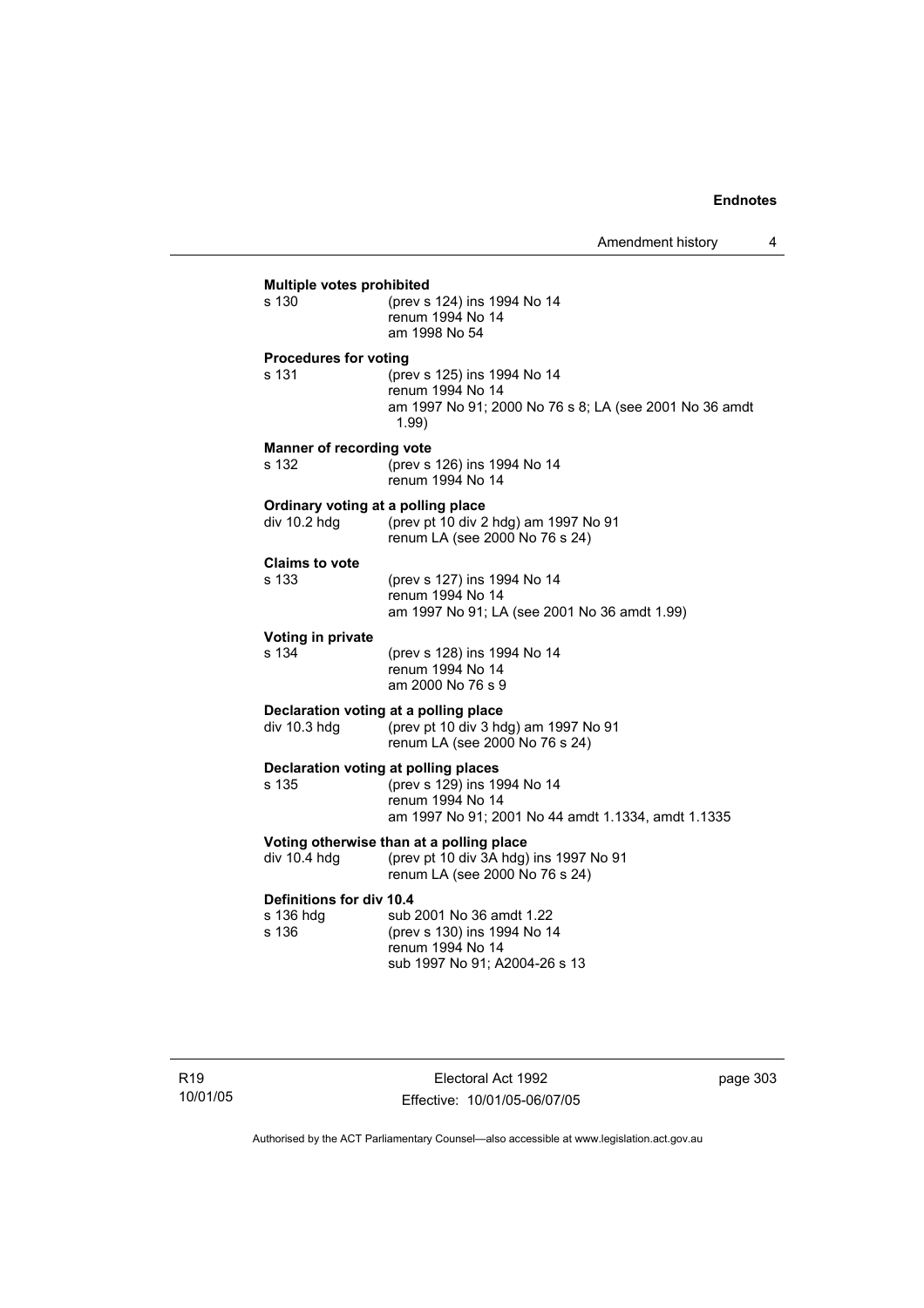4 Amendment history

## **Applications for postal voting papers**

| s 136A                                        | Applications for postal voting papers<br>ins 1997 No 91<br>am LA (see 2001 No 36 amdt 1.99); 2001 No 44 amdt 1.1336,<br>amdt 1.1337; 2002 No 30 amdt 3.294<br>sub A2004-26 s 14                                                      |
|-----------------------------------------------|--------------------------------------------------------------------------------------------------------------------------------------------------------------------------------------------------------------------------------------|
| s 136B hdg<br>s 136B                          | Ordinary or declaration voting in ACT before polling day<br>sub 2001 No 36 amdt 1.23<br>ins 1997 No 91<br>am 2001 No 36 s 18; LA (see 2001 No 36 amdt 1.99); 2001<br>No 44 amdts 1.1338-1.1341; 2002 No 30 amdt 3.295, amdt<br>3.296 |
| s 136C hdg<br>s 136C                          | Declaration voting outside ACT on or before polling day<br>sub 2001 No 36 amdt 1.24<br>ins 1997 No 91<br>am 2001 No 36 s 19; LA (see 2001 No 36 amdt 1.99); 2001<br>No 44 amdts 1.1342-1.1345; 2002 No 30 amdt 3.296                 |
| s 137                                         | Record of issue of declaration voting papers<br>(prev s 131) ins 1994 No 14<br>renum 1994 No 14<br>am 1997 No 91; 2001 No 36 amdt 1.25                                                                                               |
| <b>Inspection of records</b><br>s 138         | (prev s 132) ins 1994 No 14<br>renum 1994 No 14                                                                                                                                                                                      |
| s 139                                         | Receipt of declaration voting papers<br>(prev s 133) ins 1994 No 14<br>renum 1994 No 14<br>am 1997 No 91; 2002 No 30 amdt 3.297                                                                                                      |
| <b>Registered declaration voters</b><br>s 140 | (prev s 134) ins 1994 No 14<br>renum 1994 No 14<br>am 2002 No 30 amdt 3.298                                                                                                                                                          |
| s 141                                         | Issue of voting papers to registered declaration voters<br>(prev s 135) ins 1994 No 14<br>renum 1994 No 14<br>am 1997 No 91; 2002 No 30 amdt 3.299; A2004-26 s 15                                                                    |
| <b>Correcting formal errors</b><br>s 142      | (prev s 136) ins 1994 No 14<br>renum 1994 No 14                                                                                                                                                                                      |

page 304 Electoral Act 1992 Effective: 10/01/05-06/07/05

R19 10/01/05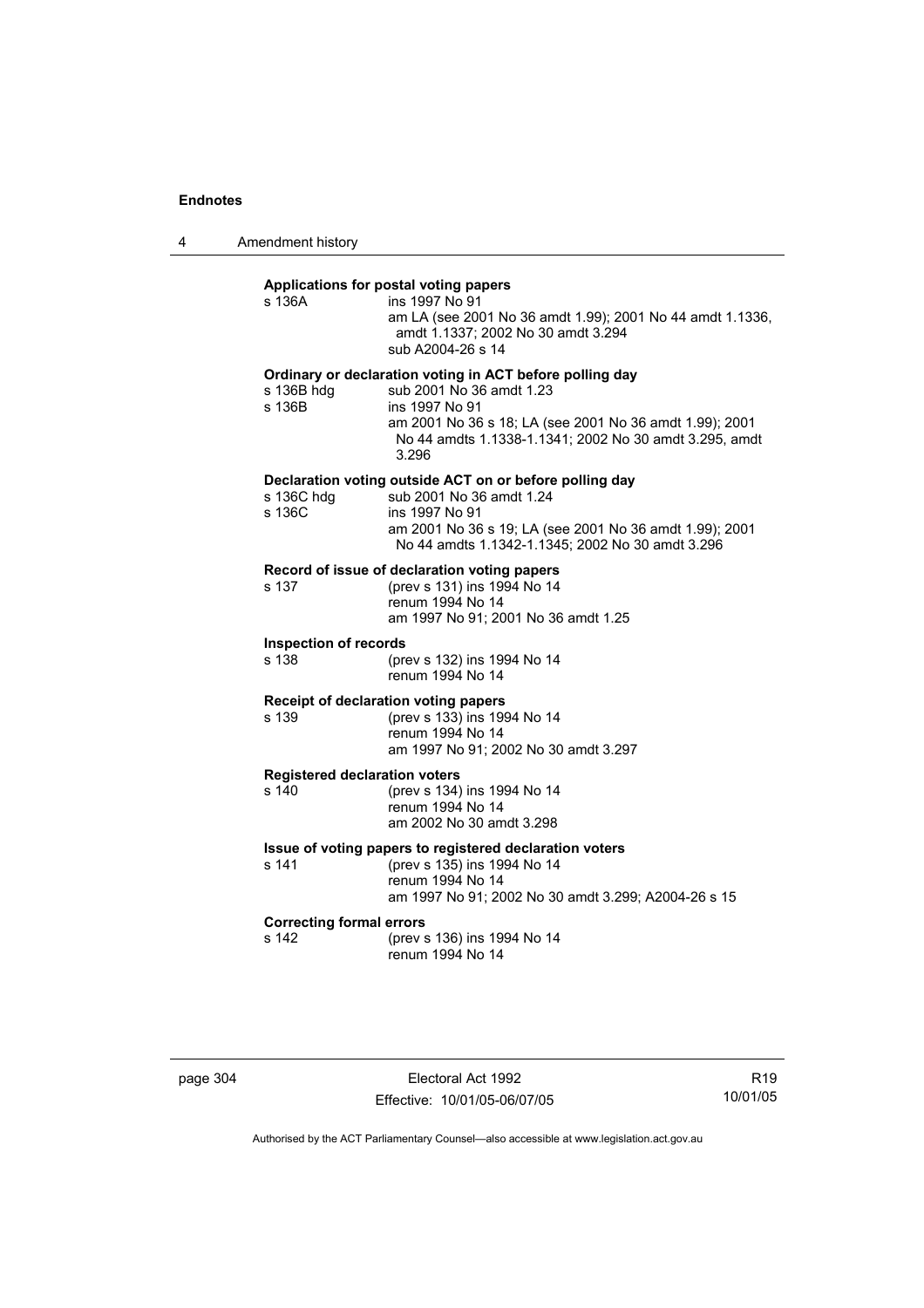Amendment history 4

## **Soliciting applications for postal declaration votes**<br>s 143 (prev s 137) ins 1994 No 14

(prev s 137) ins 1994 No 14 renum 1994 No 14 am 1997 No 91; 1998 No 54 sub 2001 No 36 s 20; A2004-26 s 16

#### **Transmission of applications for postal declaration votes**

s 144 (prev s 138) ins 1994 No 14 renum 1994 No 14 am 1998 No 54

## **Requirements for casting postal votes**

s 144A ins A2004-26 s 17

# **Interference with declaration voting**<br>s 145 (prev s 139) ins 19

(prev s 139) ins 1994 No 14 renum 1994 No 14 am 1998 No 54

#### **Soliciting completed declaration votes**

s 146 (prev s 140) ins 1994 No 14 renum 1994 No 14 am 1998 No 54

#### **Transmission of completed declaration votes**

s 147 (prev s 141) ins 1994 No 14 renum 1994 No 14 am 1998 No 54

## **Opening envelopes containing declaration votes**<br>s 148 (prev s 142) ins 1994 No 14

(prev s 142) ins 1994 No 14 renum 1994 No 14 am 1998 No 54

# **Mobile polling**

(prev pt 10 div 4 hdg) renum LA (see 2000 No 76 S24)

**Definitions for div 4**<br>s 149 hdq s sub 2001 No 36 amdt 1.26 s 149 (prev s 143) ins 1994 No 14 renum 1994 No 14 def *registered medical practitioner* om 2001 No 36 amdt 1.27 def *special hospital* sub 2001 No 44 amdt 1.1347

## **Declaration of special hospitals**<br>s 149A **ins 2001 No 4**

ins 2001 No 44 amdt 1.1348

**Mobile polling—institutions**

s 150 (prev s 144) ins 1994 No 14 renum 1994 No 14

R19 10/01/05

Electoral Act 1992 Effective: 10/01/05-06/07/05 page 305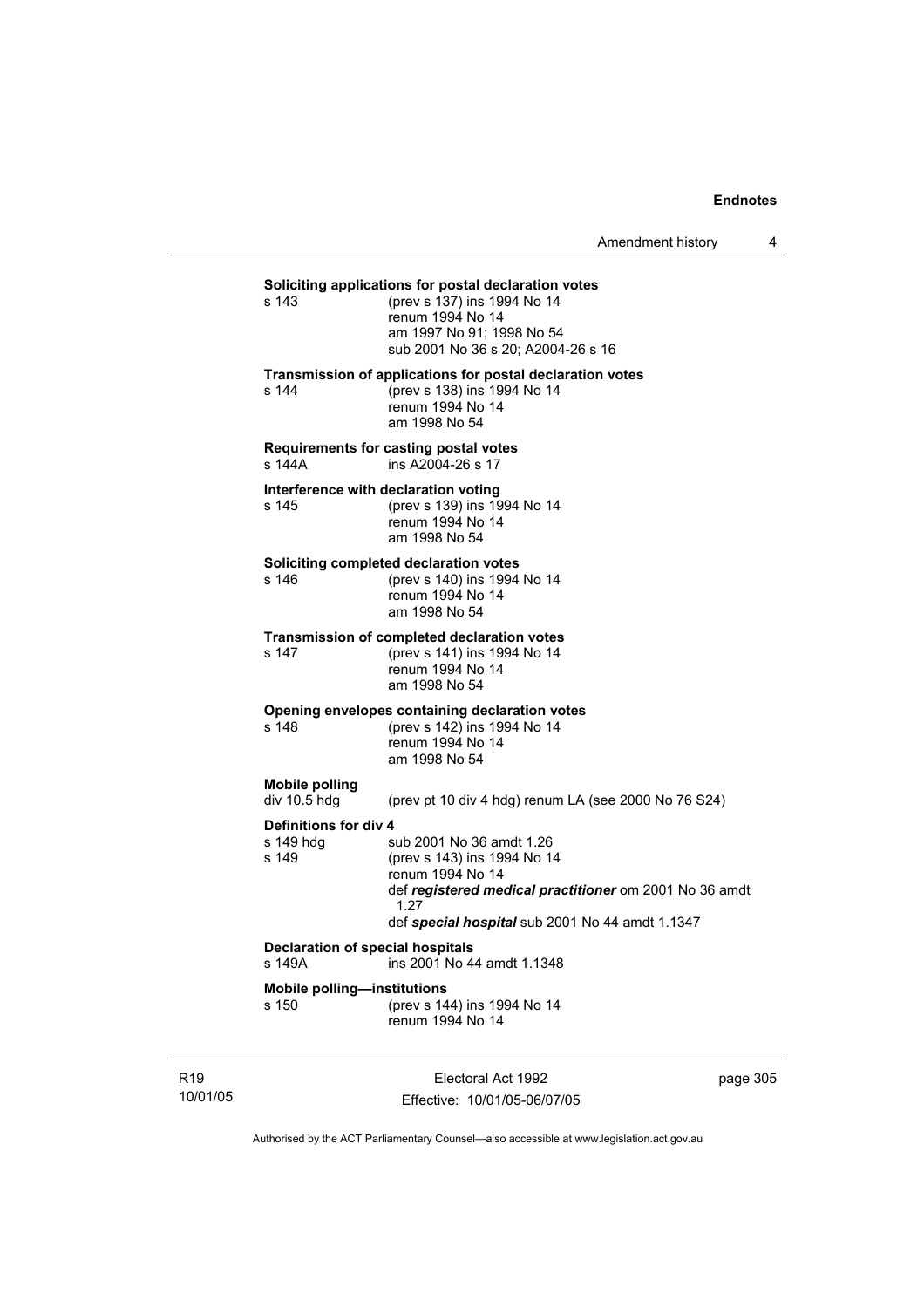4 Amendment history

| <b>Functions of visiting officers</b><br>s 151 | (prev s 145) ins 1994 No 14<br>renum 1994 No 14; 2001 No 36 amdt 1.99<br>am 1995 No 33; 2001 No 36 s 21, amdt 1.28; LA (see 2001<br>No 36 amdt 1.99)                                                                            |
|------------------------------------------------|---------------------------------------------------------------------------------------------------------------------------------------------------------------------------------------------------------------------------------|
| Failure to visit institution<br>s 152          | (prev s 146) ins 1994 No 14<br>renum 1994 No 14                                                                                                                                                                                 |
| s 153                                          | Custody of ballot boxes and electoral papers<br>(prev s 147) ins 1994 No 14<br>renum 1994 No 14                                                                                                                                 |
| <b>Miscellaneous</b><br>div 10.6 hdg           | (prev pt 10 div 5 hdg) renum LA (see 2000 No 76 s 24)                                                                                                                                                                           |
| Arrangements at polling places<br>s 154        | (prev s 148) ins 1994 No 14<br>renum 1994 No 14                                                                                                                                                                                 |
| s 155                                          | Particulars on ballot papers before issue<br>(prev s 149) ins 1994 No 14<br>renum 1994 No 14                                                                                                                                    |
| <b>Assistance to voters</b><br>s 156           | (prev s 150) ins 1994 No 14<br>renum 1994 No 14                                                                                                                                                                                 |
| s 156A                                         | Assistance to voters unable to enter polling place<br>ins 2001 No 36 s 22                                                                                                                                                       |
| <b>Spoilt ballot papers</b><br>s 157           | (prev s 151) ins 1994 No 14<br>renum 1994 No 14<br>am 2000 No 76 s 10                                                                                                                                                           |
| s 158                                          | Custody of ballot boxes and electoral papers<br>(prev s 152) ins 1994 No 14<br>renum 1994 No 14                                                                                                                                 |
| s 159                                          | <b>Extension of time for conducting elections</b><br>(prev s 153) ins 1994 No 14<br>renum 1994 No 14<br>am 2001 No 36 amdt 1.29; LA (see 2001 No 36 amdt<br>1.99) 2001 No 44 amdt 1.1349, amdt 1.1350; 2002 No 30<br>amdt 3.300 |

| page 306 |
|----------|
|----------|

page 306 Electoral Act 1992 Effective: 10/01/05-06/07/05

R19 10/01/05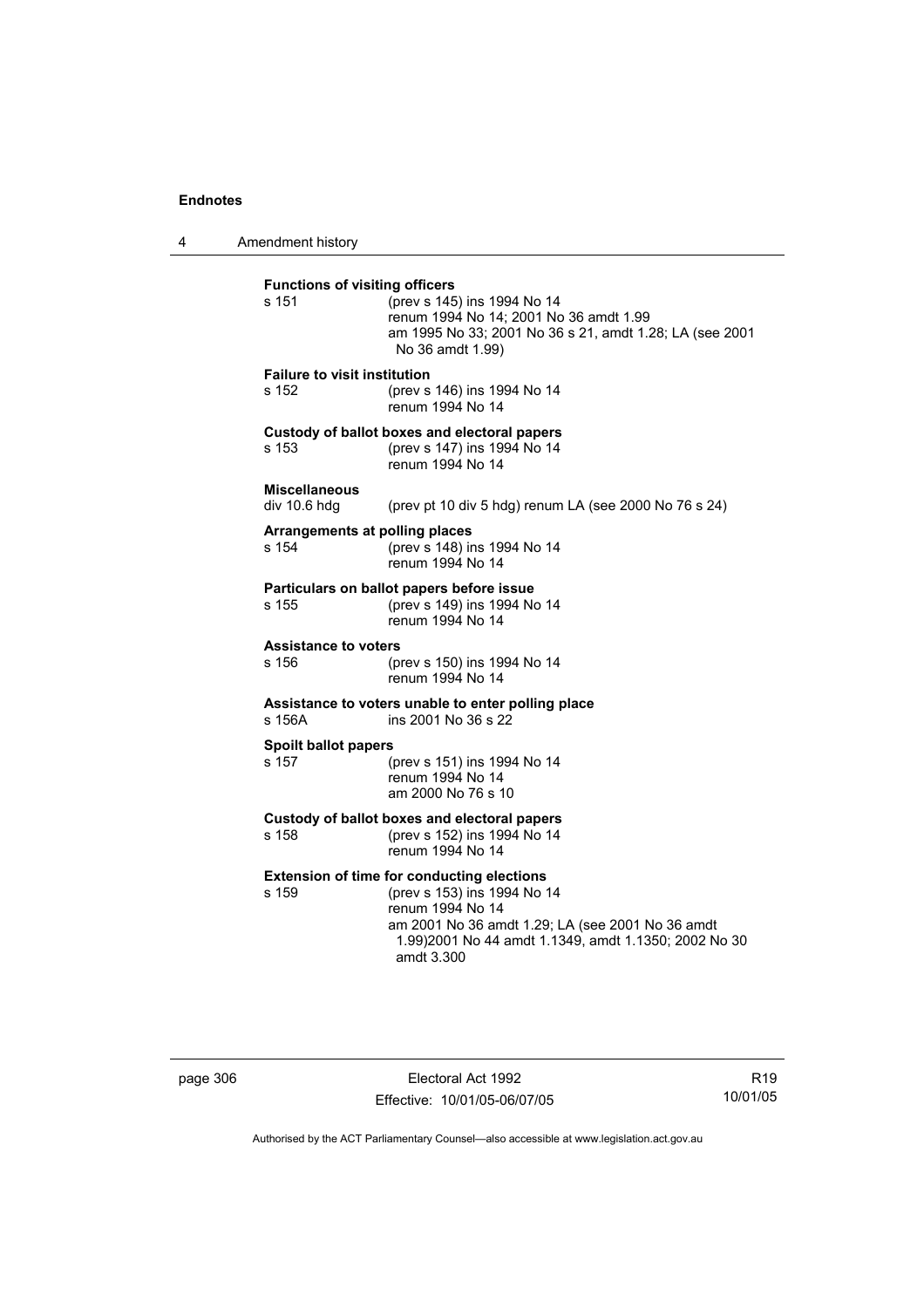|                                        | Suspension and adjournment of polling                 |
|----------------------------------------|-------------------------------------------------------|
| s 160                                  | (prev s 154) ins 1994 No 14                           |
|                                        | renum 1994 No 14                                      |
|                                        | am LA (see 2001 No 36 amdt 1.99); 2001 No 44 amdts    |
|                                        | 1.1351-1.1353; 2002 No 30 amdt 3.300                  |
| <b>Failure to vote</b>                 |                                                       |
| div 10.7 hdg                           | (prev pt 10 div 6 hdg) renum LA (see 2000 No 76 s 24) |
|                                        |                                                       |
| <b>Default notice</b>                  |                                                       |
| s 161                                  | (prev s 155) ins 1994 No 14                           |
|                                        | renum 1994 No 14                                      |
|                                        | am 2001 No 44 amdt 1.1354, amdt 1.1355                |
| <b>First notice</b>                    |                                                       |
| s 162                                  | (prev s 156) ins 1994 No 14                           |
|                                        | renum 1994 No 14                                      |
|                                        |                                                       |
| <b>Second notice</b><br>s 163          |                                                       |
|                                        | (prev s 157) ins 1994 No 14<br>renum 1994 No 14       |
|                                        |                                                       |
| <b>Final notice</b>                    |                                                       |
| s 164                                  | (prev s 158) ins 1994 No 14                           |
|                                        | renum 1994 No 14                                      |
| <b>Discharge of liability</b>          |                                                       |
| s 165                                  | (prev s 159) ins 1994 No 14                           |
|                                        | renum 1994 No 14                                      |
|                                        |                                                       |
| Response on behalf of elector<br>s 166 | (prev s 160) ins 1994 No 14                           |
|                                        | renum 1994 No 14                                      |
|                                        |                                                       |
| <b>Polling in Antarctica</b>           |                                                       |
| pt 11 hdg                              | ins 1994 No 14                                        |
| Definitions for pt 11                  |                                                       |
| s 167 hdg                              | sub 2001 No 36 amdt 1.30                              |
| s 167                                  | (prev s 161) ins 1994 No 14                           |
|                                        | renum 1994 No 14                                      |
|                                        | am 2001 No 36 amdt 1.31, amdt 1.32                    |
|                                        | def <i>transmit</i> sub 2001 No 44 amdt 1.1356        |
| Declaration of ship as a station       |                                                       |
| s 167A                                 | ins 2001 No 36 amdt 1.32                              |
|                                        |                                                       |
| Approval of ways of transmission       |                                                       |
| s 167B                                 | ins 2001 No 44 amdt 1.1357                            |
|                                        |                                                       |

R19 10/01/05

Electoral Act 1992 Effective: 10/01/05-06/07/05 page 307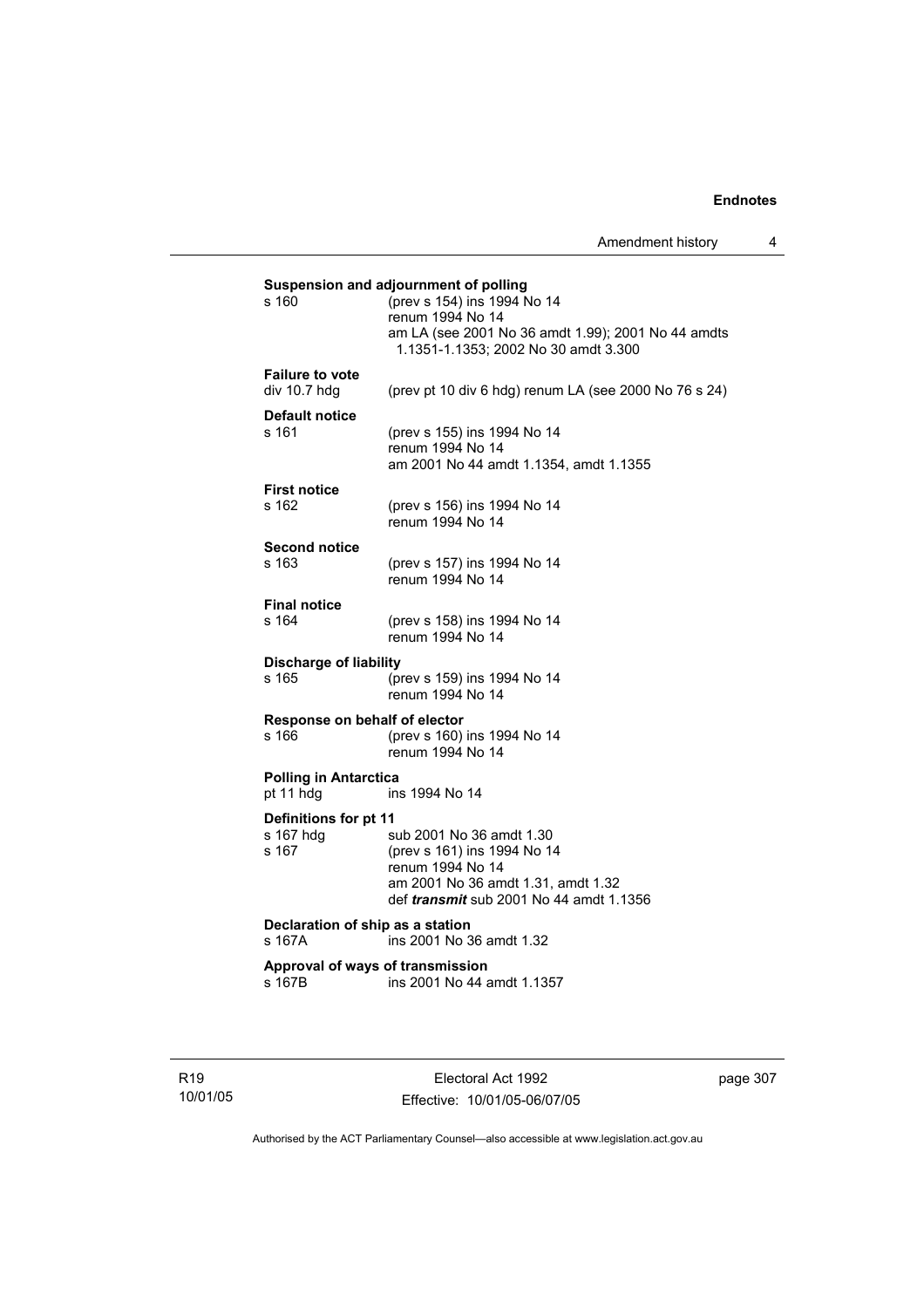| Amendment history |
|-------------------|
|                   |

| s 168                                           | Returning officers and assistants for Antarctic stations<br>(prev s 162) ins 1994 No 14<br>renum 1994 No 14<br>sub 2002 No 30 amdt 3.301 |
|-------------------------------------------------|------------------------------------------------------------------------------------------------------------------------------------------|
| s 169                                           | Acting returning officer or assistant<br>(prev s 163) ins 1994 No 14<br>renum 1994 No 14<br>om 2002 No 30 amdt 3.301                     |
| s 170                                           | Application of Act to polling in Antarctica<br>(prev s 164) ins 1994 No 14<br>renum 1994 No 14                                           |
| <b>Antarctic electors</b><br>s 171              | (prev s 165) ins 1994 No 14<br>renum 1994 No 14<br>am 1997 No 91                                                                         |
| s 172                                           | Arrangements for the polling in Antarctica<br>(prev s 166) ins 1994 No 14<br>renum 1994 No 14                                            |
| <b>Conduct of the polling</b><br>s 173          | (prev s 167) ins 1994 No 14<br>renum 1994 No 14                                                                                          |
| <b>Claims to vote</b><br>s 174                  | (prev s 168) ins 1994 No 14<br>renum 1994 No 14                                                                                          |
| Proceedings at close of poll<br>s 175           | (prev s 169) ins 1994 No 14<br>renum 1994 No 14<br>am 1995 No 46; 2002 No 30 amdt 3.302                                                  |
| <b>Result of polling in Antarctica</b><br>s 176 | (prev s 170) ins 1994 No 14<br>renum 1994 No 14                                                                                          |
| <b>Preservation of documents</b><br>s 177       | (prev s 171) ins 1994 No 14<br>renum 1994 No 14                                                                                          |
| The scrutiny<br>pt 12 hdg                       | ins 1994 No 14                                                                                                                           |
| <b>Scrutiny</b><br>s 178                        | (prev s 172) ins 1994 No 14<br>renum 1994 No 14<br>am 1997 No 91; 2000 No 76 s 11                                                        |

page 308 Electoral Act 1992 Effective: 10/01/05-06/07/05

R19 10/01/05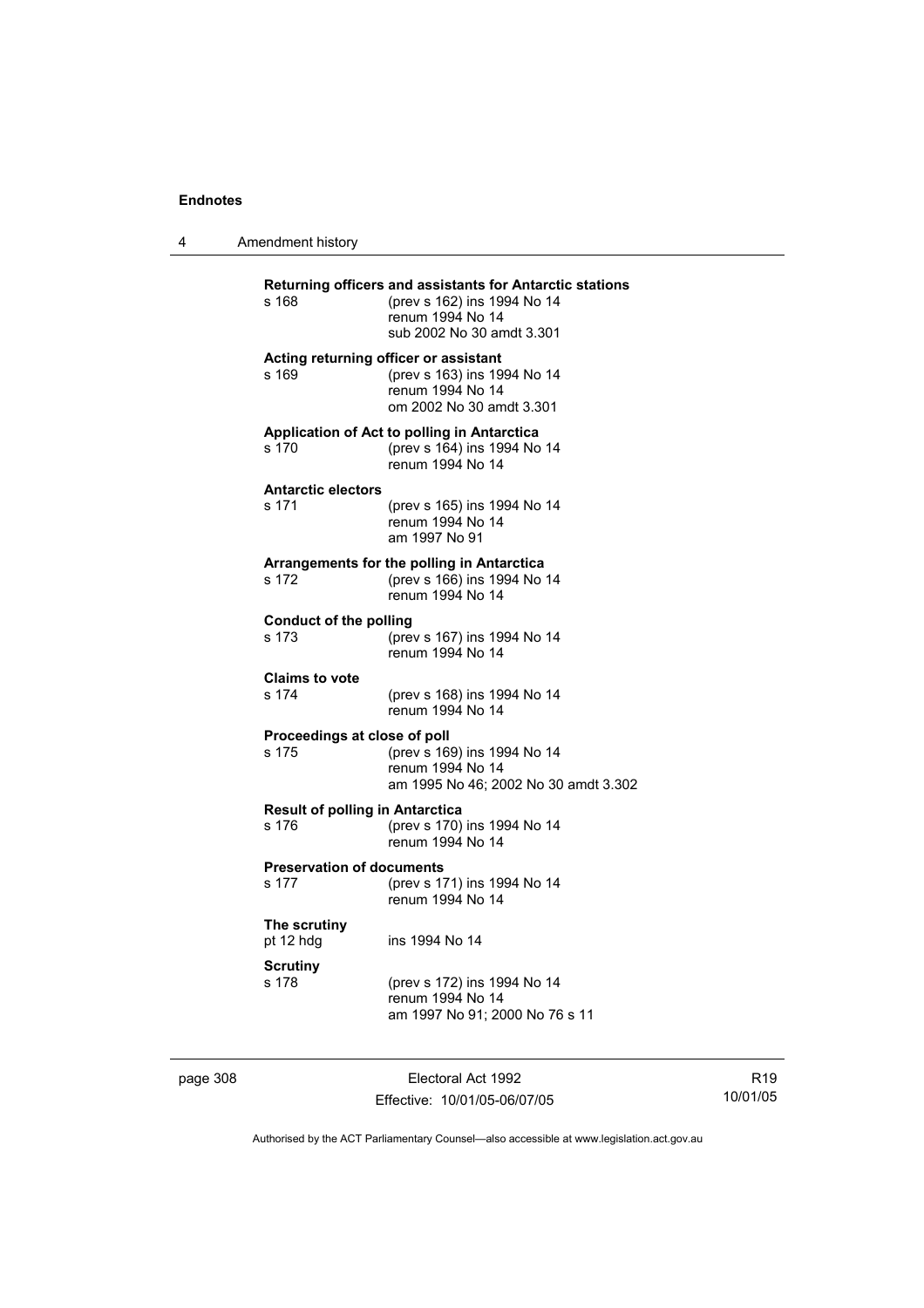| s 179                                       | Preliminary scrutiny of declaration voting papers etc<br>(prev s 173) ins 1994 No 14<br>renum 1994 No 14<br>am 2002 No 30 amdt 3.303, amdt 3.304 |
|---------------------------------------------|--------------------------------------------------------------------------------------------------------------------------------------------------|
| <b>Formality of ballot papers</b><br>s 180  | (prev s 174) ins 1994 No 14<br>renum 1994 No 14                                                                                                  |
| Death of candidate<br>s 181                 | (prev s 175) ins 1994 No 14<br>renum 1994 No 14                                                                                                  |
| First count-ordinary ballot papers<br>s 182 | (prev s 176) ins 1994 No 14<br>renum 1994 No 14<br>am 2000 No 76 s 12                                                                            |
| s 183                                       | First count-declaration ballot papers<br>(prev s 177) ins 1994 No 14<br>renum 1994 No 14                                                         |
| s 183A                                      | First count-electronic ballot papers<br>ins 2000 No 76 s 13                                                                                      |
| Second count-first preferences<br>s 184     | (prev s 178) ins 1994 No 14<br>renum 1994 No 14<br>am 2000 No 76 s 14                                                                            |
| Ascertaining result of poll<br>s 185        | (prev s 179) ins 1994 No 14<br>renum 1994 No 14<br>am 2000 No 76 s 15                                                                            |
| <b>Objections by scrutineers</b><br>s 186   | (prev s 180) ins 1994 No 14<br>renum 1994 No 14                                                                                                  |
| <b>Recount of ballot papers</b><br>s 187    | (prev s 181) ins 1994 No 14<br>renum 1994 No 14<br>sub A2004-26 s 18                                                                             |
| s 187A                                      | Application for recount of ballot papers etc<br>orig s 187A renum as s 187C<br>ins A2004-26 s 18                                                 |
| s 187B                                      | Review of decision of commissioner to refuse to arrange for recount<br>ins A2004-26 s 18                                                         |
|                                             |                                                                                                                                                  |

R19 10/01/05

Electoral Act 1992 Effective: 10/01/05-06/07/05 page 309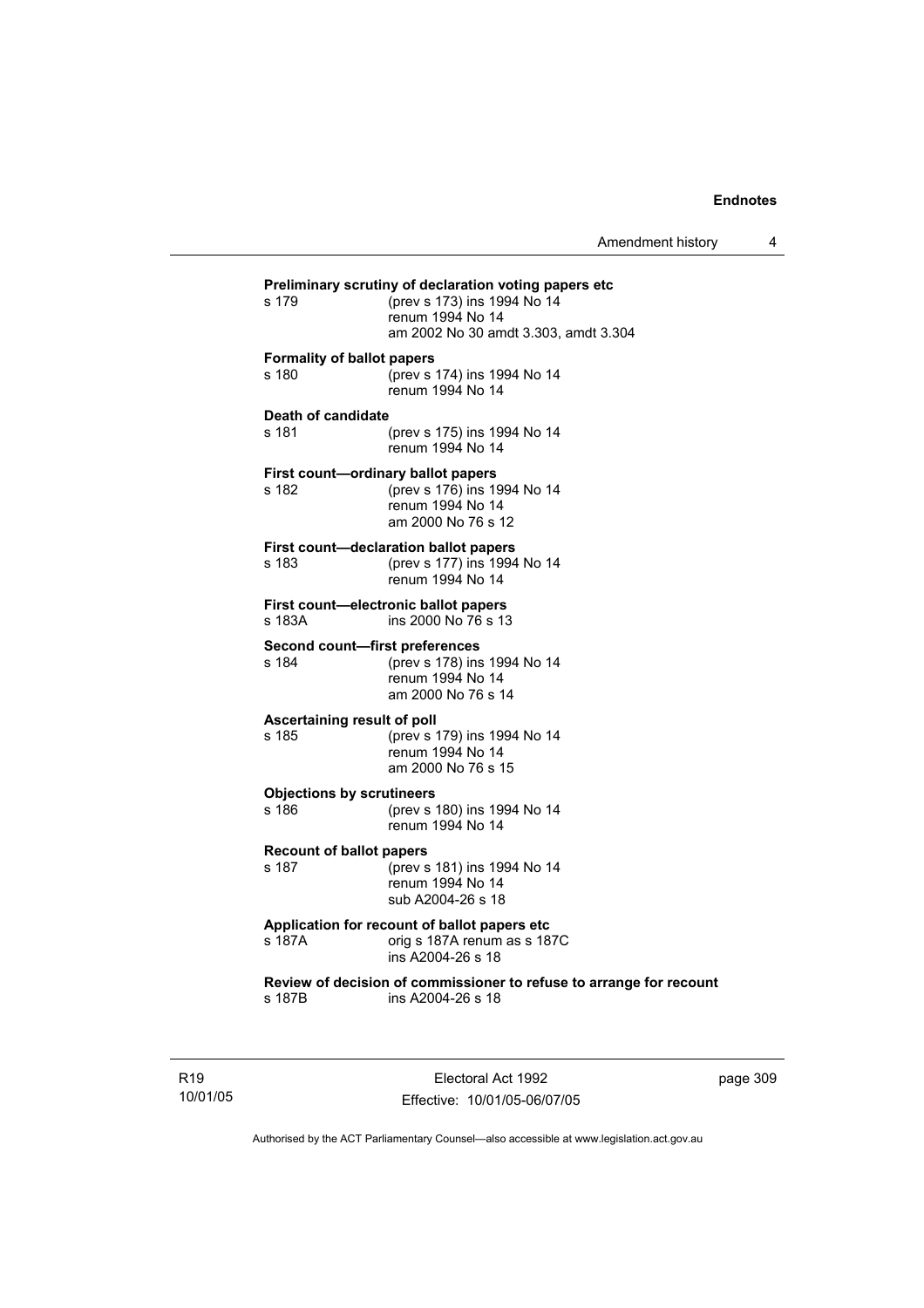4 Amendment history

| s 187C                                             | Recount of electronic scrutiny of ballot papers<br>(prev s 187A) ins 2000 No 76 s 16<br>renum A2004-26 s 19                                                                                                                                 |
|----------------------------------------------------|---------------------------------------------------------------------------------------------------------------------------------------------------------------------------------------------------------------------------------------------|
| s 188                                              | <b>Reservation of disputed ballot papers</b><br>(prev s 182) ins 1994 No 14<br>renum 1994 No 14                                                                                                                                             |
| Declaration of result of election<br>s 189         | (prev s 183) ins 1994 No 14<br>renum 1994 No 14                                                                                                                                                                                             |
| <b>Casual vacancies</b><br>pt 13 hdg               | ins 1994 No 14                                                                                                                                                                                                                              |
| Definitions for pt 13<br>s 190 hdg<br>s 190        | sub 2001 No 36 amdt 1.33<br>(prev s 184) ins 1994 No 14<br>renum 1994 No 14<br>am 2001 No 36 amdt 1.36, amdt 1.37<br>def candidate om 2001 No 36 amdt 1.34<br>def newspaper om 2001 No 36 amdt 1.34<br>def speaker ins 2001 No 36 amdt 1.35 |
| Notice of casual vacancy<br>s 191                  | (prev s 185) ins 1994 No 14<br>renum 1994 No 14                                                                                                                                                                                             |
| <b>Candidates for casual vacancy</b><br>s 192      | (prev s 186) ins 1994 No 14<br>renum 1994 No 14<br>am LA (see 2001 No 36 amdt 1.99); 2001 No 44 amdt 1.1358,<br>amdt 1.1359                                                                                                                 |
| <b>Publication of candidates' details</b><br>s 193 | (prev s 187) ins 1994 No 14<br>renum 1994 No 14                                                                                                                                                                                             |
| s 194                                              | Determination of candidate to fill vacancy<br>(prev s 188) ins 1994 No 14<br>renum 1994 No 14<br>am 2002 No 30 amdt 3.352                                                                                                                   |
| <b>Assembly nominees</b><br>s 195                  | (prev s 189) ins 1994 No 14<br>renum 1994 No 14<br>am 2001 No 36 s 23                                                                                                                                                                       |
| s 196                                              | Term of office of MLA declared elected under pt 13<br>(prev s 190) ins 1994 No 14<br>renum 1994 No 14                                                                                                                                       |

page 310 **Electoral Act 1992** Effective: 10/01/05-06/07/05

R19 10/01/05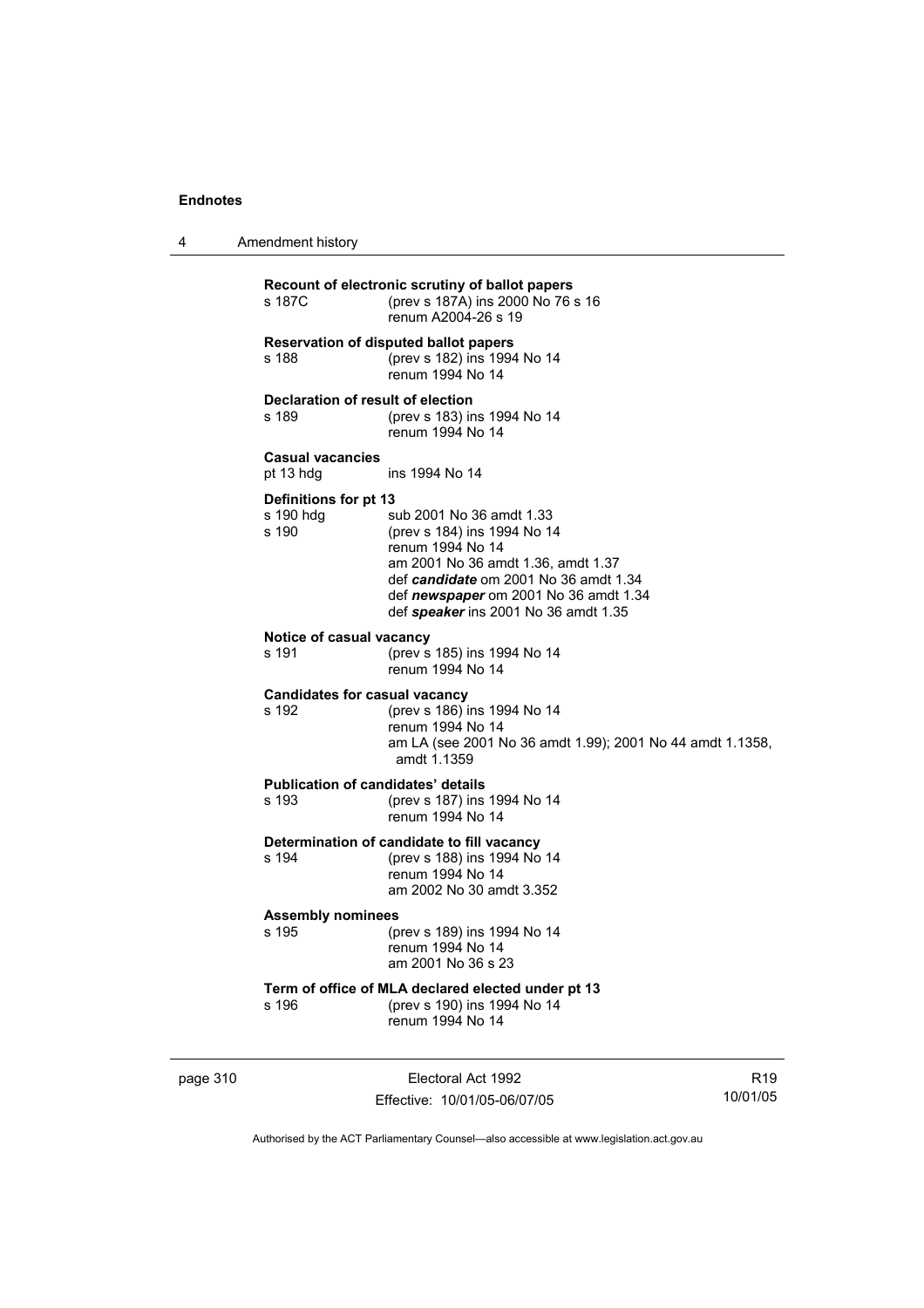**Dissolution or pre-election period**<br>s 197 (prev s 191) ins s 197 (prev s 191) ins 1994 No 14 renum 1994 No 14 am 2002 No 30 amdt 3.305

#### **Election funding and financial disclosure**

pt 14 hdg ins 1994 No 14

#### **Preliminary**

div 14.1 hdg (prev pt 14 div 1 hdg) renum 2001 No 36 amdt 1.99

#### **Definitions for pt 14**

s 198 hdg sub 2001 No 36 amdt 1.38<br>s 198 (prev s 192) ins 1994 No 14 (prev s 192) ins 1994 No 14 renum 1994 No 14 am 2001 No 36 amdt 1.42, amdt 1.43 def *associated entity* ins 1996 No 56 s 4 sub 2001 No 36 s 24 am A2004-26 amdt 1.64 def *ballot group* ins 2001 No 36 s 25 om A2004-26 amdt 1.33 def *entity* ins 1996 No 56 s 4 def *financial controller* ins 1996 No 56 s 4 def *gift* am 2001 No 36 amdt 1.39; A2004-26 s 20 def *independent MLA* om 2001 No 36 amdt 1.40 def *register* am 2001 No 36 amdt 1.41; A2004-26 amdt 1.60 def *reporting agent* sub 2001 No 36 s 26 am A2004-26 amdt 1.34, amdt 1.60

#### **Reference to things done by party etc**

| s 198A hdg | sub A2004-26 amdt 1.35   |
|------------|--------------------------|
| s 198A     | ins 2001 No 36 amdt 1.43 |
|            | am A2004-26 amdt 1.36    |

# **Candidate remains candidate after election**

ins 2001 No 36 amdt 1.43

#### **Related bodies corporate**

s 199 (prev s 193) ins 1994 No 14 renum 1994 No 14

# **Activities of campaign committees**

(prev s 194) ins 1994 No 14 renum 1994 No 14 am 2001 No 36 amdt 1.44; A2004-26 amdt 1.37, amdt 1.62

Electoral Act 1992 Effective: 10/01/05-06/07/05 page 311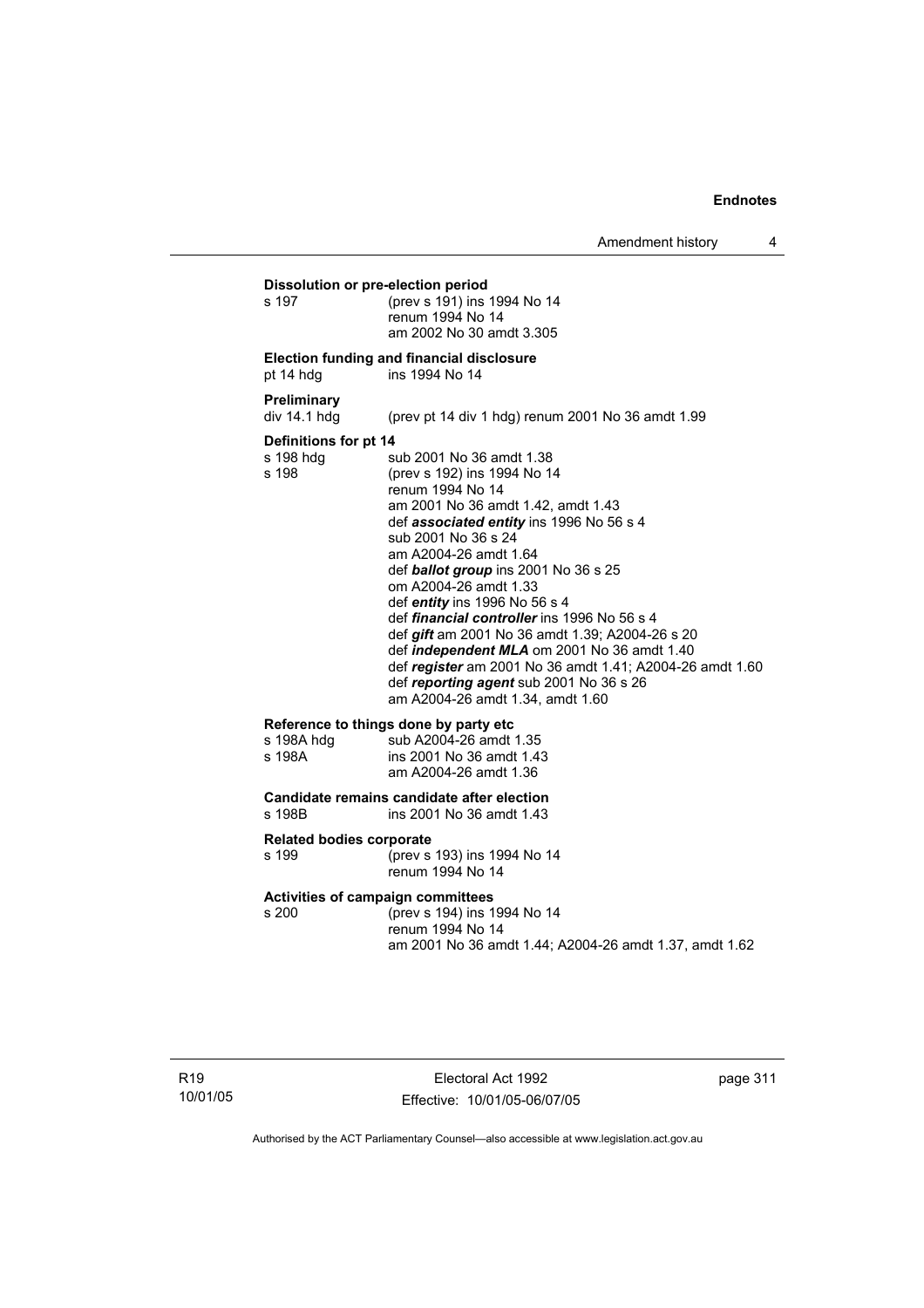4 Amendment history

| <b>Disclosure periods</b><br>s 201      | (prev s 195) ins 1994 No 14                                                                                                                                                                                                     |
|-----------------------------------------|---------------------------------------------------------------------------------------------------------------------------------------------------------------------------------------------------------------------------------|
|                                         | renum 1994 No 14<br>def disclosure day am 1997 No 91 s 24; 2001 No 36<br>amdt 1.45; 2002 No 30 amdt 3.306; A2003-54 s 5; A2004-26                                                                                               |
|                                         | amdt 1.63                                                                                                                                                                                                                       |
|                                         | Gifts-determination of amounts                                                                                                                                                                                                  |
| s 202                                   | (prev s 196) ins 1994 No 14<br>renum 1994 No 14                                                                                                                                                                                 |
| <b>Reporting agents</b><br>div 14.2 hdg | (prev pt 14 div 2 hdg) renum LA (see 2000 No 76 s 24)                                                                                                                                                                           |
| <b>Appointed agents</b>                 |                                                                                                                                                                                                                                 |
| s 203                                   | (prev s 197) ins 1994 No 14<br>renum 1994 No 14                                                                                                                                                                                 |
|                                         | am 1997 No 91; 2001 No 36 amdts 1.46-1.48; LA (see 2001<br>No 36 amdt 1.99); 2002 No 30 amdt 3.307, amdt 3.308,<br>amdt 3.352; A2004-26 amdt 1.38, amdt 1.39, amdt 1.61,<br>amdt 1.63; ss renum R16 LA (see A2004-26 amdt 1.66) |
| <b>Non-appointed agents</b>             |                                                                                                                                                                                                                                 |
| s 204                                   | (prev s 198) ins 1994 No 14<br>renum 1994 No 14                                                                                                                                                                                 |
|                                         | am 1997 No 91; 2001 No 36 amdt 1.49, amdt 1.50; LA<br>(see 2001 No 36 amdt 1.99); A2004-26 amdt 1.61, amdt 1.63                                                                                                                 |
| <b>Registers of reporting agents</b>    |                                                                                                                                                                                                                                 |
| s 205                                   | (prev s 199) ins 1994 No 14<br>renum 1994 No 14                                                                                                                                                                                 |
|                                         | am 2001 No 36 amdts 1.51-1.53; LA (see 2001 No 36<br>amdt 1.99); 2002 No 30 amdt 3.309; A2004-26 amdt 1.40,<br>amdt 1.41, amdt 1.60; pars renum R16 LA (see A2004-26<br>amdt 1.66)                                              |
| <b>Election funding</b>                 |                                                                                                                                                                                                                                 |
| div 14.3 hdg                            | (prev pt 14 div 3 hdg) renum LA (see 2000 No 76 s 24)                                                                                                                                                                           |
|                                         | Who eligible votes are cast for                                                                                                                                                                                                 |
| s 206                                   | (prev s 200) ins 1994 No 14<br>renum 1994 No 14                                                                                                                                                                                 |
|                                         | am 1996 No 56                                                                                                                                                                                                                   |
|                                         | sub 2001 No 36 amdt 1.54<br>am A2004-26 s 21                                                                                                                                                                                    |
| <b>Entitlement to funds</b>             |                                                                                                                                                                                                                                 |
| s 207                                   | (prev s 201) ins 1994 No 14                                                                                                                                                                                                     |
|                                         | renum 1994 No 14<br>am 1996 No 56; 2001 No 36 amdt 1.55; A2004-26 s 22                                                                                                                                                          |

page 312 **Electoral Act 1992** Effective: 10/01/05-06/07/05

R19 10/01/05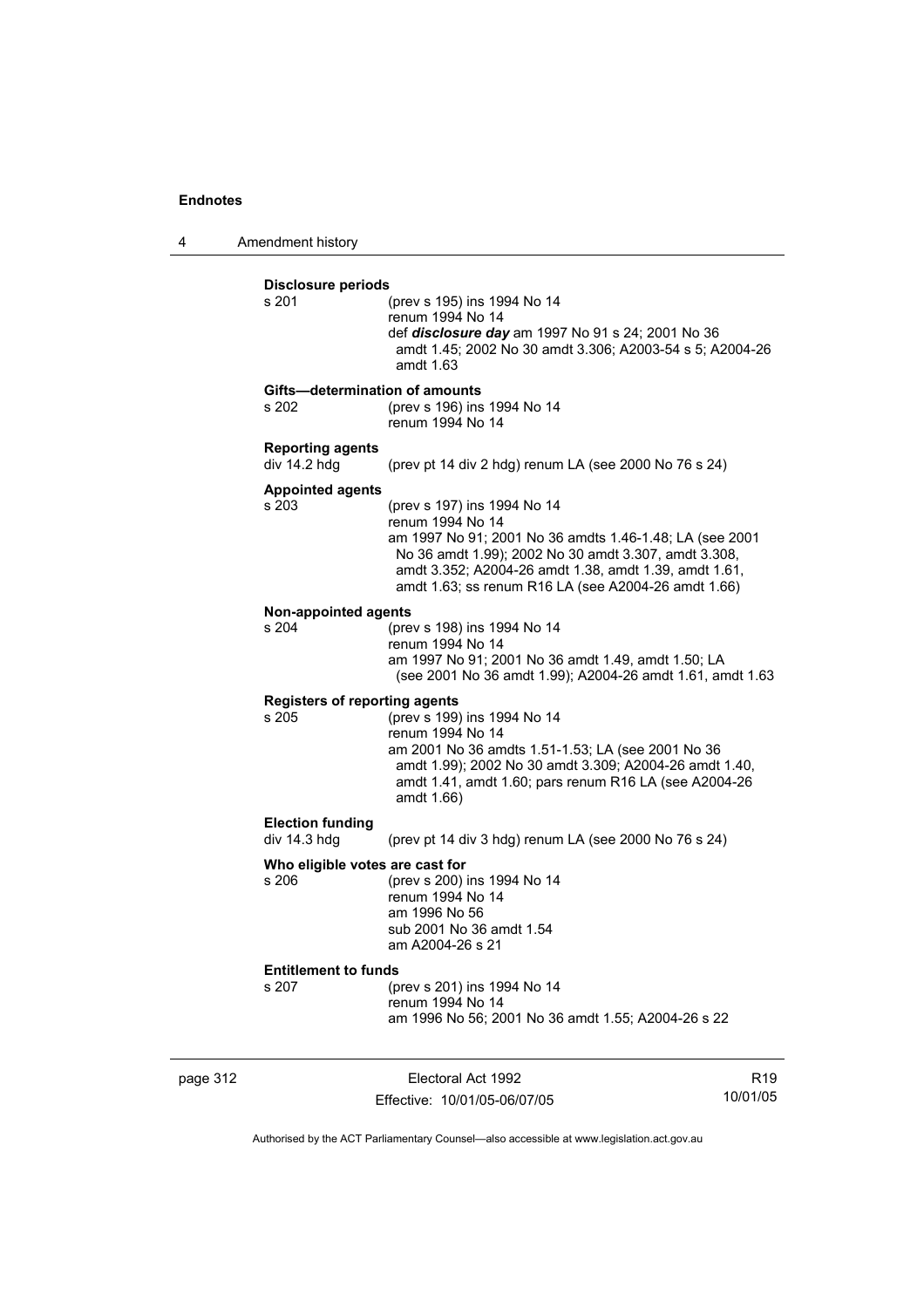### **Threshold** (prev s 202) ins 1994 No 14 renum 1994 No 14 sub 1996 No 56; 2001 No 36 s 27 am A2004-26 s 23, amdt 1.42, amdt 1.63 **Claims for payment**  s 209 (prev s 203) ins 1994 No 14 renum 1994 No 14 om 1996 No 56 **Claims by party reporting agents**  s 210 (prev s 204) ins 1994 No 14 renum 1994 No 14 om 1996 No 56 **Determination of claims**<br>s 211 (prev (prev s 205) ins 1994 No 14 renum 1994 No 14 om 1996 No 56 **Making of payments** s 212 (prev s 206) ins 1994 No 14 renum 1994 No 14 am 1996 No 56; 2001 No 36 amdt 1.56, amdt 1.57; LA (see 2001 No 36 amdt 1.99); A2004-26 s 24, amdt 1.63 **Revocation of determinations**  s 213 (prev s 207) ins 1994 No 14 renum 1994 No 14 om 1996 No 56 **Death of candidate** s 214 (prev s 208) ins 1994 No 14 renum 1994 No 14 am 1996 No 56; 2001 No 36 amdt 1.58; A2004-26 s 26 **Application voluntary** s 215 (prev s 209) ins 1994 No 14 renum 1994 No 14 am 1996 No 56 **Disclosure of donations**  div 14.4 hdg (prev pt 14 div 4 hdg) renum LA (see 2000 No 76 s 24) **Meaning of** *defined details* **for div 4** s 216 hdg sub 2001 No 36 a sub 2001 No 36 amdt 1.59 s 216 (prev s 210) ins 1994 No 14 renum 1994 No 14 def *gift* om 2001 No 36 amdt 1.60

R19 10/01/05

Electoral Act 1992 Effective: 10/01/05-06/07/05 page 313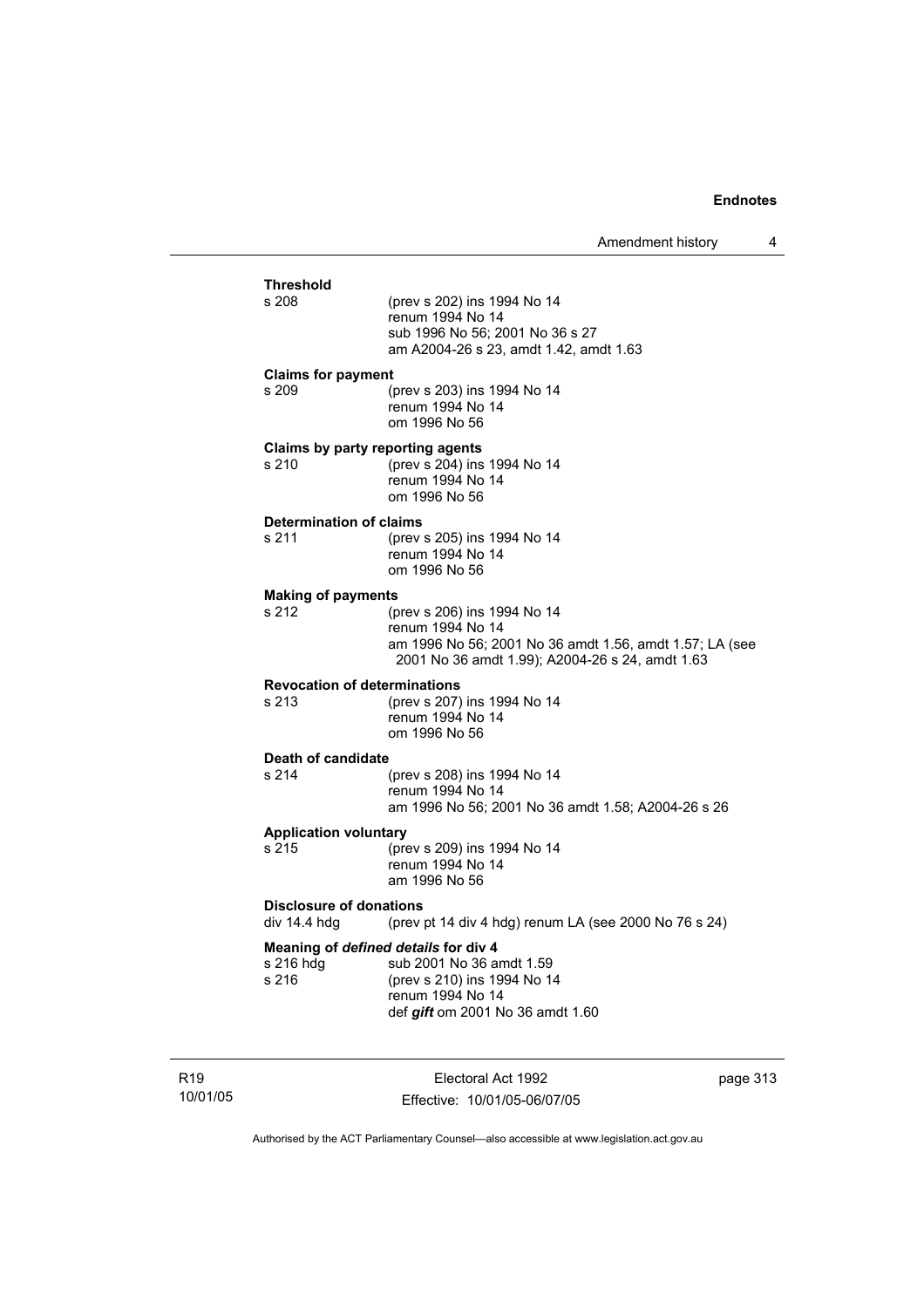4 Amendment history

| s 217                                      | <b>Disclosure of gifts</b><br>(prev s 211) ins 1994 No 14<br>renum 1994 No 14<br>am 2001 No 36 s 28; 2001 No 44 amdt 1.1360, amdt 1.1361;<br>2002 No 30 amdt 3.353; A2004-26 s 27                                                                                                                    |
|--------------------------------------------|------------------------------------------------------------------------------------------------------------------------------------------------------------------------------------------------------------------------------------------------------------------------------------------------------|
| s 218                                      | Disclosure of gifts-non-party groups<br>(prev s 212) ins 1994 No 14<br>renum 1994 No 14<br>am 2001 No 36 s 29; 2001 No 44 amdt 1.1362, amdt 1.1363;<br>2002 No 30 amdt 3.353                                                                                                                         |
| Certain loans not to be received<br>s 218A | ins 2001 No 36 s 30<br>am A2004-26 amdt 1.43, amdt 1.44, amdt 1.60; ss, pars<br>renum R16 LA (see A2004-26 amdt 1.66)                                                                                                                                                                                |
| <b>Nil returns</b><br>s 219                | (prev s 213) ins 1994 No 14<br>renum 1994 No 14                                                                                                                                                                                                                                                      |
| s 220                                      | Disclosure of gifts by persons incurring political expenditure<br>(prev s 214) ins 1994 No 14<br>renum 1994 No 14<br>am 1996 No 56; 2001 No 36 s 31 and amdt 1.61; LA (see<br>2001 No 36 amdt 1.99); 2001 No 44 amdt 1.1364, amdt<br>1.1365; 2002 No 30 amdt 3.353; A2004-26 amdt 1.60,<br>amdt 1.63 |
| s 221                                      | Donations to non-party groups and candidates<br>(prev s 215) ins 1994 No 14<br>renum 1994 No 14<br>am 1996 No 56; LA (see 2001 No 36 amdt 1.99); 2001 No 44<br>amdts 1.1366-1.1369; 2002 No 30 amdt 3.353; A2004-26<br>s 28, s 29                                                                    |
| Annual returns of donations<br>s 221A      | ins 1996 No 56<br>sub 2001 No 36 s 32<br>am 2001 No 44 amdts 1.1370-1.1372; 2002 No 30 amdt                                                                                                                                                                                                          |
|                                            | 3.353; A2004-26 s 30; A2004-26 amdt 1.60                                                                                                                                                                                                                                                             |

page 314 **Electoral Act 1992** Effective: 10/01/05-06/07/05

R19 10/01/05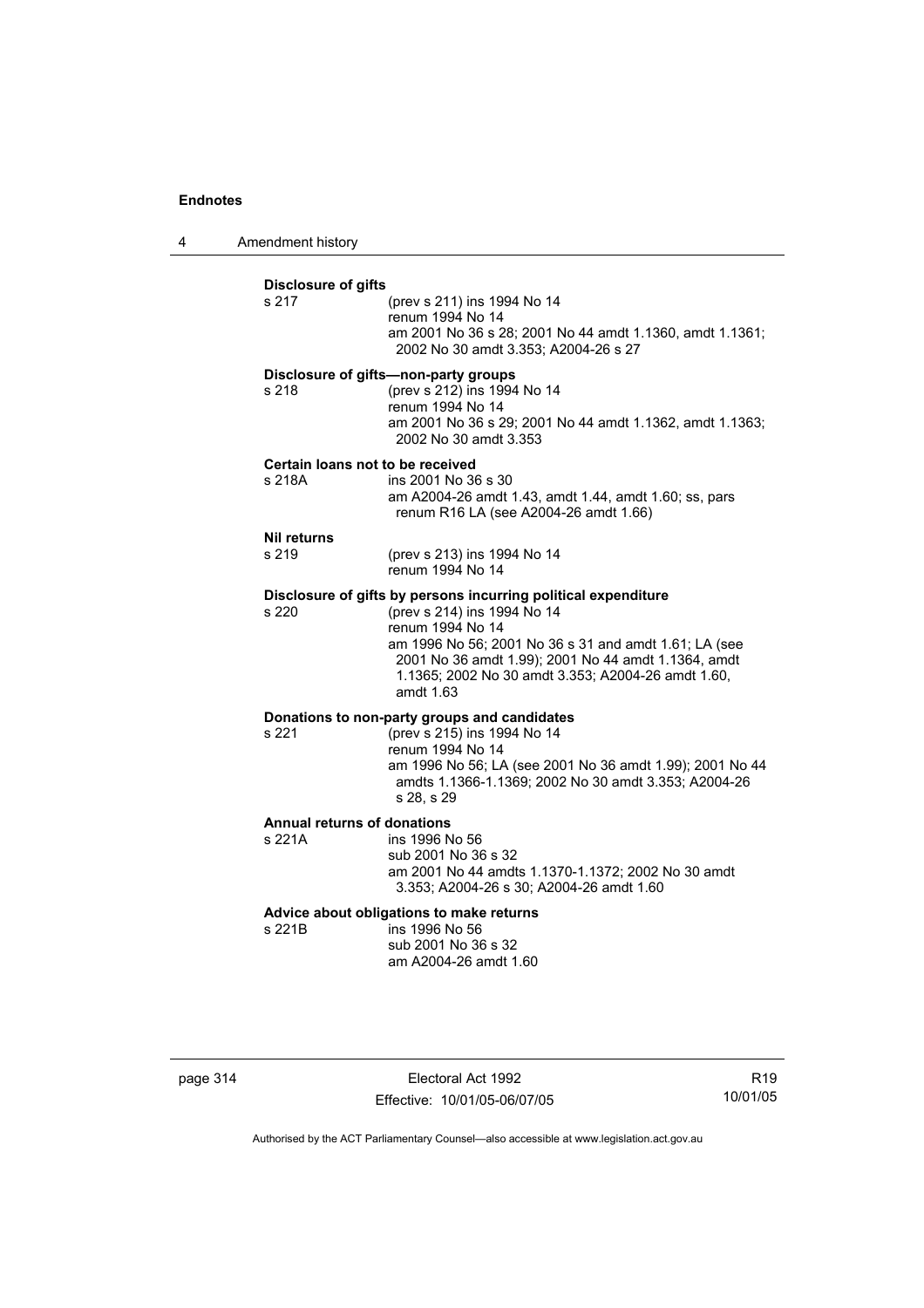### **Anonymous gifts** (prev s 216) ins 1994 No 14 renum 1994 No 14 sub 2001 No 36 s 32 am A2004-26 s 31, amdt 1.45, amdt 1.60; pars renum R16 LA (see A2004-26 amdt 1.66) **Disclosure of electoral expenditure**  div 14.5 hdg (prev pt 14 div 5 hdg) renum LA (see 2000 No 76 s 24) **Definitions for div 14.5** s 223 hdg sub 2001 No 36 amdt 1.62 s 223 (prev s 217) ins 1994 No 14 renum 1994 No 14; 2001 No 36 amdt 1.99 am 2001 No 36 amdt 1.64, amdt 1.65 def *electoral expenditure* am 1996 No 56 s 16; LA (see 2001 No 36 amdt 1.99) def *participant* ins 2001 No 36 amdt 1.63 am A2004-26 s 32 def *relates* ins 2001 No 36 amdt 1.63 **Returns of electoral expenditure** s 224 (prev s 218) ins 1994 No 14 renum 1994 No 14; 2001 No 36 amdt 1.99 am 1996 No 56; 2001 No 36 amdt 1.66, amdt 1.67; LA (see 2001 No 36 amdt 1.99); 2001 No 44 amdt 1.1373, amdt 1.1374; 2002 No 30 amdt 3.353; A2004-26 s 33, amdt 1.60, amdt 1.63 **Nil returns** s 225 (prev s 219) ins 1994 No 14 renum 1994 No 14 am 1996 No 56; 2001 No 36 amdt 1.68; A2004-26 amdt 1.63 **Returns by broadcasters and publishers** s 226 (prev s 220) ins 1994 No 14 renum 1994 No 14 am 2001 No 44 amdt 1.1375, amdt 1.1376; 2002 No 30 amdt 3.353; A2004-26 s 34 **Multiple elections on same day** s 227 (prev s 221) ins 1994 No 14 renum 1994 No 14 am 2001 No 44 amdt 1.1377 **Annual returns**  (prev pt 14 div 6 hdg) renum LA (see 2000 No 76 s  $24$ )

R19 10/01/05

Electoral Act 1992 Effective: 10/01/05-06/07/05 page 315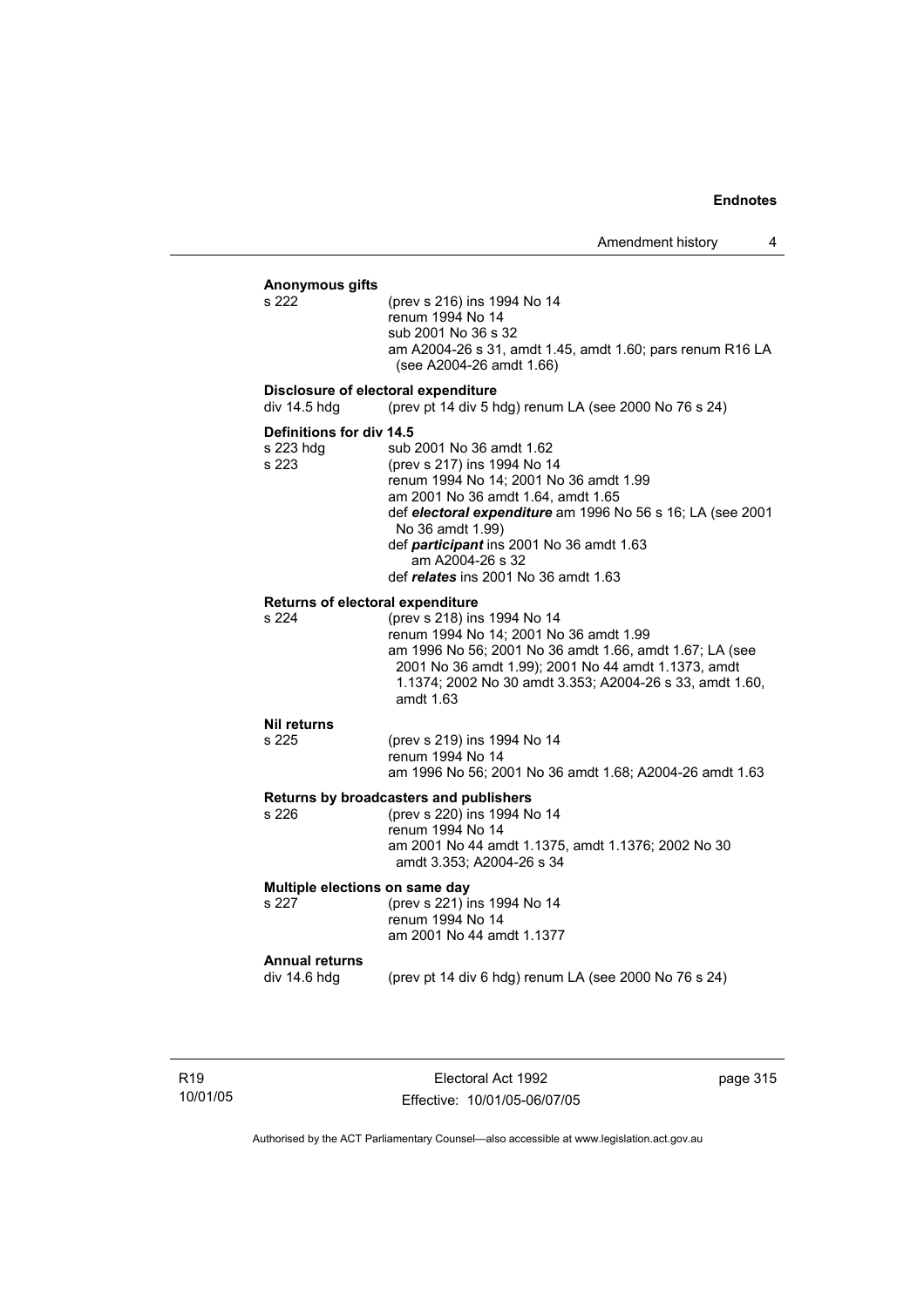| 4 | Amendment history |
|---|-------------------|
|---|-------------------|

### **Meaning of** *defined particulars* **for div 14.6** s 228 hdg sub 2001 No 36 amdt 1.69 s 228 (prev s 222) ins 1994 No 14 renum 1994 No 14 **Fund-raising events**  s 229 (prev s 223) ins 1994 No 14 renum 1994 No 14 om 1996 No 56 **Annual returns by parties and MLAs**  s 230 hdg sub A2004-26 amdt 1.46<br>s 230 (prev s 224) ins 1994 No (prev s 224) ins 1994 No 14 renum 1994 No 14 am 1996 No 56; 2000 No 50 s 4 sub 2001 No 36 s 33 am LA (see 2001 No 36 amdt 1.99); 2001 No 44 amdt 1.1378 (as sub 2001 No 36 amdt 2.2), amdt 1.1379; 2002 No 30 amdt 3.353; A2004-26 amdt 1.60, amdt 1.63 **Periods of less than financial year**<br>s 231 (prev s 225) ins 1 (prev s 225) ins 1994 No 14 renum 1994 No 14 sub 2001 No 36 s 33 am A2004-26 amdt 1.47, amdt 1.60, amdt 1.63, amdt 1.64; pars renum R16 LA (see A2004-26 amdt 1.66) **Returns by parties under Commonwealth Electoral Act** ins 1996 No 56 **Annual returns by associated entities** s 231B ins 1996 No 56 sub 2001 No 36 s 34 am 2001 No 44 amdt 1.1380, 1.1381; 2002 No 30 amdt 3.353; A2004-26 amdt 1.64 **Returns by associated entities under Commonwealth Electoral Act** ins 1996 No 56 **Amounts received**  s 232 (prev s 226) ins 1994 No 14 renum 1994 No 14 sub 1996 No 56; 2001 No 36 s 35 am A2004-26 amdt 1.60, amdt 1.64 **Amounts paid**  s 233 (prev s 227) ins 1994 No 14

 renum 1994 No 14 am 1996 No 56 om 2001 No 36 s 35

page 316 **Electoral Act 1992** Effective: 10/01/05-06/07/05

R19 10/01/05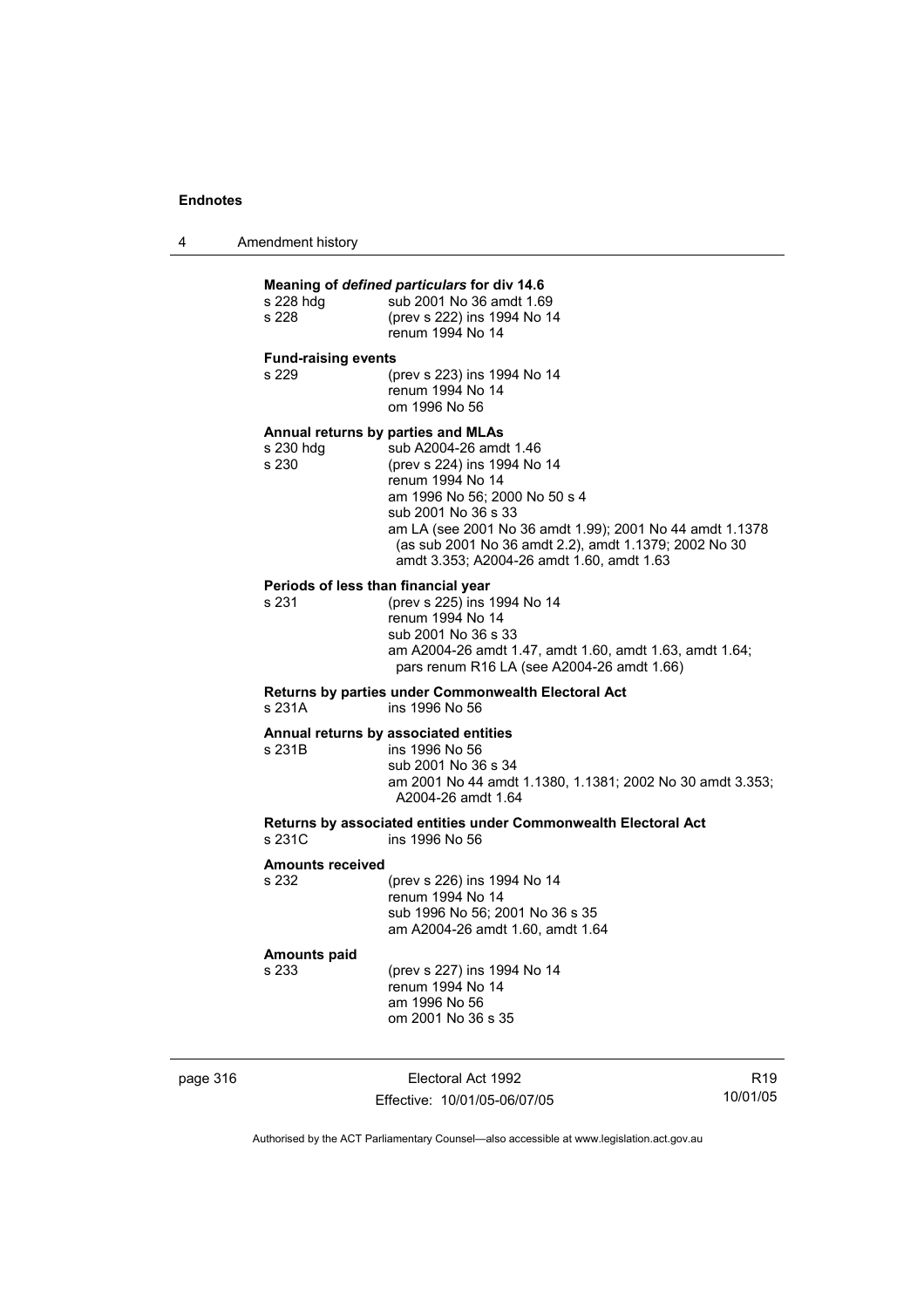| s 234                                          | (prev s 228) ins 1994 No 14                                                                                                                   |  |
|------------------------------------------------|-----------------------------------------------------------------------------------------------------------------------------------------------|--|
|                                                | renum 1994 No 14                                                                                                                              |  |
|                                                | am 1994 No 78; 1996 No 56; 2001 No 36 amdt 1.70;<br>A2004-26 amdt 1.60                                                                        |  |
| <b>Regulations</b><br>s 234A                   | ins 1996 No 56                                                                                                                                |  |
| Compliance<br>div 14.7 hdg                     | (prev pt 14 div 7 hdg) renum LA (see 2000 No 76 s 24)                                                                                         |  |
| Definitions for div 14.7                       |                                                                                                                                               |  |
| s 235                                          | (prev s 229) ins 1994 No 14<br>renum 1994 No 14                                                                                               |  |
|                                                | sub 2001 No 36 amdt 1.71                                                                                                                      |  |
| <b>Offences</b><br>s 236                       | (prev s 230) ins 1994 No 14<br>renum 1994 No 14                                                                                               |  |
|                                                | am 1996 No 56; 1998 No 54; 2001 No 36 amdt 1.72; LA (see<br>2001 No 36 amdt 1.99); 2002 No 30 amdt 3.310; A2003-54<br>s 6; A2004-26 amdt 1.63 |  |
|                                                | <b>Investigation notices generally</b>                                                                                                        |  |
| s 237                                          | (prev s 231) ins 1994 No 14<br>renum 1994 No 14                                                                                               |  |
|                                                | am 1996 No 56; 1998 No 54                                                                                                                     |  |
|                                                | sub 2001 No 36 s 36<br>am 2002 No 30 amdt 3.311, amdt 3.352; A2004-26 amdt 1.48,<br>amdt 1.49, amdt 1.63                                      |  |
|                                                | Investigation notices about associated entities                                                                                               |  |
| s 237A                                         | ins 2001 No 36 s 36<br>am 2002 No 30 amdt 3.311                                                                                               |  |
| <b>Investigation notice offences</b><br>s 237B | ins 2001 No 36 s 36                                                                                                                           |  |
|                                                | Investigation-search warrants                                                                                                                 |  |
| s 238                                          | (prev s 232) ins 1994 No 14<br>renum 1994 No 14                                                                                               |  |
| <b>Records</b>                                 |                                                                                                                                               |  |
| s 239                                          | (prev s 233) ins 1994 No 14                                                                                                                   |  |
|                                                | renum 1994 No 14<br>am 1996 No 56; 2001 No 36 amdt 1.73; A2003-54 s 7;<br>A2004-26 amdt 1.60                                                  |  |
| <b>Miscellaneous</b>                           |                                                                                                                                               |  |
| div 14.8 hdg                                   | (prev pt 14 div 8 hdg) renum LA (see 2000 No 76 s 24)                                                                                         |  |

R19 10/01/05

Effective: 10/01/05-06/07/05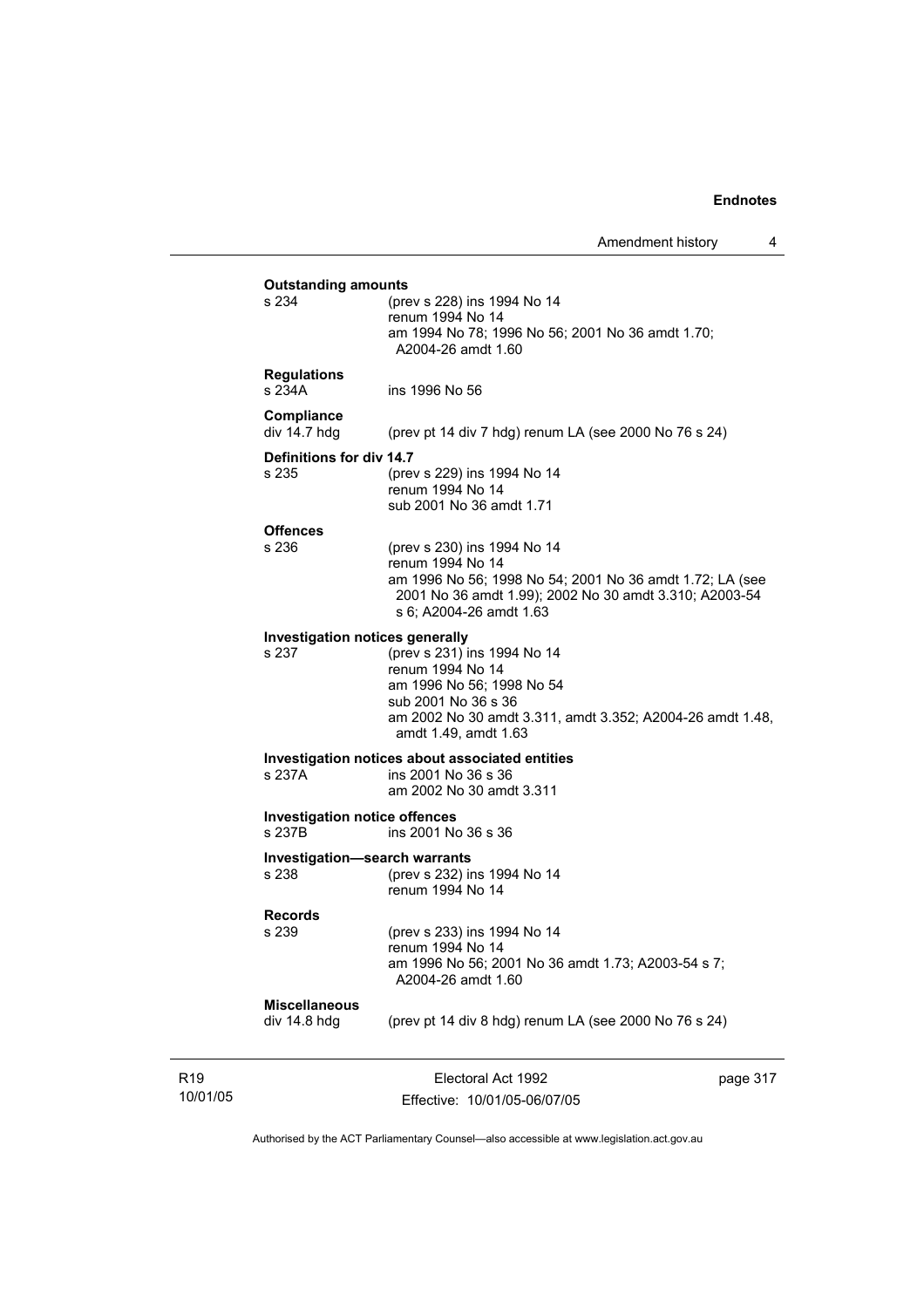4 Amendment history

| Inability to complete returns<br>s 240  | (prev s 234) ins 1994 No 14<br>renum 1994 No 14                                                                                                                                              |
|-----------------------------------------|----------------------------------------------------------------------------------------------------------------------------------------------------------------------------------------------|
| Noncompliance with pt 14<br>s 241       | (prev s 235) ins 1994 No 14<br>renum 1994 No 14<br>am 2001 No 36 amdt 1.74; A2004-26 s 35                                                                                                    |
|                                         |                                                                                                                                                                                              |
| <b>Amendment of returns</b><br>s 242    | (prev s 236) ins 1994 No 14<br>renum 1994 No 14<br>am 1996 No 56; 2001 No 36 amdt 1.75; A2004-26 amdt 1.60                                                                                   |
| s 243                                   | Copies of returns to be available for public inspection<br>(prev s 237) ins 1994 No 14<br>renum 1994 No 14<br>am 1996 No 56<br>sub 2001 No 36 s 37<br>am 2001 No 44 amdt 1.1382, amdt 1.1383 |
| <b>Review of decisions</b><br>pt 15 hdg | ins 1994 No 14                                                                                                                                                                               |
| Definitions for pt 15                   |                                                                                                                                                                                              |
| s 244 hdg<br>s 244                      | sub 2001 No 36 amdt 1.76<br>(prev s 238) ins 1994 No 14<br>renum 1994 No 14                                                                                                                  |
| <b>Reviewable decisions</b>             |                                                                                                                                                                                              |
| s 245                                   | (prev s 239) ins 1994 No 14<br>renum 1994 No 14<br>am 1996 No 56; 2001 No 36 amdts 1.77-1.79; LA (see 2001<br>No 36 amdt 1.99); A2004-26 amdt 1.61, amdt 1.63                                |
| <b>Review statements</b>                |                                                                                                                                                                                              |
| s 246                                   | (prev s 240) ins 1994 No 14<br>renum 1994 No 14                                                                                                                                              |
| Review by electoral commission<br>s 247 | (prev s 241) ins 1994 No 14<br>renum 1994 No 14<br>am 2001 No 36 s 38; LA (see 2001 No 36 amdt 1.99); 2001<br>No 44 amdt 1.1384; A2004-26 amdt 1.61, amdt 1.63                               |
| s 248                                   | Notice of decision of the electoral commission<br>(prev s 242) ins 1994 No 14<br>renum 1994 No 14                                                                                            |

page 318 Electoral Act 1992 Effective: 10/01/05-06/07/05

R19 10/01/05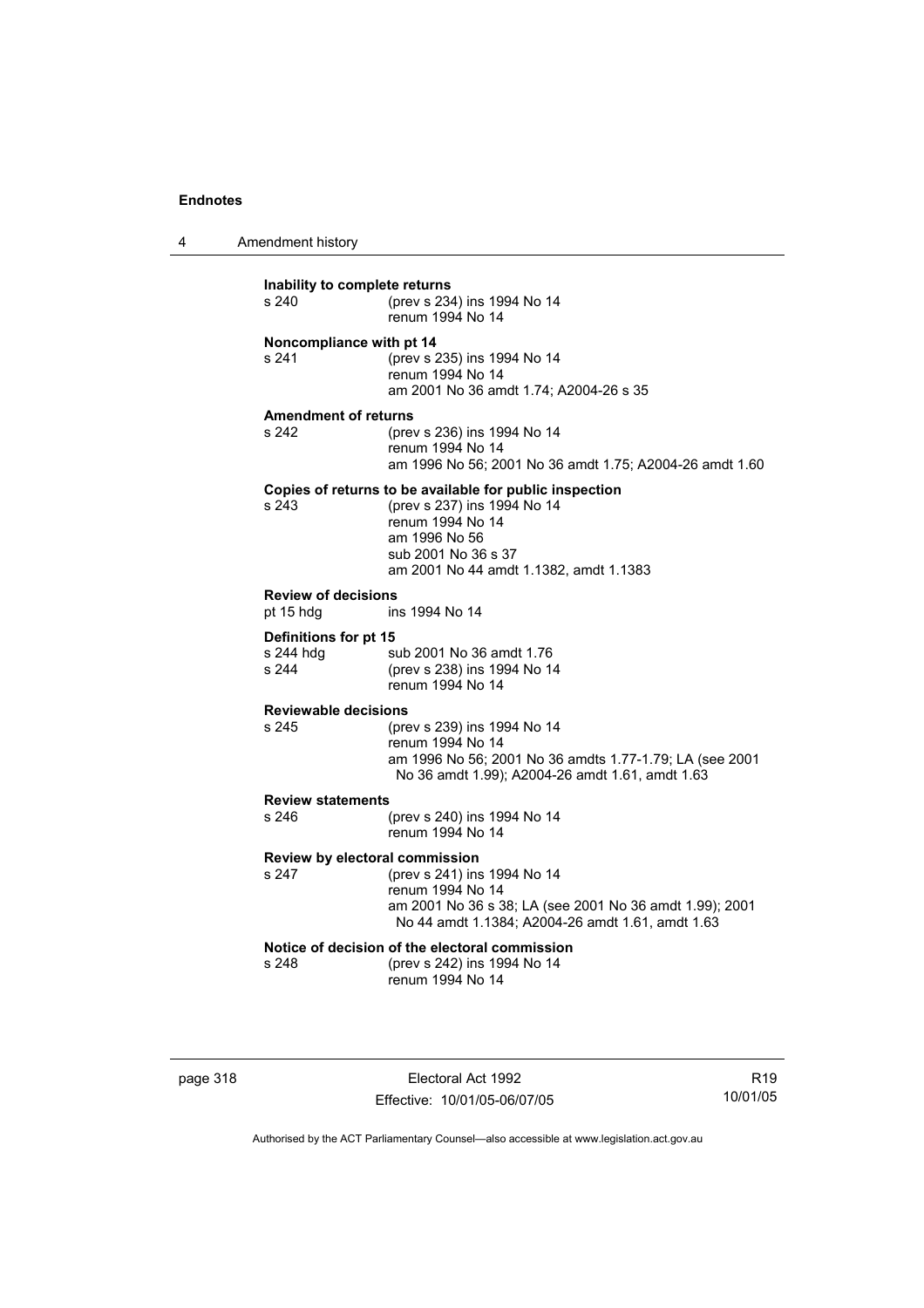| s 249                                              | (prev s 243) ins 1994 No 14<br>renum 1994 No 14                                                                                                                                                                                                                                                                                                                                                                                                                     |
|----------------------------------------------------|---------------------------------------------------------------------------------------------------------------------------------------------------------------------------------------------------------------------------------------------------------------------------------------------------------------------------------------------------------------------------------------------------------------------------------------------------------------------|
| pt 16 hdg                                          | Disputed elections, eligibility and vacancies<br>ins 1994 No 14                                                                                                                                                                                                                                                                                                                                                                                                     |
| Preliminary<br>div 16.1 hdg                        | (prev pt 16 div 1 hdg) renum LA (see 2000 No 76 s 24)                                                                                                                                                                                                                                                                                                                                                                                                               |
| Definitions for pt 16<br>s 250 hdg<br>s 250        | sub 2001 No 36 amdt 1.80<br>(prev s 244) ins 1994 No 14<br>renum 1994 No 14<br>am 2001 No 36 amdts 1.81-1.83<br>def contravention ins 2002 No 30 amdt 3.312<br>def <i>court</i> om 2002 No 30 amdt 3.313<br>def Court of Disputed Elections ins 2002 No 30 amdt 3.313<br>def illegal practice om 2002 No 30 amdt 3.314<br>def proceeding sub 2002 No 30 amdt 3.315<br>def Speaker ins 2002 No 30 amdt 3.316<br>def <i>undue influence</i> sub 2002 No 30 amdt 3.317 |
| s 250A                                             | References in pt 16 to contravention of sections<br>(prev s 250 (2)) renum 2001 No 36 amdt 1.82<br>om 2002 No 30 amdt 3.318                                                                                                                                                                                                                                                                                                                                         |
| Meaning of Speaker for pt 16<br>s 251 hdg<br>s 251 | sub 2001 No 36 amdt 1.84<br>(prev s 245) ins 1994 No 14<br>renum 1994 No 14<br>sub 2002 No 30 amdt 3.319                                                                                                                                                                                                                                                                                                                                                            |
| div 16.2 hdg                                       | Jurisdiction and powers of Supreme Court<br>(prev pt 16 div 2 hdg) renum LA (see 2000 No 76 s 24)                                                                                                                                                                                                                                                                                                                                                                   |
| <b>Court of Disputed Elections</b><br>s 252        | (prev s 246) ins 1994 No 14<br>renum 1994 No 14                                                                                                                                                                                                                                                                                                                                                                                                                     |
| Powers of the court<br>s 253                       | (prev s 247) ins 1994 No 14<br>renum 1994 No 14                                                                                                                                                                                                                                                                                                                                                                                                                     |
| <b>Rules of court</b><br>s 254                     | (prev s 248) ins 1994 No 14<br>renum 1994 No 14<br>sub 2001 No 44 amdt 1.1385<br>om 2002 No 30 amdt 3.320                                                                                                                                                                                                                                                                                                                                                           |

R19 10/01/05

Electoral Act 1992 Effective: 10/01/05-06/07/05 page 319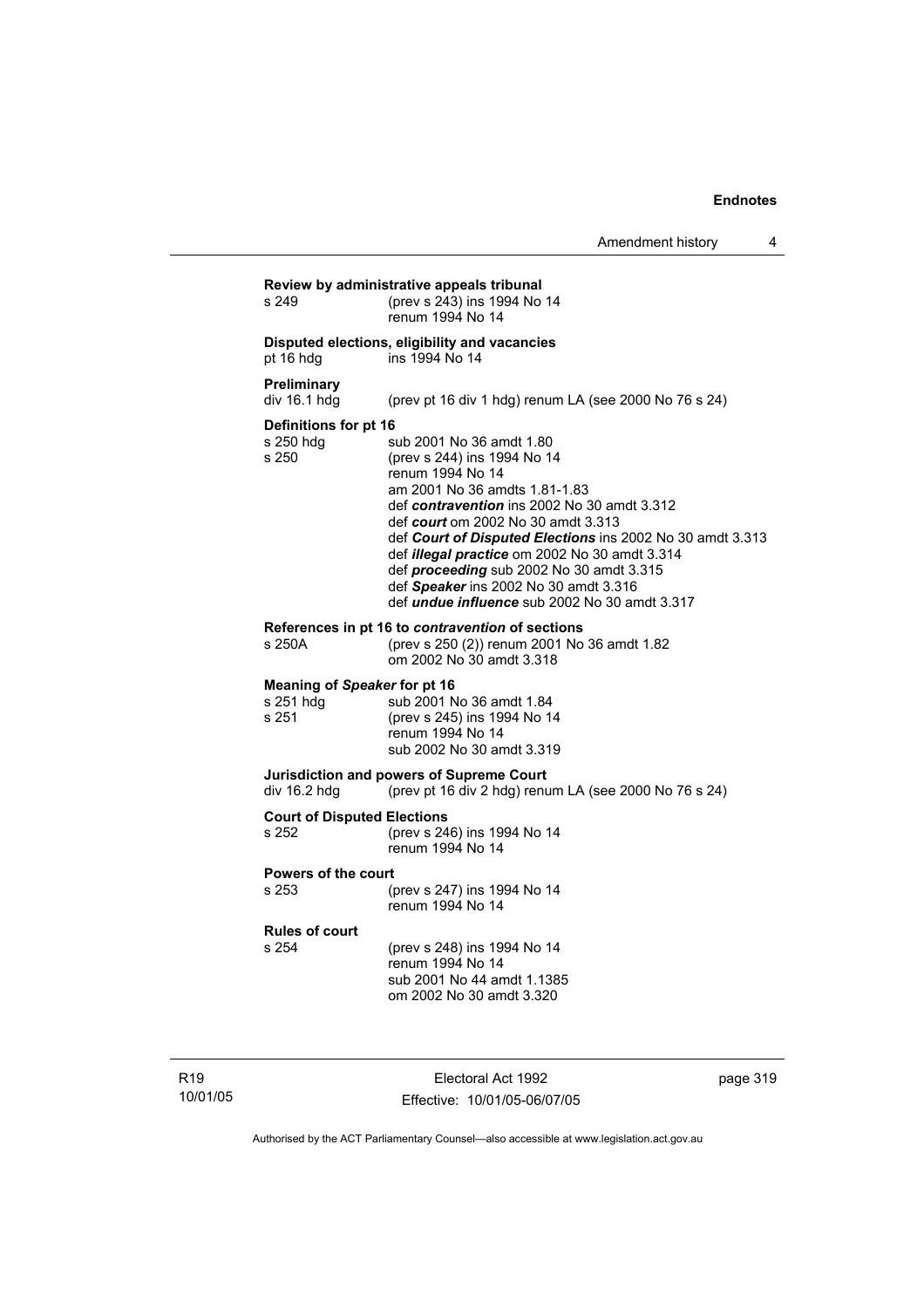4 Amendment history page 320 **Electoral Act 1992** R19 **Decisions are final** (prev s 249) ins 1994 No 14 renum 1994 No 14 am 2002 No 30 amdt 3.321 **Disputes elections**  div 16.3 hdg (prev pt 16 div 3 hdg) renum LA (see 2000 No 76 s 24) **Validity may be disputed after election** s 256 (prev s 250) ins 1994 No 14 renum 1994 No 14 am 2000 No 76 s 17 **Persons entitled to dispute elections**<br>s 257 (prev s 251) ins 199 s 257 (prev s 251) ins 1994 No 14 renum 1994 No 14 **Form of application** s 258 (prev s 252) ins 1994 No 14 renum 1994 No 14 **Time for filing application** s 259 (prev s 253) ins 1994 No 14 renum 1994 No 14 **Deposit as security for costs** s 260 (prev s 254) ins 1994 No 14 renum 1994 No 14 **Registrar to serve copies of application on certain persons** s 261 (prev s 255) ins 1994 No 14 renum 1994 No 14 **Parties to application under div 16.3** (prev s 256) ins 1994 No 14 renum 1994 No 14 sub 2002 No 30 amdt 3.322 **Withdrawal and abatement of application** s 263 (prev s 257) ins 1994 No 14 renum 1994 No 14 am 2001 No 36 amdt 1.85, amdt 1.86; 2002 No 30 amdt 3.323 **Hearing of applications**<br>s 264 (prev s 264 (prev s 258) ins 1994 No 14 renum 1994 No 14 am 2002 No 30 amdt 3.324; A2004-60 amdt 1.149 **Declarations and orders** s 265 (prev s 259) ins 1994 No 14 renum 1994 No 14 am 2002 No 30 amdt 3.325

Authorised by the ACT Parliamentary Counsel—also accessible at www.legislation.act.gov.au

10/01/05

Effective: 10/01/05-06/07/05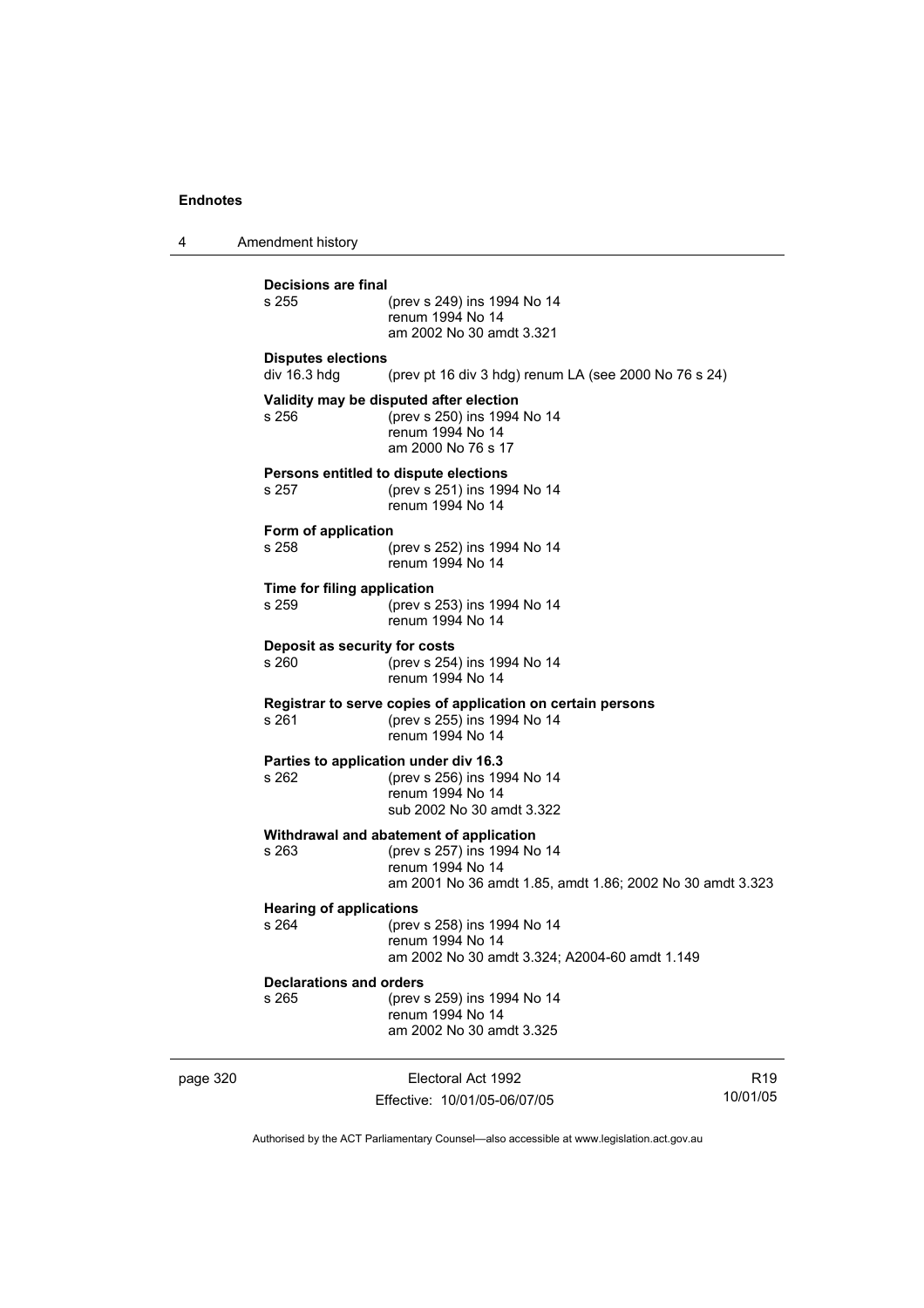|                                         | (prev s 260) ins 1994 No 14                                                                 |
|-----------------------------------------|---------------------------------------------------------------------------------------------|
|                                         | renum 1994 No 14                                                                            |
|                                         | am 2002 No 30 amdt 3.326, amdt 3.351                                                        |
|                                         | Bribery or undue influence by person elected                                                |
| s 267                                   | (prev s 261) ins 1994 No 14<br>renum 1994 No 14                                             |
|                                         | am 2002 No 30 amdt 3.351                                                                    |
| Immaterial delays and errors            |                                                                                             |
| s 268                                   | (prev s 262) ins 1994 No 14                                                                 |
|                                         | renum 1994 No 14                                                                            |
|                                         | am 2002 No 30 amdt 3.351                                                                    |
| Inquiries by court                      |                                                                                             |
| s 269                                   | (prev s 263) ins 1994 No 14<br>renum 1994 No 14                                             |
|                                         | am 2000 No 76 s 18; 2002 No 30 amdt 3.351                                                   |
|                                         |                                                                                             |
| <b>Rejected ballot papers</b><br>s270   | (prev s 264) ins 1994 No 14                                                                 |
|                                         | renum 1994 No 14                                                                            |
|                                         | am 2002 No 30 amdt 3.351                                                                    |
|                                         | Evidence that persons were not permitted to vote                                            |
| s 271                                   | (prev s 265) ins 1994 No 14                                                                 |
|                                         | renum 1994 No 14<br>am 2002 No 30 amdt 3.351                                                |
|                                         |                                                                                             |
| Inspection of electoral papers<br>s 272 | (prev s 266) ins 1994 No 14                                                                 |
|                                         | renum 1994 No 14                                                                            |
|                                         | am 2002 No 30 amdt 3.351                                                                    |
|                                         | <b>Commissioner not prevented from accessing documents</b>                                  |
| s 273                                   | (prev s 267) ins 1994 No 14                                                                 |
|                                         | renum 1994 No 14<br>am 2002 No 30 amdt 3.351                                                |
|                                         |                                                                                             |
| s 274                                   | Registrar to serve copies of declarations on certain persons<br>(prev s 268) ins 1994 No 14 |
|                                         | renum 1994 No 14                                                                            |
|                                         | am 2002 No 30 amdt 3.351                                                                    |
| <b>Effect of declarations</b>           |                                                                                             |
| s 275                                   | (prev s 269) ins 1994 No 14                                                                 |
|                                         | renum 1994 No 14<br>am 2002 No 30 amdt 3.351                                                |

R19 10/01/05

Electoral Act 1992 Effective: 10/01/05-06/07/05 page 321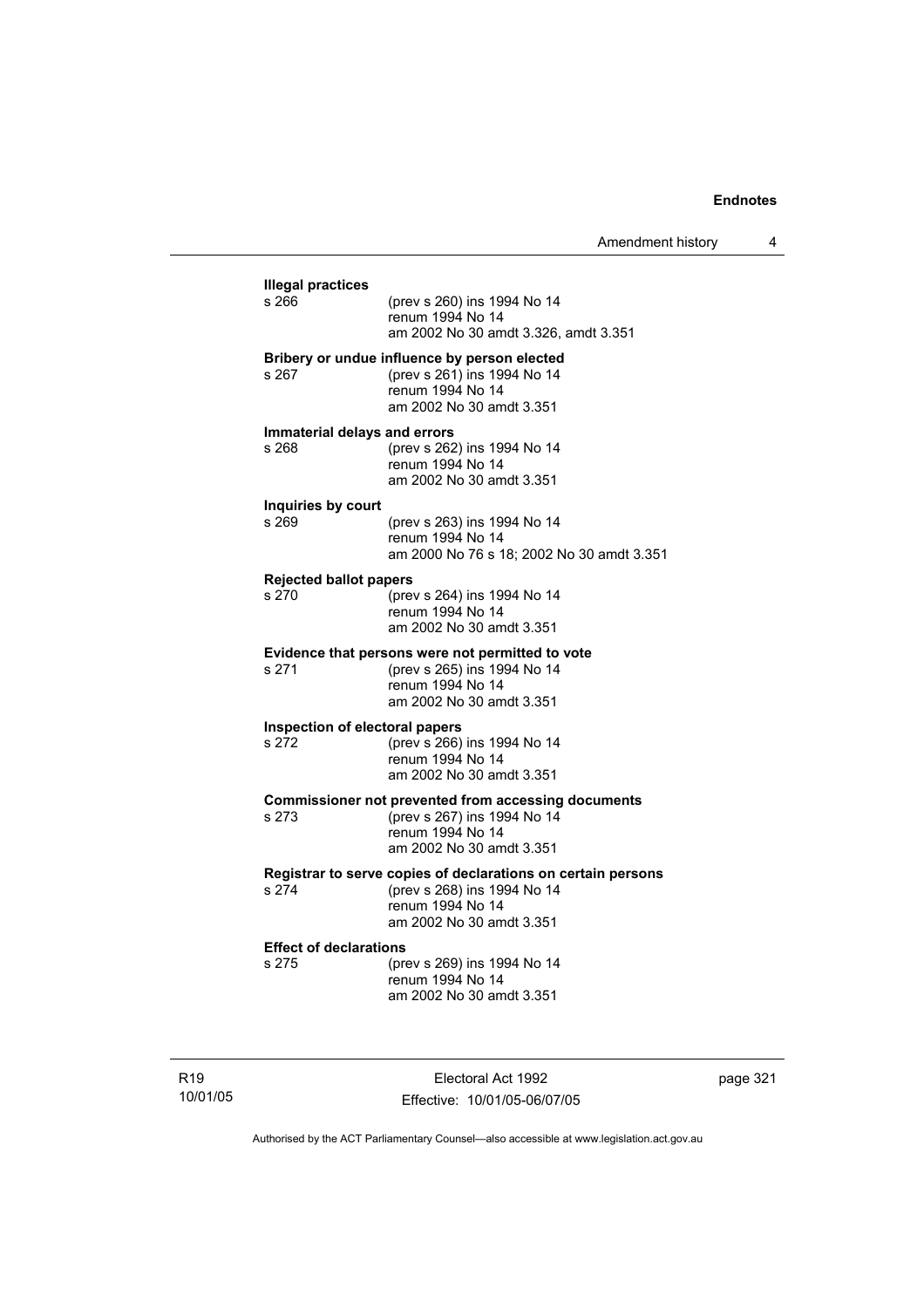| Amendment history<br>4 |  |
|------------------------|--|
|------------------------|--|

**Eligibility and vacancies**<br>div 16.4 hdg (prev) (prev pt 16 div 4 hdg) renum LA (see 2000 No 76 s 24) **Speaker to state case** s 276 (prev s 270) ins 1994 No 14 renum 1994 No 14 am 2002 No 30 amdt 3.351 **Parties to a referral** s 277 (prev s 271) ins 1994 No 14 renum 1994 No 14 am 2002 No 30 amdt 3.351 **Declarations and orders** s 278 (prev s 272) ins 1994 No 14 renum 1994 No 14 am 2002 No 30 amdt 3.351 **Registrar to serve copy of declarations on Speaker** s 279 (prev s 273) ins 1994 No 14 renum 1994 No 14 am 2002 No 30 amdt 3.351 **Effect of declarations**<br>s 280 (pre (prev s 274) ins 1994 No 14 renum 1994 No 14 am 2002 No 30 amdt 3.351 **Proceedings**  div 16.5 hdg (prev pt 16 div 5 hdg) renum LA (see 2000 No 76 s 24) **Procedure** s 281 (prev s 275) ins 1994 No 14 renum 1994 No 14 am 2002 No 30 amdt 3.351 **Legal representation limited** (prev s 276) ins 1994 No 14 renum 1994 No 14 am 1997 No 96; 2002 No 30 amdt 3.327 **Admissibility of evidence** (prev s 277) ins 1994 No 14 renum 1994 No 14 am 2002 No 30 amdt 3.351 **Costs may be ordered against Territory** s 284 (prev s 278) ins 1994 No 14 renum 1994 No 14 sub 2002 No 30 amdt 3.328

page 322 Electoral Act 1992 Effective: 10/01/05-06/07/05

R19 10/01/05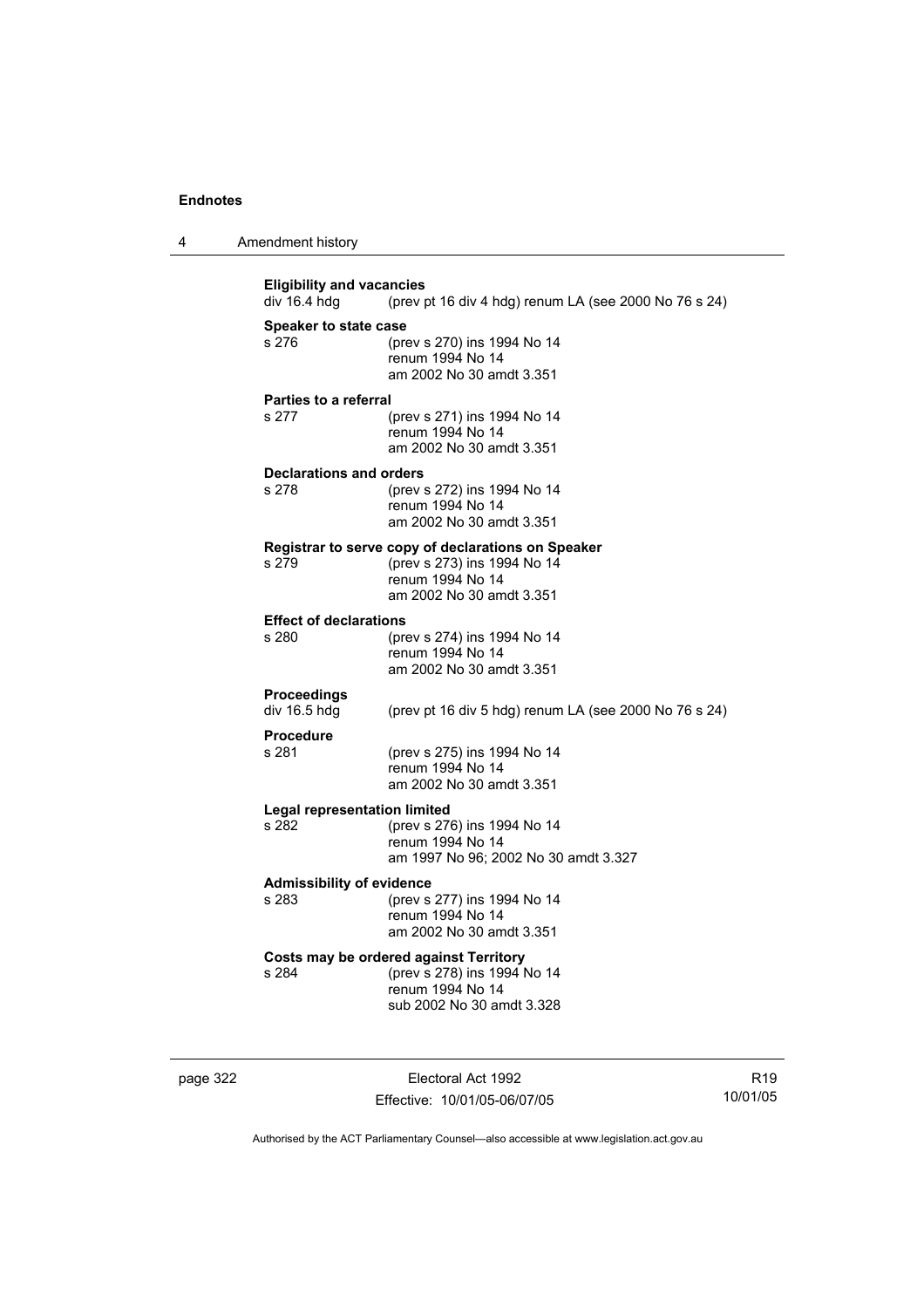## **Electoral offences** ins 1994 No 14 **Bribery and improper influence**  div 17.1 hdg  $\frac{1}{2}$  (prev pt 17 div 1 hdg) renum LA (see 2000 No 76 s 24) **Bribery** (prev s 279) ins 1994 No 14 renum 1994 No 14 am 1998 No 54 **Influencing of votes by officers** s 286 (prev s 280) ins 1994 No 14 renum 1994 No 14 am 1998 No 54; 2002 No 30 amdt 3.329 **Influencing votes of hospital and nursing home patients** s 287 (prev s 281) ins 1994 No 14 renum 1994 No 14 am 1998 No 54 **Protection of rights**  div 17.2 hdg (prev pt 17 div 2 hdg) renum LA (see 2000 No 76 s 24) **Violence and intimidation** s 288 (prev s 282) ins 1994 No 14 renum 1994 No 14 am 1998 No 54 **Discrimination on grounds of political donations** s 289 (prev s 283) ins 1994 No 14 renum 1994 No 14 am 1998 No 54; 2001 No 36 amdt 1.87; A2004-26 amdt 1.65 **Employees' right to leave of absence for voting** (prev s 284) ins 1994 No 14 renum 1994 No 14 am 1998 No 54 **Campaigning offences**  div 17.3 hdg (prev pt 17 div 3 hdg) renum LA (see 2000 No 76 s 24)

R19 10/01/05

Electoral Act 1992 Effective: 10/01/05-06/07/05 page 323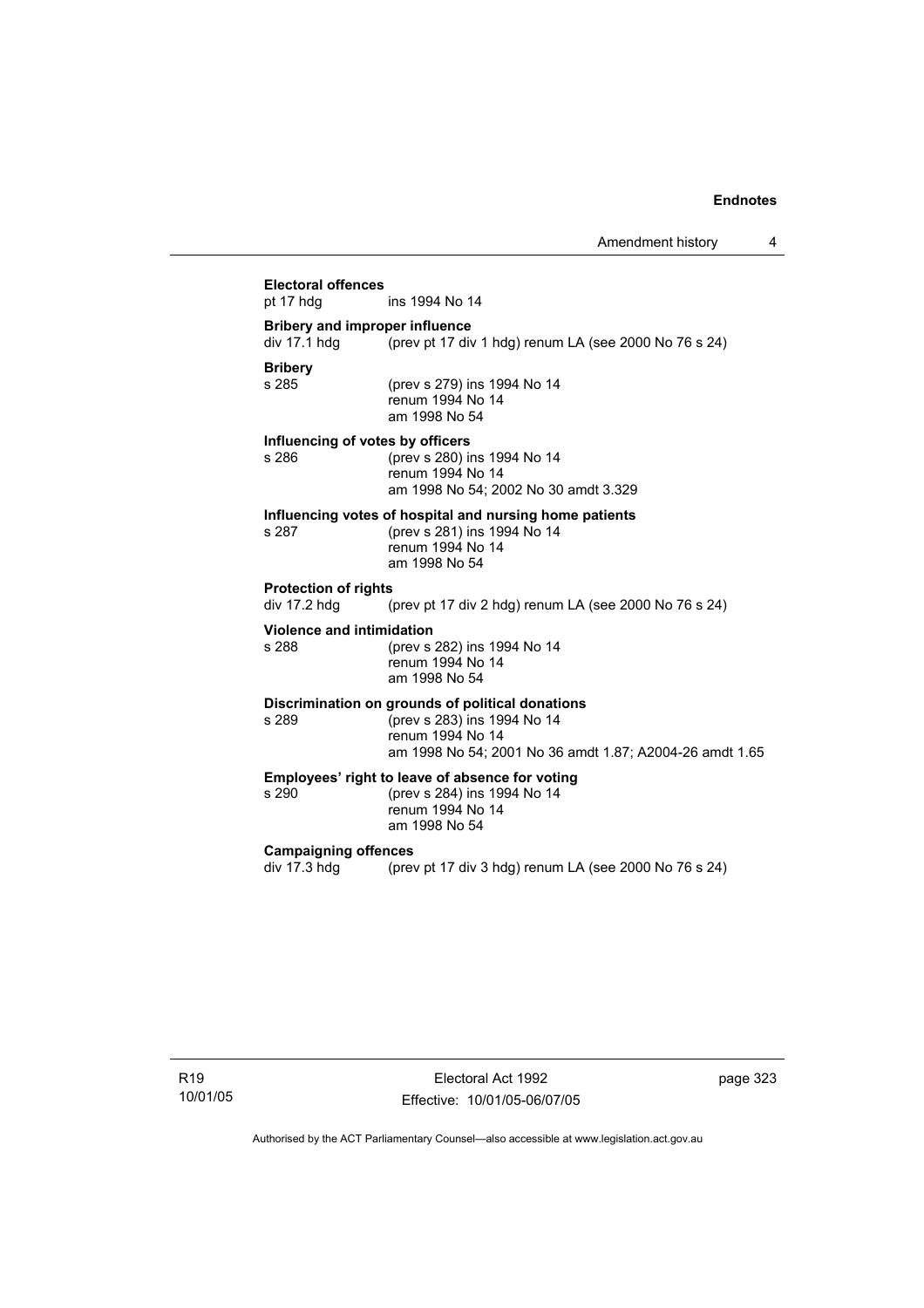4 Amendment history

| Definitions for div 17.3<br>s 291 hdq<br>s 291                                   | sub 2001 No 36 amdt 1.88<br>(prev s 285) ins 1994 No 14<br>renum 1994 No 14<br>def <b>address</b> am 2001 No 36 amdt 1.89; A2004-26 amdt 1.63,<br>amdt 1.65<br>def <i>disseminate</i> sub 2001 No 36 s 39<br>def <i>polling place</i> ins 1995 No 33 s 5<br>am 1997 No 91 sch<br>om 2001 No 36 amdt 1.90<br>def <i>publish</i> ins 2001 No 36 s 40 |  |  |  |
|----------------------------------------------------------------------------------|----------------------------------------------------------------------------------------------------------------------------------------------------------------------------------------------------------------------------------------------------------------------------------------------------------------------------------------------------|--|--|--|
| s 292                                                                            | Dissemination of electoral matter-authorisers and authors<br>(prev s 286) ins 1994 No 14<br>renum 1994 No 14<br>am 1998 No 54<br>sub 2001 No 36 s 41<br>am A2004-26 amdt 1.50<br>ss (3), (4) exp 1 January 2002 (s 292 (4))                                                                                                                        |  |  |  |
| $s$ 293                                                                          | Dissemination of electoral matter-letters to the editor<br>(prev s 287) ins 1994 No 14<br>renum 1994 No 14                                                                                                                                                                                                                                         |  |  |  |
| commentary                                                                       | Dissemination of electoral matter-newspaper and periodical reportage and                                                                                                                                                                                                                                                                           |  |  |  |
| s 294                                                                            | (prev s 288) ins 1994 No 14<br>renum 1994 No 14                                                                                                                                                                                                                                                                                                    |  |  |  |
| s 295                                                                            | <b>Exemptions for dissemination of electoral matter on certain items</b><br>(prev s 289) ins 1994 No 14<br>renum 1994 No 14<br>am 1997 No 91<br>sub 2001 No 36 s 42<br>am 2002 No 30 amdt 3.330; A2004-9 amdt 1.16                                                                                                                                 |  |  |  |
| <b>Advertorials</b><br>$s$ 296                                                   |                                                                                                                                                                                                                                                                                                                                                    |  |  |  |
|                                                                                  | (prev s 290) ins 1994 No 14<br>renum 1994 No 14<br>am 1998 No 54                                                                                                                                                                                                                                                                                   |  |  |  |
| Misleading or deceptive electoral matter<br>s 297<br>(prev s 291) ins 1994 No 14 |                                                                                                                                                                                                                                                                                                                                                    |  |  |  |
|                                                                                  | renum 1994 No 14<br>am 1998 No 54                                                                                                                                                                                                                                                                                                                  |  |  |  |
| s 298                                                                            | Inducement to illegal voting-representations of ballot papers<br>(prev s 292) ins 1994 No 14<br>renum 1994 No 14<br>am 1998 No 54                                                                                                                                                                                                                  |  |  |  |

page 324 Electoral Act 1992 Effective: 10/01/05-06/07/05

R19 10/01/05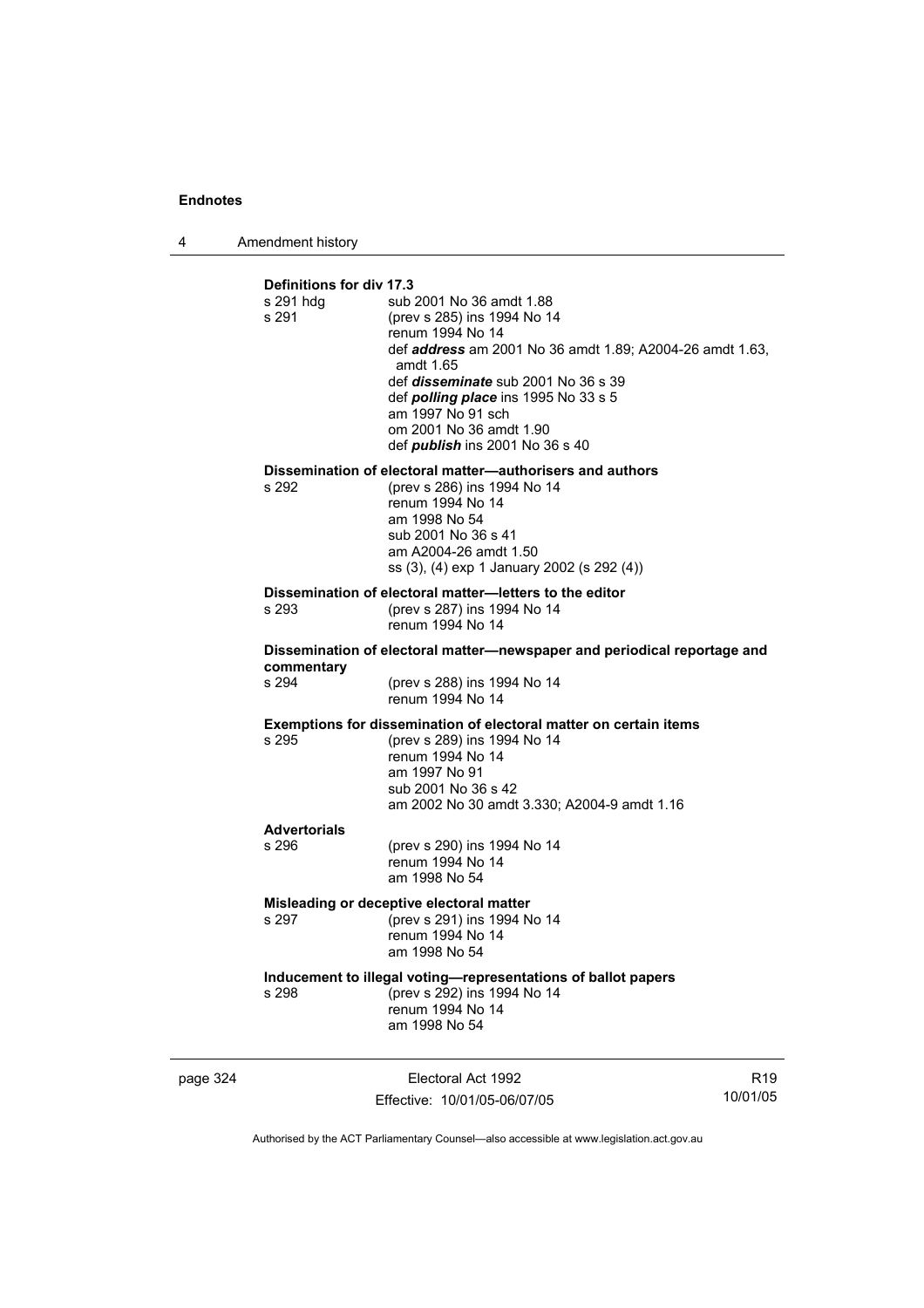| Graffiti                                          |                                                                                                                                                                                                       |
|---------------------------------------------------|-------------------------------------------------------------------------------------------------------------------------------------------------------------------------------------------------------|
| s 299                                             | (prev s 293) ins 1994 No 14<br>renum 1994 No 14<br>am 1998 No 54<br>def <i>lessee</i> sub 2002 No 30 amdt 3.331                                                                                       |
| <b>Defamation of candidates</b><br>s 300          | (prev s 294) ins 1994 No 14<br>renum 1994 No 14<br>am 1998 No 54                                                                                                                                      |
| s 301                                             | <b>Publication of statements about candidates</b><br>(prev s 295) ins 1994 No 14<br>renum 1994 No 14<br>am 1998 No 54; 2001 No 36 amdt 1.91; A2004-26 amdt 1.62,<br>amdt 1.65                         |
| <b>Disruption of election meetings</b><br>s 302   | (prev s 296) ins 1994 No 14<br>renum 1994 No 14<br>am 1998 No 54                                                                                                                                      |
| s 303                                             | Canvassing within 100m of polling places<br>(prev s 297) ins 1994 No 14<br>renum 1994 No 14<br>sub 1995 No 33<br>am 1997 No 91; LA (see 2001 No 36 amdt 1.99); 2001 No 44<br>amdt 1.1386, amdt 1.1387 |
| s 304                                             | Badges and emblems in polling places<br>(prev s 298) ins 1994 No 14<br>renum 1994 No 14<br>am 1995 No 33; 1998 No 54; 2001 No 36 amdt 1.92;<br>A2004-26 amdt 1.51                                     |
| s 305                                             | How-to-vote material in polling places<br>(prev s 299) ins 1994 No 14<br>renum 1994 No 14<br>am 1995 No 33; 1998 No 54                                                                                |
| s 306                                             | Evidence of authorisation of electoral matter<br>(prev s 300) ins 1994 No 14<br>renum 1994 No 14                                                                                                      |
| <b>Electronic voting offences</b><br>div 17.4 hdg | (prev div 17.3A hdg) ins 2000 No 76 s 19<br>renum LA (see 2000 No 76 s 24)                                                                                                                            |
|                                                   | Interfering with electronic voting devices etc                                                                                                                                                        |

R19 10/01/05

Electoral Act 1992 Effective: 10/01/05-06/07/05 page 325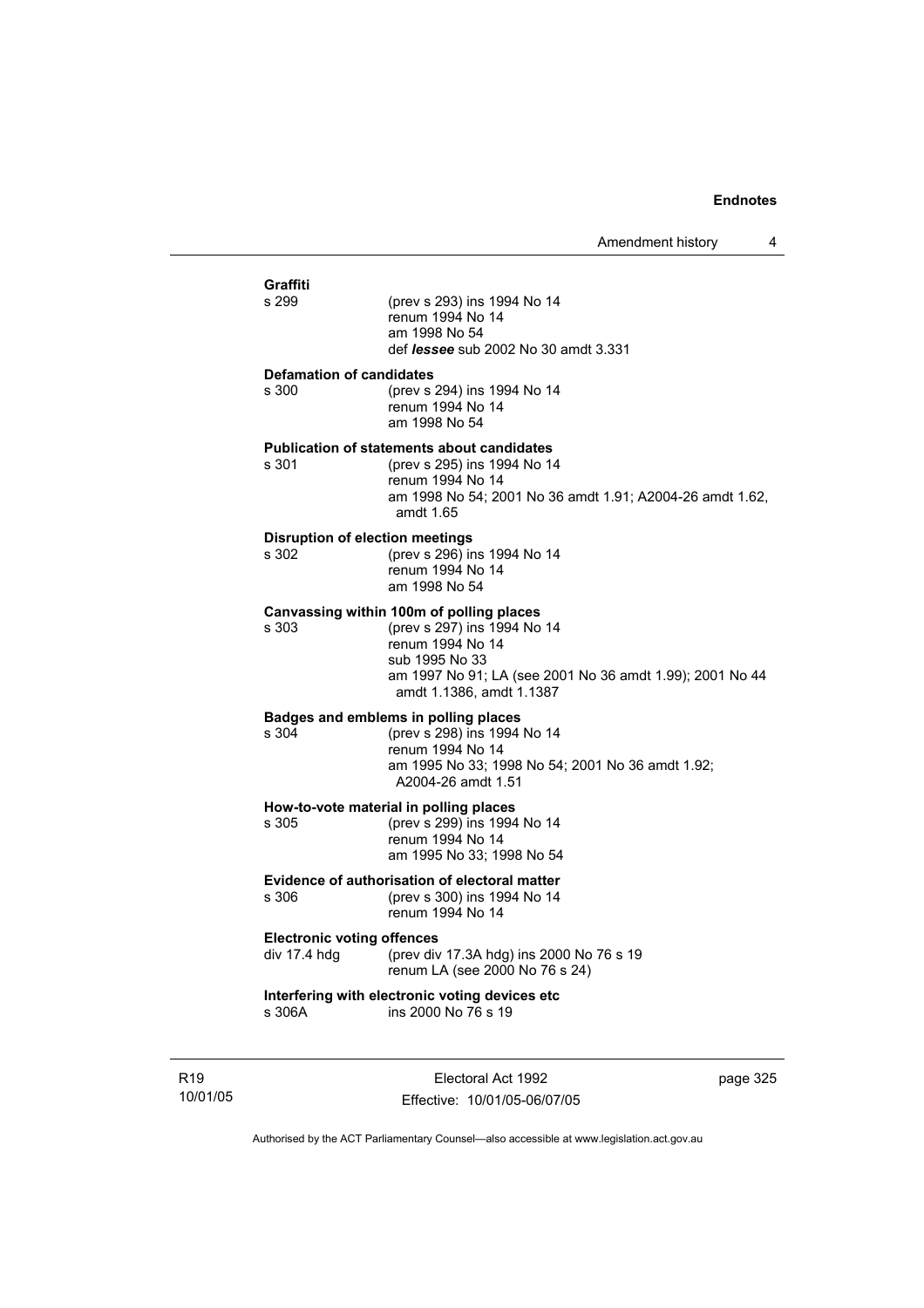4 Amendment history

| s 306B                                   | ins 2000 No 76 s 19                                                                                                                          |
|------------------------------------------|----------------------------------------------------------------------------------------------------------------------------------------------|
| <b>Voting fraud</b><br>div 17.5 hdg      | (prev pt 17 div 4 hdg) renum LA (see 2000 No 76 s 24)                                                                                        |
| <b>Voting fraud</b><br>s 307             | (prev s 301) ins 1994 No 14<br>renum 1994 No 14<br>am 1997 No 91; 1998 No 54                                                                 |
| Interpretation-electoral papers<br>s 308 | (prev s 302) ins 1994 No 14<br>renum 1994 No 14<br>om 2001 No 36 amdt 1.93                                                                   |
| <b>Electoral papers</b><br>div 17.6 hdg  | (prev pt 17 div 5 hdg) renum LA (see 2000 No 76 s 24)                                                                                        |
| <b>Electoral papers-forgery</b><br>s 309 | (prev s 303) ins 1994 No 14<br>renum 1994 No 14<br>am 1998 No 54<br>om A2004-15 amdt 2.64                                                    |
| Electoral papers-forfeiture<br>s 310     | (prev s 304) ins 1994 No 14<br>renum 1994 No 14<br>am A2004-15 amdt 2.65                                                                     |
| s 311                                    | Electoral papers-unauthorised possession<br>(prev s 305) ins 1994 No 14<br>renum 1994 No 14<br>am 1998 No 54                                 |
| s 312                                    | Electoral papers-false or misleading statements<br>(prev s 306) ins 1994 No 14<br>renum 1994 No 14<br>am 1998 No 54<br>om A2004-15 amdt 2.66 |

#### **Electoral papers-**<br>s 313 s 313 (prev s 307) ins 1994 No 14 renum 1994 No 14 am 1998 No 54

**Electoral papers—signatures** s 314 (prev s 308) ins 1994 No 14 renum 1994 No 14

am 1998 No 54

page 326 Electoral Act 1992 Effective: 10/01/05-06/07/05

R19 10/01/05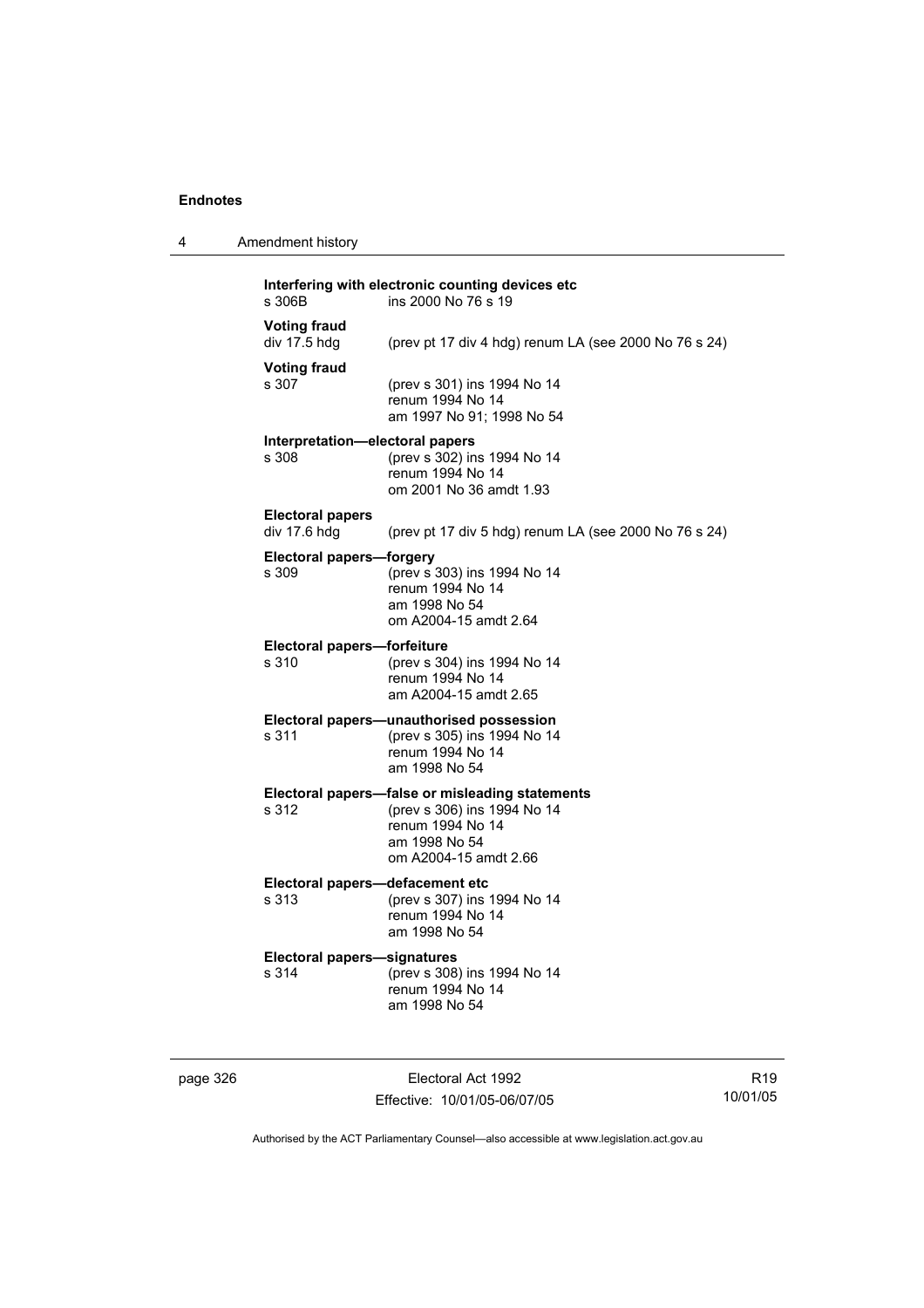$\overline{4}$ 

|                                                    | Amendment history                                                                                                          |
|----------------------------------------------------|----------------------------------------------------------------------------------------------------------------------------|
| Electoral papers-witnesses<br>s 315                | (prev s 309) ins 1994 No 14<br>renum 1994 No 14<br>am 1998 No 54                                                           |
| <b>Official functions</b><br>div $17.7$ hdg        | (prev pt 17 div 6 hdg) renum LA (see 2000 No 76 s 24)                                                                      |
| s 316                                              | Improper influence-members of electoral commission etc<br>(prev s 310) ins 1994 No 14<br>renum 1994 No 14<br>am 1998 No 54 |
| Unauthorised actions by officers<br>s 317          | (prev s 311) ins 1994 No 14<br>renum 1994 No 14<br>am 1998 No 54                                                           |
| <b>Identification of voters and votes</b><br>s 318 | (prev s 312) ins 1994 No 14<br>renum 1994 No 14<br>am 1998 No 54                                                           |
| <b>Responses to official questions</b><br>s 319    | (prev s 313) ins 1994 No 14<br>renum 1994 No 14<br>am 1998 No 54                                                           |
| s 320                                              | Control of behaviour at voting centres<br>(prev s 314) ins 1994 No 14<br>renum 1994 No 14<br>am 1997 No 91; 1998 No 54     |
| <b>Enforcement proceedings</b><br>pt 18 hdg        | ins 1994 No 14                                                                                                             |
| <b>Injunctions</b><br>div 18.1 hdg                 | (prev pt 18 div 1 hdg) renum LA (see 2000 No 76 s 24)                                                                      |
| <b>Restraining conduct</b><br>s 321                | (prev s 315) ins 1994 No 14<br>renum 1994 No 14<br>sub 2002 No 30 amdt 3.332                                               |
| Requiring things to be done<br>s 322               | (prev s 316) ins 1994 No 14<br>renum 1994 No 14<br>sub 2002 No 30 amdt 3.332                                               |
|                                                    |                                                                                                                            |

R19 10/01/05

Electoral Act 1992 Effective: 10/01/05-06/07/05 page 327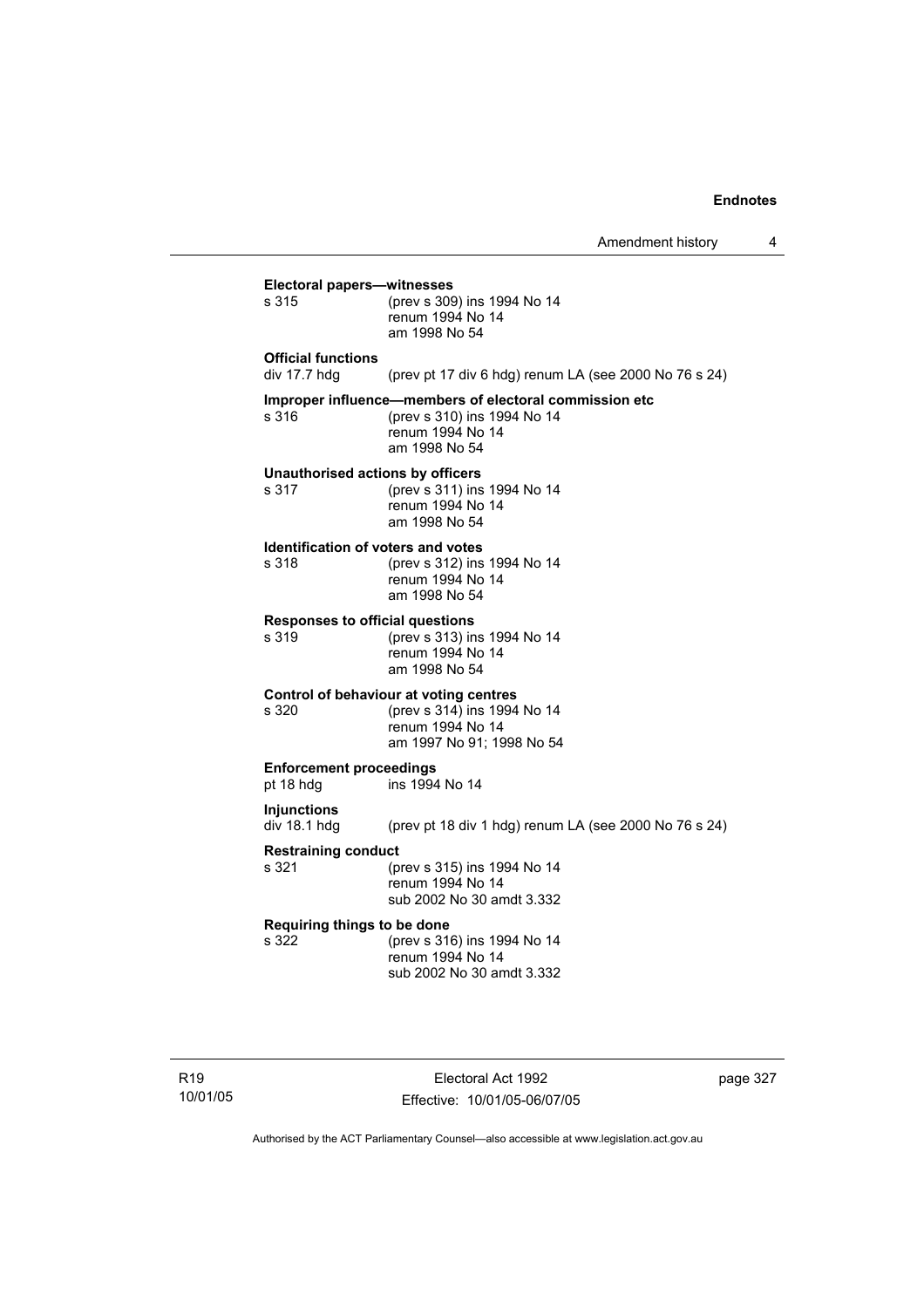4 Amendment history **Commissioner not required to give undertakings as to damages** s 323 (prev s 317) ins 1994 No 14 renum 1994 No 14 am 2002 No 30 amdt 3.333 **Powers of the court** s 324 (prev s 318) ins 1994 No 14 renum 1994 No 14 **Prosecutions**  (prev pt 18 div 2 hdg) renum LA (see 2000 No 76 s 24) **Investigation of complaints** s 325 (prev s 319) ins 1994 No 14 renum 1994 No 14 **Commissioner may prosecute enrolment and voting offences** s 326 (prev s 320) ins 1994 No 14 renum 1994 No 14 **Service of certain process by mail**<br>s 327 (prev s 321) ins 1  $(prev s 321)$  ins 1994 No 14 renum 1994 No 14 am 2002 No 30 amdt 3.334 **Miscellaneous** pt 19 hdg ins 1994 No 14 **Extension of time for acts by officers** s 328 (prev s 322) ins 1994 No 14 renum 1994 No 14 **Restrictions on sending completed ballot and voting papers by fax** s 329 (prev s 323) ins 1994 No 14 renum 1994 No 14 sub 2002 No 30 amdt 3.335 **Forms—provision and assistance** s 330 (prev s 324) ins 1994 No 14 renum 1994 No 14 **Compliance with approved forms**<br>s 331 (prev s 325) ins (prev s 325) ins 1994 No 14 renum 1994 No 14 om 2001 No 44 amdt 1.1388

page 328 Electoral Act 1992 Effective: 10/01/05-06/07/05

R19 10/01/05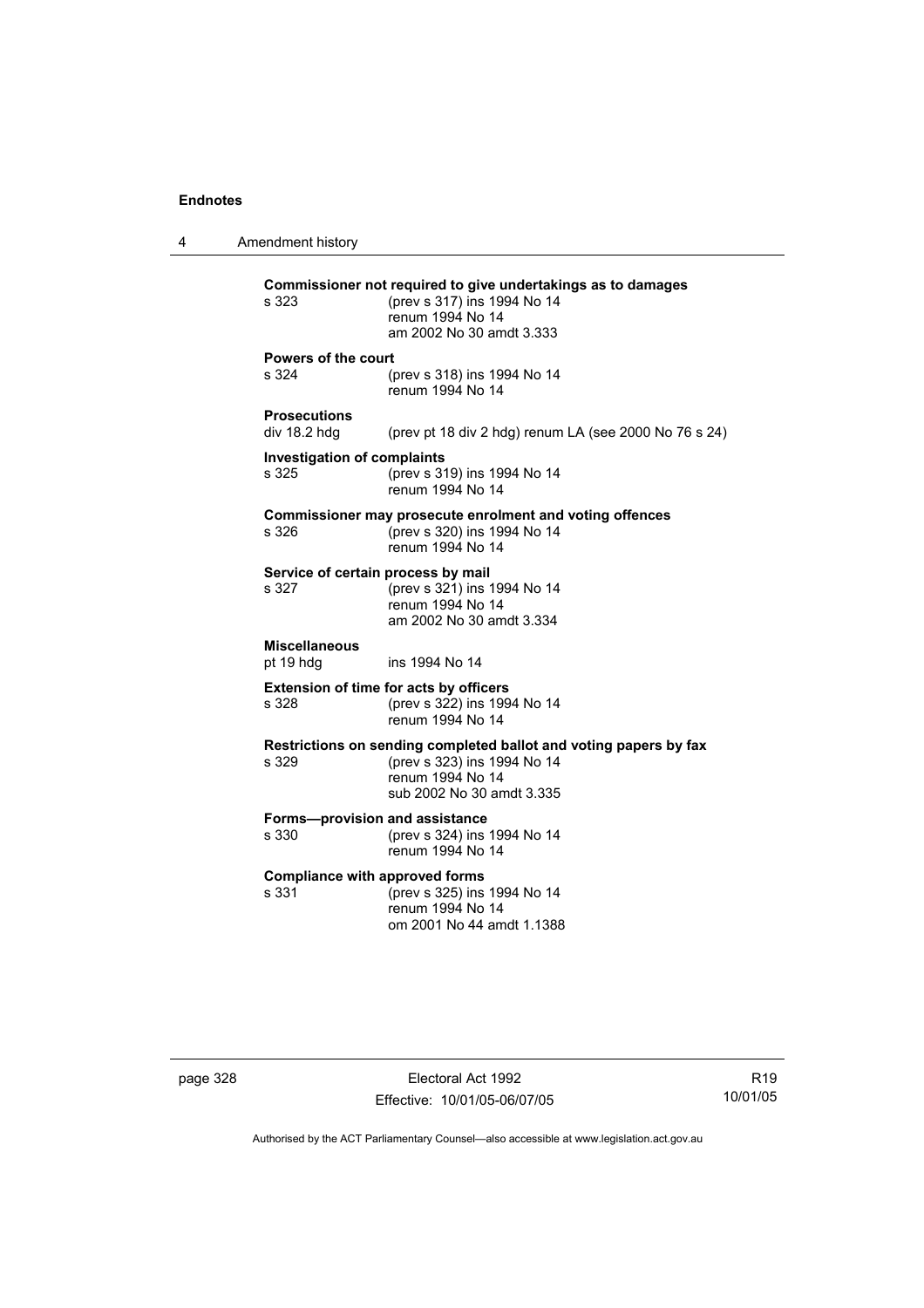### **Correcting delays, errors and omissions** (prev s 326) ins 1994 No 14 renum 1994 No 14 am 2001 No 44 amdts 1.1389-1.1391 **Voting statistics to be published** s 333 (prev s 327) ins 1994 No 14 renum 1994 No 14 am 2000 No 76 s 20; 2001 No 44 amdt 1.1392, amdt 1.1393 **Collecting further statistical information** s 334 (prev s 328) ins 1994 No 14 renum 1994 No 14 **Storage and destruction of electoral papers**<br>s 335 (orev s 329) ins 1994 No 14 (prev s 329) ins 1994 No 14 renum 1994 No 14 sub 2002 No 30 amdt 3.336 **Administrative arrangements with Commonwealth and States** s 336 (prev s 330) ins 1994 No 14 renum 1994 No 14 sub 2001 No 36 amdt 1.94 **Evidentiary certificates** s 337 (prev s 331) ins 1994 No 14 renum 1994 No 1499 am 2001 No 36 amdt 1.95; LA (see 2001 No 36 amdt 1.99); A2004-26 amdt 1.51 **Acts and omissions of representatives** s 338 (prev s 332) ins 1994 No 14 renum 1994 No 14 sub 2002 No 30 amdt 3.337; A2004-15 amdt 1.12 **Corporations—penalties** s 339 (prev s 333) ins 1994 No 14 renum 1994 No 14 om 2000 No 76 s 21 **Chief executive to provide assistance etc** hdg to s 340 sub 2000 No 76 s 22 s 340 (prev s 334) ins 1994 No 14 renum 1994 No 14 am 2000 No 76 s 22 **Approved forms**  s 340A ins 2001 No 44 amdt 1.1394 am 2002 No 30 amdt 3.338

R19 10/01/05

Electoral Act 1992 Effective: 10/01/05-06/07/05 page 329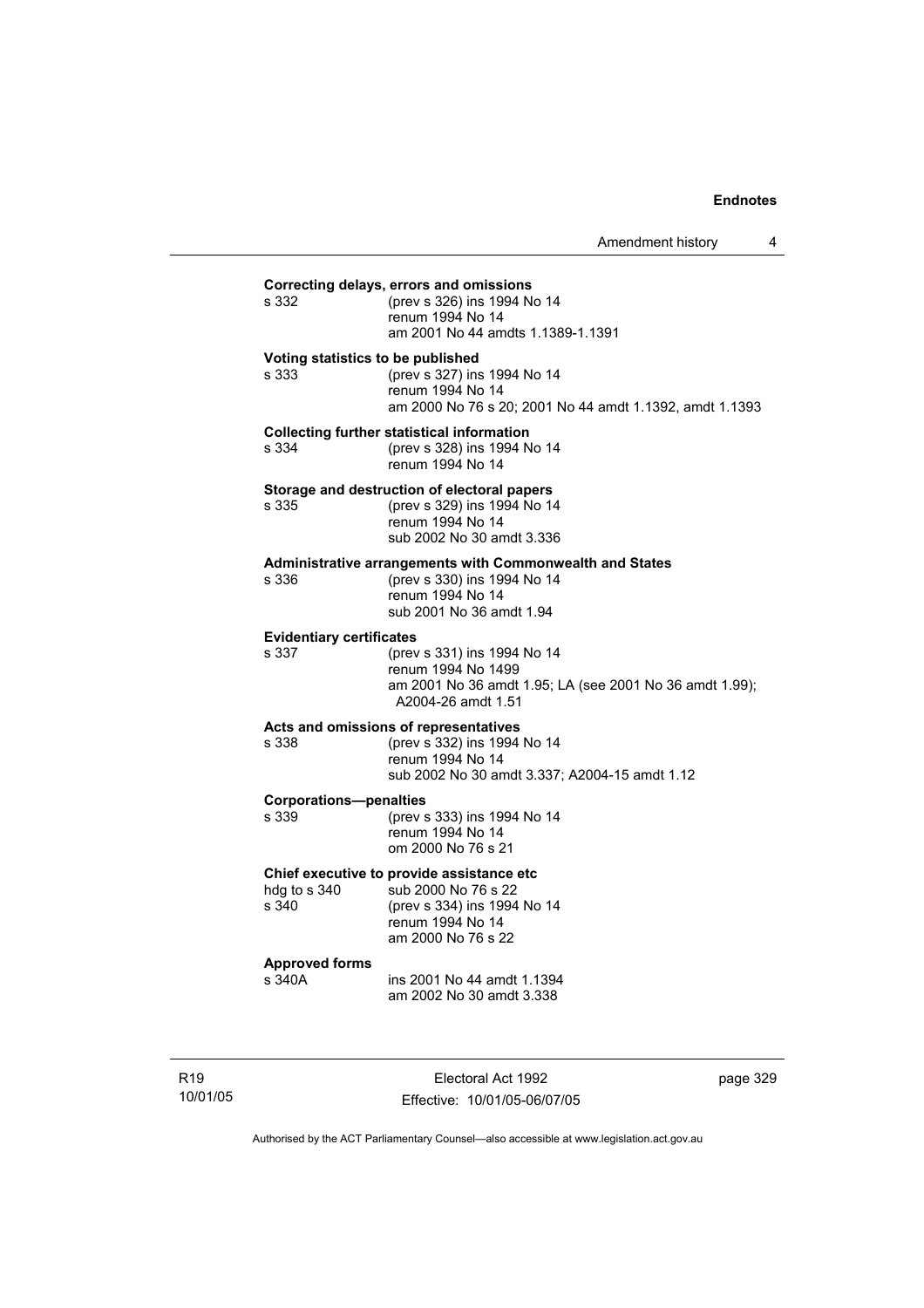4 Amendment history

| s 341                       | (prev s 335) ins 1994 No 14                                            |
|-----------------------------|------------------------------------------------------------------------|
|                             | renum 1994 No 14                                                       |
|                             | am 1998 No 54                                                          |
|                             | sub 2000 No 76 s 23                                                    |
|                             | am 2001 No 44 amdt 1.1395, amdt 1.1396                                 |
| <b>Transitional</b>         |                                                                        |
| pt 20 hdg                   | ins 2001 No 36 s 43                                                    |
|                             | exp 2 March 2002 (s 345 (2))                                           |
|                             | ins A2003-54 s 8                                                       |
|                             | exp 31 December 2004 (s 342 (2))                                       |
|                             | Application of amendments by Electoral Amendment Act 2003              |
| s 342                       | ins 2001 No 36 s 43<br>exp 29 August 2001 (s 345 (1))                  |
|                             | ins A2003-54 s 8                                                       |
|                             | exp 31 December 2004 (s 342 (2))                                       |
|                             | Registered parties to provide up-to-date copies of their constitutions |
| s.343                       | ins 2001 No 36 s 43                                                    |
|                             | exp 29 August 2001 (s 345 (1))                                         |
|                             | Application of certain amendments made by Electoral Amendment Act 2001 |
| s.344                       | ins 2001 No 36 s 43                                                    |
|                             | exp 2 March 2002 (s 345 (2))                                           |
| Expiry of pt 20             |                                                                        |
| s 345                       | ins 2001 No 36 s 43                                                    |
|                             | exp 2 March 2002 (s 345 (2))                                           |
| Form of ballot paper        |                                                                        |
| sch 1                       | ins 1994 No 14                                                         |
|                             | am 2001 No 36 amdt 1.97; A2004-26 amdt 1.52                            |
|                             | Ballot papers-printing of names and collation                          |
| sch <sub>2</sub>            | ins 1994 No 14                                                         |
|                             | am 2001 No 37 s 4                                                      |
|                             | Preliminary scrutiny of declaration voting papers                      |
| sch 3                       | ins 1994 No 14                                                         |
|                             | am 1997 No 91; 2001 No 36 s 44, s 45; 2001 No 44                       |
|                             | amdt 1.1397; A2004-26 s 36                                             |
| Ascertaining result of poll |                                                                        |
| sch 4                       | ins 1994 No 14                                                         |
|                             | am 1994 No 78; 1997 No 91                                              |

page 330 Electoral Act 1992 Effective: 10/01/05-06/07/05

R19 10/01/05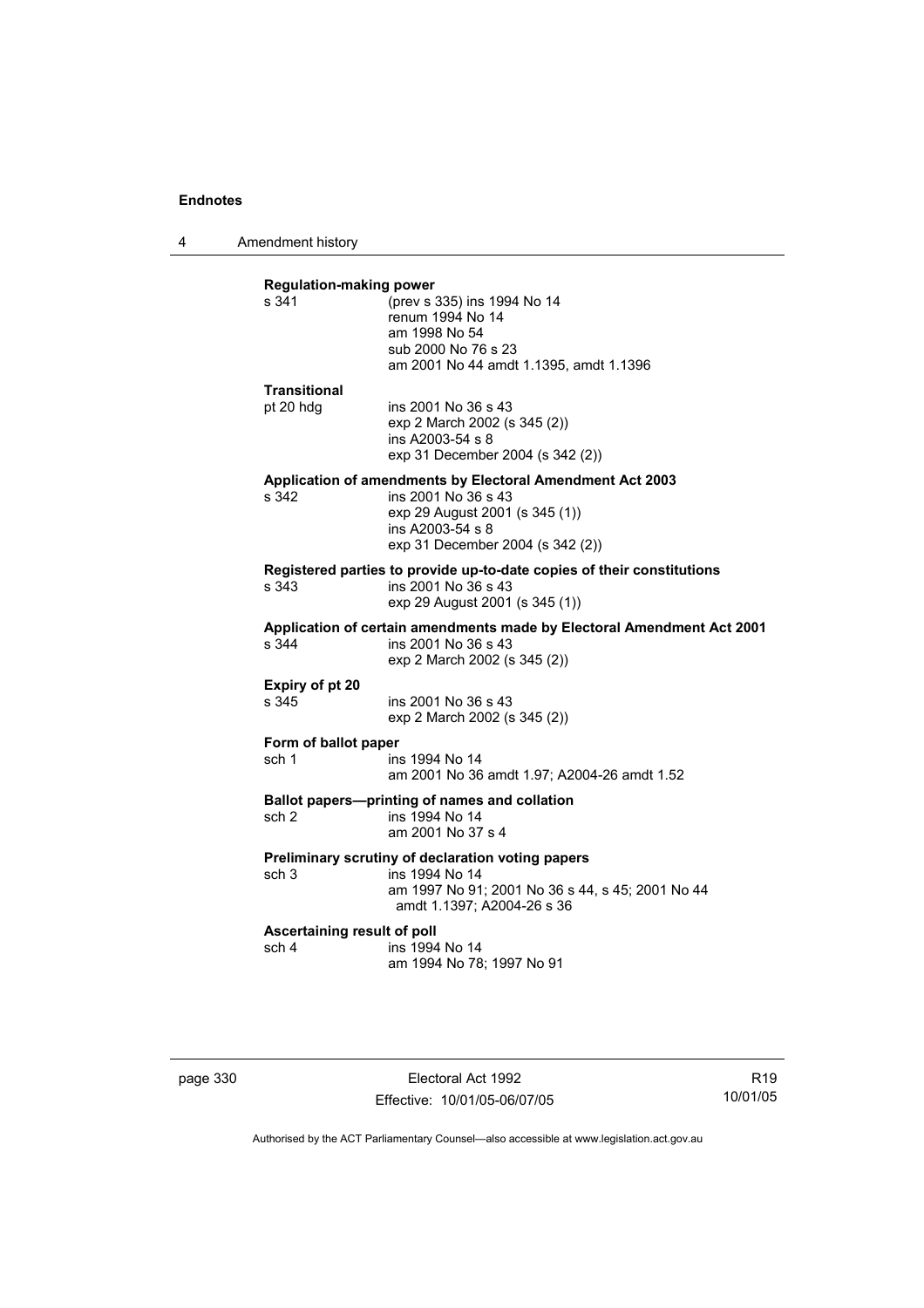Amendment history 4

dict ins A2001-36 amdt 1.98 defs reloc from s 3 A2001-36 amdt 1.3 am A2002-30 amdt 3.339 def *AAT* ins A1994-14 s 6 reloc from s 3 A2001-36 amdt 1.3 def *abbreviation* ins A2001-36 amdt 1.98 sub A2004-26 amdt 1.53 def *address* ins A1994-14 s 6 reloc from s 3 A2001-36 amdt 1.3 def *amount* ins A2001-36 amdt 1.98 def *Antarctica* ins A2001-36 amdt 1.98 def *Antarctic elector* ins A1994-14 s 6 reloc from s 3 A2001-36 amdt 1.3 def *application* ins A2001-36 amdt 1.98 def *approved* ins A1994-14 s 6 reloc from s 3 A2001-36 amdt 1.3 om A2001-44 amdt 1.1398 def *approved computer program* ins A2000-76 s 4 reloc from s 3 A2001-36 amdt 1.3 def *Assembly* ins A1994-14 s 6 reloc from s 3 A2001-36 amdt 1.3 def *assistant returning officer* ins A2001-36 amdt 1.98 def *associated entity* ins A2001-36 amdt 1.98 def *augmented commission* am A1994-14 s 6 reloc from s 3 A2001-36 amdt 1.3 def *authorised delivery service* ins A2004-26 s 37 def *authorised officer* ins A1994-14 s 6 reloc from s 3 A2001-36 amdt 1.3 def *authorised witness* ins A2001-36 amdt 1.98 def *available for public inspection* ins A2001-36 amdt 1.98 def *ballot group* ins A2001-36 amdt 1.98 om A2004-26 amdt 1.54 def *ballot group candidate* ins A2001-36 amdt 1.98 om A2004-26 amdt 1.55 def *ballot paper* ins A2000-76 s 4 reloc from s 3 A2001-36 amdt 1.3 sub 2002 No 30 amdt 3.340 def *bribery* ins A2001-36 amdt 1.98 def *broadcast* ins A1994-14 s 6 reloc from s 3 A2001-36 amdt 1.3 def *broadcaster* ins A2001-36 amdt 1.98 def *candidate* ins A2001-36 amdt 1.98 def *candidate square* ins A1994-14 s 6 reloc from s 3 A2001-36 amdt 1.3 sub 2002 No 30 amdt 3.341

**Dictionary**

Electoral Act 1992 Effective: 10/01/05-06/07/05 page 331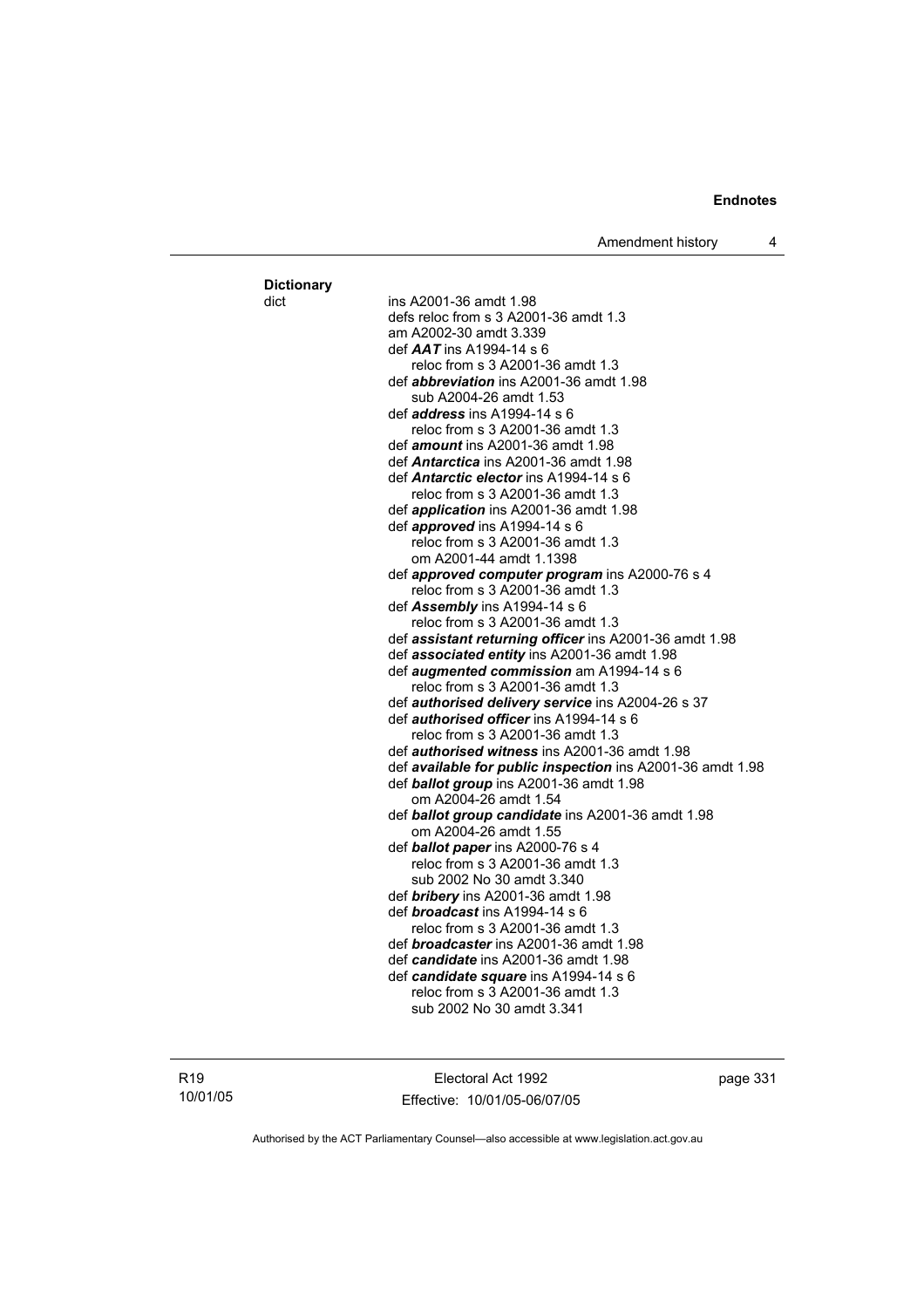4 Amendment history

def *certified list of electors* ins A1994-14 s 6 reloc from s 3 A2001-36 amdt 1.3 def *closed* ins A1994-14 s 6 reloc from s 3 A2001-36 amdt 1.3 def *commissioner* ins A1994-14 s 6 reloc from s 3 A2001-36 amdt 1.3 def *Commonwealth Electoral Act* ins A1994-14 s 6 reloc from s 3 A2001-36 amdt 1.3 def *Commonwealth roll* ins A1994-14 s 6 reloc from s 3 A2001-36 amdt 1.3 def *contravention* ins A2001-36 amdt 1.98 sub A2002-30 amdt 3.342 def *court* ins A2001-36 amdt 1.98 om A2002-30 amdt 3.343 def *Court of Disputed Elections* ins A1994-14 s 6 reloc from s 3 A2001-36 amdt 1.3 sub A2002-30 amdt 3.344 def *declaration vote* ins A1994-14 s 6 reloc from s 3 A2001-36 amdt 1.3 am A2004-26 s 38 def *declaration voting papers* ins A1994-14 s 6 reloc from s 3 A2001-36 amdt 1.3 am A2001-44 amdt 1.1399 def *defined details* ins A2001-36 amdt 1.98 def *defined particulars* ins A2001-36 amdt 1.98 def *determined fee* ins A1994-14 s 6 reloc from s 3 A2001-36 amdt 1.3 om A2001-44 amdt 1.1400 def *disclosure period* ins A2001-36 amdt 1.98 def *disposition of property* ins A2001-36 amdt 1.98 def *disseminate* ins A2001-36 amdt 1.98 def *election* ins A1994-14 s 6 reloc from s 3 A2001-36 amdt 1.3 def *election period* ins A1994-14 s 6 reloc from s 3 A2001-36 amdt 1.3 def *elector* ins A1994-14 s 6 reloc from s 3 A2001-36 amdt 1.3 def *electoral advertisement* ins A2001-36 amdt 1.98 def *electoral commission* reloc from s 3 A2001-36 amdt 1.3 def *electoral expenditure* ins A2001-36 amdt 1.98 def *electoral matter* ins A1994-14 s 6 reloc from s 3 A2001-36 amdt 1.3 def *electoral paper* ins A2001-36 amdt 1.98 def *electorate* reloc from s 3 A2001-36 amdt 1.3 def *electronic form* ins 2002 No 30 amdt 3.345 def *electronic voting* ins A2000-76 s 4 reloc from s 3 A2001-36 amdt 1.3

page 332 Electoral Act 1992 Effective: 10/01/05-06/07/05

R19 10/01/05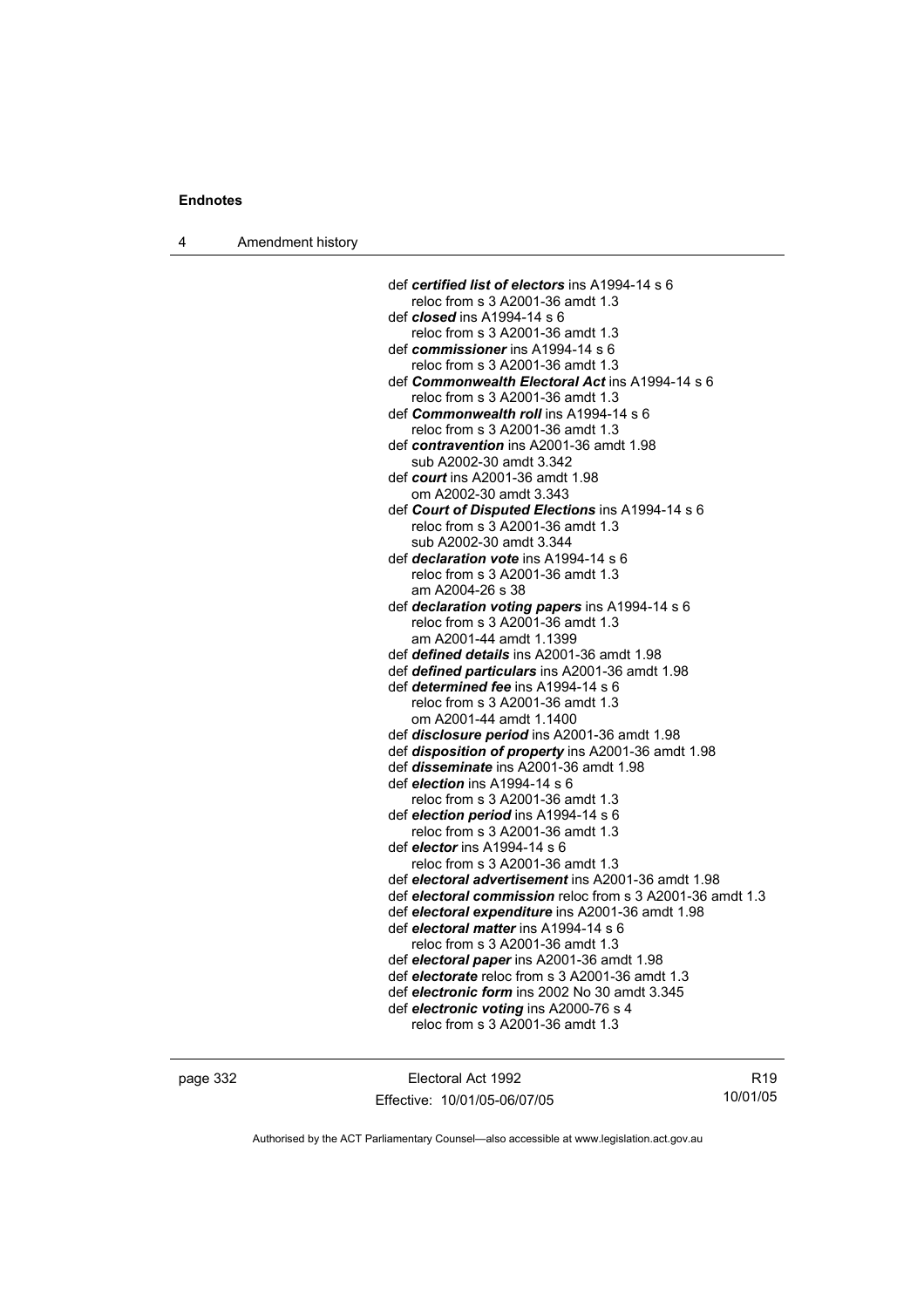def *eligible elector* ins A2001-36 amdt 1.98 sub A2004-26 s 39 def *eligible overseas elector* ins A1994-14 s 6 reloc from s 3 A2001-36 amdt 1.3 def *eligible vote* ins A2001-36 amdt 1.98 def *entity* ins A2001-36 amdt 1.98 def *extract* ins A1994-14 s 6 reloc from s 3 A2001-36 amdt 1.3 sub A2002-30 amdt 3.346 def *extraordinary election* ins A1994-14 s 6 reloc from s 3 A2001-36 amdt 1.3 def *file* ins A2001-36 amdt 1.98 def *financial controller* ins A2001-36 amdt 1.98 def *former MLA* ins A2001-36 amdt 1.98 def *general election* ins A1994-14 s 6 reloc from s 3 A2001-36 amdt 1.3 def *gift* ins A2001-36 amdt 1.98 def *group* ins A1994-14 s 6 reloc from s 3 A2001-36 amdt 1.3 sub A2002-30 amdt 3.347 def *hospital* ins A1994-14 s 6 reloc from s 3 A2001-36 amdt 1.3 def *hour of nomination* ins A1994-14 s 6 reloc from s 3 A2001-36 amdt 1.3 def *illegal practice* ins A2001-36 amdt 1.98 om A2002-30 amdt 3.348 def *investigation notice* ins A2001-36 amdt 1.98 def *judge* reloc from s 3 A2001-36 amdt 1.3 def *member* ins A2001-36 amdt 1.98 def *MLA* ins A1994-14 s 6 reloc from s 3 A2001-36 amdt 1.3 def *newspaper* ins A2001-36 amdt 1.98 def *non-party group* ins A2001-36 amdt 1.98 def *officer* ins A2001-36 amdt 1.98 def *official error* ins A1997-91 s 4 reloc from s 3 A2001-36 amdt 1.3 def *OIC* ins A1994-14 s 6 reloc from s 3 A2001-36 amdt 1.3 def *ordinary election* ins A1994-14 s 6 reloc from s 3 A2001-36 amdt 1.3 def *ordinary vote* ins A1994-14 s 6 reloc from s 3 A2001-36 amdt 1.3 def *participant* ins A2001-36 amdt 1.98 def *party* ins A2001-36 amdt 1.98 def *party candidate* ins A1994-14 s 6 reloc from s 3 A2001-36 amdt 1.3

R19 10/01/05

Electoral Act 1992 Effective: 10/01/05-06/07/05 page 333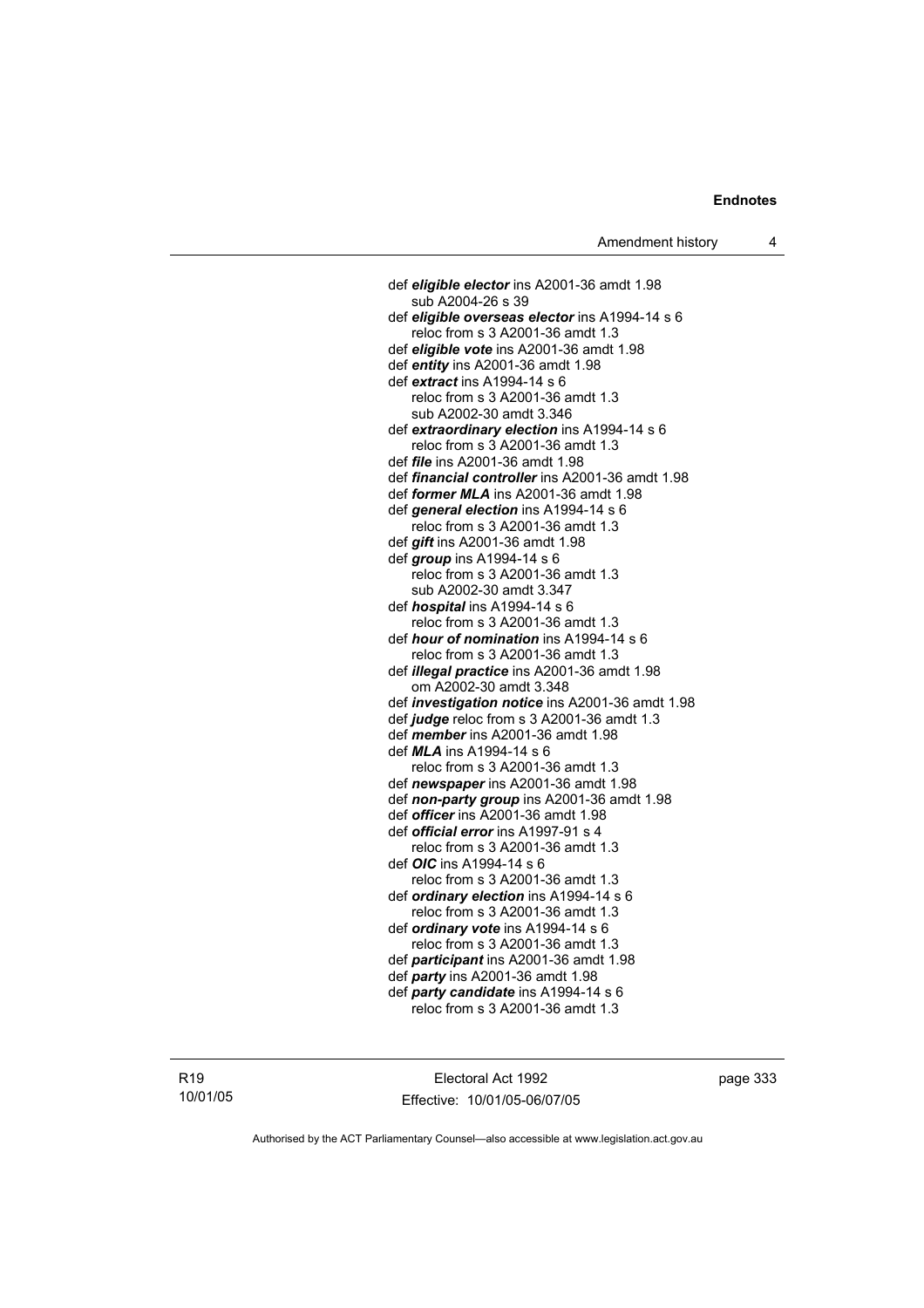4 Amendment history

 def *person* ins A2001-36 amdt 1.98 def *place of nomination* ins A1994-14 s 6 reloc from s 3 A2001-36 amdt 1.3 def *political party* ins A1994-14 s 6 reloc from s 3 A2001-36 amdt 1.3 def *polling day* ins A1994-14 s 6 reloc from s 3 A2001-36 amdt 1.3 sub A2002-30 amdt 3.349 def *polling place* ins A2001-36 amdt 1.98 def *post* ins A2004-26 s 40 def *postal vote* ins A1994-14 s 6 reloc from s 3 A2001-36 amdt 1.3 sub A2004-26 s 41 def *pre-election period* ins A1994-14 s 6 reloc from s 3 A2001-36 amdt 1.3 def *proceeding* ins A2001-36 amdt 1.98 def *property* ins A2001-36 amdt 1.98 def *publish* ins A2001-36 amdt 1.98 def *redistribution* reloc from s 3 A2001-36 amdt 1.3 def *register* ins A2001-36 amdt 1.98 def *registered* ins A2001-36 amdt 1.98 sub A2004-26 amdt 1.56 def *registered ballot group* ins A2001-36 amdt 1.98 om A2004-26 amdt 1.56 def *registered industrial organisation* ins A2001-36 amdt 1.98 def *registered officer* ins A2001-36 amdt 1.98 sub A2004-26 amdt 1.57 def *registered party* ins A2001-36 amdt 1.98 am A2004-26 amdt 1.61 def *register of ballot groups* ins A2001-36 amdt 1.98 om A2004-26 amdt 1.58 def *register of political parties* ins A2001-36 amdt 1.98 def *registrar* ins A2001-36 amdt 1.98 def *related* ins A2001-36 amdt 1.98 am A2004-26 amdt 1.61 def *relates* ins A2001-36 amdt 1.98 def *remand centre* ins A2001-36 amdt 1.98 def *reportage or commentary* ins A2001-36 amdt 1.98 def *research personnel* ins A2001-36 amdt 1.98 def *return* ins A2001-36 amdt 1.98 def *returning officer* ins A2001-36 amdt 1.98 def *reviewable decision* ins A2001-36 amdt 1.98 def *review statement* ins A1994-14 s 6 reloc from s 3 A2001-36 amdt 1.3 def *roll* ins A1994-14 s 6 reloc from s 3 A2001-36 amdt 1.3

page 334 Electoral Act 1992 Effective: 10/01/05-06/07/05

R19 10/01/05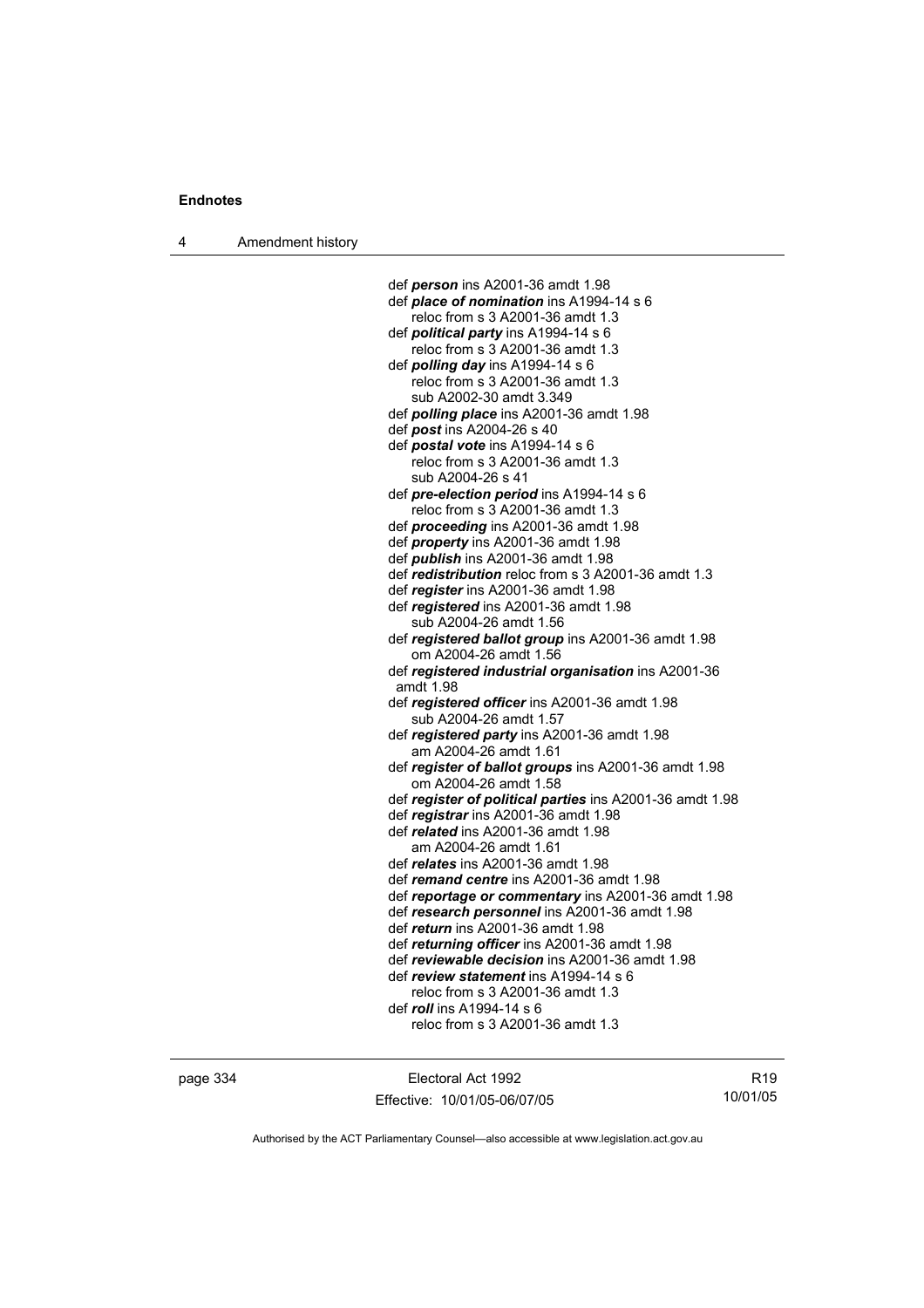def *scrutineer* ins A1994-14 s 6 reloc from s 3 A2001-36 amdt 1.3 def *scrutiny centre* ins A1994-14 s 6 reloc from s 3 A2001-36 amdt 1.3 def *secretary* ins A1994-14 s 6 reloc from s 3 A2001-36 amdt 1.3 def *Speaker* ins A2001-36 amdt 1.98 sub A2002-30 amdt 3.350 def *special hospital* ins A2001-36 amdt 1.98 def *sponsoring MLA* ins A2001-36 amdt 1.98 om A2004-26 amdt 1.59 def *staff* ins A1994-14 s 6 sub A1994-38 sch 1 pt 32 reloc from s 3 A2001-36 amdt 1.3 def *station* ins A2001-36 amdt 1.98 def *suppressed address* ins A1994-14 s 6 reloc from s 3 A2001-36 amdt 1.3 def *this Act* ins A1994-14 s 6 reloc from s 3 A2001-36 amdt 1.3 om A2001-44 amdt 1.1400 def *transmit* ins A2001-36 amdt 1.98 def *undue influence* ins A2001-36 amdt 1.98 def *visiting officer* ins A2001-36 amdt 1.98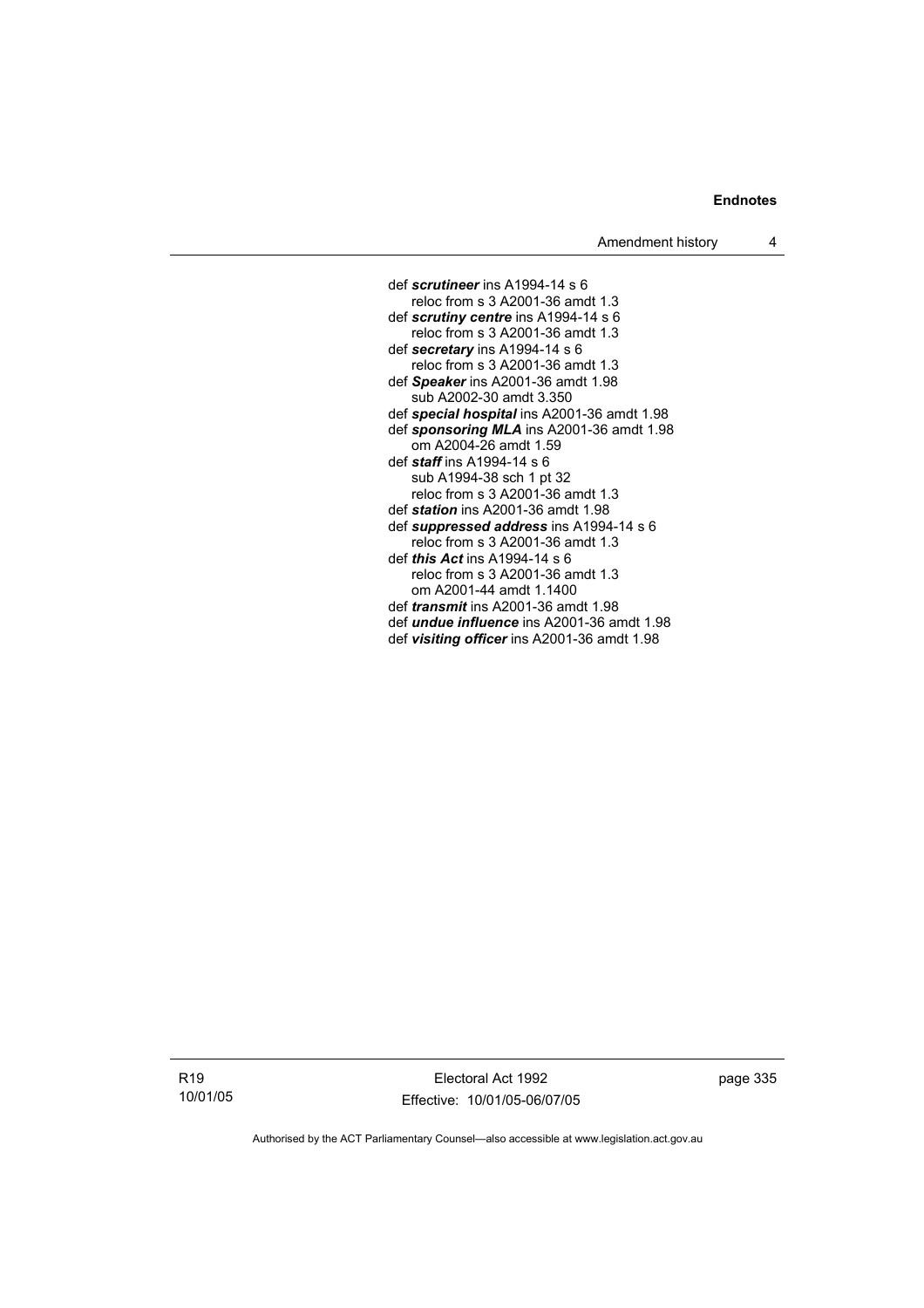### **5 Earlier republications**

Some earlier republications were not numbered. The number in column 1 refers to the publication order.

Since 12 September 2001 every authorised republication has been published in electronic pdf format on the ACT legislation register. A selection of authorised republications have also been published in printed format. These republications are marked with an asterisk (\*) in column 1. Except for the footer, electronic and printed versions of an authorised republication are identical.

| <b>Amendments to</b><br><b>Republication No</b> | <b>Republication date</b> |
|-------------------------------------------------|---------------------------|
| Act 1994 No 78                                  | 17 November 1994          |
| Act 1995 No 56                                  | 31 January 1996           |
| Act 1997 No 96                                  | 1 December 1997           |
| Act 1998 No 61                                  | 31 March 1999             |
| Act 2001 No 44                                  | 12 September 2001         |
| Act 2001 No 38                                  | 9 January 2002            |
| Act 2001 No 44                                  | 2 March 2002              |
| Act 2002 No 11                                  | 30 May 2002               |
| Act 2002 No 30                                  | 17 September 2002         |
| Act 2002 No 32                                  | 9 October 2002            |
| Act 2002 No 39                                  | 11 October 2002           |
| A2002-39 ‡                                      | 10 February 2003          |
| A2002-56                                        | 1 July 2003               |
| A2003-54                                        | 4 December 2003           |
| A2004-15                                        | 9 April 2004              |
| A2004-15                                        | 13 April 2004             |
| A2004-26                                        | 22 May 2004               |
| A2004-60                                        | 17 October 2004           |
| A2004-60                                        | 1 January 2005            |
|                                                 |                           |

‡ includes retrospective amendments by Act 2002 No 49

page 336 Electoral Act 1992 Effective: 10/01/05-06/07/05

R19 10/01/05